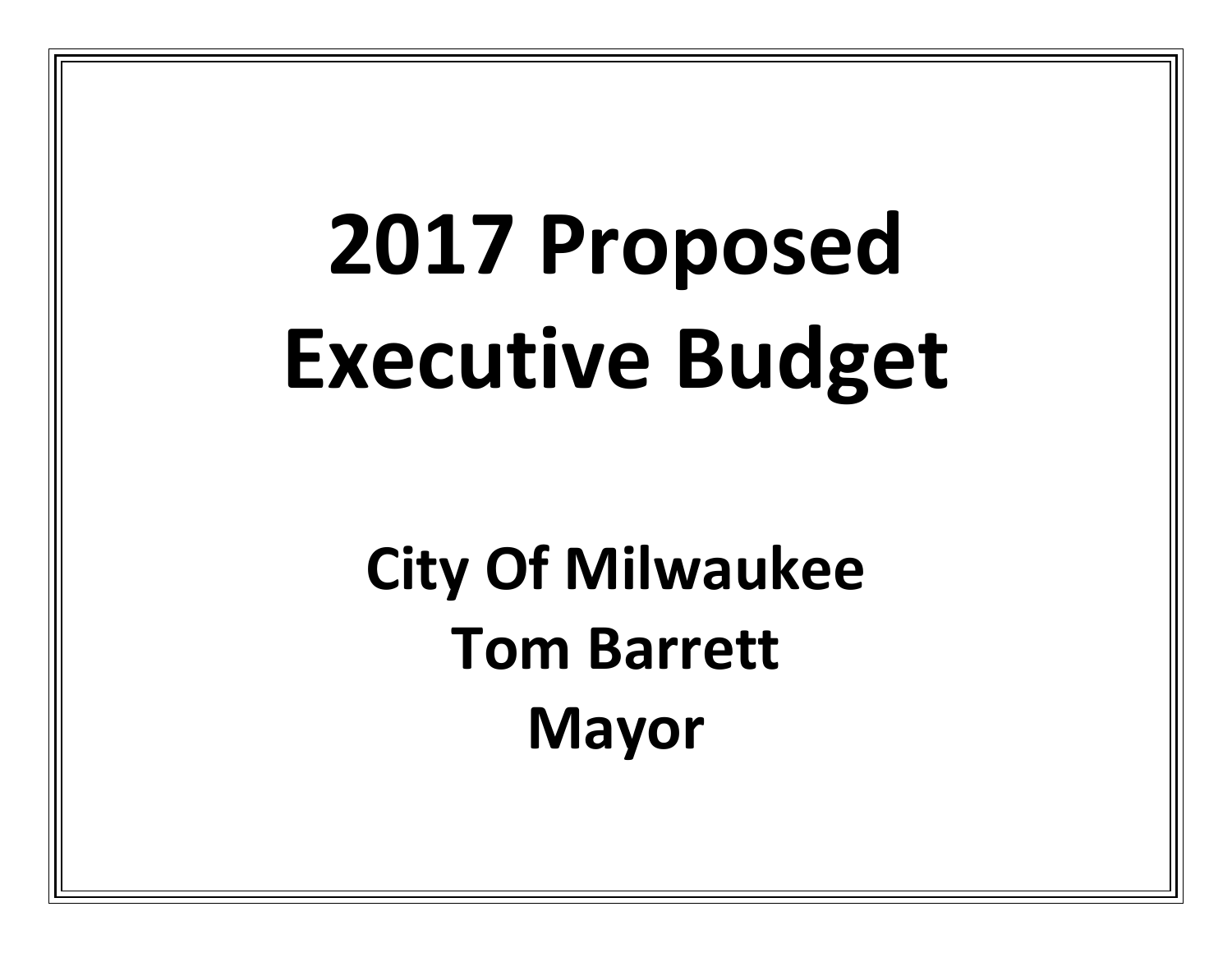## **2017 PROPOSED EXECUTIVE BUDGET**

### **TABLE OF CONTENTS**

DEPARTMENT/DIVISION

#### DEPARTMENT/DIVISION

#### PAGE NO.

| Borrowing Authorizations, Proposed (Section II)  570.1           |
|------------------------------------------------------------------|
|                                                                  |
|                                                                  |
|                                                                  |
|                                                                  |
|                                                                  |
|                                                                  |
|                                                                  |
|                                                                  |
|                                                                  |
|                                                                  |
|                                                                  |
|                                                                  |
|                                                                  |
|                                                                  |
|                                                                  |
|                                                                  |
| Funding Sources-Detailed Revenue for General City Purposes 400.1 |
|                                                                  |
|                                                                  |
|                                                                  |
|                                                                  |

| Public Works, Department of                             |  |
|---------------------------------------------------------|--|
|                                                         |  |
|                                                         |  |
|                                                         |  |
|                                                         |  |
|                                                         |  |
|                                                         |  |
|                                                         |  |
|                                                         |  |
|                                                         |  |
| Special Purpose Accounts                                |  |
|                                                         |  |
|                                                         |  |
|                                                         |  |
|                                                         |  |
| Total Budgets Under Control of the Common Council 560.1 |  |
|                                                         |  |
|                                                         |  |

PAGE NO.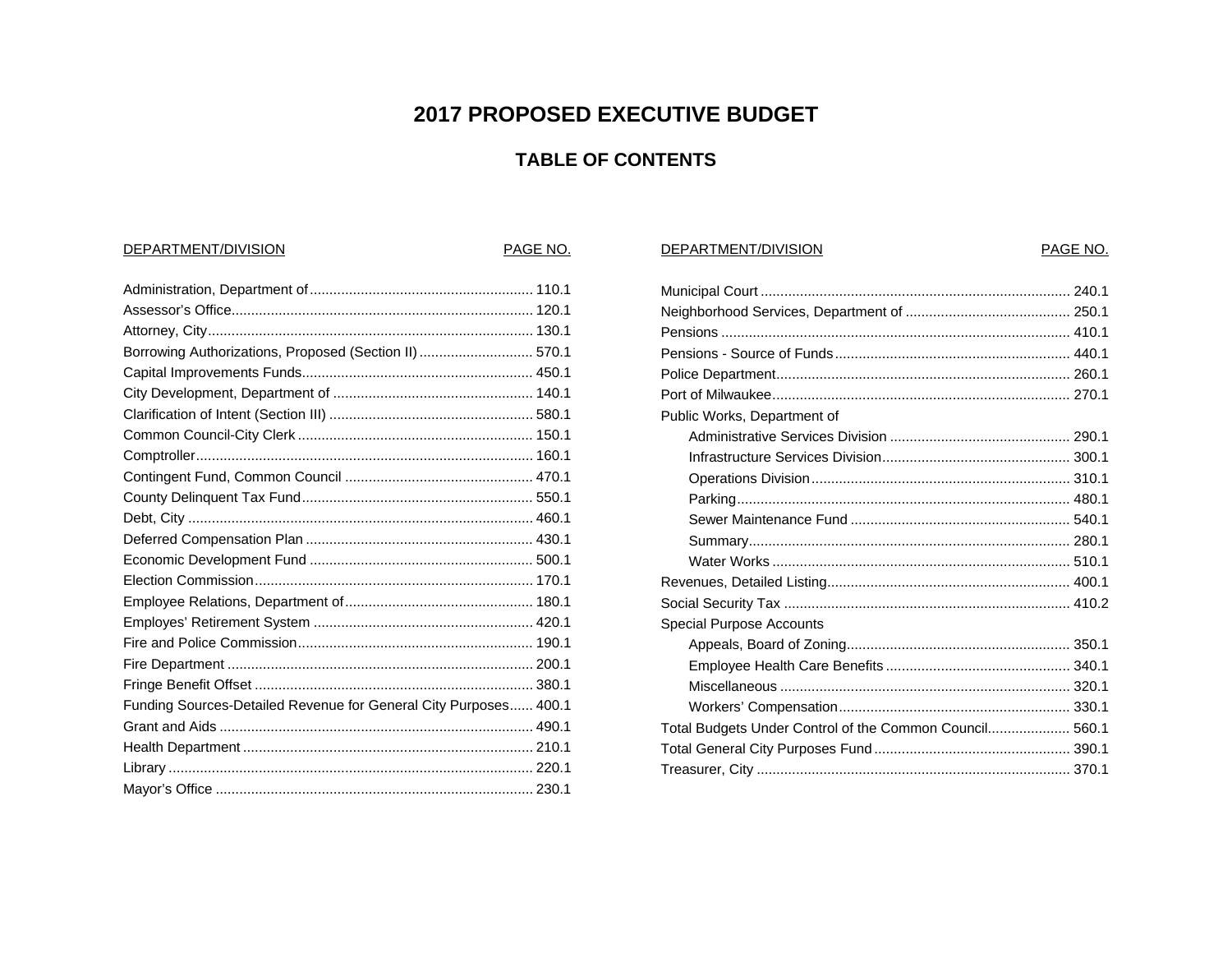#### SECTION I. CITY BUDGET UNDER THE CONTROL OF THE COMMON COUNCIL

A. GENERAL CITY PURPOSES FUND

1. BUDGETS FOR GENERAL CITY PURPOSES

2017 salary amounts are at 2016 rates of pay with the exception of MPA, which is at 2017 rates of pay.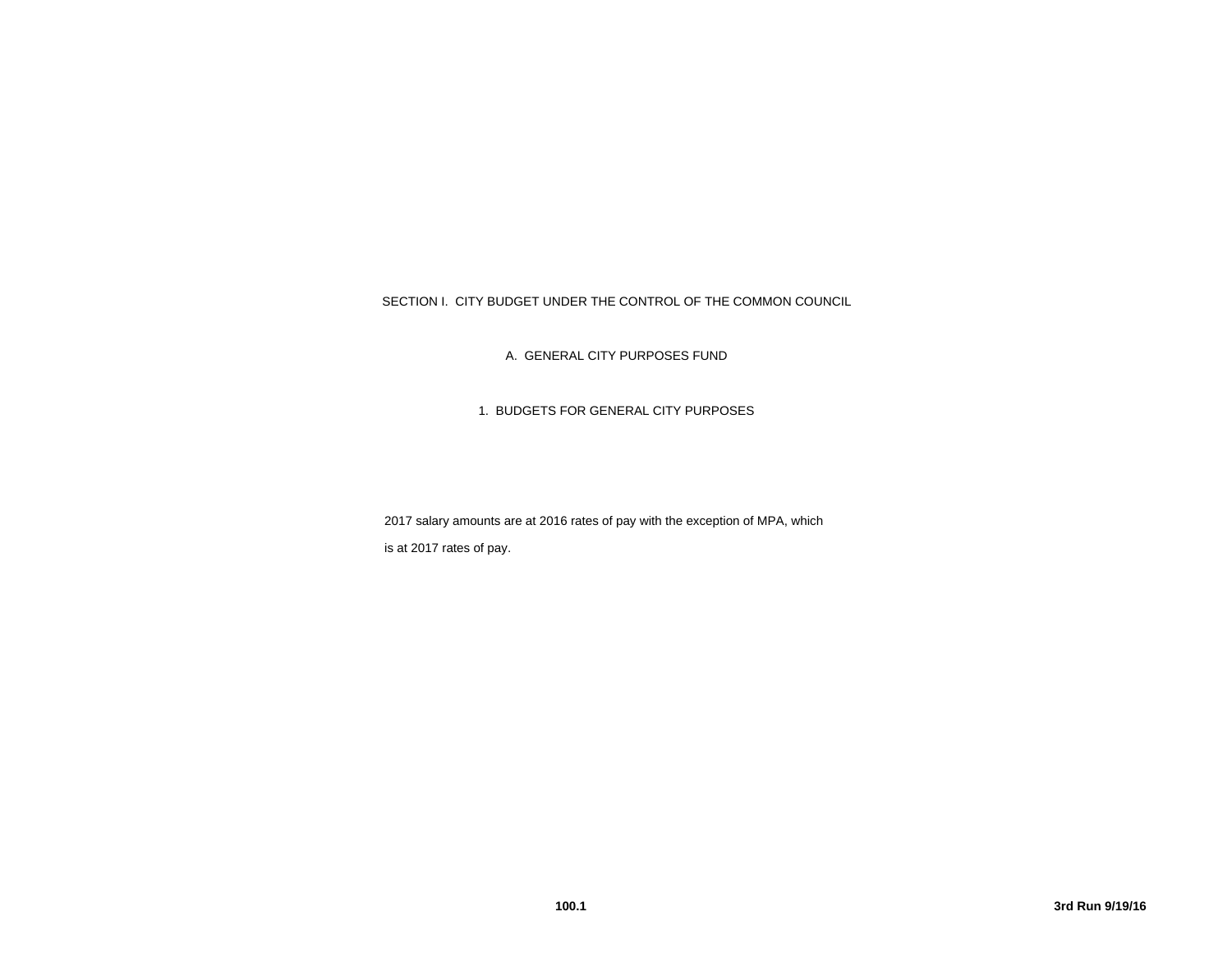|             |      |                       |                              | 2015               |              | 2016           |                                                          |             |        | 2017             |              | 2017            |
|-------------|------|-----------------------|------------------------------|--------------------|--------------|----------------|----------------------------------------------------------|-------------|--------|------------------|--------------|-----------------|
|             |      | <b>ACCOUNT NUMBER</b> |                              | <b>EXPENDITURE</b> |              | <b>BUDGET</b>  |                                                          | PAY         |        | REQUESTED BUDGET |              | PROPOSED BUDGET |
| <b>FUND</b> | ORG  | SBCL                  | <b>ACCOUNT</b>               | <b>DOLLARS</b>     | <b>UNITS</b> | <b>DOLLARS</b> | LINE DESCRIPTION                                         | RANGE UNITS |        | <b>DOLLARS</b>   | <b>UNITS</b> | <b>DOLLARS</b>  |
|             |      |                       |                              |                    |              |                | DEPARTMENT OF ADMINISTRATION                             |             |        |                  |              |                 |
|             |      |                       |                              |                    |              |                |                                                          |             |        |                  |              |                 |
|             |      |                       |                              |                    |              |                | OPERATING BUDGETARY CONTROL UNIT                         |             |        |                  |              |                 |
|             |      |                       |                              |                    |              |                | SUMMARY (1 BCU = $6$ DU)                                 |             |        |                  |              |                 |
|             |      |                       |                              |                    |              |                | SALARIES & WAGES                                         |             |        |                  |              |                 |
|             |      |                       |                              |                    |              |                | Overtime Compensated*                                    |             |        |                  |              |                 |
|             |      |                       |                              |                    |              |                | All Other Salaries & Wages                               |             |        |                  |              |                 |
| 0001        | 1510 | R999                  | 006000                       | 5,951,212          |              | 6,320,086      | NET SALARIES & WAGES TOTAL*                              |             |        | 6,718,252        |              | 6,582,931       |
|             |      |                       |                              |                    | 146          |                | TOTAL NUMBER OF POSITIONS AUTHORIZED                     |             | 147    |                  | 154          |                 |
|             |      |                       |                              |                    | 99.17        |                | O&M FTE'S                                                |             | 104.80 |                  | 104.10       |                 |
|             |      |                       |                              |                    | 38.67        |                | NON-O&M FTE'S                                            |             | 35.74  |                  | 35.95        |                 |
| 0001        | 1510 | R999                  | 006100                       | 2,436,628          |              | 3,033,641      | ESTIMATED EMPLOYEE FRINGE BENEFITS                       |             |        | 3,023,213        |              | 2,962,319       |
|             |      |                       |                              |                    |              |                | (Involves Revenue Offset-No Transfers from this Account) |             |        |                  |              |                 |
|             |      |                       |                              |                    |              |                | OPERATING EXPENDITURES                                   |             |        |                  |              |                 |
| 0001        | 1510 | R999                  | 630100                       | 102,637            |              | 35,215         | <b>General Office Expense</b>                            |             |        | 20,715           |              | 18,000          |
| 0001        | 1510 | R999                  | 630500                       |                    |              |                | Tools & Machinery Parts                                  |             |        |                  |              |                 |
| 0001        | 1510 | R999                  | 631000                       |                    |              | 180            | <b>Construction Supplies</b>                             |             |        | 180              |              |                 |
| 0001        | 1510 | R999                  | 631500                       | 351                |              | 1,000          | Energy                                                   |             |        | 1,000            |              | 1,000           |
| 0001        | 1510 | R999                  | 632000                       | 1,334              |              | 43,300         | <b>Other Operating Supplies</b>                          |             |        | 47,500           |              | 47,500          |
| 0001        | 1510 | R999                  | 632500                       |                    |              |                | <b>Facility Rental</b>                                   |             |        |                  |              |                 |
|             |      |                       | DEPARTMENT OF ADMINISTRATION |                    |              |                | 110.1                                                    |             |        |                  |              | 3rd Run 9/19/16 |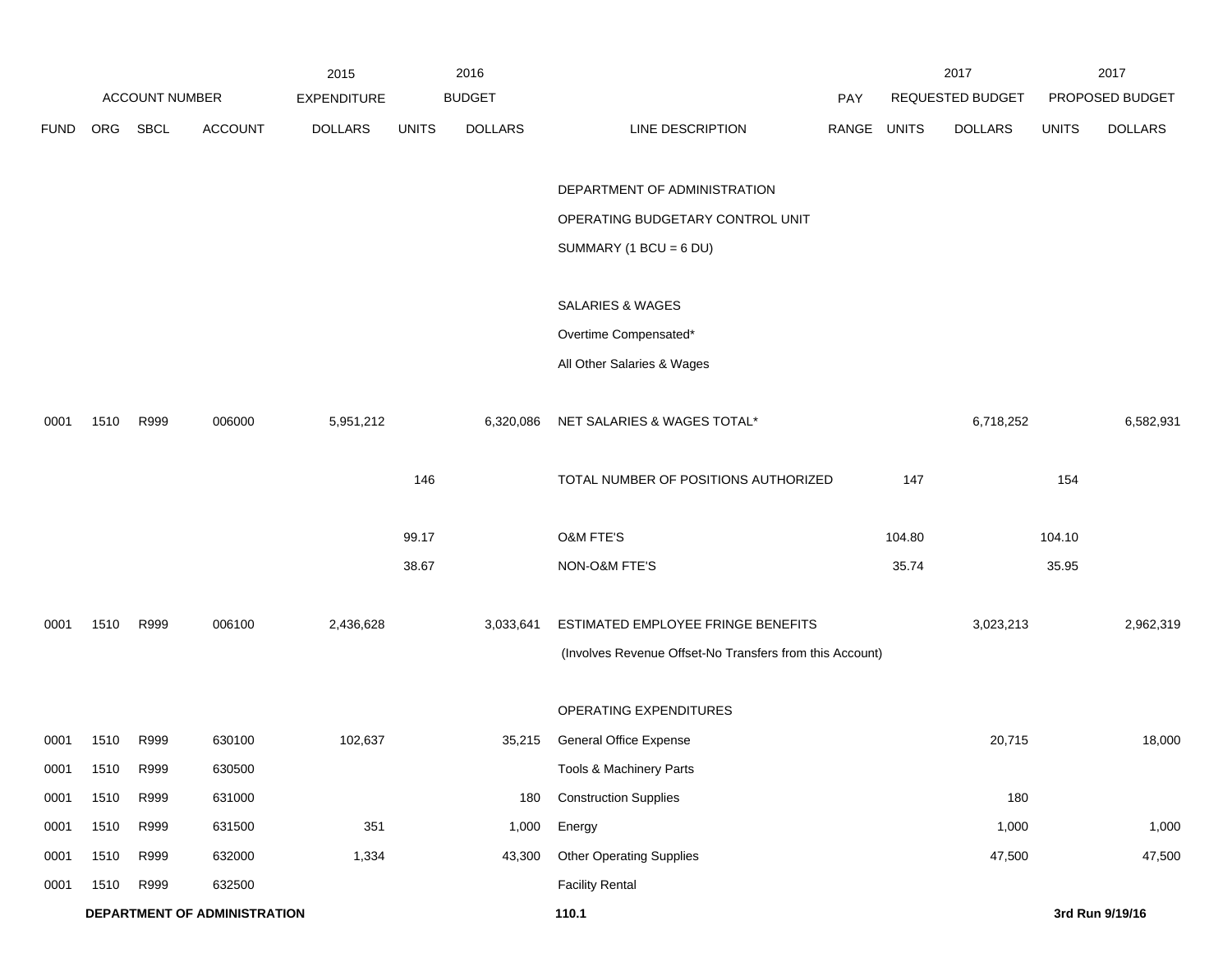|             |      |                       |                | 2015               |              | 2016           |                                    |       |              | 2017             |              | 2017            |
|-------------|------|-----------------------|----------------|--------------------|--------------|----------------|------------------------------------|-------|--------------|------------------|--------------|-----------------|
|             |      | <b>ACCOUNT NUMBER</b> |                | <b>EXPENDITURE</b> |              | <b>BUDGET</b>  |                                    | PAY   |              | REQUESTED BUDGET |              | PROPOSED BUDGET |
| <b>FUND</b> | ORG  | <b>SBCL</b>           | <b>ACCOUNT</b> | <b>DOLLARS</b>     | <b>UNITS</b> | <b>DOLLARS</b> | LINE DESCRIPTION                   | RANGE | <b>UNITS</b> | <b>DOLLARS</b>   | <b>UNITS</b> | <b>DOLLARS</b>  |
|             |      |                       |                |                    |              |                |                                    |       |              |                  |              |                 |
| 0001        | 1510 | R999                  | 633000         |                    |              | 1,200          | <b>Vehicle Rental</b>              |       |              | 840              |              |                 |
| 0001        | 1510 | R999                  | 633500         | 22,218             |              | 12,900         | Non-Vehicle Equipment Rental       |       |              | 12,400           |              | 12,400          |
| 0001        | 1510 | R999                  | 634000         | 272,433            |              | 297,000        | <b>Professional Services</b>       |       |              | 87,000           |              | 87,000          |
| 0001        | 1510 | R999                  | 634500         | 831,344            |              | 1,091,043      | Information Technology Services    |       |              | 1,481,661        |              | 1,717,944       |
| 0001        | 1510 | R999                  | 635000         | 9,590              |              |                | <b>Property Services</b>           |       |              |                  |              |                 |
| 0001        | 1510 | R999                  | 635500         |                    |              |                | Infrastructure Services            |       |              |                  |              |                 |
| 0001        | 1510 | R999                  | 636000         |                    |              |                | Vehicle Repair Services            |       |              |                  |              |                 |
| 0001        | 1510 | R999                  | 636500         | 47,615             |              | 71,220         | <b>Other Operating Services</b>    |       |              | 85,005           |              | 87,600          |
| 0001        | 1510 | R999                  | 637000         |                    |              |                | Loans and Grants                   |       |              |                  |              |                 |
| 0001        | 1510 | R999                  | 637501         | 41,752             |              | 38,415         | Reimburse Other Departments        |       |              | 40,415           |              | 35,000          |
|             |      |                       |                |                    |              |                |                                    |       |              |                  |              |                 |
| 0001        | 1510 | R999                  | 006300         | 1,329,274          |              | 1,591,473      | OPERATING EXPENDITURES TOTAL*      |       |              | 1,776,716        |              | 2,006,444       |
|             |      |                       |                |                    |              |                |                                    |       |              |                  |              |                 |
| 0001        | 1510 | R999                  | 006800         | 29,790             |              | 125,300        | EQUIPMENT PURCHASES TOTAL*         |       |              | 63,100           |              | 31,800          |
|             |      |                       |                |                    |              |                |                                    |       |              |                  |              |                 |
|             |      |                       |                | 1,569,177          |              | 1,752,068      | <b>SPECIAL FUNDS</b>               |       |              | 2,179,174        |              | 2,130,000       |
|             |      |                       |                |                    |              |                |                                    |       |              |                  |              |                 |
|             |      |                       |                |                    |              |                | DEPARTMENT OF ADMINISTRATION       |       |              |                  |              |                 |
|             |      |                       |                |                    |              |                | (OPERATING) BUDGETARY CONTROL UNIT |       |              |                  |              |                 |
|             |      |                       |                | 11,316,081         |              | 12,822,568     | TOTAL (1 BCU=6 DU)                 |       |              | 13,760,455       |              | 13,713,494      |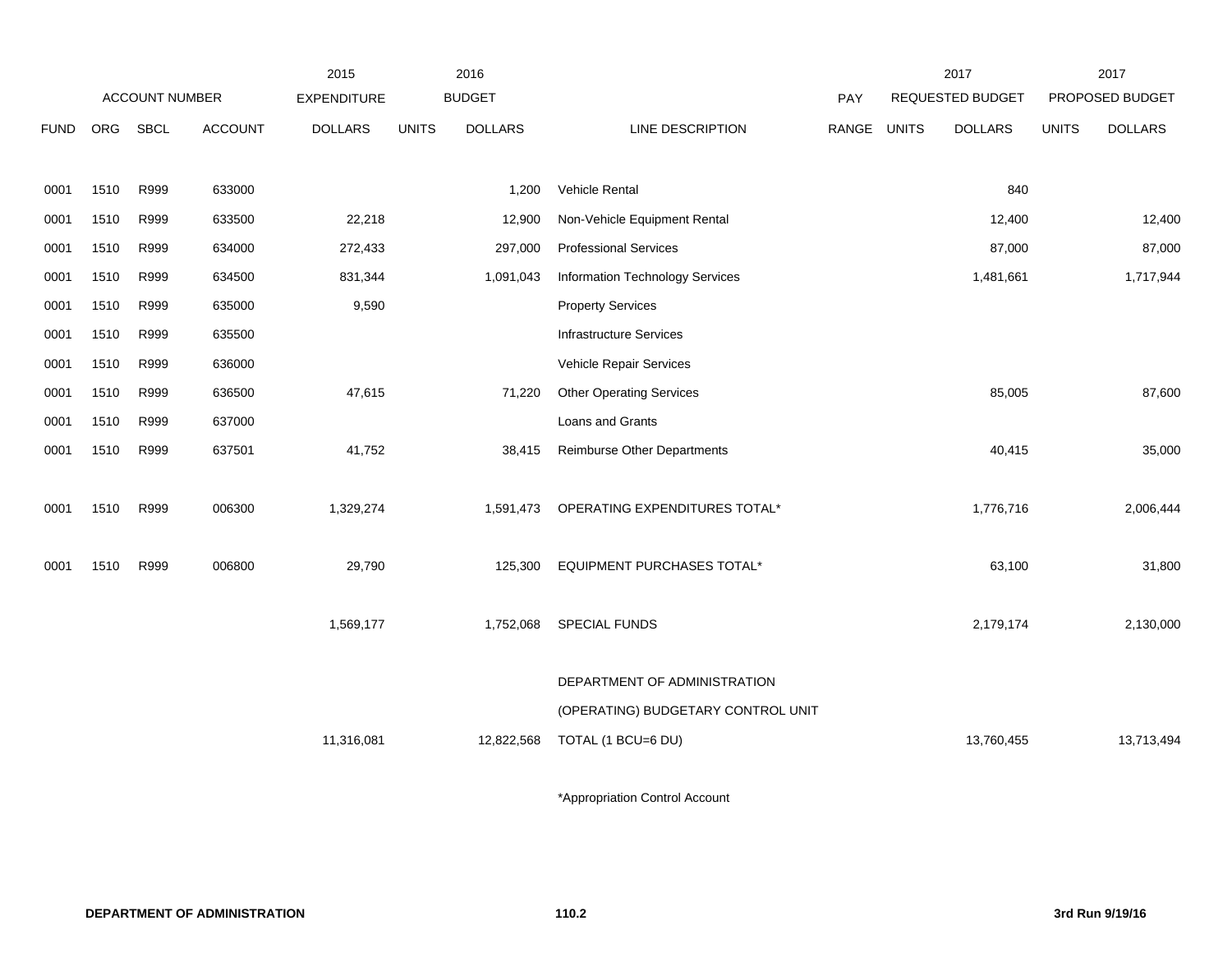|             |                       |             |                | 2015               |              | 2016           |                           | 2017                           |              | 2017                   |
|-------------|-----------------------|-------------|----------------|--------------------|--------------|----------------|---------------------------|--------------------------------|--------------|------------------------|
|             | <b>ACCOUNT NUMBER</b> |             |                | <b>EXPENDITURE</b> |              | <b>BUDGET</b>  | PAY                       | REQUESTED BUDGET               |              | <b>PROPOSED BUDGET</b> |
| <b>FUND</b> | ORG                   | <b>SBCL</b> | <b>ACCOUNT</b> | <b>DOLLARS</b>     | <b>UNITS</b> | <b>DOLLARS</b> | LINE DESCRIPTION<br>RANGE | <b>UNITS</b><br><b>DOLLARS</b> | <b>UNITS</b> | <b>DOLLARS</b>         |

DEPARTMENT OF ADMINISTRATION -

BUDGET AND MANAGEMENT DIVISION

#### SALARIES & WAGES

#### OFFICE OF THE DIRECTOR

| 142,443 | Administration Director (Y)                 | 1OX |   | 142,443 |   | 142,443 |
|---------|---------------------------------------------|-----|---|---------|---|---------|
| 54.807  | Program Assistant III                       | 5IN | 1 | 55,903  |   | 55,734  |
| 51.660  | Graphic Designer II                         | 2BN | 1 | 51,660  | 1 | 51,660  |
| 54.865  | Community Outreach Coordinator (X)          | 2HX | 1 | 54,865  | 1 | 54,865  |
| 51.150  | Equal Rights Specialist (A)                 | 2EX |   | 54,366  |   | 54,366  |
| 78,000  | Community Engagement & Achieve. Mgr. (X)    |     |   |         |   |         |
|         | Comm. Engage. & Achieve. Collab. Mgr.(X)    | 2JX |   | 74.804  |   | 75,111  |
| 45.287  | <b>Emergency Communications Policy Mgr.</b> | 11X |   |         |   |         |
|         | Emergency Communications & Policy Dir.      | 2NX |   | 96.535  |   | 80.442  |
|         | Equal Rights Commissioner (Y)               |     |   |         | 7 |         |

#### SMALL BUSINESS DEVELOPMENT PROGRAM

| 59.309 | Small Business Development Mgr. (A)(Y) | 1EX | 59.309 | 59,309 |
|--------|----------------------------------------|-----|--------|--------|
| 90.610 | Business Analyst-Sr. (A)(Y)            | 2EX | 90.610 | 90.610 |
| 51.468 | Contract Compliance Officer (Y)        | 2GX | 51.468 | 51,468 |

#### BUDGET AND MANAGEMENT DIVISION

|   | 142.059 | Budget & Management Director (Y)   | 1NX | 142.059 | 142.059 |
|---|---------|------------------------------------|-----|---------|---------|
| 3 | 229.993 | Fiscal Planning Specialist-Senior  | 2KX | 229.993 | 229.993 |
|   | 54.434  | Administrative Services Specialist | 2BN | 54.434  |         |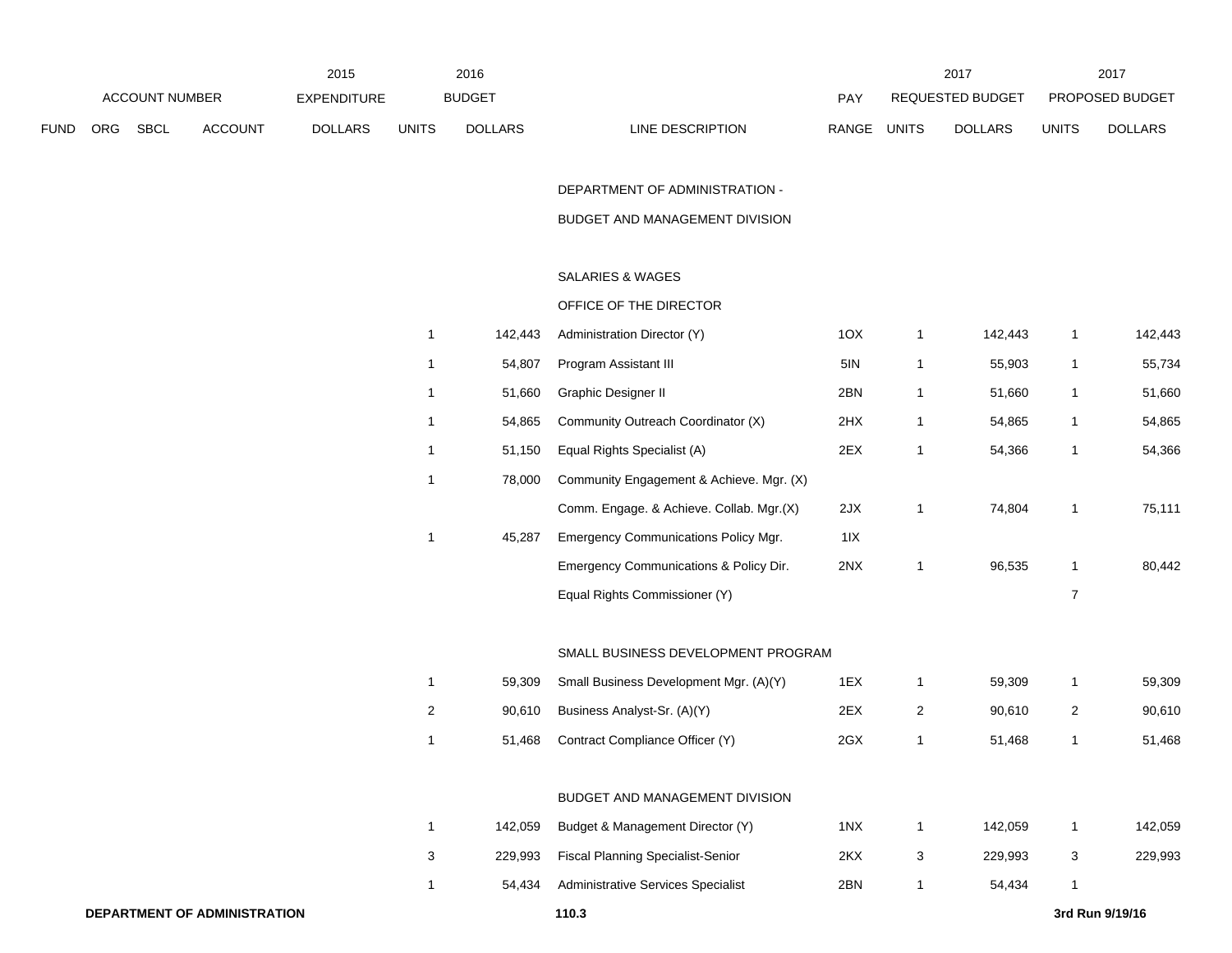|             |     |                |                | 2015               |                | 2016           |                                          |       |                           | 2017             |              | 2017            |
|-------------|-----|----------------|----------------|--------------------|----------------|----------------|------------------------------------------|-------|---------------------------|------------------|--------------|-----------------|
|             |     | ACCOUNT NUMBER |                | <b>EXPENDITURE</b> |                | <b>BUDGET</b>  |                                          | PAY   |                           | REQUESTED BUDGET |              | PROPOSED BUDGET |
| <b>FUND</b> | ORG | <b>SBCL</b>    | <b>ACCOUNT</b> | <b>DOLLARS</b>     | <b>UNITS</b>   | <b>DOLLARS</b> | LINE DESCRIPTION                         | RANGE | <b>UNITS</b>              | <b>DOLLARS</b>   | <b>UNITS</b> | <b>DOLLARS</b>  |
|             |     |                |                |                    | $\mathbf{1}$   | 109,790        | Budget & Policy Manager-Senior (Y)       | 11X   | $\overline{1}$            | 109,790          | $\mathbf{1}$ | 109,790         |
|             |     |                |                |                    | $\overline{1}$ | 96,894         | Budget & Policy Manager (Y)              | 2LX   | $\overline{1}$            | 96,894           | $\mathbf{1}$ | 96,894          |
|             |     |                |                |                    | $\sqrt{3}$     | 170,019        | Budget & Mgmt. Special Asst.             | 2IX   | $\ensuremath{\mathsf{3}}$ | 171,118          | $\mathbf{3}$ | 171,118         |
|             |     |                |                |                    | $\overline{1}$ | 58,002         | <b>Administrative Specialist</b>         | 2CN   | $\mathbf{1}$              | 58,002           | $\mathbf{1}$ | 57,156          |
|             |     |                |                |                    |                |                | Administrative Specialist-Senior         | 2BN   |                           |                  | $\mathbf{1}$ | 60,902          |
|             |     |                |                |                    | $\mathbf{1}$   | 54,865         | <b>Community Analytics Analyst</b>       | 2HX   | $\mathbf{1}$              | 61,000           | $\mathbf{1}$ | 61,000          |
|             |     |                |                |                    | $\mathbf{1}$   | 62,338         | <b>ADA Coordinator</b>                   | 2JX   |                           |                  |              |                 |
|             |     |                |                |                    |                |                | ADA Coordinator (X)                      | 2IX   | $\mathbf{1}$              | 58,462           | $\mathbf{1}$ | 73,760          |
|             |     |                |                |                    |                |                |                                          |       |                           |                  |              |                 |
|             |     |                |                |                    |                |                | AUXILIARY PERSONNEL                      |       |                           |                  |              |                 |
|             |     |                |                |                    | $\overline{1}$ |                | <b>Fiscal Planning Specialist-Senior</b> | 2KX   | $\overline{1}$            |                  | $\mathbf{1}$ |                 |
|             |     |                |                |                    | 25             | 1,657,993      | <b>Total Before Adjustments</b>          |       | 25                        | 1,713,715        | 33           | 1,718,680       |
|             |     |                |                |                    |                |                | Salary & Wage Rate Changes               |       |                           |                  |              |                 |
|             |     |                |                |                    |                |                | Overtime Compensated                     |       |                           |                  |              |                 |
|             |     |                |                |                    |                |                |                                          |       |                           |                  |              |                 |

| (28,020) | Personnel Cost Adjustment | (34, 274) | (39, 883) |
|----------|---------------------------|-----------|-----------|
| 8,100    | Other                     | 14,000    | 14,000    |
|          |                           |           |           |

| 25 | 1.638.073  | Gross Salaries & Wages Total           | 25 | 1.693.441  | 33 | 1,692,797 |
|----|------------|----------------------------------------|----|------------|----|-----------|
|    |            |                                        |    |            |    |           |
|    |            | <b>Reimbursable Services Deduction</b> |    |            |    |           |
|    |            | Capital Improvements Deduction         |    |            |    | (14, 752) |
|    | (233, 245) | <b>Grants and Aids Deduction</b>       |    | (189, 811) |    | (225,500) |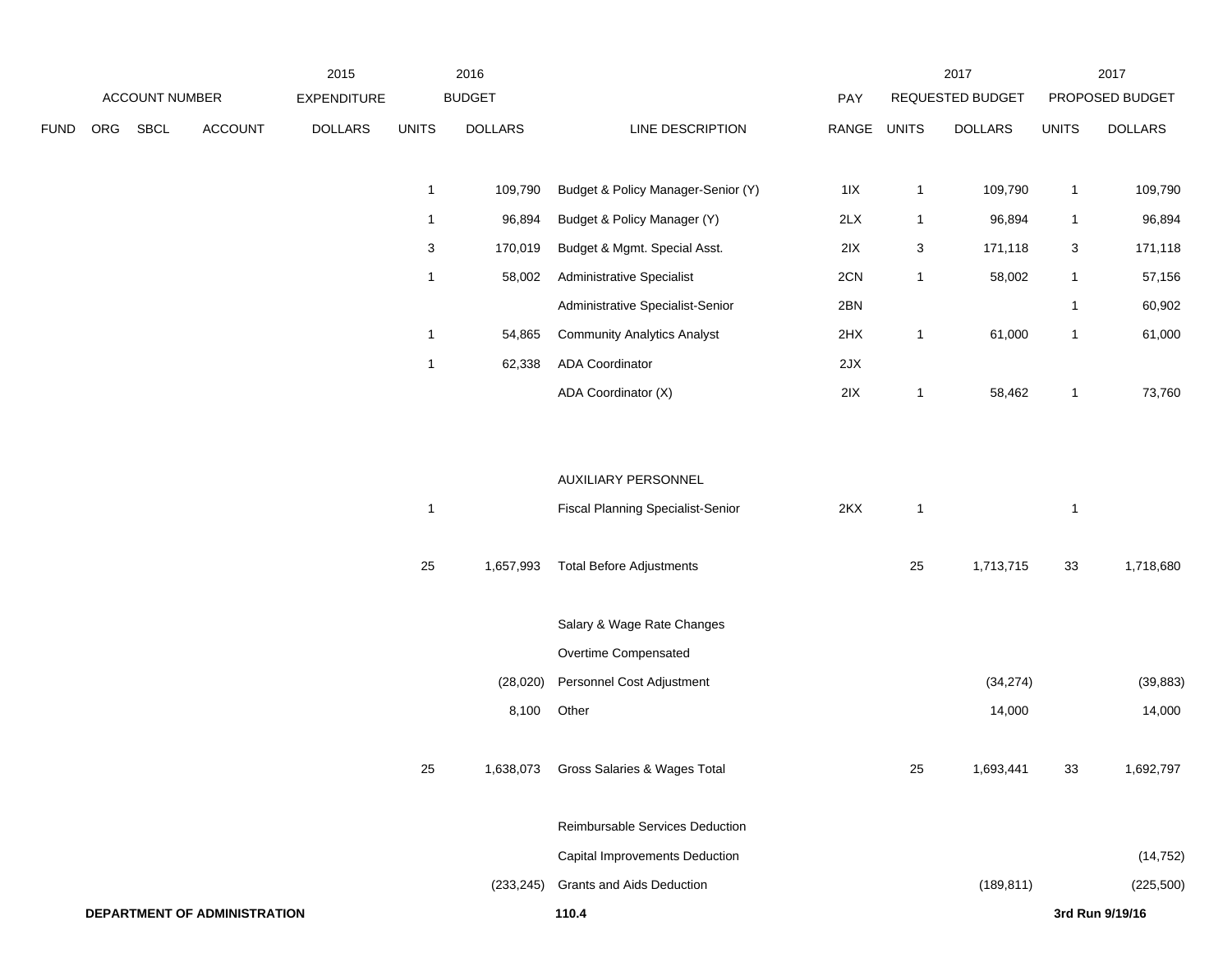|             |      |                       |                              | 2015               |              | 2016           |                                                                                                                                                       |            |              | 2017             |              | 2017            |
|-------------|------|-----------------------|------------------------------|--------------------|--------------|----------------|-------------------------------------------------------------------------------------------------------------------------------------------------------|------------|--------------|------------------|--------------|-----------------|
|             |      | <b>ACCOUNT NUMBER</b> |                              | <b>EXPENDITURE</b> |              | <b>BUDGET</b>  |                                                                                                                                                       | <b>PAY</b> |              | REQUESTED BUDGET |              | PROPOSED BUDGET |
| <b>FUND</b> | ORG  | SBCL                  | <b>ACCOUNT</b>               | <b>DOLLARS</b>     | <b>UNITS</b> | <b>DOLLARS</b> | LINE DESCRIPTION                                                                                                                                      | RANGE      | <b>UNITS</b> | <b>DOLLARS</b>   | <b>UNITS</b> | <b>DOLLARS</b>  |
| 0001        | 1512 | R999                  | 006000                       | 1,124,596          | 25           | 1,404,828      | NET SALARIES & WAGES TOTAL                                                                                                                            |            | 25           | 1,503,630        | 33           | 1,452,545       |
|             |      |                       |                              |                    | 19.60        |                | O&M FTE'S                                                                                                                                             |            | 20.60        |                  | 19.40        |                 |
|             |      |                       |                              |                    | 4.40         |                | NON-O&M FTE'S                                                                                                                                         |            | 3.40         |                  | 4.60         |                 |
|             |      |                       |                              |                    |              |                | (A) To terminate upon expiration of the CDBG program year unless<br>grant agreement is renewed or fiscal year is altered by Common<br>Council action. |            |              |                  |              |                 |
|             |      |                       |                              |                    |              |                | (X) Private Auto Allowance may be paid pursuant to Section 350-183<br>of the Milwaukee Code.                                                          |            |              |                  |              |                 |
|             |      |                       |                              |                    |              |                | (Y) Required to file a statement of economic interests in accordance with<br>the Milwaukee Code of Ordinances Chapter 303-Code of Ethics.             |            |              |                  |              |                 |
| 0001        | 1512 | R999                  | 006100                       | 455,970            |              | 674,317        | ESTIMATED EMPLOYEE FRINGE BENEFITS<br>(Involves Revenue Offset-No Transfers from this Account)                                                        |            |              | 676,634          |              | 653,645         |
|             |      |                       |                              |                    |              |                | OPERATING EXPENDITURES                                                                                                                                |            |              |                  |              |                 |
| 0001        | 1512 | R999                  | 630100                       | 3,435              |              | 4,000          | General Office Expense                                                                                                                                |            |              | 7,000            |              | 7,000           |
| 0001        | 1512 | R999                  | 630500                       |                    |              |                | Tools & Machinery Parts                                                                                                                               |            |              |                  |              |                 |
| 0001        | 1512 | R999                  | 631000                       |                    |              |                | <b>Construction Supplies</b>                                                                                                                          |            |              |                  |              |                 |
| 0001        | 1512 | R999                  | 631500                       |                    |              |                | Energy                                                                                                                                                |            |              |                  |              |                 |
| 0001        | 1512 | R999                  | 632000                       |                    |              | 29,800         | <b>Other Operating Supplies</b>                                                                                                                       |            |              | 34,000           |              | 34,000          |
|             |      |                       | DEPARTMENT OF ADMINISTRATION |                    |              |                | 110.5                                                                                                                                                 |            |              |                  |              | 3rd Run 9/19/16 |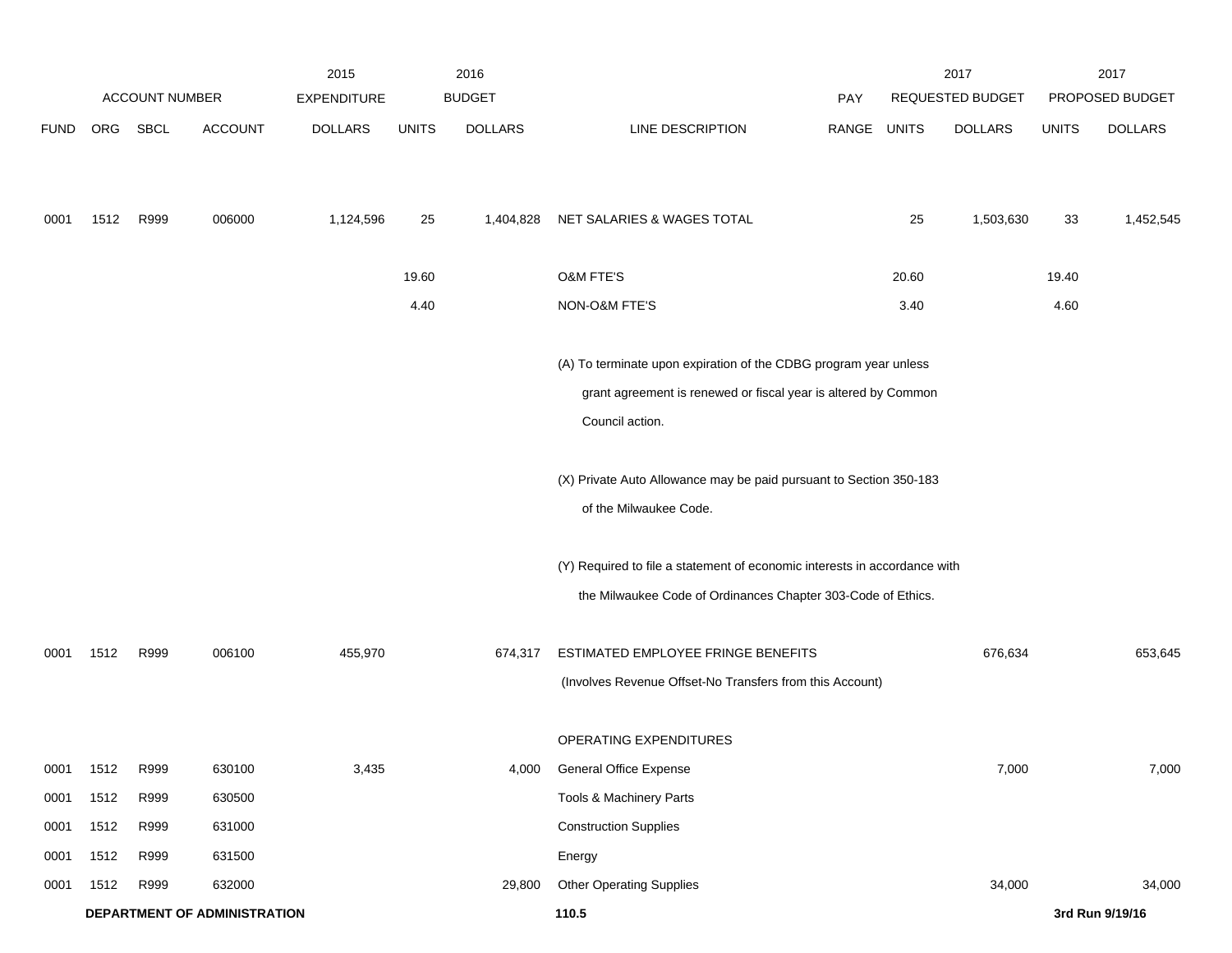|             |      |                |         | 2015               |              | 2016           |                                 |       |              | 2017             |              | 2017            |
|-------------|------|----------------|---------|--------------------|--------------|----------------|---------------------------------|-------|--------------|------------------|--------------|-----------------|
|             |      | ACCOUNT NUMBER |         | <b>EXPENDITURE</b> |              | <b>BUDGET</b>  |                                 | PAY   |              | REQUESTED BUDGET |              | PROPOSED BUDGET |
| <b>FUND</b> | ORG  | <b>SBCL</b>    | ACCOUNT | <b>DOLLARS</b>     | <b>UNITS</b> | <b>DOLLARS</b> | LINE DESCRIPTION                | RANGE | <b>UNITS</b> | <b>DOLLARS</b>   | <b>UNITS</b> | <b>DOLLARS</b>  |
|             |      |                |         |                    |              |                |                                 |       |              |                  |              |                 |
| 0001        | 1512 | R999           | 632500  |                    |              |                | <b>Facility Rental</b>          |       |              |                  |              |                 |
| 0001        | 1512 | R999           | 633000  |                    |              |                | Vehicle Rental                  |       |              |                  |              |                 |
| 0001        | 1512 | R999           | 633500  | 3,964              |              | 5,500          | Non-Vehicle Equipment Rental    |       |              | 5,000            |              | 5,000           |
| 0001        | 1512 | R999           | 634000  | 71,398             |              | 220,000        | <b>Professional Services</b>    |       |              | 10,000           |              | 10,000          |
| 0001        | 1512 | R999           | 634500  |                    |              |                | Information Technology Services |       |              |                  |              |                 |
| 0001        | 1512 | R999           | 635000  |                    |              |                | <b>Property Services</b>        |       |              |                  |              |                 |
| 0001        | 1512 | R999           | 635500  |                    |              |                | <b>Infrastructure Services</b>  |       |              |                  |              |                 |
| 0001        | 1512 | R999           | 636000  |                    |              |                | Vehicle Repair Services         |       |              |                  |              |                 |
| 0001        | 1512 | R999           | 636500  | 14,620             |              | 20,000         | <b>Other Operating Services</b> |       |              | 33,000           |              | 35,500          |
| 0001        | 1512 | R999           | 637000  |                    |              |                | Loans and Grants                |       |              |                  |              |                 |
| 0001        | 1512 | R999           | 637501  | 3,179              |              | 4,000          | Reimburse Other Departments     |       |              | 6,000            |              | 6,000           |
|             |      |                |         |                    |              |                |                                 |       |              |                  |              |                 |
|             |      |                |         | 96,596             |              | 283,300        | OPERATING EXPENDITURES TOTAL    |       |              | 95,000           |              | 97,500          |
|             |      |                |         |                    |              |                |                                 |       |              |                  |              |                 |
|             |      |                |         |                    |              |                | <b>EQUIPMENT PURCHASES</b>      |       |              |                  |              |                 |
|             |      |                |         |                    |              |                |                                 |       |              |                  |              |                 |
|             |      |                |         |                    |              |                | <b>Additional Equipment</b>     |       |              |                  |              |                 |
|             |      |                |         |                    |              |                |                                 |       |              |                  |              |                 |
|             |      |                |         |                    |              |                | Subtotal - Additional Equipment |       |              |                  |              |                 |
|             |      |                |         |                    |              |                |                                 |       |              |                  |              |                 |
|             |      |                |         |                    |              |                | Replacement Equipment           |       |              |                  |              |                 |
| 0001        | 1512 | R999           |         | 5,375              |              |                | Office Chairs                   |       |              |                  |              |                 |
|             |      |                |         | 1,125              |              |                | <b>Books</b>                    |       |              |                  |              |                 |
|             |      |                |         |                    |              |                | Conference room chairs          |       |              | 3,000            |              |                 |
|             |      |                |         |                    |              |                |                                 |       |              |                  |              |                 |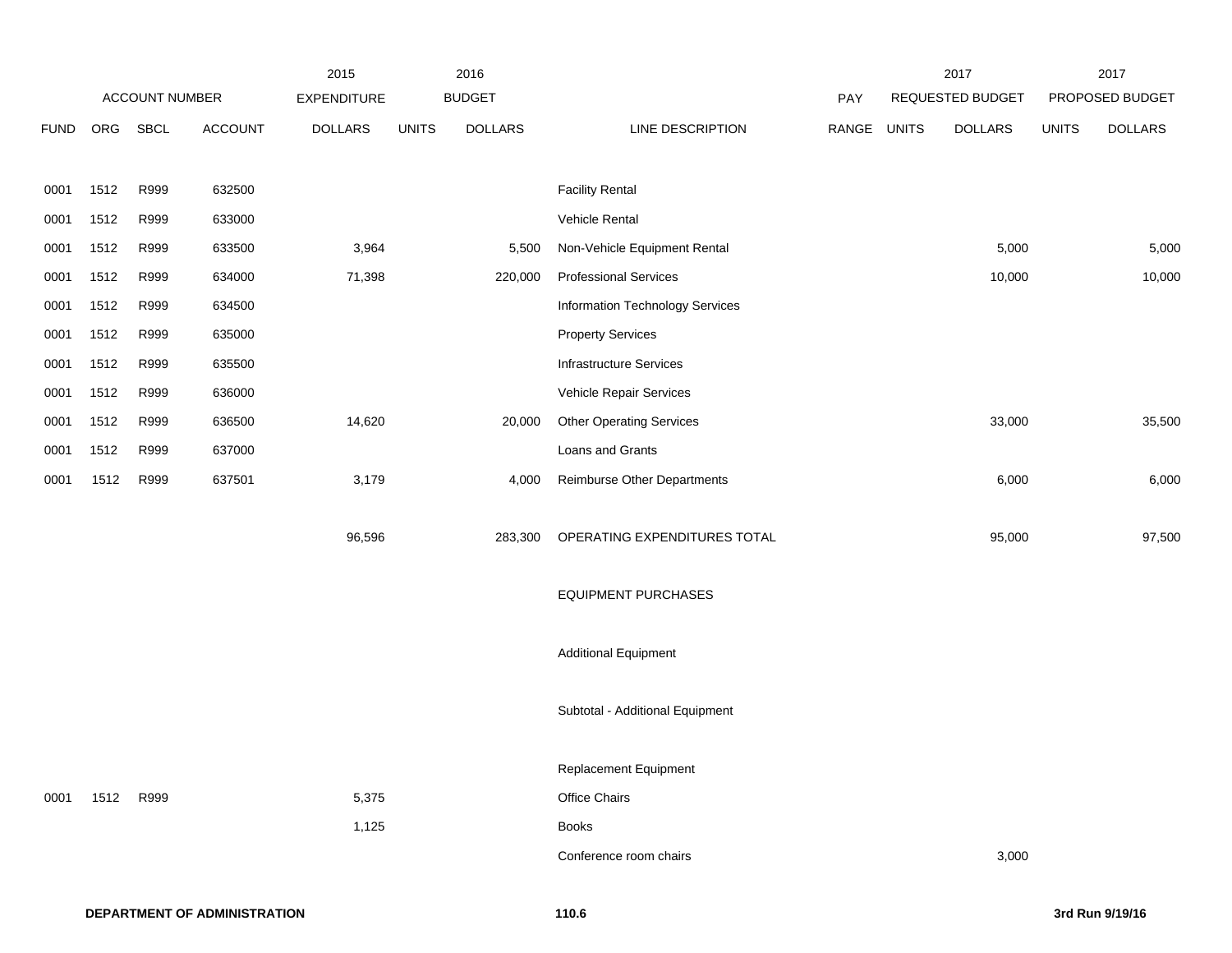|             |            |                       |                | 2015               |              | 2016           |                                                  |       |              | 2017                    |              | 2017            |
|-------------|------------|-----------------------|----------------|--------------------|--------------|----------------|--------------------------------------------------|-------|--------------|-------------------------|--------------|-----------------|
|             |            | <b>ACCOUNT NUMBER</b> |                | <b>EXPENDITURE</b> |              | <b>BUDGET</b>  |                                                  | PAY   |              | <b>REQUESTED BUDGET</b> |              | PROPOSED BUDGET |
| <b>FUND</b> | <b>ORG</b> | SBCL                  | <b>ACCOUNT</b> | <b>DOLLARS</b>     | <b>UNITS</b> | <b>DOLLARS</b> | LINE DESCRIPTION                                 | RANGE | <b>UNITS</b> | <b>DOLLARS</b>          | <b>UNITS</b> | <b>DOLLARS</b>  |
|             |            |                       |                | 6,500              |              |                | Subtotal - Replacement Equipment                 |       |              | 3,000                   |              |                 |
| 0001        | 1512       | R999                  | 006800         | 6,500              |              |                | <b>EQUIPMENT PURCHASES TOTAL</b>                 |       |              | 3,000                   |              |                 |
|             |            |                       |                |                    |              |                | SPECIAL FUNDS                                    |       |              |                         |              |                 |
| 0001        | 1512       |                       | 006300         |                    |              |                | ADA Compliance - Independent Licensed Architect* |       |              | 320,000                 |              | 310,000         |
|             |            |                       |                |                    |              |                | SPECIAL FUNDS TOTAL                              |       |              | 320,000                 |              | 310,000         |
|             |            |                       |                |                    |              |                | DEPARTMENT OF ADMINISTRATION -                   |       |              |                         |              |                 |
|             |            |                       |                | 1,683,662          |              | 2,362,445      | BUDGET AND MANAGEMENT DIVISION TOTAL             |       |              | 2,598,264               |              | 2,513,690       |
|             |            |                       |                |                    |              |                |                                                  |       |              |                         |              |                 |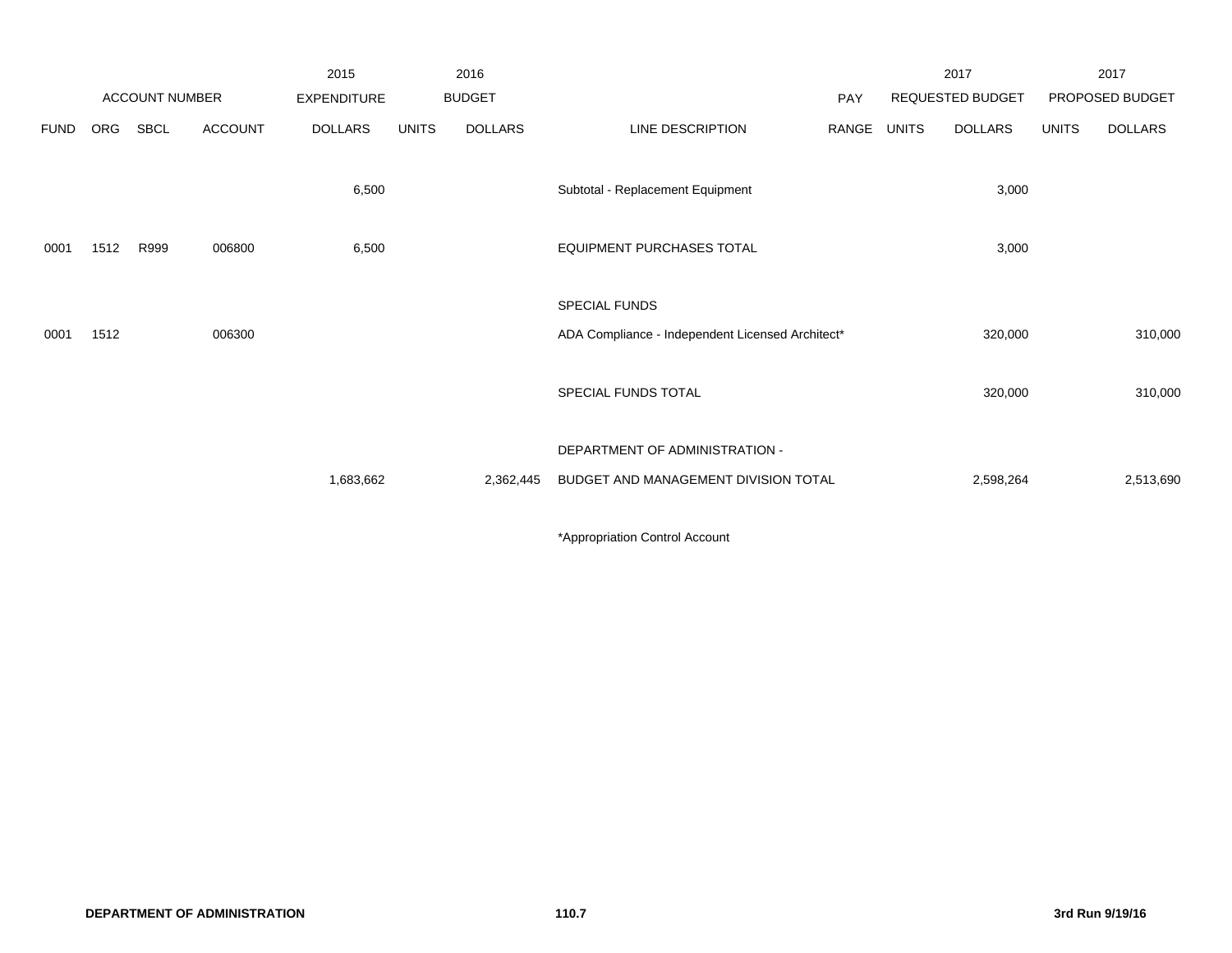|             |                       |             |                | 2015               |              | 2016           |                           | 2017                           |              | 2017                   |
|-------------|-----------------------|-------------|----------------|--------------------|--------------|----------------|---------------------------|--------------------------------|--------------|------------------------|
|             | <b>ACCOUNT NUMBER</b> |             |                | <b>EXPENDITURE</b> |              | <b>BUDGET</b>  | <b>PAY</b>                | <b>REQUESTED BUDGET</b>        |              | <b>PROPOSED BUDGET</b> |
| <b>FUND</b> | <b>ORG</b>            | <b>SBCL</b> | <b>ACCOUNT</b> | <b>DOLLARS</b>     | <b>UNITS</b> | <b>DOLLARS</b> | RANGE<br>LINE DESCRIPTION | <b>UNITS</b><br><b>DOLLARS</b> | <b>UNITS</b> | <b>DOLLARS</b>         |

DEPARTMENT OF ADMINISTRATION -

ENVIRONMENTAL COLLABORATION OFFICE

#### SALARIES & WAGES

| 1 | 88,000   | Environ. Sustainability Director (X)(Y)  | 11X | $\mathbf{1}$   | 88,000    | 1 | 88,000    |
|---|----------|------------------------------------------|-----|----------------|-----------|---|-----------|
| 1 | 62,000   | Env. Sustainability Prog. Mgr. (X)(Y)    | 2LX | 1              | 58,463    | 1 | 58,463    |
| 2 | 116,924  | Environ. Sustain. Prog. Coord. (X)(Y)(A) | 2IX | $\overline{c}$ | 116,924   | 2 | 116,924   |
| 1 |          | Graduate Intern (0.5 FTE)                | 9PN |                |           |   |           |
|   |          | Graduate Intern (0.2 FTE)                | 9PN | 1              | 5,940     | 1 | 5,940     |
|   |          | Program Assistant II                     | 5FN | $\mathbf{1}$   | 40,515    |   |           |
|   |          |                                          |     |                |           |   |           |
| 5 | 266,924  | <b>Total Before Adjustments</b>          |     | 6              | 309,842   | 5 | 269,327   |
|   |          |                                          |     |                |           |   |           |
|   |          | Salary & Wage Rate Changes               |     |                |           |   |           |
|   |          | Overtime Compensated                     |     |                |           |   |           |
|   |          | Personnel Cost Adjustment                |     |                |           |   |           |
|   |          | Other                                    |     |                |           |   |           |
|   |          |                                          |     |                |           |   |           |
| 5 | 266,924  | Gross Salaries & Wages Total             |     | 6              | 309,842   | 5 | 269,327   |
|   |          |                                          |     |                |           |   |           |
|   |          | Reimbursable Services Deduction          |     |                |           |   |           |
|   | (6,200)  | Capital Improvements Deduction           |     |                |           |   |           |
|   | (77,062) | <b>Grants and Aids Deduction</b>         |     |                | (112,004) |   | (29, 232) |
|   |          |                                          |     |                |           |   |           |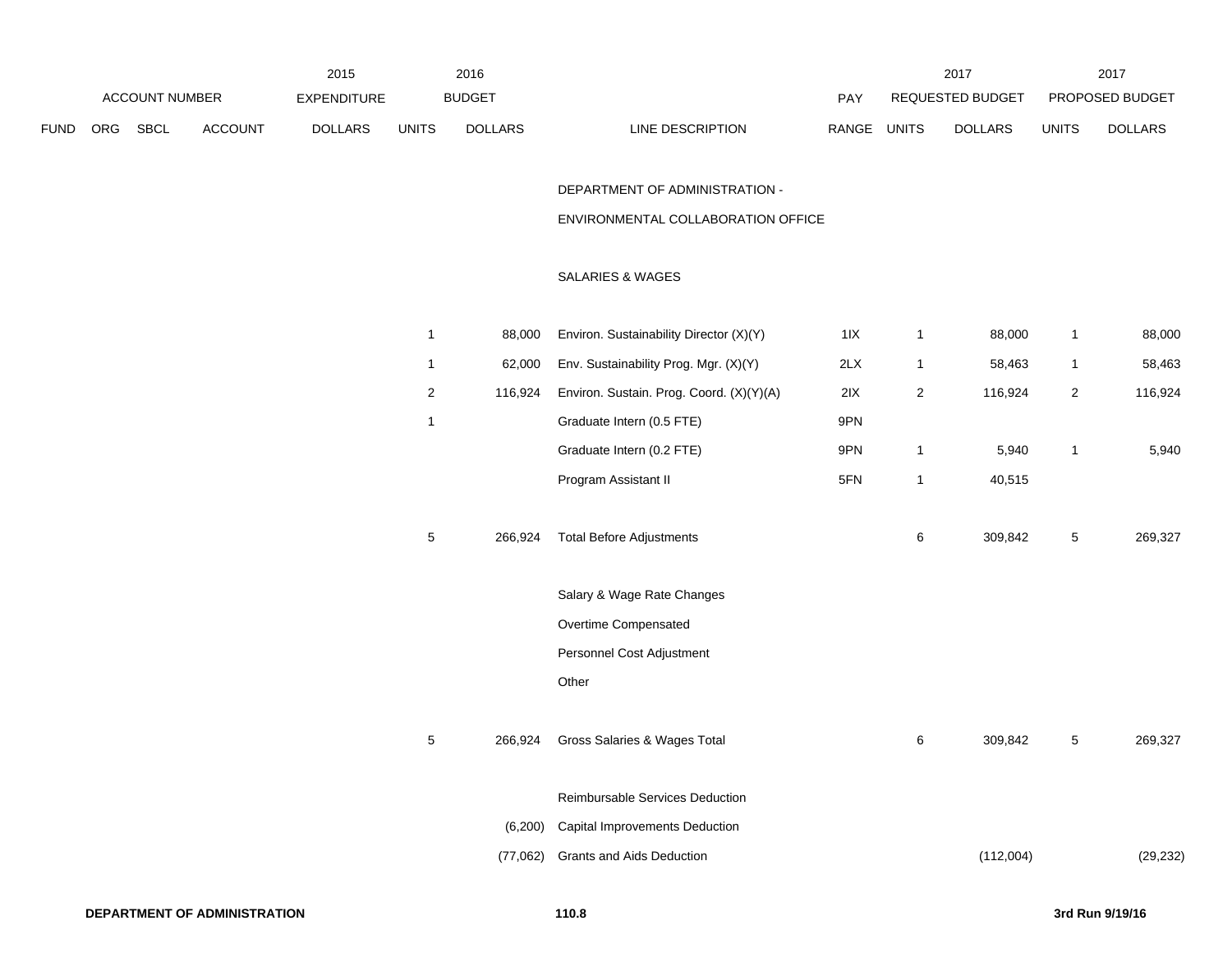|             |      |                |                                     | 2015               |                 | 2016           |                                                                                                                                           |             |      | 2017             |              | 2017            |
|-------------|------|----------------|-------------------------------------|--------------------|-----------------|----------------|-------------------------------------------------------------------------------------------------------------------------------------------|-------------|------|------------------|--------------|-----------------|
|             |      | ACCOUNT NUMBER |                                     | <b>EXPENDITURE</b> |                 | <b>BUDGET</b>  |                                                                                                                                           | <b>PAY</b>  |      | REQUESTED BUDGET |              | PROPOSED BUDGET |
| <b>FUND</b> |      | ORG SBCL       | <b>ACCOUNT</b>                      | <b>DOLLARS</b>     | <b>UNITS</b>    | <b>DOLLARS</b> | LINE DESCRIPTION                                                                                                                          | RANGE UNITS |      | <b>DOLLARS</b>   | <b>UNITS</b> | <b>DOLLARS</b>  |
| 0001        | 1517 | R999           | 006000                              | 165,284            | $5\phantom{.0}$ | 183,662        | NET SALARIES & WAGES TOTAL                                                                                                                |             | 6    | 197,838          | 5            | 240,095         |
|             |      |                |                                     |                    | 2.60            |                | O&M FTE'S                                                                                                                                 |             | 3.20 |                  | 3.70         |                 |
|             |      |                |                                     |                    | 1.40            |                | NON-O&M FTE'S                                                                                                                             |             | 2.00 |                  | 0.50         |                 |
|             |      |                |                                     |                    |                 |                | (A) 0.5 FTE is reimbursed by Sewer Maintenance Fund as part of General Fund Transfer.                                                     |             |      |                  |              |                 |
|             |      |                |                                     |                    |                 |                | (X) Private Auto Allowance may be paid pursuant to Section 350-183<br>of the Milwaukee Code.                                              |             |      |                  |              |                 |
|             |      |                |                                     |                    |                 |                | (Y) Required to file a statement of economic interests in accordance with<br>the Milwaukee Code of Ordinances Chapter 303-Code of Ethics. |             |      |                  |              |                 |
| 0001        | 1517 | R999           | 006100                              | 74,161             |                 | 88,158         | ESTIMATED EMPLOYEE FRINGE BENEFITS                                                                                                        |             |      | 89,027           |              | 108,043         |
|             |      |                |                                     |                    |                 |                | (Involves Revenue Offset-No Transfers from this Account)                                                                                  |             |      |                  |              |                 |
|             |      |                |                                     |                    |                 |                | OPERATING EXPENDITURES                                                                                                                    |             |      |                  |              |                 |
| 0001        | 1517 | R999           | 630100                              | 799                |                 | 2,000          | <b>General Office Expense</b>                                                                                                             |             |      | 1,000            |              | 1,000           |
| 0001        | 1517 | R999           | 630500                              |                    |                 |                | Tools & Machinery Parts                                                                                                                   |             |      |                  |              |                 |
| 0001        | 1517 | R999           | 631000                              |                    |                 |                | <b>Construction Supplies</b>                                                                                                              |             |      |                  |              |                 |
| 0001        | 1517 | R999           | 631500                              | 351                |                 | 1,000          | Energy                                                                                                                                    |             |      | 1,000            |              | 1,000           |
| 0001        | 1517 | R999           | 632000                              |                    |                 |                | <b>Other Operating Supplies</b>                                                                                                           |             |      |                  |              |                 |
| 0001        | 1517 | R999           | 632500                              |                    |                 |                | <b>Facility Rental</b>                                                                                                                    |             |      |                  |              |                 |
| 0001        | 1517 | R999           | 633000                              |                    |                 | 400            | Vehicle Rental                                                                                                                            |             |      | 40               |              |                 |
| 0001        | 1517 | R999           | 633500                              |                    |                 |                | Non-Vehicle Equipment Rental                                                                                                              |             |      |                  |              |                 |
|             |      |                | <b>DEPARTMENT OF ADMINISTRATION</b> |                    |                 |                | 110.9                                                                                                                                     |             |      |                  |              | 3rd Run 9/19/16 |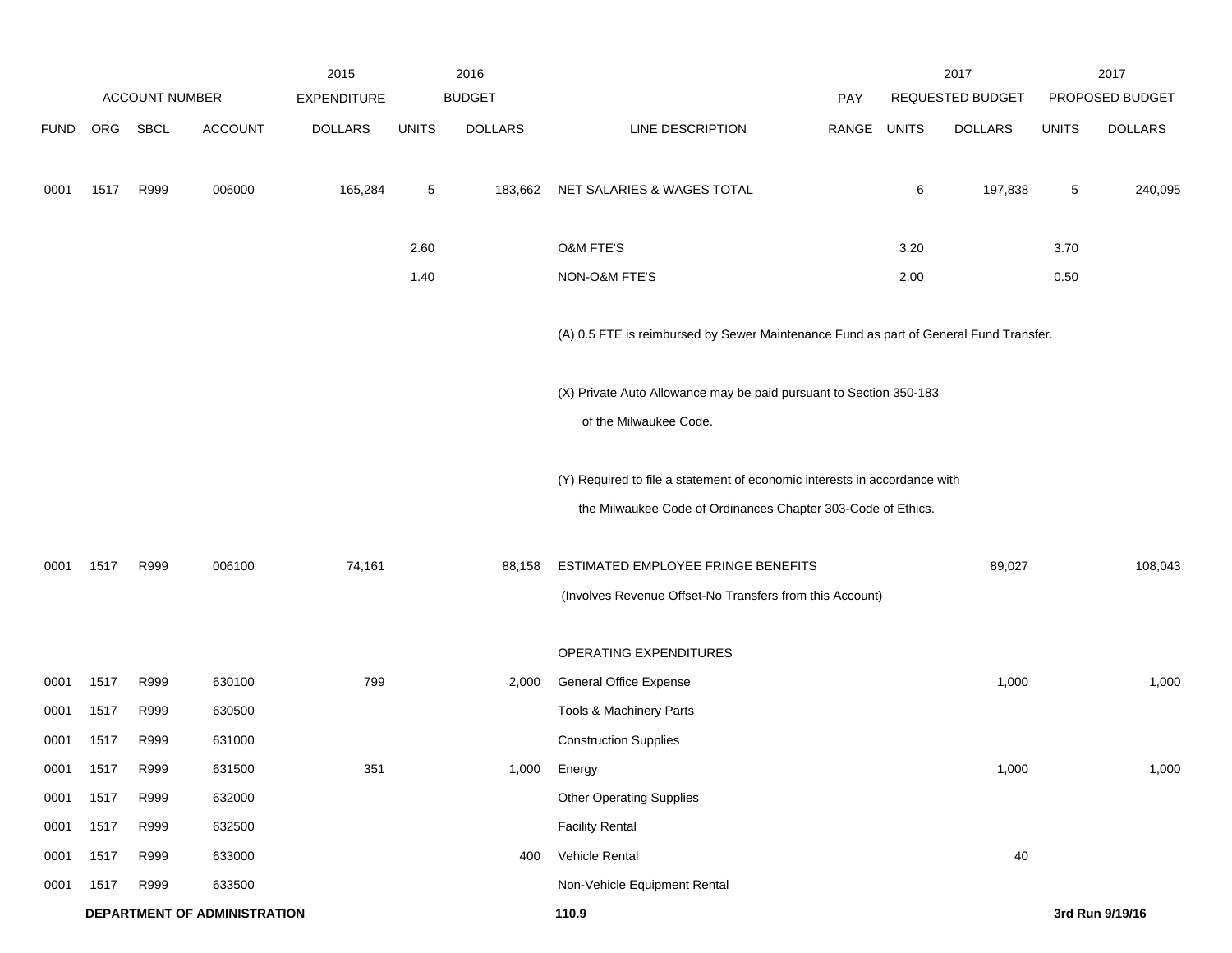|             |      |                |                              | 2015               |              | 2016           |                                    |       |              | 2017             |              | 2017            |
|-------------|------|----------------|------------------------------|--------------------|--------------|----------------|------------------------------------|-------|--------------|------------------|--------------|-----------------|
|             |      | ACCOUNT NUMBER |                              | <b>EXPENDITURE</b> |              | <b>BUDGET</b>  |                                    | PAY   |              | REQUESTED BUDGET |              | PROPOSED BUDGET |
| <b>FUND</b> | ORG  | SBCL           | <b>ACCOUNT</b>               | <b>DOLLARS</b>     | <b>UNITS</b> | <b>DOLLARS</b> | LINE DESCRIPTION                   | RANGE | <b>UNITS</b> | <b>DOLLARS</b>   | <b>UNITS</b> | <b>DOLLARS</b>  |
|             |      |                |                              |                    |              |                |                                    |       |              |                  |              |                 |
| 0001        | 1517 | R999           | 634000                       | 4,149              |              |                | <b>Professional Services</b>       |       |              |                  |              |                 |
| 0001        | 1517 | R999           | 634500                       |                    |              |                | Information Technology Services    |       |              |                  |              |                 |
| 0001        | 1517 | R999           | 635000                       | 369                |              |                | <b>Property Services</b>           |       |              |                  |              |                 |
| 0001        | 1517 | R999           | 635500                       |                    |              |                | <b>Infrastructure Services</b>     |       |              |                  |              |                 |
| 0001        | 1517 | R999           | 636000                       |                    |              |                | Vehicle Repair Services            |       |              |                  |              |                 |
| 0001        | 1517 | R999           | 636500                       | 8,976              |              | 5,600          | <b>Other Operating Services</b>    |       |              | 10,600           |              | 10,000          |
| 0001        | 1517 | R999           | 637000                       |                    |              |                | Loans and Grants                   |       |              |                  |              |                 |
| 0001        | 1517 | R999           | 637501                       | 1,440              |              | 2,500          | <b>Reimburse Other Departments</b> |       |              | 2,500            |              | 2,000           |
|             |      |                |                              |                    |              |                |                                    |       |              |                  |              |                 |
|             |      |                |                              | 16,084             |              | 11,500         | OPERATING EXPENDITURES TOTAL       |       |              | 15,140           |              | 14,000          |
|             |      |                |                              |                    |              |                |                                    |       |              |                  |              |                 |
|             |      |                |                              |                    |              |                | <b>EQUIPMENT PURCHASES</b>         |       |              |                  |              |                 |
|             |      |                |                              |                    |              |                |                                    |       |              |                  |              |                 |
|             |      |                |                              |                    |              |                | <b>Additional Equipment</b>        |       |              |                  |              |                 |
|             |      |                |                              |                    |              |                |                                    |       |              |                  |              |                 |
|             |      |                |                              |                    |              |                | Subtotal - Additional Equipment    |       |              |                  |              |                 |
|             |      |                |                              |                    |              |                |                                    |       |              |                  |              |                 |
|             |      |                |                              |                    |              |                | Replacement Equipment              |       |              |                  |              |                 |
|             |      |                |                              | 277                |              |                | Computer Equipment                 |       |              |                  |              |                 |
|             |      |                |                              |                    |              |                |                                    |       |              |                  |              |                 |
|             |      |                |                              | 277                |              |                | Subtotal - Replacement Equipment   |       |              |                  |              |                 |
|             |      |                |                              |                    |              |                |                                    |       |              |                  |              |                 |
| 0001        | 1517 | R999           | 006800                       | 277                |              |                | <b>EQUIPMENT PURCHASES TOTAL</b>   |       |              |                  |              |                 |
|             |      |                |                              |                    |              |                | SPECIAL FUNDS                      |       |              |                  |              |                 |
|             |      |                | DEPARTMENT OF ADMINISTRATION |                    |              |                | 110.10                             |       |              |                  |              | 3rd Run 9/19/16 |
|             |      |                |                              |                    |              |                |                                    |       |              |                  |              |                 |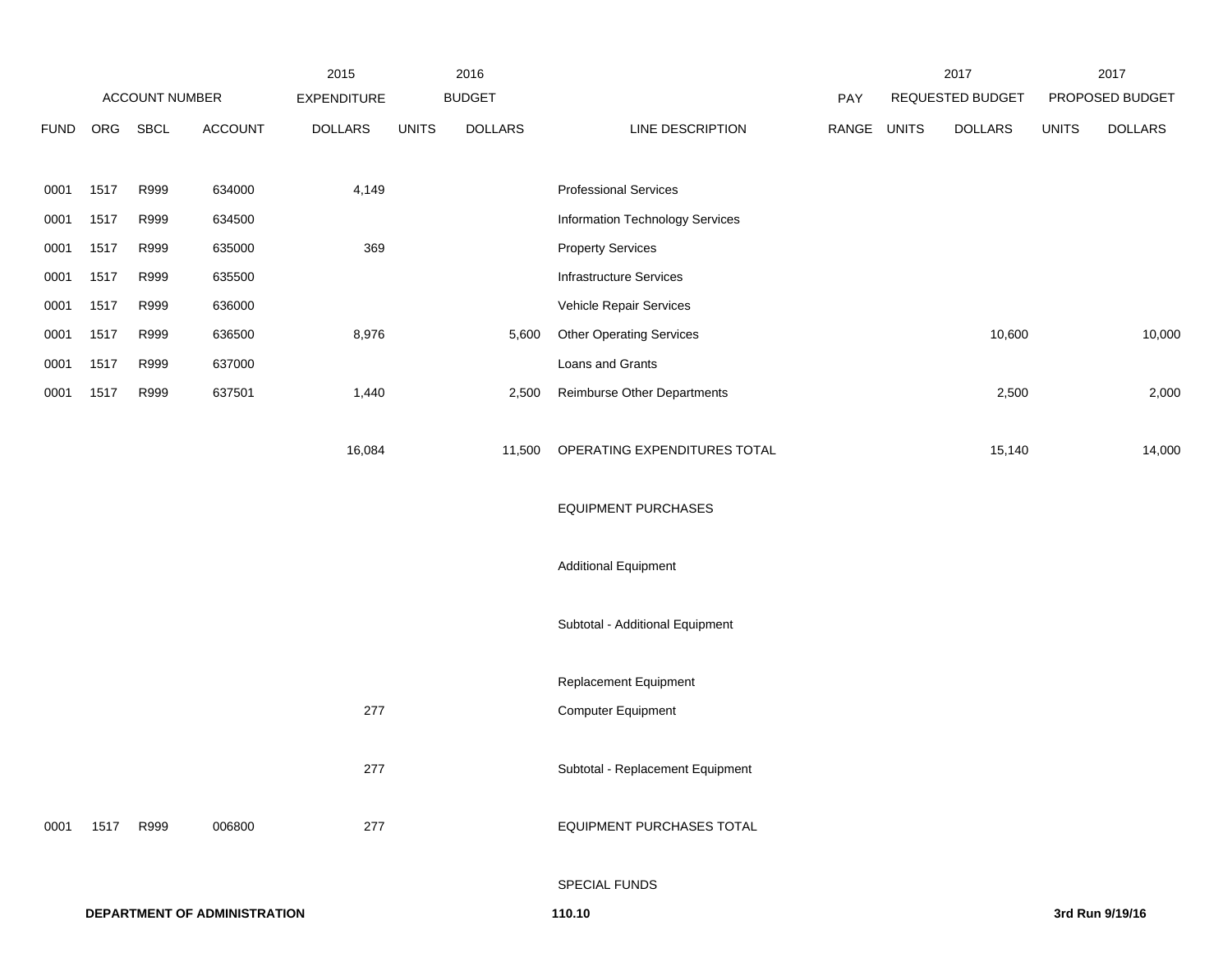|             |      |                       |                | 2015               |              | 2016           |                                          |            |              | 2017                    |              | 2017            |
|-------------|------|-----------------------|----------------|--------------------|--------------|----------------|------------------------------------------|------------|--------------|-------------------------|--------------|-----------------|
|             |      | <b>ACCOUNT NUMBER</b> |                | <b>EXPENDITURE</b> |              | <b>BUDGET</b>  |                                          | <b>PAY</b> |              | <b>REQUESTED BUDGET</b> |              | PROPOSED BUDGET |
| <b>FUND</b> | ORG  | <b>SBCL</b>           | <b>ACCOUNT</b> | DOLLARS            | <b>UNITS</b> | <b>DOLLARS</b> | LINE DESCRIPTION                         | RANGE      | <b>UNITS</b> | <b>DOLLARS</b>          | <b>UNITS</b> | <b>DOLLARS</b>  |
| 0001        | 1517 | R <sub>147</sub>      | 006300         | 23,500             |              | 50,000         | ME3 Sustainable Manufacturing Program*   |            |              | 50,000                  |              | 35,000          |
|             |      |                       |                | 23,500             |              | 50,000         | SPECIAL FUNDS TOTAL                      |            |              | 50,000                  |              | 35,000          |
|             |      |                       |                |                    |              |                | DEPARTMENT OF ADMINISTRATION -           |            |              |                         |              |                 |
|             |      |                       |                | 279,306            |              | 333,320        | ENVIRONMENTAL COLLABORATION OFFICE TOTAL |            |              | 352,005                 |              | 397,138         |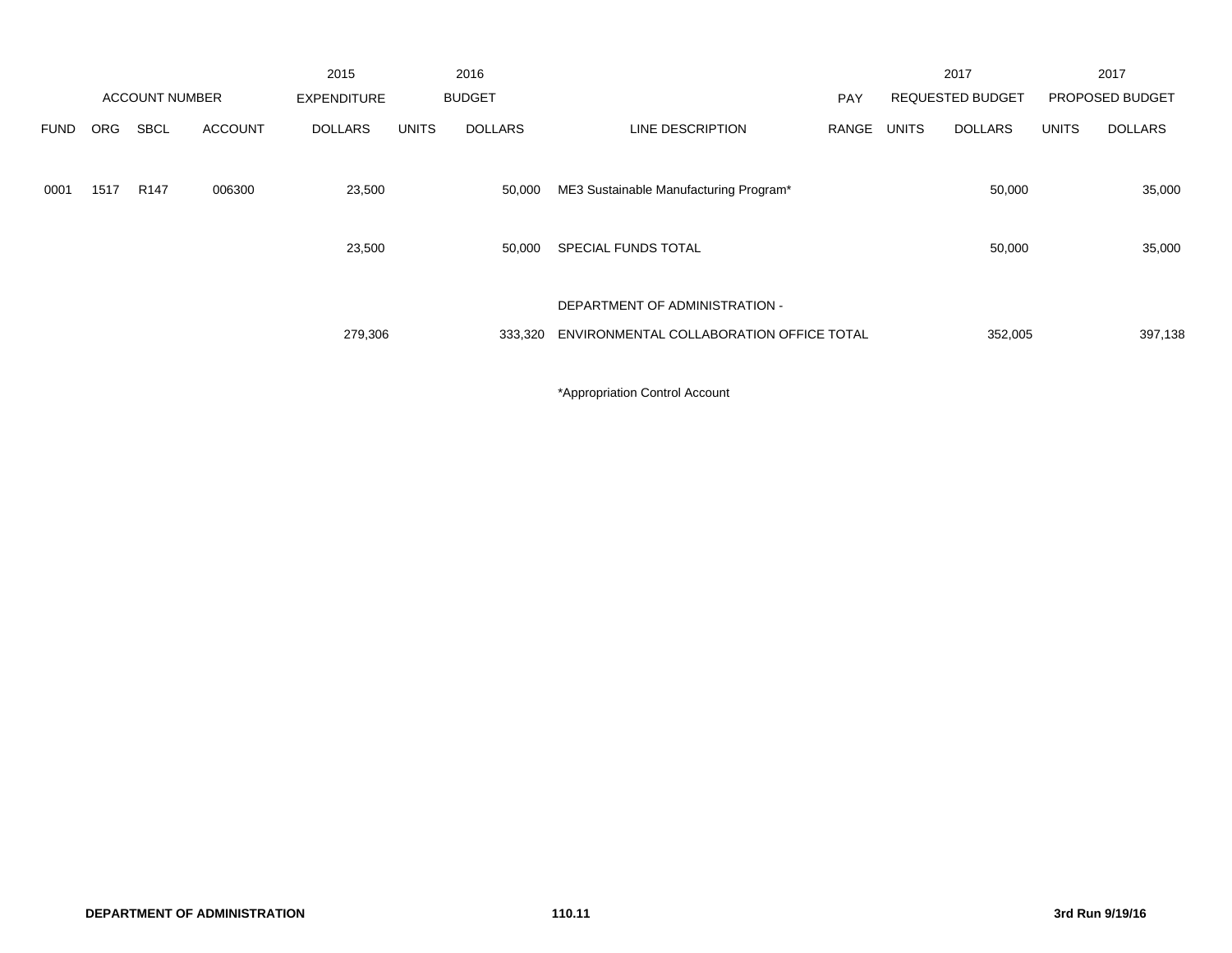|             |                       |             |                | 2015               |              | 2016           |                           | 2017                           |              | 2017                   |
|-------------|-----------------------|-------------|----------------|--------------------|--------------|----------------|---------------------------|--------------------------------|--------------|------------------------|
|             | <b>ACCOUNT NUMBER</b> |             |                | <b>EXPENDITURE</b> |              | <b>BUDGET</b>  | PAY                       | REQUESTED BUDGET               |              | <b>PROPOSED BUDGET</b> |
| <b>FUND</b> | <b>ORG</b>            | <b>SBCL</b> | <b>ACCOUNT</b> | <b>DOLLARS</b>     | <b>UNITS</b> | <b>DOLLARS</b> | LINE DESCRIPTION<br>RANGE | <b>UNITS</b><br><b>DOLLARS</b> | <b>UNITS</b> | <b>DOLLARS</b>         |

DEPARTMENT OF ADMINISTRATION - COMMUNITY DEVELOPMENT GRANTS ADMINISTRATION DIVISION

#### SALARIES & WAGES

|    | 117,625   | Block Grant Director (A)(X)(Y)         | 1LX | 1  | 117,625   |                | 117,625   |
|----|-----------|----------------------------------------|-----|----|-----------|----------------|-----------|
| 1  | 103,021   | Associate Director (A)(X)(Y)           | 1HX | 1  | 103,021   | 1              | 103,021   |
| 1  | 89,776    | Grant Compliance Manager (A)(X)(Y)     | 2JX | 1  | 77,823    | 1              | 77,823    |
| 1  | 72,599    | Grant Compliance Manager (E)(X)(Y)     | 2JX | 1  | 77,000    | 1              | 77,000    |
| 1  | 62,338    | Grant Compliance Manager (Y)           | 2JX | 1  | 62,338    | 1              | 62,338    |
| 6  | 364,408   | Grant Monitor (A)(X)(Y)                | 2GX | 6  | 343,279   | 6              | 343,279   |
| 1  | 50,949    | Grant Monitor (B)(X)(Y)                | 2GX | 1  | 51,469    | 1              | 51,469    |
| 1  | 38,379    | Administrative Assistant I (A)(X)      | 6GN | 1  | 39,312    | 1              | 39,312    |
| 1  | 43,496    | Office Assistant IV (A)                | 6HN | 1  | 37,080    | 1              | 37,080    |
| 1  | 45,438    | Program Assistant I (A)                | 5EN | 1  | 45,438    | 1              | 45,438    |
| 2  | 109,408   | Business Services Specialist (A)(X)(Y) | 2DN | 2  | 109,408   | $\overline{c}$ | 109,408   |
|    |           |                                        |     |    |           |                |           |
| 17 | 1,097,437 | <b>Total Before Adjustments</b>        |     | 17 | 1,063,793 | 17             | 1,063,793 |
|    |           |                                        |     |    |           |                |           |

Salary & Wage Rate Changes

Overtime Compensated

Personnel Cost Adjustment

Other

17 1,097,437 Gross Salaries & Wages Total 17 1,063,793 17 1,063,793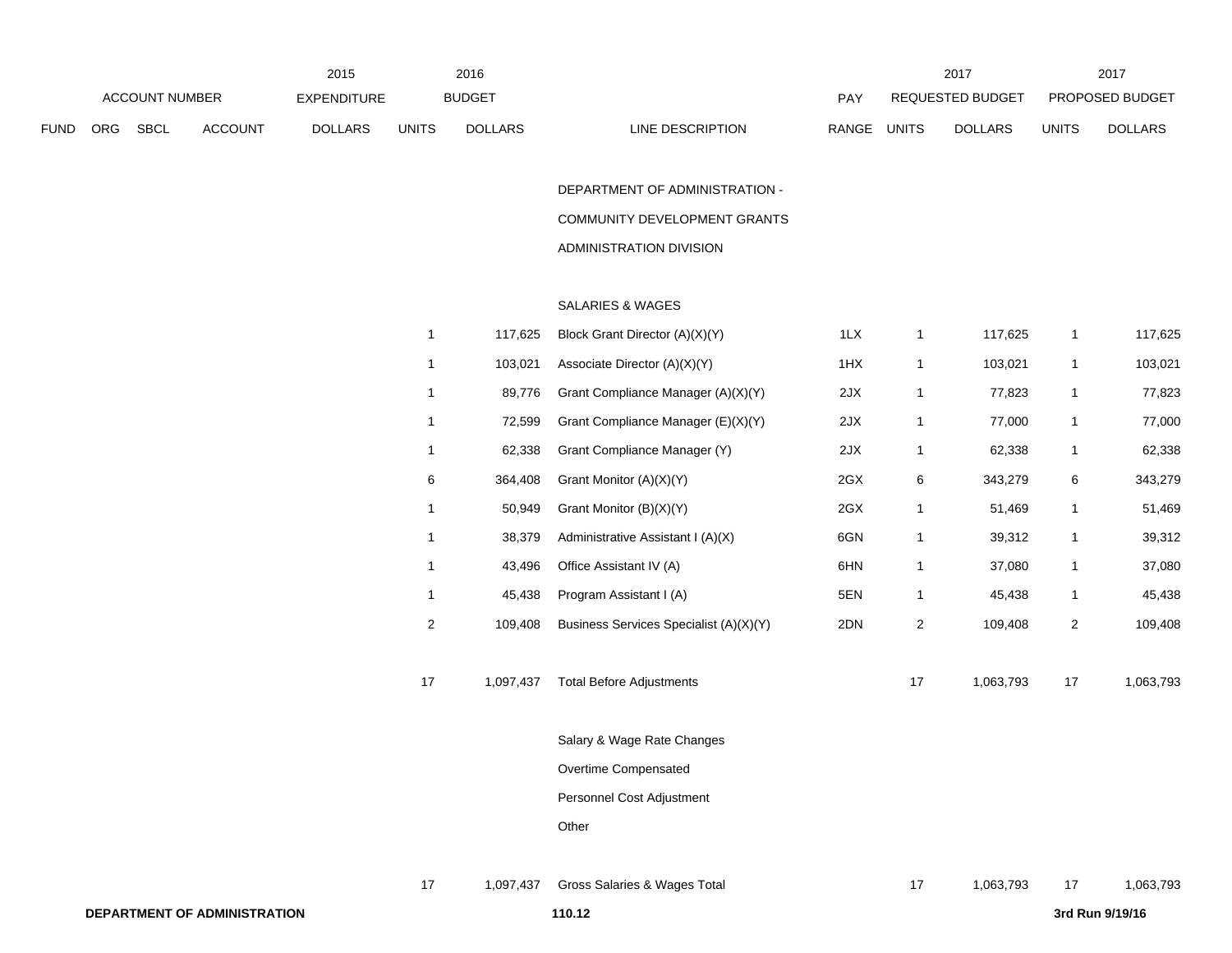|             |      |                       |                              | 2015               |              | 2016           |                                                                           |             |       | 2017             |              | 2017            |
|-------------|------|-----------------------|------------------------------|--------------------|--------------|----------------|---------------------------------------------------------------------------|-------------|-------|------------------|--------------|-----------------|
|             |      | <b>ACCOUNT NUMBER</b> |                              | <b>EXPENDITURE</b> |              | <b>BUDGET</b>  |                                                                           | <b>PAY</b>  |       | REQUESTED BUDGET |              | PROPOSED BUDGET |
| <b>FUND</b> | ORG  | SBCL                  | <b>ACCOUNT</b>               | <b>DOLLARS</b>     | <b>UNITS</b> | <b>DOLLARS</b> | LINE DESCRIPTION                                                          | RANGE UNITS |       | <b>DOLLARS</b>   | <b>UNITS</b> | <b>DOLLARS</b>  |
|             |      |                       |                              |                    |              |                | Reimbursable Services Deduction                                           |             |       |                  |              |                 |
|             |      |                       |                              |                    |              |                | Capital Improvements Deduction                                            |             |       |                  |              |                 |
|             |      |                       |                              |                    |              | (1,035,099)    | <b>Grants and Aids Deduction</b>                                          |             |       | (1,001,455)      |              | (1,001,455)     |
|             |      |                       |                              |                    |              |                |                                                                           |             |       |                  |              |                 |
| 0001        | 1511 | R999                  | 006000                       | 83,518             | 17           | 62,338         | NET SALARIES & WAGES TOTAL                                                |             | 17    | 62,338           | 17           | 62,338          |
|             |      |                       |                              |                    | 1.00         |                | O&M FTE'S                                                                 |             | 1.00  |                  | 1.00         |                 |
|             |      |                       |                              |                    | 16.00        |                | NON-O&M FTE'S                                                             |             | 16.00 |                  | 16.00        |                 |
|             |      |                       |                              |                    |              |                | (A) To terminate upon expiration of the Community Development             |             |       |                  |              |                 |
|             |      |                       |                              |                    |              |                | Block Grant Program year unless grant agreement is renewed or             |             |       |                  |              |                 |
|             |      |                       |                              |                    |              |                | fiscal year is altered by Common Council action.                          |             |       |                  |              |                 |
|             |      |                       |                              |                    |              |                | (B) To terminate upon expiration of the SAMHSA-Milwaukee Continuum        |             |       |                  |              |                 |
|             |      |                       |                              |                    |              |                | Supportive Services Project unless the grant agreement is renewed.        |             |       |                  |              |                 |
|             |      |                       |                              |                    |              |                | (E) To terminate upon expiration of the Continuum of Care Program         |             |       |                  |              |                 |
|             |      |                       |                              |                    |              |                | unless the grant agreement is renewed.                                    |             |       |                  |              |                 |
|             |      |                       |                              |                    |              |                | (X) Private Auto Allowance may be paid pursuant to Section 350-183        |             |       |                  |              |                 |
|             |      |                       |                              |                    |              |                | of the Milwaukee Code.                                                    |             |       |                  |              |                 |
|             |      |                       |                              |                    |              |                | (Y) Required to file a statement of economic interests in accordance with |             |       |                  |              |                 |
|             |      |                       |                              |                    |              |                | the Milwaukee Code of Ordinances Chapter 303-Code of Ethics.              |             |       |                  |              |                 |
|             |      |                       | DEPARTMENT OF ADMINISTRATION |                    |              |                | 110.13                                                                    |             |       |                  |              | 3rd Run 9/19/16 |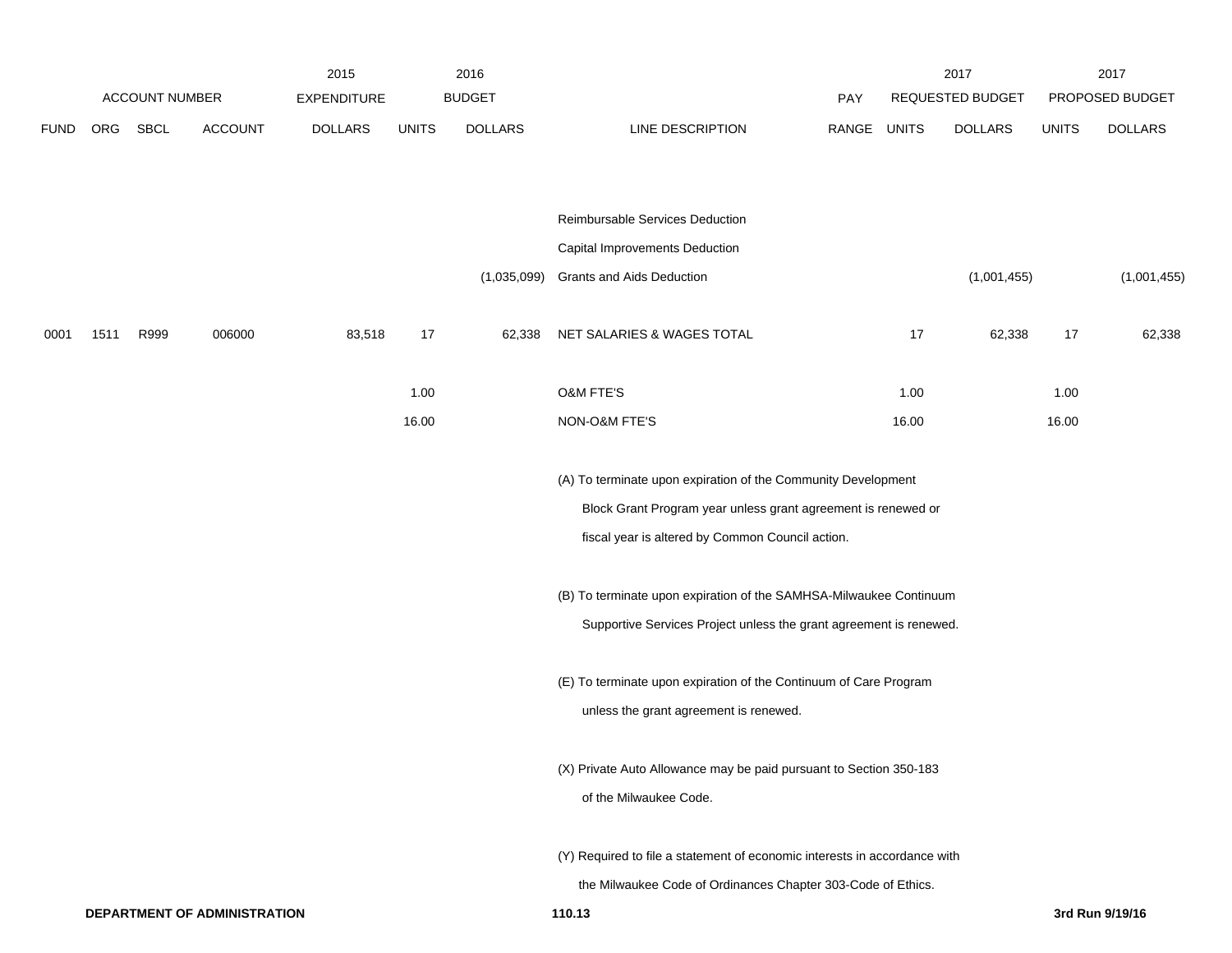|             |      |                |                | 2015               |              | 2016           |                                                          |       |              | 2017             |              | 2017            |
|-------------|------|----------------|----------------|--------------------|--------------|----------------|----------------------------------------------------------|-------|--------------|------------------|--------------|-----------------|
|             |      | ACCOUNT NUMBER |                | <b>EXPENDITURE</b> |              | <b>BUDGET</b>  |                                                          | PAY   |              | REQUESTED BUDGET |              | PROPOSED BUDGET |
| <b>FUND</b> |      | ORG SBCL       | <b>ACCOUNT</b> | <b>DOLLARS</b>     | <b>UNITS</b> | <b>DOLLARS</b> | LINE DESCRIPTION                                         | RANGE | <b>UNITS</b> | <b>DOLLARS</b>   | <b>UNITS</b> | <b>DOLLARS</b>  |
|             |      |                |                |                    |              |                |                                                          |       |              |                  |              |                 |
|             |      |                |                |                    |              |                |                                                          |       |              |                  |              |                 |
| 0001        | 1511 | R999           | 006100         | 26,804             |              | 29,922         | ESTIMATED EMPLOYEE FRINGE BENEFITS                       |       |              | 28,052           |              | 28,052          |
|             |      |                |                |                    |              |                | (Involves Revenue Offset-No Transfers from this Account) |       |              |                  |              |                 |
|             |      |                |                |                    |              |                |                                                          |       |              |                  |              |                 |
|             |      |                |                |                    |              |                | OPERATING EXPENDITURES                                   |       |              |                  |              |                 |
|             |      |                | 630100         | 20                 |              |                | <b>General Office Expense</b>                            |       |              |                  |              |                 |
|             |      |                | 630500         |                    |              |                | Tools & Machinery Parts                                  |       |              |                  |              |                 |
|             |      |                | 631000         |                    |              |                | <b>Construction Supplies</b>                             |       |              |                  |              |                 |
|             |      |                | 631500         |                    |              |                | Energy                                                   |       |              |                  |              |                 |
|             |      |                | 632000         |                    |              |                | <b>Other Operating Supplies</b>                          |       |              |                  |              |                 |
|             |      |                | 632500         |                    |              |                | <b>Facility Rental</b>                                   |       |              |                  |              |                 |
|             |      |                | 633000         |                    |              |                | Vehicle Rental                                           |       |              |                  |              |                 |
|             |      |                | 633500         |                    |              |                | Non-Vehicle Equipment Rental                             |       |              |                  |              |                 |
|             |      |                | 634000         |                    |              |                | <b>Professional Services</b>                             |       |              |                  |              |                 |
|             |      |                | 634500         |                    |              |                | Information Technology Services                          |       |              |                  |              |                 |
|             |      |                | 635000         |                    |              |                | <b>Property Services</b>                                 |       |              |                  |              |                 |
|             |      |                | 635500         |                    |              |                | <b>Infrastructure Services</b>                           |       |              |                  |              |                 |
|             |      |                | 636000         |                    |              |                | Vehicle Repair Services                                  |       |              |                  |              |                 |
|             |      |                | 636500         |                    |              |                | <b>Other Operating Services</b>                          |       |              |                  |              |                 |
|             |      |                | 637000         |                    |              |                | Loans and Grants                                         |       |              |                  |              |                 |
|             |      |                | 637501         |                    |              |                | <b>Reimburse Other Departments</b>                       |       |              |                  |              |                 |
|             |      |                |                |                    |              |                |                                                          |       |              |                  |              |                 |
|             |      |                |                | 20                 |              |                | OPERATING EXPENDITURES TOTAL                             |       |              |                  |              |                 |

EQUIPMENT PURCHASES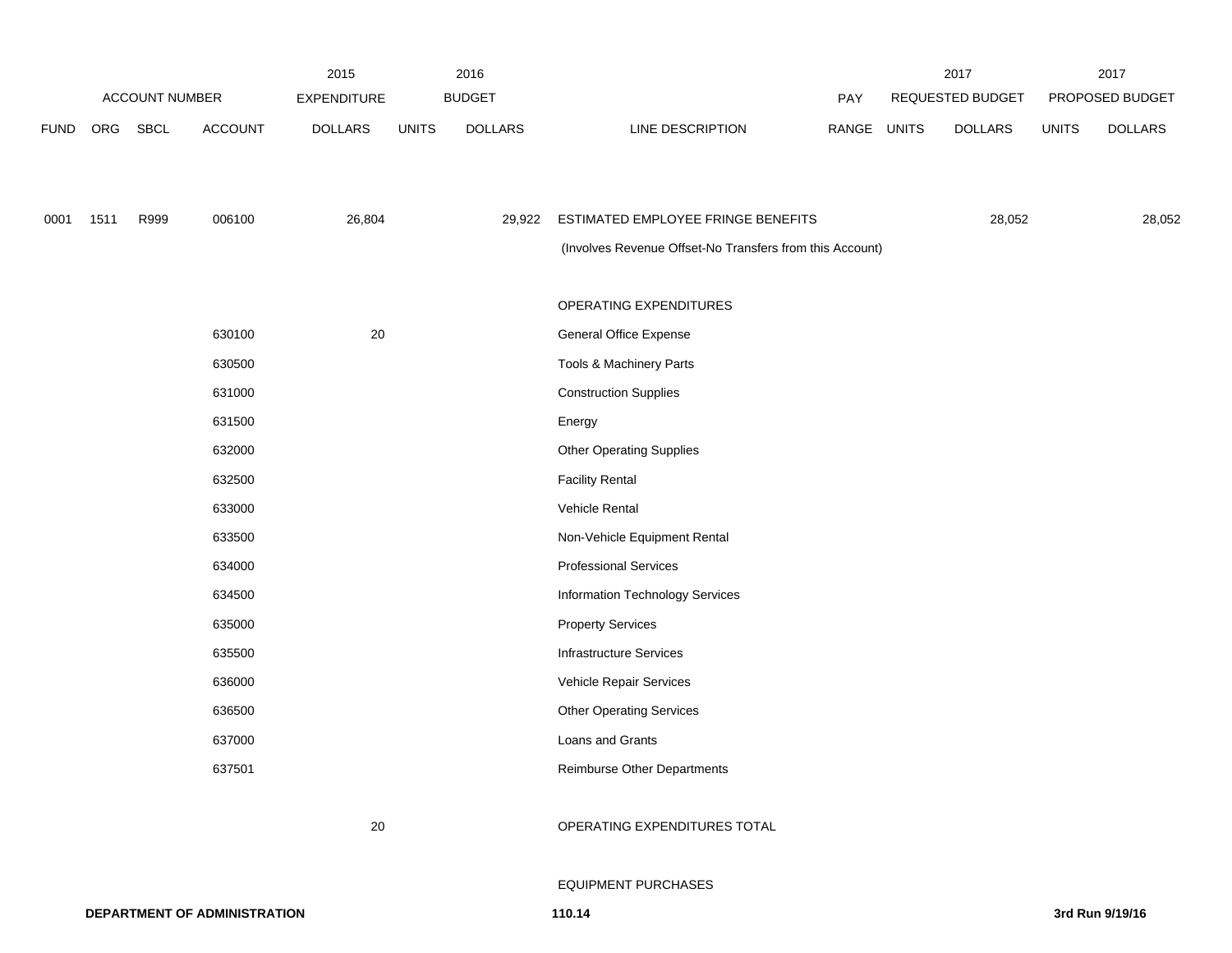|             |      |                       |                | 2015               |              | 2016           |                                                                                     |             | 2017             |              | 2017            |
|-------------|------|-----------------------|----------------|--------------------|--------------|----------------|-------------------------------------------------------------------------------------|-------------|------------------|--------------|-----------------|
|             |      | <b>ACCOUNT NUMBER</b> |                | <b>EXPENDITURE</b> |              | <b>BUDGET</b>  |                                                                                     | PAY         | REQUESTED BUDGET |              | PROPOSED BUDGET |
| <b>FUND</b> | ORG  | SBCL                  | <b>ACCOUNT</b> | <b>DOLLARS</b>     | <b>UNITS</b> | <b>DOLLARS</b> | LINE DESCRIPTION                                                                    | RANGE UNITS | <b>DOLLARS</b>   | <b>UNITS</b> | <b>DOLLARS</b>  |
|             |      |                       |                |                    |              |                | <b>Additional Equipment</b>                                                         |             |                  |              |                 |
|             |      |                       |                |                    |              |                | Subtotal - Additional Equipment                                                     |             |                  |              |                 |
|             |      |                       |                |                    |              |                | Replacement Equipment                                                               |             |                  |              |                 |
|             |      |                       |                |                    |              |                | Subtotal - Replacement Equipment                                                    |             |                  |              |                 |
|             |      |                       |                |                    |              |                | EQUIPMENT PURCHASES TOTAL                                                           |             |                  |              |                 |
|             |      |                       |                |                    |              |                | SPECIAL FUNDS                                                                       |             |                  |              |                 |
| 0001        | 1510 | R <sub>150</sub>      | 006300         | 50,000             |              | 50,000         | Continuum of Care*                                                                  |             | 50,000           |              | 50,000          |
| 0001        | 1510 | R149                  | 006300         |                    |              | 25,000         | Milwaukee Fatherhood Initiative*                                                    |             | 25,000           |              | 25,000          |
|             |      |                       |                | 50,000             |              | 75,000         | SPECIAL FUNDS TOTAL                                                                 |             | 75,000           |              | 75,000          |
|             |      |                       |                | 160,342            |              | 167,260        | DEPARTMENT OF ADMINISTRATION - COMMUNITY<br>DEVELOPMENT GRANTS ADMINISTRATION TOTAL |             | 165,390          |              | 165,390         |
|             |      |                       |                |                    |              |                |                                                                                     |             |                  |              |                 |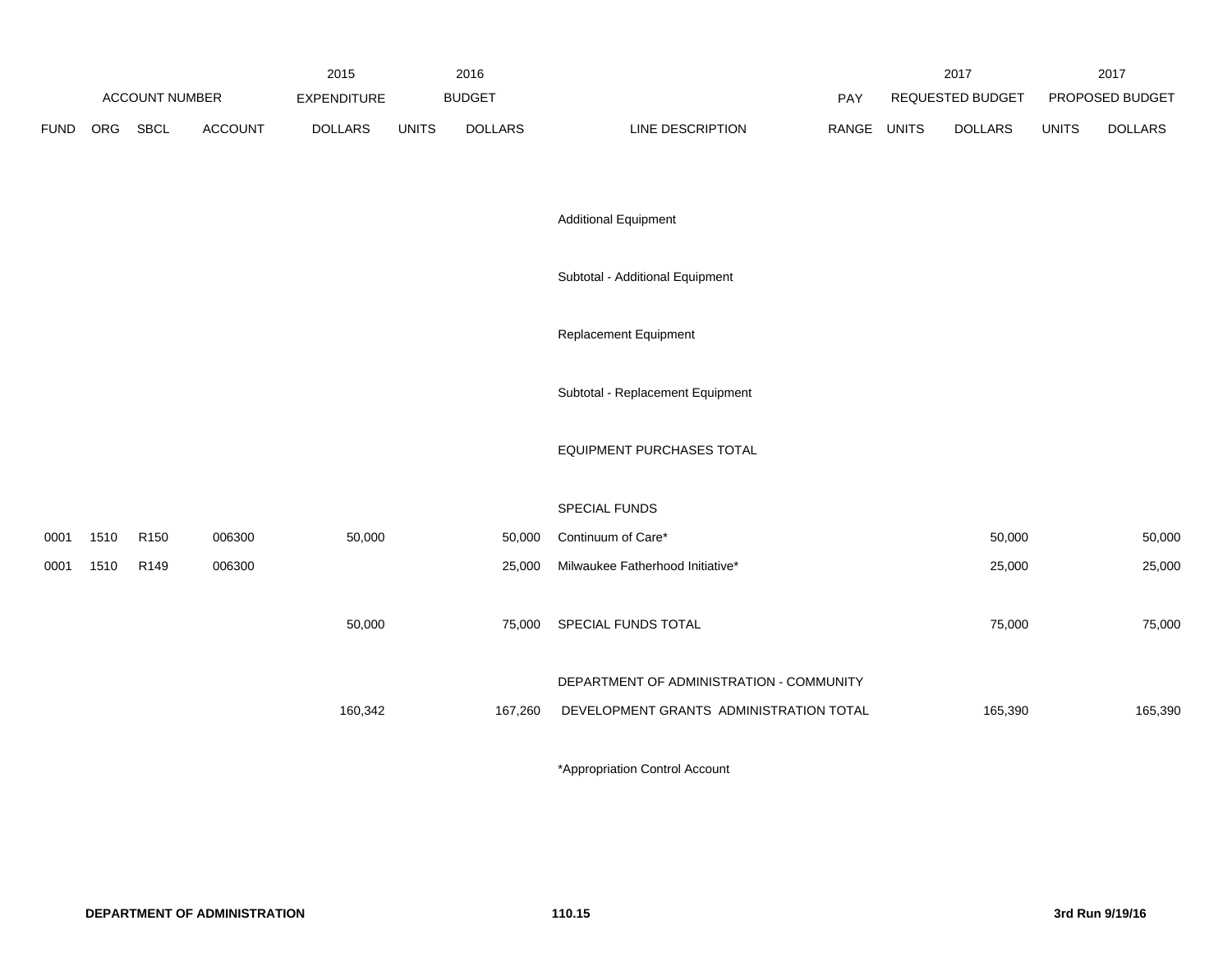|             | ACCOUNT NUMBER |                              | 2015<br>EXPENDITURE |                  | 2016<br><b>BUDGET</b> |                                       | PAY   |              | 2017<br>REQUESTED BUDGET |                          | 2017<br>PROPOSED BUDGET |
|-------------|----------------|------------------------------|---------------------|------------------|-----------------------|---------------------------------------|-------|--------------|--------------------------|--------------------------|-------------------------|
| <b>FUND</b> | ORG SBCL       | ACCOUNT                      | <b>DOLLARS</b>      | <b>UNITS</b>     | <b>DOLLARS</b>        | LINE DESCRIPTION                      | RANGE | UNITS        | <b>DOLLARS</b>           | <b>UNITS</b>             | <b>DOLLARS</b>          |
|             |                |                              |                     |                  |                       | DEPARTMENT OF ADMINISTRATION-         |       |              |                          |                          |                         |
|             |                |                              |                     |                  |                       | PURCHASING DIVISION                   |       |              |                          |                          |                         |
|             |                |                              |                     |                  |                       | SALARIES & WAGES                      |       |              |                          |                          |                         |
|             |                |                              |                     |                  |                       | ADMINISTRATIVE SERVICES               |       |              |                          |                          |                         |
|             |                |                              |                     | $\mathbf{1}$     | 107,428               | City Purchasing Director (Y)          | 1LX   | $\mathbf{1}$ | 108,258                  | $\mathbf{1}$             | 108,258                 |
|             |                |                              |                     | $\mathbf{1}$     | 45,962                | Administrative Specialist-Senior (Y)  | 2EX   | $\mathbf{1}$ | 47,072                   | $\mathbf{1}$             | 45,306                  |
|             |                |                              |                     | $\mathbf{1}$     | 42,538                | Program Assistant II                  | 5FN   | $\mathbf{1}$ | 43,389                   | $\mathbf{1}$             | 43,348                  |
|             |                |                              |                     |                  |                       | PROCUREMENT SERVICES                  |       |              |                          |                          |                         |
|             |                |                              |                     | $\mathbf{1}$     | 52,215                | Procurement Administrator (Y)         | 1CX   | $\mathbf{1}$ | 52,215                   | $\mathbf{1}$             | 51,469                  |
|             |                |                              |                     | 4                | 199,399               | Purchasing Agent - Senior (Y)         | 2EX   | 4            | 199,399                  | $\overline{\mathcal{A}}$ | 195,251                 |
|             |                |                              |                     | $\mathbf{1}$     | 52,948                | Procurement Specialist (Y)            | 2FX   | $\mathbf{1}$ | 52,948                   | $\mathbf{1}$             | 52,948                  |
|             |                |                              |                     | $\boldsymbol{9}$ | 500,490               | <b>Total Before Adjustments</b>       |       | 9            | 503,281                  | $\boldsymbol{9}$         | 496,580                 |
|             |                |                              |                     |                  |                       | Salary & Wage Rate Change             |       |              |                          |                          |                         |
|             |                |                              |                     |                  |                       | Overtime Compensated                  |       |              |                          |                          |                         |
|             |                |                              |                     |                  | (21, 337)             | Personnel Cost Adjustment             |       |              | (12, 812)                |                          | (12, 663)               |
|             |                |                              |                     |                  |                       | Other                                 |       |              |                          |                          |                         |
|             |                |                              |                     | 9                | 479,153               | Gross Salaries & Wages Total          |       | 9            | 490,469                  | 9                        | 483,917                 |
|             |                |                              |                     |                  | (12, 772)             | Reimbursable Services Deduction       |       |              |                          |                          |                         |
|             |                |                              |                     |                  |                       | <b>Capital Improvements Deduction</b> |       |              |                          |                          |                         |
|             |                | DEPARTMENT OF ADMINISTRATION |                     |                  |                       | 110.16                                |       |              |                          |                          | 3rd Run 9/19/16         |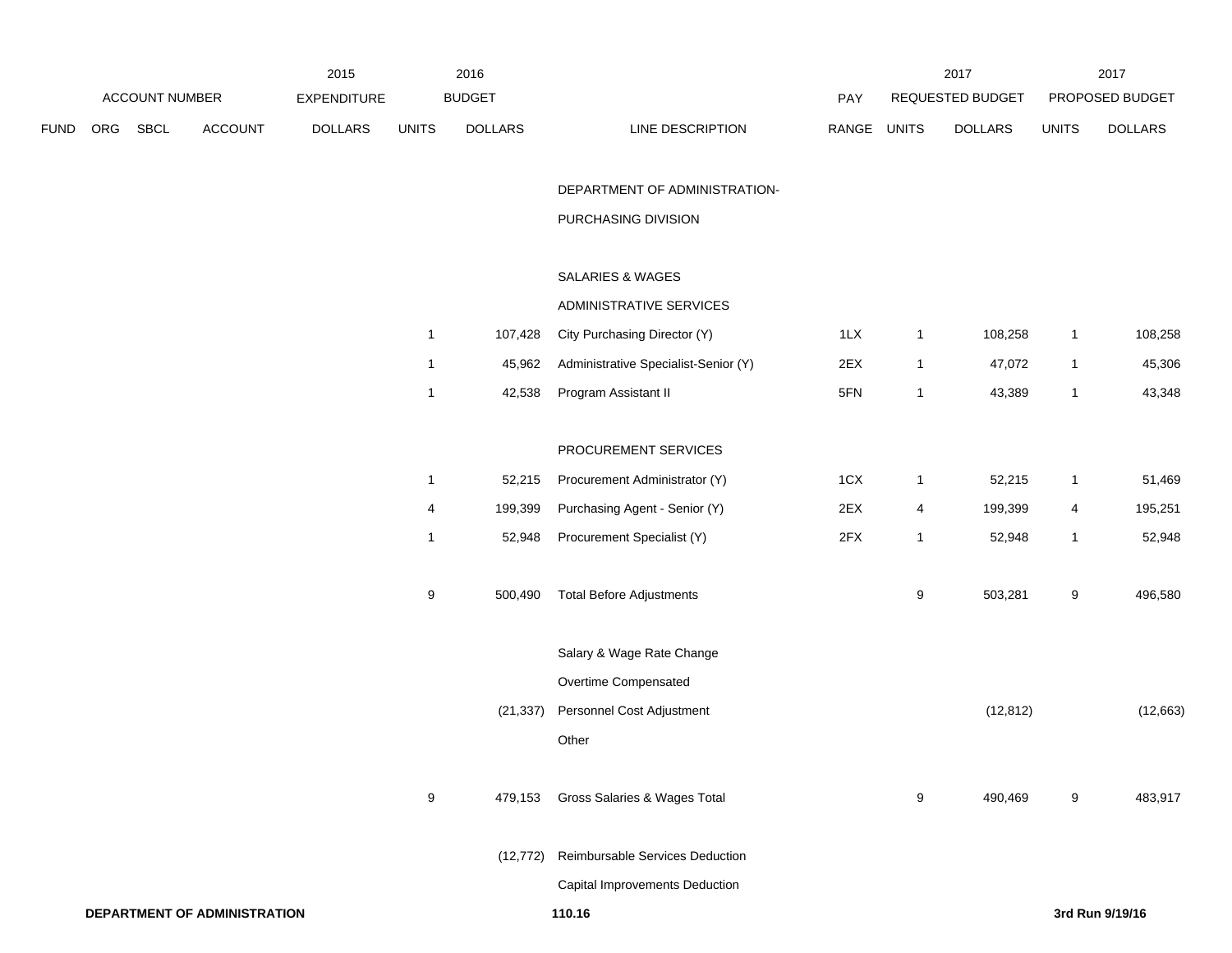|             |      |                              |                | 2015               |              | 2016           |                                                                                                                                           |       |              | 2017             |              | 2017            |
|-------------|------|------------------------------|----------------|--------------------|--------------|----------------|-------------------------------------------------------------------------------------------------------------------------------------------|-------|--------------|------------------|--------------|-----------------|
|             |      | <b>ACCOUNT NUMBER</b>        |                | <b>EXPENDITURE</b> |              | <b>BUDGET</b>  |                                                                                                                                           | PAY   |              | REQUESTED BUDGET |              | PROPOSED BUDGET |
| <b>FUND</b> | ORG  | SBCL                         | <b>ACCOUNT</b> | <b>DOLLARS</b>     | <b>UNITS</b> | <b>DOLLARS</b> | LINE DESCRIPTION                                                                                                                          | RANGE | <b>UNITS</b> | <b>DOLLARS</b>   | <b>UNITS</b> | <b>DOLLARS</b>  |
|             |      |                              |                |                    |              |                | Grants & Aids Deduction                                                                                                                   |       |              |                  |              |                 |
| 0001        | 1513 | R999                         | 006000         | 840,698            | 9            | 466,381        | NET SALARIES & WAGES TOTAL                                                                                                                |       | 9            | 490,469          | 9            | 483,917         |
|             |      |                              |                |                    | 8.50         |                | O&M FTE'S<br>NON-O&M FTE'S                                                                                                                |       | 9.00         |                  | 9.00         |                 |
|             |      |                              |                |                    |              |                | (Y) Required to file a statement of economic interests in accordance with<br>the Milwaukee Code of Ordinances Chapter 303-Code of Ethics. |       |              |                  |              |                 |
| 0001        | 1513 | R999                         | 006100         | 361,012            |              | 223,863        | ESTIMATED EMPLOYEE FRINGE BENEFITS<br>(Involves Revenue Offset-No Transfers from this Account)                                            |       |              | 220,711          |              | 217,763         |
|             |      |                              |                |                    |              |                | OPERATING EXPENDITURES                                                                                                                    |       |              |                  |              |                 |
| 0001        | 1513 | R999                         | 630100         | 95,980             |              | 24,215         | General Office Expense                                                                                                                    |       |              | 7,715            |              | 5,000           |
| 0001        | 1513 | R999                         | 630500         |                    |              |                | Tools & Machinery Parts                                                                                                                   |       |              |                  |              |                 |
| 0001        | 1513 | R999                         | 631000         |                    |              | 180            | <b>Construction Supplies</b>                                                                                                              |       |              | 180              |              |                 |
| 0001        | 1513 | R999                         | 631500         |                    |              |                | Energy                                                                                                                                    |       |              |                  |              |                 |
| 0001        | 1513 | R999                         | 632000         |                    |              |                | <b>Other Operating Supplies</b>                                                                                                           |       |              |                  |              |                 |
| 0001        | 1513 | R999                         | 632500         |                    |              |                | <b>Facility Rental</b>                                                                                                                    |       |              |                  |              |                 |
| 0001        | 1513 | R999                         | 633000         |                    |              | 800            | Vehicle Rental                                                                                                                            |       |              | 800              |              |                 |
| 0001        | 1513 | R999                         | 633500         | 12,613             |              |                | Non-Vehicle Equipment Rental                                                                                                              |       |              |                  |              |                 |
| 0001        | 1513 | R999                         | 634000         | 1,739              |              |                | <b>Professional Services</b>                                                                                                              |       |              |                  |              |                 |
| 0001        | 1513 | R999                         | 634500         | 53,150             |              |                | Information Technology Services                                                                                                           |       |              |                  |              |                 |
| 0001        | 1513 | R999                         | 635000         |                    |              |                | <b>Property Services</b>                                                                                                                  |       |              |                  |              |                 |
|             |      | DEPARTMENT OF ADMINISTRATION |                |                    |              |                | 110.17                                                                                                                                    |       |              |                  |              | 3rd Run 9/19/16 |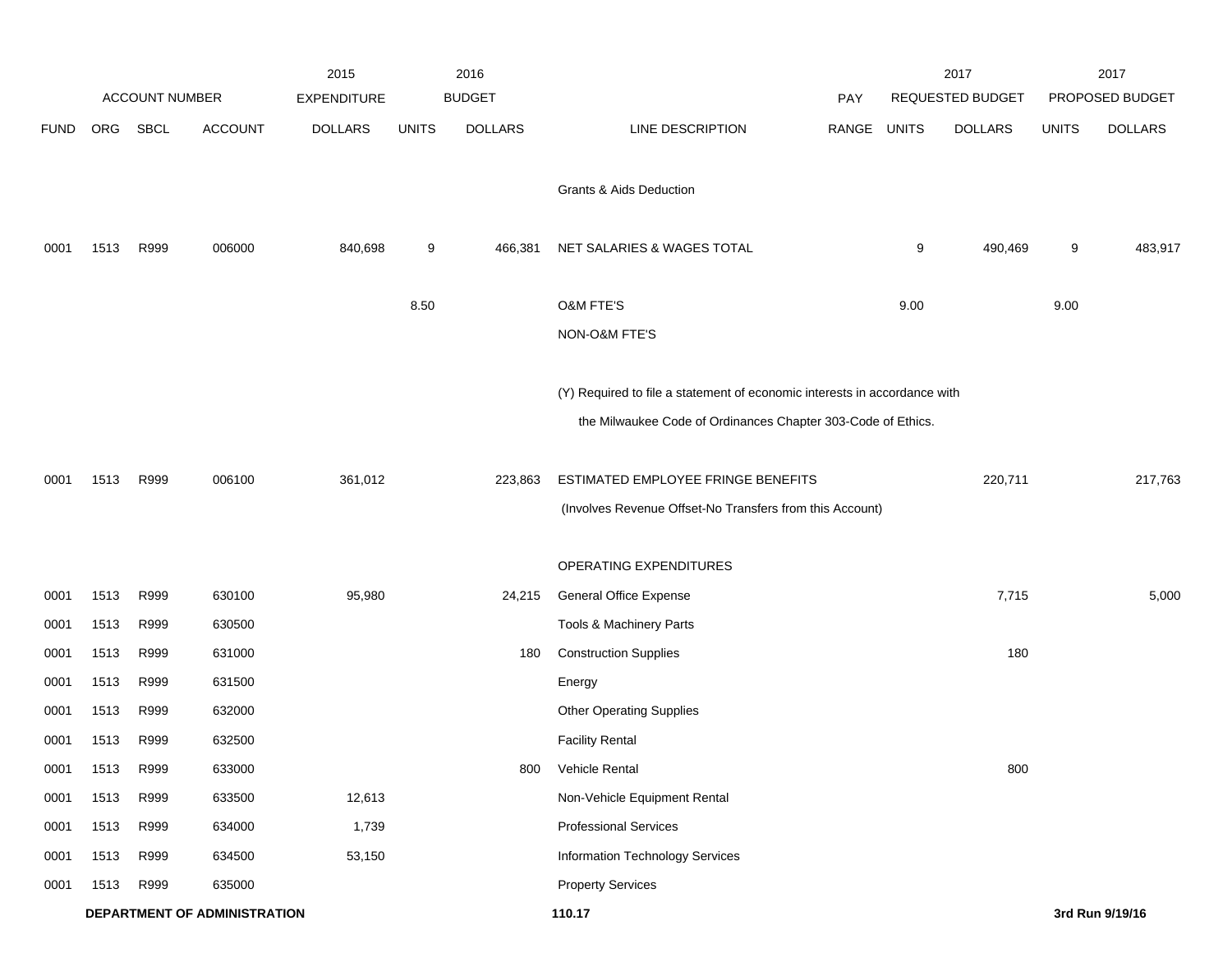|             |      |                  |                              | 2015               |              | 2016           |                                      |             | 2017             |              | 2017            |
|-------------|------|------------------|------------------------------|--------------------|--------------|----------------|--------------------------------------|-------------|------------------|--------------|-----------------|
|             |      | ACCOUNT NUMBER   |                              | <b>EXPENDITURE</b> |              | <b>BUDGET</b>  |                                      | PAY         | REQUESTED BUDGET |              | PROPOSED BUDGET |
| <b>FUND</b> | ORG  | <b>SBCL</b>      | <b>ACCOUNT</b>               | <b>DOLLARS</b>     | <b>UNITS</b> | <b>DOLLARS</b> | LINE DESCRIPTION                     | RANGE UNITS | <b>DOLLARS</b>   | <b>UNITS</b> | <b>DOLLARS</b>  |
|             |      |                  |                              |                    |              |                |                                      |             |                  |              |                 |
| 0001        | 1513 | R999             | 635500                       |                    |              |                | Infrastructure Services              |             |                  |              |                 |
| 0001        | 1513 | R999             | 636000                       |                    |              |                | Vehicle Repair Services              |             |                  |              |                 |
| 0001        | 1513 | R999             | 636500                       | 14,920             |              | 17,520         | <b>Other Operating Services</b>      |             | 9,305            |              | 10,000          |
| 0001        | 1513 | R999             | 637000                       |                    |              |                | Loans and Grants                     |             |                  |              |                 |
| 0001        | 1513 | R999             | 637501                       | 9,944              |              | 9,915          | <b>Reimburse Other Departments</b>   |             | 9,915            |              | 5,000           |
|             |      |                  |                              |                    |              |                |                                      |             |                  |              |                 |
| 0001        | 1513 | R999             | 006300                       | 188,346            |              | 52,630         | OPERATING EXPENDITURES TOTAL         |             | 27,915           |              | 20,000          |
|             |      |                  |                              |                    |              |                |                                      |             |                  |              |                 |
|             |      |                  |                              |                    |              |                | <b>EQUIPMENT PURCHASES</b>           |             |                  |              |                 |
|             |      |                  |                              |                    |              |                |                                      |             |                  |              |                 |
|             |      |                  |                              |                    |              |                | <b>Additional Equipment</b>          |             |                  |              |                 |
|             |      |                  |                              |                    |              |                | Office Furniture                     |             |                  |              | 1,500           |
|             |      |                  |                              |                    |              |                |                                      |             |                  |              |                 |
|             |      |                  |                              |                    |              |                | Subtotal - Additional Equipment      |             |                  |              | 1,500           |
|             |      |                  |                              |                    |              |                |                                      |             |                  |              |                 |
|             |      |                  |                              |                    |              |                | Replacement Equipment                |             |                  |              |                 |
|             |      |                  |                              |                    |              |                |                                      |             |                  |              |                 |
|             |      |                  |                              |                    |              |                | Subtotal - Replacement Equipment     |             |                  |              |                 |
|             |      |                  |                              |                    |              |                |                                      |             |                  |              |                 |
| 0001        | 1513 | R999             | 006800                       |                    |              |                | EQUIPMENT PURCHASES TOTAL            |             |                  |              | 1,500           |
|             |      |                  |                              |                    |              |                |                                      |             |                  |              |                 |
|             |      |                  |                              |                    |              |                | SPECIAL FUNDS                        |             |                  |              |                 |
| 0001        | 1513 | R <sub>157</sub> | 006300                       | 2,560              |              |                | OSBD-Certification Processing*       |             |                  |              |                 |
|             |      |                  |                              |                    |              |                | Workforce Compliance Software Module |             |                  |              |                 |
| 0001        | 1513 | R146             | 006300                       | 17,859             |              |                | Compliance Audit*                    |             |                  |              |                 |
|             |      |                  | DEPARTMENT OF ADMINISTRATION |                    |              |                | 110.18                               |             |                  |              | 3rd Run 9/19/16 |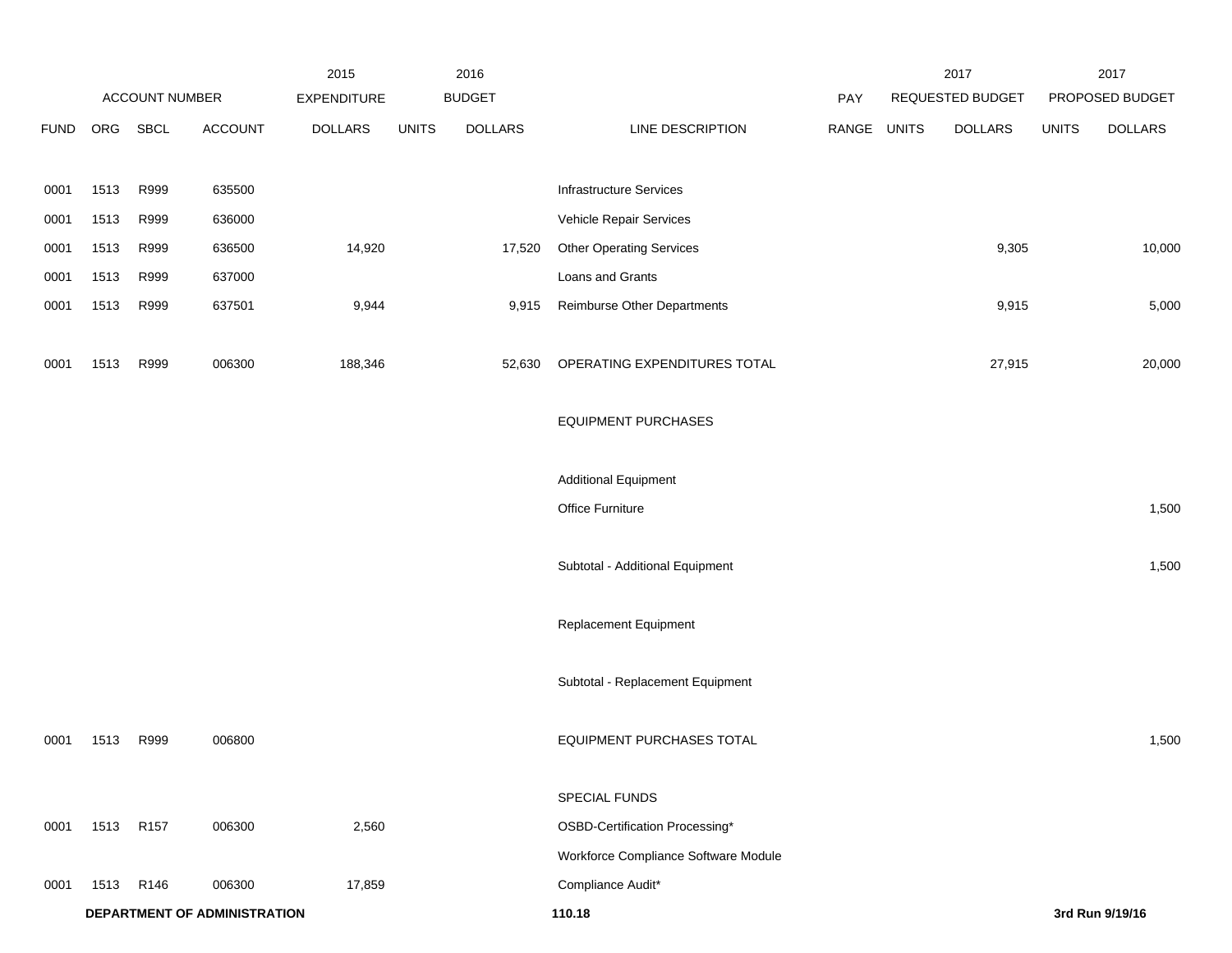|             |            |                       |                | 2015               |              | 2016           |                               |       |              | 2017                    |              | 2017            |
|-------------|------------|-----------------------|----------------|--------------------|--------------|----------------|-------------------------------|-------|--------------|-------------------------|--------------|-----------------|
|             |            | <b>ACCOUNT NUMBER</b> |                | <b>EXPENDITURE</b> |              | <b>BUDGET</b>  |                               | PAY   |              | <b>REQUESTED BUDGET</b> |              | PROPOSED BUDGET |
| <b>FUND</b> | <b>ORG</b> | <b>SBCL</b>           | <b>ACCOUNT</b> | <b>DOLLARS</b>     | <b>UNITS</b> | <b>DOLLARS</b> | LINE DESCRIPTION              | RANGE | <b>UNITS</b> | <b>DOLLARS</b>          | <b>UNITS</b> | <b>DOLLARS</b>  |
|             |            |                       |                |                    |              |                |                               |       |              |                         |              |                 |
|             |            |                       |                |                    |              |                |                               |       |              |                         |              |                 |
|             |            |                       |                | 20,419             |              |                | SPECIAL FUNDS TOTAL           |       |              |                         |              |                 |
|             |            |                       |                |                    |              |                |                               |       |              |                         |              |                 |
|             |            |                       |                |                    |              |                |                               |       |              |                         |              |                 |
|             |            |                       |                | 1,410,475          |              | 742,874        | DOA-PURCHASING DIVISION TOTAL |       |              | 739,095                 |              | 723,180         |
|             |            |                       |                |                    |              |                |                               |       |              |                         |              |                 |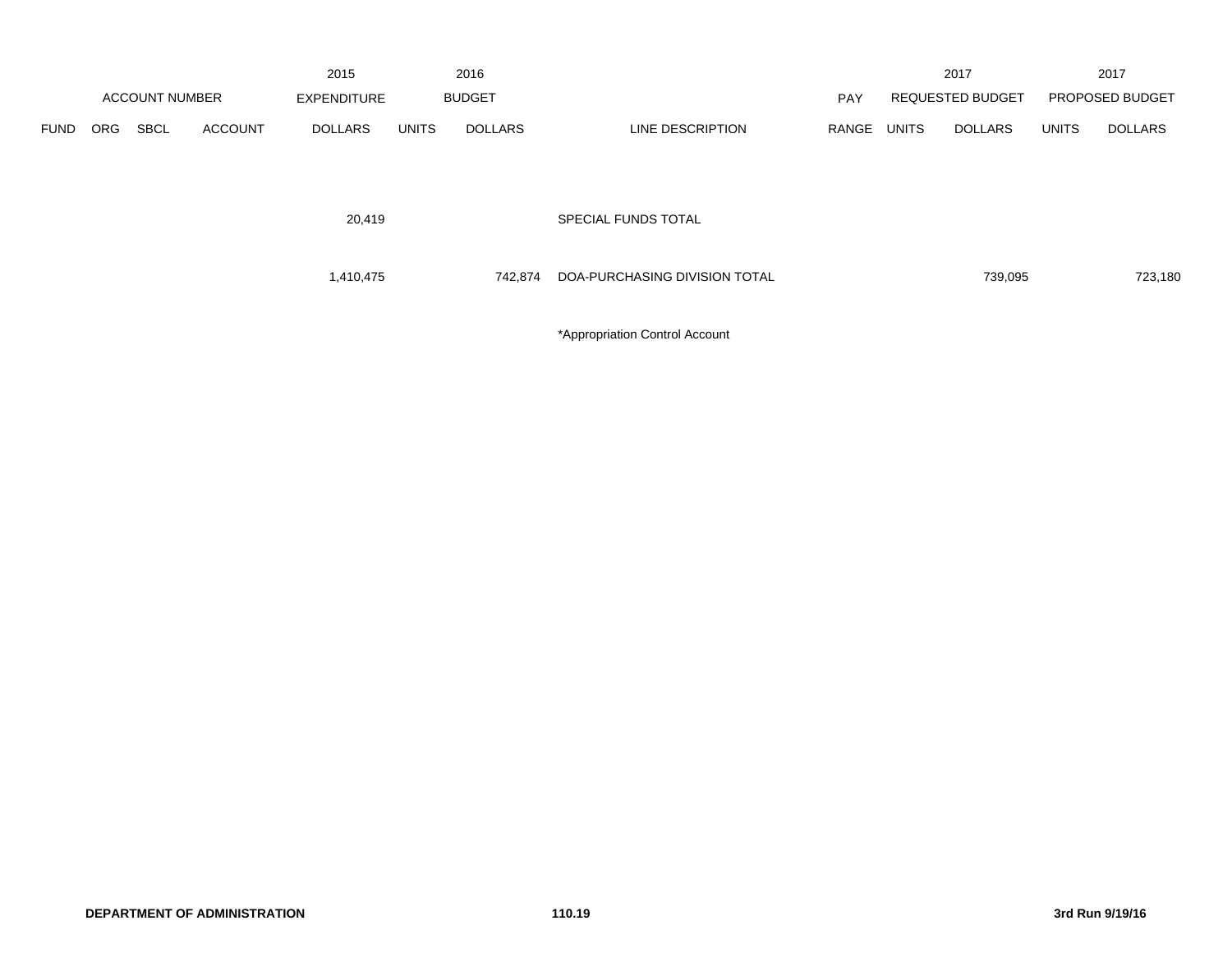|             |      |                |                              | 2015               |              | 2016           |                                       |             |              | 2017             |                | 2017            |
|-------------|------|----------------|------------------------------|--------------------|--------------|----------------|---------------------------------------|-------------|--------------|------------------|----------------|-----------------|
|             |      | ACCOUNT NUMBER |                              | <b>EXPENDITURE</b> |              | <b>BUDGET</b>  |                                       | PAY         |              | REQUESTED BUDGET |                | PROPOSED BUDGET |
| <b>FUND</b> | ORG  | SBCL           | ACCOUNT                      | <b>DOLLARS</b>     | <b>UNITS</b> | <b>DOLLARS</b> | LINE DESCRIPTION                      | RANGE UNITS |              | <b>DOLLARS</b>   | <b>UNITS</b>   | <b>DOLLARS</b>  |
|             |      |                |                              |                    |              |                | DEPARTMENT OF ADMINISTRATION -        |             |              |                  |                |                 |
|             |      |                |                              |                    |              |                | INTERGOVERNMENTAL RELATIONS           |             |              |                  |                |                 |
|             |      |                |                              |                    |              |                | <b>DIVISION</b>                       |             |              |                  |                |                 |
|             |      |                |                              |                    |              |                | SALARIES & WAGES                      |             |              |                  |                |                 |
|             |      |                |                              |                    | $\mathbf{1}$ | 107,891        | Legislative Liaison Director (Y)      | 1NX         | $\mathbf{1}$ | 107,891          | $\mathbf{1}$   | 107,891         |
|             |      |                |                              |                    | $\mathbf{1}$ | 95,101         | Legislative Fiscal Manager-Senior (Y) | 2MX         | $\mathbf{1}$ | 95,101           |                |                 |
|             |      |                |                              |                    | $\mathbf{1}$ | 70,827         | Legislative Fiscal Manager (Y)        | 2LX         | $\mathbf{1}$ | 70,827           |                |                 |
|             |      |                |                              |                    |              |                | Intergovernmental Policy Manager (Y)  | 2MX         |              |                  | $\overline{a}$ | 178,204         |
|             |      |                |                              |                    | $\mathbf{1}$ | 55,134         | Administrative Services Coordinator   | 5JN         | $\mathbf{1}$ | 56,237           | $\mathbf{1}$   | 56,237          |
|             |      |                |                              |                    | 4            | 328,953        | <b>Total Before Adjustments</b>       |             | 4            | 330,056          | 4              | 342,332         |
|             |      |                |                              |                    |              |                | Salary & Wage Rate Changes            |             |              |                  |                |                 |
|             |      |                |                              |                    |              |                | Overtime Compensated                  |             |              |                  |                |                 |
|             |      |                |                              |                    |              |                | Personnel Cost Adjustment             |             |              |                  |                |                 |
|             |      |                |                              |                    |              |                | Other                                 |             |              |                  |                |                 |
|             |      |                |                              |                    | 4            | 328,953        | Gross Salaries & Wages Total          |             | 4            | 330,056          | 4              | 342,332         |
|             |      |                |                              |                    |              |                | Reimbursable Services Deduction       |             |              |                  |                |                 |
|             |      |                |                              |                    |              |                | Capital Improvements Deduction        |             |              |                  |                |                 |
|             |      |                |                              |                    |              |                | Grants & Aids Deduction               |             |              |                  |                |                 |
| 0001        | 1514 | R999           | 006000                       | 331,043            | 4            | 328,953        | NET SALARIES & WAGES TOTAL            |             | 4            | 330,056          | 4              | 342,332         |
|             |      |                | DEPARTMENT OF ADMINISTRATION |                    |              |                | 110.20                                |             |              |                  |                | 3rd Run 9/19/16 |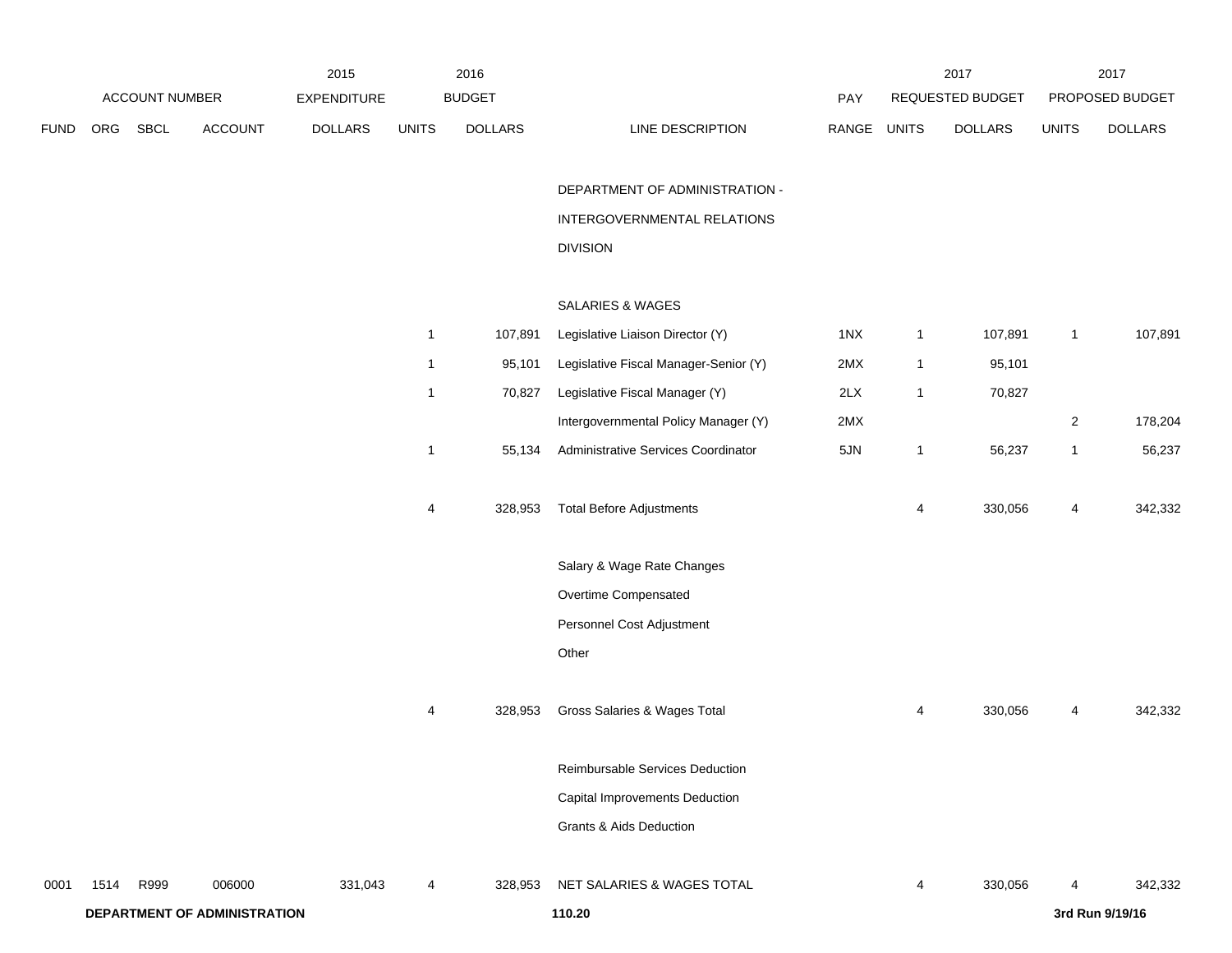|             |            |                       |                              | 2015               |              | 2016           |                                                                           |       |              | 2017             |              | 2017            |
|-------------|------------|-----------------------|------------------------------|--------------------|--------------|----------------|---------------------------------------------------------------------------|-------|--------------|------------------|--------------|-----------------|
|             |            | <b>ACCOUNT NUMBER</b> |                              | <b>EXPENDITURE</b> |              | <b>BUDGET</b>  |                                                                           | PAY   |              | REQUESTED BUDGET |              | PROPOSED BUDGET |
| <b>FUND</b> | <b>ORG</b> | SBCL                  | <b>ACCOUNT</b>               | <b>DOLLARS</b>     | <b>UNITS</b> | <b>DOLLARS</b> | LINE DESCRIPTION                                                          | RANGE | <b>UNITS</b> | <b>DOLLARS</b>   | <b>UNITS</b> | <b>DOLLARS</b>  |
|             |            |                       |                              |                    |              |                |                                                                           |       |              |                  |              |                 |
|             |            |                       |                              |                    |              |                |                                                                           |       |              |                  |              |                 |
|             |            |                       |                              |                    | 4.00         |                | O&M FTE'S                                                                 |       | 4.00         |                  | 4.00         |                 |
|             |            |                       |                              |                    |              |                | NON-O&M FTE'S                                                             |       |              |                  |              |                 |
|             |            |                       |                              |                    |              |                | (Y) Required to file a statement of economic interests in accordance with |       |              |                  |              |                 |
|             |            |                       |                              |                    |              |                | the Milwaukee Code of Ordinances Chapter 303-Code of Ethics.              |       |              |                  |              |                 |
|             |            |                       |                              |                    |              |                |                                                                           |       |              |                  |              |                 |
| 0001        | 1514       | R999                  | 006100                       | 141,043            |              | 157,897        | ESTIMATED EMPLOYEE FRINGE BENEFITS                                        |       |              | 148,525          |              | 154,049         |
|             |            |                       |                              |                    |              |                | (Involves Revenue Offset-No Transfers from this Account)                  |       |              |                  |              |                 |
|             |            |                       |                              |                    |              |                |                                                                           |       |              |                  |              |                 |
|             |            |                       |                              |                    |              |                | OPERATING EXPENDITURES                                                    |       |              |                  |              |                 |
| 0001        | 1514       | R999                  | 630100                       | 830                |              | 2,000          | <b>General Office Expense</b>                                             |       |              | 2,000            |              | 2,000           |
| 0001        | 1514       | R999                  | 630500                       |                    |              |                | Tools & Machinery Parts                                                   |       |              |                  |              |                 |
| 0001        | 1514       | R999                  | 631000                       |                    |              |                | <b>Construction Supplies</b>                                              |       |              |                  |              |                 |
| 0001        | 1514       | R999                  | 631500                       |                    |              |                | Energy                                                                    |       |              |                  |              |                 |
| 0001        | 1514       | R999                  | 632000                       | 68                 |              |                | <b>Other Operating Supplies</b>                                           |       |              |                  |              |                 |
| 0001        | 1514       | R999                  | 632500                       |                    |              |                | <b>Facility Rental</b>                                                    |       |              |                  |              |                 |
| 0001        | 1514       | R999                  | 633000                       |                    |              |                | <b>Vehicle Rental</b>                                                     |       |              |                  |              |                 |
| 0001        | 1514       | R999                  | 633500                       | 1,178              |              | 2,000          | Non-Vehicle Equipment Rental                                              |       |              | 2,000            |              | 2,000           |
| 0001        | 1514       | R999                  | 634000                       | 2,660              |              | 15,000         | <b>Professional Services</b>                                              |       |              | 15,000           |              | 15,000          |
| 0001        | 1514       | R999                  | 634500                       |                    |              |                | Information Technology Services                                           |       |              |                  |              |                 |
| 0001        | 1514       | R999                  | 635000                       |                    |              |                | <b>Property Services</b>                                                  |       |              |                  |              |                 |
| 0001        | 1514       | R999                  | 635500                       |                    |              |                | Infrastructure Services                                                   |       |              |                  |              |                 |
| 0001        | 1514       | R999                  | 636000                       |                    |              |                | Vehicle Repair Services                                                   |       |              |                  |              |                 |
| 0001        | 1514       | R999                  | 636500                       | 8,627              |              | 8,000          | <b>Other Operating Services</b>                                           |       |              | 8,000            |              | 8,000           |
|             |            |                       | DEPARTMENT OF ADMINISTRATION |                    |              |                | 110.21                                                                    |       |              |                  |              | 3rd Run 9/19/16 |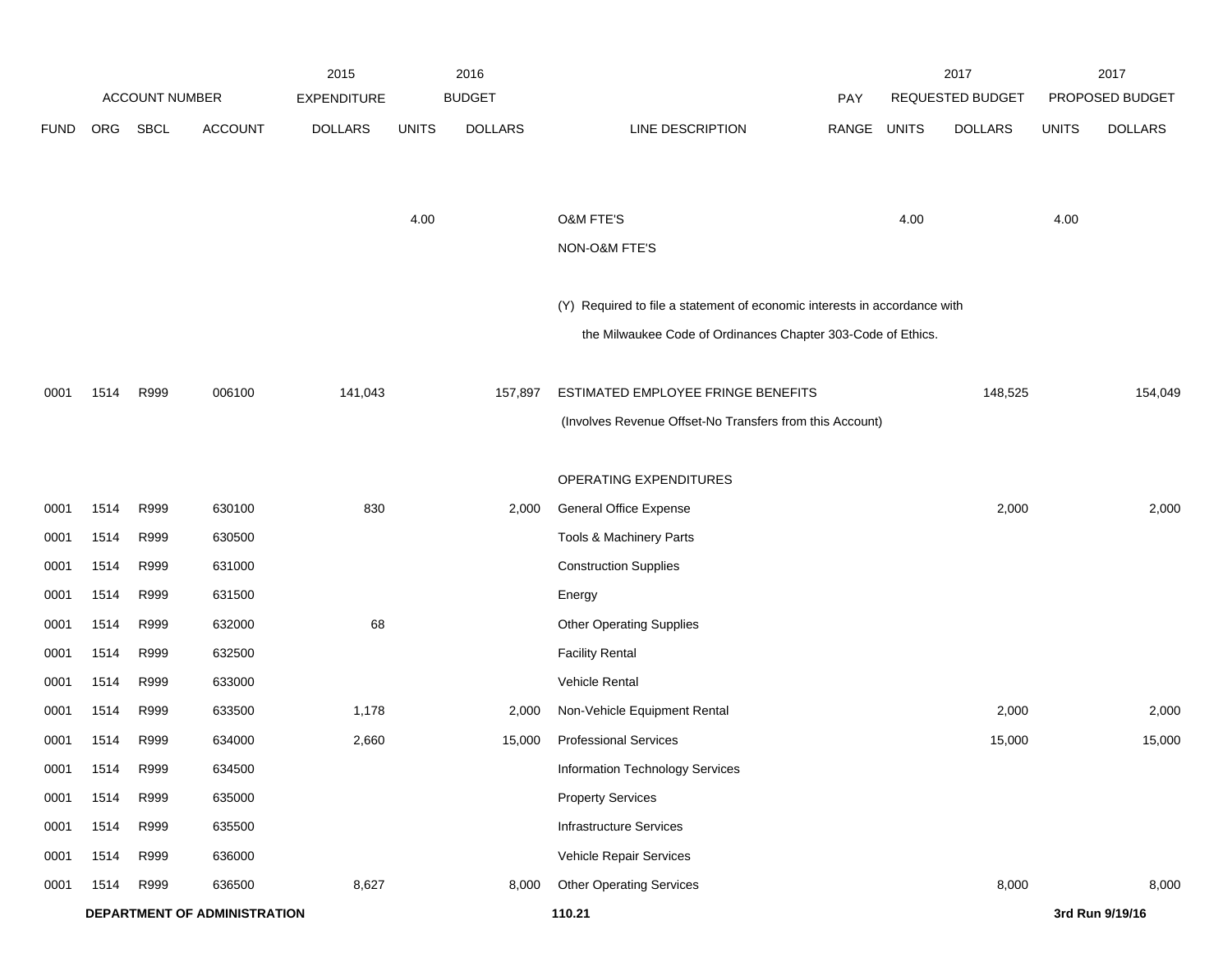|             |      |                |                | 2015               |              | 2016           |                                    |             | 2017             |              | 2017            |
|-------------|------|----------------|----------------|--------------------|--------------|----------------|------------------------------------|-------------|------------------|--------------|-----------------|
|             |      | ACCOUNT NUMBER |                | <b>EXPENDITURE</b> |              | <b>BUDGET</b>  |                                    | PAY         | REQUESTED BUDGET |              | PROPOSED BUDGET |
| <b>FUND</b> | ORG  | <b>SBCL</b>    | <b>ACCOUNT</b> | <b>DOLLARS</b>     | <b>UNITS</b> | <b>DOLLARS</b> | LINE DESCRIPTION                   | RANGE UNITS | <b>DOLLARS</b>   | <b>UNITS</b> | <b>DOLLARS</b>  |
|             |      |                |                |                    |              |                |                                    |             |                  |              |                 |
| 0001        | 1514 | R999           | 637000         |                    |              |                | Loans and Grants                   |             |                  |              |                 |
| 0001        | 1514 | R999           | 637501         | 1,380              |              | 2,000          | <b>Reimburse Other Departments</b> |             | 2,000            |              | 2,000           |
|             |      |                |                |                    |              |                |                                    |             |                  |              |                 |
| 0001        | 1514 | R999           | 006300         | 14,743             |              | 29,000         | OPERATING EXPENDITURES TOTAL       |             | 29,000           |              | 29,000          |
|             |      |                |                |                    |              |                |                                    |             |                  |              |                 |
|             |      |                |                |                    |              |                | <b>EQUIPMENT PURCHASES</b>         |             |                  |              |                 |
|             |      |                |                |                    |              |                |                                    |             |                  |              |                 |
|             |      |                |                |                    |              |                | <b>Additional Equipment</b>        |             |                  |              |                 |
|             |      |                |                |                    |              |                |                                    |             |                  |              |                 |
|             |      |                |                |                    |              |                | Subtotal - Additional Equipment    |             |                  |              |                 |
|             |      |                |                | 400                |              | 300            | Replacement Equipment              |             | 300              |              | 300             |
|             |      |                |                |                    |              |                |                                    |             |                  |              |                 |
|             |      |                |                | 400                |              | 300            | Subtotal - Replacement Equipment   |             | 300              |              | 300             |
|             |      |                |                |                    |              |                |                                    |             |                  |              |                 |
| 0001        | 1514 | R999           | 006800         | 400                |              | 300            | EQUIPMENT PURCHASES TOTAL          |             | 300              |              | 300             |
|             |      |                |                |                    |              |                |                                    |             |                  |              |                 |
|             |      |                |                |                    |              |                | SPECIAL FUNDS                      |             |                  |              |                 |
|             |      |                |                |                    |              |                |                                    |             |                  |              |                 |
|             |      |                |                |                    |              |                | SPECIAL FUNDS TOTAL                |             |                  |              |                 |
|             |      |                |                |                    |              |                |                                    |             |                  |              |                 |
|             |      |                |                |                    |              |                | DOA-INTERGOVERNMENTAL RELATIONS    |             |                  |              |                 |
|             |      |                |                | 487,229            |              | 516,150        | <b>DIVISION TOTAL</b>              |             | 507,881          |              | 525,681         |
|             |      |                |                |                    |              |                |                                    |             |                  |              |                 |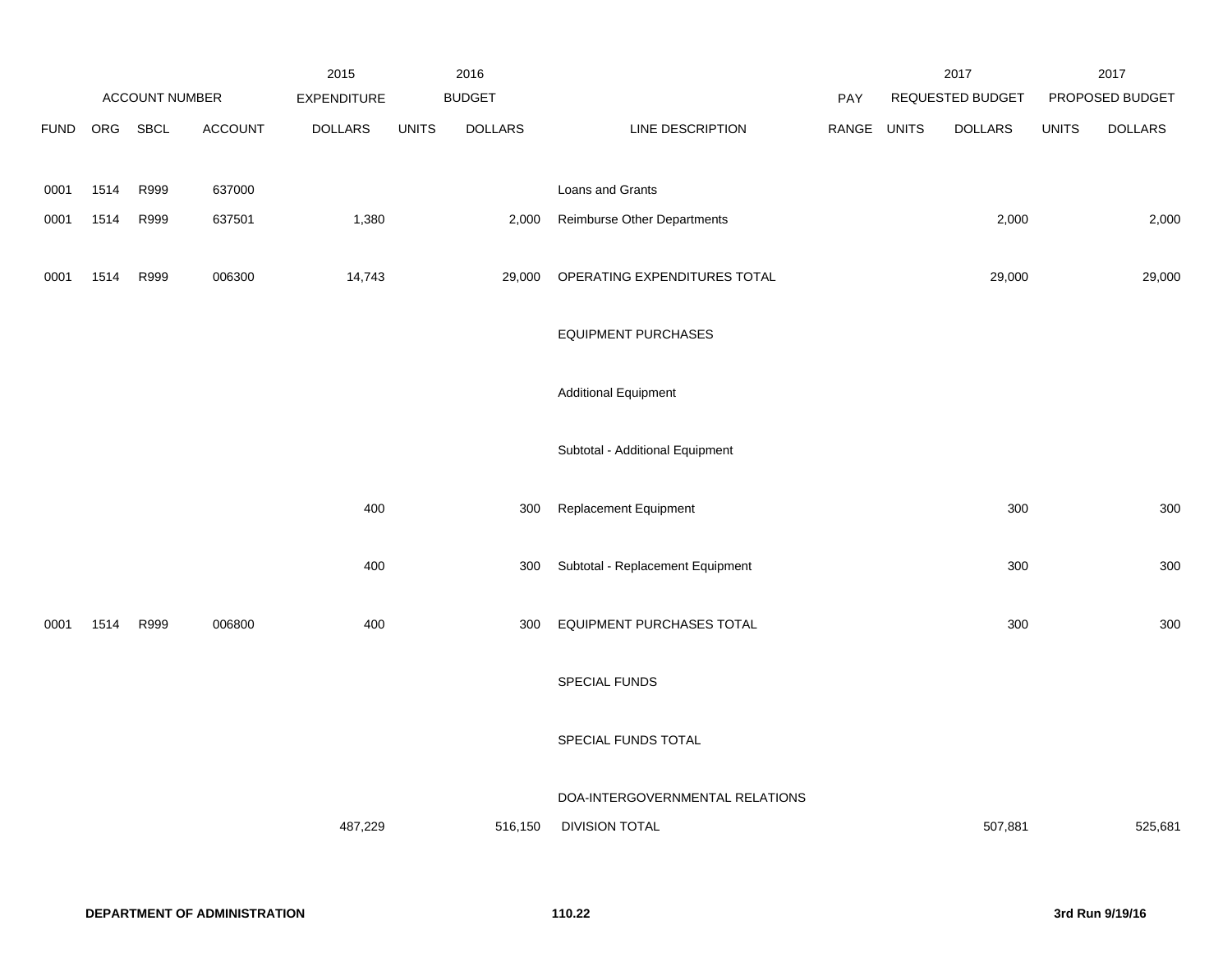|             |                |      |                | 2015               |       | 2016           |                                  | 2017                    |              | 2017                   |
|-------------|----------------|------|----------------|--------------------|-------|----------------|----------------------------------|-------------------------|--------------|------------------------|
|             | ACCOUNT NUMBER |      |                | <b>EXPENDITURE</b> |       | <b>BUDGET</b>  | PAY                              | REQUESTED BUDGET        |              | <b>PROPOSED BUDGET</b> |
| <b>FUND</b> | ORG            | SBCL | <b>ACCOUNT</b> | <b>DOLLARS</b>     | UNITS | <b>DOLLARS</b> | <b>RANGE</b><br>LINE DESCRIPTION | UNITS<br><b>DOLLARS</b> | <b>UNITS</b> | <b>DOLLARS</b>         |

#### DEPARTMENT OF ADMINISTRATION-INFORMATION

#### AND TECHNOLOGY MANAGEMENT DIVISION

#### SALARIES & WAGES

#### POLICY AND ADMINISTRATION SECTION

| 121.100 | Chief Information Officer (Y)         | 1NX | 121.100 | 121,100 |
|---------|---------------------------------------|-----|---------|---------|
| 71.854  | Policy and Administration Manager (Y) | 2LX | 73.589  | 73,589  |
| 45.306  | <b>Project Coordinator</b>            | 2EX | 45.306  |         |
| 57.156  | Administrative Specialist - Senior    | 2EX | 57.156  | 57,156  |
| 41.149  | Administrative Assistant II           | 6HN | 41.863  | 41,891  |
| 58.462  | Security and Audit Compliance Analyst | 2IX | 58.462  | 58,462  |

#### NETWORK AND TELECOMMUNICATIONS SECTION

|   | 95.736  | Telecommunications Manager (Y)               | 11X | 95.736  |   | 95,736  |
|---|---------|----------------------------------------------|-----|---------|---|---------|
|   | 96.637  | <b>Telecommunications Engineer</b>           | 2KX | 96.637  |   | 96.637  |
|   | 73.589  | Telecomm. Analyst - Proj. Leader             | 2LX | 73.589  |   | 73,589  |
| 2 | 143.987 | <b>Communications Facilities Coordinator</b> | 3SN | 146.867 |   | 142.641 |
|   | 127,392 | Telecommunications Analyst - Sr.             | 2IX | 127.392 | 2 | 127,392 |

#### APPLICATIONS AND DEVELOPMENT SECTION

| 90.574  | Systems Integration Manager (Y) | 11X | 90.574  | 90.574  |
|---------|---------------------------------|-----|---------|---------|
| 87.587  | Systems Analyst/Project Leader  | 2LX | 172.577 | 87,587  |
| 170.064 | Systems Analyst - Sr.           | 2IX | 170.064 | 170,064 |
|         | <b>Project Coordinator</b>      | 2EX |         | 90,612  |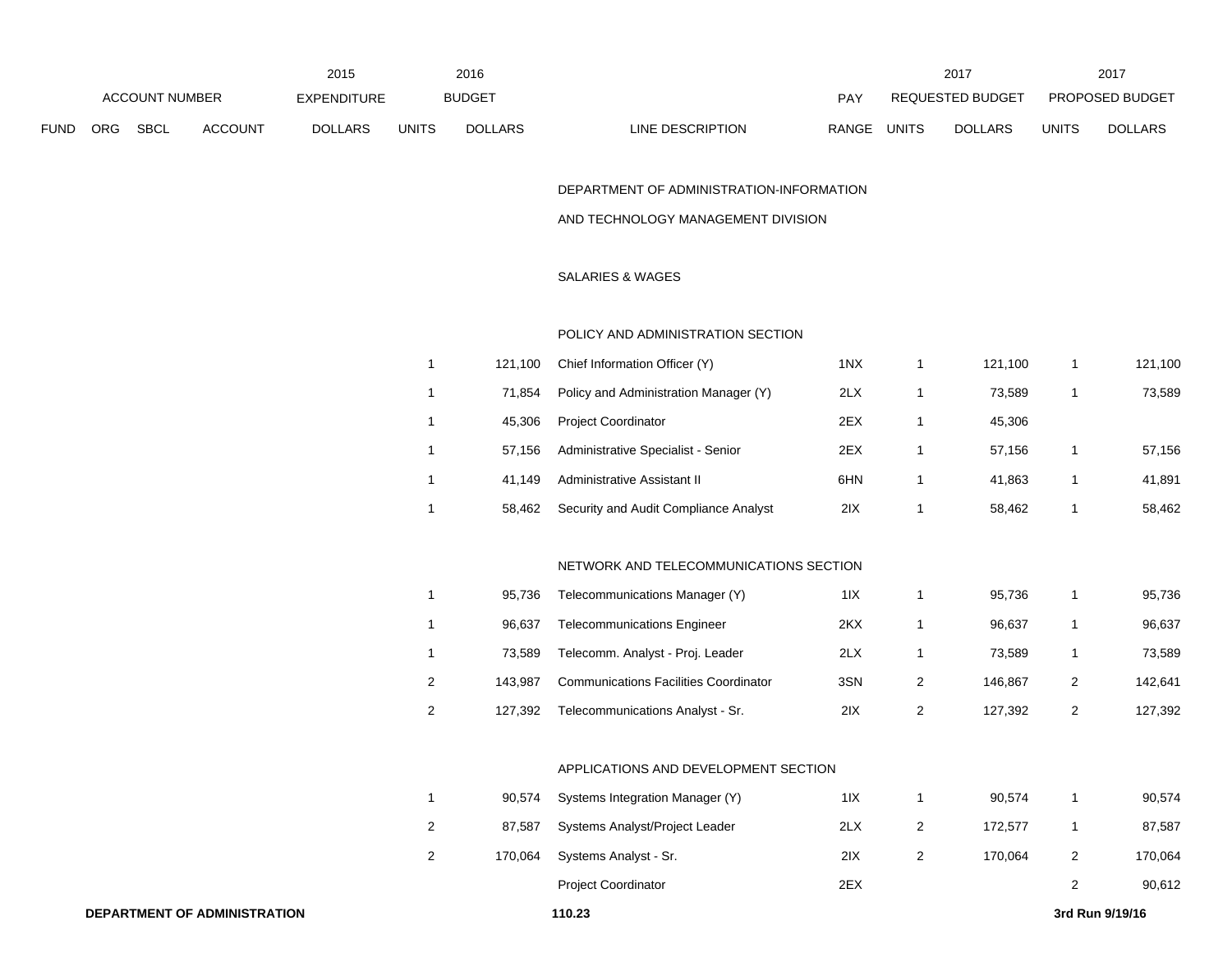|      |                       |      |                | 2015               |       | 2016           |                  |            |              | 2017                    |              | 2017                   |
|------|-----------------------|------|----------------|--------------------|-------|----------------|------------------|------------|--------------|-------------------------|--------------|------------------------|
|      | <b>ACCOUNT NUMBER</b> |      |                | <b>EXPENDITURE</b> |       | <b>BUDGET</b>  |                  | <b>PAY</b> |              | <b>REQUESTED BUDGET</b> |              | <b>PROPOSED BUDGET</b> |
| FUND | ORG                   | SBCL | <b>ACCOUNT</b> | <b>DOLLARS</b>     | UNITS | <b>DOLLARS</b> | LINE DESCRIPTION | RANGE      | <b>UNITS</b> | <b>DOLLARS</b>          | <b>UNITS</b> | <b>DOLLARS</b>         |

| 6            | 358.880 | <b>Programmer Analyst</b>             | 2GN | 6 | 358,880 | 6 | 358,880 |
|--------------|---------|---------------------------------------|-----|---|---------|---|---------|
| 2            | 86.468  | Programmer II                         | 3NN | 2 | 99,675  | 2 | 87,367  |
| 1            | 73.232  | Internet Services Coordinator         | 2GX | 1 | 73,232  |   | 73,232  |
|              | 42.110  | Internet Analyst - Sr.                | 5FN | 1 | 42,952  |   | 42,920  |
| $\mathbf{1}$ | 89.288  | <b>GIS Developer - Project Leader</b> | 1HX | 1 | 89,288  |   | 89,288  |
| 1            | 77.570  | GIS Developer - Sr.                   | 2IX | 1 | 77,570  |   | 77,570  |
|              | 38.508  | Geographic Info. Tech. II             | 3FN | 1 | 39,278  |   | 39,278  |
| 1            | 56.767  | <b>GIS Analyst</b>                    | 2GN | 1 | 56,767  |   | 56,767  |
|              | 60.893  | GIS Analyst (A)                       | 2GN |   | 60.893  |   | 60.893  |

#### INFORMATION SERVICES SECTION

| 1 | 85.172  | Information Services Manager (Y)      | 11X |                | 90,574  |                | 90,574  |
|---|---------|---------------------------------------|-----|----------------|---------|----------------|---------|
| 1 | 75,220  | <b>IT Support Services Supervisor</b> | 2KX |                | 75,220  | 1              | 75,220  |
| 3 | 212.704 | IT Support Specialist - Lead          | 2HN | 3              | 212,704 | 3              | 212,704 |
| 1 | 103.021 | Systems Analyst/Project Leader        | 2LX |                | 103,021 | 1              | 103,021 |
| 6 | 392.272 | IT Support Specialist - Senior        | 2GN | 6              | 392,272 | 6              | 392,272 |
| 7 | 378.755 | <b>IT Support Specialist</b>          | 2EN | 7              | 378,755 | 7              | 378,755 |
| 3 | 128,555 | <b>IT Support Associate</b>           | 5GN | 3              | 128,555 | 3              | 131,052 |
| 2 | 144,017 | <b>Network Administrator</b>          | 2IX | $\overline{2}$ | 165,016 | $\overline{2}$ | 165,016 |
| 1 | 103.021 | Data Base Administrator               | 1HX | 1              | 103,021 | 1              | 103,021 |
| 1 | 61.766  | Data Base Associate                   | 2GX |                | 61,766  | 1              | 61,766  |

#### ENTERPRISE SYSTEMS SECTION

|  | 108,160 Enterprise Systems Manager (Y) | 1 I X | 108.160 | 108,160 |
|--|----------------------------------------|-------|---------|---------|
|  | 158,151 Systems Analyst/Project Leader | 2LX   | 158.151 | 158,151 |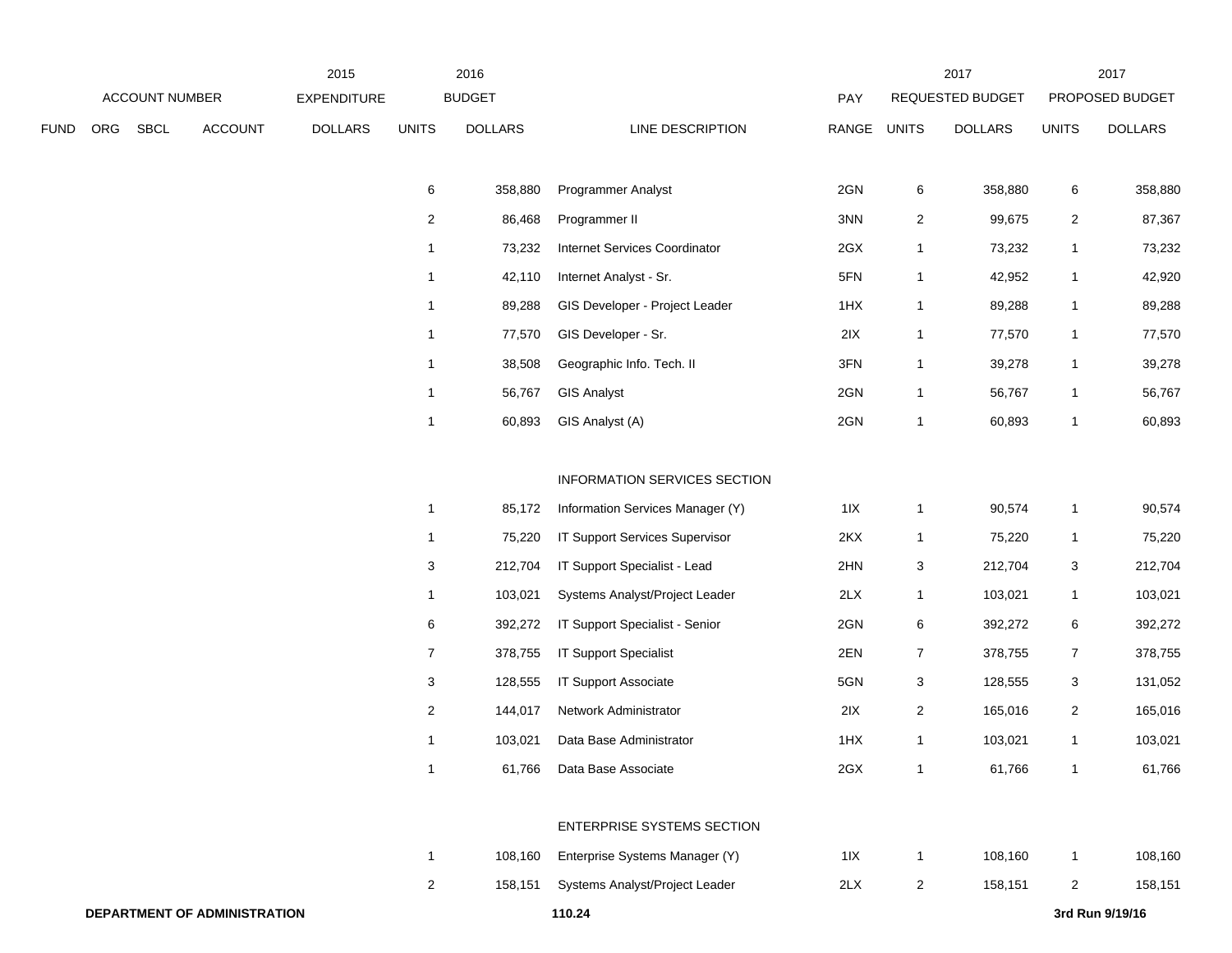|             |     |                |                                     | 2015               |                  | 2016           |                                         |             |                           | 2017             |                           | 2017            |
|-------------|-----|----------------|-------------------------------------|--------------------|------------------|----------------|-----------------------------------------|-------------|---------------------------|------------------|---------------------------|-----------------|
|             |     | ACCOUNT NUMBER |                                     | <b>EXPENDITURE</b> |                  | <b>BUDGET</b>  |                                         | PAY         |                           | REQUESTED BUDGET |                           | PROPOSED BUDGET |
| <b>FUND</b> | ORG | <b>SBCL</b>    | <b>ACCOUNT</b>                      | <b>DOLLARS</b>     | <b>UNITS</b>     | <b>DOLLARS</b> | LINE DESCRIPTION                        | RANGE UNITS |                           | <b>DOLLARS</b>   | <b>UNITS</b>              | <b>DOLLARS</b>  |
|             |     |                |                                     |                    | $\mathbf{1}$     | 60,426         | Programmer Analyst                      | 2GN         | $\mathbf{1}$              | 60,426           | $\mathbf{1}$              | 60,426          |
|             |     |                |                                     |                    | $\mathbf{1}$     | 58,958         | Systems Analyst - Sr.                   | 2IX         | $\mathbf{1}$              | 58,958           | $\mathbf{1}$              | 58,958          |
|             |     |                |                                     |                    | $\mathbf{1}$     | 44,772         | Information Technology Specialist       | 3G          | $\mathbf{1}$              | 44,772           | $\mathbf{1}$              | 44,772          |
|             |     |                |                                     |                    |                  |                |                                         |             |                           |                  |                           |                 |
|             |     |                |                                     |                    |                  |                | UNIFIED CALL CENTER                     |             |                           |                  |                           |                 |
|             |     |                |                                     |                    | $\mathbf{1}$     | 95,862         | Call Center Oper. and Analytics Mgr.    | 11X         | $\mathbf{1}$              | 95,862           | $\mathbf{1}$              | 65,000          |
|             |     |                |                                     |                    | $\boldsymbol{2}$ | 94,146         | Call Center Supervisor                  | 1AX         | $\overline{\mathbf{c}}$   | 99,198           | $\overline{c}$            | 99,198          |
|             |     |                |                                     |                    | $\mathbf{1}$     | 43,496         | Administrative Assistant II             | 6HN         | $\mathbf{1}$              | 44,366           | $\mathbf{1}$              | 44,238          |
|             |     |                |                                     |                    | $\overline{c}$   | 86,278         | UCC Customer Service Rep. IV            | 6JN         | $\overline{\mathbf{c}}$   | 88,004           | $\overline{c}$            | 87,672          |
|             |     |                |                                     |                    | $\mathbf{1}$     | 44,198         | UCC Customer Service Rep. IV (D)        | 6JN         | $\mathbf{1}$              | 45,082           | $\mathbf{1}$              | 44,895          |
|             |     |                |                                     |                    | 9                | 313,974        | UCC Customer Service Rep. III           | 6HN         | 9                         | 320,253          | 9                         | 320,648         |
|             |     |                |                                     |                    | $\mathbf{1}$     | 49,643         | Program Assistant III (D)               | 5IN         | $\mathbf{1}$              | 47,779           | $\mathbf{1}$              | 37,080          |
|             |     |                |                                     |                    |                  |                | AUXILIARY PERSONNEL                     |             |                           |                  |                           |                 |
|             |     |                |                                     |                    | $\mathbf{1}$     |                | Systems Analyst - Sr.                   | 2IX         | $\mathbf{1}$              |                  | $\mathbf{1}$              |                 |
|             |     |                |                                     |                    | 3                |                | UCC Customer Service Representative III | 6HN         | $\ensuremath{\mathsf{3}}$ |                  | $\ensuremath{\mathsf{3}}$ |                 |
|             |     |                |                                     |                    | 86               | 5,006,876      | <b>Total Before Adjustments</b>         |             | 86                        | 5,151,362        | 86                        | 5,055,824       |
|             |     |                |                                     |                    |                  |                |                                         |             |                           |                  |                           |                 |
|             |     |                |                                     |                    |                  |                | Salary & Wage Rate Change               |             |                           |                  |                           |                 |
|             |     |                |                                     |                    |                  |                | Overtime Compensated                    |             |                           |                  |                           |                 |
|             |     |                |                                     |                    |                  | (100, 138)     | Personnel Cost Adjustment               |             |                           | (103, 027)       |                           | (101, 116)      |
|             |     |                |                                     |                    |                  |                | Other                                   |             |                           |                  |                           |                 |
|             |     |                |                                     |                    | 86               | 4,906,738      | Gross Salaries & Wages Total            |             | 86                        | 5,048,335        | 86                        | 4,954,708       |
|             |     |                | <b>DEPARTMENT OF ADMINISTRATION</b> |                    |                  |                | 110.25                                  |             |                           |                  |                           | 3rd Run 9/19/16 |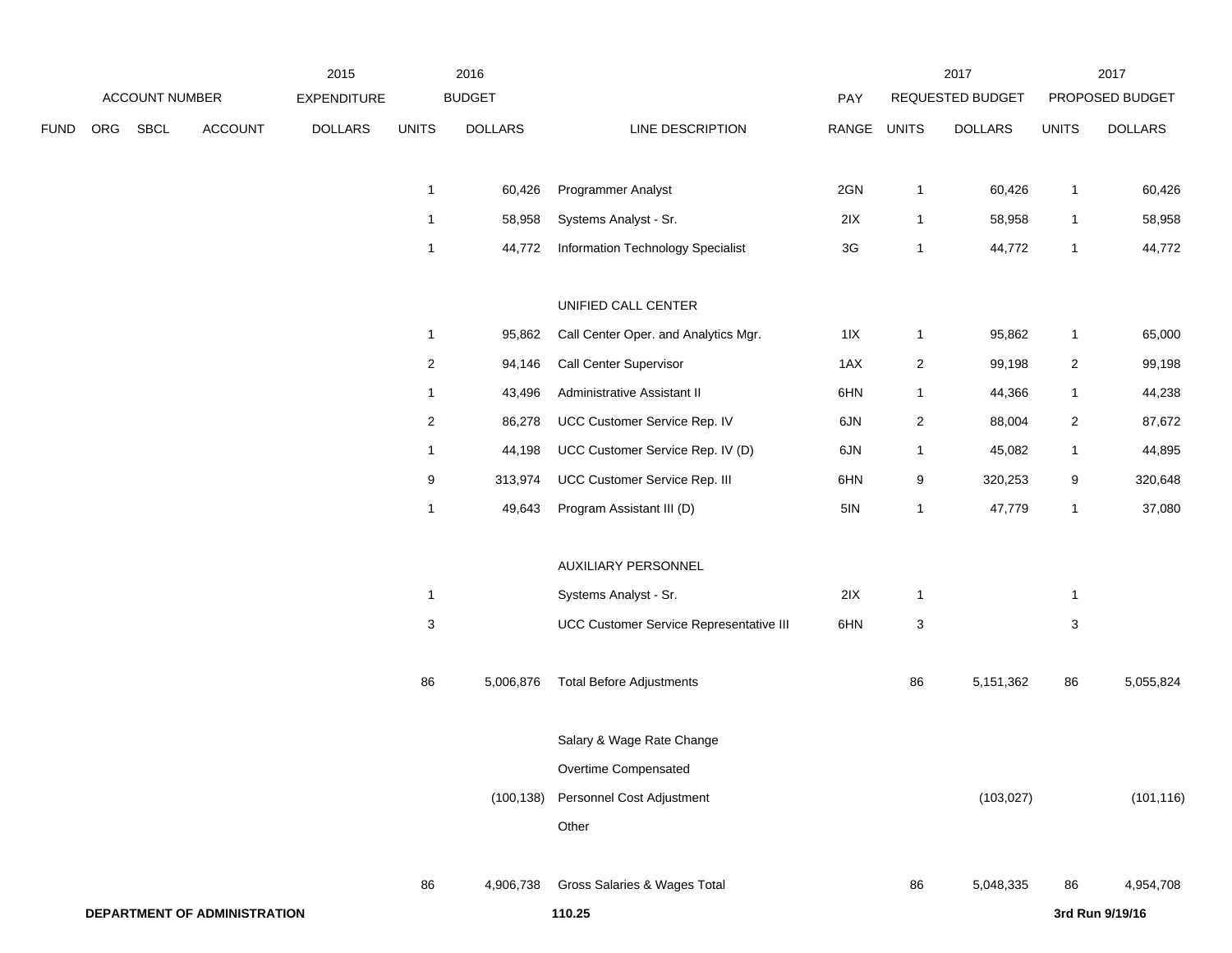|             |            |                       |                | 2015               |              | 2016           |                                                                           |       |              | 2017             |              | 2017            |
|-------------|------------|-----------------------|----------------|--------------------|--------------|----------------|---------------------------------------------------------------------------|-------|--------------|------------------|--------------|-----------------|
|             |            | <b>ACCOUNT NUMBER</b> |                | <b>EXPENDITURE</b> |              | <b>BUDGET</b>  |                                                                           | PAY   |              | REQUESTED BUDGET |              | PROPOSED BUDGET |
| <b>FUND</b> | <b>ORG</b> | <b>SBCL</b>           | <b>ACCOUNT</b> | <b>DOLLARS</b>     | <b>UNITS</b> | <b>DOLLARS</b> | LINE DESCRIPTION                                                          | RANGE | <b>UNITS</b> | <b>DOLLARS</b>   | <b>UNITS</b> | <b>DOLLARS</b>  |
|             |            |                       |                |                    |              |                |                                                                           |       |              |                  |              |                 |
|             |            |                       |                |                    |              |                |                                                                           |       |              |                  |              |                 |
|             |            |                       |                |                    |              | (712, 329)     | <b>Reimbursable Services Deduction</b>                                    |       |              | (682, 529)       |              | (682, 529)      |
|             |            |                       |                |                    |              | (225, 220)     | Capital Improvements Deduction                                            |       |              | (136, 620)       |              | (175, 210)      |
|             |            |                       |                |                    |              | (95, 265)      | <b>Grants &amp; Aids Deduction</b>                                        |       |              | (95, 265)        |              | (95, 265)       |
|             |            |                       |                |                    |              |                |                                                                           |       |              |                  |              |                 |
| 0001        | 1515       | R999                  | 006000         | 3,406,073          | 86           | 3,873,924      | NET SALARIES & WAGES TOTAL                                                |       | 86           | 4,133,921        | 86           | 4,001,704       |
|             |            |                       |                |                    |              |                |                                                                           |       |              |                  |              |                 |
|             |            |                       |                |                    | 63.47        |                | <b>O&amp;M FTE'S</b>                                                      |       | 67.00        |                  | 67.00        |                 |
|             |            |                       |                |                    | 16.87        |                | NON-O&M FTE'S                                                             |       | 14.34        |                  | 14.85        |                 |
|             |            |                       |                |                    |              |                |                                                                           |       |              |                  |              |                 |
|             |            |                       |                |                    |              |                | (A) To expire 12/31/17 unless the Milwaukee County Automated              |       |              |                  |              |                 |
|             |            |                       |                |                    |              |                | Mapping and Land Information Systems Agreement is extended.               |       |              |                  |              |                 |
|             |            |                       |                |                    |              |                | Position is authorized only as reflected in the agreement as              |       |              |                  |              |                 |
|             |            |                       |                |                    |              |                | approved by the Steering Committee of MCAMLIS.                            |       |              |                  |              |                 |
|             |            |                       |                |                    |              |                |                                                                           |       |              |                  |              |                 |
|             |            |                       |                |                    |              |                | (D) Positions 100% reimbursed by Parking Fund.                            |       |              |                  |              |                 |
|             |            |                       |                |                    |              |                |                                                                           |       |              |                  |              |                 |
|             |            |                       |                |                    |              |                | (Y) Required to file a statement of economic interests in accordance with |       |              |                  |              |                 |
|             |            |                       |                |                    |              |                | the Milwaukee Code of Ordinances Chapter 303-Code of Ethics.              |       |              |                  |              |                 |
| 0001        | 1515       | R999                  | 006100         | 1,377,638          |              | 1,859,484      | ESTIMATED EMPLOYEE FRINGE BENEFITS                                        |       |              | 1,860,264        |              | 1,800,767       |
|             |            |                       |                |                    |              |                | (Involves Revenue Offset-No Transfers from this Account)                  |       |              |                  |              |                 |
|             |            |                       |                |                    |              |                |                                                                           |       |              |                  |              |                 |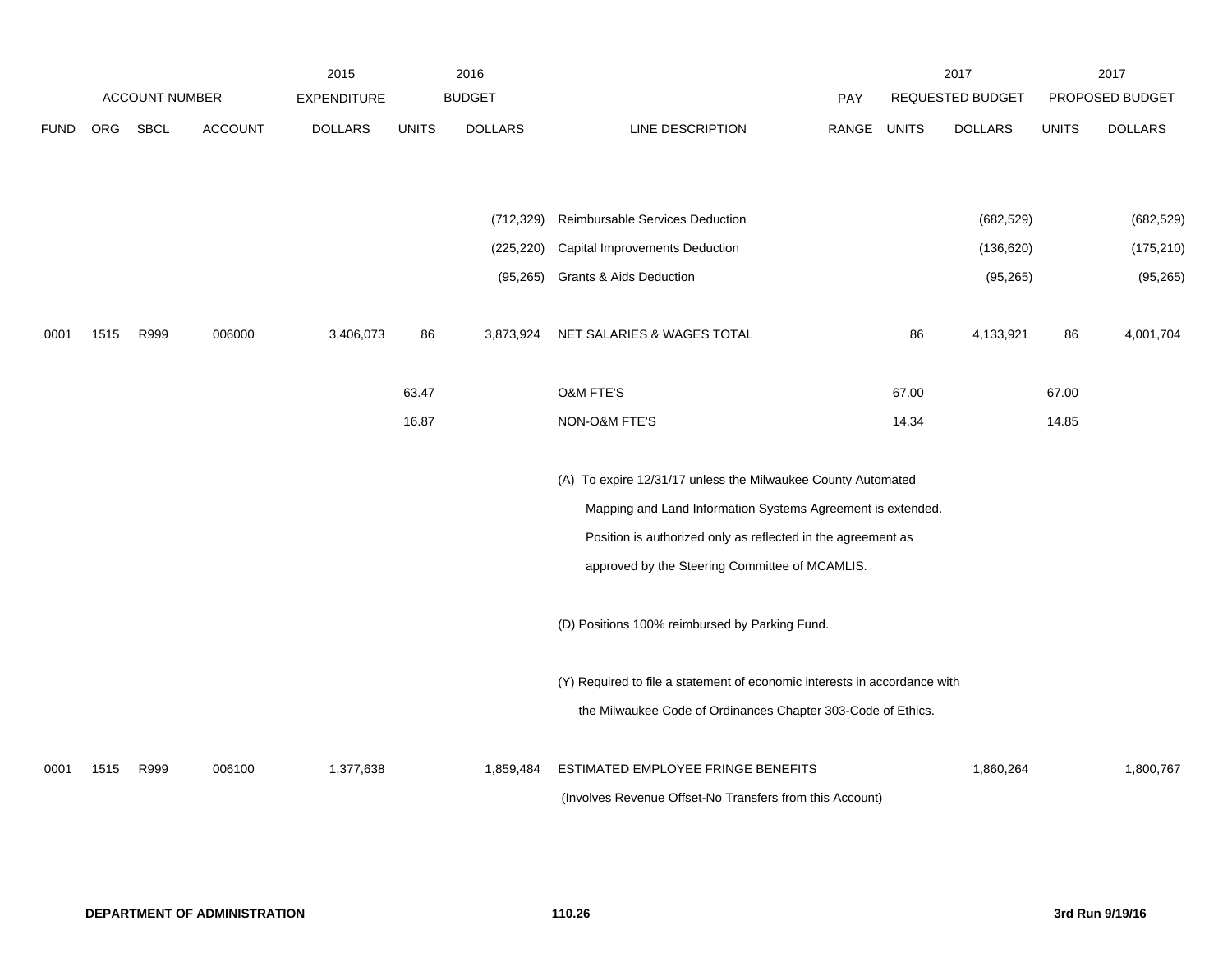|             |      |                       |                | 2015               |              | 2016           |                                    |             | 2017             |              | 2017            |
|-------------|------|-----------------------|----------------|--------------------|--------------|----------------|------------------------------------|-------------|------------------|--------------|-----------------|
|             |      | <b>ACCOUNT NUMBER</b> |                | <b>EXPENDITURE</b> |              | <b>BUDGET</b>  |                                    | PAY         | REQUESTED BUDGET |              | PROPOSED BUDGET |
| <b>FUND</b> | ORG  | SBCL                  | <b>ACCOUNT</b> | <b>DOLLARS</b>     | <b>UNITS</b> | <b>DOLLARS</b> | LINE DESCRIPTION                   | RANGE UNITS | <b>DOLLARS</b>   | <b>UNITS</b> | <b>DOLLARS</b>  |
|             |      |                       |                |                    |              |                |                                    |             |                  |              |                 |
|             |      |                       |                |                    |              |                | OPERATING EXPENDITURES             |             |                  |              |                 |
| 0001        | 1515 | R999                  | 630100         | 1,573              |              | 3,000          | <b>General Office Expense</b>      |             | 3,000            |              | 3,000           |
| 0001        | 1515 | R999                  | 630500         |                    |              |                | Tools & Machinery Parts            |             |                  |              |                 |
| 0001        | 1515 | R999                  | 631000         |                    |              |                | <b>Construction Supplies</b>       |             |                  |              |                 |
| 0001        | 1515 | R999                  | 631500         |                    |              |                | Energy                             |             |                  |              |                 |
| 0001        | 1515 | R999                  | 632000         | 1,266              |              | 13,500         | <b>Other Operating Supplies</b>    |             | 13,500           |              | 13,500          |
| 0001        | 1515 | R999                  | 632500         |                    |              |                | <b>Facility Rental</b>             |             |                  |              |                 |
| 0001        | 1515 | R999                  | 633000         |                    |              |                | Vehicle Rental                     |             |                  |              |                 |
| 0001        | 1515 | R999                  | 633500         | 4,463              |              | 5,400          | Non-Vehicle Equipment Rental       |             | 5,400            |              | 5,400           |
| 0001        | 1515 | R999                  | 634000         | 192,487            |              | 62,000         | <b>Professional Services</b>       |             | 62,000           |              | 62,000          |
| 0001        | 1515 | R999                  | 634500         | 778,194            |              | 1,091,043      | Information Technology Services    |             | 1,481,661        |              | 1,717,944       |
| 0001        | 1515 | R999                  | 635000         | 9,221              |              |                | <b>Property Services</b>           |             |                  |              |                 |
| 0001        | 1515 | R999                  | 635500         |                    |              |                | <b>Infrastructure Services</b>     |             |                  |              |                 |
| 0001        | 1515 | R999                  | 636000         |                    |              |                | Vehicle Repair Services            |             |                  |              |                 |
| 0001        | 1515 | R999                  | 636500         | 472                |              | 20,100         | <b>Other Operating Services</b>    |             | 24,100           |              | 24,100          |
| 0001        | 1515 | R999                  | 637000         |                    |              |                | Loans and Grants                   |             |                  |              |                 |
| 0001        | 1515 | R999                  | 637501         | 25,809             |              | 20,000         | <b>Reimburse Other Departments</b> |             | 20,000           |              | 20,000          |
|             |      |                       |                |                    |              |                |                                    |             |                  |              |                 |
| 0001        | 1515 | R999                  | 006300         | 1,013,485          |              | 1,215,043      | OPERATING EXPENDITURES TOTAL       |             | 1,609,661        |              | 1,845,944       |
|             |      |                       |                |                    |              |                |                                    |             |                  |              |                 |
|             |      |                       |                |                    |              |                | <b>EQUIPMENT PURCHASES</b>         |             |                  |              |                 |
|             |      |                       |                |                    |              |                |                                    |             |                  |              |                 |
|             |      |                       |                |                    |              |                | <b>Additional Equipment</b>        |             |                  |              |                 |
|             |      |                       |                | 22,613             |              | 51,400         | Computer Equipment                 |             | 51,400           |              | 30,000          |
|             |      |                       |                |                    |              |                |                                    |             |                  |              |                 |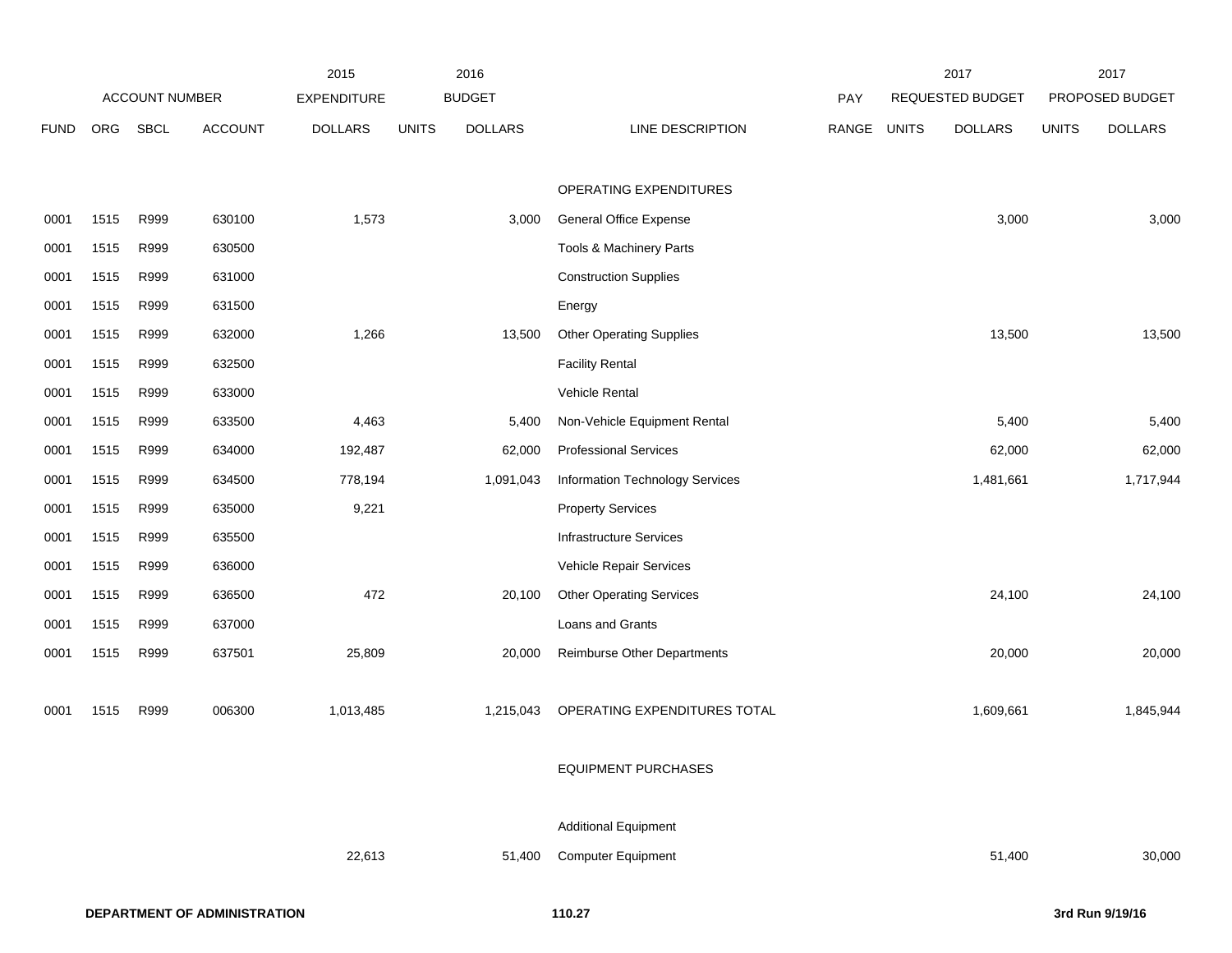|             |      |                       |                | 2015           |              | 2016           |                                  |       | 2017         |                  | 2017         |                 |
|-------------|------|-----------------------|----------------|----------------|--------------|----------------|----------------------------------|-------|--------------|------------------|--------------|-----------------|
|             |      | <b>ACCOUNT NUMBER</b> |                | EXPENDITURE    |              | <b>BUDGET</b>  |                                  | PAY   |              | REQUESTED BUDGET |              | PROPOSED BUDGET |
| <b>FUND</b> | ORG  | SBCL                  | <b>ACCOUNT</b> | <b>DOLLARS</b> | <b>UNITS</b> | <b>DOLLARS</b> | LINE DESCRIPTION                 | RANGE | <b>UNITS</b> | <b>DOLLARS</b>   | <b>UNITS</b> | <b>DOLLARS</b>  |
|             |      |                       |                |                |              |                |                                  |       |              |                  |              |                 |
|             |      |                       |                | 22,613         |              | 51,400         | Subtotal - Additional Equipment  |       |              | 51,400           |              | 30,000          |
|             |      |                       |                |                |              |                |                                  |       |              |                  |              |                 |
|             |      |                       |                |                |              |                | Replacement Equipment            |       |              |                  |              |                 |
|             |      |                       |                |                |              | 65,200         | <b>Computer Workstations</b>     |       |              |                  |              |                 |
|             |      |                       |                |                |              | 8,400          | Printers                         |       |              | 8,400            |              |                 |
|             |      |                       |                |                |              |                |                                  |       |              |                  |              |                 |
|             |      |                       |                |                |              | 73,600         | Subtotal - Replacement Equipment |       |              | 8,400            |              |                 |
|             |      |                       |                |                |              |                |                                  |       |              |                  |              |                 |
| 0001        | 1515 | R999                  | 006800         | 22,613         |              | 125,000        | EQUIPMENT PURCHASES TOTAL        |       |              | 59,800           |              | 30,000          |
|             |      |                       |                |                |              |                |                                  |       |              |                  |              |                 |
|             |      |                       |                |                |              |                | SPECIAL FUNDS                    |       |              |                  |              |                 |
| 0001        | 1510 | R <sub>158</sub>      | 006300         | 1,245,821      |              | 1,396,868      | Enterprise Resource Management*  |       |              | 1,438,774        |              | 1,435,000       |
| 0001        | 1510 | R148                  | 006300         | 229,437        |              | 230,200        | Computer Maintenance/Upgrade*    |       |              |                  |              |                 |
| 0001        | 1510 | R148                  | 006800         |                |              |                | Computer Maintenance/Upgrade*    |       |              | 295,400          |              | 275,000         |
|             |      |                       |                |                |              |                |                                  |       |              |                  |              |                 |
|             |      |                       |                | 1,475,258      |              | 1,627,068      | SPECIAL FUNDS TOTAL              |       |              | 1,734,174        |              | 1,710,000       |
|             |      |                       |                |                |              |                |                                  |       |              |                  |              |                 |
|             |      |                       |                |                |              |                | DEPARTMENT OF ADMINISTRATION     |       |              |                  |              |                 |
|             |      |                       |                |                |              |                | INFORMATION AND TECHNOLOGY       |       |              |                  |              |                 |
|             |      |                       |                | 7,295,067      |              | 8,700,519      | MANAGEMENT DIVISION TOTAL        |       |              | 9,397,820        |              | 9,388,415       |
|             |      |                       |                |                |              |                |                                  |       |              |                  |              |                 |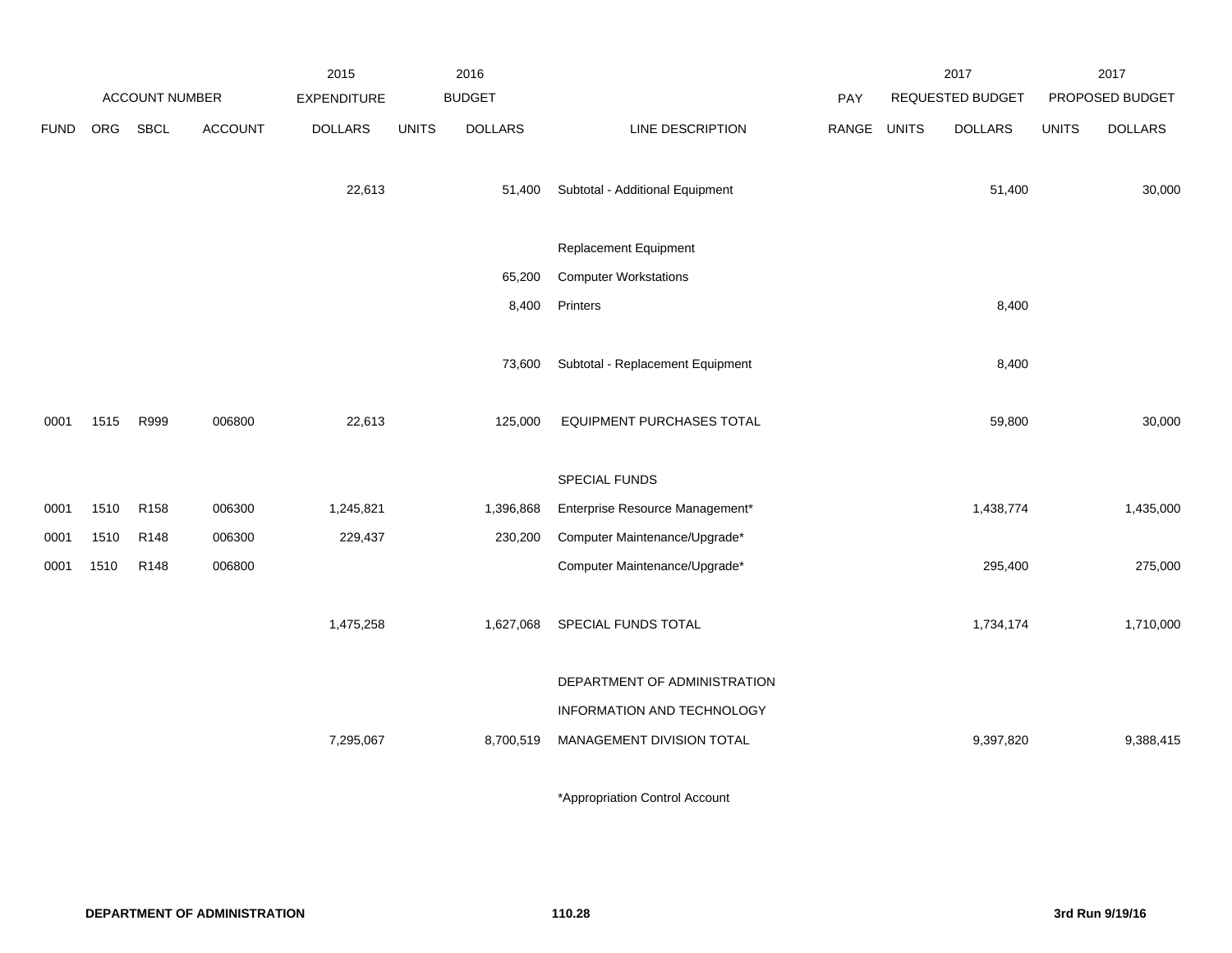|             |     | 2016<br>2015   |                |                    |                           |                |                                       | 2017        |                | 2017             |                         |                 |
|-------------|-----|----------------|----------------|--------------------|---------------------------|----------------|---------------------------------------|-------------|----------------|------------------|-------------------------|-----------------|
|             |     | ACCOUNT NUMBER |                | <b>EXPENDITURE</b> |                           | <b>BUDGET</b>  |                                       | PAY         |                | REQUESTED BUDGET |                         | PROPOSED BUDGET |
| <b>FUND</b> | ORG | <b>SBCL</b>    | <b>ACCOUNT</b> | <b>DOLLARS</b>     | <b>UNITS</b>              | <b>DOLLARS</b> | LINE DESCRIPTION                      | RANGE UNITS |                | <b>DOLLARS</b>   | <b>UNITS</b>            | <b>DOLLARS</b>  |
|             |     |                |                |                    |                           |                |                                       |             |                |                  |                         |                 |
|             |     |                |                |                    |                           |                | ASSESSOR'S OFFICE                     |             |                |                  |                         |                 |
|             |     |                |                |                    |                           |                | BUDGETARY CONTROL UNIT (1BCU=1DU)     |             |                |                  |                         |                 |
|             |     |                |                |                    |                           |                |                                       |             |                |                  |                         |                 |
|             |     |                |                |                    |                           |                | SALARIES & WAGES                      |             |                |                  |                         |                 |
|             |     |                |                |                    | $\mathbf{1}$              | 124,000        | Commissioner of Assessments (Y)       | 1OX         | $\mathbf{1}$   | 124,000          | $\overline{1}$          | 124,000         |
|             |     |                |                |                    |                           |                |                                       |             |                |                  |                         |                 |
|             |     |                |                |                    |                           |                | SYSTEMS AND ADMINISTRATION DIVISION   |             |                |                  |                         |                 |
|             |     |                |                |                    | $\mathbf{1}$              | 103,021        | Systems Analyst Project Leader Mgr.   | 2LX         | $\mathbf{1}$   | 103,021          | $\overline{1}$          | 87,823          |
|             |     |                |                |                    | $\mathbf{1}$              | 62,789         | Administrative Services Supervisor    | 1BX         | 1              | 62,789           | $\mathbf{1}$            | 62,789          |
|             |     |                |                |                    | $\mathbf{1}$              | 42,539         | Program Assistant II                  | 5FN         | $\mathbf{1}$   | 43,388           | $\mathbf{1}$            | 43,388          |
|             |     |                |                |                    | 6                         | 229,553        | Office Assistant III                  | 6FN         | 6              | 234,200          | 6                       | 234,200         |
|             |     |                |                |                    | $\mathbf{1}$              | 59,605         | <b>Property Systems Administrator</b> | 2IX         | $\mathbf{1}$   | 59,605           | $\mathbf{1}$            | 59,605          |
|             |     |                |                |                    | $\mathbf{1}$              | 21,507         | College Intern                        | 9IN         | $\mathbf{1}$   | 21,507           | $\overline{1}$          | 21,507          |
|             |     |                |                |                    |                           |                |                                       |             |                |                  |                         |                 |
|             |     |                |                |                    |                           |                | ASSESSMENT DIVISION                   |             |                |                  |                         |                 |
|             |     |                |                |                    | $\mathbf{1}$              | 110,000        | Chief Assessor (X)(Y)                 | 1LX         | $\mathbf{1}$   | 105,503          | $\overline{1}$          | 105,503         |
|             |     |                |                |                    |                           |                |                                       |             |                |                  |                         |                 |
|             |     |                |                |                    |                           |                | REAL PROPERTY                         |             |                |                  |                         |                 |
|             |     |                |                |                    | $\ensuremath{\mathsf{3}}$ | 266,224        | Assessment Division Manager (X)(Y)    | 1GX         | $\sqrt{3}$     | 268,337          | 3                       | 268,337         |
|             |     |                |                |                    | 19                        | 1,367,962      | Senior Property Appraiser             | 2HN         | 19             | 1,290,391        | 19                      | 1,290,391       |
|             |     |                |                |                    | $\boldsymbol{9}$          | 473,381        | Senior Property Appraiser (A)         | 2DN         | 9              | 492,984          | 9                       | 492,984         |
|             |     |                |                |                    | $\overline{\mathbf{c}}$   | 79,808         | <b>Office Assistant III</b>           | 6FN         | $\overline{c}$ | 79,808           | $\overline{\mathbf{c}}$ | 79,808          |
|             |     |                |                |                    | $\mathbf{1}$              | 99,536         | <b>Assessment Operations Director</b> | 1JX         | $\mathbf{1}$   | 95,800           | $\mathbf{1}$            | 95,800          |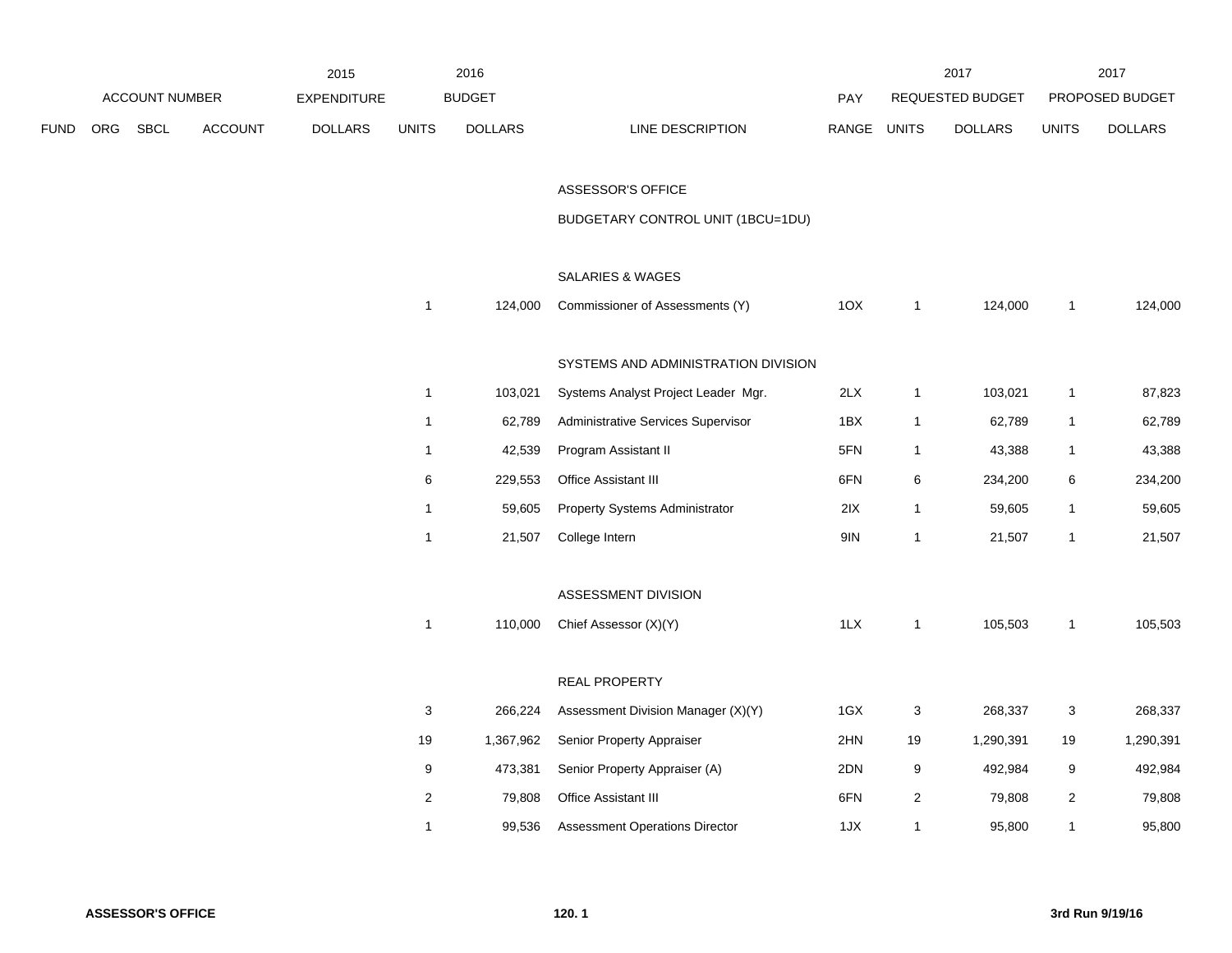|             |      |                | 2016<br>2015   |                    |                  |                |                                       | 2017  |                  | 2017             |              |                 |
|-------------|------|----------------|----------------|--------------------|------------------|----------------|---------------------------------------|-------|------------------|------------------|--------------|-----------------|
|             |      | ACCOUNT NUMBER |                | <b>EXPENDITURE</b> |                  | <b>BUDGET</b>  |                                       | PAY   |                  | REQUESTED BUDGET |              | PROPOSED BUDGET |
| <b>FUND</b> | ORG  | <b>SBCL</b>    | <b>ACCOUNT</b> | <b>DOLLARS</b>     | <b>UNITS</b>     | <b>DOLLARS</b> | LINE DESCRIPTION                      | RANGE | <b>UNITS</b>     | <b>DOLLARS</b>   | <b>UNITS</b> | <b>DOLLARS</b>  |
|             |      |                |                |                    |                  |                |                                       |       |                  |                  |              |                 |
|             |      |                |                |                    |                  |                | <b>AUXILIARY POSITIONS</b>            |       |                  |                  |              |                 |
|             |      |                |                |                    | $\mathbf{1}$     |                | Senior Property Appraiser             | 2HN   | $\mathbf{1}$     |                  | $\mathbf{1}$ |                 |
|             |      |                |                |                    |                  |                | <b>BOARD OF REVIEW</b>                |       |                  |                  |              |                 |
|             |      |                |                |                    | $\boldsymbol{9}$ | 44,450         | Member, Board of Review (Y)           | BC1   | $\boldsymbol{9}$ | 44,450           | 9            | 44,450          |
|             |      |                |                |                    |                  |                |                                       |       |                  |                  |              |                 |
|             |      |                |                |                    | 57               | 3,084,375      | <b>Total Before Adjustments</b>       |       | 57               | 3,025,783        | 57           | 3,010,585       |
|             |      |                |                |                    |                  |                | Salary & Wage Rate Changes            |       |                  |                  |              |                 |
|             |      |                |                |                    |                  |                | Overtime Compensated*                 |       |                  |                  |              |                 |
|             |      |                |                |                    |                  | (61, 687)      | Personnel Cost Adjustment             |       |                  | (62, 028)        |              | (62, 028)       |
|             |      |                |                |                    |                  |                | Other                                 |       |                  |                  |              |                 |
|             |      |                |                |                    |                  |                |                                       |       |                  |                  |              |                 |
|             |      |                |                |                    | 57               | 3,022,688      | Gross Salaries & Wages Total          |       | 57               | 2,963,755        | 57           | 2,948,557       |
|             |      |                |                |                    |                  |                | Reimbursable Services Deduction       |       |                  |                  |              |                 |
|             |      |                |                |                    |                  | (82, 500)      | <b>Capital Improvements Deduction</b> |       |                  |                  |              |                 |
|             |      |                |                |                    |                  |                | <b>Grants &amp; Aids Deduction</b>    |       |                  |                  |              |                 |
|             | 2300 | R999           | 006000         | 2,893,997          | 57               |                | NET SALARIES & WAGES TOTAL*           |       | 57               |                  | 57           |                 |
| 0001        |      |                |                |                    |                  | 2,940,188      |                                       |       |                  | 2,963,755        |              | 2,948,557       |
|             |      |                |                |                    | 47.80            |                | O&M FTE'S                             |       | 49.00            |                  | 49.00        |                 |
|             |      |                |                |                    | 1.20             |                | NON-O&M FTE'S                         |       |                  |                  |              |                 |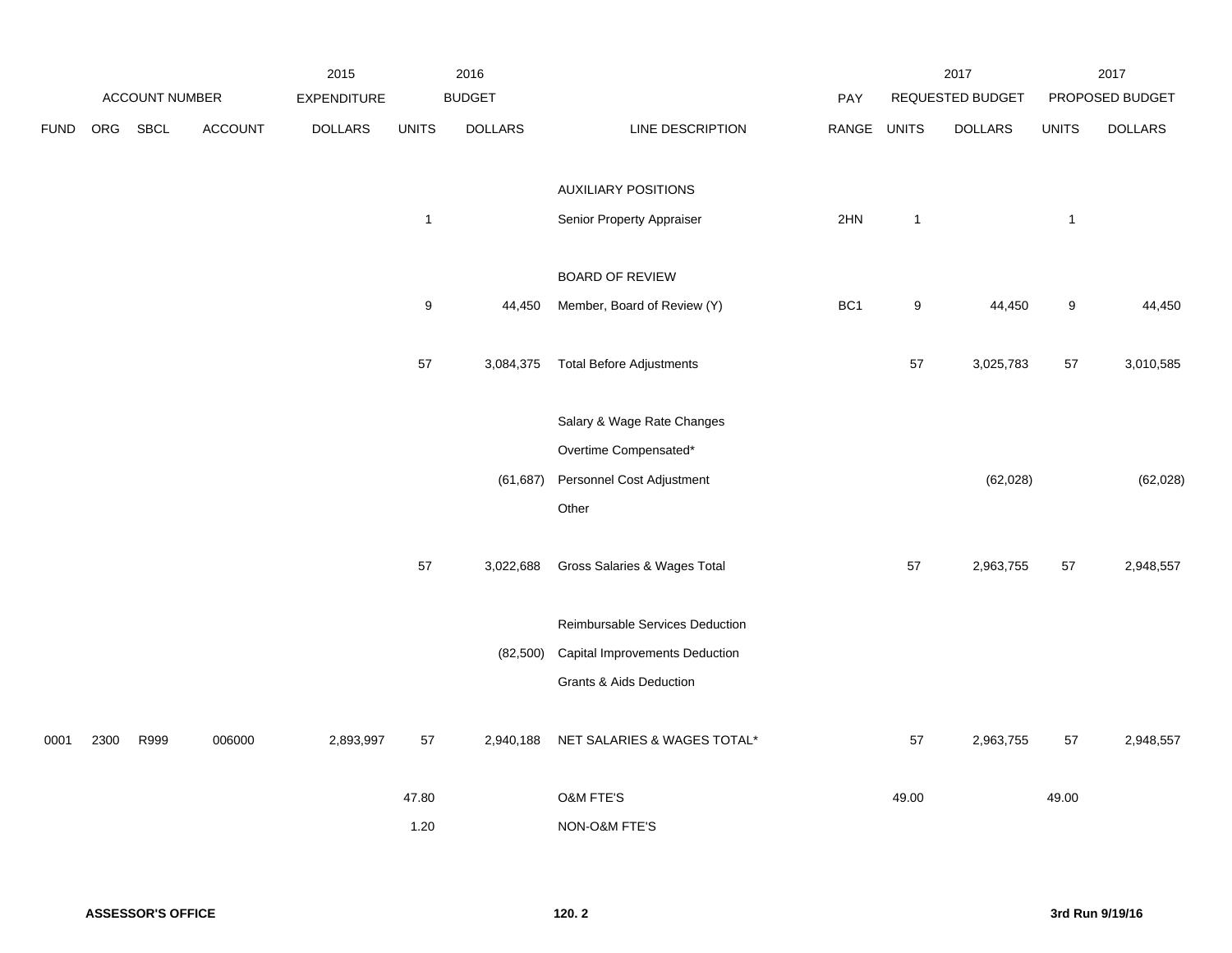|             |      |                          |                | 2015               |              | 2016           |                                                                      |             | 2017             |              | 2017            |
|-------------|------|--------------------------|----------------|--------------------|--------------|----------------|----------------------------------------------------------------------|-------------|------------------|--------------|-----------------|
|             |      | <b>ACCOUNT NUMBER</b>    |                | <b>EXPENDITURE</b> |              | <b>BUDGET</b>  |                                                                      | <b>PAY</b>  | REQUESTED BUDGET |              | PROPOSED BUDGET |
| <b>FUND</b> | ORG  | <b>SBCL</b>              | <b>ACCOUNT</b> | <b>DOLLARS</b>     | <b>UNITS</b> | <b>DOLLARS</b> | LINE DESCRIPTION                                                     | RANGE UNITS | <b>DOLLARS</b>   | <b>UNITS</b> | <b>DOLLARS</b>  |
|             |      |                          |                |                    |              |                | (A) Up to 10 positions may be designated by the Commissioner of      |             |                  |              |                 |
|             |      |                          |                |                    |              |                | Assessments as a Project Leader or Lead Property Appraiser.          |             |                  |              |                 |
|             |      |                          |                |                    |              |                |                                                                      |             |                  |              |                 |
|             |      |                          |                |                    |              |                | (X) Private Auto Allowance May Be Paid Pursuant to                   |             |                  |              |                 |
|             |      |                          |                |                    |              |                | Section 350-183 of the Milwaukee Code.                               |             |                  |              |                 |
|             |      |                          |                |                    |              |                | (Y) Required to file a statement of economic interests in accordance |             |                  |              |                 |
|             |      |                          |                |                    |              |                | with the Milwaukee Code of Ordinances Chapter 303-Code of Ethics.    |             |                  |              |                 |
|             |      |                          |                |                    |              |                |                                                                      |             |                  |              |                 |
| 0001        | 2300 | R999                     | 006100         | 1,201,704          |              | 1,411,290      | ESTIMATED EMPLOYEE FRINGE BENEFITS                                   |             | 1,333,690        |              | 1,326,851       |
|             |      |                          |                |                    |              |                | (Involves Revenue Offset - No Transfers from this Account)           |             |                  |              |                 |
|             |      |                          |                |                    |              |                | OPERATING EXPENDITURES                                               |             |                  |              |                 |
| 0001        | 2300 | R999                     | 630100         | 138,907            |              | 129,700        | <b>General Office Expense</b>                                        |             | 135,700          |              | 135,700         |
| 0001        | 2300 | R999                     | 630500         |                    |              |                | Tools & Machinery Parts                                              |             |                  |              |                 |
| 0001        | 2300 | R999                     | 631000         |                    |              |                | <b>Construction Supplies</b>                                         |             |                  |              |                 |
| 0001        | 2300 | R999                     | 631500         |                    |              |                | Energy                                                               |             |                  |              |                 |
| 0001        | 2300 | R999                     | 632000         |                    |              |                | <b>Other Operating Supplies</b>                                      |             |                  |              |                 |
| 0001        | 2300 | R999                     | 632500         |                    |              |                | <b>Facility Rental</b>                                               |             |                  |              |                 |
| 0001        | 2300 | R999                     | 633000         | 26,014             |              | 33,000         | Vehicle Rental                                                       |             | 33,000           |              | 33,000          |
| 0001        | 2300 | R999                     | 633500         | 7,187              |              | 9,700          | Non-Vehicle Equipment Rental                                         |             | 9,700            |              | 9,700           |
| 0001        | 2300 | R999                     | 634000         | 203,939            |              | 175,000        | <b>Professional Services</b>                                         |             | 188,000          |              | 188,000         |
| 0001        | 2300 | R999                     | 634500         | 18,579             |              |                | Information Technology Services                                      |             |                  |              |                 |
| 0001        | 2300 | R999                     | 635000         |                    |              |                | <b>Property Services</b>                                             |             |                  |              |                 |
| 0001        | 2300 | R999                     | 635500         |                    |              | 5,600          | Infrastructure Services                                              |             | 6,600            |              | 6,600           |
|             |      | <b>ASSESSOR'S OFFICE</b> |                |                    |              |                | 120.3                                                                |             |                  |              | 3rd Run 9/19/16 |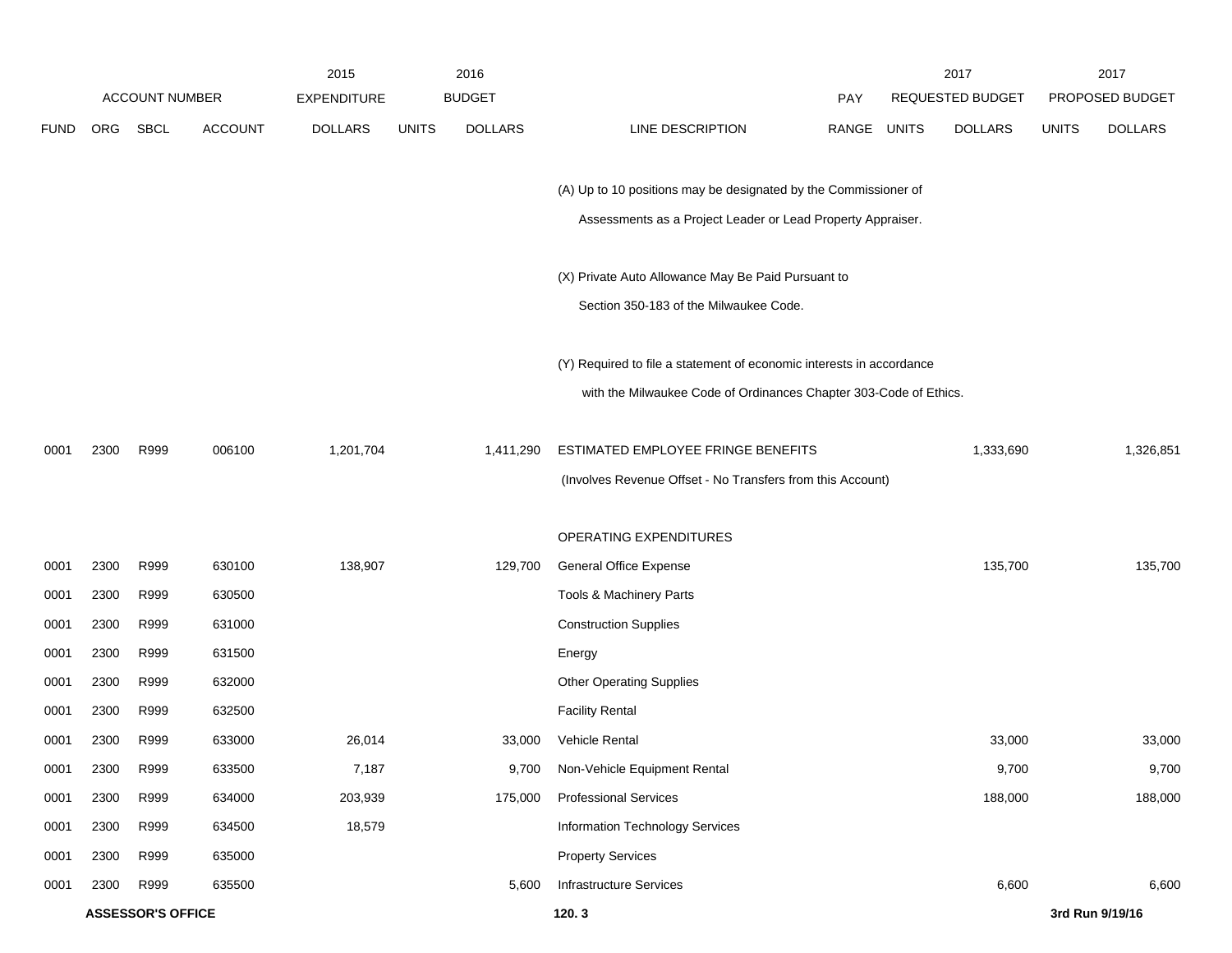|             |      |                          |                | 2015           |              | 2016           |                                         |       |              | 2017             |              | 2017            |
|-------------|------|--------------------------|----------------|----------------|--------------|----------------|-----------------------------------------|-------|--------------|------------------|--------------|-----------------|
|             |      | ACCOUNT NUMBER           |                | EXPENDITURE    |              | <b>BUDGET</b>  |                                         | PAY   |              | REQUESTED BUDGET |              | PROPOSED BUDGET |
| <b>FUND</b> | ORG  | SBCL                     | <b>ACCOUNT</b> | <b>DOLLARS</b> | <b>UNITS</b> | <b>DOLLARS</b> | LINE DESCRIPTION                        | RANGE | <b>UNITS</b> | <b>DOLLARS</b>   | <b>UNITS</b> | <b>DOLLARS</b>  |
|             |      |                          |                |                |              |                |                                         |       |              |                  |              |                 |
| 0001        | 2300 | R999                     | 636000         |                |              |                | Vehicle Repair Services                 |       |              |                  |              |                 |
| 0001        | 2300 | R999                     | 636500         | 300            |              |                | <b>Other Operating Services</b>         |       |              |                  |              |                 |
| 0001        | 2300 | R999                     | 637000         |                |              |                | Loans and Grants                        |       |              |                  |              |                 |
| 0001        | 2300 | R999                     | 637501         | 16,437         |              | 30,000         | <b>Reimburse Other Departments</b>      |       |              | 30,000           |              | 30,000          |
| 0001        | 2300 | R999                     | 006300         | 411,363        |              | 383,000        | OPERATING EXPENDITURES TOTAL*           |       |              | 403,000          |              | 403,000         |
|             |      |                          |                |                |              |                | <b>EQUIPMENT PURCHASES</b>              |       |              |                  |              |                 |
|             |      |                          |                |                |              |                | <b>Additional Equipment</b>             |       |              |                  |              |                 |
|             |      |                          |                |                |              |                | Subtotal - Additional Equipment         |       |              |                  |              |                 |
|             |      |                          |                |                |              |                | Replacement Equipment                   |       |              |                  |              |                 |
|             |      |                          |                | 15,100         |              |                | <b>Computer Workstations</b>            |       |              |                  |              |                 |
|             |      |                          |                |                |              |                |                                         |       |              |                  |              |                 |
|             |      |                          |                | 15,100         |              |                | Subtotal - Replacement Equipment        |       |              |                  |              |                 |
| 0001        | 2300 | R999                     | 006800         | 15,100         |              |                | EQUIPMENT PURCHASES TOTAL*              |       |              |                  |              |                 |
|             |      |                          |                |                |              |                | SPECIAL FUNDS                           |       |              |                  |              |                 |
| 0001        | 2300 | R239                     | 006300         |                |              | 86,000         | State Manufacturing Assessment Payment* |       |              | 86,000           |              | 70,000          |
| 0001        | 2300 | R248                     | 006300         | 40,000         |              | 20,000         | Valuation System Maintenance*           |       |              | 20,000           |              | 20,000          |
|             |      |                          |                |                |              |                |                                         |       |              |                  |              |                 |
|             |      |                          |                | 40,000         |              | 106,000        | SPECIAL FUNDS TOTAL                     |       |              | 106,000          |              | 90,000          |
|             |      | <b>ASSESSOR'S OFFICE</b> |                |                |              |                | 120.4                                   |       |              |                  |              | 3rd Run 9/19/16 |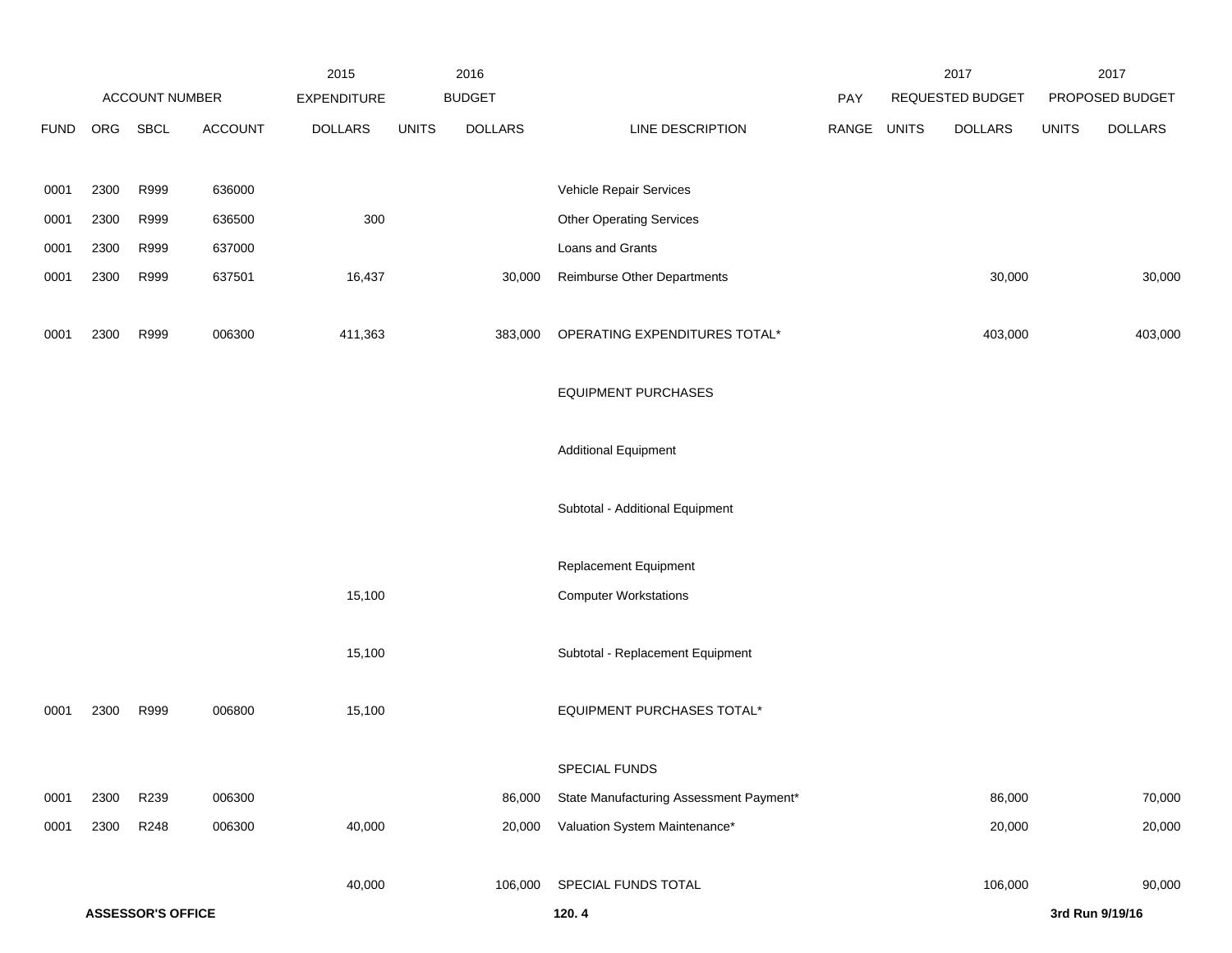|             |                |             |                | 2015           |              | 2016           |                  |            |       | 2017             |              | 2017                   |
|-------------|----------------|-------------|----------------|----------------|--------------|----------------|------------------|------------|-------|------------------|--------------|------------------------|
|             | ACCOUNT NUMBER |             |                | EXPENDITURE    |              | <b>BUDGET</b>  |                  | <b>PAY</b> |       | REQUESTED BUDGET |              | <b>PROPOSED BUDGET</b> |
| <b>FUND</b> | <b>ORG</b>     | <b>SBCL</b> | <b>ACCOUNT</b> | <b>DOLLARS</b> | <b>UNITS</b> | <b>DOLLARS</b> | LINE DESCRIPTION | RANGE      | UNITS | <b>DOLLARS</b>   | <b>UNITS</b> | <b>DOLLARS</b>         |

#### ASSESSOR'S OFFICE BUDGETARY

| CONTROL UNIT TOTAL (1BCU=1DU)<br>4,562,164<br>4.840.478 | 4,768,408<br>4,806,445 |
|---------------------------------------------------------|------------------------|
|---------------------------------------------------------|------------------------|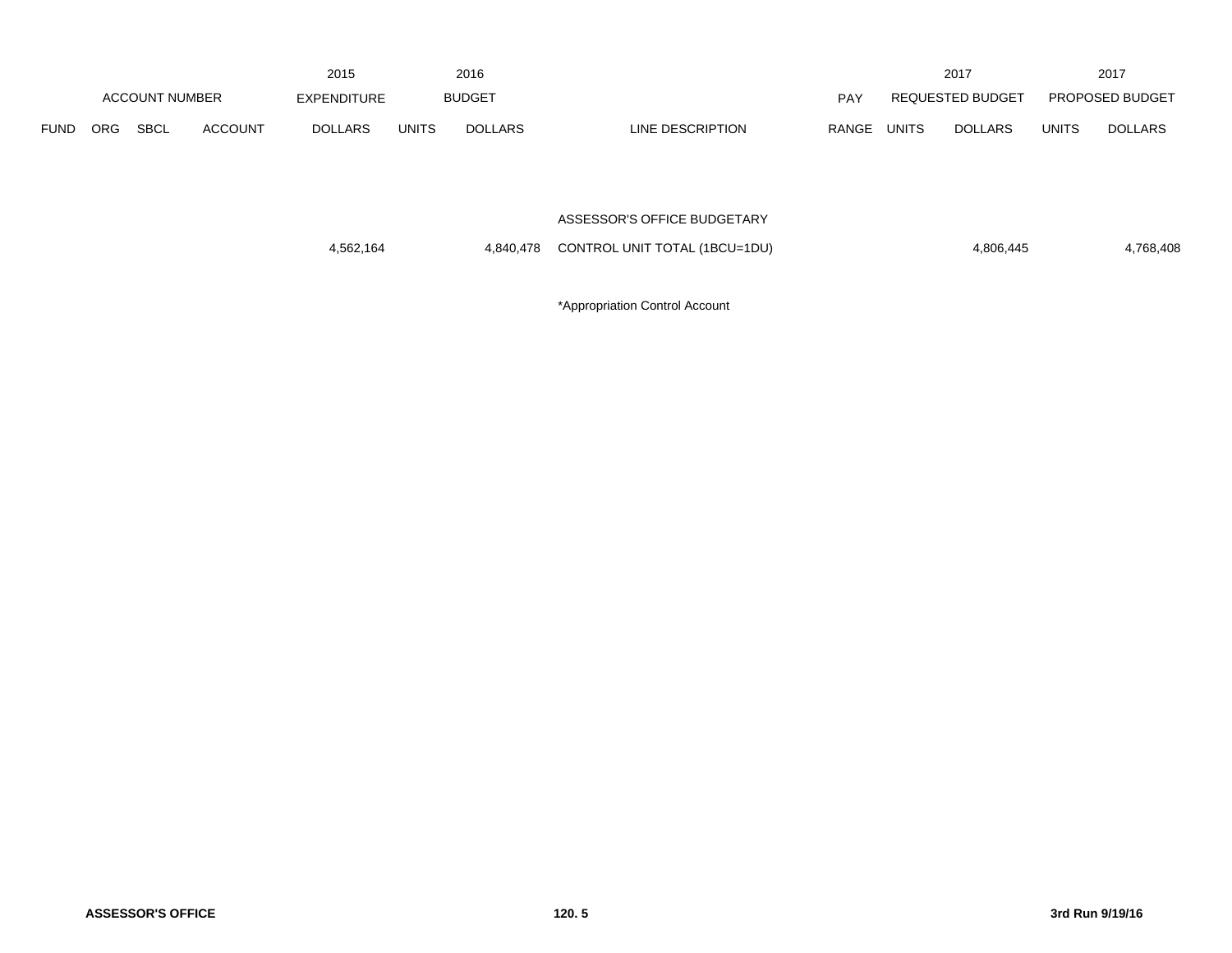|             |                       |             |                    | 2015           |               | 2016           |                                  | 2017                           |                        | 2017           |
|-------------|-----------------------|-------------|--------------------|----------------|---------------|----------------|----------------------------------|--------------------------------|------------------------|----------------|
|             | <b>ACCOUNT NUMBER</b> |             | <b>EXPENDITURE</b> |                | <b>BUDGET</b> | PAY            | <b>REQUESTED BUDGET</b>          |                                | <b>PROPOSED BUDGET</b> |                |
| <b>FUND</b> | ORG                   | <b>SBCL</b> | ACCOUNT            | <b>DOLLARS</b> | <b>UNITS</b>  | <b>DOLLARS</b> | <b>RANGE</b><br>LINE DESCRIPTION | <b>UNITS</b><br><b>DOLLARS</b> | UNITS                  | <b>DOLLARS</b> |

# CITY ATTORNEY

# BUDGETARY CONTROL UNIT (1BCU=1DU)

## SALARIES & WAGES

|  |         | 147,336 City Attorney (Y)                   | <b>EOE</b> |   | 147.336 |   | 147,336 |
|--|---------|---------------------------------------------|------------|---|---------|---|---------|
|  | 573,541 | Deputy City Attorney (A)(Y)                 | 1OX        | 4 | 542,600 | 4 | 542,600 |
|  |         | 65,062 Spec. Asst. to the City Attorney (Y) | 1FX        |   | 68,480  |   | 68,480  |
|  |         | Graduate Intern (0.25 FTE)                  | 9IN        |   | 11,300  |   |         |

## LEGAL DIVISION

| 36<br>3,434,131           |         | Asst. City Attorney V (A)(Y)     | 2QX | 36             | 3,427,311 | 36             | 3,427,311 |
|---------------------------|---------|----------------------------------|-----|----------------|-----------|----------------|-----------|
| 3                         | 154,180 | Paralegal                        | 5JN | 3              | 157,253   | 3              | 157,253   |
|                           |         |                                  |     |                |           |                |           |
|                           |         | ADMINISTRATIVE DIVISION          |     |                |           |                |           |
| 1                         | 65,080  | Parking Citation Review Manager  | 2GX | $\mathbf{1}$   | 67,713    | $\mathbf{1}$   | 67,713    |
| $\overline{2}$            | 111,206 | Administrative Specialist-Senior | 2EX | $\overline{2}$ | 122,614   | $\overline{2}$ | 122,614   |
| $\overline{2}$<br>119,611 |         | Investigator/Adjuster (Y)        | 2EN | $\overline{2}$ | 124,453   | $\overline{c}$ | 124,453   |
| 3                         | 164,236 | Legal Office Assistant - Lead    | 6NN | 3              | 153,488   | 3              | 153,488   |
| 1                         | 58,981  | IT Support Specialist-Senior     | 2GN | $\mathbf{1}$   | 61,372    | $\mathbf{1}$   | 61,372    |
| $\overline{2}$            | 96,541  | Legal Office Assistant - Senior  | 6LN | $\overline{2}$ | 92,540    | $\sqrt{2}$     | 92,540    |
| 4                         | 143,367 | Legal Office Assistant           | 6JN | 4              | 149,095   | 4              | 149,095   |
| $\mathbf 1$               | 37,080  | Office Assistant IV              | 6HN | $\overline{1}$ | 38,578    | $\mathbf{1}$   | 38,578    |
| $\mathbf 1$               | 39,904  | <b>Office Assistant III</b>      | 6FN | $\mathbf{1}$   | 41,506    | $\mathbf{1}$   | 41,506    |
|                           | 37,323  | Office Assistant II              | 6EN |                | 38,823    |                | 38,823    |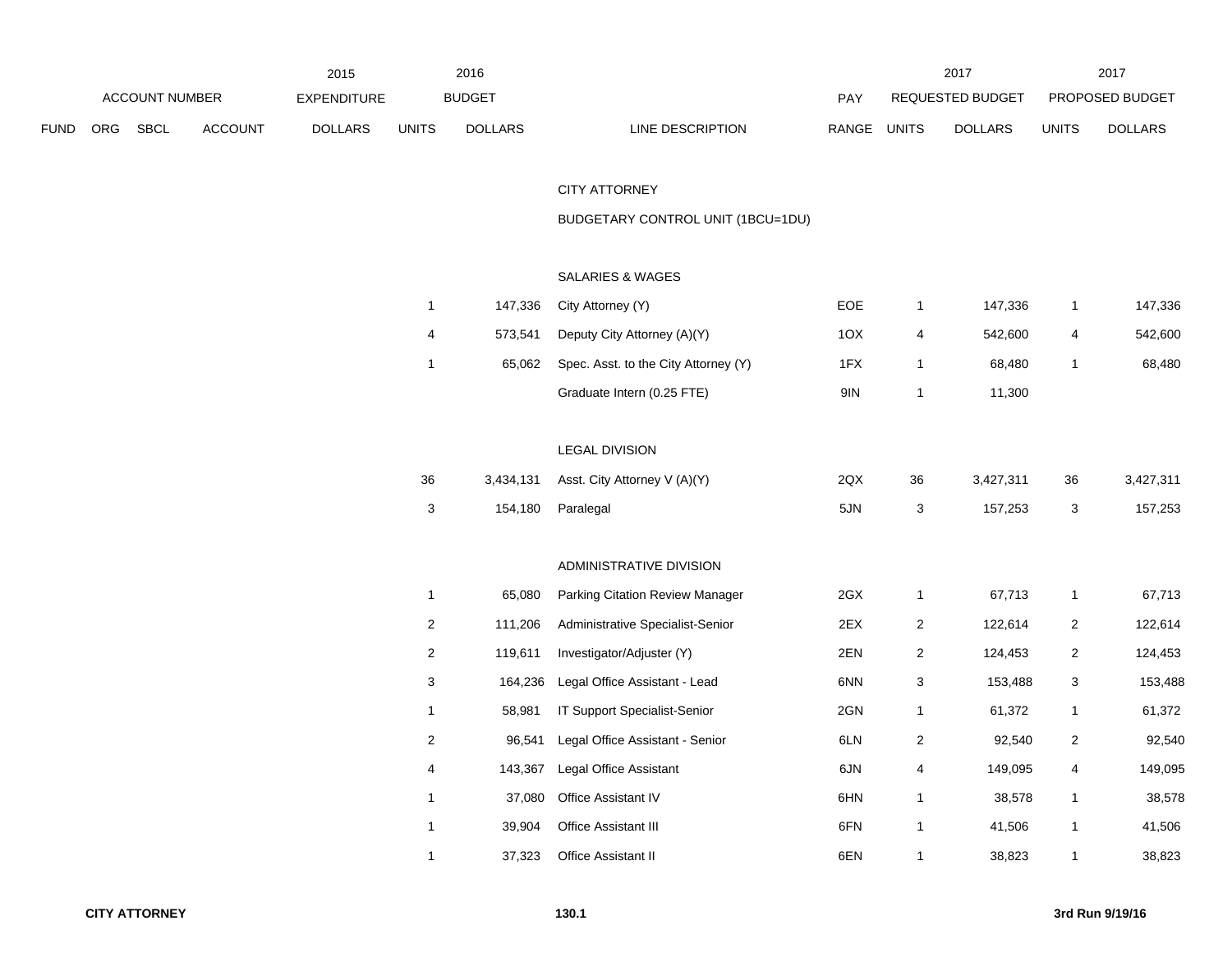|             |      |                |         | 2015               |              | 2016           |                                                          |       |              | 2017             |                | 2017            |
|-------------|------|----------------|---------|--------------------|--------------|----------------|----------------------------------------------------------|-------|--------------|------------------|----------------|-----------------|
|             |      | ACCOUNT NUMBER |         | <b>EXPENDITURE</b> |              | <b>BUDGET</b>  |                                                          | PAY   |              | REQUESTED BUDGET |                | PROPOSED BUDGET |
| <b>FUND</b> | ORG  | SBCL           | ACCOUNT | <b>DOLLARS</b>     | <b>UNITS</b> | <b>DOLLARS</b> | LINE DESCRIPTION                                         | RANGE | <b>UNITS</b> | <b>DOLLARS</b>   | <b>UNITS</b>   | <b>DOLLARS</b>  |
|             |      |                |         |                    |              |                | DOCKET UNIT                                              |       |              |                  |                |                 |
|             |      |                |         |                    | $\mathbf{1}$ | 47,611         | <b>Docketing Specialist</b>                              | 6NN   | $\mathbf{1}$ | 51,482           | $\overline{1}$ | 51,482          |
|             |      |                |         |                    |              |                | AUXILIARY PERSONNEL                                      |       |              |                  |                |                 |
|             |      |                |         |                    | $\mathbf{1}$ |                | Paralegal                                                | 5JN   |              |                  | $\overline{1}$ |                 |
|             |      |                |         |                    | 65           | 5,295,190      | <b>Total Before Adjustments</b>                          |       | 65           | 5,295,944        | 65             | 5,284,644       |
|             |      |                |         |                    |              |                | Salary & Wage Rate Changes                               |       |              |                  |                |                 |
|             |      |                |         |                    |              |                | Overtime Compensated*                                    |       |              |                  |                |                 |
|             |      |                |         |                    |              | (132, 380)     | Personnel Cost Adjustment                                |       |              | (132, 399)       |                | (132, 399)      |
|             |      |                |         |                    |              |                | Other                                                    |       |              |                  |                |                 |
|             |      |                |         |                    | 65           | 5,162,810      | Gross Salaries & Wages Total                             |       | 65           | 5,163,545        | 65             | 5,152,245       |
|             |      |                |         |                    |              | (166,000)      | Reimbursable Services Deduction                          |       |              | (235,000)        |                | (235,000)       |
|             |      |                |         |                    |              |                | Capital Improvements Deduction                           |       |              |                  |                |                 |
|             |      |                |         |                    |              |                | <b>Grant &amp; Aids Deduction</b>                        |       |              |                  |                |                 |
| 0001        | 1490 | R999           | 006000  | 4,900,422          | 65           | 4,996,810      | NET SALARIES & WAGES TOTAL*                              |       | 65           | 4,928,545        | 65             | 4,917,245       |
|             |      |                |         |                    | 59.00        |                | <b>O&amp;M FTE'S</b>                                     |       | 60.25        |                  | 60.00          |                 |
|             |      |                |         |                    | 2.00         |                | NON-O&M FTE'S                                            |       | 2.00         |                  | 2.00           |                 |
|             |      |                |         |                    |              |                | (A) One Position of Assistant City Attorney to be vacant |       |              |                  |                |                 |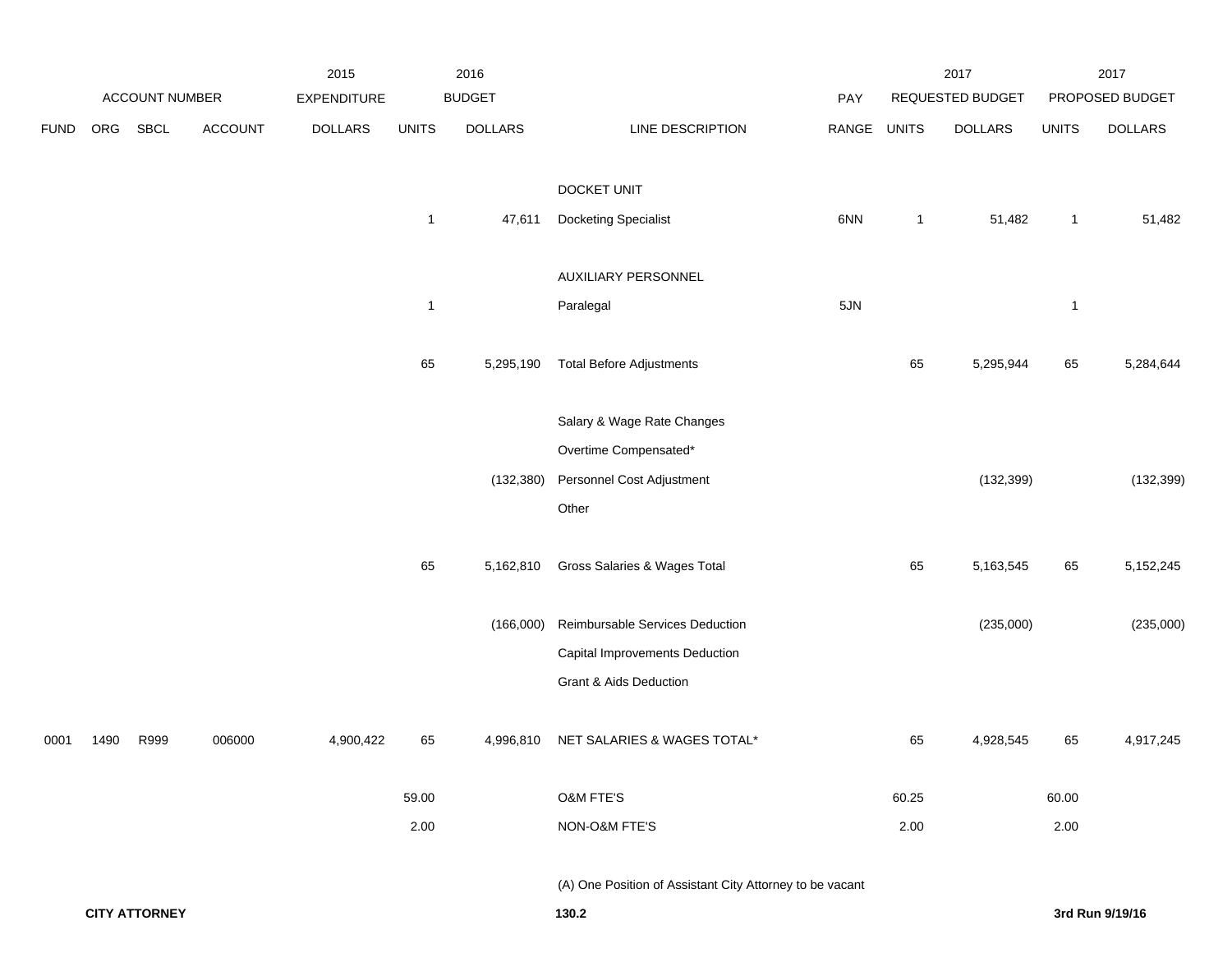|             |            |                       |                | 2015               |              | 2016           |                                                                      |       |              | 2017             |              | 2017            |
|-------------|------------|-----------------------|----------------|--------------------|--------------|----------------|----------------------------------------------------------------------|-------|--------------|------------------|--------------|-----------------|
|             |            | <b>ACCOUNT NUMBER</b> |                | <b>EXPENDITURE</b> |              | <b>BUDGET</b>  |                                                                      | PAY   |              | REQUESTED BUDGET |              | PROPOSED BUDGET |
| <b>FUND</b> | <b>ORG</b> | SBCL                  | <b>ACCOUNT</b> | <b>DOLLARS</b>     | <b>UNITS</b> | <b>DOLLARS</b> | LINE DESCRIPTION                                                     | RANGE | <b>UNITS</b> | <b>DOLLARS</b>   | <b>UNITS</b> | <b>DOLLARS</b>  |
|             |            |                       |                |                    |              |                |                                                                      |       |              |                  |              |                 |
|             |            |                       |                |                    |              |                | for each of up to two filled Deputy City Attorney positions.         |       |              |                  |              |                 |
|             |            |                       |                |                    |              |                | (Y) Required to file a statement of economic interests in accordance |       |              |                  |              |                 |
|             |            |                       |                |                    |              |                | with the Milwaukee Code of Ordinances Chapter 303-Code of Ethics.    |       |              |                  |              |                 |
| 0001        | 1490       | R999                  | 006100         | 1,966,405          |              | 2,398,469      | ESTIMATED EMPLOYEE FRINGE BENEFITS                                   |       |              | 2,217,845        |              | 2,212,760       |
|             |            |                       |                |                    |              |                | (Involves Revenue Offset-No Transfers from this Account)             |       |              |                  |              |                 |
|             |            |                       |                |                    |              |                |                                                                      |       |              |                  |              |                 |
|             |            |                       |                |                    |              |                | OPERATING EXPENDITURES                                               |       |              |                  |              |                 |
| 0001        | 1490       | R999                  | 630100         | 50,292             |              | 35,000         | <b>General Office Expense</b>                                        |       |              | 35,000           |              | 35,000          |
| 0001        | 1490       | R999                  | 630500         |                    |              |                | Tools & Machinery Parts                                              |       |              |                  |              |                 |
| 0001        | 1490       | R999                  | 631000         |                    |              |                | <b>Construction Supplies</b>                                         |       |              |                  |              |                 |
| 0001        | 1490       | R999                  | 631500         |                    |              |                | Energy                                                               |       |              |                  |              |                 |
| 0001        | 1490       | R999                  | 632000         |                    |              |                | <b>Other Operating Supplies</b>                                      |       |              |                  |              |                 |
| 0001        | 1490       | R999                  | 632500         |                    |              |                | <b>Facility Rental</b>                                               |       |              |                  |              |                 |
| 0001        | 1490       | R999                  | 633000         | 717                |              | 500            | <b>Vehicle Rental</b>                                                |       |              | 500              |              | 500             |
| 0001        | 1490       | R999                  | 633500         | 4,996              |              | 16,600         | Non-Vehicle Equipment Rental                                         |       |              | 18,800           |              | 18,800          |
| 0001        | 1490       | R999                  | 634000         | 345,170            |              | 250,000        | <b>Professional Services</b>                                         |       |              | 250,000          |              | 250,000         |
| 0001        | 1490       | R999                  | 634500         | 62,740             |              | 65,000         | Information Technology Services                                      |       |              | 40,000           |              | 40,000          |
| 0001        | 1490       | R999                  | 635000         | 1,200              |              | 1,200          | <b>Property Services</b>                                             |       |              | 1,200            |              | 1,200           |
| 0001        | 1490       | R999                  | 635500         |                    |              |                | Infrastructure Services                                              |       |              |                  |              |                 |
| 0001        | 1490       | R999                  | 636000         |                    |              |                | Vehicle Repair Services                                              |       |              |                  |              |                 |
| 0001        | 1490       | R999                  | 636500         | 57,866             |              | 15,000         | <b>Other Operating Services</b>                                      |       |              | 15,000           |              | 15,000          |
| 0001        | 1490       | R999                  | 637000         |                    |              |                | Loans and Grants                                                     |       |              |                  |              |                 |
| 0001        | 1490       | R999                  | 637501         | 49,038             |              | 22,000         | Reimburse Other Departments                                          |       |              | 50,000           |              | 45,000          |
|             |            | <b>CITY ATTORNEY</b>  |                |                    |              |                | 130.3                                                                |       |              |                  |              | 3rd Run 9/19/16 |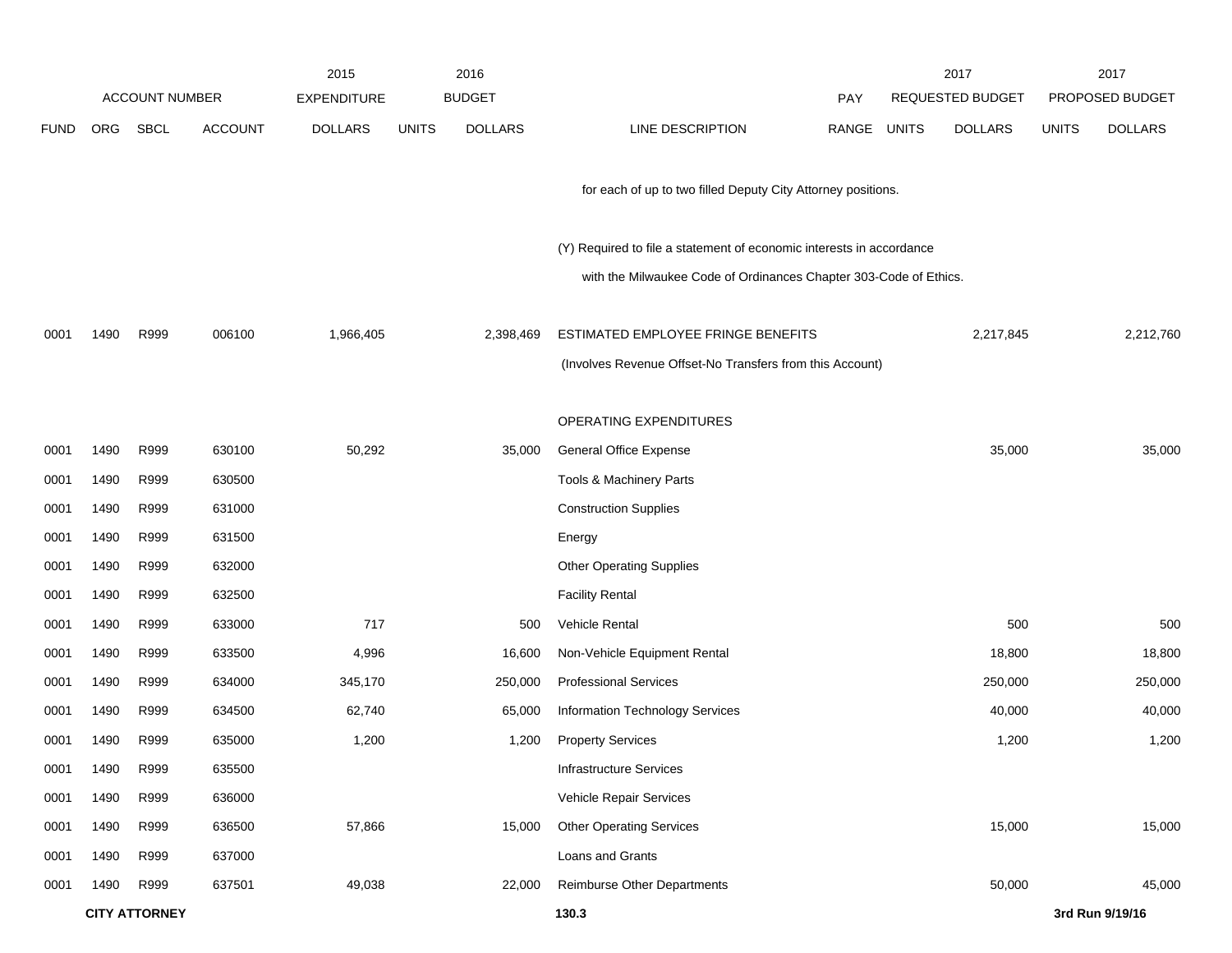|             |      | ACCOUNT NUMBER       |                | 2015               |              | 2016<br><b>BUDGET</b> |                                          |       |              | 2017<br>REQUESTED BUDGET |              | 2017<br>PROPOSED BUDGET |
|-------------|------|----------------------|----------------|--------------------|--------------|-----------------------|------------------------------------------|-------|--------------|--------------------------|--------------|-------------------------|
|             |      |                      |                | <b>EXPENDITURE</b> |              |                       |                                          | PAY   |              |                          |              |                         |
| <b>FUND</b> | ORG  | SBCL                 | <b>ACCOUNT</b> | <b>DOLLARS</b>     | <b>UNITS</b> | <b>DOLLARS</b>        | LINE DESCRIPTION                         | RANGE | <b>UNITS</b> | <b>DOLLARS</b>           | <b>UNITS</b> | <b>DOLLARS</b>          |
|             |      |                      |                |                    |              |                       |                                          |       |              |                          |              |                         |
| 0001        | 1490 | R999                 | 006300         | 572,019            |              | 405,300               | OPERATING EXPENDITURES TOTAL*            |       |              | 410,500                  |              | 405,500                 |
|             |      |                      |                |                    |              |                       |                                          |       |              |                          |              |                         |
|             |      |                      |                |                    |              |                       | <b>EQUIPMENT PURCHASES</b>               |       |              |                          |              |                         |
|             |      |                      |                |                    |              |                       |                                          |       |              |                          |              |                         |
|             |      |                      |                |                    |              |                       | <b>Additional Equipment</b>              |       |              |                          |              |                         |
|             |      |                      |                | 34,052             |              | 25,500                | Books, Law, Lot                          |       |              | 26,000                   |              | 26,000                  |
|             |      |                      |                | 34,052             |              | 25,500                | Subtotal - Additional Equipment          |       |              | 26,000                   |              | 26,000                  |
|             |      |                      |                |                    |              |                       |                                          |       |              |                          |              |                         |
|             |      |                      |                |                    |              |                       | Replacement Equipment                    |       |              |                          |              |                         |
|             |      |                      |                |                    |              | 5,000                 | Office Furniture                         |       |              | 25,000                   |              | 20,000                  |
|             |      |                      |                |                    |              | 45,000                | Electronic Equipment                     |       |              | 10,000                   |              | 10,000                  |
|             |      |                      |                |                    |              | 1,500                 | <b>Computer Peripherals</b>              |       |              | 1,500                    |              | 1,000                   |
|             |      |                      |                | 13,797             |              | 10,000                | <b>Computer Software</b>                 |       |              | 25,000                   |              | 25,000                  |
|             |      |                      |                |                    |              |                       |                                          |       |              |                          |              |                         |
|             |      |                      |                | 13,797             |              | 61,500                | Subtotal - Replacement Equipment         |       |              | 61,500                   |              | 56,000                  |
| 0001        | 1490 | R999                 | 006800         | 47,849             |              | 87,000                | EQUIPMENT PURCHASES TOTAL*               |       |              | 87,500                   |              | 82,000                  |
|             |      |                      |                |                    |              |                       |                                          |       |              |                          |              |                         |
|             |      |                      |                |                    |              |                       | SPECIAL FUNDS                            |       |              |                          |              |                         |
|             |      |                      |                |                    |              |                       | Police Litigation - Services & Operating |       |              |                          |              |                         |
| 0001        | 1490 | R144                 | 006300         |                    |              | 60,000                | Case and Document Management Systems     |       |              |                          |              |                         |
|             |      |                      |                |                    |              |                       |                                          |       |              |                          |              |                         |
|             |      |                      |                |                    |              |                       | 60,000 SPECIAL FUNDS TOTAL               |       |              |                          |              |                         |
|             |      | <b>CITY ATTORNEY</b> |                |                    |              |                       | 130.4                                    |       |              |                          |              | 3rd Run 9/19/16         |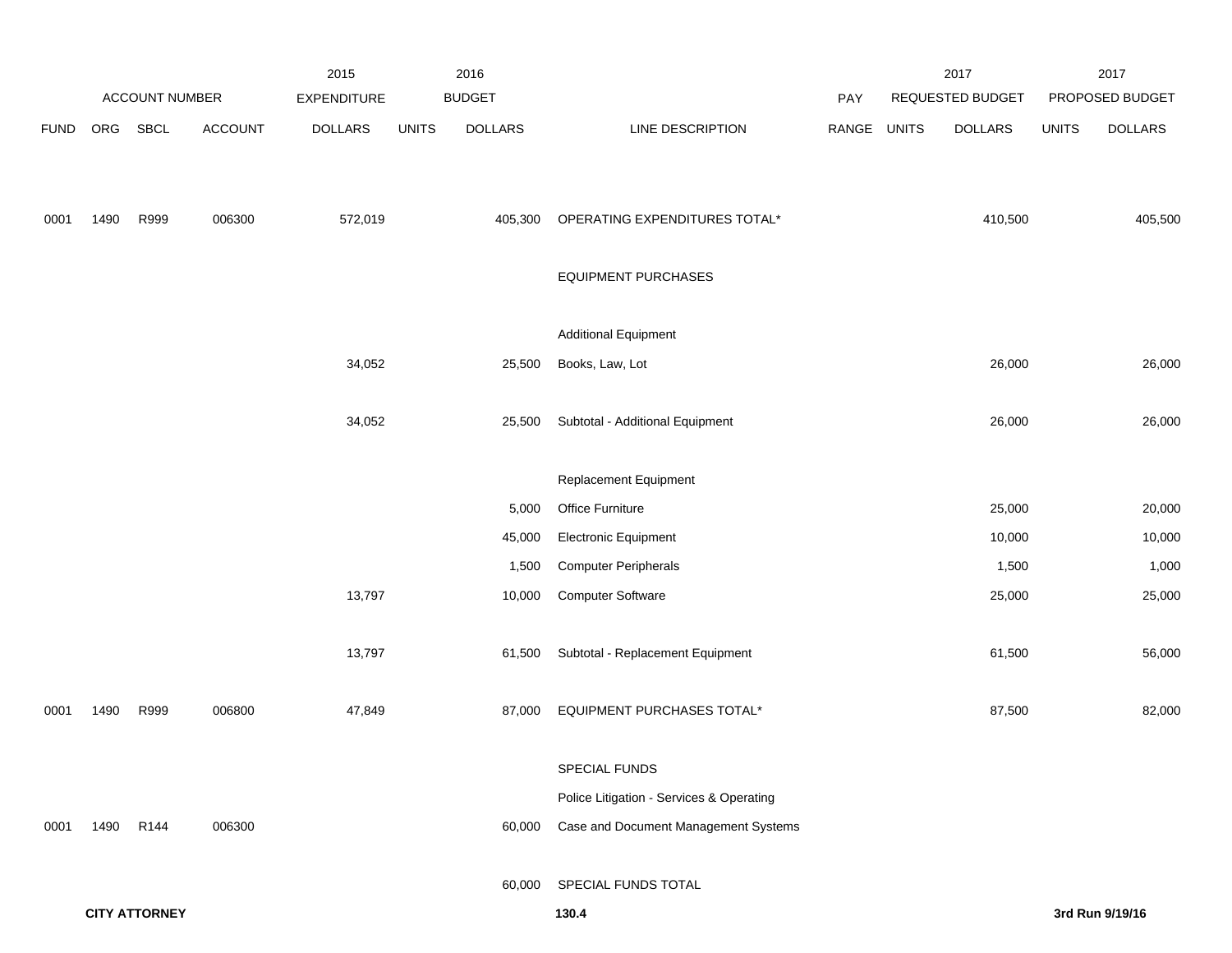|             |                |             |                    | 2015           |               | 2016           |                                  |                  | 201            |                        | 2017           |
|-------------|----------------|-------------|--------------------|----------------|---------------|----------------|----------------------------------|------------------|----------------|------------------------|----------------|
|             | ACCOUNT NUMBER |             | <b>EXPENDITURE</b> |                | <b>BUDGET</b> | PAY            |                                  | REQUESTED BUDGET |                | <b>PROPOSED BUDGET</b> |                |
| <b>FUND</b> | ORG            | <b>SBCL</b> | <b>ACCOUNT</b>     | <b>DOLLARS</b> | <b>UNITS</b>  | <b>DOLLARS</b> | LINE DESCRIPTION<br><b>RANGE</b> | <b>UNITS</b>     | <b>DOLLARS</b> | <b>UNITS</b>           | <b>DOLLARS</b> |

### CITY ATTORNEY BUDGETARY CONTROL

| UNIT TOTAL (1BCU=1DU)<br>7,486,695<br>7.947.579<br>7.644.390 | 7,617,505 |
|--------------------------------------------------------------|-----------|
|--------------------------------------------------------------|-----------|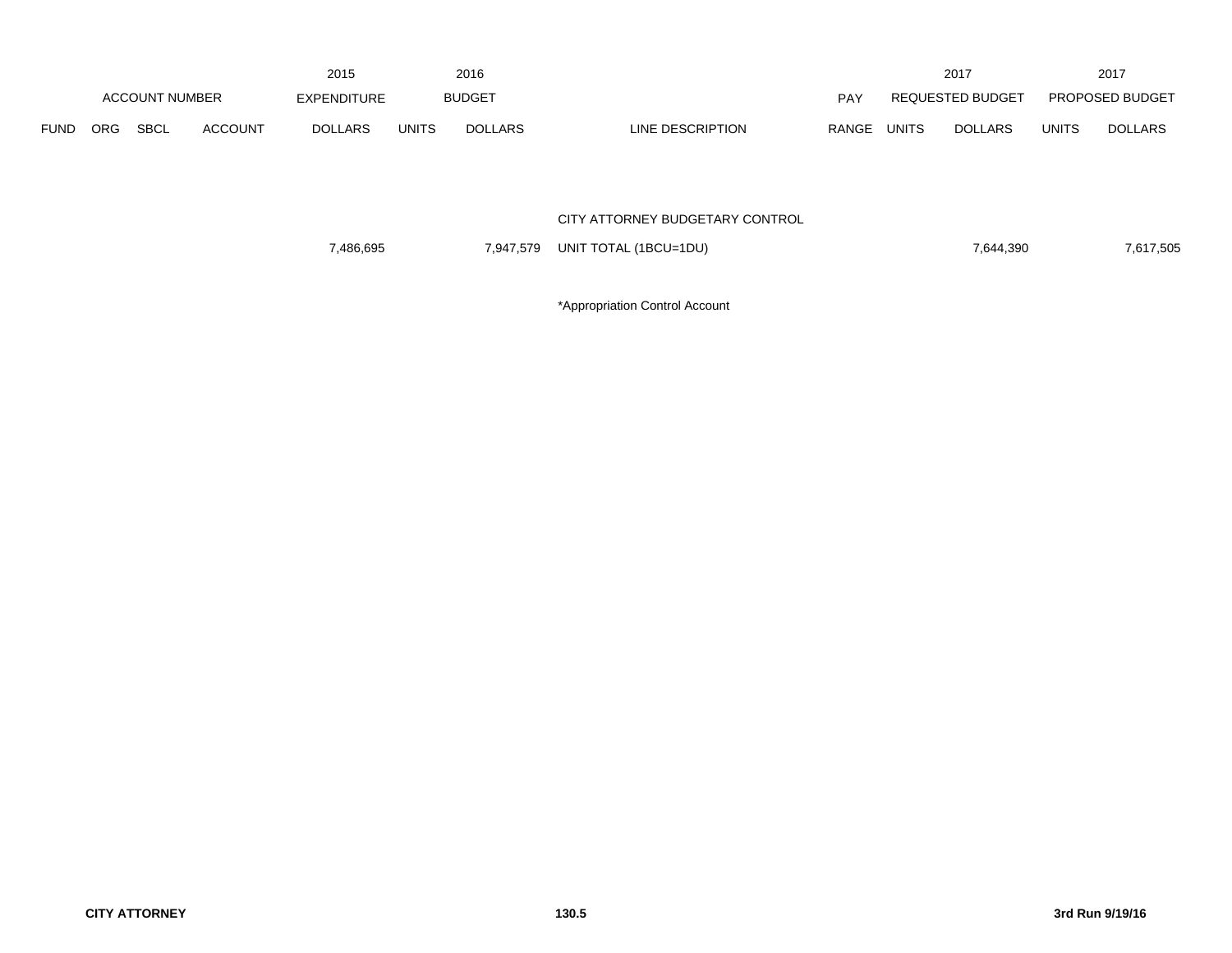|             |      |                       |                                | 2015               |              | 2016           |                                                          |       |       | 2017             |              | 2017            |
|-------------|------|-----------------------|--------------------------------|--------------------|--------------|----------------|----------------------------------------------------------|-------|-------|------------------|--------------|-----------------|
|             |      | <b>ACCOUNT NUMBER</b> |                                | <b>EXPENDITURE</b> |              | <b>BUDGET</b>  |                                                          | PAY   |       | REQUESTED BUDGET |              | PROPOSED BUDGET |
| <b>FUND</b> | ORG  | SBCL                  | <b>ACCOUNT</b>                 | <b>DOLLARS</b>     | <b>UNITS</b> | <b>DOLLARS</b> | LINE DESCRIPTION                                         | RANGE | UNITS | <b>DOLLARS</b>   | <b>UNITS</b> | <b>DOLLARS</b>  |
|             |      |                       |                                |                    |              |                |                                                          |       |       |                  |              |                 |
|             |      |                       |                                |                    |              |                | DEPARTMENT OF CITY DEVELOPMENT                           |       |       |                  |              |                 |
|             |      |                       |                                |                    |              |                | BUDGETARY CONTROL UNIT                                   |       |       |                  |              |                 |
|             |      |                       |                                |                    |              |                | (SUMMARY 1BCU=2DU)                                       |       |       |                  |              |                 |
|             |      |                       |                                |                    |              |                |                                                          |       |       |                  |              |                 |
|             |      |                       |                                |                    |              |                | SALARIES & WAGES                                         |       |       |                  |              |                 |
|             |      |                       |                                | 443                |              |                | Overtime Compensated*                                    |       |       |                  |              |                 |
|             |      |                       |                                | 2,350,849          |              | 2,888,203      | All Other Salaries & Wages                               |       |       | 3,201,058        |              | 3,213,105       |
|             |      |                       |                                |                    |              |                |                                                          |       |       |                  |              |                 |
| 0001        | 1910 | R999                  | 006000                         | 2,351,292          |              | 2,888,203      | NET SALARIES & WAGES TOTAL*                              |       |       | 3,201,058        |              | 3,213,105       |
|             |      |                       |                                |                    |              |                |                                                          |       |       |                  |              |                 |
|             |      |                       |                                |                    | 133          |                | TOTAL NUMBER OF POSITIONS AUTHORIZED                     |       | 121   |                  | 121          |                 |
|             |      |                       |                                |                    |              |                |                                                          |       |       |                  |              |                 |
|             |      |                       |                                |                    | 46.40        |                | O&M FTE'S                                                |       | 51.40 |                  | 51.72        |                 |
|             |      |                       |                                |                    | 56.10        |                | NON-O&M FTE'S                                            |       | 41.60 |                  | 41.28        |                 |
| 0001        | 1910 | R999                  | 006100                         | 1,075,701          |              | 1,386,337      | ESTIMATED EMPLOYEE FRINGE BENEFITS                       |       |       | 1,440,476        |              | 1,445,897       |
|             |      |                       |                                |                    |              |                | (Involves Revenue Offset-No Transfers from this Account) |       |       |                  |              |                 |
|             |      |                       |                                |                    |              |                |                                                          |       |       |                  |              |                 |
|             |      |                       |                                |                    |              |                | OPERATING EXPENDITURES                                   |       |       |                  |              |                 |
| 0001        | 1910 | R999                  | 630100                         | 31,426             |              | 32,850         | General Office Expense                                   |       |       | 32,850           |              | 32,850          |
| 0001        | 1910 | R999                  | 630500                         |                    |              |                | Tools & Machinery Parts                                  |       |       |                  |              |                 |
| 0001        | 1910 | R999                  | 631000                         |                    |              |                | <b>Construction Supplies</b>                             |       |       |                  |              |                 |
| 0001        | 1910 | R999                  | 631500                         | 146                |              |                | Energy                                                   |       |       |                  |              |                 |
| 0001        | 1910 | R999                  | 632000                         | 2,860              |              | 3,000          | <b>Other Operating Supplies</b>                          |       |       | 3,000            |              | 3,000           |
| 0001        | 1910 | R999                  | 632500                         |                    |              |                | <b>Facility Rental</b>                                   |       |       |                  |              |                 |
|             |      |                       | DEPARTMENT OF CITY DEVELOPMENT |                    |              |                | 140.1                                                    |       |       |                  |              | 3rd Run 9/19/16 |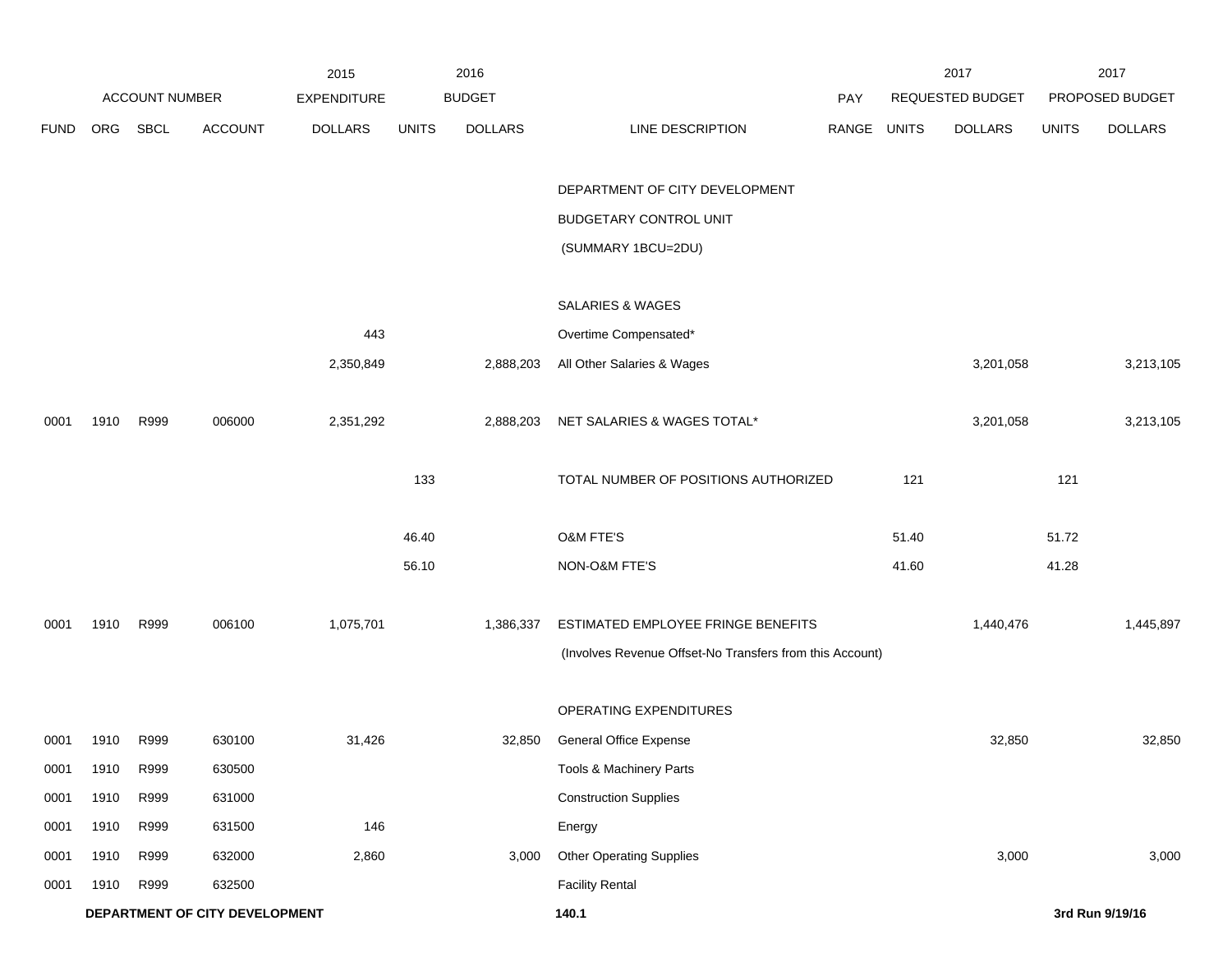|             |      |                |                | 2015               |              | 2016           |                                    |       |              | 2017                    |              | 2017            |
|-------------|------|----------------|----------------|--------------------|--------------|----------------|------------------------------------|-------|--------------|-------------------------|--------------|-----------------|
|             |      | ACCOUNT NUMBER |                | <b>EXPENDITURE</b> |              | <b>BUDGET</b>  |                                    | PAY   |              | <b>REQUESTED BUDGET</b> |              | PROPOSED BUDGET |
| <b>FUND</b> | ORG  | <b>SBCL</b>    | <b>ACCOUNT</b> | <b>DOLLARS</b>     | <b>UNITS</b> | <b>DOLLARS</b> | LINE DESCRIPTION                   | RANGE | <b>UNITS</b> | <b>DOLLARS</b>          | <b>UNITS</b> | <b>DOLLARS</b>  |
|             |      |                |                |                    |              |                |                                    |       |              |                         |              |                 |
| 0001        | 1910 | R999           | 633000         | 2,669              |              | 2,800          | <b>Vehicle Rental</b>              |       |              | 2,800                   |              | 2,800           |
| 0001        | 1910 | R999           | 633500         | 11,398             |              | 12,000         | Non-Vehicle Equipment Rental       |       |              | 12,000                  |              | 12,000          |
| 0001        | 1910 | R999           | 634000         | 25,159             |              | 22,000         | <b>Professional Services</b>       |       |              | 22,000                  |              | 22,000          |
| 0001        | 1910 | R999           | 634500         | 11,358             |              | 1,800          | Information Technology Services    |       |              | 1,800                   |              | 1,800           |
| 0001        | 1910 | R999           | 635000         | 6,359              |              |                | <b>Property Services</b>           |       |              |                         |              |                 |
| 0001        | 1910 | R999           | 635500         |                    |              |                | Infrastructure Services            |       |              |                         |              |                 |
| 0001        | 1910 | R999           | 636000         |                    |              |                | Vehicle Repair Services            |       |              |                         |              |                 |
| 0001        | 1910 | R999           | 636500         | 5,685              |              | 116,000        | <b>Other Operating Services</b>    |       |              | 116,000                 |              | 8,000           |
| 0001        | 1910 | R999           | 637000         |                    |              |                | Loans and Grants                   |       |              |                         |              |                 |
| 0001        | 1910 | R999           | 637501         | 65,522             |              | 66,500         | <b>Reimburse Other Departments</b> |       |              | 66,500                  |              | 66,500          |
|             |      |                |                |                    |              |                |                                    |       |              |                         |              |                 |
| 0001        | 1910 | R999           | 006300         | 162,582            |              | 256,950        | OPERATING EXPENDITURES TOTAL*      |       |              | 256,950                 |              | 148,950         |
|             |      |                |                |                    |              |                |                                    |       |              |                         |              |                 |
| 0001        | 1910 | R999           | 006800         |                    |              |                | EQUIPMENT PURCHASES TOTAL*         |       |              |                         |              |                 |
|             |      |                |                |                    |              |                |                                    |       |              |                         |              |                 |
|             |      |                |                | 145,156            |              | 250,000        | SPECIAL FUNDS TOTAL                |       |              | 210,000                 |              | 210,000         |
|             |      |                |                |                    |              |                |                                    |       |              |                         |              |                 |
|             |      |                |                |                    |              |                | DEPARTMENT OF CITY DEVELOPMENT     |       |              |                         |              |                 |
|             |      |                |                |                    |              |                | BUDGETARY CONTROL UNIT TOTAL       |       |              |                         |              |                 |
|             |      |                |                | 3,734,731          |              | 4,781,490      | $(1BCU=2DU)$                       |       |              | 5,108,484               |              | 5,017,952       |
|             |      |                |                |                    |              |                |                                    |       |              |                         |              |                 |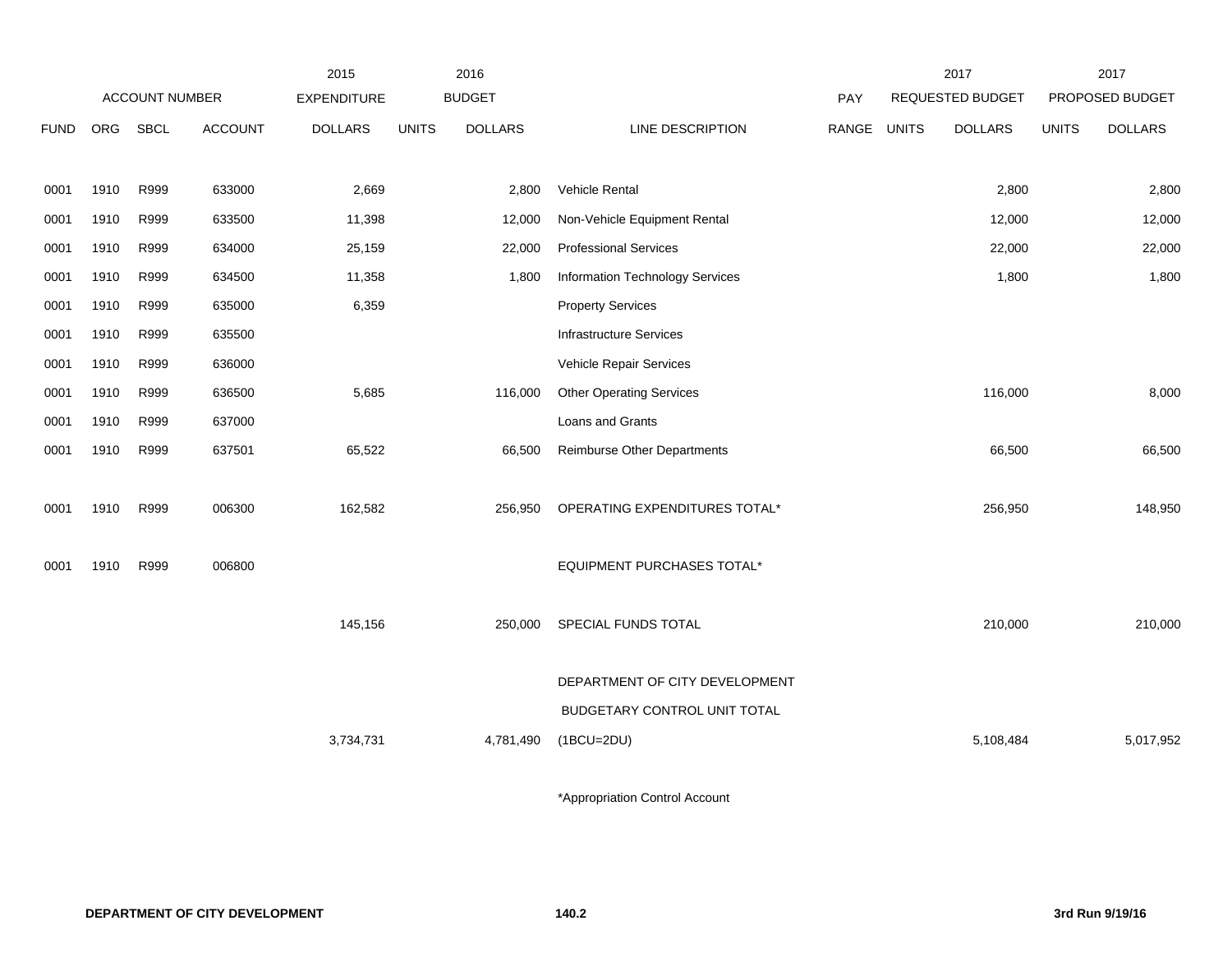|             |            |                       |         | 2015           |              | 2016           |                           | 2017                           |       | 201                    |
|-------------|------------|-----------------------|---------|----------------|--------------|----------------|---------------------------|--------------------------------|-------|------------------------|
|             |            | <b>ACCOUNT NUMBER</b> |         | EXPENDITURE    |              | <b>BUDGET</b>  | PAY                       | REQUESTED BUDGET               |       | <b>PROPOSED BUDGET</b> |
| <b>FUND</b> | <b>ORG</b> | <b>SBCL</b>           | ACCOUNT | <b>DOLLARS</b> | <b>UNITS</b> | <b>DOLLARS</b> | LINE DESCRIPTION<br>RANGE | <b>UNITS</b><br><b>DOLLARS</b> | UNITS | <b>DOLLARS</b>         |

DEPARTMENT OF CITY DEVELOPMENT-

### GENERAL MANAGEMENT & POLICY

### DEVELOPMENT DECISION UNIT

### SALARIES & WAGES

### OFFICE OF THE COMMISSIONER

| 7 |         | Member Redevelopment Authority          | <b>SP</b> |   |         |   |         |
|---|---------|-----------------------------------------|-----------|---|---------|---|---------|
| 1 | 147.336 | Commissioner-City Development (X)(Y)    | 10X       |   | 147,336 | 1 | 147,336 |
| 1 | 125,704 | Deputy Commissioner-City Develop. (Y)   | 1NX       |   | 125,704 |   | 125,704 |
| 1 | 64,736  | Administrative Services Supervisor      | 1BX       |   | 64,736  |   | 64,736  |
| 1 | 58,538  | Administrative Services Coordinator     | 5JN       |   | 58,538  |   | 58,538  |
| 1 | 47,161  | Administrative Services Assistant       | 6KN       |   | 47,161  | 1 | 47,161  |
| 1 | 58,462  | Youth Development Coordinator (Y)       | 2IX       |   | 58,462  | 1 | 58,462  |
| 1 | 109,769 | Neighborhoods Business Dev. Mgr. (X)(Y) | 11X       |   | 109,769 |   | 109,769 |
| 1 | 48,294  | Events & Outreach Coordinator           | 2FX       |   | 48,294  |   | 48,294  |
| 1 |         | Graduate Intern                         | 9PN       |   |         |   |         |
| 2 |         | College Intern                          | 9IN       | 2 |         | 2 |         |
|   |         | Business & Development Liaison          | 1EX       |   |         |   | 58,462  |

### COMMERCIAL CORRIDOR DEVELOPMENT

|   | 72.491  | Commercial Corridor Manager (X)(Y) | 1EX | 72.491  |   | 72.491  |
|---|---------|------------------------------------|-----|---------|---|---------|
| 3 | 161.110 | Economic Development Spec. (X)(Y)  | 2GX | 156.987 | ر | 156,987 |
|   |         | Graduate Intern (0.5 FTE)          | 9PN | 14.851  |   |         |
|   |         | College Intern (0.5 FTE)           | 91N |         |   |         |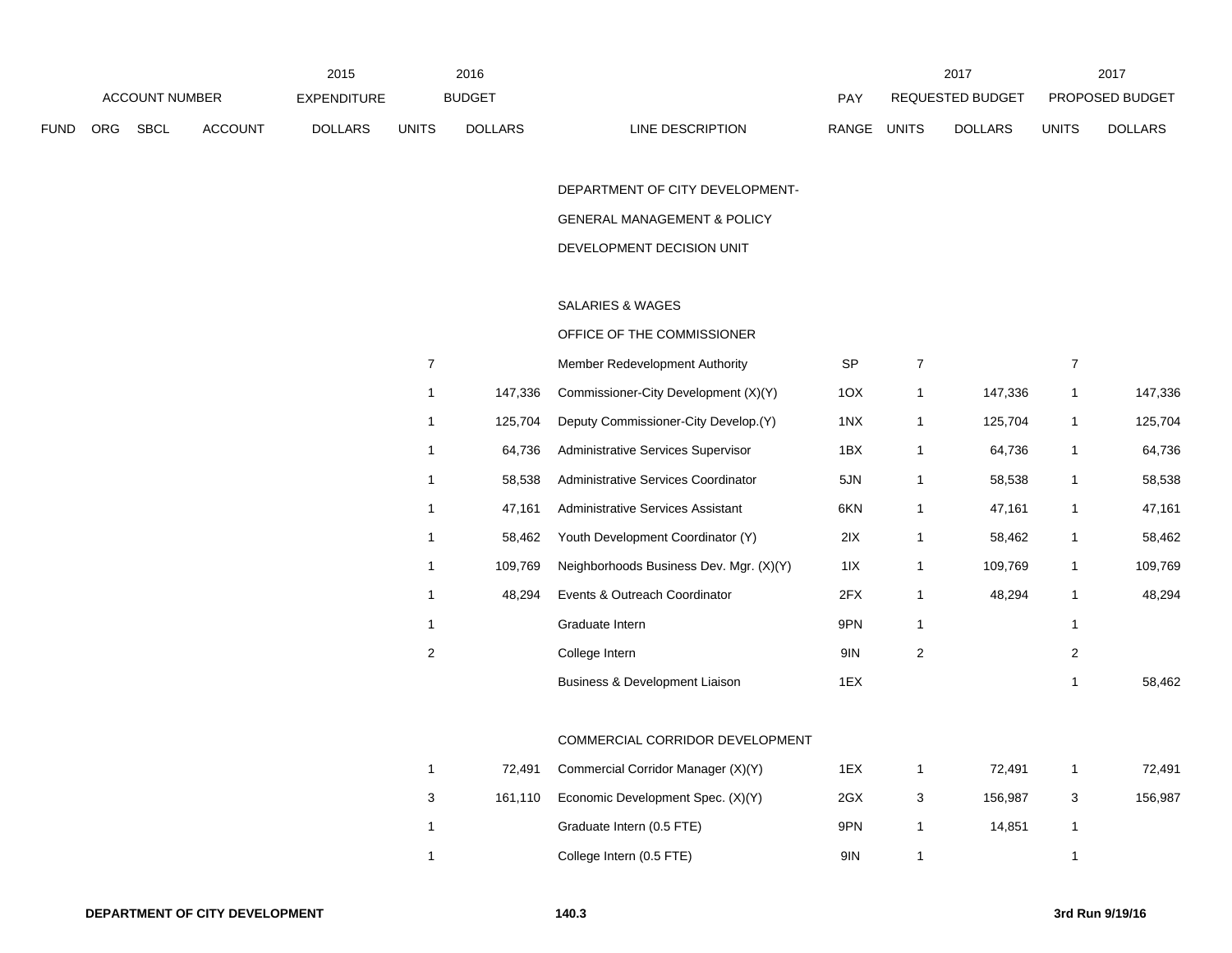|             |     |                |                | 2015               |                | 2016           |                                          |             |                         | 2017                    |                | 2017            |
|-------------|-----|----------------|----------------|--------------------|----------------|----------------|------------------------------------------|-------------|-------------------------|-------------------------|----------------|-----------------|
|             |     | ACCOUNT NUMBER |                | <b>EXPENDITURE</b> |                | <b>BUDGET</b>  |                                          | PAY         |                         | <b>REQUESTED BUDGET</b> |                | PROPOSED BUDGET |
| <b>FUND</b> | ORG | SBCL           | <b>ACCOUNT</b> | <b>DOLLARS</b>     | <b>UNITS</b>   | <b>DOLLARS</b> | LINE DESCRIPTION                         | RANGE UNITS |                         | <b>DOLLARS</b>          | <b>UNITS</b>   | <b>DOLLARS</b>  |
|             |     |                |                |                    |                |                |                                          |             |                         |                         |                |                 |
|             |     |                |                |                    |                |                | REAL ESTATE & DEVELOPMENT                |             |                         |                         |                |                 |
|             |     |                |                |                    | $\mathbf{1}$   | 78,617         | In Rem Property Disposition Manager (Y)  | 1FX         | 1                       | 78,617                  | 1              | 78,617          |
|             |     |                |                |                    | $\overline{2}$ | 141,107        | Real Estate Specialist (X)(Y)            | 2GX         | 2                       | 141,107                 | $\overline{a}$ | 141,107         |
|             |     |                |                |                    | $\overline{c}$ | 103,274        | Real Estate Coordinator II (X)(Y)        | 2DN         | $\overline{\mathbf{c}}$ | 103,274                 | $\overline{2}$ | 103,274         |
|             |     |                |                |                    | $\mathbf{1}$   | 56,843         | Economic Development Specialist (X)(Y)   | 2GX         | $\mathbf{1}$            | 56,843                  | $\mathbf{1}$   | 56,843          |
|             |     |                |                |                    | $\mathbf{1}$   | 58,873         | Property Manager (X)(Y)                  | 2DN         | 1                       | 58,873                  | 1              | 58,873          |
|             |     |                |                |                    | $\overline{2}$ | 85,078         | Program Assistant II (X)                 | 5FN         | $\overline{2}$          | 86,780                  | $\overline{a}$ | 86,780          |
|             |     |                |                |                    | $\overline{c}$ | 79,249         | Office Assistant III                     | 6FN         | $\overline{\mathbf{c}}$ | 79,249                  | $\overline{a}$ | 79,249          |
|             |     |                |                |                    | $\mathbf{1}$   | 51,660         | Data Base Specialist                     | 5GN         | $\mathbf{1}$            | 51,660                  | 1              | 51,660          |
|             |     |                |                |                    | 1              | 74,873         | Program Manager (X)(Y)                   | 2GX         | 1                       | 74,873                  | $\mathbf{1}$   | 74,873          |
|             |     |                |                |                    | $\mathbf{1}$   | 41,109         | Office Assistant IV                      | 6HN         | $\mathbf{1}$            | 41,109                  | $\mathbf{1}$   | 41,109          |
|             |     |                |                |                    | 1              | 84,000         | Real Estate Development Serv. Mgr. (Y)   | 1HX         | 1                       | 84,000                  | $\mathbf{1}$   | 84,000          |
|             |     |                |                |                    | $\mathbf{1}$   | 40,501         | Program Assistant I                      | 5EN         | $\mathbf{1}$            | 41,311                  | $\mathbf{1}$   | 41,311          |
|             |     |                |                |                    | $\mathbf{1}$   | 52,125         | Community Outreach Liaison (Y)           | 2EX         | 1                       | 52,125                  | $\mathbf{1}$   | 52,125          |
|             |     |                |                |                    | $\mathbf{1}$   |                | Real Estate Coordinator (A)              | 2BN         | 1                       | 37,425                  | $\mathbf{1}$   | 37,425          |
|             |     |                |                |                    | $\mathbf 1$    |                | Administrative Assistant (A)             | 6HN         | 1                       | 37,080                  |                |                 |
|             |     |                |                |                    |                |                |                                          |             |                         |                         |                |                 |
|             |     |                |                |                    |                |                | HOUSING DEVELOPMENT                      |             |                         |                         |                |                 |
|             |     |                |                |                    | $\mathbf{1}$   | 65,000         | Housing Programs Manager (X)(Y)          | 1FX         | 1                       | 65,000                  | 1              | 65,000          |
|             |     |                |                |                    | 1              | 109.790        | Redevelopment & Special Project Mgr. (Y) | 11X         | 1                       | 109.790                 |                | 109.790         |

| 11X<br>Redevelopment & Special Project Mgr. (Y)<br>109.790<br>109.790       | 109,790 |
|-----------------------------------------------------------------------------|---------|
| 2EX<br>Community Outreach Liaison (Y)<br>48.294<br>49.653                   | 48,294  |
| 2DN<br><b>Housing Services Specialist</b><br>59,373<br>59.373               | 59,373  |
| 5<br>Housing Rehab Specialist (X)(Y)<br>2EN<br>5<br>5<br>299.189<br>299,189 | 299,189 |
| 3<br>2DN<br>Housing Program Specialist (Y)<br>3<br>3<br>108.352<br>108.352  | 108,352 |
| Program Assistant I (Y)<br>5EN<br>47,161<br>47,161                          | 47,161  |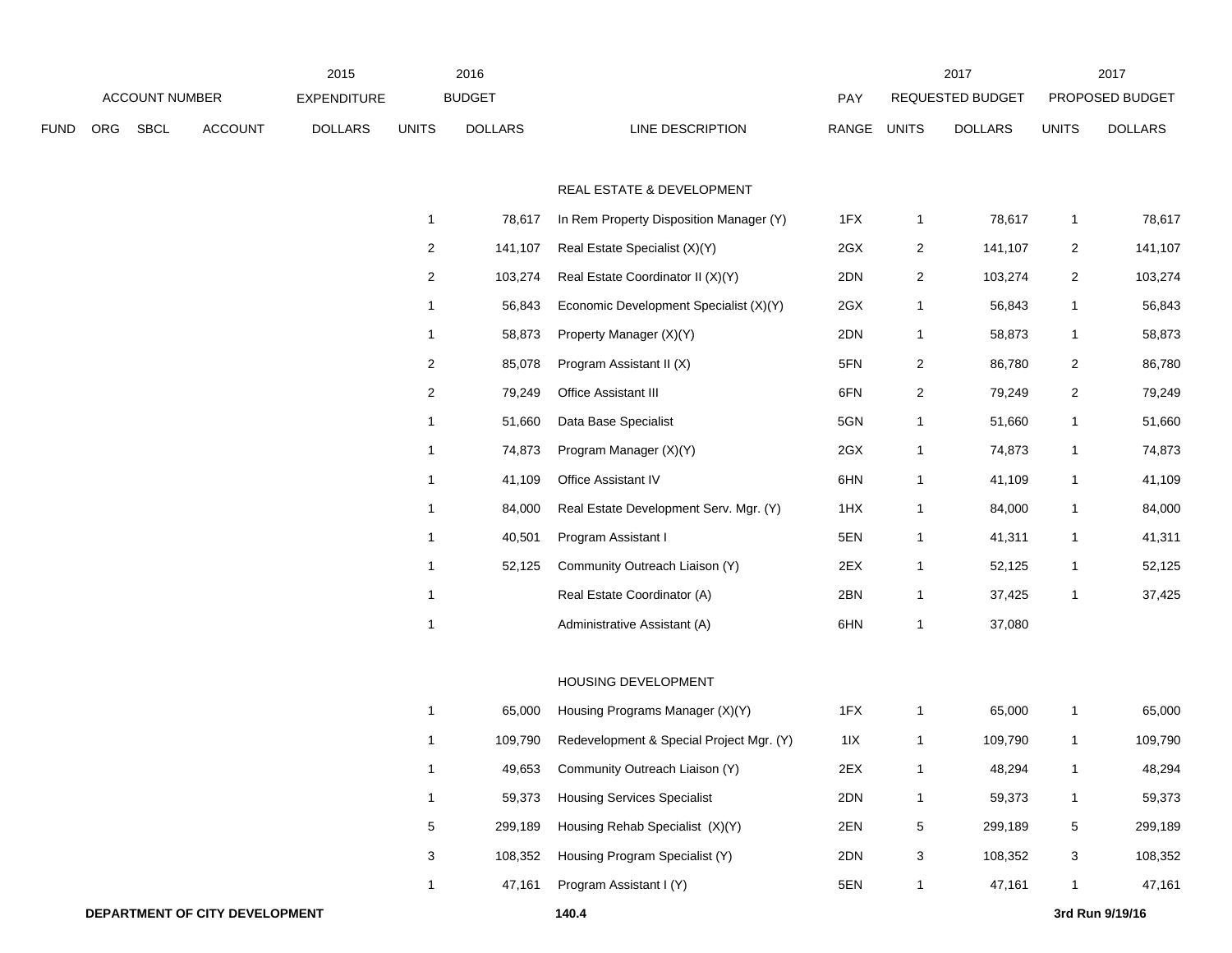|      |     |                |                | 2015               |                | 2016           |                                       |                 |                         | 2017             |                         | 2017            |
|------|-----|----------------|----------------|--------------------|----------------|----------------|---------------------------------------|-----------------|-------------------------|------------------|-------------------------|-----------------|
|      |     | ACCOUNT NUMBER |                | <b>EXPENDITURE</b> |                | <b>BUDGET</b>  |                                       | PAY             |                         | REQUESTED BUDGET |                         | PROPOSED BUDGET |
| FUND | ORG | <b>SBCL</b>    | <b>ACCOUNT</b> | <b>DOLLARS</b>     | <b>UNITS</b>   | <b>DOLLARS</b> | LINE DESCRIPTION                      | RANGE           | <b>UNITS</b>            | <b>DOLLARS</b>   | <b>UNITS</b>            | <b>DOLLARS</b>  |
|      |     |                |                |                    |                |                |                                       |                 |                         |                  |                         |                 |
|      |     |                |                |                    | $\mathbf{1}$   | 41,500         | <b>Accounting Assistant II</b>        | 6HN             | $\overline{1}$          | 41,500           | $\mathbf{1}$            | 41,500          |
|      |     |                |                |                    | $\mathbf{1}$   | 54,865         | Housing Rehab Manager (X)(Y)          | 1DX             | $\overline{1}$          | 54,865           | $\mathbf{1}$            | 54,865          |
|      |     |                |                |                    |                |                | PLANNING SECTION                      |                 |                         |                  |                         |                 |
|      |     |                |                |                    | $\overline{7}$ | 24,188         | Member City Plan Commission (Y)       | BC <sub>1</sub> | $\overline{7}$          | 24,188           | $\overline{7}$          | 24,188          |
|      |     |                |                |                    | $\mathbf{1}$   | 88,617         | City Planning Manager (Y)             | 11X             | $\mathbf{1}$            | 88,617           | $\mathbf{1}$            | 88,617          |
|      |     |                |                |                    | 1              | 43,496         | Administrative Assistant II           | 6HN             | $\mathbf{1}$            | 43,496           | $\mathbf{1}$            | 43,496          |
|      |     |                |                |                    | $\mathbf{1}$   | 75,350         | Long Range Planning Manager (Y)       | 2KX             | $\mathbf{1}$            | 75,350           | $\mathbf{1}$            | 75,350          |
|      |     |                |                |                    | $\overline{a}$ | 140,855        | Principal Planner (Y)                 | 2HX             | $\overline{c}$          | 140,855          | $\overline{2}$          | 140,855         |
|      |     |                |                |                    | $\mathbf{1}$   | 68,805         | Senior Planner - Architectural Design | 2FN             | $\mathbf{1}$            | 68,805           | $\mathbf{1}$            | 68,805          |
|      |     |                |                |                    | 3              | 173,061        | Senior Planner                        | 2FN             | 3                       | 174,527          | 3                       | 174,527         |
|      |     |                |                |                    | $\mathbf{1}$   | 47,780         | Associate Planner                     | 2DN             | $\mathbf{1}$            | 47,780           | $\mathbf{1}$            | 47,780          |
|      |     |                |                |                    | $\mathbf{1}$   | 82,713         | Strategic Development Manager (Y)     | 2JX             | $\overline{1}$          | 82,713           | $\mathbf{1}$            | 82,713          |
|      |     |                |                |                    | $\mathbf{1}$   | 14,851         | Graduate Intern                       | 9PX             | $\mathbf{1}$            | 14,851           | $\mathbf{1}$            | 14,851          |
|      |     |                |                |                    |                |                |                                       |                 |                         |                  |                         |                 |
|      |     |                |                |                    |                |                | FINANCE & ADMINISTRATION              |                 |                         |                  |                         |                 |
|      |     |                |                |                    | 1              | 93,593         | Finance & Administration Manager (Y)  | 11X             | 1                       | 92,800           | $\mathbf{1}$            | 92,800          |
|      |     |                |                |                    | $\mathbf{1}$   | 84,442         | Budget & Mgmt. Reporting Manager (Y)  | 1HX             | $\overline{1}$          | 93,752           | $\mathbf{1}$            | 93,752          |
|      |     |                |                |                    | $\mathbf{1}$   | 89,288         | Accounting Mgr.-City Development (Y)  | 1GX             | $\overline{1}$          | 66,435           | $\mathbf{1}$            | 66,435          |
|      |     |                |                |                    | $\mathbf 1$    | 58,462         | Lead Accountant - RACM                | 2IX             | $\mathbf{1}$            | 58,343           | $\mathbf{1}$            | 58,343          |
|      |     |                |                |                    | $\mathbf{1}$   | 54,865         | Lead Accountant - Senior              | 2IX             | $\mathbf{1}$            | 58,462           | $\mathbf{1}$            | 58,462          |
|      |     |                |                |                    | $\mathbf{1}$   | 59,310         | <b>Grant Budget Specialist</b>        | 2IX             | $\mathbf{1}$            | 57,028           | $\mathbf{1}$            | 57,028          |
|      |     |                |                |                    | $\overline{a}$ | 97,658         | Accountant II                         | 2DN             | $\overline{2}$          | 97,658           | $\overline{\mathbf{c}}$ | 97,658          |
|      |     |                |                |                    | $\overline{a}$ | 92,594         | Accountant I                          | 2CN             | $\overline{\mathbf{c}}$ | 97,832           | $\overline{2}$          | 97,832          |
|      |     |                |                |                    | $\mathbf{1}$   | 43,496         | <b>Accounting Assistant II</b>        | 6HN             | $\mathbf{1}$            | 43,496           | $\mathbf{1}$            | 43,496          |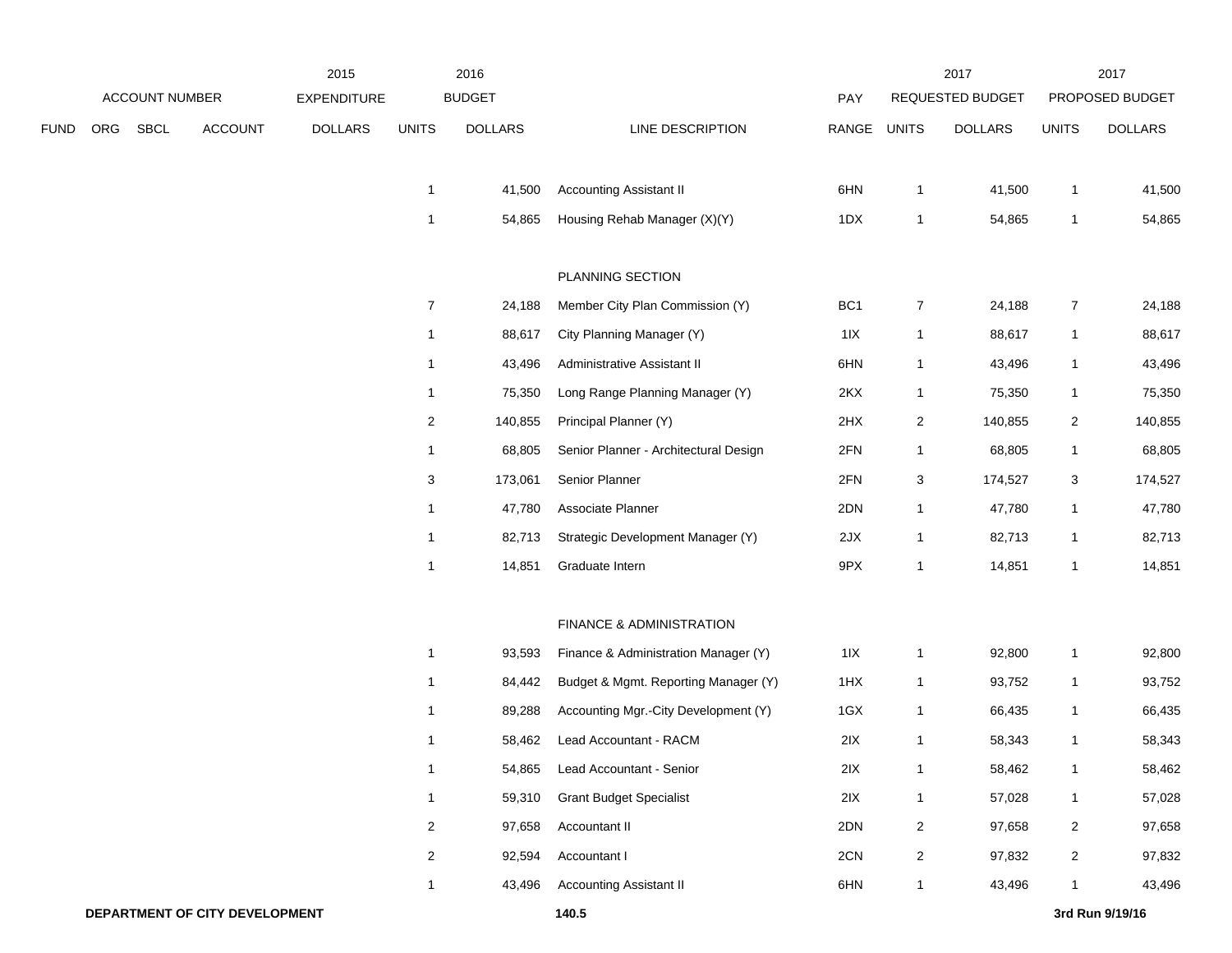|             |      |                |                | 2015               |              | 2016           |                                       |             |              | 2017             |              | 2017            |
|-------------|------|----------------|----------------|--------------------|--------------|----------------|---------------------------------------|-------------|--------------|------------------|--------------|-----------------|
|             |      | ACCOUNT NUMBER |                | <b>EXPENDITURE</b> |              | <b>BUDGET</b>  |                                       | PAY         |              | REQUESTED BUDGET |              | PROPOSED BUDGET |
| <b>FUND</b> | ORG  | <b>SBCL</b>    | <b>ACCOUNT</b> | <b>DOLLARS</b>     | <b>UNITS</b> | <b>DOLLARS</b> | LINE DESCRIPTION                      | RANGE UNITS |              | <b>DOLLARS</b>   | <b>UNITS</b> | <b>DOLLARS</b>  |
|             |      |                |                |                    |              |                |                                       |             |              |                  |              |                 |
|             |      |                |                |                    | $\mathbf{1}$ | 64,107         | Program Assistant II                  | 5FN         | $\mathbf{1}$ | 64,957           | $\mathbf{1}$ | 64,957          |
|             |      |                |                |                    | $\mathbf{1}$ | 45,438         | Program Assistant I                   | 5EN         | $\mathbf{1}$ | 45,438           | $\mathbf{1}$ | 45,438          |
|             |      |                |                |                    | $\mathbf{1}$ | 65,599         | Procurement & Compliance Manager (Y)  | 1EX         | $\mathbf{1}$ | 65,599           | $\mathbf{1}$ | 65,599          |
|             |      |                |                |                    | $\mathbf{1}$ | 60,113         | Purchasing Agent - Senior (Y)         | 2EX         | $\mathbf{1}$ | 60,113           | $\mathbf{1}$ | 60,113          |
|             |      |                |                |                    | $\mathbf{1}$ | 85,282         | Human Resources Officer               | 1FX         | $\mathbf{1}$ | 85,282           | $\mathbf{1}$ | 62,338          |
|             |      |                |                |                    | $\mathbf{1}$ | 42,080         | Personnel Payroll Assistant III       | 5EN         | $\mathbf{1}$ | 42,080           | $\mathbf{1}$ | 42,080          |
|             |      |                |                | 2,278,322          | 94           | 4,471,836      | <b>Total Before Adjustments</b>       |             | 94           | 4,552,636        | 94           | 4,536,223       |
|             |      |                |                |                    |              |                | Salary & Wage Rate Change             |             |              |                  |              |                 |
|             |      |                |                | 443                |              |                | Overtime Compensated                  |             |              |                  |              |                 |
|             |      |                |                |                    |              | (57, 813)      | Personnel Cost Adjustment             |             |              | (63, 605)        |              | (65, 573)       |
|             |      |                |                |                    |              |                | Other                                 |             |              |                  |              |                 |
|             |      |                |                | 2,278,765          | 94           | 4,414,023      | Gross Salaries & Wages Total          |             | 94           | 4,489,031        | 94           | 4,470,650       |
|             |      |                |                |                    |              | (246, 511)     | Reimbursable Services Deduction       |             |              | (253, 296)       |              | (253, 641)      |
|             |      |                |                |                    |              | (228, 087)     | <b>Capital Improvements Deduction</b> |             |              | (223, 967)       |              | (223, 967)      |
|             |      |                |                |                    |              | (1,051,222)    | <b>Grants &amp; Aids Deduction</b>    |             |              | (810, 710)       |              | (779, 937)      |
| 0001        | 1911 | R999           | 006000         | 2,278,765          | 94           | 2,888,203      | NET SALARIES & WAGES TOTAL            |             | 94           | 3,201,058        | 94           | 3,213,105       |
|             |      |                |                |                    | 46.40        |                | O&M FTE'S                             |             | 51.40        |                  | 51.72        |                 |
|             |      |                |                |                    | 24.10        |                | NON-O&M FTE'S                         |             | 21.60        |                  | 21.28        |                 |
|             |      |                |                |                    |              |                |                                       |             |              |                  |              |                 |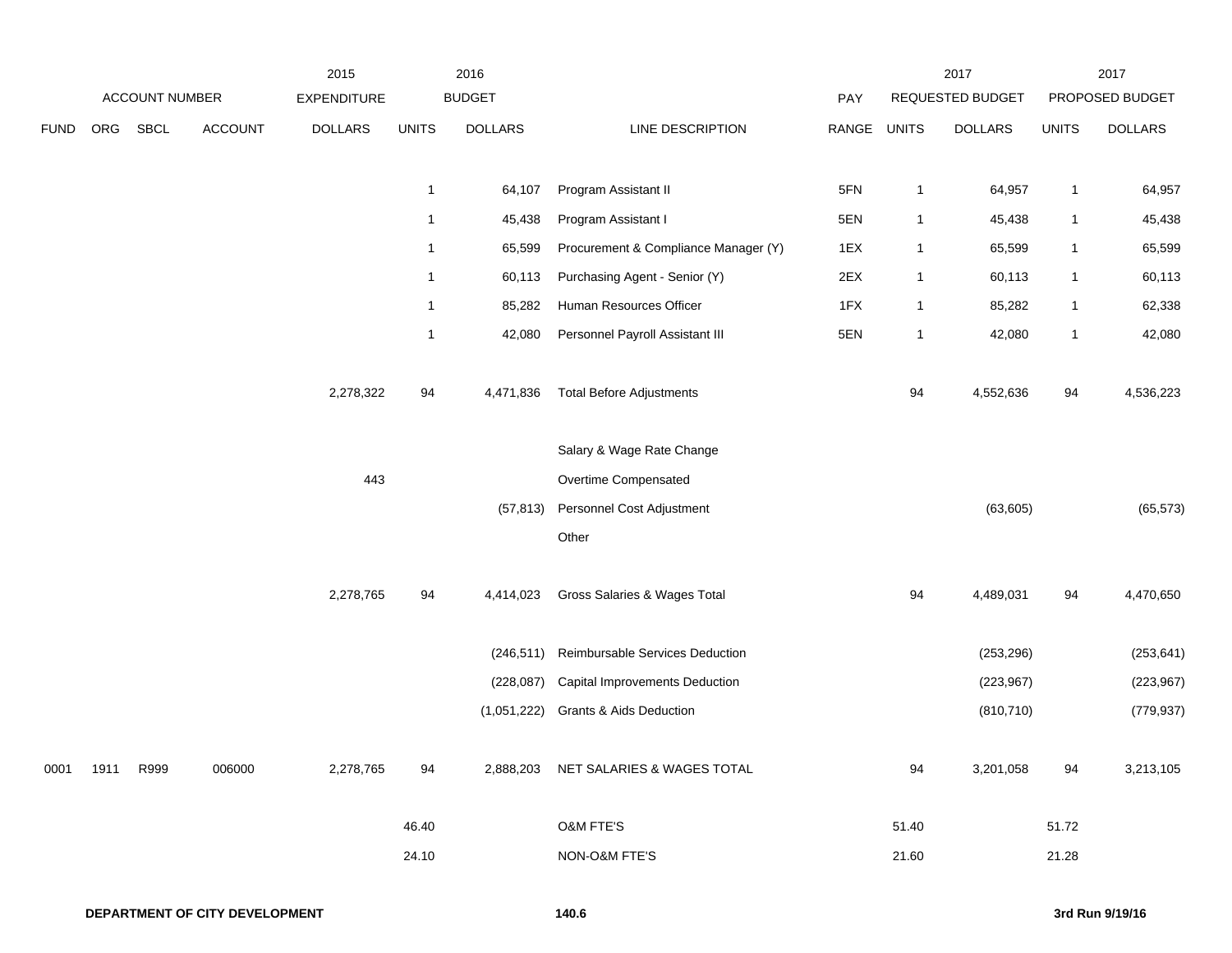|             |            |                       |                                | 2015               |              | 2016           |                                                                                                                                           |            |              | 2017             |              | 2017            |
|-------------|------------|-----------------------|--------------------------------|--------------------|--------------|----------------|-------------------------------------------------------------------------------------------------------------------------------------------|------------|--------------|------------------|--------------|-----------------|
|             |            | <b>ACCOUNT NUMBER</b> |                                | <b>EXPENDITURE</b> |              | <b>BUDGET</b>  |                                                                                                                                           | <b>PAY</b> |              | REQUESTED BUDGET |              | PROPOSED BUDGET |
| <b>FUND</b> | <b>ORG</b> | SBCL                  | <b>ACCOUNT</b>                 | <b>DOLLARS</b>     | <b>UNITS</b> | <b>DOLLARS</b> | LINE DESCRIPTION                                                                                                                          | RANGE      | <b>UNITS</b> | <b>DOLLARS</b>   | <b>UNITS</b> | <b>DOLLARS</b>  |
|             |            |                       |                                |                    |              |                | (A) Position authorized with Accelerated In Rem Program.                                                                                  |            |              |                  |              |                 |
|             |            |                       |                                |                    |              |                | (X) Private Auto Allowance May Be Paid Pursuant to Section<br>350-183 of the Milwaukee Code.                                              |            |              |                  |              |                 |
|             |            |                       |                                |                    |              |                | (Y) Required to file a statement of economic interests in accordance with<br>the Milwaukee Code of Ordinances Chapter 303-Code of Ethics. |            |              |                  |              |                 |
| 0001        | 1911       | R999                  | 006100                         | 1,075,513          |              | 1,386,337      | ESTIMATED EMPLOYEE FRINGE BENEFITS<br>(Involves Revenue Offset-No Transfers from this Account)                                            |            |              | 1,440,476        |              | 1,445,897       |
|             |            |                       |                                |                    |              |                | OPERATING EXPENDITURES                                                                                                                    |            |              |                  |              |                 |
| 0001        | 1911       | R999                  | 630100                         | 31,426             |              | 32,850         | General Office Expense                                                                                                                    |            |              | 32,850           |              | 32,850          |
| 0001        | 1911       | R999                  | 630500                         |                    |              |                | Tools & Machinery Parts                                                                                                                   |            |              |                  |              |                 |
| 0001        | 1911       | R999                  | 631000                         |                    |              |                | <b>Construction Supplies</b>                                                                                                              |            |              |                  |              |                 |
| 0001        | 1911       | R999                  | 631500                         | 146                |              |                | Energy                                                                                                                                    |            |              |                  |              |                 |
| 0001        | 1911       | R999                  | 632000                         | 2,860              |              | 3,000          | <b>Other Operating Supplies</b>                                                                                                           |            |              | 3,000            |              | 3,000           |
| 0001        | 1911       | R999                  | 632500                         |                    |              |                | <b>Facility Rental</b>                                                                                                                    |            |              |                  |              |                 |
| 0001        | 1911       | R999                  | 633000                         | 2,669              |              | 2,800          | Vehicle Rental                                                                                                                            |            |              | 2,800            |              | 2,800           |
| 0001        | 1911       | R999                  | 633500                         | 11,398             |              | 12,000         | Non-Vehicle Equipment Rental                                                                                                              |            |              | 12,000           |              | 12,000          |
| 0001        | 1911       | R999                  | 634000                         | 25,159             |              | 22,000         | <b>Professional Services</b>                                                                                                              |            |              | 22,000           |              | 22,000          |
| 0001        | 1911       | R999                  | 634500                         | 11,358             |              | 1,800          | Information Technology Services                                                                                                           |            |              | 1,800            |              | 1,800           |
| 0001        | 1911       | R999                  | 635000                         | 6,359              |              |                | <b>Property Services</b>                                                                                                                  |            |              |                  |              |                 |
| 0001        | 1911       | R999                  | 635500                         |                    |              |                | Infrastructure Services                                                                                                                   |            |              |                  |              |                 |
| 0001        | 1911       | R999                  | 636000                         |                    |              |                | Vehicle Repair Services                                                                                                                   |            |              |                  |              |                 |
|             |            |                       | DEPARTMENT OF CITY DEVELOPMENT |                    |              |                | 140.7                                                                                                                                     |            |              |                  |              | 3rd Run 9/19/16 |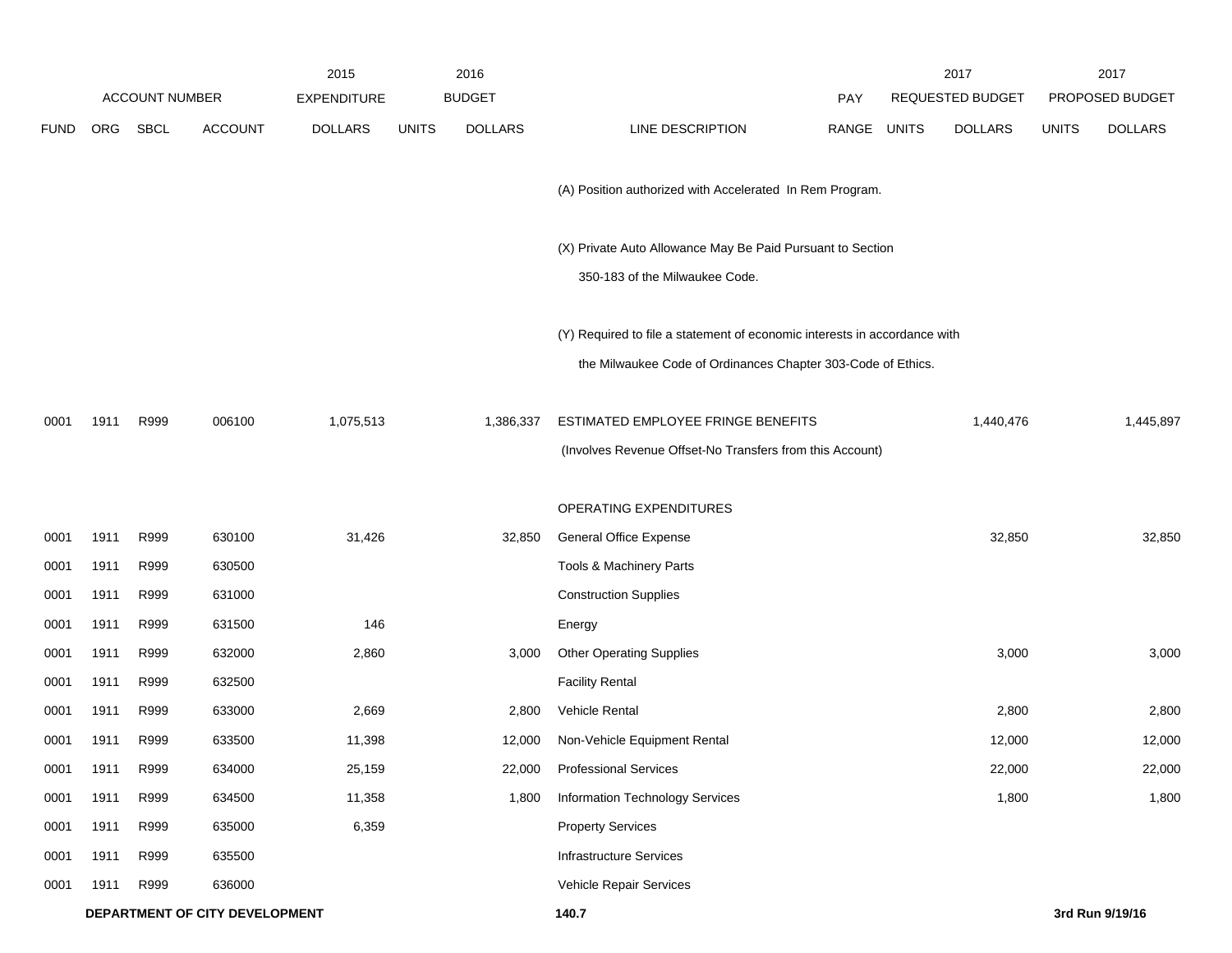|             |      | ACCOUNT NUMBER   |                                | 2015                                 |              | 2016<br><b>BUDGET</b> |                                  |                           | 2017<br>REQUESTED BUDGET |              | 2017<br>PROPOSED BUDGET |
|-------------|------|------------------|--------------------------------|--------------------------------------|--------------|-----------------------|----------------------------------|---------------------------|--------------------------|--------------|-------------------------|
| <b>FUND</b> | ORG  | <b>SBCL</b>      | ACCOUNT                        | <b>EXPENDITURE</b><br><b>DOLLARS</b> | <b>UNITS</b> | <b>DOLLARS</b>        | LINE DESCRIPTION                 | <b>PAY</b><br>RANGE UNITS | <b>DOLLARS</b>           | <b>UNITS</b> | <b>DOLLARS</b>          |
|             |      |                  |                                |                                      |              |                       |                                  |                           |                          |              |                         |
| 0001        | 1911 | R999             | 636500                         | 5,685                                |              | 116,000               | <b>Other Operating Services</b>  |                           | 116,000                  |              | 8,000                   |
| 0001        | 1911 | R999             | 637000                         |                                      |              |                       | Loans and Grants                 |                           |                          |              |                         |
| 0001        | 1911 | R999             | 637501                         | 65,522                               |              | 66,500                | Reimburse Other Departments      |                           | 66,500                   |              | 66,500                  |
| 0001        | 1911 | R999             | 006300                         | 162,582                              |              | 256,950               | OPERATING EXPENDITURES TOTAL     |                           | 256,950                  |              | 148,950                 |
|             |      |                  |                                |                                      |              |                       | <b>EQUIPMENT PURCHASES</b>       |                           |                          |              |                         |
|             |      |                  |                                |                                      |              |                       | <b>Additional Equipment</b>      |                           |                          |              |                         |
|             |      |                  |                                |                                      |              |                       | Subtotal - Additional Equipment  |                           |                          |              |                         |
|             |      |                  |                                |                                      |              |                       | Replacement Equipment            |                           |                          |              |                         |
|             |      |                  |                                |                                      |              |                       | Subtotal - Replacement Equipment |                           |                          |              |                         |
| 0001        | 1911 | R999             | 006800                         |                                      |              |                       | EQUIPMENT PURCHASES TOTAL        |                           |                          |              |                         |
|             |      |                  |                                |                                      |              |                       | SPECIAL FUNDS                    |                           |                          |              |                         |
| 0001        | 1911 | R <sub>194</sub> | 006300                         | 30,078                               |              | 50,000                | Economic Development Marketing*  |                           | 50,000                   |              | 50,000                  |
| 0001        | 1911 | R199             | 006300                         | 65,078                               |              | 50,000                | In REM Property Management*      |                           |                          |              |                         |
| 0001        | 1911 | R200             | 006300                         | 50,000                               |              | 50,000                | Milwaukee 7 Contribution*        |                           | 60,000                   |              | 60,000                  |
| 0001        | 1911 | R190             | 006300                         |                                      |              | 100,000               | Healthy Neighborhoods*           |                           | 100,000                  |              | 100,000                 |
|             |      |                  |                                | 145,156                              |              | 250,000               | SPECIAL FUNDS TOTAL              |                           | 210,000                  |              | 210,000                 |
|             |      |                  | DEPARTMENT OF CITY DEVELOPMENT |                                      |              |                       | 140.8                            |                           |                          |              | 3rd Run 9/19/16         |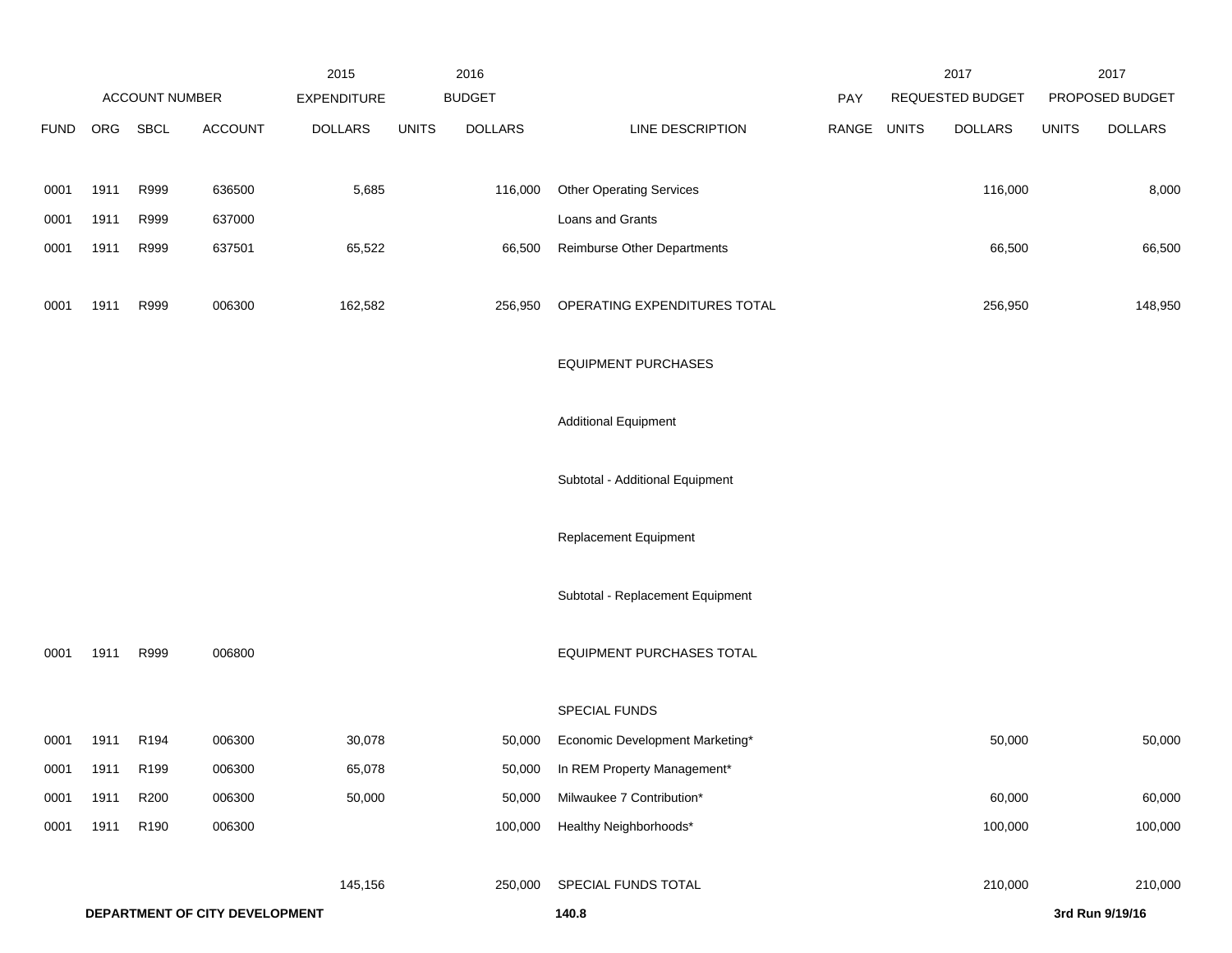|             |                       |             |                | 2015               |              | 2016           |                           |              | 2017             |              | 2017                   |
|-------------|-----------------------|-------------|----------------|--------------------|--------------|----------------|---------------------------|--------------|------------------|--------------|------------------------|
|             | <b>ACCOUNT NUMBER</b> |             |                | <b>EXPENDITURE</b> |              | <b>BUDGET</b>  | PAY                       |              | REQUESTED BUDGET |              | <b>PROPOSED BUDGET</b> |
| <b>FUND</b> | <b>ORG</b>            | <b>SBCL</b> | <b>ACCOUNT</b> | <b>DOLLARS</b>     | <b>UNITS</b> | <b>DOLLARS</b> | LINE DESCRIPTION<br>RANGE | <b>UNITS</b> | <b>DOLLARS</b>   | <b>UNITS</b> | <b>DOLLARS</b>         |

DEPARTMENT OF CITY DEVELOPMENT-

GENERAL MANAGEMENT & POLICY

3,662,016 4,781,490 DEVELOPMENT DECISION UNIT TOTAL 5,108,484 5,108,484 5,017,952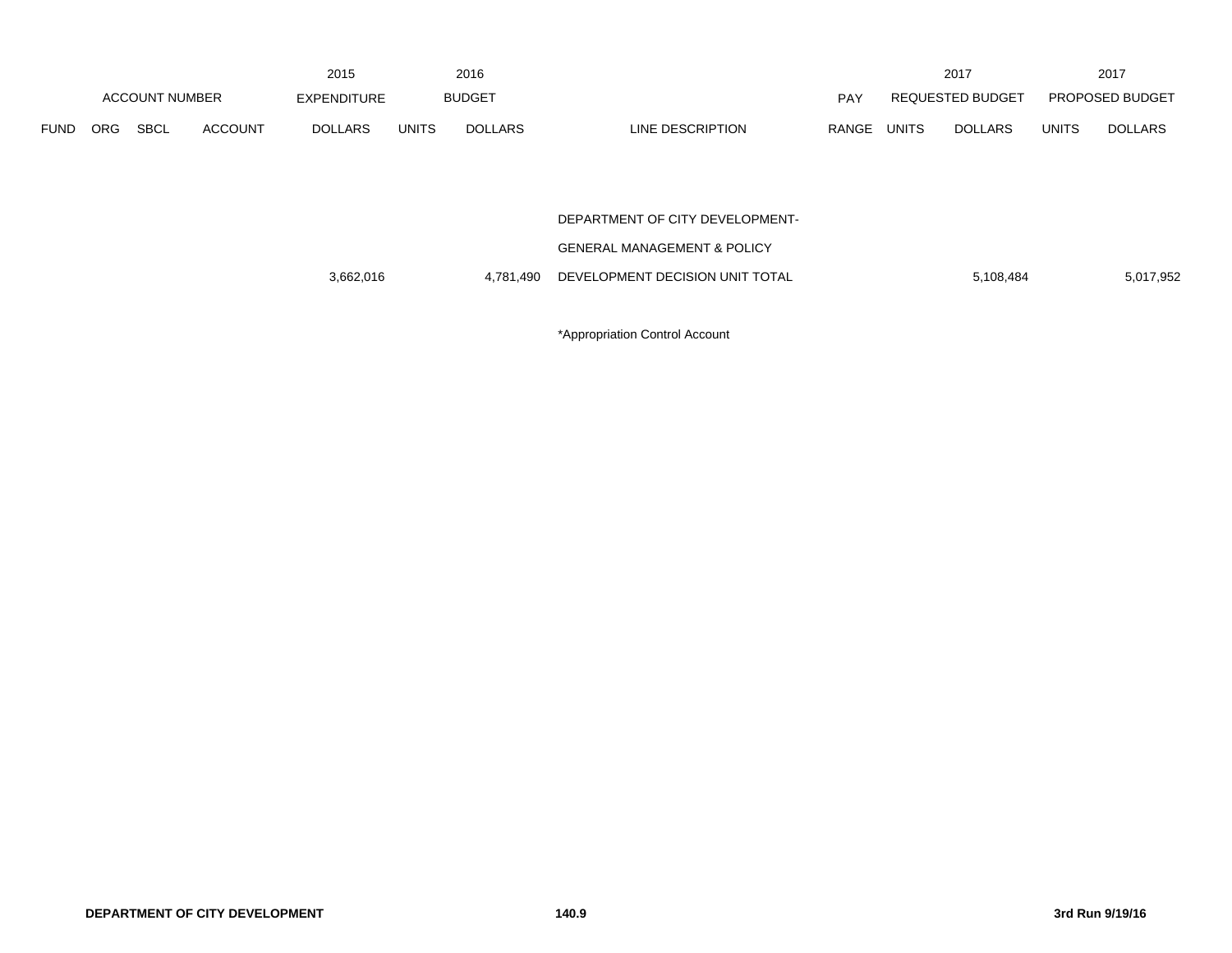|      |     |                |         | 2015           |                  | 2016           |                                             |                            |                | 2017             |                  | 2017            |
|------|-----|----------------|---------|----------------|------------------|----------------|---------------------------------------------|----------------------------|----------------|------------------|------------------|-----------------|
|      |     | ACCOUNT NUMBER |         | EXPENDITURE    |                  | <b>BUDGET</b>  |                                             | PAY                        |                | REQUESTED BUDGET |                  | PROPOSED BUDGET |
| FUND | ORG | SBCL           | ACCOUNT | <b>DOLLARS</b> | <b>UNITS</b>     | <b>DOLLARS</b> | LINE DESCRIPTION                            | RANGE UNITS                |                | <b>DOLLARS</b>   | <b>UNITS</b>     | <b>DOLLARS</b>  |
|      |     |                |         |                |                  |                | DEPARTMENT OF CITY DEVELOPMENT-             |                            |                |                  |                  |                 |
|      |     |                |         |                |                  |                | PUBLIC HOUSING PROGRAMS DECISION UNIT       |                            |                |                  |                  |                 |
|      |     |                |         |                |                  |                | <b>SALARIES &amp; WAGES</b>                 |                            |                |                  |                  |                 |
|      |     |                |         |                |                  |                | FAMILY HOUSING UNIT                         |                            |                |                  |                  |                 |
|      |     |                |         |                | $\boldsymbol{7}$ |                | Member, Housing Authority                   | $\ensuremath{\mathsf{SP}}$ | $\overline{7}$ |                  | $\overline{7}$   |                 |
|      |     |                |         |                | $\overline{7}$   | 326,444        | Building Maintenance Mechanic II (X)        | 7CN                        | 5              | 233,174          | $\,$ 5 $\,$      | 233,174         |
|      |     |                |         |                | $\mathbf{1}$     | 44,002         | Building Maintenance Mechanic I (X)         | 7BN                        |                |                  |                  |                 |
|      |     |                |         |                |                  |                | ELDERLY & DISABLED HOUSING                  |                            |                |                  |                  |                 |
|      |     |                |         |                | $\,$ 5 $\,$      | 220,955        | Building Maintenance Mechanic II (X)        | 7CN                        | 3              | 132,573          | 3                | 132,573         |
|      |     |                |         |                | $\overline{7}$   | 304,473        | Office Assistant IV                         | 6HN                        | $\overline{7}$ | 304,473          | $\boldsymbol{7}$ | 304,473         |
|      |     |                |         |                |                  |                | FIELD SUPPORT SERVICES                      |                            |                |                  |                  |                 |
|      |     |                |         |                | $\overline{c}$   | 96,766         | Heating & Ventilating Mechanic II           | 7DN                        | $\overline{c}$ | 96,766           | $\overline{a}$   | 96,766          |
|      |     |                |         |                | 4                | 187,867        | <b>Building Maintenance Mechanic II</b>     | 7CN                        |                |                  |                  |                 |
|      |     |                |         |                |                  |                | RENTAL ASSISTANCE PROGRAM-SECTION 8 HOUSING |                            |                |                  |                  |                 |
|      |     |                |         |                | $\mathbf{1}$     | 63,932         | Rent Assistance Specialist III (B)(Y)       | 2DN                        |                |                  |                  |                 |
|      |     |                |         |                |                  |                | LEASE & CONTRACT-SECTION 8                  |                            |                |                  |                  |                 |
|      |     |                |         |                | $\mathbf{1}$     | 63,932         | Rent Assistance Specialist III (B)(Y)       | 2DN                        |                |                  |                  |                 |
|      |     |                |         |                | $\mathbf{1}$     | 59,986         | Rent Assistance Inspector (B)(X)(Y)         | 2CN                        | $\mathbf{1}$   | 59,986           | $\mathbf{1}$     | 59,986          |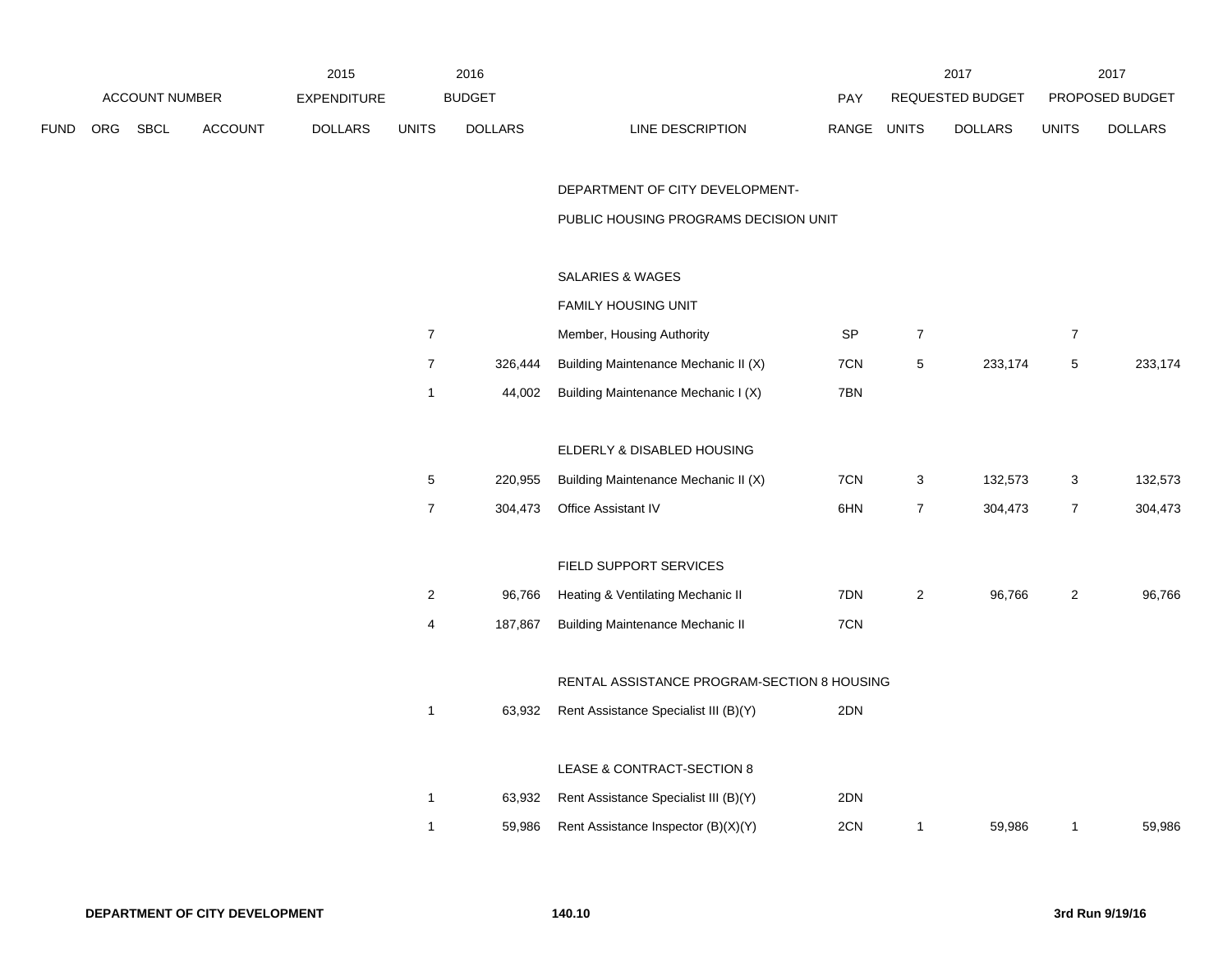|             |      |                       |         | 2015               |                | 2016           |                                                                                                      |             |                  | 2017             |                  | 2017            |
|-------------|------|-----------------------|---------|--------------------|----------------|----------------|------------------------------------------------------------------------------------------------------|-------------|------------------|------------------|------------------|-----------------|
|             |      | <b>ACCOUNT NUMBER</b> |         | <b>EXPENDITURE</b> |                | <b>BUDGET</b>  |                                                                                                      | PAY         |                  | REQUESTED BUDGET |                  | PROPOSED BUDGET |
| <b>FUND</b> |      | ORG SBCL              | ACCOUNT | <b>DOLLARS</b>     | <b>UNITS</b>   | <b>DOLLARS</b> | LINE DESCRIPTION                                                                                     | RANGE UNITS |                  | <b>DOLLARS</b>   | <b>UNITS</b>     | <b>DOLLARS</b>  |
|             |      |                       |         |                    |                |                |                                                                                                      |             |                  |                  |                  |                 |
|             |      |                       |         |                    |                |                | CERTIFICATION-SECTION 8                                                                              |             |                  |                  |                  |                 |
|             |      |                       |         |                    | $\overline{a}$ | 127,841        | Rent Assistance Specialist III (B)(Y)                                                                | 2DN         | $\boldsymbol{2}$ | 127,841          | $\boldsymbol{2}$ | 127,841         |
|             |      |                       |         |                    | $\mathbf{1}$   | 39,904         | Office Assistant III (B)                                                                             | 6FN         |                  |                  |                  |                 |
|             |      |                       |         | 72,527             | 39             | 1,536,102      | <b>Total Before Adjustments</b>                                                                      |             | $27\,$           | 954,813          | 27               | 954,813         |
|             |      |                       |         |                    |                |                | Salary & Wage Rate Change                                                                            |             |                  |                  |                  |                 |
|             |      |                       |         |                    |                |                | Overtime Compensated                                                                                 |             |                  |                  |                  |                 |
|             |      |                       |         |                    |                |                | Personnel Cost Adjustment                                                                            |             |                  |                  |                  |                 |
|             |      |                       |         |                    |                |                | Other                                                                                                |             |                  |                  |                  |                 |
|             |      |                       |         |                    |                |                |                                                                                                      |             |                  |                  |                  |                 |
|             |      |                       |         | 72,527             | 39             | 1,536,102      | Gross Salaries & Wages Total                                                                         |             | $27\,$           | 954,813          | 27               | 954,813         |
|             |      |                       |         |                    |                | (1,536,102)    | Reimbursable Services Deduction                                                                      |             |                  | (954, 813)       |                  | (954, 813)      |
|             |      |                       |         |                    |                |                | Capital Improvements Deduction                                                                       |             |                  |                  |                  |                 |
|             |      |                       |         |                    |                |                | <b>Grants &amp; Aids Deduction</b>                                                                   |             |                  |                  |                  |                 |
|             |      |                       |         |                    |                |                |                                                                                                      |             |                  |                  |                  |                 |
| 0001        | 1912 | R999                  | 006000  | 72,527             |                |                | NET SALARIES & WAGES TOTAL                                                                           |             |                  |                  |                  |                 |
|             |      |                       |         |                    |                |                | O&M FTE'S                                                                                            |             |                  |                  |                  |                 |
|             |      |                       |         |                    | 32.00          |                | NON-O&M FTE'S                                                                                        |             | 20.00            |                  | 20.00            |                 |
|             |      |                       |         |                    |                |                | (B) Housing Assistance Payments Program Positions<br>Authorized Concurrently with Section 8 Funding. |             |                  |                  |                  |                 |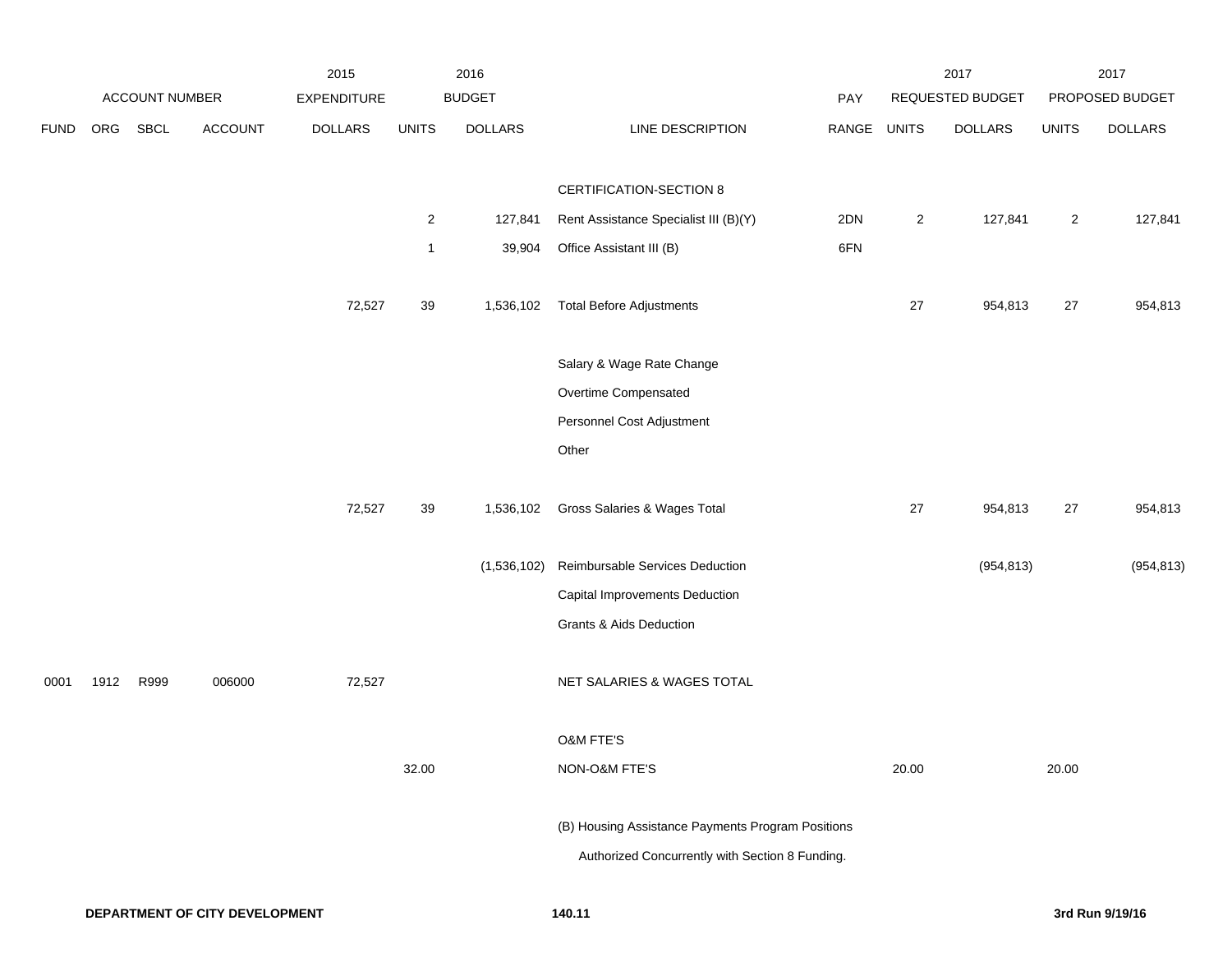|             |      |                       |                                | 2015               |              | 2016           |                                                                           |             | 2017             |              | 2017            |
|-------------|------|-----------------------|--------------------------------|--------------------|--------------|----------------|---------------------------------------------------------------------------|-------------|------------------|--------------|-----------------|
|             |      | <b>ACCOUNT NUMBER</b> |                                | <b>EXPENDITURE</b> |              | <b>BUDGET</b>  |                                                                           | PAY         | REQUESTED BUDGET |              | PROPOSED BUDGET |
| <b>FUND</b> | ORG  | <b>SBCL</b>           | <b>ACCOUNT</b>                 | <b>DOLLARS</b>     | <b>UNITS</b> | <b>DOLLARS</b> | LINE DESCRIPTION                                                          | RANGE UNITS | <b>DOLLARS</b>   | <b>UNITS</b> | <b>DOLLARS</b>  |
|             |      |                       |                                |                    |              |                |                                                                           |             |                  |              |                 |
|             |      |                       |                                |                    |              |                | (X) Private Auto Allowance May Be Paid Pursuant to                        |             |                  |              |                 |
|             |      |                       |                                |                    |              |                | Section 350-183 of the Milwaukee Code.                                    |             |                  |              |                 |
|             |      |                       |                                |                    |              |                |                                                                           |             |                  |              |                 |
|             |      |                       |                                |                    |              |                | (Y) Required to file a statement of economic interests in accordance with |             |                  |              |                 |
|             |      |                       |                                |                    |              |                | the Milwaukee Code of Ordinances Chapter 303-Code of Ethics.              |             |                  |              |                 |
| 0001        | 1912 | R999                  | 006100                         | 188                |              |                | ESTIMATED EMPLOYEE FRINGE BENEFITS                                        |             |                  |              |                 |
|             |      |                       |                                |                    |              |                | (Involves Revenue Offset-No Transfers from this Account)                  |             |                  |              |                 |
|             |      |                       |                                |                    |              |                |                                                                           |             |                  |              |                 |
|             |      |                       |                                |                    |              |                | <b>OPERATING EXPENDITURES</b>                                             |             |                  |              |                 |
| 0001        | 1912 | R999                  | 630100                         |                    |              |                | <b>General Office Expense</b>                                             |             |                  |              |                 |
| 0001        | 1912 | R999                  | 630500                         |                    |              |                | Tools & Machinery Parts                                                   |             |                  |              |                 |
| 0001        | 1912 | R999                  | 631000                         |                    |              |                | <b>Construction Supplies</b>                                              |             |                  |              |                 |
| 0001        | 1912 | R999                  | 631500                         |                    |              |                | Energy                                                                    |             |                  |              |                 |
| 0001        | 1912 | R999                  | 632000                         |                    |              |                | <b>Other Operating Supplies</b>                                           |             |                  |              |                 |
| 0001        | 1912 | R999                  | 632500                         |                    |              |                | <b>Facility Rental</b>                                                    |             |                  |              |                 |
| 0001        | 1912 | R999                  | 633000                         |                    |              |                | Vehicle Rental                                                            |             |                  |              |                 |
| 0001        | 1912 | R999                  | 633500                         |                    |              |                | Non-Vehicle Equipment Rental                                              |             |                  |              |                 |
| 0001        | 1912 | R999                  | 634000                         |                    |              |                | <b>Professional Services</b>                                              |             |                  |              |                 |
| 0001        | 1912 | R999                  | 634500                         |                    |              |                | Information Technology Services                                           |             |                  |              |                 |
| 0001        | 1912 | R999                  | 635000                         |                    |              |                | <b>Property Services</b>                                                  |             |                  |              |                 |
| 0001        | 1912 | R999                  | 635500                         |                    |              |                | <b>Infrastructure Services</b>                                            |             |                  |              |                 |
| 0001        | 1912 | R999                  | 636000                         |                    |              |                | Vehicle Repair Services                                                   |             |                  |              |                 |
| 0001        | 1912 | R999                  | 636500                         |                    |              |                | <b>Other Operating Services</b>                                           |             |                  |              |                 |
| 0001        | 1912 | R999                  | 637000                         |                    |              |                | Loans and Grants                                                          |             |                  |              |                 |
|             |      |                       | DEPARTMENT OF CITY DEVELOPMENT |                    |              |                | 140.12                                                                    |             |                  |              | 3rd Run 9/19/16 |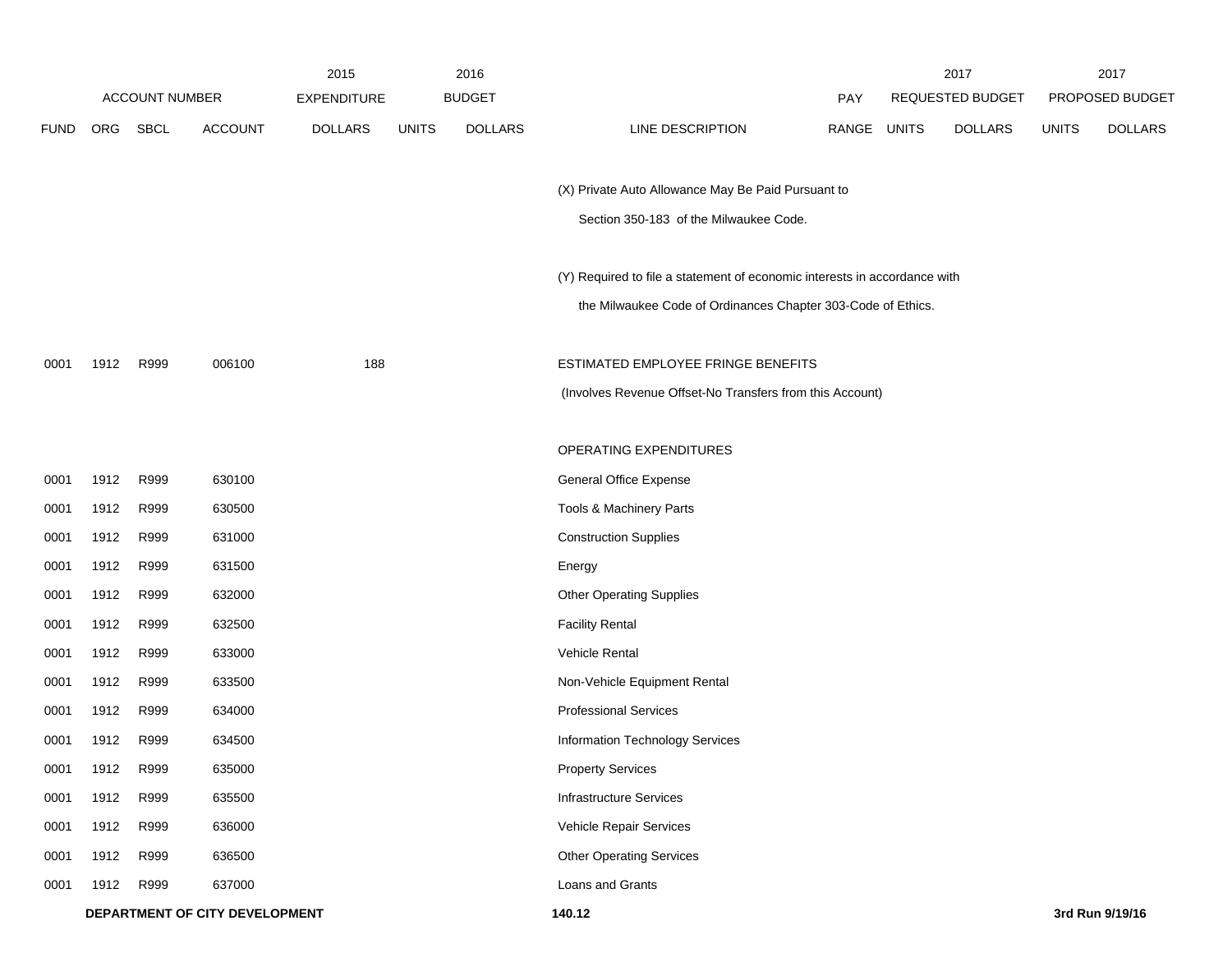|               |           |                       |         | 2015               |              | 2016           |                                    |             | 2017             |              | 2017            |
|---------------|-----------|-----------------------|---------|--------------------|--------------|----------------|------------------------------------|-------------|------------------|--------------|-----------------|
|               |           | <b>ACCOUNT NUMBER</b> |         | <b>EXPENDITURE</b> |              | <b>BUDGET</b>  |                                    | PAY         | REQUESTED BUDGET |              | PROPOSED BUDGET |
| FUND ORG SBCL |           |                       | ACCOUNT | <b>DOLLARS</b>     | <b>UNITS</b> | <b>DOLLARS</b> | LINE DESCRIPTION                   | RANGE UNITS | <b>DOLLARS</b>   | <b>UNITS</b> | <b>DOLLARS</b>  |
| 0001          | 1912 R999 |                       | 637501  |                    |              |                | <b>Reimburse Other Departments</b> |             |                  |              |                 |
| 0001          | 1912      | R999                  | 006300  |                    |              |                | OPERATING EXPENDITURES TOTAL       |             |                  |              |                 |
|               |           |                       |         |                    |              |                | <b>EQUIPMENT PURCHASES</b>         |             |                  |              |                 |
|               |           |                       |         |                    |              |                | <b>Additional Equipment</b>        |             |                  |              |                 |
|               |           |                       |         |                    |              |                | Subtotal - Additional Equipment    |             |                  |              |                 |
|               |           |                       |         |                    |              |                | <b>Replacement Equipment</b>       |             |                  |              |                 |
|               |           |                       |         |                    |              |                | Subtotal - Replacement Equipment   |             |                  |              |                 |
| 0001          | 1912 R999 |                       | 006800  |                    |              |                | EQUIPMENT PURCHASES TOTAL          |             |                  |              |                 |
|               |           |                       |         |                    |              |                | SPECIAL FUNDS                      |             |                  |              |                 |
|               |           |                       |         |                    |              |                | SPECIAL FUNDS TOTAL                |             |                  |              |                 |
|               |           |                       |         |                    |              |                | DEPARTMENT OF CITY DEVELOPMENT-    |             |                  |              |                 |
|               |           |                       |         |                    |              |                | PUBLIC HOUSING PROGRAMS            |             |                  |              |                 |
|               |           |                       |         | 72,715             |              |                | DECISION UNIT TOTAL                |             |                  |              |                 |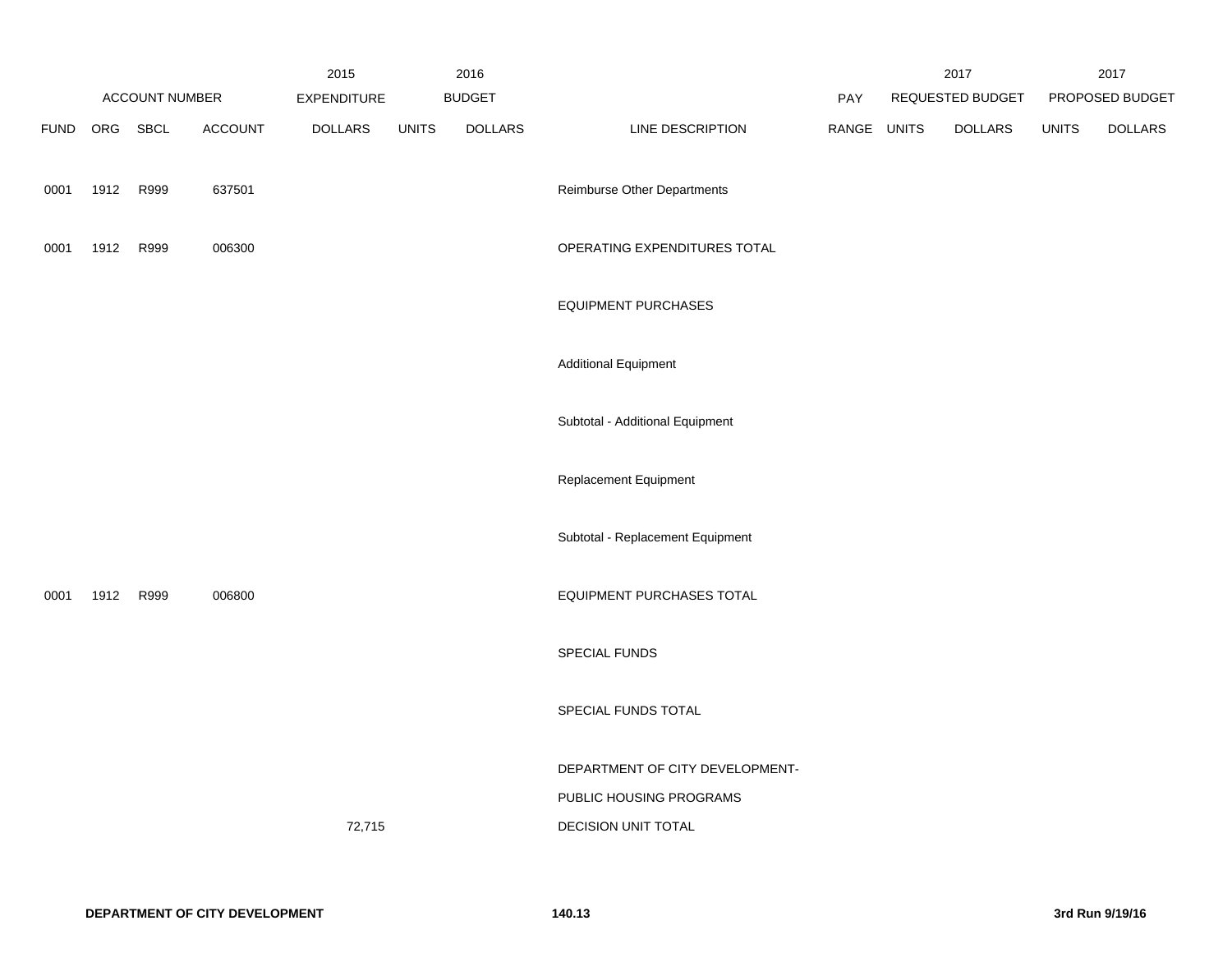|             |     |                       |                | 2015               |              | 2016           |                                  | 2017                           |       | 2017                   |
|-------------|-----|-----------------------|----------------|--------------------|--------------|----------------|----------------------------------|--------------------------------|-------|------------------------|
|             |     | <b>ACCOUNT NUMBER</b> |                | <b>EXPENDITURE</b> |              | <b>BUDGET</b>  | PAY                              | <b>REQUESTED BUDGET</b>        |       | <b>PROPOSED BUDGET</b> |
| <b>FUND</b> | ORG | <b>SBCL</b>           | <b>ACCOUNT</b> | <b>DOLLARS</b>     | <b>UNITS</b> | <b>DOLLARS</b> | LINE DESCRIPTION<br><b>RANGE</b> | <b>UNITS</b><br><b>DOLLARS</b> | UNITS | <b>DOLLARS</b>         |

COMMON COUNCIL-CITY CLERK

BUDGETARY CONTROL UNIT (1BCU=1DU)

## SALARIES & WAGES

| 15 | 1,106,144 | Alderman (X)(Y)       | EO  | 15 | 1,106,144 | 15 | 1,106,144 |
|----|-----------|-----------------------|-----|----|-----------|----|-----------|
|    |           | 98,392 City Clerk (Y) | 1LX |    | 98.392    |    | 98,392    |
|    | 91,162    | Deputy City Clerk (Y) | 1JX |    | 91.162    |    | 91,162    |

## CENTRAL ADMINISTRATION DIVISION

| $\mathbf{1}$ | 52,844  | Legislative Coordinator-Senior                 | 2KX | 1              | 52,844  |                |         |
|--------------|---------|------------------------------------------------|-----|----------------|---------|----------------|---------|
|              |         | Intergovernmental Policy Manager               | 2MX |                |         | 1              | 52,844  |
| 1            | 68,680  | Staff Asst. to Council President (Y)           | 2HX | 1              | 56,602  | 1              | 56,602  |
| 1            | 64,426  | Mgmt. & Acct. Officer                          | 2GX | 1              | 64,428  | 1              | 64,428  |
| 15           | 679,474 | Legislative Assistant (Y)                      | 2CN | 15             | 663,427 | 15             | 663,427 |
| 1            | 55,671  | Administrative Services Coordinator            | 5JN | 1              | 56,613  | 1              | 56,613  |
| 1            | 45,671  | Program Assistant I                            | 5EN | 1              | 45,671  | 1              | 45,671  |
| 1            | 39,881  | Executive Administrative Assistant II          | 2CN | 1              | 39,881  | 1              | 39,881  |
| 1            | 58,002  | Administrative Specialist                      | 2CN | 1              | 58,002  |                |         |
| 1            | 77,871  | Network Coordinator Sr.                        | 2GX | 1              | 77,871  | 1              | 77,871  |
| 1            | 43,496  | Administrative Assistant II                    | 6HN | $\overline{2}$ | 82,083  | $\overline{2}$ | 82,083  |
| 1            | 41,500  | <b>Communications Assistant II</b>             | 6GN | 1              | 42,180  | 1              | 42,180  |
| 1            | 43,496  | Office Assistant IV                            | 6HN |                |         |                |         |
| 1            | 78,032  | Council Administration Manager                 | 1FX | 1              | 78,032  | 1              | 78,032  |
| 1            | 54,865  | <b>Community Economic Development Director</b> |     | 1              |         |                |         |
|              |         | Workforce Development Coordinator              | 2GX | 1              | 63,000  | 1              | 63,000  |
|              |         |                                                |     |                |         |                |         |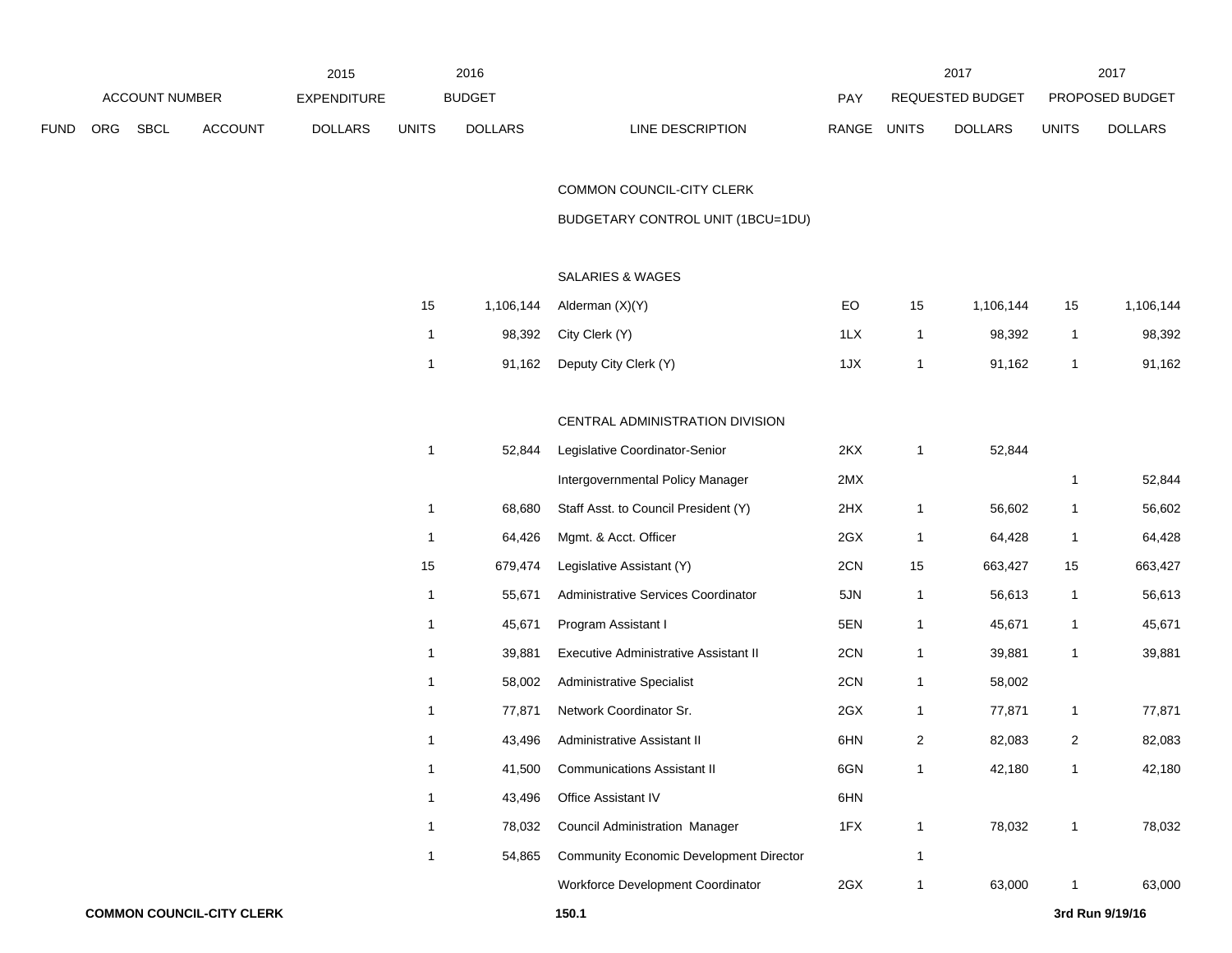|      |     |                |                                  | 2015               |                | 2016           |                                              |       |                | 2017             |                | 2017            |
|------|-----|----------------|----------------------------------|--------------------|----------------|----------------|----------------------------------------------|-------|----------------|------------------|----------------|-----------------|
|      |     | ACCOUNT NUMBER |                                  | <b>EXPENDITURE</b> |                | <b>BUDGET</b>  |                                              | PAY   |                | REQUESTED BUDGET |                | PROPOSED BUDGET |
| FUND | ORG | SBCL           | ACCOUNT                          | <b>DOLLARS</b>     | <b>UNITS</b>   | <b>DOLLARS</b> | LINE DESCRIPTION                             | RANGE | <b>UNITS</b>   | <b>DOLLARS</b>   | <b>UNITS</b>   | <b>DOLLARS</b>  |
|      |     |                |                                  |                    |                |                | Community Outreach Liaison                   | 2FX   |                |                  | $\mathbf{1}$   | 45,306          |
|      |     |                |                                  |                    |                |                | HISTORIC PRESERVATION                        |       |                |                  |                |                 |
|      |     |                |                                  |                    | $\overline{c}$ | 124,768        | Senior Planner                               | 2FN   | $\overline{2}$ | 124,768          | $\overline{2}$ | 124,768         |
|      |     |                |                                  |                    |                |                | <b>AUXILIARY POSITIONS</b>                   |       |                |                  |                |                 |
|      |     |                |                                  |                    | $\sqrt{5}$     | 45,000         | Legislative Assistant                        | 2CN   | $\sqrt{5}$     | 45,000           | 5              | 45,000          |
|      |     |                |                                  |                    | $15\,$         |                | Legislative Services Aide (A)                | 9GN   | 15             |                  | 15             |                 |
|      |     |                |                                  |                    |                |                | COUNCIL RECORDS SECTION                      |       |                |                  |                |                 |
|      |     |                |                                  |                    | $\mathbf{1}$   |                | Council Records Manager                      | 1FX   | $\overline{1}$ |                  | $\mathbf{1}$   |                 |
|      |     |                |                                  |                    | 4              | 232,033        | <b>Staff Assistant</b>                       | 2GX   | 4              | 233,294          | 4              | 233,294         |
|      |     |                |                                  |                    | $\mathbf{1}$   | 54,434         | Administrative Services Specialist           | 2BN   | $\overline{1}$ | 54,436           | $\mathbf{1}$   | 54,436          |
|      |     |                |                                  |                    |                |                | DOCUMENT SERVICES                            |       |                |                  |                |                 |
|      |     |                |                                  |                    | $\mathbf{1}$   | 79,801         | Document Services Manager (Y)                | 1DX   | $\overline{1}$ | 79,801           | $\mathbf{1}$   | 79,801          |
|      |     |                |                                  |                    | $\mathbf{1}$   | 58,002         | Document Services Supervisor (Y)             | 2CN   | $\overline{1}$ | 58,002           | $\mathbf{1}$   | 58,002          |
|      |     |                |                                  |                    | 6              | 222,372        | Document Technician                          | 3CN   | 6              | 244,098          | 6              | 244,098         |
|      |     |                |                                  |                    |                |                | AUXILIARY PERSONNEL                          |       |                |                  |                |                 |
|      |     |                |                                  |                    | 4              |                | 4,775 Document Services Assistant (0.25 FTE) | 9EN   |                |                  |                |                 |
|      |     |                |                                  |                    |                |                | PUBLIC INFORMATION DIVISION                  |       |                |                  |                |                 |
|      |     |                |                                  |                    |                |                | PUBLIC RELATIONS SECTION                     |       |                |                  |                |                 |
|      |     |                |                                  |                    | $\mathbf{1}$   | 83,084         | <b>Public Information Manager</b>            | 1FX   | $\mathbf{1}$   | 82,212           | 1              | 82,212          |
|      |     |                | <b>COMMON COUNCIL-CITY CLERK</b> |                    |                |                | 150.2                                        |       |                |                  |                | 3rd Run 9/19/16 |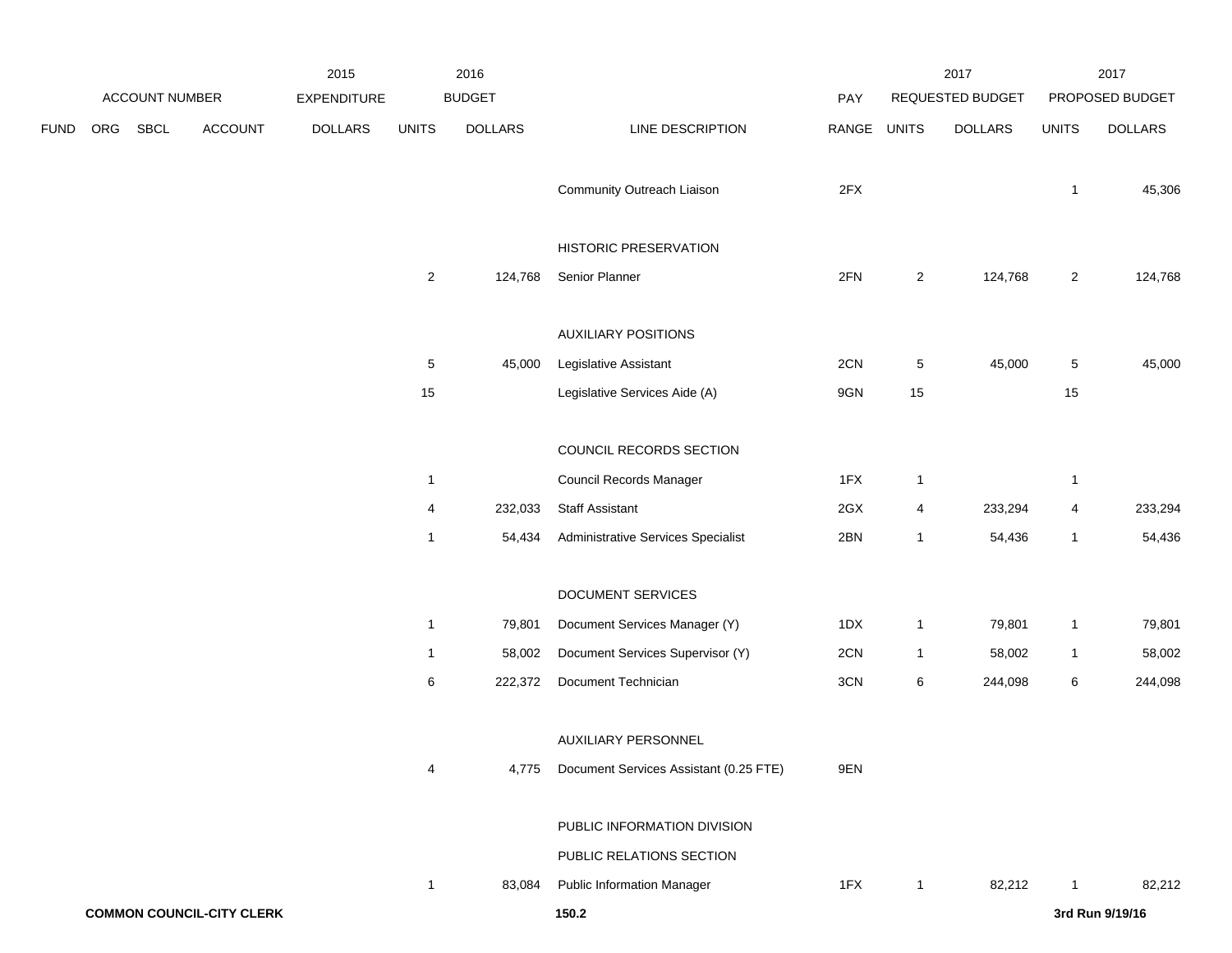|             |     |                |                                  | 2015               |                         | 2016           |                                            |       |                         | 2017                    |                | 2017            |
|-------------|-----|----------------|----------------------------------|--------------------|-------------------------|----------------|--------------------------------------------|-------|-------------------------|-------------------------|----------------|-----------------|
|             |     | ACCOUNT NUMBER |                                  | <b>EXPENDITURE</b> |                         | <b>BUDGET</b>  |                                            | PAY   |                         | <b>REQUESTED BUDGET</b> |                | PROPOSED BUDGET |
| <b>FUND</b> | ORG | <b>SBCL</b>    | <b>ACCOUNT</b>                   | <b>DOLLARS</b>     | <b>UNITS</b>            | <b>DOLLARS</b> | LINE DESCRIPTION                           | RANGE | <b>UNITS</b>            | <b>DOLLARS</b>          | <b>UNITS</b>   | <b>DOLLARS</b>  |
|             |     |                |                                  |                    | $\mathbf{1}$            | 51,469         | <b>Public Relations Supervisor</b>         | 1CX   | $\mathbf{1}$            | 51,469                  | 1              | 51,469          |
|             |     |                |                                  |                    | $\sqrt{2}$              | 86,394         | <b>Graphic Designer II</b>                 | 2BN   | $\overline{\mathbf{c}}$ | 86,393                  | $\overline{a}$ | 86,393          |
|             |     |                |                                  |                    | $\mathbf{1}$            | 49,107         | Graphic Designer - Lead                    | 2CN   | $\mathbf{1}$            | 49,107                  | $\mathbf{1}$   | 49,107          |
|             |     |                |                                  |                    |                         |                | TELEVISION SERVICES SECTION                |       |                         |                         |                |                 |
|             |     |                |                                  |                    | $\mathbf{1}$            | 74,873         | <b>City Channel Manager</b>                | 1CX   | $\mathbf{1}$            | 74,873                  | 1              | 74,873          |
|             |     |                |                                  |                    | $\sqrt{2}$              | 94,322         | <b>Television Production Specialist II</b> | 3EN   | $\overline{\mathbf{c}}$ | 95,807                  | $\overline{a}$ | 95,807          |
|             |     |                |                                  |                    | $\overline{c}$          | 82,733         | Production Technician                      | 3CN   | $\overline{2}$          | 84,118                  | $\overline{a}$ | 84,118          |
|             |     |                |                                  |                    |                         |                | LICENSE DIVISION                           |       |                         |                         |                |                 |
|             |     |                |                                  |                    | $\mathbf{1}$            | 70,827         | License Division Manager (Y)               | 1HX   | $\mathbf{1}$            | 70,126                  | $\mathbf{1}$   | 70,126          |
|             |     |                |                                  |                    | $\mathbf{1}$            | 64,770         | License Division Assistant Mgr. (Y)        | 1FX   | $\mathbf{1}$            | 64,770                  | $\mathbf{1}$   | 64,770          |
|             |     |                |                                  |                    | $\overline{\mathbf{c}}$ | 106,486        | License Coordinator (Y)                    | 1CX   | $\mathbf{1}$            | 55,018                  | $\mathbf{1}$   | 55,018          |
|             |     |                |                                  |                    | $\overline{\mathbf{c}}$ | 104,397        | License Specialist III (Y)                 | 5GN   | $\overline{2}$          | 106,061                 | $\overline{c}$ | 106,061         |
|             |     |                |                                  |                    | 6                       | 252,102        | License Specialist II (Y)                  | 5EN   | 5                       | 209,721                 | 5              | 209,721         |
|             |     |                |                                  |                    | $\mathbf{1}$            | 36,252         | Customer Service Representative II (Y)     | 6GN   | $\overline{2}$          | 72,504                  | $\overline{a}$ | 72,504          |
|             |     |                |                                  |                    |                         |                | <b>Business System Specialist</b>          | 2HX   | $\mathbf{1}$            | 55,119                  | $\mathbf{1}$   | 55,119          |
|             |     |                |                                  |                    |                         |                | LEGISLATIVE REFERENCE BUREAU DIVISION      |       |                         |                         |                |                 |
|             |     |                |                                  |                    | $\mathbf{1}$            | 89,288         | Legislative Reference Bureau Mgr.          | 1HX   | $\mathbf{1}$            | 69,090                  | 1              | 69,090          |
|             |     |                |                                  |                    |                         |                | RESEARCH AND ANALYSIS SECTION              |       |                         |                         |                |                 |
|             |     |                |                                  |                    | $\overline{c}$          | 168,828        | Legislative Research Supervisor            | 1EX   | $\overline{2}$          | 168,828                 | $\overline{a}$ | 168,828         |
|             |     |                |                                  |                    | 6                       | 363,160        | Legislative Fiscal Analyst Lead            | 2HX   | 6                       | 350,939                 | 6              | 350,939         |
|             |     |                |                                  |                    | 2                       | 152,601        | <b>Fiscal Planning Specialist</b>          | 2IX   | $\overline{2}$          | 152,601                 | $\overline{a}$ | 152,601         |
|             |     |                | <b>COMMON COUNCIL-CITY CLERK</b> |                    |                         |                | 150.3                                      |       |                         |                         |                | 3rd Run 9/19/16 |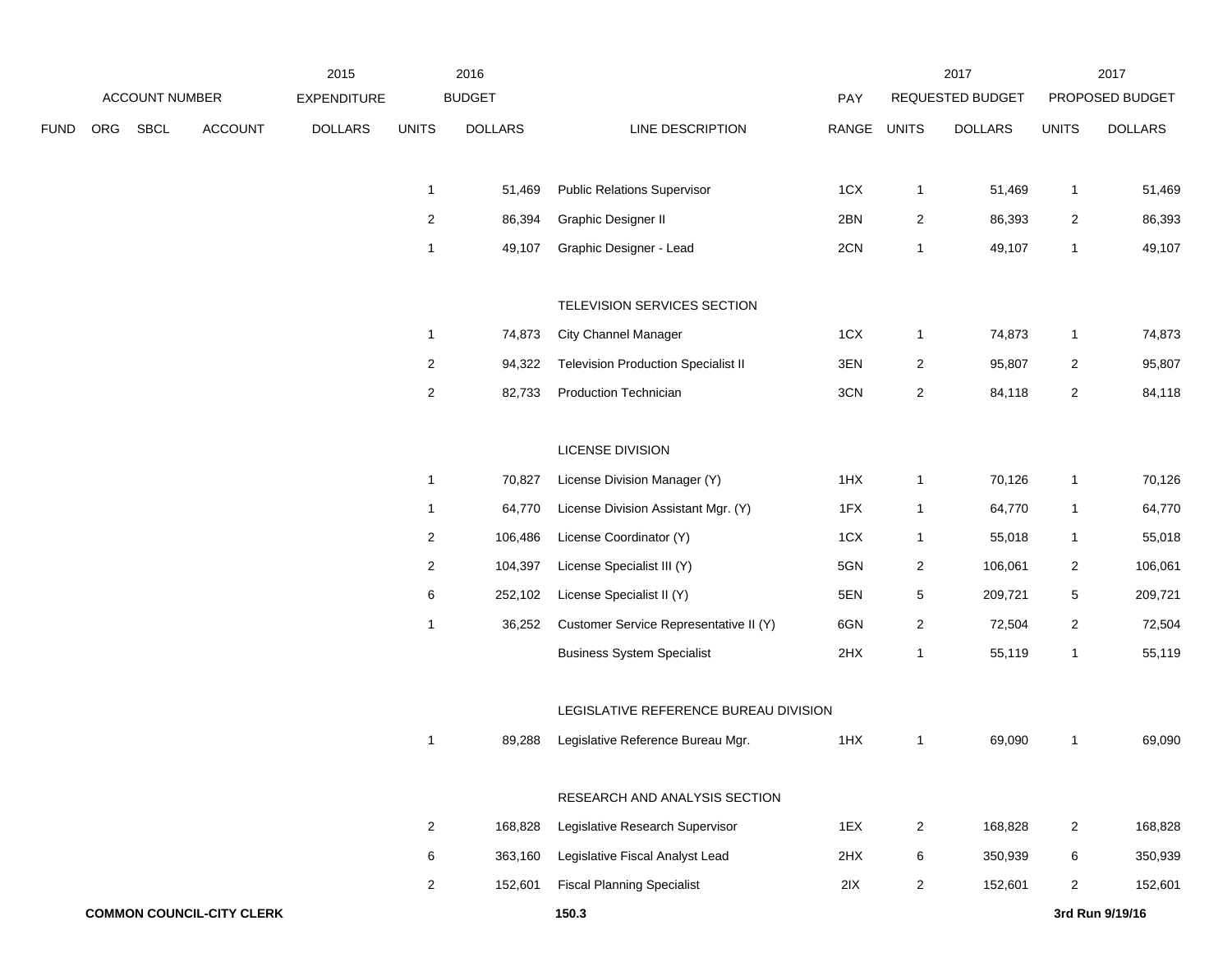|             |      |                |                | 2015           |                | 2016           |                                         |               |                           | 2017             |                  | 2017            |
|-------------|------|----------------|----------------|----------------|----------------|----------------|-----------------------------------------|---------------|---------------------------|------------------|------------------|-----------------|
|             |      | ACCOUNT NUMBER |                | EXPENDITURE    |                | <b>BUDGET</b>  |                                         | PAY           |                           | REQUESTED BUDGET |                  | PROPOSED BUDGET |
| <b>FUND</b> | ORG  | SBCL           | <b>ACCOUNT</b> | <b>DOLLARS</b> | <b>UNITS</b>   | <b>DOLLARS</b> | LINE DESCRIPTION                        | RANGE         | <b>UNITS</b>              | <b>DOLLARS</b>   | <b>UNITS</b>     | <b>DOLLARS</b>  |
|             |      |                |                |                |                |                |                                         |               |                           |                  |                  |                 |
|             |      |                |                |                | $\overline{2}$ |                | Graduate Intern                         | 9PN           | $\sqrt{2}$                |                  | $\sqrt{2}$       |                 |
|             |      |                |                |                |                |                | <b>LIBRARY SECTION</b>                  |               |                           |                  |                  |                 |
|             |      |                |                |                | $\overline{2}$ | 112,608        | Librarian II                            | 2CN           | $\boldsymbol{2}$          | 112,608          | $\boldsymbol{2}$ | 112,608         |
|             |      |                |                |                |                |                |                                         |               |                           |                  |                  |                 |
|             |      |                |                |                | $\mathbf{1}$   | 70,253         | Legislative Library Manager             | 1BX           | $\mathbf{1}$              | 70,253           | $\mathbf{1}$     | 70,253          |
|             |      |                |                |                | $\mathbf{1}$   | 46,768         | <b>Code Information Specialist</b>      | 6NN           | $\mathbf{1}$              | 47,669           | $\mathbf{1}$     | 47,669          |
|             |      |                |                |                |                |                | MPA LIAISON OFFICERS                    |               |                           |                  |                  |                 |
|             |      |                |                |                | $\mathbf{3}$   | 223,226        | Police Liaison Officer (B)              | $4\mathsf{F}$ | $\ensuremath{\mathsf{3}}$ | 228,217          | 3                | 228,217         |
|             |      |                |                |                |                |                |                                         |               |                           |                  |                  |                 |
|             |      |                |                |                | 128            | 5,904,340      | <b>Total Before Adjustments</b>         |               | 125                       | 5,873,234        | 124              | 5,860,538       |
|             |      |                |                |                |                |                |                                         |               |                           |                  |                  |                 |
|             |      |                |                |                |                |                | Salary & Wage Rate Change               |               |                           |                  |                  |                 |
|             |      |                |                |                |                |                | Overtime Compensated*                   |               |                           |                  |                  |                 |
|             |      |                |                |                |                | (69, 260)      | Personnel Cost Adjustment               |               |                           | (75, 177)        |                  | (75, 015)       |
|             |      |                |                |                |                |                | Other                                   |               |                           |                  |                  |                 |
|             |      |                |                |                |                |                |                                         |               |                           |                  |                  |                 |
|             |      |                |                |                | 128            | 5,835,080      | Gross Salaries & Wages Total            |               | 125                       | 5,798,057        | 124              | 5,785,523       |
|             |      |                |                |                |                |                |                                         |               |                           |                  |                  |                 |
|             |      |                |                |                |                | (122, 366)     | Reimbursable Services Deduction         |               |                           | (38, 170)        |                  | (38, 170)       |
|             |      |                |                |                |                |                | (67,565) Capital Improvements Deduction |               |                           | (67, 565)        |                  | (67, 565)       |
|             |      |                |                |                |                |                | <b>Grants &amp; Aids Deduction</b>      |               |                           |                  |                  |                 |
|             |      |                |                |                |                |                |                                         |               |                           |                  |                  |                 |
| 0001        | 1310 | R999           | 006000         | 5,263,528      | 128            | 5,645,149      | NET SALARIES & WAGES TOTAL*             |               | 125                       | 5,692,322        | 124              | 5,679,788       |
|             |      |                |                |                |                |                |                                         |               |                           |                  |                  |                 |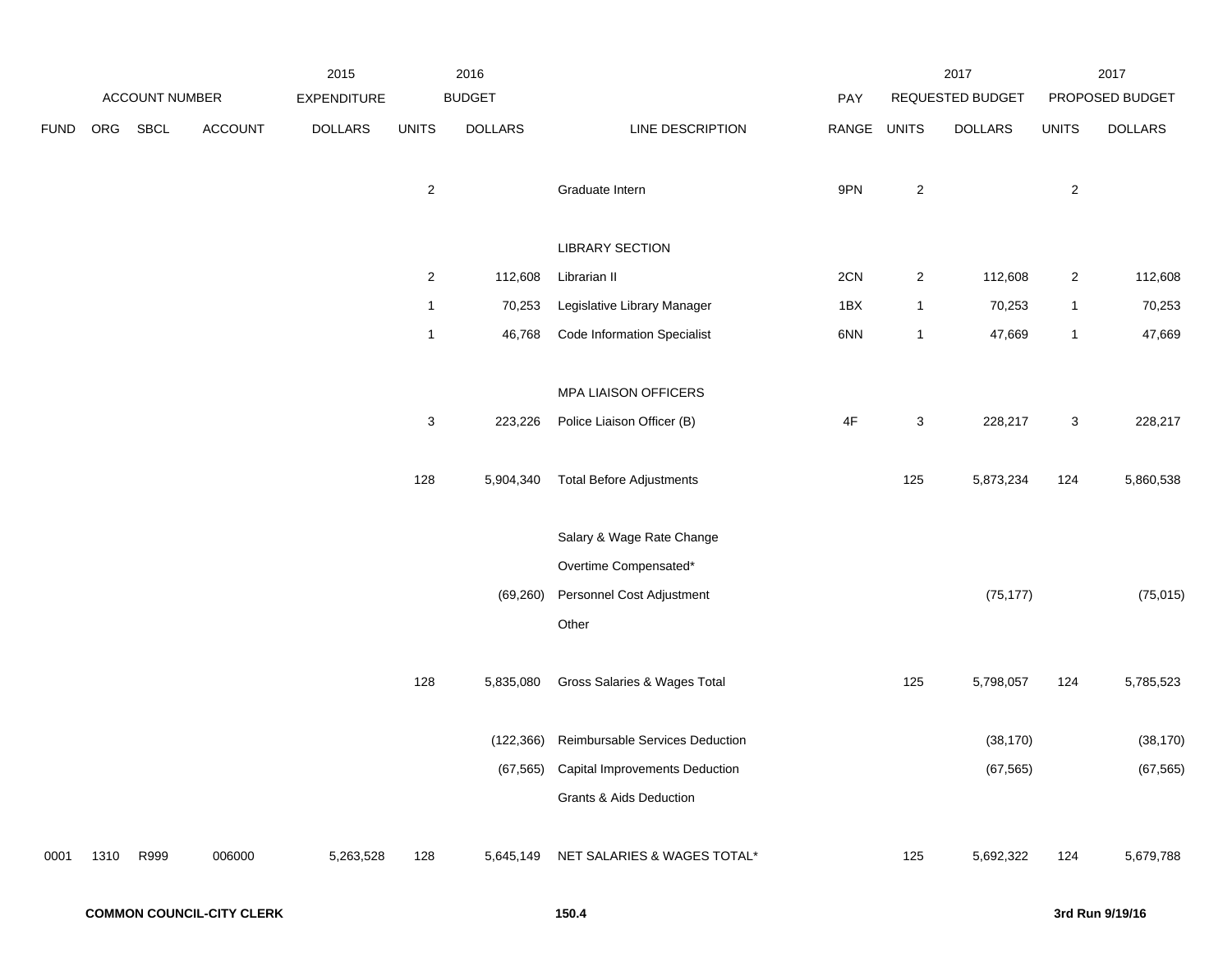|             |      |                       |                                  | 2015               |              | 2016           |                                                                       |             |        | 2017             |              | 2017            |
|-------------|------|-----------------------|----------------------------------|--------------------|--------------|----------------|-----------------------------------------------------------------------|-------------|--------|------------------|--------------|-----------------|
|             |      | <b>ACCOUNT NUMBER</b> |                                  | <b>EXPENDITURE</b> |              | <b>BUDGET</b>  |                                                                       | <b>PAY</b>  |        | REQUESTED BUDGET |              | PROPOSED BUDGET |
| <b>FUND</b> |      | ORG SBCL              | <b>ACCOUNT</b>                   | <b>DOLLARS</b>     | <b>UNITS</b> | <b>DOLLARS</b> | LINE DESCRIPTION                                                      | RANGE UNITS |        | <b>DOLLARS</b>   | <b>UNITS</b> | <b>DOLLARS</b>  |
|             |      |                       |                                  |                    |              |                |                                                                       |             |        |                  |              |                 |
|             |      |                       |                                  |                    | 101.50       |                | O&M FTE'S                                                             |             | 101.50 |                  | 102.40       |                 |
|             |      |                       |                                  |                    | 3.50         |                | NON-O&M FTE'S                                                         |             | 1.50   |                  | 1.60         |                 |
|             |      |                       |                                  |                    |              |                | (A) No more than one Auxiliary Legislative Service Aide position      |             |        |                  |              |                 |
|             |      |                       |                                  |                    |              |                | may be assigned to any aldermanic office at any one time.             |             |        |                  |              |                 |
|             |      |                       |                                  |                    |              |                |                                                                       |             |        |                  |              |                 |
|             |      |                       |                                  |                    |              |                | (B) Position salaries are partially offset by revenue from the MPA in |             |        |                  |              |                 |
|             |      |                       |                                  |                    |              |                | accordance with the labor contract agreement.                         |             |        |                  |              |                 |
|             |      |                       |                                  |                    |              |                | (X) Private Auto Allowance May Be Paid Pursuant to Section            |             |        |                  |              |                 |
|             |      |                       |                                  |                    |              |                | 350-183 of the Milwaukee Code.                                        |             |        |                  |              |                 |
|             |      |                       |                                  |                    |              |                | (Y) Required to file a statement of economic interests in accordance  |             |        |                  |              |                 |
|             |      |                       |                                  |                    |              |                | with the Milwaukee Code of Ordinances Chapter 303-Code of Ethics.     |             |        |                  |              |                 |
| 0001        | 1310 | R999                  | 006100                           | 2,116,609          |              | 2,709,672      | ESTIMATED EMPLOYEE FRINGE BENEFITS                                    |             |        | 2,561,545        |              | 2,555,905       |
|             |      |                       |                                  |                    |              |                | (Involves Revenue Offset-No Transfers from this Account)              |             |        |                  |              |                 |
|             |      |                       |                                  |                    |              |                |                                                                       |             |        |                  |              |                 |
|             |      |                       |                                  |                    |              |                | OPERATING EXPENDITURES                                                |             |        |                  |              |                 |
| 0001        | 1310 | R999                  | 630100                           | 278,715            |              | 285,000        | <b>General Office Expense</b>                                         |             |        | 319,000          |              | 319,000         |
| 0001        | 1310 | R999                  | 630500                           |                    |              |                | Tools & Machinery Parts                                               |             |        |                  |              |                 |
| 0001        | 1310 | R999                  | 631000                           |                    |              |                | <b>Construction Supplies</b>                                          |             |        |                  |              |                 |
| 0001        | 1310 | R999                  | 631500                           |                    |              |                | Energy                                                                |             |        |                  |              |                 |
| 0001        | 1310 | R999                  | 632000                           | 26,055             |              | 25,000         | <b>Other Operating Supplies</b>                                       |             |        | 27,000           |              | 27,000          |
| 0001        | 1310 | R999                  | 632500                           | 10,282             |              | 15,000         | <b>Facility Rental</b>                                                |             |        | 15,000           |              | 15,000          |
|             |      |                       | <b>COMMON COUNCIL-CITY CLERK</b> |                    |              |                | 150.5                                                                 |             |        |                  |              | 3rd Run 9/19/16 |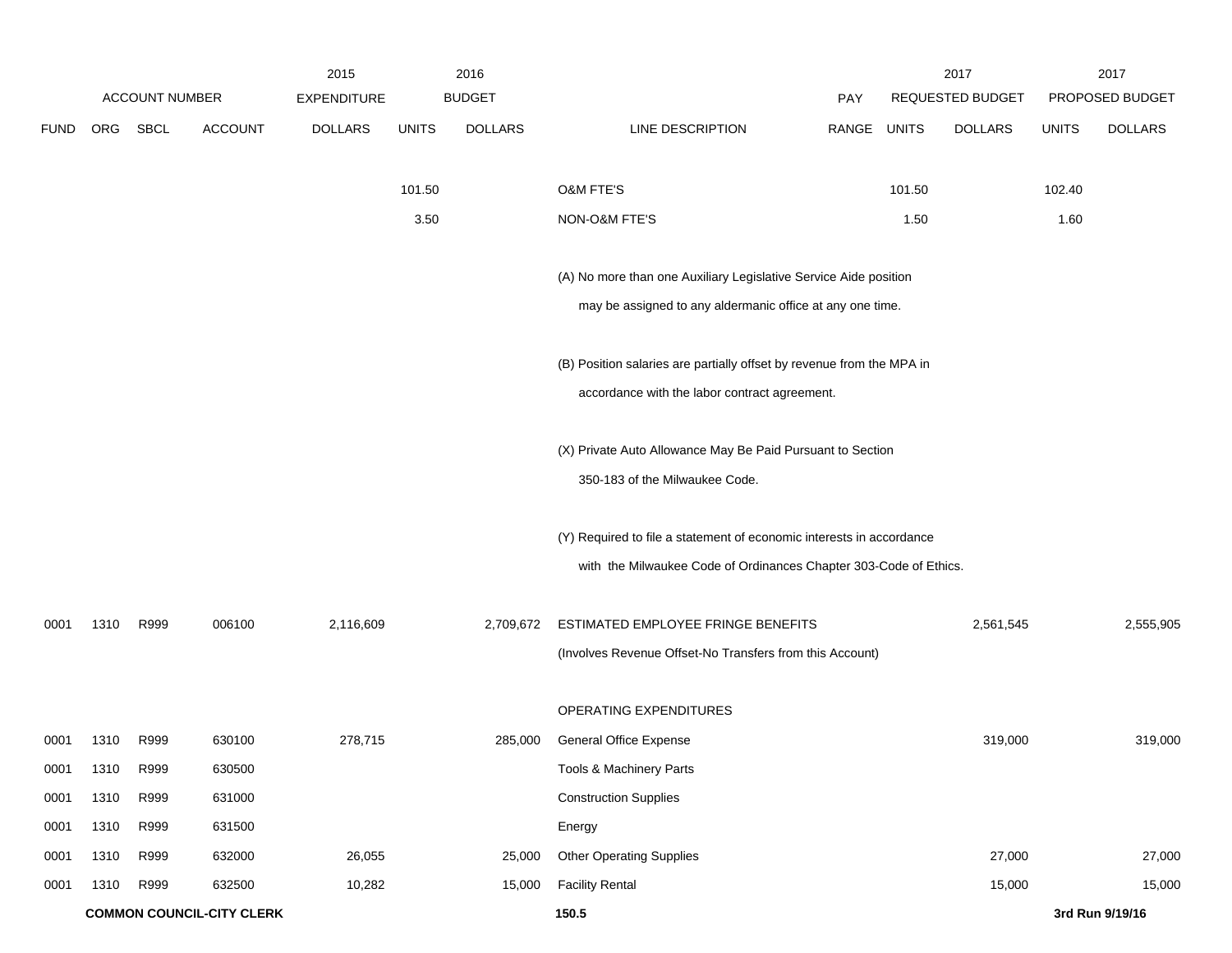|             |      |                |                                  | 2015               |              | 2016           |                                             |       |              | 2017             |              | 2017            |
|-------------|------|----------------|----------------------------------|--------------------|--------------|----------------|---------------------------------------------|-------|--------------|------------------|--------------|-----------------|
|             |      | ACCOUNT NUMBER |                                  | <b>EXPENDITURE</b> |              | <b>BUDGET</b>  |                                             | PAY   |              | REQUESTED BUDGET |              | PROPOSED BUDGET |
| <b>FUND</b> | ORG  | SBCL           | ACCOUNT                          | <b>DOLLARS</b>     | <b>UNITS</b> | <b>DOLLARS</b> | LINE DESCRIPTION                            | RANGE | <b>UNITS</b> | <b>DOLLARS</b>   | <b>UNITS</b> | <b>DOLLARS</b>  |
|             |      |                |                                  |                    |              |                |                                             |       |              |                  |              |                 |
| 0001        | 1310 | R999           | 633000                           | 65,740             |              | 72,000         | Vehicle Rental                              |       |              | 70,000           |              | 70,000          |
| 0001        | 1310 | R999           | 633500                           | 63,904             |              | 69,300         | Non-Vehicle Equipment Rental                |       |              | 66,000           |              | 66,000          |
| 0001        | 1310 | R999           | 634000                           | 32,602             |              | 28,000         | <b>Professional Services</b>                |       |              | 42,800           |              | 43,000          |
| 0001        | 1310 | R999           | 634500                           | 77,856             |              | 103,600        | Information Technology Services             |       |              | 129,500          |              | 133,000         |
| 0001        | 1310 | R999           | 635000                           |                    |              |                | <b>Property Services</b>                    |       |              |                  |              |                 |
| 0001        | 1310 | R999           | 635500                           |                    |              |                | <b>Infrastructure Services</b>              |       |              |                  |              |                 |
| 0001        | 1310 | R999           | 636000                           |                    |              |                | Vehicle Repair Services                     |       |              |                  |              |                 |
| 0001        | 1310 | R999           | 636500                           | 190,818            |              | 159,200        | <b>Other Operating Services</b>             |       |              | 212,500          |              | 195,700         |
| 0001        | 1310 | R999           | 637000                           |                    |              |                | Loans and Grants                            |       |              |                  |              |                 |
| 0001        | 1310 | R999           | 637501                           | 109,239            |              | 108,625        | Reimburse Other Departments                 |       |              | 110,000          |              | 110,000         |
|             |      |                |                                  |                    |              |                |                                             |       |              |                  |              |                 |
| 0001        | 1310 | R999           | 006300                           | 855,211            |              | 865,725        | OPERATING EXPENDITURES TOTAL*               |       |              | 991,800          |              | 978,700         |
|             |      |                |                                  |                    |              |                |                                             |       |              |                  |              |                 |
|             |      |                |                                  |                    |              |                | <b>EQUIPMENT PURCHASES</b>                  |       |              |                  |              |                 |
|             |      |                |                                  |                    |              |                |                                             |       |              |                  |              |                 |
|             |      |                |                                  |                    |              |                | <b>Additional Equipment</b>                 |       |              |                  |              |                 |
| 0001        | 1310 | R999           | 681500                           | 8,059              |              | 10,000         | Books & Maps                                |       |              | 8,000            |              | 8,000           |
|             |      |                |                                  |                    |              |                |                                             |       |              |                  |              |                 |
|             |      |                |                                  | 8,059              |              | 10,000         | Subtotal - Additional Equipment             |       |              | 8,000            |              | 8,000           |
|             |      |                |                                  |                    |              |                |                                             |       |              |                  |              |                 |
|             |      |                |                                  |                    |              |                | Replacement Equipment                       |       |              |                  |              |                 |
|             |      |                |                                  |                    |              | 16,200         | <b>Folding Machine</b>                      |       |              |                  |              |                 |
|             |      |                |                                  |                    |              | 3,500          | Portable lighting kits for remote           |       |              |                  |              |                 |
|             |      |                |                                  |                    |              | 5,600          | Audio equipment                             |       |              |                  |              |                 |
|             |      |                |                                  |                    |              | 4,800          | Assisted Listening Systems CC, 301-B, 301-A |       |              |                  |              |                 |
|             |      |                | <b>COMMON COUNCIL-CITY CLERK</b> |                    |              |                | 150.6                                       |       |              |                  |              | 3rd Run 9/19/16 |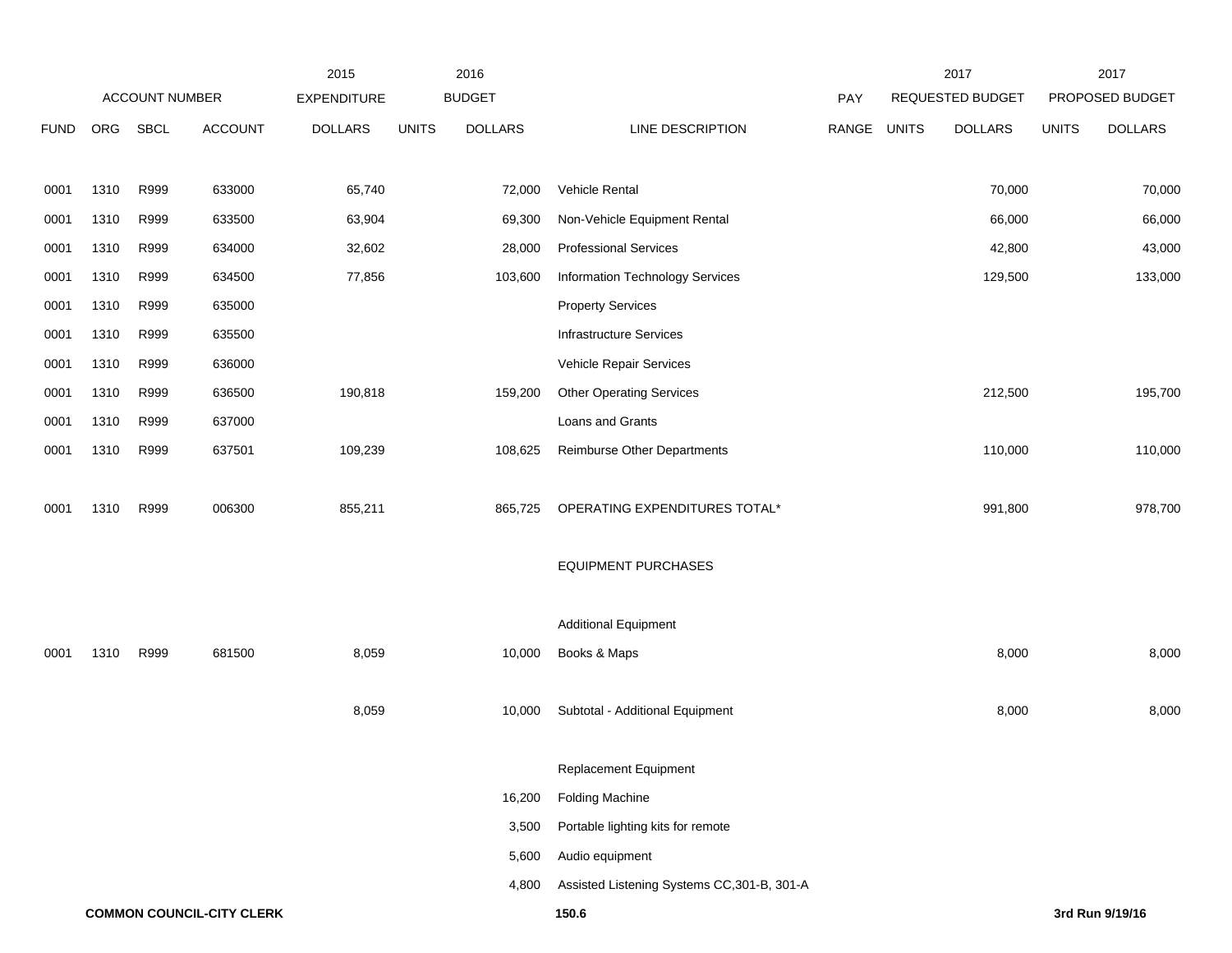|             |            |                  |                | 2015               |              | 2016           |                                                                  |            |              | 2017             |              | 2017            |
|-------------|------------|------------------|----------------|--------------------|--------------|----------------|------------------------------------------------------------------|------------|--------------|------------------|--------------|-----------------|
|             |            | ACCOUNT NUMBER   |                | <b>EXPENDITURE</b> |              | <b>BUDGET</b>  |                                                                  | <b>PAY</b> |              | REQUESTED BUDGET |              | PROPOSED BUDGET |
| <b>FUND</b> | <b>ORG</b> | <b>SBCL</b>      | <b>ACCOUNT</b> | <b>DOLLARS</b>     | <b>UNITS</b> | <b>DOLLARS</b> | LINE DESCRIPTION                                                 | RANGE      | <b>UNITS</b> | <b>DOLLARS</b>   | <b>UNITS</b> | <b>DOLLARS</b>  |
|             |            |                  |                |                    |              |                |                                                                  |            |              |                  |              |                 |
|             |            |                  |                |                    |              |                | <b>Editing Computer</b>                                          |            |              | 4,500            |              | 4,500           |
|             |            |                  |                |                    |              |                | Van                                                              |            |              | 33,000           |              | 33,000          |
|             |            |                  |                |                    |              |                |                                                                  |            |              |                  |              |                 |
|             |            |                  |                | 17,585             |              | 30,100         | Subtotal - Replacement Equipment                                 |            |              | 37,500           |              | 37,500          |
|             |            |                  |                |                    |              |                |                                                                  |            |              |                  |              |                 |
| 0001        | 1310       | R999             | 006800         | 25,644             |              | 40,100         | EQUIPMENT PURCHASES TOTAL*                                       |            |              | 45,500           |              | 45,500          |
|             |            |                  |                |                    |              |                |                                                                  |            |              |                  |              |                 |
|             |            |                  |                |                    |              |                | SPECIAL FUNDS                                                    |            |              |                  |              |                 |
| 0001        | 1310       | R121             | 006300         | 90                 |              | 3,035          | Expense Fund for Common Council President*                       |            |              | 3,035            |              | 3,035           |
| 0001        | 1310       | R <sub>122</sub> | 006300         | 4,000              |              | 4,000          | Legislative Expense Fund*                                        |            |              | 4,000            |              | 4,000           |
| 0001        | 1310       | R129             | 006800         | 8,565              |              | 20,000         | Computer System Upgrades*                                        |            |              | 20,000           |              | 20,000          |
| 0001        | 1310       | R136             | 006300         |                    |              | 15,000         | Intergovernmental Services*                                      |            |              | 15,000           |              | 15,000          |
| 0001        | 1310       | R137             | 006300         | 5,699              |              | 15,000         | Translation Services*                                            |            |              | 15,000           |              | 10,000          |
|             |            |                  |                |                    |              |                |                                                                  |            |              |                  |              |                 |
|             |            |                  |                | 18,354             |              | 57,035         | SPECIAL FUNDS TOTAL                                              |            |              | 57,035           |              | 52,035          |
|             |            |                  |                |                    |              |                |                                                                  |            |              |                  |              |                 |
|             |            |                  |                |                    |              |                | COMMON COUNCIL-CITY CLERK BUDGETARY                              |            |              |                  |              |                 |
|             |            |                  |                | 8,279,346          |              | 9,317,681      | CONTROL UNIT TOTAL (1BCU=1DU)                                    |            |              | 9,348,202        |              | 9,311,928       |
|             |            |                  |                |                    |              |                | Oversight of Cable Television Production functions will be under |            |              |                  |              |                 |
|             |            |                  |                |                    |              |                | the jurisdiction of the appropriate Common Council committee.    |            |              |                  |              |                 |
|             |            |                  |                |                    |              |                |                                                                  |            |              |                  |              |                 |
|             |            |                  |                |                    |              |                | *Appropriation Control Account                                   |            |              |                  |              |                 |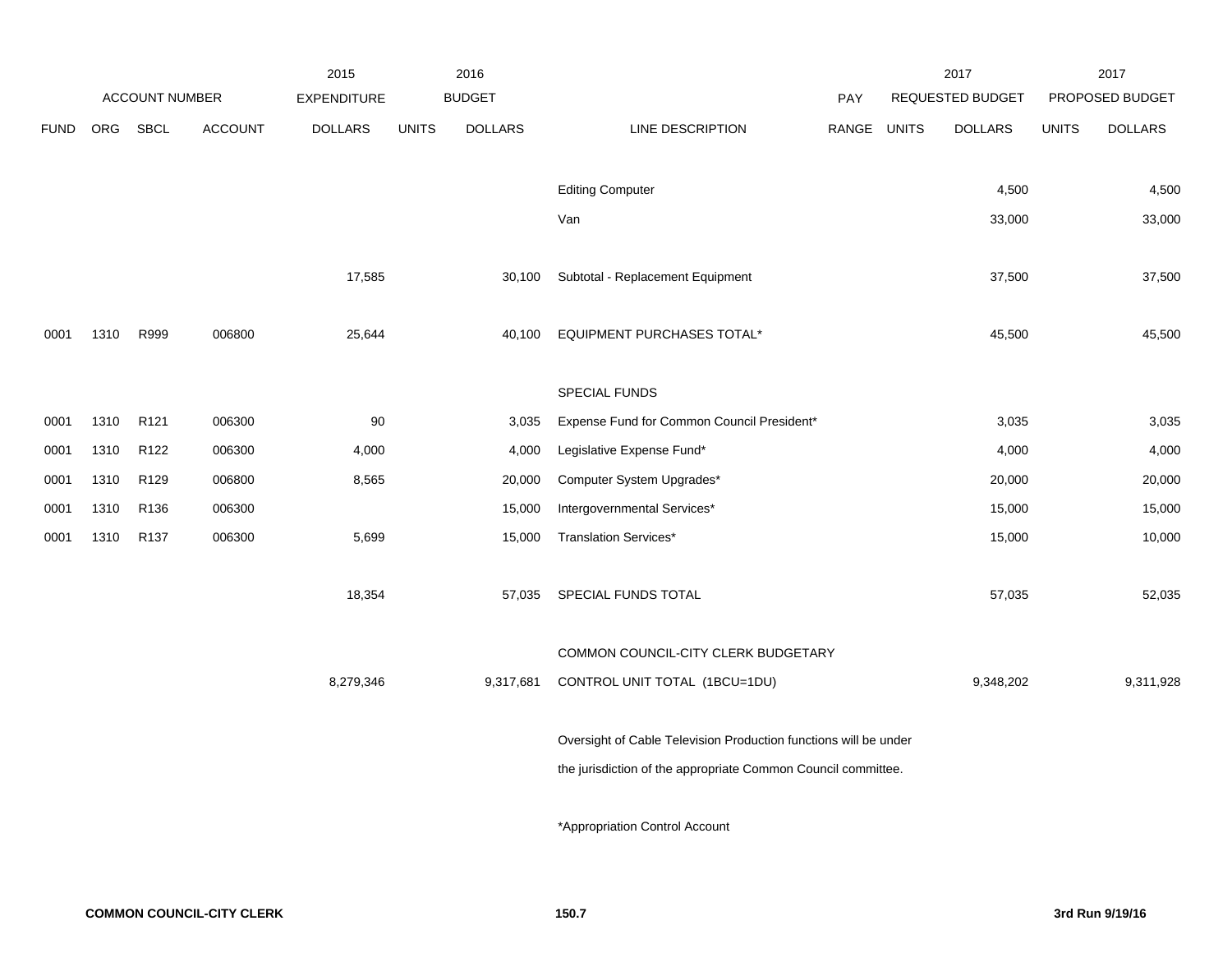|             |     |                       |                | 2015               |              | 2016           |                                  | 2017                    |              | 2017                   |
|-------------|-----|-----------------------|----------------|--------------------|--------------|----------------|----------------------------------|-------------------------|--------------|------------------------|
|             |     | <b>ACCOUNT NUMBER</b> |                | <b>EXPENDITURE</b> |              | <b>BUDGET</b>  | PAY                              | REQUESTED BUDGET        |              | <b>PROPOSED BUDGET</b> |
| <b>FUND</b> | ORG | <b>SBCL</b>           | <b>ACCOUNT</b> | <b>DOLLARS</b>     | <b>UNITS</b> | <b>DOLLARS</b> | <b>RANGE</b><br>LINE DESCRIPTION | UNITS<br><b>DOLLARS</b> | <b>UNITS</b> | <b>DOLLARS</b>         |

#### COMPTROLLER

## BUDGETARY CONTROL UNIT (1BCU=1DU)

#### SALARIES & WAGES

|  | 125,607 Comptroller (Y)        | EOE | 125.607 | 125,607 |
|--|--------------------------------|-----|---------|---------|
|  | 115,744 Deputy Comptroller (Y) | 1LX | 115.744 | 115,744 |

### ADMINISTRATION DIVISION

| 85.757 | Accounts Director (Y)                        | 1KX | 85.757 | 85,757 |
|--------|----------------------------------------------|-----|--------|--------|
| 97.462 | Financial Services Director (Y)              | 1KX | 97.462 | 97,462 |
| 86.848 | Special Assistant to Comptroller (Y)         | 1FX | 86.848 | 86,848 |
| 39.881 | <b>Executive Administrative Assistant II</b> | 2CN | 39.881 | 39,881 |
| 38.379 | Administrative Assistant II                  | 6HN | 40.092 | 40,092 |

#### FINANCIAL ADVISORY DIVISION

| 95.208 | Revenue & Financial Services Specialist | 1IX | 95.208 | 95,208 |
|--------|-----------------------------------------|-----|--------|--------|
| 61.184 | Revenue & Financial Services Assistant  | 2GX |        |        |
|        | <b>Accounting Specialist</b>            | 2GX | 61.184 | 61,184 |

#### GENERAL ACCOUNTING DIVISION

|   | 80,258  | <b>Accounting Manager</b>           | 11X |   | 84.271  |   | 84,271  |
|---|---------|-------------------------------------|-----|---|---------|---|---------|
|   | 61.986  | <b>Assistant Accounting Manager</b> | 2IX |   | 61.986  |   | 61,986  |
|   | 73.931  | <b>Accounting Supervisor</b>        | 2HX |   | 73.931  |   | 73,931  |
| 4 | 244.280 | <b>Accounting Specialist</b>        | 2GX | 4 | 244.280 | 4 | 244,280 |
|   |         |                                     |     |   |         |   |         |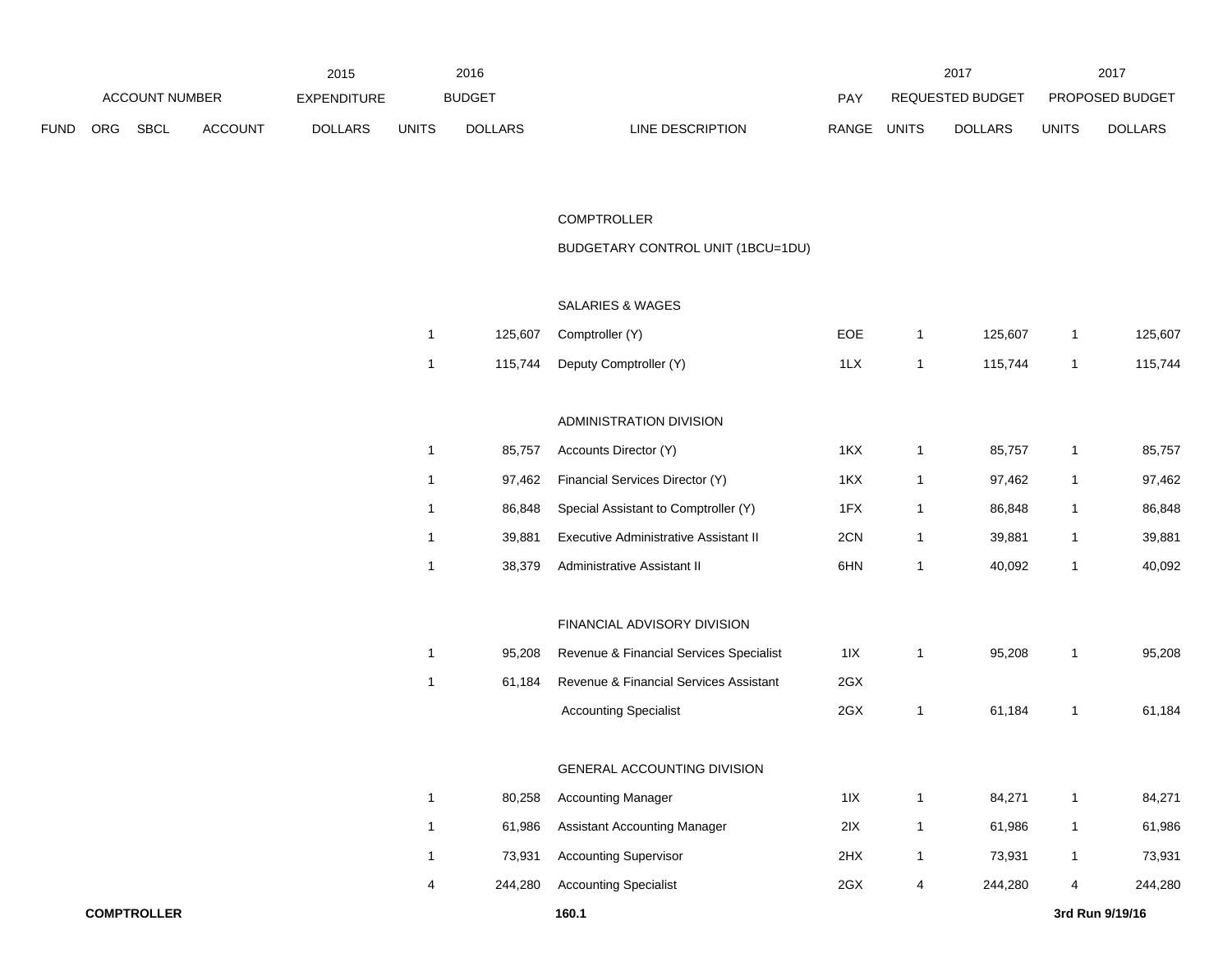|      |     |                |                | 2015               |                           | 2016           |                                                |             |                | 2017             |                           | 2017            |
|------|-----|----------------|----------------|--------------------|---------------------------|----------------|------------------------------------------------|-------------|----------------|------------------|---------------------------|-----------------|
|      |     | ACCOUNT NUMBER |                | <b>EXPENDITURE</b> |                           | <b>BUDGET</b>  |                                                | PAY         |                | REQUESTED BUDGET |                           | PROPOSED BUDGET |
| FUND | ORG | <b>SBCL</b>    | <b>ACCOUNT</b> | <b>DOLLARS</b>     | <b>UNITS</b>              | <b>DOLLARS</b> | LINE DESCRIPTION                               | RANGE UNITS |                | <b>DOLLARS</b>   | <b>UNITS</b>              | <b>DOLLARS</b>  |
|      |     |                |                |                    |                           |                |                                                |             |                |                  |                           |                 |
|      |     |                |                |                    | $\mathbf{3}$              | 126,673        | Accounting Program Assistant II                | 6KN         | $\mathbf 3$    | 124,632          | $\ensuremath{\mathsf{3}}$ | 124,632         |
|      |     |                |                |                    | 5                         | 243,894        | Accounting Program Assistant III               | 5GN         | 5              | 249,622          | $\,$ 5 $\,$               | 249,622         |
|      |     |                |                |                    |                           |                | PAYROLL ADMINISTRATION DIVISION                |             |                |                  |                           |                 |
|      |     |                |                |                    |                           |                |                                                |             |                |                  |                           |                 |
|      |     |                |                |                    | $\mathbf 1$               | 83,157         | City Payroll Manager                           | 1HX         | $\mathbf{1}$   | 83,157           | $\mathbf{1}$              | 83,157          |
|      |     |                |                |                    | $\mathbf{1}$              | 73,931         | Assistant City Payroll Manager                 | 2IX         | $\mathbf{1}$   | 73,931           | $\mathbf{1}$              | 73,931          |
|      |     |                |                |                    | $\overline{\mathbf{c}}$   | 138,945        | <b>City Payroll Specialist</b>                 | 2HX         | $\mathbf{1}$   | 65,229           | $\mathbf{1}$              | 65,229          |
|      |     |                |                |                    | $\overline{c}$            | 103,788        | City Payroll Assistant - Sr.                   | 5GN         | $\sqrt{2}$     | 92,709           | $\sqrt{2}$                | 92,709          |
|      |     |                |                |                    |                           |                |                                                |             |                |                  |                           |                 |
|      |     |                |                |                    |                           |                | <b>AUDITING DIVISION</b>                       |             |                |                  |                           |                 |
|      |     |                |                |                    | $\mathbf 1$               | 68,950         | <b>Auditing Manager</b>                        | 11X         | $\mathbf{1}$   | 75,478           | $\mathbf{1}$              | 75,478          |
|      |     |                |                |                    | $\mathbf 1$               | 70,367         | Information Systems Auditor                    | 2JX         | $\mathbf{1}$   | 70,367           | $\mathbf{1}$              | 70,367          |
|      |     |                |                |                    | $\overline{c}$            | 130,055        | Auditor Lead (X)                               | 2HX         | $\overline{c}$ | 132,220          | $\sqrt{2}$                | 132,220         |
|      |     |                |                |                    | $\ensuremath{\mathsf{3}}$ | 194,219        | Auditor                                        | 2GX         | 3              | 184,686          | 3                         | 184,686         |
|      |     |                |                |                    | $\mathbf{1}$              | 47,161         | <b>Accounting Program Assistant II</b>         | 6KN         | $\mathbf{1}$   | 48,104           | $\mathbf{1}$              | 48,104          |
|      |     |                |                |                    |                           |                |                                                |             |                |                  |                           |                 |
|      |     |                |                |                    |                           |                | REVENUE AND COST DIVISION                      |             |                |                  |                           |                 |
|      |     |                |                |                    | $\mathbf{1}$              | 96,637         | Grant-In-Aid Fiscal Coordinator                | 1GX         |                |                  |                           |                 |
|      |     |                |                |                    |                           |                | <b>Grants Fiscal Manager</b>                   | 11X         | $\mathbf{1}$   | 101,469          | $\mathbf{1}$              | 101,469         |
|      |     |                |                |                    | $\mathbf{1}$              | 79,602         | Accountant Lead                                | 2HX         | $\mathbf{1}$   | 79,602           | $\mathbf{1}$              | 79,602          |
|      |     |                |                |                    | $\mathbf 5$               | 295,805        | <b>Accounting Specialist</b>                   | 2GX         | 5              | 292,650          | 5                         | 292,650         |
|      |     |                |                |                    | $\mathbf{1}$              | 43,496         | Office Assistant IV                            | 6HN         | $\mathbf{1}$   | 44,366           | $\mathbf{1}$              | 44,366          |
|      |     |                |                |                    |                           |                |                                                |             |                |                  |                           |                 |
|      |     |                |                |                    |                           |                | COMMUNITY DEVELOPMENT ACT GRANT ACCOUNTING (B) |             |                |                  |                           |                 |

| 85.036 | Assistant Grant Fiscal Manager (B) | 21X | 85.036 | 85,036 |
|--------|------------------------------------|-----|--------|--------|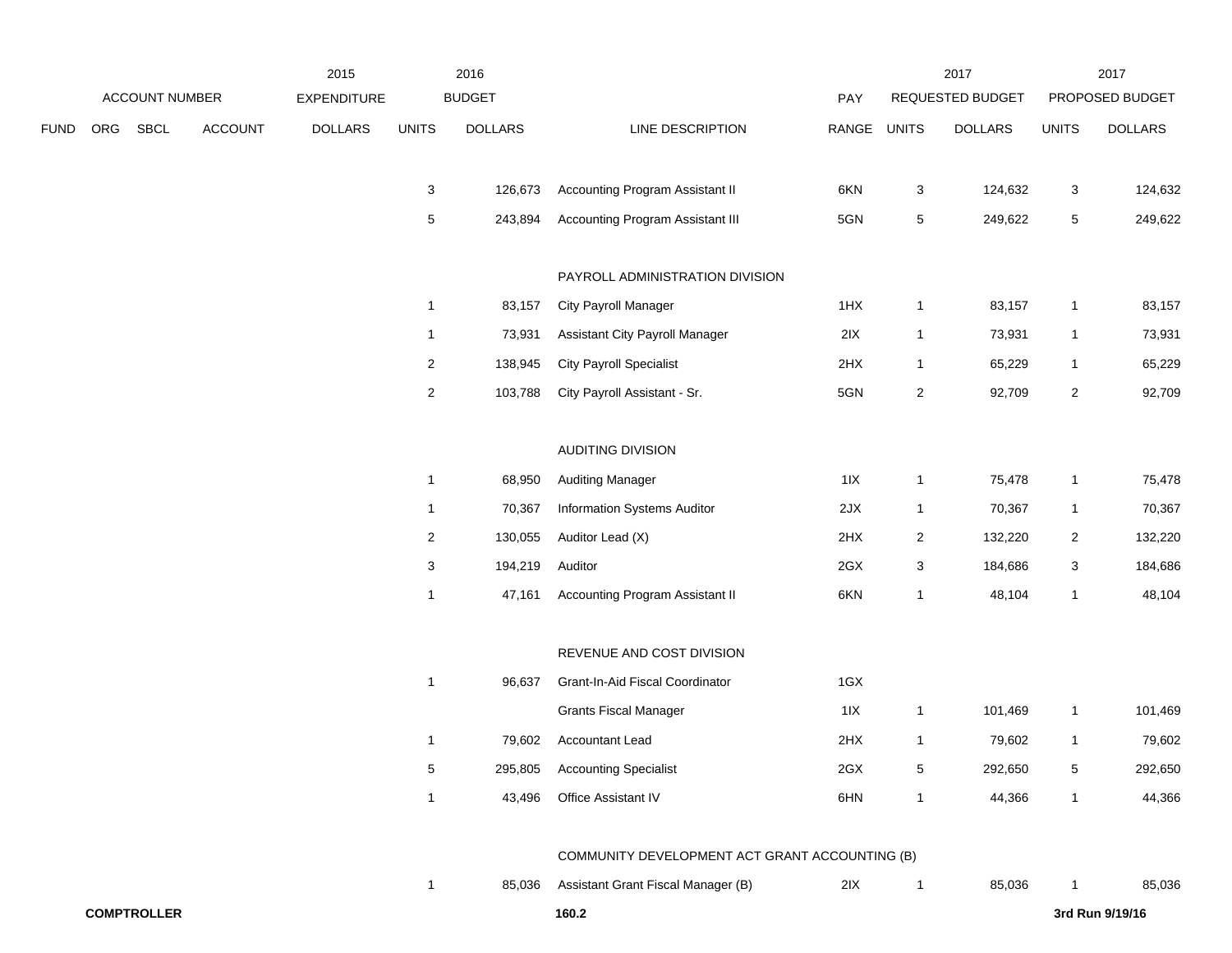|      |     |                |                | 2015               |              | 2016           |                                          |              |                | 2017             |                           | 2017            |
|------|-----|----------------|----------------|--------------------|--------------|----------------|------------------------------------------|--------------|----------------|------------------|---------------------------|-----------------|
|      |     | ACCOUNT NUMBER |                | <b>EXPENDITURE</b> |              | <b>BUDGET</b>  |                                          | PAY          |                | REQUESTED BUDGET |                           | PROPOSED BUDGET |
| FUND | ORG | <b>SBCL</b>    | <b>ACCOUNT</b> | <b>DOLLARS</b>     | <b>UNITS</b> | <b>DOLLARS</b> | LINE DESCRIPTION                         | RANGE UNITS  |                | <b>DOLLARS</b>   | <b>UNITS</b>              | <b>DOLLARS</b>  |
|      |     |                |                |                    |              |                |                                          |              |                |                  |                           |                 |
|      |     |                |                |                    | $\mathbf{1}$ | 79,602         | Auditor Lead (B)                         | 2HX          | $\mathbf{1}$   | 79,602           | $\mathbf{1}$              | 79,602          |
|      |     |                |                |                    | $\mathbf{2}$ | 118,851        | Accounting Specialist (B)                | 2GX          | $\overline{2}$ | 118,851          | $\sqrt{2}$                | 118,851         |
|      |     |                |                |                    | $\mathbf{2}$ | 103,788        | Accounting Program Assistant III (B)     | 5GX          | $\overline{2}$ | 98,186           | $\mathbf 2$               | 98,186          |
|      |     |                |                |                    | $\mathbf{1}$ | 59,986         | Accountant II (B)                        | 2DN          | $\mathbf{1}$   | 55,527           | $\mathbf{1}$              | 55,527          |
|      |     |                |                |                    |              |                |                                          |              |                |                  |                           |                 |
|      |     |                |                |                    |              |                | FINANCIAL SYSTEMS SUPPORT DIVISION       |              |                |                  |                           |                 |
|      |     |                |                |                    | $\mathbf{1}$ | 99,968         | <b>Functional Applications Manager</b>   | 11X          | $\mathbf{1}$   | 99,968           | $\mathbf{1}$              | 99,968          |
|      |     |                |                |                    | $\mathbf{1}$ | 62,338         | FMIS Project Mgr.-Application Specialist | 2LX          | $\mathbf{1}$   | 70,827           | $\mathbf{1}$              | 70,827          |
|      |     |                |                |                    |              |                | Functional Applications Analyst - Sr     | 2JX          | $\mathbf{1}$   | 77,401           | $\mathbf{1}$              | 77,401          |
|      |     |                |                |                    | $\mathbf{1}$ | 75,812         | Network Analyst                          | 2GX          | $\mathbf{1}$   | 75,812           | $\mathbf{1}$              | 75,812          |
|      |     |                |                |                    | $\mathbf{1}$ | 73,507         | <b>Financial Systems Analyst</b>         | 2GX          | $\mathbf{1}$   | 73,507           | $\mathbf{1}$              | 73,507          |
|      |     |                |                |                    |              |                |                                          |              |                |                  |                           |                 |
|      |     |                |                |                    |              |                | PUBLIC DEBT COMMISSION                   |              |                |                  |                           |                 |
|      |     |                |                |                    | $\sqrt{3}$   |                | Public Debt Commissioner (Y)             |              | 3              |                  | $\ensuremath{\mathsf{3}}$ |                 |
|      |     |                |                |                    | $\mathbf{1}$ | 107,807        | <b>Public Debt Specialist</b>            | $2\text{MX}$ | $\mathbf{1}$   | 107,807          | $\mathbf{1}$              | 107,807         |
|      |     |                |                |                    |              |                |                                          |              |                |                  |                           |                 |
|      |     |                |                |                    |              |                | <b>AUXILIARY POSITIONS</b>               |              |                |                  |                           |                 |
|      |     |                |                |                    | $\mathbf{1}$ |                | Information Systems Auditor              | 2JX          | $\mathbf{1}$   |                  | $\mathbf{1}$              |                 |
|      |     |                |                |                    | $\mathbf{1}$ |                | Auditor                                  | 2GX          | $\mathbf{1}$   |                  | $\mathbf{1}$              |                 |
|      |     |                |                |                    | $\mathbf{1}$ |                | <b>City Payroll Assistant</b>            | 6KN          | $\mathbf{1}$   |                  | $\mathbf{1}$              |                 |
|      |     |                |                |                    | $\mathbf{1}$ |                | Functional Applications Analyst Sr.      | 2JX          | $\mathbf{1}$   |                  | $\mathbf{1}$              |                 |
|      |     |                |                |                    |              |                |                                          |              |                |                  |                           |                 |
|      |     |                |                |                    | 65           | 3,869,900      | <b>Total Before Adjustments</b>          |              | 65             | 3,872,997        | 65                        | 3,872,997       |

Salary & Wage Rate Changes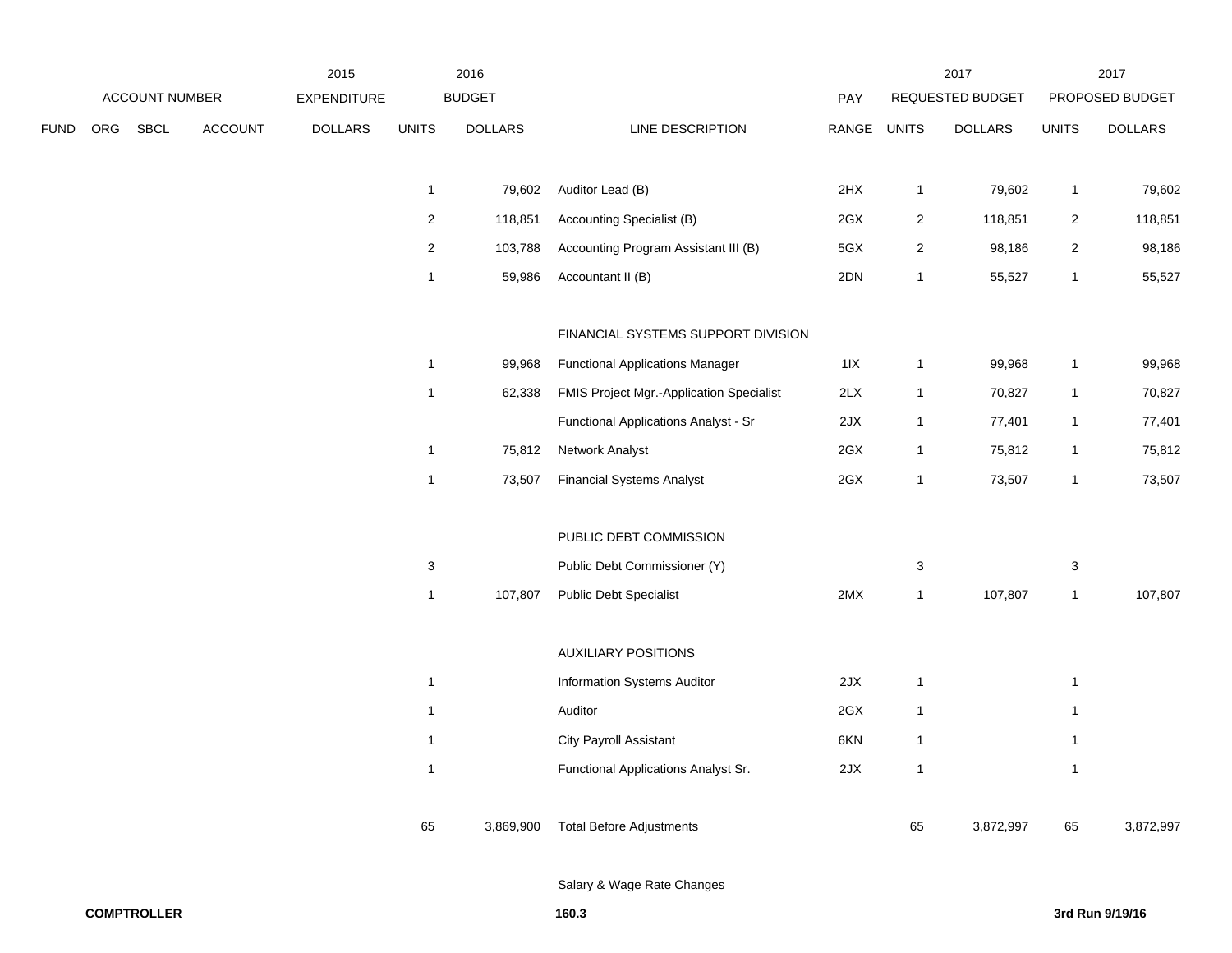|             |      |                       |         | 2015               |              | 2016           |                                                                           |             |       | 2017             |              | 2017            |
|-------------|------|-----------------------|---------|--------------------|--------------|----------------|---------------------------------------------------------------------------|-------------|-------|------------------|--------------|-----------------|
|             |      | <b>ACCOUNT NUMBER</b> |         | <b>EXPENDITURE</b> |              | <b>BUDGET</b>  |                                                                           | <b>PAY</b>  |       | REQUESTED BUDGET |              | PROPOSED BUDGET |
| <b>FUND</b> | ORG  | SBCL                  | ACCOUNT | <b>DOLLARS</b>     | <b>UNITS</b> | <b>DOLLARS</b> | LINE DESCRIPTION                                                          | RANGE UNITS |       | <b>DOLLARS</b>   | <b>UNITS</b> | <b>DOLLARS</b>  |
|             |      |                       |         |                    |              |                |                                                                           |             |       |                  |              |                 |
|             |      |                       |         |                    |              | 500            | Overtime Compensated*                                                     |             |       | 500              |              | 500             |
|             |      |                       |         |                    |              | (77, 398)      | Personnel Cost Adjustment                                                 |             |       | (89,079)         |              | (89,079)        |
|             |      |                       |         |                    |              | 1,400          | Other                                                                     |             |       | 1,400            |              | 1,400           |
|             |      |                       |         |                    |              |                |                                                                           |             |       |                  |              |                 |
|             |      |                       |         | 3,314,013          | 65           | 3,794,402      | Gross Salaries & Wages Total                                              |             | 65    | 3,785,818        | 65           | 3,785,818       |
|             |      |                       |         |                    |              |                |                                                                           |             |       |                  |              |                 |
|             |      |                       |         |                    |              | (114, 807)     | Reimbursable Services Deduction                                           |             |       | (114, 807)       |              | (114, 807)      |
|             |      |                       |         |                    |              |                | Capital Improvements Deduction                                            |             |       |                  |              |                 |
|             |      |                       |         |                    |              |                | (410,000) Grants & Aids Deduction                                         |             |       | (410,000)        |              | (410,000)       |
|             |      |                       |         |                    |              |                |                                                                           |             |       |                  |              |                 |
| 0001        | 2110 | R999                  | 006000  | 3,314,013          | 65           | 3,269,595      | NET SALARIES & WAGES TOTAL*                                               |             | 65    | 3,261,011        | 65           | 3,261,011       |
|             |      |                       |         |                    |              |                |                                                                           |             |       |                  |              |                 |
|             |      |                       |         |                    | 50.40        |                | O&M FTE'S                                                                 |             | 50.20 |                  | 50.20        |                 |
|             |      |                       |         |                    | 7.60         |                | NON-O&M FTE'S                                                             |             | 7.80  |                  | 7.80         |                 |
|             |      |                       |         |                    |              |                | (B) To terminate upon expiration of the CDBG Program                      |             |       |                  |              |                 |
|             |      |                       |         |                    |              |                | year unless grant agreement is renewed or fiscal year                     |             |       |                  |              |                 |
|             |      |                       |         |                    |              |                | is altered by Common Council action.                                      |             |       |                  |              |                 |
|             |      |                       |         |                    |              |                |                                                                           |             |       |                  |              |                 |
|             |      |                       |         |                    |              |                | (X) Private Auto Allowance May Be Paid Pursuant to Section                |             |       |                  |              |                 |
|             |      |                       |         |                    |              |                | 350-183 of the Milwaukee Code.                                            |             |       |                  |              |                 |
|             |      |                       |         |                    |              |                |                                                                           |             |       |                  |              |                 |
|             |      |                       |         |                    |              |                | (Y) Required to file a statement of economic interests in accordance with |             |       |                  |              |                 |
|             |      |                       |         |                    |              |                | the Milwaukee Code of Ordinances Chapter 303-Code of Ethics.              |             |       |                  |              |                 |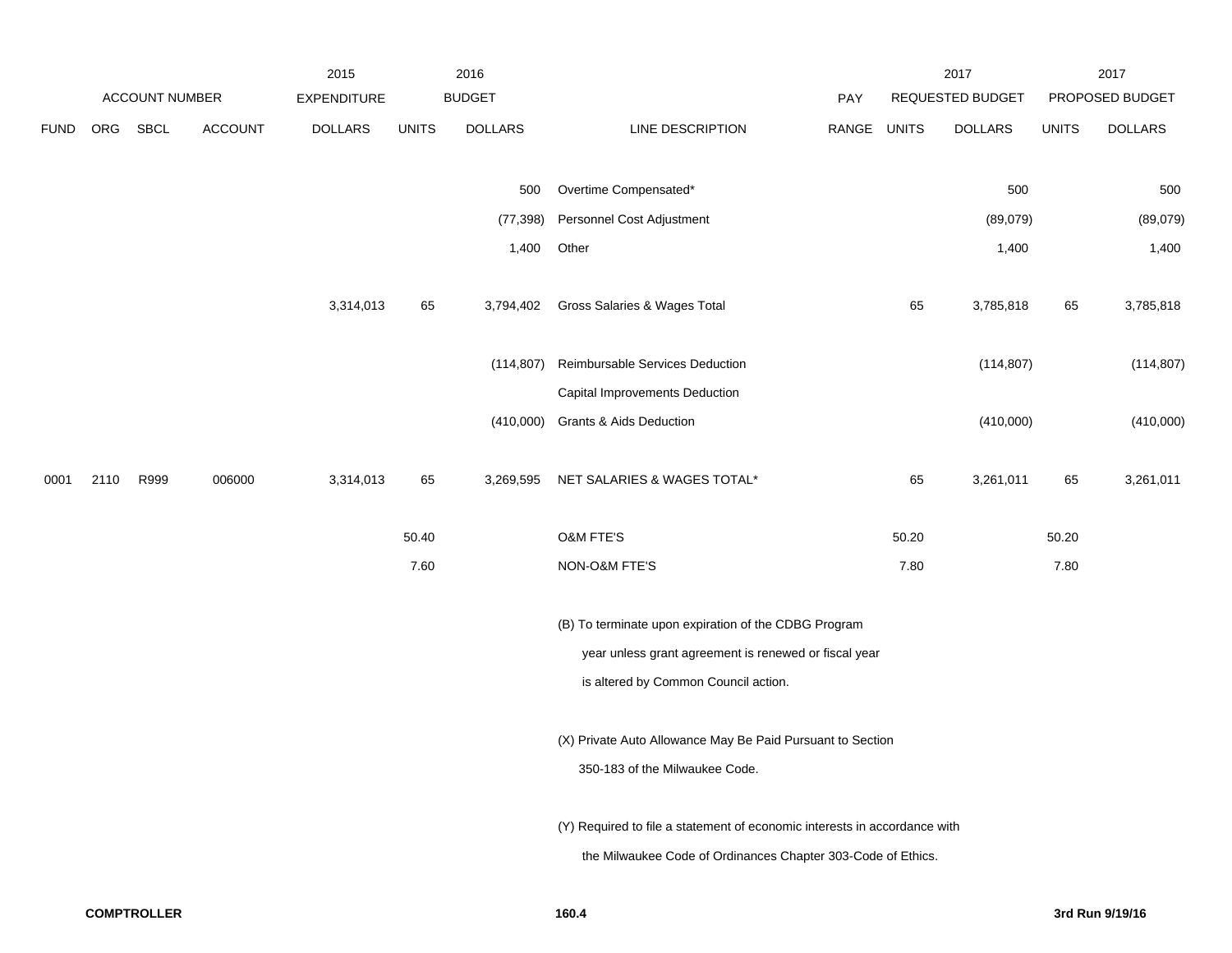|             |      |                       |                | 2015               |              | 2016           |                                                          |       |              | 2017                    |              | 2017            |
|-------------|------|-----------------------|----------------|--------------------|--------------|----------------|----------------------------------------------------------|-------|--------------|-------------------------|--------------|-----------------|
|             |      | <b>ACCOUNT NUMBER</b> |                | <b>EXPENDITURE</b> |              | <b>BUDGET</b>  |                                                          | PAY   |              | <b>REQUESTED BUDGET</b> |              | PROPOSED BUDGET |
| <b>FUND</b> | ORG  | <b>SBCL</b>           | <b>ACCOUNT</b> | <b>DOLLARS</b>     | <b>UNITS</b> | <b>DOLLARS</b> | LINE DESCRIPTION                                         | RANGE | <b>UNITS</b> | <b>DOLLARS</b>          | <b>UNITS</b> | <b>DOLLARS</b>  |
|             |      |                       |                |                    |              |                |                                                          |       |              |                         |              |                 |
| 0001        | 2110 | R999                  | 006100         | 1,332,718          |              | 1,569,406      | ESTIMATED EMPLOYEE FRINGE BENEFITS                       |       |              | 1,467,455               |              | 1,467,455       |
|             |      |                       |                |                    |              |                | (Involves Revenue Offset-No Transfers from this Account) |       |              |                         |              |                 |
|             |      |                       |                |                    |              |                |                                                          |       |              |                         |              |                 |
|             |      |                       |                |                    |              |                | OPERATING EXPENDITURES                                   |       |              |                         |              |                 |
| 0001        | 2110 | R999                  | 630100         | 28,927             |              | 35,000         | <b>General Office Expense</b>                            |       |              | 35,000                  |              | 35,000          |
| 0001        | 2110 | R999                  | 630500         |                    |              |                | Tools & Machinery Parts                                  |       |              |                         |              |                 |
| 0001        | 2110 | R999                  | 631000         |                    |              |                | <b>Construction Supplies</b>                             |       |              |                         |              |                 |
| 0001        | 2110 | R999                  | 631500         |                    |              |                | Energy                                                   |       |              |                         |              |                 |
| 0001        | 2110 | R999                  | 632000         |                    |              |                | <b>Other Operating Supplies</b>                          |       |              |                         |              |                 |
| 0001        | 2110 | R999                  | 632500         |                    |              |                | <b>Facility Rental</b>                                   |       |              |                         |              |                 |
| 0001        | 2110 | R999                  | 633000         |                    |              |                | Vehicle Rental                                           |       |              |                         |              |                 |
| 0001        | 2110 | R999                  | 633500         |                    |              |                | Non-Vehicle Equipment Rental                             |       |              |                         |              |                 |
| 0001        | 2110 | R999                  | 634000         | 201,383            |              | 220,000        | <b>Professional Services</b>                             |       |              | 220,000                 |              | 194,989         |
| 0001        | 2110 | R999                  | 634500         |                    |              |                | Information Technology Services                          |       |              |                         |              |                 |
| 0001        | 2110 | R999                  | 635000         |                    |              |                | <b>Property Services</b>                                 |       |              |                         |              |                 |
| 0001        | 2110 | R999                  | 635500         |                    |              |                | <b>Infrastructure Services</b>                           |       |              |                         |              |                 |
| 0001        | 2110 | R999                  | 636000         |                    |              |                | Vehicle Repair Services                                  |       |              |                         |              |                 |
| 0001        | 2110 | R999                  | 636500         | 39,613             |              | 51,000         | <b>Other Operating Services</b>                          |       |              | 51,000                  |              | 51,000          |
| 0001        | 2110 | R999                  | 637000         |                    |              |                | Loans and Grants                                         |       |              |                         |              |                 |
| 0001        | 2110 | R999                  | 637501         | 34,780             |              | 35,000         | <b>Reimburse Other Departments</b>                       |       |              | 35,000                  |              | 35,000          |
|             |      |                       |                |                    |              |                |                                                          |       |              |                         |              |                 |
| 0001        | 2110 | R999                  | 006300         | 304,703            |              | 341,000        | OPERATING EXPENDITURES TOTAL*                            |       |              | 341,000                 |              | 315,989         |
|             |      |                       |                |                    |              |                |                                                          |       |              |                         |              |                 |
|             |      |                       |                |                    |              |                |                                                          |       |              |                         |              |                 |

EQUIPMENT PURCHASES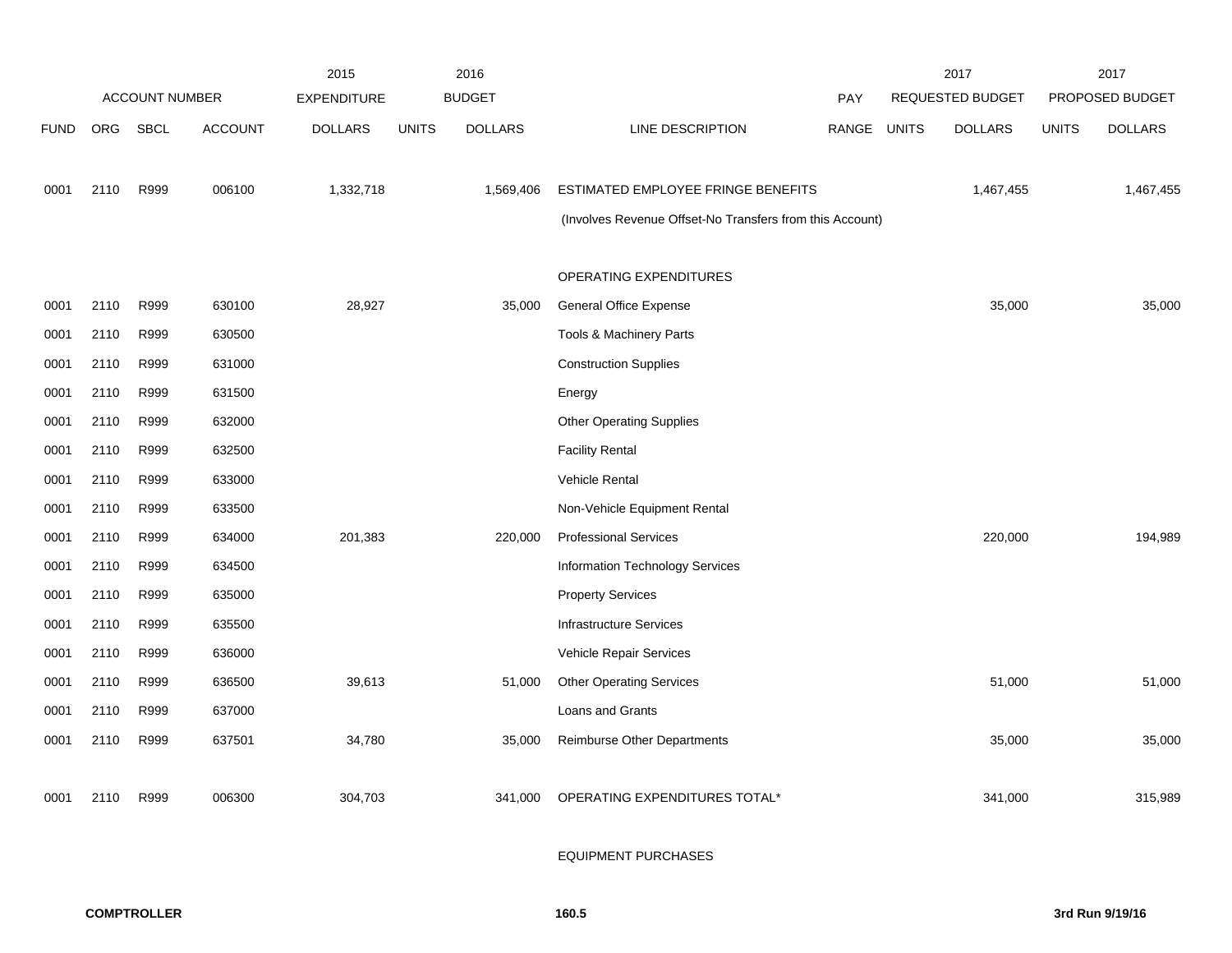|             |      |                       |         | 2015               |              | 2016           |                                     |             |    | 2017             |              | 2017            |
|-------------|------|-----------------------|---------|--------------------|--------------|----------------|-------------------------------------|-------------|----|------------------|--------------|-----------------|
|             |      | <b>ACCOUNT NUMBER</b> |         | <b>EXPENDITURE</b> |              | <b>BUDGET</b>  |                                     | PAY         |    | REQUESTED BUDGET |              | PROPOSED BUDGET |
| <b>FUND</b> | ORG  | <b>SBCL</b>           | ACCOUNT | <b>DOLLARS</b>     | <b>UNITS</b> | <b>DOLLARS</b> | LINE DESCRIPTION                    | RANGE UNITS |    | <b>DOLLARS</b>   | <b>UNITS</b> | <b>DOLLARS</b>  |
|             |      |                       |         |                    |              |                | <b>Additional Equipment</b>         |             |    |                  |              |                 |
|             |      |                       |         |                    |              |                | Subtotal - Additional Equipment     |             |    |                  |              |                 |
|             |      |                       |         |                    |              |                | Replacement Equipment               |             |    |                  |              |                 |
|             |      |                       |         |                    |              | 10,000         | Technology & Equipment Replacements |             |    |                  |              |                 |
|             |      |                       |         |                    |              |                | <b>Computer Workstations</b>        |             | 62 | 93,000           | 62           | 93,000          |
|             |      |                       |         |                    |              |                |                                     |             |    |                  |              |                 |
|             |      |                       |         |                    |              | 10,000         | Subtotal - Replacement Equipment    |             | 62 | 93,000           | 62           | 93,000          |
| 0001        | 2110 | R999                  | 006800  | 5,687              |              | 10,000         | EQUIPMENT PURCHASES TOTAL*          |             | 62 | 93,000           | 62           | 93,000          |
|             |      |                       |         |                    |              |                | SPECIAL FUNDS                       |             |    |                  |              |                 |
|             |      |                       |         |                    |              |                | SPECIAL FUNDS TOTAL                 |             |    |                  |              |                 |
|             |      |                       |         |                    |              |                | COMPTROLLER BUDGETARY CONTROL       |             |    |                  |              |                 |
|             |      |                       |         | 4,957,121          |              | 5,190,001      | UNIT TOTAL (1BCU=1DU)               |             |    | 5,162,466        |              | 5,137,455       |
|             |      |                       |         |                    |              |                |                                     |             |    |                  |              |                 |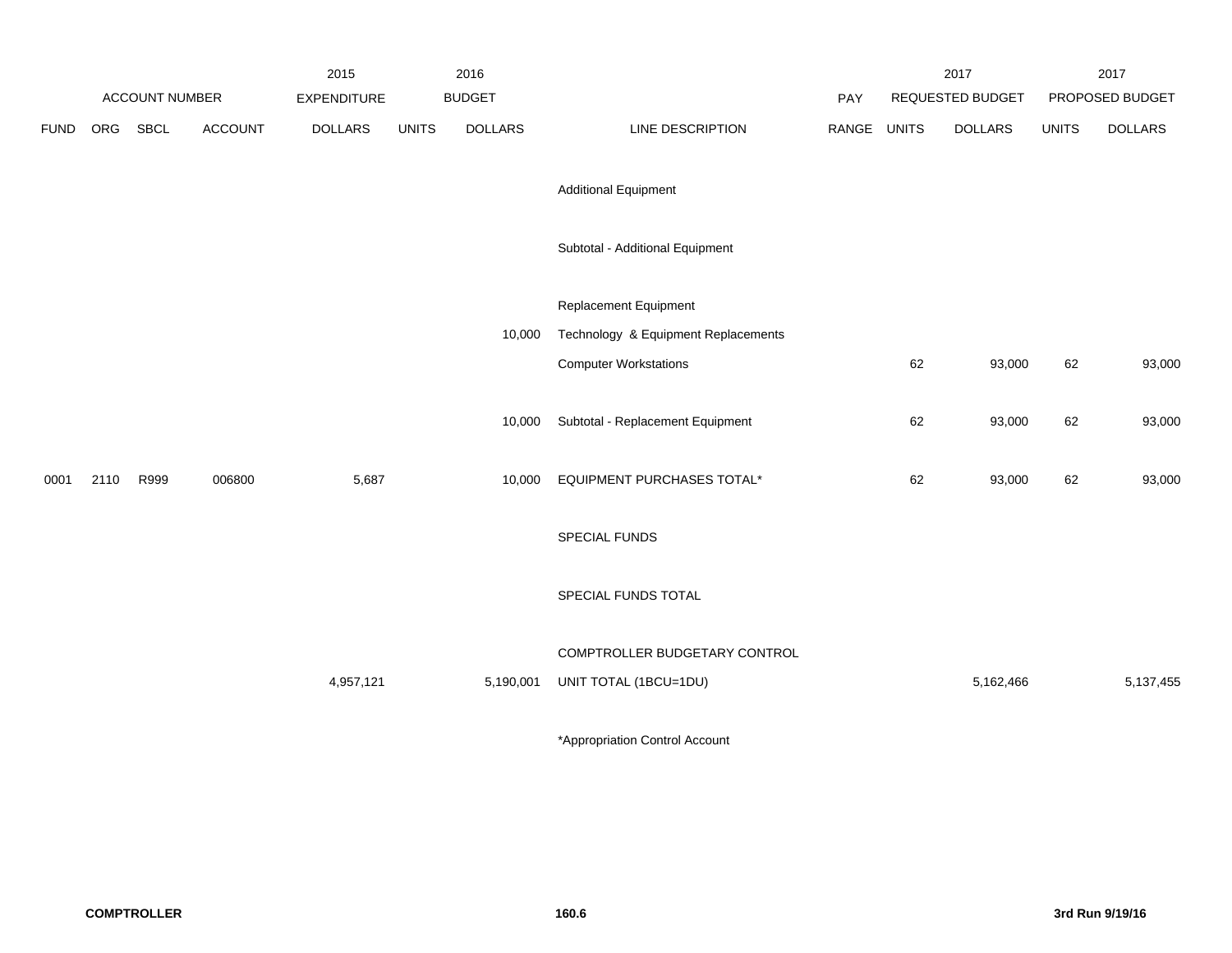|             |  |                | 2015    |                    | 2016         |                |                                          |             | 2017           |                  | 2017           |                 |
|-------------|--|----------------|---------|--------------------|--------------|----------------|------------------------------------------|-------------|----------------|------------------|----------------|-----------------|
|             |  | ACCOUNT NUMBER |         | <b>EXPENDITURE</b> |              | <b>BUDGET</b>  |                                          | PAY         |                | REQUESTED BUDGET |                | PROPOSED BUDGET |
| <b>FUND</b> |  | ORG SBCL       | ACCOUNT | <b>DOLLARS</b>     | <b>UNITS</b> | <b>DOLLARS</b> | LINE DESCRIPTION                         | RANGE UNITS |                | <b>DOLLARS</b>   | <b>UNITS</b>   | <b>DOLLARS</b>  |
|             |  |                |         |                    |              |                | ELECTION COMMISSION                      |             |                |                  |                |                 |
|             |  |                |         |                    |              |                | BUDGETARY CONTROL UNIT (1BCU=1DU)        |             |                |                  |                |                 |
|             |  |                |         |                    |              |                | SALARIES & WAGES                         |             |                |                  |                |                 |
|             |  |                |         |                    | $\mathbf{3}$ | 500            | Commissioner of Election (Y)             |             | 3              | 250              | $\mathbf{3}$   | 250             |
|             |  |                |         |                    | $\mathbf{1}$ | 96,927         | Election Commission - Exec. Dir. (Y)     | 11X         | 1              | 96,927           | $\mathbf{1}$   | 96,927          |
|             |  |                |         |                    |              |                | <b>GENERAL OFFICE</b>                    |             |                |                  |                |                 |
|             |  |                |         |                    | $\mathbf{3}$ | 128,161        | Program Assistant I                      | 5EN         | 3              | 130,724          | $\mathbf{3}$   | 123,890         |
|             |  |                |         |                    |              |                | REGISTRATION DIVISION                    |             |                |                  |                |                 |
|             |  |                |         |                    | 96           | 463,415        | Temporary Office Assistant II (0.39 FTE) | 9KN         | 20             | 97,065           | 20             | 97,065          |
|             |  |                |         |                    | $\mathbf{1}$ | 51,268         | Election Services Coordinator (X)        | 5HN         | $\overline{1}$ | 52,293           | $\mathbf{1}$   | 52,293          |
|             |  |                |         |                    | $\mathbf 5$  | 109,506        | Temporary Election Laborer (0.73 FTE)    | 9LN         | $\sqrt{2}$     | 43,811           | $\overline{c}$ | 43,811          |
|             |  |                |         |                    | 2,361        | 964,190        | Election Inspector (0.26 FTE)            | 9AN         | 787            | 351,034          | 787            | 300,000         |
|             |  |                |         |                    |              |                | ELECTION SERVICE DIVISION                |             |                |                  |                |                 |
|             |  |                |         |                    | $\mathbf{1}$ | 69,117         | Election Services Manager (Y)            | 1FX         | 1              | 69,117           | $\mathbf{1}$   | 69,117          |
|             |  |                |         |                    | $\mathbf{2}$ | 101,745        | <b>Election Services Specialist</b>      | 2DN         | 2              | 103,780          | $\overline{a}$ | 103,780         |
|             |  |                |         | 708,844            | 2,473        | 1,984,829      | <b>Total Before Adjustments</b>          |             | 820            | 945,001          | 820            | 887,133         |
|             |  |                |         |                    |              |                | Salary & Wage Rate Changes               |             |                |                  |                |                 |
|             |  |                |         |                    |              |                | Overtime Compensated*                    |             |                |                  |                |                 |

Personnel Cost Adjustment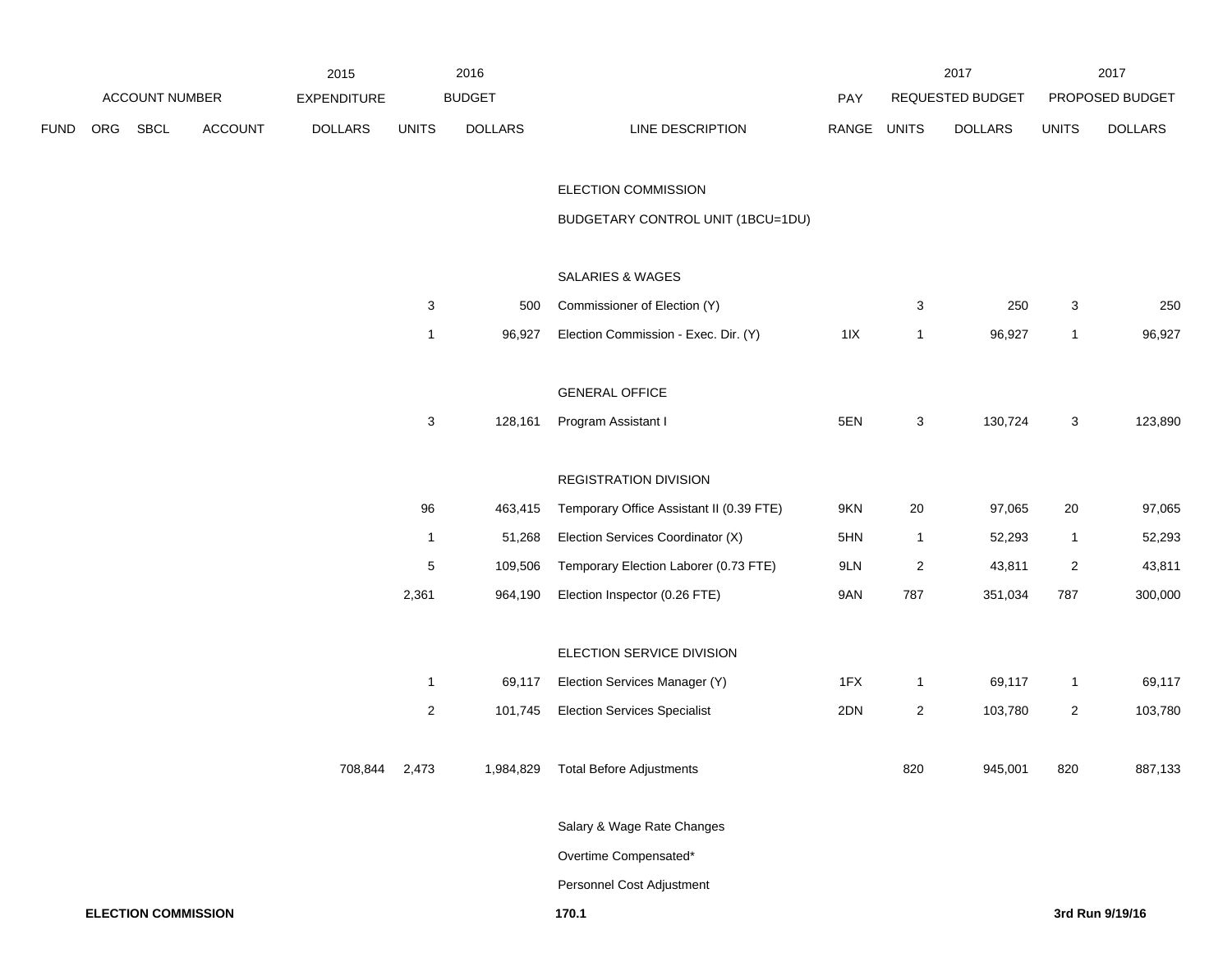|             |      |                            |                | 2015               |              | 2016           |                                                                           |            |       | 2017             |              | 2017            |
|-------------|------|----------------------------|----------------|--------------------|--------------|----------------|---------------------------------------------------------------------------|------------|-------|------------------|--------------|-----------------|
|             |      | ACCOUNT NUMBER             |                | <b>EXPENDITURE</b> |              | <b>BUDGET</b>  |                                                                           | <b>PAY</b> |       | REQUESTED BUDGET |              | PROPOSED BUDGET |
| <b>FUND</b> | ORG  | SBCL                       | <b>ACCOUNT</b> | <b>DOLLARS</b>     | <b>UNITS</b> | <b>DOLLARS</b> | LINE DESCRIPTION                                                          | RANGE      | UNITS | <b>DOLLARS</b>   | <b>UNITS</b> | <b>DOLLARS</b>  |
|             |      |                            |                |                    |              |                |                                                                           |            |       |                  |              |                 |
|             |      |                            |                |                    |              |                | Other                                                                     |            |       |                  |              |                 |
|             |      |                            |                |                    |              |                |                                                                           |            |       |                  |              |                 |
|             |      |                            |                | 708,844            | 2,473        | 1,984,829      | Gross Salaries & Wages Total                                              |            | 820   | 945,001          | 820          | 887,133         |
|             |      |                            |                |                    |              |                | Reimbursable Service Deduction                                            |            |       |                  |              |                 |
|             |      |                            |                |                    |              |                | Capital Improvements Deduction                                            |            |       |                  |              |                 |
|             |      |                            |                |                    |              |                | <b>Grants &amp; Aids Deduction</b>                                        |            |       |                  |              |                 |
|             |      |                            |                |                    |              |                |                                                                           |            |       |                  |              |                 |
| 0001        | 1700 | R999                       | 006000         | 708,844            | 2,473        | 1,984,829      | NET SALARIES & WAGES TOTAL*                                               |            | 820   | 945,001          | 820          | 887,133         |
|             |      |                            |                |                    |              |                |                                                                           |            |       |                  |              |                 |
|             |      |                            |                |                    | 76.87        |                | O&M FTE'S                                                                 |            | 34.58 |                  | 34.58        |                 |
|             |      |                            |                |                    |              |                | NON-O&M FTE'S                                                             |            |       |                  |              |                 |
|             |      |                            |                |                    |              |                |                                                                           |            |       |                  |              |                 |
|             |      |                            |                |                    |              |                | (X) Private auto allowance may be for a maximum of five months per        |            |       |                  |              |                 |
|             |      |                            |                |                    |              |                | year pursuant to section 350-183 of the Milwaukee Code.                   |            |       |                  |              |                 |
|             |      |                            |                |                    |              |                | (Y) Required to file a statement of economic interests in accordance with |            |       |                  |              |                 |
|             |      |                            |                |                    |              |                | the Milwaukee Code of Ordinances Chapter 303-Code of Ethics.              |            |       |                  |              |                 |
|             |      |                            |                |                    |              |                |                                                                           |            |       |                  |              |                 |
| 0001        | 1700 | R999                       | 006100         | 216,019            |              | 214,665        | ESTIMATED EMPLOYEE FRINGE BENEFITS                                        |            |       | 203,778          |              | 200,703         |
|             |      |                            |                |                    |              |                | (Involves Revenue Offset-No Transfers from this Account)                  |            |       |                  |              |                 |
|             |      |                            |                |                    |              |                | OPERATING EXPENDITURES                                                    |            |       |                  |              |                 |
| 0001        | 1700 | R999                       | 630100         | 128,181            |              | 26,000         | <b>General Office Expense</b>                                             |            |       | 67,600           |              | 67,000          |
| 0001        | 1700 | R999                       | 630500         |                    |              |                | Tools & Machinery Parts                                                   |            |       |                  |              |                 |
|             |      | <b>ELECTION COMMISSION</b> |                |                    |              |                | 170.2                                                                     |            |       |                  |              | 3rd Run 9/19/16 |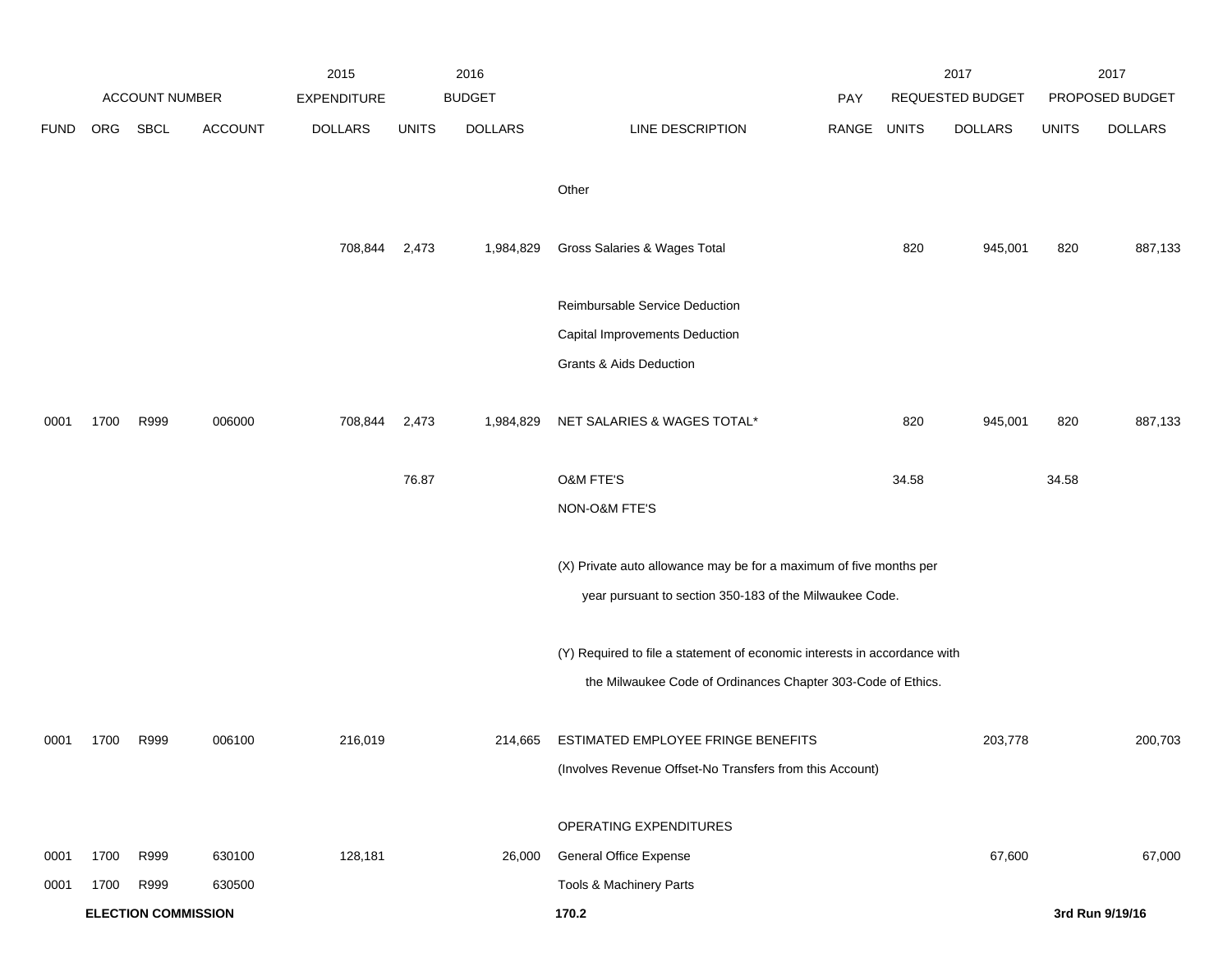|             |      |                       |                | 2015               |              | 2016           |                                    |       |              | 2017             |              | 2017            |
|-------------|------|-----------------------|----------------|--------------------|--------------|----------------|------------------------------------|-------|--------------|------------------|--------------|-----------------|
|             |      | <b>ACCOUNT NUMBER</b> |                | <b>EXPENDITURE</b> |              | <b>BUDGET</b>  |                                    | PAY   |              | REQUESTED BUDGET |              | PROPOSED BUDGET |
| <b>FUND</b> | ORG  | <b>SBCL</b>           | <b>ACCOUNT</b> | <b>DOLLARS</b>     | <b>UNITS</b> | <b>DOLLARS</b> | LINE DESCRIPTION                   | RANGE | <b>UNITS</b> | <b>DOLLARS</b>   | <b>UNITS</b> | <b>DOLLARS</b>  |
|             |      |                       |                |                    |              |                |                                    |       |              |                  |              |                 |
| 0001        | 1700 | R999                  | 631000         |                    |              |                | <b>Construction Supplies</b>       |       |              |                  |              |                 |
| 0001        | 1700 | R999                  | 631500         | 6,664              |              |                | Energy                             |       |              |                  |              |                 |
| 0001        | 1700 | R999                  | 632000         | 4,337              |              | 8,500          | <b>Other Operating Supplies</b>    |       |              | 18,480           |              | 18,000          |
| 0001        | 1700 | R999                  | 632500         | 16,664             |              | 79,000         | <b>Facility Rental</b>             |       |              | 12,000           |              | 12,000          |
| 0001        | 1700 | R999                  | 633000         | 6,166              |              | 23,460         | Vehicle Rental                     |       |              | 12,460           |              | 12,000          |
| 0001        | 1700 | R999                  | 633500         |                    |              |                | Non-Vehicle Equipment Rental       |       |              |                  |              |                 |
| 0001        | 1700 | R999                  | 634000         | 37,271             |              | 101,000        | <b>Professional Services</b>       |       |              | 66,000           |              | 66,000          |
| 0001        | 1700 | R999                  | 634500         | 6,696              |              | 12,000         | Information Technology Services    |       |              |                  |              |                 |
| 0001        | 1700 | R999                  | 635000         |                    |              |                | <b>Property Services</b>           |       |              |                  |              |                 |
| 0001        | 1700 | R999                  | 635500         |                    |              |                | <b>Infrastructure Services</b>     |       |              |                  |              |                 |
| 0001        | 1700 | R999                  | 636000         |                    |              |                | Vehicle Repair Services            |       |              |                  |              |                 |
| 0001        | 1700 | R999                  | 636500         | 12,101             |              | 429,265        | <b>Other Operating Services</b>    |       |              | 166,207          |              | 135,000         |
| 0001        | 1700 | R999                  | 637000         |                    |              |                | Loans and Grants                   |       |              |                  |              |                 |
| 0001        | 1700 | R999                  | 637501         | 218,771            |              |                | <b>Reimburse Other Departments</b> |       |              |                  |              |                 |
|             |      |                       |                |                    |              |                |                                    |       |              |                  |              |                 |
| 0001        | 1700 | R999                  | 006300         | 436,851            |              | 679,225        | OPERATING EXPENDITURES TOTAL*      |       |              | 342,747          |              | 310,000         |
|             |      |                       |                |                    |              |                |                                    |       |              |                  |              |                 |
|             |      |                       |                |                    |              |                | <b>EQUIPMENT PURCHASES</b>         |       |              |                  |              |                 |
|             |      |                       |                |                    |              |                |                                    |       |              |                  |              |                 |
|             |      |                       |                |                    |              |                | <b>Additional Equipment</b>        |       |              |                  |              |                 |
|             |      |                       |                |                    |              |                |                                    |       |              |                  |              |                 |
|             |      |                       |                |                    |              |                | Subtotal - Additional Equipment    |       |              |                  |              |                 |
|             |      |                       |                |                    |              |                |                                    |       |              |                  |              |                 |

Replacement Equipment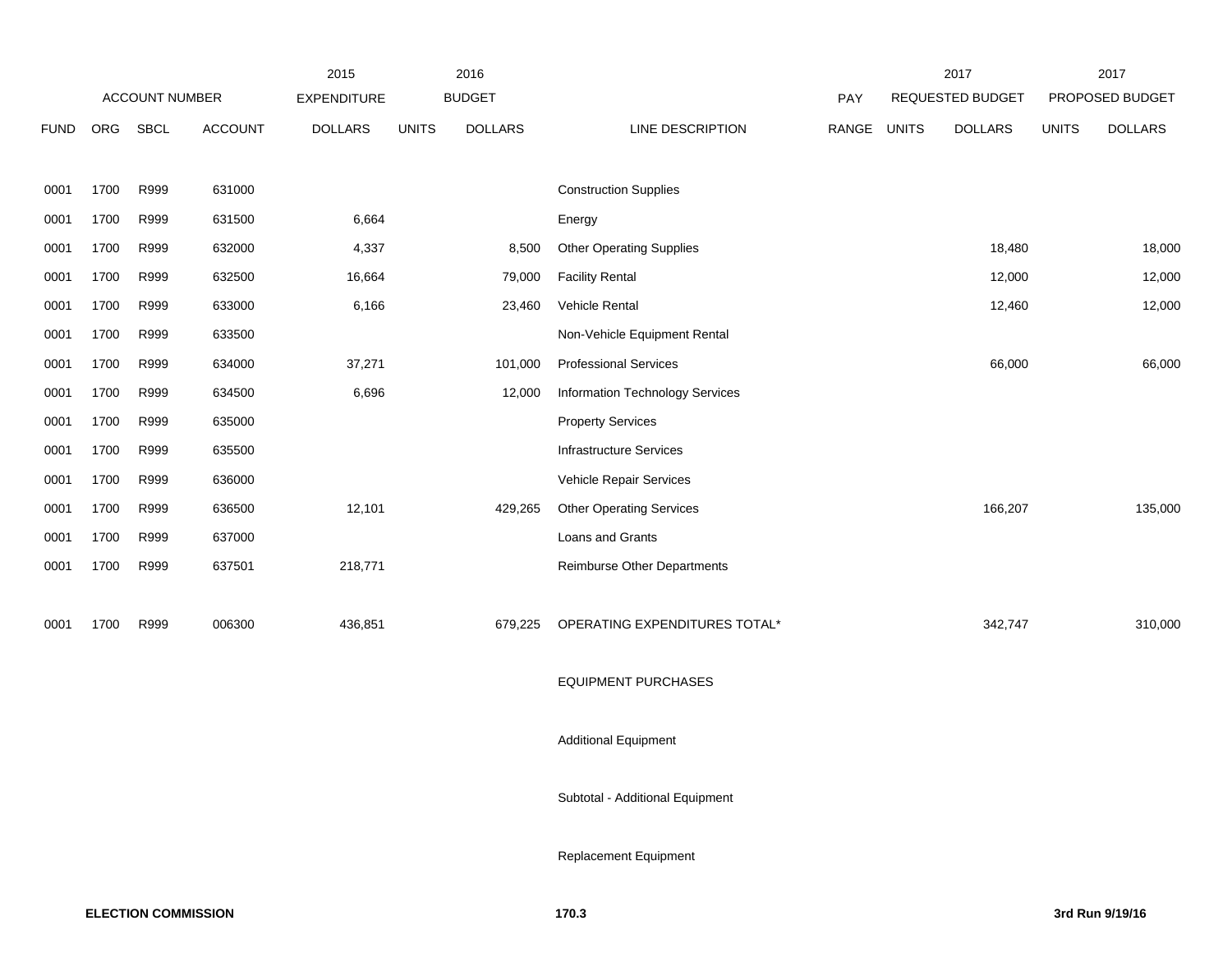|             |      |                       |                | 2015               |              | 2016           |                                  |             | 2017             |              | 2017            |
|-------------|------|-----------------------|----------------|--------------------|--------------|----------------|----------------------------------|-------------|------------------|--------------|-----------------|
|             |      | <b>ACCOUNT NUMBER</b> |                | <b>EXPENDITURE</b> |              | <b>BUDGET</b>  |                                  | PAY         | REQUESTED BUDGET |              | PROPOSED BUDGET |
| <b>FUND</b> | ORG  | SBCL                  | <b>ACCOUNT</b> | <b>DOLLARS</b>     | <b>UNITS</b> | <b>DOLLARS</b> | LINE DESCRIPTION                 | RANGE UNITS | <b>DOLLARS</b>   | <b>UNITS</b> | <b>DOLLARS</b>  |
|             |      |                       |                |                    |              |                | Subtotal - Replacement Equipment |             |                  |              |                 |
| 0001        | 1700 | R999                  | 006800         | 500,000            |              |                | EQUIPMENT PURCHASES TOTAL*       |             |                  |              |                 |
|             |      |                       |                |                    |              |                | <b>SPECIAL FUNDS</b>             |             |                  |              |                 |
|             |      |                       |                |                    |              |                | SPECIAL FUNDS TOTAL              |             |                  |              |                 |
|             |      |                       |                |                    |              |                | ELECTION COMMISSION BUDGETARY    |             |                  |              |                 |
|             |      |                       |                | 1,861,714          |              | 2,878,719      | CONTROL UNIT TOTAL (1BCU=1DU)    |             | 1,491,526        |              | 1,397,836       |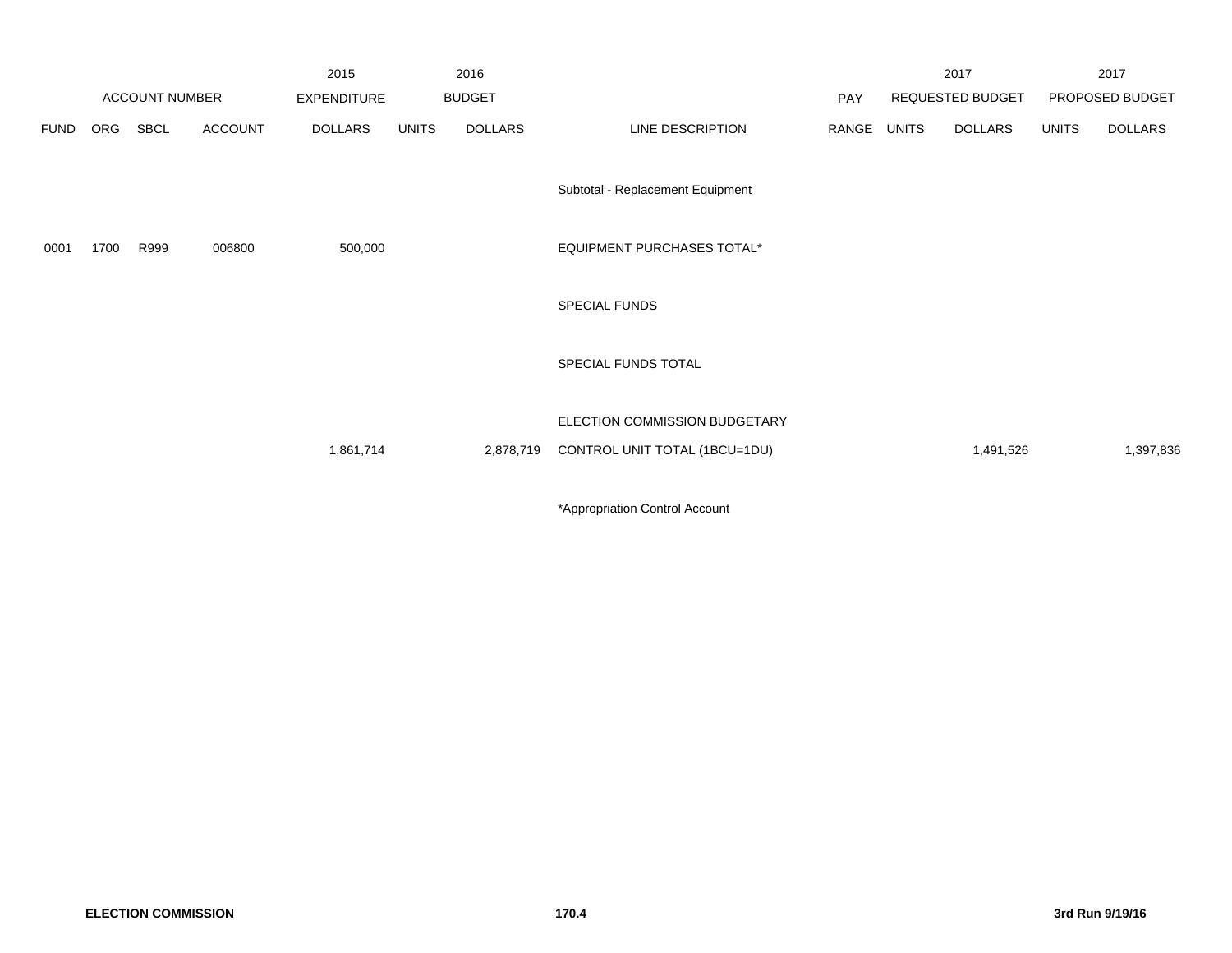|                                  |                       |      |                    | 2015           | 2016          |                |                                                          |             | 2017<br><b>REQUESTED BUDGET</b> |                | 2017<br>PROPOSED BUDGET |                 |
|----------------------------------|-----------------------|------|--------------------|----------------|---------------|----------------|----------------------------------------------------------|-------------|---------------------------------|----------------|-------------------------|-----------------|
|                                  | <b>ACCOUNT NUMBER</b> |      | <b>EXPENDITURE</b> |                | <b>BUDGET</b> | PAY            |                                                          |             |                                 |                |                         |                 |
| <b>FUND</b>                      | ORG                   | SBCL | <b>ACCOUNT</b>     | <b>DOLLARS</b> | <b>UNITS</b>  | <b>DOLLARS</b> | LINE DESCRIPTION                                         | RANGE UNITS |                                 | <b>DOLLARS</b> | <b>UNITS</b>            | <b>DOLLARS</b>  |
|                                  |                       |      |                    |                |               |                | DEPARTMENT OF EMPLOYEE RELATIONS                         |             |                                 |                |                         |                 |
|                                  |                       |      |                    |                |               |                | SUMMARY (1BCU=3DU)                                       |             |                                 |                |                         |                 |
|                                  |                       |      |                    |                |               |                | SALARIES & WAGES                                         |             |                                 |                |                         |                 |
|                                  |                       |      |                    |                |               |                | Overtime Compensated*                                    |             |                                 |                |                         |                 |
|                                  |                       |      |                    | 2,888,275      |               | 3,063,519      | All Other Salaries & Wages                               |             |                                 | 2,808,740      |                         | 2,575,186       |
| 0001                             | 1650                  | R999 | 006000             | 2,888,275      |               | 3,063,519      | NET SALARIES & WAGES TOTAL*                              |             |                                 | 2,808,740      |                         | 2,575,186       |
|                                  |                       |      |                    |                | 81            |                | TOTAL NUMBER OF POSITIONS AUTHORIZED                     |             | 69                              |                | 64                      |                 |
|                                  |                       |      |                    |                | 49.43         |                | O&M FTE'S**                                              |             | 45.57                           |                | 40.57                   |                 |
|                                  |                       |      |                    |                | 5.60          |                | NON-O&M FTE'S                                            |             | 5.56                            |                | 5.56                    |                 |
| 0001                             | 1650                  | R999 | 006100             | 1,299,724      |               | 1,470,489      | ESTIMATED EMPLOYEE FRINGE BENEFITS                       |             |                                 | 1,263,933      |                         | 1,158,834       |
|                                  |                       |      |                    |                |               |                | (Involves Revenue Offset-No Transfers from this Account) |             |                                 |                |                         |                 |
|                                  |                       |      |                    |                |               |                | OPERATING EXPENDITURES                                   |             |                                 |                |                         |                 |
| 0001                             | 1650                  | R999 | 630100             | 35,946         |               | 43,090         | <b>General Office Expense</b>                            |             |                                 | 34,975         |                         | 34,975          |
| 0001                             | 1650                  | R999 | 630500             |                |               |                | Tools & Machinery Parts                                  |             |                                 |                |                         |                 |
| 0001                             | 1650                  | R999 | 631000             |                |               |                | <b>Construction Supplies</b>                             |             |                                 |                |                         |                 |
| 0001                             | 1650                  | R999 | 631500             |                |               |                | Energy                                                   |             |                                 |                |                         |                 |
| 0001                             | 1650                  | R999 | 632000             | 3,014          |               | 5,300          | <b>Other Operating Supplies</b>                          |             |                                 | 4,500          |                         | 4,500           |
| 0001                             | 1650                  | R999 | 632500             | 3,527          |               | 4,400          | <b>Facility Rental</b>                                   |             |                                 | 11,500         |                         | 11,500          |
| 0001                             | 1650                  | R999 | 633000             |                |               |                | Vehicle Rental                                           |             |                                 |                |                         |                 |
| DEPARTMENT OF EMPLOYEE RELATIONS |                       |      |                    |                |               |                | 180.1                                                    |             |                                 |                |                         | 3rd Run 9/19/16 |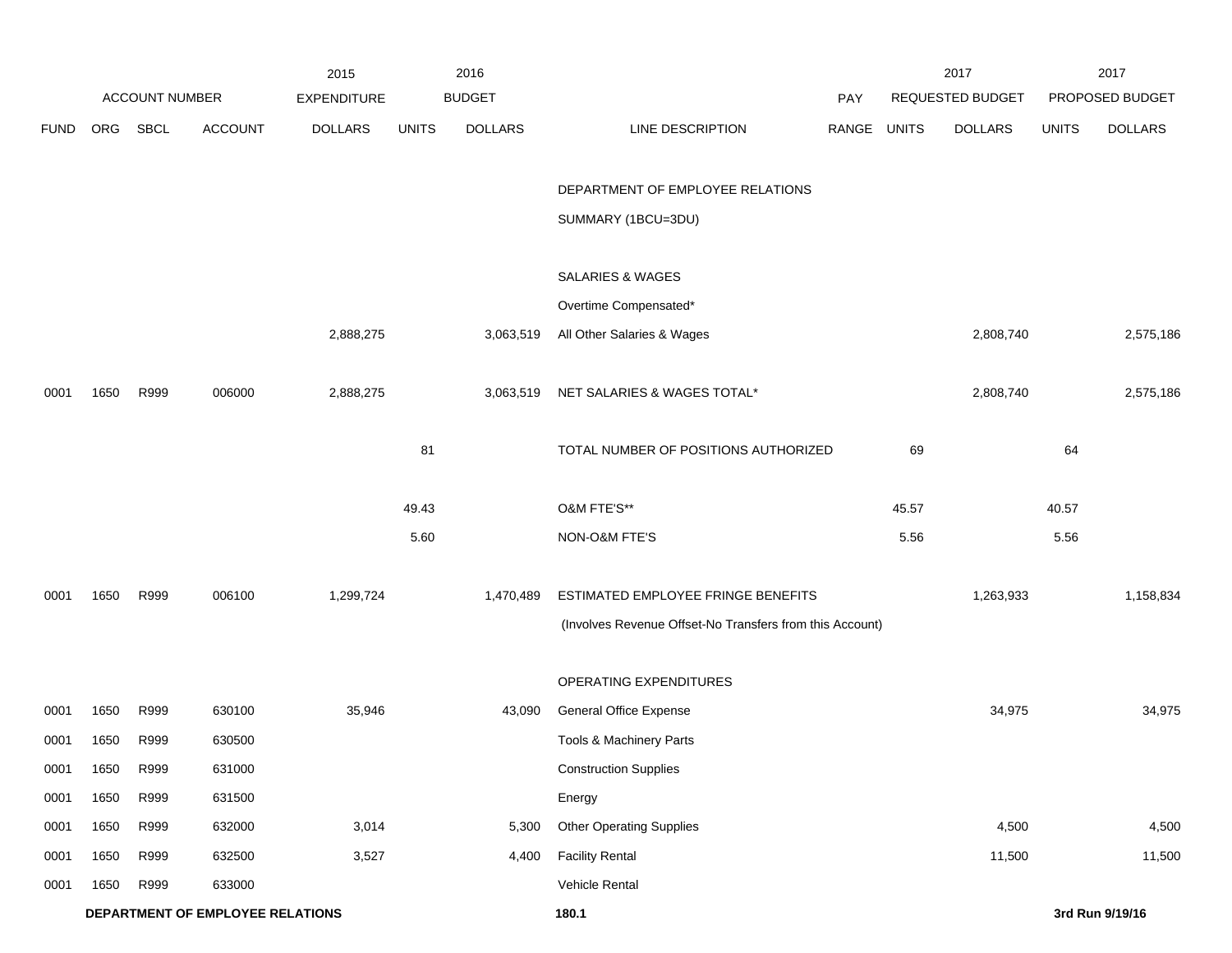|             |      |                |                | 2015               |              | 2016           |                                                       |             | 2017             |              | 2017            |
|-------------|------|----------------|----------------|--------------------|--------------|----------------|-------------------------------------------------------|-------------|------------------|--------------|-----------------|
|             |      | ACCOUNT NUMBER |                | <b>EXPENDITURE</b> |              | <b>BUDGET</b>  |                                                       | <b>PAY</b>  | REQUESTED BUDGET |              | PROPOSED BUDGET |
| <b>FUND</b> | ORG  | <b>SBCL</b>    | <b>ACCOUNT</b> | <b>DOLLARS</b>     | <b>UNITS</b> | <b>DOLLARS</b> | LINE DESCRIPTION                                      | RANGE UNITS | <b>DOLLARS</b>   | <b>UNITS</b> | <b>DOLLARS</b>  |
|             |      |                |                |                    |              |                |                                                       |             |                  |              |                 |
| 0001        | 1650 | R999           | 633500         | 10,903             |              | 12,800         | Non-Vehicle Equipment Rental                          |             | 12,800           |              | 12,800          |
| 0001        | 1650 | R999           | 634000         | 27,390             |              | 29,500         | <b>Professional Services</b>                          |             | 87,000           |              | 87,000          |
| 0001        | 1650 | R999           | 634500         | 205,128            |              | 199,100        | Information Technology Services                       |             | 71,690           |              | 71,690          |
| 0001        | 1650 | R999           | 635000         | 2,079              |              | 5,000          | <b>Property Services</b>                              |             | 5,000            |              | 5,000           |
| 0001        | 1650 | R999           | 635500         |                    |              |                | <b>Infrastructure Services</b>                        |             |                  |              |                 |
| 0001        | 1650 | R999           | 636000         |                    |              |                | Vehicle Repair Services                               |             |                  |              |                 |
| 0001        | 1650 | R999           | 636500         | 14,931             |              | 40,200         | <b>Other Operating Services</b>                       |             | 52,250           |              | 52,250          |
| 0001        | 1650 | R999           | 637000         |                    |              |                | Loans and Grants                                      |             |                  |              |                 |
| 0001        | 1650 | R999           | 637501         | 68,127             |              | 47,600         | <b>Reimburse Other Departments</b>                    |             | 24,600           |              | 24,600          |
|             |      |                |                |                    |              |                |                                                       |             |                  |              |                 |
| 0001        | 1650 | R999           | 006300         | 371,045            |              | 386,990        | OPERATING EXPENDITURES TOTAL*                         |             | 304,315          |              | 304,315         |
|             |      |                |                |                    |              |                |                                                       |             |                  |              |                 |
| 0001        | 1650 | R999           | 006800         | 26,907             |              | 2,000          | EQUIPMENT PURCHASES TOTAL*                            |             | 2,000            |              | 2,000           |
|             |      |                |                |                    |              |                |                                                       |             |                  |              |                 |
|             |      |                |                | 88,754             |              | 82,000         | SPECIAL FUNDS TOTAL                                   |             | 104,000          |              | 104,000         |
|             |      |                |                |                    |              |                |                                                       |             |                  |              |                 |
|             |      |                |                |                    |              |                | DEPARTMENT OF EMPLOYEE RELATIONS                      |             |                  |              |                 |
|             |      |                |                | 4,674,705          |              | 5,004,998      | SUMMARY (1BCU=3DU)                                    |             | 4,482,988        |              | 4,144,335       |
|             |      |                |                |                    |              |                |                                                       |             |                  |              |                 |
|             |      |                |                |                    |              |                | *Appropriation Control Account                        |             |                  |              |                 |
|             |      |                |                |                    |              |                |                                                       |             |                  |              |                 |
|             |      |                |                |                    |              |                | **Totals do not include FTE counts for members of the |             |                  |              |                 |
|             |      |                |                |                    |              |                | City Service Commission.                              |             |                  |              |                 |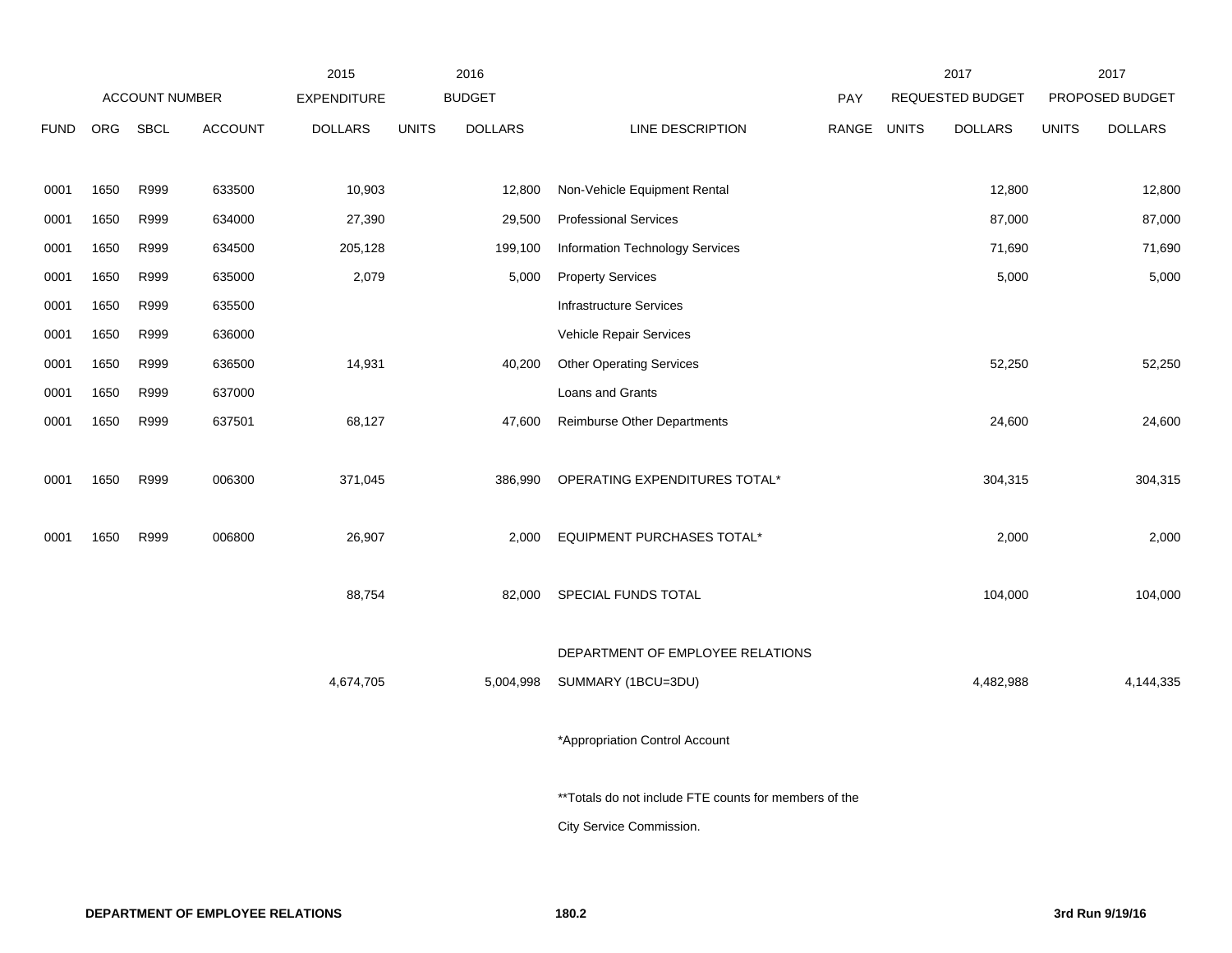|             |                |             |                | 2015               |       | 2016           |                                  | 2017                           |              | 2017                   |
|-------------|----------------|-------------|----------------|--------------------|-------|----------------|----------------------------------|--------------------------------|--------------|------------------------|
|             | ACCOUNT NUMBER |             |                | <b>EXPENDITURE</b> |       | <b>BUDGET</b>  | PAY                              | REQUESTED BUDGET               |              | <b>PROPOSED BUDGET</b> |
| <b>FUND</b> | <b>ORG</b>     | <b>SBCL</b> | <b>ACCOUNT</b> | <b>DOLLARS</b>     | UNITS | <b>DOLLARS</b> | <b>RANGE</b><br>LINE DESCRIPTION | <b>UNITS</b><br><b>DOLLARS</b> | <b>UNITS</b> | <b>DOLLARS</b>         |

## DEPARTMENT OF EMPLOYEE RELATIONS

### ADMINISTRATION DIVISION

## SALARIES & WAGES

|   | 133.992 | Employee Relations Director (Y)     | 1OX             | 133.992 |   | 133,992 |
|---|---------|-------------------------------------|-----------------|---------|---|---------|
|   | 50.059  | Administrative Services Coordinator | 5JN             | 49.344  |   | 49,344  |
| 5 | 21.000  | City Service Commissioner (Y)       | BC <sub>1</sub> | 21.000  | 5 | 21,000  |
|   |         | Equal Rights Commissioner (Y)       |                 |         |   |         |

### BUSINESS SECTION

| 76.280 | Fiscal and Risk Manager                     | 2KX |
|--------|---------------------------------------------|-----|
| 67.128 | <b>Budget and Management Analyst Senior</b> | 2FX |

## OFFICE OF DIVERSITY & OUTREACH

|    | 72,397   | Human Resources Compliance Officer (Y) | 2JX |   | 72,397   |   | 72,397   |
|----|----------|----------------------------------------|-----|---|----------|---|----------|
| 17 | 420,856  | <b>Total Before Adjustments</b>        |     | 8 | 276,733  | 8 | 276,733  |
|    |          | Salary & Wage Rate Changes             |     |   |          |   |          |
|    |          | Overtime Compensated                   |     |   |          |   |          |
|    | (8, 112) | Personnel Cost Adjustment              |     |   | (5, 562) |   | (5, 562) |
|    | 1,744    | Other                                  |     |   | 1,218    |   | 1,218    |
|    |          |                                        |     |   |          |   |          |
| 17 | 414,488  | Gross Salaries & Wages Total           |     | 8 | 272,389  | 8 | 272,389  |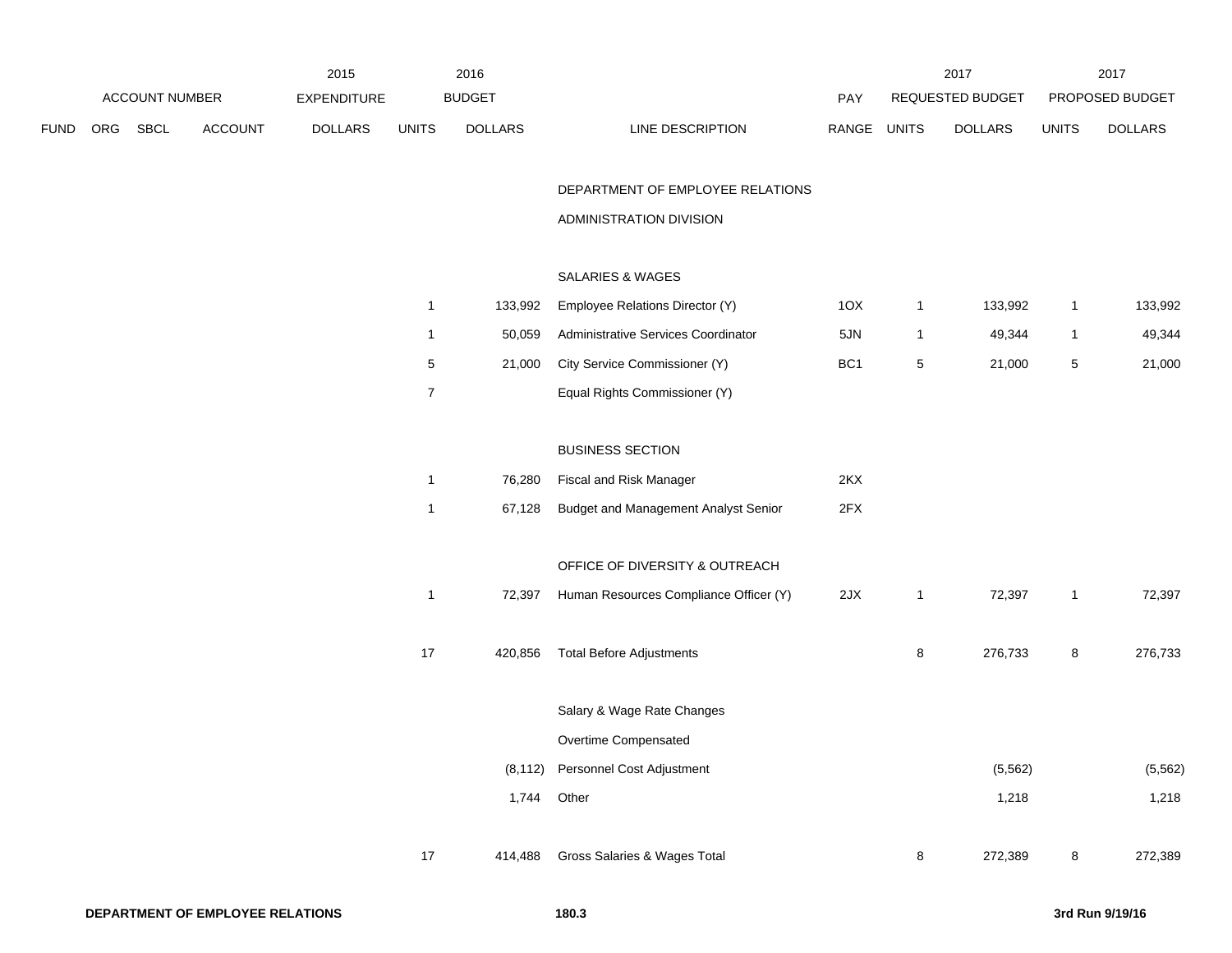|             |            |                       |                                  | 2015               |              | 2016           |                                                                      |             |      | 2017             |              | 2017            |
|-------------|------------|-----------------------|----------------------------------|--------------------|--------------|----------------|----------------------------------------------------------------------|-------------|------|------------------|--------------|-----------------|
|             |            | <b>ACCOUNT NUMBER</b> |                                  | <b>EXPENDITURE</b> |              | <b>BUDGET</b>  |                                                                      | PAY         |      | REQUESTED BUDGET |              | PROPOSED BUDGET |
| <b>FUND</b> | <b>ORG</b> | SBCL                  | <b>ACCOUNT</b>                   | <b>DOLLARS</b>     | <b>UNITS</b> | <b>DOLLARS</b> | LINE DESCRIPTION                                                     | RANGE UNITS |      | <b>DOLLARS</b>   | <b>UNITS</b> | <b>DOLLARS</b>  |
|             |            |                       |                                  |                    |              |                |                                                                      |             |      |                  |              |                 |
|             |            |                       |                                  |                    |              |                | Reimbursable Services Deduction                                      |             |      |                  |              |                 |
|             |            |                       |                                  |                    |              |                | Capital Improvements Deduction                                       |             |      |                  |              |                 |
|             |            |                       |                                  |                    |              |                | <b>Grants and Aids Deduction</b>                                     |             |      |                  |              |                 |
| 0001        | 1651       | R999                  | 006000                           | 427,704            | 17           | 414,488        | NET SALARIES & WAGES TOTAL                                           |             | 8    | 272,389          | 8            | 272,389         |
|             |            |                       |                                  |                    | 4.90         |                | O&M FTE'S**                                                          |             | 2.94 |                  | 2.94         |                 |
|             |            |                       |                                  |                    |              |                | NON-O&M FTE'S                                                        |             |      |                  |              |                 |
|             |            |                       |                                  |                    |              |                |                                                                      |             |      |                  |              |                 |
|             |            |                       |                                  |                    |              |                | (Y) Required to file a statement of economic interests in accordance |             |      |                  |              |                 |
|             |            |                       |                                  |                    |              |                | with the Milwaukee Code of Ordinances Chapter 303-Code of Ethics.    |             |      |                  |              |                 |
| 0001        | 1651       | R999                  | 006100                           | 192,467            |              | 198,954        | ESTIMATED EMPLOYEE FRINGE BENEFITS                                   |             |      | 122,575          |              | 122,575         |
|             |            |                       |                                  |                    |              |                | (Involves Revenue Offset-No Transfers from this Account)             |             |      |                  |              |                 |
|             |            |                       |                                  |                    |              |                |                                                                      |             |      |                  |              |                 |
|             |            |                       |                                  |                    |              |                | OPERATING EXPENDITURES                                               |             |      |                  |              |                 |
| 0001        | 1651       | R999                  | 630100                           | 7,075              |              | 7,150          | General Office Expense                                               |             |      | 8,050            |              | 8,050           |
| 0001        | 1651       | R999                  | 630500                           |                    |              |                | Tools & Machinery Parts                                              |             |      |                  |              |                 |
| 0001        | 1651       | R999                  | 631000                           |                    |              |                | <b>Construction Supplies</b>                                         |             |      |                  |              |                 |
| 0001        | 1651       | R999                  | 631500                           |                    |              |                | Energy                                                               |             |      |                  |              |                 |
| 0001        | 1651       | R999                  | 632000                           | 720                |              | 1,100          | <b>Other Operating Supplies</b>                                      |             |      | 600              |              | 600             |
| 0001        | 1651       | R999                  | 632500                           |                    |              |                | <b>Facility Rental</b>                                               |             |      |                  |              |                 |
| 0001        | 1651       | R999                  | 633000                           |                    |              |                | Vehicle Rental                                                       |             |      |                  |              |                 |
| 0001        | 1651       | R999                  | 633500                           |                    |              |                | Non-Vehicle Equipment Rental                                         |             |      |                  |              |                 |
| 0001        | 1651       | R999                  | 634000                           | 4,090              |              | 2,500          | <b>Professional Services</b>                                         |             |      | 3,200            |              | 3,200           |
|             |            |                       | DEPARTMENT OF EMPLOYEE RELATIONS |                    |              |                | 180.4                                                                |             |      |                  |              | 3rd Run 9/19/16 |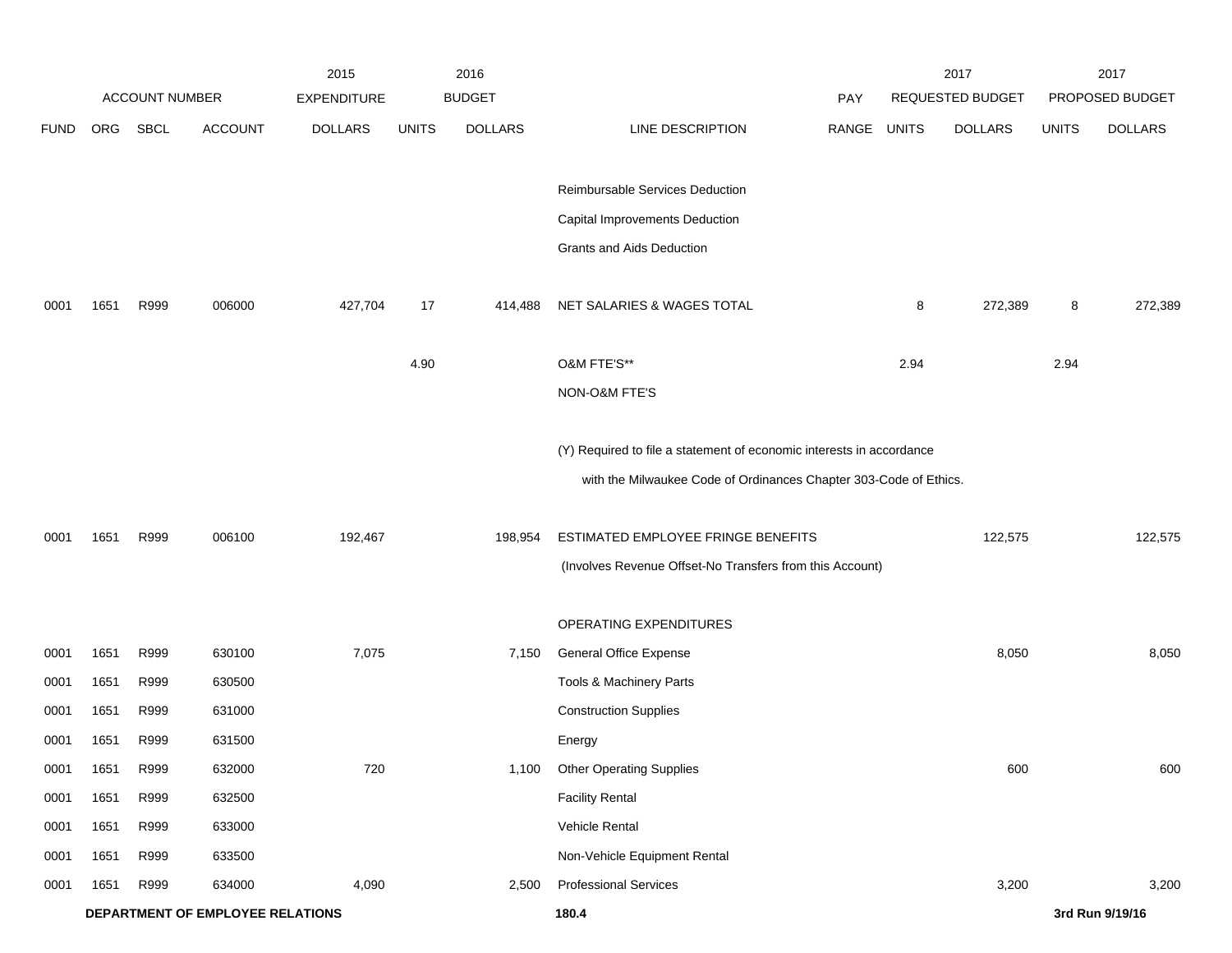|             |      |                       |                                  | 2015               |              | 2016           |                                     |             | 2017             |              | 2017            |
|-------------|------|-----------------------|----------------------------------|--------------------|--------------|----------------|-------------------------------------|-------------|------------------|--------------|-----------------|
|             |      | <b>ACCOUNT NUMBER</b> |                                  | <b>EXPENDITURE</b> |              | <b>BUDGET</b>  |                                     | PAY         | REQUESTED BUDGET |              | PROPOSED BUDGET |
| <b>FUND</b> | ORG  | <b>SBCL</b>           | <b>ACCOUNT</b>                   | <b>DOLLARS</b>     | <b>UNITS</b> | <b>DOLLARS</b> | LINE DESCRIPTION                    | RANGE UNITS | <b>DOLLARS</b>   | <b>UNITS</b> | <b>DOLLARS</b>  |
|             |      |                       |                                  |                    |              |                |                                     |             |                  |              |                 |
| 0001        | 1651 | R999                  | 634500                           |                    |              |                | Information Technology Services     |             |                  |              |                 |
| 0001        | 1651 | R999                  | 635000                           |                    |              |                | <b>Property Services</b>            |             |                  |              |                 |
| 0001        | 1651 | R999                  | 635500                           |                    |              |                | <b>Infrastructure Services</b>      |             |                  |              |                 |
| 0001        | 1651 | R999                  | 636000                           |                    |              |                | Vehicle Repair Services             |             |                  |              |                 |
| 0001        | 1651 | R999                  | 636500                           | 905                |              | 2,100          | <b>Other Operating Services</b>     |             | 1,350            |              | 1,350           |
| 0001        | 1651 | R999                  | 637000                           |                    |              |                | Loans and Grants                    |             |                  |              |                 |
| 0001        | 1651 | R999                  | 637501                           | 5,368              |              | 7,300          | <b>Reimburse Other Departments</b>  |             | 6,400            |              | 6,400           |
|             |      |                       |                                  |                    |              |                |                                     |             |                  |              |                 |
| 0001        | 1651 | R999                  | 006300                           | 18,158             |              |                | 20,150 OPERATING EXPENDITURES TOTAL |             | 19,600           |              | 19,600          |
|             |      |                       |                                  |                    |              |                |                                     |             |                  |              |                 |
|             |      |                       |                                  |                    |              |                | <b>EQUIPMENT PURCHASES</b>          |             |                  |              |                 |
|             |      |                       |                                  |                    |              |                |                                     |             |                  |              |                 |
|             |      |                       |                                  |                    |              |                | <b>Additional Equipment</b>         |             |                  |              |                 |
|             |      |                       |                                  |                    |              |                |                                     |             |                  |              |                 |
|             |      |                       |                                  |                    |              |                | Subtotal - Additional Equipment     |             |                  |              |                 |
|             |      |                       |                                  |                    |              |                |                                     |             |                  |              |                 |
|             |      |                       |                                  |                    |              |                | Replacement Equipment               |             |                  |              |                 |
|             |      |                       |                                  |                    |              |                |                                     |             |                  |              |                 |
|             |      |                       |                                  |                    |              |                | Subtotal - Replacement Equipment    |             |                  |              |                 |
|             |      | R999                  |                                  |                    |              |                | EQUIPMENT PURCHASES TOTAL           |             |                  |              |                 |
| 0001        | 1651 |                       | 006800                           | 18,473             |              |                |                                     |             |                  |              |                 |
|             |      |                       |                                  |                    |              |                | SPECIAL FUNDS                       |             |                  |              |                 |
|             |      |                       |                                  |                    |              |                |                                     |             |                  |              |                 |
|             |      |                       |                                  |                    |              |                | SPECIAL FUNDS TOTAL                 |             |                  |              |                 |
|             |      |                       | DEPARTMENT OF EMPLOYEE RELATIONS |                    |              |                | 180.5                               |             |                  |              | 3rd Run 9/19/16 |
|             |      |                       |                                  |                    |              |                |                                     |             |                  |              |                 |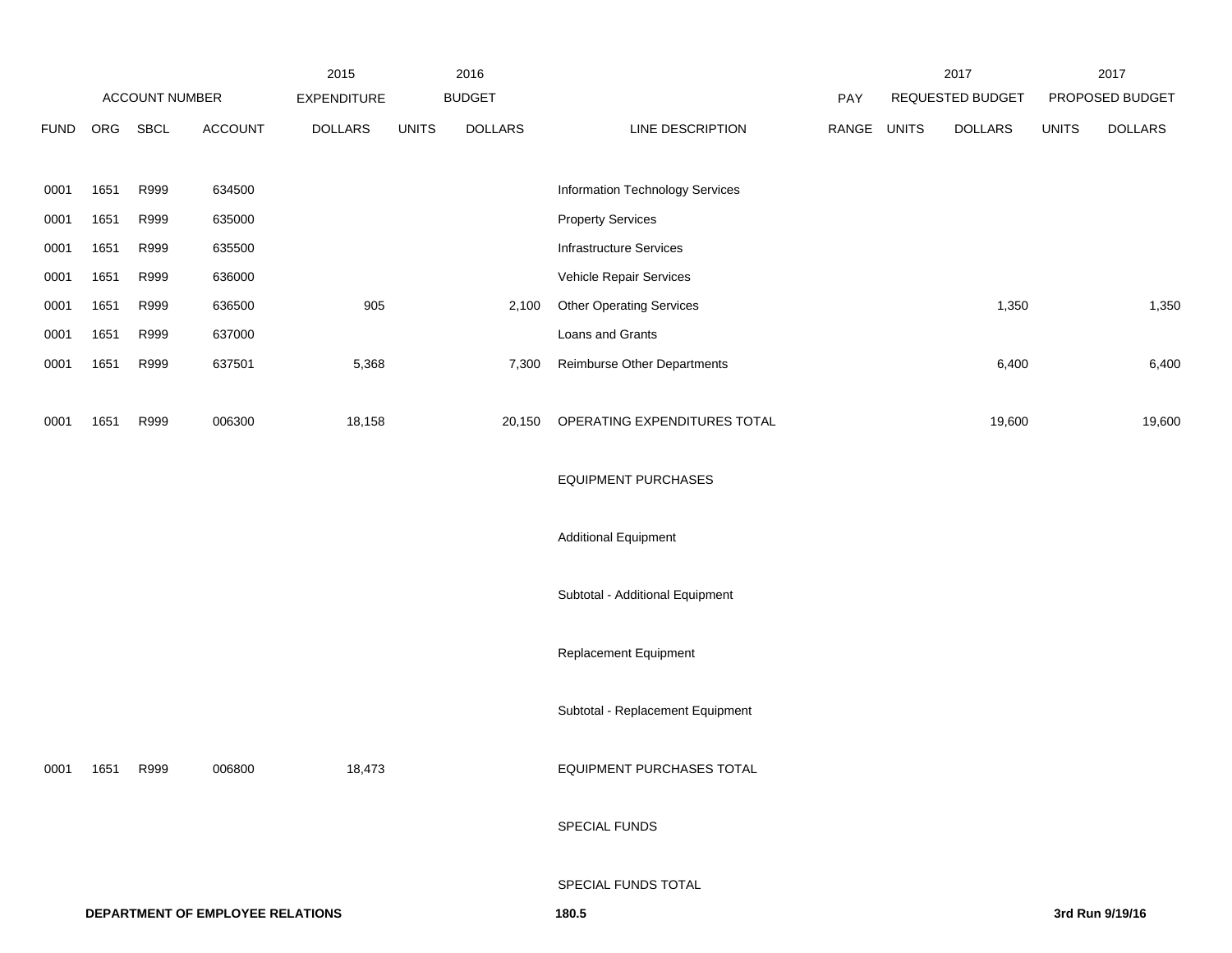|             |            |                       |                | 2015               |              | 2016           |                                                     |            |       | 2017                    |              | 2017            |
|-------------|------------|-----------------------|----------------|--------------------|--------------|----------------|-----------------------------------------------------|------------|-------|-------------------------|--------------|-----------------|
|             |            | <b>ACCOUNT NUMBER</b> |                | <b>EXPENDITURE</b> |              | <b>BUDGET</b>  |                                                     | <b>PAY</b> |       | <b>REQUESTED BUDGET</b> |              | PROPOSED BUDGET |
| <b>FUND</b> | <b>ORG</b> | SBCL                  | <b>ACCOUNT</b> | <b>DOLLARS</b>     | <b>UNITS</b> | <b>DOLLARS</b> | LINE DESCRIPTION                                    | RANGE      | UNITS | <b>DOLLARS</b>          | <b>UNITS</b> | <b>DOLLARS</b>  |
|             |            |                       |                |                    |              |                |                                                     |            |       |                         |              |                 |
|             |            |                       |                |                    |              |                |                                                     |            |       |                         |              |                 |
|             |            |                       |                |                    |              |                | DEPARTMENT OF EMPLOYEE RELATIONS -                  |            |       |                         |              |                 |
|             |            |                       |                | 656,802            |              | 633,592        | ADMINISTRATION DIVISION TOTAL                       |            |       | 414,564                 |              | 414,564         |
|             |            |                       |                |                    |              |                |                                                     |            |       |                         |              |                 |
|             |            |                       |                |                    |              |                | **Totals do not include FTE counts for members      |            |       |                         |              |                 |
|             |            |                       |                |                    |              |                | of the City Service Commission and the Equal Rights |            |       |                         |              |                 |
|             |            |                       |                |                    |              |                | Commission.                                         |            |       |                         |              |                 |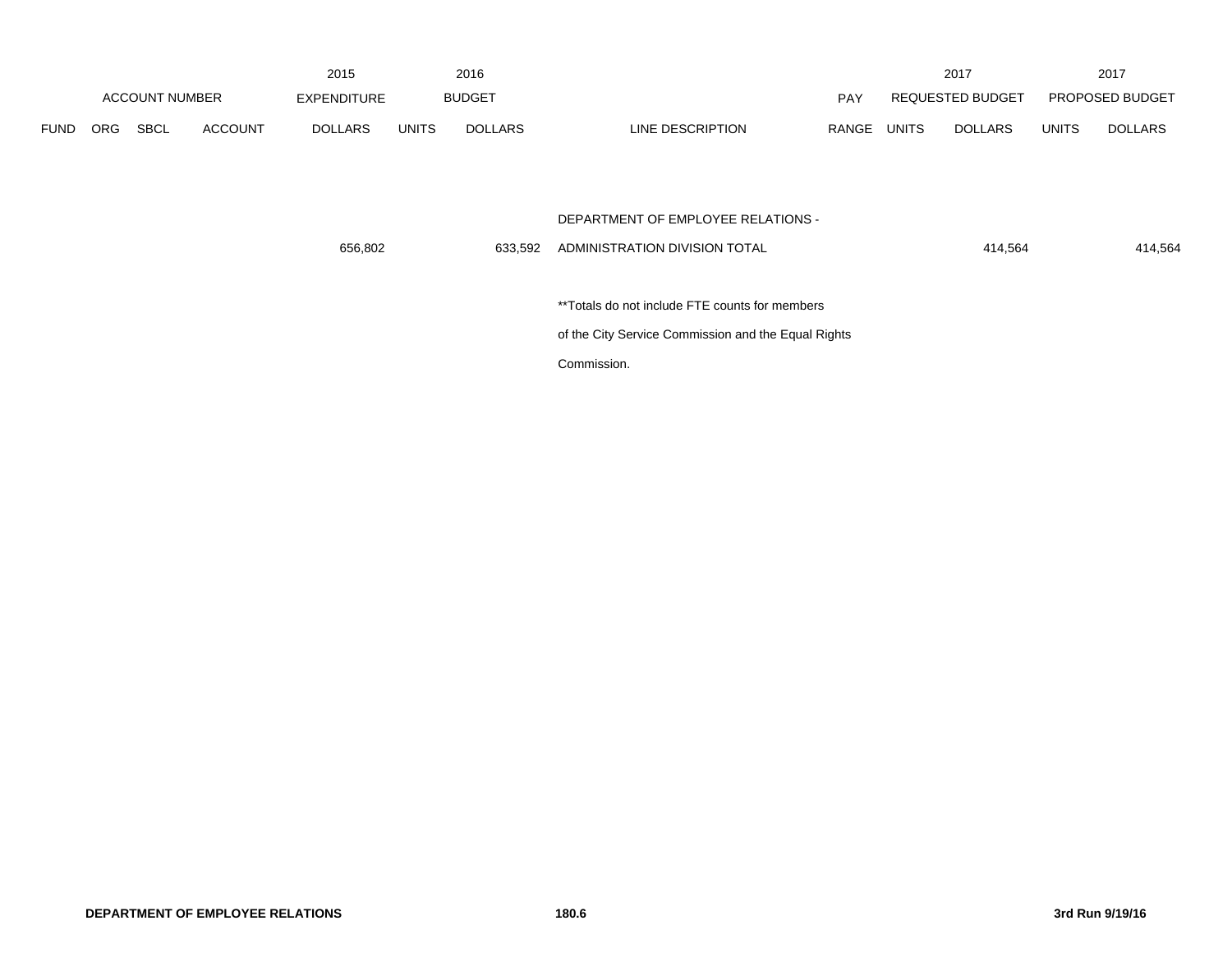|             |     | <b>ACCOUNT NUMBER</b> |                | 2015<br><b>EXPENDITURE</b> |                | 2016<br><b>BUDGET</b> |                                               | PAY   |                | 2017<br>REQUESTED BUDGET |                | 2017<br>PROPOSED BUDGET |
|-------------|-----|-----------------------|----------------|----------------------------|----------------|-----------------------|-----------------------------------------------|-------|----------------|--------------------------|----------------|-------------------------|
| <b>FUND</b> | ORG | SBCL                  | <b>ACCOUNT</b> | <b>DOLLARS</b>             | <b>UNITS</b>   | <b>DOLLARS</b>        | LINE DESCRIPTION                              | RANGE | <b>UNITS</b>   | <b>DOLLARS</b>           | <b>UNITS</b>   | <b>DOLLARS</b>          |
|             |     |                       |                |                            |                |                       |                                               |       |                |                          |                |                         |
|             |     |                       |                |                            |                |                       | DEPARTMENT OF EMPLOYEE RELATIONS              |       |                |                          |                |                         |
|             |     |                       |                |                            |                |                       | EMPLOYEE BENEFITS DIVISION                    |       |                |                          |                |                         |
|             |     |                       |                |                            |                |                       | SALARIES & WAGES                              |       |                |                          |                |                         |
|             |     |                       |                |                            | $\mathbf{1}$   | 124,746               | Employee Benefits Director (Y)                | 1KX   |                |                          |                |                         |
|             |     |                       |                |                            |                |                       | Employee Benefits and Risk Mgmt. Director (Y) | 1KX   | 1              | 85,757                   | $\mathbf{1}$   | 85,757                  |
|             |     |                       |                |                            | $\mathbf{1}$   | 51,469                | Employee Assistance Coordinator               | 2GX   |                |                          |                |                         |
|             |     |                       |                |                            |                |                       | Employee Assistance & Resource Coordinator    | 2HX   | 1              | 63,800                   | $\mathbf{1}$   | 63,800                  |
|             |     |                       |                |                            |                |                       | Health and Wellness Coordinator               | 2HX   | 1              | 65,835                   | $\mathbf{1}$   | 65,835                  |
|             |     |                       |                |                            |                |                       | <b>Business Operations Analyst</b>            | 2FX   | 1              | 67,128                   | $\mathbf{1}$   | 67,128                  |
|             |     |                       |                |                            |                |                       | MEDICAL BENEFITS SECTION                      |       |                |                          |                |                         |
|             |     |                       |                |                            | $\mathbf{1}$   | 65,105                | <b>Benefits Services Analyst</b>              | 2EX   | 1              | 65,105                   | $\mathbf{1}$   | 65,105                  |
|             |     |                       |                |                            | $\overline{a}$ | 107,565               | <b>Benefits Services Specialist II</b>        | 5HN   | $\overline{2}$ | 109,716                  | $\overline{a}$ | 109,716                 |
|             |     |                       |                |                            |                |                       | WORKERS' COMPENSATION SECTION                 |       |                |                          |                |                         |
|             |     |                       |                |                            | $\mathbf{1}$   | 109,790               | Workers' Comp. & Safety Manager (Y)           | 11X   | $\mathbf{1}$   | 75,478                   | $\mathbf{1}$   | 75,478                  |
|             |     |                       |                |                            | 1              | 57,743                | Management Services Adjuster                  | 1DX   |                |                          |                |                         |
|             |     |                       |                |                            | $\overline{a}$ | 113,645               | <b>Claims Adjuster Specialist</b>             | 2FX   | $\mathbf{1}$   | 57,881                   |                |                         |
|             |     |                       |                |                            |                |                       | Disability Compliance Coordinator             | 2HX   | 1              | 58,552                   | 1              | 58,552                  |
|             |     |                       |                |                            | $\overline{c}$ |                       | 99,672 Claims Adjuster-Senior                 | 2EX   | $\mathbf{1}$   | 45,306                   |                |                         |
|             |     |                       |                |                            | $\mathbf{3}$   | 157,586               | Claims Adjuster                               | 2CN   | 1              | 52,034                   |                |                         |
|             |     |                       |                |                            |                |                       | Loss Control and Prevention Coordinator       | 2FX   | $\mathbf{1}$   | 55,561                   | $\mathbf{1}$   | 55,561                  |
|             |     |                       |                |                            | $\mathbf{1}$   | 44,382                | <b>Claims Representative</b>                  | 5FN   |                |                          |                |                         |
|             |     |                       |                |                            | $\mathbf{1}$   | 42,080                | Administrative Services Assistant             | 6KN   |                |                          |                |                         |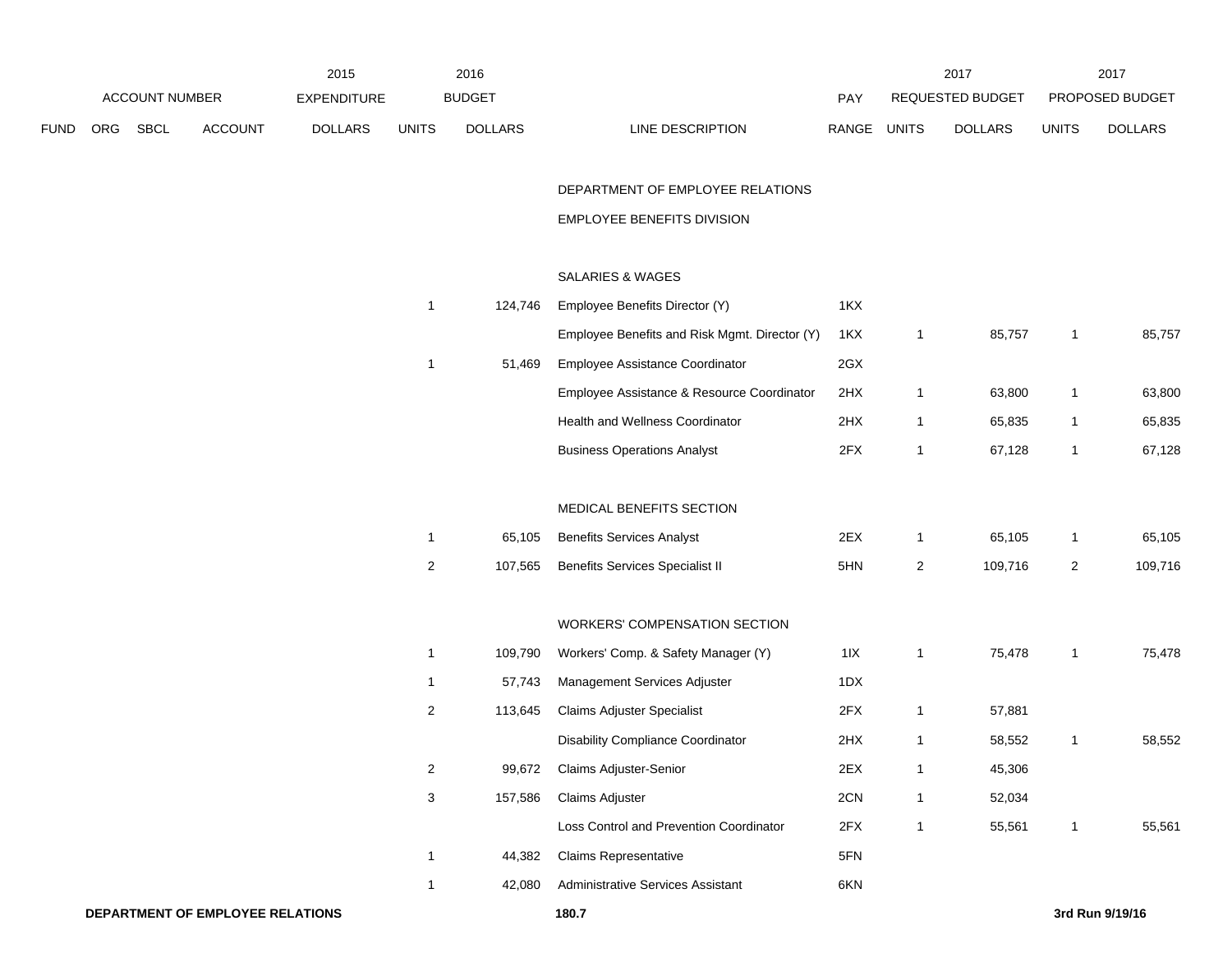|             |      |                |         | 2015               |                         | 2016           |                                                                           |             |              | 2017             |              | 2017            |
|-------------|------|----------------|---------|--------------------|-------------------------|----------------|---------------------------------------------------------------------------|-------------|--------------|------------------|--------------|-----------------|
|             |      | ACCOUNT NUMBER |         | <b>EXPENDITURE</b> |                         | <b>BUDGET</b>  |                                                                           | PAY         |              | REQUESTED BUDGET |              | PROPOSED BUDGET |
| <b>FUND</b> |      | ORG SBCL       | ACCOUNT | <b>DOLLARS</b>     | <b>UNITS</b>            | <b>DOLLARS</b> | LINE DESCRIPTION                                                          | RANGE UNITS |              | <b>DOLLARS</b>   | <b>UNITS</b> | <b>DOLLARS</b>  |
|             |      |                |         |                    |                         |                |                                                                           |             |              |                  |              |                 |
|             |      |                |         |                    |                         |                | Program Assistant I                                                       | 5EN         | $\mathbf{1}$ | 42,922           | $\mathbf{1}$ | 42,922          |
|             |      |                |         |                    | $\mathbf{1}$            | 34,717         | Office Assistant III                                                      | 6FN         | $\mathbf{1}$ | 35,411           |              |                 |
|             |      |                |         |                    | $\overline{\mathbf{c}}$ | 78,765         | Claims Processor II                                                       | 6KN         | $\mathbf{1}$ | 42,922           |              |                 |
|             |      |                |         |                    |                         |                |                                                                           |             |              |                  |              |                 |
|             |      |                |         |                    | 19                      | 1,087,265      | <b>Total Before Adjustments</b>                                           |             | 16           | 923,408          | 11           | 689,854         |
|             |      |                |         |                    |                         |                | Salary & Wage Rate Change                                                 |             |              |                  |              |                 |
|             |      |                |         |                    |                         |                | Overtime Compensated                                                      |             |              |                  |              |                 |
|             |      |                |         |                    |                         | (21, 705)      | Personnel Cost Adjustment                                                 |             |              | (18, 561)        |              | (18, 561)       |
|             |      |                |         |                    |                         | 6,089          | Other                                                                     |             |              | 4,709            |              | 4,709           |
|             |      |                |         |                    |                         |                |                                                                           |             |              |                  |              |                 |
|             |      |                |         |                    | 19                      | 1,071,649      | Gross Salaries & Wages Total                                              |             | 16           | 909,556          | 11           | 676,002         |
|             |      |                |         |                    |                         |                |                                                                           |             |              |                  |              |                 |
|             |      |                |         |                    |                         | (2,000)        | Reimbursable Services Deduction                                           |             |              |                  |              |                 |
|             |      |                |         |                    |                         |                | Capital Improvements Deduction                                            |             |              |                  |              |                 |
|             |      |                |         |                    |                         |                | <b>Grants &amp; Aids Deduction</b>                                        |             |              |                  |              |                 |
| 0001        | 1654 | R999           | 006000  | 1,020,515          | 19                      | 1,069,649      | NET SALARIES & WAGES TOTAL                                                |             | 16           | 909,556          | 11           | 676,002         |
|             |      |                |         |                    |                         |                |                                                                           |             |              |                  |              |                 |
|             |      |                |         |                    | 18.58                   |                | O&M FTE'S                                                                 |             | 15.68        |                  | 10.68        |                 |
|             |      |                |         |                    | 0.04                    |                | NON-O&M FTE'S                                                             |             |              |                  |              |                 |
|             |      |                |         |                    |                         |                | (Y) Required to file a statement of economic interests in accordance with |             |              |                  |              |                 |
|             |      |                |         |                    |                         |                | the Milwaukee Code of Ordinances Chapter 303-Code of Ethics.              |             |              |                  |              |                 |
|             |      |                |         |                    |                         |                |                                                                           |             |              |                  |              |                 |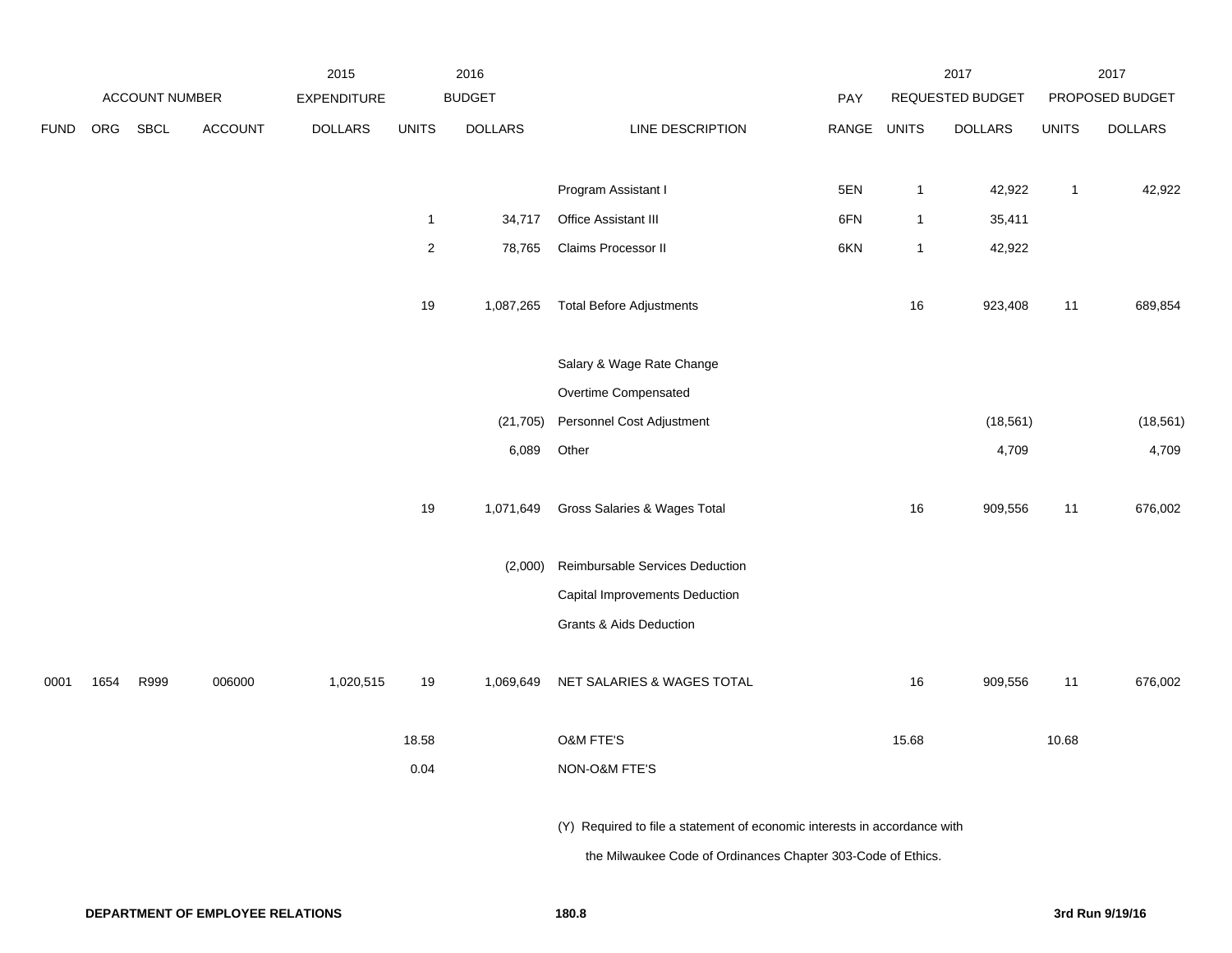|             |            |                       |                | 2015               |              | 2016           |                                                          |            |              | 2017             |              | 2017            |
|-------------|------------|-----------------------|----------------|--------------------|--------------|----------------|----------------------------------------------------------|------------|--------------|------------------|--------------|-----------------|
|             |            | <b>ACCOUNT NUMBER</b> |                | <b>EXPENDITURE</b> |              | <b>BUDGET</b>  |                                                          | <b>PAY</b> |              | REQUESTED BUDGET |              | PROPOSED BUDGET |
| <b>FUND</b> | <b>ORG</b> | <b>SBCL</b>           | <b>ACCOUNT</b> | <b>DOLLARS</b>     | <b>UNITS</b> | <b>DOLLARS</b> | <b>LINE DESCRIPTION</b>                                  | RANGE      | <b>UNITS</b> | <b>DOLLARS</b>   | <b>UNITS</b> | <b>DOLLARS</b>  |
|             |            |                       |                |                    |              |                |                                                          |            |              |                  |              |                 |
| 0001        | 1654       | R999                  | 006100         | 459,232            |              | 513,432        | ESTIMATED EMPLOYEE FRINGE BENEFITS                       |            |              | 409,300          |              | 304,201         |
|             |            |                       |                |                    |              |                | (Involves Revenue Offset-No Transfers from this Account) |            |              |                  |              |                 |
|             |            |                       |                |                    |              |                |                                                          |            |              |                  |              |                 |
|             |            |                       |                |                    |              |                | OPERATING EXPENDITURES                                   |            |              |                  |              |                 |
| 0001        | 1654       | R999                  | 630100         | 21,561             |              | 22,700         | <b>General Office Expense</b>                            |            |              | 14,900           |              | 14,900          |
| 0001        | 1654       | R999                  | 630500         |                    |              |                | Tools & Machinery Parts                                  |            |              |                  |              |                 |
| 0001        | 1654       | R999                  | 631000         |                    |              |                | <b>Construction Supplies</b>                             |            |              |                  |              |                 |
| 0001        | 1654       | R999                  | 631500         |                    |              |                | Energy                                                   |            |              |                  |              |                 |
| 0001        | 1654       | R999                  | 632000         | 396                |              | 1,100          | <b>Other Operating Supplies</b>                          |            |              | 1,300            |              | 1,300           |
| 0001        | 1654       | R999                  | 632500         | 400                |              | 400            | <b>Facility Rental</b>                                   |            |              | 400              |              | 400             |
| 0001        | 1654       | R999                  | 633000         |                    |              |                | Vehicle Rental                                           |            |              |                  |              |                 |
| 0001        | 1654       | R999                  | 633500         | 4,000              |              | 5,100          | Non-Vehicle Equipment Rental                             |            |              | 5,100            |              | 5,100           |
| 0001        | 1654       | R999                  | 634000         |                    |              | 5,000          | <b>Professional Services</b>                             |            |              | 29,700           |              | 29,700          |
| 0001        | 1654       | R999                  | 634500         | 148,513            |              | 148,900        | <b>Information Technology Services</b>                   |            |              | 21,000           |              | 21,000          |
| 0001        | 1654       | R999                  | 635000         |                    |              |                | <b>Property Services</b>                                 |            |              |                  |              |                 |
| 0001        | 1654       | R999                  | 635500         |                    |              |                | <b>Infrastructure Services</b>                           |            |              |                  |              |                 |
| 0001        | 1654       | R999                  | 636000         |                    |              |                | Vehicle Repair Services                                  |            |              |                  |              |                 |
| 0001        | 1654       | R999                  | 636500         | 3,612              |              | 3,600          | <b>Other Operating Services</b>                          |            |              | 2,300            |              | 2,300           |
| 0001        | 1654       | R999                  | 637000         |                    |              |                | Loans and Grants                                         |            |              |                  |              |                 |
| 0001        | 1654       | R999                  | 637501         | 37,253             |              | 25,800         | <b>Reimburse Other Departments</b>                       |            |              | 7,800            |              | 7,800           |
|             |            |                       |                |                    |              |                |                                                          |            |              |                  |              |                 |
| 0001        | 1654       | R999                  | 006300         | 215,735            |              | 212,600        | OPERATING EXPENDITURES TOTAL                             |            |              | 82,500           |              | 82,500          |
|             |            |                       |                |                    |              |                |                                                          |            |              |                  |              |                 |
|             |            |                       |                |                    |              |                |                                                          |            |              |                  |              |                 |

EQUIPMENT PURCHASES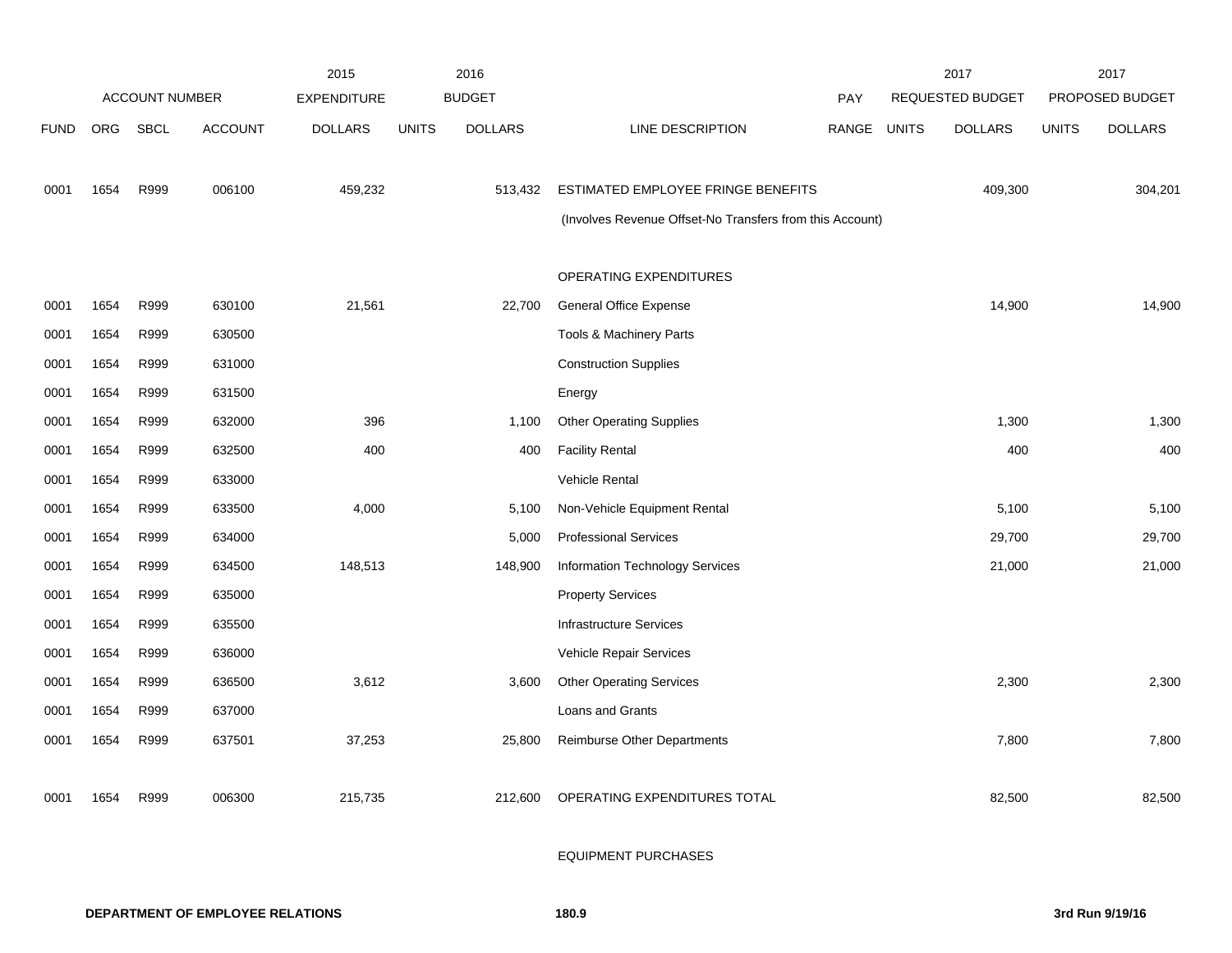|             |      |                       |                | 2015               |              | 2016           |                                   |             | 2017             |              | 2017            |
|-------------|------|-----------------------|----------------|--------------------|--------------|----------------|-----------------------------------|-------------|------------------|--------------|-----------------|
|             |      | <b>ACCOUNT NUMBER</b> |                | <b>EXPENDITURE</b> |              | <b>BUDGET</b>  |                                   | PAY         | REQUESTED BUDGET |              | PROPOSED BUDGET |
| <b>FUND</b> | ORG  | SBCL                  | <b>ACCOUNT</b> | <b>DOLLARS</b>     | <b>UNITS</b> | <b>DOLLARS</b> | LINE DESCRIPTION                  | RANGE UNITS | <b>DOLLARS</b>   | <b>UNITS</b> | <b>DOLLARS</b>  |
|             |      |                       |                |                    |              |                | <b>Additional Equipment</b>       |             |                  |              |                 |
|             |      |                       |                |                    |              |                | Subtotal - Additional Equipment   |             |                  |              |                 |
|             |      |                       |                |                    |              |                | Replacement Equipment             |             |                  |              |                 |
|             |      |                       |                |                    |              |                | Subtotal - Replacement Equipment  |             |                  |              |                 |
| 0001        | 1654 | R999                  | 006800         | 3,052              |              |                | EQUIPMENT PURCHASES TOTAL         |             |                  |              |                 |
|             |      |                       |                |                    |              |                | SPECIAL FUNDS                     |             |                  |              |                 |
| 0001        | 1654 | R <sub>163</sub>      | 006300         | 24,904             |              | 29,000         | Safety Glasses*                   |             | 29,000           |              | 29,000          |
|             |      |                       |                | 24,904             |              | 29,000         | SPECIAL FUNDS TOTAL               |             | 29,000           |              | 29,000          |
|             |      |                       |                |                    |              |                | DEPARTMENT OF EMPLOYEE RELATIONS- |             |                  |              |                 |
|             |      |                       |                | 1,723,438          |              | 1,824,681      | EMPLOYEE BENEFITS DIVISION TOTAL  |             | 1,430,356        |              | 1,091,703       |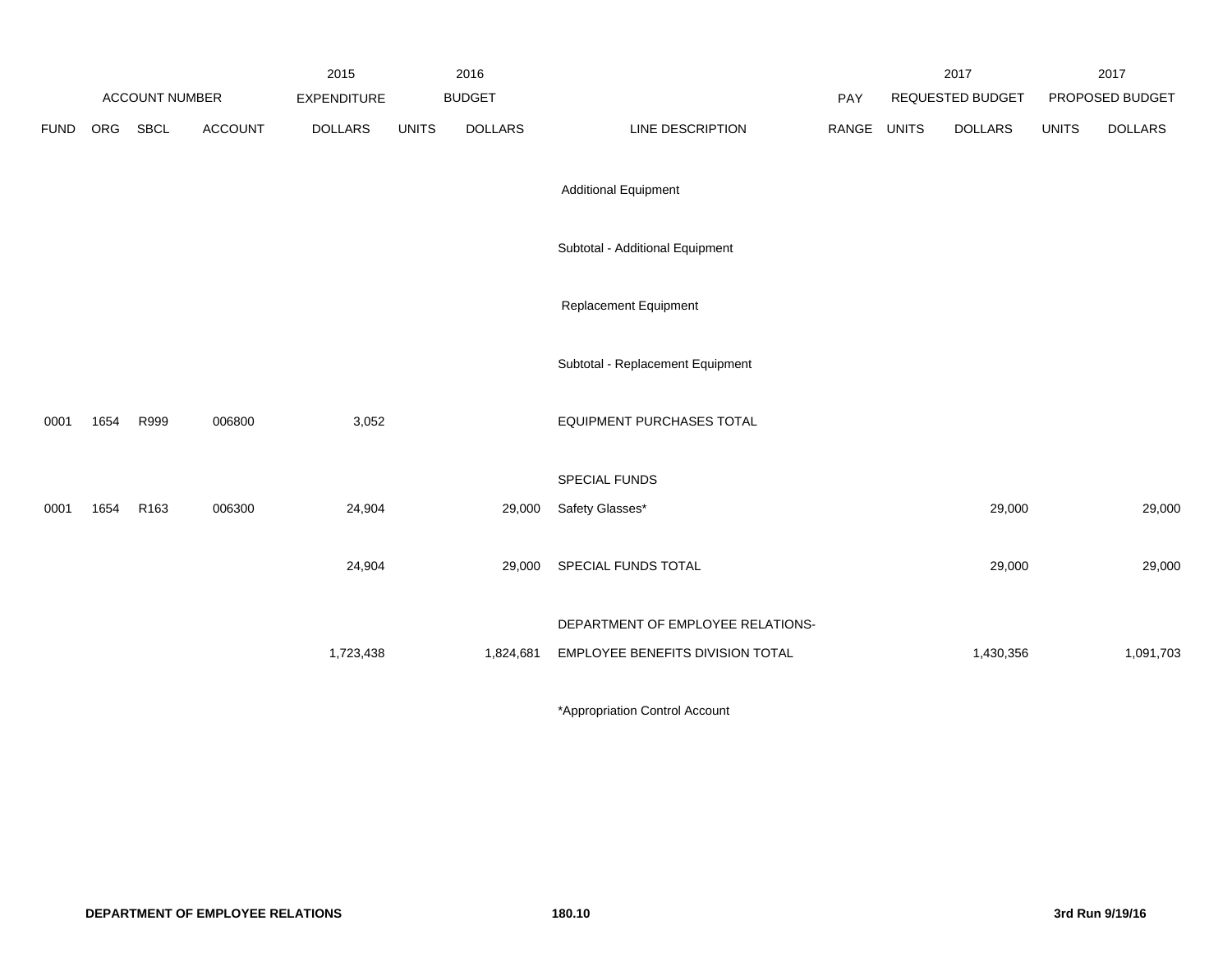|      |     |                |                                  | 2015               |                         | 2016           |                                        |             |                  | 2017             |                         | 2017            |
|------|-----|----------------|----------------------------------|--------------------|-------------------------|----------------|----------------------------------------|-------------|------------------|------------------|-------------------------|-----------------|
|      |     | ACCOUNT NUMBER |                                  | <b>EXPENDITURE</b> |                         | <b>BUDGET</b>  |                                        | PAY         |                  | REQUESTED BUDGET |                         | PROPOSED BUDGET |
| FUND | ORG | <b>SBCL</b>    | <b>ACCOUNT</b>                   | <b>DOLLARS</b>     | <b>UNITS</b>            | <b>DOLLARS</b> | LINE DESCRIPTION                       | RANGE UNITS |                  | <b>DOLLARS</b>   | <b>UNITS</b>            | <b>DOLLARS</b>  |
|      |     |                |                                  |                    |                         |                | DEPARTMENT OF EMPLOYEE RELATIONS       |             |                  |                  |                         |                 |
|      |     |                |                                  |                    |                         |                | OPERATIONS DIVISION                    |             |                  |                  |                         |                 |
|      |     |                |                                  |                    |                         |                | SALARIES & WAGES                       |             |                  |                  |                         |                 |
|      |     |                |                                  |                    |                         |                | LABOR RELATIONS SECTION                |             |                  |                  |                         |                 |
|      |     |                |                                  |                    | $\mathbf{1}$            | 100,386        | Labor Negotiator (X)(Y)                | 1KX         | $\mathbf{1}$     | 100,386          | $\overline{1}$          | 100,386         |
|      |     |                |                                  |                    | $\mathbf{1}$            | 64,770         | Labor Relations Officer                | 2JX         | $\mathbf{1}$     | 75,000           | $\overline{1}$          | 75,000          |
|      |     |                |                                  |                    |                         |                | STAFFING SERVICES SECTION              |             |                  |                  |                         |                 |
|      |     |                |                                  |                    | $\mathbf{1}$            | 82,012         | Human Resources Manager                | 11X         | $\mathbf{1}$     | 82,012           | $\overline{1}$          | 82,012          |
|      |     |                |                                  |                    | 4                       | 267,668        | Human Resources Representative         | 2HX         | 4                | 256,467          | 4                       | 256,467         |
|      |     |                |                                  |                    | $\mathbf{1}$            | 50,034         | Program Assistant II                   | 5FN         | $\mathbf{1}$     | 51,035           | $\overline{1}$          | 51,035          |
|      |     |                |                                  |                    |                         |                | SELECTION SERVICES                     |             |                  |                  |                         |                 |
|      |     |                |                                  |                    | $\mathbf{1}$            | 57,940         | <b>Test Administration Coordinator</b> | 2DN         | $\mathbf{1}$     | 57,940           | $\overline{1}$          | 57,940          |
|      |     |                |                                  |                    | $\mathbf{1}$            | 43,612         | Program Assistant I                    | 5EN         | $\mathbf{1}$     | 42,375           | $\overline{1}$          | 42,375          |
|      |     |                |                                  |                    |                         |                | COMPENSATION SERVICES SECTION          |             |                  |                  |                         |                 |
|      |     |                |                                  |                    | $\mathbf{1}$            | 109,790        | Human Resources Manager (Y)            | 11X         | $\mathbf{1}$     | 109,790          | $\mathbf{1}$            | 109,790         |
|      |     |                |                                  |                    | $\mathbf{1}$            | 14,113         | College Intern                         | 9IN         | $\mathbf{1}$     | 14,113           | $\overline{1}$          | 14,113          |
|      |     |                |                                  |                    | $\overline{\mathbf{c}}$ | 159,603        | Human Resources Representative         | 2HX         | $\boldsymbol{2}$ | 159,603          | $\overline{\mathbf{c}}$ | 159,603         |
|      |     |                |                                  |                    | $\mathbf{1}$            | 50,034         | Program Assistant II                   | 5FN         | $\mathbf{1}$     | 51,035           | $\overline{1}$          | 51,035          |
|      |     |                |                                  |                    |                         |                | TRAINING & DEVELOPMENT SERVICES        |             |                  |                  |                         |                 |
|      |     |                |                                  |                    | $\mathbf{1}$            | 50,034         | Program Assistant II                   | 5FN         | $\mathbf{1}$     | 51,035           | -1                      | 51,035          |
|      |     |                | DEPARTMENT OF EMPLOYEE RELATIONS |                    |                         |                | 180.11                                 |             |                  |                  |                         | 3rd Run 9/19/16 |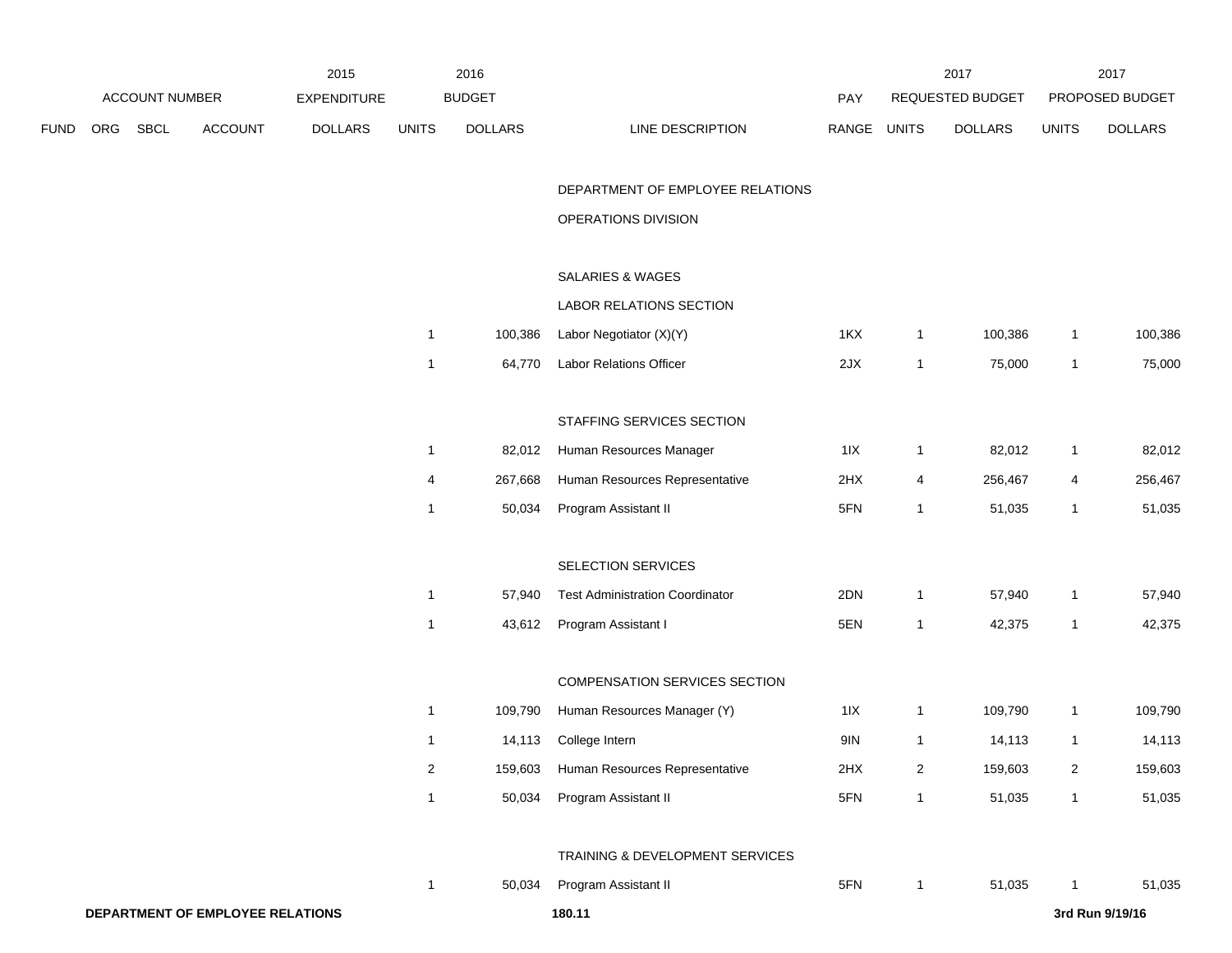|             |     |                       |                | 2015           |              | 2016           |                           | 2017                    |              | 201                    |
|-------------|-----|-----------------------|----------------|----------------|--------------|----------------|---------------------------|-------------------------|--------------|------------------------|
|             |     | <b>ACCOUNT NUMBER</b> |                | EXPENDITURE    |              | BUDGET         | PAY                       | REQUESTED BUDGET        |              | <b>PROPOSED BUDGET</b> |
| <b>FUND</b> | ORG | <b>SBCL</b>           | <b>ACCOUNT</b> | <b>DOLLARS</b> | <b>UNITS</b> | <b>DOLLARS</b> | RANGE<br>LINE DESCRIPTION | UNITS<br><b>DOLLARS</b> | <b>UNITS</b> | <b>DOLLARS</b>         |

#### CERTIFICATION & SALARY SERVICES

| 83.792 | Certification & Salary Sys. Manager      | 1EX | 83,792 | 83,792 |
|--------|------------------------------------------|-----|--------|--------|
| 73.765 | Human Resources Representative           | 2HX | 73.765 | 73,765 |
| 47.523 | Pay Services Specialist                  | 5HN | 48.474 | 48,474 |
| 51.268 | <b>Certification Services Specialist</b> | 5HN | 52.293 | 52,293 |
| 42.539 | Program Assistant II                     | 5FN | 42.539 | 42,539 |
| 40.501 | Program Assistant I                      | 5EN | 45.306 | 45,306 |
| 36.252 | Customer Service Representative II       | 6GN | 36,252 | 36,252 |

### MANAGEMENT TRAINING PROGRAM

| 5  | 181,224   | <b>Management Training Positions</b> | 2EX | 5  | 226,529   | 5  | 226,529   |
|----|-----------|--------------------------------------|-----|----|-----------|----|-----------|
|    |           | <b>AUXILIARY POSITIONS</b>           |     |    |           |    |           |
| 17 | 266,700   | <b>Auxiliary Resource Positions</b>  | 2EX | 17 | 301,371   | 17 | 301,371   |
| 45 | 1,873,560 | <b>Total Before Adjustments</b>      |     | 45 | 1,961,112 | 45 | 1,961,112 |
|    |           | Salary & Wage Rate Change            |     |    |           |    |           |
|    |           | Overtime Compensated                 |     |    |           |    |           |
|    | (33,043)  | Personnel Cost Adjustment            |     |    | (39, 418) |    | (39, 418) |
|    | 5,565     | Other                                |     |    | 6,472     |    | 6,472     |
| 45 | 1,846,082 | Gross Salaries & Wages Total         |     | 45 | 1,928,166 | 45 | 1,928,166 |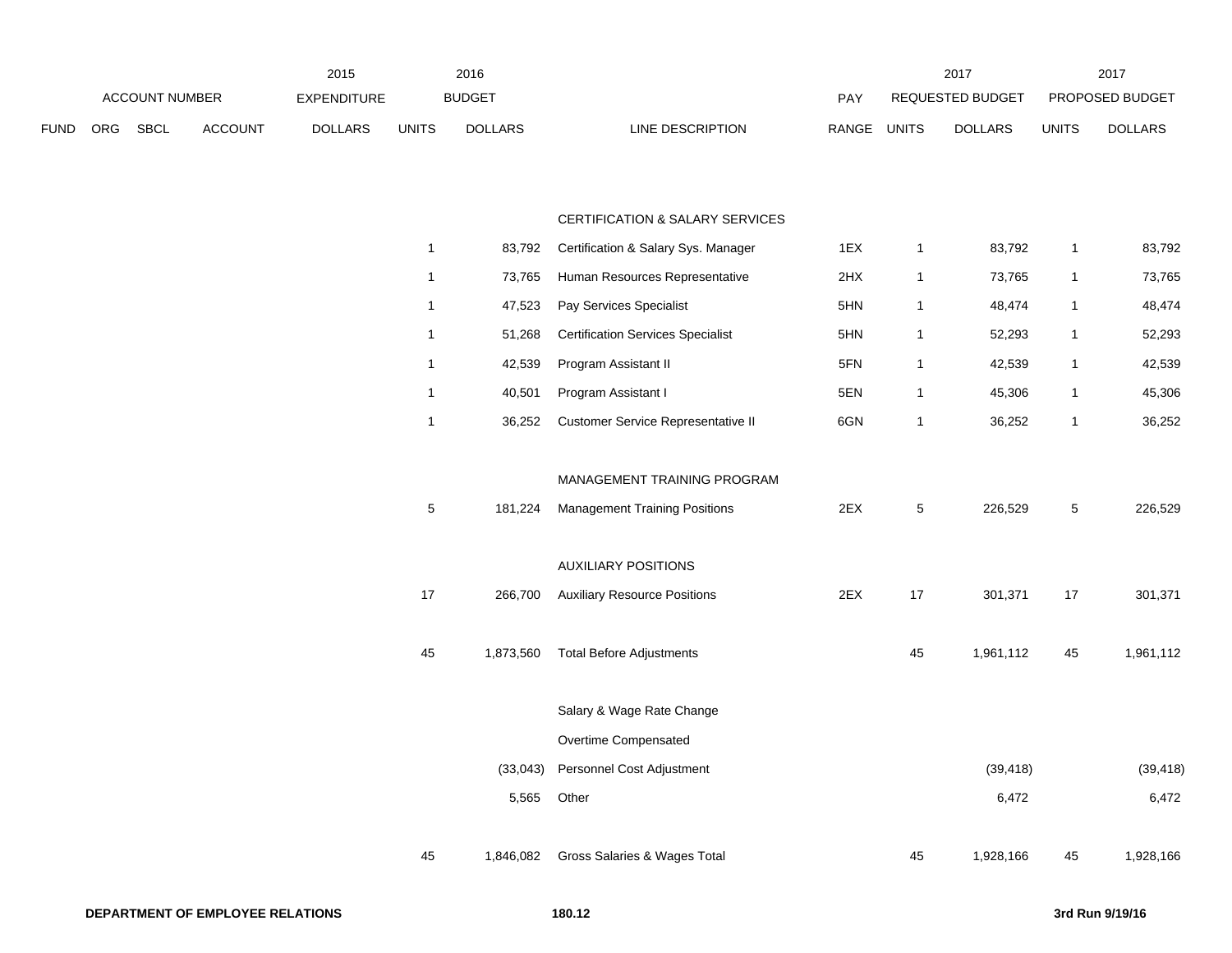|              |              |                       |                                  | 2015               |              | 2016           |                                                                           |            |              | 2017             |              | 2017            |
|--------------|--------------|-----------------------|----------------------------------|--------------------|--------------|----------------|---------------------------------------------------------------------------|------------|--------------|------------------|--------------|-----------------|
|              |              | <b>ACCOUNT NUMBER</b> |                                  | <b>EXPENDITURE</b> |              | <b>BUDGET</b>  |                                                                           | <b>PAY</b> |              | REQUESTED BUDGET |              | PROPOSED BUDGET |
| <b>FUND</b>  | <b>ORG</b>   | SBCL                  | <b>ACCOUNT</b>                   | <b>DOLLARS</b>     | <b>UNITS</b> | <b>DOLLARS</b> | LINE DESCRIPTION                                                          | RANGE      | <b>UNITS</b> | <b>DOLLARS</b>   | <b>UNITS</b> | <b>DOLLARS</b>  |
|              |              |                       |                                  |                    |              |                |                                                                           |            |              |                  |              |                 |
|              |              |                       |                                  |                    |              | (266, 700)     | Reimbursable Services Deduction                                           |            |              | (301, 371)       |              | (301, 371)      |
|              |              |                       |                                  |                    |              |                | Capital Improvements Deduction                                            |            |              |                  |              |                 |
|              |              |                       |                                  |                    |              |                | Grants & Aids Deduction                                                   |            |              |                  |              |                 |
| 0001         | 1652         | R999                  | 006000                           | 1,440,056          | 45           | 1,579,382      | NET SALARIES & WAGES TOTAL                                                |            | 45           | 1,626,795        | 45           | 1,626,795       |
|              |              |                       |                                  |                    | 25.95        |                | O&M FTE'S                                                                 |            | 26.95        |                  | 26.95        |                 |
|              |              |                       |                                  |                    | 5.56         |                | NON-O&M FTE'S                                                             |            | 5.56         |                  | 5.56         |                 |
|              |              |                       |                                  |                    |              |                |                                                                           |            |              |                  |              |                 |
|              |              |                       |                                  |                    |              |                | (X) Private automobile allowance may be paid pursuant to                  |            |              |                  |              |                 |
|              |              |                       |                                  |                    |              |                | Section 350-183 of the Milwaukee Code.                                    |            |              |                  |              |                 |
|              |              |                       |                                  |                    |              |                | (Y) Required to file a statement of economic interests in accordance with |            |              |                  |              |                 |
|              |              |                       |                                  |                    |              |                | the Milwaukee Code of Ordinances Chapter 303-Code of Ethics.              |            |              |                  |              |                 |
|              |              |                       |                                  |                    |              |                |                                                                           |            |              |                  |              |                 |
| 0001         | 1652         | R999                  | 006100                           | 648,025            |              | 758,103        | ESTIMATED EMPLOYEE FRINGE BENEFITS                                        |            |              | 732,058          |              | 732,058         |
|              |              |                       |                                  |                    |              |                | (Involves Revenue Offset-No Transfers from this Account)                  |            |              |                  |              |                 |
|              |              |                       |                                  |                    |              |                |                                                                           |            |              |                  |              |                 |
|              |              |                       |                                  |                    |              |                | OPERATING EXPENDITURES                                                    |            |              |                  |              |                 |
| 0001<br>0001 | 1652<br>1652 | R999<br>R999          | 630100<br>630500                 | 7,310              |              | 13,240         | General Office Expense<br>Tools & Machinery Parts                         |            |              | 12,025           |              | 12,025          |
| 0001         | 1652         | R999                  | 631000                           |                    |              |                | <b>Construction Supplies</b>                                              |            |              |                  |              |                 |
| 0001         | 1652         | R999                  | 631500                           |                    |              |                | Energy                                                                    |            |              |                  |              |                 |
| 0001         | 1652         | R999                  | 632000                           | 1,898              |              | 3,100          | <b>Other Operating Supplies</b>                                           |            |              | 2,600            |              | 2,600           |
| 0001         | 1652         | R999                  | 632500                           | 3,127              |              | 4,000          | <b>Facility Rental</b>                                                    |            |              | 11,100           |              | 11,100          |
|              |              |                       | DEPARTMENT OF EMPLOYEE RELATIONS |                    |              |                | 180.13                                                                    |            |              |                  |              | 3rd Run 9/19/16 |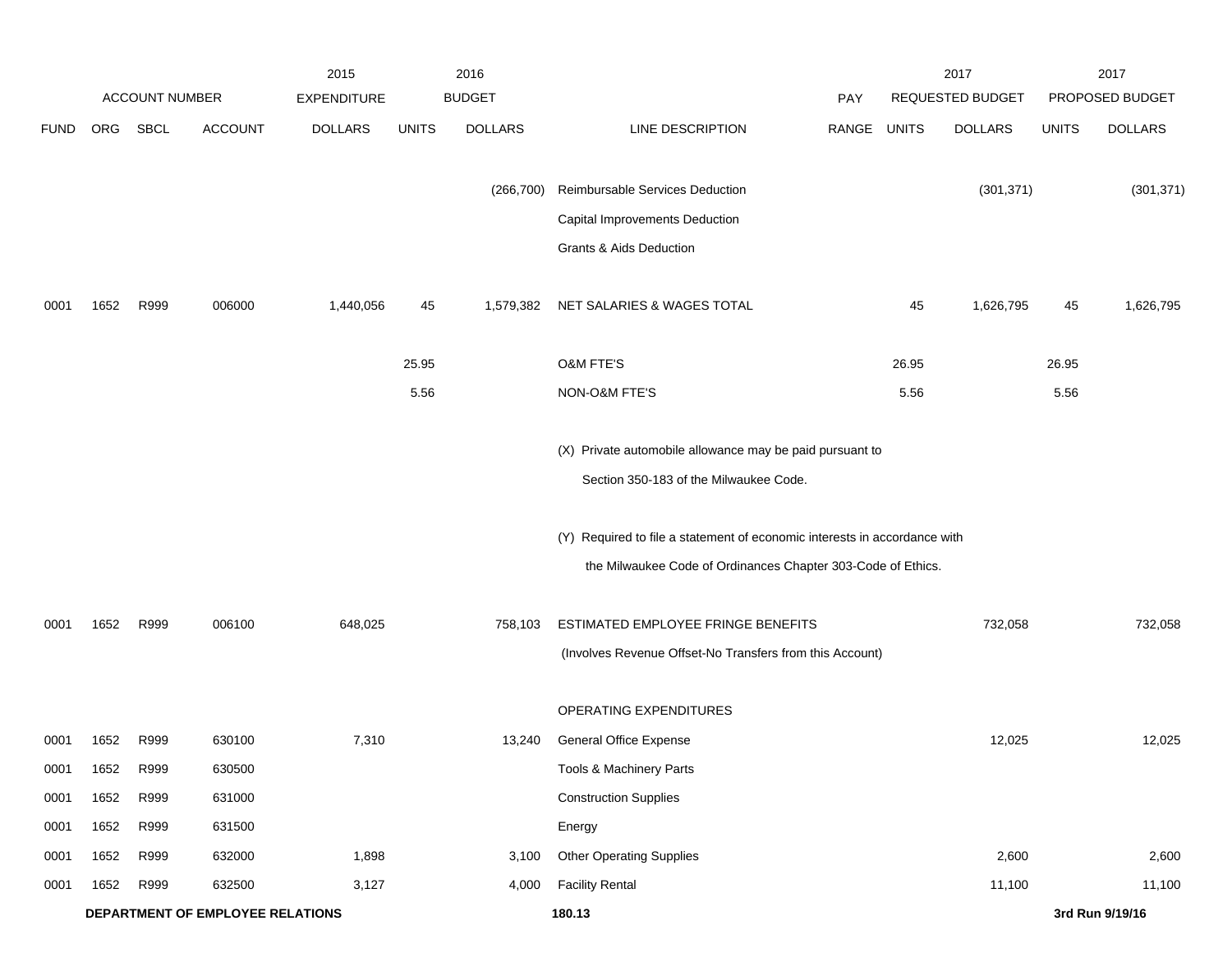|             |      |                |                                  | 2015               |              | 2016           |                                  |             | 2017             |              | 2017            |
|-------------|------|----------------|----------------------------------|--------------------|--------------|----------------|----------------------------------|-------------|------------------|--------------|-----------------|
|             |      | ACCOUNT NUMBER |                                  | <b>EXPENDITURE</b> |              | <b>BUDGET</b>  |                                  | PAY         | REQUESTED BUDGET |              | PROPOSED BUDGET |
| <b>FUND</b> | ORG  | <b>SBCL</b>    | <b>ACCOUNT</b>                   | <b>DOLLARS</b>     | <b>UNITS</b> | <b>DOLLARS</b> | LINE DESCRIPTION                 | RANGE UNITS | <b>DOLLARS</b>   | <b>UNITS</b> | <b>DOLLARS</b>  |
|             |      |                |                                  |                    |              |                |                                  |             |                  |              |                 |
| 0001        | 1652 | R999           | 633000                           |                    |              |                | Vehicle Rental                   |             |                  |              |                 |
| 0001        | 1652 | R999           | 633500                           | 6,903              |              | 7,700          | Non-Vehicle Equipment Rental     |             | 7,700            |              | 7,700           |
| 0001        | 1652 | R999           | 634000                           | 23,300             |              | 22,000         | <b>Professional Services</b>     |             | 54,100           |              | 54,100          |
| 0001        | 1652 | R999           | 634500                           | 56,615             |              | 50,200         | Information Technology Services  |             | 50,690           |              | 50,690          |
| 0001        | 1652 | R999           | 635000                           | 2,079              |              | 5,000          | <b>Property Services</b>         |             | 5,000            |              | 5,000           |
| 0001        | 1652 | R999           | 635500                           |                    |              |                | Infrastructure Services          |             |                  |              |                 |
| 0001        | 1652 | R999           | 636000                           |                    |              |                | Vehicle Repair Services          |             |                  |              |                 |
| 0001        | 1652 | R999           | 636500                           | 10,414             |              | 34,500         | <b>Other Operating Services</b>  |             | 48,600           |              | 48,600          |
| 0001        | 1652 | R999           | 637000                           |                    |              |                | Loans and Grants                 |             |                  |              |                 |
| 0001        | 1652 | R999           | 637501                           | 25,506             |              | 14,500         | Reimburse Other Departments      |             | 10,400           |              | 10,400          |
|             |      |                |                                  |                    |              |                |                                  |             |                  |              |                 |
| 0001        | 1652 | R999           | 006300                           | 137,152            |              | 154,240        | OPERATING EXPENDITURES TOTAL     |             | 202,215          |              | 202,215         |
|             |      |                |                                  |                    |              |                |                                  |             |                  |              |                 |
|             |      |                |                                  |                    |              |                | <b>EQUIPMENT PURCHASES</b>       |             |                  |              |                 |
|             |      |                |                                  |                    |              |                |                                  |             |                  |              |                 |
|             |      |                |                                  |                    |              | 2,000          | <b>Additional Equipment</b>      |             | 2,000            |              | 2,000           |
|             |      |                |                                  |                    |              |                |                                  |             |                  |              |                 |
|             |      |                |                                  |                    |              | 2,000          | Subtotal - Additional Equipment  |             | 2,000            |              | 2,000           |
|             |      |                |                                  |                    |              |                |                                  |             |                  |              |                 |
|             |      |                |                                  |                    |              |                | <b>Replacement Equipment</b>     |             |                  |              |                 |
|             |      |                |                                  |                    |              |                |                                  |             |                  |              |                 |
|             |      |                |                                  |                    |              |                | Subtotal - Replacement Equipment |             |                  |              |                 |
|             |      |                |                                  |                    |              |                |                                  |             |                  |              |                 |
| 0001        | 1652 | R999           | 006800                           | 5,382              |              |                | 2,000 EQUIPMENT PURCHASES TOTAL  |             | 2,000            |              | 2,000           |
|             |      |                |                                  |                    |              |                |                                  |             |                  |              |                 |
|             |      |                | DEPARTMENT OF EMPLOYEE RELATIONS |                    |              |                | 180.14                           |             |                  |              | 3rd Run 9/19/16 |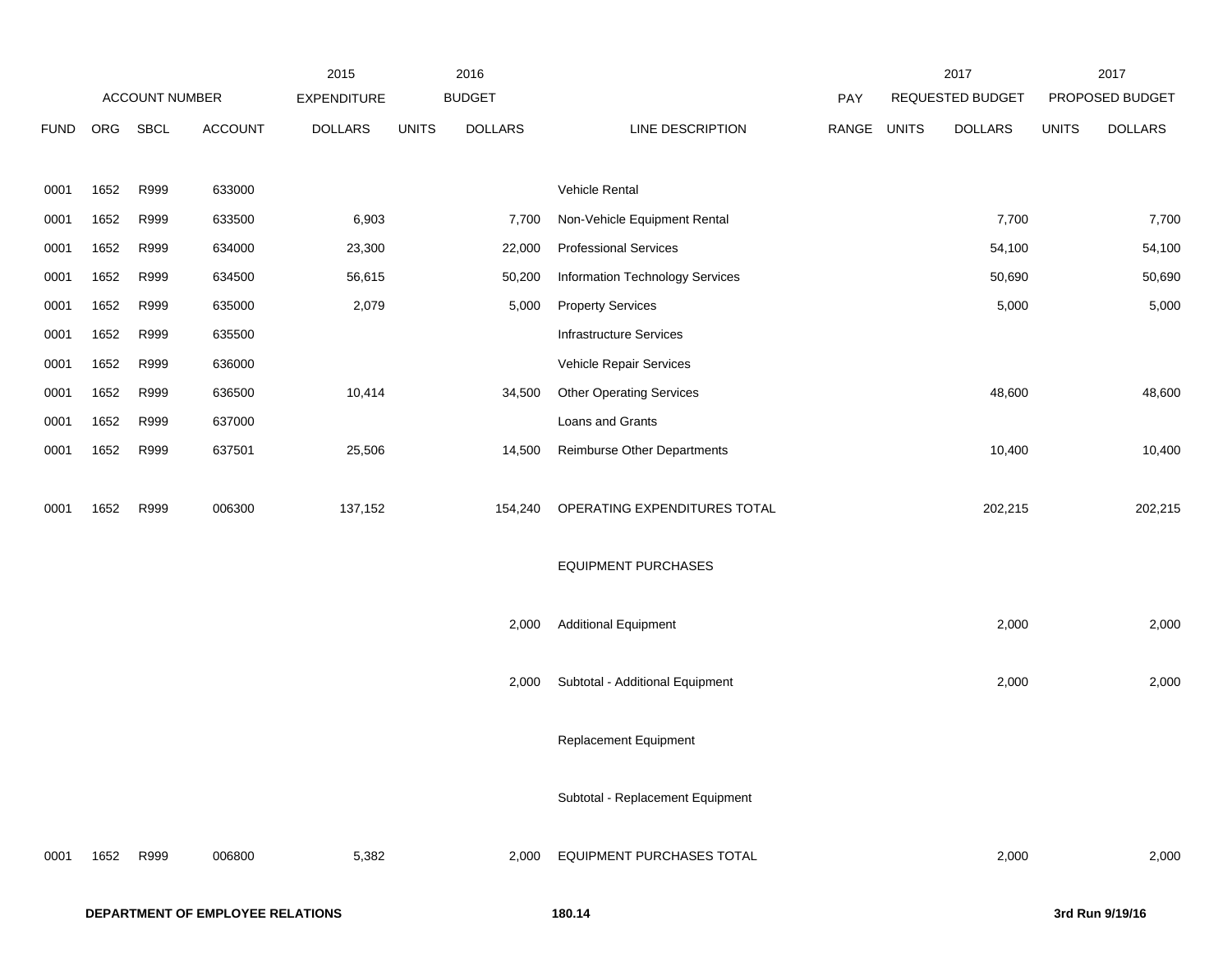|             |            |                       |                | 2015               |              | 2016           |                                   |            |       | 2017                    |              | 2017            |
|-------------|------------|-----------------------|----------------|--------------------|--------------|----------------|-----------------------------------|------------|-------|-------------------------|--------------|-----------------|
|             |            | <b>ACCOUNT NUMBER</b> |                | <b>EXPENDITURE</b> |              | <b>BUDGET</b>  |                                   | <b>PAY</b> |       | <b>REQUESTED BUDGET</b> |              | PROPOSED BUDGET |
| <b>FUND</b> | <b>ORG</b> | <b>SBCL</b>           | <b>ACCOUNT</b> | <b>DOLLARS</b>     | <b>UNITS</b> | <b>DOLLARS</b> | LINE DESCRIPTION                  | RANGE      | UNITS | <b>DOLLARS</b>          | <b>UNITS</b> | <b>DOLLARS</b>  |
|             |            |                       |                |                    |              |                |                                   |            |       |                         |              |                 |
|             |            |                       |                |                    |              |                | <b>SPECIAL FUNDS</b>              |            |       |                         |              |                 |
| 0001        | 1652       | R <sub>164</sub>      | 006300         | 13,850             |              | 12,000         | Drug Testing*                     |            |       | 20,000                  |              | 20,000          |
| 0001        | 1652       | R <sub>165</sub>      | 006300         | 50,000             |              | 41,000         | Preplacement Exams*               |            |       | 55,000                  |              | 55,000          |
|             |            |                       |                |                    |              |                |                                   |            |       |                         |              |                 |
|             |            |                       |                | 63,850             |              | 53,000         | SPECIAL FUNDS TOTAL               |            |       | 75,000                  |              | 75,000          |
|             |            |                       |                |                    |              |                |                                   |            |       |                         |              |                 |
|             |            |                       |                |                    |              |                | DEPARTMENT OF EMPLOYEE RELATIONS- |            |       |                         |              |                 |
|             |            |                       |                | 2,294,465          |              | 2,546,725      | OPERATIONS DIVISION TOTAL         |            |       | 2,638,068               |              | 2,638,068       |
|             |            |                       |                |                    |              |                |                                   |            |       |                         |              |                 |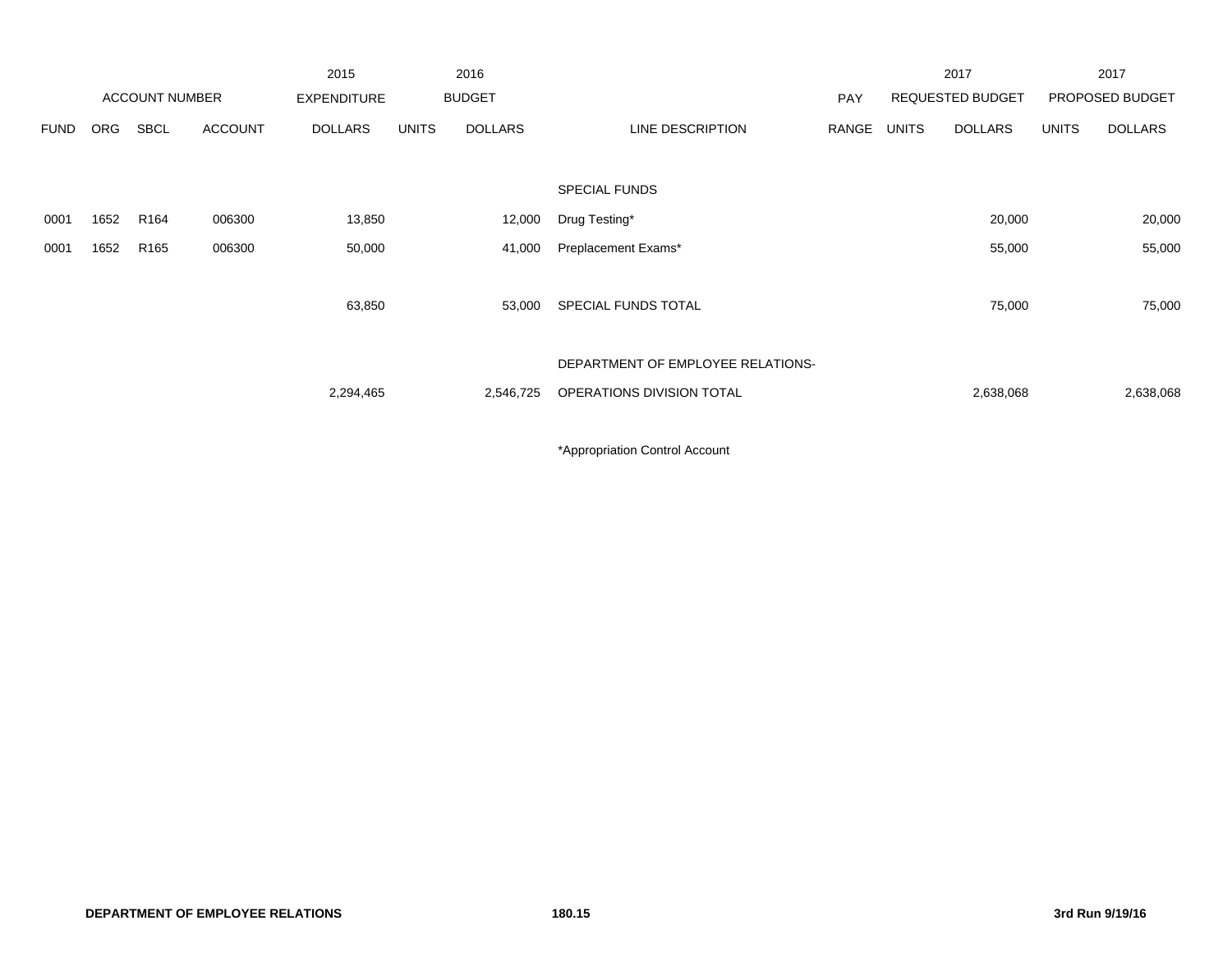|             |     |                       |                | 2015               |              | 2016           |                           | 2017             |                | 2017                   |                |
|-------------|-----|-----------------------|----------------|--------------------|--------------|----------------|---------------------------|------------------|----------------|------------------------|----------------|
|             |     | <b>ACCOUNT NUMBER</b> |                | <b>EXPENDITURE</b> |              | <b>BUDGET</b>  | PAY                       | REQUESTED BUDGET |                | <b>PROPOSED BUDGET</b> |                |
| <b>FUND</b> | ORG | <b>SBCL</b>           | <b>ACCOUNT</b> | <b>DOLLARS</b>     | <b>UNITS</b> | <b>DOLLARS</b> | LINE DESCRIPTION<br>RANGE | <b>UNITS</b>     | <b>DOLLARS</b> | <b>UNITS</b>           | <b>DOLLARS</b> |

FIRE AND POLICE COMMISSION

BUDGETARY CONTROL UNIT (1BCU=1DU)

#### SALARIES & WAGES

## FIRE & POLICE COMMISSION

| 1 | 145,663 | Fire & Police Comm. Exec. Dir. (X)(Y)          | 1NX             | 1              | 145,382 | 1              | 145,382 |
|---|---------|------------------------------------------------|-----------------|----------------|---------|----------------|---------|
| 1 | 75,531  | Community Relations Mgr. (X)(Y)                | 2JX             |                |         |                |         |
|   |         | Operations Manager (X)(Y)                      | 1HX             | 1              | 82,388  | 1              | 82,388  |
| 2 | 119,997 | Investigator/Auditor                           | 2HX             | $\overline{2}$ | 119,997 | $\overline{c}$ | 119,997 |
| 1 | 48,294  | Research & Policy Analyst                      | 2FX             | 1              | 59,887  | 1              | 59,887  |
| 1 | 58,515  | Paralegal                                      | 5JN             | 1              | 58,515  | 1              | 58,515  |
|   |         | Program Assistant I                            | 5EN             | 1              | 40,501  |                |         |
| 1 | 43,156  | Program Assistant II                           | 5FN             | 1              | 42,539  | 1              | 42,539  |
| 1 | 53,021  | Program Assistant III                          | 5IN             | 1              | 53,948  | 1              | 53,948  |
| 1 | 29,780  | Office Assistant II                            | 6EN             | 1              | 30,529  | 1              | 30,529  |
| 1 | 50,000  | <b>Examinations Supervisor</b>                 | 1FX             |                |         |                |         |
|   |         | Fire & Police Comm. Staffing Services Mgr. (Y) | 11X             | 1              | 93,593  | 1              | 93,593  |
| 2 | 131,219 | Human Resources Representative                 | 2HX             | 2              | 113,679 | $\sqrt{2}$     | 113,679 |
| 1 | 52,967  | Recruiter (X)                                  | 2FX             | 1              | 48,294  | 1              | 48,294  |
| 7 | 46,201  | Fire and Police Commissioner (Y)               | BC <sub>1</sub> | 9              | 59,401  | 9              | 59,401  |
| 1 | 11,304  | Auxiliary Personnel/Graduate Intern            | 9PN             | 1              | 11,424  | 1              | 11,424  |
|   |         |                                                |                 |                |         |                |         |
|   |         | HOMEL AND SECURITY                             |                 |                |         |                |         |

#### HOMELAND SECURITY

| 97.021 | Homeland Security Director (C)(Y) | שו | 97.021 | 97,021 |
|--------|-----------------------------------|----|--------|--------|
|        |                                   |    |        |        |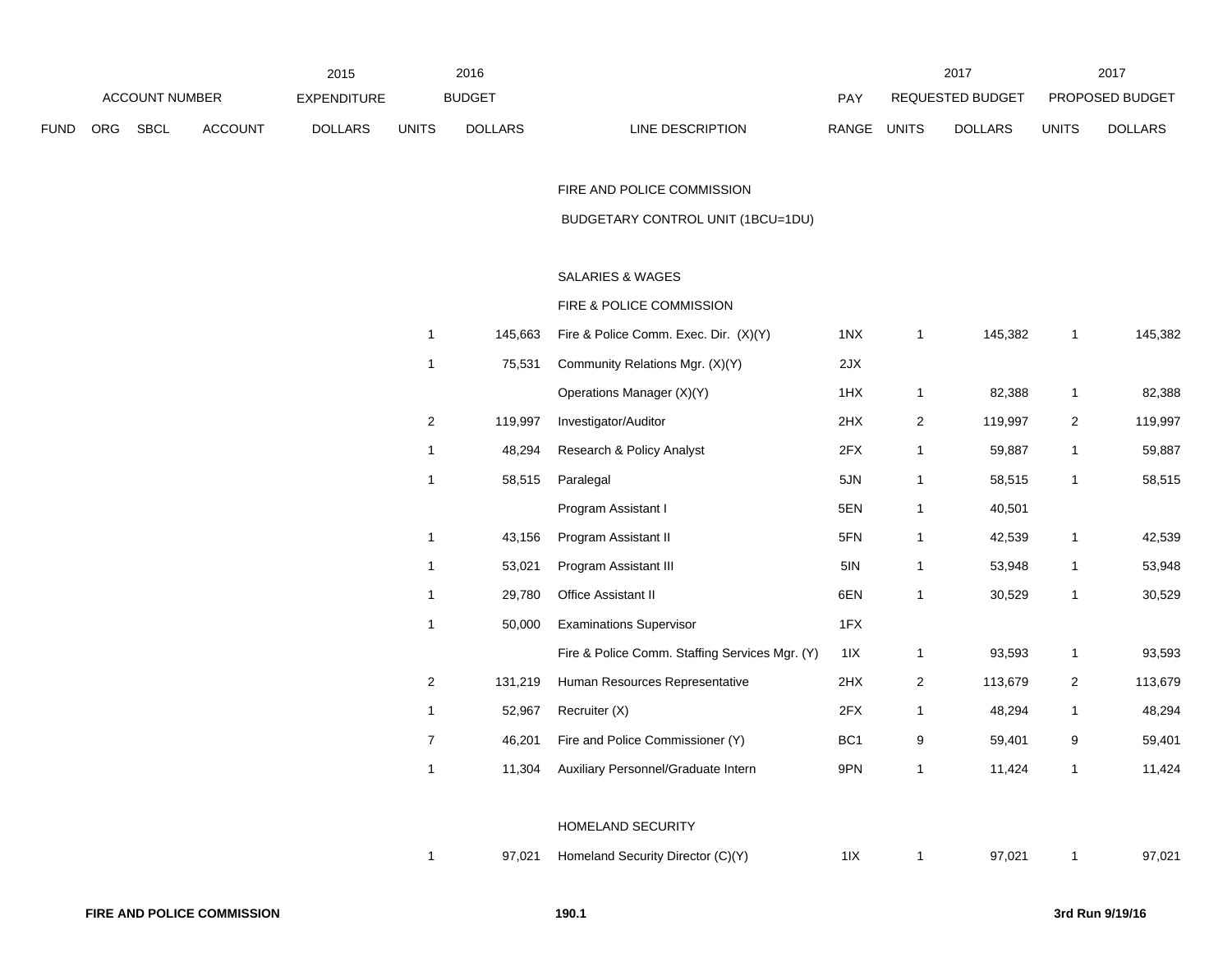|             |      |                |                            | 2015           |              | 2016           |                                                                           |       |              | 2017             |              | 2017            |
|-------------|------|----------------|----------------------------|----------------|--------------|----------------|---------------------------------------------------------------------------|-------|--------------|------------------|--------------|-----------------|
|             |      | ACCOUNT NUMBER |                            | EXPENDITURE    |              | <b>BUDGET</b>  |                                                                           | PAY   |              | REQUESTED BUDGET |              | PROPOSED BUDGET |
| <b>FUND</b> | ORG  | <b>SBCL</b>    | <b>ACCOUNT</b>             | <b>DOLLARS</b> | <b>UNITS</b> | <b>DOLLARS</b> | LINE DESCRIPTION                                                          | RANGE | <b>UNITS</b> | <b>DOLLARS</b>   | <b>UNITS</b> | <b>DOLLARS</b>  |
|             |      |                |                            |                | $22\,$       | 962,669        | <b>Total Before Adjustments</b>                                           |       | 25           | 1,057,098        | 24           | 1,016,597       |
|             |      |                |                            |                |              |                | Salary & Wage Rate Changes                                                |       |              |                  |              |                 |
|             |      |                |                            |                |              | 5,875          | Overtime Compensated*                                                     |       |              | 5,851            |              | 5,851           |
|             |      |                |                            |                |              | (43, 118)      | Personnel Cost Adjustment                                                 |       |              | (49, 253)        |              | (47, 373)       |
|             |      |                |                            |                |              | 8,727          | Other                                                                     |       |              | 9,504            |              | 9,504           |
|             |      |                |                            |                | 22           | 934,153        | Gross Salaries & Wages Total                                              |       | 25           | 1,023,200        | 24           | 984,579         |
|             |      |                |                            |                |              |                | Reimbursable Services Deduction                                           |       |              |                  |              |                 |
|             |      |                |                            |                |              |                | Capital Improvements Deduction                                            |       |              |                  |              |                 |
|             |      |                |                            |                |              |                | (77,617) Grants & Aids Deduction                                          |       |              | (46, 345)        |              | (46, 345)       |
| 0001        | 3100 | R999           | 006000                     | 693,385        | 22           | 856,536        | NET SALARIES & WAGES TOTAL*                                               |       | 25           | 976,855          | 24           | 938,234         |
|             |      |                |                            |                | 13.60        |                | O&M FTE'S                                                                 |       | 14.90        |                  | 13.90        |                 |
|             |      |                |                            |                | 0.80         |                | NON-O&M FTE'S                                                             |       | 0.50         |                  | $0.50\,$     |                 |
|             |      |                |                            |                |              |                | (C) To expire 12/31/17, unless the Wisconsin Emergency Management         |       |              |                  |              |                 |
|             |      |                |                            |                |              |                | Grant is extended.                                                        |       |              |                  |              |                 |
|             |      |                |                            |                |              |                | (X) Private automobile allowance may be paid pursuant to                  |       |              |                  |              |                 |
|             |      |                |                            |                |              |                | Section 350-183 of the Milwaukee Code.                                    |       |              |                  |              |                 |
|             |      |                |                            |                |              |                | (Y) Required to file a statement of economic interests in accordance with |       |              |                  |              |                 |
|             |      |                | FIRE AND POLICE COMMISSION |                |              |                | 190.2                                                                     |       |              |                  |              | 3rd Run 9/19/16 |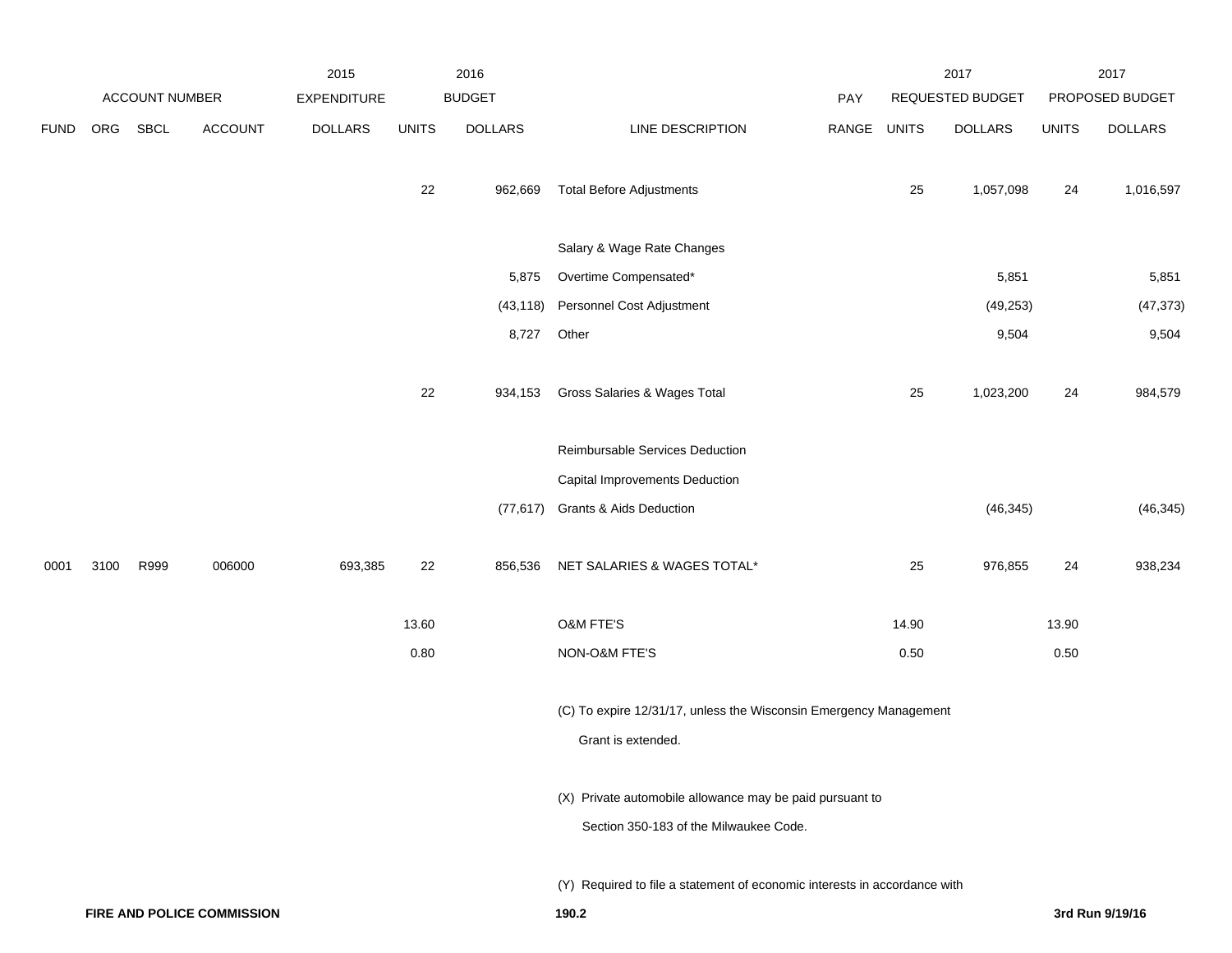|             |            |                       |                | 2015               |              | 2016           |                                                              |            |              | 2017             |              | 2017            |
|-------------|------------|-----------------------|----------------|--------------------|--------------|----------------|--------------------------------------------------------------|------------|--------------|------------------|--------------|-----------------|
|             |            | <b>ACCOUNT NUMBER</b> |                | <b>EXPENDITURE</b> |              | <b>BUDGET</b>  |                                                              | <b>PAY</b> |              | REQUESTED BUDGET |              | PROPOSED BUDGET |
| <b>FUND</b> | <b>ORG</b> | <b>SBCL</b>           | <b>ACCOUNT</b> | <b>DOLLARS</b>     | <b>UNITS</b> | <b>DOLLARS</b> | LINE DESCRIPTION                                             | RANGE      | <b>UNITS</b> | <b>DOLLARS</b>   | <b>UNITS</b> | <b>DOLLARS</b>  |
|             |            |                       |                |                    |              |                |                                                              |            |              |                  |              |                 |
|             |            |                       |                |                    |              |                | the Milwaukee Code of Ordinances Chapter 303-Code of Ethics. |            |              |                  |              |                 |
|             |            |                       |                |                    |              |                |                                                              |            |              |                  |              |                 |
| 0001        | 3100       | R999                  | 006100         | 313,899            |              | 411,137        | ESTIMATED EMPLOYEE FRINGE BENEFITS                           |            |              | 439,585          |              | 422,205         |
|             |            |                       |                |                    |              |                | (Involves Revenue Offset-No transfers from this account)     |            |              |                  |              |                 |
|             |            |                       |                |                    |              |                |                                                              |            |              |                  |              |                 |
|             |            |                       |                |                    |              |                | <b>OPERATING EXPENDITURES</b>                                |            |              |                  |              |                 |
| 0001        | 3100       | R999                  | 630100         | 16,911             |              | 8,500          | General Office Expense                                       |            |              | 17,000           |              | 8,330           |
| 0001        | 3100       | R999                  | 630500         |                    |              |                | Tools & Machinery Parts                                      |            |              |                  |              |                 |
| 0001        | 3100       | R999                  | 631000         |                    |              |                | <b>Construction Supplies</b>                                 |            |              |                  |              |                 |
| 0001        | 3100       | R999                  | 631500         |                    |              |                | Energy                                                       |            |              |                  |              |                 |
| 0001        | 3100       | R999                  | 632000         | 8,456              |              | 1,000          | <b>Other Operating Supplies</b>                              |            |              | 4,300            |              | 2,800           |
| 0001        | 3100       | R999                  | 632500         | 1,828              |              | 8,700          | <b>Facility Rental</b>                                       |            |              | 19,000           |              | 9,755           |
| 0001        | 3100       | R999                  | 633000         | 1,944              |              | 3,300          | Vehicle Rental                                               |            |              | 3,300            |              | 2,500           |
| 0001        | 3100       | R999                  | 633500         | 6,266              |              | 3,200          | Non-Vehicle Equipment Rental                                 |            |              | 3,200            |              | 3,200           |
| 0001        | 3100       | R999                  | 634000         | 199,170            |              | 176,900        | <b>Professional Services</b>                                 |            |              | 581,000          |              | 432,275         |
| 0001        | 3100       | R999                  | 634500         | 22,996             |              | 23,000         | Information Technology Services                              |            |              | 23,000           |              | 23,000          |
| 0001        | 3100       | R999                  | 635000         |                    |              |                | <b>Property Services</b>                                     |            |              |                  |              |                 |
| 0001        | 3100       | R999                  | 635500         |                    |              |                | <b>Infrastructure Services</b>                               |            |              |                  |              |                 |
| 0001        | 3100       | R999                  | 636000         |                    |              |                | Vehicle Repair Services                                      |            |              |                  |              |                 |
| 0001        | 3100       | R999                  | 636500         | 69,468             |              | 64,000         | <b>Other Operating Services</b>                              |            |              | 123,000          |              | 43,950          |
| 0001        | 3100       | R999                  | 637000         |                    |              |                | Loans and Grants                                             |            |              |                  |              |                 |
| 0001        | 3100       | R999                  | 637501         | 7,318              |              | 6,400          | Reimburse Other Departments                                  |            |              | 5,500            |              | 5,500           |
|             |            |                       |                |                    |              |                |                                                              |            |              |                  |              |                 |
| 0001        | 3100       | R999                  | 006300         | 334,357            |              | 295,000        | OPERATING EXPENDITURES TOTAL*                                |            |              | 779,300          |              | 531,310         |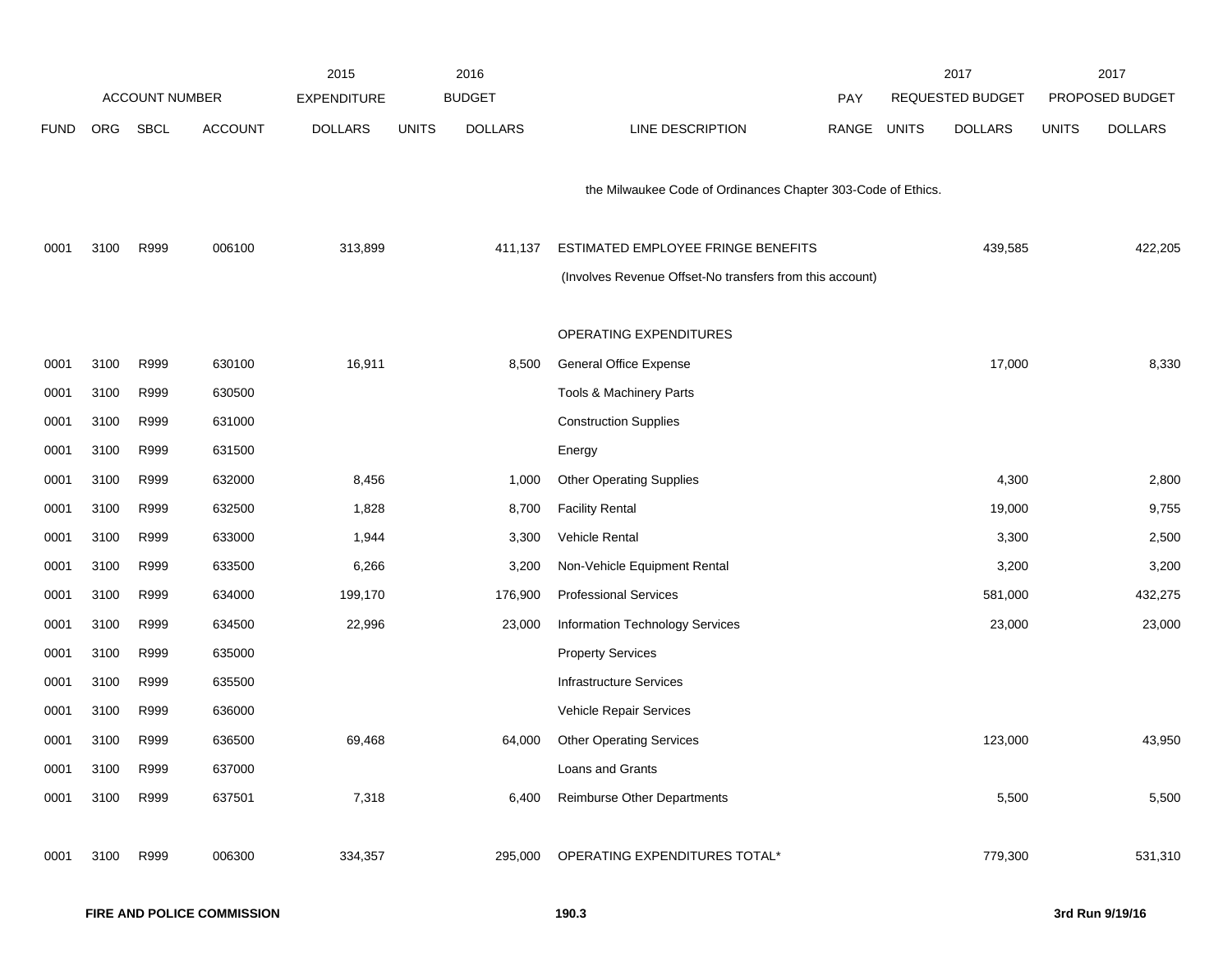|             |      |                |                            | 2015               |              | 2016           |                                    |             |        | 2017             |              | 2017            |
|-------------|------|----------------|----------------------------|--------------------|--------------|----------------|------------------------------------|-------------|--------|------------------|--------------|-----------------|
|             |      | ACCOUNT NUMBER |                            | <b>EXPENDITURE</b> |              | <b>BUDGET</b>  |                                    | PAY         |        | REQUESTED BUDGET |              | PROPOSED BUDGET |
| <b>FUND</b> | ORG  | SBCL           | <b>ACCOUNT</b>             | <b>DOLLARS</b>     | <b>UNITS</b> | <b>DOLLARS</b> | LINE DESCRIPTION                   | RANGE UNITS |        | <b>DOLLARS</b>   | <b>UNITS</b> | <b>DOLLARS</b>  |
|             |      |                |                            |                    |              |                | <b>EQUIPMENT PURCHASES</b>         |             |        |                  |              |                 |
|             |      |                |                            |                    |              |                | <b>Additional Equipment</b>        |             |        |                  |              |                 |
|             |      |                |                            |                    |              |                | Subtotal - Additional Equipment    |             |        |                  |              |                 |
|             |      |                |                            |                    |              |                | Replacement Equipment              |             |        |                  |              |                 |
|             |      |                |                            |                    |              | 750            | Office chairs and cabinets         |             |        | 734              |              |                 |
|             |      |                |                            |                    |              | 1,420          | <b>Computer Workstations</b>       |             | 16,500 |                  |              | 6,500           |
|             |      |                |                            |                    |              | 500            | <b>Computer Software</b>           |             | 500    |                  |              | 500             |
|             |      |                |                            |                    |              | 2,670          | Subtotal - Replacement Equipment   |             | 17,734 |                  |              | 7,000           |
| 0001        | 3100 | R999           | 006800                     | 2,670              |              | 2,670          | EQUIPMENT PURCHASES TOTAL*         |             |        | 17,734           |              | 7,000           |
|             |      |                |                            |                    |              |                | SPECIAL FUNDS                      |             |        |                  |              |                 |
| 0001        | 3100 | R312           | 006300                     | 125,748            |              | 160,000        | Pre-Employment Screening*          |             |        | 285,770          |              | 284,000         |
| 0001        | 3100 | R313           | 006300                     |                    |              | 40,000         | Operational Efficiency Study*      |             |        | 60,000           |              | 60,000          |
|             |      |                |                            | 125,748            |              | 200,000        | SPECIAL FUNDS TOTAL                |             |        | 345,770          |              | 344,000         |
|             |      |                |                            |                    |              |                | FIRE & POLICE COMMISSION BUDGETARY |             |        |                  |              |                 |
|             |      |                |                            | 1,470,059          |              | 1,765,343      | CONTROL UNIT TOTAL (1BCU=1DU)      |             |        | 2,559,244        |              | 2,242,749       |
|             |      |                |                            |                    |              |                | *Appropriation Control Account     |             |        |                  |              |                 |
|             |      |                | FIRE AND POLICE COMMISSION |                    |              |                | 190.4                              |             |        |                  |              | 3rd Run 9/19/16 |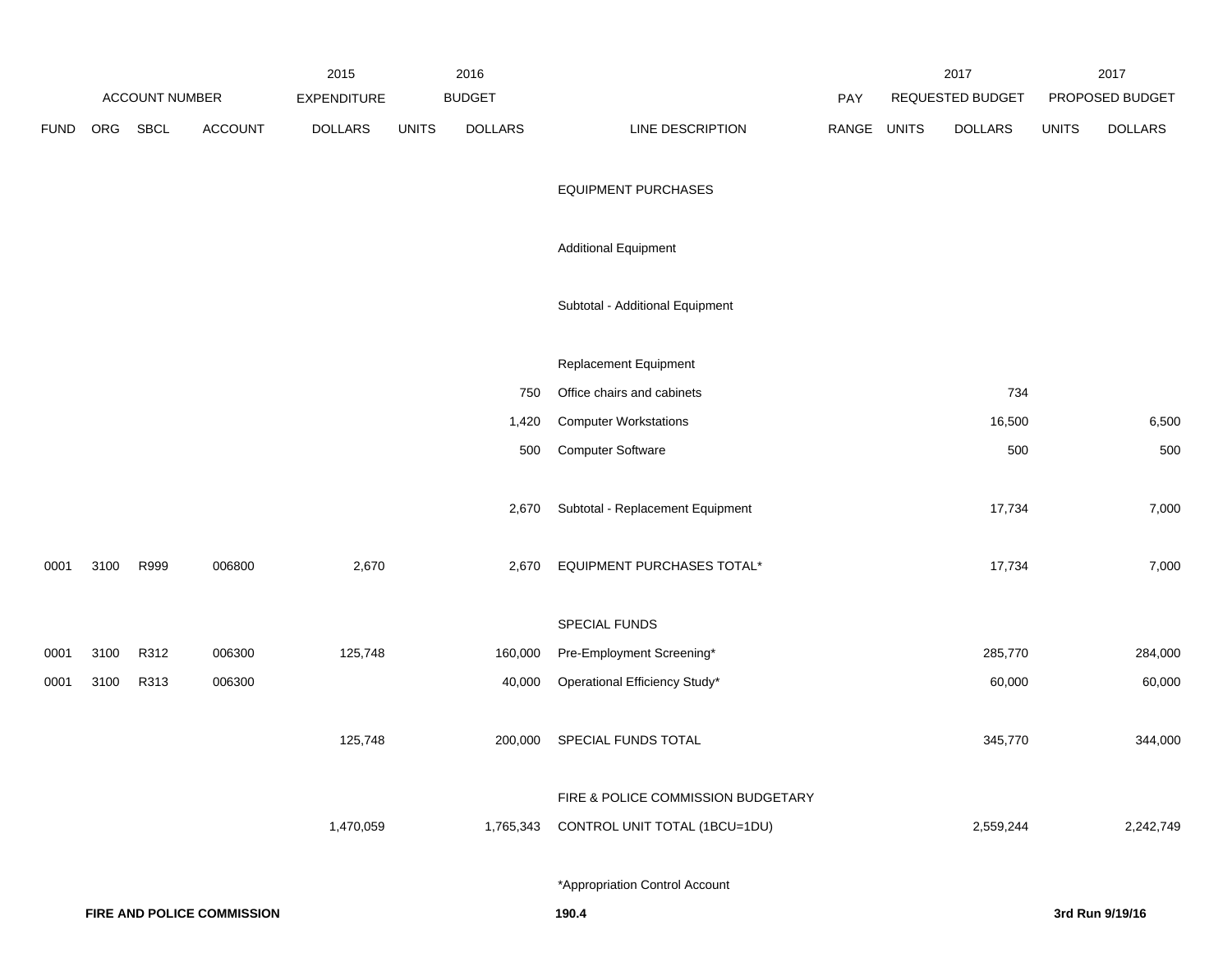|             |      |                        |                | 2015               |              | 2016           |                                                          |       |         | 2017             |              | 2017            |
|-------------|------|------------------------|----------------|--------------------|--------------|----------------|----------------------------------------------------------|-------|---------|------------------|--------------|-----------------|
|             |      | <b>ACCOUNT NUMBER</b>  |                | <b>EXPENDITURE</b> |              | <b>BUDGET</b>  |                                                          | PAY   |         | REQUESTED BUDGET |              | PROPOSED BUDGET |
| <b>FUND</b> | ORG  | SBCL                   | <b>ACCOUNT</b> | <b>DOLLARS</b>     | <b>UNITS</b> | <b>DOLLARS</b> | LINE DESCRIPTION                                         | RANGE | UNITS   | <b>DOLLARS</b>   | <b>UNITS</b> | <b>DOLLARS</b>  |
|             |      |                        |                |                    |              |                |                                                          |       |         |                  |              |                 |
|             |      |                        |                |                    |              |                | FIRE DEPARTMENT                                          |       |         |                  |              |                 |
|             |      |                        |                |                    |              |                | <b>BUDGETARY CONTROL UNIT</b>                            |       |         |                  |              |                 |
|             |      |                        |                |                    |              |                | (SUMMARY 1BCU=3DU)                                       |       |         |                  |              |                 |
|             |      |                        |                |                    |              |                |                                                          |       |         |                  |              |                 |
|             |      |                        |                |                    |              |                | SALARIES & WAGES                                         |       |         |                  |              |                 |
|             |      |                        |                |                    |              | 3,836,099      | Overtime Compensated (Spec. Duty)*                       |       |         | 4,052,783        |              | 4,646,151       |
|             |      |                        |                | 67,163,697         |              | 63,117,179     | All Other Salaries & Wages                               |       |         | 64,999,185       |              | 71,079,580      |
|             |      |                        |                |                    |              |                |                                                          |       |         |                  |              |                 |
| 0001        | 3280 | R999                   | 006000         | 67,163,697         |              | 66,953,278     | NET SALARIES & WAGES TOTAL*                              |       |         | 69,051,968       |              | 75,725,731      |
|             |      |                        |                |                    |              |                |                                                          |       |         |                  |              |                 |
|             |      |                        |                |                    | 1,007        |                | TOTAL NUMBER OF POSITIONS AUTHORIZED                     |       | 1,012   |                  | 943          |                 |
|             |      |                        |                |                    | 1013.07      |                | O&M FTE'S                                                |       | 1022.05 |                  | 954.05       |                 |
|             |      |                        |                |                    | 2.80         |                | NON-O&M FTE'S                                            |       | 3.95    |                  | 3.95         |                 |
|             |      |                        |                |                    |              |                |                                                          |       |         |                  |              |                 |
| 0001        | 3280 | R999                   | 006100         | 28,543,996         |              | 38,163,369     | ESTIMATED EMPLOYEE FRINGE BENEFITS                       |       |         | 35,216,504       |              | 38,620,123      |
|             |      |                        |                |                    |              |                | (Involves Revenue Offset-No Transfers from this Account) |       |         |                  |              |                 |
|             |      |                        |                |                    |              |                |                                                          |       |         |                  |              |                 |
|             |      |                        |                |                    |              |                | OPERATING EXPENDITURES                                   |       |         |                  |              |                 |
| 0001        | 3280 | R999                   | 630100         | 321,831            |              | 289,500        | <b>General Office Expense</b>                            |       |         | 366,385          |              | 366,385         |
| 0001        | 3280 | R999                   | 630500         | 779,992            |              | 602,000        | Tools & Machinery Parts                                  |       |         | 701,500          |              | 701,500         |
| 0001        | 3280 | R999                   | 631000         | 127,528            |              | 90,000         | <b>Construction Supplies</b>                             |       |         | 130,500          |              | 130,500         |
| 0001        | 3280 | R999                   | 631500         | 1,115,679          |              | 1,251,600      | Energy                                                   |       |         | 1,344,387        |              | 1,294,387       |
| 0001        | 3280 | R999                   | 632000         | 1,167,067          |              | 590,260        | <b>Other Operating Supplies</b>                          |       |         | 974,973          |              | 934,973         |
| 0001        | 3280 | R999                   | 632500         | 1,389              |              |                | <b>Facility Rental</b>                                   |       |         | 1,000            |              | 1,000           |
|             |      | <b>FIRE DEPARTMENT</b> |                |                    |              |                | 200.1                                                    |       |         |                  |              | 3rd Run 9/19/16 |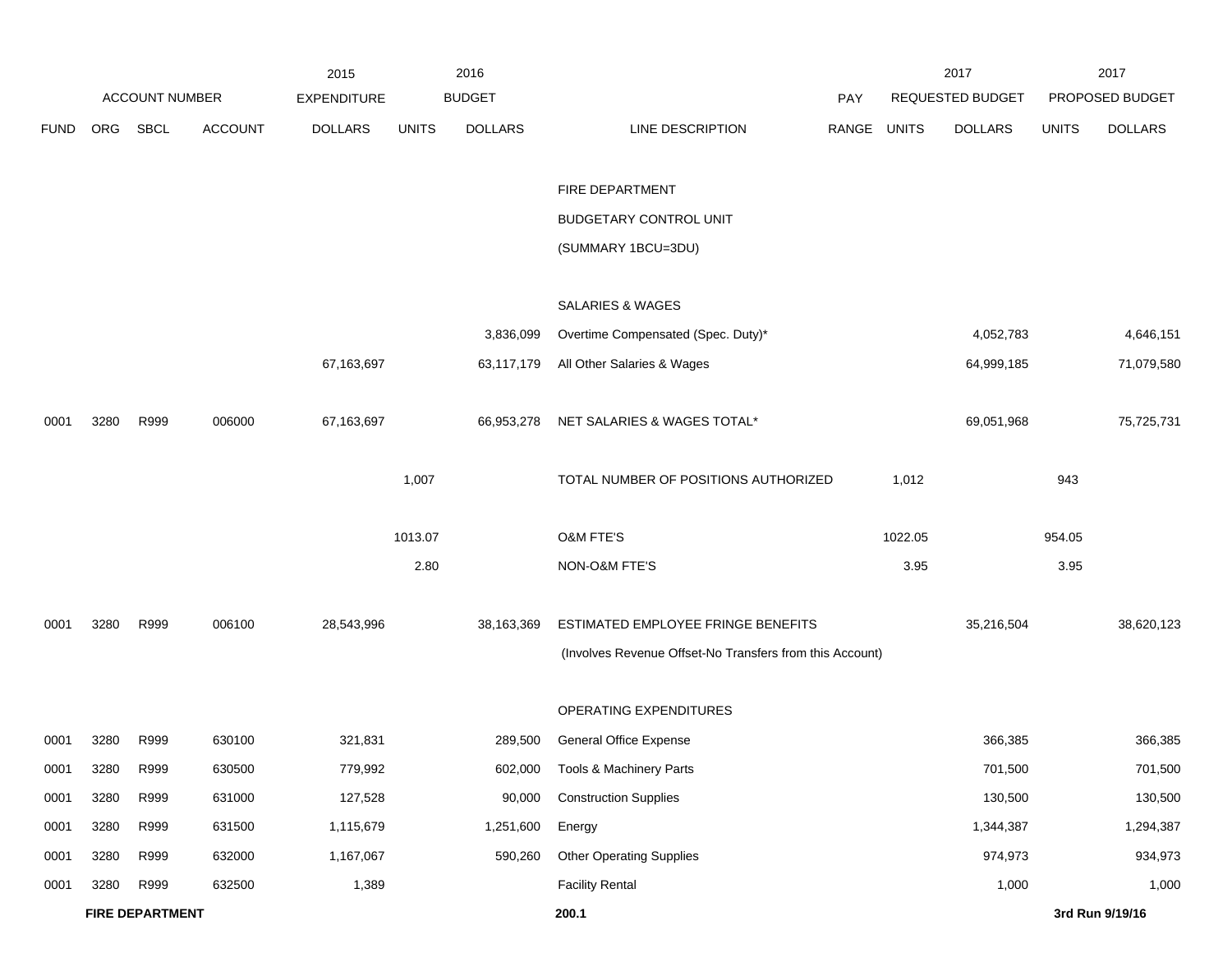|             |      |                       |                | 2015               |              | 2016           |                                     |       |              | 2017                    |              | 2017            |  |
|-------------|------|-----------------------|----------------|--------------------|--------------|----------------|-------------------------------------|-------|--------------|-------------------------|--------------|-----------------|--|
|             |      | <b>ACCOUNT NUMBER</b> |                | <b>EXPENDITURE</b> |              | <b>BUDGET</b>  |                                     | PAY   |              | <b>REQUESTED BUDGET</b> |              | PROPOSED BUDGET |  |
| <b>FUND</b> | ORG  | <b>SBCL</b>           | <b>ACCOUNT</b> | <b>DOLLARS</b>     | <b>UNITS</b> | <b>DOLLARS</b> | LINE DESCRIPTION                    | RANGE | <b>UNITS</b> | <b>DOLLARS</b>          | <b>UNITS</b> | <b>DOLLARS</b>  |  |
|             |      |                       |                |                    |              |                |                                     |       |              |                         |              |                 |  |
| 0001        | 3280 | R999                  | 633000         | 8,491              |              |                | Vehicle Rental                      |       |              |                         |              |                 |  |
| 0001        | 3280 | R999                  | 633500         | 136,694            | 24,000       |                | Non-Vehicle Equipment Rental        |       |              | 39,500                  |              | 39,500          |  |
| 0001        | 3280 | R999                  | 634000         | 888,566            | 1,174,500    |                | <b>Professional Services</b>        |       |              | 1,185,037               | 1,185,037    |                 |  |
| 0001        | 3280 | R999                  | 634500         | 507,301            |              | 586,713        | Information Technology Services     |       |              | 719,709                 | 719,709      |                 |  |
| 0001        | 3280 | R999                  | 635000         | 244,483            | 364,000      |                | <b>Property Services</b>            |       |              | 263,000                 | 263,000      |                 |  |
| 0001        | 3280 | R999                  | 635500         | 37,176             | 5,000        |                | <b>Infrastructure Services</b>      |       | 5,000        |                         |              | 5,000           |  |
| 0001        | 3280 | R999                  | 636000         | 129,517            | 234,000      |                | Vehicle Repair Services             |       | 175,000      |                         |              | 175,000         |  |
| 0001        | 3280 | R999                  | 636500         | 93,428             |              | 133,000        | <b>Other Operating Services</b>     |       |              | 151,875                 |              | 151,875         |  |
| 0001        | 3280 | R999                  | 637000         |                    |              |                | Loans and Grants                    |       |              |                         |              |                 |  |
| 0001        | 3280 | R999                  | 637501         | 30,592             |              | 100,000        | <b>Reimburse Other Departments</b>  |       |              | 36,000                  |              | 36,000          |  |
|             |      |                       |                |                    |              |                |                                     |       |              |                         |              |                 |  |
| 0001        | 3280 | R999                  | 006300         | 5,440,097          |              | 5,444,573      | OPERATING EXPENDITURES TOTAL*       |       |              | 6,093,866               |              | 6,003,866       |  |
|             |      |                       |                |                    |              |                |                                     |       |              |                         |              |                 |  |
| 0001        | 3280 | R999                  | 006800         | 560,494            |              | 473,600        | EQUIPMENT PURCHASES TOTAL*          |       |              | 707,679                 |              | 604,179         |  |
|             |      |                       |                |                    |              |                |                                     |       |              |                         |              |                 |  |
|             |      |                       |                | 266,500            |              | 277,000        | SPECIAL FUNDS TOTAL                 |       |              | 559,770                 |              | 559,770         |  |
|             |      |                       |                |                    |              |                |                                     |       |              |                         |              |                 |  |
|             |      |                       |                |                    |              |                | FIRE DEPARTMENT - BUDGETARY CONTROL |       |              |                         |              |                 |  |
|             |      |                       |                | 101,974,784        |              | 111,311,820    | UNIT TOTAL (1BCU=3DU)               |       |              | 111,629,787             |              | 121,513,669     |  |
|             |      |                       |                |                    |              |                |                                     |       |              |                         |              |                 |  |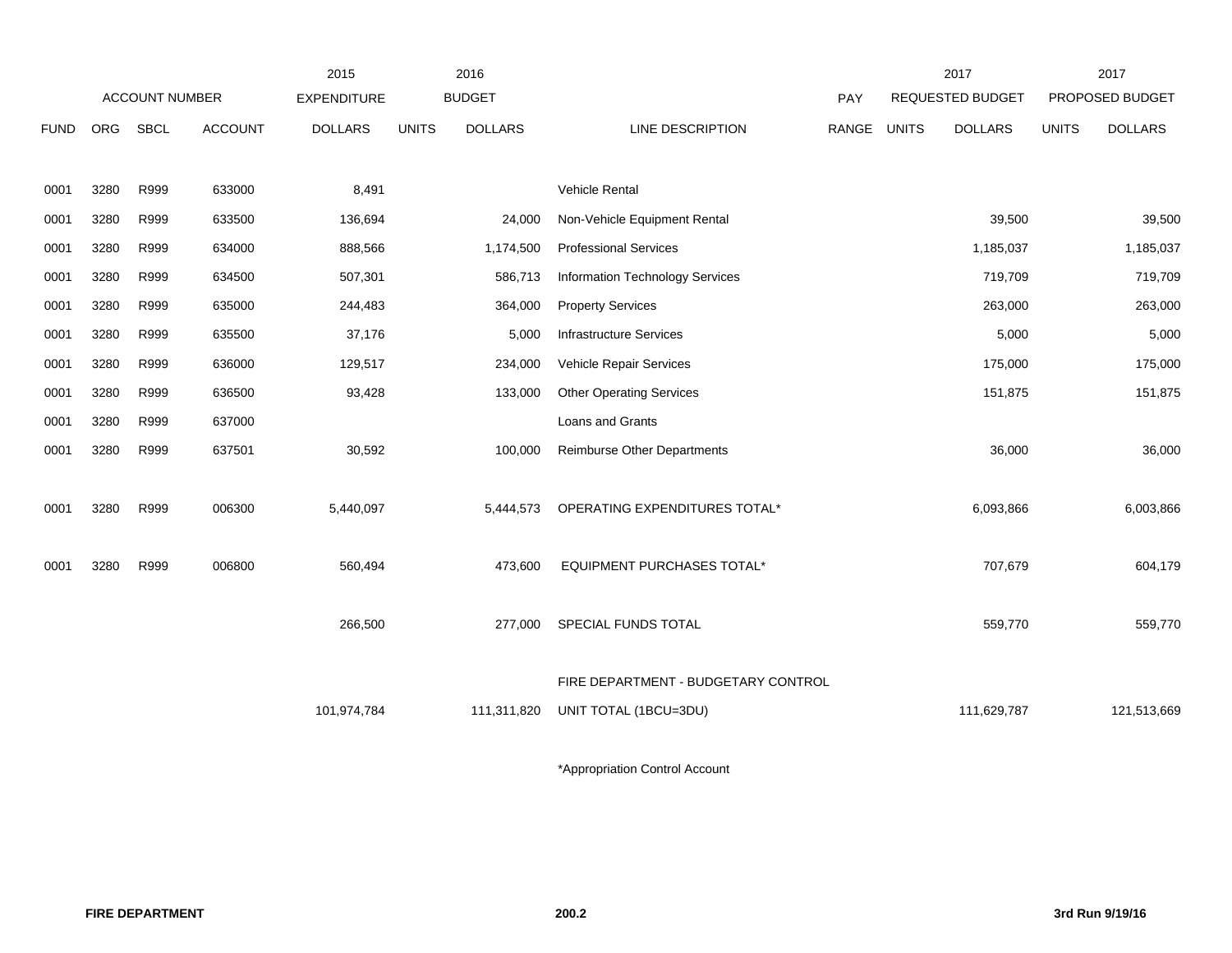|             |     |                        |                | 2015               |                | 2016           |                                                       |       |                | 2017             |                | 2017            |
|-------------|-----|------------------------|----------------|--------------------|----------------|----------------|-------------------------------------------------------|-------|----------------|------------------|----------------|-----------------|
|             |     | <b>ACCOUNT NUMBER</b>  |                | <b>EXPENDITURE</b> |                | <b>BUDGET</b>  |                                                       | PAY   |                | REQUESTED BUDGET |                | PROPOSED BUDGET |
| <b>FUND</b> | ORG | SBCL                   | <b>ACCOUNT</b> | <b>DOLLARS</b>     | <b>UNITS</b>   | <b>DOLLARS</b> | LINE DESCRIPTION                                      | RANGE | <b>UNITS</b>   | <b>DOLLARS</b>   | <b>UNITS</b>   | <b>DOLLARS</b>  |
|             |     |                        |                |                    |                |                | FIRE DEPARTMENT                                       |       |                |                  |                |                 |
|             |     |                        |                |                    |                |                | OPERATIONS BUREAU DECISION UNIT                       |       |                |                  |                |                 |
|             |     |                        |                |                    |                |                | SALARIES & WAGES                                      |       |                |                  |                |                 |
|             |     |                        |                |                    |                |                | FIREFIGHTING DIVISION AND SPECIAL OPERATIONS DIVISION |       |                |                  |                |                 |
|             |     |                        |                |                    | $\mathbf{1}$   | 97,420         | Assistant Fire Chief (Y)                              | 4RX   | $\mathbf{1}$   | 106,874          | $\mathbf{1}$   | 106,874         |
|             |     |                        |                |                    |                |                | SPECIAL OPERATIONS                                    |       |                |                  |                |                 |
|             |     |                        |                |                    | $\mathbf{1}$   | 92,466         | Battalion Chief, Fire                                 | 4MX   | $\mathbf{1}$   | 92,466           |                |                 |
|             |     |                        |                |                    |                |                | Deputy Chief, Fire                                    | 4OX   |                |                  | $\mathbf{1}$   | 92,466          |
|             |     |                        |                |                    |                |                | FIREFIGHTER/PARAMEDIC SERVICE                         |       |                |                  |                |                 |
|             |     |                        |                |                    | 3              | 291,474        | Deputy Chief, Fire                                    | 4OX   | 3              | 291,474          | 3              | 291,474         |
|             |     |                        |                |                    | 15             | 1,372,803      | Battalion Chief, Fire                                 | 4MX   | 15             | 1,364,552        | 15             | 1,364,552       |
|             |     |                        |                |                    | 46             | 3,933,658      | Fire Captain                                          | 4J    | 46             | 3,906,560        | 45             | 4,457,909       |
|             |     |                        |                |                    | 146            | 11,028,096     | Fire Lieutenant                                       | 4E    | 147            | 10,961,782       | 145            | 12,637,011      |
|             |     |                        |                |                    | 465            | 25,275,520     | Firefighter / Paramedic (H)                           | 4A    | 465            | 27,101,785       | 405            | 28,606,140      |
|             |     |                        |                |                    | 162            | 11,431,284     | Heavy Equipment Operator                              | 4D    | 162            | 11,431,284       | 159            | 13,005,456      |
|             |     |                        |                |                    | 3              | 257,206        | Fire Captain, Incident Safety Officer                 | 4J    | 3              | 257,706          | 3              | 301,719         |
|             |     |                        |                |                    | 2              |                | 151,090 Fire Paramedic Field Lieutenant               | 4E    | 1              | 74,797           | $\mathbf{1}$   | 87,571          |
|             |     |                        |                |                    |                |                | FIRE CAUSE INVESTIGATION UNIT                         |       |                |                  |                |                 |
|             |     |                        |                |                    | $\mathbf{1}$   | 81,877         | Fire Captain                                          | 4J    | $\mathbf{1}$   | 81,877           | $\mathbf{1}$   | 95,861          |
|             |     |                        |                |                    | $\overline{a}$ | 151,089        | Fire Lieutenant                                       | 4E    | $\overline{2}$ | 151,089          | $\overline{a}$ | 176,893         |
|             |     | <b>FIRE DEPARTMENT</b> |                |                    |                |                | 200.3                                                 |       |                |                  |                | 3rd Run 9/19/16 |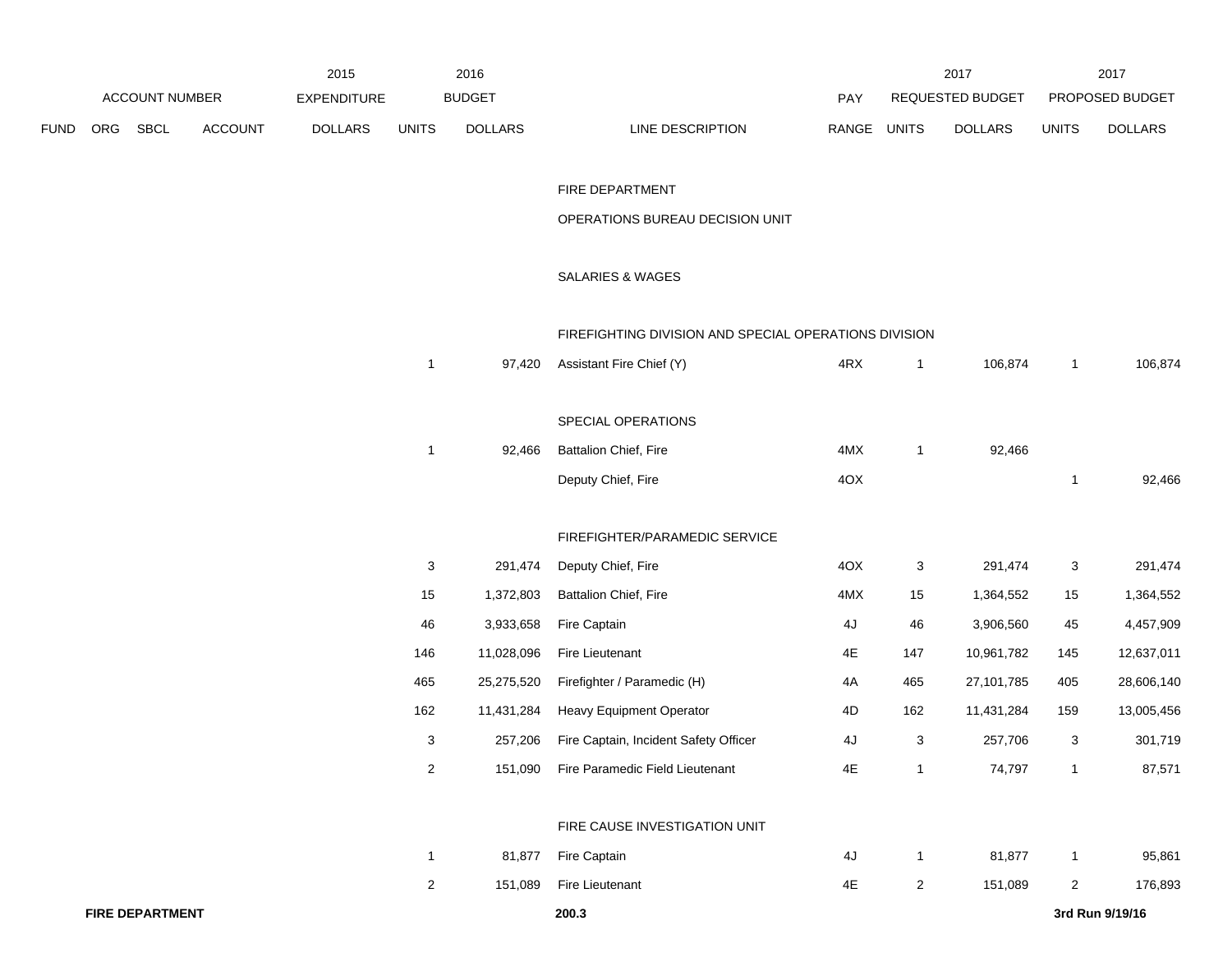|             |     |                       |                | 2015               |              | 2016                      |                                                                      |             |        | 2017             |              | 2017            |
|-------------|-----|-----------------------|----------------|--------------------|--------------|---------------------------|----------------------------------------------------------------------|-------------|--------|------------------|--------------|-----------------|
|             |     | <b>ACCOUNT NUMBER</b> |                | <b>EXPENDITURE</b> |              | <b>BUDGET</b>             |                                                                      | PAY         |        | REQUESTED BUDGET |              | PROPOSED BUDGET |
| <b>FUND</b> | ORG | SBCL                  | <b>ACCOUNT</b> | <b>DOLLARS</b>     | <b>UNITS</b> | <b>DOLLARS</b>            | LINE DESCRIPTION                                                     | RANGE UNITS |        | <b>DOLLARS</b>   | <b>UNITS</b> | <b>DOLLARS</b>  |
|             |     |                       |                |                    |              |                           |                                                                      |             |        |                  |              |                 |
|             |     |                       |                |                    |              |                           |                                                                      |             |        |                  |              |                 |
|             |     |                       |                |                    | 847          | 54,163,983                | <b>Total Before Adjustments</b>                                      |             | 847    | 55,822,246       | 781          | 61,223,926      |
|             |     |                       |                |                    |              |                           |                                                                      |             |        |                  |              |                 |
|             |     |                       |                |                    |              |                           | Salary & Wage Rate Change                                            |             |        |                  |              |                 |
|             |     |                       |                |                    |              | 3,781,983                 | Overtime Compensated (Special Duty)                                  |             |        | 3,873,383        |              | 4,460,758       |
|             |     |                       |                |                    |              | Personnel Cost Adjustment |                                                                      |             |        |                  |              |                 |
|             |     |                       |                |                    |              | 1,872,780                 | Other                                                                |             |        | 1,723,820        |              | 2,303,028       |
|             |     |                       |                |                    |              |                           |                                                                      |             |        |                  |              |                 |
|             |     |                       |                |                    | 847          | 59,818,746                | Gross Salaries & Wages Total                                         |             | 847    | 61,419,449       | 781          | 67,987,712      |
|             |     |                       |                |                    |              |                           | Reimbursable Services Deduction                                      |             |        |                  |              |                 |
|             |     |                       |                |                    |              |                           | Capital Improvements Deduction                                       |             |        |                  |              |                 |
|             |     |                       |                |                    |              |                           | (173,607) Grants & Aids Deduction                                    |             |        | (131, 619)       |              | (131, 619)      |
|             |     |                       |                |                    |              |                           |                                                                      |             |        |                  |              |                 |
|             |     |                       |                | 59,975,138         | 847          | 59,645,139                | NET SALARIES & WAGES TOTAL                                           |             | 847    | 61,287,830       | 781          | 67,856,093      |
|             |     |                       |                |                    |              |                           |                                                                      |             |        |                  |              |                 |
|             |     |                       |                |                    | 860.17       |                           | O&M FTE'S                                                            |             | 859.75 |                  | 793.75       |                 |
|             |     |                       |                |                    | 2.50         |                           | NON-O&M FTE'S                                                        |             | 2.25   |                  | 2.25         |                 |
|             |     |                       |                |                    |              |                           |                                                                      |             |        |                  |              |                 |
|             |     |                       |                |                    |              |                           | (H) These positions may be filled under either the position          |             |        |                  |              |                 |
|             |     |                       |                |                    |              |                           | title of Firefighter or Paramedic.                                   |             |        |                  |              |                 |
|             |     |                       |                |                    |              |                           |                                                                      |             |        |                  |              |                 |
|             |     |                       |                |                    |              |                           | (Y) Required to file a statement of economic interests in accordance |             |        |                  |              |                 |
|             |     |                       |                |                    |              |                           | with the Milwaukee Code of Ordinances Chapter 303-Code of Ethics.    |             |        |                  |              |                 |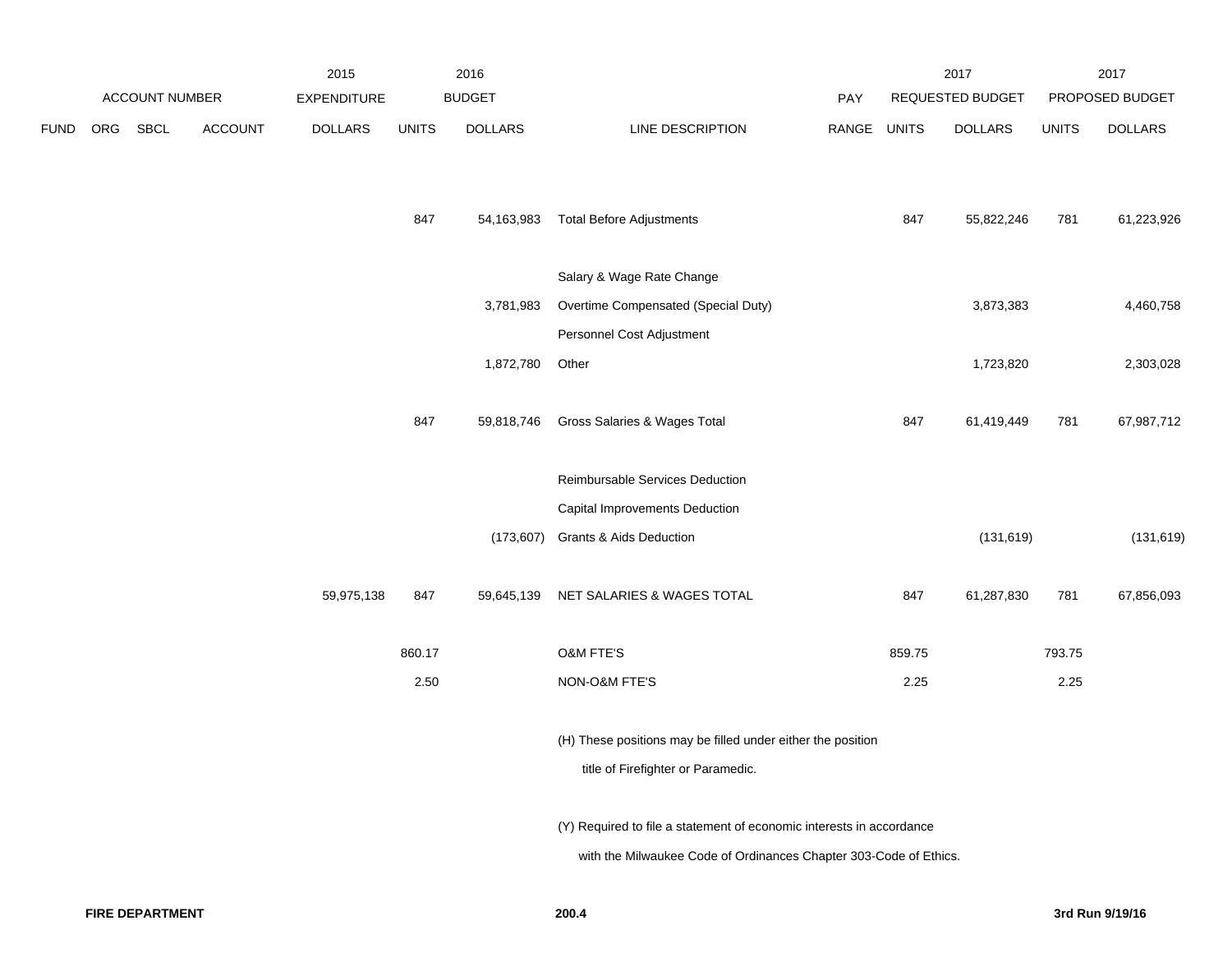|             |            |                |                | 2015               |              | 2016           |                                                          |            |              | 2017             |              | 2017            |
|-------------|------------|----------------|----------------|--------------------|--------------|----------------|----------------------------------------------------------|------------|--------------|------------------|--------------|-----------------|
|             |            | ACCOUNT NUMBER |                | <b>EXPENDITURE</b> |              | <b>BUDGET</b>  |                                                          | <b>PAY</b> |              | REQUESTED BUDGET |              | PROPOSED BUDGET |
| <b>FUND</b> | <b>ORG</b> | <b>SBCL</b>    | <b>ACCOUNT</b> | <b>DOLLARS</b>     | <b>UNITS</b> | <b>DOLLARS</b> | LINE DESCRIPTION                                         | RANGE      | <b>UNITS</b> | <b>DOLLARS</b>   | <b>UNITS</b> | <b>DOLLARS</b>  |
|             |            |                |                |                    |              |                |                                                          |            |              |                  |              |                 |
|             |            |                |                | 25,445,603         |              | 33,997,730     | ESTIMATED EMPLOYEE FRINGE BENEFITS                       |            |              | 31,256,793       |              | 34,606,607      |
|             |            |                |                |                    |              |                | (Involves Revenue Offset-No Transfers from this Account) |            |              |                  |              |                 |
|             |            |                |                |                    |              |                |                                                          |            |              |                  |              |                 |
|             |            |                |                |                    |              |                | OPERATING EXPENDITURES                                   |            |              |                  |              |                 |
| 0001        | 3281       | R999           | 630100         | 263,007            |              | 251,000        | General Office Expense                                   |            |              | 289,400          |              | 289,400         |
| 0001        | 3281       | R999           | 630500         | 701,806            |              | 602,000        | Tools & Machinery Parts                                  |            |              | 10,000           |              | 10,000          |
| 0001        | 3281       | R999           | 631000         | 71,940             |              | 90,000         | <b>Construction Supplies</b>                             |            |              |                  |              |                 |
| 0001        | 3281       | R999           | 631500         | 1,067,967          |              | 1,202,800      | Energy                                                   |            |              | 1,294,687        |              | 1,244,687       |
| 0001        | 3281       | R999           | 632000         | 983,350            |              | 296,500        | <b>Other Operating Supplies</b>                          |            |              | 93,000           |              | 93,000          |
| 0001        | 3281       | R999           | 632500         | 609                |              |                | <b>Facility Rental</b>                                   |            |              |                  |              |                 |
| 0001        | 3281       | R999           | 633000         |                    |              |                | Vehicle Rental                                           |            |              |                  |              |                 |
| 0001        | 3281       | R999           | 633500         | 1,668              |              | 5,000          | Non-Vehicle Equipment Rental                             |            |              | 1,500            |              | 1,500           |
| 0001        | 3281       | R999           | 634000         | 755,296            |              | 37,000         | <b>Professional Services</b>                             |            |              | 84,642           |              | 84,642          |
| 0001        | 3281       | R999           | 634500         |                    |              |                | Information Technology Services                          |            |              |                  |              |                 |
| 0001        | 3281       | R999           | 635000         | 163,569            |              | 287,000        | <b>Property Services</b>                                 |            |              | 105,000          |              | 105,000         |
| 0001        | 3281       | R999           | 635500         | 1,850              |              | 5,000          | <b>Infrastructure Services</b>                           |            |              |                  |              |                 |
| 0001        | 3281       | R999           | 636000         | 129,305            |              | 234,000        | Vehicle Repair Services                                  |            |              |                  |              |                 |
| 0001        | 3281       | R999           | 636500         | 42,016             |              | 99,300         | <b>Other Operating Services</b>                          |            |              | 67,775           |              | 67,775          |
| 0001        | 3281       | R999           | 637000         |                    |              |                | Loans and Grants                                         |            |              |                  |              |                 |
| 0001        | 3281       | R999           | 637501         | 6,324              |              | 40,000         | <b>Reimburse Other Departments</b>                       |            |              | 6,000            |              | 6,000           |
|             |            |                |                |                    |              |                |                                                          |            |              |                  |              |                 |
| 0001        | 3281       | R999           | 006300         | 4,188,707          |              | 3,149,600      | OPERATING EXPENDITURES TOTAL                             |            |              | 1,952,004        |              | 1,902,004       |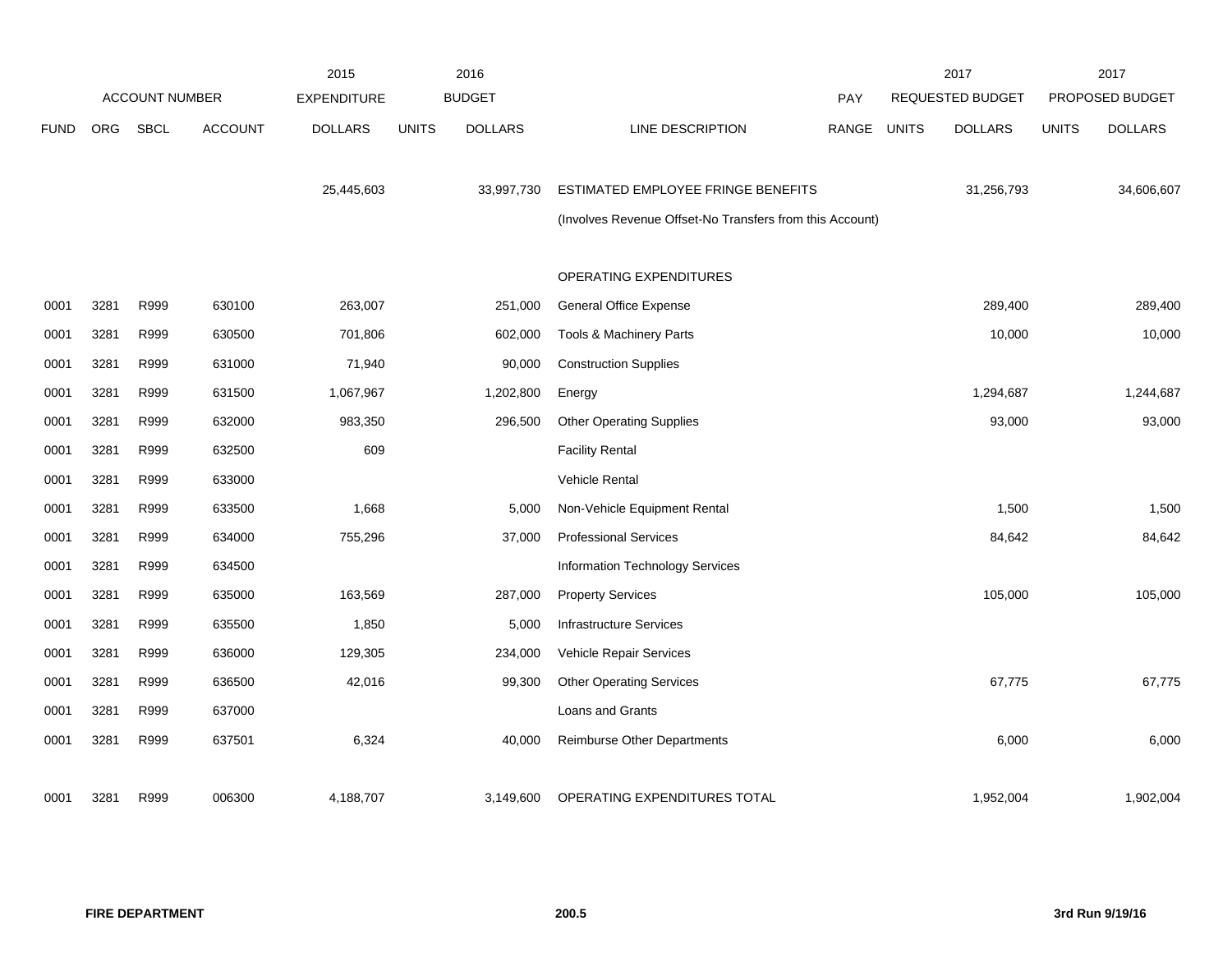|             |                |             |                    | 2015           | 2016          |                |                                  | 2017                           |                        | 201            |
|-------------|----------------|-------------|--------------------|----------------|---------------|----------------|----------------------------------|--------------------------------|------------------------|----------------|
|             | ACCOUNT NUMBER |             | <b>EXPENDITURE</b> |                | <b>BUDGET</b> | PAY            | REQUESTED BUDGET                 |                                | <b>PROPOSED BUDGET</b> |                |
| <b>FUND</b> | ORG            | <b>SBCL</b> | <b>ACCOUNT</b>     | <b>DOLLARS</b> | UNITS         | <b>DOLLARS</b> | <b>RANGE</b><br>LINE DESCRIPTION | <b>UNITS</b><br><b>DOLLARS</b> | <b>UNITS</b>           | <b>DOLLARS</b> |

#### EQUIPMENT PURCHASES

# Additional Equipment

| 1 | 700    | Camera, Digital                             |    |        |    |        |
|---|--------|---------------------------------------------|----|--------|----|--------|
| 1 | 9,000  | Camera, Handheld night vision, Flir brand   |    |        |    |        |
| 1 | 650    | Camera, Long range wireless                 |    |        |    |        |
| 3 | 1,900  | Confined space rescue harness, CMC brand    |    |        |    |        |
| 3 | 81,000 | Cot Power Load System, Stryker brand        |    |        |    |        |
| 1 | 4,000  | Electrostatic Decontamination System        |    |        |    |        |
| 1 | 2,600  | Exothermic Torch                            |    |        |    |        |
| 1 | 4,800  | Griphoist, TU-32                            |    |        |    |        |
| 2 | 2,000  | Griphoist Cable, 5/8" x 100'                |    |        |    |        |
|   |        | Handheld/Portable Radio-APX1000 VHF mod.1.5 | 1  | 1,727  | 1  | 1,727  |
|   |        | <b>Highrise Kits</b>                        | 10 | 23,150 | 10 | 23,150 |
| 1 | 2,400  | Miller Plasma Cutter, Spectrum 625          |    |        |    |        |
| 1 | 4,800  | Monitor, Touch screen video w/whiteboard    |    |        |    |        |
| 4 | 6,000  | Paratech Longshore Strut 610                |    |        |    |        |
|   |        | Personal Protective Equipment (HURT)        | 6  | 15,000 | 6  | 15,000 |
| 4 | 6,800  | Powered Air Purifying Respirator            |    |        |    |        |
| 1 | 2,800  | Raymarine Autopilot System                  |    |        |    |        |
|   |        | Remote Area Light, Pelican 9430 or equal    | 1  | 928    | 1  | 928    |
| 2 | 1,400  | Rope Rescue Systems and Devices, CMC brand  |    |        |    |        |
| 2 | 1,200  | Spotlight, Golight Stryker LED              |    |        |    |        |
| 1 | 600    | Trench Rescue Dual Deadman Strut Contr.     |    |        |    |        |
| 1 | 550    | Trench Rescue Regulator 300 PSI             |    |        |    |        |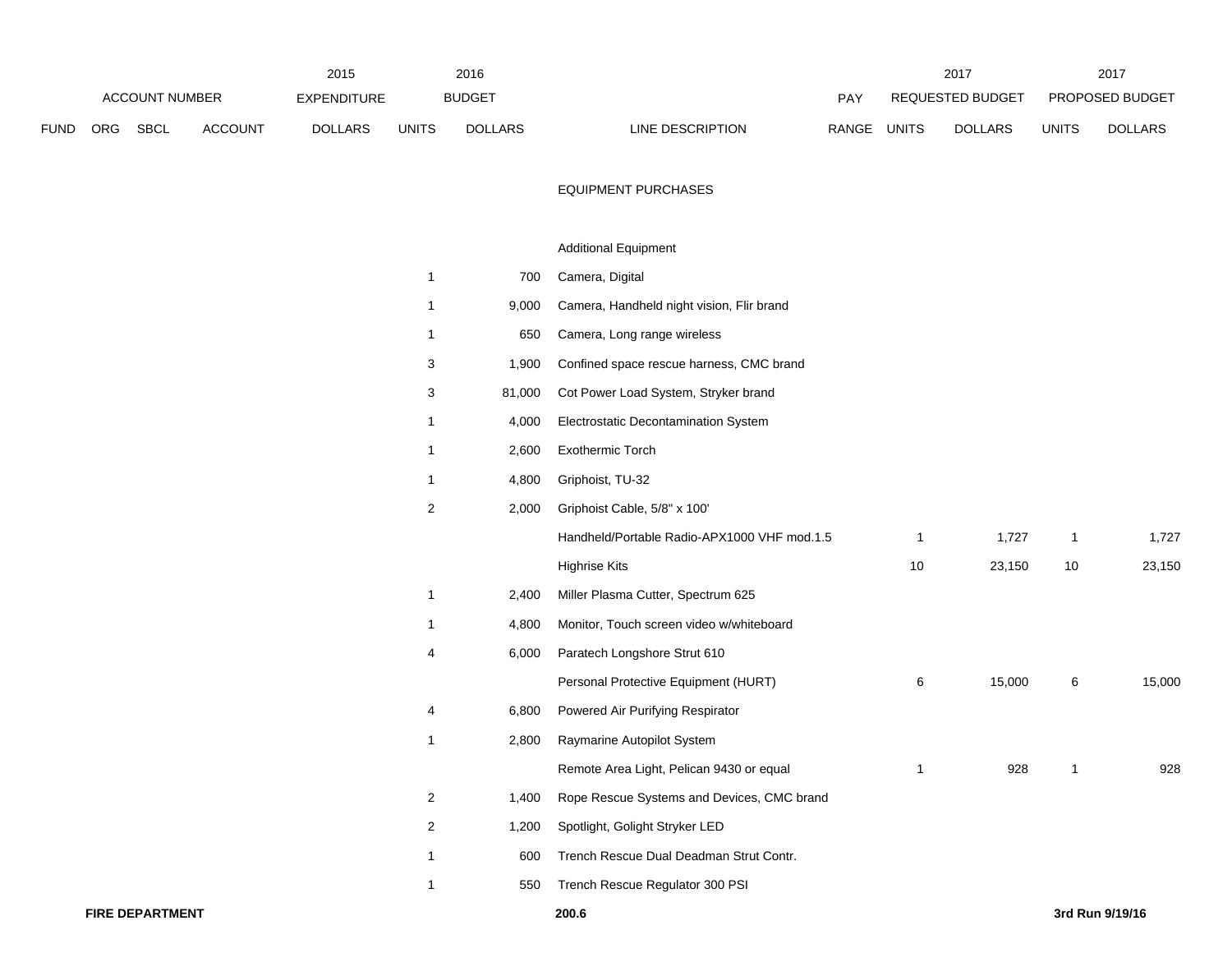|      |     |                        |                | 2015               |                | 2016           |                                                      |             |                         | 2017             |                | 2017            |
|------|-----|------------------------|----------------|--------------------|----------------|----------------|------------------------------------------------------|-------------|-------------------------|------------------|----------------|-----------------|
|      |     | ACCOUNT NUMBER         |                | <b>EXPENDITURE</b> |                | <b>BUDGET</b>  |                                                      | PAY         |                         | REQUESTED BUDGET |                | PROPOSED BUDGET |
| FUND | ORG | SBCL                   | <b>ACCOUNT</b> | <b>DOLLARS</b>     | <b>UNITS</b>   | <b>DOLLARS</b> | LINE DESCRIPTION                                     | RANGE UNITS |                         | <b>DOLLARS</b>   | <b>UNITS</b>   | <b>DOLLARS</b>  |
|      |     |                        |                |                    |                |                | Unmanned Aircraft System w/access, & trainer         |             | 1                       | 38,500           |                |                 |
|      |     |                        |                |                    | 29             | 133,200        | Subtotal - Additional Equipment                      |             | 19                      | 79,305           | 18             | 40,805          |
|      |     |                        |                |                    |                |                | <b>Replacement Equipment</b>                         |             |                         |                  |                |                 |
|      |     |                        |                |                    |                |                | Air Monitors, data logging w/Bump & Calib Sta        |             | 1                       | 8,073            | $\mathbf{1}$   | 8,073           |
|      |     |                        |                |                    | 4              | 3,000          | Altair 4 Meter                                       |             | 4                       | 3,000            | 4              | 3,000           |
|      |     |                        |                |                    | 8              | 4,000          | Altair Pro CO Meter                                  |             | 8                       | 4,000            | 8              | 4,000           |
|      |     |                        |                |                    | 8              | 4,800          | Cot Power Packs                                      |             | 8                       | 4,800            | 8              | 4,800           |
|      |     |                        |                |                    | $10$           | 23,000         | Dry Suits, SCUBA                                     |             | 10                      | 24,000           | 10             | 24,000          |
|      |     |                        |                |                    | 2              | 4,200          | Generator, Portable                                  |             | $\overline{2}$          | 4,200            | $\overline{c}$ | 4,200           |
|      |     |                        |                |                    | 50             | 31,300         | Hose (various)                                       |             | 50                      | 31,300           | 50             | 31,300          |
|      |     |                        |                |                    |                |                | H2O/O2 Pump, Data Log                                |             | 4                       | 14,925           | 4              | 14,925          |
|      |     |                        |                |                    | 15             | 7,500          | Ladder, Portable (various)                           |             | 15                      | 7,500            | 15             | 7,500           |
|      |     |                        |                |                    | $\mathbf{1}$   | 1,800          | Lawnmower, Riding                                    |             | 1                       | 1,800            | $\mathbf{1}$   | 1,800           |
|      |     |                        |                |                    | 9              | 4,500          | Nozzles, various                                     |             | 9                       | 4,500            | 9              | 4,500           |
|      |     |                        |                |                    |                |                | Logging & Sensor Conditioning Station                |             | $\overline{\mathbf{c}}$ | 2,376            | $\overline{c}$ | 2,376           |
|      |     |                        |                |                    | $\overline{c}$ | 1,000          | Saw, Chain                                           |             | $\overline{a}$          | 1,000            | $\overline{c}$ | 1,000           |
|      |     |                        |                |                    | 5              | 5,500          | Saw, Roof                                            |             | 5                       | 5,500            | 5              | 5,500           |
|      |     |                        |                |                    | 190            | 95,000         | <b>SCBA ICM</b>                                      |             | 190                     | 95,000           | 190            | 95,000          |
|      |     |                        |                |                    | 4              | 3,600          | Snowblowers                                          |             | 4                       | 3,600            | 4              | 3,600           |
|      |     |                        |                |                    | $\overline{2}$ | 10,000         | <b>Thermal Imaging Cameras</b>                       |             | $\overline{2}$          | 10,000           | $\overline{c}$ | 10,000          |
|      |     |                        |                |                    |                |                | Trident On-Board Chart Plotting System               |             | 1                       | 40,000           | $\mathbf{1}$   | 40,000          |
|      |     |                        |                |                    |                |                | Water Rescue Dry Suit                                |             | 5                       | 7,250            | 5              | 7,250           |
|      |     |                        |                |                    |                |                | Zodiac FC-350 Inflatable Boat w/Battery & Power Pack |             | 1                       | 27,050           | $\mathbf{1}$   | 27,050          |
|      |     | <b>FIRE DEPARTMENT</b> |                |                    |                |                | 200.7                                                |             |                         |                  |                | 3rd Run 9/19/16 |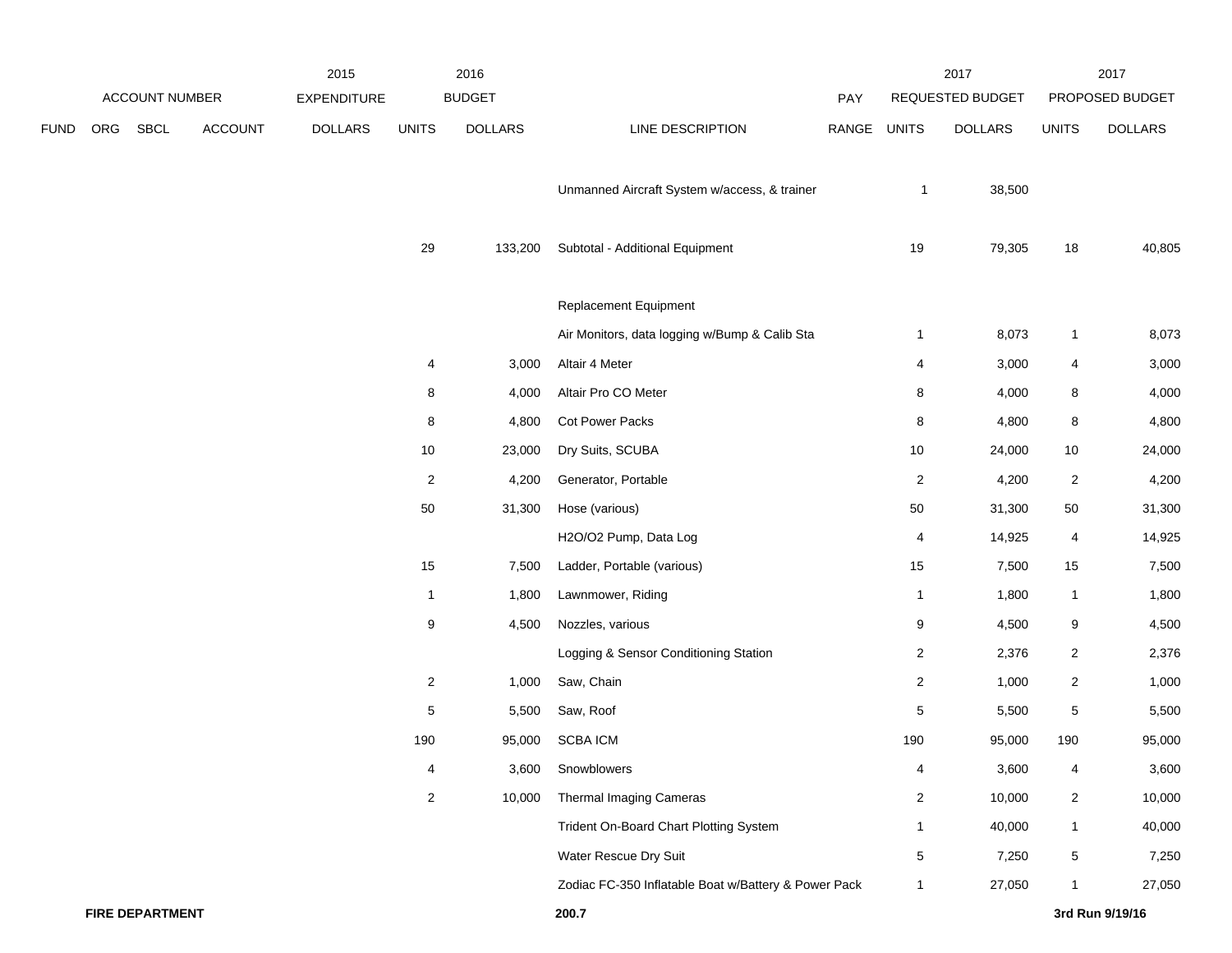|             |      |                       |                | 2015               |              | 2016           |                                  |       |              | 2017             |              | 2017            |
|-------------|------|-----------------------|----------------|--------------------|--------------|----------------|----------------------------------|-------|--------------|------------------|--------------|-----------------|
|             |      | <b>ACCOUNT NUMBER</b> |                | <b>EXPENDITURE</b> |              | <b>BUDGET</b>  |                                  | PAY   |              | REQUESTED BUDGET |              | PROPOSED BUDGET |
| <b>FUND</b> | ORG  | SBCL                  | <b>ACCOUNT</b> | <b>DOLLARS</b>     | <b>UNITS</b> | <b>DOLLARS</b> | LINE DESCRIPTION                 | RANGE | <b>UNITS</b> | <b>DOLLARS</b>   | <b>UNITS</b> | <b>DOLLARS</b>  |
|             |      |                       |                | 515,442            |              |                | Other Previous Experience        |       |              |                  |              |                 |
|             |      |                       |                | 515,442<br>310     |              | 199,200        | Subtotal - Replacement Equipment |       | 324          | 299,874          | 324          | 299,874         |
| 0001        | 3281 | R999                  | 006800         | 339<br>515,442     |              | 332,400        | <b>EQUIPMENT PURCHASES TOTAL</b> |       | 343          | 379,179          | 342          | 340,679         |
|             |      |                       |                | 6,186              |              |                | SPECIAL FUNDS                    |       |              |                  |              |                 |
|             |      |                       |                | 6,186              |              |                | SPECIAL FUNDS TOTAL              |       |              |                  |              |                 |
|             |      |                       |                |                    |              |                | FIRE DEPARTMENT - OPERATIONS     |       |              |                  |              |                 |
|             |      |                       |                | 90,131,076         |              | 97,124,869     | DIVISION DECISION UNIT TOTAL     |       |              | 94,875,806       |              | 104,705,383     |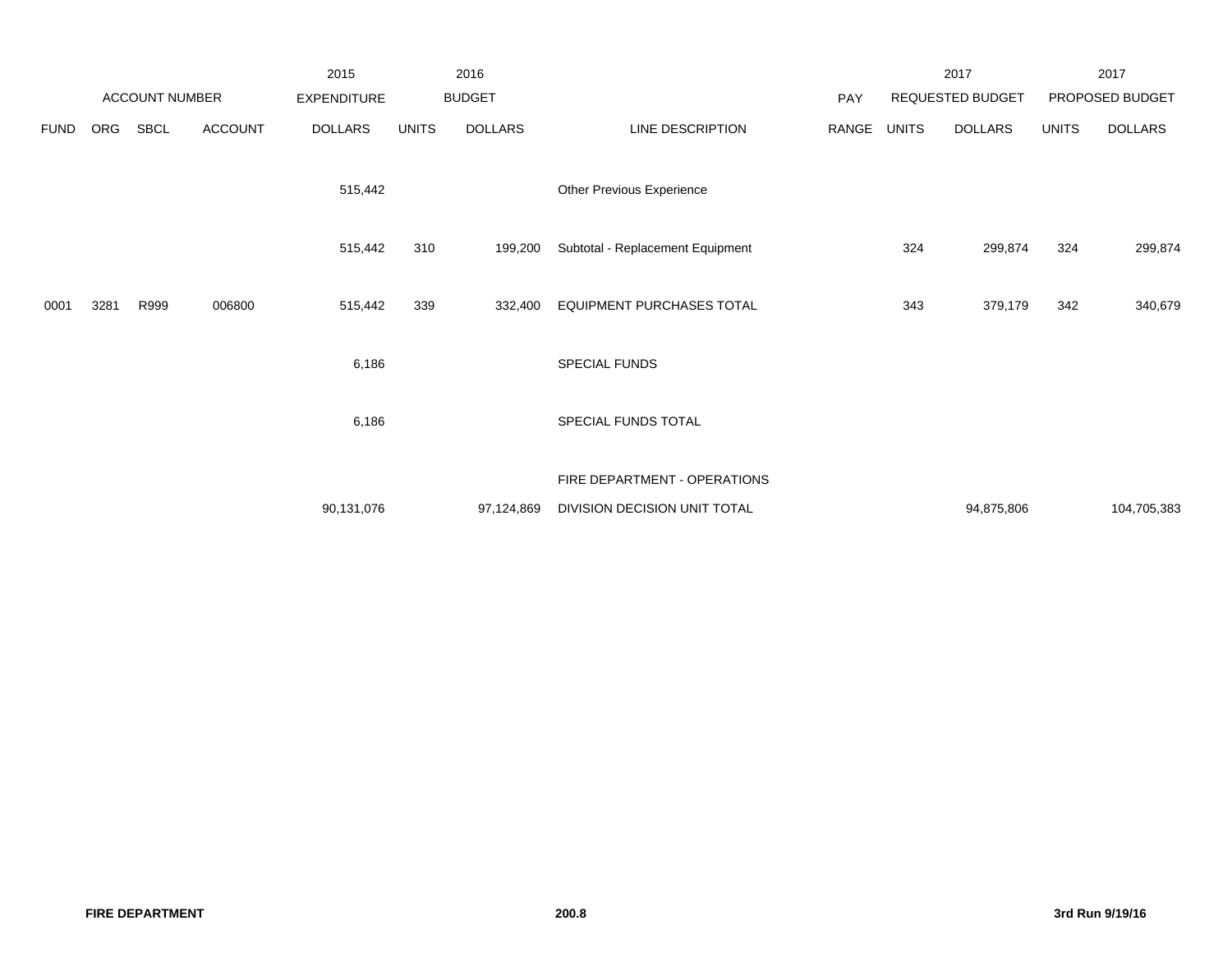|      |                |      |                    | 2015           | 2016          |                |                           | 2017  |                |                        | 2017           |
|------|----------------|------|--------------------|----------------|---------------|----------------|---------------------------|-------|----------------|------------------------|----------------|
|      | ACCOUNT NUMBER |      | <b>EXPENDITURE</b> |                | <b>BUDGET</b> | PAY            | <b>REQUESTED BUDGET</b>   |       |                | <b>PROPOSED BUDGET</b> |                |
| FUND | <b>ORG</b>     | SBCL | <b>ACCOUNT</b>     | <b>DOLLARS</b> | <b>UNITS</b>  | <b>DOLLARS</b> | RANGE<br>LINE DESCRIPTION | UNITS | <b>DOLLARS</b> | <b>UNITS</b>           | <b>DOLLARS</b> |

#### FIRE DEPARTMENT

# SUPPORT SERVICES BUREAU DECISION UNIT

#### SALARIES & WAGES

|  |        | 137,252 Fire Chief (Y)           | 4SX | 137,252 | 137,252 |
|--|--------|----------------------------------|-----|---------|---------|
|  | 49,867 | <b>Fire Medical Officer</b>      | 9RX | 49,867  | 49,867  |
|  |        | 106,050 Assistant Fire Chief (Y) | 4RX | 106,874 | 106,874 |
|  | 53,021 | Administrative Assistant IV      | 5IN | 53,976  | 53,976  |

#### BUSINESS AND FINANCE SECTION

| 75.462 | <b>Business Finance Manager</b> | 1FX |   | 90.674 | 90,674 |
|--------|---------------------------------|-----|---|--------|--------|
| 41.088 | <b>Accounting Assistant III</b> | 5EN | 2 | 82.410 | 41,205 |
| 38.617 | Personnel Payroll Assistant II  | 6HN |   | 37.830 | 37,830 |
| 42.539 | Program Assistant II            | 5FN |   | 43.390 | 43,390 |
|        | Program Assistant III           | 5IN |   | 46,347 | 46.347 |

### ADMINISTRATION DIVISION

| 2 | 161.446 | Fire Captain                     | 4J  | 2 | 165.441 | 2 | 193,696 |
|---|---------|----------------------------------|-----|---|---------|---|---------|
|   |         | Firefighter / Paramedic (H)      | 4A  |   | 66,708  |   |         |
|   | 59.641  | Fire Personnel Officer           | 1DX |   | 59.641  |   | 59,641  |
|   | 47.161  | Microcomputer Services Assistant | 6KN |   | 47.162  |   | 47,162  |
|   | 41.565  | Custodial Worker II/City Laborer | 8DN |   | 41.565  |   | 41,565  |
| 3 | 113.207 | <b>Office Assistant III</b>      | 6FN | 3 | 113.901 | 3 | 113,901 |

 $\lambda$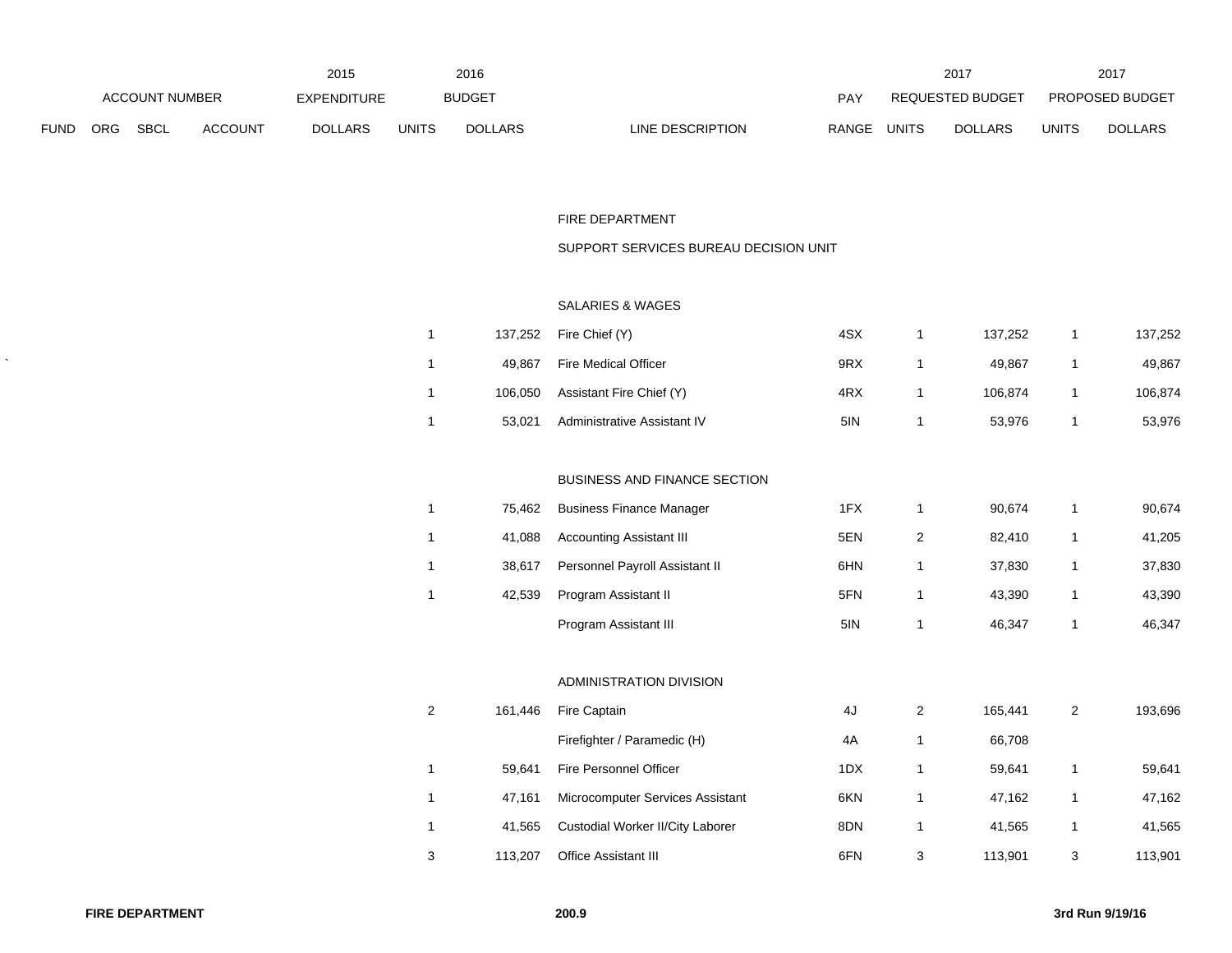|             |                       |             |                    | 2015           |               | 2016           |                                  |                  | 2017           |                        | 2017           |
|-------------|-----------------------|-------------|--------------------|----------------|---------------|----------------|----------------------------------|------------------|----------------|------------------------|----------------|
|             | <b>ACCOUNT NUMBER</b> |             | <b>EXPENDITURE</b> |                | <b>BUDGET</b> | PAY            |                                  | REQUESTED BUDGET |                | <b>PROPOSED BUDGET</b> |                |
| <b>FUND</b> | ORG                   | <b>SBCL</b> | <b>ACCOUNT</b>     | <b>DOLLARS</b> | <b>UNITS</b>  | <b>DOLLARS</b> | <b>RANGE</b><br>LINE DESCRIPTION | UNITS            | <b>DOLLARS</b> | <b>UNITS</b>           | <b>DOLLARS</b> |

#### TECHNICAL SERVICES/DISPATCH DIVISION

|    | 85,902  | Administrative Fire Captain         | 4J  |                | 85,902  |    | 100,573 |
|----|---------|-------------------------------------|-----|----------------|---------|----|---------|
| 1  | 75,545  | Administrative Fire Lieutenant      | 4E  | 1              | 75,545  | 1  | 88,447  |
| 2  | 101,565 | Network Coordinator-Associate       | 2EX | 2              | 94,527  | 2  | 94,527  |
| 2  | 93.846  | Data Base Specialist                | 5GN | $\overline{2}$ | 94,689  | 2  | 94,689  |
|    | 82,524  | Fire Technical Services Manager     | 1GX | 1              | 82,524  |    |         |
|    |         | Fire Information Technology Manager | 1GX |                |         |    | 82,524  |
|    | 71,340  | Network Coordinator Senior          | 2GX | 1              | 71,340  | 1  | 71,340  |
|    | 79,791  | Fire Dispatch Manager               | 1DX | 1              | 79,791  |    | 79,791  |
| 4  | 256.048 | Fire Dispatch Supervisor            | 1AX | 5              | 312,283 | 5  | 296,048 |
| 21 | 916.242 | Fire Equipment Dispatcher           | 6NN | 21             | 919,696 | 21 | 919,696 |
| 2  | 38,628  | Fire Equipment Dispatcher (0.5 FTE) | 6NN | 2              |         | 2  |         |

## CONSTRUCTION AND MAINT. DIVISION

| 1            | 92,466  | <b>Battalion Chief, Fire</b>        | 4MX |                | 88,559  |   |         |
|--------------|---------|-------------------------------------|-----|----------------|---------|---|---------|
|              |         | Deputy Chief, Fire                  | 4OX |                |         | 1 | 88,559  |
| 1            | 65,397  | Fire Equipment Repairs Manager      | 1EX | 1              | 65,397  | 1 | 65,397  |
| 1            | 58,528  | Fire Equipment Repairs Supervisor   | 1DX | 1              | 58,528  |   | 58,528  |
| 1            | 53,551  | Fire Equipment Compressed Air Tech. | 7HN | 1              | 42,609  |   | 42,609  |
| 9            | 429.864 | Fire Equipment Mechanic             | 7HN | 9              | 432,481 | 9 | 432,481 |
| 3            | 133,831 | Fire Equipment Repairer II          | 7GN | 3              | 136,296 | 3 | 136,296 |
| $\mathbf{1}$ | 47,739  | Fire Equipment Repairer I           | 7DN | 1              | 47,739  | 1 | 47,739  |
| 1            | 37,830  | Fire Mechanic Helper                | 7BN | $\overline{2}$ | 70,752  | 1 | 37,830  |
| 1            | 54,079  | Fire Equipment Welder               | 7HN | 1              | 54,079  | 1 | 54,079  |
|              | 50,923  | <b>Fire Equipment Machinist</b>     | 7HN |                | 51,758  |   | 51,758  |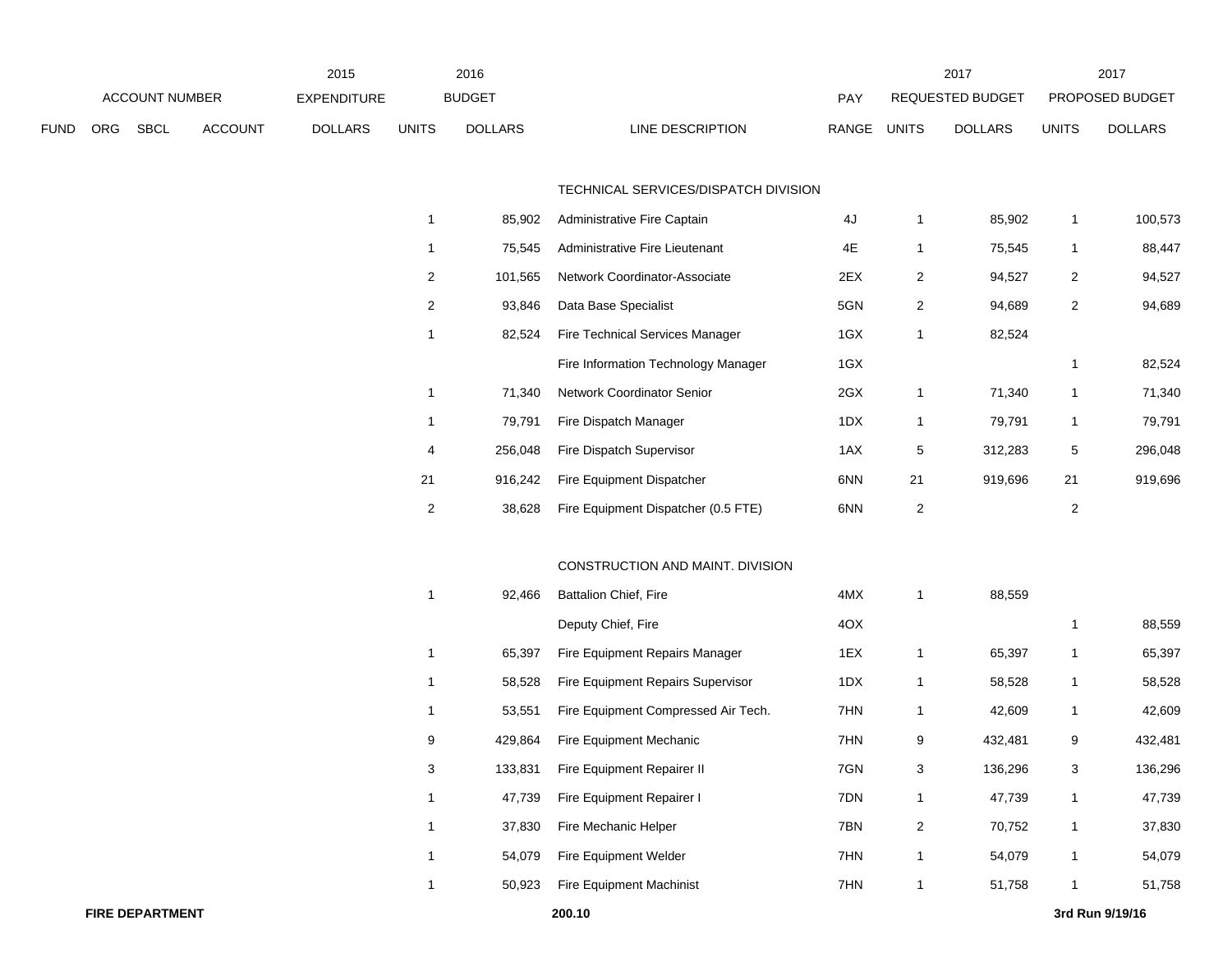|      |     |                |                | 2015               |                | 2016           |                                                             |             |                | 2017             |                | 2017            |
|------|-----|----------------|----------------|--------------------|----------------|----------------|-------------------------------------------------------------|-------------|----------------|------------------|----------------|-----------------|
|      |     | ACCOUNT NUMBER |                | <b>EXPENDITURE</b> |                | <b>BUDGET</b>  |                                                             | PAY         |                | REQUESTED BUDGET |                | PROPOSED BUDGET |
| FUND | ORG | SBCL           | <b>ACCOUNT</b> | <b>DOLLARS</b>     | <b>UNITS</b>   | <b>DOLLARS</b> | LINE DESCRIPTION                                            | RANGE UNITS |                | <b>DOLLARS</b>   | <b>UNITS</b>   | <b>DOLLARS</b>  |
|      |     |                |                |                    |                |                |                                                             |             |                |                  |                |                 |
|      |     |                |                |                    | $\mathbf{1}$   | 53,551         | Fire Bldg. & Equip. Maint. Spec.                            | 7HN         | $\mathbf{1}$   | 53,551           | $\mathbf{1}$   | 53,551          |
|      |     |                |                |                    | $\mathbf{1}$   | 45,671         | Office Coordinator                                          | 5EN         | $\mathbf{1}$   | 46,481           | $\mathbf{1}$   | 46,481          |
|      |     |                |                |                    | $\mathbf{1}$   | 43,496         | <b>Inventory Control Assistant III</b>                      | 6HN         | $\overline{1}$ | 43,496           | $\mathbf{1}$   | 43,496          |
|      |     |                |                |                    | $\mathbf{1}$   | 58,573         | Painter                                                     | 71          | $\overline{1}$ | 58,573           | $\mathbf{1}$   | 58,573          |
|      |     |                |                |                    | $\overline{2}$ | 123,386        | Carpenter                                                   | <b>7K</b>   | $\sqrt{2}$     | 123,386          | $\overline{2}$ | 123,386         |
|      |     |                |                |                    |                |                |                                                             |             |                |                  |                |                 |
|      |     |                |                |                    | 78             | 4,117,232      | <b>Total Before Adjustments</b>                             |             | 83             | 4,333,020        | 80             | 4,231,778       |
|      |     |                |                |                    |                |                |                                                             |             |                |                  |                |                 |
|      |     |                |                |                    |                |                | Salary & Wage Rate Change                                   |             |                |                  |                |                 |
|      |     |                |                |                    |                | 43,116         | Overtime Compensated (Special Duty)                         |             |                | 142,400          |                | 142,400         |
|      |     |                |                |                    |                |                | Personnel Cost Adjustment                                   |             |                |                  |                | (74, 500)       |
|      |     |                |                |                    |                | 19,550         | Other                                                       |             |                | 950              |                | 51,104          |
|      |     |                |                |                    |                |                |                                                             |             |                |                  |                |                 |
|      |     |                |                |                    | 78             | 4,179,898      | Gross Salaries & Wages Total                                |             | 83             | 4,476,370.00     | 80             | 4,350,782       |
|      |     |                |                |                    |                |                |                                                             |             |                |                  |                |                 |
|      |     |                |                |                    |                |                | Reimbursable Services Deduction                             |             |                |                  |                |                 |
|      |     |                |                |                    |                |                | <b>Capital Improvements Deduction</b>                       |             |                |                  |                |                 |
|      |     |                |                |                    |                |                | <b>Grants &amp; Aids Deduction</b>                          |             |                |                  |                |                 |
|      |     |                |                |                    |                |                |                                                             |             |                |                  |                |                 |
|      |     |                |                | 4,223,354          | 78             | 4,179,898      | NET SALARIES & WAGES TOTAL                                  |             | 83             | 4,476,370        | 80             | 4,350,782       |
|      |     |                |                |                    | 78.00          |                | O&M FTE'S                                                   |             | 82.00          |                  | 80.00          |                 |
|      |     |                |                |                    |                |                |                                                             |             |                |                  |                |                 |
|      |     |                |                |                    |                |                | NON-O&M FTE'S                                               |             |                |                  |                |                 |
|      |     |                |                |                    |                |                | (H) These positions may be filled under either the position |             |                |                  |                |                 |
|      |     |                |                |                    |                |                |                                                             |             |                |                  |                |                 |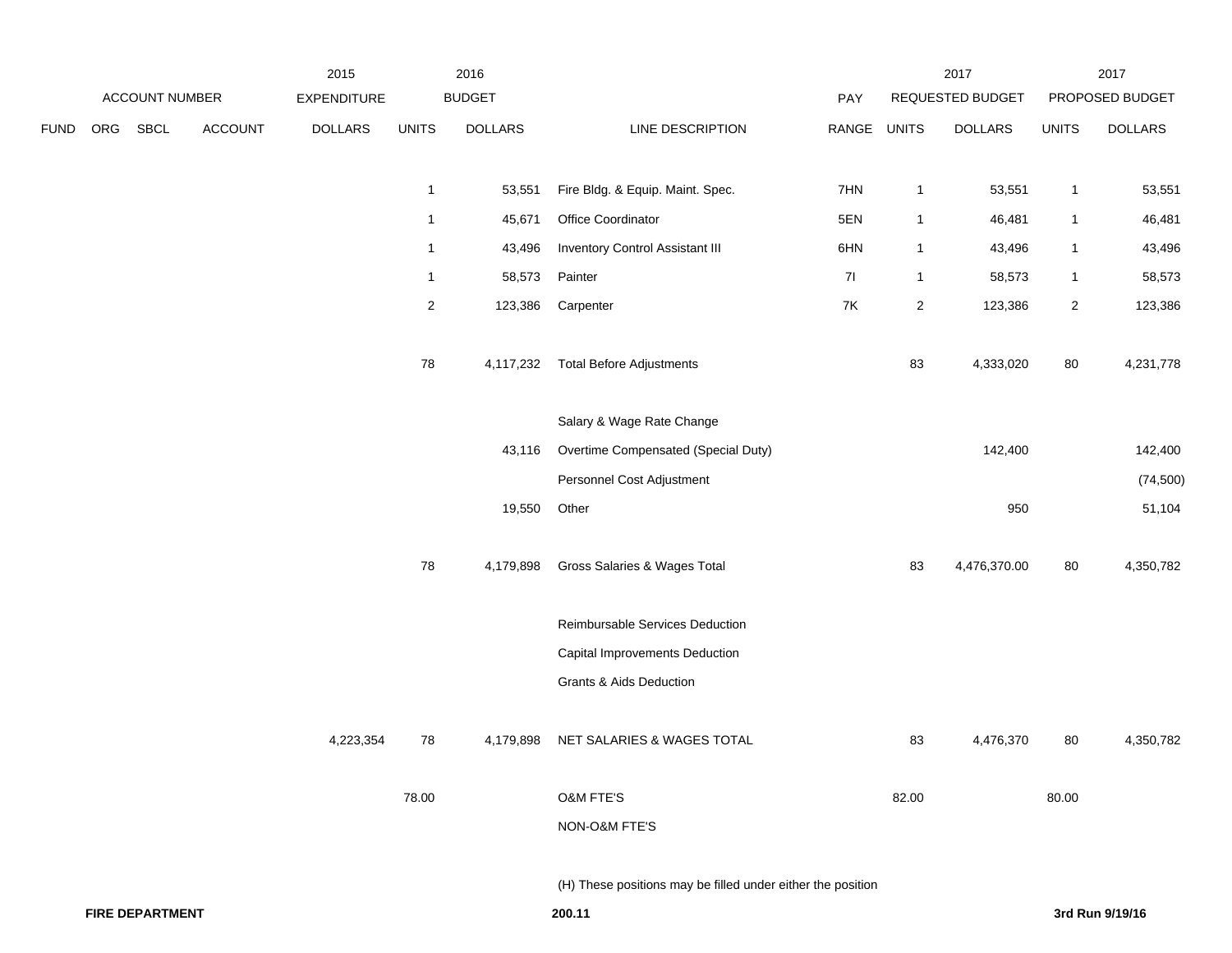|             |      |                        |                | 2015               |              | 2016           |                                                                      |       |              | 2017                    |              | 2017            |
|-------------|------|------------------------|----------------|--------------------|--------------|----------------|----------------------------------------------------------------------|-------|--------------|-------------------------|--------------|-----------------|
|             |      | <b>ACCOUNT NUMBER</b>  |                | <b>EXPENDITURE</b> |              | <b>BUDGET</b>  |                                                                      | PAY   |              | <b>REQUESTED BUDGET</b> |              | PROPOSED BUDGET |
| <b>FUND</b> | ORG  | <b>SBCL</b>            | <b>ACCOUNT</b> | <b>DOLLARS</b>     | <b>UNITS</b> | <b>DOLLARS</b> | LINE DESCRIPTION                                                     | RANGE | <b>UNITS</b> | <b>DOLLARS</b>          | <b>UNITS</b> | <b>DOLLARS</b>  |
|             |      |                        |                |                    |              |                | title of Firefighter or Paramedic.                                   |       |              |                         |              |                 |
|             |      |                        |                |                    |              |                | (Y) Required to file a statement of economic interests in accordance |       |              |                         |              |                 |
|             |      |                        |                |                    |              |                | with the Milwaukee Code of Ordinances Chapter 303-Code of Ethics.    |       |              |                         |              |                 |
|             |      |                        |                | 1,761,864          |              | 2,382,542      | ESTIMATED EMPLOYEE FRINGE BENEFITS                                   |       |              | 2,282,949               |              | 2,218,899       |
|             |      |                        |                |                    |              |                | (Involves Revenue Offset-No Transfers from this Account)             |       |              |                         |              |                 |
|             |      |                        |                |                    |              |                | OPERATING EXPENDITURES                                               |       |              |                         |              |                 |
| 0001        | 3282 | R999                   | 630100         | 51,719             |              | 13,700         | General Office Expense                                               |       |              | 51,285                  |              | 51,285          |
| 0001        | 3282 | R999                   | 630500         | 77,833             |              |                | Tools & Machinery Parts                                              |       |              | 690,000                 |              | 690,000         |
| 0001        | 3282 | R999                   | 631000         | 52,612             |              |                | <b>Construction Supplies</b>                                         |       |              | 127,000                 |              | 127,000         |
| 0001        | 3282 | R999                   | 631500         | 47,359             |              | 46,000         | Energy                                                               |       |              | 46,900                  |              | 46,900          |
| 0001        | 3282 | R999                   | 632000         | 109,291            |              | 22,960         | <b>Other Operating Supplies</b>                                      |       |              | 184,500                 |              | 184,500         |
| 0001        | 3282 | R999                   | 632500         |                    |              |                | <b>Facility Rental</b>                                               |       |              |                         |              |                 |
| 0001        | 3282 | R999                   | 633000         |                    |              |                | Vehicle Rental                                                       |       |              |                         |              |                 |
| 0001        | 3282 | R999                   | 633500         | 16,996             |              | 18,000         | Non-Vehicle Equipment Rental                                         |       |              | 20,000                  |              | 20,000          |
| 0001        | 3282 | R999                   | 634000         | 15,240             |              | 1,003,335      | <b>Professional Services</b>                                         |       |              | 43,335                  |              | 43,335          |
| 0001        | 3282 | R999                   | 634500         | 495,301            |              | 586,713        | Information Technology Services                                      |       |              | 719,709                 |              | 719,709         |
| 0001        | 3282 | R999                   | 635000         | 55,461             |              | 77,000         | <b>Property Services</b>                                             |       |              | 147,000                 |              | 147,000         |
| 0001        | 3282 | R999                   | 635500         |                    |              |                | <b>Infrastructure Services</b>                                       |       |              | 5,000                   |              | 5,000           |
| 0001        | 3282 | R999                   | 636000         | 212                |              |                | Vehicle Repair Services                                              |       |              | 175,000                 |              | 175,000         |
| 0001        | 3282 | R999                   | 636500         | 35,326             |              | 28,200         | <b>Other Operating Services</b>                                      |       |              | 37,400                  |              | 37,400          |
| 0001        | 3282 | R999                   | 637000         |                    |              |                | Loans and Grants                                                     |       |              |                         |              |                 |
| 0001        | 3282 | R999                   | 637501         | 24,219             |              | 60,000         | Reimburse Other Departments                                          |       |              | 30,000                  |              | 30,000          |
|             |      | <b>FIRE DEPARTMENT</b> |                |                    |              |                | 200.12                                                               |       |              |                         |              | 3rd Run 9/19/16 |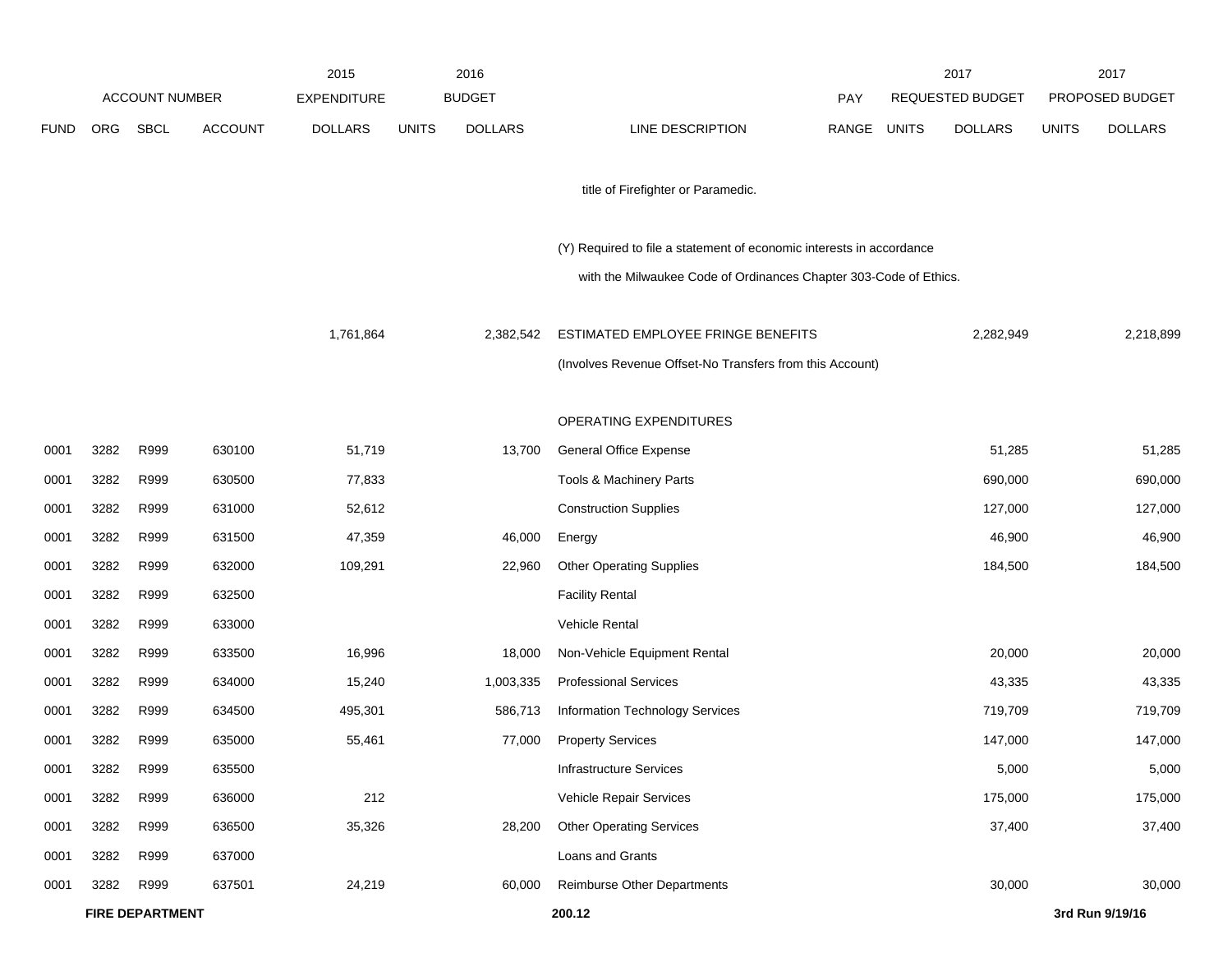|             |      |                        |                | 2015               |                  | 2016           |                                  |             |   | 2017             |              | 2017            |
|-------------|------|------------------------|----------------|--------------------|------------------|----------------|----------------------------------|-------------|---|------------------|--------------|-----------------|
|             |      | ACCOUNT NUMBER         |                | <b>EXPENDITURE</b> |                  | <b>BUDGET</b>  |                                  | PAY         |   | REQUESTED BUDGET |              | PROPOSED BUDGET |
| <b>FUND</b> | ORG  | SBCL                   | <b>ACCOUNT</b> | <b>DOLLARS</b>     | <b>UNITS</b>     | <b>DOLLARS</b> | LINE DESCRIPTION                 | RANGE UNITS |   | <b>DOLLARS</b>   | <b>UNITS</b> | <b>DOLLARS</b>  |
|             |      |                        |                |                    |                  |                |                                  |             |   |                  |              |                 |
| 0001        | 3282 | R999                   | 006300         | 981,569            |                  | 1,855,908      | OPERATING EXPENDITURES TOTAL     |             |   | 2,277,129        |              | 2,277,129       |
|             |      |                        |                |                    |                  |                | <b>EQUIPMENT PURCHASES</b>       |             |   |                  |              |                 |
|             |      |                        |                |                    |                  |                |                                  |             |   |                  |              |                 |
|             |      |                        |                |                    |                  |                | <b>Additional Equipment</b>      |             |   |                  |              |                 |
|             |      |                        |                |                    | $\overline{1}$   | 30,000         | Bender, Powered                  |             |   |                  |              |                 |
|             |      |                        |                |                    | $\overline{1}$   | 30,000         | Subtotal - Additional Equipment  |             |   |                  |              |                 |
|             |      |                        |                |                    |                  |                |                                  |             |   |                  |              |                 |
|             |      |                        |                |                    |                  |                | Replacement Equipment            |             |   |                  |              |                 |
|             |      |                        |                |                    | $\sqrt{3}$       | 4,500          | Fans, PPV & NPV                  |             | 3 | 4,500            | 3            | 4,500           |
|             |      |                        |                |                    | 4                | 93,000         | Vehicles, Staff                  |             | 3 | 96,000           | 3            | 96,000          |
|             |      |                        |                | 42,635             |                  |                | Other Previous Experience        |             |   |                  |              |                 |
|             |      |                        |                | 42,635             | $\boldsymbol{7}$ | 97,500         | Subtotal - Replacement Equipment |             | 6 | 100,500          | 6            | 100,500         |
|             |      |                        |                |                    |                  |                |                                  |             |   |                  |              |                 |
| 0001        | 3282 | R999                   | 006800         | 42,635             | 8                | 127,500        | EQUIPMENT PURCHASES TOTAL        |             | 6 | 100,500          | 6            | 100,500         |
|             |      |                        |                |                    |                  |                | SPECIAL FUNDS                    |             |   |                  |              |                 |
| 0001        | 3282 | R321                   | 006800         | 59,946             |                  | 27,500         | Computer Enhancement*            |             |   |                  |              |                 |
| 0001        | 3282 | R322                   | 006800         | 46,056             |                  | 31,000         | Peripheral Equipment*            |             |   | 60,730           |              | 60,730          |
| 0001        | 3282 | R324                   | 006800         | 12,000             |                  | 13,500         | Printer Replacement Program*     |             |   |                  |              |                 |
| 0001        | 3282 | R327                   | 006800         | 3,360              |                  | 4,000          | Phone Replacement Program*       |             |   |                  |              |                 |
| 0001        | 3282 | R328                   | 006800         | 1,500              |                  |                | Fax Replacement Program*         |             |   |                  |              |                 |
|             |      | <b>FIRE DEPARTMENT</b> |                |                    |                  |                | 200.13                           |             |   |                  |              | 3rd Run 9/19/16 |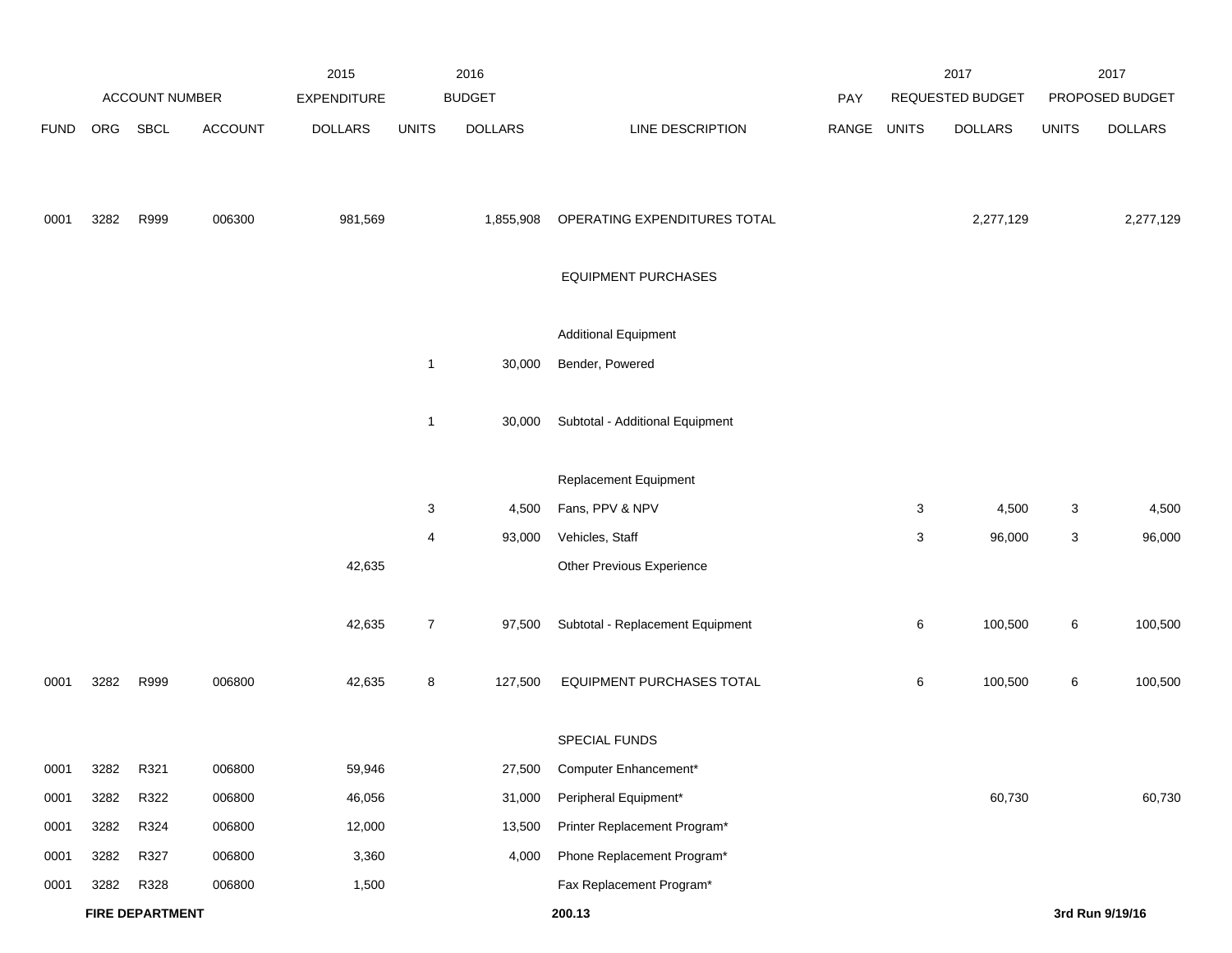|             |            |                       |                | 2015               |              | 2016           |                                     |       |              | 2017                    |              | 2017            |
|-------------|------------|-----------------------|----------------|--------------------|--------------|----------------|-------------------------------------|-------|--------------|-------------------------|--------------|-----------------|
|             |            | <b>ACCOUNT NUMBER</b> |                | <b>EXPENDITURE</b> |              | <b>BUDGET</b>  |                                     | PAY   |              | <b>REQUESTED BUDGET</b> |              | PROPOSED BUDGET |
| <b>FUND</b> | <b>ORG</b> | SBCL                  | <b>ACCOUNT</b> | <b>DOLLARS</b>     | <b>UNITS</b> | <b>DOLLARS</b> | <b>LINE DESCRIPTION</b>             | RANGE | <b>UNITS</b> | <b>DOLLARS</b>          | <b>UNITS</b> | <b>DOLLARS</b>  |
|             |            |                       |                |                    |              |                |                                     |       |              |                         |              |                 |
| 0001        | 3282       | R330                  | 006300         | 7,483              |              | 9,000          | Computer Replacement Program*       |       |              | 9,500                   |              | 9,500           |
| 0001        | 3282       | R330                  | 006800         | 51,258             |              | 131,000        | Computer Replacement Program*       |       |              | 166,800                 |              | 166,800         |
| 0001        | 3282       | R350                  | 006300         | 2,300              |              | 3,600          | C&M mechanic Software, Genisis*     |       |              |                         |              |                 |
| 0001        | 3282       | R351                  | 006300         | 4,500              |              | 4,500          | C&M mechanic Software, Vehicle*     |       |              | 8,300                   |              | 8,300           |
| 0001        | 3282       | R352                  | 006300         |                    |              | 1,800          | Radio Replacement*                  |       |              |                         |              |                 |
| 0001        | 3282       | R352                  | 006800         | 55,261             |              |                | Radio Replacement*                  |       |              |                         |              |                 |
| 0001        | 3282       | R354                  | 006800         |                    |              | 20,000         | Radio & Peripheral Replacement*     |       |              | 283,340                 |              | 283,340         |
|             |            |                       |                |                    |              |                |                                     |       |              |                         |              |                 |
|             |            |                       |                | 243,664            |              | 245,900        | SPECIAL FUNDS TOTAL                 |       |              | 528,670                 |              | 528,670         |
|             |            |                       |                |                    |              |                |                                     |       |              |                         |              |                 |
|             |            |                       |                |                    |              |                | FIRE DEPARTMENT-SUPPORTING SERVICES |       |              |                         |              |                 |
|             |            |                       |                | 7,253,086          |              | 8,791,748      | <b>DECISION UNIT TOTAL</b>          |       |              | 9,665,618               |              | 9,475,980       |
|             |            |                       |                |                    |              |                |                                     |       |              |                         |              |                 |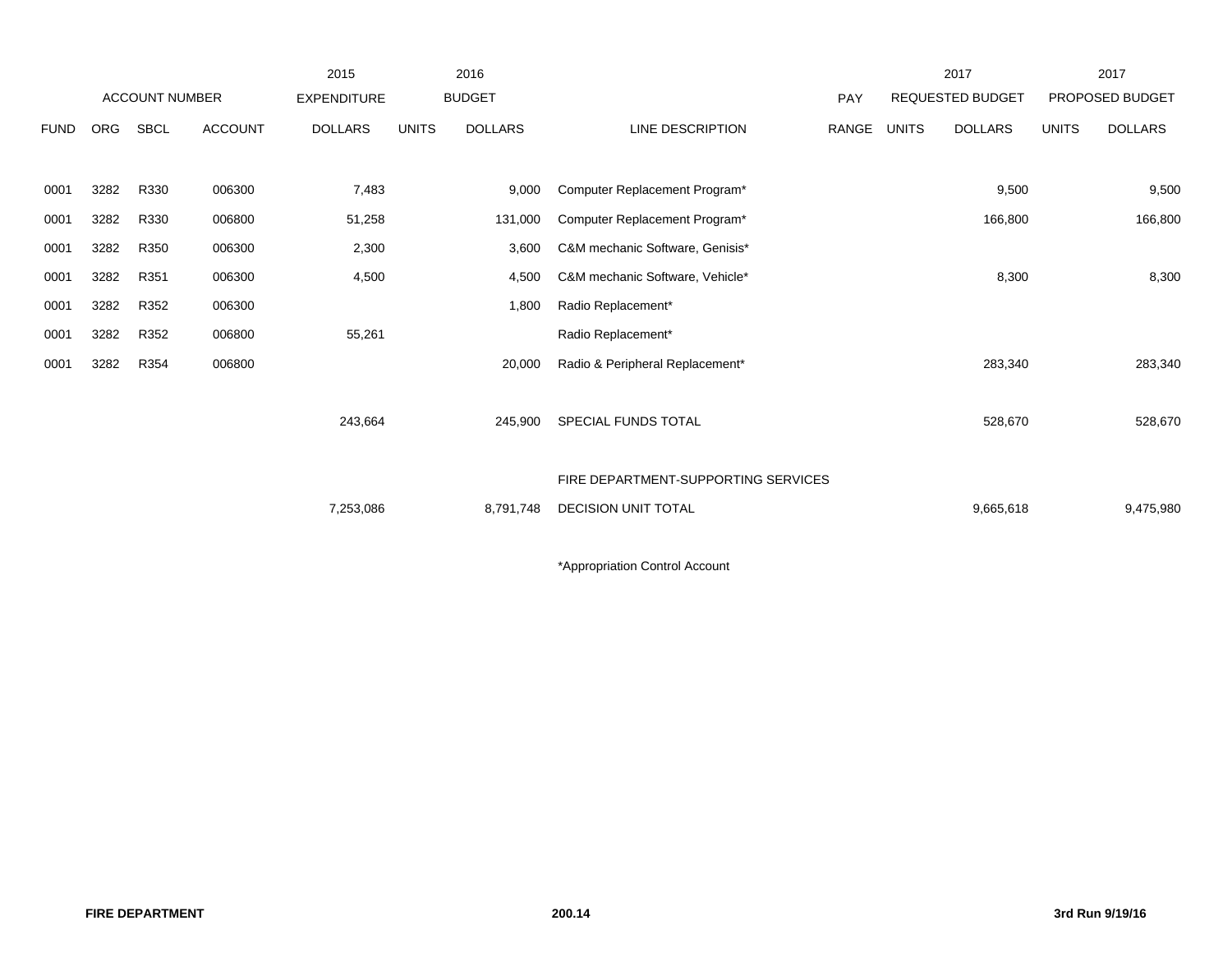|      |     |                |                | 2015               |                | 2016           |                                             |               |              | 2017             |              | 2017            |
|------|-----|----------------|----------------|--------------------|----------------|----------------|---------------------------------------------|---------------|--------------|------------------|--------------|-----------------|
|      |     | ACCOUNT NUMBER |                | <b>EXPENDITURE</b> |                | <b>BUDGET</b>  |                                             | PAY           |              | REQUESTED BUDGET |              | PROPOSED BUDGET |
| FUND | ORG | <b>SBCL</b>    | <b>ACCOUNT</b> | <b>DOLLARS</b>     | <b>UNITS</b>   | <b>DOLLARS</b> | LINE DESCRIPTION                            | RANGE UNITS   |              | <b>DOLLARS</b>   | <b>UNITS</b> | <b>DOLLARS</b>  |
|      |     |                |                |                    |                |                |                                             |               |              |                  |              |                 |
|      |     |                |                |                    |                |                |                                             |               |              |                  |              |                 |
|      |     |                |                |                    |                |                | FIRE DEPARTMENT                             |               |              |                  |              |                 |
|      |     |                |                |                    |                |                | EMS/TRAINING/EDUCATION BUREAU DECISION UNIT |               |              |                  |              |                 |
|      |     |                |                |                    |                |                |                                             |               |              |                  |              |                 |
|      |     |                |                |                    |                |                | SALARIES & WAGES                            |               |              |                  |              |                 |
|      |     |                |                |                    | $\overline{1}$ | 103,959        | Assistant Fire Chief (Y)                    | 4RX           | $\mathbf{1}$ | 106,874          | $\mathbf{1}$ | 106,874         |
|      |     |                |                |                    |                |                |                                             |               |              |                  |              |                 |
|      |     |                |                |                    |                |                | EMS (EMERGENCY MEDICAL SERVICES) DIVISION   |               |              |                  |              |                 |
|      |     |                |                |                    | $\overline{1}$ | 90,197         | Battalion Chief, Fire-EMS                   | 4MX           | $\mathbf{1}$ | 90,197           |              |                 |
|      |     |                |                |                    |                |                | Deputy Chief, Fire                          | 4OX           |              |                  | 1            | 90,197          |
|      |     |                |                |                    | 3              | 255,812        | Fire Captain                                | 4J            | 3            | 267,183          | 3            | 312,815         |
|      |     |                |                |                    | $\mathbf{1}$   | 75,545         | Fire Paramedic Field Lieutenant             | 4E            | $\mathbf{1}$ | 78,536           | $\mathbf{1}$ | 91,949          |
|      |     |                |                |                    | $\overline{1}$ | 43,496         | Office Assistant IV                         | 6HN           | $\mathbf{1}$ | 43,496           | $\mathbf{1}$ | 43,496          |
|      |     |                |                |                    |                |                |                                             |               |              |                  |              |                 |
|      |     |                |                |                    |                |                | <b>TRAINING DIVISION</b>                    |               |              |                  |              |                 |
|      |     |                |                |                    | $\mathbf{1}$   | 92,466         | Battalion Chief, Fire                       | 4MX           | $\mathbf{1}$ | 92,466           |              |                 |
|      |     |                |                |                    |                |                | Deputy Chief, Fire                          | 4OX           |              |                  | 1            | 92,466          |
|      |     |                |                |                    | $\mathbf{1}$   | 83,468         | Fire Captain                                | 4J            | $\mathbf{1}$ | 83,468           | $\mathbf{1}$ | 97,723          |
|      |     |                |                |                    | 8              | 604,356        | Fire Lieutenant                             | 4E            | 8            | 604,356          | 8            | 707,573         |
|      |     |                |                |                    | 52             | 1,002,468      | Fire Cadet                                  | 6BN           | 52           | 1,227,826        | 52           | 1,227,826       |
|      |     |                |                |                    | $\mathbf 1$    | 30,530         | Office Assistant II                         | 6EN           | 1            | 31,139           | 1            | 31,139          |
|      |     |                |                |                    | $\mathbf{1}$   | 41,487         | Office Coordinator II                       | 5EN           | $\mathbf{1}$ | 41,487           | $\mathbf{1}$ | 41,487          |
|      |     |                |                |                    | $\mathbf{1}$   | 43,496         | <b>Inventory Control Assistant III</b>      | 6HN           | $\mathbf{1}$ | 43,496           | $\mathbf{1}$ | 43,496          |
|      |     |                |                |                    | $\mathbf{1}$   | 75,545         | Vehicle Oper. Instructor                    | $4\mathsf{E}$ | $\mathbf{1}$ | 78,536           | $\mathbf{1}$ | 91,257          |
|      |     |                |                |                    | $\mathbf{1}$   | 82,656         | Vehicle Operations Training Coordinator     | 4J            | $\mathbf{1}$ | 82,656           | $\mathbf{1}$ | 96,044          |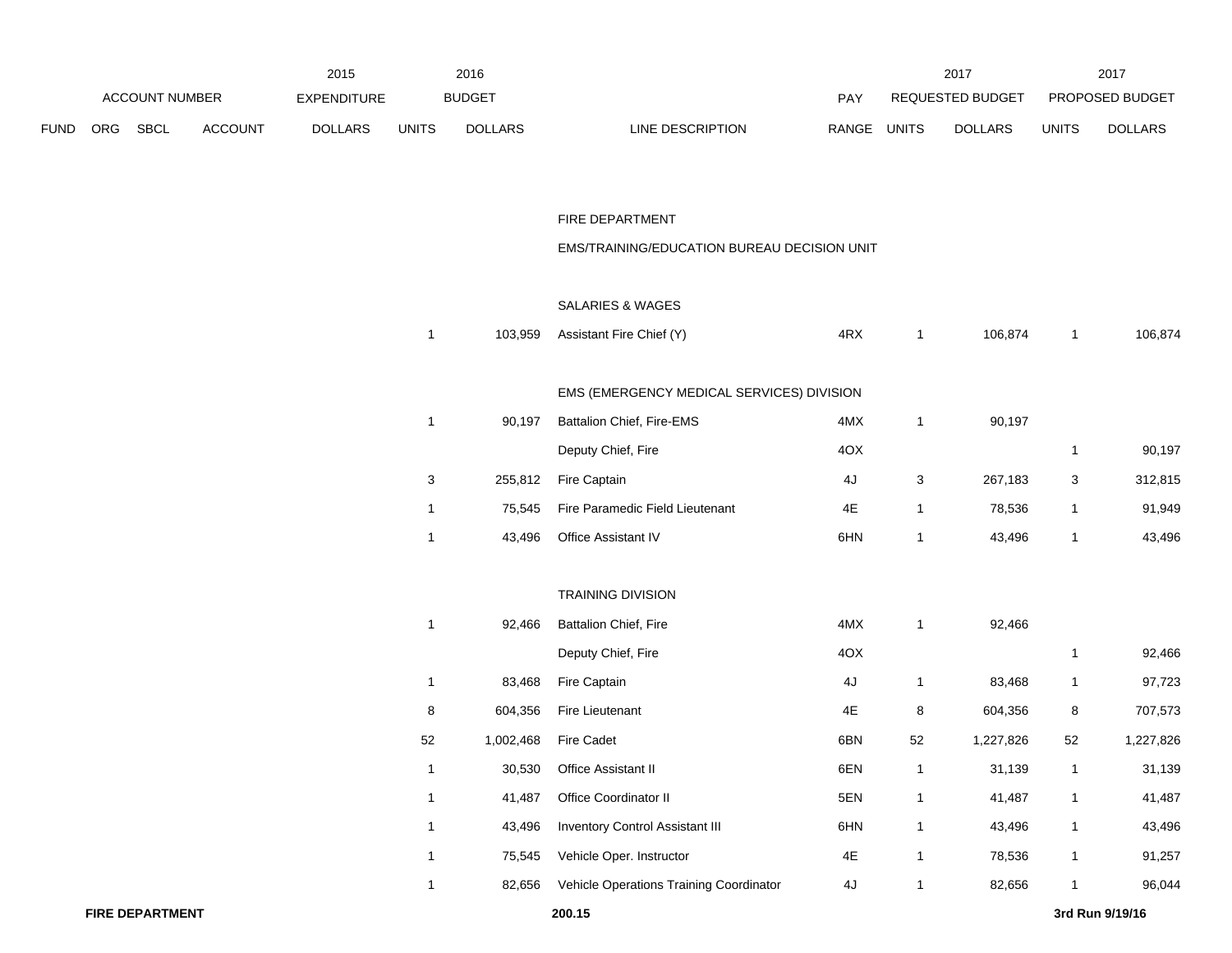|             |     |                |         | 2015               |                           | 2016           |                                     |       |                           | 2017             |                           | 2017            |
|-------------|-----|----------------|---------|--------------------|---------------------------|----------------|-------------------------------------|-------|---------------------------|------------------|---------------------------|-----------------|
|             |     | ACCOUNT NUMBER |         | <b>EXPENDITURE</b> |                           | <b>BUDGET</b>  |                                     | PAY   |                           | REQUESTED BUDGET |                           | PROPOSED BUDGET |
| <b>FUND</b> | ORG | SBCL           | ACCOUNT | <b>DOLLARS</b>     | <b>UNITS</b>              | <b>DOLLARS</b> | LINE DESCRIPTION                    | RANGE | <b>UNITS</b>              | <b>DOLLARS</b>   | <b>UNITS</b>              | <b>DOLLARS</b>  |
|             |     |                |         |                    | $\mathbf{1}$              | 45,013         | Media Specialist                    | 2CN   | $\mathbf{1}$              | 45,013           | $\overline{1}$            | 45,013          |
|             |     |                |         |                    | $\mathbf{1}$              | 38,615         | Fire Equipment Repairer I           | 7DN   | $\mathbf{1}$              | 39,401           | $\overline{1}$            | 39,401          |
|             |     |                |         |                    |                           |                | COMMUNITY RELATIONS SECTION         |       |                           |                  |                           |                 |
|             |     |                |         |                    | $\mathbf{1}$              | 75,545         | Fire Lieutenant                     | 4E    | $\mathbf{1}$              | 75,545           | $\mathbf{1}$              | 88,447          |
|             |     |                |         |                    | $\ensuremath{\mathsf{3}}$ | 200,125        | Firefighter / Paramedic (H)         | 4A    | $\ensuremath{\mathsf{3}}$ | 210,130          | $\ensuremath{\mathsf{3}}$ | 244,165         |
|             |     |                |         |                    |                           |                | HEALTH AND SAFETY DIVISION          |       |                           |                  |                           |                 |
|             |     |                |         |                    | $\mathbf{1}$              | 57,226         | Health and Safety Officer           | 2GX   |                           |                  |                           |                 |
|             |     |                |         |                    |                           |                | Fire Health and Safety Manager      | $2IX$ | $\mathbf{1}$              | 62,710           | $\mathbf{1}$              | 62,710          |
|             |     |                |         |                    | $\mathbf{1}$              | 50,000         | <b>Athletic Trainer</b>             | 2EN   | $\mathbf{1}$              | 54,366           | $\mathbf{1}$              | 54,366          |
|             |     |                |         |                    | 82                        | 3,092,005      | <b>Total Before Adjustments</b>     |       | 82                        | 3,358,881        | 82                        | 3,608,444       |
|             |     |                |         |                    |                           |                | Salary & Wage Rate Change           |       |                           |                  |                           |                 |
|             |     |                |         |                    |                           | 11,000         | Overtime Compensated (Special Duty) |       |                           | 37,000           |                           | 42,993          |
|             |     |                |         |                    |                           |                | Personnel Cost Adjustment           |       |                           |                  |                           | (74, 500)       |
|             |     |                |         |                    |                           | 90,650         | Other                               |       |                           | 200              |                           | 50,232          |
|             |     |                |         |                    | 82                        | 3,193,655      | Gross Salaries & Wages Total        |       | 82                        | 3,396,081        | 82                        | 3,627,169       |
|             |     |                |         |                    |                           |                | Reimbursable Services Deduction     |       |                           |                  |                           |                 |
|             |     |                |         |                    |                           |                | Capital Improvements Deduction      |       |                           |                  |                           |                 |
|             |     |                |         |                    |                           |                | (65,414) Grants & Aids Deduction    |       |                           | (108, 313)       |                           | (108, 313)      |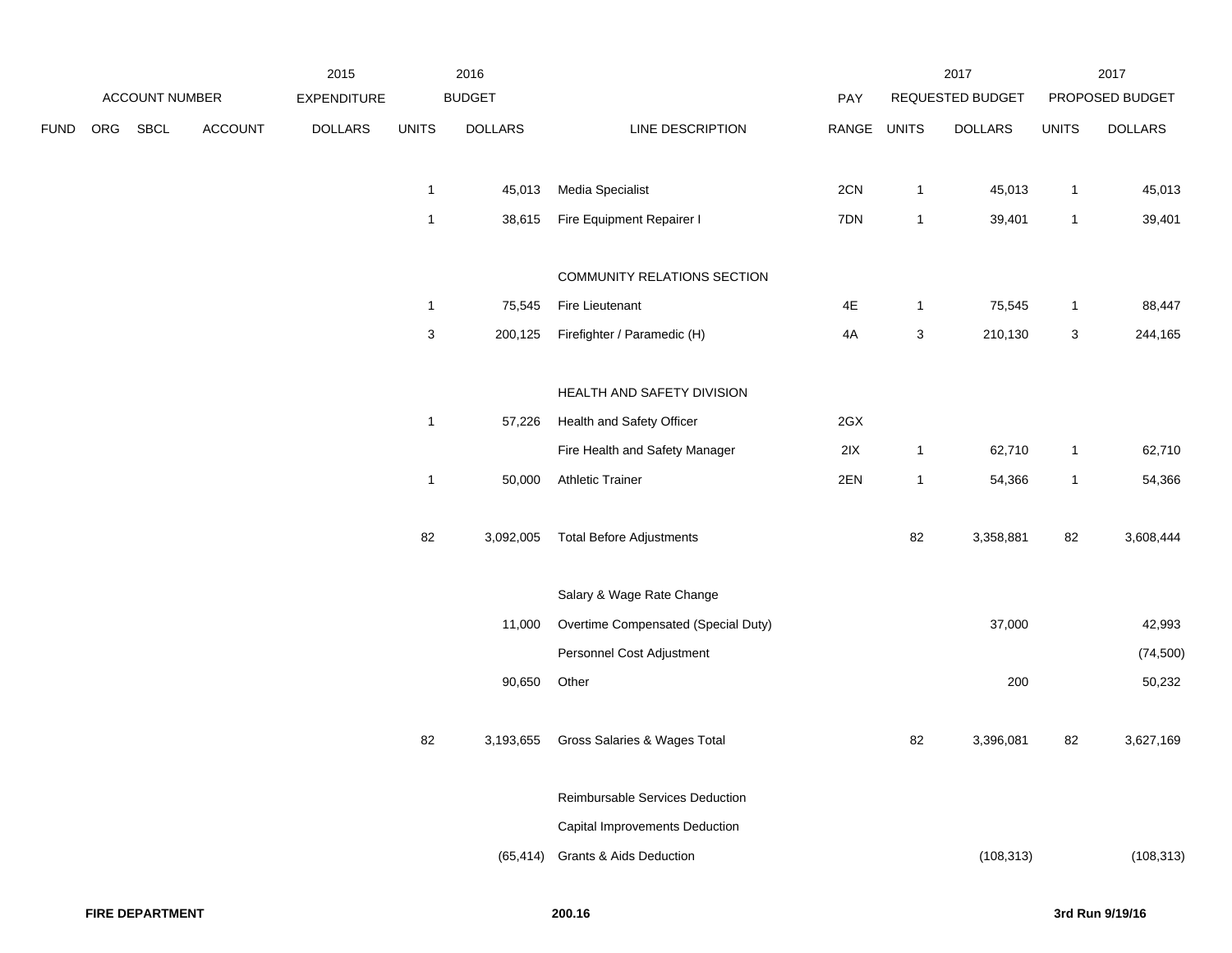|             |      |                        |                | 2015               |              | 2016           |                                                                                                                                           |       |              | 2017             |              | 2017            |
|-------------|------|------------------------|----------------|--------------------|--------------|----------------|-------------------------------------------------------------------------------------------------------------------------------------------|-------|--------------|------------------|--------------|-----------------|
|             |      | <b>ACCOUNT NUMBER</b>  |                | <b>EXPENDITURE</b> |              | <b>BUDGET</b>  |                                                                                                                                           | PAY   |              | REQUESTED BUDGET |              | PROPOSED BUDGET |
| <b>FUND</b> | ORG  | SBCL                   | <b>ACCOUNT</b> | <b>DOLLARS</b>     | <b>UNITS</b> | <b>DOLLARS</b> | LINE DESCRIPTION                                                                                                                          | RANGE | <b>UNITS</b> | <b>DOLLARS</b>   | <b>UNITS</b> | <b>DOLLARS</b>  |
|             |      |                        |                | 2,965,205          | 82           | 3,128,241      | NET SALARIES & WAGES TOTAL                                                                                                                |       | 82           | 3,287,768        | 82           | 3,518,856       |
|             |      |                        |                |                    | 74.90        |                | O&M FTE'S                                                                                                                                 |       | 80.30        |                  | 80.30        |                 |
|             |      |                        |                |                    | 0.30         |                | NON-O&M FTE'S                                                                                                                             |       | 1.70         |                  | 1.70         |                 |
|             |      |                        |                |                    |              |                | (H) These positions may be filled under either the position<br>title of Firefighter or Paramedic.                                         |       |              |                  |              |                 |
|             |      |                        |                |                    |              |                |                                                                                                                                           |       |              |                  |              |                 |
|             |      |                        |                |                    |              |                | (Y) Required to file a statement of economic interests in accordance<br>with the Milwaukee Code of Ordinances Chapter 303-Code of Ethics. |       |              |                  |              |                 |
|             |      |                        |                | 1,336,529          |              | 1,783,097      | ESTIMATED EMPLOYEE FRINGE BENEFITS                                                                                                        |       |              | 1,676,762        |              | 1,794,617       |
|             |      |                        |                |                    |              |                | (Involves Revenue Offset-No Transfers from this Account)                                                                                  |       |              |                  |              |                 |
|             |      |                        |                |                    |              |                | OPERATING EXPENDITURES                                                                                                                    |       |              |                  |              |                 |
| 0001        | 3283 | R999                   | 630100         | 7,105              |              | 24,800         | General Office Expense                                                                                                                    |       |              | 25,700           |              | 25,700          |
| 0001        | 3283 | R999                   | 630500         | 353                |              |                | Tools & Machinery Parts                                                                                                                   |       |              | 1,500            |              | 1,500           |
| 0001        | 3283 | R999                   | 631000         | 2,976              |              |                | <b>Construction Supplies</b>                                                                                                              |       |              | 3,500            |              | 3,500           |
| 0001        | 3283 | R999                   | 631500         | 4,072              |              | 2,800          | Energy                                                                                                                                    |       |              | 2,800            |              | 2,800           |
| 0001        | 3283 | R999                   | 632000         | 74,426             |              | 270,800        | <b>Other Operating Supplies</b>                                                                                                           |       |              | 697,473          |              | 657,473         |
| 0001        | 3283 | R999                   | 632500         | 780                |              |                | <b>Facility Rental</b>                                                                                                                    |       |              | 1,000            |              | 1,000           |
| 0001        | 3283 | R999                   | 633000         |                    |              |                | Vehicle Rental                                                                                                                            |       |              |                  |              |                 |
| 0001        | 3283 | R999                   | 633500         | 8,491              |              | 1,000          | Non-Vehicle Equipment Rental                                                                                                              |       |              | 18,000           |              | 18,000          |
| 0001        | 3283 | R999                   | 634000         | 118,030            |              | 134,165        | <b>Professional Services</b>                                                                                                              |       |              | 1,057,060        |              | 1,057,060       |
| 0001        | 3283 | R999                   | 634500         | 12,000             |              |                | Information Technology Services                                                                                                           |       |              |                  |              |                 |
|             |      | <b>FIRE DEPARTMENT</b> |                |                    |              |                | 200.17                                                                                                                                    |       |              |                  |              | 3rd Run 9/19/16 |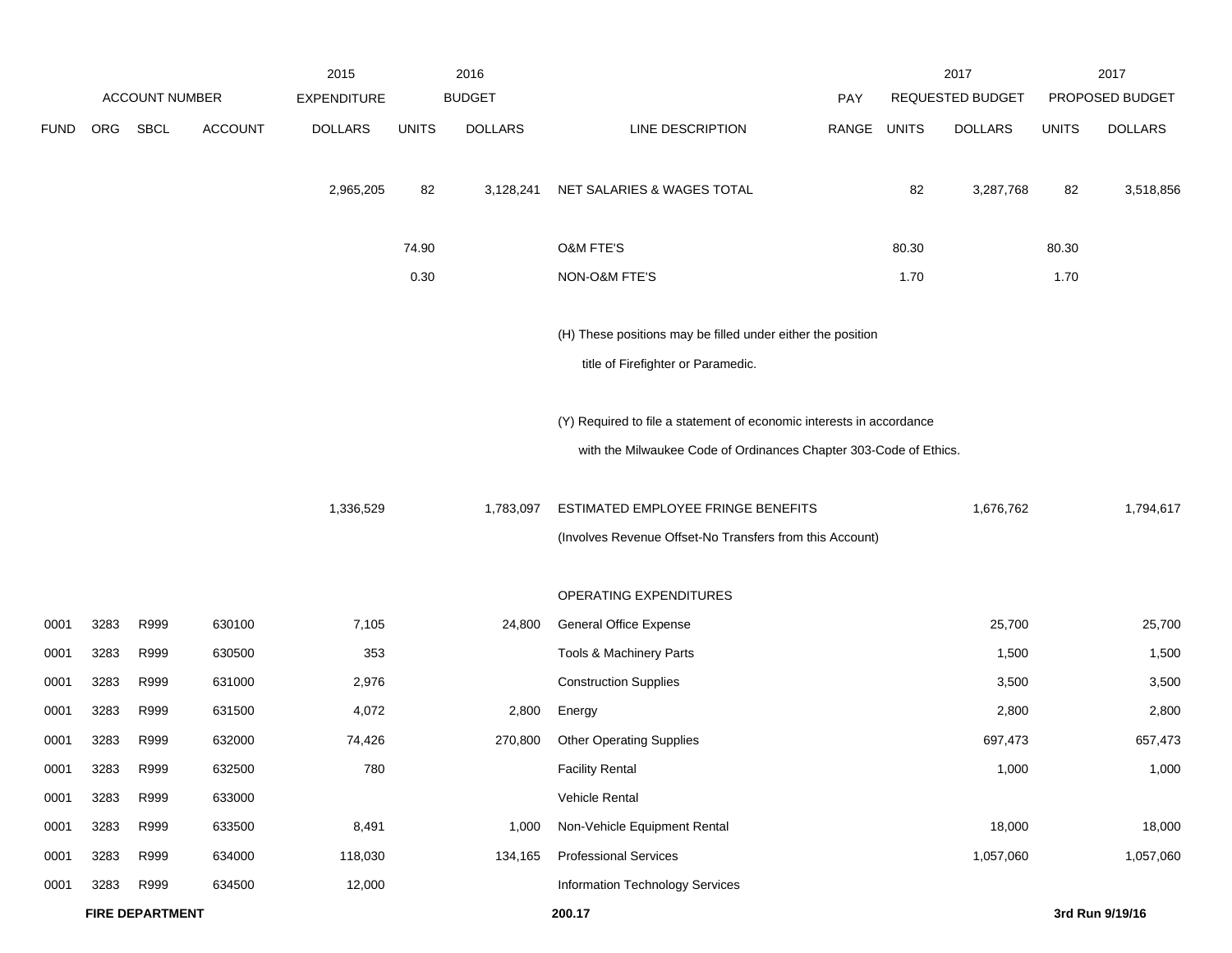|             |      | ACCOUNT NUMBER |         | 2015               | 2016         |                |                                      |       | 2017             |                | 2017            |                |
|-------------|------|----------------|---------|--------------------|--------------|----------------|--------------------------------------|-------|------------------|----------------|-----------------|----------------|
|             |      |                |         | <b>EXPENDITURE</b> |              | <b>BUDGET</b>  |                                      | PAY   | REQUESTED BUDGET |                | PROPOSED BUDGET |                |
| <b>FUND</b> | ORG  | SBCL           | ACCOUNT | <b>DOLLARS</b>     | <b>UNITS</b> | <b>DOLLARS</b> | LINE DESCRIPTION                     | RANGE | <b>UNITS</b>     | <b>DOLLARS</b> | <b>UNITS</b>    | <b>DOLLARS</b> |
|             |      |                |         |                    |              |                |                                      |       |                  |                |                 |                |
| 0001        | 3283 | R999           | 635000  | 25,453             |              |                | <b>Property Services</b>             |       |                  | 11,000         |                 | 11,000         |
| 0001        | 3283 | R999           | 635500  |                    |              |                | Infrastructure Services              |       |                  |                |                 |                |
| 0001        | 3283 | R999           | 636000  |                    |              |                | Vehicle Repair Services              |       |                  |                |                 |                |
| 0001        | 3283 | R999           | 636500  | 16,086             |              | 5,500          | <b>Other Operating Services</b>      |       |                  | 46,700         |                 | 46,700         |
| 0001        | 3283 | R999           | 637000  |                    |              |                | Loans and Grants                     |       |                  |                |                 |                |
| 0001        | 3283 | R999           | 637501  | 49                 |              |                | <b>Reimburse Other Departments</b>   |       |                  |                |                 |                |
|             |      |                |         |                    |              |                |                                      |       |                  |                |                 |                |
| 0001        | 3283 | R999           | 006300  | 269,821            |              | 439,065        | OPERATING EXPENDITURES TOTAL         |       |                  | 1,864,733      |                 | 1,824,733      |
|             |      |                |         |                    |              |                |                                      |       |                  |                |                 |                |
|             |      |                |         |                    |              |                | <b>EQUIPMENT PURCHASES</b>           |       |                  |                |                 |                |
|             |      |                |         |                    |              |                |                                      |       |                  |                |                 |                |
|             |      |                |         |                    |              |                | <b>Additional Equipment</b>          |       |                  |                |                 |                |
|             |      |                |         |                    | 4            | 5,800          | HD Video Camera & Accessories        |       |                  |                |                 |                |
|             |      |                |         |                    | $\mathbf{1}$ | 1,100          | Teleprompter                         |       |                  |                |                 |                |
|             |      |                |         |                    |              |                | <b>CPAT Testing Equipment</b>        |       | $\mathbf{1}$     | 65,000         |                 |                |
|             |      |                |         |                    |              |                | <b>Computer Stand/Podium</b>         |       | $\mathbf{1}$     | 2,900          | $\mathbf{1}$    | 2,900          |
|             |      |                |         |                    |              |                | Fitness Equipment (Athletic Trainer) |       | 1                | 13,700         | $\mathbf{1}$    | 13,700         |
|             |      |                |         |                    |              |                | Fitness Equipment (FIT Challenge)    |       | $\mathbf{1}$     | 5,000          | $\mathbf{1}$    | 5,000          |
|             |      |                |         |                    |              |                | <b>Mobility Kits</b>                 |       | 36               | 4,500          | 36              | 4,500          |
|             |      |                |         |                    |              |                | Video Monitor                        |       | $\mathbf{1}$     | 1,800          | $\mathbf{1}$    | 1,800          |
|             |      |                |         |                    |              |                | Water Tanks, portable                |       | $\overline{2}$   | 2,000          | $\overline{2}$  | 2,000          |
|             |      |                |         |                    |              |                | <b>Wheel Scales</b>                  |       | 6                | 30,000         | 6               | 30,000         |
|             |      |                |         |                    |              |                |                                      |       |                  |                |                 |                |
|             |      |                |         |                    | 5            | 6,900          | Subtotal - Additional Equipment      |       | 49               | 124,900        | 48              | 59,900         |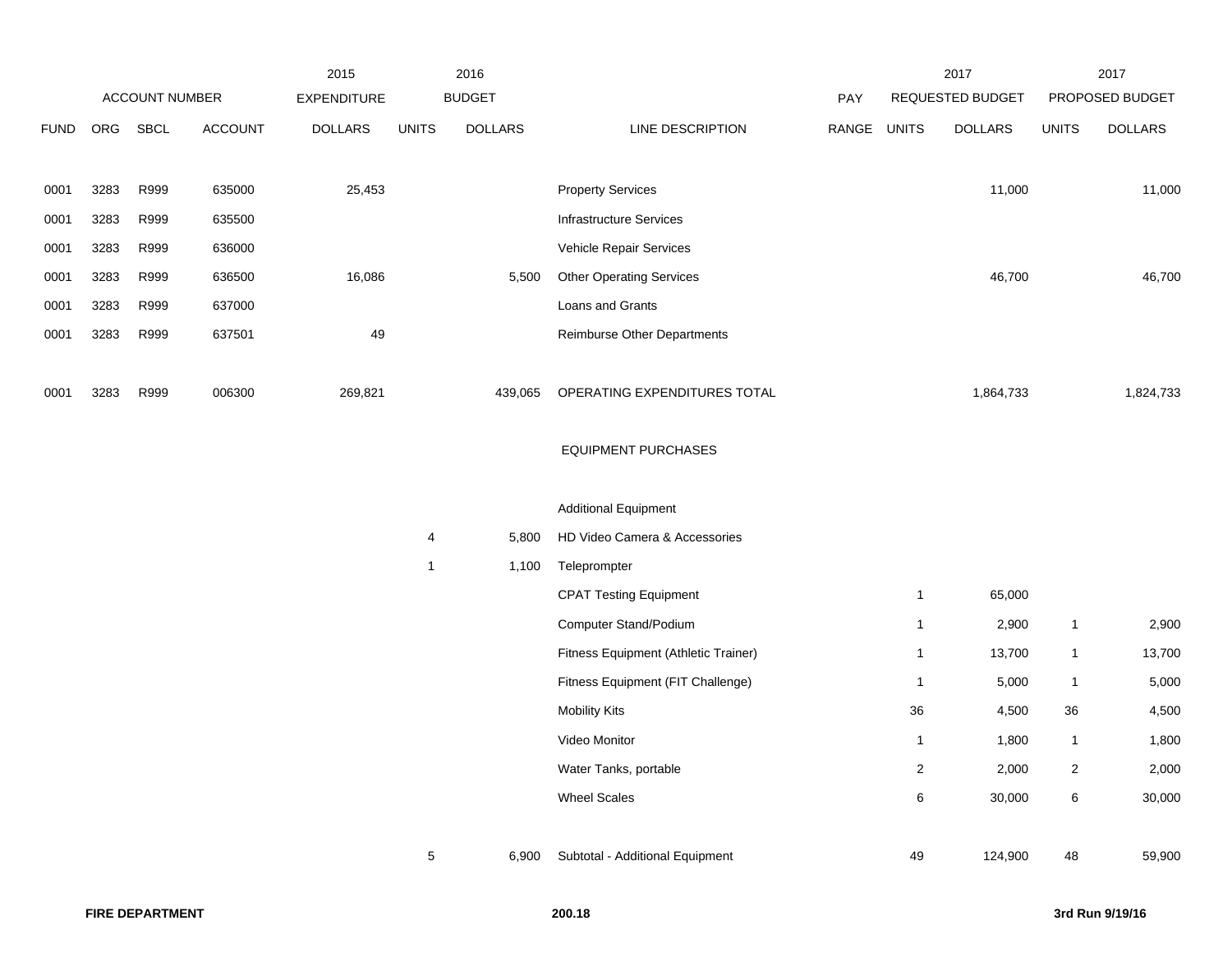|             |      | <b>ACCOUNT NUMBER</b>  |                | 2015                                 |                | 2016<br><b>BUDGET</b> |                                            |              |                | 2017<br>REQUESTED BUDGET |                | 2017<br>PROPOSED BUDGET |
|-------------|------|------------------------|----------------|--------------------------------------|----------------|-----------------------|--------------------------------------------|--------------|----------------|--------------------------|----------------|-------------------------|
| <b>FUND</b> | ORG  | <b>SBCL</b>            | <b>ACCOUNT</b> | <b>EXPENDITURE</b><br><b>DOLLARS</b> | <b>UNITS</b>   | <b>DOLLARS</b>        | LINE DESCRIPTION                           | PAY<br>RANGE | <b>UNITS</b>   | <b>DOLLARS</b>           | <b>UNITS</b>   | <b>DOLLARS</b>          |
|             |      |                        |                |                                      |                |                       |                                            |              |                |                          |                |                         |
|             |      |                        |                |                                      |                |                       | Replacement Equipment                      |              |                |                          |                |                         |
|             |      |                        |                |                                      | $\mathbf{1}$   | 5,000                 | Peer Fitness Equipment                     |              | $\mathbf{1}$   | 10,000                   | $\mathbf{1}$   | 10,000                  |
|             |      |                        |                |                                      | $\mathbf{1}$   | 1,800                 | Television                                 |              |                |                          |                |                         |
|             |      |                        |                |                                      |                |                       | Camera                                     |              | $\mathbf{1}$   | 5,000                    | $\mathbf{1}$   | 5,000                   |
|             |      |                        |                |                                      |                |                       | Defibrillator Replacement & Repair Program |              | $\mathbf{1}$   | 25,000                   | $\mathbf{1}$   | 25,000                  |
|             |      |                        |                |                                      |                |                       | Desk/Chair                                 |              | $\mathbf{1}$   | 1,000                    | $\mathbf{1}$   | 1,000                   |
|             |      |                        |                |                                      |                |                       | <b>EMS Kit</b>                             |              | 70             | 56,000                   | 70             | 56,000                  |
|             |      |                        |                |                                      |                |                       | Manikins, Rescue Randy                     |              | $\overline{a}$ | 2,600                    | $\overline{c}$ | 2,600                   |
|             |      |                        |                |                                      |                |                       | Video Camera, HD                           |              | $\mathbf{1}$   | 3,500                    | $\mathbf{1}$   | 3,500                   |
|             |      |                        |                | 2,417                                |                |                       | Other Previous Experience                  |              |                |                          |                |                         |
|             |      |                        |                | 2,417                                | $\overline{c}$ | 6,800                 | Subtotal - Replacement Equipment           |              | 77             | 103,100                  | $77\,$         | 103,100                 |
| 0001        | 3283 | R999                   | 006800         | 2,417                                | $\overline{7}$ | 13,700                | EQUIPMENT PURCHASES TOTAL                  |              | 126            | 228,000                  | 125            | 163,000                 |
|             |      |                        |                |                                      |                |                       | SPECIAL FUNDS                              |              |                |                          |                |                         |
| 0001        | 3282 | R353                   | 006300         |                                      |                | 2,100                 | Fire in-house Gear Repair Program*         |              |                | 2,100                    |                | 2,100                   |
| 0001        | 3283 | R353                   | 006300         | 16,650                               |                | 29,000                | Fire in-house Gear Repair Program*         |              |                | 29,000                   |                | 29,000                  |
|             |      |                        |                | 16,650                               |                |                       | 31,100 SPECIAL FUNDS TOTAL*                |              |                | 31,100                   |                | 31,100                  |
|             |      |                        |                |                                      |                |                       | FIRE DEPARTMENT-EMS/TRAINING/EDUCATION     |              |                |                          |                |                         |
|             |      |                        |                | 4,590,622                            |                | 5,395,203             | DECISION UNIT TOTAL                        |              |                | 7,088,363                |                | 7,332,306               |
|             |      |                        |                |                                      |                |                       | *Appropriation Control Account             |              |                |                          |                |                         |
|             |      | <b>FIRE DEPARTMENT</b> |                |                                      |                |                       | 200.19                                     |              |                |                          |                | 3rd Run 9/19/16         |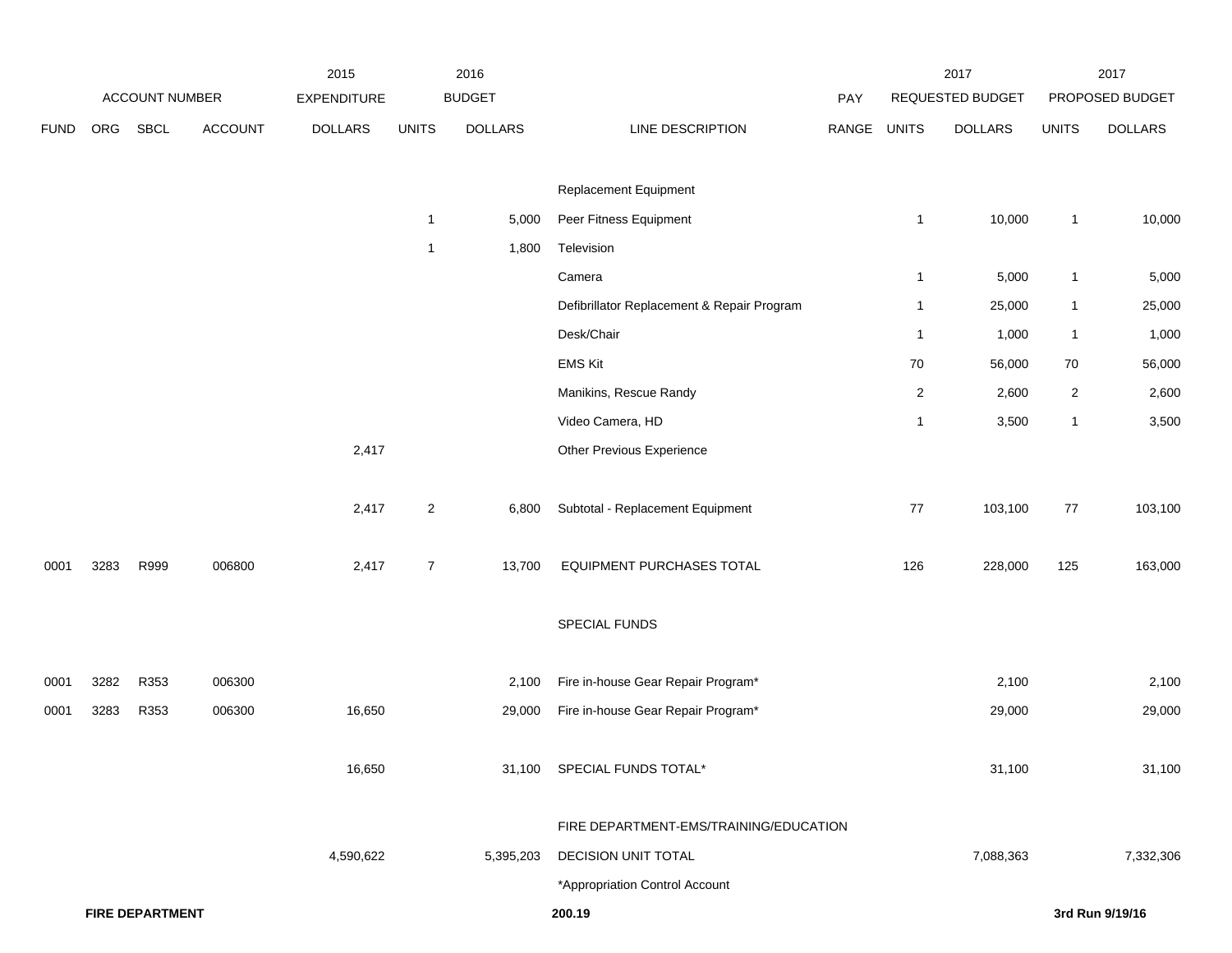|             |                       |             |                | 2015               |              | 2016           |                                  | 2017                    |              | 2017                   |
|-------------|-----------------------|-------------|----------------|--------------------|--------------|----------------|----------------------------------|-------------------------|--------------|------------------------|
|             | <b>ACCOUNT NUMBER</b> |             |                | <b>EXPENDITURE</b> |              | <b>BUDGET</b>  | PAY                              | <b>REQUESTED BUDGET</b> |              | <b>PROPOSED BUDGET</b> |
| <b>FUND</b> | ORG                   | <b>SBCL</b> | <b>ACCOUNT</b> | <b>DOLLARS</b>     | <b>UNITS</b> | <b>DOLLARS</b> | <b>RANGE</b><br>LINE DESCRIPTION | UNITS<br><b>DOLLARS</b> | <b>UNITS</b> | <b>DOLLARS</b>         |

#### HEALTH DEPARTMENT

# BUDGETARY CONTROL UNIT (1BCU=1DU)

## SALARIES & WAGES

| 147.336 | Commissioner - Health (X)(Y)               | 1PX | 147.336 | 147.336 |
|---------|--------------------------------------------|-----|---------|---------|
| 80.442  | Pub. Hith. Research & Pol. Dir. (X)(Y)(NN) | 1MX | 94.359  | 94,359  |
| 85.757  | Health Operations Administrator (X)(Y)     | 1KX | 110.485 | 110,485 |
| 47.779  | Administrative Assistant IV                | 5IN | 51.035  | 51,035  |

#### COMMUNICATIONS & PUBLIC RELATIONS

|  | 57,884 Health Communications Officer (X)(Y) | 1EX | 57.884 | 57,884 |
|--|---------------------------------------------|-----|--------|--------|
|  | 39,904 Office Assistant III                 | 6FN | 40.702 | 40,702 |

### OFFICE OF VIOLENCE PREVENTION

| 1 | 82.923 | Violence Reduc/Prev Program Mgr. (X) (Y)   | 1GX | 99.840 | 99.840 |
|---|--------|--------------------------------------------|-----|--------|--------|
|   | 48.294 | Injury & Prevention Prog. Coord. (X)(Y)(V) | 2FX | 48.294 | 48,294 |
|   | 62.338 | Viol. Prev. Research Coord.(X)(OO)(NN)     | 2JX | 62.338 | 62,338 |
|   | 58.462 | Violence Prevention Manager (X)(Y)         | 2HX | 54.865 | 54,865 |
|   | 48.294 | Injury & Prevention Prog. Coord. (X)(Y)    | 2FX | 48.294 | 48.294 |

#### COMPLIANCE & FINANCE DIVISION

| <b>HEALTH DEPARTMENT</b> |        | 210.1                                  |     |        | 3rd Run 9/19/16 |        |
|--------------------------|--------|----------------------------------------|-----|--------|-----------------|--------|
|                          | 90,674 | Business Operations Mgr.-Health (X)(Y) | 1FX | 62,338 |                 | 62,338 |
|                          |        | <b>FINANCE</b>                         |     |        |                 |        |
|                          | 74,873 | Compliance Analyst (X)(Y)              | 2GX | 74,873 |                 | 74,873 |
|                          |        |                                        |     |        |                 |        |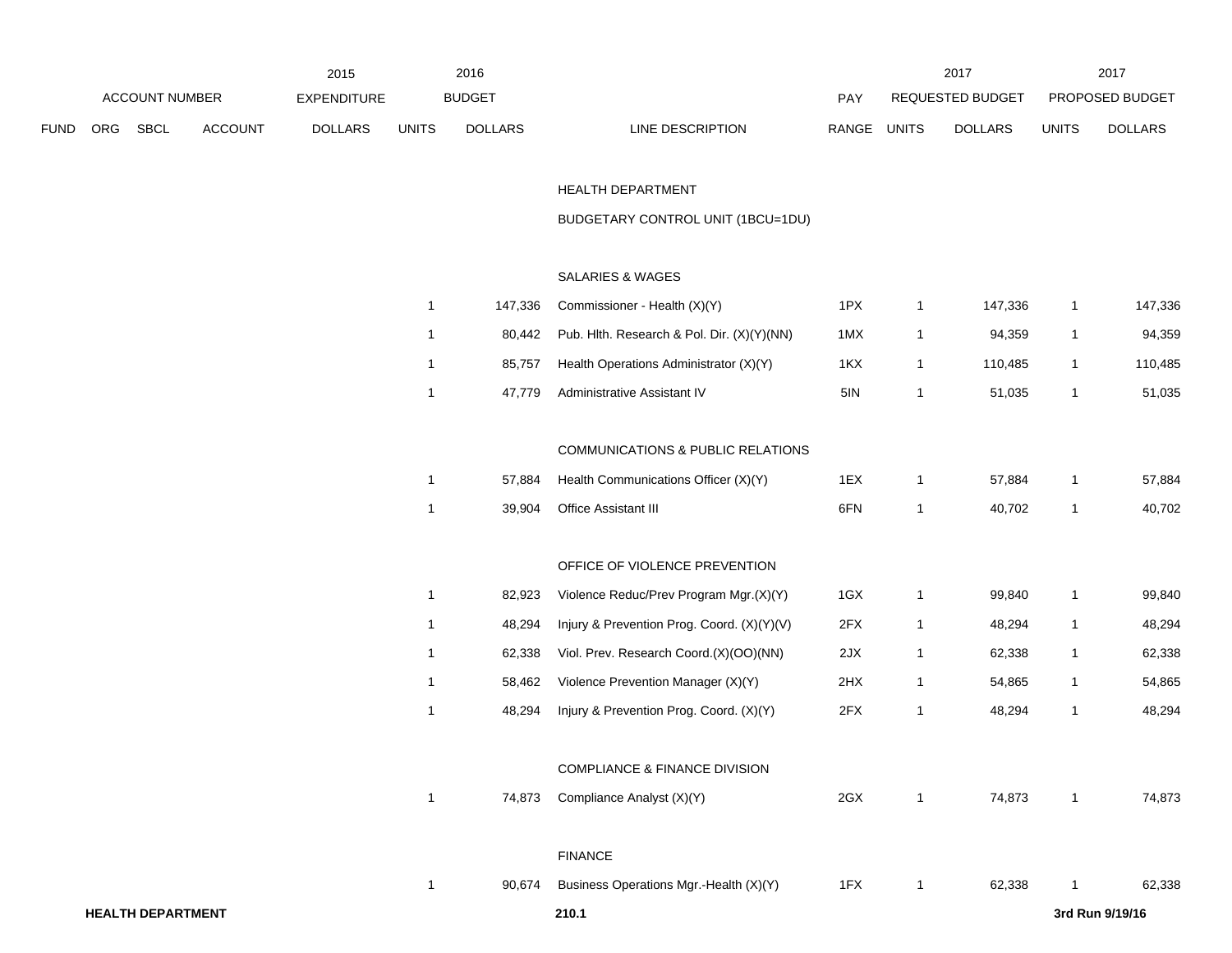|      |     |                          |                | 2015               |                | 2016           |                                           |       |                | 2017             |                | 2017            |
|------|-----|--------------------------|----------------|--------------------|----------------|----------------|-------------------------------------------|-------|----------------|------------------|----------------|-----------------|
|      |     | ACCOUNT NUMBER           |                | <b>EXPENDITURE</b> |                | <b>BUDGET</b>  |                                           | PAY   |                | REQUESTED BUDGET |                | PROPOSED BUDGET |
| FUND | ORG | <b>SBCL</b>              | <b>ACCOUNT</b> | <b>DOLLARS</b>     | <b>UNITS</b>   | <b>DOLLARS</b> | LINE DESCRIPTION                          | RANGE | <b>UNITS</b>   | <b>DOLLARS</b>   | <b>UNITS</b>   | <b>DOLLARS</b>  |
|      |     |                          |                |                    | $\mathbf{1}$   | 65,900         | Management Accountant - Senior (X)(Y)     | 2EX   | $\mathbf{1}$   | 65,900           | $\mathbf{1}$   | 65,900          |
|      |     |                          |                |                    | $\overline{c}$ | 100,783        | Administrative Specialist - Senior (X)(Y) | 2EX   | $\overline{2}$ | 106,208          | $\overline{a}$ | 106,208         |
|      |     |                          |                |                    | $\mathbf{1}$   | 41,109         | <b>Accounting Assistant II</b>            | 6HN   | $\mathbf{1}$   | 38,587           | $\mathbf{1}$   | 38,587          |
|      |     |                          |                |                    | $\mathbf{1}$   | 39,257         | Inventory Control Assistant II (X)        | 6HN   | $\mathbf{1}$   | 40,021           | $\mathbf{1}$   | 40,021          |
|      |     |                          |                |                    |                |                | Safety Development Coordinator(X)         | 2FX   | $\mathbf{1}$   | 48,294           |                |                 |
|      |     |                          |                |                    |                |                | PAYROLL SERVICES                          |       |                |                  |                |                 |
|      |     |                          |                |                    | $\mathbf{1}$   | 37,830         | Personnel Payroll Assistant II            | 6HN   | $\mathbf{1}$   | 37,830           | $\mathbf{1}$   | 37,830          |
|      |     |                          |                |                    | $\mathbf{1}$   | 37,830         | <b>Accounting Assistant II</b>            | 6HN   | $\mathbf{1}$   | 38,587           | $\mathbf{1}$   | 38,587          |
|      |     |                          |                |                    |                |                | HUMAN RESOURCES                           |       |                |                  |                |                 |
|      |     |                          |                |                    | $\mathbf{1}$   | 74,631         | Health Personnel Officer (X)              | 2HX   | $\mathbf{1}$   | 74,631           | $\mathbf{1}$   | 74,631          |
|      |     |                          |                |                    | $\mathbf{1}$   | 44,184         | Human Resource Analyst-Senior (X)         | 2FX   | $\mathbf{1}$   | 44,184           | $\mathbf{1}$   | 44,184          |
|      |     |                          |                |                    |                |                | <b>CLINIC OPERATIONS</b>                  |       |                |                  |                |                 |
|      |     |                          |                |                    | $\mathbf{1}$   | 43,156         | <b>Accounting Assistant II</b>            | 6HN   | $\mathbf{1}$   | 38,587           | 1              | 38,587          |
|      |     |                          |                |                    | $\mathbf{1}$   | 37,830         | Program Assistant II (X)                  | 5FN   | $\mathbf{1}$   | 44,019           | $\mathbf{1}$   | 44,019          |
|      |     |                          |                |                    |                |                | <b>BUILDINGS &amp; GROUNDS DIVISION</b>   |       |                |                  |                |                 |
|      |     |                          |                |                    | $\mathbf{1}$   | 62,223         | Mechanical Maintenance Supv (X)(Y)        | 1BX   | $\mathbf{1}$   | 48,294           | $\mathbf{1}$   | 48,294          |
|      |     |                          |                |                    | $\mathbf{1}$   |                | 43,401 Heating & Ventilating Mechanic III | 7FN   | $\mathbf{1}$   | 43,643           | $\mathbf{1}$   | 43,643          |
|      |     |                          |                |                    | $\mathbf{1}$   |                | 42,472 Delivery Driver                    | 8EN   | $\mathbf{1}$   | 43,321           | $\mathbf{1}$   | 43,321          |
|      |     |                          |                |                    |                |                | LABORATORY                                |       |                |                  |                |                 |
|      |     |                          |                |                    | $\mathbf{1}$   | 41,565         | Custodial Worker II/City Laborer          | 8DN   | $\mathbf{1}$   | 42,396           | 1              | 42,396          |
|      |     | <b>HEALTH DEPARTMENT</b> |                |                    |                |                | 210.2                                     |       |                |                  |                | 3rd Run 9/19/16 |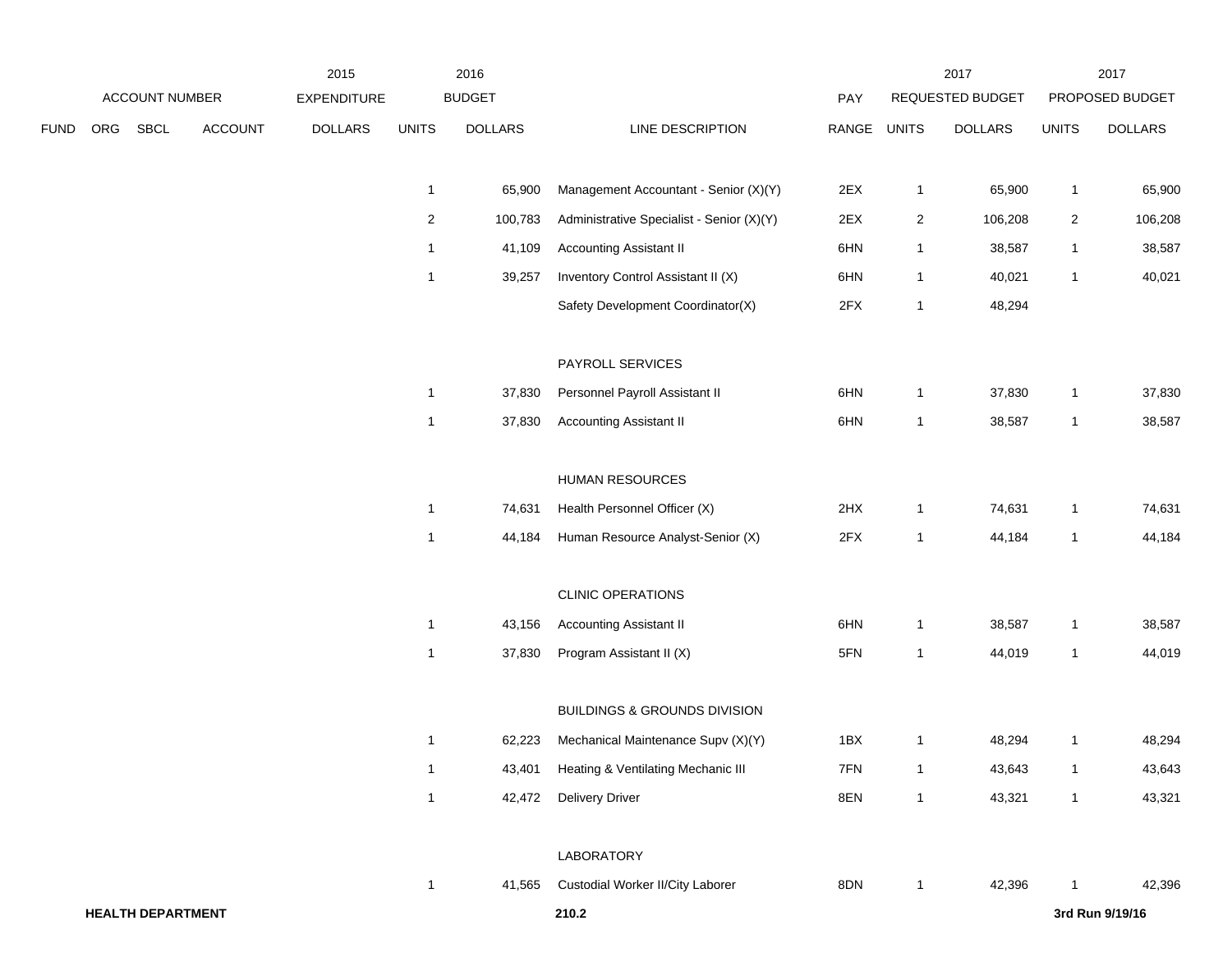|             |     |                          |                | 2015               |                  | 2016           |                                                |             |                | 2017             |                | 2017            |
|-------------|-----|--------------------------|----------------|--------------------|------------------|----------------|------------------------------------------------|-------------|----------------|------------------|----------------|-----------------|
|             |     | <b>ACCOUNT NUMBER</b>    |                | <b>EXPENDITURE</b> |                  | <b>BUDGET</b>  |                                                | PAY         |                | REQUESTED BUDGET |                | PROPOSED BUDGET |
| <b>FUND</b> | ORG | SBCL                     | <b>ACCOUNT</b> | <b>DOLLARS</b>     | <b>UNITS</b>     | <b>DOLLARS</b> | LINE DESCRIPTION                               | RANGE UNITS |                | <b>DOLLARS</b>   | <b>UNITS</b>   | <b>DOLLARS</b>  |
|             |     |                          |                |                    |                  |                |                                                |             |                |                  |                |                 |
|             |     |                          |                |                    |                  |                | KEENAN HEALTH CENTER                           |             |                |                  |                |                 |
|             |     |                          |                |                    | $\overline{c}$   | 83,130         | Custodial Worker II/ City Laborer              | 8DN         | $\overline{2}$ | 78,876           | $\overline{2}$ | 78,876          |
|             |     |                          |                |                    |                  |                |                                                |             |                |                  |                |                 |
|             |     |                          |                |                    |                  |                | SOUTHSIDE HEALTH CENTER                        |             |                |                  |                |                 |
|             |     |                          |                |                    | $\overline{a}$   | 79,467         | Custodial Worker II/ City Laborer              | 8DN         | $\overline{2}$ | 81,057           | $\overline{2}$ | 81,057          |
|             |     |                          |                |                    |                  |                | NORTHWEST HEALTH CENTER                        |             |                |                  |                |                 |
|             |     |                          |                |                    | $\boldsymbol{2}$ |                | Custodial Worker II/ City Laborer              | 8DN         | $\overline{2}$ | 74,418           | $\overline{a}$ |                 |
|             |     |                          |                |                    |                  | 72,959         |                                                |             |                |                  |                | 74,418          |
|             |     |                          |                |                    |                  |                | FAMILY & COMMUNITY HEALTH SERVICES DIVISION    |             |                |                  |                |                 |
|             |     |                          |                |                    | $\mathbf{1}$     | 76,573         | Family & Commun Health Serv Dir (X)(Y)         | 11X         | $\mathbf{1}$   | 78,422           | $\mathbf{1}$   | 78,422          |
|             |     |                          |                |                    | $\mathbf{1}$     | 67,881         | Family & Commun Hlth Oper Mgr (X)(Y)(LL)       | 1FX         | $\mathbf{1}$   | 67,881           | $\mathbf{1}$   | 67,881          |
|             |     |                          |                |                    | $\mathbf{1}$     | 40,501         | Program Assistant I (X)                        | 5EN         | $\mathbf{1}$   | 41,311           | $\mathbf{1}$   | 41,311          |
|             |     |                          |                |                    |                  |                | MATERNAL AND CHILD HEALTH EPIDEMIOLOGY SECTION |             |                |                  |                |                 |
|             |     |                          |                |                    | $\mathbf{1}$     | 65,650         | Epidemiologist (X)(Y)                          | 1FX         | $\mathbf{1}$   | 65,650           | $\mathbf{1}$   | 65,650          |
|             |     |                          |                |                    | $\mathbf{1}$     | 73,765         | Vital Statistics and FIMR Manager(X)(Y)        | 1DX         | $\mathbf{1}$   | 73,765           | $\mathbf{1}$   | 73,765          |
|             |     |                          |                |                    | $\mathbf{1}$     | 42,539         | Health Project Assistant (X)                   | 5FN         | $\mathbf{1}$   | 43,390           | $\mathbf{1}$   | 43,390          |
|             |     |                          |                |                    | $\mathbf{1}$     | 43,496         | Office Assistant IV                            | 6HN         | $\mathbf{1}$   | 42,701           | $\mathbf{1}$   | 42,701          |
|             |     |                          |                |                    | $\mathbf{1}$     | 39,904         | Office Assistant III                           | 6FN         | $\mathbf{1}$   | 34,717           | $\mathbf{1}$   | 34,717          |
|             |     |                          |                |                    | $\mathbf{1}$     | 30,529         | Office Assistant II                            | 6EN         | $\mathbf{1}$   | 31,140           | $\mathbf{1}$   | 31,140          |
|             |     |                          |                |                    |                  |                | MEN'S HEALTH PROGRAM                           |             |                |                  |                |                 |
|             |     |                          |                |                    | $\mathbf{1}$     | 75,057         | Men's Health Manager (X)(Y)                    | 1DX         | $\mathbf{1}$   | 75,057           | $\mathbf{1}$   | 75,057          |
|             |     | <b>HEALTH DEPARTMENT</b> |                |                    |                  |                | 210.3                                          |             |                |                  |                | 3rd Run 9/19/16 |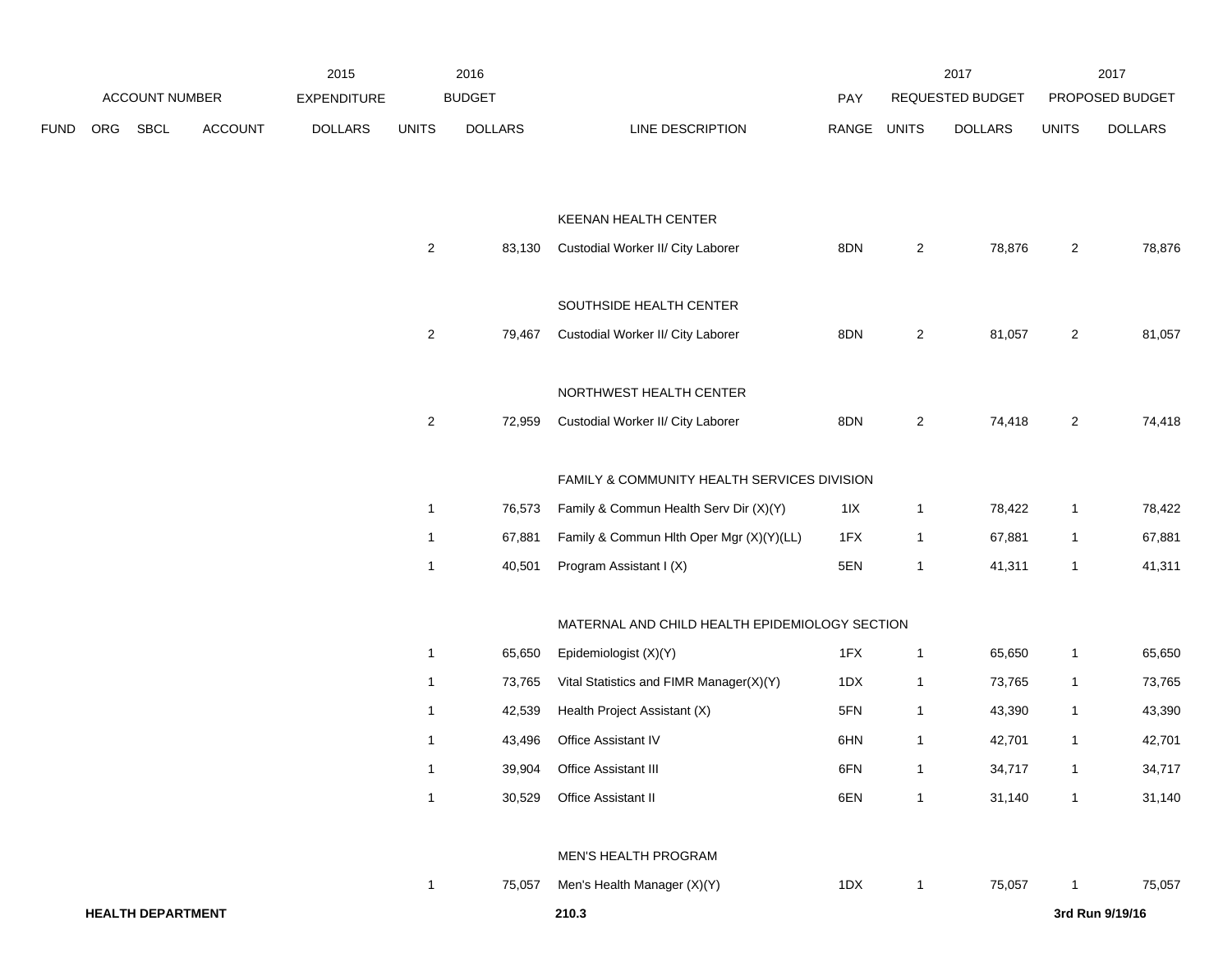|      |     |                       |                | 2015               |                         | 2016           |                                            |             |                           | 2017             |                           | 2017            |
|------|-----|-----------------------|----------------|--------------------|-------------------------|----------------|--------------------------------------------|-------------|---------------------------|------------------|---------------------------|-----------------|
|      |     | <b>ACCOUNT NUMBER</b> |                | <b>EXPENDITURE</b> |                         | <b>BUDGET</b>  |                                            | PAY         |                           | REQUESTED BUDGET |                           | PROPOSED BUDGET |
| FUND | ORG | SBCL                  | <b>ACCOUNT</b> | <b>DOLLARS</b>     | <b>UNITS</b>            | <b>DOLLARS</b> | LINE DESCRIPTION                           | RANGE UNITS |                           | <b>DOLLARS</b>   | <b>UNITS</b>              | <b>DOLLARS</b>  |
|      |     |                       |                |                    |                         |                |                                            |             |                           |                  |                           |                 |
|      |     |                       |                |                    | $\mathbf{1}$            | 45,473         | Public Health Educator II (X)(J)           | 2CN         | $\mathbf{1}$              | 45,473           | $\mathbf{1}$              | 45,473          |
|      |     |                       |                |                    | $\mathbf{1}$            | 30,530         | Community Education Asst. (X)              | 5BN         | $\mathbf{1}$              | 31,141           | $\mathbf{1}$              | 31,141          |
|      |     |                       |                |                    | $\mathbf{1}$            | 60,141         | Public Health Nurse 3                      | 2DN         | $\mathbf{1}$              | 60,146           | $\mathbf{1}$              | 60,146          |
|      |     |                       |                |                    |                         |                |                                            |             |                           |                  |                           |                 |
|      |     |                       |                |                    |                         |                | SOUTHSIDE / NORTHWEST HEALTH CENTER        |             |                           |                  |                           |                 |
|      |     |                       |                |                    | $\overline{c}$          | 115,530        | Public Health Nurse Coordinator (X)(G)(O)  | 2DN         | $\overline{2}$            | 119,797          | $\sqrt{2}$                | 119,797         |
|      |     |                       |                |                    | $\mathbf{1}$            | 50,034         | Program Assistant II (X)                   | 5FN         | $\mathbf{1}$              | 42,539           | $\mathbf{1}$              |                 |
|      |     |                       |                |                    | $\mathbf{1}$            | 37,710         | <b>Office Assistant III</b>                | 6FN         | $\mathbf{1}$              | 38,464           | $\mathbf{1}$              | 38,464          |
|      |     |                       |                |                    | $\mathbf{1}$            | 26,297         | Office Assistant II                        | 6EN         | $\mathbf{1}$              | 30,529           | $\mathbf{1}$              | 30,529          |
|      |     |                       |                |                    | $\sqrt{2}$              | 77,834         | Clinic Assistant (X)                       | 5BN         | $\sqrt{2}$                | 79,391           | $\sqrt{2}$                | 79,391          |
|      |     |                       |                |                    |                         |                |                                            |             |                           |                  |                           |                 |
|      |     |                       |                |                    |                         |                | EMPOWERING FAMILIES OF MILW. PROGRAM (E)   |             |                           |                  |                           |                 |
|      |     |                       |                |                    | $\mathbf{1}$            | 54,865         | MCHVP Program Manager (X)(E)(Y)            | 1DX         | $\mathbf{1}$              | 54,865           | $\mathbf{1}$              | 54,865          |
|      |     |                       |                |                    | $\sqrt{2}$              | 104,902        | Health Project Coord.-MCHVP (X)(E)(Y)      | 2EX         | $\overline{\mathbf{c}}$   | 106,214          | $\overline{2}$            | 106,214         |
|      |     |                       |                |                    | $\mathbf{1}$            | 55,660         | Family & Comm. Wellness Mgr. (X)(E)(Y)     | 1DX         | $\mathbf{1}$              | 55,660           | $\mathbf{1}$              | 55,660          |
|      |     |                       |                |                    | $\mathbf{1}$            | 52,694         | Health Information Specialist (E)          | 2CN         | $\mathbf{1}$              | 52,694           | $\mathbf{1}$              | 52,694          |
|      |     |                       |                |                    | 4                       | 198,916        | Public Health Nurse 3 (X)(E)(G)            | 2DN         | 4                         | 212,177          | 4                         | 212,177         |
|      |     |                       |                |                    | $\mathbf{1}$            | 30,529         | Office Assistant II (E)                    | 6EN         | $\mathbf{1}$              | 30,529           | $\mathbf{1}$              | 30,529          |
|      |     |                       |                |                    | 3                       | 159,132        | Public Health Nurse 3 (X)(G)(O)            | 2DN         | 3                         | 159,132          | $\sqrt{3}$                | 159,132         |
|      |     |                       |                |                    | 5                       | 272,323        | Public Health Nurse 3 (X)(G)               | 2DN         | 5                         | 263,920          | 5                         | 263,920         |
|      |     |                       |                |                    | 3                       | 141,285        | Public Health Social Worker (X)            | 2DN         | 3                         | 140,129          | $\ensuremath{\mathsf{3}}$ | 140,129         |
|      |     |                       |                |                    | $\mathbf{1}$            | 47,095         | Public Health Social Worker (X)(E)         | 2DN         | $\mathbf{1}$              | 47,095           | $\mathbf{1}$              | 47,095          |
|      |     |                       |                |                    | $\overline{\mathbf{4}}$ | 125,558        | Health Project Asst.-DAD (X)(E)(LL)        | 5BN         | $\ensuremath{\mathsf{3}}$ | 92,658           | 3                         | 92,658          |
|      |     |                       |                |                    |                         |                | Health Project Asst.-DAD $(X)(E)(LL)(EEE)$ | 5BN         | $\mathbf{1}$              | 35,411           | $\mathbf{1}$              | 35,411          |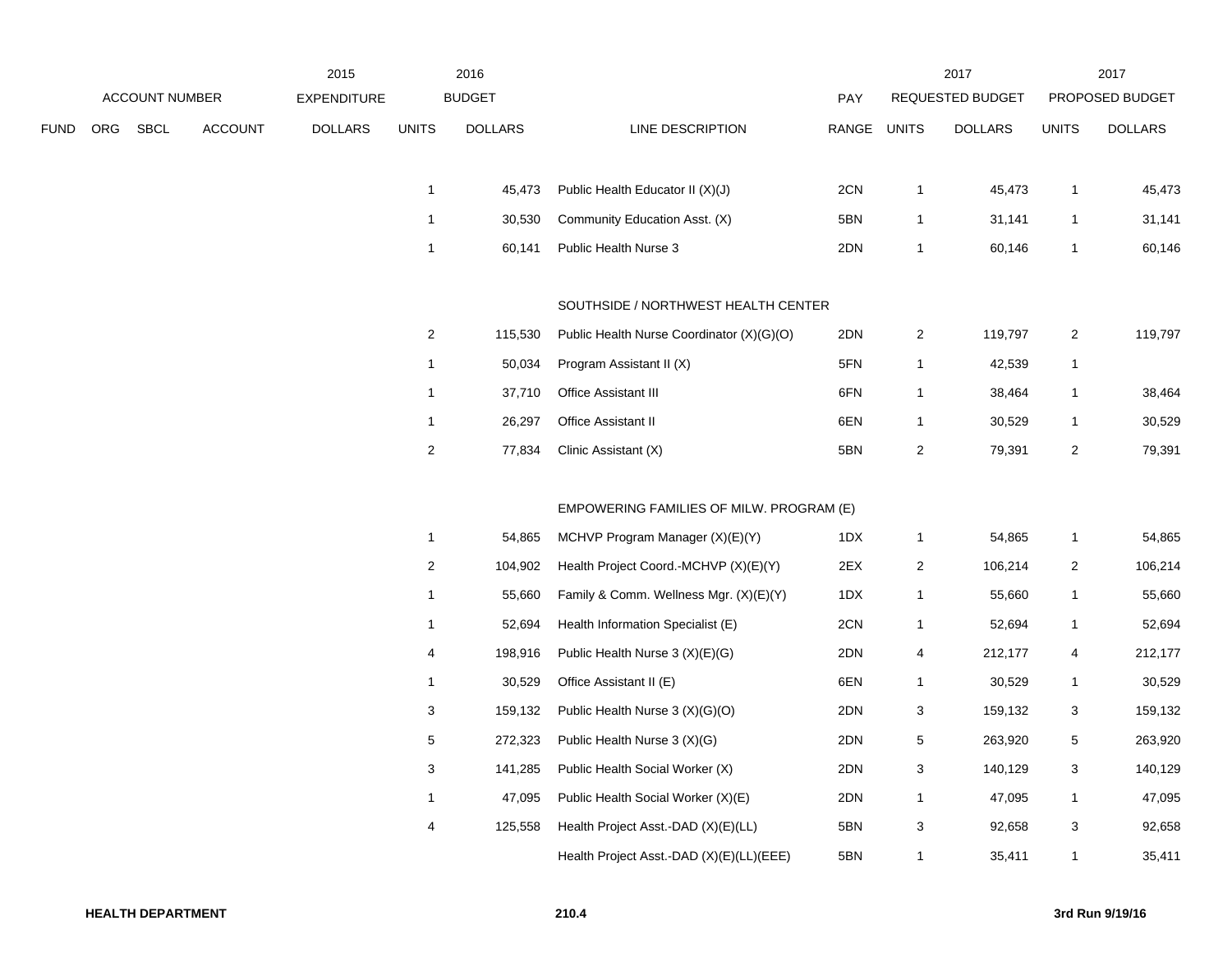|      |     |                       |                | 2015               |                           | 2016           |                                           |             |                         | 2017                    |                         | 2017            |
|------|-----|-----------------------|----------------|--------------------|---------------------------|----------------|-------------------------------------------|-------------|-------------------------|-------------------------|-------------------------|-----------------|
|      |     | <b>ACCOUNT NUMBER</b> |                | <b>EXPENDITURE</b> |                           | <b>BUDGET</b>  |                                           | PAY         |                         | <b>REQUESTED BUDGET</b> |                         | PROPOSED BUDGET |
| FUND | ORG | <b>SBCL</b>           | <b>ACCOUNT</b> | <b>DOLLARS</b>     | <b>UNITS</b>              | <b>DOLLARS</b> | LINE DESCRIPTION                          | RANGE UNITS |                         | <b>DOLLARS</b>          | <b>UNITS</b>            | <b>DOLLARS</b>  |
|      |     |                       |                |                    |                           |                |                                           |             |                         |                         |                         |                 |
|      |     |                       |                |                    |                           |                | NURSE FAMILY PARTNERSHIP PROGRAM          |             |                         |                         |                         |                 |
|      |     |                       |                |                    | $\mathbf{1}$              | 68,212         | Public Health Nurse Supv. (X)(Y)(J)       | 1DX         | 1                       | 68,212                  | $\mathbf{1}$            | 68,212          |
|      |     |                       |                |                    | $\mathbf{1}$              | 53,044         | Public Health Nurse Coordinator (X)(G)(O) | 2DN         | $\mathbf{1}$            | 58,481                  | $\mathbf{1}$            | 58,481          |
|      |     |                       |                |                    | 4                         | 212,177        | Public Health Nurse 3 (X)(G)(J)           | 2DN         | $\overline{\mathbf{4}}$ | 212,177                 | 4                       | 212,177         |
|      |     |                       |                |                    | $\ensuremath{\mathsf{3}}$ | 159,132        | Public Health Nurse 3 (X)(G)(O)           | 2DN         | $\mathbf{1}$            | 53,044                  | $\mathbf{1}$            | 53,044          |
|      |     |                       |                |                    |                           |                | Public Health Nurse 3 (G)(X)              | 2DN         | $\mathbf{2}$            | 106,088                 | $\overline{2}$          | 106,088         |
|      |     |                       |                |                    |                           |                |                                           |             |                         |                         |                         |                 |
|      |     |                       |                |                    |                           |                | PNCC/CCC/NEWBORN SCREENING PROGRAM (O)    |             |                         |                         |                         |                 |
|      |     |                       |                |                    | $\mathbf{1}$              | 51,469         | Public Health Nurse Supervisor (X)(O)     | 1DX         | $\mathbf{1}$            | 54,865                  | $\mathbf{1}$            | 54,865          |
|      |     |                       |                |                    |                           |                | Public Health Nurse Coordinator (X)(G)(N) | 2DN         | $\mathbf{1}$            | 48,117                  | $\mathbf{1}$            | 48,117          |
|      |     |                       |                |                    | $\mathbf{1}$              | 53,044         | Public Health Nurse Coordinator (X)(G)    | 2DN         | $\mathbf{1}$            | 60,146                  | $\mathbf{1}$            | 60,146          |
|      |     |                       |                |                    | $\mathbf 5$               | 250,439        | Public Health Nurse 3 (X)(G)(O)           | 2DN         | $\overline{\mathbf{4}}$ | 206,067                 | $\overline{\mathbf{4}}$ | 206,067         |
|      |     |                       |                |                    |                           |                |                                           |             |                         |                         |                         |                 |
|      |     |                       |                |                    |                           |                | WOMEN'S, INFANT'S & CHILDREN'S            |             |                         |                         |                         |                 |
|      |     |                       |                |                    |                           |                | NUTRITION PROGRAM GRANT (C)               |             |                         |                         |                         |                 |
|      |     |                       |                |                    | $\mathbf{1}$              | 74,766         | WIC Program Manager (X)(C)(Y)             | 1DX         | $\mathbf{1}$            | 74,766                  | $\mathbf{1}$            | 74,766          |
|      |     |                       |                |                    | 3                         | 140,129        | Nutritionist $(X)(C)(Q)$                  | 2DN         | 4                       | 186,758                 | 4                       | 186,758         |
|      |     |                       |                |                    | $\mathbf 2$               | 113,324        | Health Project Coordinator-WIC (X)(C)(Q)  | 1AX         | $\mathbf{2}$            | 96,801                  | $\overline{2}$          | 96,801          |
|      |     |                       |                |                    | $\mathbf 5$               | 169,425        | Clinic Assistant (X)(C)(Q)                | 5BN         | 5                       | 163,038                 | 5                       | 163,038         |
|      |     |                       |                |                    | $\overline{\mathbf{c}}$   | 61,060         | Clinic Assistant-Bilingual (X)(C)         | 5BN         | $\overline{c}$          | 62,282                  | $\overline{c}$          | 62,282          |
|      |     |                       |                |                    | 6                         | 229,025        | Dietetic Technician (X)(C)(Q)             | 5CN         | 6                       | 223,700                 | 6                       | 223,700         |
|      |     |                       |                |                    | $\mathbf{1}$              | 33,232         | Dietetic Technician -Bilingual (X)(C)(Q)  | 5CN         | $\mathbf{1}$            | 33,896                  | $\mathbf{1}$            | 33,896          |
|      |     |                       |                |                    | $\mathbf{1}$              | 34,717         | Office Assistant III (C)(X)               | 6FN         | $\mathbf{1}$            | 48,735                  | $\mathbf{1}$            | 48,735          |
|      |     |                       |                |                    | $\mathbf{1}$              | 37,323         | Office Assistant II-Bilingual (C)(X)      | 6EN         | $\mathbf{1}$            | 38,070                  | $\mathbf{1}$            | 38,070          |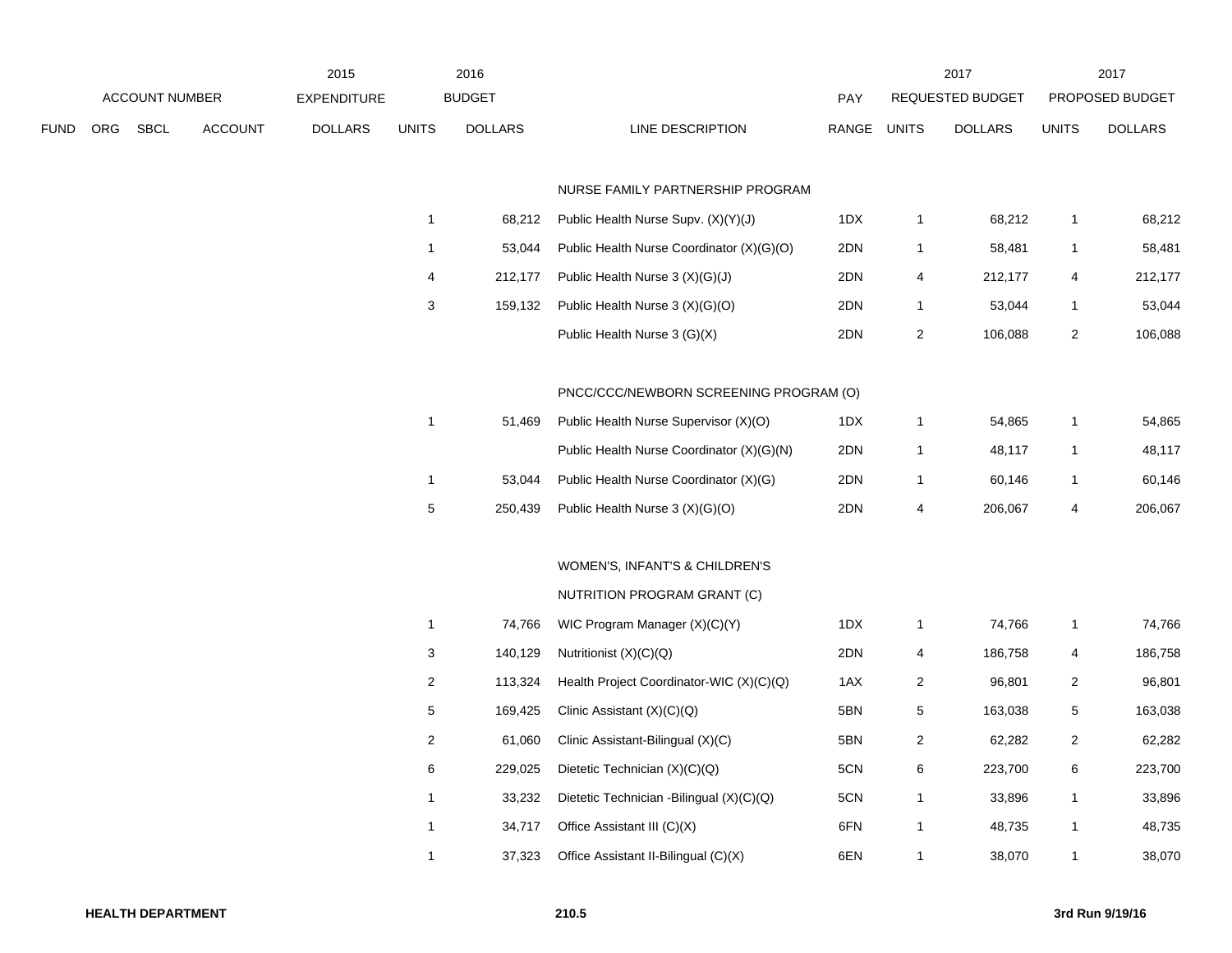|             |     |                       |                | 2015               |                  | 2016           |                                                          |             |                | 2017             |                | 2017            |
|-------------|-----|-----------------------|----------------|--------------------|------------------|----------------|----------------------------------------------------------|-------------|----------------|------------------|----------------|-----------------|
|             |     | <b>ACCOUNT NUMBER</b> |                | <b>EXPENDITURE</b> |                  | <b>BUDGET</b>  |                                                          | <b>PAY</b>  |                | REQUESTED BUDGET |                | PROPOSED BUDGET |
| <b>FUND</b> | ORG | <b>SBCL</b>           | <b>ACCOUNT</b> | <b>DOLLARS</b>     | <b>UNITS</b>     | <b>DOLLARS</b> | LINE DESCRIPTION                                         | RANGE UNITS |                | <b>DOLLARS</b>   | <b>UNITS</b>   | <b>DOLLARS</b>  |
|             |     |                       |                |                    |                  |                | PLAIN TALK INITIATIVE                                    |             |                |                  |                |                 |
|             |     |                       |                |                    | $\mathbf{1}$     | 50,178         | Health Proj Coord-Plain Tlk (X)(Y)(BBB)(PPP)             | 2EX         | 1              | 51,390           | $\mathbf{1}$   | 51,390          |
|             |     |                       |                |                    |                  |                | MILWAUKEE BREAST CANCER AWARENESS PROGRAM                |             |                |                  |                |                 |
|             |     |                       |                |                    | $\mathbf{1}$     | 73,460         | Well Women Prog. Mgr. (X)(Y)(GG)(JJ)                     | 1DX         | $\mathbf{1}$   | 73,460           | $\mathbf{1}$   | 73,460          |
|             |     |                       |                |                    | $\mathbf{1}$     | 30,529         | Office Assistant II (JJ)(GG)                             | 6EN         | $\mathbf{1}$   | 31,140           | $\overline{1}$ | 31,140          |
|             |     |                       |                |                    | $\mathbf{1}$     | 39,306         | Office Assistant IV (JJ)(GG)                             | 6HN         | 1              | 40,092           | $\mathbf{1}$   | 40,092          |
|             |     |                       |                |                    | $\boldsymbol{2}$ | 106,088        | Public Health Nurse 3 (X)(G)(GG)(JJ)                     | 2DN         | $\mathbf{1}$   | 53,044           | $\overline{1}$ | 53,044          |
|             |     |                       |                |                    |                  |                | Public Health Nurse Coord.(X)(G)(GG)(JJ)                 | 2DN         | $\mathbf{1}$   | 51,743           | $\overline{1}$ | 51,743          |
|             |     |                       |                |                    | $\mathbf{1}$     | 30,530         | Community Education Asst. (X)(GG)(JJ)                    | 5BN         | $\mathbf{1}$   | 30,530           | $\mathbf{1}$   | 30,530          |
|             |     |                       |                |                    |                  |                | COMMUNITY HEALTHCARE ACCESS PROGRAM                      |             |                |                  |                |                 |
|             |     |                       |                |                    | $\mathbf{1}$     | 54,865         | Medical Asst Outreach Coord. (X)(Y)                      | 1BX         | $\mathbf{1}$   | 54,865           | $\mathbf{1}$   | 54,865          |
|             |     |                       |                |                    | $\mathbf{1}$     | 47,095         | Public Health Educator II (X)(HHH)                       | 2CN         | $\mathbf{1}$   | 47,095           | $\mathbf{1}$   | 47,095          |
|             |     |                       |                |                    | 9                | 336,889        | Health Access Assistant II (X)(HHH)                      | 6F          | 9              | 342,238          | 9              | 342,238         |
|             |     |                       |                |                    |                  |                | DISEASE CONTROL & ENVIRONMENTAL HEALTH SERVICES DIVISION |             |                |                  |                |                 |
|             |     |                       |                |                    | $\mathbf{1}$     | 114,983        | Dis.Control & Env Hlth Serv Dir (X)(Y)(AA)               | 1JX         | $\mathbf{1}$   | 114,983          | $\mathbf{1}$   | 114,983         |
|             |     |                       |                |                    | $\overline{c}$   | 103,993        | Environ. & Disease Control Spec.(X)(AA)                  | 2DN         | $\overline{2}$ | 103,997          | 3              | 151,581         |
|             |     |                       |                |                    | $\mathbf{1}$     | 45,438         | Program Assistant II (X)                                 | 5FN         | $\mathbf{1}$   | 46,347           | $\mathbf{1}$   | 46,347          |
|             |     |                       |                |                    |                  |                | HOME ENVIRONMENTAL HEALTH                                |             |                |                  |                |                 |
|             |     |                       |                |                    | $\mathbf{1}$     | 81,257         | Home Environ. Health Mgr (X)(Y)(RR)(TT)                  | 1FX         | 1              | 81,257           | $\mathbf{1}$   | 81,257          |
|             |     |                       |                |                    | $\mathbf{1}$     | 45,013         | Lead Risk Assessor II (X)                                | 3JN         |                |                  |                |                 |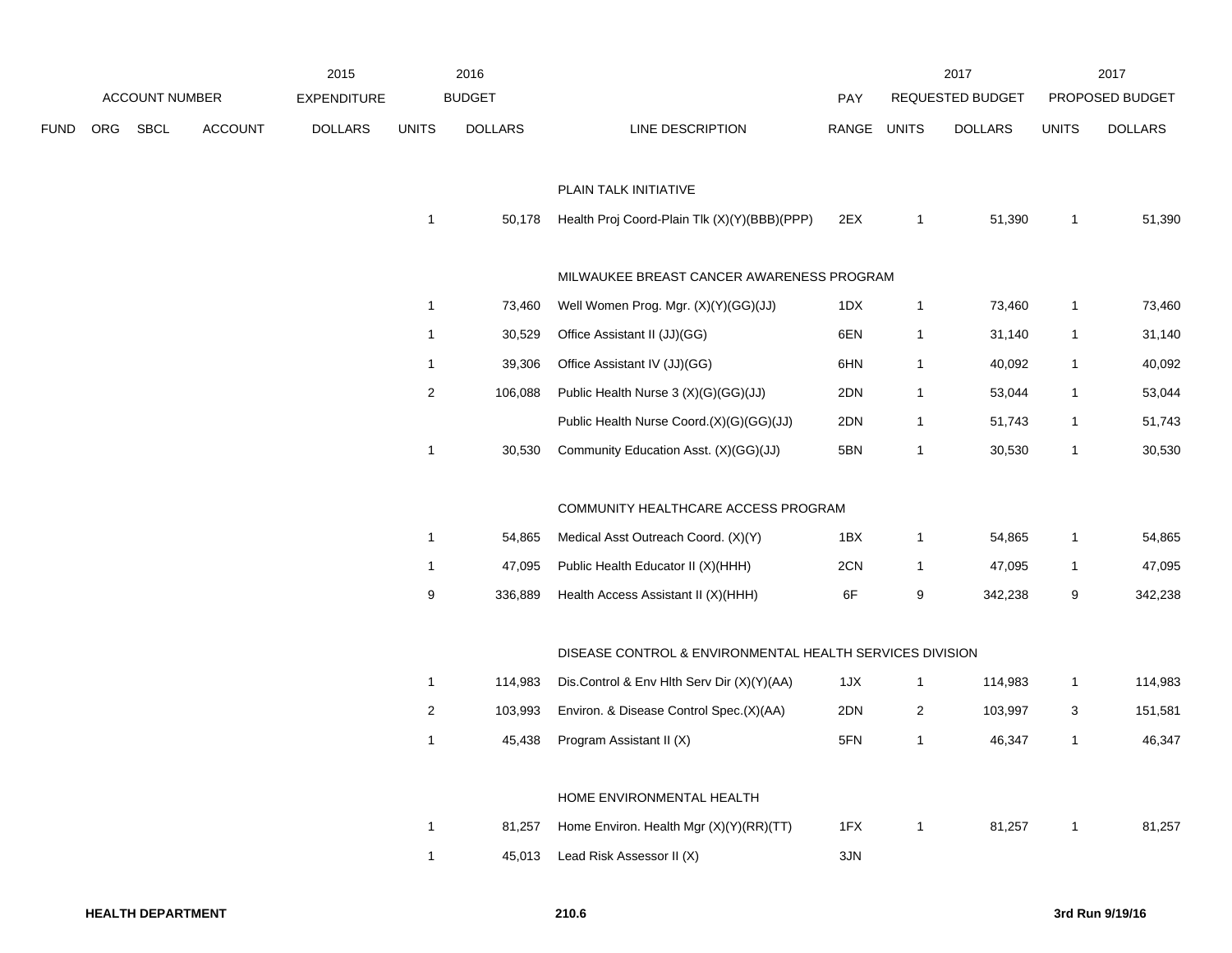|             |     |                |                | 2015               |                | 2016           |                                                      |       |                | 2017             |                  | 2017            |
|-------------|-----|----------------|----------------|--------------------|----------------|----------------|------------------------------------------------------|-------|----------------|------------------|------------------|-----------------|
|             |     | ACCOUNT NUMBER |                | <b>EXPENDITURE</b> |                | <b>BUDGET</b>  |                                                      | PAY   |                | REQUESTED BUDGET |                  | PROPOSED BUDGET |
| <b>FUND</b> | ORG | <b>SBCL</b>    | <b>ACCOUNT</b> | <b>DOLLARS</b>     | <b>UNITS</b>   | <b>DOLLARS</b> | LINE DESCRIPTION                                     | RANGE | <b>UNITS</b>   | <b>DOLLARS</b>   | <b>UNITS</b>     | <b>DOLLARS</b>  |
|             |     |                |                |                    |                |                |                                                      |       |                |                  |                  |                 |
|             |     |                |                |                    |                |                | CHILDHOOD LEAD DETECTION PROGRAM (Z)                 |       |                |                  |                  |                 |
|             |     |                |                |                    | $\mathbf{1}$   | 60,146         | Public Health Nurse 3 (X)(G)(Z)                      | 2DN   | $\mathbf{1}$   | 60,146           | $\overline{1}$   | 60,146          |
|             |     |                |                |                    | $\mathbf{1}$   | 56,409         | Environmental Hygienist (X)(Z)(TT)                   | 2DN   | $\mathbf{1}$   | 56,409           | $\mathbf{1}$     | 56,409          |
|             |     |                |                |                    | $\mathbf{1}$   | 39,904         | Health Services Assistant II (X)(Z)                  | 6FN   | $\mathbf{1}$   | 40,702           | $\overline{1}$   | 40,702          |
|             |     |                |                |                    | $\mathbf{1}$   | 34,717         | Office Assistant III (Z)                             | 6FN   | $\mathbf{1}$   | 35,411           | $\overline{1}$   | 35,411          |
|             |     |                |                |                    |                |                | LEAD POISONING CONTROL PROGRAM (CDBG)                |       |                |                  |                  |                 |
|             |     |                |                |                    |                |                | Public Health Nurse Coordinator (X)(G)(TT)           | 2DN   | $\mathbf{1}$   | 61,316           | $\overline{1}$   | 61,316          |
|             |     |                |                |                    | $\overline{c}$ | 114,360        | Public Health Nurse 3 (X)(G)(TT)                     | 2DN   | $\mathbf{1}$   | 60,146           | $\overline{1}$   | 60,146          |
|             |     |                |                |                    | $\mathbf{1}$   | 60,983         | Lead Program Information Specialist (TT)             | 2DN   | $\mathbf{1}$   | 47,779           | $\overline{1}$   | 47,779          |
|             |     |                |                |                    |                |                | CDBG LEAD GRANT (TT)                                 |       |                |                  |                  |                 |
|             |     |                |                |                    | $\mathbf{1}$   | 54,611         | Lead Project Coord (CDBG)(TT)(X)(Y)                  | 2FX   | $\mathbf{1}$   | 49,963           | $\overline{1}$   | 49,963          |
|             |     |                |                |                    | $\,$ 5 $\,$    | 236,130        | Lead Risk Assessor II (TT)(X)                        | 3JN   | 5              | 235,169          | 5                | 235,169         |
|             |     |                |                |                    | $\mathbf{1}$   | 59,958         | Chemist II (TT)                                      | 2DN   | $\mathbf{1}$   | 59,958           | $\mathbf{1}$     | 59,958          |
|             |     |                |                |                    | $\overline{c}$ | 90,694         | Program Assistant II (TT)(X)                         | 5FN   | $\sqrt{2}$     | 92,508           | $\boldsymbol{2}$ | 92,508          |
|             |     |                |                |                    | $\overline{c}$ | 47,887         | Office Assistant II (TT)                             | 6HN   | $\overline{2}$ | 45,793           | $\overline{2}$   | 45,793          |
|             |     |                |                |                    |                |                | LEAD HAZARD REDUCTION DEMONSTRATION GRANTS (HUD)(RR) |       |                |                  |                  |                 |
|             |     |                |                |                    | $\mathbf{1}$   | 73,765         | Environmental Hlth Field Supv. (X)(Y)(RR)            | 1CX   | $\mathbf{1}$   | 73,765           | $\mathbf{1}$     | 73,765          |
|             |     |                |                |                    | $\overline{c}$ | 106,728        | Lead Risk Assessor II (X)(RR)                        | 3JN   | 2              | 108,863          | $\overline{2}$   | 108,863         |
|             |     |                |                |                    | $\mathbf{1}$   | 51,195         | Chemist II (RR)                                      | 2DN   | $\mathbf{1}$   | 51,195           | $\overline{1}$   | 51,195          |
|             |     |                |                |                    |                |                |                                                      |       |                |                  |                  |                 |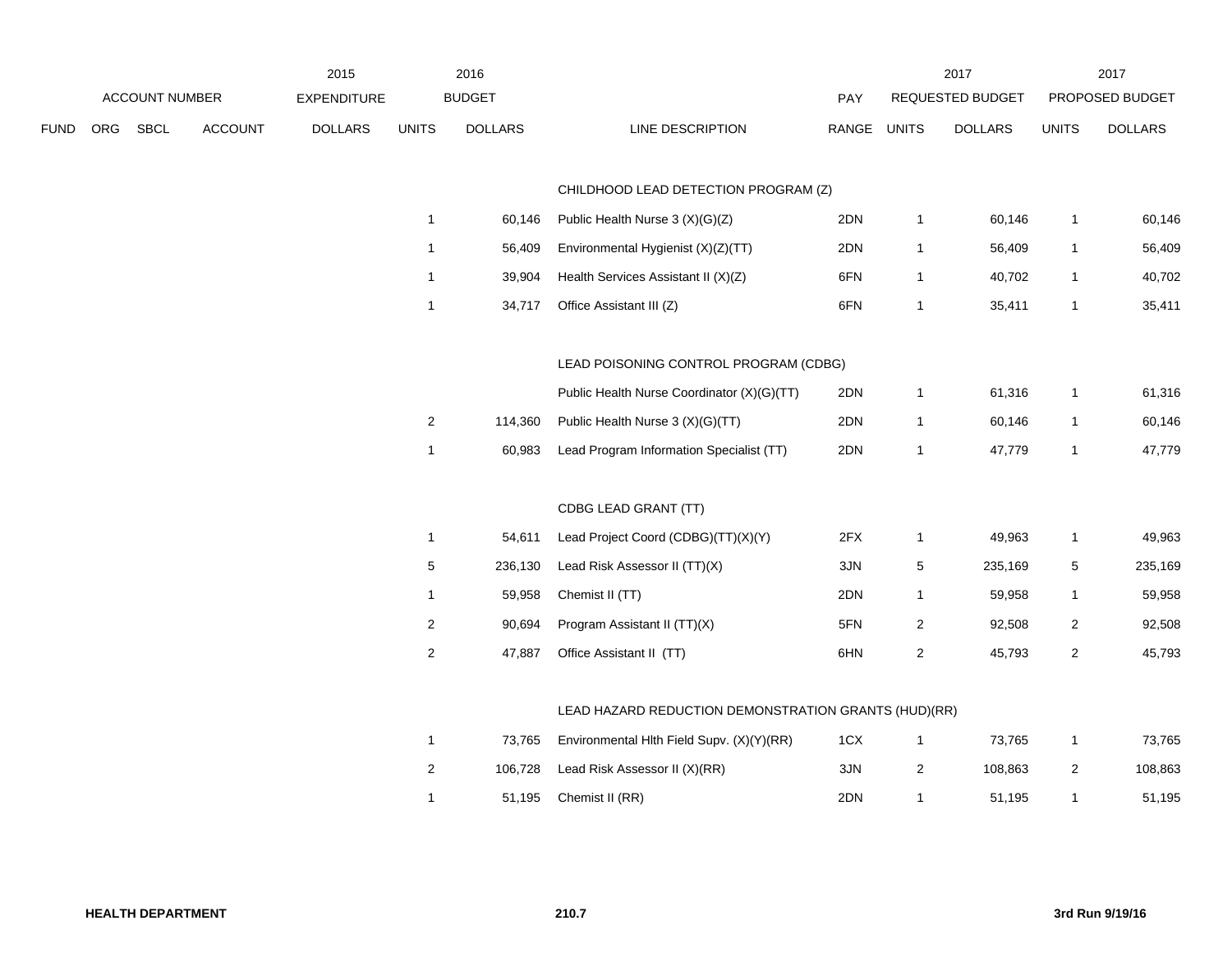|      |     |                          |                | 2015               |                | 2016           |                                             |       |                | 2017             |                | 2017            |
|------|-----|--------------------------|----------------|--------------------|----------------|----------------|---------------------------------------------|-------|----------------|------------------|----------------|-----------------|
|      |     | ACCOUNT NUMBER           |                | <b>EXPENDITURE</b> |                | <b>BUDGET</b>  |                                             | PAY   |                | REQUESTED BUDGET |                | PROPOSED BUDGET |
| FUND | ORG | <b>SBCL</b>              | <b>ACCOUNT</b> | <b>DOLLARS</b>     | <b>UNITS</b>   | <b>DOLLARS</b> | LINE DESCRIPTION                            | RANGE | <b>UNITS</b>   | <b>DOLLARS</b>   | <b>UNITS</b>   | <b>DOLLARS</b>  |
|      |     |                          |                |                    |                |                | BIOTERRORISM-CDC PUBLIC HEALTH              |       |                |                  |                |                 |
|      |     |                          |                |                    |                |                | PREPAREDNESS GRANT (A)                      |       |                |                  |                |                 |
|      |     |                          |                |                    | $\mathbf{1}$   | 66,435         | Infect Dis Epidemiologist (X)(Y)(A)(T)(AA)  | 1GX   | $\mathbf{1}$   | 66,435           | 1              | 66,435          |
|      |     |                          |                |                    | $\mathbf{1}$   | 61,000         | Pub Hith Emr Rs Pin Crd(X)(Y)(A)(P)(AA)(CC) | 1DX   | $\mathbf{1}$   | 61,000           | $\mathbf{1}$   | 61,000          |
|      |     |                          |                |                    | $\mathbf{1}$   | 48,294         | Emer Prep Crd-Wrkfce Dev (X)(A)(P)(AA)(CC)  | 2FX   | $\mathbf{1}$   | 48,294           | 1              | 48,294          |
|      |     |                          |                |                    | $\mathbf{1}$   | 54,865         | Com Disease & Immun Supv (X)(Y)(A)(P)(AA)   | 1DX   | $\mathbf{1}$   | 54,865           | 1              | 54,865          |
|      |     |                          |                |                    |                |                | SEXUALLY TRANSMITTED DISEASE CLINIC         |       |                |                  |                |                 |
|      |     |                          |                |                    | $\mathbf{1}$   | 76,140         | Commun & Infect. Dis. Prog. Mgr. (X)(Y)     | 1FX   | $\mathbf{1}$   | 76,140           | 1              | 76,140          |
|      |     |                          |                |                    | $\mathbf{1}$   | 62,657         | Nursing Practice Manager (X)(Y)             | 1DX   | $\mathbf{1}$   | 62,657           | 1              | 62,657          |
|      |     |                          |                |                    |                |                | Public Health Nurse Coordinator(X)(G)       | 2DN   | $\mathbf{1}$   | 52,913           | $\mathbf{1}$   | 52,913          |
|      |     |                          |                |                    | 5              | 275,562        | Public Health Nurse 3 (X)(G)                | 2DN   | 4              | 221,347          | 4              | 221,347         |
|      |     |                          |                |                    | $\mathbf{1}$   | 60,054         | Commun. and Infect. Dis. Prog. Coord.(X)    | 1DX   | $\mathbf{1}$   | 60,054           | $\mathbf{1}$   | 60,054          |
|      |     |                          |                |                    | $\mathbf{1}$   | 50,034         | Program Assistant II (X)                    | 5FN   | $\mathbf{1}$   | 51,035           | $\mathbf{1}$   | 51,035          |
|      |     |                          |                |                    | 1              | 39,904         | Office Assistant III (F)                    | 6FN   | $\mathbf{1}$   | 40,702           | 1              | 40,702          |
|      |     |                          |                |                    | $\mathbf{1}$   | 50,034         | Health Project Assistant (X)                | 5FN   | $\mathbf{1}$   | 51,035           | 1              | 51,035          |
|      |     |                          |                |                    | 1              | 39,904         | Office Assistant III                        | 6FN   | $\mathbf{1}$   | 40,702           | $\mathbf{1}$   | 40,702          |
|      |     |                          |                |                    | $\mathbf{1}$   | 47,588         | Microbiologist II (F)                       | 2DN   | $\mathbf{1}$   | 47,588           | $\mathbf{1}$   | 47,588          |
|      |     |                          |                |                    | 9              | 405,285        | Disease Intervention Spec(X)(B)(F)(BBB)     | 2AN   | $\overline{7}$ | 313,882          | $\overline{7}$ | 313,882         |
|      |     |                          |                |                    |                |                | TUBERCULOSIS CONTROL UNIT                   |       |                |                  |                |                 |
|      |     |                          |                |                    |                |                | Public Health Nurse Coordinator (X)(G)      | 2DN   | $\mathbf{1}$   | 61,316           | $\mathbf{1}$   | 61,316          |
|      |     |                          |                |                    | $\overline{c}$ | 121,462        | Public Health Nurse 3 (X)(G)                | 2DN   | $\mathbf{1}$   | 60,146           | $\mathbf{1}$   | 60,146          |
|      |     |                          |                |                    | $\mathbf{1}$   | 34,558         | Office Assistant II                         | 6EN   | $\mathbf{1}$   | 35,250           | $\mathbf{1}$   | 35,250          |
|      |     |                          |                |                    | $\mathbf{1}$   | 25,017         | Radiologic Technologist (X)                 | 3GN   | $\mathbf{1}$   | 25,518           | 1              | 25,518          |
|      |     | <b>HEALTH DEPARTMENT</b> |                |                    |                |                | 210.8                                       |       |                |                  |                | 3rd Run 9/19/16 |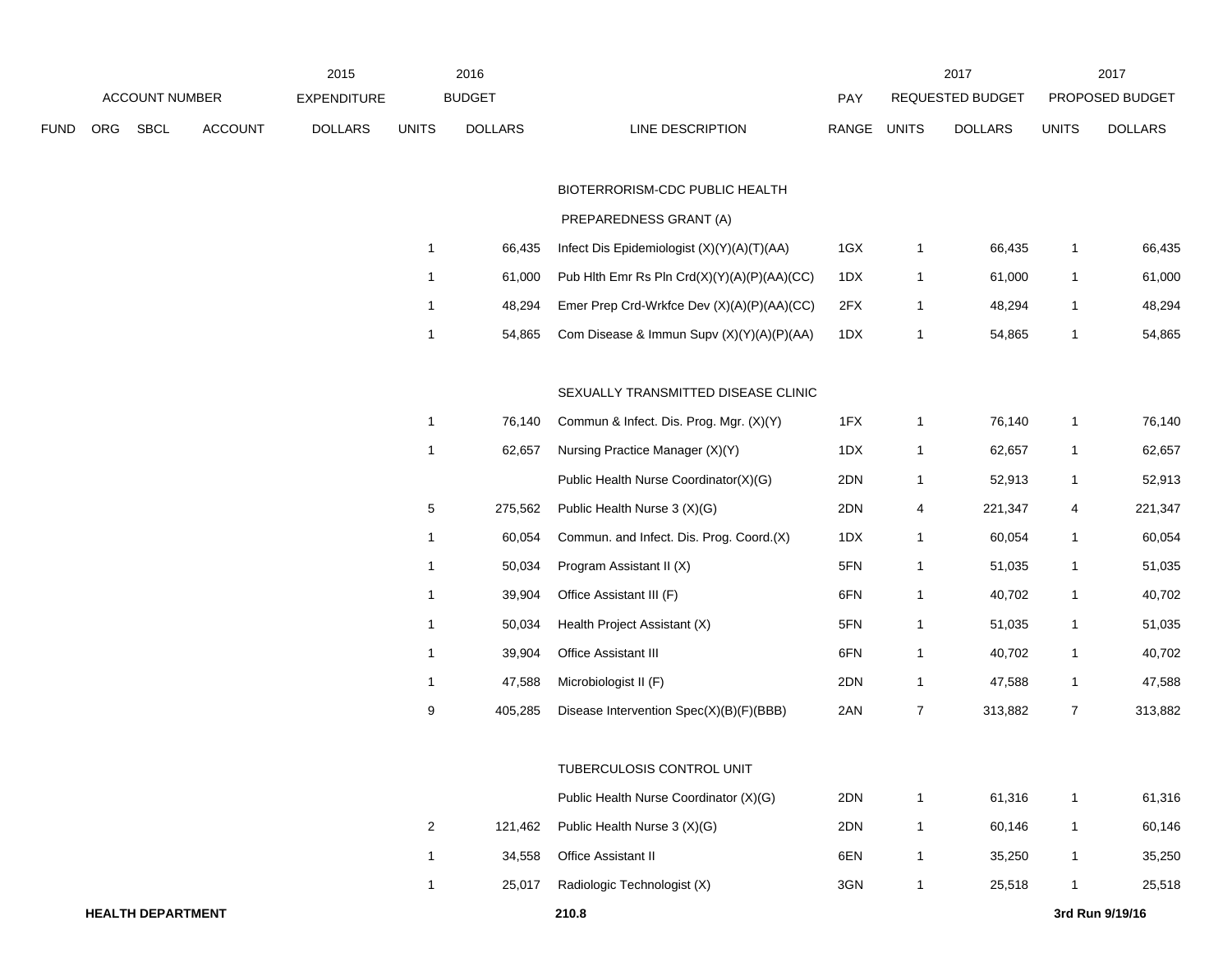|             |     |                          |                | 2015               |                           | 2016           |                                             |             |                         | 2017             |                | 2017            |
|-------------|-----|--------------------------|----------------|--------------------|---------------------------|----------------|---------------------------------------------|-------------|-------------------------|------------------|----------------|-----------------|
|             |     | <b>ACCOUNT NUMBER</b>    |                | <b>EXPENDITURE</b> |                           | <b>BUDGET</b>  |                                             | PAY         |                         | REQUESTED BUDGET |                | PROPOSED BUDGET |
| <b>FUND</b> | ORG | SBCL                     | <b>ACCOUNT</b> | <b>DOLLARS</b>     | <b>UNITS</b>              | <b>DOLLARS</b> | LINE DESCRIPTION                            | RANGE UNITS |                         | <b>DOLLARS</b>   | <b>UNITS</b>   | <b>DOLLARS</b>  |
|             |     |                          |                |                    | $\mathbf{1}$              | 30,865         | Public Hlth Aide Tuberculosis Cntl (MM)(X)  | 5AN         | $\overline{1}$          | 31,482           | $\mathbf{1}$   | 31,482          |
|             |     |                          |                |                    |                           |                | HEPATITIS B IMMUNIZATION GRANT (HH)         |             |                         |                  |                |                 |
|             |     |                          |                |                    | $\mathbf{1}$              | 36,548         | Health Interpreter Aide (X)(HH)(AA)         | 5AX         | $\overline{1}$          | 37,279           | $\mathbf{1}$   | 37,279          |
|             |     |                          |                |                    |                           |                | COMMUNICABLE DISEASE DIVISION               |             |                         |                  |                |                 |
|             |     |                          |                |                    |                           |                | Public Health Nurse Coordinator (X)(G)      | 2DN         | $\overline{2}$          | 122,632          | $\overline{2}$ | 122,632         |
|             |     |                          |                |                    | $\mathbf{5}$              | 281,765        | Public Health Nurse 3 (X)(G)                | 2DN         | 3                       | 159,132          | 3              | 159,132         |
|             |     |                          |                |                    |                           |                | SURVNET GRANT                               |             |                         |                  |                |                 |
|             |     |                          |                |                    | $\mathbf{1}$              | 39,904         | Office Assistant III (T)(P)                 | 6FN         | $\overline{1}$          | 40,702           | $\mathbf{1}$   | 40,702          |
|             |     |                          |                |                    |                           |                | IMMUNIZATION ACTION PLAN GRANT (DD)         |             |                         |                  |                |                 |
|             |     |                          |                |                    | $\ensuremath{\mathsf{3}}$ | 184,728        | Pub Hlth. Nrse Crd(X)(G)(P)(DD)(AA)(FF)     | 2DN         | 3                       | 184,728          | 3              | 184,728         |
|             |     |                          |                |                    | $\mathbf{1}$              | 45,671         | Program Assistant I (DD)(X)                 | 5EN         | $\overline{1}$          | 46,584           | $\mathbf{1}$   | 46,584          |
|             |     |                          |                |                    |                           |                | HIV RISK REDUCTION GRANT (AAA)              |             |                         |                  |                |                 |
|             |     |                          |                |                    | $\mathbf{1}$              | 72,029         | Nurse Practitioner (X)(BBB)(AAA)            | 2GN         | $\overline{1}$          | 76,806           | $\mathbf{1}$   | 76,806          |
|             |     |                          |                |                    |                           |                | CONSUMER ENVIRONMENTAL HEALTH DIVISION      |             |                         |                  |                |                 |
|             |     |                          |                |                    | $\mathbf{1}$              | 85,781         | Consumer Envn. Health Div.Dir.(X)(Y)(S)(SS) | 11X         | $\mathbf{1}$            | 75,478           | $\mathbf{1}$   | 75,478          |
|             |     |                          |                |                    | $\mathbf{2}$              | 125,859        | Consumer Environ. Health Coord. (X)(Y)      | 2FN         | $\overline{c}$          | 125,859          | $\overline{2}$ | 125,859         |
|             |     |                          |                |                    |                           |                | Consumer Environ. Health Coord. (X)(Y)(SS)  | 2FN         | $\mathbf{1}$            | 53,035           | $\mathbf{1}$   | 53,035          |
|             |     |                          |                |                    | $\overline{a}$            | 116,915        | Consumer Environ. Health Supv.(X)(Y)        | 1DX         | $\overline{\mathbf{c}}$ | 116,301          | $\overline{2}$ | 116,301         |
|             |     |                          |                |                    | 19                        | 1,037,636      | Environmental Health Specialist (X)         | 3LN         | 19                      | 1,054,310        | 19             | 1,054,310       |
|             |     | <b>HEALTH DEPARTMENT</b> |                |                    |                           |                | 210.9                                       |             |                         |                  |                | 3rd Run 9/19/16 |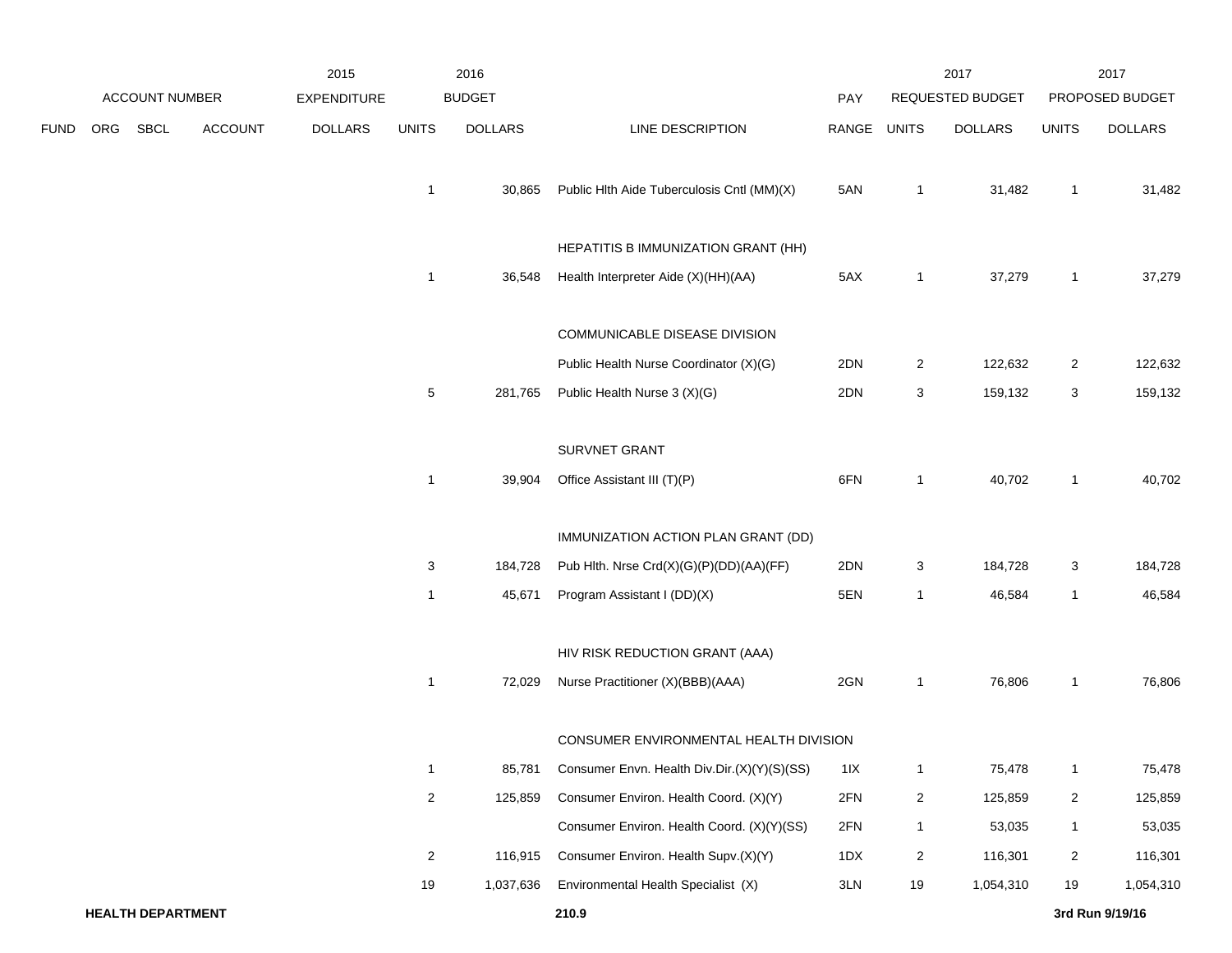|      |     |                |                | 2015               |                | 2016           |                                            |             |                         | 2017             |                         | 2017            |
|------|-----|----------------|----------------|--------------------|----------------|----------------|--------------------------------------------|-------------|-------------------------|------------------|-------------------------|-----------------|
|      |     | ACCOUNT NUMBER |                | <b>EXPENDITURE</b> |                | <b>BUDGET</b>  |                                            | PAY         |                         | REQUESTED BUDGET |                         | PROPOSED BUDGET |
| FUND | ORG | SBCL           | <b>ACCOUNT</b> | <b>DOLLARS</b>     | <b>UNITS</b>   | <b>DOLLARS</b> | LINE DESCRIPTION                           | RANGE UNITS |                         | <b>DOLLARS</b>   | <b>UNITS</b>            | <b>DOLLARS</b>  |
|      |     |                |                |                    | $\mathbf{1}$   | 42,080         | Program Assistant I (X)                    | 5EN         | $\mathbf{1}$            | 42,922           | $\overline{1}$          | 42,922          |
|      |     |                |                |                    | $\mathbf{1}$   | 38,586         | Office Assistant III                       | 6FN         | $\mathbf{1}$            | 39,358           | $\mathbf{1}$            | 39,358          |
|      |     |                |                |                    |                |                | LABORATORY SERVICES DIVISION               |             |                         |                  |                         |                 |
|      |     |                |                |                    | $\mathbf{1}$   | 133,472        | Public Health Laboratories Director (Y)    | 1LX         | $\mathbf{1}$            | 132,952          | $\mathbf{1}$            | 132,952         |
|      |     |                |                |                    | $\mathbf{1}$   | 90,245         | Public Health Deputy Laboratories Dir. (Y) | 11X         | $\mathbf{1}$            | 90,245           | 1                       | 90,245          |
|      |     |                |                |                    | $\mathbf{1}$   | 58,462         | Public Health Laboratory Oper. Mgr. (Y)    | 1EX         | $\mathbf{1}$            | 58,462           | 1                       | 58,462          |
|      |     |                |                |                    | $\mathbf{1}$   | 76,460         | Lab Information Systems Specialist         | 2HN         | $\mathbf{1}$            | 76,461           | $\mathbf{1}$            | 76,461          |
|      |     |                |                |                    | $\mathbf{1}$   | 38,042         | Medical Laboratory Technician              | 3DN         | $\mathbf{1}$            | 38,803           | $\mathbf{1}$            | 38,803          |
|      |     |                |                |                    | $\mathbf{1}$   | 40,501         | Program Assistant I (X)                    | 5EN         | $\mathbf{1}$            | 41,311           | $\mathbf{1}$            | 41,311          |
|      |     |                |                |                    |                |                | CHEMICAL DIVISION                          |             |                         |                  |                         |                 |
|      |     |                |                |                    | $\mathbf{1}$   | 69,365         | Chemist III                                | 2FN         | $\mathbf{1}$            | 69,365           | $\mathbf{1}$            | 69,365          |
|      |     |                |                |                    |                |                | VIROLOGICAL DIVISION                       |             |                         |                  |                         |                 |
|      |     |                |                |                    | $\mathbf{1}$   | 47,588         | Virologist III                             | 2FN         | $\mathbf{1}$            | 54,942           | 1                       | 54,942          |
|      |     |                |                |                    | $\mathbf{1}$   | 54,942         | Virologist II                              | 2DN         | $\mathbf{1}$            | 49,265           | $\mathbf{1}$            | 49,265          |
|      |     |                |                |                    |                |                | MICROBIOLOGICAL DIVISION                   |             |                         |                  |                         |                 |
|      |     |                |                |                    | $\mathbf{1}$   | 72,833         | Lead Microbiologist                        | 2HN         | $\mathbf{1}$            | 72,833           | -1                      | 72,833          |
|      |     |                |                |                    | $\overline{2}$ | 115,697        | Microbiologist III                         | 2FN         | $\overline{\mathbf{c}}$ | 115,697          | $\overline{\mathbf{c}}$ | 115,697         |
|      |     |                |                |                    | 4              | 239,832        | Microbiologist II                          | 2DN         | 4                       | 239,832          | 4                       | 239,832         |
|      |     |                |                |                    | 2              | 88,737         | Medical Laboratory Technician              | 3DN         | 2                       | 90,512           | 2                       | 90,512          |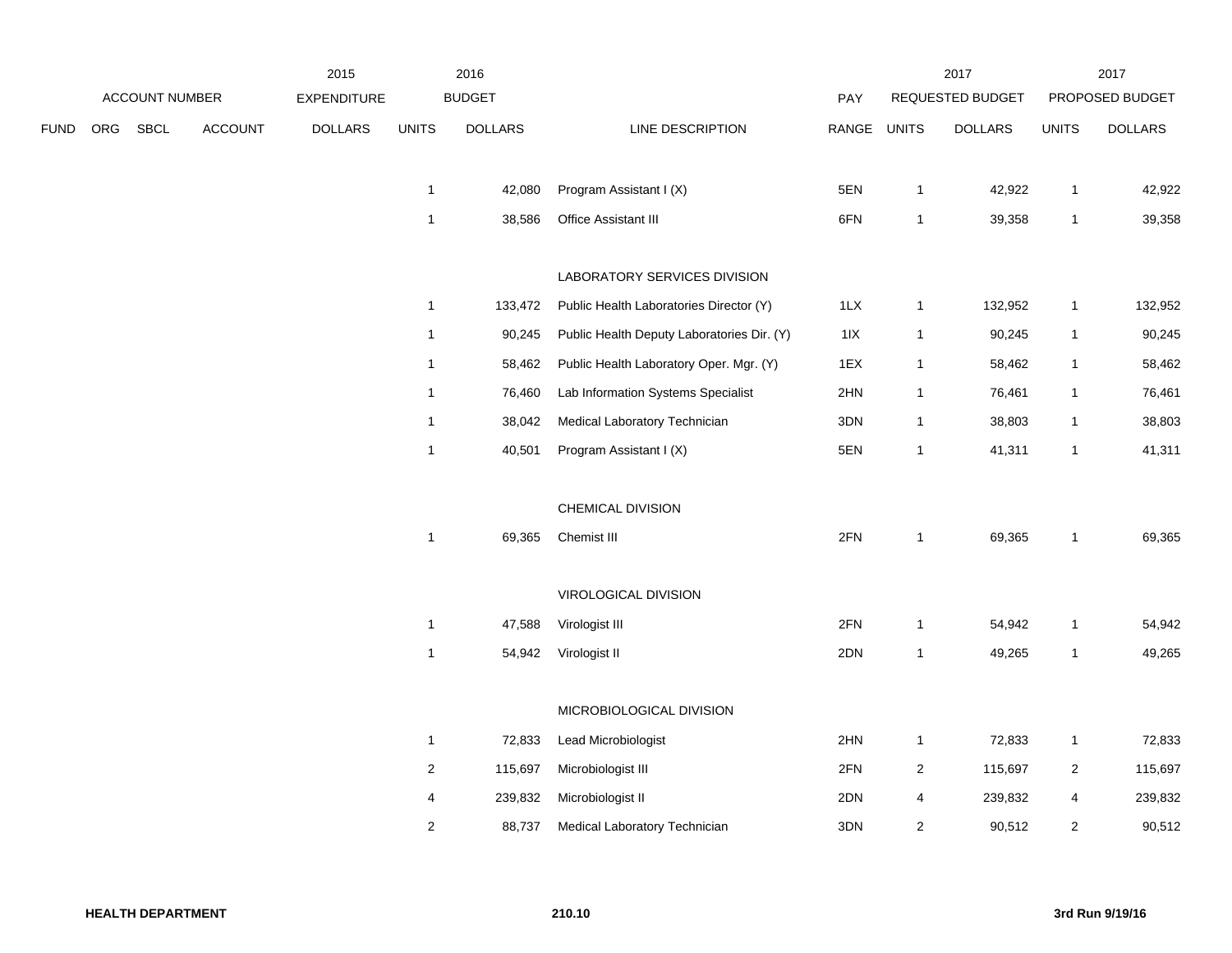|             |      |                |                | 2015               |              | 2016           |                                                                                       |       |              | 2017             |              | 2017            |
|-------------|------|----------------|----------------|--------------------|--------------|----------------|---------------------------------------------------------------------------------------|-------|--------------|------------------|--------------|-----------------|
|             |      | ACCOUNT NUMBER |                | <b>EXPENDITURE</b> |              | <b>BUDGET</b>  |                                                                                       | PAY   |              | REQUESTED BUDGET |              | PROPOSED BUDGET |
| <b>FUND</b> | ORG  | SBCL           | <b>ACCOUNT</b> | <b>DOLLARS</b>     | <b>UNITS</b> | <b>DOLLARS</b> | LINE DESCRIPTION                                                                      | RANGE | <b>UNITS</b> | <b>DOLLARS</b>   | <b>UNITS</b> | <b>DOLLARS</b>  |
|             |      |                |                |                    |              |                | <b>AUXILIARY POSITIONS</b>                                                            |       |              |                  |              |                 |
|             |      |                |                |                    | $\mathbf{1}$ |                | Custodial Worker II/City Laborer                                                      | 8DN   | $\mathbf{1}$ |                  | $\mathbf{1}$ |                 |
|             |      |                |                |                    | 252          | 12,886,055     | <b>Total Before Adjustments</b>                                                       |       | 252          | 12,958,208       | 252          | 12,914,959      |
|             |      |                |                |                    |              |                | Salary & Wage Rate Changes                                                            |       |              |                  |              |                 |
|             |      |                |                |                    |              | 27,000         | Overtime Compensated*                                                                 |       |              | 27,000           |              | 27,000          |
|             |      |                |                |                    |              | (402, 574)     | Personnel Cost Adjustment                                                             |       |              | (404, 952)       |              | (404, 952)      |
|             |      |                |                |                    |              |                | Other                                                                                 |       |              |                  |              |                 |
|             |      |                |                |                    | 252          | 12,510,481     | Gross Salaries & Wages Total                                                          |       | 252          | 12,580,256       | 252          | 12,537,007      |
|             |      |                |                |                    |              | (38, 146)      | Reimbursable Services Deduction                                                       |       |              | (55, 276)        |              | (55, 276)       |
|             |      |                |                |                    |              | (45, 013)      | <b>Capital Improvements Deduction</b>                                                 |       |              |                  |              |                 |
|             |      |                |                |                    |              |                | (4,778,411) Grant and Aids Deduction                                                  |       |              | (4,830,883)      |              | (4,830,883)     |
| 0001        | 3810 | R999           | 006000         | 7,203,746          | 252          | 7,648,911      | NET SALARIES & WAGES TOTAL*                                                           |       | 252          | 7,694,097        | 252          | 7,650,848       |
|             |      |                |                |                    | 139.18       |                | O&M FTE'S                                                                             |       | 139.25       |                  | 138.25       |                 |
|             |      |                |                |                    | 102.65       |                | NON-O&M FTE'S                                                                         |       | 102.80       |                  | 102.80       |                 |
|             |      |                |                |                    |              |                | (A) To expire 6/30/16 unless the CDC Public Health Preparedness<br>Grant is extended. |       |              |                  |              |                 |
|             |      |                |                |                    |              |                | (B) To expire 12/31/16 unless the Sexually Transmitted Diseases Grant-                |       |              |                  |              |                 |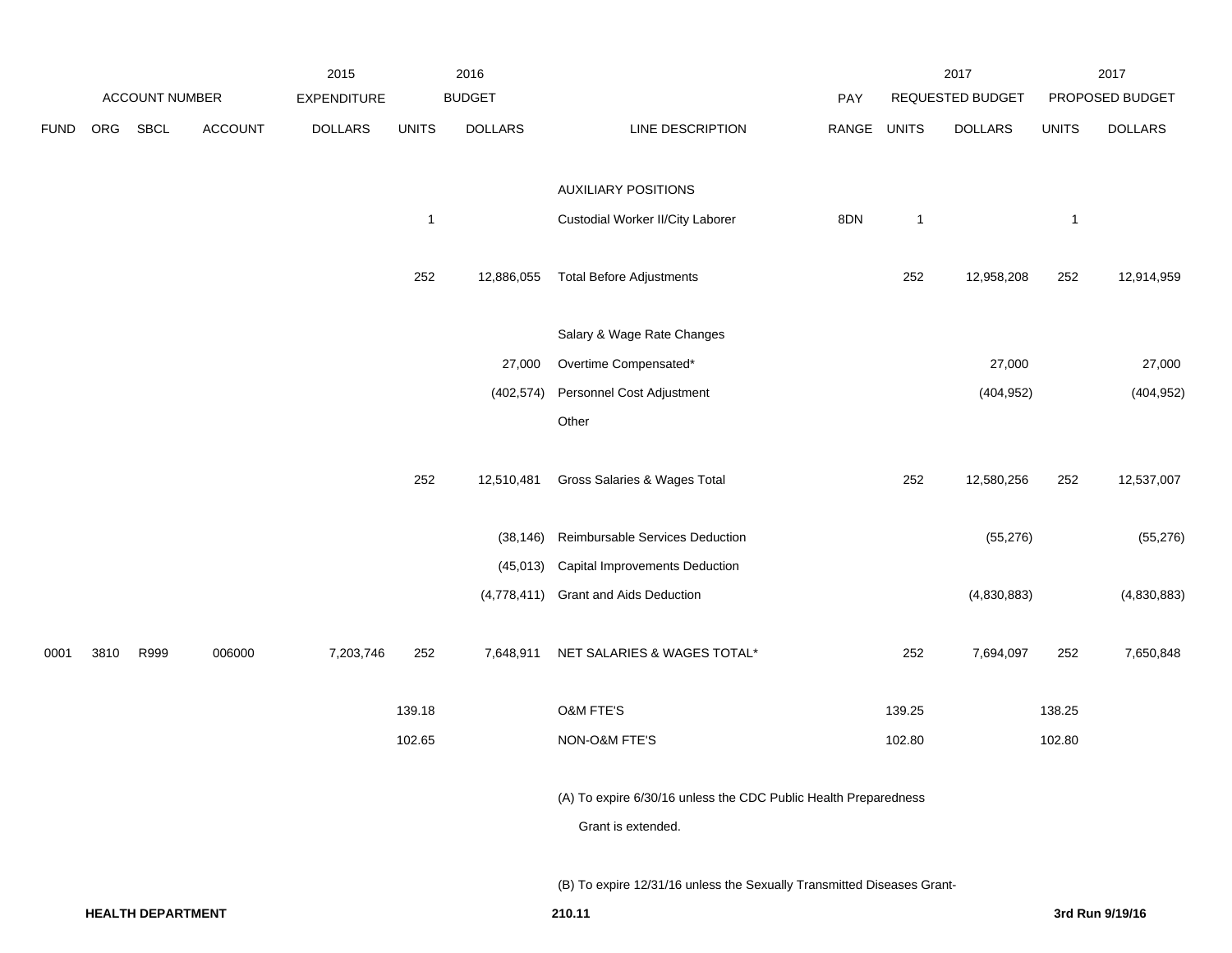|             |                       |                | 2015               |              | 2016           |                                                                            |             | 2017             |              | 2017            |
|-------------|-----------------------|----------------|--------------------|--------------|----------------|----------------------------------------------------------------------------|-------------|------------------|--------------|-----------------|
|             | <b>ACCOUNT NUMBER</b> |                | <b>EXPENDITURE</b> |              | <b>BUDGET</b>  |                                                                            | PAY         | REQUESTED BUDGET |              | PROPOSED BUDGET |
| <b>FUND</b> | ORG SBCL              | <b>ACCOUNT</b> | <b>DOLLARS</b>     | <b>UNITS</b> | <b>DOLLARS</b> | LINE DESCRIPTION                                                           | RANGE UNITS | <b>DOLLARS</b>   | <b>UNITS</b> | <b>DOLLARS</b>  |
|             |                       |                |                    |              |                | HIV Prevention, available from the State of Wisconsin, Dept. of            |             |                  |              |                 |
|             |                       |                |                    |              |                | Health Services, is extended.                                              |             |                  |              |                 |
|             |                       |                |                    |              |                | (C) To expire 12/31/16 unless the Women's Infant's & Children's            |             |                  |              |                 |
|             |                       |                |                    |              |                | Grant available from the Wisconsin Dept. of Health and Family              |             |                  |              |                 |
|             |                       |                |                    |              |                | Services is extended.                                                      |             |                  |              |                 |
|             |                       |                |                    |              |                | (E) To expire 09/30/16 unless the Family Foundations Comprehensive         |             |                  |              |                 |
|             |                       |                |                    |              |                | Home Visiting grant is extended.                                           |             |                  |              |                 |
|             |                       |                |                    |              |                | (F) To expire 12/31/16 unless the Sexually Transmitted Disease Grant-      |             |                  |              |                 |
|             |                       |                |                    |              |                | STD Infertility Prevention, available from the State of Wisconsin Division |             |                  |              |                 |
|             |                       |                |                    |              |                | of Health and Family Services, is extended.                                |             |                  |              |                 |
|             |                       |                |                    |              |                | (G) The Health Department is authorized to underfill up to 10% of          |             |                  |              |                 |
|             |                       |                |                    |              |                | the authorized Public Health Nurse positions with Public Health            |             |                  |              |                 |
|             |                       |                |                    |              |                | Nurse Interns.                                                             |             |                  |              |                 |
|             |                       |                |                    |              |                | (J) To expire 12/31/16 unless the Maternal and Child Health                |             |                  |              |                 |
|             |                       |                |                    |              |                | Grant is extended.                                                         |             |                  |              |                 |
|             |                       |                |                    |              |                | (N) To expire 3/31/16 unless the Newborn Hearing Screening Grant           |             |                  |              |                 |
|             |                       |                |                    |              |                | is extended. Partially funds one position of Public Health Nurse.          |             |                  |              |                 |
|             |                       |                |                    |              |                |                                                                            |             |                  |              |                 |

(O) To expire 6/30/16 unless the Congenital Disorders Grant is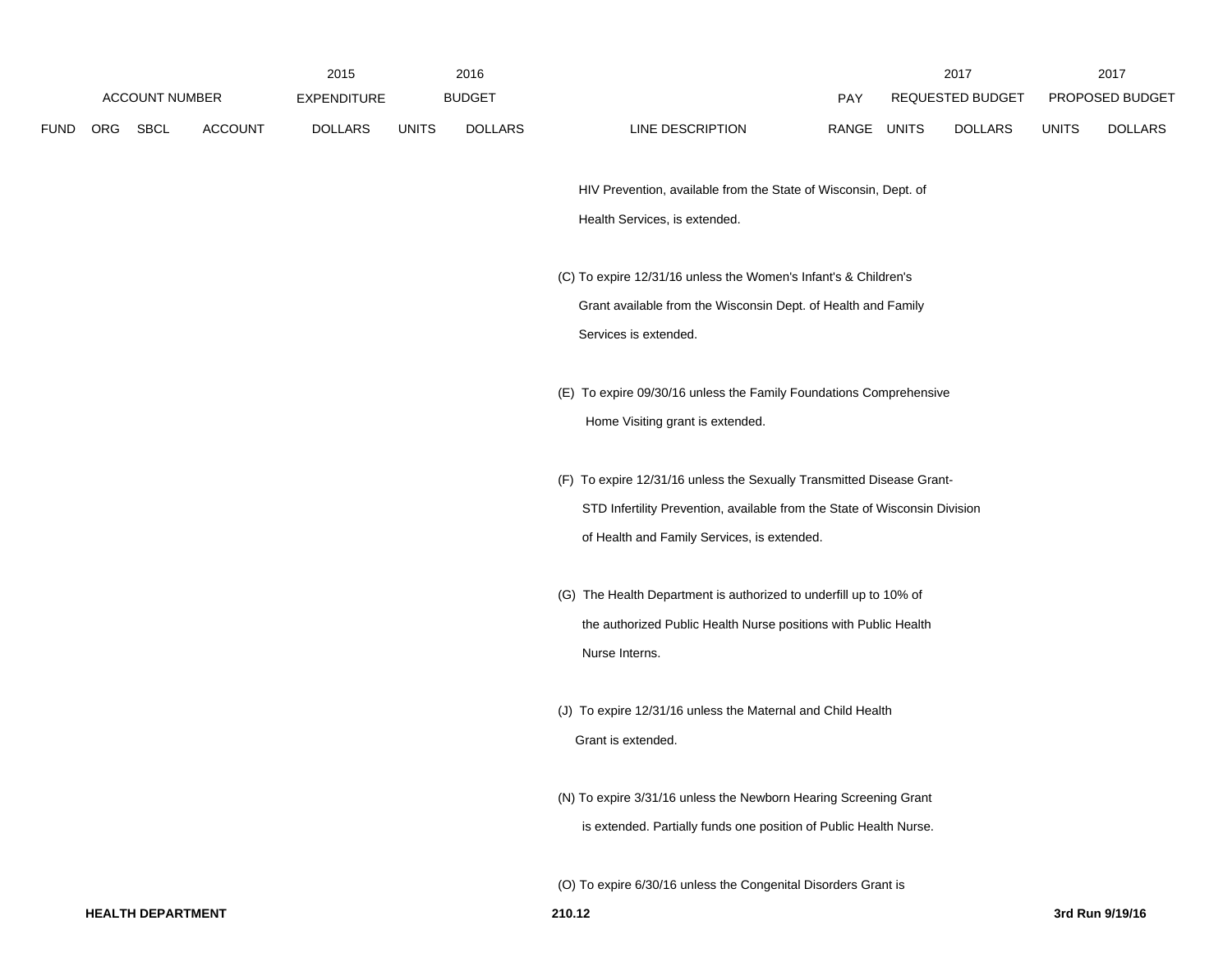|             |     |                       |                | 2015               |              | 2016           |                                                                                                                                                                                           |       |              | 2017             |              | 2017            |
|-------------|-----|-----------------------|----------------|--------------------|--------------|----------------|-------------------------------------------------------------------------------------------------------------------------------------------------------------------------------------------|-------|--------------|------------------|--------------|-----------------|
|             |     | <b>ACCOUNT NUMBER</b> |                | <b>EXPENDITURE</b> |              | <b>BUDGET</b>  |                                                                                                                                                                                           | PAY   |              | REQUESTED BUDGET |              | PROPOSED BUDGET |
| <b>FUND</b> | ORG | <b>SBCL</b>           | <b>ACCOUNT</b> | <b>DOLLARS</b>     | <b>UNITS</b> | <b>DOLLARS</b> | LINE DESCRIPTION                                                                                                                                                                          | RANGE | <b>UNITS</b> | <b>DOLLARS</b>   | <b>UNITS</b> | <b>DOLLARS</b>  |
|             |     |                       |                |                    |              |                | extended. Also partially funds one position of Public Health Nurse.                                                                                                                       |       |              |                  |              |                 |
|             |     |                       |                |                    |              |                | (P) To expire 6/30/16 unless the Bioterrorism-Focus CRI Grant<br>is extended.                                                                                                             |       |              |                  |              |                 |
|             |     |                       |                |                    |              |                | (Q) To expire 9/30/16 unless the FIT Families (WIC) Grant from the<br>State of Wisconsin, Department of Health Services, is extended.                                                     |       |              |                  |              |                 |
|             |     |                       |                |                    |              |                | (S) To expire 6/30/16 unless the FDA Standards Grant is extended.                                                                                                                         |       |              |                  |              |                 |
|             |     |                       |                |                    |              |                | (T) To expire 7/31/16 unless the SURVNET ACA Grant from the<br>Wisconsin Department of Health Services is extended.                                                                       |       |              |                  |              |                 |
|             |     |                       |                |                    |              |                | (V) To expire 9/30/16 unless the Safe Havens: Supervised Visitation<br>and Exchange Program from the Office on Violence Against<br>Women (VAWA) at the Department of Justice is extended. |       |              |                  |              |                 |
|             |     |                       |                |                    |              |                | (X) Private Auto Allowance May Be Paid Pursuant to Section<br>350-183 of The Milwaukee Code.                                                                                              |       |              |                  |              |                 |
|             |     |                       |                |                    |              |                | (Y) Required to file a Statement of Economic Interests in accordance<br>with the Milwaukee Code of Ordinances Chapter 303-Code of Ethics.                                                 |       |              |                  |              |                 |
|             |     |                       |                |                    |              |                | (Z) To expire 12/31/16 unless the Childhood Lead Detection<br>Grant available from the State of Wisconsin Division of Health                                                              |       |              |                  |              |                 |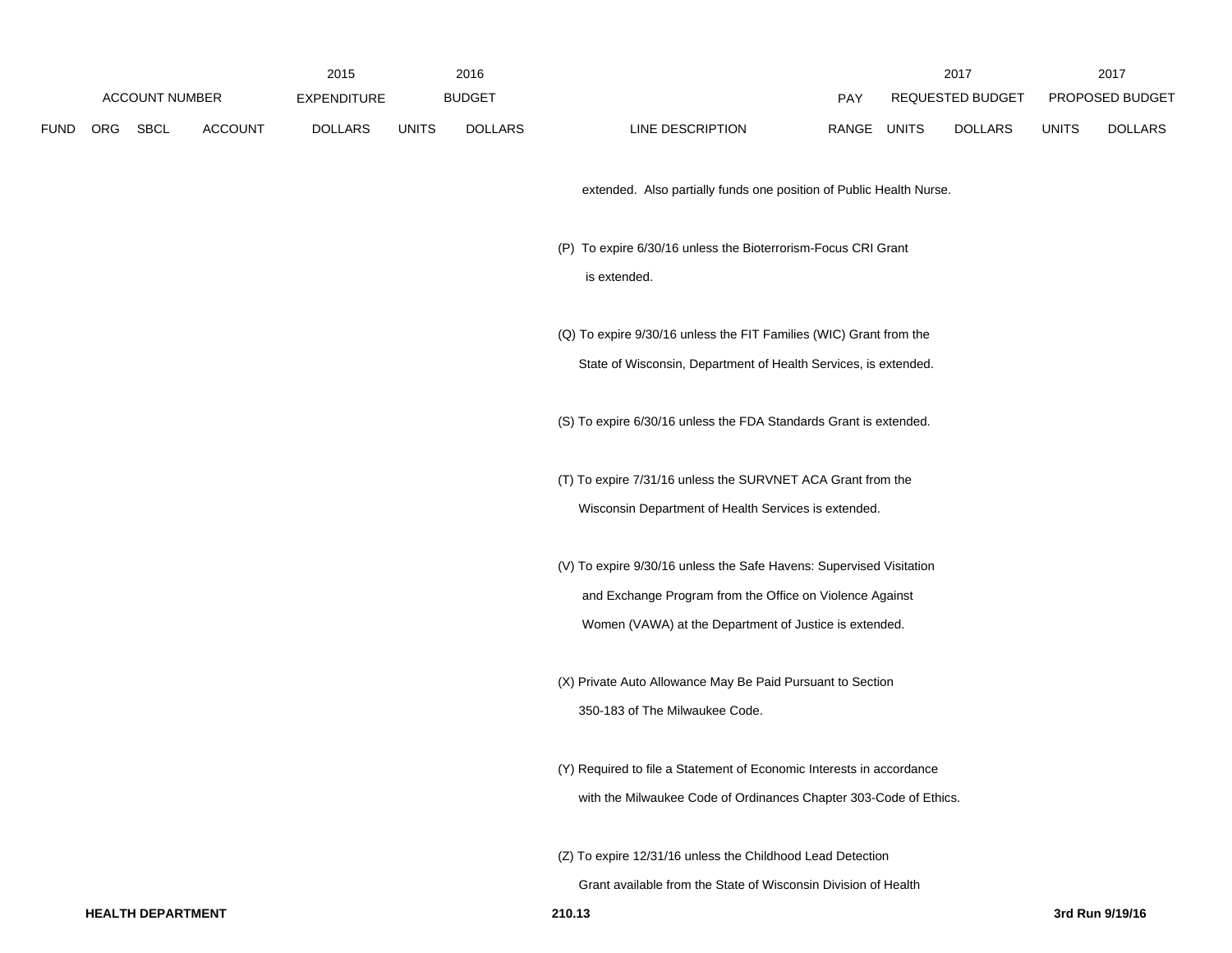|             |     | <b>ACCOUNT NUMBER</b> |                | 2015<br>EXPENDITURE |              | 2016<br><b>BUDGET</b> |                                                                             | PAY   |              | 2017<br>REQUESTED BUDGET |              | 2017<br>PROPOSED BUDGET |
|-------------|-----|-----------------------|----------------|---------------------|--------------|-----------------------|-----------------------------------------------------------------------------|-------|--------------|--------------------------|--------------|-------------------------|
| <b>FUND</b> | ORG | <b>SBCL</b>           | <b>ACCOUNT</b> | <b>DOLLARS</b>      | <b>UNITS</b> | <b>DOLLARS</b>        | LINE DESCRIPTION                                                            | RANGE | <b>UNITS</b> | <b>DOLLARS</b>           | <b>UNITS</b> | <b>DOLLARS</b>          |
|             |     |                       |                |                     |              |                       | and Family Services is extended.                                            |       |              |                          |              |                         |
|             |     |                       |                |                     |              |                       | (AA) To expire 9/30/16 unless the Public Health Emergency Preparedness      |       |              |                          |              |                         |
|             |     |                       |                |                     |              |                       | Ebola 2 Grant from the State of Wisconsin Dept. of Health Services is       |       |              |                          |              |                         |
|             |     |                       |                |                     |              |                       | extended.                                                                   |       |              |                          |              |                         |
|             |     |                       |                |                     |              |                       | (CC) To expire 6/30/17 unless the Climate Change and Public Health Learning |       |              |                          |              |                         |
|             |     |                       |                |                     |              |                       | Collaborative for Urban Health Departments Grant from the Center for        |       |              |                          |              |                         |
|             |     |                       |                |                     |              |                       | Climate Change & Health is extended.                                        |       |              |                          |              |                         |
|             |     |                       |                |                     |              |                       | (DD) To expire 12/31/16 unless the Immunization Action Plan Grant           |       |              |                          |              |                         |
|             |     |                       |                |                     |              |                       | is extended.                                                                |       |              |                          |              |                         |
|             |     |                       |                |                     |              |                       | (FF) to expire 6/30/16 unless the Flu on Call Demonstration Grant           |       |              |                          |              |                         |
|             |     |                       |                |                     |              |                       | from the National Association of County and City Health                     |       |              |                          |              |                         |
|             |     |                       |                |                     |              |                       | Officials (NACCHO) is extended.                                             |       |              |                          |              |                         |
|             |     |                       |                |                     |              |                       | (GG) To expire 12/31/18 unless the Breast Cancer Awareness--Milwaukee       |       |              |                          |              |                         |
|             |     |                       |                |                     |              |                       | Foundation Grant from the Milwaukee Foundation is extended.                 |       |              |                          |              |                         |
|             |     |                       |                |                     |              |                       | (HH) To expire 12/31/16 unless the Hepatitis B Immunization Program         |       |              |                          |              |                         |
|             |     |                       |                |                     |              |                       | Grant is extended. A portion of the Health Interpreter Aide may be          |       |              |                          |              |                         |
|             |     |                       |                |                     |              |                       | funded by the Immunization Action Plan Grant.                               |       |              |                          |              |                         |
|             |     |                       |                |                     |              |                       | (JJ) To expire 6/30/16 unless the Well Woman Program Grant                  |       |              |                          |              |                         |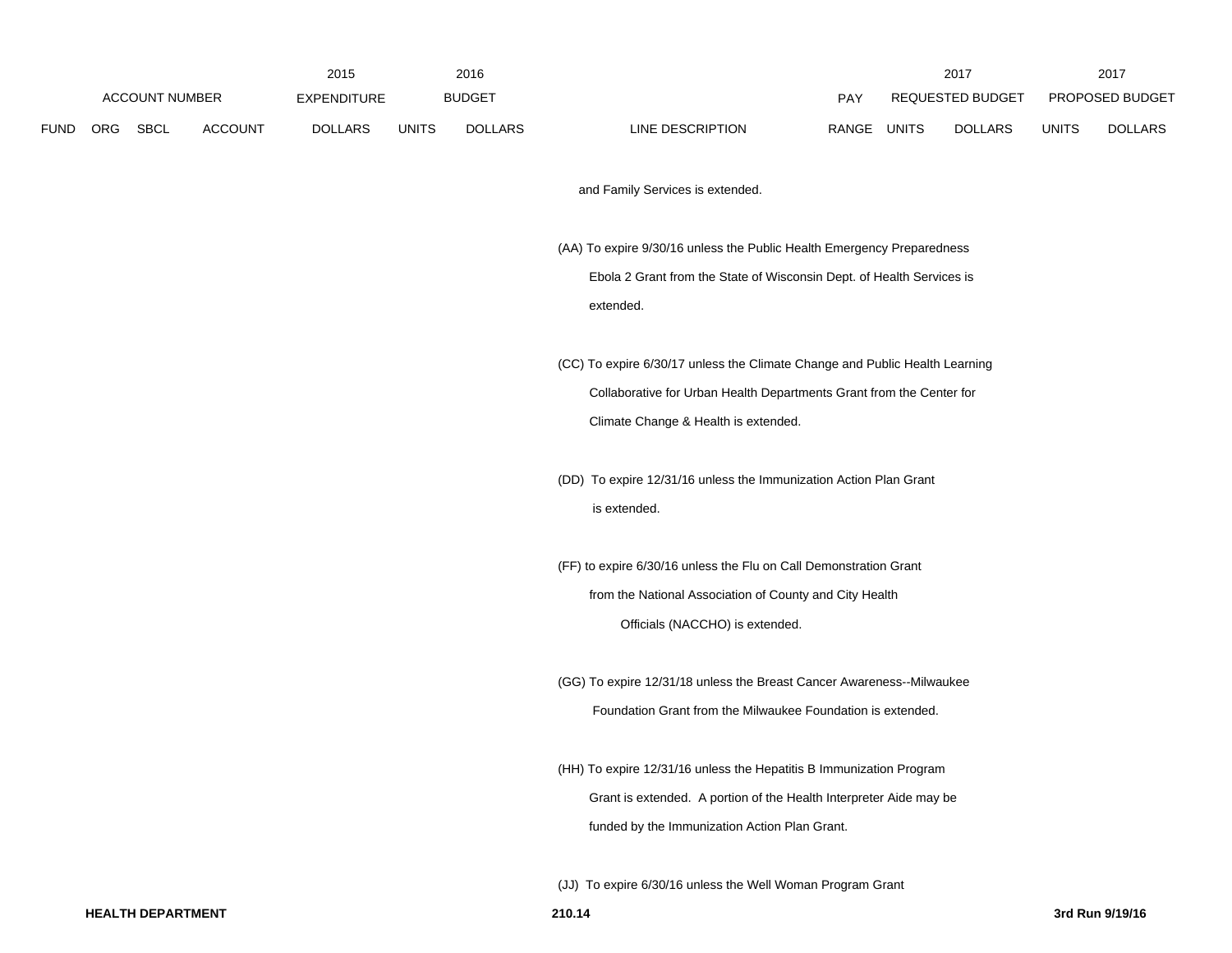|             |                       |                | 2015           |              | 2016           |                                                                            |             | 2017             |              | 2017            |
|-------------|-----------------------|----------------|----------------|--------------|----------------|----------------------------------------------------------------------------|-------------|------------------|--------------|-----------------|
|             | <b>ACCOUNT NUMBER</b> |                | EXPENDITURE    |              | <b>BUDGET</b>  |                                                                            | PAY         | REQUESTED BUDGET |              | PROPOSED BUDGET |
| <b>FUND</b> | ORG SBCL              | <b>ACCOUNT</b> | <b>DOLLARS</b> | <b>UNITS</b> | <b>DOLLARS</b> | LINE DESCRIPTION                                                           | RANGE UNITS | <b>DOLLARS</b>   | <b>UNITS</b> | <b>DOLLARS</b>  |
|             |                       |                |                |              |                | available from the State of Wisconsin Department of Health                 |             |                  |              |                 |
|             |                       |                |                |              |                | Services, is extended.                                                     |             |                  |              |                 |
|             |                       |                |                |              |                | (LL) To expire 6/30/16 unless the Lifecourse Initiative for Healthy        |             |                  |              |                 |
|             |                       |                |                |              |                | Families (LIHF) Grant is extended.                                         |             |                  |              |                 |
|             |                       |                |                |              |                | (MM) Position offset by Medicaid funding from the State of Wisconsin.      |             |                  |              |                 |
|             |                       |                |                |              |                | (NN) To expire 06/30/16 unless the Community Safety Data Repository        |             |                  |              |                 |
|             |                       |                |                |              |                | Grant from the Wisconsin Partnership Program - University of               |             |                  |              |                 |
|             |                       |                |                |              |                | Wisconsin-School of Medicine and Public Health is extended.                |             |                  |              |                 |
|             |                       |                |                |              |                | Partially funds one position of Violence Prevention Research               |             |                  |              |                 |
|             |                       |                |                |              |                | Coordinator.                                                               |             |                  |              |                 |
|             |                       |                |                |              |                | (OO) To expire 2/28/17 unless the Homicide Review Training and Technical   |             |                  |              |                 |
|             |                       |                |                |              |                | Assistance Grant from the U.S. Department of Justice - Community           |             |                  |              |                 |
|             |                       |                |                |              |                | Oriented Policing Services (COPS) is extended.                             |             |                  |              |                 |
|             |                       |                |                |              |                | (RR) To expire 8/31/17 unless the Lead Hazard Reduction Demonstration      |             |                  |              |                 |
|             |                       |                |                |              |                | Grant 2010 from the U.S. Dept. of Housing and Urban Development            |             |                  |              |                 |
|             |                       |                |                |              |                | (HUD) is extended. Also partially funds position of Home                   |             |                  |              |                 |
|             |                       |                |                |              |                | Environmental Health Manager.                                              |             |                  |              |                 |
|             |                       |                |                |              |                | (SS) To expire 6/30/20 unless the Advancing Voluntary National Retail Food |             |                  |              |                 |

Regulatory Program Standards Grant from the FDA is extended.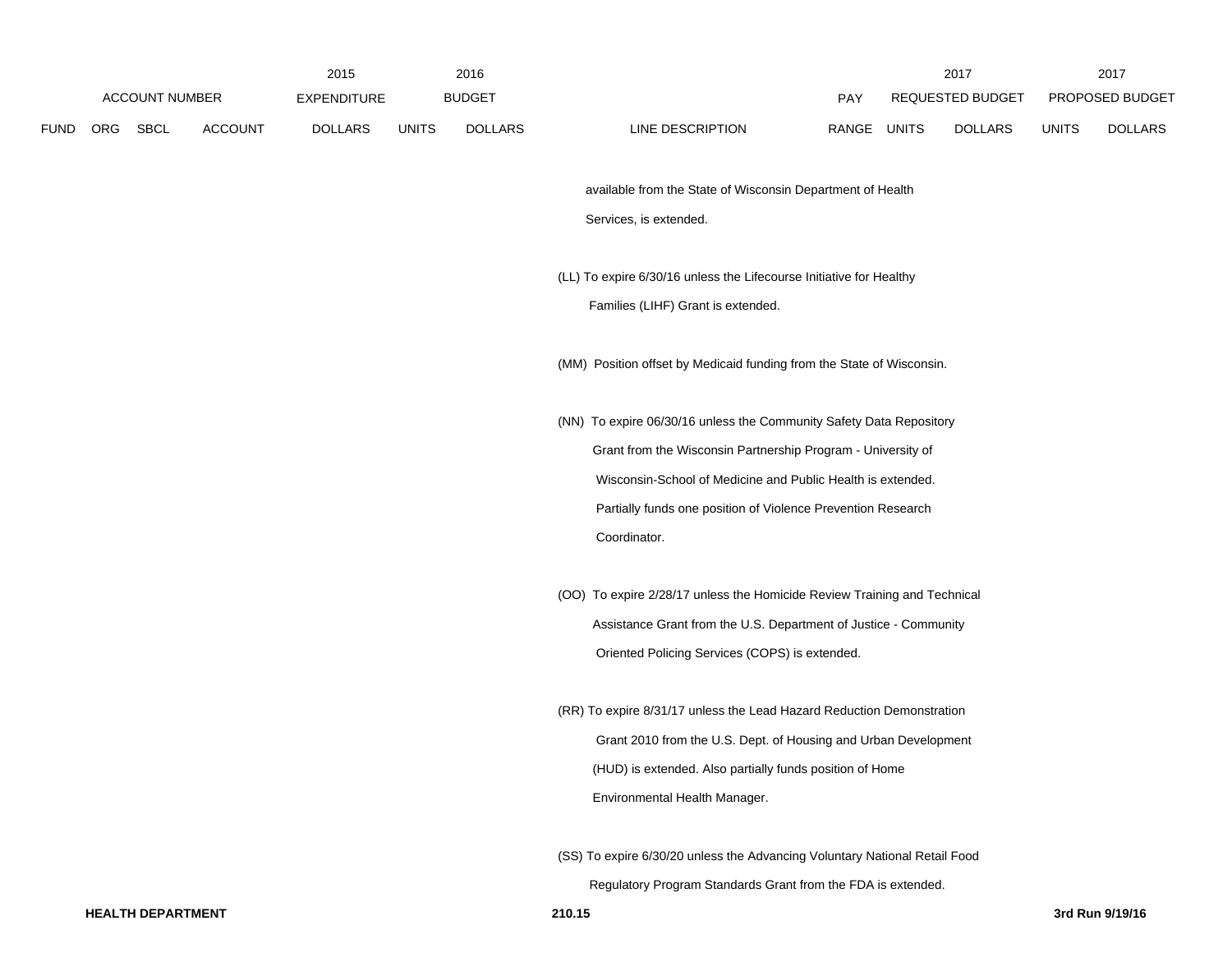|             |                |             |                | 2015           |       | 2016           |                           | 2017                    |              | 201                    |
|-------------|----------------|-------------|----------------|----------------|-------|----------------|---------------------------|-------------------------|--------------|------------------------|
|             | ACCOUNT NUMBER |             |                | EXPENDITURE    |       | <b>BUDGET</b>  | PAY                       | REQUESTED BUDGET        |              | <b>PROPOSED BUDGET</b> |
| <b>FUND</b> | ORG            | <b>SBCL</b> | <b>ACCOUNT</b> | <b>DOLLARS</b> | UNITS | <b>DOLLARS</b> | LINE DESCRIPTION<br>RANGE | UNITS<br><b>DOLLARS</b> | <b>UNITS</b> | <b>DOLLARS</b>         |

(TT) To expire 12/31/16 unless the CDBG Lead Grant is extended.

- (AAA) To expire 7/31/16 unless the HIV Risk Reduction Grant from the University of Wisconsin-Milwaukee is extended. A portion of the Nurse Practitioner Position may be funded by the Dual Protection Grant.
- (BBB) To expire 12/31/16 unless the Dual Protection Partnership Initiative from the State of Wisconsin Division of Public Health-Family Planning Program and The Family Planning Health Services, Inc. is extended. Funds one position of Disease Intervention Specialist (formerly Communicable Disease Specialist). May partially fund one position of Nurse Practitioner.
- (EEE) To expire 6/30/16 unless the Healthy Birth Outcomes grant from the United Way of Greater Milwaukee and Waukesha County is extended.
- (HHH) To expire 12/31/16 unless the Medical Assistance (MA) Outreach Forward Health Grant from the State of Wisconsin Department of Health Services is extended. Partially funds one position of Public Health Educator II.
- (PPP) To expire 9/30/16 unless the Plain Talk Prep for Youth Grant from the State of Wisconsin Department of Health Services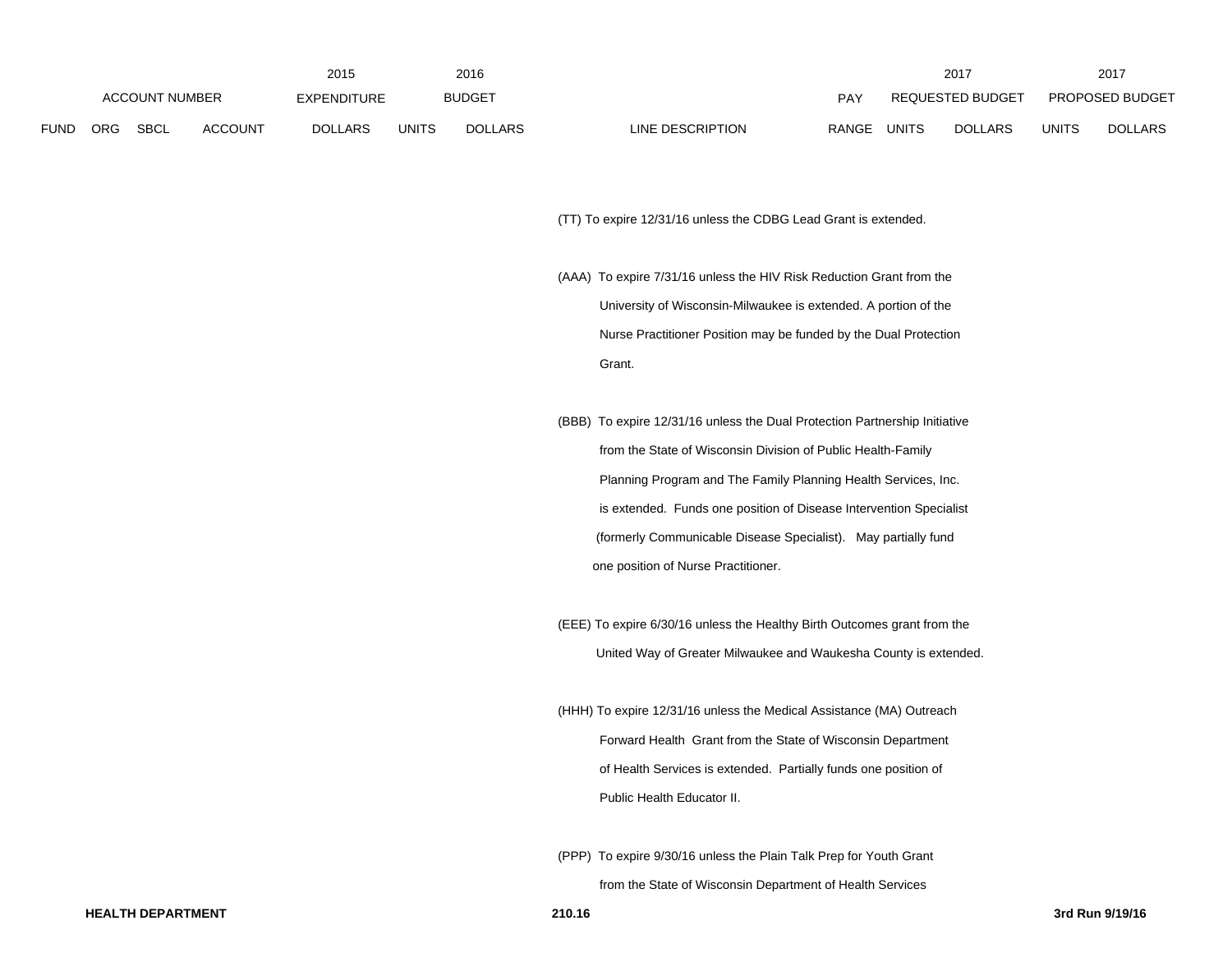|             |      |                          |                | 2015               |              | 2016           |                                                                       |       |              | 2017             |              | 2017            |
|-------------|------|--------------------------|----------------|--------------------|--------------|----------------|-----------------------------------------------------------------------|-------|--------------|------------------|--------------|-----------------|
|             |      | <b>ACCOUNT NUMBER</b>    |                | <b>EXPENDITURE</b> |              | <b>BUDGET</b>  |                                                                       | PAY   |              | REQUESTED BUDGET |              | PROPOSED BUDGET |
| <b>FUND</b> | ORG  | SBCL                     | <b>ACCOUNT</b> | <b>DOLLARS</b>     | <b>UNITS</b> | <b>DOLLARS</b> | LINE DESCRIPTION                                                      | RANGE | <b>UNITS</b> | <b>DOLLARS</b>   | <b>UNITS</b> | <b>DOLLARS</b>  |
|             |      |                          |                |                    |              |                |                                                                       |       |              |                  |              |                 |
|             |      |                          |                |                    |              |                | is extended.                                                          |       |              |                  |              |                 |
|             |      |                          |                |                    |              |                | Various positions to be reimbursed by the Department of               |       |              |                  |              |                 |
|             |      |                          |                |                    |              |                | Neighborhood Services for lab services.                               |       |              |                  |              |                 |
|             |      |                          |                |                    |              |                |                                                                       |       |              |                  |              |                 |
|             |      |                          |                |                    |              |                | Various positions to be reimbursed by the Department of Public Works- |       |              |                  |              |                 |
|             |      |                          |                |                    |              |                | Water Department for Environmental Water Testing.                     |       |              |                  |              |                 |
|             |      |                          |                |                    |              |                | Various positions to be reimbursed by the Police Department for       |       |              |                  |              |                 |
|             |      |                          |                |                    |              |                | Project Safe Neighborhood                                             |       |              |                  |              |                 |
|             |      |                          |                |                    |              |                |                                                                       |       |              |                  |              |                 |
| 0001        | 3810 | R999                     | 006100         | 3,053,984          |              | 3,671,477      | ESTIMATED EMPLOYEE FRINGE BENEFITS                                    |       |              | 3,462,344        |              | 3,442,882       |
|             |      |                          |                |                    |              |                | (Involves Revenue Offset - No Transfers from this Account)            |       |              |                  |              |                 |
|             |      |                          |                |                    |              |                |                                                                       |       |              |                  |              |                 |
|             |      |                          |                |                    |              |                | OPERATING EXPENDITURES                                                |       |              |                  |              |                 |
| 0001        | 3810 | R999                     | 630100         | 444,715            |              | 393,937        | General Office Expense                                                |       |              | 393,937          |              | 393,000         |
| 0001        | 3810 | R999                     | 630500         | 85                 |              | 500            | Tools & Machinery Parts                                               |       |              | 500              |              | 500             |
| 0001        | 3810 | R999                     | 631000         | 6,789              |              | 1,000          | <b>Construction Supplies</b>                                          |       |              | 1,000            |              | 1,000           |
| 0001        | 3810 | R999                     | 631500         | 99,958             |              | 78,500         | Energy                                                                |       |              | 92,250           |              | 67,000          |
| 0001        | 3810 | R999                     | 632000         | 86,864             |              | 82,301         | <b>Other Operating Supplies</b>                                       |       |              | 82,301           |              | 82,000          |
| 0001        | 3810 | R999                     | 632500         |                    |              |                | <b>Facility Rental</b>                                                |       |              |                  |              |                 |
| 0001        | 3810 | R999                     | 633000         | 60,018             |              | 65,216         | Vehicle Rental                                                        |       |              | 65,216           |              | 60,000          |
| 0001        | 3810 | R999                     | 633500         | 28,353             |              | 26,200         | Non-Vehicle Equipment Rental                                          |       |              | 26,200           |              | 26,000          |
| 0001        | 3810 | R999                     | 634000         | 638,823            |              | 649,878        | <b>Professional Services</b>                                          |       |              | 662,876          |              | 660,000         |
| 0001        | 3810 | R999                     | 634500         | 80,932             |              | 94,750         | Information Technology Services                                       |       |              | 94,750           |              | 89,000          |
|             |      | <b>HEALTH DEPARTMENT</b> |                |                    |              |                | 210.17                                                                |       |              |                  |              | 3rd Run 9/19/16 |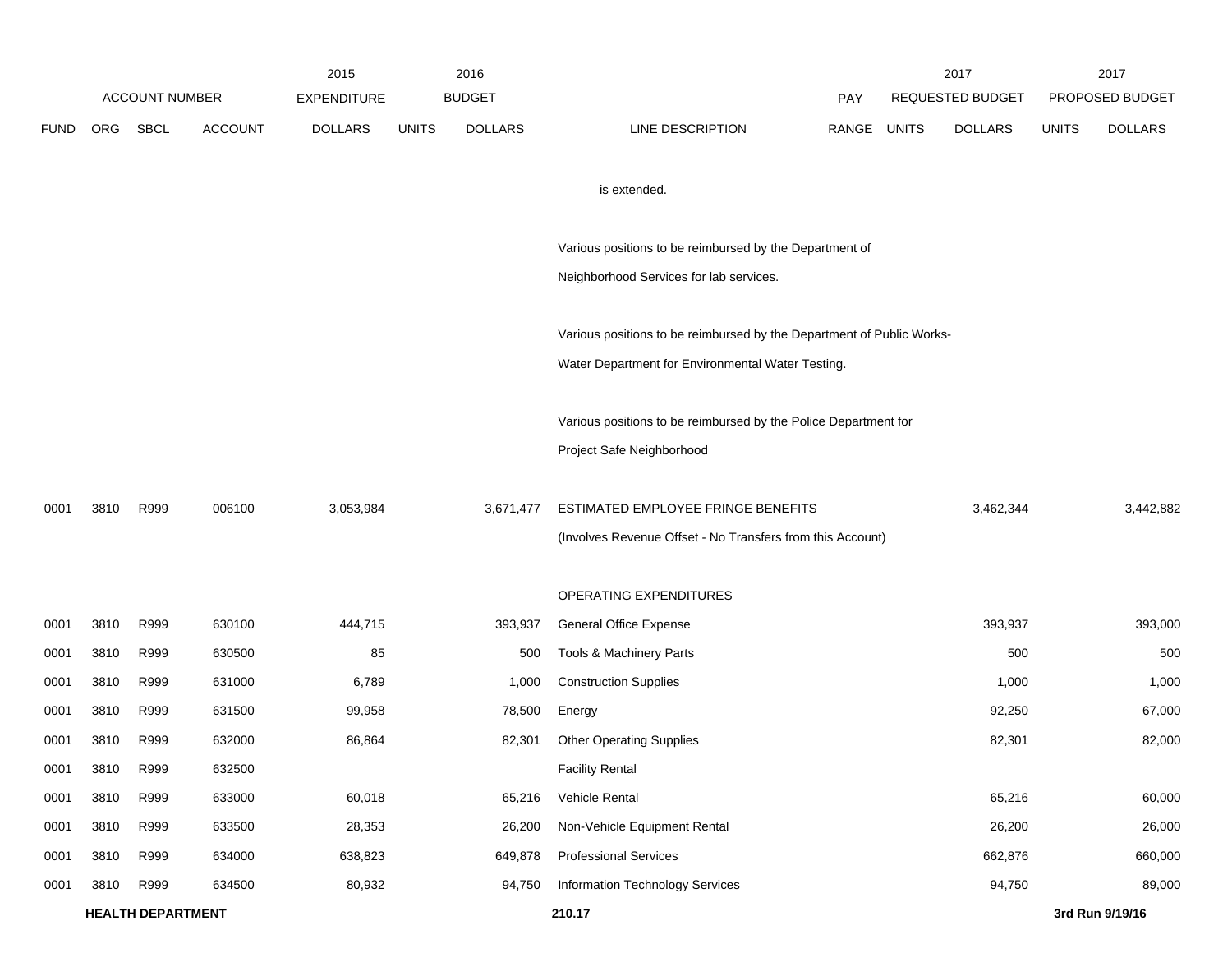|             |      |                          |         | 2015               |              | 2016           |                                                   |             |                | 2017             |              | 2017            |
|-------------|------|--------------------------|---------|--------------------|--------------|----------------|---------------------------------------------------|-------------|----------------|------------------|--------------|-----------------|
|             |      | <b>ACCOUNT NUMBER</b>    |         | <b>EXPENDITURE</b> |              | <b>BUDGET</b>  |                                                   | PAY         |                | REQUESTED BUDGET |              | PROPOSED BUDGET |
| <b>FUND</b> | ORG  | SBCL                     | ACCOUNT | <b>DOLLARS</b>     | <b>UNITS</b> | <b>DOLLARS</b> | LINE DESCRIPTION                                  | RANGE UNITS |                | <b>DOLLARS</b>   | <b>UNITS</b> | <b>DOLLARS</b>  |
|             |      |                          |         |                    |              |                |                                                   |             |                |                  |              |                 |
| 0001        | 3810 | R999                     | 635000  | 196,749            |              | 163,500        | <b>Property Services</b>                          |             |                | 163,500          |              | 163,000         |
| 0001        | 3810 | R999                     | 635500  | 25,877             |              | 65,000         | Infrastructure Services                           |             |                | 65,000           |              | 60,000          |
| 0001        | 3810 | R999                     | 636000  |                    |              |                | Vehicle Repair Services                           |             |                |                  |              |                 |
| 0001        | 3810 | R999                     | 636500  | 109,743            |              | 114,254        | <b>Other Operating Services</b>                   |             |                | 114,254          |              | 114,000         |
| 0001        | 3810 | R999                     | 637000  |                    |              |                | Loans and Grants                                  |             |                |                  |              |                 |
| 0001        | 3810 | R999                     | 637501  | 115,679            |              | 152,700        | <b>Reimburse Other Departments</b>                |             |                | 152,700          |              | 130,000         |
|             |      |                          |         |                    |              |                |                                                   |             |                |                  |              |                 |
| 0001        | 3810 | R999                     | 006300  | 1,894,585          |              | 1,887,736      | OPERATING EXPENDITURES TOTAL*                     |             |                | 1,914,484        |              | 1,845,500       |
|             |      |                          |         |                    |              |                |                                                   |             |                |                  |              |                 |
|             |      |                          |         |                    |              |                | <b>EQUIPMENT PURCHASES</b>                        |             |                |                  |              |                 |
|             |      |                          |         |                    |              |                |                                                   |             |                |                  |              |                 |
|             |      |                          |         |                    |              |                | <b>Additional Equipment</b>                       |             |                |                  |              |                 |
|             |      |                          |         |                    | $\mathbf{1}$ | 5,000          | <b>Center Furnishings</b>                         |             | $\overline{1}$ | 5,000            | 1            | 5,000           |
|             |      |                          |         |                    |              |                |                                                   |             |                |                  |              |                 |
|             |      |                          |         |                    | $\mathbf{1}$ | 5,000          | Subtotal - Additional Equipment                   |             | $\mathbf{1}$   | 5,000            | $\mathbf{1}$ | 5,000           |
|             |      |                          |         |                    |              |                |                                                   |             |                |                  |              |                 |
|             |      |                          |         |                    |              |                | Replacement Equipment                             |             |                |                  |              |                 |
|             |      |                          |         |                    |              |                |                                                   |             |                |                  |              |                 |
|             |      |                          |         |                    |              |                | Subtotal - Replacement Equipment                  |             |                |                  |              |                 |
|             |      |                          |         |                    |              |                |                                                   |             |                |                  |              |                 |
| 0001        | 3810 | R999                     | 006800  | 870                | $\mathbf{1}$ | 5,000          | EQUIPMENT PURCHASES TOTAL*                        |             | $\mathbf{1}$   | 5,000            | $\mathbf{1}$ | 5,000           |
|             |      |                          |         |                    |              |                |                                                   |             |                |                  |              |                 |
|             |      |                          |         |                    |              |                | SPECIAL FUNDS                                     |             |                |                  |              |                 |
| 0001        | 3810 | R387                     | 006300  | 14,922             |              | 80,006         | Task Force on Domestic Violence & Sexual Assault* |             |                | 80,006           |              | 80,000          |
| 0001        | 3810 | R392                     | 006300  | 110,000            |              | 110,424        | AIDs Prevention*                                  |             |                | 145,424          |              | 145,000         |
|             |      | <b>HEALTH DEPARTMENT</b> |         |                    |              |                | 210.18                                            |             |                |                  |              | 3rd Run 9/19/16 |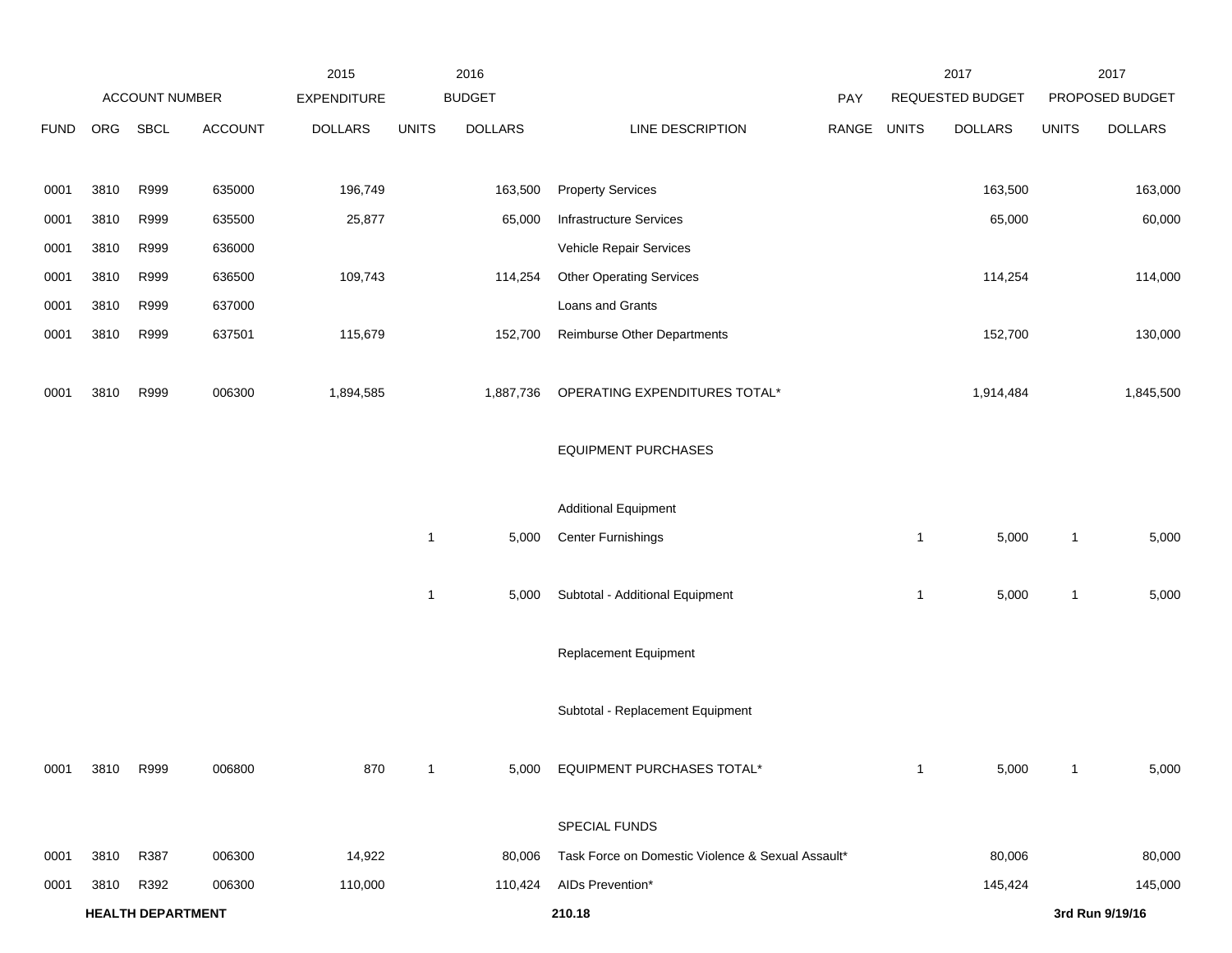|             |            |                       |                | 2015               |              | 2016           |                                           |       |       | 2017                    |              | 2017            |
|-------------|------------|-----------------------|----------------|--------------------|--------------|----------------|-------------------------------------------|-------|-------|-------------------------|--------------|-----------------|
|             |            | <b>ACCOUNT NUMBER</b> |                | <b>EXPENDITURE</b> |              | <b>BUDGET</b>  |                                           | PAY   |       | <b>REQUESTED BUDGET</b> |              | PROPOSED BUDGET |
| <b>FUND</b> | <b>ORG</b> | <b>SBCL</b>           | <b>ACCOUNT</b> | <b>DOLLARS</b>     | <b>UNITS</b> | <b>DOLLARS</b> | LINE DESCRIPTION                          | RANGE | UNITS | <b>DOLLARS</b>          | <b>UNITS</b> | <b>DOLLARS</b>  |
|             |            |                       |                |                    |              |                |                                           |       |       |                         |              |                 |
| 0001        | 3810       | R394                  | 006300         | 40,000             |              | 40,000         | UWM School of Public Health Payment*      |       |       | 40,000                  |              |                 |
| 0001        | 3810       | R395                  | 006300         | 56,265             |              | 74,000         | Beach Water Quality and Advisory Program* |       |       | 40,000                  |              | 40,000          |
| 0001        | 3810       | R396                  | 006300         | 40,408             |              | 47,000         | Safe Sleep/Infant Mortality Initiative*   |       |       | 47,000                  |              | 47,000          |
| 0001        | 3810       | R397                  | 006300         | 68,686             |              | 55,000         | Facility Maintenance*                     |       |       | 55,000                  |              | 62,000          |
|             |            |                       |                |                    |              |                |                                           |       |       |                         |              |                 |
|             |            |                       |                | 330,281            |              | 406,430        | SPECIAL FUNDS TOTAL                       |       |       | 407,430                 |              | 374,000         |
|             |            |                       |                |                    |              |                | <b>HEALTH DEPARTMENT BUDGETARY</b>        |       |       |                         |              |                 |
|             |            |                       |                | 12,483,466         |              | 13,619,554     | CONTROL UNIT TOTAL (1BCU=1DU)             |       |       | 13,483,355              |              | 13,318,230      |
|             |            |                       |                |                    |              |                |                                           |       |       |                         |              |                 |

\*Appropriation Control Account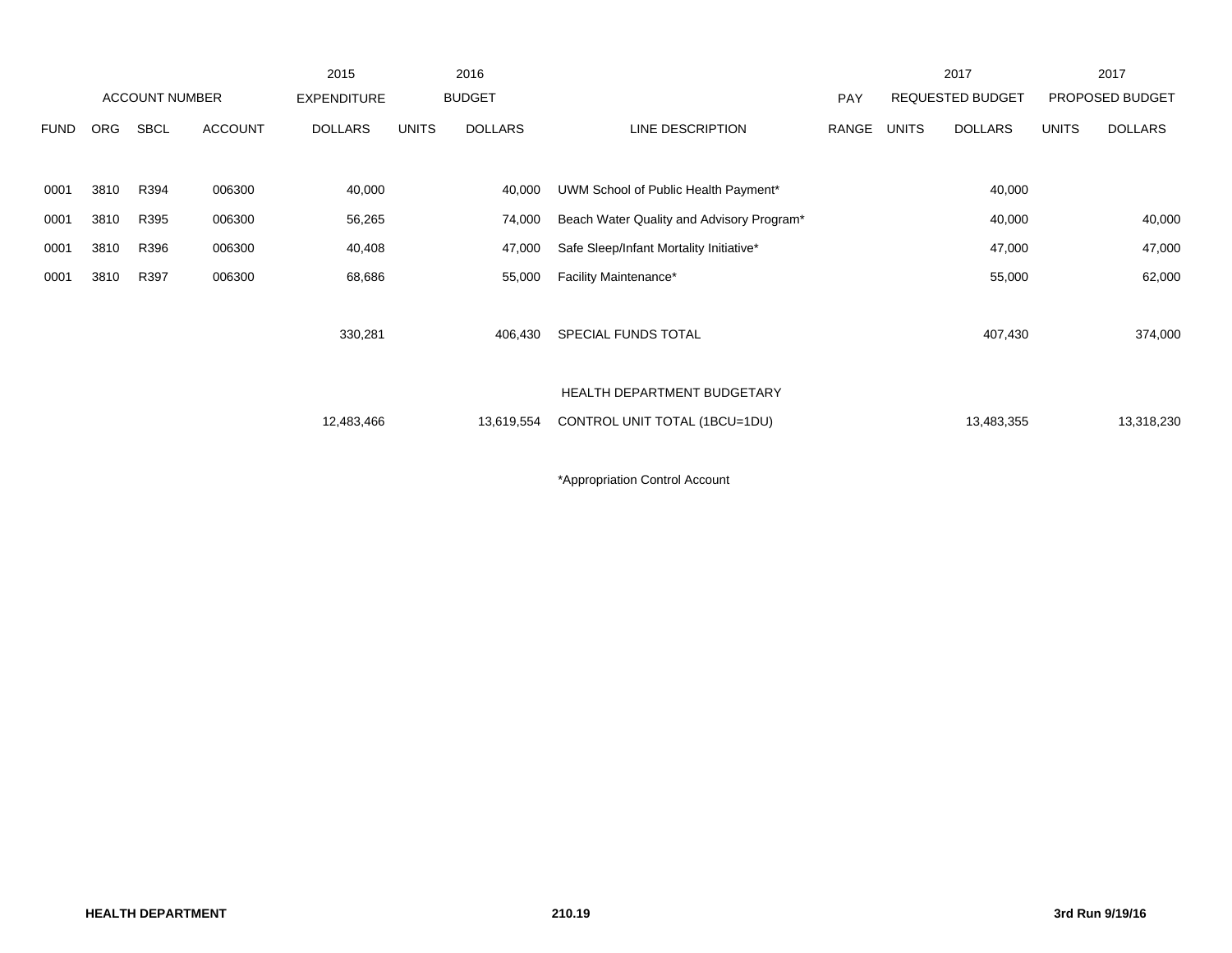|             |                |                       |                | 2015               |              | 2016           |                                                          |       |        | 2017             |              | 2017            |
|-------------|----------------|-----------------------|----------------|--------------------|--------------|----------------|----------------------------------------------------------|-------|--------|------------------|--------------|-----------------|
|             |                | <b>ACCOUNT NUMBER</b> |                | <b>EXPENDITURE</b> |              | <b>BUDGET</b>  |                                                          | PAY   |        | REQUESTED BUDGET |              | PROPOSED BUDGET |
| <b>FUND</b> | ORG            | <b>SBCL</b>           | <b>ACCOUNT</b> | <b>DOLLARS</b>     | <b>UNITS</b> | <b>DOLLARS</b> | LINE DESCRIPTION                                         | RANGE | UNITS  | <b>DOLLARS</b>   | <b>UNITS</b> | <b>DOLLARS</b>  |
|             |                |                       |                |                    |              |                |                                                          |       |        |                  |              |                 |
|             |                |                       |                |                    |              |                | LIBRARY BUDGETARY CONTROL                                |       |        |                  |              |                 |
|             |                |                       |                |                    |              |                | UNIT (SUMMARY 1BCU=3DU)                                  |       |        |                  |              |                 |
|             |                |                       |                |                    |              |                | SALARIES & WAGES                                         |       |        |                  |              |                 |
|             |                |                       |                | 43,909             |              | 100,000        | Overtime Compensated*                                    |       |        | 112,000          |              | 112,000         |
|             |                |                       |                | 11,933,107         |              | 12,477,933     | All Other Salaries & Wages                               |       |        | 12,672,535       |              | 12,619,816      |
|             |                |                       |                |                    |              |                |                                                          |       |        |                  |              |                 |
| 0001        | 8610           | R999                  | 006000         | 11,977,016         |              | 12,577,933     | NET SALARIES & WAGES TOTAL*                              |       |        | 12,784,535       |              | 12,731,816      |
|             |                |                       |                |                    |              |                |                                                          |       |        |                  |              |                 |
|             |                |                       |                |                    | 358          |                | TOTAL NUMBER OF POSITIONS AUTHORIZED                     |       | 367    |                  | 364          |                 |
|             |                |                       |                |                    |              |                |                                                          |       |        |                  |              |                 |
|             |                |                       |                |                    | 289.26       |                | O&M FTE'S                                                |       | 290.62 |                  | 290.12       |                 |
|             |                |                       |                |                    | 18.28        |                | NON-O&M FTE'S                                            |       | 17.66  |                  | 17.66        |                 |
|             |                |                       |                |                    |              |                |                                                          |       |        |                  |              |                 |
| 0001        | 8610           | R999                  | 006100         | 4,927,471          |              | 6,037,408      | ESTIMATED EMPLOYEE FRINGE BENEFITS                       |       |        | 5,753,041        |              | 5,729,318       |
|             |                |                       |                |                    |              |                | (Involves Revenue Offset-No Transfers from this Account) |       |        |                  |              |                 |
|             |                |                       |                |                    |              |                | OPERATING EXPENDITURES                                   |       |        |                  |              |                 |
| 0001        | 8610           | R999                  | 630100         | 115,239            |              | 158,000        | <b>General Office Expense</b>                            |       |        | 158,000          |              | 148,000         |
| 0001        | 8610           | R999                  | 630500         | 28,407             |              | 31,000         | Tools & Machinery Parts                                  |       |        | 31,000           |              | 31,000          |
| 0001        | 8610           | R999                  | 631000         | 57,337             |              | 38,000         | <b>Construction Supplies</b>                             |       |        | 38,000           |              | 38,000          |
| 0001        | 8610           | R999                  | 631500         | 749,756            |              | 817,100        | Energy                                                   |       |        | 829,700          |              | 809,700         |
| 0001        | 8610           | R999                  | 632000         | 192,784            |              | 201,026        | <b>Other Operating Supplies</b>                          |       |        | 201,087          |              | 193,587         |
| 0001        | 8610           | R999                  | 632500         |                    |              |                | <b>Facility Rental</b>                                   |       |        |                  |              |                 |
| 0001        | 8610           | R999                  | 633000         | 9,602              |              | 8,300          | Vehicle Rental                                           |       |        | 8,300            |              | 8,300           |
|             | <b>LIBRARY</b> |                       |                |                    |              |                | 220.1                                                    |       |        |                  |              | 3rd Run 9/19/16 |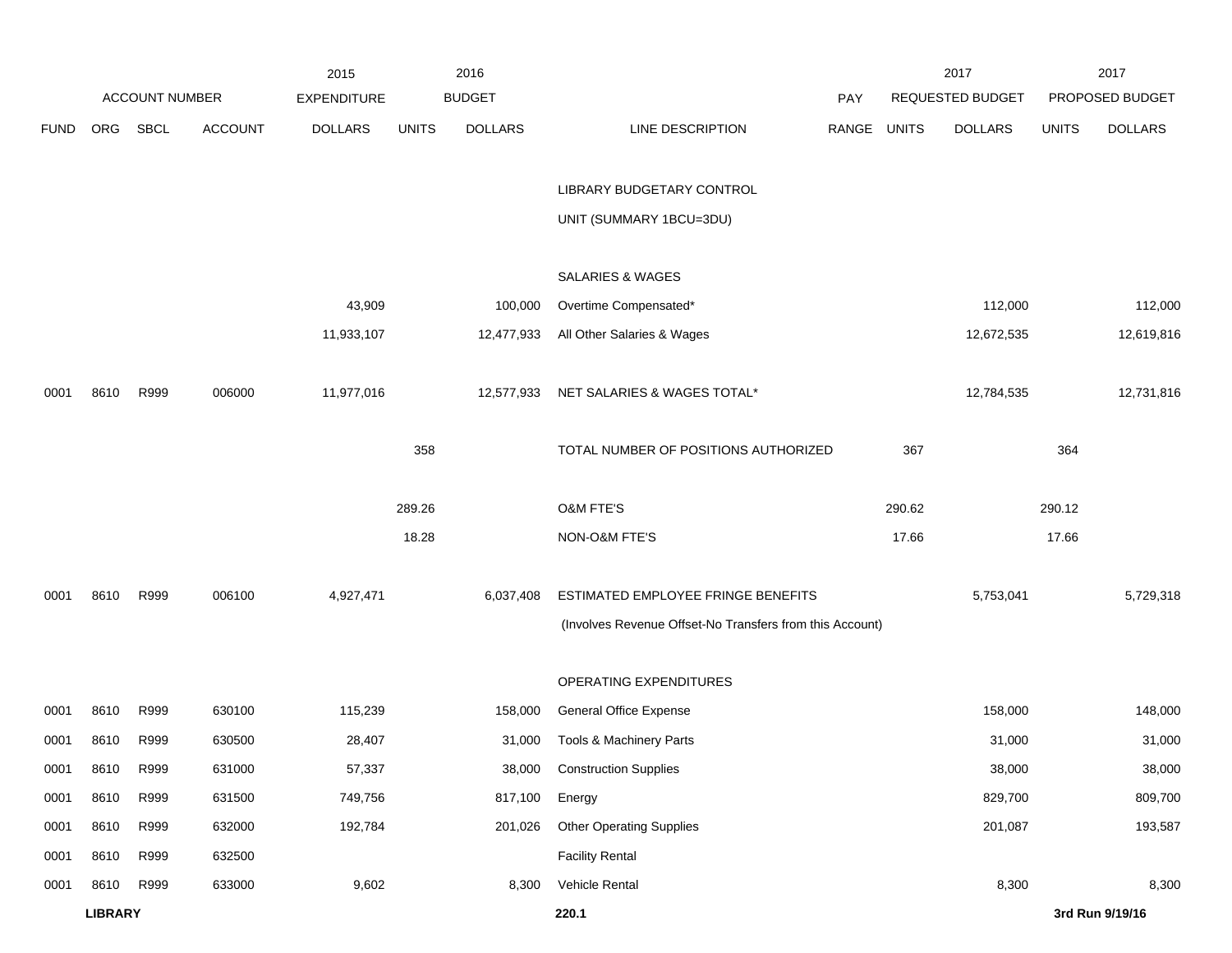|             |      |                |                | 2015               |              | 2016           |                                    |       |              | 2017                    |              | 2017            |
|-------------|------|----------------|----------------|--------------------|--------------|----------------|------------------------------------|-------|--------------|-------------------------|--------------|-----------------|
|             |      | ACCOUNT NUMBER |                | <b>EXPENDITURE</b> |              | <b>BUDGET</b>  |                                    | PAY   |              | <b>REQUESTED BUDGET</b> |              | PROPOSED BUDGET |
| <b>FUND</b> | ORG  | <b>SBCL</b>    | <b>ACCOUNT</b> | <b>DOLLARS</b>     | <b>UNITS</b> | <b>DOLLARS</b> | LINE DESCRIPTION                   | RANGE | <b>UNITS</b> | <b>DOLLARS</b>          | <b>UNITS</b> | <b>DOLLARS</b>  |
|             |      |                |                |                    |              |                |                                    |       |              |                         |              |                 |
| 0001        | 8610 | R999           | 633500         | 20,375             |              | 32,700         | Non-Vehicle Equipment Rental       |       |              | 32,700                  |              | 32,700          |
| 0001        | 8610 | R999           | 634000         | 79,831             |              | 70,000         | <b>Professional Services</b>       |       |              | 75,000                  |              | 75,000          |
| 0001        | 8610 | R999           | 634500         | 304,217            |              | 315,198        | Information Technology Services    |       |              | 357,198                 |              | 357,198         |
| 0001        | 8610 | R999           | 635000         | 980,396            |              | 965,174        | <b>Property Services</b>           |       |              | 991,000                 |              | 991,000         |
| 0001        | 8610 | R999           | 635500         | 38,306             |              | 28,000         | <b>Infrastructure Services</b>     |       |              | 28,000                  |              | 28,000          |
| 0001        | 8610 | R999           | 636000         | 311                |              | 1,500          | Vehicle Repair Services            |       |              | 1,500                   |              | 1,500           |
| 0001        | 8610 | R999           | 636500         | 135,939            |              | 142,600        | <b>Other Operating Services</b>    |       |              | 149,600                 |              | 137,100         |
| 0001        | 8610 | R999           | 637000         |                    |              |                | Loans and Grants                   |       |              |                         |              |                 |
| 0001        | 8610 | R999           | 637501         | 58,287             |              | 79,900         | <b>Reimburse Other Departments</b> |       |              | 79,900                  |              | 79,900          |
|             |      |                |                |                    |              |                |                                    |       |              |                         |              |                 |
| 0001        | 8610 | R999           | 006300         | 2,770,787          |              | 2,888,498      | OPERATING EXPENDITURES TOTAL*      |       |              | 2,980,985               |              | 2,930,985       |
|             |      |                |                |                    |              |                |                                    |       |              |                         |              |                 |
| 0001        | 8610 | R999           | 006800         | 1,907,782          |              | 2,010,387      | EQUIPMENT PURCHASES TOTAL*         |       |              | 2,160,193               |              | 2,160,193       |
|             |      |                |                |                    |              |                |                                    |       |              |                         |              |                 |
|             |      |                |                | 13,182             |              | 13,182         | SPECIAL FUNDS TOTAL                |       |              | 13,182                  |              | 49,182          |
|             |      |                |                |                    |              |                |                                    |       |              |                         |              |                 |
|             |      |                |                |                    |              |                | LIBRARY BUDGETARY CONTROL UNIT     |       |              |                         |              |                 |
|             |      |                |                | 21,596,238         |              | 23,527,408     | TOTAL (1BCU=3DU)                   |       |              | 23,691,936              |              | 23,601,494      |
|             |      |                |                |                    |              |                |                                    |       |              |                         |              |                 |

\*Appropriation Control Account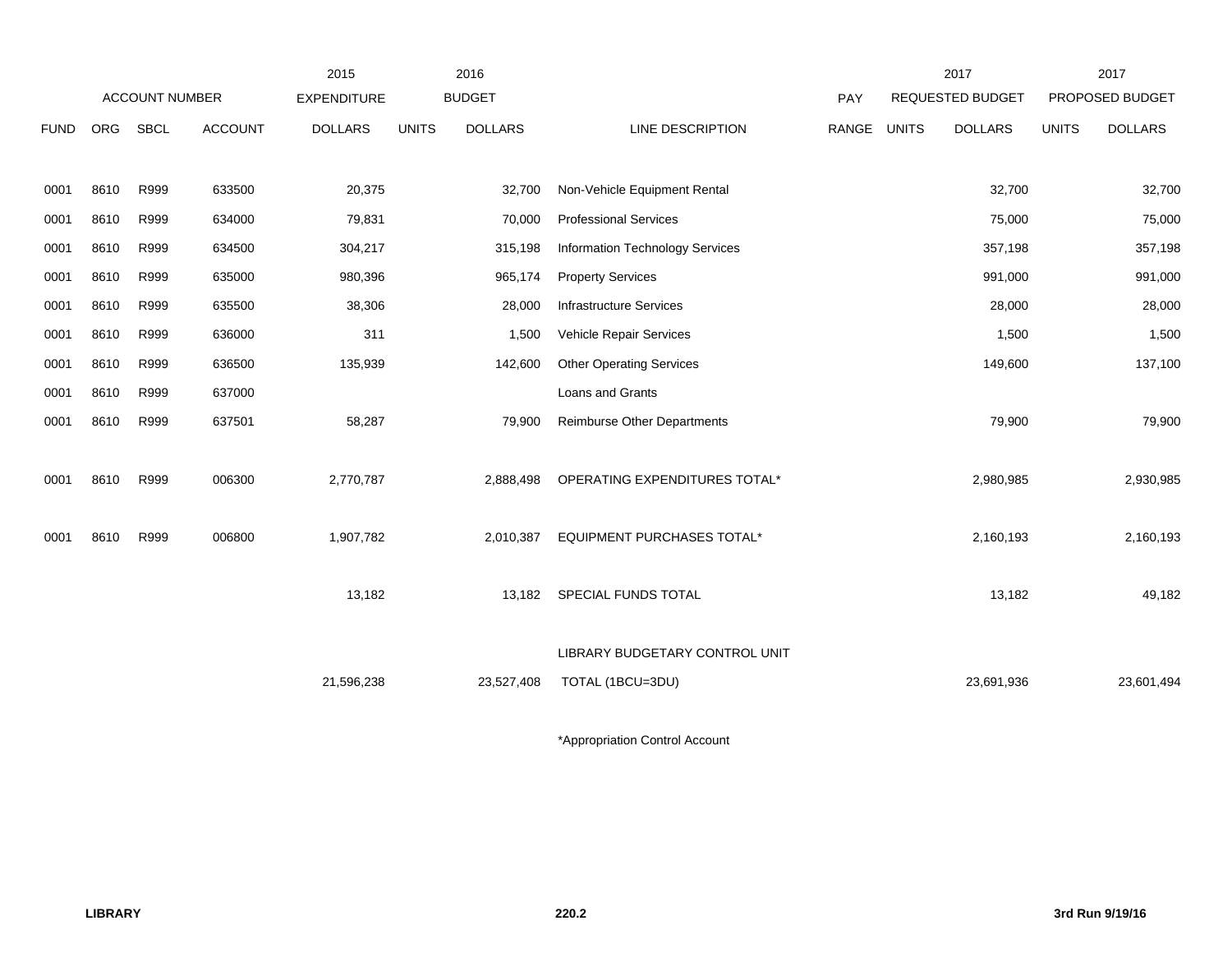|      |                |      |                    | 2015           |               | 2016           |                           | 2017                           |                        | 201            |
|------|----------------|------|--------------------|----------------|---------------|----------------|---------------------------|--------------------------------|------------------------|----------------|
|      | ACCOUNT NUMBER |      | <b>EXPENDITURE</b> |                | <b>BUDGET</b> | PAY            | REQUESTED BUDGET          |                                | <b>PROPOSED BUDGET</b> |                |
| FUND | <b>ORG</b>     | SBCL | <b>ACCOUNT</b>     | <b>DOLLARS</b> | UNITS         | <b>DOLLARS</b> | RANGE<br>LINE DESCRIPTION | <b>UNITS</b><br><b>DOLLARS</b> | <b>UNITS</b>           | <b>DOLLARS</b> |

#### LIBRARY

#### ADMINISTRATIVE SERVICES DECISION UNIT

## SALARIES & WAGES

| 133.632 | Milwaukee Public Library Director (X)(Y)  | 1NX | 133.632 | 133,632 |
|---------|-------------------------------------------|-----|---------|---------|
| 104.194 | Deputy Library Dir. - Public Serv. (X)(Y) | 1LX | 104.194 | 104,194 |
| 51.268  | Administrative Assistant IV               | 5IN | 52.294  | 52,294  |
| 43.496  | <b>Office Assistant IV</b>                | 6HN | 44.366  | 44,366  |
| 80.800  | Library Construction Project Mgr. (X)(Y)  | 21X | 80.800  | 80,800  |

#### ADMINISTRATION BUREAU

### PERSONNEL SECTION

| 47.161 | Personnel Payroll Assistant III   | 5EN | 48.104 | 48,104 |
|--------|-----------------------------------|-----|--------|--------|
| 62.338 | Human Resources Officer (X)       | 1FX | 62.338 | 62,338 |
| 48.294 | Personnel Analyst-Senior (X)      | 2FX | 48.294 | 48,294 |
| 42.500 | Library Volunteer Coordinator (X) | 2DN | 42.500 | 42,500 |
| 52,419 | Librarian III (X)                 | 2DN | 52.419 | 52,419 |

#### COMMUNICATION/MARKETING SECTION

| 65.900 | Administrative Specialist-Senior              | 2EX | 65.900 | 65.900 |
|--------|-----------------------------------------------|-----|--------|--------|
| 46.768 | Program Assistant II                          | 5FN | 47.704 | 47.704 |
| 67.103 | Marketing & Public Relations Officer (X)(Y)   | 1FX | 62.338 |        |
|        | Community Relations & Engagement Dir. (X) (Y) | 1FX |        | 62.338 |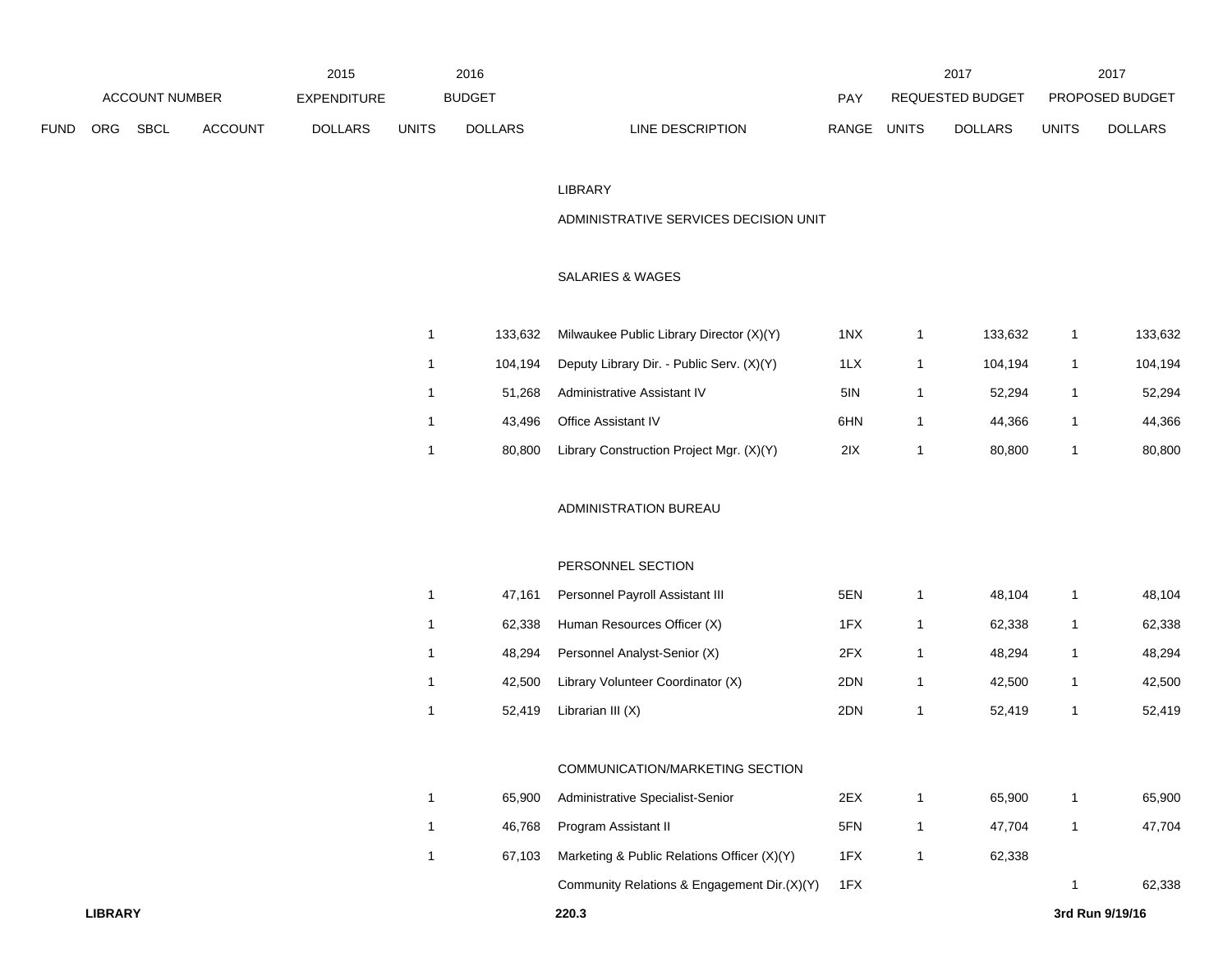|             |     |                |                | 2015               |              | 2016           |                                         |       |              | 2017             |              | 2017            |
|-------------|-----|----------------|----------------|--------------------|--------------|----------------|-----------------------------------------|-------|--------------|------------------|--------------|-----------------|
|             |     | ACCOUNT NUMBER |                | <b>EXPENDITURE</b> |              | <b>BUDGET</b>  |                                         | PAY   |              | REQUESTED BUDGET |              | PROPOSED BUDGET |
| <b>FUND</b> | ORG | SBCL           | <b>ACCOUNT</b> | <b>DOLLARS</b>     | <b>UNITS</b> | <b>DOLLARS</b> | LINE DESCRIPTION                        | RANGE | <b>UNITS</b> | <b>DOLLARS</b>   | <b>UNITS</b> | <b>DOLLARS</b>  |
|             |     |                |                |                    |              |                |                                         |       |              |                  |              |                 |
|             |     |                |                |                    |              |                | ADMINISTRATIVE SERVICES DIVISION        |       |              |                  |              |                 |
|             |     |                |                |                    | $\mathbf{1}$ | 70,827         | Assistant Director-Library Oper. (X)(Y) | 1FX   |              |                  |              |                 |
|             |     |                |                |                    |              |                | Assistant Director-Library Oper. (X)(Y) | 1HX   | $\mathbf{1}$ | 98,736           | $\mathbf{1}$ | 98,736          |
|             |     |                |                |                    |              |                |                                         |       |              |                  |              |                 |
|             |     |                |                |                    |              |                | <b>BUSINESS SECTION</b>                 |       |              |                  |              |                 |
|             |     |                |                |                    | $\mathbf{1}$ | 65,900         | Administrative Specialist Senior (Y)    | 2EX   | $\mathbf{1}$ | 46,408           | $\mathbf{1}$ | 46,408          |
|             |     |                |                |                    | $\mathbf{1}$ | 42,080         | Office Assistant IV                     | 6HN   | $\mathbf{1}$ | 42,922           | $\mathbf{1}$ | 42,922          |
|             |     |                |                |                    | $\mathbf{1}$ | 34,717         | Office Assistant III                    | 6FN   | $\mathbf{1}$ | 35,411           | $\mathbf{1}$ | 35,411          |
|             |     |                |                |                    | $\mathbf{1}$ | 33,016         | Office Assistant II                     | 6EN   | $\mathbf{1}$ | 33,484           | $\mathbf{1}$ | 33,484          |
|             |     |                |                |                    | $\mathbf{1}$ | 44,198         | Program Assistant II (Y)                | 5FN   | $\mathbf{1}$ | 43,390           | $\mathbf{1}$ | 43,390          |
|             |     |                |                |                    |              |                | PAYROLL & ACCOUNTING SECTION            |       |              |                  |              |                 |
|             |     |                |                |                    | $\mathbf{1}$ | 79,802         | General Accounting Manager (Y)          | 1DX   | $\mathbf{1}$ | 54,865           | $\mathbf{1}$ | 54,865          |
|             |     |                |                |                    | $\mathbf{1}$ | 40,501         | <b>Accounting Assistant III</b>         | 5EN   | $\mathbf{1}$ | 41,311           | $\mathbf{1}$ | 41,311          |
|             |     |                |                |                    | $\mathbf{1}$ | 42,080         | Personnel Payroll Assistant II          | 6HN   | $\mathbf{1}$ | 42,922           | $\mathbf{1}$ | 42,922          |
|             |     |                |                |                    | $\mathbf{1}$ | 37,666         | <b>Accounting Assistant I</b>           | 6GN   | $\mathbf{1}$ | 38,419           | $\mathbf{1}$ | 38,419          |
|             |     |                |                |                    |              |                |                                         |       |              |                  |              |                 |
|             |     |                |                |                    |              |                | <b>FACILITIES &amp; FLEET SECTION</b>   |       |              |                  |              |                 |
|             |     |                |                |                    | $\mathbf{1}$ | 48,994         | Bldg. Maint. Supvr. II (X)(Y)           | 1BX   | $\mathbf{1}$ | 58,354           | $\mathbf{1}$ | 58,354          |
|             |     |                |                |                    | $\mathbf{1}$ | 60,902         | Bldg. Services Supervisor II (X)(Y)     | 1AX   | $\mathbf{1}$ | 60,902           | $\mathbf{1}$ | 60,902          |
|             |     |                |                |                    | $\mathbf{1}$ | 52,217         | Bldg. Services Supervisor II (Y)        | 1AX   | $\mathbf{1}$ | 52,217           | $\mathbf{1}$ | 52,217          |
|             |     |                |                |                    | $\mathbf{1}$ | 66,635         | Library Facilities Manager (X)(Y)       | 1EX   | $\mathbf{1}$ | 66,635           | $\mathbf{1}$ | 66,635          |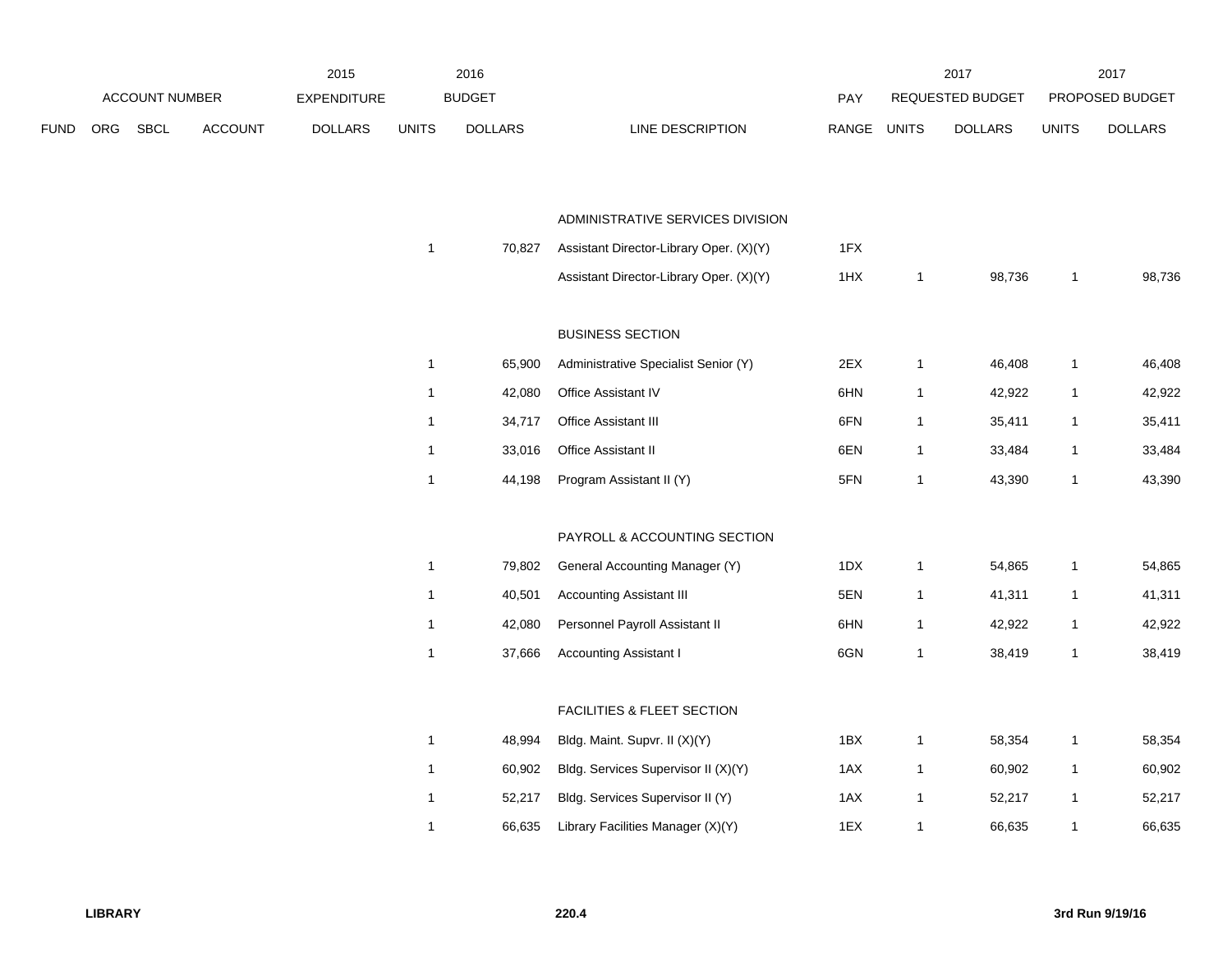|             |                |                |                | 2015               |                         | 2016           |                                            |       |                         | 2017             |                | 2017            |
|-------------|----------------|----------------|----------------|--------------------|-------------------------|----------------|--------------------------------------------|-------|-------------------------|------------------|----------------|-----------------|
|             |                | ACCOUNT NUMBER |                | <b>EXPENDITURE</b> |                         | <b>BUDGET</b>  |                                            | PAY   |                         | REQUESTED BUDGET |                | PROPOSED BUDGET |
| <b>FUND</b> | ORG            | SBCL           | <b>ACCOUNT</b> | <b>DOLLARS</b>     | <b>UNITS</b>            | <b>DOLLARS</b> | LINE DESCRIPTION                           | RANGE | <b>UNITS</b>            | <b>DOLLARS</b>   | <b>UNITS</b>   | <b>DOLLARS</b>  |
|             |                |                |                |                    |                         |                | FLEET UNIT                                 |       |                         |                  |                |                 |
|             |                |                |                |                    | $\mathbf{1}$            | 48,353         | <b>Library Driver</b>                      | 8IN   |                         |                  |                |                 |
|             |                |                |                |                    |                         |                | <b>FACILITIES UNIT</b>                     |       |                         |                  |                |                 |
|             |                |                |                |                    | $\mathbf{1}$            | 50,767         | Heating & Ventilating Mechanic III         | 7FN   | $\mathbf{1}$            | 51,783           | $\mathbf{1}$   | 51,783          |
|             |                |                |                |                    | $\overline{\mathbf{c}}$ | 96,766         | Heating & Ventilating Mechanic II          | 7DN   | $\overline{2}$          | 91,050           | $\overline{a}$ | 91,050          |
|             |                |                |                |                    | $\mathbf 1$             | 68,578         | <b>Electrical Mechanic</b>                 | 7MN   | $\mathbf{1}$            | 69,949           |                |                 |
|             |                |                |                |                    |                         |                | Municipal Services Electrician             | 7QN   |                         |                  | $\mathbf{1}$   | 69,949          |
|             |                |                |                |                    | $\mathbf{1}$            | 60,237         | Carpenter                                  | 7K    | $\mathbf{1}$            | 61,442           | 1              | 61,442          |
|             |                |                |                |                    | $\mathbf 1$             | 82,989         | <b>Facilities Control Specialist</b>       | 3SN   | $\mathbf{1}$            | 84,649           | $\mathbf{1}$   | 84,649          |
|             |                |                |                |                    |                         |                | CENTRAL CUSTODIAL UNIT                     |       |                         |                  |                |                 |
|             |                |                |                |                    | $\mathbf{1}$            | 38,303         | Custodial Worker III                       | 8EN   | $\overline{1}$          | 37,502           | $\mathbf{1}$   | 37,502          |
|             |                |                |                |                    | 15                      | 565,635        | Custodial Worker II - City Laborer         | 8DN   | 15                      | 588,020          | 15             | 588,020         |
|             |                |                |                |                    |                         |                | NEIGHBORHOOD CUSTODIAL UNIT                |       |                         |                  |                |                 |
|             |                |                |                |                    | 12                      | 462,909        | Custodial Worker II - City Laborer (X)     | 8DN   | 12                      | 465,647          | 12             | 465,647         |
|             |                |                |                |                    |                         |                | TECHNICAL SERVICES BUREAU                  |       |                         |                  |                |                 |
|             |                |                |                |                    | $\mathbf{1}$            | 79,791         | Management Librarian (Y)                   | 1DX   | $\mathbf{1}$            | 79,791           | 1              | 79,791          |
|             |                |                |                |                    | $\overline{\mathbf{c}}$ | 116,663        | Librarian III                              | 2DN   | $\overline{\mathbf{c}}$ | 116,663          | $\overline{a}$ | 116,663         |
|             |                |                |                |                    | $\mathbf 1$             | 81,000         | Assistant Director-IT & Tech. Serv. (X)(Y) | $11X$ | $\mathbf{1}$            | 77,269           | $\mathbf{1}$   | 77,269          |
|             |                |                |                |                    |                         |                | <b>AUTOMATION SECTION</b>                  |       |                         |                  |                |                 |
|             |                |                |                |                    | $\mathbf{1}$            | 80,254         | Network Analyst Senior (X)                 | 2HN   | $\mathbf{1}$            | 80,254           | -1             | 80,254          |
|             | <b>LIBRARY</b> |                |                |                    |                         |                | 220.5                                      |       |                         |                  |                | 3rd Run 9/19/16 |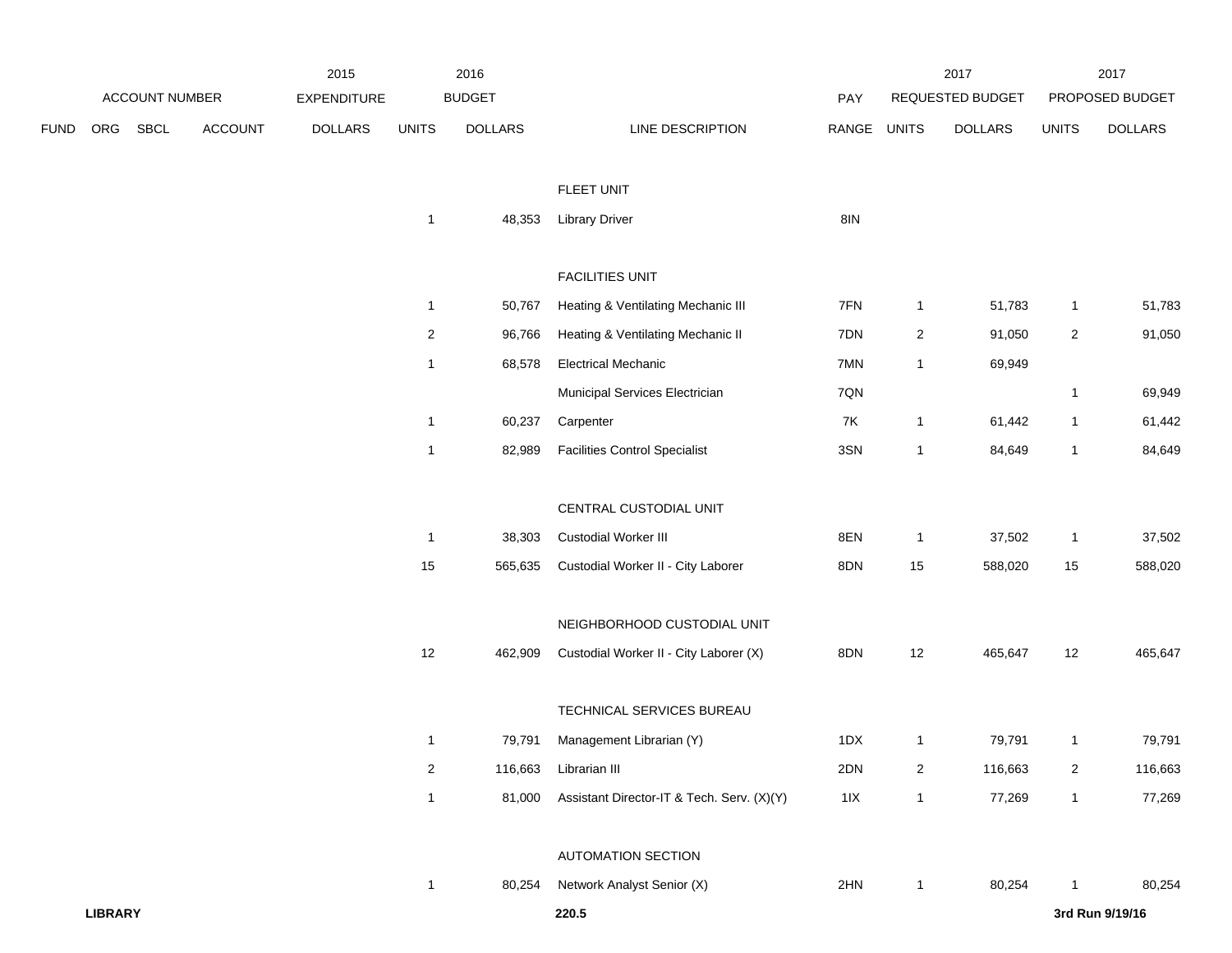|             |     |                |                | 2015               |                | 2016           |                                               |             |                         | 2017             |                         | 2017            |
|-------------|-----|----------------|----------------|--------------------|----------------|----------------|-----------------------------------------------|-------------|-------------------------|------------------|-------------------------|-----------------|
|             |     | ACCOUNT NUMBER |                | <b>EXPENDITURE</b> |                | <b>BUDGET</b>  |                                               | PAY         |                         | REQUESTED BUDGET |                         | PROPOSED BUDGET |
| <b>FUND</b> | ORG | <b>SBCL</b>    | <b>ACCOUNT</b> | <b>DOLLARS</b>     | <b>UNITS</b>   | <b>DOLLARS</b> | LINE DESCRIPTION                              | RANGE UNITS |                         | <b>DOLLARS</b>   | <b>UNITS</b>            | <b>DOLLARS</b>  |
|             |     |                |                |                    |                |                |                                               |             |                         |                  |                         |                 |
|             |     |                |                |                    | $\mathbf{1}$   | 88,149         | Network Manager (X)(Y)                        | 1GX         | $\mathbf{1}$            | 88,149           | $\mathbf{1}$            | 88,149          |
|             |     |                |                |                    | $\overline{c}$ | 105,388        | Network Analyst Assistant (X)                 | 2EN         | $\overline{2}$          | 105,388          | $\sqrt{2}$              | 105,388         |
|             |     |                |                |                    | 6              | 221,761        | Library Technology Specialist (X)             | 5DN         | $\,6\,$                 | 226,197          | $\,6$                   | 226,197         |
|             |     |                |                |                    | $\mathbf{1}$   | 43,496         | Library Reference Assistant (X)               | 5DN         | $\mathbf{1}$            | 44,366           | $\mathbf{1}$            | 44,366          |
|             |     |                |                |                    | $\mathbf{1}$   | 39,306         | Office Assistant IV                           | 6HN         | $\mathbf{1}$            | 40,092           | $\mathbf{1}$            | 40,092          |
|             |     |                |                |                    |                |                |                                               |             |                         |                  |                         |                 |
|             |     |                |                |                    |                |                | ACQUISITIONS & SERIALS SECTION                |             |                         |                  |                         |                 |
|             |     |                |                |                    | $\mathbf{1}$   | 50,034         | Library Technician IV                         | 5FN         | $\mathbf{1}$            | 51,035           | 1                       | 51,035          |
|             |     |                |                |                    | $\mathbf{1}$   | 45,306         | Administrative Specialist Senior (Y)          | 2EX         |                         |                  |                         |                 |
|             |     |                |                |                    | $\overline{a}$ | 77,614         | Library Technician III                        | 6FN         | $\sqrt{2}$              | 79,166           | $\sqrt{2}$              | 79,166          |
|             |     |                |                |                    | $\mathbf 5$    | 182,297        | Library Technician II                         | 6EN         | $\,$ 5 $\,$             | 186,756          | 5                       | 186,756         |
|             |     |                |                |                    |                |                | Management Librarian (Y)                      | 1DX         | $\mathbf{1}$            | 57,990           | $\mathbf{1}$            | 57,990          |
|             |     |                |                |                    |                |                |                                               |             |                         |                  |                         |                 |
|             |     |                |                |                    |                |                | ORIGINAL CATALOGING SECTION                   |             |                         |                  |                         |                 |
|             |     |                |                |                    | $\overline{c}$ | 112,043        | Librarian III (B)                             | 2DN         | $\sqrt{2}$              | 113,279          | $\sqrt{2}$              | 113,279         |
|             |     |                |                |                    | $\mathbf{1}$   | 26,916         | Librarian III (0.50 FTE) (B)                  | 2DN         | $\mathbf{1}$            | 26,916           | $\mathbf{1}$            | 26,916          |
|             |     |                |                |                    |                |                |                                               |             |                         |                  |                         |                 |
|             |     |                |                |                    |                |                | COPY CATALOGING & DATABASE MANAGEMENT SECTION |             |                         |                  |                         |                 |
|             |     |                |                |                    | $\mathbf{1}$   | 50,034         | Library Technician IV                         | 5FN         | $\mathbf{1}$            | 51,035           | $\mathbf{1}$            | 51,035          |
|             |     |                |                |                    | 4              | 172,388        | Copy Cataloging Technician II (B)             | 6HN         | $\overline{\mathbf{4}}$ | 175,836          | 4                       | 175,836         |
|             |     |                |                |                    | $\mathbf{1}$   | 39,191         | Library Technician III                        | 6FN         | $\mathbf{1}$            | 39,973           | $\mathbf{1}$            | 39,973          |
|             |     |                |                |                    | 4              | 140,889        | Library Technician II                         | 6EN         | 4                       | 136,166          | $\overline{\mathbf{4}}$ | 136,166         |
|             |     |                |                |                    | $\mathbf{1}$   | 18,662         | Library Technician II (0.50 FTE)              | 6EN         | $\mathbf{1}$            | 19,035           | $\mathbf{1}$            | 19,035          |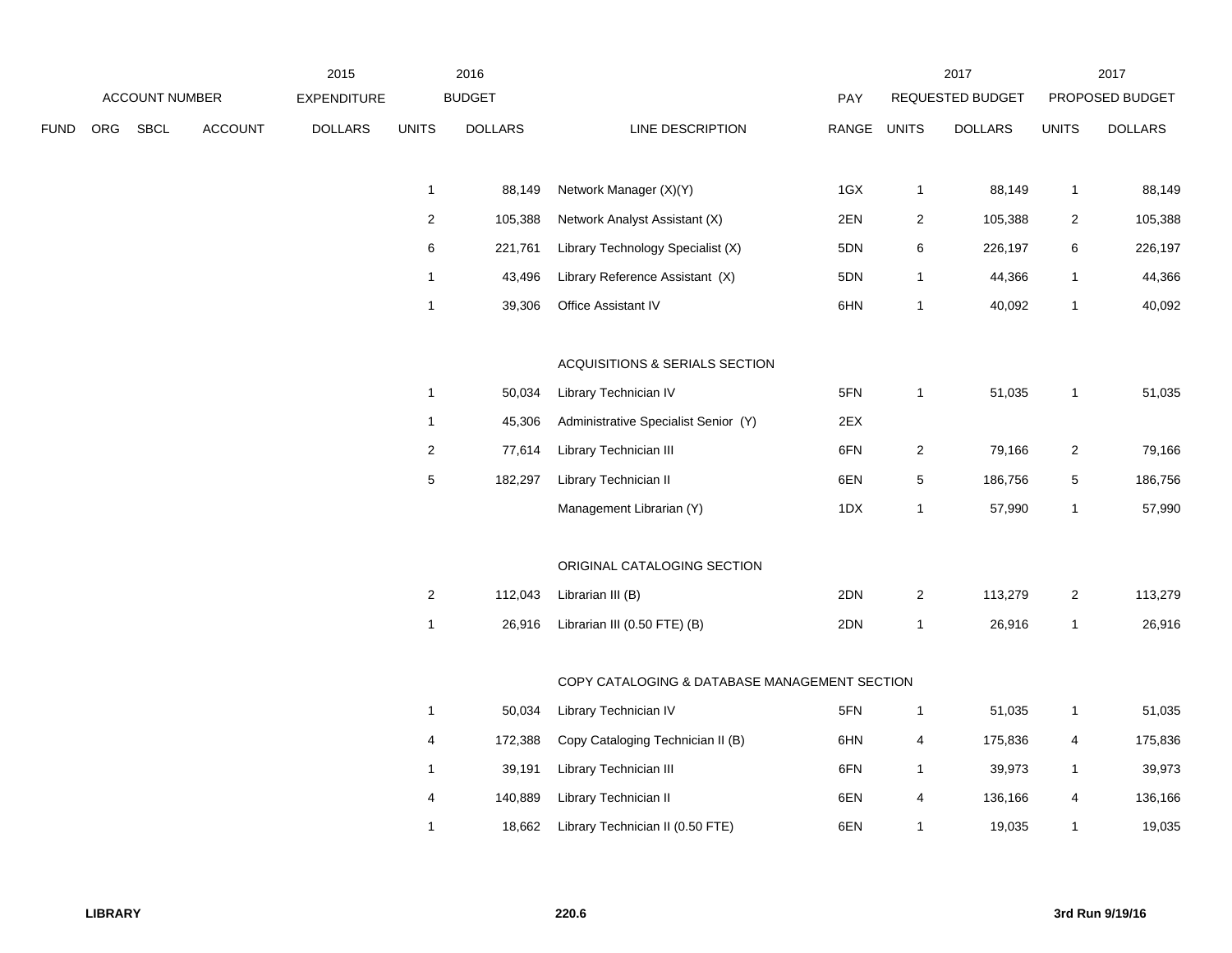|             |                |                |                | 2015               |                | 2016           |                                         |       |                           | 2017             |                | 2017            |
|-------------|----------------|----------------|----------------|--------------------|----------------|----------------|-----------------------------------------|-------|---------------------------|------------------|----------------|-----------------|
|             |                | ACCOUNT NUMBER |                | <b>EXPENDITURE</b> |                | <b>BUDGET</b>  |                                         | PAY   |                           | REQUESTED BUDGET |                | PROPOSED BUDGET |
| <b>FUND</b> | ORG            | <b>SBCL</b>    | <b>ACCOUNT</b> | <b>DOLLARS</b>     | <b>UNITS</b>   | <b>DOLLARS</b> | LINE DESCRIPTION                        | RANGE | <b>UNITS</b>              | <b>DOLLARS</b>   | <b>UNITS</b>   | <b>DOLLARS</b>  |
|             |                |                |                |                    |                |                | INVESTIGATION AND CALL DIRECTOR SECTION |       |                           |                  |                |                 |
|             |                |                |                |                    | $\mathbf{1}$   | 52,215         | Library Security Manager (X)            | 1CX   | $\mathbf{1}$              | 52,215           | $\mathbf{1}$   | 52,215          |
|             |                |                |                |                    | $\mathbf{1}$   | 46,347         | Library Security Investigator (X)       | 5IN   | $\mathbf{1}$              | 47,274           | $\mathbf{1}$   | 47,274          |
|             |                |                |                |                    | $\mathbf{1}$   | 39,698         | <b>Communications Assistant I</b>       | 6FN   | $\mathbf{1}$              | 40,492           | $\mathbf{1}$   | 40,492          |
|             |                |                |                |                    |                |                | <b>AUXILIARY POSITIONS</b>              |       |                           |                  |                |                 |
|             |                |                |                |                    | $\overline{c}$ |                | Custodial Worker II-City Laborer        | 8DN   | $\overline{\mathbf{c}}$   |                  | $\overline{2}$ |                 |
|             |                |                |                |                    |                |                | <b>IT Support Specialist</b>            | 2EN   | $\ensuremath{\mathsf{3}}$ |                  | $\sqrt{3}$     |                 |
|             |                |                |                |                    |                |                | <b>Business Analyst</b>                 | 2CN   | $\mathbf{1}$              |                  | $\mathbf{1}$   |                 |
|             |                |                |                |                    |                |                | Media Specialist                        | 2CN   | $\mathbf{1}$              |                  | $\mathbf{1}$   |                 |
|             |                |                |                | 4,764,219          | 106            | 4,949,387      | <b>Total Before Adjustments</b>         |       | 110                       | 4,946,238        | 110            | 4,946,238       |
|             |                |                |                |                    |                |                | Salary & Wage Rate Change               |       |                           |                  |                |                 |
|             |                |                |                | 10,850             |                | 32,000         | Overtime Compensated                    |       |                           | 36,000           |                | 36,000          |
|             |                |                |                |                    |                | (146, 679)     | Personnel Cost Adjustment               |       |                           | (146, 048)       |                | (165, 521)      |
|             |                |                |                |                    |                | 3,100          | Other (Shift)                           |       |                           | 2,900            |                | 2,900           |
|             |                |                |                | 4,775,069          | 106            | 4,837,808      | Gross Salaries & Wages Total            |       | 110                       | 4,839,090        | 110            | 4,819,617       |
|             |                |                |                |                    |                |                | Reimbursable Services Deduction         |       |                           |                  |                |                 |
|             |                |                |                |                    |                |                | (95,183) Capital Improvements Deduction |       |                           | (116, 880)       |                | (116, 880)      |
|             |                |                |                |                    |                |                | Grants & Aids Deduction                 |       |                           |                  |                |                 |
| 0001        | 8611           | R999           | 006000         | 4,775,069          | 106            | 4,742,625      | NET SALARIES & WAGES TOTAL              |       | 110                       | 4,722,210        | 110            | 4,702,737       |
|             | <b>LIBRARY</b> |                |                |                    |                |                | 220.7                                   |       |                           |                  |                | 3rd Run 9/19/16 |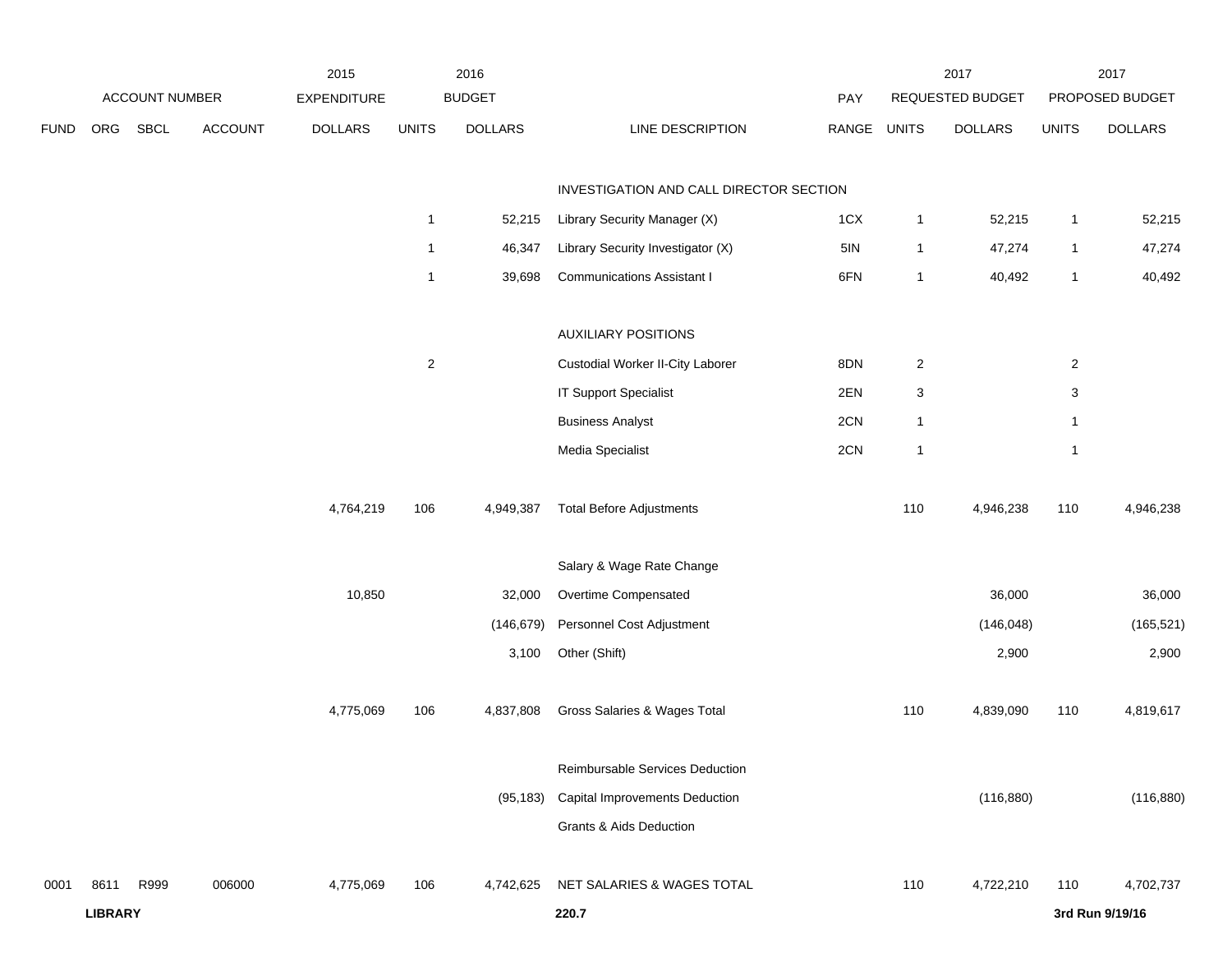|             |                |                       |                | 2015               |              | 2016           |                                                                           |       |              | 2017             |              | 2017            |
|-------------|----------------|-----------------------|----------------|--------------------|--------------|----------------|---------------------------------------------------------------------------|-------|--------------|------------------|--------------|-----------------|
|             |                | <b>ACCOUNT NUMBER</b> |                | <b>EXPENDITURE</b> |              | <b>BUDGET</b>  |                                                                           | PAY   |              | REQUESTED BUDGET |              | PROPOSED BUDGET |
| <b>FUND</b> | ORG            | <b>SBCL</b>           | <b>ACCOUNT</b> | <b>DOLLARS</b>     | <b>UNITS</b> | <b>DOLLARS</b> | LINE DESCRIPTION                                                          | RANGE | <b>UNITS</b> | <b>DOLLARS</b>   | <b>UNITS</b> | <b>DOLLARS</b>  |
|             |                |                       |                |                    |              |                |                                                                           |       |              |                  |              |                 |
|             |                |                       |                |                    |              |                |                                                                           |       |              |                  |              |                 |
|             |                |                       |                |                    | 98.70        |                | O&M FTE'S                                                                 |       | 97.38        |                  | 97.38        |                 |
|             |                |                       |                |                    | 1.25         |                | NON-O&M FTE'S                                                             |       | 1.60         |                  | 1.60         |                 |
|             |                |                       |                |                    |              |                |                                                                           |       |              |                  |              |                 |
|             |                |                       |                |                    |              |                | (B) Position is funded 90% through revenue offset from the                |       |              |                  |              |                 |
|             |                |                       |                |                    |              |                | Milwaukee County Federated Library System.                                |       |              |                  |              |                 |
|             |                |                       |                |                    |              |                | (X) Private auto allowance may be paid pursuant to Section 350-183        |       |              |                  |              |                 |
|             |                |                       |                |                    |              |                | of the Milwaukee Code.                                                    |       |              |                  |              |                 |
|             |                |                       |                |                    |              |                |                                                                           |       |              |                  |              |                 |
|             |                |                       |                |                    |              |                | (Y) Required to file a statement of economic interests in accordance with |       |              |                  |              |                 |
|             |                |                       |                |                    |              |                | the Milwaukee Code of Ordinances Chapter 303-Code of Ethics.              |       |              |                  |              |                 |
|             |                |                       |                |                    |              |                |                                                                           |       |              |                  |              |                 |
| 0001        | 8611           | R999                  | 006100         | 1,926,016          |              | 2,276,460      | ESTIMATED EMPLOYEE FRINGE BENEFITS                                        |       |              | 2,124,995        |              | 2,116,232       |
|             |                |                       |                |                    |              |                | (Involves Revenue Offset-No Transfers from this Account)                  |       |              |                  |              |                 |
|             |                |                       |                |                    |              |                | OPERATING EXPENDITURES                                                    |       |              |                  |              |                 |
| 0001        | 8611           | R999                  | 630100         | 106,529            |              | 146,000        | <b>General Office Expense</b>                                             |       |              | 146,000          |              | 136,000         |
| 0001        | 8611           | R999                  | 630500         | 28,407             |              | 31,000         | Tools & Machinery Parts                                                   |       |              | 31,000           |              | 31,000          |
| 0001        | 8611           | R999                  | 631000         | 57,337             |              | 38,000         | <b>Construction Supplies</b>                                              |       |              | 38,000           |              | 38,000          |
| 0001        | 8611           | R999                  | 631500         | 7,030              |              | 10,200         | Energy                                                                    |       |              | 7,315            |              | 7,315           |
| 0001        | 8611           | R999                  | 632000         | 186,569            |              | 194,189        | <b>Other Operating Supplies</b>                                           |       |              | 194,250          |              | 186,750         |
| 0001        | 8611           | R999                  | 632500         |                    |              |                | <b>Facility Rental</b>                                                    |       |              |                  |              |                 |
| 0001        | 8611           | R999                  | 633000         | 6,895              |              | 8,300          | Vehicle Rental                                                            |       |              | 8,300            |              | 8,300           |
| 0001        | 8611           | R999                  | 633500         | 20,375             |              | 32,700         | Non-Vehicle Equipment Rental                                              |       |              | 32,700           |              | 32,700          |
|             | <b>LIBRARY</b> |                       |                |                    |              |                | 220.8                                                                     |       |              |                  |              | 3rd Run 9/19/16 |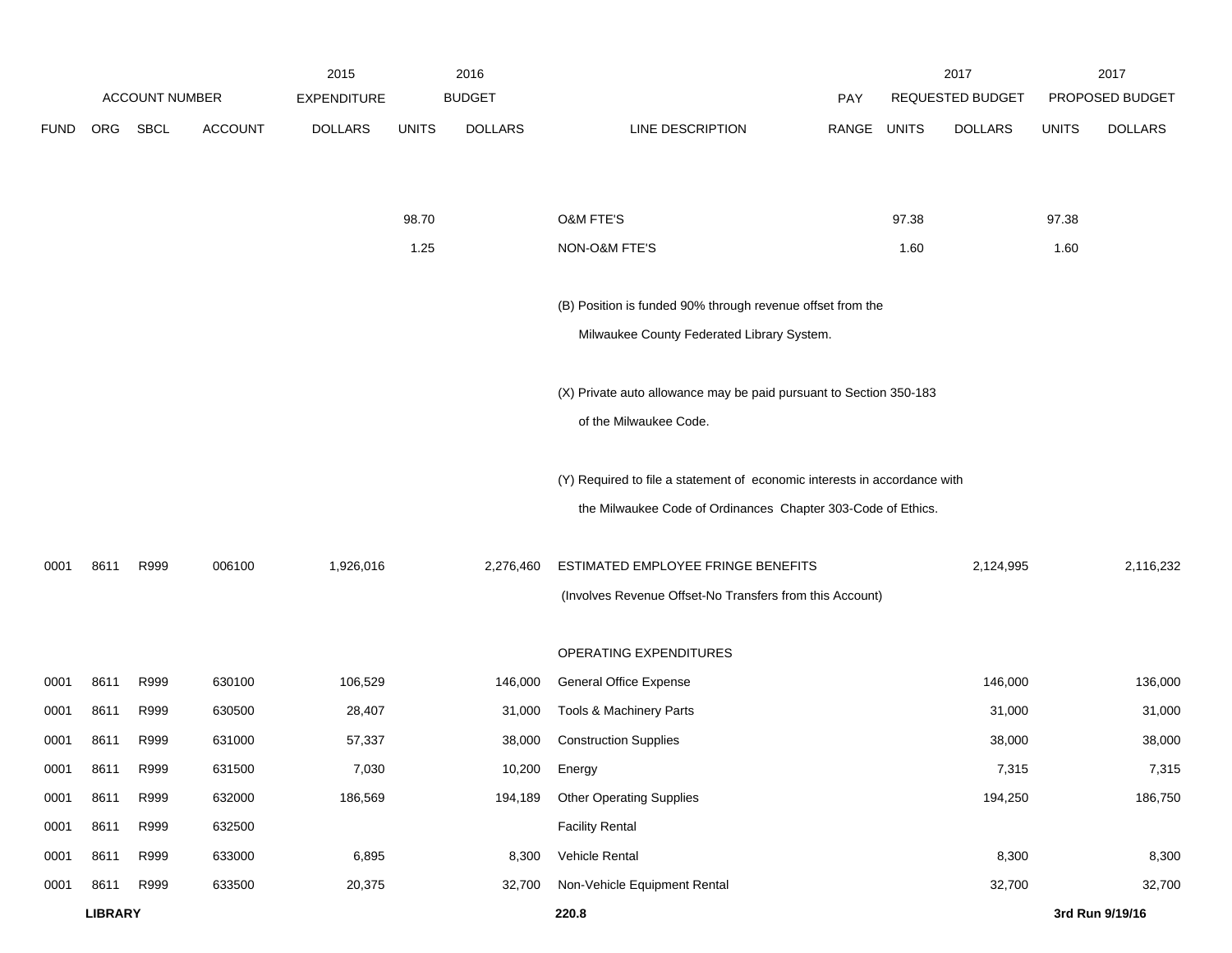|             |                |                       |                | 2015               |                 | 2016           |                                    |       |              | 2017             |              | 2017            |
|-------------|----------------|-----------------------|----------------|--------------------|-----------------|----------------|------------------------------------|-------|--------------|------------------|--------------|-----------------|
|             |                | <b>ACCOUNT NUMBER</b> |                | <b>EXPENDITURE</b> |                 | <b>BUDGET</b>  |                                    | PAY   |              | REQUESTED BUDGET |              | PROPOSED BUDGET |
| <b>FUND</b> | ORG            | <b>SBCL</b>           | <b>ACCOUNT</b> | <b>DOLLARS</b>     | <b>UNITS</b>    | <b>DOLLARS</b> | LINE DESCRIPTION                   | RANGE | <b>UNITS</b> | <b>DOLLARS</b>   | <b>UNITS</b> | <b>DOLLARS</b>  |
|             |                |                       |                |                    |                 |                |                                    |       |              |                  |              |                 |
| 0001        | 8611           | R999                  | 634000         | 79,831             |                 | 70,000         | <b>Professional Services</b>       |       |              | 75,000           |              | 75,000          |
| 0001        | 8611           | R999                  | 634500         | 304,217            |                 | 315,198        | Information Technology Services    |       |              | 357,198          |              | 357,198         |
| 0001        | 8611           | R999                  | 635000         | 510,104            |                 | 440,500        | <b>Property Services</b>           |       |              | 489,500          |              | 489,500         |
| 0001        | 8611           | R999                  | 635500         |                    |                 |                | <b>Infrastructure Services</b>     |       |              |                  |              |                 |
| 0001        | 8611           | R999                  | 636000         | 311                |                 | 1,500          | Vehicle Repair Services            |       |              | 1,500            |              | 1,500           |
| 0001        | 8611           | R999                  | 636500         | 130,370            |                 | 136,000        | <b>Other Operating Services</b>    |       |              | 143,000          |              | 130,500         |
| 0001        | 8611           | R999                  | 637000         |                    |                 |                | Loans and Grants                   |       |              |                  |              |                 |
| 0001        | 8611           | R999                  | 637501         | 57,286             |                 | 78,900         | <b>Reimburse Other Departments</b> |       |              | 78,900           |              | 78,900          |
|             |                |                       |                |                    |                 |                |                                    |       |              |                  |              |                 |
| 0001        | 8611           | R999                  | 006300         | 1,495,261          |                 | 1,502,487      | OPERATING EXPENDITURES TOTAL       |       |              | 1,602,663        |              | 1,572,663       |
|             |                |                       |                |                    |                 |                |                                    |       |              |                  |              |                 |
|             |                |                       |                |                    |                 |                | <b>EQUIPMENT PURCHASES</b>         |       |              |                  |              |                 |
|             |                |                       |                |                    |                 |                |                                    |       |              |                  |              |                 |
|             |                |                       |                |                    |                 |                | <b>Additional Equipment</b>        |       |              |                  |              |                 |
|             |                |                       |                | 1,549,861          |                 | 1,653,774      | Library Materials - Books & Other  |       |              | 1,751,774        |              | 1,751,774       |
|             |                |                       |                | 2,997              | 5               | 17,874         | <b>Cleaning Equipment</b>          |       |              |                  |              |                 |
|             |                |                       |                | 1,847              |                 |                | <b>Computer Mobile Devices</b>     |       |              |                  |              |                 |
|             |                |                       |                | 1,402              |                 | 15,000         | <b>Computer Software</b>           |       |              | 15,000           |              | 15,000          |
|             |                |                       |                | 7,993              |                 |                | Miscellaneous                      |       |              |                  |              |                 |
|             |                |                       |                | 10,446             |                 |                | Other Previous Experience          |       |              |                  |              |                 |
|             |                |                       |                |                    |                 |                |                                    |       |              |                  |              |                 |
|             |                |                       |                | 1,574,546          | $5\phantom{.0}$ | 1,686,648      | Subtotal - Additional Equipment    |       |              | 1,766,774        |              | 1,766,774       |
|             |                |                       |                |                    |                 |                |                                    |       |              |                  |              |                 |
|             |                |                       |                |                    |                 |                | <b>Replacement Equipment</b>       |       |              |                  |              |                 |
|             |                |                       |                | 10,883             | 145             | 25,375         | <b>Computer Monitors</b>           |       | 145          | 25,375           | 145          | 25,375          |
|             | <b>LIBRARY</b> |                       |                |                    |                 |                | 220.9                              |       |              |                  |              | 3rd Run 9/19/16 |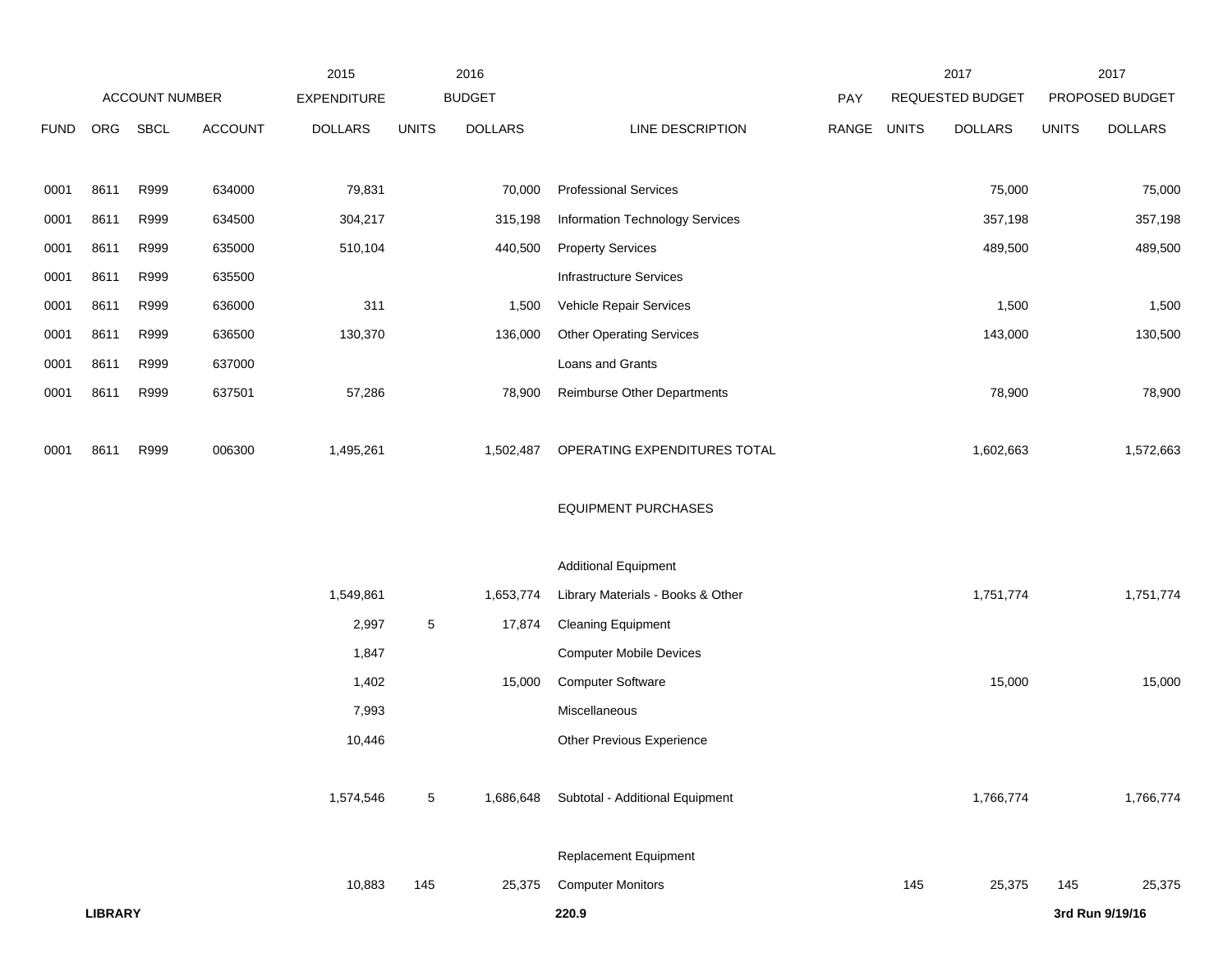|             |      |                |                | 2015               |                | 2016           |                                         |       |              | 2017                    |              | 2017            |
|-------------|------|----------------|----------------|--------------------|----------------|----------------|-----------------------------------------|-------|--------------|-------------------------|--------------|-----------------|
|             |      | ACCOUNT NUMBER |                | <b>EXPENDITURE</b> |                | <b>BUDGET</b>  |                                         | PAY   |              | <b>REQUESTED BUDGET</b> |              | PROPOSED BUDGET |
| <b>FUND</b> | ORG  | SBCL           | <b>ACCOUNT</b> | <b>DOLLARS</b>     | <b>UNITS</b>   | <b>DOLLARS</b> | LINE DESCRIPTION                        | RANGE | <b>UNITS</b> | <b>DOLLARS</b>          | <b>UNITS</b> | <b>DOLLARS</b>  |
|             |      |                |                |                    |                |                |                                         |       |              |                         |              |                 |
|             |      |                |                | 19,919             | 15             | 15,000         | <b>Computer Printing Equipment</b>      |       | 15           | 15,000                  | 15           | 15,000          |
|             |      |                |                | 143,833            | 225            | 185,044        | Computers                               |       | 275          | 235,044                 | 275          | 235,044         |
|             |      |                |                | 52,316             |                | 20,000         | <b>Computer Network</b>                 |       |              | 20,000                  |              | 20,000          |
|             |      |                |                | 18,579             |                | 30,000         | <b>Computer Peripherals</b>             |       |              | 30,000                  |              | 30,000          |
|             |      |                |                | 68,802             |                | 10,000         | <b>Computer Server &amp; Components</b> |       |              | 10,000                  |              | 10,000          |
|             |      |                |                | 6,365              | $\overline{2}$ | 5,600          | Floor Maintenance Machines              |       |              |                         |              |                 |
|             |      |                |                | 4,745              | $\overline{1}$ | 2,000          | Miscellaneous                           |       |              | 27,280                  |              | 27,280          |
|             |      |                |                | 4,765              |                |                | Office Furniture                        |       |              |                         |              |                 |
|             |      |                |                |                    |                |                | Other Previous Experience               |       |              |                         |              |                 |
|             |      |                |                |                    |                |                |                                         |       |              |                         |              |                 |
|             |      |                |                | 330,207            | 388            | 293,019        | Subtotal - Replacement Equipment        |       | 435          | 362,699                 | 435          | 362,699         |
|             |      |                |                |                    |                |                |                                         |       |              |                         |              |                 |
| 0001        | 8611 | R999           | 006800         | 1,904,753          | 393            | 1,979,667      | EQUIPMENT PURCHASES TOTAL               |       | 435          | 2,129,473               | 435          | 2,129,473       |
|             |      |                |                |                    |                |                |                                         |       |              |                         |              |                 |
|             |      |                |                |                    |                |                | SPECIAL FUNDS                           |       |              |                         |              |                 |
|             |      |                |                |                    |                |                |                                         |       |              |                         |              |                 |
|             |      |                |                |                    |                |                | SPECIAL FUNDS TOTAL                     |       |              |                         |              |                 |
|             |      |                |                |                    |                |                |                                         |       |              |                         |              |                 |
|             |      |                |                |                    |                |                | LIBRARY ADMINISTRATIVE SERVICES         |       |              |                         |              |                 |
|             |      |                |                | 10,101,099         |                | 10,501,239     | DECISION UNIT TOTAL                     |       |              | 10,579,341              |              | 10,521,105      |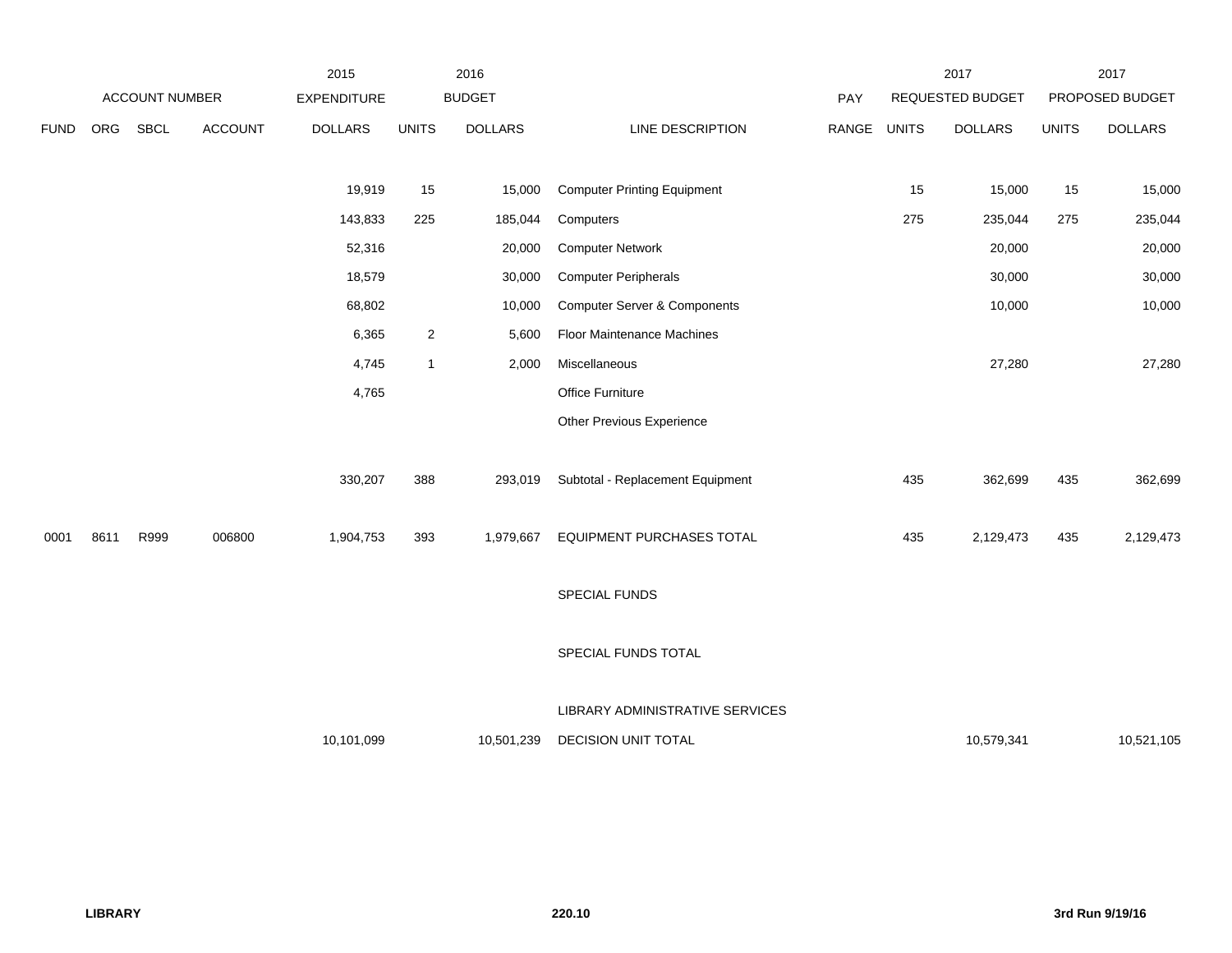|             |            |                       |                | 2015               |       | 2016           |                                  | $201^-$                        |              | 2017                   |
|-------------|------------|-----------------------|----------------|--------------------|-------|----------------|----------------------------------|--------------------------------|--------------|------------------------|
|             |            | <b>ACCOUNT NUMBER</b> |                | <b>EXPENDITURE</b> |       | <b>BUDGET</b>  | PAY                              | REQUESTED BUDGET               |              | <b>PROPOSED BUDGET</b> |
| <b>FUND</b> | <b>ORG</b> | <b>SBCL</b>           | <b>ACCOUNT</b> | <b>DOLLARS</b>     | UNITS | <b>DOLLARS</b> | LINE DESCRIPTION<br><b>RANGE</b> | <b>UNITS</b><br><b>DOLLARS</b> | <b>UNITS</b> | <b>DOLLARS</b>         |

#### LIBRARY

#### BRANCH LIBRARY

# SERVICES DECISION UNIT

#### SALARIES & WAGES

#### BRANCH SERVICES DIVISION

| 95.208 | Library Public Services Area Mgr. (X)(Y) | 1HX | 95.208 | 95,208 |
|--------|------------------------------------------|-----|--------|--------|
|        |                                          |     |        |        |

# BRANCH LIBRARY SERVICES POOL

| 18 | 883.744   | Librarian III                              | 2DN | 18 | 938.688   | 18 | 938,688   |
|----|-----------|--------------------------------------------|-----|----|-----------|----|-----------|
| 33 | 1.043.925 | Library Circulation Assistant I            | 6EN | 33 | 1.053.598 | 33 | 1,053,598 |
| 1  | 17.961    | Library Circulation Assistant I (0.50 FTE) | 6EN |    | 18.320    |    | 18,320    |
| 4  | 31.800    | Library Circulation Aide (0.56 FTE)        | 9CN | 4  | 32,280    | 4  | 32,280    |
| 12 | 666.739   | Library Branch Manager (X)                 | 1DX | 12 | 733,388   | 12 | 733,388   |
| 8  | 318.721   | Library Reference Assistant                | 5DN | 8  | 322,162   | 8  | 322,162   |
| 5  | 219.179   | Librarian II                               | 2CN | 5  | 222.762   | 5  | 222,762   |
| 12 | 505.536   | <b>Branch Library Services Assistant</b>   | 5EN | 12 | 514.837   | 12 | 514,837   |
| 23 | 296.942   | Library Circulation Assistant I (0.53 FTE) | 6EN | 23 | 302.841   | 23 | 302,841   |

#### AUXILIARY POSITIONS

| 2 | Librarian III                       | 2DN |  |
|---|-------------------------------------|-----|--|
|   | Library Circulation Assistant I     | 6EN |  |
| 2 | Library Circulation Aide (0.56 FTE) | 9CN |  |
|   | Librarian V                         | 1FX |  |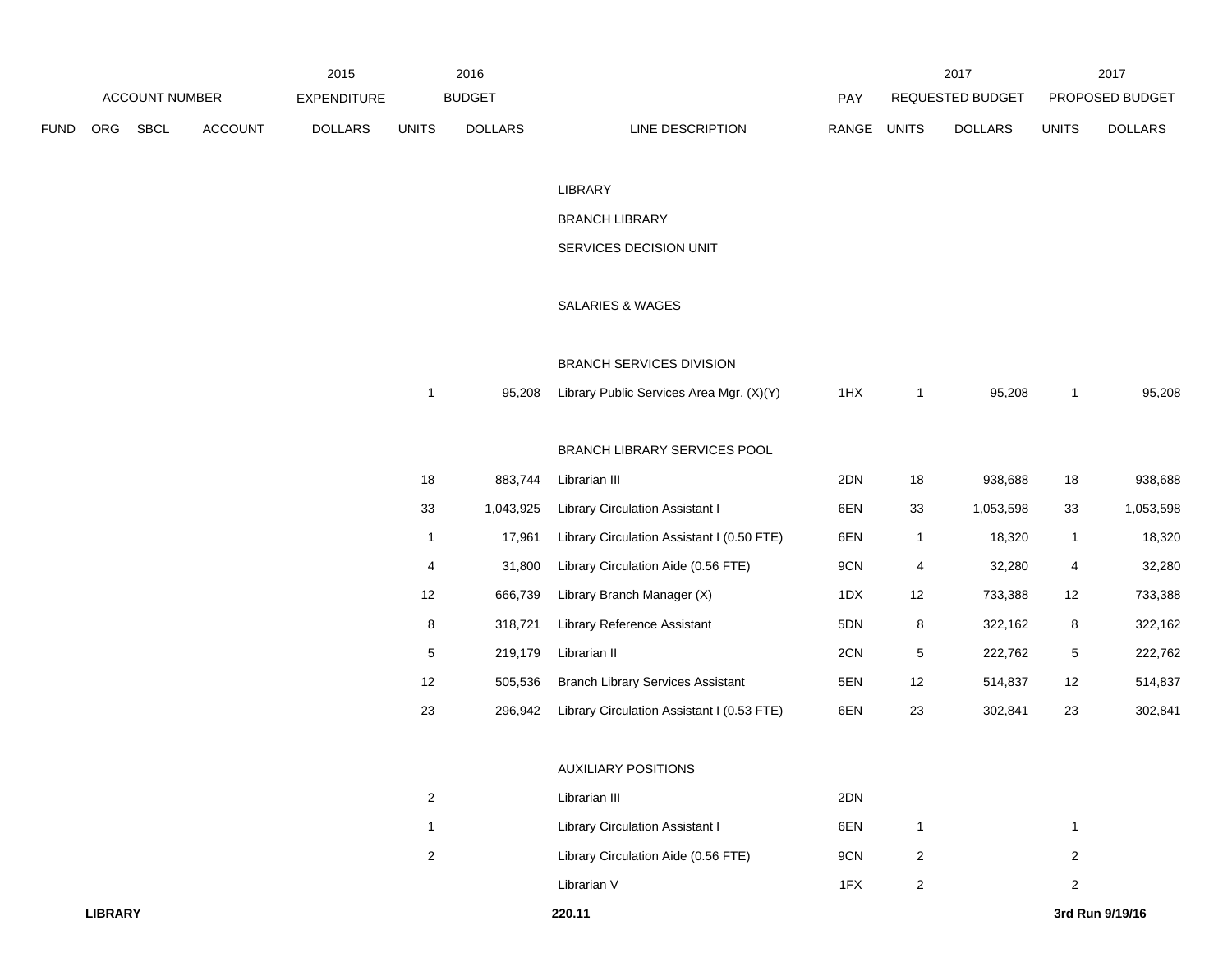|             |                |                |                | 2015               |              | 2016           |                                                                           |       |              | 2017             |              | 2017            |
|-------------|----------------|----------------|----------------|--------------------|--------------|----------------|---------------------------------------------------------------------------|-------|--------------|------------------|--------------|-----------------|
|             |                | ACCOUNT NUMBER |                | <b>EXPENDITURE</b> |              | <b>BUDGET</b>  |                                                                           | PAY   |              | REQUESTED BUDGET |              | PROPOSED BUDGET |
| <b>FUND</b> | ORG            | SBCL           | <b>ACCOUNT</b> | <b>DOLLARS</b>     | <b>UNITS</b> | <b>DOLLARS</b> | LINE DESCRIPTION                                                          | RANGE | <b>UNITS</b> | <b>DOLLARS</b>   | <b>UNITS</b> | <b>DOLLARS</b>  |
|             |                |                |                |                    |              |                | Librarian Intern                                                          | 5DN   | $\sqrt{2}$   |                  | $\sqrt{2}$   |                 |
|             |                |                |                | 3,506,674          | 122          | 4,079,755      | <b>Total Before Adjustments</b>                                           |       | 124          | 4,234,084        | 124          | 4,234,084       |
|             |                |                |                |                    |              |                | Salary & Wage Rate Change                                                 |       |              |                  |              |                 |
|             |                |                |                | 9,485              |              | 25,000         | Overtime Compensated                                                      |       |              | 25,000           |              | 25,000          |
|             |                |                |                |                    |              | (116, 782)     | Personnel Cost Adjustment                                                 |       |              | (127, 959)       |              | (145, 020)      |
|             |                |                |                |                    |              | 5,800          | Other (Shift)                                                             |       |              | 6,200            |              | 6,200           |
|             |                |                |                | 3,516,159          | 122          | 3,993,773      | Gross Salaries & Wages Total                                              |       | 124          | 4,137,325        | 124          | 4,120,264       |
|             |                |                |                |                    |              |                | Reimbursable Services Deduction                                           |       |              |                  |              |                 |
|             |                |                |                |                    |              |                | Capital Improvements Deduction                                            |       |              |                  |              |                 |
|             |                |                |                |                    |              |                | <b>Grants &amp; Aids Deduction</b>                                        |       |              |                  |              |                 |
| 0001        | 8612           | R999           | 006000         | 3,516,159          | 122          | 3,993,773      | NET SALARIES & WAGES TOTAL                                                |       | 124          | 4,137,325        | 124          | 4,120,264       |
|             |                |                |                |                    | 99.03        |                | O&M FTE'S                                                                 |       | 100.74       |                  | 100.74       |                 |
|             |                |                |                |                    |              |                | NON-O&M FTE'S                                                             |       |              |                  |              |                 |
|             |                |                |                |                    |              |                | (X) Private auto allowance may be paid pursuant to Section                |       |              |                  |              |                 |
|             |                |                |                |                    |              |                | 350-183 of the Milwaukee Code.                                            |       |              |                  |              |                 |
|             |                |                |                |                    |              |                | (Y) Required to file a statement of economic interests in accordance with |       |              |                  |              |                 |
|             |                |                |                |                    |              |                | the Milwaukee Code of Ordinances Chapter 303-Code of Ethics.              |       |              |                  |              |                 |
|             | <b>LIBRARY</b> |                |                |                    |              |                | 220.12                                                                    |       |              |                  |              | 3rd Run 9/19/16 |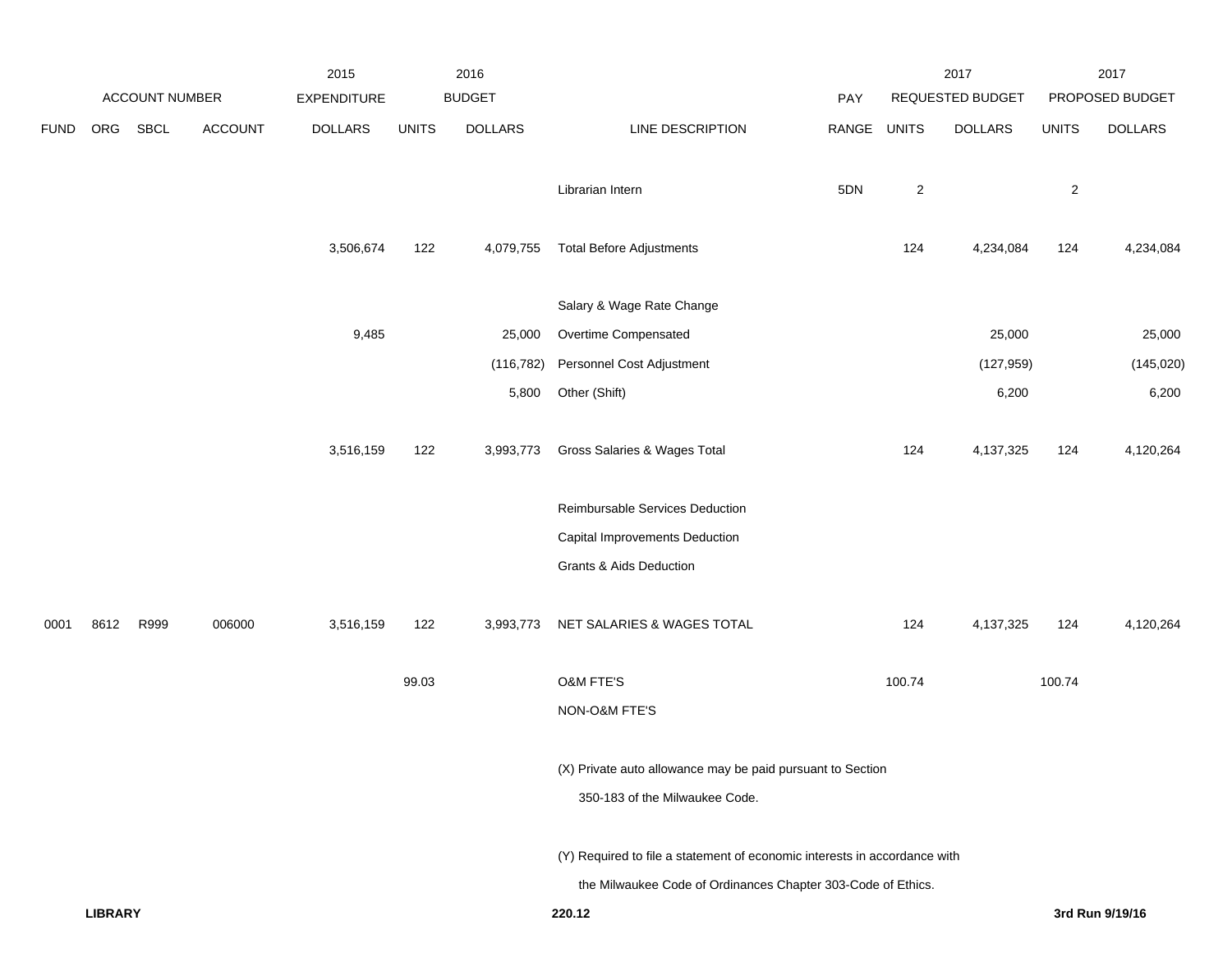|             |            |                       |                | 2015               |              | 2016           |                                                          |            |              | 2017             |              | 2017            |
|-------------|------------|-----------------------|----------------|--------------------|--------------|----------------|----------------------------------------------------------|------------|--------------|------------------|--------------|-----------------|
|             |            | <b>ACCOUNT NUMBER</b> |                | <b>EXPENDITURE</b> |              | <b>BUDGET</b>  |                                                          | <b>PAY</b> |              | REQUESTED BUDGET |              | PROPOSED BUDGET |
| <b>FUND</b> | <b>ORG</b> | <b>SBCL</b>           | <b>ACCOUNT</b> | <b>DOLLARS</b>     | <b>UNITS</b> | <b>DOLLARS</b> | LINE DESCRIPTION                                         | RANGE      | <b>UNITS</b> | <b>DOLLARS</b>   | <b>UNITS</b> | <b>DOLLARS</b>  |
|             |            |                       |                |                    |              |                |                                                          |            |              |                  |              |                 |
|             |            |                       |                |                    |              |                |                                                          |            |              |                  |              |                 |
| 0001        | 8612       | R999                  | 006100         | 1,479,822          |              | 1,917,011      | ESTIMATED EMPLOYEE FRINGE BENEFITS                       |            |              | 1,861,796        |              | 1,854,119       |
|             |            |                       |                |                    |              |                | (Involves Revenue Offset-No Transfers from this Account) |            |              |                  |              |                 |
|             |            |                       |                |                    |              |                |                                                          |            |              |                  |              |                 |
|             |            |                       |                |                    |              |                | <b>OPERATING EXPENDITURES</b>                            |            |              |                  |              |                 |
| 0001        | 8612       | R999                  | 630100         | 8,710              |              | 12,000         | <b>General Office Expense</b>                            |            |              | 12,000           |              | 12,000          |
| 0001        | 8612       | R999                  | 630500         |                    |              |                | Tools & Machinery Parts                                  |            |              |                  |              |                 |
| 0001        | 8612       | R999                  | 631000         |                    |              |                | <b>Construction Supplies</b>                             |            |              |                  |              |                 |
| 0001        | 8612       | R999                  | 631500         | 314,907            |              | 389,420        | Energy                                                   |            |              | 395,460          |              | 386,960         |
| 0001        | 8612       | R999                  | 632000         | 2,101              |              | 2,085          | <b>Other Operating Supplies</b>                          |            |              | 2,085            |              | 2,085           |
| 0001        | 8612       | R999                  | 632500         |                    |              |                | <b>Facility Rental</b>                                   |            |              |                  |              |                 |
| 0001        | 8612       | R999                  | 633000         | 2,337              |              |                | Vehicle Rental                                           |            |              |                  |              |                 |
| 0001        | 8612       | R999                  | 633500         |                    |              |                | Non-Vehicle Equipment Rental                             |            |              |                  |              |                 |
| 0001        | 8612       | R999                  | 634000         |                    |              |                | <b>Professional Services</b>                             |            |              |                  |              |                 |
| 0001        | 8612       | R999                  | 634500         |                    |              |                | Information Technology Services                          |            |              |                  |              |                 |
| 0001        | 8612       | R999                  | 635000         | 443,701            |              | 496,674        | <b>Property Services</b>                                 |            |              | 473,500          |              | 473,500         |
| 0001        | 8612       | R999                  | 635500         | 38,306             |              | 28,000         | <b>Infrastructure Services</b>                           |            |              | 28,000           |              | 28,000          |
| 0001        | 8612       | R999                  | 636000         |                    |              |                | Vehicle Repair Services                                  |            |              |                  |              |                 |
| 0001        | 8612       | R999                  | 636500         | 5,569              |              | 6,600          | <b>Other Operating Services</b>                          |            |              | 6,600            |              | 6,600           |
| 0001        | 8612       | R999                  | 637000         |                    |              |                | Loans and Grants                                         |            |              |                  |              |                 |
| 0001        | 8612       | R999                  | 637501         | 1,001              |              | 1,000          | Reimburse Other Departments                              |            |              | 1,000            |              | 1,000           |
|             |            |                       |                |                    |              |                |                                                          |            |              |                  |              |                 |
| 0001        | 8612       | R999                  | 006300         | 816,632            |              | 935,779        | OPERATING EXPENDITURES TOTAL                             |            |              | 918,645          |              | 910,145         |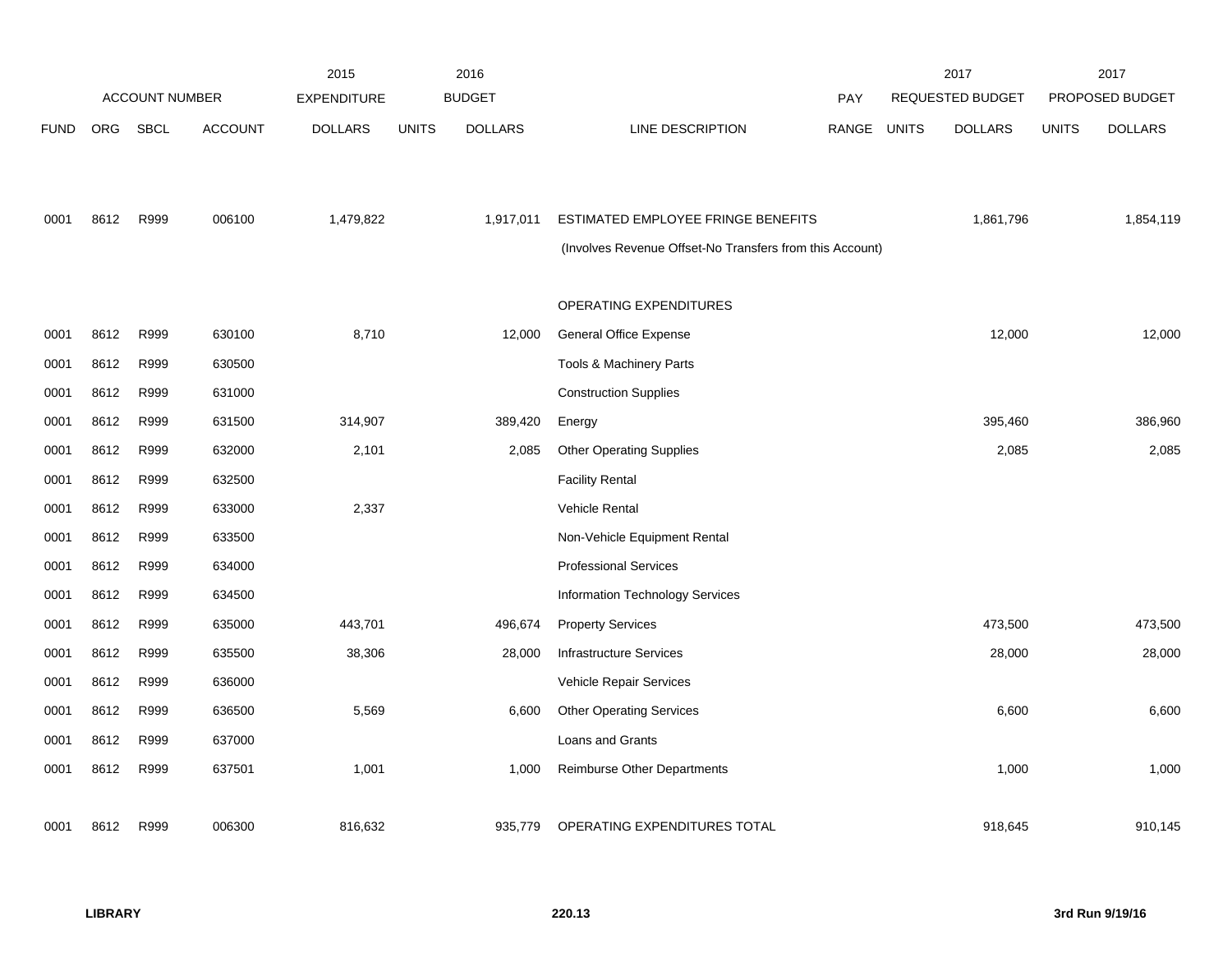|             |                |                       |                | 2015           |                | 2016           |                                        |             | 2017             |              | 2017            |
|-------------|----------------|-----------------------|----------------|----------------|----------------|----------------|----------------------------------------|-------------|------------------|--------------|-----------------|
|             |                | <b>ACCOUNT NUMBER</b> |                | EXPENDITURE    |                | <b>BUDGET</b>  |                                        | PAY         | REQUESTED BUDGET |              | PROPOSED BUDGET |
| <b>FUND</b> | ORG            | <b>SBCL</b>           | <b>ACCOUNT</b> | <b>DOLLARS</b> | <b>UNITS</b>   | <b>DOLLARS</b> | LINE DESCRIPTION                       | RANGE UNITS | <b>DOLLARS</b>   | <b>UNITS</b> | <b>DOLLARS</b>  |
|             |                |                       |                |                |                |                |                                        |             |                  |              |                 |
|             |                |                       |                |                |                |                | <b>EQUIPMENT PURCHASES</b>             |             |                  |              |                 |
|             |                |                       |                |                |                |                |                                        |             |                  |              |                 |
|             |                |                       |                |                |                |                | <b>Additional Equipment</b>            |             |                  |              |                 |
|             |                |                       |                |                | $\overline{a}$ | 1,600          | Other Audio                            |             |                  |              |                 |
|             |                |                       |                |                | $\mathbf{1}$   | 600            | PA System                              |             |                  |              |                 |
|             |                |                       |                |                |                |                |                                        |             |                  |              |                 |
|             |                |                       |                |                | 3              | 2,200          | <b>Additional Equipment Subtotal</b>   |             |                  |              |                 |
|             |                |                       |                |                |                |                |                                        |             |                  |              |                 |
|             |                |                       |                |                |                |                | Replacement Equipment                  |             |                  |              |                 |
|             |                |                       |                | 1,741          | 4              | 6,490          | Miscellaneous                          |             | 11,990           |              | 11,990          |
|             |                |                       |                |                | 6              | 3,300          | Office Furniture                       |             |                  |              |                 |
|             |                |                       |                | 1,288          |                |                | Other Previous Experience              |             |                  |              |                 |
|             |                |                       |                |                |                |                |                                        |             |                  |              |                 |
|             |                |                       |                | 3,029          | 10             | 9,790          | Replacement Equipment Subtotal         |             | 11,990           |              | 11,990          |
| 0001        | 8612           | R999                  | 006800         | 3,029          | $13$           | 11,990         | EQUIPMENT PURCHASES TOTAL              |             | 11,990           |              | 11,990          |
|             |                |                       |                |                |                |                |                                        |             |                  |              |                 |
|             |                |                       |                |                |                |                | SPECIAL FUNDS                          |             |                  |              |                 |
| 0001        | 8610           | R863                  | 006300         | 13,182         |                | 13,182         | Villard Square Rent Payment*           |             | 13,182           |              | 13,182          |
| 0001        | 8610           | Rxxx                  | 006300         |                |                |                | Mitchell Street Rent Payment*          |             |                  |              | 36,000          |
|             |                |                       |                |                |                |                |                                        |             |                  |              |                 |
|             |                |                       |                | 13,182         |                |                | 13,182 SPECIAL FUNDS TOTAL             |             | 13,182           |              | 49,182          |
|             |                |                       |                |                |                |                |                                        |             |                  |              |                 |
|             |                |                       |                |                |                |                | <b>BRANCH LIBRARY</b>                  |             |                  |              |                 |
|             |                |                       |                | 5,828,824      |                |                | 6,871,735 SERVICES DECISION UNIT TOTAL |             | 6,942,938        |              | 6,945,700       |
|             | <b>LIBRARY</b> |                       |                |                |                |                | 220.14                                 |             |                  |              | 3rd Run 9/19/16 |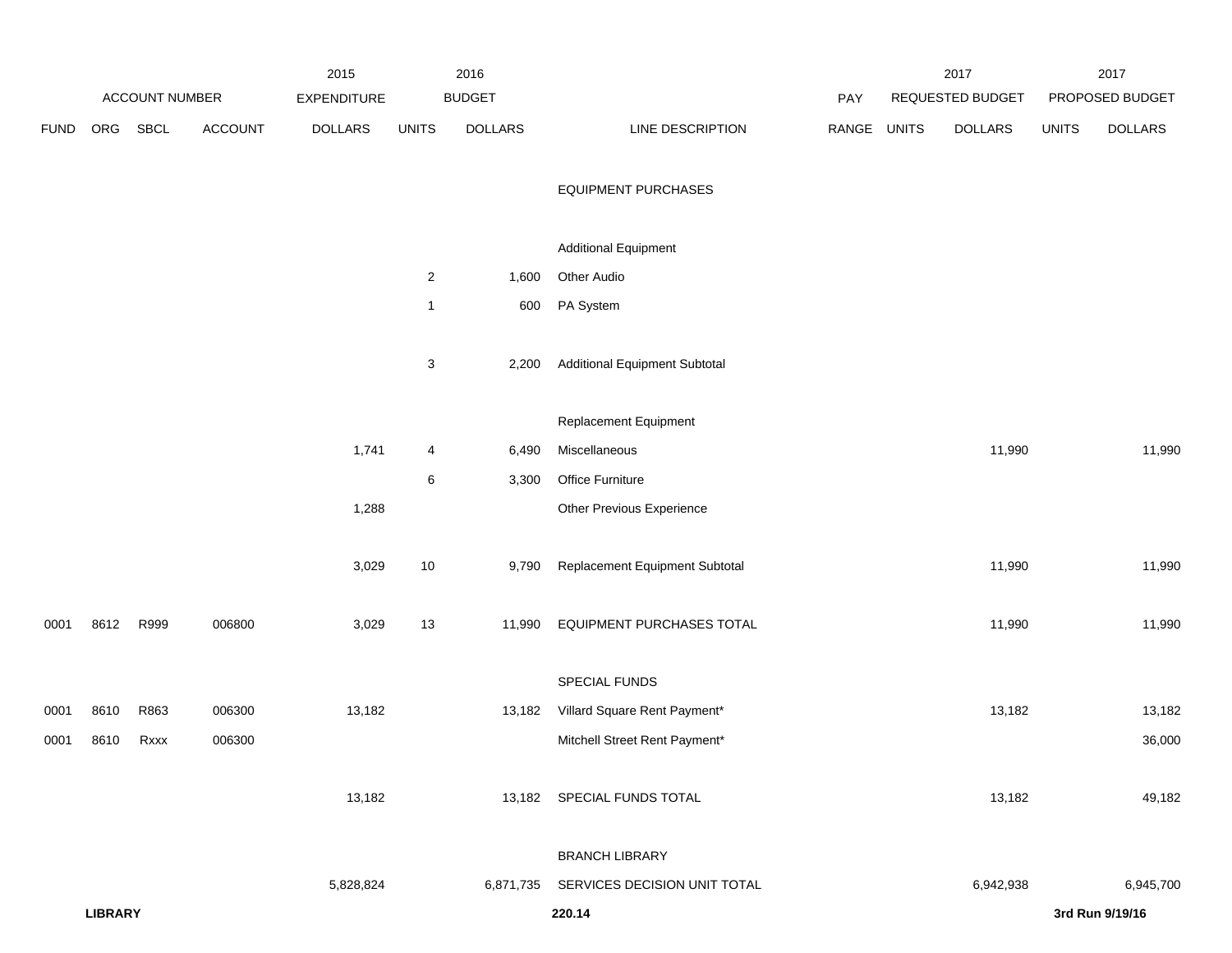|             |     |                |                | 2015               |       | 2016           |                  |              |              | $201^{-}$               |              | 2017                   |
|-------------|-----|----------------|----------------|--------------------|-------|----------------|------------------|--------------|--------------|-------------------------|--------------|------------------------|
|             |     | ACCOUNT NUMBER |                | <b>EXPENDITURE</b> |       | <b>BUDGET</b>  |                  | PAY          |              | <b>REQUESTED BUDGET</b> |              | <b>PROPOSED BUDGET</b> |
| <b>FUND</b> | ORG | <b>SBCL</b>    | <b>ACCOUNT</b> | <b>DOLLARS</b>     | UNITS | <b>DOLLARS</b> | LINE DESCRIPTION | <b>RANGE</b> | <b>UNITS</b> | <b>DOLLARS</b>          | <b>UNITS</b> | <b>DOLLARS</b>         |

\*Appropriation Control Account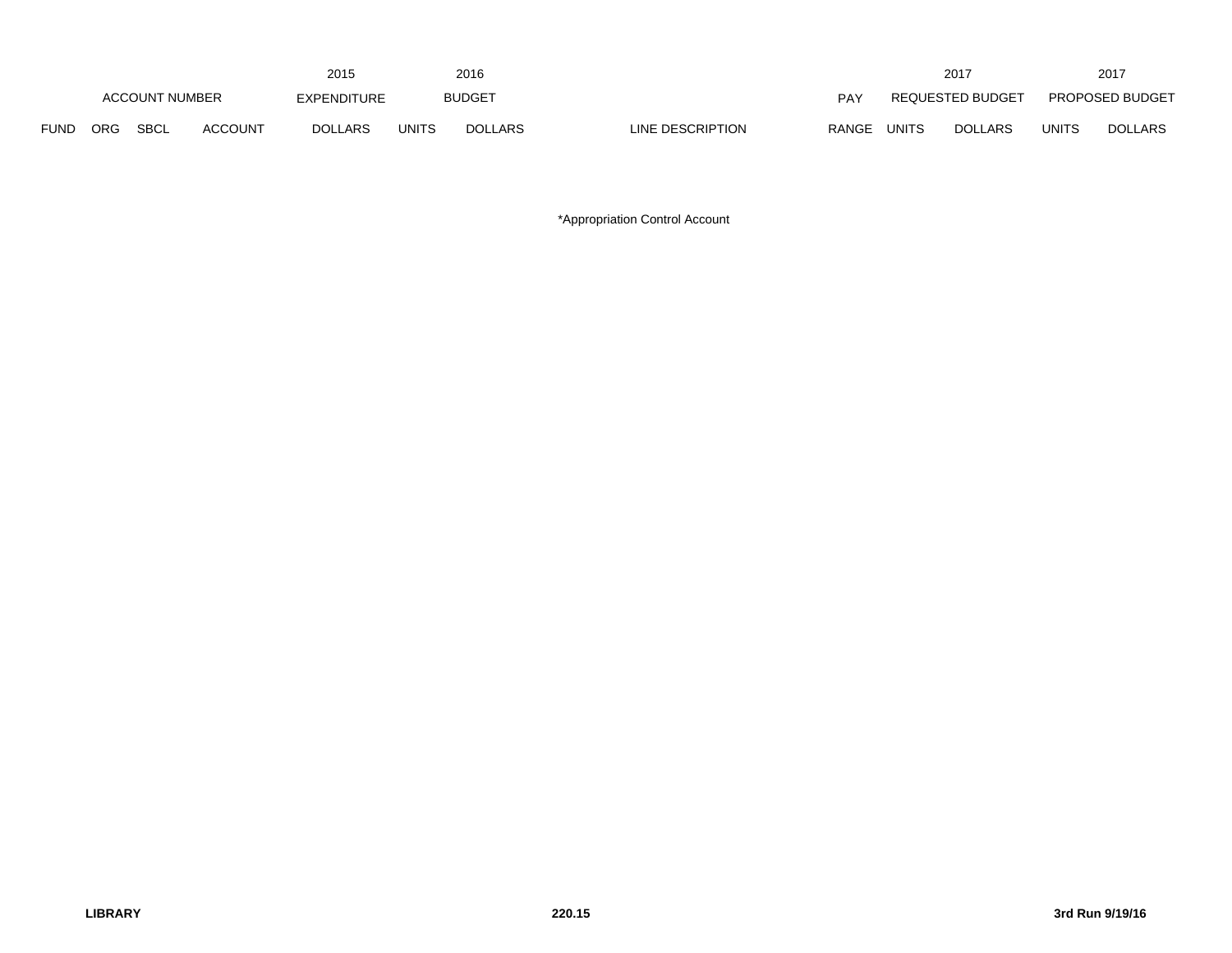|             |            |                |                | 2015               |       | 2016           |                           |       | 2017             |       | 201                    |
|-------------|------------|----------------|----------------|--------------------|-------|----------------|---------------------------|-------|------------------|-------|------------------------|
|             |            | ACCOUNT NUMBER |                | <b>EXPENDITURE</b> |       | <b>BUDGET</b>  | PAY                       |       | REQUESTED BUDGET |       | <b>PROPOSED BUDGET</b> |
| <b>FUND</b> | <b>ORG</b> | <b>SBCL</b>    | <b>ACCOUNT</b> | <b>DOLLARS</b>     | UNITS | <b>DOLLARS</b> | RANGE<br>LINE DESCRIPTION | UNITS | <b>DOLLARS</b>   | UNITS | <b>DOLLARS</b>         |

#### LIBRARY

#### CENTRAL LIBRARY DECISION UNIT

# SALARIES & WAGES

#### CENTRAL LIBRARY SERVICES BUREAU

| 1 | 73,589 | Library Public Services Area Mgr. (X)(Y)            | 1HX | $\mathbf{1}$ | 87,981 | 1 | 87,981 |
|---|--------|-----------------------------------------------------|-----|--------------|--------|---|--------|
| 1 | 51,150 | Management Librarian (X)                            | 1DX | $\mathbf{1}$ | 51,150 | 1 | 51,150 |
|   |        |                                                     |     |              |        |   |        |
|   |        | ARTS & MEDIA SECTION                                |     |              |        |   |        |
| 1 | 66,415 | Management Librarian                                | 1DX | 1            | 54,865 | 1 | 54,865 |
|   |        |                                                     |     |              |        |   |        |
|   |        | READY REFERENCE SECTION                             |     |              |        |   |        |
| 1 | 54,865 | Librarian V                                         | 1FX | $\mathbf{1}$ | 54,865 | 1 | 54,865 |
|   |        |                                                     |     |              |        |   |        |
|   |        | HUMANITIES & ARCHIVES SECTION                       |     |              |        |   |        |
| 1 | 83,792 | Librarian V                                         | 1FX | $\mathbf{1}$ | 69,736 | 1 | 69,736 |
| 1 | 19,952 | Office Assistant III (0.5 FTE)                      | 6FN | $\mathbf{1}$ | 20,351 | 1 | 20,351 |
| 1 | 14,133 | Library Circulation Asst. I (0.5 FTE)               | 6EN | $\mathbf{1}$ | 14,416 | 1 | 14,416 |
|   |        |                                                     |     |              |        |   |        |
|   |        | <b>CITY ARCHIVES UNIT</b>                           |     |              |        |   |        |
| 1 | 43,496 | Archives Technician                                 | 6HN | 1            | 44,366 | 1 | 44,366 |
|   |        |                                                     |     |              |        |   |        |
|   |        | BUSINESS, TECHNOLOGY, SCIENCE & PERIODICALS SECTION |     |              |        |   |        |
| 1 | 62,338 | Librarian V                                         | 1FX | 1            | 62,338 | 1 | 62,338 |
|   |        |                                                     |     |              |        |   |        |

**LIBRARY 220.16 3rd Run 9/19/16**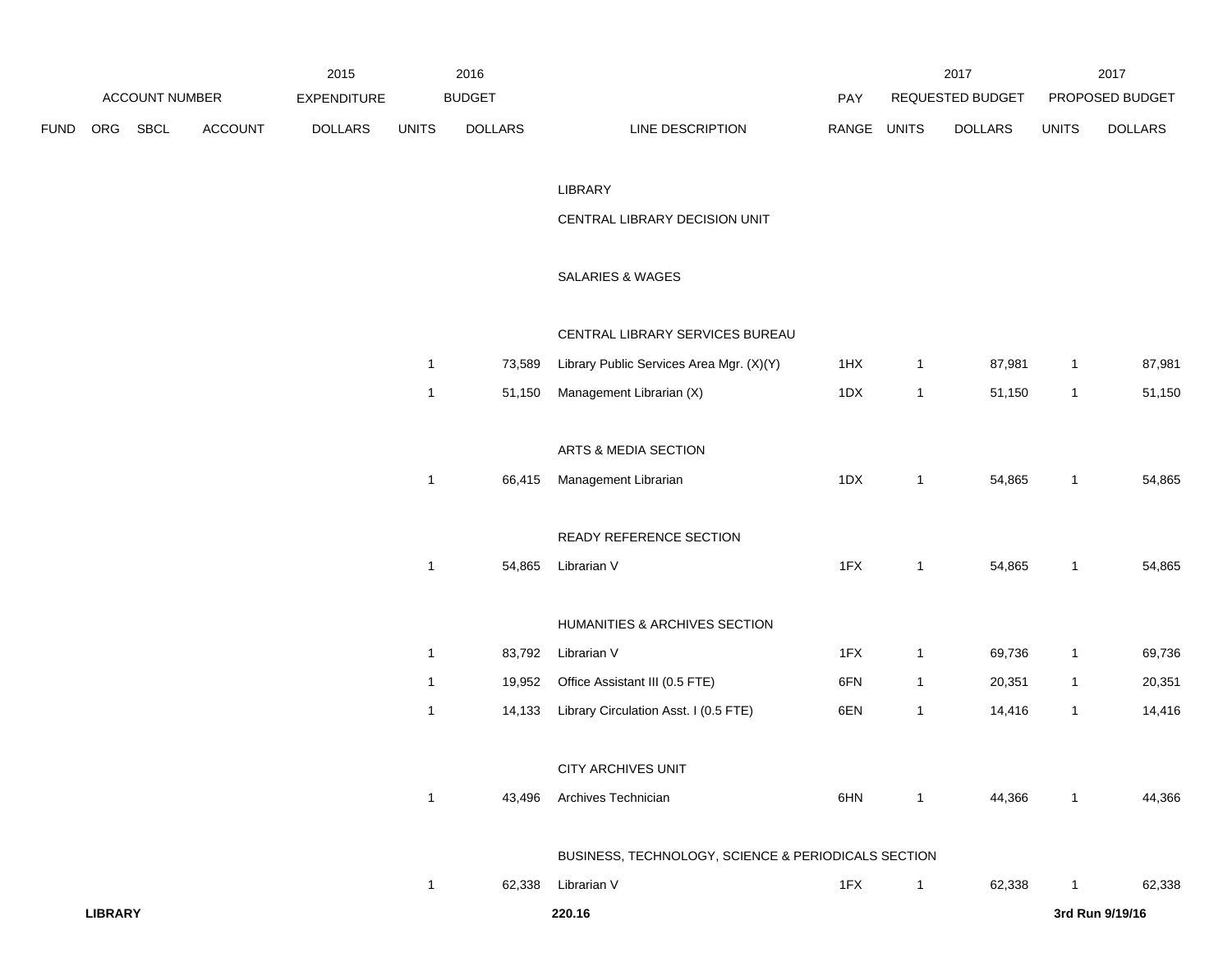|             |     |                |                | 2015               |                | 2016           |                                            |             |                | 2017             |                | 2017            |
|-------------|-----|----------------|----------------|--------------------|----------------|----------------|--------------------------------------------|-------------|----------------|------------------|----------------|-----------------|
|             |     | ACCOUNT NUMBER |                | <b>EXPENDITURE</b> |                | <b>BUDGET</b>  |                                            | PAY         |                | REQUESTED BUDGET |                | PROPOSED BUDGET |
| <b>FUND</b> | ORG | <b>SBCL</b>    | <b>ACCOUNT</b> | <b>DOLLARS</b>     | <b>UNITS</b>   | <b>DOLLARS</b> | LINE DESCRIPTION                           | RANGE UNITS |                | <b>DOLLARS</b>   | <b>UNITS</b>   | <b>DOLLARS</b>  |
|             |     |                |                |                    | $\mathbf{1}$   | 32,971         | Office Assistant II                        | 6EN         | $\mathbf{1}$   | 34,445           | 1              | 34,445          |
|             |     |                |                |                    |                |                | EDUCATION & OUTREACH SERVICES SECTION      |             |                |                  |                |                 |
|             |     |                |                |                    | $\mathbf{1}$   | 82,713         | Librarian $V(X)(Y)$                        | 1FX         | $\mathbf{1}$   | 82,713           | $\mathbf{1}$   | 82,713          |
|             |     |                |                |                    | 3              | 101,635        | Library Education Outreach Spec. (X)(Z)    | 2DN         |                |                  |                |                 |
|             |     |                |                |                    | $\mathbf{1}$   | 43,496         | Library Services Asst.                     | 5DN         | $\mathbf{1}$   | 44,366           | $\mathbf{1}$   | 44,366          |
|             |     |                |                |                    | $\overline{2}$ | 71,551         | Library Circulation Asst. II               | 6FN         | $\overline{2}$ | 72,982           | $\overline{a}$ | 72,982          |
|             |     |                |                |                    | 6              | 123,076        | Library Youth Educator (0.50 FTE) (X)      | 2BN         | $\,6\,$        | 123,076          |                |                 |
|             |     |                |                |                    | $\mathbf{1}$   | 14,133         | Library Circulation Assistant I (0.50 FTE) | 6EN         | $\mathbf{1}$   | 14,133           | $\mathbf{1}$   | 14,133          |
|             |     |                |                |                    |                |                | Library Education Outreach Spec. (X)       | 2DN         | $\sqrt{3}$     | 152,086          | 3              | 152,086         |
|             |     |                |                |                    |                |                | Management Librarian (X)                   | 1DX         | $\mathbf{1}$   | 57,005           | $\mathbf{1}$   | 57,005          |
|             |     |                |                |                    |                |                | Librarian III (X)                          | 2DN         |                |                  | $\overline{2}$ | 100,903         |
|             |     |                |                |                    |                |                | Program Assistant II (0.5 FTE)             | 5FN         |                |                  | 1              | 22,173          |
|             |     |                |                |                    |                |                | CENTRAL LIBRARY SERVICES POOL              |             |                |                  |                |                 |
|             |     |                |                |                    | 21             | 1,112,072      | Librarian III                              | 2DN         | $21$           | 1,113,307        | 21             | 1,113,307       |
|             |     |                |                |                    | $\mathbf{1}$   | 27,098         | Librarian III (0.50 FTE)                   | 2DN         | $\overline{1}$ | 27,098           | $\mathbf{1}$   | 27,098          |
|             |     |                |                |                    | $\mathbf{1}$   | 43,099         | Librarian III (0.75 FTE)                   | 2DN         | $\mathbf{1}$   | 43,405           | $\mathbf{1}$   | 43,405          |
|             |     |                |                |                    | 5              | 185,798        | Library Reference Assistant                | 5DN         | $\sqrt{5}$     | 190,447          | 5              | 190,447         |
|             |     |                |                |                    | 6              | 267,302        | Librarian II                               | 2CN         | 6              | 267,302          | 6              | 267,302         |
|             |     |                |                |                    | $\mathbf{1}$   | 55,660         | Management Librarian (X)                   | 1DX         |                |                  |                |                 |
|             |     |                |                |                    |                |                | TALKING BOOK AND BRAILLE LIBRARY (D)       |             |                |                  |                |                 |
|             |     |                |                |                    | $\mathbf{1}$   | 75,057         | Management Librarian (D)                   | 1DX         | $\mathbf{1}$   | 75,057           | 1              | 75,057          |
|             |     |                |                |                    | $\mathbf{1}$   | 48,155         | Librarian III (D)                          | 2DN         | $\mathbf{1}$   | 48,155           | $\mathbf{1}$   | 48,155          |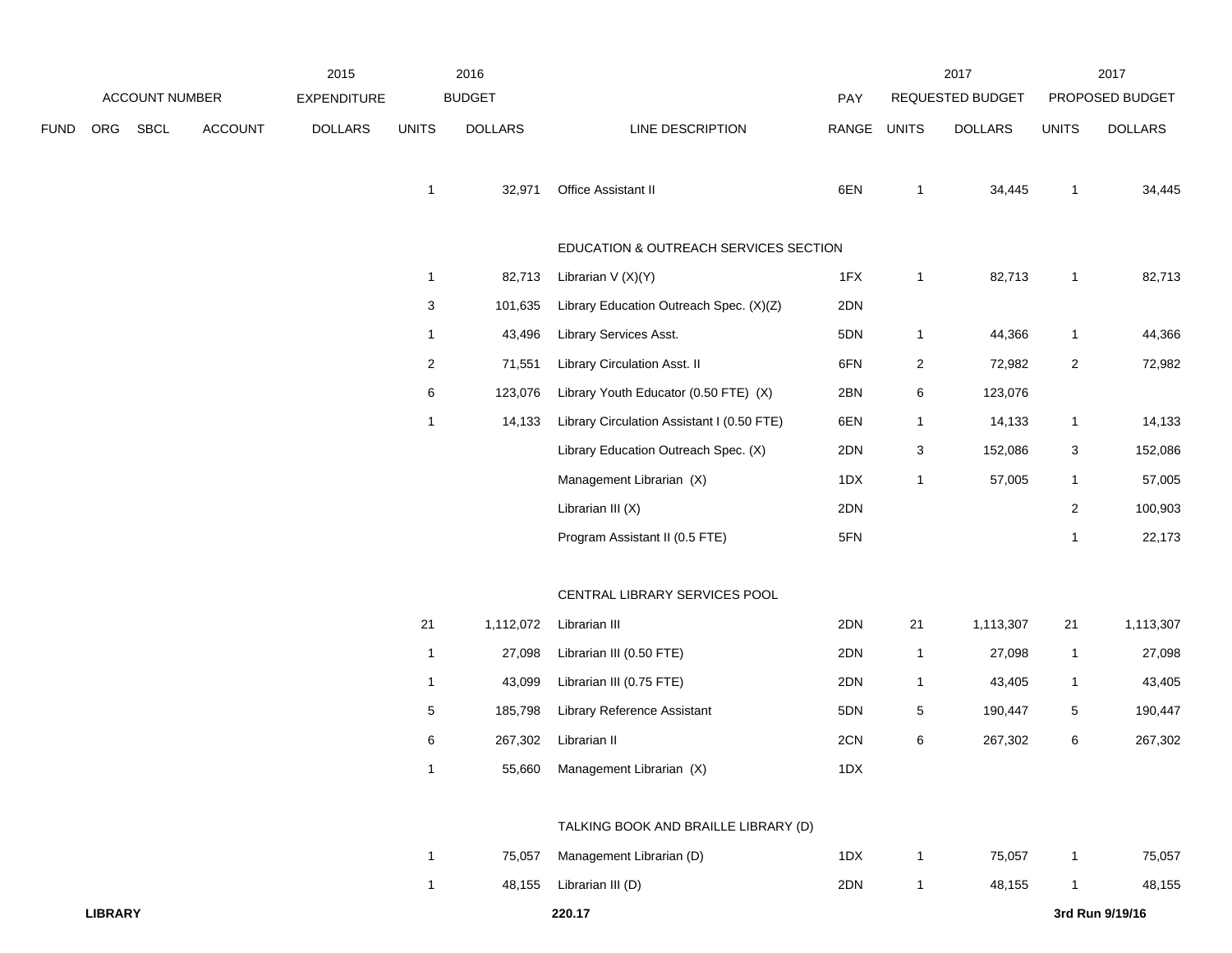|      |                |                |                | 2015               |                | 2016           |                                            |       |                         | 2017             |                         | 2017            |
|------|----------------|----------------|----------------|--------------------|----------------|----------------|--------------------------------------------|-------|-------------------------|------------------|-------------------------|-----------------|
|      |                | ACCOUNT NUMBER |                | <b>EXPENDITURE</b> |                | <b>BUDGET</b>  |                                            | PAY   |                         | REQUESTED BUDGET |                         | PROPOSED BUDGET |
| FUND | ORG            | <b>SBCL</b>    | <b>ACCOUNT</b> | <b>DOLLARS</b>     | <b>UNITS</b>   | <b>DOLLARS</b> | LINE DESCRIPTION                           | RANGE | <b>UNITS</b>            | <b>DOLLARS</b>   | <b>UNITS</b>            | <b>DOLLARS</b>  |
|      |                |                |                |                    | $\mathbf{1}$   | 42,526         | Librarian II (D)                           | 2CN   | $\mathbf{1}$            | 46,347           | $\mathbf{1}$            | 46,347          |
|      |                |                |                |                    | $\mathbf{1}$   | 41,899         | Library Services Assistant (D)             | 5DN   | $\mathbf{1}$            | 42,737           | -1                      | 42,737          |
|      |                |                |                |                    | $\mathsf 3$    | 119,646        | Library Reference Assistant (D)            | 5DN   | 3                       | 122,039          | 3                       | 122,039         |
|      |                |                |                |                    | $\overline{2}$ | 77,756         | Audio Machine Technician (D)               | 6FN   | $\overline{\mathbf{c}}$ | 80,244           | $\overline{\mathbf{c}}$ | 80,244          |
|      |                |                |                |                    | $\mathbf{1}$   | 30,529         | Office Assistant II (D)                    | 6EN   | $\mathbf{1}$            | 30,529           | $\mathbf{1}$            | 30,529          |
|      |                |                |                |                    | 4              | 140,237        | Library Circulation Assistant I (D)        | 6EN   | 4                       | 143,041          | 4                       | 143,041         |
|      |                |                |                |                    | $\mathbf{1}$   | 7,950          | Library Circulation Aide (0.56 FTE) (D)    | 9CN   | $\mathbf{1}$            | 7,950            | -1                      | 7,950           |
|      |                |                |                |                    |                |                | <b>CIRCULATION BUREAU</b>                  |       |                         |                  |                         |                 |
|      |                |                |                |                    | $\mathbf{1}$   | 63,904         | Administrative Specialist Sr.              | 2EX   | 1                       | 63,904           | 1                       | 63,904          |
|      |                |                |                |                    |                |                | PUBLIC SERVICES SECTION                    |       |                         |                  |                         |                 |
|      |                |                |                |                    |                |                | TIER & BOOK HANDLING SECTION               |       |                         |                  |                         |                 |
|      |                |                |                |                    | $\mathbf{1}$   | 39,306         | Library Circulation Assistant III          | 6HN   | $\mathbf{1}$            | 40,092           | $\mathbf{1}$            | 40,092          |
|      |                |                |                |                    | $\sqrt{3}$     | 111,884        | Library Circulation Assistant II           | 6FN   | 3                       | 105,496          | 3                       | 105,496         |
|      |                |                |                |                    |                |                | REGISTRATION/BOOK RETURN SECTION           |       |                         |                  |                         |                 |
|      |                |                |                |                    | $\mathbf{1}$   | 43,496         | Library Circulation Assistant III          | 6HN   | $\mathbf{1}$            | 44,366           | 1                       | 44,366          |
|      |                |                |                |                    | $\overline{2}$ | 73,106         | <b>Library Circulation Assistant II</b>    | 6FN   | $\overline{2}$          | 74,568           | 2                       | 74,568          |
|      |                |                |                |                    |                |                | CIRCULATION BUREAU POOL                    |       |                         |                  |                         |                 |
|      |                |                |                |                    | 11             | 87,450         | Library Circulation Aide (0.56 FTE)        | 9CN   | $11$                    | 89,050           | 11                      | 89,050          |
|      |                |                |                |                    | $\mathbf{1}$   | 15,798         | Library Circulation Assistant I (0.50 FTE) | 6EN   | $\overline{1}$          | 16,114           | $\mathbf{1}$            | 16,114          |
|      |                |                |                |                    | 27             | 844,967        | <b>Library Circulation Assistant I</b>     | 6EN   | 27                      | 872,169          | 27                      | 872,169         |
|      | <b>LIBRARY</b> |                |                |                    |                |                | 220.18                                     |       |                         |                  |                         | 3rd Run 9/19/16 |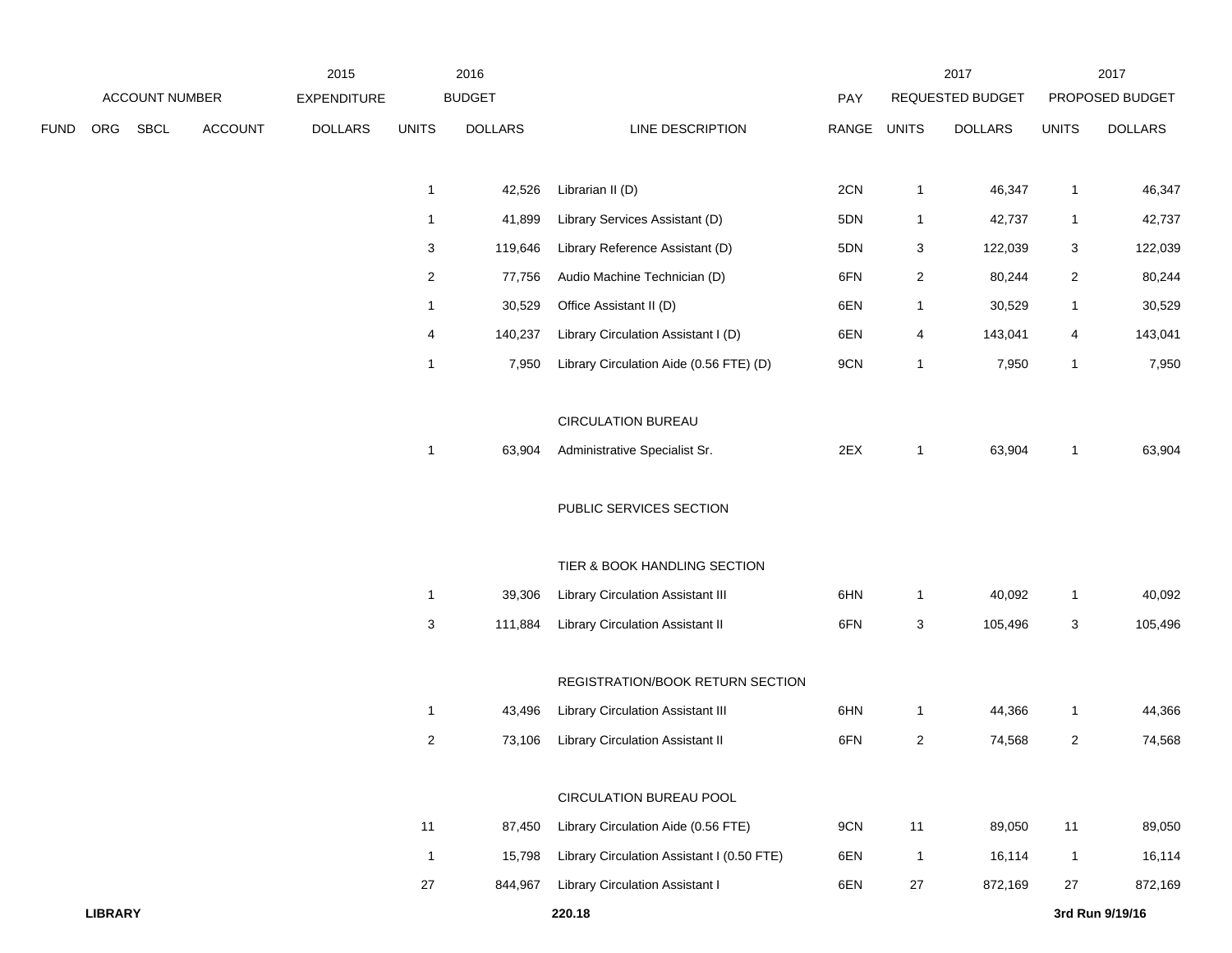|             |                |                |                | 2015               |              | 2016           |                                            |             |                | 2017             |                | 2017            |
|-------------|----------------|----------------|----------------|--------------------|--------------|----------------|--------------------------------------------|-------------|----------------|------------------|----------------|-----------------|
|             |                | ACCOUNT NUMBER |                | <b>EXPENDITURE</b> |              | <b>BUDGET</b>  |                                            | PAY         |                | REQUESTED BUDGET |                | PROPOSED BUDGET |
| <b>FUND</b> | ORG            | SBCL           | <b>ACCOUNT</b> | <b>DOLLARS</b>     | <b>UNITS</b> | <b>DOLLARS</b> | LINE DESCRIPTION                           | RANGE UNITS |                | <b>DOLLARS</b>   | <b>UNITS</b>   | <b>DOLLARS</b>  |
|             |                |                |                |                    |              |                | INTER LIBRARY SERVICES GRANT (H)           |             |                |                  |                |                 |
|             |                |                |                |                    | $\mathbf{1}$ | 43,496         | Library Reference Assistant (H)            | 5DN         | $\mathbf{1}$   | 44,366           | $\mathbf{1}$   | 44,366          |
|             |                |                |                |                    | $\mathbf{1}$ | 14,133         | Library Circulation Asst. I (0.50 FTE) (H) | 6EN         | $\mathbf{1}$   | 14,416           | $\mathbf{1}$   | 14,416          |
|             |                |                |                |                    |              |                |                                            |             |                |                  |                |                 |
|             |                |                |                |                    |              |                | <b>AUXILIARY POSITIONS</b>                 |             |                |                  |                |                 |
|             |                |                |                |                    | $\mathbf{1}$ |                | Librarian III                              | 2DN         |                |                  |                |                 |
|             |                |                |                |                    | $\mathbf{1}$ |                | <b>Library Circulation Assistant I</b>     | 6EN         | $\mathbf{1}$   |                  | $\mathbf{1}$   |                 |
|             |                |                |                |                    | $\sqrt{5}$   |                | Library Circulation Aide (0.56 FTE)        | 9CN         | 5              |                  | $\overline{5}$ |                 |
|             |                |                |                |                    |              |                | Librarian V                                | 1FX         | $\mathbf{1}$   |                  | $\mathbf{1}$   |                 |
|             |                |                |                |                    |              |                | Librarian Intern                           | 5DN         | $\overline{2}$ |                  | $\overline{2}$ |                 |
|             |                |                |                |                    |              |                | Library Education Outreach Spec.           | 2DN         | $\mathbf{1}$   |                  | $\mathbf{1}$   |                 |
|             |                |                |                | 3,662,214          | 130          | 4,551,629      | <b>Total Before Adjustments</b>            |             | 133            | 4,643,073        | 130            | 4,643,073       |
|             |                |                |                |                    |              |                | Salary & Wage Rate Change                  |             |                |                  |                |                 |
|             |                |                |                | 23,574             |              | 43,000         | Overtime Compensated                       |             |                | 51,000           |                | 51,000          |
|             |                |                |                |                    |              | (118, 810)     | Personnel Cost Adjustment                  |             |                | (121, 392)       |                | (137, 577)      |
|             |                |                |                |                    |              | 7,100          | Other (Shift)                              |             |                | 7,200            |                | 7,200           |
|             |                |                |                | 3,685,788          | 130          | 4,482,919      | Gross Salaries & Wages Total               |             | 133            | 4,579,881        | 130            | 4,563,696       |
|             |                |                |                |                    |              |                | Reimbursable Services Deduction            |             |                |                  |                |                 |
|             |                |                |                |                    |              |                | Capital Improvements Deduction             |             |                |                  |                |                 |
|             |                |                |                |                    |              | (641, 384)     | <b>Grants &amp; Aids Deduction</b>         |             |                | (654, 881)       |                | (654, 881)      |
|             | <b>LIBRARY</b> |                |                |                    |              |                | 220.19                                     |             |                |                  |                | 3rd Run 9/19/16 |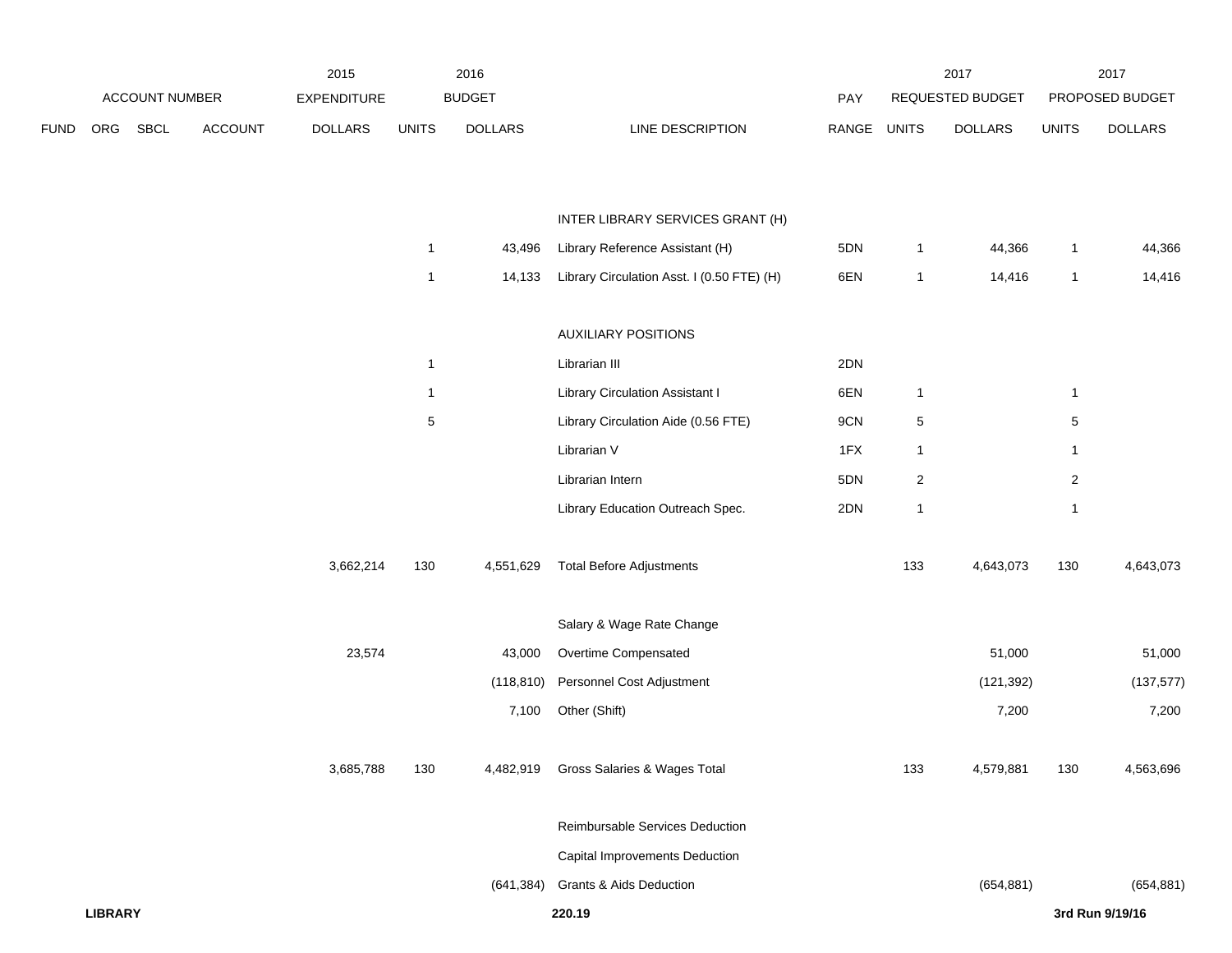|             |      |                       |                | 2015               |              | 2016           |                                                                           |             |       | 2017                    |              | 2017            |
|-------------|------|-----------------------|----------------|--------------------|--------------|----------------|---------------------------------------------------------------------------|-------------|-------|-------------------------|--------------|-----------------|
|             |      | <b>ACCOUNT NUMBER</b> |                | <b>EXPENDITURE</b> |              | <b>BUDGET</b>  |                                                                           | PAY         |       | <b>REQUESTED BUDGET</b> |              | PROPOSED BUDGET |
| <b>FUND</b> | ORG  | <b>SBCL</b>           | <b>ACCOUNT</b> | <b>DOLLARS</b>     | <b>UNITS</b> | <b>DOLLARS</b> | LINE DESCRIPTION                                                          | RANGE UNITS |       | <b>DOLLARS</b>          | <b>UNITS</b> | <b>DOLLARS</b>  |
| 0001        | 8613 | R999                  | 006000         | 3,685,788          | 130          | 3,841,535      | NET SALARIES & WAGES TOTAL                                                |             | 133   | 3,925,000               | 130          | 3,908,815       |
|             |      |                       |                |                    | 91.53        |                | O&M FTE'S                                                                 |             | 92.50 |                         | 92.00        |                 |
|             |      |                       |                |                    | 17.03        |                | NON-O&M FTE'S                                                             |             | 16.06 |                         | 16.06        |                 |
|             |      |                       |                |                    |              |                | (D) Position Authority to expire 6/30/17 unless Talking                   |             |       |                         |              |                 |
|             |      |                       |                |                    |              |                | Book and Braille Library Grant is extended.                               |             |       |                         |              |                 |
|             |      |                       |                |                    |              |                | (H) Position authority to expire 6/30/17 unless                           |             |       |                         |              |                 |
|             |      |                       |                |                    |              |                | Interlibrary Services Grant is extended.                                  |             |       |                         |              |                 |
|             |      |                       |                |                    |              |                | (X) Private auto allowance may be paid pursuant to Section                |             |       |                         |              |                 |
|             |      |                       |                |                    |              |                | 350-183 of the Milwaukee Code.                                            |             |       |                         |              |                 |
|             |      |                       |                |                    |              |                | (Y) Required to file a statement of economic interests in accordance with |             |       |                         |              |                 |
|             |      |                       |                |                    |              |                | the Milwaukee Code of Ordinances Chapter 303-Code of Ethics.              |             |       |                         |              |                 |
|             |      |                       |                |                    |              |                | (Z) One position funded through a contribution from the Milwaukee         |             |       |                         |              |                 |
|             |      |                       |                |                    |              |                | Public L brary Foundation.                                                |             |       |                         |              |                 |
| 0001        | 8613 | R999                  | 006100         | 1,521,633          |              | 1,843,937      | ESTIMATED EMPLOYEE FRINGE BENEFITS                                        |             |       | 1,766,250               |              | 1,758,967       |
|             |      |                       |                |                    |              |                | (Involves Revenue Offset-No Transfers from this Account)                  |             |       |                         |              |                 |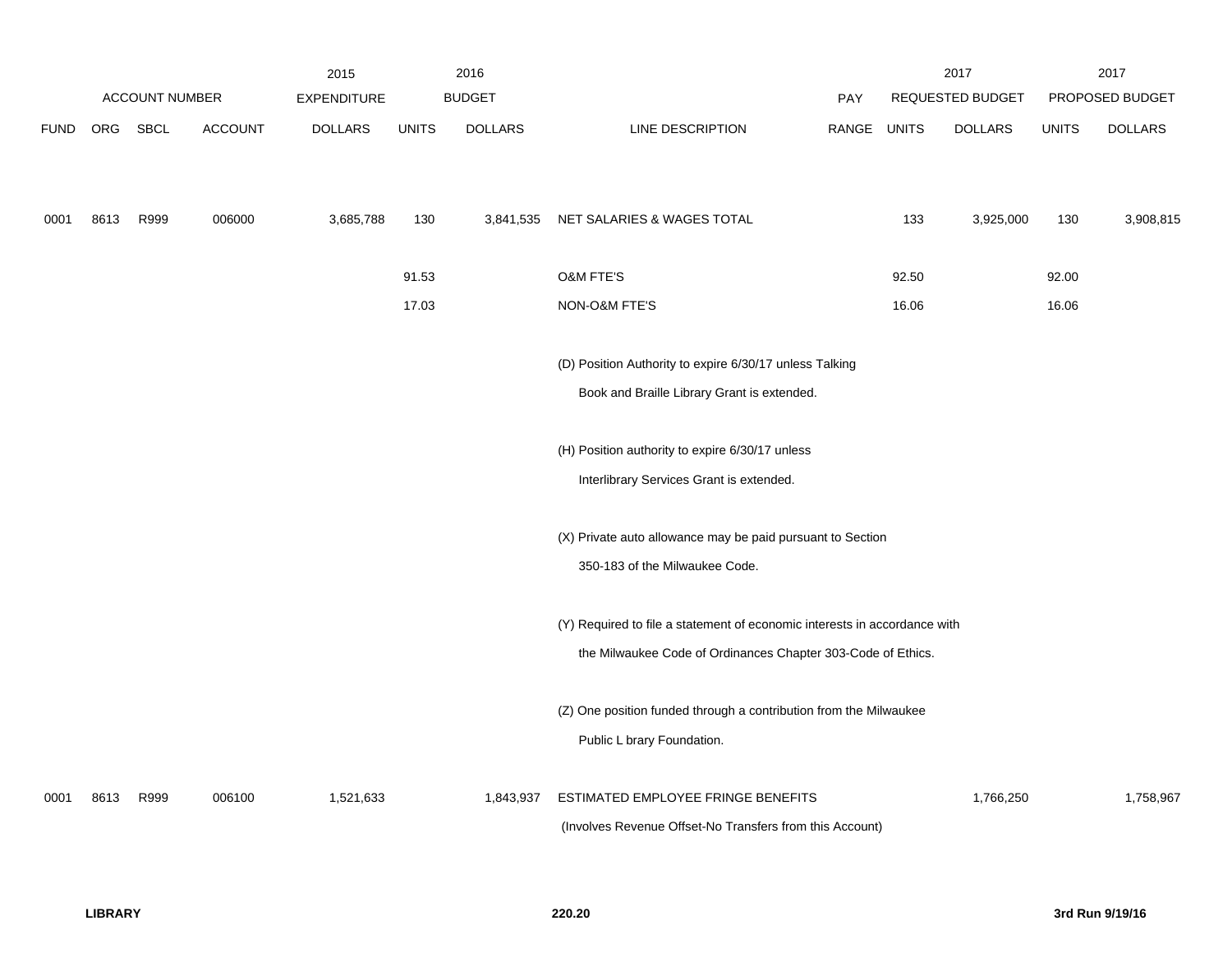|             |            |                       |                | 2015               |              | 2016           |                                    |       |              | 2017             |              | 2017            |
|-------------|------------|-----------------------|----------------|--------------------|--------------|----------------|------------------------------------|-------|--------------|------------------|--------------|-----------------|
|             |            | <b>ACCOUNT NUMBER</b> |                | <b>EXPENDITURE</b> |              | <b>BUDGET</b>  |                                    | PAY   |              | REQUESTED BUDGET |              | PROPOSED BUDGET |
| <b>FUND</b> | <b>ORG</b> | <b>SBCL</b>           | <b>ACCOUNT</b> | <b>DOLLARS</b>     | <b>UNITS</b> | <b>DOLLARS</b> | LINE DESCRIPTION                   | RANGE | <b>UNITS</b> | <b>DOLLARS</b>   | <b>UNITS</b> | <b>DOLLARS</b>  |
|             |            |                       |                |                    |              |                |                                    |       |              |                  |              |                 |
|             |            |                       |                |                    |              |                | OPERATING EXPENDITURES             |       |              |                  |              |                 |
| 0001        | 8613       | R999                  | 630100         |                    |              |                | General Office Expense             |       |              |                  |              |                 |
| 0001        | 8613       | R999                  | 630500         |                    |              |                | Tools & Machinery Parts            |       |              |                  |              |                 |
| 0001        | 8613       | R999                  | 631000         |                    |              |                | <b>Construction Supplies</b>       |       |              |                  |              |                 |
| 0001        | 8613       | R999                  | 631500         | 427,819            |              | 417,480        | Energy                             |       |              | 426,925          |              | 415,425         |
| 0001        | 8613       | R999                  | 632000         | 4,114              |              | 4,752          | <b>Other Operating Supplies</b>    |       |              | 4,752            |              | 4,752           |
| 0001        | 8613       | R999                  | 632500         |                    |              |                | <b>Facility Rental</b>             |       |              |                  |              |                 |
| 0001        | 8613       | R999                  | 633000         | 370                |              |                | Vehicle Rental                     |       |              |                  |              |                 |
| 0001        | 8613       | R999                  | 633500         |                    |              |                | Non-Vehicle Equipment Rental       |       |              |                  |              |                 |
| 0001        | 8613       | R999                  | 634000         |                    |              |                | <b>Professional Services</b>       |       |              |                  |              |                 |
| 0001        | 8613       | R999                  | 634500         |                    |              |                | Information Technology Services    |       |              |                  |              |                 |
| 0001        | 8613       | R999                  | 635000         | 26,591             |              | 28,000         | <b>Property Services</b>           |       |              | 28,000           |              | 28,000          |
| 0001        | 8613       | R999                  | 635500         |                    |              |                | <b>Infrastructure Services</b>     |       |              |                  |              |                 |
| 0001        | 8613       | R999                  | 636000         |                    |              |                | Vehicle Repair Services            |       |              |                  |              |                 |
| 0001        | 8613       | R999                  | 636500         |                    |              |                | <b>Other Operating Services</b>    |       |              |                  |              |                 |
| 0001        | 8613       | R999                  | 637000         |                    |              |                | Loans and Grants                   |       |              |                  |              |                 |
| 0001        | 8613       | R999                  | 637501         |                    |              |                | <b>Reimburse Other Departments</b> |       |              |                  |              |                 |
|             |            |                       |                |                    |              |                |                                    |       |              |                  |              |                 |
| 0001        | 8613       | R999                  | 006300         | 458,894            |              | 450,232        | OPERATING EXPENDITURES TOTAL       |       |              | 459,677          |              | 448,177         |
|             |            |                       |                |                    |              |                |                                    |       |              |                  |              |                 |
|             |            |                       |                |                    |              |                | <b>EQUIPMENT PURCHASES</b>         |       |              |                  |              |                 |
|             |            |                       |                |                    |              |                |                                    |       |              |                  |              |                 |
|             |            |                       |                |                    |              |                | <b>Additional Equipment</b>        |       |              |                  |              |                 |
|             |            |                       |                |                    | 3            | 5,630          | Office Furniture                   |       |              |                  |              |                 |
|             |            |                       |                |                    |              |                |                                    |       |              |                  |              |                 |
|             |            |                       |                |                    |              |                |                                    |       |              |                  |              |                 |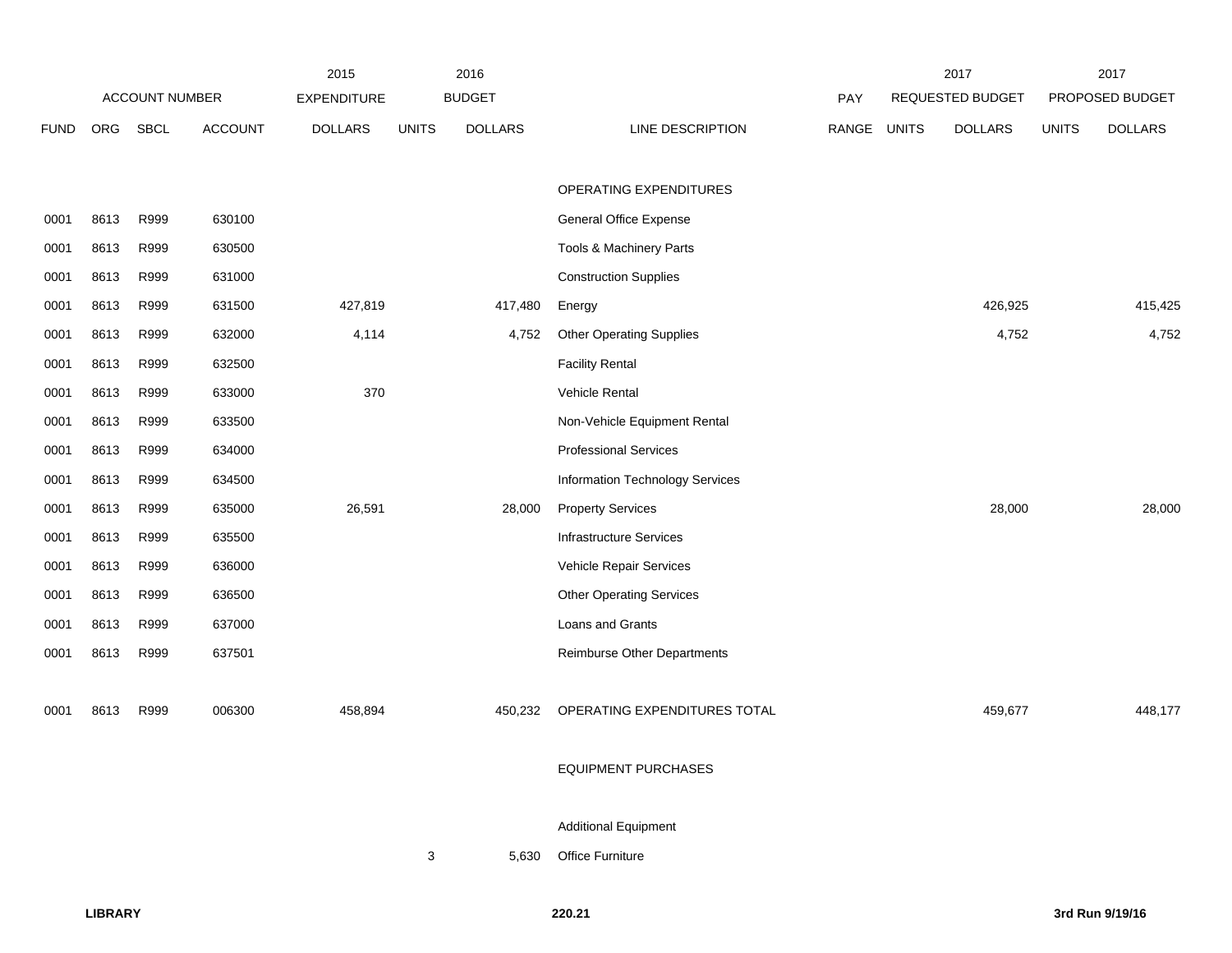|             |      |                |                | 2015               |                | 2016           |                                  |       |              | 2017             |              | 2017            |
|-------------|------|----------------|----------------|--------------------|----------------|----------------|----------------------------------|-------|--------------|------------------|--------------|-----------------|
|             |      | ACCOUNT NUMBER |                | <b>EXPENDITURE</b> |                | <b>BUDGET</b>  |                                  | PAY   |              | REQUESTED BUDGET |              | PROPOSED BUDGET |
| <b>FUND</b> | ORG  | <b>SBCL</b>    | <b>ACCOUNT</b> | <b>DOLLARS</b>     | <b>UNITS</b>   | <b>DOLLARS</b> | LINE DESCRIPTION                 | RANGE | <b>UNITS</b> | <b>DOLLARS</b>   | <b>UNITS</b> | <b>DOLLARS</b>  |
|             |      |                |                |                    | 3              | 5,630          | Subtotal - Additional Equipment  |       |              |                  |              |                 |
|             |      |                |                |                    |                |                | Replacement Equipment            |       |              |                  |              |                 |
|             |      |                |                |                    | $\overline{7}$ | 6,700          | Miscellaneous                    |       |              | 18,730           |              | 18,730          |
|             |      |                |                |                    | 8              | 6,400          | Office Furniture                 |       |              |                  |              |                 |
|             |      |                |                |                    |                |                |                                  |       |              |                  |              |                 |
|             |      |                |                |                    | 15             | 13,100         | Subtotal - Replacement Equipment |       |              | 18,730           |              | 18,730          |
| 0001        | 8613 | R999           | 006800         |                    | 18             | 18,730         | EQUIPMENT PURCHASES TOTAL        |       |              | 18,730           |              | 18,730          |
|             |      |                |                |                    |                |                | SPECIAL FUNDS                    |       |              |                  |              |                 |
|             |      |                |                |                    |                |                | SPECIAL FUNDS TOTAL              |       |              |                  |              |                 |
|             |      |                |                |                    |                |                | LIBRARY-CENTRAL LIBRARY          |       |              |                  |              |                 |
|             |      |                |                | 5,666,315          |                | 6,154,434      | DECISION UNIT TOTAL              |       |              | 6,169,657        |              | 6,134,689       |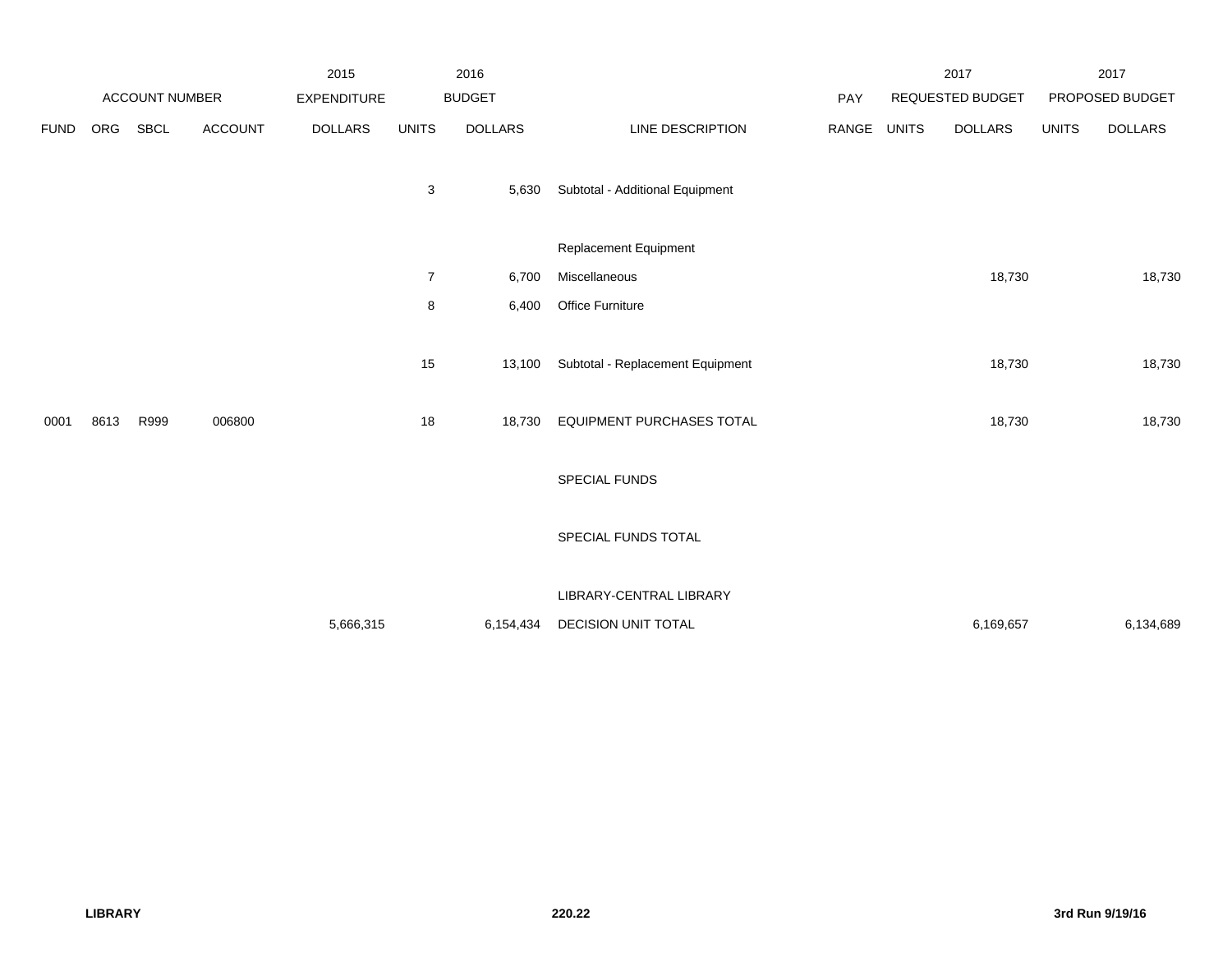|             |              | ACCOUNT NUMBER |                | 2015<br><b>EXPENDITURE</b> |                         | 2016<br><b>BUDGET</b> |                                     | PAY         |                | 2017<br>REQUESTED BUDGET |                | 2017<br>PROPOSED BUDGET |
|-------------|--------------|----------------|----------------|----------------------------|-------------------------|-----------------------|-------------------------------------|-------------|----------------|--------------------------|----------------|-------------------------|
| <b>FUND</b> | ORG          | SBCL           | <b>ACCOUNT</b> | <b>DOLLARS</b>             | <b>UNITS</b>            | <b>DOLLARS</b>        | LINE DESCRIPTION                    | RANGE UNITS |                | <b>DOLLARS</b>           | <b>UNITS</b>   | <b>DOLLARS</b>          |
|             |              |                |                |                            |                         |                       |                                     |             |                |                          |                |                         |
|             |              |                |                |                            |                         |                       | <b>MAYOR'S OFFICE</b>               |             |                |                          |                |                         |
|             |              |                |                |                            |                         |                       | BUDGETARY CONTROL UNIT (1BCU = 1DU) |             |                |                          |                |                         |
|             |              |                |                |                            |                         |                       | <b>SALARIES &amp; WAGES</b>         |             |                |                          |                |                         |
|             |              |                |                |                            | $\overline{1}$          | 147,336               | Mayor (Y)                           | EOE         | $\mathbf{1}$   | 147,336                  | $\mathbf{1}$   | 147,336                 |
|             |              |                |                |                            | $\mathbf{1}$            | 117,244               | Chief of Staff (Y)                  | 1MX         | $\mathbf{1}$   | 117,244                  | $\mathbf{1}$   | 117,244                 |
|             |              |                |                |                            |                         |                       |                                     |             |                |                          |                |                         |
|             |              |                |                |                            |                         |                       | ADMINISTRATION                      |             |                |                          |                |                         |
|             |              |                |                |                            | $\overline{1}$          | 87,225                | Policy Planning Coordinator (Y)     | 1JX         | $\mathbf{1}$   | 87,225                   | $\mathbf{1}$   | 87,225                  |
|             |              |                |                |                            | $\overline{1}$          | 77,823                | Housing Policy Director (A)(Y)      | 2LX         | $\mathbf{1}$   | 77,823                   | $\mathbf{1}$   | 85,000                  |
|             |              |                |                |                            | $\mathbf{1}$            | 74,898                | Special Assistant to The Mayor (Y)  | 2KX         | $\mathbf{1}$   | 62,338                   | $\mathbf{1}$   | 62,338                  |
|             |              |                |                |                            | $\overline{1}$          | 62,338                | Mayor's Liaison Officer (Y)         | 2JX         | $\mathbf{1}$   | 62,338                   | $\mathbf{1}$   | 62,338                  |
|             |              |                |                |                            | $\overline{1}$          | 75,897                | Staff Assistant - Manager (Y)       | 2JX         | $\mathbf{1}$   | 77,730                   | $\mathbf{1}$   | 77,730                  |
|             |              |                |                |                            | $\overline{\mathbf{c}}$ | 105,811               | Staff Assistant to the Mayor (Y)    | 2GX         | $\overline{c}$ | 110,586                  | $\overline{2}$ | 110,586                 |
|             |              |                |                |                            | $\mathbf{1}$            | 45,305                | Management Services Spec. (Y)       | 2DN         |                |                          |                |                         |
|             |              |                |                |                            | $\mathbf{1}$            | 47,779                | Program Assistant II                | 5FN         |                |                          |                |                         |
|             |              |                |                |                            | $\mathbf{1}$            | 17,358                | Office Assistant III (0.5 FTE)      | 6FN         |                |                          |                |                         |
|             |              |                |                |                            | $\overline{\mathbf{c}}$ | 13,442                | College Intern (0.25 FTE)           | 9I          | 4              | 21,937                   | 3              | 16,453                  |
|             |              |                |                |                            | $\overline{1}$          | 56,609                | Housing Outreach Director           | 11X         |                |                          |                |                         |
|             |              |                |                |                            |                         |                       | Community Outreach Liaison          | 2EX         | 1              | 45,305                   | 1              | 45,305                  |
|             |              |                |                |                            |                         |                       | Program Assistant III               | 5IN         | $\mathbf{1}$   | 48,735                   | $\mathbf{1}$   | 48,735                  |
|             |              |                |                |                            |                         |                       | Office Assistant III                | 6FN         | $\mathbf{1}$   | 35,409                   | $\mathbf{1}$   | 35,409                  |
|             |              |                |                |                            |                         |                       | Special Asst. to Exec. Director     | 2LX         | $\mathbf{1}$   | 97,130                   | $\mathbf{1}$   | 97,130                  |
|             |              |                |                |                            | 15                      | 929,065               | <b>Total Before Adjustments</b>     |             | 17             | 991,136                  | 16             | 992,829                 |
|             | <b>MAYOR</b> |                |                |                            |                         |                       | 230.1                               |             |                |                          |                | 3rd Run 9/19/16         |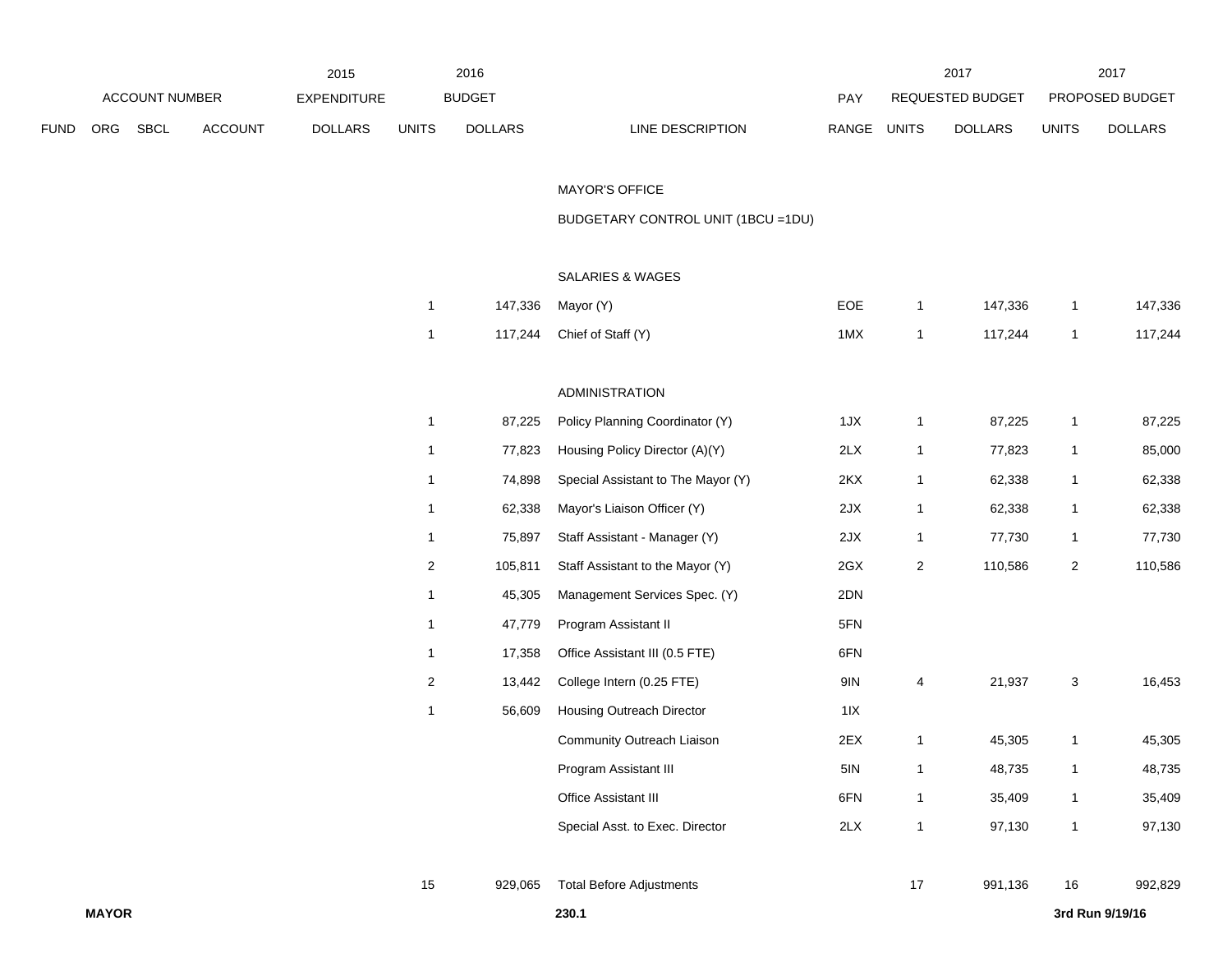|             |      |                       |                | 2015               |              | 2016           |                                                                           |             |       | 2017                    |              | 2017            |
|-------------|------|-----------------------|----------------|--------------------|--------------|----------------|---------------------------------------------------------------------------|-------------|-------|-------------------------|--------------|-----------------|
|             |      | <b>ACCOUNT NUMBER</b> |                | <b>EXPENDITURE</b> |              | <b>BUDGET</b>  |                                                                           | PAY         |       | <b>REQUESTED BUDGET</b> |              | PROPOSED BUDGET |
| <b>FUND</b> | ORG  | SBCL                  | <b>ACCOUNT</b> | <b>DOLLARS</b>     | <b>UNITS</b> | <b>DOLLARS</b> | LINE DESCRIPTION                                                          | RANGE UNITS |       | <b>DOLLARS</b>          | <b>UNITS</b> | <b>DOLLARS</b>  |
|             |      |                       |                |                    |              |                |                                                                           |             |       |                         |              |                 |
|             |      |                       |                |                    |              |                | Salary & Wage Rate Changes                                                |             |       |                         |              |                 |
|             |      |                       |                |                    |              |                | Overtime Compensated*                                                     |             |       |                         |              |                 |
|             |      |                       |                |                    |              | (17, 332)      | Personnel Cost Adjustment                                                 |             |       | (19, 823)               |              | (21, 516)       |
|             |      |                       |                |                    |              |                | Other                                                                     |             |       |                         |              |                 |
|             |      |                       |                |                    | 15           | 911,733        | Gross Salaries & Wages Total                                              |             | 17    | 971,313                 | 16           | 971,313         |
|             |      |                       |                |                    |              | (68, 300)      | Reimbursable Services Deduction                                           |             |       |                         |              |                 |
|             |      |                       |                |                    |              |                | Capital Improvements Deduction                                            |             |       |                         |              |                 |
|             |      |                       |                |                    |              |                | Grants and Aids Deduction                                                 |             |       |                         |              |                 |
| 0001        | 1110 | R999                  | 006000         | 828,026            | 15           | 843,433        | NET SALARIES & WAGES TOTAL*                                               |             | 17    | 971,313                 | 16           | 971,313         |
|             |      |                       |                |                    | 11.75        |                | O&M FTE'S                                                                 |             | 14.00 |                         | 13.75        |                 |
|             |      |                       |                |                    | 1.00         |                | NON-O&M FTE'S                                                             |             |       |                         |              |                 |
|             |      |                       |                |                    |              |                | (A) Common Council resolution requires that any significant changes       |             |       |                         |              |                 |
|             |      |                       |                |                    |              |                | in the use of funding in the Strong Neighborhoods Investment              |             |       |                         |              |                 |
|             |      |                       |                |                    |              |                | Plan, defined as a funding change of 10% or \$100,000, whichever          |             |       |                         |              |                 |
|             |      |                       |                |                    |              |                | is less, shall require Common Council approval.                           |             |       |                         |              |                 |
|             |      |                       |                |                    |              |                | (Y) Required to file a statement of economic interests in accordance with |             |       |                         |              |                 |
|             |      |                       |                |                    |              |                | the Milwaukee Code of Ordinances Chapter 303-Code of Ethics.              |             |       |                         |              |                 |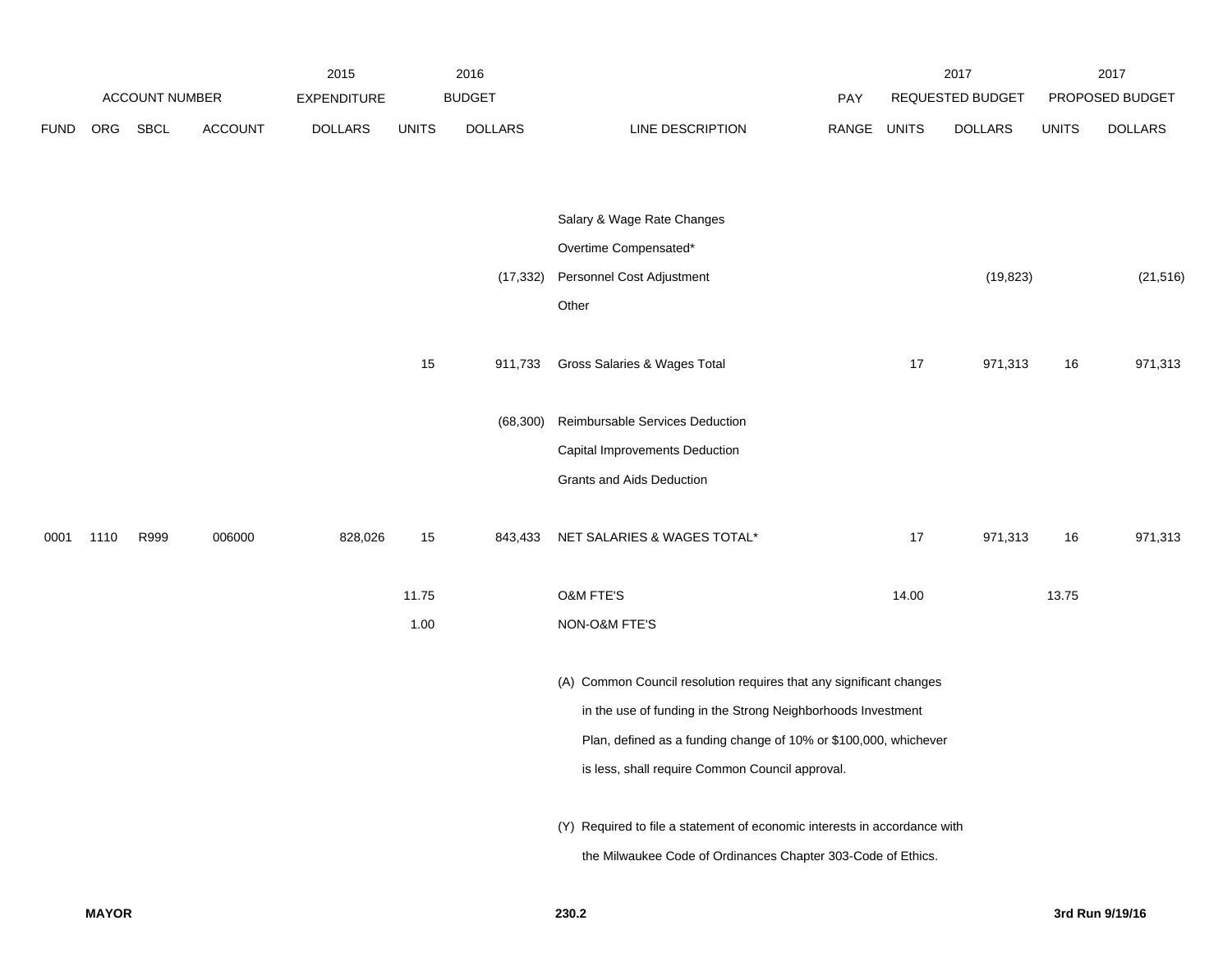|             |      |                       |                | 2015               |              | 2016           |                                                          |            |              | 2017             |              | 2017            |
|-------------|------|-----------------------|----------------|--------------------|--------------|----------------|----------------------------------------------------------|------------|--------------|------------------|--------------|-----------------|
|             |      | <b>ACCOUNT NUMBER</b> |                | <b>EXPENDITURE</b> |              | <b>BUDGET</b>  |                                                          | <b>PAY</b> |              | REQUESTED BUDGET |              | PROPOSED BUDGET |
| <b>FUND</b> | ORG  | <b>SBCL</b>           | <b>ACCOUNT</b> | <b>DOLLARS</b>     | <b>UNITS</b> | <b>DOLLARS</b> | LINE DESCRIPTION                                         | RANGE      | <b>UNITS</b> | <b>DOLLARS</b>   | <b>UNITS</b> | <b>DOLLARS</b>  |
|             |      |                       |                |                    |              |                |                                                          |            |              |                  |              |                 |
| 0001        | 1110 | R999                  | 006100         | 397,452            |              | 404,848        | ESTIMATED EMPLOYEE FRINGE BENEFITS                       |            |              | 437,091          |              | 437,091         |
|             |      |                       |                |                    |              |                | (Involves Revenue Offset-No Transfers From This Account) |            |              |                  |              |                 |
|             |      |                       |                |                    |              |                |                                                          |            |              |                  |              |                 |
|             |      |                       |                |                    |              |                | OPERATING EXPENDITURES                                   |            |              |                  |              |                 |
| 0001        | 1110 | R999                  | 630100         | 8,376              |              | 11,000         | <b>General Office Expense</b>                            |            |              | 11,000           |              | 11,000          |
| 0001        | 1110 | R999                  | 630500         |                    |              |                | Tools & Machinery Parts                                  |            |              |                  |              |                 |
| 0001        | 1110 | R999                  | 631000         |                    |              |                | <b>Construction Supplies</b>                             |            |              |                  |              |                 |
| 0001        | 1110 | R999                  | 631500         |                    |              |                | Energy                                                   |            |              |                  |              |                 |
| 0001        | 1110 | R999                  | 632000         |                    |              |                | <b>Other Operating Supplies</b>                          |            |              |                  |              |                 |
| 0001        | 1110 | R999                  | 632500         |                    |              |                | <b>Facility Rental</b>                                   |            |              |                  |              |                 |
| 0001        | 1110 | R999                  | 633000         |                    |              |                | Vehicle Rental                                           |            |              |                  |              |                 |
| 0001        | 1110 | R999                  | 633500         | 3,785              |              | 4,000          | Non-Vehicle Equipment Rental                             |            |              | 4,000            |              | 4,000           |
| 0001        | 1110 | R999                  | 634000         |                    |              |                | <b>Professional Services</b>                             |            |              |                  |              |                 |
| 0001        | 1110 | R999                  | 634500         |                    |              |                | Information Technology Services                          |            |              |                  |              |                 |
| 0001        | 1110 | R999                  | 635000         |                    |              |                | <b>Property Services</b>                                 |            |              |                  |              |                 |
| 0001        | 1110 | R999                  | 635500         |                    |              |                | <b>Infrastructure Services</b>                           |            |              |                  |              |                 |
| 0001        | 1110 | R999                  | 636000         |                    |              |                | Vehicle Repair Services                                  |            |              |                  |              |                 |
| 0001        | 1110 | R999                  | 636500         | 8,121              |              | 11,000         | <b>Other Operating Services</b>                          |            |              | 14,000           |              | 14,000          |
| 0001        | 1110 | R999                  | 637000         |                    |              |                | Loans and Grants                                         |            |              |                  |              |                 |
| 0001        | 1110 | R999                  | 637501         | 13,015             |              | 16,000         | Reimburse Other Departments                              |            |              | 16,000           |              | 16,000          |
|             |      |                       |                |                    |              |                |                                                          |            |              |                  |              |                 |
| 0001        | 1110 | R999                  | 006300         | 33,297             |              | 42,000         | OPERATING EXPENDITURES TOTAL*                            |            |              | 45,000           |              | 45,000          |
|             |      |                       |                |                    |              |                |                                                          |            |              |                  |              |                 |

EQUIPMENT PURCHASES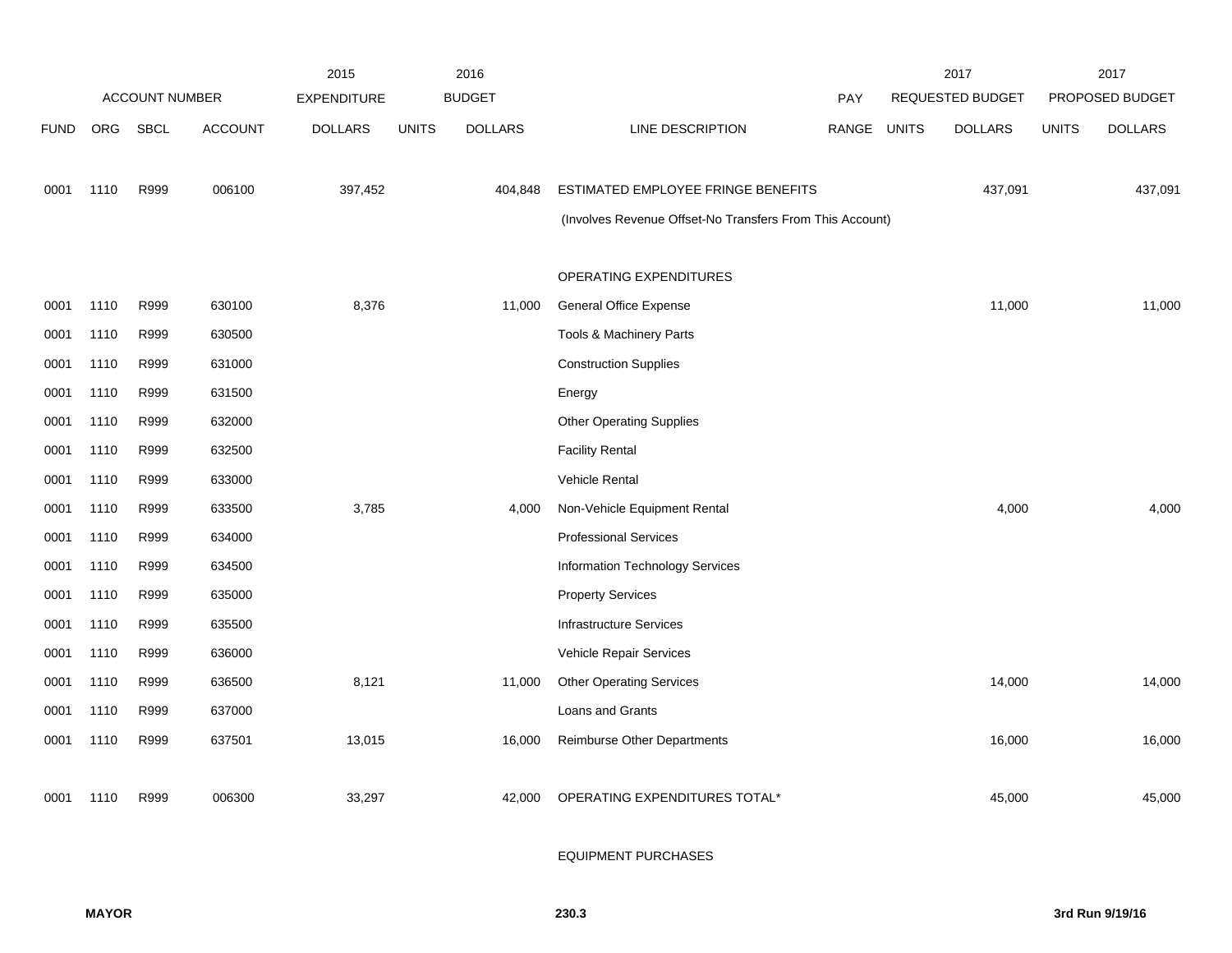|             |      |                       |                | 2015               |              | 2016           |                                  |             | 2017             |              | 2017            |
|-------------|------|-----------------------|----------------|--------------------|--------------|----------------|----------------------------------|-------------|------------------|--------------|-----------------|
|             |      | <b>ACCOUNT NUMBER</b> |                | <b>EXPENDITURE</b> |              | <b>BUDGET</b>  |                                  | PAY         | REQUESTED BUDGET |              | PROPOSED BUDGET |
| <b>FUND</b> | ORG  | SBCL                  | <b>ACCOUNT</b> | <b>DOLLARS</b>     | <b>UNITS</b> | <b>DOLLARS</b> | LINE DESCRIPTION                 | RANGE UNITS | <b>DOLLARS</b>   | <b>UNITS</b> | <b>DOLLARS</b>  |
|             |      |                       |                |                    |              |                | <b>Additional Equipment</b>      |             |                  |              |                 |
|             |      |                       |                |                    |              |                | Subtotal - Additional Equipment  |             |                  |              |                 |
|             |      |                       |                |                    |              |                | Replacement Equipment            |             |                  |              |                 |
|             |      |                       |                |                    |              |                | Subtotal - Replacement Equipment |             |                  |              |                 |
| 0001        | 1110 | R999                  | 006800         |                    |              |                | EQUIPMENT PURCHASES TOTAL*       |             |                  |              |                 |
|             |      |                       |                |                    |              |                | SPECIAL FUNDS                    |             |                  |              |                 |
|             |      |                       |                |                    |              |                | SPECIAL FUNDS TOTAL              |             |                  |              |                 |
|             |      |                       |                |                    |              |                | MAYOR'S OFFICE BUDGETARY         |             |                  |              |                 |
|             |      |                       |                | 1,258,775          |              | 1,290,281      | CONTROL UNIT TOTAL (1BCU =1DU)   |             | 1,453,404        |              | 1,453,404       |

\*Appropriation Control Account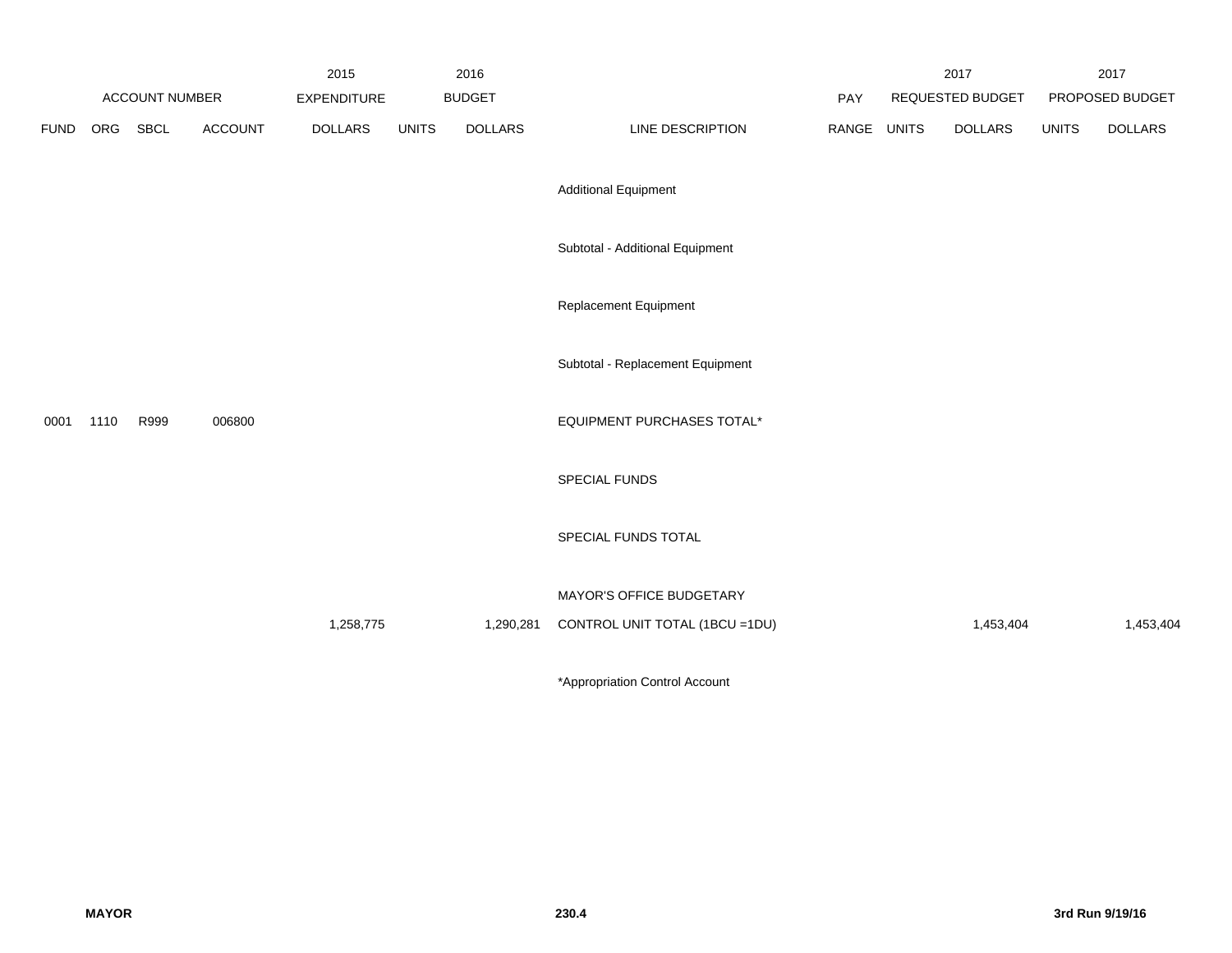|             |                       |      |                    | 2015           |               | 2016           |                           |                  | 2017           |                        | 201            |
|-------------|-----------------------|------|--------------------|----------------|---------------|----------------|---------------------------|------------------|----------------|------------------------|----------------|
|             | <b>ACCOUNT NUMBER</b> |      | <b>EXPENDITURE</b> |                | <b>BUDGET</b> | PAY            |                           | REQUESTED BUDGET |                | <b>PROPOSED BUDGET</b> |                |
| <b>FUND</b> | ORG                   | SBCL | <b>ACCOUNT</b>     | <b>DOLLARS</b> | <b>UNITS</b>  | <b>DOLLARS</b> | LINE DESCRIPTION<br>RANGE | <b>UNITS</b>     | <b>DOLLARS</b> | <b>UNITS</b>           | <b>DOLLARS</b> |

#### MUNICIPAL COURT

### BUDGETARY CONTROL UNIT (1BCU=1DU)

### SALARIES & WAGES

#### COURTROOM PROCEEDINGS

| 3  | 399.147 | Municipal Judge (Y)              | <b>EOE</b> | 399.147 |   | 399,147 |
|----|---------|----------------------------------|------------|---------|---|---------|
|    | 54.807  | Municipal Court Clerk II         | 6ON        | 55.903  |   | 55,903  |
| 8  | 392.340 | <b>Municipal Court Clerk I</b>   | 6NN        | 383.051 | 8 | 383,051 |
| -5 |         | Municipal Court Commissioner (Y) | 9QX        |         | 5 |         |

#### MANAGEMENT & ADMINISTRATION

| 1 | 94.314 | Chief Court Administrator (Y)           | 1KX | 94.314 |   | 94,314 |
|---|--------|-----------------------------------------|-----|--------|---|--------|
| 1 | 96.519 | Assistant Court Administrator           | 1GX | 96,519 | 1 | 96,519 |
| 1 |        | Legal Office Assistant IV               | 6FN |        | 1 |        |
| 1 | 45.665 | Administrative Assistant III            | 5FN | 42,539 |   | 42,539 |
| 1 | 48.294 | Administrative Services Supervisor      | 1BX | 49,107 |   |        |
|   |        | <b>Court Administrative Coordinator</b> | 1CX |        | 1 | 49,107 |
| 1 | 78.989 | Network Manager                         | 1GX | 78.989 | 1 | 78,989 |
| 1 | 69.195 | <b>Management Accounting Specialist</b> | 2FX | 69.195 |   | 69,195 |

#### CASH CONTROL & ACCOUNTING

|  | 162,650 Accounting Assistant II | 6HN | 160.126 | 160,126 |
|--|---------------------------------|-----|---------|---------|
|  | <b>Accounting Assistant III</b> | 5EN | 46.585  | 46,585  |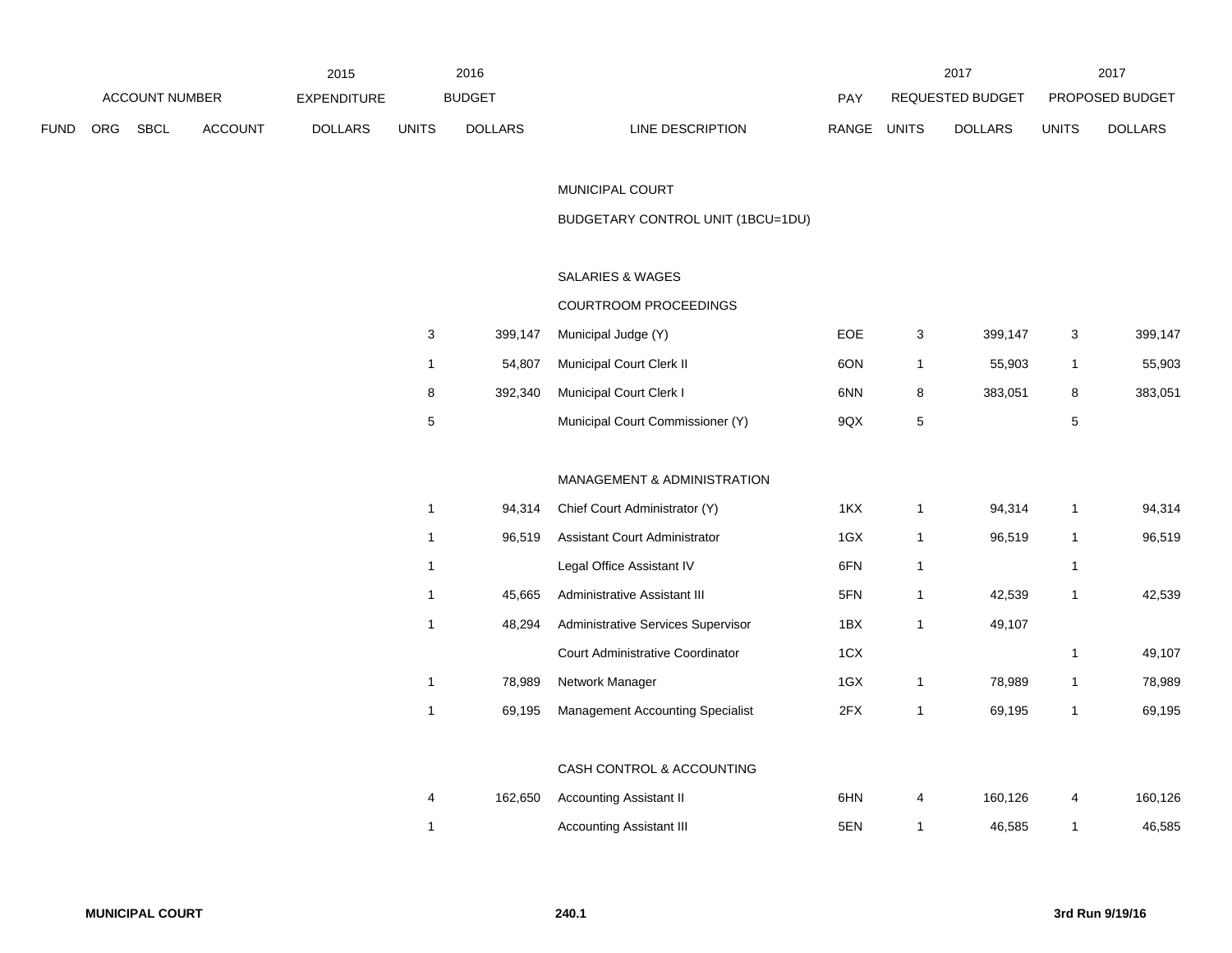|             |      |                |         | 2015               |                | 2016           |                                         |             |                | 2017             |              | 2017            |
|-------------|------|----------------|---------|--------------------|----------------|----------------|-----------------------------------------|-------------|----------------|------------------|--------------|-----------------|
|             |      | ACCOUNT NUMBER |         | <b>EXPENDITURE</b> |                | <b>BUDGET</b>  |                                         | PAY         |                | REQUESTED BUDGET |              | PROPOSED BUDGET |
| <b>FUND</b> | ORG  | SBCL           | ACCOUNT | <b>DOLLARS</b>     | <b>UNITS</b>   | <b>DOLLARS</b> | LINE DESCRIPTION                        | RANGE UNITS |                | <b>DOLLARS</b>   | <b>UNITS</b> | <b>DOLLARS</b>  |
|             |      |                |         |                    |                |                | <b>COURT SERVICES</b>                   |             |                |                  |              |                 |
|             |      |                |         |                    | $\overline{a}$ | 86,992         | Court Services Assistant IV             | 6HN         | $\mathbf{1}$   | 44,366           | $\mathbf{1}$ | 44,366          |
|             |      |                |         |                    | $\mathbf{1}$   | 37,830         | Court Services Assistant IV (A)         | 6HN         |                |                  |              |                 |
|             |      |                |         |                    | 6              | 186,677        | Court Services Assistant III            | 6FN         | $\,6\,$        | 225,314          | $\,6\,$      | 225,314         |
|             |      |                |         |                    |                |                | Customer Service Representative III (A) | 6HN         | $\mathbf{1}$   | 37,830           | $\mathbf{1}$ | 37,830          |
|             |      |                |         |                    |                |                | INFORMATION TECHNOLOGY                  |             |                |                  |              |                 |
|             |      |                |         |                    | $\overline{a}$ | 113,534        | IT Support Specialist-Sr.               | 2HN         | $\overline{c}$ | 113,534          | $\sqrt{2}$   | 113,534         |
|             |      |                |         |                    | $\mathbf{1}$   | 56,177         | Programmer Analyst                      | 2GN         | $\mathbf{1}$   | 56,177           | $\mathbf{1}$ | 56,177          |
|             |      |                |         | 1,860,775          | 41             | 1,923,130      | <b>Total Before Adjustments</b>         |             | 40             | 1,952,696        | 40           | 1,952,696       |
|             |      |                |         |                    |                |                | Salary & Wage Rate Changes              |             |                |                  |              |                 |
|             |      |                |         |                    |                |                | Overtime Compensated*                   |             |                |                  |              |                 |
|             |      |                |         |                    |                | (51,260)       | Personnel Cost Adjustment               |             |                | (50, 184)        |              | (82, 184)       |
|             |      |                |         |                    |                |                | Other                                   |             |                |                  |              |                 |
|             |      |                |         | 1,860,775          | 41             | 1,871,870      | Gross Salaries & Wages Total            |             | 40             | 1,902,512        | 40           | 1,870,512       |
|             |      |                |         |                    |                |                | Reimbursable Services Deduction         |             |                |                  |              |                 |
|             |      |                |         |                    |                |                | <b>Capital Improvements Deduction</b>   |             |                |                  |              |                 |
|             |      |                |         |                    |                |                | <b>Grant and Aids Deduction</b>         |             |                |                  |              |                 |
| 0001        | 1320 | R999           | 006000  | 1,860,775          | 41             |                | 1,871,870 NET SALARIES & WAGES TOTAL*   |             | 40             | 1,902,512        | 40           | 1,870,512       |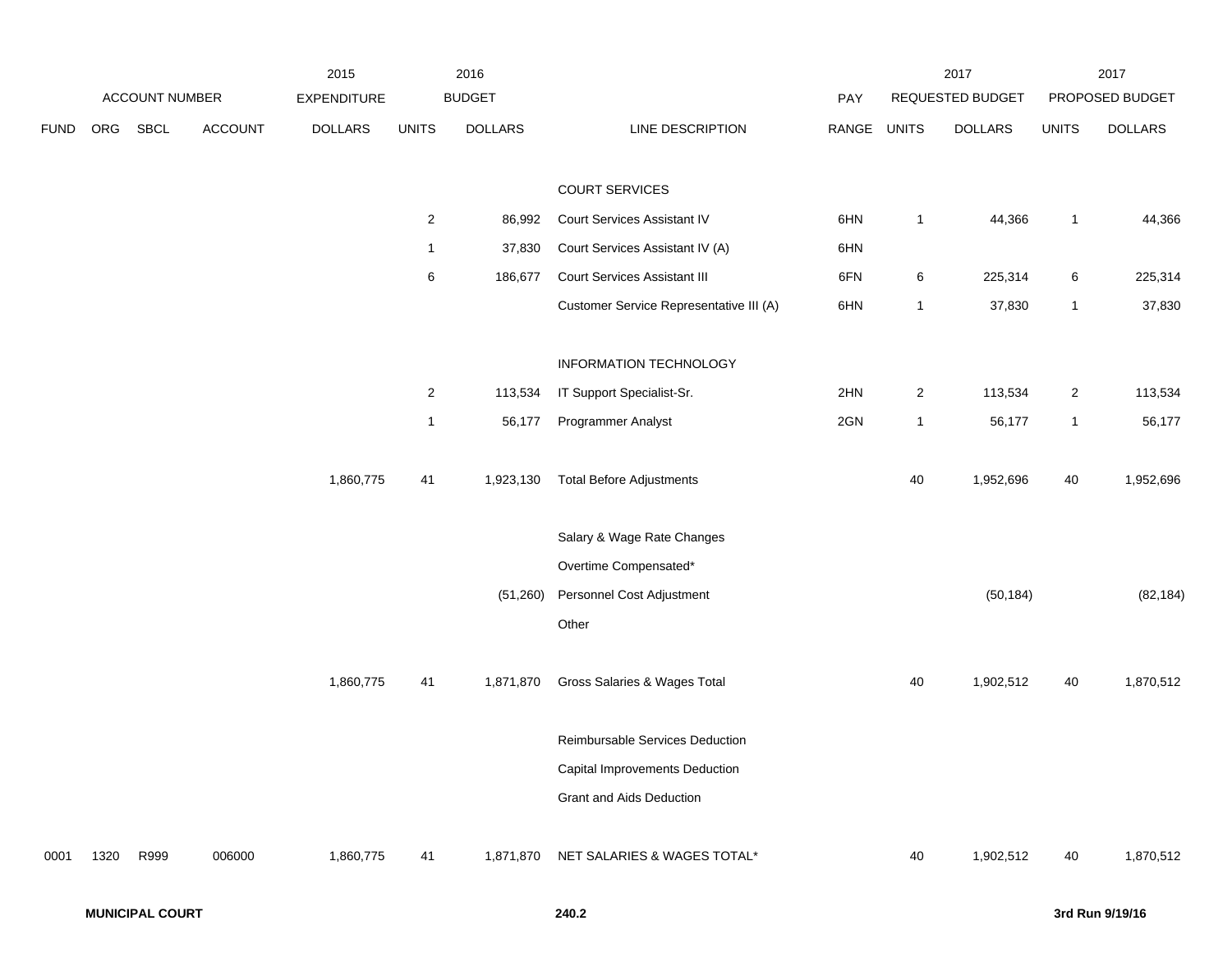|             |      |                        |                | 2015               |              | 2016           |                                                                           |             |       | 2017             |              | 2017            |
|-------------|------|------------------------|----------------|--------------------|--------------|----------------|---------------------------------------------------------------------------|-------------|-------|------------------|--------------|-----------------|
|             |      | ACCOUNT NUMBER         |                | <b>EXPENDITURE</b> |              | <b>BUDGET</b>  |                                                                           | PAY         |       | REQUESTED BUDGET |              | PROPOSED BUDGET |
| <b>FUND</b> | ORG  | SBCL                   | <b>ACCOUNT</b> | <b>DOLLARS</b>     | <b>UNITS</b> | <b>DOLLARS</b> | LINE DESCRIPTION                                                          | RANGE UNITS |       | <b>DOLLARS</b>   | <b>UNITS</b> | <b>DOLLARS</b>  |
|             |      |                        |                |                    |              |                |                                                                           |             |       |                  |              |                 |
|             |      |                        |                |                    | 32.00        |                | O&M FTE'S                                                                 |             | 34.00 |                  | 33.20        |                 |
|             |      |                        |                |                    |              |                | NON-O&M FTE'S                                                             |             |       |                  |              |                 |
|             |      |                        |                |                    |              |                | (A) One position to require English-Spanish Interpreter skills.           |             |       |                  |              |                 |
|             |      |                        |                |                    |              |                | (Y) Required to file a statement of economic interests in accordance with |             |       |                  |              |                 |
|             |      |                        |                |                    |              |                | the Milwaukee Code of Ordinances Chapter 303-Code of Ethics.              |             |       |                  |              |                 |
| 0001        | 1320 | R999                   | 006100         | 771,279            |              | 898,498        | ESTIMATED EMPLOYEE FRINGE BENEFITS                                        |             |       | 856,130          |              | 841,730         |
|             |      |                        |                |                    |              |                | (Involves Revenue Offset-No Transfers from this Account)                  |             |       |                  |              |                 |
|             |      |                        |                |                    |              |                | OPERATING EXPENDITURES                                                    |             |       |                  |              |                 |
| 0001        | 1320 | R999                   | 630100         | 179,793            |              | 164,500        | General Office Expense                                                    |             |       | 175,000          |              | 175,000         |
| 0001        | 1320 | R999                   | 630500         |                    |              |                | Tools & Machinery Parts                                                   |             |       |                  |              |                 |
| 0001        | 1320 | R999                   | 631000         |                    |              |                | <b>Construction Supplies</b>                                              |             |       |                  |              |                 |
| 0001        | 1320 | R999                   | 631500         |                    |              |                | Energy                                                                    |             |       |                  |              |                 |
| 0001        | 1320 | R999                   | 632000         | 525                |              | 1,000          | <b>Other Operating Supplies</b>                                           |             |       | 1,000            |              | 1,000           |
| 0001        | 1320 | R999                   | 632500         |                    |              |                | <b>Facility Rental</b>                                                    |             |       |                  |              |                 |
| 0001        | 1320 | R999                   | 633000         |                    |              |                | Vehicle Rental                                                            |             |       |                  |              |                 |
| 0001        | 1320 | R999                   | 633500         | 985                |              | 1,500          | Non-Vehicle Equipment Rental                                              |             |       | 1,500            |              | 1,500           |
| 0001        | 1320 | R999                   | 634000         | 125,020            |              | 114,000        | <b>Professional Services</b>                                              |             |       | 115,000          |              | 115,000         |
| 0001        | 1320 | R999                   | 634500         | 143,798            |              | 90,000         | <b>Information Technology Services</b>                                    |             |       | 110,000          |              | 110,000         |
| 0001        | 1320 | R999                   | 635000         | 14,409             |              | 1,300          | <b>Property Services</b>                                                  |             |       | 1,300            |              | 1,300           |
| 0001        | 1320 | R999                   | 635500         |                    |              |                | <b>Infrastructure Services</b>                                            |             |       |                  |              |                 |
| 0001        | 1320 | R999                   | 636000         |                    |              |                | Vehicle Repair Services                                                   |             |       |                  |              |                 |
|             |      | <b>MUNICIPAL COURT</b> |                |                    |              |                | 240.3                                                                     |             |       |                  |              | 3rd Run 9/19/16 |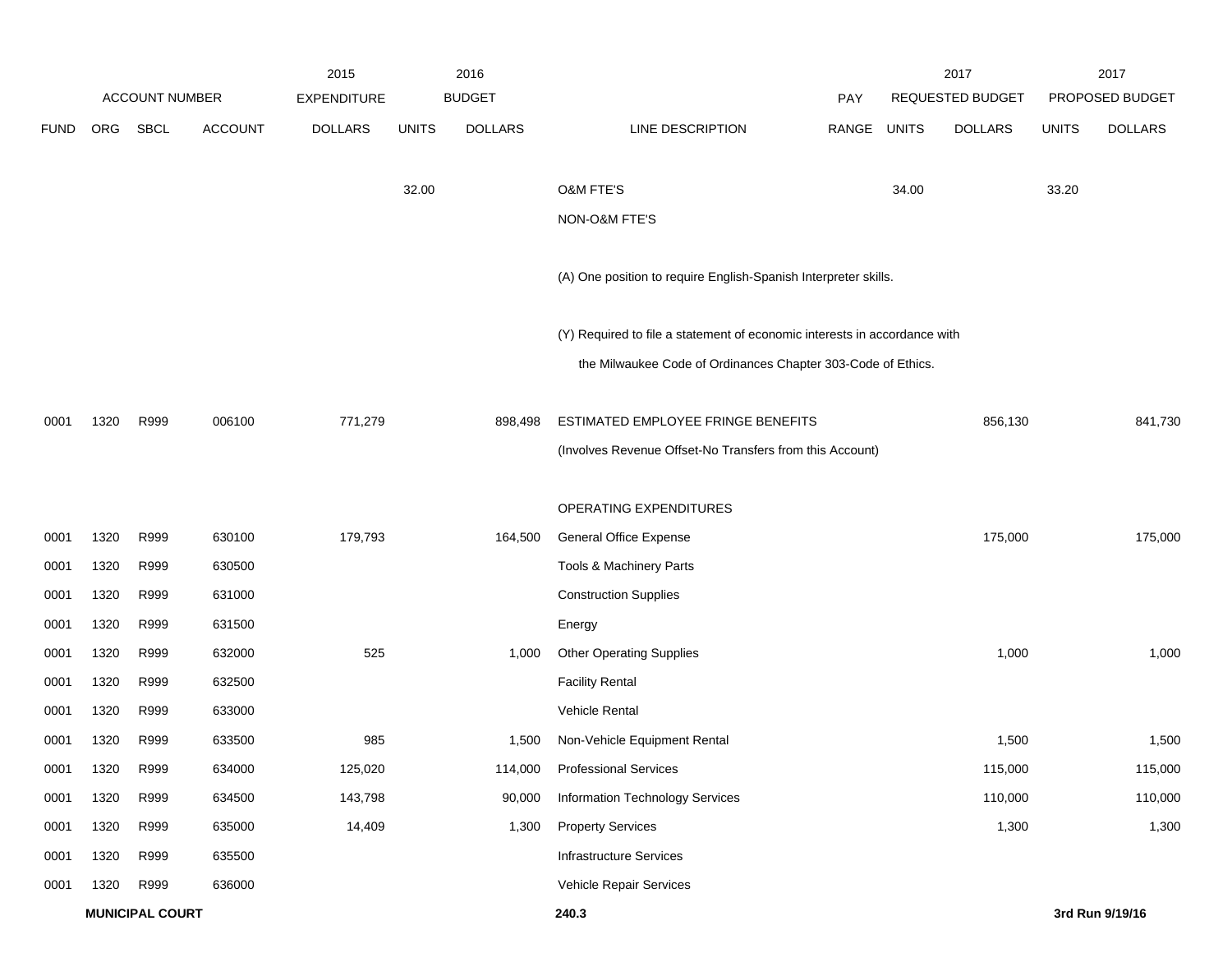|             |      |                |         | 2015               |              | 2016           |                                     |             | 2017             |              | 2017            |
|-------------|------|----------------|---------|--------------------|--------------|----------------|-------------------------------------|-------------|------------------|--------------|-----------------|
|             |      | ACCOUNT NUMBER |         | <b>EXPENDITURE</b> |              | <b>BUDGET</b>  |                                     | PAY         | REQUESTED BUDGET |              | PROPOSED BUDGET |
| <b>FUND</b> |      | ORG SBCL       | ACCOUNT | <b>DOLLARS</b>     | <b>UNITS</b> | <b>DOLLARS</b> | LINE DESCRIPTION                    | RANGE UNITS | <b>DOLLARS</b>   | <b>UNITS</b> | <b>DOLLARS</b>  |
|             |      |                |         |                    |              |                |                                     |             |                  |              |                 |
| 0001        | 1320 | R999           | 636500  | 12,893             |              | 26,500         | <b>Other Operating Services</b>     |             | 22,500           |              | 22,500          |
| 0001        | 1320 | R999           | 637000  |                    |              |                | Loans and Grants                    |             |                  |              |                 |
| 0001        | 1320 | R999           | 637501  | 60,910             |              | 57,600         | <b>Reimburse Other Departments</b>  |             | 61,600           |              | 61,600          |
|             |      |                |         |                    |              |                |                                     |             |                  |              |                 |
| 0001        | 1320 | R999           | 006300  | 538,333            |              | 456,400        | OPERATING EXPENDITURES TOTAL*       |             | 487,900          |              | 487,900         |
|             |      |                |         |                    |              |                |                                     |             |                  |              |                 |
|             |      |                |         |                    |              |                | <b>EQUIPMENT PURCHASES</b>          |             |                  |              |                 |
|             |      |                |         |                    |              |                |                                     |             |                  |              |                 |
|             |      |                |         |                    |              |                | <b>Additional Equipment</b>         |             |                  |              |                 |
|             |      |                |         |                    |              |                |                                     |             |                  |              |                 |
|             |      |                |         |                    |              |                | Subtotal - Additional Equipment     |             |                  |              |                 |
|             |      |                |         |                    |              |                |                                     |             |                  |              |                 |
|             |      |                |         |                    |              |                | Replacement Equipment               |             |                  |              |                 |
|             |      |                |         | 6,000              |              | 6,000          | Office Furniture                    |             | 6,000            |              | 6,000           |
|             |      |                |         | 6,000              |              | 6,000          | Subtotal - Replacement Equipment    |             | 6,000            |              | 6,000           |
|             |      |                |         |                    |              |                |                                     |             |                  |              |                 |
| 0001        | 1320 | R999           | 006800  | 6,000              |              | 6,000          | EQUIPMENT PURCHASES TOTAL*          |             | 6,000            |              | 6,000           |
|             |      |                |         |                    |              |                |                                     |             |                  |              |                 |
|             |      |                |         |                    |              |                | SPECIAL FUNDS                       |             |                  |              |                 |
| 0001        | 1320 | R132           | 006300  | 19,962             |              | 10,000         | Minor Projects*                     |             | 10,000           |              | 10,000          |
| 0001        | 1320 | R134           | 006300  | 30,000             |              | 30,000         | Court Hardware Replacement Project* |             | 30,000           |              | 30,000          |
|             |      |                |         |                    |              |                |                                     |             |                  |              |                 |
|             |      |                |         | 49,962             |              | 40,000         | SPECIAL FUNDS TOTAL                 |             | 40,000           |              | 40,000          |
|             |      |                |         |                    |              |                |                                     |             |                  |              |                 |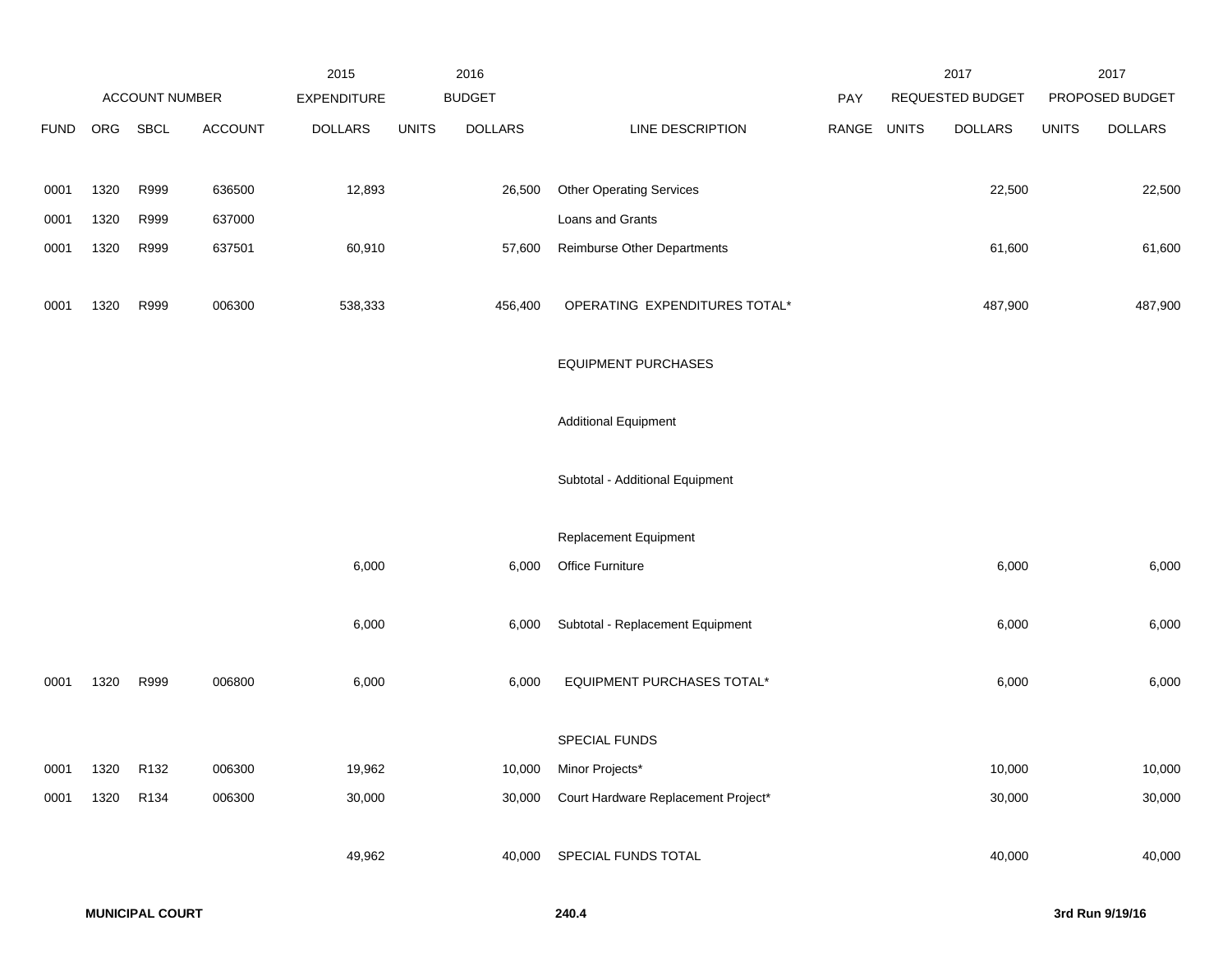|             |            |                       |                | 2015           |              | 2016           |                                |       |              | 2017             |              | 2017                   |
|-------------|------------|-----------------------|----------------|----------------|--------------|----------------|--------------------------------|-------|--------------|------------------|--------------|------------------------|
|             |            | <b>ACCOUNT NUMBER</b> |                | EXPENDITURE    |              | <b>BUDGET</b>  |                                | PAY   |              | REQUESTED BUDGET |              | <b>PROPOSED BUDGET</b> |
| <b>FUND</b> | <b>ORG</b> | <b>SBCL</b>           | <b>ACCOUNT</b> | <b>DOLLARS</b> | <b>UNITS</b> | <b>DOLLARS</b> | LINE DESCRIPTION               | RANGE | <b>UNITS</b> | <b>DOLLARS</b>   | <b>UNITS</b> | <b>DOLLARS</b>         |
|             |            |                       |                |                |              |                |                                |       |              |                  |              |                        |
|             |            |                       |                |                |              |                | MUNICIPAL COURT BUDGETARY      |       |              |                  |              |                        |
|             |            |                       |                | 3,226,349      |              | 3,272,768      | CONTROL UNIT TOTAL (1BCU=1 DU) |       |              | 3,292,542        |              | 3,246,142              |
|             |            |                       |                |                |              |                |                                |       |              |                  |              |                        |

\*Appropriation Control Account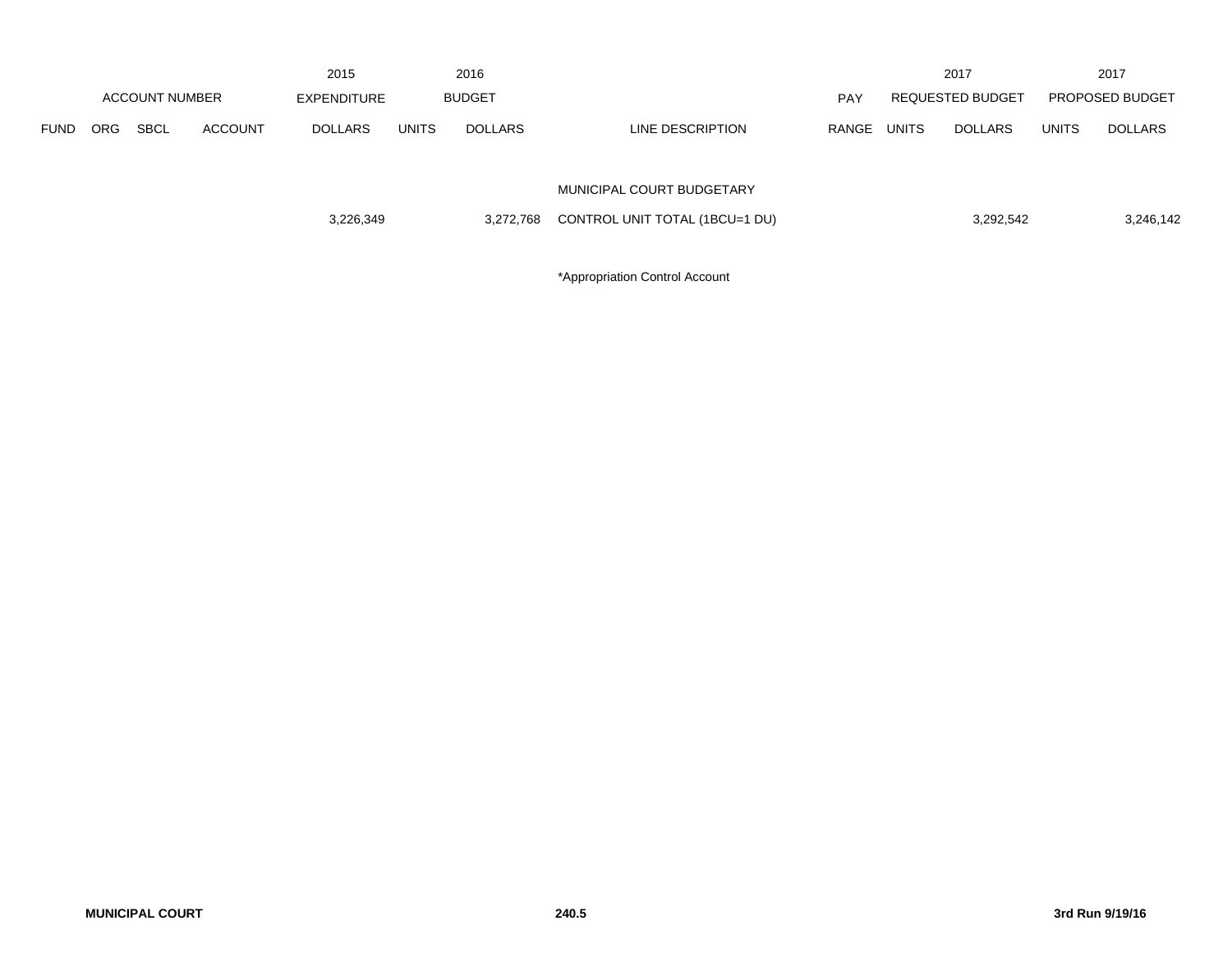|      |     |                       |                | 2015                                |              | 2016           |                                           |             |              | 2017             |                         | 2017            |
|------|-----|-----------------------|----------------|-------------------------------------|--------------|----------------|-------------------------------------------|-------------|--------------|------------------|-------------------------|-----------------|
|      |     | <b>ACCOUNT NUMBER</b> |                | <b>EXPENDITURE</b>                  |              | <b>BUDGET</b>  |                                           | PAY         |              | REQUESTED BUDGET |                         | PROPOSED BUDGET |
| FUND | ORG | SBCL                  | <b>ACCOUNT</b> | <b>DOLLARS</b>                      | <b>UNITS</b> | <b>DOLLARS</b> | LINE DESCRIPTION                          | RANGE UNITS |              | <b>DOLLARS</b>   | <b>UNITS</b>            | <b>DOLLARS</b>  |
|      |     |                       |                |                                     |              |                |                                           |             |              |                  |                         |                 |
|      |     |                       |                |                                     |              |                | DEPARTMENT OF NEIGHBORHOOD                |             |              |                  |                         |                 |
|      |     |                       |                |                                     |              |                | SERVICES BUDGETARY CONTROL                |             |              |                  |                         |                 |
|      |     |                       |                |                                     |              |                | UNIT (1 BCU=1DU)                          |             |              |                  |                         |                 |
|      |     |                       |                |                                     |              |                | SALARIES & WAGES                          |             |              |                  |                         |                 |
|      |     |                       |                |                                     |              |                | OFFICE OF THE COMMISSIONER                |             |              |                  |                         |                 |
|      |     |                       |                |                                     | $\mathbf{1}$ | 139,242        | Commissioner - Bldg. Insp. (X)(Y)         | 1OX         | $\mathbf{1}$ | 135,000          | 1                       | 147,335         |
|      |     |                       |                |                                     | $\mathbf{1}$ | 101,341        | Neighborhood Services Ops. Dir. (X)(Y)    | 1LX         | $\mathbf{1}$ | 110,689          | $\overline{\mathbf{c}}$ | 204,397         |
|      |     |                       |                |                                     | $\mathbf{1}$ | 47,779         | Administrative Assistant IV               |             | $\mathbf{1}$ | 48,735           | 1                       | 48,735          |
|      |     |                       |                |                                     |              |                |                                           |             |              |                  |                         |                 |
|      |     |                       |                |                                     |              |                | INFORMATION TECHNOLOGY DIVISION           |             |              |                  |                         |                 |
|      |     |                       |                |                                     | $\mathbf{1}$ | 96,637         | Network Manager (X)                       | 1GX         | $\mathbf{1}$ | 75,000           | 1                       | 75,000          |
|      |     |                       |                |                                     |              |                |                                           |             |              |                  |                         |                 |
|      |     |                       |                |                                     |              |                | SUPPORT SERVICES DIVISION                 |             |              |                  |                         |                 |
|      |     |                       |                |                                     | $\mathbf{1}$ | 75,732         | Business Operations Mgr.-Neigh. Serv.     | 1FX         | $\mathbf{1}$ | 75,732           | 1                       | 75,732          |
|      |     |                       |                |                                     |              |                |                                           |             |              |                  |                         |                 |
|      |     |                       |                |                                     |              |                | ADMINISTRATIVE SERVICES SECTION           |             |              |                  |                         |                 |
|      |     |                       |                |                                     | $\mathbf{1}$ | 70,253         | Certification & Communications Coord.(X)  | 2FX         | $\mathbf{1}$ | 70,253           | 1                       | 70,253          |
|      |     |                       |                |                                     | $\mathbf{1}$ | 54,865         | Building Codes Enforcement Supv. (X)      | 1DX         | $\mathbf{1}$ | 54,865           |                         |                 |
|      |     |                       |                |                                     |              |                | Housing Policy and Compliance Manager (X) | 1DX         |              |                  | 1                       | 54,865          |
|      |     |                       |                |                                     | $\mathbf{1}$ | 45,305         | Administrative Specialist Senior          | 2EX         | $\mathbf{1}$ | 45,305           |                         |                 |
|      |     |                       |                |                                     |              |                | Compliance Programs Coordinator           | 2FX         |              |                  | $\mathbf{1}$            | 45,305          |
|      |     |                       |                |                                     | $\mathbf{1}$ | 50,178         | Administrative Services Supervisor        | 1BX         | $\mathbf{1}$ | 50,178           | $\mathbf{1}$            | 50,178          |
|      |     |                       |                |                                     | $\mathbf{1}$ | 48,994         | Administrative Services Supervisor (X)    | 1BX         | $\mathbf{1}$ | 48,994           | $\mathbf{1}$            | 48,994          |
|      |     |                       |                |                                     | $\mathbf{1}$ | 51,268         | Program Assistant III                     | 5IN         | $\mathbf{1}$ | 53,268           | 1                       | 53,268          |
|      |     |                       |                | DEPARTMENT OF NEIGHBORHOOD SERVICES |              |                | 250.1                                     |             |              |                  |                         | 3rd Run 9/19/16 |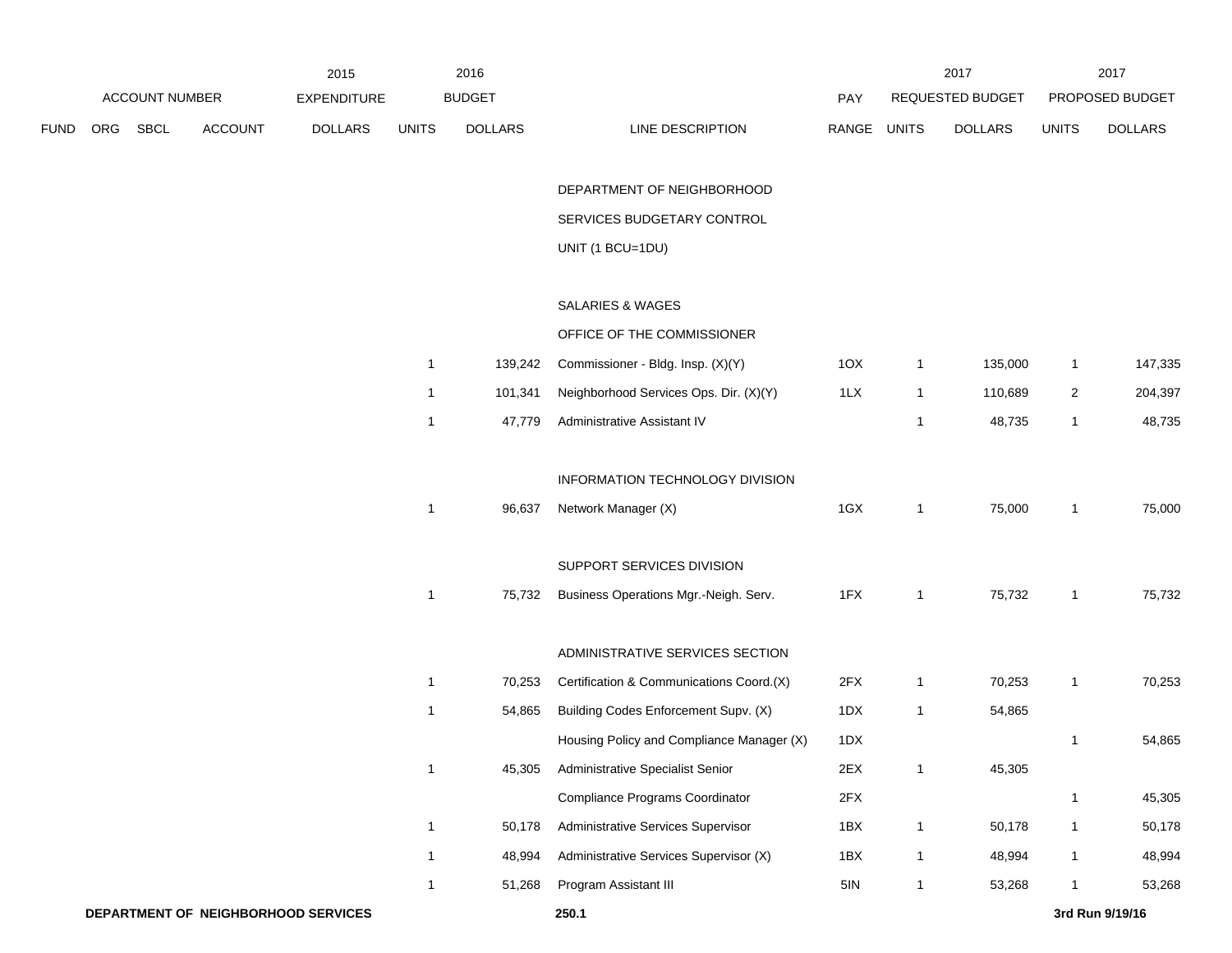|             |     |                       |                | 2015                                |                         | 2016           |                                       |                 |                         | 2017             |                | 2017            |
|-------------|-----|-----------------------|----------------|-------------------------------------|-------------------------|----------------|---------------------------------------|-----------------|-------------------------|------------------|----------------|-----------------|
|             |     | <b>ACCOUNT NUMBER</b> |                | EXPENDITURE                         |                         | <b>BUDGET</b>  |                                       | PAY             |                         | REQUESTED BUDGET |                | PROPOSED BUDGET |
| <b>FUND</b> | ORG | <b>SBCL</b>           | <b>ACCOUNT</b> | <b>DOLLARS</b>                      | <b>UNITS</b>            | <b>DOLLARS</b> | LINE DESCRIPTION                      | RANGE           | <b>UNITS</b>            | <b>DOLLARS</b>   | <b>UNITS</b>   | <b>DOLLARS</b>  |
|             |     |                       |                |                                     | $\mathbf{1}$            | 45,831         | Personnel Payroll Assistant II        | 6HN             | $\mathbf{1}$            | 47,519           | $\mathbf{1}$   | 47,519          |
|             |     |                       |                |                                     | $\overline{c}$          | 83,680         | <b>Accounting Assistant II</b>        | 6HN             | $\overline{c}$          | 80,559           | $\overline{2}$ | 80,559          |
|             |     |                       |                |                                     | $\overline{c}$          | 79,632         | Office Assistant IV                   | 6HN             | $\overline{c}$          | 80,955           | $\mathbf{1}$   | 40,864          |
|             |     |                       |                |                                     | $\overline{2}$          | 69,718         | Office Assistant III                  | 6FN             | $\overline{c}$          | 62,279           | $\overline{2}$ | 62,279          |
|             |     |                       |                |                                     | $\overline{\mathbf{c}}$ | 69,434         | Office Assistant II                   | 6EN             | $\overline{\mathbf{c}}$ | 62,279           | $\overline{2}$ | 62,279          |
|             |     |                       |                |                                     | $\mathbf{1}$            |                | Graduate Intern (0.58 FTE) (X)        | 9PN             | $\mathbf{1}$            |                  | $\mathbf{1}$   |                 |
|             |     |                       |                |                                     | $\mathbf{1}$            | 44,158         | Anti-Graffiti Program Coordinator (X) | 2DN             | $\overline{1}$          | 44,158           | $\mathbf{1}$   | 44,158          |
|             |     |                       |                |                                     | $\mathbf{1}$            | 43,575         | Program Assistant I                   | 5EN             | $\overline{1}$          | 45,273           | $\mathbf{1}$   | 45,273          |
|             |     |                       |                |                                     | $\mathbf{1}$            | 42,080         | Program Assistant II                  | 5FN             | $\overline{1}$          | 45,936           | $\mathbf{1}$   | 45,936          |
|             |     |                       |                |                                     |                         |                | <b>BOARDS &amp; COMMISSIONS</b>       |                 |                         |                  |                |                 |
|             |     |                       |                |                                     | $\overline{7}$          | 21,000         | Member, Stds and Appeals Comm. (Y)    | BC <sub>1</sub> | $\overline{7}$          | 21,000           | $\overline{7}$ | 21,000          |
|             |     |                       |                |                                     |                         |                | CONSTRUCTION TRADES DIVISION          |                 |                         |                  |                |                 |
|             |     |                       |                |                                     | $\mathbf{1}$            | 94,206         | Bldg. Constr. Insp. Div. Mgr. (X)(Y)  | 11X             | $\overline{1}$          | 94,206           | $\mathbf{1}$   | 94,206          |
|             |     |                       |                |                                     |                         |                | CONSTRUCTION SECTION                  |                 |                         |                  |                |                 |
|             |     |                       |                |                                     | $\mathbf{1}$            | 69,727         | Bldg. Constr. Insp. Supervisor (X)    | 1FX             |                         |                  |                |                 |
|             |     |                       |                |                                     |                         |                | Bldg. Constr. Insp. Supervisor (X)    | 1GX             | $\overline{1}$          | 87,000           | 1              | 87,000          |
|             |     |                       |                |                                     | 11                      | 642,588        | Building Construction Inspector (X)   | 2GN             |                         |                  |                |                 |
|             |     |                       |                |                                     |                         |                | Building Construction Inspector (X)   | 2HN             | 11                      | 720,717          | 11             | 720,717         |
|             |     |                       |                |                                     | $\mathbf{3}$            | 183,490        | Boiler Inspector (X)                  | 2GN             |                         |                  |                |                 |
|             |     |                       |                |                                     |                         |                | Boiler Inspector (X)                  | 2HN             | $\mathbf{3}$            | 202,665          | $\mathbf{3}$   | 202,665         |
|             |     |                       |                |                                     | $\mathbf{1}$            | 34,717         | Office Assistant III                  | 6FN             | $\mathbf{1}$            | 36,119           | $\mathbf{1}$   | 36,119          |
|             |     |                       |                |                                     | $\mathbf{1}$            | 30,529         | Office Assistant II                   | 6EN             | $\mathbf{1}$            | 31,762           |                |                 |
|             |     |                       |                | DEPARTMENT OF NEIGHBORHOOD SERVICES |                         |                | 250.2                                 |                 |                         |                  |                | 3rd Run 9/19/16 |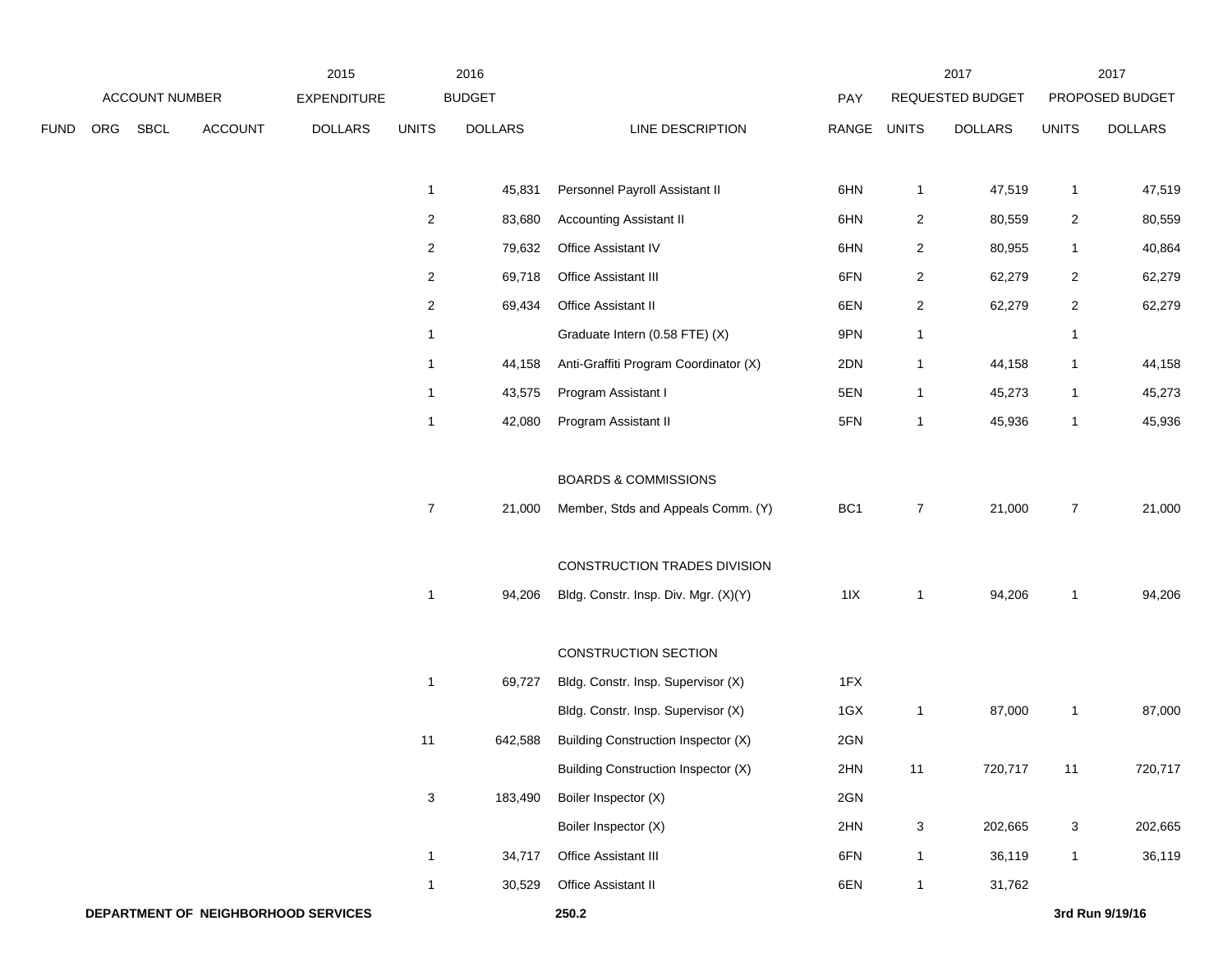|             |                       |             |                | 2015               |       | 2016           |                           | 2017             |                |       | 201                    |
|-------------|-----------------------|-------------|----------------|--------------------|-------|----------------|---------------------------|------------------|----------------|-------|------------------------|
|             | <b>ACCOUNT NUMBER</b> |             |                | <b>EXPENDITURE</b> |       | <b>BUDGET</b>  | PAY                       | REQUESTED BUDGET |                |       | <b>PROPOSED BUDGET</b> |
| <b>FUND</b> | ORG                   | <b>SBCL</b> | <b>ACCOUNT</b> | <b>DOLLARS</b>     | UNITS | <b>DOLLARS</b> | LINE DESCRIPTION<br>RANGE | <b>UNITS</b>     | <b>DOLLARS</b> | UNITS | <b>DOLLARS</b>         |

#### ELECTRICAL INSPECTION SECTION

| 1            | 85,282  | Elect. Insp. Supervisor (X)          | 1FX |    |         |    |         |
|--------------|---------|--------------------------------------|-----|----|---------|----|---------|
|              |         | Elect. Insp. Supervisor (X)          | 1GX | 1  | 91,251  | 1  | 91,251  |
| $\mathbf{1}$ | 79,074  | Fire Protection Engineer III         | 2IN |    |         |    |         |
|              |         | Fire Protection Engineer III         | 2JN | 1  | 79,074  | 1  | 79,074  |
| 9            | 585,041 | Electrical Inspector (X)             | 2GN |    |         |    |         |
|              |         | Electrical Inspector (X)             | 2HN | 9  | 598,641 | 9  | 598,641 |
| 4            | 256,349 | Elevator Inspector (X)               | 2GN |    |         |    |         |
|              |         | Elevator Inspector (X)               | 2HN | 4  | 255,075 | 4  | 255,075 |
| 1            |         | Office Assistant II                  | 6EN | 1  |         | 1  |         |
| 1            | 39,904  | Office Assistant III                 | 6FN | 1  | 41,410  | 1  | 41,410  |
|              |         |                                      |     |    |         |    |         |
|              |         | PLUMBING INSPECTION SECTION          |     |    |         |    |         |
| 1            | 75,462  | Plumbing Inspection Supervisor (X)   | 1FX |    |         |    |         |
|              |         | Plumbing Inspection Supervisor (X)   | 1GX | 1  | 80,744  | 1  | 80,744  |
| 10           | 666,467 | Plumbing Inspector                   | 2GN |    |         |    |         |
|              |         | Plumbing Inspector                   | 2HN | 10 | 701,065 | 10 | 701,065 |
| 4            | 241,876 | Sprinkler Construction Inspector (X) | 2GN |    |         |    |         |
|              |         | Sprinkler Construction Inspector (X) | 2HN | 4  | 257,005 | 4  | 257,005 |
| 1            |         | Office Assistant II                  | 6EN | 1  |         | 1  |         |
| 1            | 35,220  | Office Assistant III                 | 6FN | 1  | 37,501  | 1  | 37,501  |
|              |         |                                      |     |    |         |    |         |

#### CROSS CONNECTION SECTION

1 82,713 Plumbing Inspection Supervisor (X) 1FX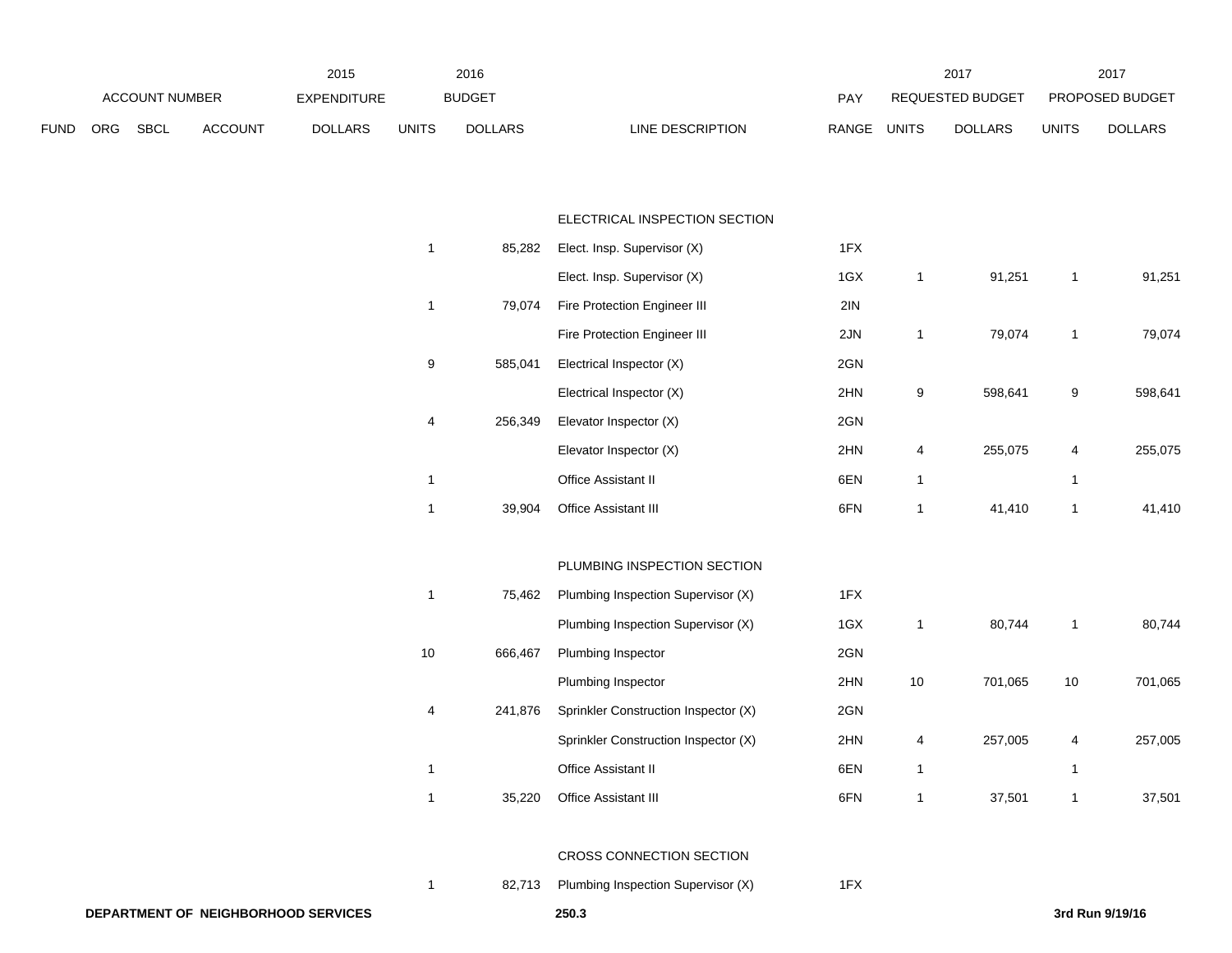|      |     |                |                | 2015                                |                | 2016           |                                        |       |                | 2017             |                | 2017            |
|------|-----|----------------|----------------|-------------------------------------|----------------|----------------|----------------------------------------|-------|----------------|------------------|----------------|-----------------|
|      |     | ACCOUNT NUMBER |                | <b>EXPENDITURE</b>                  |                | <b>BUDGET</b>  |                                        | PAY   |                | REQUESTED BUDGET |                | PROPOSED BUDGET |
| FUND | ORG | <b>SBCL</b>    | <b>ACCOUNT</b> | <b>DOLLARS</b>                      | <b>UNITS</b>   | <b>DOLLARS</b> | LINE DESCRIPTION                       | RANGE | <b>UNITS</b>   | <b>DOLLARS</b>   | <b>UNITS</b>   | <b>DOLLARS</b>  |
|      |     |                |                |                                     |                |                | Plumbing Inspection Supervisor (X)     | 1GX   | $\mathbf{1}$   | 88,503           | $\overline{a}$ | 168,203         |
|      |     |                |                |                                     | $\,6\,$        | 357,745        | Plumbing Inspector                     | 2GN   |                |                  |                |                 |
|      |     |                |                |                                     |                |                | Plumbing Inspector                     | 2HN   | 6              | 410,246          | 12             | 791,846         |
|      |     |                |                |                                     | $\mathbf{1}$   | 37,710         | Office Assistant III                   | 6FN   | $\mathbf{1}$   | 39,172           | $\overline{a}$ | 73,972          |
|      |     |                |                |                                     | $\mathbf 1$    | 33,801         | Office Assistant II                    | 6EN   | $\mathbf{1}$   | 35,099           | $\mathbf{1}$   | 35,099          |
|      |     |                |                |                                     |                |                | ARENA INSPECTION SECTION (F)           |       |                |                  |                |                 |
|      |     |                |                |                                     | $\mathbf{1}$   | 98,284         | Plan Examiner III                      | 2JN   | $\mathbf{1}$   | 91,449           | $\mathbf{1}$   | 91,449          |
|      |     |                |                |                                     | $\mathbf{1}$   | 69,219         | Building Construction Inspector (X)    | 2GN   | $\mathbf{1}$   | 69,219           | $\mathbf{1}$   | 69,219          |
|      |     |                |                |                                     | $\mathbf{1}$   | 69,219         | Electrical Inspector (X)               | 2GN   | $\mathbf{1}$   | 69,219           | $\mathbf{1}$   | 69,219          |
|      |     |                |                |                                     | $\mathbf{1}$   | 69,219         | Plumbing Inspector                     | 2GN   | $\mathbf{1}$   | 69,219           | $\mathbf{1}$   | 69,219          |
|      |     |                |                |                                     | $\mathbf{1}$   | 36,561         | Office Assistant III                   | 6FN   | $\mathbf{1}$   | 36,561           | $\mathbf{1}$   | 36,561          |
|      |     |                |                |                                     |                |                | COMMERCIAL INSPECTION DIVISION         |       |                |                  |                |                 |
|      |     |                |                |                                     | $\mathbf{1}$   | 101,448        | Bldg. Codes Enforce. Mgr.-Comm. (X)(Y) | 1GX   | $\mathbf{1}$   | 101,448          | $\mathbf{1}$   | 101,448         |
|      |     |                |                |                                     |                |                | COMMERCIAL INSPECTION SECTION          |       |                |                  |                |                 |
|      |     |                |                |                                     | $\overline{c}$ | 131,941        | District Code Enforcement Supv (X)     | 1EX   | $\overline{2}$ | 131,941          | $\overline{a}$ | 131,941         |
|      |     |                |                |                                     | 15             | 724,424        | Commercial Code Enforc. Inspector (X)  | 3JN   | 15             | 710,383          | 15             | 710,383         |
|      |     |                |                |                                     | $\mathbf{1}$   | 34,717         | Office Assistant III                   | 6FN   | $\mathbf{1}$   | 36,119           | $\mathbf{1}$   | 36,119          |
|      |     |                |                |                                     |                |                | ENVIRONMENTAL HEALTH SECTION           |       |                |                  |                |                 |
|      |     |                |                |                                     | $\mathbf{1}$   | 73,023         | District Code Enforcement Supv (X)     | 1EX   | $\mathbf{1}$   | 73,023           | $\mathbf{1}$   | 73,023          |
|      |     |                |                |                                     | $\,$ 5 $\,$    | 285,866        | Environmental Risk Officer (X)         | 2FN   | $\sqrt{5}$     | 291,087          | $\overline{5}$ | 291,087         |
|      |     |                |                |                                     | $\mathbf{1}$   | 25,652         | Office Assistant III                   | 6FN   | $\mathbf{1}$   | 35,251           | $\mathbf{1}$   | 35,251          |
|      |     |                |                | DEPARTMENT OF NEIGHBORHOOD SERVICES |                |                | 250.4                                  |       |                |                  |                | 3rd Run 9/19/16 |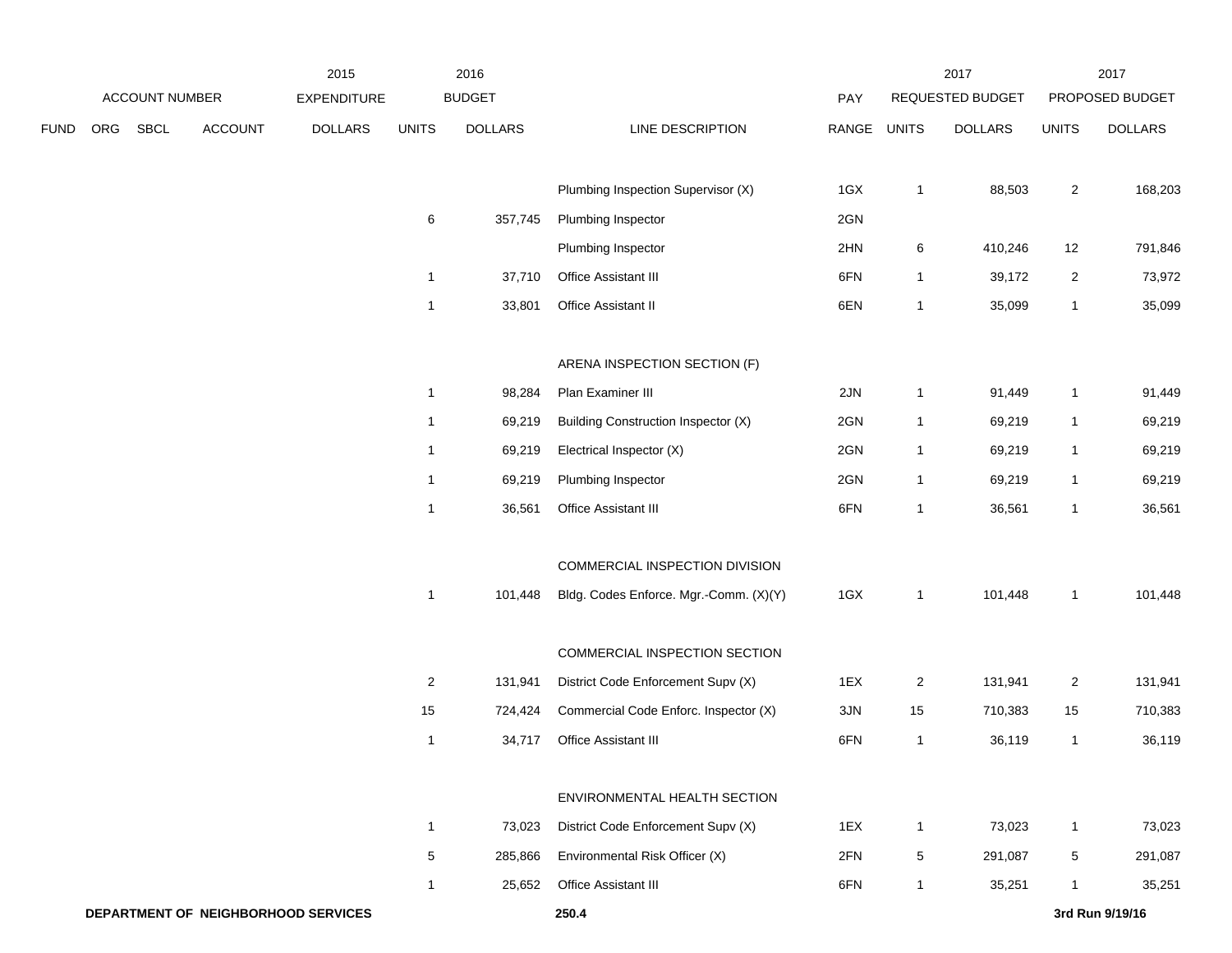|      |                |      |                | 2015               |              | 2016           |                                  | 2017                    |              | 2017                   |
|------|----------------|------|----------------|--------------------|--------------|----------------|----------------------------------|-------------------------|--------------|------------------------|
|      | ACCOUNT NUMBER |      |                | <b>EXPENDITURE</b> |              | <b>BUDGET</b>  | PAY                              | REQUESTED BUDGET        |              | <b>PROPOSED BUDGET</b> |
| FUND | <b>ORG</b>     | SBCL | <b>ACCOUNT</b> | <b>DOLLARS</b>     | <b>UNITS</b> | <b>DOLLARS</b> | LINE DESCRIPTION<br><b>RANGE</b> | UNITS<br><b>DOLLARS</b> | <b>UNITS</b> | <b>DOLLARS</b>         |

#### CONDEMNATION INSPECTION SECTION

|   | 77.806  | Bldg. Construction Inspection Supv. (X) | 1FX |   |         |   |         |
|---|---------|-----------------------------------------|-----|---|---------|---|---------|
|   |         | Bldg. Construction Inspection Supv. (X) | 1GX |   | 83,252  |   | 83,252  |
|   | 63.810  | <b>Condemnation Program Coordinator</b> | 2IX |   | 63,810  |   |         |
| 3 | 206.209 | Building Construction Inspector (X)     | 2GN |   |         |   |         |
|   |         | Building Construction Inspector (X)(C)  | 2HN | 3 | 205.513 | 3 | 205,513 |
| 2 | 79.808  | <b>Office Assistant III</b>             | 6FN |   | 36.119  |   | 36,119  |
|   | 42.118  | Program Assistant II                    | 5FN |   | 42.118  |   |         |

#### RESIDENTIAL INSPECTION DIVISION

| 93.708 | Building Codes Enforcement Mgr. (X)(Y)      | 1GX | 181.857 | 88.419 |
|--------|---------------------------------------------|-----|---------|--------|
|        | 88,149 Env. Code Enforcement Manager (X)(Y) | 1GX |         |        |

#### CODE ENFORCEMENT SECTION

| 6  | 425.547   | District Code Enforcement Supy (X)        | 1EX | 6  | 422.811   | 5  | 352,343   |
|----|-----------|-------------------------------------------|-----|----|-----------|----|-----------|
|    |           | <b>Administrative Services Supervisor</b> | 1BX |    |           | 1  | 48,294    |
| 35 | 1,595,532 | Residential Code Enforc. Inspector (X)    | 3EN | 35 | 1,642,589 | 33 | 1,541,936 |
| 3  |           | Residential Code Enforc. Inspector (X)    | 3EN | 3  |           | 5  |           |
| 1  | 49.643    | Program Assistant III (X)                 | 5IN |    | 51,610    | 1  | 51,610    |
| 1  | 48,155    | Program Assistant II                      | 5FN | 1  | 49,986    | 1  | 49,986    |
| 2  | 85.395    | <b>Office Assistant IV</b>                | 6HN | 2  | 88,647    | 2  | 88,647    |
| 3  | 123.184   | Customer Service Rep. II                  | 6GN | 3  | 122,513   | 3  | 122,513   |
| 1  | 34,717    | Customer Service Rep. I                   | 6FN | 1  | 36,119    |    |           |
| 1  | 34.717    | <b>Office Assistant III</b>               | 6FN |    | 36,119    |    | 36,119    |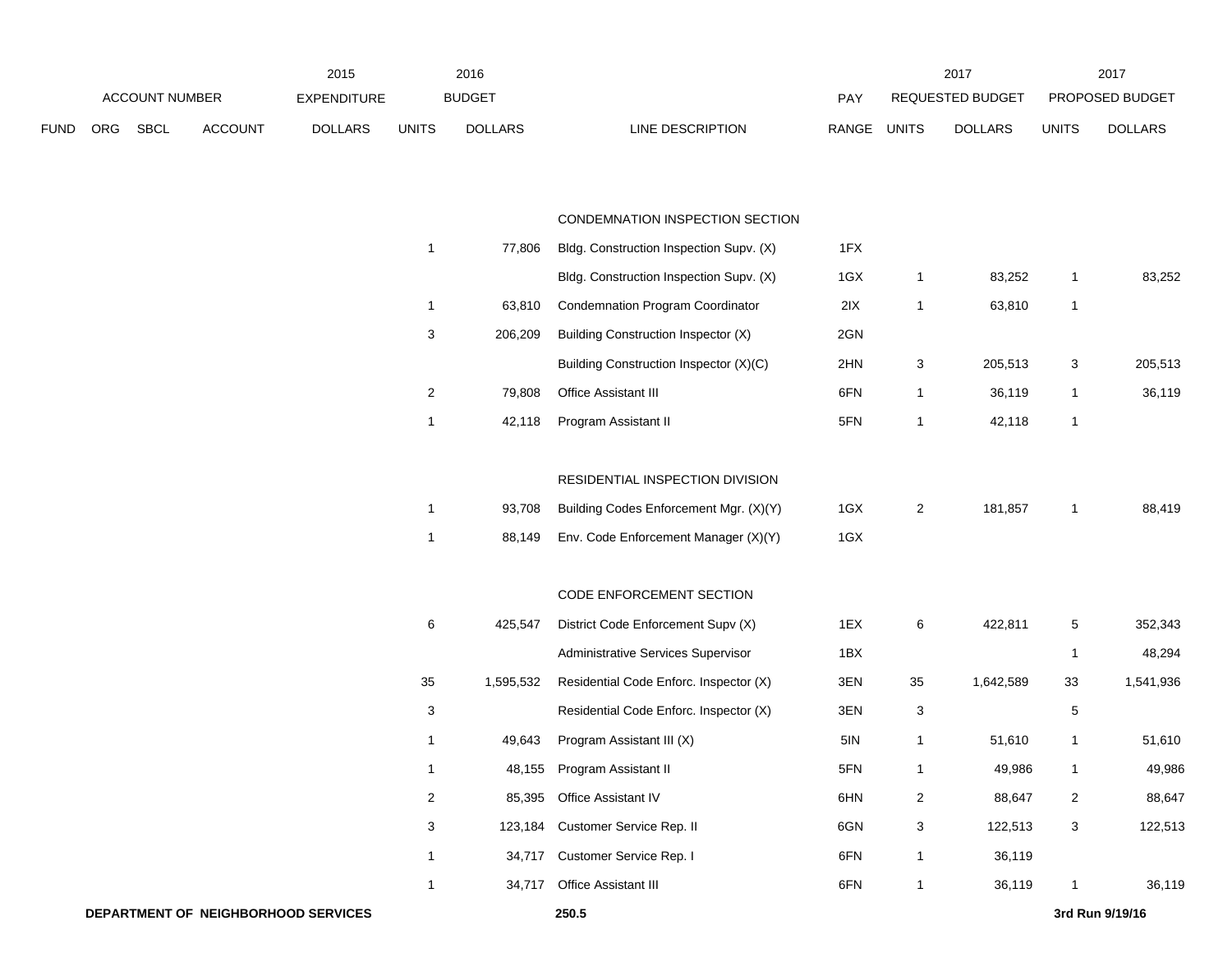|      |     |                       |                | 2015               |                              | 2016           |                                                                                                                           |             |                  | 2017             |                         | 2017            |
|------|-----|-----------------------|----------------|--------------------|------------------------------|----------------|---------------------------------------------------------------------------------------------------------------------------|-------------|------------------|------------------|-------------------------|-----------------|
|      |     | <b>ACCOUNT NUMBER</b> |                | <b>EXPENDITURE</b> |                              | <b>BUDGET</b>  |                                                                                                                           | PAY         |                  | REQUESTED BUDGET |                         | PROPOSED BUDGET |
| FUND | ORG | SBCL                  | <b>ACCOUNT</b> | <b>DOLLARS</b>     | <b>UNITS</b>                 | <b>DOLLARS</b> | LINE DESCRIPTION                                                                                                          | RANGE UNITS |                  | <b>DOLLARS</b>   | <b>UNITS</b>            | <b>DOLLARS</b>  |
|      |     |                       |                |                    | $\mathbf{1}$                 |                | 37,322 Office Assistant II                                                                                                | 6EN         | $\overline{1}$   | 38,069           | $\mathbf{1}$            | 38,069          |
|      |     |                       |                |                    |                              |                | VACANT BUILDING REGISTRATION PROGRAM                                                                                      |             |                  |                  |                         |                 |
|      |     |                       |                |                    | 4                            | 187,620        | Residential Code Enforc. Inspector (X)                                                                                    | 3LN         | 4                | 183,884          | 4                       | 183,884         |
|      |     |                       |                |                    | $\mathbf{1}$                 | 39,904         | Office Assistant III                                                                                                      | 6FN         | $\mathbf{1}$     | 41,410           | $\mathbf{1}$            | 41,410          |
|      |     |                       |                |                    | $\mathbf{1}$                 | 34,717         | Office Assistant III (A)                                                                                                  | 6FN         | $\mathbf{1}$     | 36,119           | $\mathbf{1}$            | 36,119          |
|      |     |                       |                |                    | 4<br>$\overline{\mathbf{c}}$ | 176,388        | RESIDENTIAL RENTAL INSPECTION PROGRAM<br>Residential Code Enforc. Inspector (X)<br>Residential Code Enforc. Inspector (X) | 3LN<br>3LN  |                  |                  |                         |                 |
|      |     |                       |                |                    |                              |                | SPECIAL ENFORCEMENT DIVISION                                                                                              |             |                  |                  |                         |                 |
|      |     |                       |                |                    | $\mathbf{1}$                 | 78,422         | Special Enforcement Manager (A)(X)                                                                                        | 11X         | $\mathbf{1}$     | 78,422           | $\mathbf{1}$            | 78,422          |
|      |     |                       |                |                    | $\mathbf{1}$                 | 67,972         | Special Enforcement Supervisor (X)                                                                                        | 1FX         | $\overline{c}$   | 141,839          | $\overline{2}$          | 141,839         |
|      |     |                       |                |                    | 4                            | 221,628        | Special Enforcement Inspector (A)(X)                                                                                      | 2GN         | 4                | 253,319          | 4                       | 253,319         |
|      |     |                       |                |                    | 16                           | 915,541        | Special Enforcement Inspector (X)                                                                                         | 2GN         | 15               | 949,007          | 13                      | 825,085         |
|      |     |                       |                |                    | $\mathbf{1}$                 | 30,530         | Office Assistant II                                                                                                       | 6EN         | $\mathbf{1}$     | 31,762           | $\mathbf{1}$            | 31,762          |
|      |     |                       |                |                    |                              |                | <b>COURT DIVISION</b>                                                                                                     |             |                  |                  |                         |                 |
|      |     |                       |                |                    | $\mathbf{1}$                 | 80,258         | Bldg. Codes Court Administrator (X)(Y)                                                                                    | 1GX         | $\mathbf{1}$     | 80,258           | $\mathbf{1}$            | 80,258          |
|      |     |                       |                |                    | $\mathbf{1}$                 | 74,804         | Special Enforcement Supervisor (X)                                                                                        | 1FX         | $\mathbf{1}$     | 74,804           |                         |                 |
|      |     |                       |                |                    | 4                            | 230,121        | Special Enforcement Inspector (X)(D)                                                                                      | 2GN         | 4                | 255,674          | $\overline{\mathbf{4}}$ | 255,674         |
|      |     |                       |                |                    | $\mathbf{1}$                 | 44,184         | Program Assistant II                                                                                                      | 5FN         | $\mathbf{1}$     | 45,936           | $\mathbf{1}$            | 45,936          |
|      |     |                       |                |                    | $\overline{\mathbf{c}}$      | 69,434         | Office Assistant III                                                                                                      | 6FN         | $\boldsymbol{2}$ | 75,294           | $\overline{2}$          | 40,594          |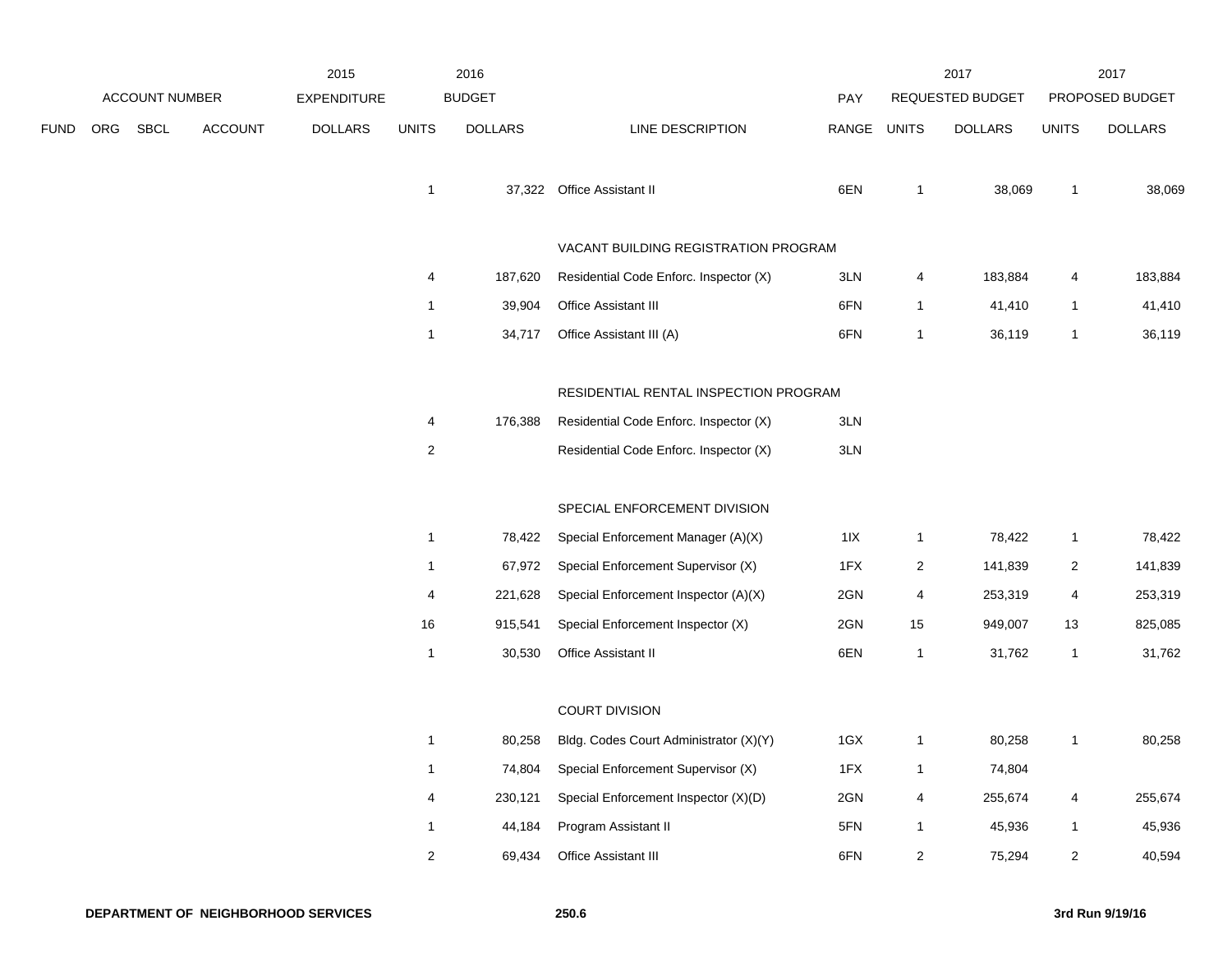|      |     |                |                | 2015           |              | 2016           |                  |       |       | 2017             |              | 2017                   |
|------|-----|----------------|----------------|----------------|--------------|----------------|------------------|-------|-------|------------------|--------------|------------------------|
|      |     | ACCOUNT NUMBER |                | EXPENDITURE    |              | <b>BUDGET</b>  |                  | PAY   |       | REQUESTED BUDGET |              | <b>PROPOSED BUDGET</b> |
| FUND | ORG | SBCL           | <b>ACCOUNT</b> | <b>DOLLARS</b> | <b>UNITS</b> | <b>DOLLARS</b> | LINE DESCRIPTION | RANGE | UNITS | <b>DOLLARS</b>   | <b>UNITS</b> | <b>DOLLARS</b>         |

## TARGETED ENFORCEMENT (A)

|   | 63.810  | District Code Enforcement Supy (A) (X)  | 1EX |   | 63,810  |   | 63,810  |
|---|---------|-----------------------------------------|-----|---|---------|---|---------|
|   | 41.500  | Customer Service Rep. II (A)(X)         | 6GN |   | 43,070  |   | 43,070  |
| 8 | 214.999 | Residential Code Enf Inspector (A)(X)   | 3EN | 8 | 214.340 | 8 | 214,340 |
|   |         | Residential Code Enf Inspector (A)(X)   | 3EN |   |         |   |         |
|   | 18.663  | Office Assistant II (0.50 FTE) (A)      | 6EN |   | 19.036  |   | 19,036  |
|   | 54.865  | Property Mgmt. Prog. Coordinator (A)(X) | 2HX |   | 54.865  |   | 54,865  |
|   | 43.575  | Program Assistant I (A)(X)              | 5EN |   | 42.137  |   | 42.137  |

## NEIGHBORHOOD IMPROVEMENT PROGRAM (NIP)

| 1 | 85.028  | Neighborhood Improv. Proj. Mgr. (B)(X)   | IEX |   | 85,028  | 1 | 85,028  |
|---|---------|------------------------------------------|-----|---|---------|---|---------|
| 6 | 325.185 | Neighborhood Improve. Proj. Insp. (B)(X) | 2GN | 6 | 391.756 | 6 | 391,756 |
| 1 | 52.750  | Neighborhood Improve. Proj. Insp. (X)(C) | 2GN |   |         | 1 | 62,152  |
| 1 | 62.152  | Neighborhood Improve. Proj. Insp. (X)(E) | 2GN |   | 62,152  | 1 | 62,152  |
|   |         | Neighborhood Improve. Proj. Insp. (X)    | 2GN |   | 62,152  |   |         |
| 1 | 50.036  | Administrative Specialist Sr. (B)(X)     | 2EX |   | 50,036  | 1 | 50,036  |
| 1 | 34.717  | Office Assistant III (B)                 | 6FN |   | 36.119  | 1 | 36,119  |
|   |         |                                          |     |   |         |   |         |

# OPERATION IMMEDIATE CLEAN-UP (A)

|  |  | 126,882 Resid Code Enforc Insp (0.5 FTE) (A)(X) | 3EN |  | 126.882 |  |  |
|--|--|-------------------------------------------------|-----|--|---------|--|--|
|--|--|-------------------------------------------------|-----|--|---------|--|--|

#### DEVELOPMENT CENTER DIVISION

| 106.464 | Permit & Development Center Mgr. (Y)   | 11X | 106.464 | 106.464 |
|---------|----------------------------------------|-----|---------|---------|
| 90.660  | Operations Mgr.-Development Center (Y) | 1FX |         |         |
|         | Operations Mgr.-Development Center (Y) | 1GX | 93.010  | 93.010  |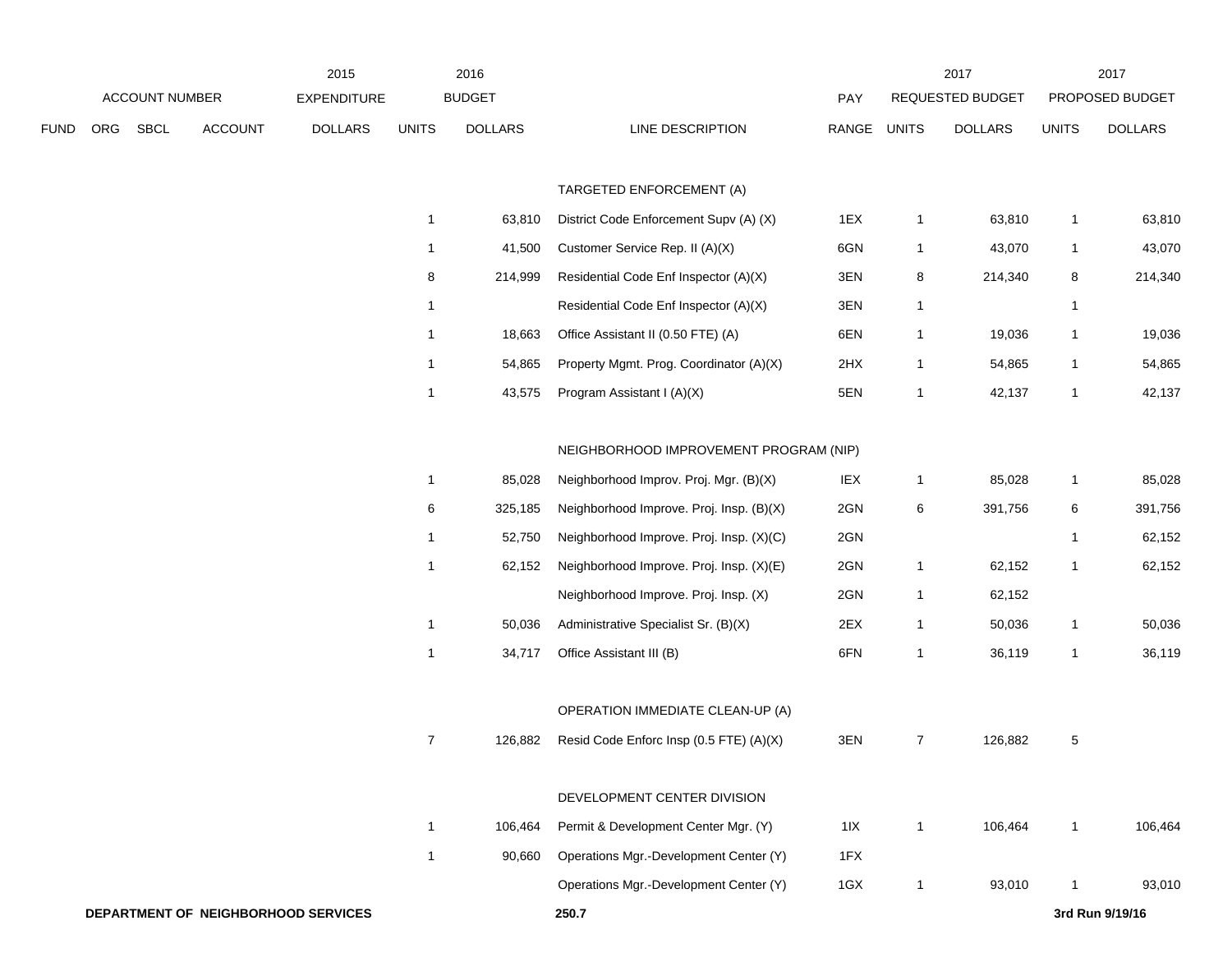|             |     |                | 2015    |                    | 2016                      |                |                                                |             | 2017                      |                  | 2017                      |                 |
|-------------|-----|----------------|---------|--------------------|---------------------------|----------------|------------------------------------------------|-------------|---------------------------|------------------|---------------------------|-----------------|
|             |     | ACCOUNT NUMBER |         | <b>EXPENDITURE</b> |                           | <b>BUDGET</b>  |                                                | PAY         |                           | REQUESTED BUDGET |                           | PROPOSED BUDGET |
| <b>FUND</b> | ORG | SBCL           | ACCOUNT | <b>DOLLARS</b>     | <b>UNITS</b>              | <b>DOLLARS</b> | LINE DESCRIPTION                               | RANGE UNITS |                           | <b>DOLLARS</b>   | <b>UNITS</b>              | <b>DOLLARS</b>  |
|             |     |                |         |                    |                           |                |                                                |             |                           |                  |                           |                 |
|             |     |                |         |                    | $\overline{7}$            | 499,752        | Plan Examiner III                              | 2JN         | $\boldsymbol{7}$          | 493,027          | $\boldsymbol{7}$          | 493,027         |
|             |     |                |         |                    | $\overline{c}$            | 145,923        | Mechanical Plan Examiner III                   | 2JN         | $\overline{\mathbf{c}}$   | 168,898          | $\overline{\mathbf{c}}$   | 168,898         |
|             |     |                |         |                    | $\mathbf{2}$              | 105,500        | Building Construction Inspector (X)            | 2GN         |                           |                  |                           |                 |
|             |     |                |         |                    |                           |                | Building Construction Inspector (X)            | 2HN         | $\overline{\mathbf{c}}$   | 132,433          | $\overline{\mathbf{c}}$   | 132,433         |
|             |     |                |         |                    | $\overline{a}$            | 123,672        | Plan Examiner Specialist                       | 2EN         | $\overline{\mathbf{c}}$   | 123,672          | $\overline{\mathbf{c}}$   | 123,672         |
|             |     |                |         |                    | $\overline{7}$            | 302,749        | Program Assistant II                           | 5FN         | $\boldsymbol{7}$          | 314,879          | $\overline{7}$            | 314,879         |
|             |     |                |         |                    | $\mathbf{1}$              | 26,297         | Office Assistant III                           | 6FN         | $\overline{\mathbf{c}}$   | 67,173           | $\boldsymbol{2}$          | 67,173          |
|             |     |                |         |                    |                           |                |                                                |             |                           |                  |                           |                 |
|             |     |                |         |                    |                           |                | <b>AUXILIARY POSITIONS</b>                     |             |                           |                  |                           |                 |
|             |     |                |         |                    | $\ensuremath{\mathsf{3}}$ |                | Residential Code Enforc. Inspector (X)         | 3EN         | $\ensuremath{\mathsf{3}}$ |                  | $\ensuremath{\mathsf{3}}$ |                 |
|             |     |                |         |                    | $\sqrt{2}$                |                | <b>Building Construction Inspector (X)</b>     | 2GN         |                           |                  |                           |                 |
|             |     |                |         |                    |                           |                | <b>Building Construction Inspector (X)</b>     | 2HN         | $\overline{2}$            |                  | $\overline{2}$            |                 |
|             |     |                |         |                    | $\sqrt{2}$                |                | Special Enforcement Inspector (X)              | 2GN         | $\sqrt{2}$                |                  | $\sqrt{2}$                |                 |
|             |     |                |         |                    |                           |                | Building Construction Inspection Div. Mgr. (X) | 11X         |                           |                  | $\mathbf{1}$              |                 |
|             |     |                |         |                    |                           |                | Building Codes Enforcement Manager (X)         | 1GX         |                           |                  | $\mathbf{1}$              |                 |
|             |     |                |         |                    |                           |                |                                                |             |                           |                  |                           |                 |
|             |     |                |         | 11,540,750         | 293                       | 14,544,698     | <b>Total Before Adjustments</b>                |             | 287                       | 14,959,950       | 289                       | 14,771,620      |
|             |     |                |         |                    |                           |                | Salary & Wage Rate Change                      |             |                           |                  |                           |                 |
|             |     |                |         | 25,121             |                           |                | Overtime Compensated*                          |             |                           | 25,000           |                           | 25,000          |
|             |     |                |         |                    |                           |                |                                                |             |                           |                  |                           |                 |
|             |     |                |         |                    |                           |                | (273,396) Personnel Cost Adjustment            |             |                           | (271, 776)       |                           | (284, 111)      |
|             |     |                |         |                    |                           | 460,000        | Other                                          |             |                           |                  |                           |                 |
|             |     |                |         | 11,565,871         | 293                       | 14,731,302     | Gross Salaries & Wages Total                   |             | 287                       | 14,713,174       | 289                       | 14,512,509      |
|             |     |                |         |                    |                           |                |                                                |             |                           |                  |                           |                 |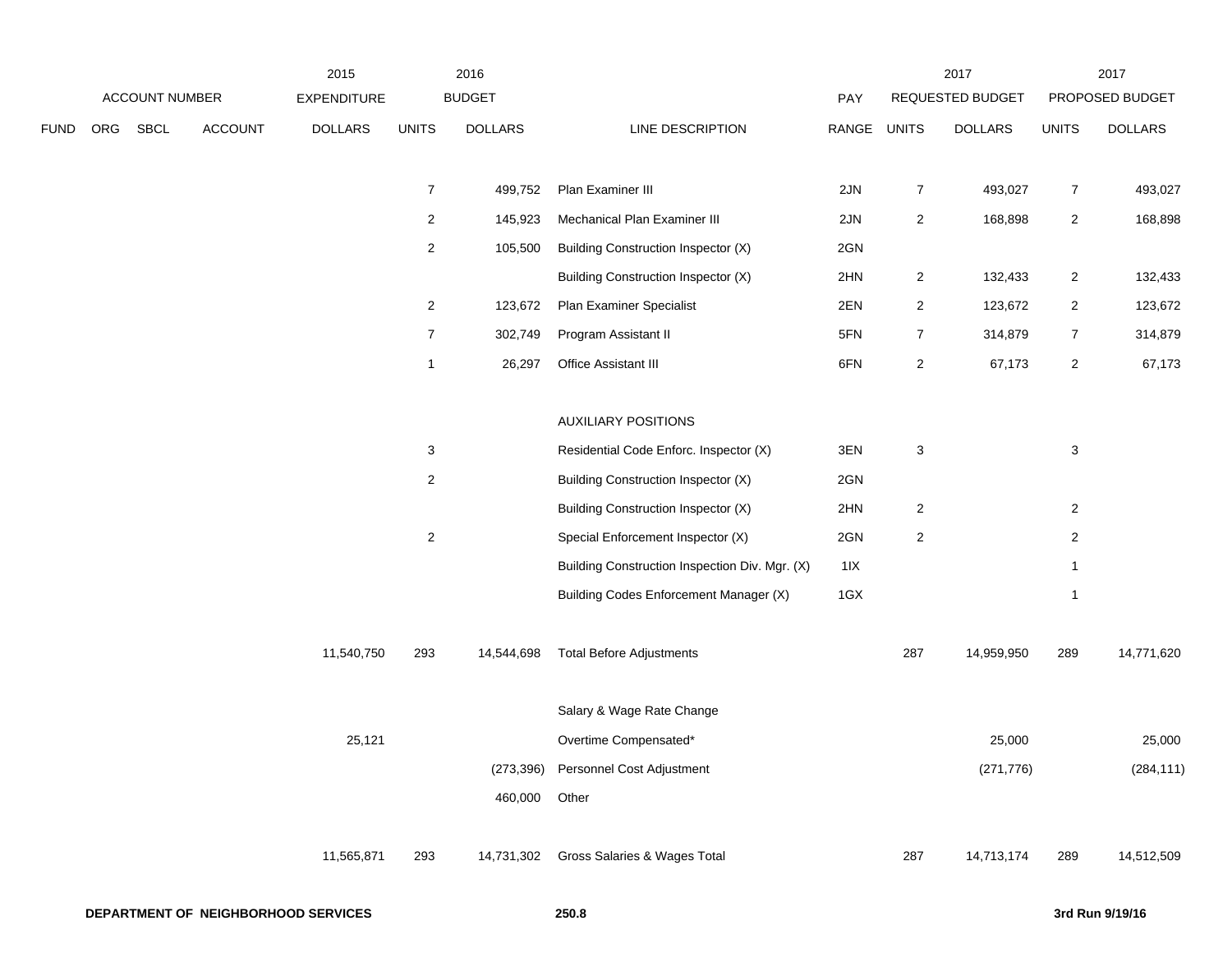|             |      |                |                                     | 2015               |              | 2016           |                                                                                                                   |             |        | 2017             |              | 2017            |
|-------------|------|----------------|-------------------------------------|--------------------|--------------|----------------|-------------------------------------------------------------------------------------------------------------------|-------------|--------|------------------|--------------|-----------------|
|             |      | ACCOUNT NUMBER |                                     | <b>EXPENDITURE</b> |              | <b>BUDGET</b>  |                                                                                                                   | PAY         |        | REQUESTED BUDGET |              | PROPOSED BUDGET |
| <b>FUND</b> | ORG  | SBCL           | <b>ACCOUNT</b>                      | <b>DOLLARS</b>     | <b>UNITS</b> | <b>DOLLARS</b> | LINE DESCRIPTION                                                                                                  | RANGE UNITS |        | <b>DOLLARS</b>   | <b>UNITS</b> | <b>DOLLARS</b>  |
|             |      |                |                                     |                    |              |                |                                                                                                                   |             |        |                  |              |                 |
|             |      |                |                                     |                    |              |                | (854,471) Reimbursable Services Deduction                                                                         |             |        | (908, 687)       |              | (1,404,787)     |
|             |      |                |                                     |                    |              |                | (137,619) Capital Improvements Deduction                                                                          |             |        |                  |              | (132, 152)      |
|             |      |                |                                     |                    |              |                | (1,319,782) Grants & Aids Deduction                                                                               |             |        | (1,410,498)      |              | (1, 283, 616)   |
| 0001        | 3600 | R999           | 006000                              | 11,565,871         | 293          | 12,419,430     | NET SALARIES & WAGES TOTAL*                                                                                       |             | 287    | 12,393,989       | 289          | 11,691,954      |
|             |      |                |                                     |                    | 219.60       |                | O&M FTE'S                                                                                                         |             | 218.35 |                  | 205.10       |                 |
|             |      |                |                                     |                    | 46.15        |                | NON-O&M FTE'S                                                                                                     |             | 43.65  |                  | 50.15        |                 |
|             |      |                |                                     |                    |              |                | (A) To Expire 12/31/17 Unless CDA Program is extended.                                                            |             |        |                  |              |                 |
|             |      |                |                                     |                    |              |                | (B) Positions partially grant funded.                                                                             |             |        |                  |              |                 |
|             |      |                |                                     |                    |              |                | (C) Positions partially capital funded.                                                                           |             |        |                  |              |                 |
|             |      |                |                                     |                    |              |                | (D) Up to 2 positions may be designated by Neigh. Serv. Comm. as                                                  |             |        |                  |              |                 |
|             |      |                |                                     |                    |              |                | a Lead Spec. Enf. Inspector.                                                                                      |             |        |                  |              |                 |
|             |      |                |                                     |                    |              |                | (E) Position authority to expire when accelerated in rem foreclosure<br>process approved in CCFN 150164 is ended. |             |        |                  |              |                 |
|             |      |                |                                     |                    |              |                | (F) Position authority to expire when construction of new arena completed.                                        |             |        |                  |              |                 |
|             |      |                |                                     |                    |              |                | (X) Private Auto Allowance May Be Paid Pursuant to Section                                                        |             |        |                  |              |                 |
|             |      |                |                                     |                    |              |                | 350-183 of the Milwaukee Code.                                                                                    |             |        |                  |              |                 |
|             |      |                | DEPARTMENT OF NEIGHBORHOOD SERVICES |                    |              |                | 250.9                                                                                                             |             |        |                  |              | 3rd Run 9/19/16 |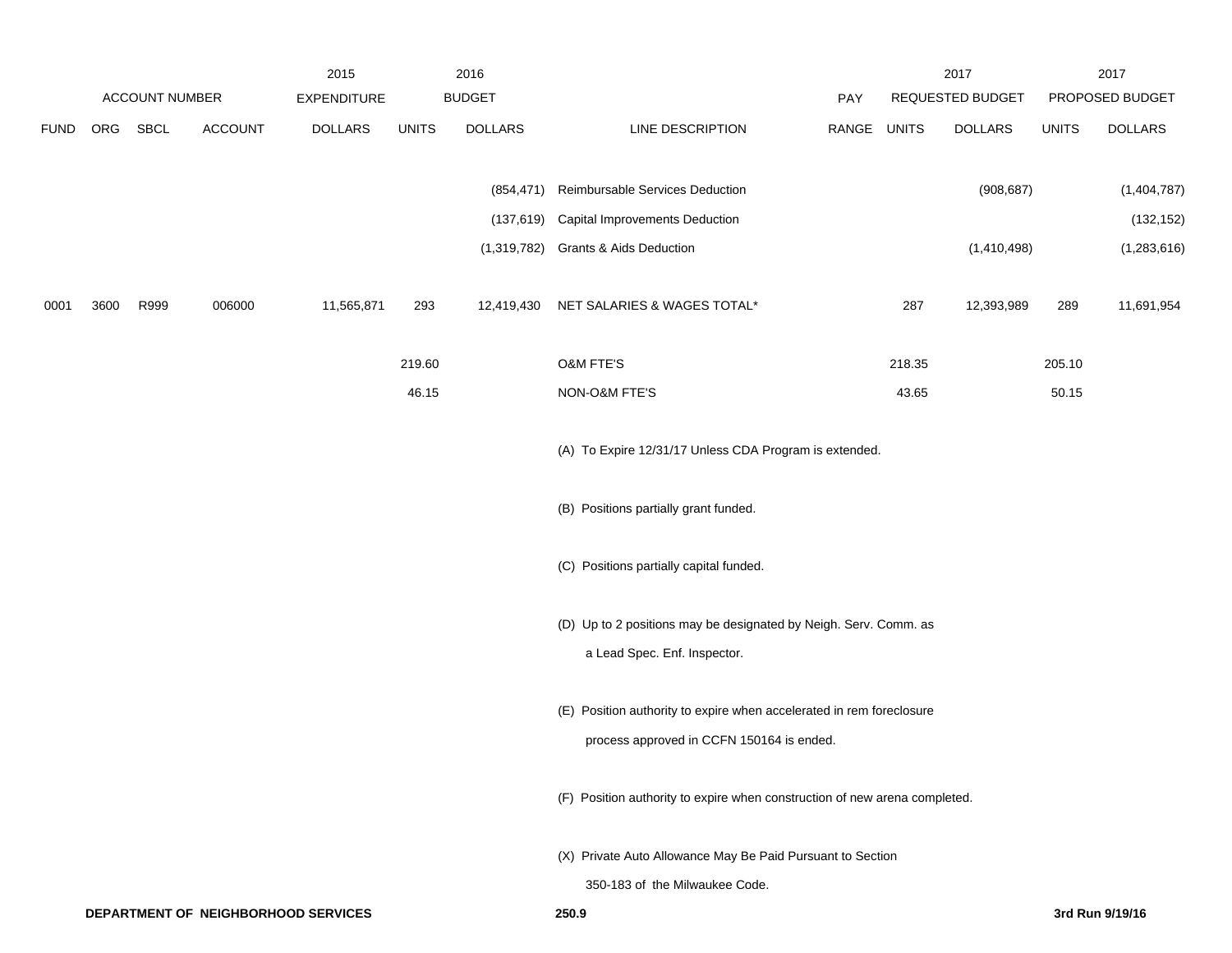|             |            |                       |                | 2015               |              | 2016           |                                                                           |            |              | 2017             |              | 2017            |
|-------------|------------|-----------------------|----------------|--------------------|--------------|----------------|---------------------------------------------------------------------------|------------|--------------|------------------|--------------|-----------------|
|             |            | <b>ACCOUNT NUMBER</b> |                | <b>EXPENDITURE</b> |              | <b>BUDGET</b>  |                                                                           | <b>PAY</b> |              | REQUESTED BUDGET |              | PROPOSED BUDGET |
| <b>FUND</b> | <b>ORG</b> | <b>SBCL</b>           | <b>ACCOUNT</b> | <b>DOLLARS</b>     | <b>UNITS</b> | <b>DOLLARS</b> | LINE DESCRIPTION                                                          | RANGE      | <b>UNITS</b> | <b>DOLLARS</b>   | <b>UNITS</b> | <b>DOLLARS</b>  |
|             |            |                       |                |                    |              |                |                                                                           |            |              |                  |              |                 |
|             |            |                       |                |                    |              |                |                                                                           |            |              |                  |              |                 |
|             |            |                       |                |                    |              |                | (Y) Required to file a statement of economic interests in accordance with |            |              |                  |              |                 |
|             |            |                       |                |                    |              |                | the Milwaukee Code of Ordinances Chapter 303-Code of Ethics.              |            |              |                  |              |                 |
|             |            |                       |                |                    |              |                |                                                                           |            |              |                  |              |                 |
| 0001        | 3600       | R999                  | 006100         | 4,756,191          |              | 5,961,326      | ESTIMATED EMPLOYEE FRINGE BENEFITS                                        |            |              | 5,577,295        |              | 5,261,379       |
|             |            |                       |                |                    |              |                | (Involves Revenue Offset - No Transfers from this Account)                |            |              |                  |              |                 |
|             |            |                       |                |                    |              |                |                                                                           |            |              |                  |              |                 |
|             |            |                       |                |                    |              |                | OPERATING EXPENDITURES                                                    |            |              |                  |              |                 |
| 0001        | 3600       | R999                  | 630100         | 233,457            |              | 285,400        | <b>General Office Expense</b>                                             |            |              | 290,000          |              | 270,000         |
| 0001        | 3600       | R999                  | 630500         | 932                |              | 400            | Tools & Machinery Parts                                                   |            |              | 1,000            |              | 1,000           |
| 0001        | 3600       | R999                  | 631000         |                    |              |                | <b>Construction Supplies</b>                                              |            |              |                  |              |                 |
| 0001        | 3600       | R999                  | 631500         |                    |              |                | Energy                                                                    |            |              |                  |              |                 |
| 0001        | 3600       | R999                  | 632000         | 35,095             |              | 41,550         | <b>Other Operating Supplies</b>                                           |            |              | 39,000           |              | 39,000          |
| 0001        | 3600       | R999                  | 632500         |                    |              |                | <b>Facility Rental</b>                                                    |            |              |                  |              |                 |
| 0001        | 3600       | R999                  | 633000         | 302,408            |              | 363,050        | Vehicle Rental                                                            |            |              | 363,000          |              | 343,000         |
| 0001        | 3600       | R999                  | 633500         | 17,266             |              | 19,000         | Non-Vehicle Equipment Rental                                              |            |              | 19,000           |              | 19,000          |
| 0001        | 3600       | R999                  | 634000         | 310,495            |              | 308,500        | <b>Professional Services</b>                                              |            |              | 321,000          |              | 316,000         |
| 0001        | 3600       | R999                  | 634500         | 120,267            |              | 240,605        | <b>Information Technology Services</b>                                    |            |              | 244,605          |              |                 |
| 0001        | 3600       | R999                  | 635000         |                    |              | 88,410         | <b>Property Services</b>                                                  |            |              | 80,000           |              | 80,000          |
| 0001        | 3600       | R999                  | 635500         |                    |              |                | <b>Infrastructure Services</b>                                            |            |              |                  |              |                 |
| 0001        | 3600       | R999                  | 636000         |                    |              |                | Vehicle Repair Services                                                   |            |              |                  |              |                 |
| 0001        | 3600       | R999                  | 636500         | 93,237             |              | 176,500        | <b>Other Operating Services</b>                                           |            |              | 186,500          |              | 181,500         |
| 0001        | 3600       | R999                  | 637000         |                    |              |                | Loans and Grants                                                          |            |              |                  |              |                 |
| 0001        | 3600       | R999                  | 637501         | 356,618            |              |                | <b>Reimburse Other Departments</b>                                        |            |              |                  |              |                 |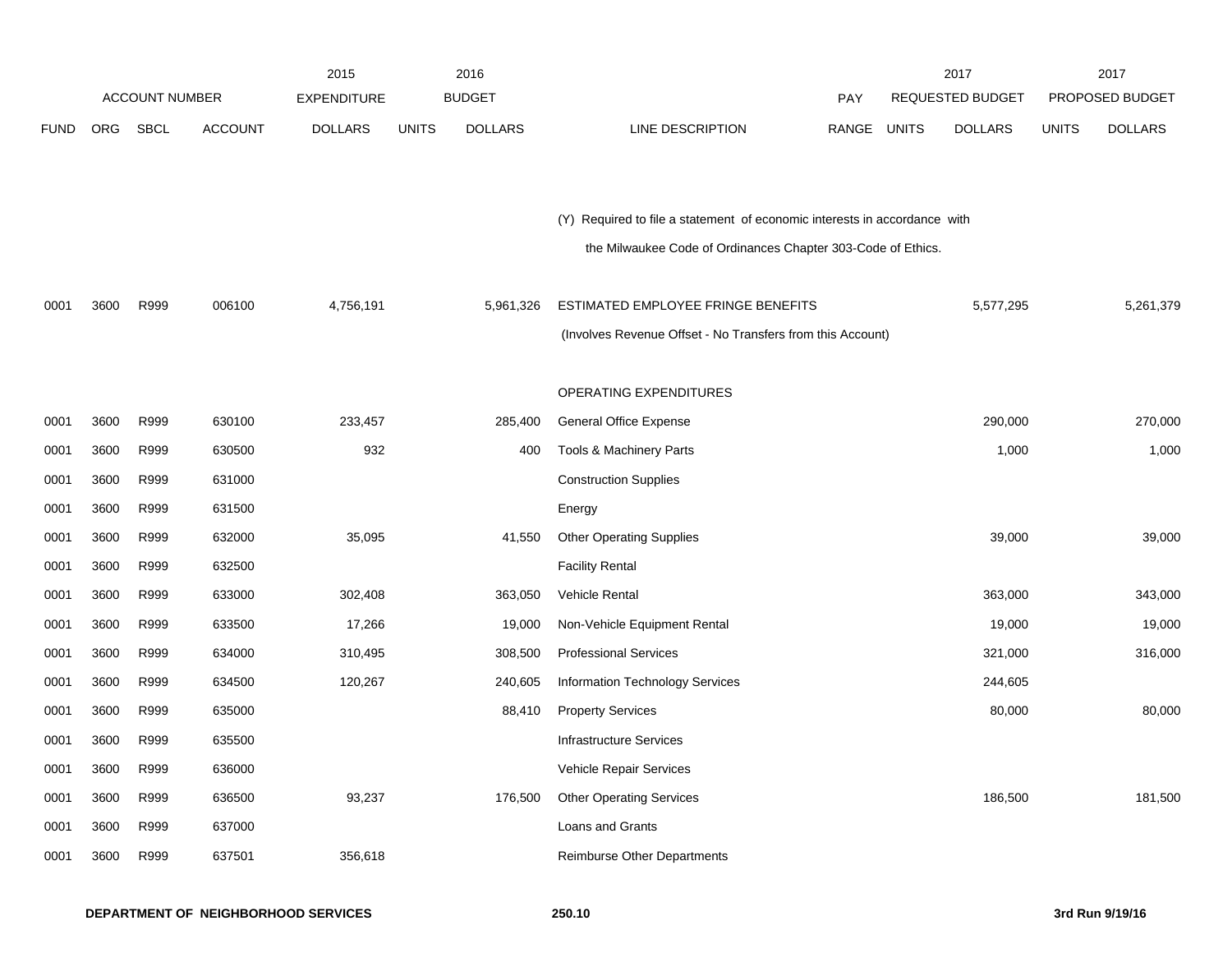|             |      |                |                | 2015               |              | 2016           |                                        |       |              | 2017             |              | 2017            |
|-------------|------|----------------|----------------|--------------------|--------------|----------------|----------------------------------------|-------|--------------|------------------|--------------|-----------------|
|             |      | ACCOUNT NUMBER |                | <b>EXPENDITURE</b> |              | <b>BUDGET</b>  |                                        | PAY   |              | REQUESTED BUDGET |              | PROPOSED BUDGET |
| <b>FUND</b> | ORG  | SBCL           | <b>ACCOUNT</b> | <b>DOLLARS</b>     | <b>UNITS</b> | <b>DOLLARS</b> | LINE DESCRIPTION                       | RANGE | <b>UNITS</b> | <b>DOLLARS</b>   | <b>UNITS</b> | <b>DOLLARS</b>  |
| 0001        | 3600 | R999           | 006300         | 1,469,775          |              | 1,523,415      | OPERATING EXPENDITURES TOTAL*          |       |              | 1,544,105        |              | 1,249,500       |
|             |      |                |                |                    |              |                | <b>EQUIPMENT PURCHASES</b>             |       |              |                  |              |                 |
|             |      |                |                |                    |              |                | <b>Additional Equipment</b>            |       |              |                  |              |                 |
|             |      |                |                |                    |              |                | Subtotal - Additional Equipment        |       |              |                  |              |                 |
|             |      |                |                |                    |              |                | <b>Replacement Equipment</b>           |       |              |                  |              |                 |
|             |      |                |                |                    |              |                | Office Furniture                       |       | 50           | 15,000           | 50           | 15,000          |
|             |      |                |                |                    |              |                | Subtotal - Replacement Equipment       |       | 50           | 15,000           | 50           | 15,000          |
| 0001        | 3600 | R999           | 006800         | 6,796              |              |                | EQUIPMENT PURCHASES TOTAL*             |       | 50           | 15,000           | 50           | 15,000          |
|             |      |                |                |                    |              |                | SPECIAL FUNDS                          |       |              |                  |              |                 |
| 0001        | 3600 | R383           | 006300         | 29,996             |              | 30,000         | Community Sanitation Fund*             |       |              | 30,000           |              | 30,000          |
| 0001        | 3600 | R384           | 006300         | 1,792,819          |              | 1,799,000      | Animal Pound Contract*                 |       |              | 1,820,000        |              | 1,820,000       |
| 0001        | 3600 | R365           | 006300         | 131,118            |              | 160,000        | Anderson Lake Tower*                   |       |              | 160,000          |              | 160,000         |
| 0001        | 3600 | R366           | 006300         | 314,874            |              |                | Razing and Vacant Building Protection* |       |              |                  |              |                 |
|             |      |                |                | 2,268,807          |              | 1,989,000      | SPECIAL FUNDS TOTAL                    |       |              | 2,010,000        |              | 2,010,000       |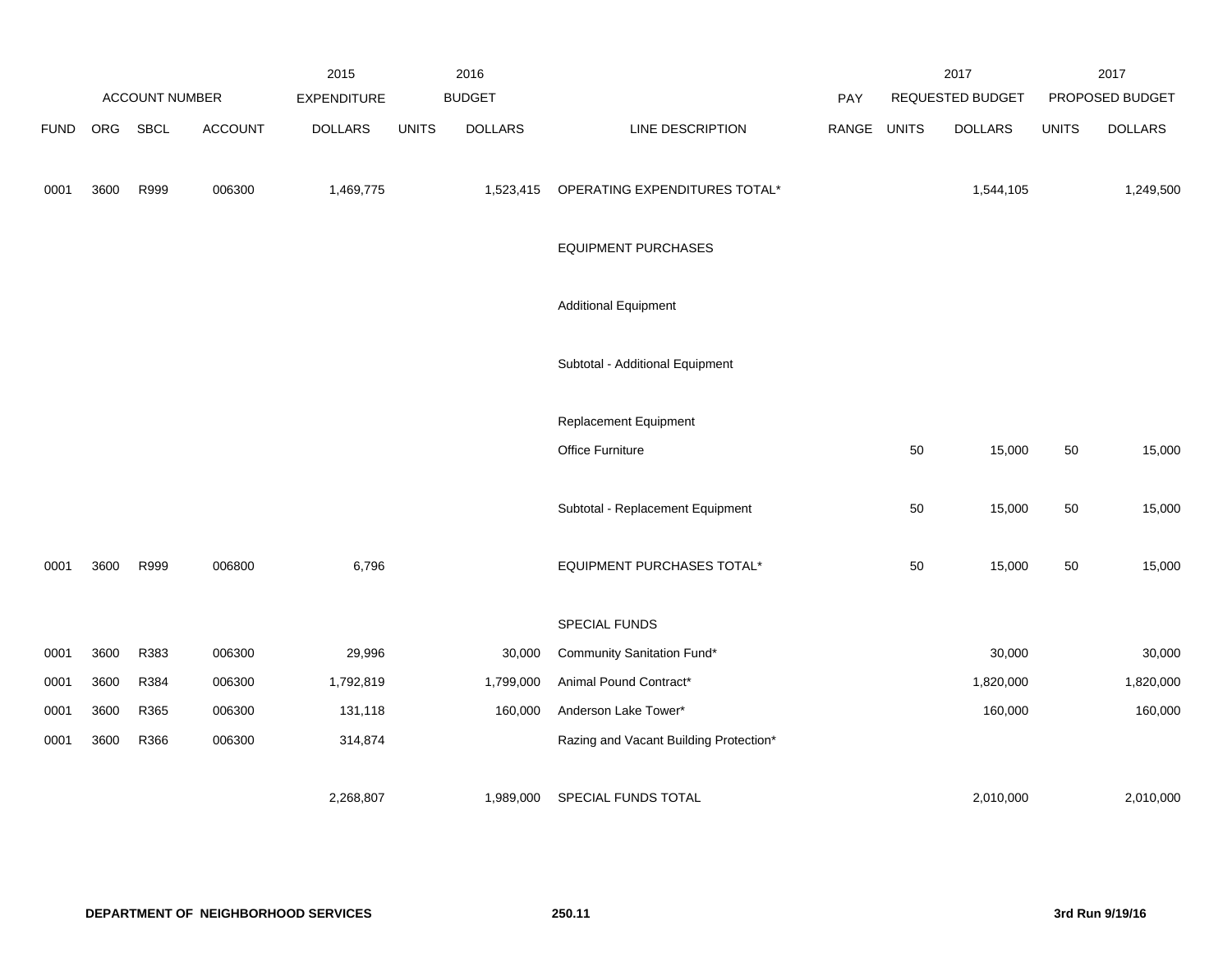|             |                       |             |                    | 2015           |               | 2016           |                            |       |                         | 2017           |                        | 2017           |
|-------------|-----------------------|-------------|--------------------|----------------|---------------|----------------|----------------------------|-------|-------------------------|----------------|------------------------|----------------|
|             | <b>ACCOUNT NUMBER</b> |             | <b>EXPENDITURE</b> |                | <b>BUDGET</b> |                | PAY                        |       | <b>REQUESTED BUDGET</b> |                | <b>PROPOSED BUDGET</b> |                |
| <b>FUND</b> | <b>ORG</b>            | <b>SBCL</b> | <b>ACCOUNT</b>     | <b>DOLLARS</b> | <b>UNITS</b>  | <b>DOLLARS</b> | LINE DESCRIPTION           | RANGE | <b>UNITS</b>            | <b>DOLLARS</b> | <b>UNITS</b>           | <b>DOLLARS</b> |
|             |                       |             |                    |                |               |                |                            |       |                         |                |                        |                |
|             |                       |             |                    |                |               |                | DEPARTMENT OF NEIGHBORHOOD |       |                         |                |                        |                |
|             |                       |             |                    |                |               |                | SERVICES BUDGETARY CONTROL |       |                         |                |                        |                |
|             |                       |             |                    | 20,067,440     |               | 21,893,171     | UNIT TOTAL (1BCU=1DU)      |       |                         | 21,540,389     |                        | 20,227,833     |
|             |                       |             |                    |                |               |                |                            |       |                         |                |                        |                |

\*Appropriation Control Account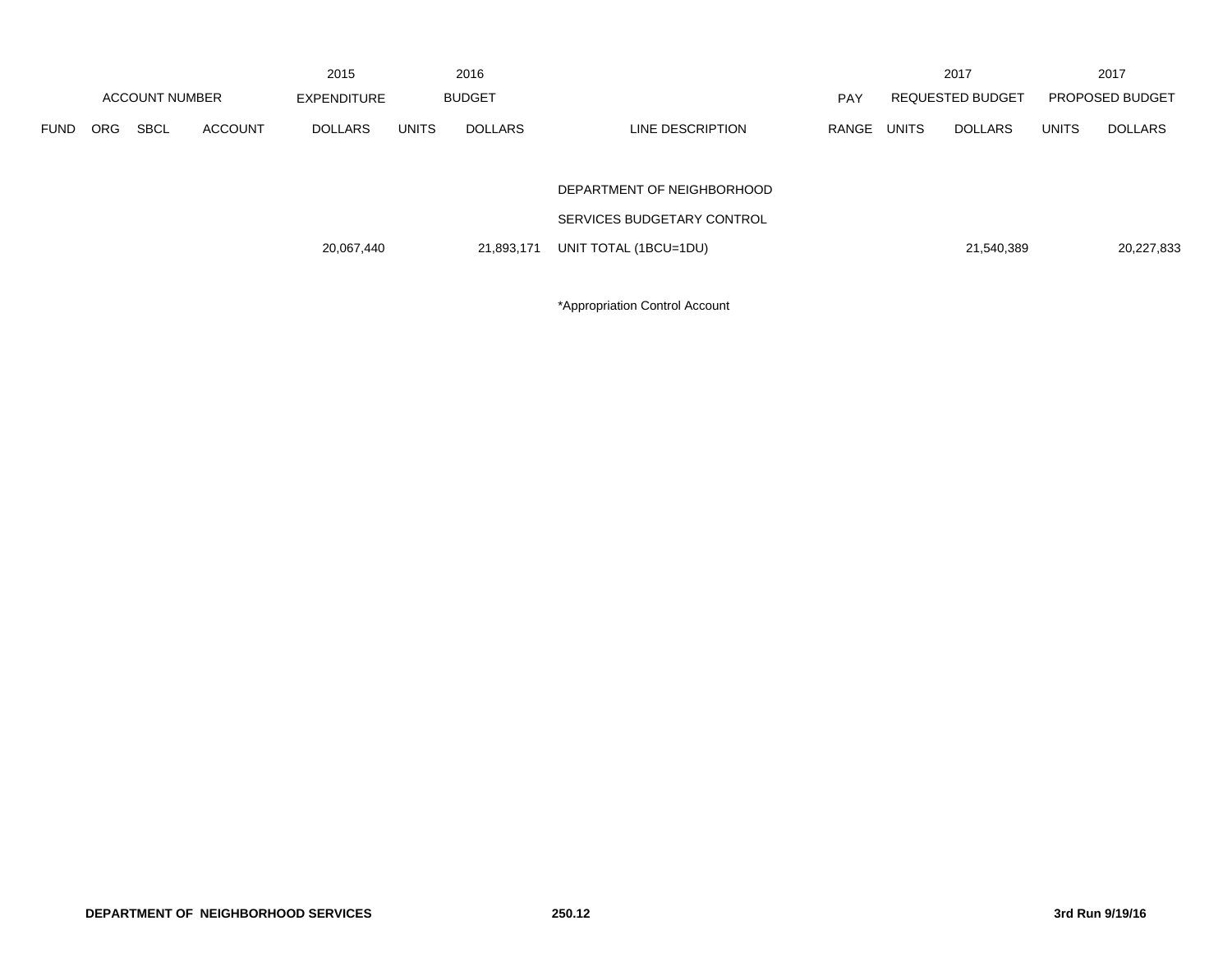|             |     |                          | 2015           |                    | 2016         |                |                                         |               | 2017           |                  | 2017         |                 |
|-------------|-----|--------------------------|----------------|--------------------|--------------|----------------|-----------------------------------------|---------------|----------------|------------------|--------------|-----------------|
|             |     | ACCOUNT NUMBER           |                | <b>EXPENDITURE</b> |              | <b>BUDGET</b>  |                                         | PAY           |                | REQUESTED BUDGET |              | PROPOSED BUDGET |
| <b>FUND</b> | ORG | <b>SBCL</b>              | <b>ACCOUNT</b> | <b>DOLLARS</b>     | <b>UNITS</b> | <b>DOLLARS</b> | LINE DESCRIPTION                        | RANGE UNITS   |                | <b>DOLLARS</b>   | <b>UNITS</b> | <b>DOLLARS</b>  |
|             |     |                          |                |                    |              |                | POLICE DEPARTMENT (1BCU = 1DU)          |               |                |                  |              |                 |
|             |     |                          |                |                    |              |                | OFFICE OF THE CHIEF                     |               |                |                  |              |                 |
|             |     |                          |                |                    |              |                | Chief of Police (Y)                     | 4SX           | $\mathbf{1}$   | 147,336          | $\mathbf{1}$ | 147,336         |
|             |     |                          |                |                    |              |                | Chief of Staff - Police (Y)             | 1JX           | $\mathbf{1}$   | 109,729          | $\mathbf{1}$ | 95,000          |
|             |     |                          |                |                    |              |                | Administrative Assistant IV             | 5IN           | $\mathbf{1}$   | 56,801           | $\mathbf{1}$ | 56,801          |
|             |     |                          |                |                    |              |                | Police Officer                          | 4B            | $\mathbf{1}$   | 75,953           | $\mathbf{1}$ | 75,953          |
|             |     |                          |                |                    |              |                | Staff Assistant - Sr.                   | 2IX           | $\mathbf{1}$   | 82,463           | $\mathbf{1}$ | 82,463          |
|             |     |                          |                |                    |              |                | Administrative Assistant II             | 6HN           | $\mathbf{1}$   | 40,184           | $\mathbf{1}$ | 40,184          |
|             |     |                          |                |                    |              |                | Graphic Designer II                     | 2BN           | $\mathbf{1}$   | 49,371           | $\mathbf{1}$ | 49,371          |
|             |     |                          |                |                    |              |                | PUBLIC RELATIONS                        |               |                |                  |              |                 |
|             |     |                          |                |                    |              |                | Media Producer                          | 2EN           | $\mathbf{1}$   | 48,133           | $\mathbf{1}$ | 48,133          |
|             |     |                          |                |                    |              |                | Police Sergeant                         | $4\mathsf{G}$ | $\mathbf{1}$   | 90,569           | $\mathbf{1}$ | 90,569          |
|             |     |                          |                |                    |              |                | AUDIO VISUAL SECTION                    |               |                |                  |              |                 |
|             |     |                          |                |                    |              |                | <b>Police Audiovisual Specialist</b>    | $4\mathsf{K}$ | $\mathbf{1}$   | 101,276          | $\mathbf{1}$ | 101,276         |
|             |     |                          |                |                    |              |                | Media Producer                          | 2EN           | $\mathbf{1}$   | 50,779           | $\mathbf{1}$ | 50,779          |
|             |     |                          |                |                    |              |                | EXECUTIVE PROTECTION UNIT               |               |                |                  |              |                 |
|             |     |                          |                |                    |              |                | Administrative Lieutenant of Police (D) | 4L            | -1             | 101,005          | $\mathbf{1}$ | 101,005         |
|             |     |                          |                |                    |              |                | Police Officer                          | $4\mathsf{B}$ | $\overline{5}$ | 379,765          | $5\,$        | 379,765         |
|             |     |                          |                |                    |              |                | OFFICE OF MANAGEMENT & PLANNING         |               |                |                  |              |                 |
|             |     |                          |                |                    |              |                | Police Lieutenant                       | 4L            | $\mathbf{1}$   | 101,005          | $\mathbf{1}$ | 101,005         |
|             |     | <b>POLICE DEPARTMENT</b> |                |                    |              |                | 260.1                                   |               |                |                  |              | 3rd Run 9/19/16 |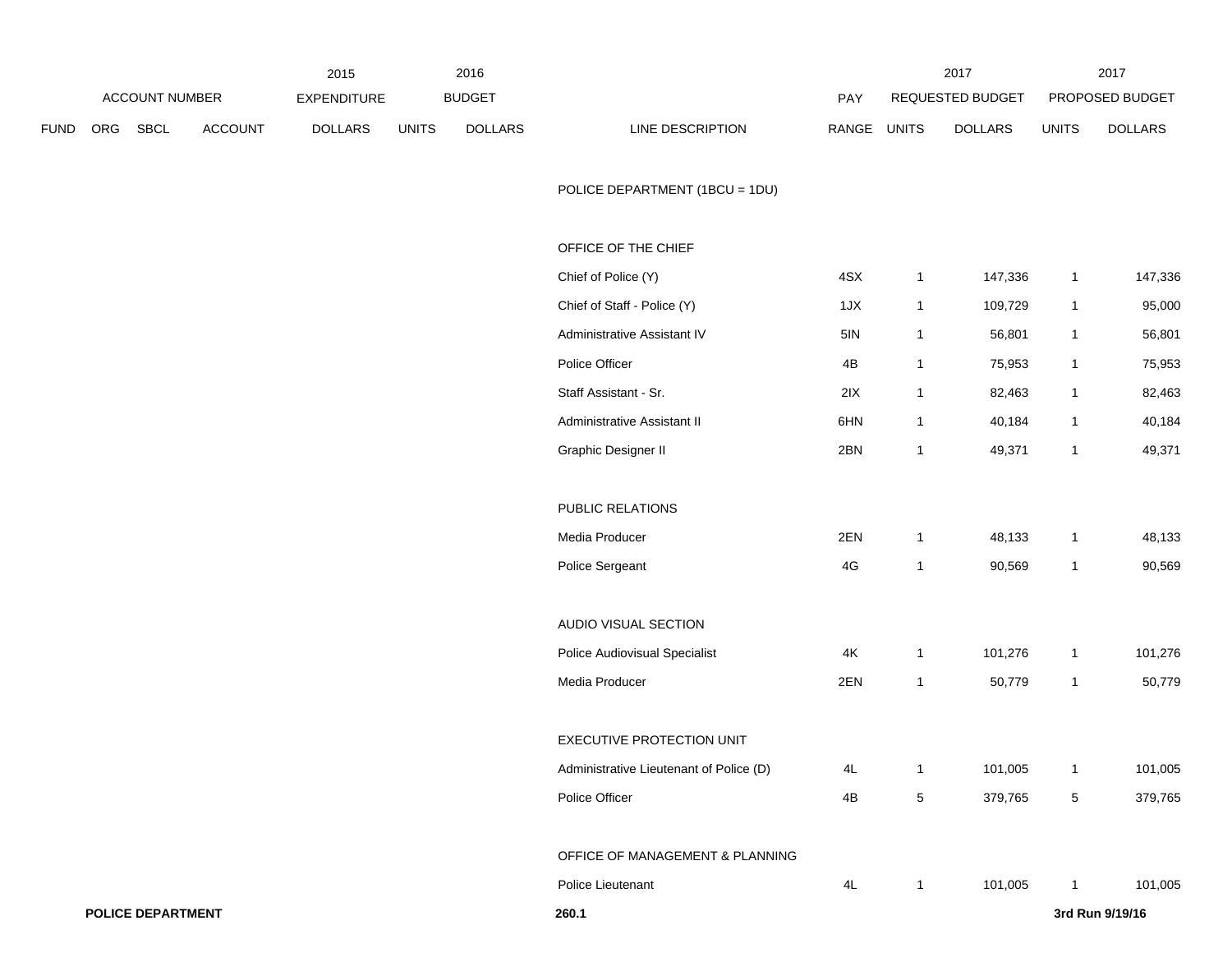|             |     |                          | 2015    |                    | 2016         |                |                                      |               | 2017           |                  | 2017           |                 |
|-------------|-----|--------------------------|---------|--------------------|--------------|----------------|--------------------------------------|---------------|----------------|------------------|----------------|-----------------|
|             |     | <b>ACCOUNT NUMBER</b>    |         | <b>EXPENDITURE</b> |              | <b>BUDGET</b>  |                                      | PAY           |                | REQUESTED BUDGET |                | PROPOSED BUDGET |
| <b>FUND</b> | ORG | <b>SBCL</b>              | ACCOUNT | <b>DOLLARS</b>     | <b>UNITS</b> | <b>DOLLARS</b> | LINE DESCRIPTION                     | RANGE UNITS   |                | <b>DOLLARS</b>   | <b>UNITS</b>   | <b>DOLLARS</b>  |
|             |     |                          |         |                    |              |                | Police Sergeant                      | $4\mathsf{G}$ | $\mathbf{3}$   | 271,707          | 3              | 271,707         |
|             |     |                          |         |                    |              |                | Detective                            | $4\mathsf{F}$ | $\mathbf{1}$   | 86,521           | $\mathbf{1}$   | 86,521          |
|             |     |                          |         |                    |              |                | Office Assistant III                 | 6FN           | $\mathbf{1}$   | 36,380           | $\mathbf{1}$   | 36,380          |
|             |     |                          |         |                    |              |                | Police Officer                       | 4B            | $\overline{2}$ | 151,906          | $\overline{a}$ | 151,906         |
|             |     |                          |         |                    |              |                | Director of Planning                 |               | $\mathbf{1}$   | 90,000           |                |                 |
|             |     |                          |         |                    |              |                | Police Planning and Policy Director  |               |                |                  | -1             | 90,000          |
|             |     |                          |         |                    |              |                | Special Projects Manager             |               | $\mathbf{1}$   | 85,000           | 1              | 85,000          |
|             |     |                          |         |                    |              |                | <b>BUDGET &amp; FINANCE DIVISION</b> |               |                |                  |                |                 |
|             |     |                          |         |                    |              |                | Police Budget & Admin. Manager       | 1HX           | $\mathbf{1}$   | 89,275           | $\mathbf{1}$   | 89,275          |
|             |     |                          |         |                    |              |                | Accountant III                       | 2GX           | $\mathbf{1}$   | 70,411           | $\mathbf{1}$   | 70,411          |
|             |     |                          |         |                    |              |                | Accountant I                         | 2CN           | $\mathbf{1}$   | 46,347           | $\mathbf{1}$   | 46,347          |
|             |     |                          |         |                    |              |                | <b>Accounting Assistant II</b>       | 6HN           | $\overline{2}$ | 79,905           | $\overline{a}$ | 79,905          |
|             |     |                          |         |                    |              |                | Office Assistant II                  | 6EN           | $\overline{2}$ | 65,410           | $\overline{a}$ | 65,410          |
|             |     |                          |         |                    |              |                | NEIGHBORHOOD PATROL BUREAU           |               |                |                  |                |                 |
|             |     |                          |         |                    |              |                | Assistant Chief of Police            | 4RX           | $\mathbf{1}$   | 123,666          | $\mathbf{1}$   | 123,666         |
|             |     |                          |         |                    |              |                | Inspector of Police                  | $4{\sf Q}$    | $\mathbf{1}$   | 122,846          | $\mathbf{1}$   | 122,846         |
|             |     |                          |         |                    |              |                | Deputy Inspector of Police           | 4P            | $\mathbf{1}$   |                  |                |                 |
|             |     |                          |         |                    |              |                | Administrative Assistant II          | 6HN           | $\mathbf{1}$   | 41,109           | -1             | 41,109          |
|             |     |                          |         |                    |              |                | Police Officer                       | $4\mathsf{B}$ | $\mathbf{1}$   | 75,953           | $\mathbf{1}$   | 75,953          |
|             |     |                          |         |                    |              |                | <b>DISTRICT 1</b>                    |               |                |                  |                |                 |
|             |     |                          |         |                    |              |                | Captain of Police                    | 4N            | $\mathbf{1}$   | 112,383          | $\mathbf{1}$   | 112,383         |
|             |     |                          |         |                    |              |                | Police Lieutenant                    | 4L            | $\mathbf{3}$   | 303,015          | $\mathbf{3}$   | 303,015         |
|             |     | <b>POLICE DEPARTMENT</b> |         |                    |              |                | 260.2                                |               |                |                  |                | 3rd Run 9/19/16 |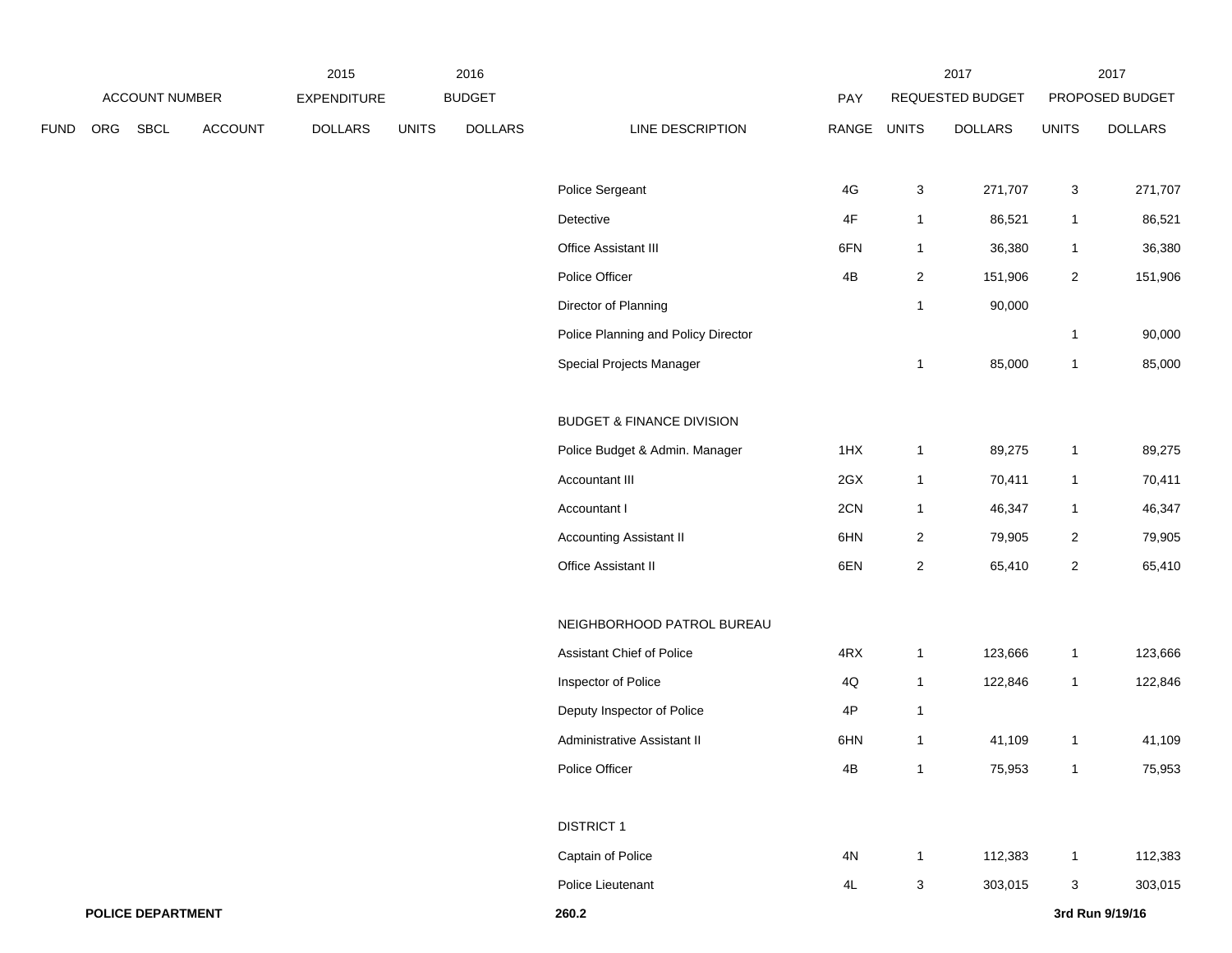|             |  |                | 2015           |                | 2016         |                |                                       |               | 2017           |                  | 2017           |                 |
|-------------|--|----------------|----------------|----------------|--------------|----------------|---------------------------------------|---------------|----------------|------------------|----------------|-----------------|
|             |  | ACCOUNT NUMBER |                | EXPENDITURE    |              | <b>BUDGET</b>  |                                       | <b>PAY</b>    |                | REQUESTED BUDGET |                | PROPOSED BUDGET |
| <b>FUND</b> |  | ORG SBCL       | <b>ACCOUNT</b> | <b>DOLLARS</b> | <b>UNITS</b> | <b>DOLLARS</b> | LINE DESCRIPTION                      | RANGE UNITS   |                | <b>DOLLARS</b>   | <b>UNITS</b>   | <b>DOLLARS</b>  |
|             |  |                |                |                |              |                |                                       |               |                |                  |                |                 |
|             |  |                |                |                |              |                | Police Sergeant                       | 4G            | 13             | 1,177,397        | 13             | 1,177,397       |
|             |  |                |                |                |              |                | Police Officer                        | 4B            | 90             | 6,835,770        | 90             | 6,835,770       |
|             |  |                |                |                |              |                | Police Officer (P)                    | 4B            | 10             | 759,530          | 10             | 759,530         |
|             |  |                |                |                |              |                | Community Liaison Police Officer      | 4B            | $\sqrt{2}$     | 152,104          | $\sqrt{2}$     | 152,104         |
|             |  |                |                |                |              |                | Police District Office Assistant      | 6EN           | $\,6\,$        | 201,126          | 6              | 201,126         |
|             |  |                |                |                |              |                |                                       |               |                |                  |                |                 |
|             |  |                |                |                |              |                | DISTRICT 2 AND WEED & SEED INITIATIVE |               |                |                  |                |                 |
|             |  |                |                |                |              |                | Captain of Police                     | 4N            | $\mathbf{1}$   | 112,383          | $\mathbf{1}$   | 112,383         |
|             |  |                |                |                |              |                | Police Lieutenant                     | 4L            | 3              | 303,015          | $\mathbf{3}$   | 303,015         |
|             |  |                |                |                |              |                | Police Sergeant                       | 4G            | 17             | 1,539,673        | 17             | 1,539,673       |
|             |  |                |                |                |              |                | Police Officer                        | 4B            | 160            | 12,152,480       | 160            | 12,152,480      |
|             |  |                |                |                |              |                | Community Liaison Police Officer      | 4B            | $\overline{2}$ | 152,104          | $\overline{2}$ | 152,104         |
|             |  |                |                |                |              |                | Police Officer (S)                    | 4B            | $\sqrt{2}$     | 151,906          | $\overline{2}$ | 151,906         |
|             |  |                |                |                |              |                | Police District Office Assistant      | 6EN           | 8              | 268,168          | 8              | 268,168         |
|             |  |                |                |                |              |                |                                       |               |                |                  |                |                 |
|             |  |                |                |                |              |                | <b>DISTRICT 3</b>                     |               |                |                  |                |                 |
|             |  |                |                |                |              |                | Captain of Police                     | $4\mathrm{N}$ | $\mathbf{1}$   | 112,383          | $\mathbf{1}$   | 112,383         |
|             |  |                |                |                |              |                | Police Lieutenant                     | 4L            | $\overline{4}$ | 404,020          | $\overline{4}$ | 404,020         |
|             |  |                |                |                |              |                | Police Sergeant                       | 4G            | 20             | 1,811,380        | 20             | 1,811,380       |
|             |  |                |                |                |              |                | Police Officer                        | 4B            | 176            | 13,367,728       | 176            | 13,367,728      |
|             |  |                |                |                |              |                | Community Liaison Police Officer      | 4B            | $\overline{2}$ | 151,906          | $\overline{2}$ | 151,906         |
|             |  |                |                |                |              |                | Police District Office Assistant      | 6EN           | 8              | 268,168          | 8              | 268,168         |
|             |  |                |                |                |              |                | Detective                             | $4\mathsf{F}$ | 8              | 692,168          | 8              | 692,168         |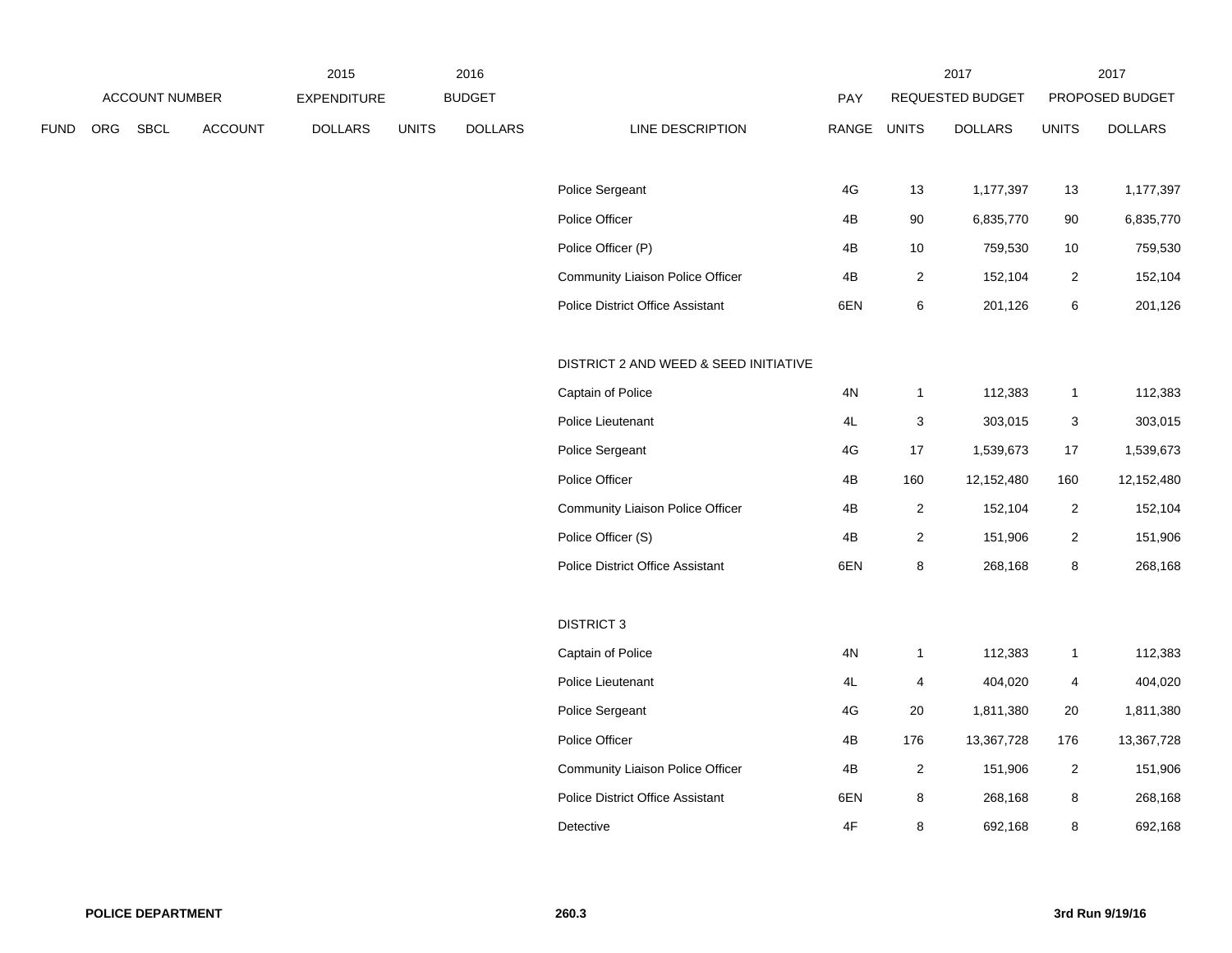|             |                |                | 2015           |              | 2016           |                                         |               |                | 2017             |                | 2017            |
|-------------|----------------|----------------|----------------|--------------|----------------|-----------------------------------------|---------------|----------------|------------------|----------------|-----------------|
|             | ACCOUNT NUMBER |                | EXPENDITURE    |              | <b>BUDGET</b>  |                                         | <b>PAY</b>    |                | REQUESTED BUDGET |                | PROPOSED BUDGET |
| <b>FUND</b> | ORG SBCL       | <b>ACCOUNT</b> | <b>DOLLARS</b> | <b>UNITS</b> | <b>DOLLARS</b> | LINE DESCRIPTION                        | RANGE UNITS   |                | <b>DOLLARS</b>   | <b>UNITS</b>   | <b>DOLLARS</b>  |
|             |                |                |                |              |                |                                         |               |                |                  |                |                 |
|             |                |                |                |              |                | <b>DISTRICT 4</b>                       |               |                |                  |                |                 |
|             |                |                |                |              |                | Captain of Police                       | 4N            | $\overline{1}$ | 112,383          | $\mathbf{1}$   | 112,383         |
|             |                |                |                |              |                | Police Lieutenant                       | 4L            | 3              | 303,015          | 3              | 303,015         |
|             |                |                |                |              |                | Police Sergeant                         | 4G            | 16             | 1,449,104        | 16             | 1,449,104       |
|             |                |                |                |              |                | Police Officer                          | 4B            | 135            | 10,253,655       | 135            | 10,253,655      |
|             |                |                |                |              |                | Community Liaison Police Officer        | 4B            | $\overline{2}$ | 151,906          | $\overline{2}$ | 151,906         |
|             |                |                |                |              |                | Police District Office Assistant        | 6EN           | 8              | 268,168          | 8              | 268,168         |
|             |                |                |                |              |                | <b>DISTRICT 5</b>                       |               |                |                  |                |                 |
|             |                |                |                |              |                | Captain of Police                       | $4\mathrm{N}$ | $\overline{1}$ | 112,383          | $\mathbf{1}$   | 112,383         |
|             |                |                |                |              |                | Police Lieutenant                       | 4L            | 3              | 303,015          | 3              | 303,015         |
|             |                |                |                |              |                | Police Sergeant                         | 4G            | 18             | 1,630,242        | 18             | 1,630,242       |
|             |                |                |                |              |                | Police Officer                          | 4B            | 176            | 13,367,728       | 176            | 13,367,728      |
|             |                |                |                |              |                | Community Liaison Police Officer        | 4B            | $\overline{2}$ | 151,906          | $\overline{c}$ | 151,906         |
|             |                |                |                |              |                | Police District Office Assistant        | 6EN           | 8              | 268,168          | 8              | 268,168         |
|             |                |                |                |              |                | <b>DISTRICT 6</b>                       |               |                |                  |                |                 |
|             |                |                |                |              |                | Captain of Police                       | $4\mathrm{N}$ | $\overline{1}$ | 112,383          | $\mathbf{1}$   | 112,383         |
|             |                |                |                |              |                | Police Lieutenant                       | 4L            | 3              | 303,015          | $\mathbf{3}$   | 303,015         |
|             |                |                |                |              |                | Police Sergeant                         | 4G            | 17             | 1,539,673        | 17             | 1,539,673       |
|             |                |                |                |              |                | Police Officer                          | 4B            | 92             | 6,987,676        | 92             | 6,987,676       |
|             |                |                |                |              |                | Community Liaison Police Officer        | $4\mathsf{B}$ | $\sqrt{2}$     | 151,906          | $\mathbf 2$    | 151,906         |
|             |                |                |                |              |                | <b>Police District Office Assistant</b> | 6EN           | 8              | 268,168          | 8              | 268,168         |
|             |                |                |                |              |                |                                         |               |                |                  |                |                 |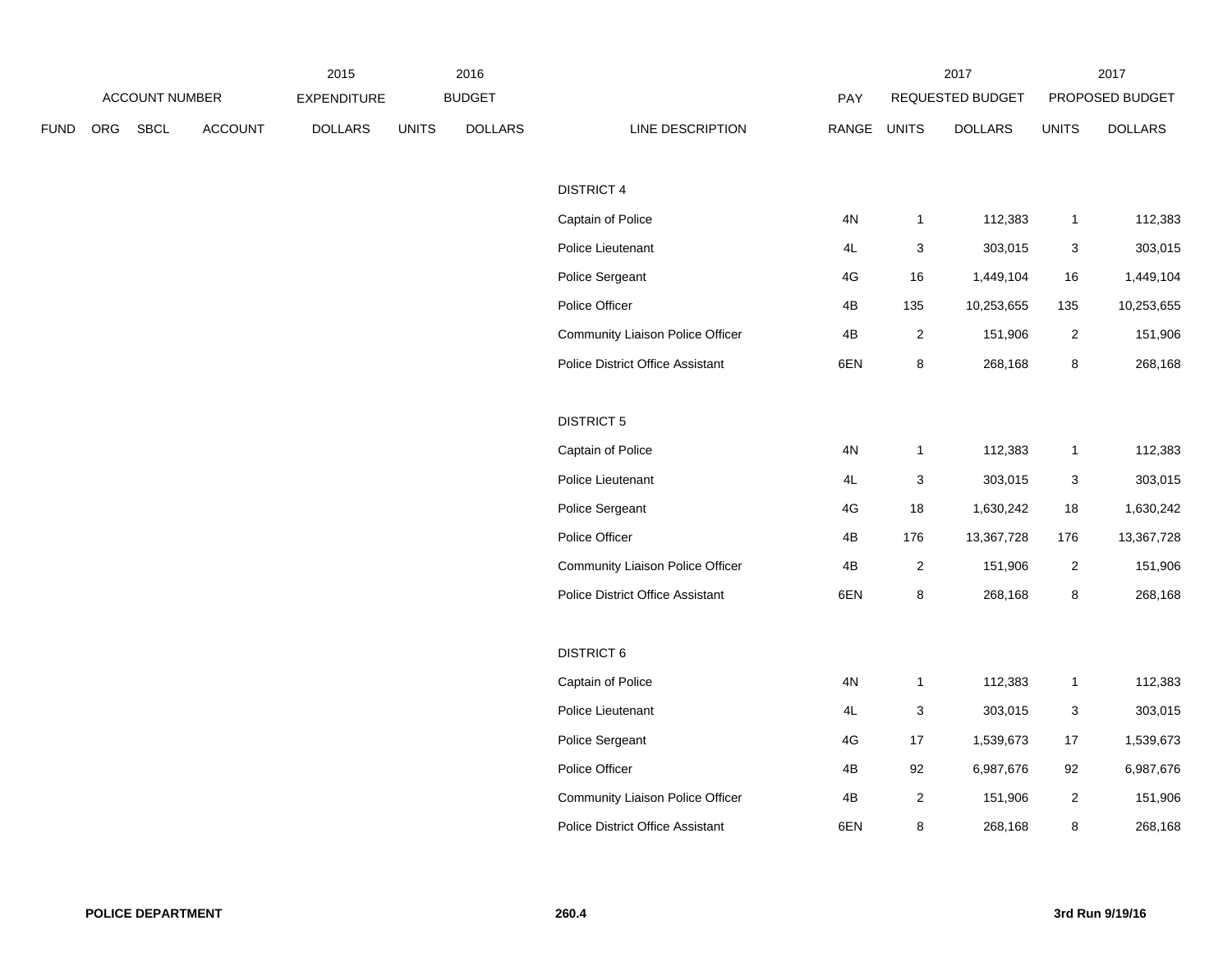|             |     |                          |         | 2015               |              | 2016           |                                  |               |                | 2017             |                | 2017            |
|-------------|-----|--------------------------|---------|--------------------|--------------|----------------|----------------------------------|---------------|----------------|------------------|----------------|-----------------|
|             |     | ACCOUNT NUMBER           |         | <b>EXPENDITURE</b> |              | <b>BUDGET</b>  |                                  | PAY           |                | REQUESTED BUDGET |                | PROPOSED BUDGET |
| <b>FUND</b> | ORG | <b>SBCL</b>              | ACCOUNT | <b>DOLLARS</b>     | <b>UNITS</b> | <b>DOLLARS</b> | LINE DESCRIPTION                 | RANGE UNITS   |                | <b>DOLLARS</b>   | <b>UNITS</b>   | <b>DOLLARS</b>  |
|             |     |                          |         |                    |              |                | <b>DISTRICT 7</b>                |               |                |                  |                |                 |
|             |     |                          |         |                    |              |                | Captain of Police                | $4N$          | $\overline{1}$ | 112,383          | $\mathbf{1}$   | 112,383         |
|             |     |                          |         |                    |              |                | Police Lieutenant                | 4L            | 3              | 303,015          | 3              | 303,015         |
|             |     |                          |         |                    |              |                | Police Sergeant                  | 4G            | 16             | 1,449,104        | 16             | 1,449,104       |
|             |     |                          |         |                    |              |                | Police Officer                   | 4B            | 177            | 13,443,681       | 177            | 13,443,681      |
|             |     |                          |         |                    |              |                | Community Liaison Police Officer | 4B            | $\overline{2}$ | 151,906          | $\overline{a}$ | 151,906         |
|             |     |                          |         |                    |              |                | Police District Office Assistant | 6EN           | 8              | 268,168          | 8              | 268,168         |
|             |     |                          |         |                    |              |                | NEIGHBORHOOD TASK FORCE          |               |                |                  |                |                 |
|             |     |                          |         |                    |              |                | Captain of Police                | 4N            | $\mathbf{1}$   | 112,383          | $\mathbf{1}$   | 112,383         |
|             |     |                          |         |                    |              |                | Police Lieutenant                | 4L            | 3              | 303,015          | 3              | 303,015         |
|             |     |                          |         |                    |              |                | Office Assistant II              | 6EN           | $\,$ 5 $\,$    | 163,525          | 5              | 163,525         |
|             |     |                          |         |                    |              |                | Police Officer                   | 4B            | 4              | 303,812          | 4              | 303,812         |
|             |     |                          |         |                    |              |                | Police Aide                      | 6BN           | $\overline{1}$ | 23,281           | $\mathbf{1}$   | 23,281          |
|             |     |                          |         |                    |              |                | Police Officer (F)               | 4B            | 6              | 455,718          | 6              | 455,718         |
|             |     |                          |         |                    |              |                | <b>CANINE UNIT</b>               |               |                |                  |                |                 |
|             |     |                          |         |                    |              |                | Police Officer                   | 4B            | 4              | 303,812          | 4              | 303,812         |
|             |     |                          |         |                    |              |                | FUGITIVE APPREHENSION UNIT       |               |                |                  |                |                 |
|             |     |                          |         |                    |              |                | Police Officer                   | 4B            | 19             |                  | 19             |                 |
|             |     |                          |         |                    |              |                |                                  |               |                | 1,443,107        |                | 1,443,107       |
|             |     |                          |         |                    |              |                | MARINE UNIT                      |               |                |                  |                |                 |
|             |     |                          |         |                    |              |                | Police Sergeant                  | $4\mathsf{G}$ | $\mathbf{1}$   | 90,569           | $\mathbf{1}$   | 90,569          |
|             |     |                          |         |                    |              |                | Police Officer                   | 4B            | 12             | 911,436          | 12             | 911,436         |
|             |     | <b>POLICE DEPARTMENT</b> |         |                    |              |                | 260.5                            |               |                |                  |                | 3rd Run 9/19/16 |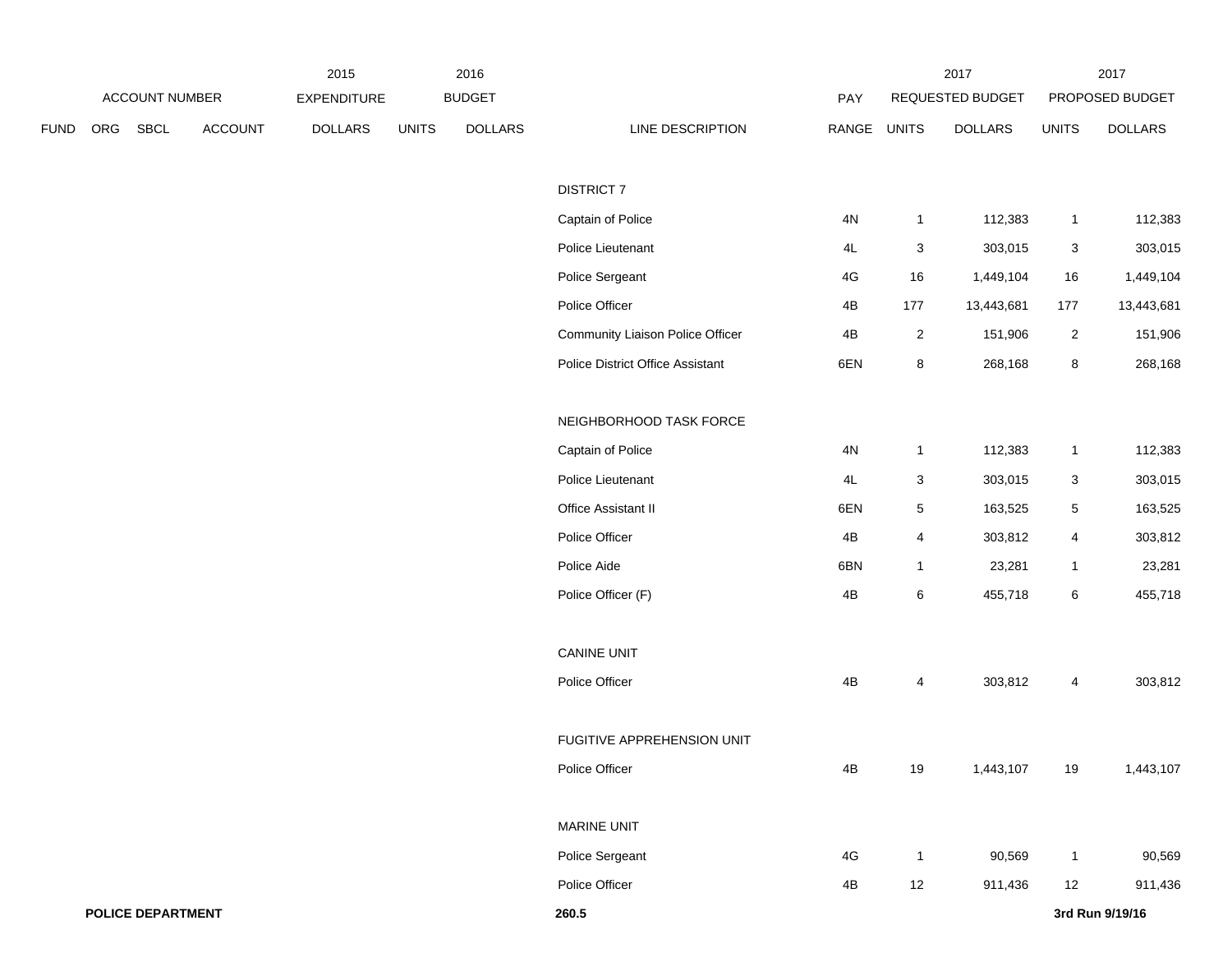|             |     |                | 2015           |                    | 2016         |                |                                      |               | 2017         |                  | 2017             |                 |
|-------------|-----|----------------|----------------|--------------------|--------------|----------------|--------------------------------------|---------------|--------------|------------------|------------------|-----------------|
|             |     | ACCOUNT NUMBER |                | <b>EXPENDITURE</b> |              | <b>BUDGET</b>  |                                      | PAY           |              | REQUESTED BUDGET |                  | PROPOSED BUDGET |
| <b>FUND</b> | ORG | SBCL           | <b>ACCOUNT</b> | <b>DOLLARS</b>     | <b>UNITS</b> | <b>DOLLARS</b> | LINE DESCRIPTION                     | RANGE UNITS   |              | <b>DOLLARS</b>   | <b>UNITS</b>     | <b>DOLLARS</b>  |
|             |     |                |                |                    |              |                |                                      |               |              |                  |                  |                 |
|             |     |                |                |                    |              |                | MOTORCYCLE UNIT                      |               |              |                  |                  |                 |
|             |     |                |                |                    |              |                | Police Sergeant                      | $4\mathsf{G}$ | 6            | 543,414          | $\,6\,$          | 543,414         |
|             |     |                |                |                    |              |                | Police Officer                       | 4B            | 42           | 3,190,026        | 42               | 3,190,026       |
|             |     |                |                |                    |              |                | MOUNTED PATROL                       |               |              |                  |                  |                 |
|             |     |                |                |                    |              |                | Police Sergeant                      | $4\mathsf{G}$ | $\mathbf{1}$ | 90,569           | $\mathbf{1}$     | 90,569          |
|             |     |                |                |                    |              |                | Police Officer                       | 4B            | $\sqrt{5}$   | 379,765          | $\sqrt{5}$       | 379,765         |
|             |     |                |                |                    |              |                | STREET CRIMES UNIT                   |               |              |                  |                  |                 |
|             |     |                |                |                    |              |                | Police Sergeant                      | $4\mathsf{G}$ | 6            | 543,414          | $\,6\,$          | 543,414         |
|             |     |                |                |                    |              |                | Police Officer                       | 4B            | 18           | 1,367,154        | 18               | 1,367,154       |
|             |     |                |                |                    |              |                | TACTICAL ENFORCEMENT                 |               |              |                  |                  |                 |
|             |     |                |                |                    |              |                | Police Sergeant                      | 4G            | 9            | 815,121          | $\boldsymbol{9}$ | 815,121         |
|             |     |                |                |                    |              |                | Police Officer                       | 4B            | 34           | 2,582,402        | 34               | 2,582,402       |
|             |     |                |                |                    |              |                |                                      |               |              |                  |                  |                 |
|             |     |                |                |                    |              |                | TACTICAL PLANNING & LOGISTICS        |               |              |                  |                  |                 |
|             |     |                |                |                    |              |                | Police Officer                       | 4B            | $\mathbf{1}$ | 75,953           | $\mathbf{1}$     | 75,953          |
|             |     |                |                |                    |              |                | Police Lieutenant                    | $4\mathsf{L}$ | $\mathbf{1}$ | 101,005          | $\mathbf{1}$     | 101,005         |
|             |     |                |                |                    |              |                | INVESTIGATIONS & INTELLIGENCE BUREAU |               |              |                  |                  |                 |
|             |     |                |                |                    |              |                | <b>Assistant Chief of Police</b>     | 4RX           | $\mathbf{1}$ | 130,526          | $\mathbf{1}$     | 130,526         |
|             |     |                |                |                    |              |                | Inspector of Police                  | $4{\sf Q}$    | $\mathbf{1}$ | 122,846          | $\mathbf{1}$     | 122,846         |
|             |     |                |                |                    |              |                | Administrative Assistant II          | 6HN           | $\mathbf{1}$ | 40,990           | $\mathbf{1}$     | 40,990          |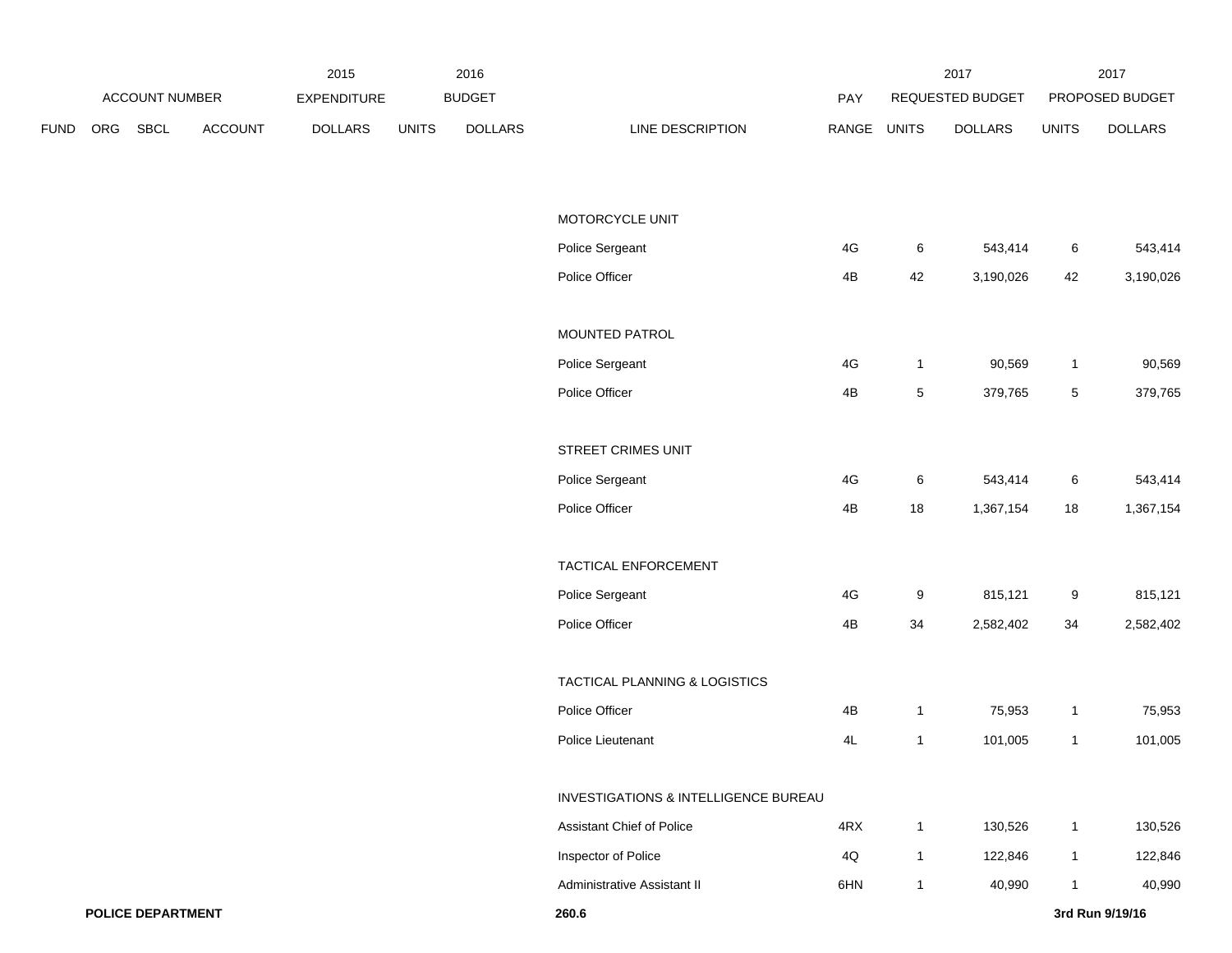|             |     |                | 2015    |                    | 2016         |                |                                           |               | 2017            |                  | 2017           |                 |
|-------------|-----|----------------|---------|--------------------|--------------|----------------|-------------------------------------------|---------------|-----------------|------------------|----------------|-----------------|
|             |     | ACCOUNT NUMBER |         | <b>EXPENDITURE</b> |              | <b>BUDGET</b>  |                                           | PAY           |                 | REQUESTED BUDGET |                | PROPOSED BUDGET |
| <b>FUND</b> | ORG | <b>SBCL</b>    | ACCOUNT | <b>DOLLARS</b>     | <b>UNITS</b> | <b>DOLLARS</b> | LINE DESCRIPTION                          | RANGE UNITS   |                 | <b>DOLLARS</b>   | <b>UNITS</b>   | <b>DOLLARS</b>  |
|             |     |                |         |                    |              |                |                                           |               |                 |                  |                |                 |
|             |     |                |         |                    |              |                | SOUTH INVESTIGATIONS                      |               |                 |                  |                |                 |
|             |     |                |         |                    |              |                | Captain of Police                         | $4\mathrm{N}$ | $\mathbf{1}$    | 112,383          | $\mathbf{1}$   | 112,383         |
|             |     |                |         |                    |              |                | Police Lieutenant                         | $4\mathsf{L}$ | $5\phantom{.0}$ | 505,025          | $\overline{5}$ | 505,025         |
|             |     |                |         |                    |              |                | Detective                                 | $4\mathsf{F}$ | 22              | 1,903,462        | 22             | 1,903,462       |
|             |     |                |         |                    |              |                | Police Services Specialist - Investigator | 5EN           | $\mathbf{1}$    | 33,233           | $\mathbf{1}$   | 33,233          |
|             |     |                |         |                    |              |                | NORTH INVESTIGATIONS                      |               |                 |                  |                |                 |
|             |     |                |         |                    |              |                | Captain of Police                         | $4\mathrm{N}$ | $\overline{2}$  | 224,766          | $\overline{a}$ | 224,766         |
|             |     |                |         |                    |              |                | Police Lieutenant                         | 4L            | 10              | 1,010,050        | 10             | 1,010,050       |
|             |     |                |         |                    |              |                | Detective                                 | $4\mathsf{F}$ | 46              | 3,979,966        | 46             | 3,979,966       |
|             |     |                |         |                    |              |                | INTELLIGENCE FUSION CENTER                |               |                 |                  |                |                 |
|             |     |                |         |                    |              |                | Captain of Police                         | $4\mathrm{N}$ | $\mathbf{1}$    | 112,383          | $\mathbf{1}$   | 112,383         |
|             |     |                |         |                    |              |                | Police Lieutenant                         | 4L            | $\mathbf{1}$    | 101,005          | $\mathbf{1}$   | 101,005         |
|             |     |                |         |                    |              |                | Detective                                 | $4\mathsf{F}$ | $\bf8$          | 692,168          | 8              | 692,168         |
|             |     |                |         |                    |              |                | Police Officer                            | 4B            | $\overline{7}$  | 531,671          | $\overline{7}$ | 531,671         |
|             |     |                |         |                    |              |                | Police Sergeant                           | 4G            | $\mathbf{1}$    | 90,569           | $\mathbf{1}$   | 90,569          |
|             |     |                |         |                    |              |                | <b>Crime Analyst</b>                      | 2GN           | 24              | 994,446          | 24             | 871,728         |
|             |     |                |         |                    |              |                | Crime & Intelligence Specialist           | 1FX           | $\overline{2}$  | 137,434          |                |                 |
|             |     |                |         |                    |              |                | Crime & Intelligence Manager              | 1FX           |                 |                  | $\overline{2}$ | 137,434         |
|             |     |                |         |                    |              |                | Office Assistant II                       | 6EN           | $\overline{2}$  | 65,410           | $\overline{a}$ | 65,410          |
|             |     |                |         |                    |              |                | INVESTIGATIVE MANAGEMENT DIVISION         |               |                 |                  |                |                 |
|             |     |                |         |                    |              |                | Captain of Police                         | $4\mathrm{N}$ | $\mathbf{1}$    | 112,383          | $\mathbf{1}$   | 112,383         |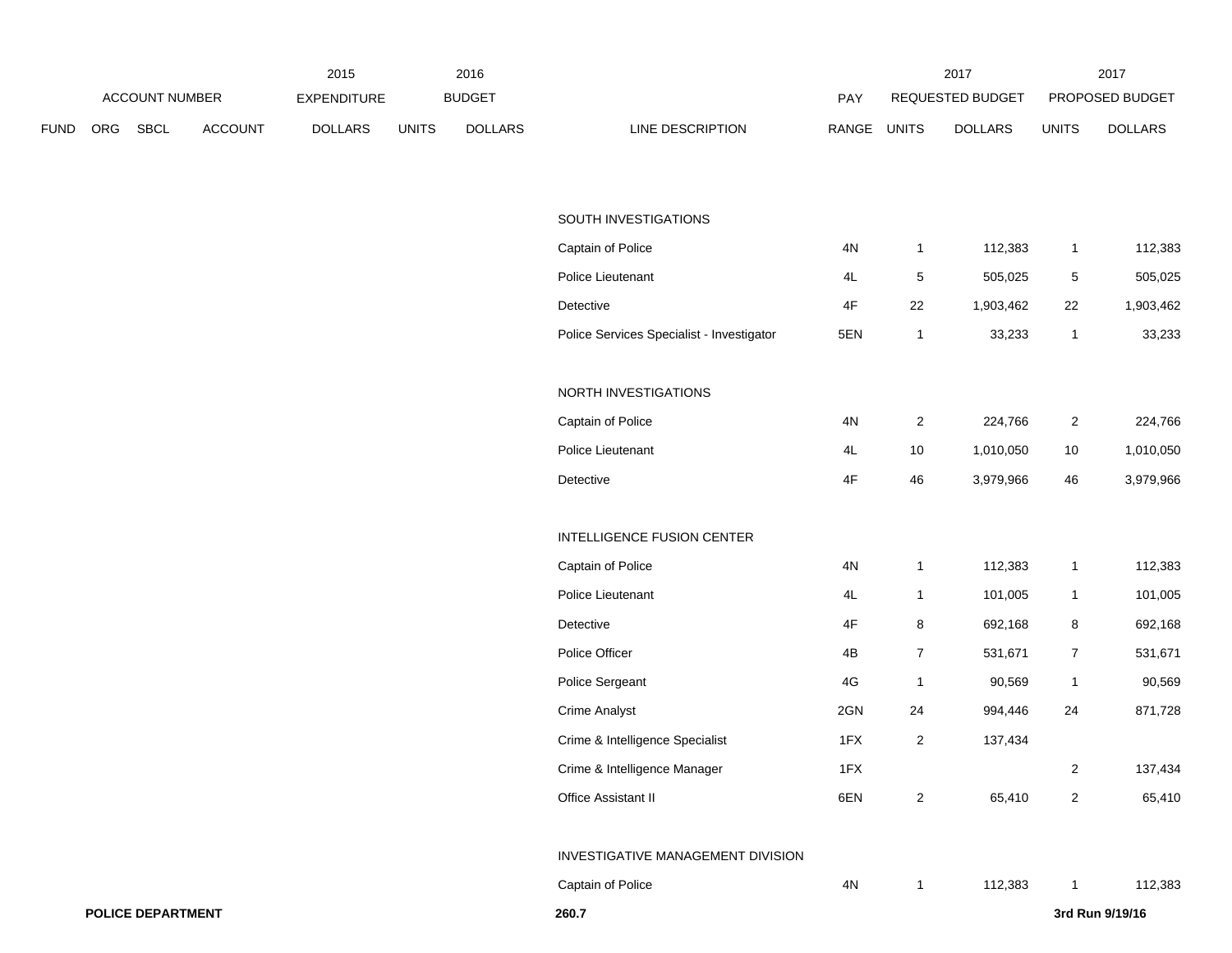|             |     |                       |                | 2015               |              | 2016           |                                           |                |                | 2017             |                         | 2017            |
|-------------|-----|-----------------------|----------------|--------------------|--------------|----------------|-------------------------------------------|----------------|----------------|------------------|-------------------------|-----------------|
|             |     | <b>ACCOUNT NUMBER</b> |                | <b>EXPENDITURE</b> |              | <b>BUDGET</b>  |                                           | PAY            |                | REQUESTED BUDGET |                         | PROPOSED BUDGET |
| <b>FUND</b> | ORG | <b>SBCL</b>           | <b>ACCOUNT</b> | <b>DOLLARS</b>     | <b>UNITS</b> | <b>DOLLARS</b> | LINE DESCRIPTION                          | RANGE          | <b>UNITS</b>   | <b>DOLLARS</b>   | <b>UNITS</b>            | <b>DOLLARS</b>  |
|             |     |                       |                |                    |              |                |                                           |                |                |                  |                         |                 |
|             |     |                       |                |                    |              |                | Police Lieutenant                         | $4\mathsf{L}$  | $\mathbf{1}$   | 101,005          | $\mathbf{1}$            | 101,005         |
|             |     |                       |                |                    |              |                | Police Sergeant                           | 4G             | 1              | 90,569           | $\mathbf{1}$            | 90,569          |
|             |     |                       |                |                    |              |                | Detective                                 | $4\mathsf{F}$  | 3              | 259,563          | $\mathbf{3}$            | 259,563         |
|             |     |                       |                |                    |              |                | Police Officer                            | 4B             | 3              | 227,859          | $\mathbf{3}$            | 227,859         |
|             |     |                       |                |                    |              |                | Office Supervisor II                      | 2CN            | $\mathbf{1}$   | 40,459           | $\mathbf{1}$            | 40,459          |
|             |     |                       |                |                    |              |                | Office Assistant IV                       | 6HN            | $\overline{a}$ | 83,160           | $\overline{a}$          | 83,160          |
|             |     |                       |                |                    |              |                | Office Assistant III                      | 6FN            | 4              | 145,520          | 4                       | 145,520         |
|             |     |                       |                |                    |              |                | Office Assistant II                       | 6EN            | $7^{\circ}$    | 228,935          | $\overline{7}$          | 228,935         |
|             |     |                       |                |                    |              |                | Police Services Specialist - Investigator | 5EN            | $\overline{a}$ | 66,466           | $\overline{2}$          | 66,466          |
|             |     |                       |                |                    |              |                | Administrative Assistant I                | 6GN            | $\mathbf{1}$   | 39,672           | $\mathbf{1}$            | 39,672          |
|             |     |                       |                |                    |              |                |                                           |                |                |                  |                         |                 |
|             |     |                       |                |                    |              |                | <b>FORENSICS</b>                          |                |                |                  |                         |                 |
|             |     |                       |                |                    |              |                | Captain of Police                         | $4N$           | $\mathbf{1}$   | 112,383          | $\mathbf{1}$            | 112,383         |
|             |     |                       |                |                    |              |                | Police Identification Supervisor          | 4 <sub>l</sub> | 5              | 491,830          | 5                       | 491,830         |
|             |     |                       |                |                    |              |                | Forensic Investigator                     | 4C             | 37             | 3,040,179        | 37                      | 3,040,179       |
|             |     |                       |                |                    |              |                | <b>Chief Latent Print Examiner</b>        | 4H             | $\mathbf{1}$   | 92,750           | $\mathbf{1}$            | 92,750          |
|             |     |                       |                |                    |              |                | Document Examiner                         | $4\mathsf{F}$  | $\overline{a}$ | 174,928          | $\overline{\mathbf{c}}$ | 174,928         |
|             |     |                       |                |                    |              |                | Forensic Video Examiner                   | $4\mathsf{F}$  | $\overline{a}$ | 175,738          | $\overline{2}$          | 175,738         |
|             |     |                       |                |                    |              |                | Latent Print Examiner                     | $4\mathsf{F}$  | 4              | 350,584          | 4                       | 350,584         |
|             |     |                       |                |                    |              |                | Administrative Assistant I                | 6GN            | 1              | 39,672           | $\mathbf{1}$            | 39,672          |
|             |     |                       |                |                    |              |                | Office Assistant II                       | 6EN            | 5              | 163,525          | 5                       | 163,525         |
|             |     |                       |                |                    |              |                | Identification Systems Spec.              | $4H$           | $\mathbf{1}$   | 92,750           | $\mathbf{1}$            | 92,750          |
|             |     |                       |                |                    |              |                | Police Officer                            | 4B             | $\mathbf{3}$   | 227,859          | $\mathbf{3}$            | 227,859         |
|             |     |                       |                |                    |              |                | Civilian Forensics Supervisor             |                | 1              | 65,000           |                         |                 |
|             |     |                       |                |                    |              |                | <b>Tenprint Examiner</b>                  |                | 6              | 135,000          |                         |                 |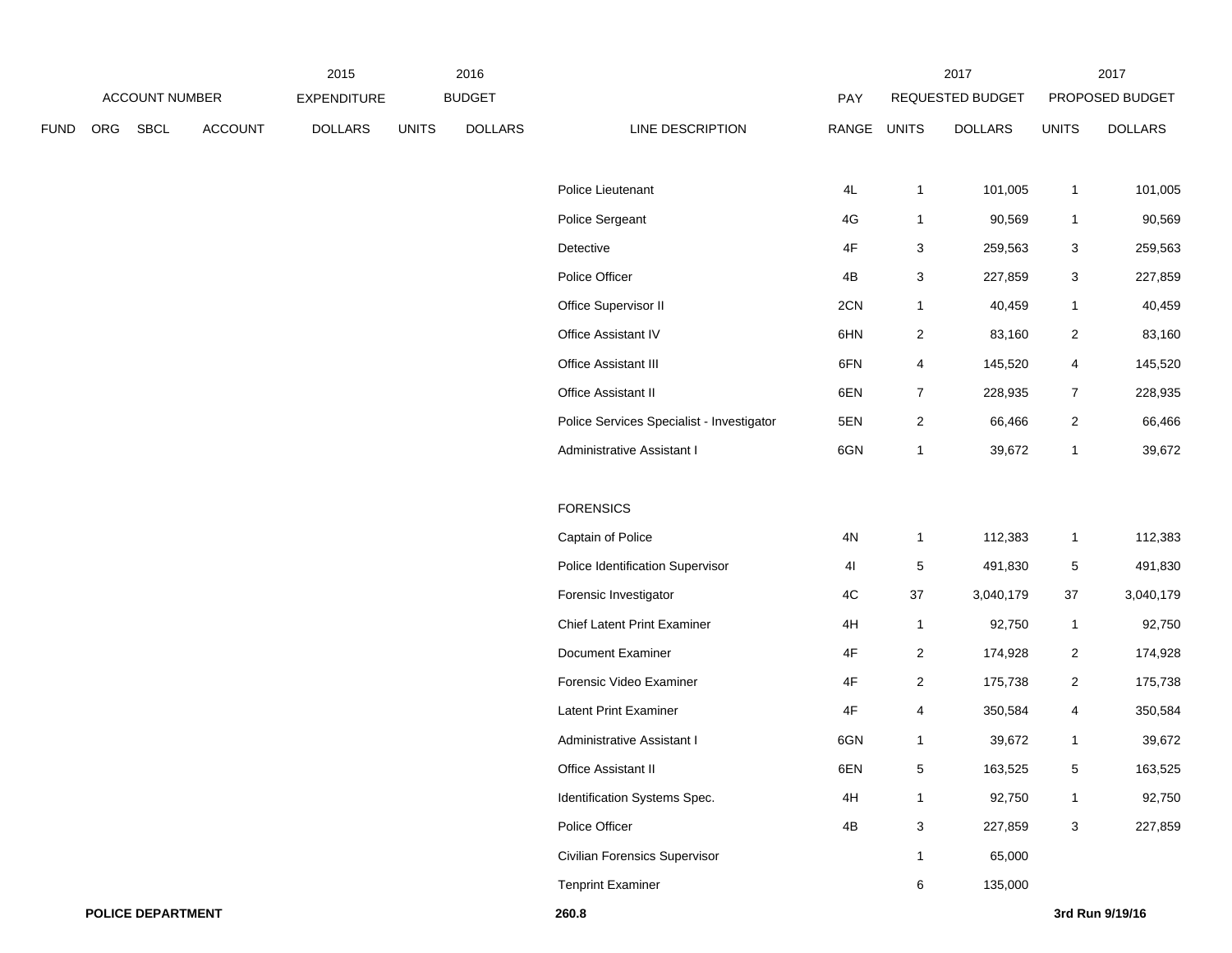|             |                       |             |                    | 2015           |               | 2016    |                           | 2017                    |                        | 2017           |
|-------------|-----------------------|-------------|--------------------|----------------|---------------|---------|---------------------------|-------------------------|------------------------|----------------|
|             | <b>ACCOUNT NUMBER</b> |             | <b>EXPENDITURE</b> |                | <b>BUDGET</b> | PAY     | REQUESTED BUDGET          |                         | <b>PROPOSED BUDGET</b> |                |
| <b>FUND</b> | ORG                   | <b>SBCL</b> | <b>ACCOUNT</b>     | <b>DOLLARS</b> | <b>UNITS</b>  | DOLLARS | LINE DESCRIPTION<br>RANGE | UNITS<br><b>DOLLARS</b> | UNITS                  | <b>DOLLARS</b> |

| 260.9                                     |                                                                                                                                                                                                                                 |                                                                                                                            |                                                                                                              | 3rd Run 9/19/16                                                                                   |                                                                                                           |
|-------------------------------------------|---------------------------------------------------------------------------------------------------------------------------------------------------------------------------------------------------------------------------------|----------------------------------------------------------------------------------------------------------------------------|--------------------------------------------------------------------------------------------------------------|---------------------------------------------------------------------------------------------------|-----------------------------------------------------------------------------------------------------------|
| Captain of Police                         | $4\mathrm{N}$                                                                                                                                                                                                                   | $\mathbf{1}$                                                                                                               | 112,383                                                                                                      | $\mathbf{1}$                                                                                      | 112,383                                                                                                   |
| METROPOLITAN DIVISION                     |                                                                                                                                                                                                                                 |                                                                                                                            |                                                                                                              |                                                                                                   |                                                                                                           |
|                                           |                                                                                                                                                                                                                                 |                                                                                                                            |                                                                                                              |                                                                                                   |                                                                                                           |
| Sensitive Crimes Project Coordinator      | 2EX                                                                                                                                                                                                                             | $\mathbf{1}$                                                                                                               | 44,194                                                                                                       | $\mathbf{1}$                                                                                      | 44,194                                                                                                    |
| Police Services Specialist - Investigator | 5EN                                                                                                                                                                                                                             | $\mathbf{2}$                                                                                                               | 66,466                                                                                                       | $\overline{c}$                                                                                    | 66,466                                                                                                    |
| Office Assistant II                       | 6EN                                                                                                                                                                                                                             | 3                                                                                                                          | 98,115                                                                                                       | 3                                                                                                 | 98,115                                                                                                    |
| Police Officer                            | 4B                                                                                                                                                                                                                              | 26                                                                                                                         | 1,974,778                                                                                                    | 26                                                                                                | 1,974,778                                                                                                 |
| Detective                                 |                                                                                                                                                                                                                                 |                                                                                                                            |                                                                                                              |                                                                                                   | 1,124,773                                                                                                 |
|                                           |                                                                                                                                                                                                                                 |                                                                                                                            |                                                                                                              |                                                                                                   | 271,707                                                                                                   |
|                                           |                                                                                                                                                                                                                                 |                                                                                                                            |                                                                                                              |                                                                                                   | 303,015                                                                                                   |
|                                           |                                                                                                                                                                                                                                 |                                                                                                                            |                                                                                                              |                                                                                                   | 112,383                                                                                                   |
|                                           |                                                                                                                                                                                                                                 |                                                                                                                            |                                                                                                              |                                                                                                   |                                                                                                           |
|                                           |                                                                                                                                                                                                                                 |                                                                                                                            |                                                                                                              |                                                                                                   | 303,812                                                                                                   |
|                                           |                                                                                                                                                                                                                                 |                                                                                                                            |                                                                                                              |                                                                                                   | 75,953                                                                                                    |
|                                           |                                                                                                                                                                                                                                 |                                                                                                                            |                                                                                                              |                                                                                                   |                                                                                                           |
|                                           |                                                                                                                                                                                                                                 |                                                                                                                            |                                                                                                              |                                                                                                   | 951,731                                                                                                   |
|                                           |                                                                                                                                                                                                                                 |                                                                                                                            |                                                                                                              |                                                                                                   | 86,521                                                                                                    |
|                                           |                                                                                                                                                                                                                                 | 13                                                                                                                         |                                                                                                              | 13                                                                                                | 1,124,773                                                                                                 |
|                                           | 4L                                                                                                                                                                                                                              | $\mathbf{1}$                                                                                                               | 101,005                                                                                                      | $\mathbf{1}$                                                                                      | 101,005                                                                                                   |
| Police Lieutenant (N)                     | $4\mathsf{L}$                                                                                                                                                                                                                   | $\mathbf{1}$                                                                                                               | 101,005                                                                                                      | $\mathbf{1}$                                                                                      | 101,005                                                                                                   |
| Police Lieutenant                         | 4L                                                                                                                                                                                                                              | $\sqrt{2}$                                                                                                                 | 202,010                                                                                                      | $\overline{c}$                                                                                    | 202,010                                                                                                   |
| Captain of Police                         | 4N                                                                                                                                                                                                                              | $\mathbf{1}$                                                                                                               | 112,383                                                                                                      | $\mathbf{1}$                                                                                      | 112,383                                                                                                   |
| <b>NARCOTICS</b>                          |                                                                                                                                                                                                                                 |                                                                                                                            |                                                                                                              |                                                                                                   |                                                                                                           |
|                                           | Police Lieutenant (K)<br>Detective<br>Detective (N)<br>Detective (K)<br>Captain of Police<br>Police Officer (N)<br>Police Officer (K)<br>SENSITIVE CRIMES DIVISION<br>Captain of Police<br>Police Lieutenant<br>Police Sergeant | $4\mathsf{F}$<br>$4\mathsf{F}$<br>$4\mathsf{F}$<br>$4\mathrm{N}$<br>4B<br>4B<br>4N<br>4L<br>$4\mathsf{G}$<br>$4\mathsf{F}$ | $\mathbf{1}$<br>11<br>$\mathbf{1}$<br>$\overline{4}$<br>$\mathbf{1}$<br>3<br>$\ensuremath{\mathsf{3}}$<br>13 | 1,124,773<br>86,521<br>951,731<br>75,953<br>303,812<br>112,383<br>303,015<br>271,707<br>1,124,773 | $\mathbf{1}$<br>11<br>$\mathbf{1}$<br>$\overline{4}$<br>$\mathbf{1}$<br>$\mathbf{3}$<br>$\mathbf 3$<br>13 |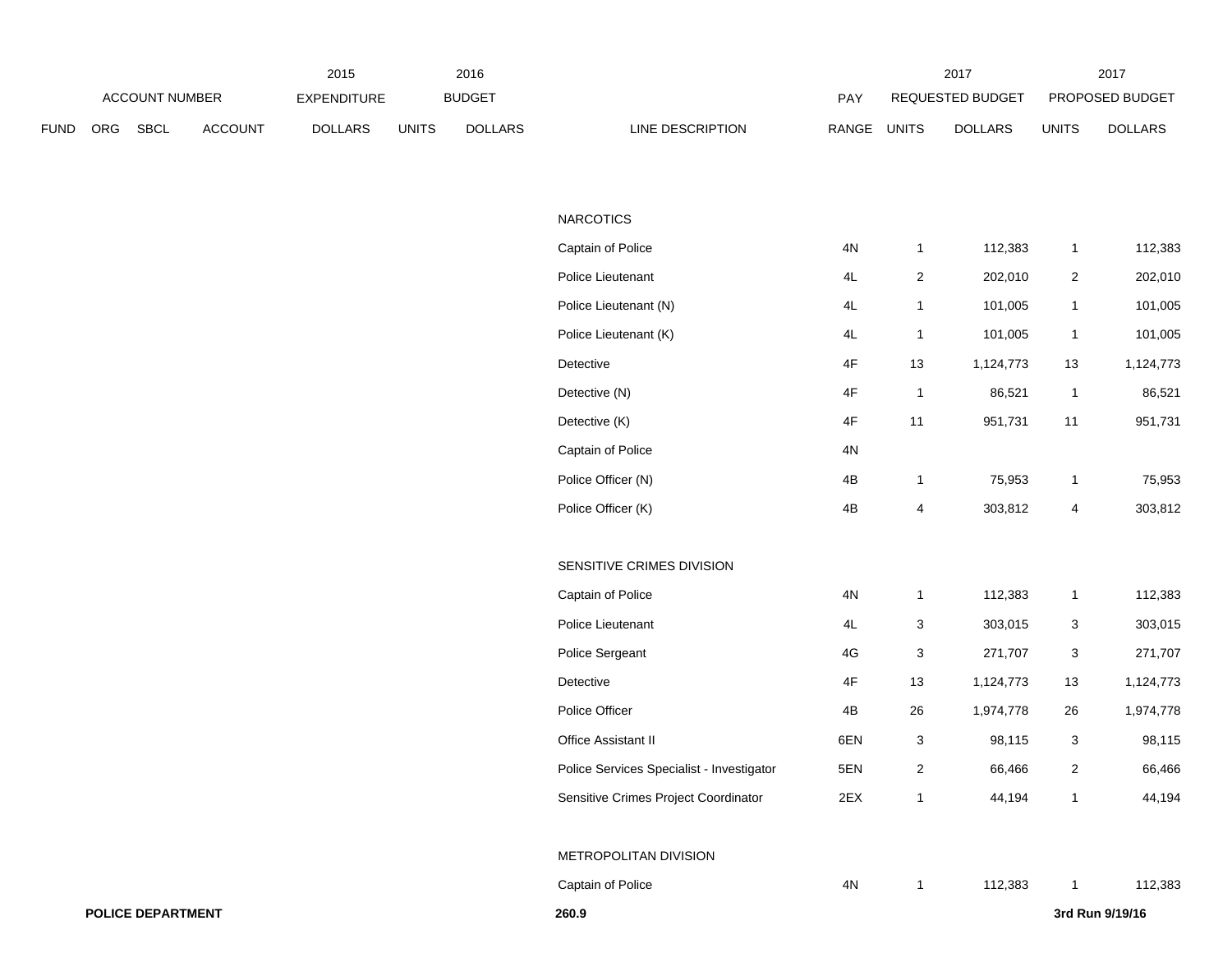|             |                |         | 2015           |              | 2016           |                                        |               |              | 2017             |                         | 2017            |
|-------------|----------------|---------|----------------|--------------|----------------|----------------------------------------|---------------|--------------|------------------|-------------------------|-----------------|
|             | ACCOUNT NUMBER |         | EXPENDITURE    |              | <b>BUDGET</b>  |                                        | PAY           |              | REQUESTED BUDGET |                         | PROPOSED BUDGET |
| <b>FUND</b> | ORG SBCL       | ACCOUNT | <b>DOLLARS</b> | <b>UNITS</b> | <b>DOLLARS</b> | LINE DESCRIPTION                       | RANGE UNITS   |              | <b>DOLLARS</b>   | <b>UNITS</b>            | <b>DOLLARS</b>  |
|             |                |         |                |              |                |                                        |               |              |                  |                         |                 |
|             |                |         |                |              |                | Police Lieutenant                      | 4L            | $\bf 8$      | 808,040          | $\bf 8$                 | 808,040         |
|             |                |         |                |              |                | Detective                              | 4F            | 51           | 4,412,571        | 51                      | 4,412,571       |
|             |                |         |                |              |                | Police Officer                         | 4B            | 9            | 683,577          | $\boldsymbol{9}$        | 683,577         |
|             |                |         |                |              |                | Police Serv. Specialist - Investigator | 5EN           | $\sqrt{2}$   | 66,466           | $\overline{2}$          | 66,466          |
|             |                |         |                |              |                | Office Assistant II                    | 6EN           | $\sqrt{2}$   | 65,410           | $\overline{c}$          | 65,410          |
|             |                |         |                |              |                |                                        |               |              |                  |                         |                 |
|             |                |         |                |              |                | <b>RISK MANAGEMENT</b>                 |               |              |                  |                         |                 |
|             |                |         |                |              |                | Assistant Chief of Police              | 4R            | $\mathbf{1}$ | 130,526          | $\mathbf{1}$            | 130,526         |
|             |                |         |                |              |                | Inspector of Police                    | 4QX           | $\mathbf 3$  | 368,538          | 3                       | 368,538         |
|             |                |         |                |              |                | Administrative Assistant IV            | 5IN           | $\mathbf{1}$ | 56,801           | $\mathbf{1}$            | 56,801          |
|             |                |         |                |              |                | Administrative Assistant II            | 6HN           | $\mathbf{1}$ | 40,991           | $\mathbf{1}$            | 40,991          |
|             |                |         |                |              |                |                                        |               |              |                  |                         |                 |
|             |                |         |                |              |                | CENTRAL BOOKING                        |               |              |                  |                         |                 |
|             |                |         |                |              |                | Police Lieutenant                      | 4L            | $\mathbf{1}$ | 101,005          | $\mathbf{1}$            | 101,005         |
|             |                |         |                |              |                | Police Sergeant                        | 4G            | $\bf8$       | 724,552          | $\,8\,$                 | 724,552         |
|             |                |         |                |              |                | Police Officer                         | 4B            | $51\,$       | 3,873,603        | 51                      | 3,873,603       |
|             |                |         |                |              |                |                                        |               |              |                  |                         |                 |
|             |                |         |                |              |                | COURT ADMINISTRATION SECTION           |               |              |                  |                         |                 |
|             |                |         |                |              |                | Police Sergeant                        | $4\mathsf{G}$ | $\mathbf{1}$ | 90,569           | $\mathbf{1}$            | 90,569          |
|             |                |         |                |              |                | Court Liaison Officer                  | 4C            | $\sqrt{2}$   | 164,362          | $\overline{\mathbf{c}}$ | 164,362         |
|             |                |         |                |              |                | Police Officer                         | 4B            | $20\,$       | 1,519,060        | 20                      | 1,519,060       |
|             |                |         |                |              |                | Office Assistant III                   | 6FN           | $\mathbf{1}$ | 36,380           | $\mathbf{1}$            | 36,380          |
|             |                |         |                |              |                | Office Assistant II                    | 6EN           | $\mathbf{1}$ | 32,705           | $\mathbf{1}$            | 32,705          |
|             |                |         |                |              |                |                                        |               |              |                  |                         |                 |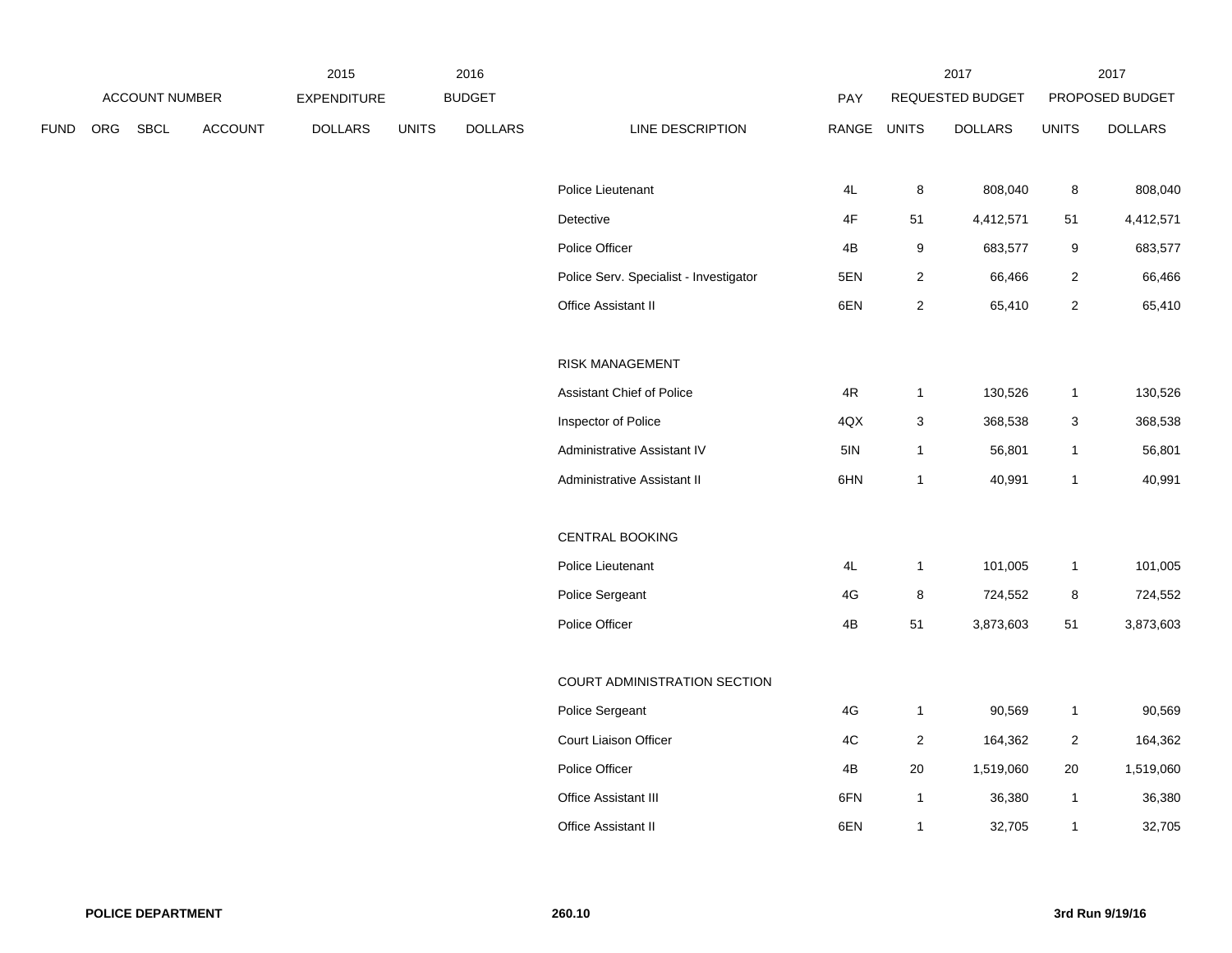|             |     |                |         | 2015           |              | 2016           |                                             |             |                | 2017             |                | 2017            |
|-------------|-----|----------------|---------|----------------|--------------|----------------|---------------------------------------------|-------------|----------------|------------------|----------------|-----------------|
|             |     | ACCOUNT NUMBER |         | EXPENDITURE    |              | <b>BUDGET</b>  |                                             | PAY         |                | REQUESTED BUDGET |                | PROPOSED BUDGET |
| <b>FUND</b> | ORG | SBCL           | ACCOUNT | <b>DOLLARS</b> | <b>UNITS</b> | <b>DOLLARS</b> | LINE DESCRIPTION                            | RANGE UNITS |                | <b>DOLLARS</b>   | <b>UNITS</b>   | <b>DOLLARS</b>  |
|             |     |                |         |                |              |                | COMMUNITY OUTREACH & EDUCATION              |             |                |                  |                |                 |
|             |     |                |         |                |              |                | Police Sergeant                             | 4G          | $\mathbf{1}$   | 90,569           | $\mathbf{1}$   | 90,569          |
|             |     |                |         |                |              |                | Police Officer                              | 4B          | $\mathbf{1}$   | 75,953           | $\mathbf{1}$   | 75,953          |
|             |     |                |         |                |              |                | Police Officer (L)                          | 4B          | 12             | 911,436          | 12             | 911,436         |
|             |     |                |         |                |              |                | Office Assistant IV                         | 6HN         | $\mathbf{1}$   | 41,580           | $\mathbf{1}$   | 41,580          |
|             |     |                |         |                |              |                | PROPERTY CONTROL SECTION                    |             |                |                  |                |                 |
|             |     |                |         |                |              |                | Police Sergeant                             | 4G          | 1              | 90,569           | $\mathbf{1}$   | 90,569          |
|             |     |                |         |                |              |                | Property Control Manager                    | PR1FX       | $\mathbf{1}$   | 79,352           | $\mathbf{1}$   | 79,352          |
|             |     |                |         |                |              |                | Police Officer                              | 4B          | 14             | 1,063,342        | 14             | 1,063,342       |
|             |     |                |         |                |              |                | Office Assistant III                        | 6FN         | $\mathbf{1}$   | 36,380           | $\mathbf{1}$   | 36,380          |
|             |     |                |         |                |              |                | Police Lieutenant                           | 4L          | $\mathbf{1}$   | 101,005          | 1              | 101,005         |
|             |     |                |         |                |              |                | Teller                                      | 6HN         | 1              | 41,580           | $\mathbf{1}$   | 41,580          |
|             |     |                |         |                |              |                | TECHNICAL COMMUNICATIONS DIVISION           |             |                |                  |                |                 |
|             |     |                |         |                |              |                | <b>Emergency Communications Manager</b>     | 11X         | $\mathbf{1}$   | 86,000           | $\mathbf{1}$   | 86,000          |
|             |     |                |         |                |              |                | Police Lieutenant                           | 4L          | $\overline{2}$ | 202,010          | $\overline{2}$ | 202,010         |
|             |     |                |         |                |              |                | <b>Telecommunications Supervisor</b>        | 1CX         | $\mathbf{1}$   | 52,215           | $\mathbf{1}$   | 52,215          |
|             |     |                |         |                |              |                | Police Alarm Operator (G)                   | 4C          | 4              | 321,960          | 4              | 321,960         |
|             |     |                |         |                |              |                | Police Sergeant                             | 4G          | 9              | 815,121          | 9              | 815,121         |
|             |     |                |         |                |              |                | Police Officer                              | 4B          | $\bf 8$        | 607,624          | 8              | 607,624         |
|             |     |                |         |                |              |                | <b>Emergency Communications Operator II</b> | 5IN         | 133            | 5,919,298        | 133            | 5,919,298       |
|             |     |                |         |                |              |                | Office Assistant III                        | 6FN         | $\mathbf{1}$   | 36,380           | $\mathbf{1}$   | 36,380          |
|             |     |                |         |                |              |                | Mail Processor                              | 6FN         | $\overline{2}$ | 76,271           | $\overline{2}$ | 76,271          |
|             |     |                |         |                |              |                | <b>Telecommunications Specialist</b>        | 1BX         | $\overline{2}$ | 100,356          | $\overline{2}$ | 100,356         |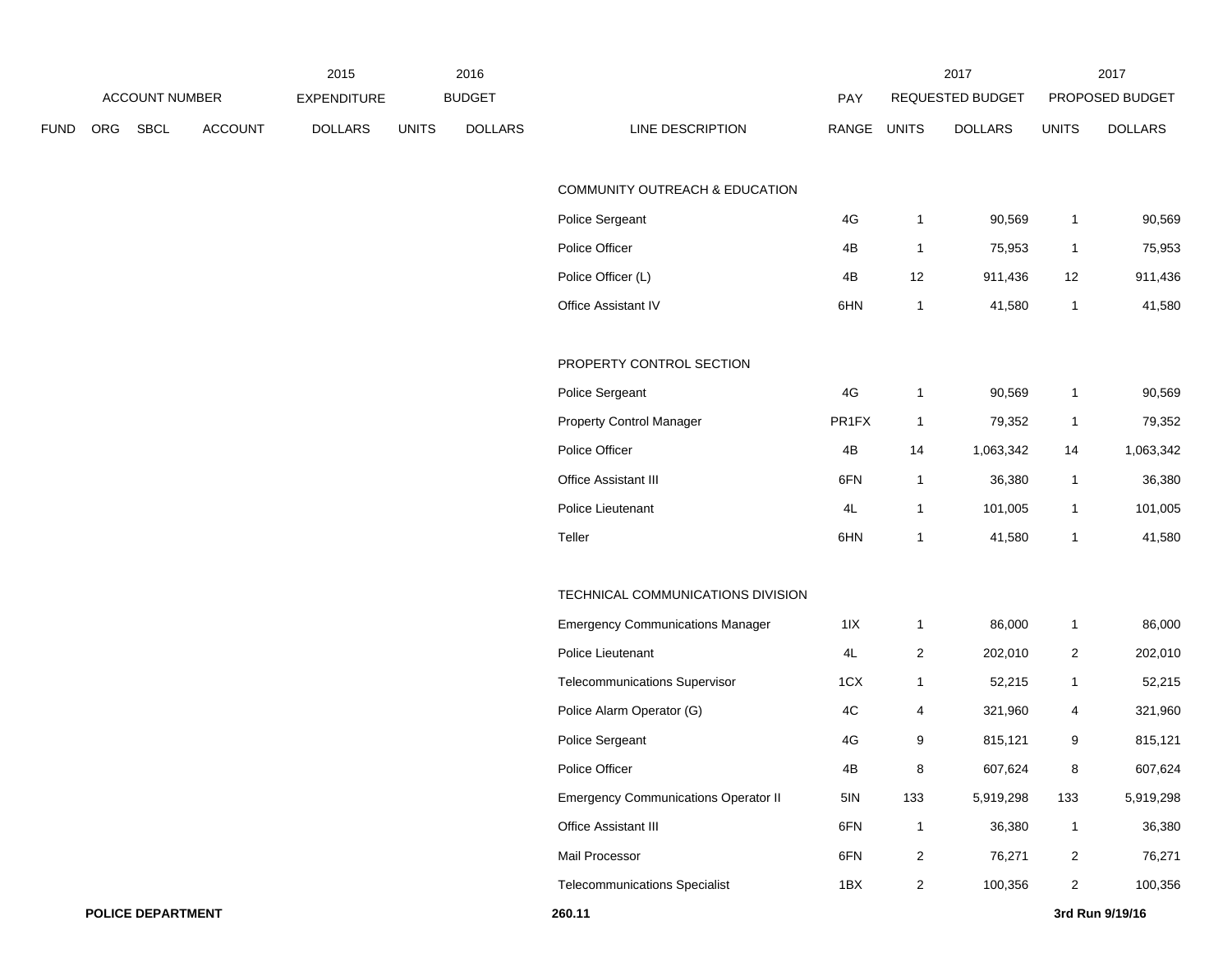|             |     |                |         | 2015               |              | 2016           |                                              |               |                | 2017             |                 | 2017            |
|-------------|-----|----------------|---------|--------------------|--------------|----------------|----------------------------------------------|---------------|----------------|------------------|-----------------|-----------------|
|             |     | ACCOUNT NUMBER |         | <b>EXPENDITURE</b> |              | <b>BUDGET</b>  |                                              | PAY           |                | REQUESTED BUDGET |                 | PROPOSED BUDGET |
| <b>FUND</b> | ORG | <b>SBCL</b>    | ACCOUNT | <b>DOLLARS</b>     | <b>UNITS</b> | <b>DOLLARS</b> | LINE DESCRIPTION                             | RANGE         | <b>UNITS</b>   | <b>DOLLARS</b>   | <b>UNITS</b>    | <b>DOLLARS</b>  |
|             |     |                |         |                    |              |                | <b>Emergency Communications Oper. II-Aux</b> | 5IN           | 10             | 54,000           | 10              | 54,000          |
|             |     |                |         |                    |              |                | POLICE ACADEMY                               |               |                |                  |                 |                 |
|             |     |                |         |                    |              |                | Deputy Inspector of Police                   | 4P            | $\mathbf{1}$   |                  |                 |                 |
|             |     |                |         |                    |              |                | Captain of Police                            | 4N            | 1              | 112,383          | $\mathbf{1}$    | 112,383         |
|             |     |                |         |                    |              |                | Police Lieutenant                            | 4L            | 2              | 202,010          | $\overline{2}$  | 202,010         |
|             |     |                |         |                    |              |                | Police Sergeant                              | 4G            | $\overline{7}$ | 633,983          | $\overline{7}$  | 633,983         |
|             |     |                |         |                    |              |                | Police Officer                               | 4B            | $20\,$         | 1,519,060        | 20              | 1,519,060       |
|             |     |                |         |                    |              |                | Detective                                    | $4\mathsf{F}$ | $\mathbf{1}$   | 86,521           | $\mathbf{1}$    | 86,521          |
|             |     |                |         |                    |              |                | Accounting Assistant I                       | 6GN           | 1              | 34,655           | $\mathbf{1}$    | 34,655          |
|             |     |                |         |                    |              |                | Administrative Assistant II                  | 6HN           | 1              | 41,580           | $\mathbf{1}$    | 41,580          |
|             |     |                |         |                    |              |                | Office Assistant II                          | 6EN           | 1              | 32,705           | 1               | 32,705          |
|             |     |                |         |                    |              |                | FACILITIES SERVICES SECTION                  |               |                |                  |                 |                 |
|             |     |                |         |                    |              |                | Police Facilities Manager                    | 1GN           | 1              | 71,761           | $\mathbf{1}$    | 71,761          |
|             |     |                |         |                    |              |                | Police Facilities Assistant Manager          | 1EX           | 1              | 64,757           | $\mathbf{1}$    | 64,757          |
|             |     |                |         |                    |              |                | Police Fleet Supervisor                      | 1BX           | 1              | 48,294           | $\mathbf{1}$    | 48,294          |
|             |     |                |         |                    |              |                | <b>Building Maintenance Supervisor II</b>    | 1BN           | 4              | 235,544          | 4               | 235,544         |
|             |     |                |         |                    |              |                | Maintenance Technician II                    | 3GN           | 6              | 284,298          | 6               | 284,298         |
|             |     |                |         |                    |              |                | <b>Building Maintenance Mechanic II</b>      | 7CN           | 6              | 265,482          | 6               | 265,482         |
|             |     |                |         |                    |              |                | Custodial Worker II-City Laborer             | 8DN           | $39\,$         | 1,555,983        | 39              | 1,555,983       |
|             |     |                |         |                    |              |                | Vehicle Services Assistant                   | 8FN           | $\mathbf{1}$   | 44,002           | $\mathbf{1}$    | 44,002          |
|             |     |                |         |                    |              |                | Garage Attendant                             | 8DN           | $\overline{7}$ | 285,915          | $\overline{7}$  | 285,915         |
|             |     |                |         |                    |              |                | Police Officer                               | 4B            | 5 <sub>5</sub> | 379,765          | $5\overline{)}$ | 379,765         |
|             |     |                |         |                    |              |                | Office Assistant III                         | 6FN           | $\mathbf{1}$   | 36,380           | $\mathbf{1}$    | 36,380          |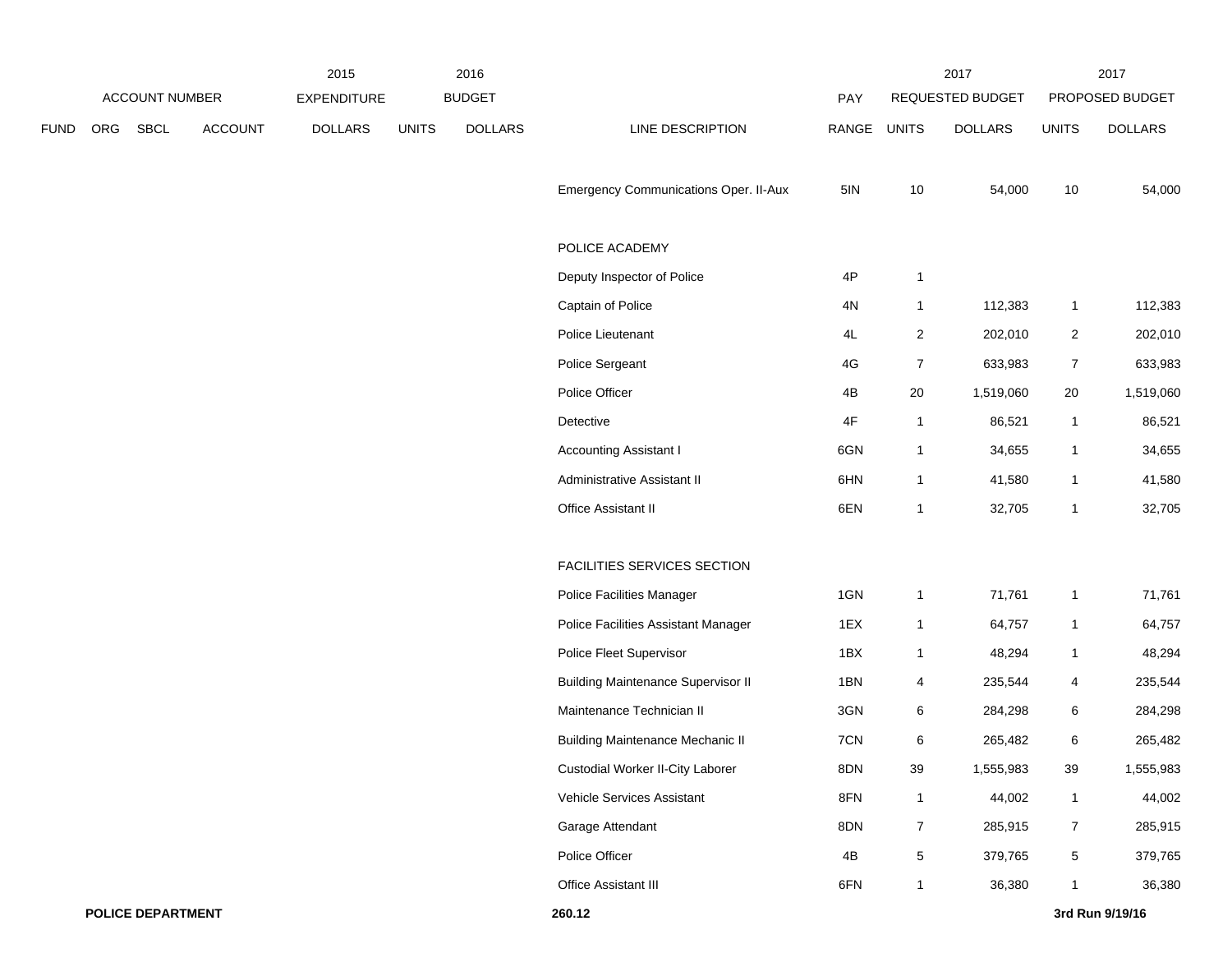|             |     |                |         | 2015               |              | 2016           |                                             |               |                | 2017             |                 | 2017            |
|-------------|-----|----------------|---------|--------------------|--------------|----------------|---------------------------------------------|---------------|----------------|------------------|-----------------|-----------------|
|             |     | ACCOUNT NUMBER |         | <b>EXPENDITURE</b> |              | <b>BUDGET</b>  |                                             | PAY           |                | REQUESTED BUDGET |                 | PROPOSED BUDGET |
| <b>FUND</b> | ORG | <b>SBCL</b>    | ACCOUNT | <b>DOLLARS</b>     | <b>UNITS</b> | <b>DOLLARS</b> | LINE DESCRIPTION                            | RANGE UNITS   |                | <b>DOLLARS</b>   | <b>UNITS</b>    | <b>DOLLARS</b>  |
|             |     |                |         |                    |              |                |                                             |               |                |                  |                 |                 |
|             |     |                |         |                    |              |                | Police Fleet Manager                        | 1DX           | $\mathbf{1}$   | 54,865           | $\mathbf{1}$    | 54,865          |
|             |     |                |         |                    |              |                | Office Assistant II                         | 6EN           | $\mathbf{1}$   | 32,705           | $\mathbf{1}$    | 32,705          |
|             |     |                |         |                    |              |                | Emergency Vehicle Equipment Installer       | 7EN           | 8              | 346,173          | $5\phantom{.0}$ | 218,790         |
|             |     |                |         |                    |              |                | Vehicle Services Technician II              | 7HN           | 2              | 94,702           |                 |                 |
|             |     |                |         |                    |              |                | PRINTING & STORES SECTION                   |               |                |                  |                 |                 |
|             |     |                |         |                    |              |                |                                             |               |                |                  |                 |                 |
|             |     |                |         |                    |              |                | Printing, Stores, & Building Services Supv. | 1BX           | $\mathbf{1}$   | 51,105           | 1               | 51,105          |
|             |     |                |         |                    |              |                | Printer                                     | 7FN           | $\mathbf{1}$   | 47,903           | $\mathbf{1}$    | 47,903          |
|             |     |                |         |                    |              |                | Inventory Control Assistant II              | 6HN           | $\mathbf{1}$   | 40,590           | $\mathbf{1}$    | 40,590          |
|             |     |                |         |                    |              |                | <b>Inventory Control Assistant III</b>      | 6HN           | $\mathbf{1}$   | 41,580           | $\mathbf{1}$    | 41,580          |
|             |     |                |         |                    |              |                | CROSSING GUARD DIVISION                     |               |                |                  |                 |                 |
|             |     |                |         |                    |              |                | Safety Specialist-Senior                    | 2EX           | $\overline{2}$ | 129,804          | $\overline{a}$  | 129,804         |
|             |     |                |         |                    |              |                | Safety Coordinator                          |               | 1              | 70,000           |                 |                 |
|             |     |                |         |                    |              |                | MPD Safety Division Manager                 | 1EX           |                |                  | -1              | 70,000          |
|             |     |                |         |                    |              |                | <b>School Crossing Guard</b>                | 9GN           | 207            | 878,715          | 207             | 878,715         |
|             |     |                |         |                    |              |                | School Crossing Guard (Aux.)                | 9GN           | 28             | 118,860          | 28              | 118,860         |
|             |     |                |         |                    |              |                | School Crossing Guard - Operator            | 9GN           | 3              | 35,454           | $\mathbf{3}$    | 35,454          |
|             |     |                |         |                    |              |                | School Crossing Guard - Dispatcher          | 9GN           | 3              | 35,454           | $\mathbf{3}$    | 35,454          |
|             |     |                |         |                    |              |                |                                             |               |                |                  |                 |                 |
|             |     |                |         |                    |              |                | INTERNAL AFFAIRS DIVISION                   |               |                |                  |                 |                 |
|             |     |                |         |                    |              |                | Deputy Inspector of Police                  | $4\mathsf{P}$ | $\mathbf{1}$   |                  |                 |                 |
|             |     |                |         |                    |              |                | Captain of Police                           | 4N            | $\mathbf{1}$   | 112,383          | $\mathbf{1}$    | 112,383         |
|             |     |                |         |                    |              |                | Police Lieutenant                           | 4L            | 3              | 303,015          | $\mathbf{3}$    | 303,015         |
|             |     |                |         |                    |              |                | Police Sergeant                             | 4G            | 12             | 1,086,828        | 12              | 1,086,828       |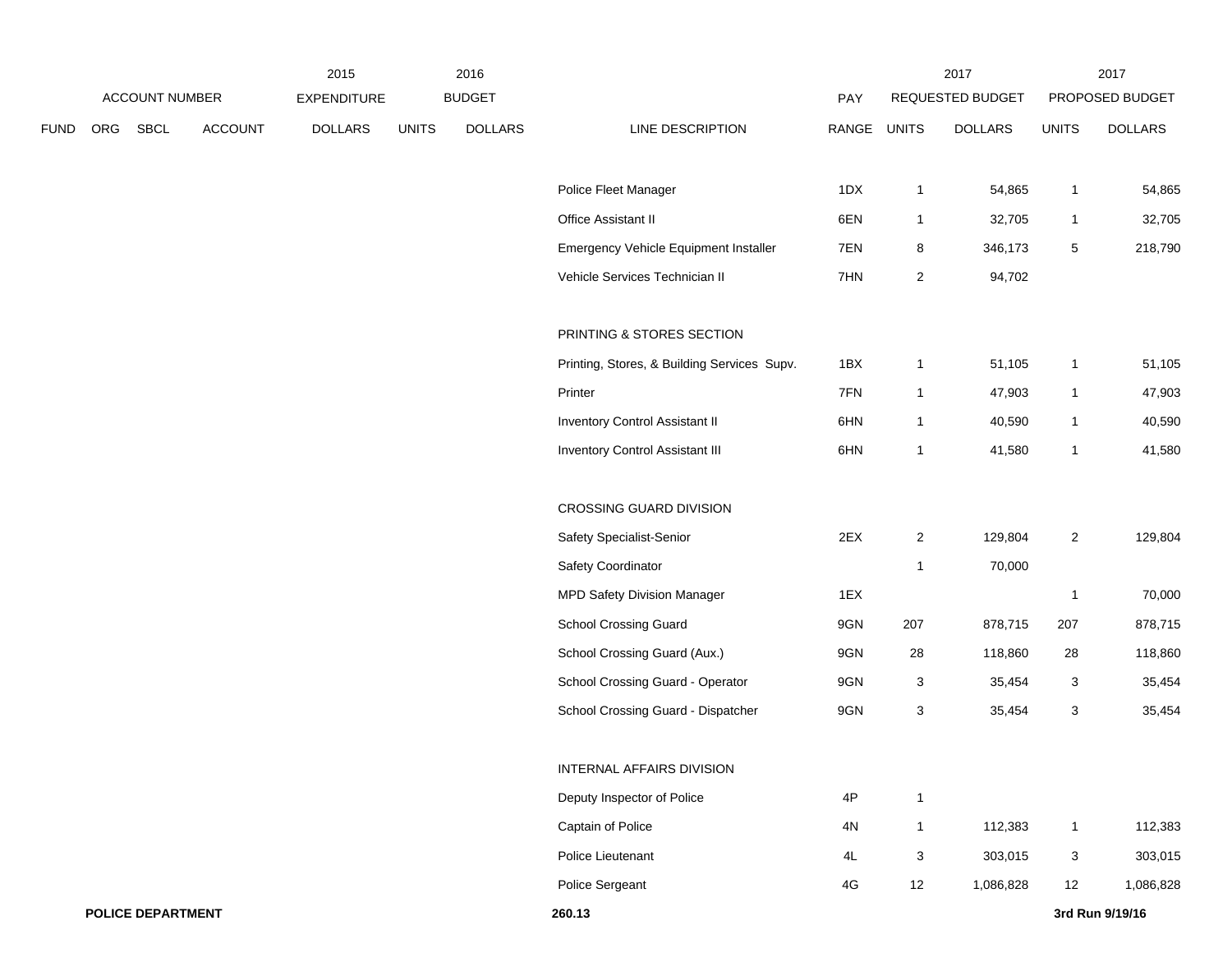|             |     |                          |                | 2015               |              | 2016           |                                  |             |                | 2017             |                | 2017            |
|-------------|-----|--------------------------|----------------|--------------------|--------------|----------------|----------------------------------|-------------|----------------|------------------|----------------|-----------------|
|             |     | ACCOUNT NUMBER           |                | <b>EXPENDITURE</b> |              | <b>BUDGET</b>  |                                  | PAY         |                | REQUESTED BUDGET |                | PROPOSED BUDGET |
| <b>FUND</b> | ORG | SBCL                     | <b>ACCOUNT</b> | <b>DOLLARS</b>     | <b>UNITS</b> | <b>DOLLARS</b> | LINE DESCRIPTION                 | RANGE UNITS |                | <b>DOLLARS</b>   | <b>UNITS</b>   | <b>DOLLARS</b>  |
|             |     |                          |                |                    |              |                | Detective                        | 4F          | 11             | 951,731          | 11             | 951,731         |
|             |     |                          |                |                    |              |                | Office Assistant IV              | 6HN         | $\mathbf{1}$   | 41,580           | $\mathbf{1}$   | 41,580          |
|             |     |                          |                |                    |              |                | Office Assistant III             | 6FN         | $\overline{2}$ | 72,760           | $\overline{a}$ | 72,760          |
|             |     |                          |                |                    |              |                | Office Assistant II              | 6EN         | 5              | 163,525          | $\overline{5}$ | 163,525         |
|             |     |                          |                |                    |              |                | Police Officer                   | 4B          | 4              | 303,812          | 4              | 303,812         |
|             |     |                          |                |                    |              |                | HUMAN RESOURCES DIVISION         |             |                |                  |                |                 |
|             |     |                          |                |                    |              |                | Human Resources Administrator    | 1HX         | $\mathbf{1}$   | 103,005          | $\mathbf{1}$   | 103,005         |
|             |     |                          |                |                    |              |                | Office Assistant IV              | 6HN         | $\mathbf{1}$   | 41,580           | $\mathbf{1}$   | 41,580          |
|             |     |                          |                |                    |              |                | Office Assistant III             | 6FN         | $\mathbf{1}$   | 36,380           | $\mathbf{1}$   | 36,380          |
|             |     |                          |                |                    |              |                | Office Assistant II              | 6EN         | $\sqrt{2}$     | 65,410           | $\sqrt{2}$     | 65,410          |
|             |     |                          |                |                    |              |                | Human Resources Specialist       | 1CX         | $\mathbf{1}$   | 78,619           | $\mathbf{1}$   | 78,619          |
|             |     |                          |                |                    |              |                | Human Resources Analyst - Senior | 2FX         | $\overline{2}$ | 134,199          | $\sqrt{2}$     | 134,199         |
|             |     |                          |                |                    |              |                | Police Sergeant                  | 4G          | $\overline{2}$ | 181,138          | $\overline{2}$ | 181,138         |
|             |     |                          |                |                    |              |                | Police Officer                   | 4B          | $\sqrt{2}$     | 151,906          | $\sqrt{2}$     | 151,906         |
|             |     |                          |                |                    |              |                | MEDICAL SECTION                  |             |                |                  |                |                 |
|             |     |                          |                |                    |              |                | Health & Safety Officer          | 2GX         | $\mathbf{1}$   | 50,206           | $\mathbf{1}$   | 50,206          |
|             |     |                          |                |                    |              |                | Health & Safety Specialist       | 2DN         | $\mathbf{1}$   | 42,500           | $\mathbf{1}$   | 42,500          |
|             |     |                          |                |                    |              |                | Office Assistant IV              | 6HN         | $\mathbf{1}$   | 41,580           | $\mathbf{1}$   | 41,580          |
|             |     |                          |                |                    |              |                | Office Assistant III             | 6FN         | $\mathbf{1}$   | 36,380           | $\overline{1}$ | 36,380          |
|             |     |                          |                |                    |              |                | Office Assistant II              | 6EN         | $\mathbf{1}$   | 32,705           | $\mathbf{1}$   | 32,705          |
|             |     |                          |                |                    |              |                | BACKGROUND INVESTIGATION UNIT    |             |                |                  |                |                 |
|             |     |                          |                |                    |              |                | Police Sergeant                  | 4G          | $\mathbf{1}$   | 90,569           | $\mathbf{1}$   | 90,569          |
|             |     | <b>POLICE DEPARTMENT</b> |                |                    |              |                | 260.14                           |             |                |                  |                | 3rd Run 9/19/16 |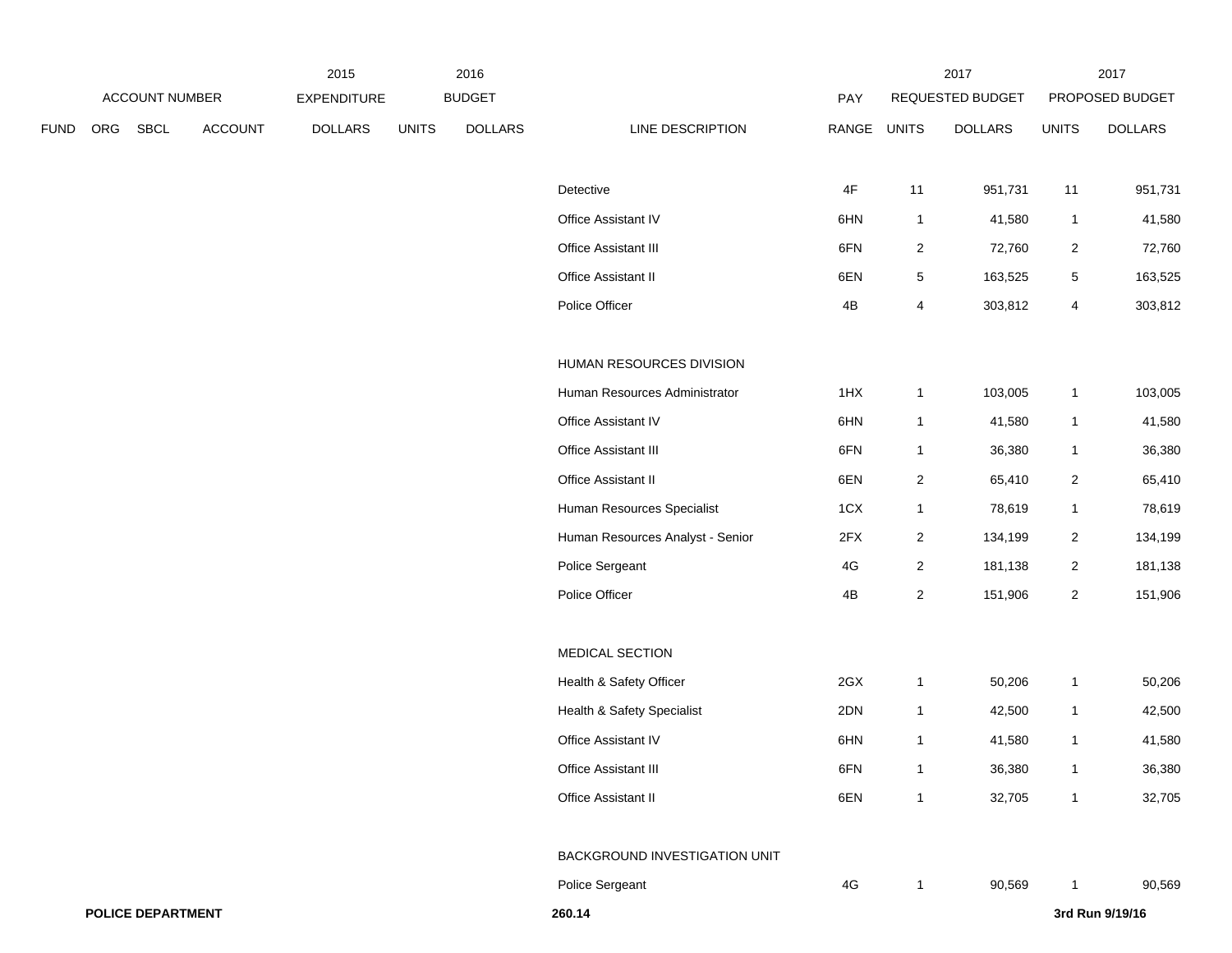|             |     |                |                | 2015               |              | 2016           |                                      |               |                         | 2017             |                         | 2017            |
|-------------|-----|----------------|----------------|--------------------|--------------|----------------|--------------------------------------|---------------|-------------------------|------------------|-------------------------|-----------------|
|             |     | ACCOUNT NUMBER |                | <b>EXPENDITURE</b> |              | <b>BUDGET</b>  |                                      | PAY           |                         | REQUESTED BUDGET |                         | PROPOSED BUDGET |
| <b>FUND</b> | ORG | SBCL           | <b>ACCOUNT</b> | <b>DOLLARS</b>     | <b>UNITS</b> | <b>DOLLARS</b> | LINE DESCRIPTION                     | RANGE UNITS   |                         | <b>DOLLARS</b>   | <b>UNITS</b>            | <b>DOLLARS</b>  |
|             |     |                |                |                    |              |                |                                      |               |                         |                  |                         |                 |
|             |     |                |                |                    |              |                | Police Officer                       | 4B            | $\overline{2}$          | 151,906          | $\overline{a}$          | 151,906         |
|             |     |                |                |                    |              |                | Detective                            | $4\mathsf{F}$ | $\mathbf{1}$            | 86,521           | $\mathbf{1}$            | 86,521          |
|             |     |                |                |                    |              |                | Office Assistant III                 | 6FN           | $\mathbf{1}$            | 36,380           | $\mathbf{1}$            | 36,380          |
|             |     |                |                |                    |              |                | PAYROLL SECTION                      |               |                         |                  |                         |                 |
|             |     |                |                |                    |              |                | Police Payroll Supervisor            | 1CN           | $\mathbf{1}$            | 56,004           | $\mathbf{1}$            | 56,004          |
|             |     |                |                |                    |              |                | Personnel Payroll Assistant II       | 6HN           | $\overline{2}$          | 83,726           | $\overline{\mathbf{c}}$ | 83,726          |
|             |     |                |                |                    |              |                | Personnel Payroll Assistant III      | 5EN           | $\mathbf{1}$            | 42,147           | $\mathbf{1}$            | 42,147          |
|             |     |                |                |                    |              |                | <b>INSPECTIONS</b>                   |               |                         |                  |                         |                 |
|             |     |                |                |                    |              |                | Deputy Inspector of Police           | 4P            | $\mathbf{1}$            |                  |                         |                 |
|             |     |                |                |                    |              |                | Captain of Police                    | 4N            | $\overline{\mathbf{c}}$ | 224,766          | $\overline{a}$          | 224,766         |
|             |     |                |                |                    |              |                | Police Sergeant                      | 4G            |                         |                  | 3                       |                 |
|             |     |                |                |                    |              |                | OPEN RECORDS SECTION                 |               |                         |                  |                         |                 |
|             |     |                |                |                    |              |                | Police Officer                       | 4B            | $\,$ 5 $\,$             | 379,765          | $5\phantom{.0}$         | 379,765         |
|             |     |                |                |                    |              |                | Office Assistant II                  | 6EN           | $\overline{2}$          | 65,410           | $\overline{2}$          | 65,410          |
|             |     |                |                |                    |              |                | Office Assistant IV                  | 6HN           | $\mathbf{1}$            | 41,580           | $\mathbf{1}$            | 41,580          |
|             |     |                |                |                    |              |                |                                      |               |                         |                  |                         |                 |
|             |     |                |                |                    |              |                | INFORMATION TECHNOLOGY DIVISION      |               |                         |                  |                         |                 |
|             |     |                |                |                    |              |                | Captain of Police<br>Police Sergeant | 4N            | $\mathbf{1}$            | 112,383          | $\mathbf{1}$            | 112,383         |
|             |     |                |                |                    |              |                |                                      | $4\mathsf{G}$ | $\mathbf{1}$            | 90,569           | $\mathbf{1}$            | 90,569          |
|             |     |                |                |                    |              |                | Police Officer                       | 4B            | $\overline{2}$          | 151,906          | $\overline{a}$          | 151,906         |
|             |     |                |                |                    |              |                | Police Information Systems Director  | 1MX           | $\mathbf{1}$            | 128,144          | $\mathbf{1}$            | 128,144         |
|             |     |                |                |                    |              |                | Office Assistant III                 | 6FN           | $\mathbf{1}$            | 36,380           | $\mathbf{1}$            | 36,380          |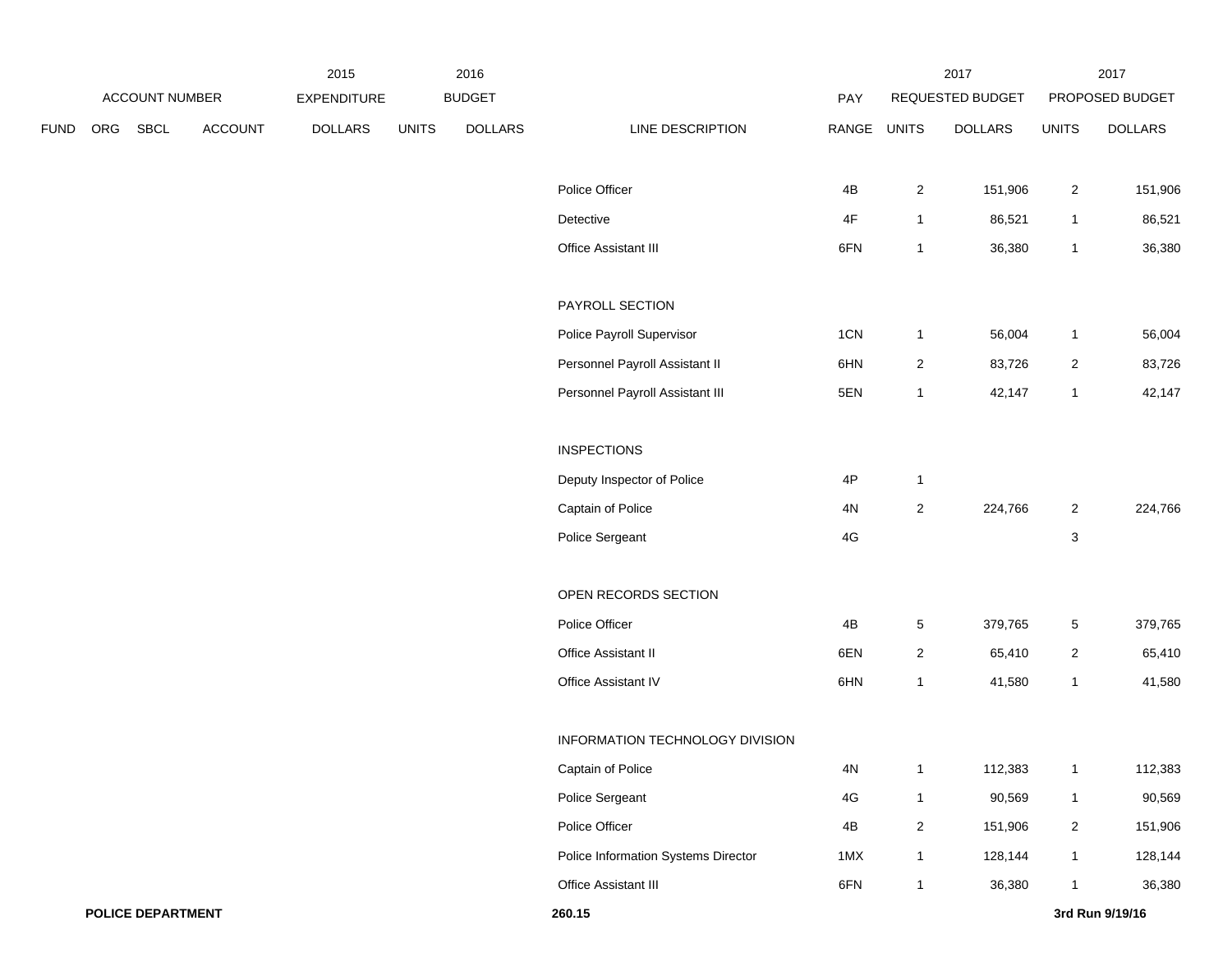|             |     |                |                | 2015               |              | 2016           |                                       |                |                | 2017             |                | 2017            |
|-------------|-----|----------------|----------------|--------------------|--------------|----------------|---------------------------------------|----------------|----------------|------------------|----------------|-----------------|
|             |     | ACCOUNT NUMBER |                | <b>EXPENDITURE</b> |              | <b>BUDGET</b>  |                                       | PAY            |                | REQUESTED BUDGET |                | PROPOSED BUDGET |
| <b>FUND</b> | ORG | SBCL           | <b>ACCOUNT</b> | <b>DOLLARS</b>     | <b>UNITS</b> | <b>DOLLARS</b> | LINE DESCRIPTION                      | RANGE          | <b>UNITS</b>   | <b>DOLLARS</b>   | <b>UNITS</b>   | <b>DOLLARS</b>  |
|             |     |                |                |                    |              |                |                                       |                |                |                  |                |                 |
|             |     |                |                |                    |              |                | Helpdesk Specialist II                | $3\mathsf{IN}$ | 9              | 408,114          | 9              | 408,114         |
|             |     |                |                |                    |              |                | Accounting Assistant I                | 6GN            | 1              | 39,672           | $\mathbf{1}$   | 39,672          |
|             |     |                |                |                    |              |                | Data Services Manager                 | 1GX            | 1              | 82,918           | $\mathbf{1}$   | 82,918          |
|             |     |                |                |                    |              |                | Network Manager                       | 1GX            | 1              | 85,494           | $\mathbf{1}$   | 85,494          |
|             |     |                |                |                    |              |                | Network Coordinator - Sr.             | 2GX            | 5              | 295,918          | $\overline{5}$ | 295,918         |
|             |     |                |                |                    |              |                | Data Communications Specialist        | 2HX            | 1              | 54,865           | $\mathbf{1}$   | 54,865          |
|             |     |                |                |                    |              |                | <b>Systems Security Administrator</b> | 2IX            | 1              | 77,570           | 1              | 77,570          |
|             |     |                |                |                    |              |                | Programmer Analyst                    | 2GN            | 1              | 71,638           | $\mathbf{1}$   | 71,638          |
|             |     |                |                |                    |              |                | <b>Information Services Manager</b>   |                | 1              | 93,976           | $\mathbf{1}$   | 93,976          |
|             |     |                |                |                    |              |                | Systems Analyst-Sr.                   | 2IX            | 1              |                  | $\mathbf{1}$   |                 |
|             |     |                |                |                    |              |                | Network Manager Assistant             |                | 1              |                  | $\mathbf{1}$   |                 |
|             |     |                |                |                    |              |                | Wireless Interface Manager            |                | 1              |                  | 1              |                 |
|             |     |                |                |                    |              |                | Systems Analyst-Project Leader        | 2LX            | $\mathbf{1}$   |                  | $\mathbf{1}$   |                 |
|             |     |                |                |                    |              |                | Video Electronic Technician           | 3MN            | 1              | 63,403           | $\mathbf{1}$   | 63,403          |
|             |     |                |                |                    |              |                | <b>Applications Support Analyst</b>   |                | $\overline{c}$ | 150,000          | $\overline{a}$ | 150,000         |
|             |     |                |                |                    |              |                | Database Administrator                |                | 1              | 80,000           | $\mathbf{1}$   | 80,000          |
|             |     |                |                |                    |              |                | VMWare Administrator                  |                | 1              | 84,000           |                |                 |
|             |     |                |                |                    |              |                | Storage Administrator                 |                | 1              | 84,000           |                |                 |
|             |     |                |                |                    |              |                |                                       |                |                |                  |                |                 |
|             |     |                |                |                    |              |                | RADIO COMMUNICATIONS                  |                |                |                  |                |                 |
|             |     |                |                |                    |              |                | Electronic Technician Supervisor      | 1DX            | $\mathbf{1}$   | 61,386           | $\mathbf{1}$   | 61,386          |
|             |     |                |                |                    |              |                | <b>Communications Systems Manager</b> | 1FX            | $\mathbf{1}$   | 84,000           | $\mathbf{1}$   | 75,000          |
|             |     |                |                |                    |              |                | Electronic Technician                 | 3MN            | $\overline{7}$ | 439,754          | $\overline{7}$ | 439,754         |
|             |     |                |                |                    |              |                | Office Assistant IV                   | 6HN            | $\mathbf{1}$   | 41,580           | $\mathbf{1}$   | 41,580          |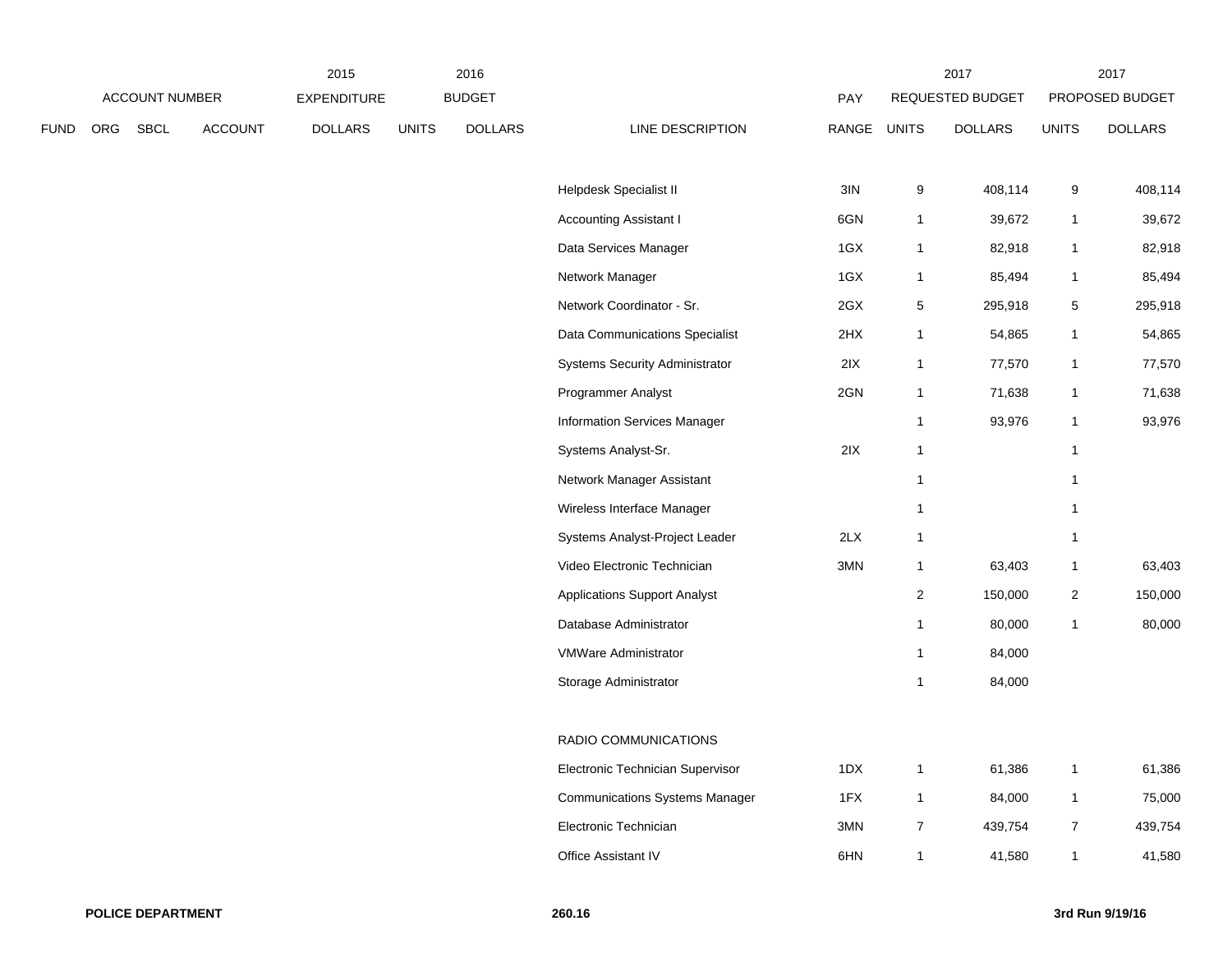|             |     |                |                | 2015               |              | 2016           |                                             |       |                | 2017             |                | 2017            |
|-------------|-----|----------------|----------------|--------------------|--------------|----------------|---------------------------------------------|-------|----------------|------------------|----------------|-----------------|
|             |     | ACCOUNT NUMBER |                | <b>EXPENDITURE</b> |              | <b>BUDGET</b>  |                                             | PAY   |                | REQUESTED BUDGET |                | PROPOSED BUDGET |
| <b>FUND</b> | ORG | SBCL           | <b>ACCOUNT</b> | <b>DOLLARS</b>     | <b>UNITS</b> | <b>DOLLARS</b> | LINE DESCRIPTION                            | RANGE | <b>UNITS</b>   | <b>DOLLARS</b>   | <b>UNITS</b>   | <b>DOLLARS</b>  |
|             |     |                |                |                    |              |                |                                             |       |                |                  |                |                 |
|             |     |                |                |                    |              |                | RECORDS MANAGEMENT SECTION                  |       |                |                  |                |                 |
|             |     |                |                |                    |              |                | Police Records Manager                      | 1DX   | $\mathbf{1}$   | 70,310           | $\mathbf{1}$   | 70,310          |
|             |     |                |                |                    |              |                | Office Supervisor II                        | 2CN   | $\mathbf{1}$   | 40,459           | $\mathbf{1}$   | 40,459          |
|             |     |                |                |                    |              |                | Police Records Supervisor                   | 1AX   | $\mathbf{1}$   | 51,208           | $\mathbf{1}$   | 51,208          |
|             |     |                |                |                    |              |                | Police Records Specialist III               | 5EN   | 18             | 758,124          | 18             | 758,124         |
|             |     |                |                |                    |              |                | Police Sergeant                             | 4G    | $\overline{2}$ | 181,138          | $\overline{2}$ | 181,138         |
|             |     |                |                |                    |              |                | Police Officer                              | 4B    | 3              | 227,859          | $\sqrt{3}$     | 227,859         |
|             |     |                |                |                    |              |                | Office Assistant IV                         | 6HN   | 3              | 124,740          | $\mathsf 3$    | 124,740         |
|             |     |                |                |                    |              |                | Office Assistant III                        | 6FN   | $\mathbf{1}$   | 36,380           | $\mathbf{1}$   | 36,380          |
|             |     |                |                |                    |              |                | Police Records Assistant Manager            | 1CX   | $\mathbf{1}$   | 51,469           | $\mathbf{1}$   | 51,469          |
|             |     |                |                |                    |              |                | Microfilm Technician                        | 3BN   | $\mathbf{1}$   | 37,564           | $\mathbf{1}$   | 37,564          |
|             |     |                |                |                    |              |                | Records Retention Compliance Officer        |       | $\mathbf{1}$   | 80,000           | $\mathbf{1}$   |                 |
|             |     |                |                |                    |              |                | Open Records Legal Advisor                  | 1DX   |                |                  | $\mathbf{1}$   | 80,000          |
|             |     |                |                |                    |              |                |                                             |       |                |                  |                |                 |
|             |     |                |                |                    |              |                | LICENSE INVESTIGATION UNIT                  |       |                |                  |                |                 |
|             |     |                |                |                    |              |                | Police Sergeant                             | 4G    | $\mathbf{1}$   | 90,569           | $\mathbf{1}$   | 90,569          |
|             |     |                |                |                    |              |                | Police Officer                              | 4B    | 6              | 455,718          | 6              | 455,718         |
|             |     |                |                |                    |              |                |                                             |       |                |                  |                |                 |
|             |     |                |                |                    |              |                | ASSIGNED AS NEEDED WITHIN DECISION UNIT     |       |                |                  |                |                 |
|             |     |                |                |                    |              |                | Police Aide                                 | 6BN   | 66             | 1,536,546        | 66             | 1,536,546       |
|             |     |                |                |                    |              |                | Police Serv. Spec. (0.5 FTE)(C)             | 6AN   | 18             | 253,540          | 18             | 253,540         |
|             |     |                |                |                    |              |                | Police Serv. Spec Investigator (0.5 FTE)(C) | 5EN   | 13             | 234,564          | 13             | 234,564         |
|             |     |                |                |                    |              |                | Police Serv. Special Investigator - PPD     | 5EN   | 10             |                  | 10             |                 |
|             |     |                |                |                    |              |                | Police Services Specialist - Investigator   | 5EN   | 8              | 265,864          | 8              | 265,864         |
|             |     |                |                |                    |              |                | <b>Community Service Officer</b>            | 5EN   | 17             | 371,808          | 17             | 371,808         |
|             |     |                |                |                    |              |                |                                             |       |                |                  |                |                 |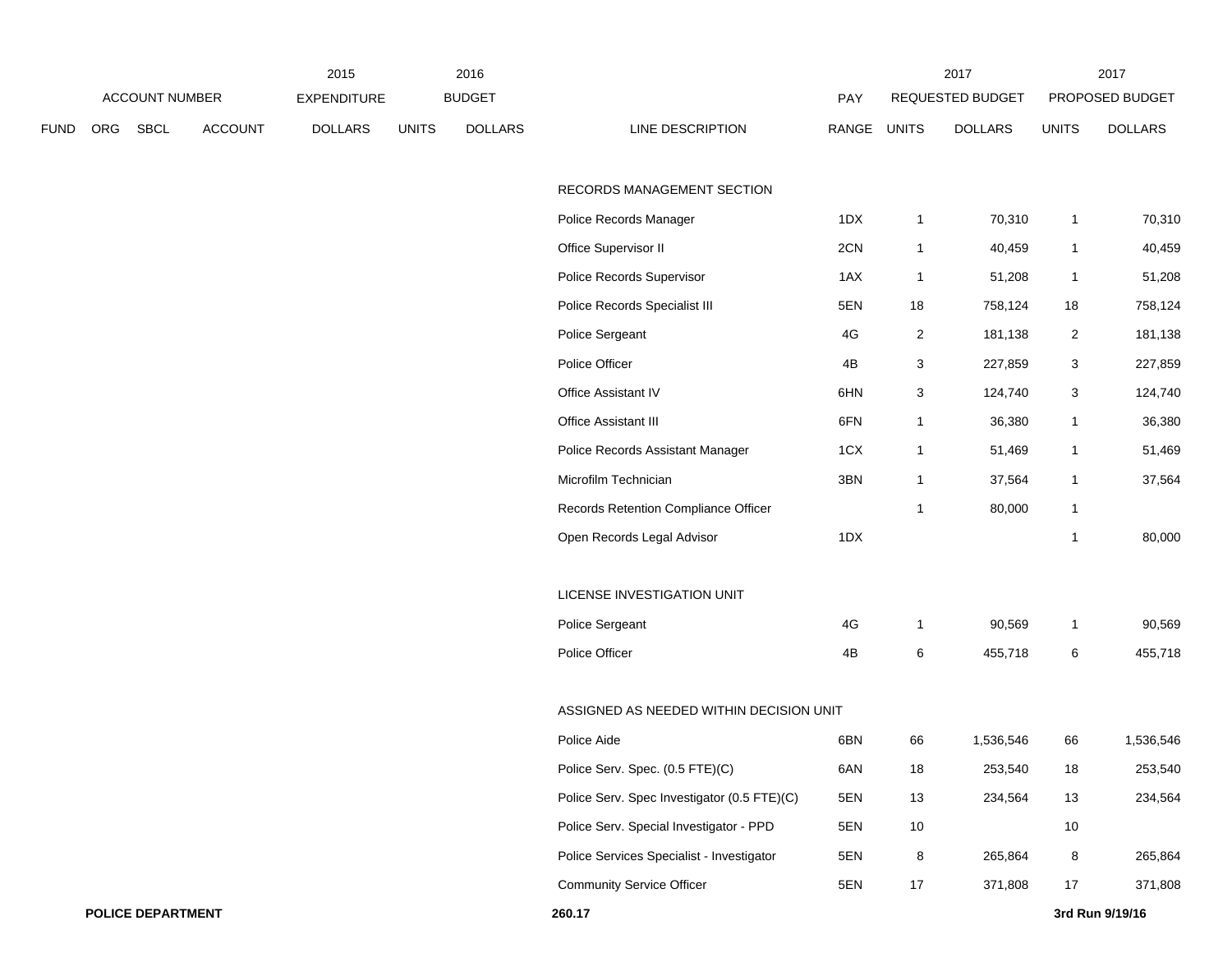|             |                       |             |                    | 2015           |               | 2016           |                             |       |                         | 2017           |                 | 2017           |
|-------------|-----------------------|-------------|--------------------|----------------|---------------|----------------|-----------------------------|-------|-------------------------|----------------|-----------------|----------------|
|             | <b>ACCOUNT NUMBER</b> |             | <b>EXPENDITURE</b> |                | <b>BUDGET</b> |                | PAY                         |       | <b>REQUESTED BUDGET</b> |                | PROPOSED BUDGET |                |
| <b>FUND</b> | <b>ORG</b>            | <b>SBCL</b> | <b>ACCOUNT</b>     | <b>DOLLARS</b> | <b>UNITS</b>  | <b>DOLLARS</b> | LINE DESCRIPTION            | RANGE | <b>UNITS</b>            | <b>DOLLARS</b> | <b>UNITS</b>    | <b>DOLLARS</b> |
|             |                       |             |                    |                |               |                |                             |       |                         |                |                 |                |
|             |                       |             |                    |                |               |                | Office Assistant II         | 6EN   | 5                       | 163,525        | 5               | 163,525        |
|             |                       |             |                    |                |               |                | <b>Office Assistant III</b> | 6FN   |                         | 254,660        | 7               | 254,660        |
|             |                       |             |                    |                |               |                | Police Officer              | 4B    | 20                      | 1,519,060      | 20              | 1,519,060      |

## POLICE DEPARTMENT (1BCU = 1DU)

### OFFICE OF THE CHIEF

| 1            |        | 147,336 Chief of Police (Y)         |
|--------------|--------|-------------------------------------|
| 1            |        | 109,729 Chief of Staff - Police (Y) |
| 1            |        | 56.801 Administrative Assistant IV  |
| $\mathbf{1}$ |        | 64,785 Police Officer               |
| $\mathbf 1$  |        | 82.463 Staff Assistant - Sr.        |
| $\mathbf 1$  |        | 40.184 Administrative Assistant II  |
| 1            | 49.371 | Graphic Designer II                 |

### PUBLIC RELATIONS

| Media Producer |
|----------------|
|                |

1 80,742 Police Sergeant

### AUDIO VISUAL SECTION

- 1 85,751 Police Audiovisual Specialist
- 1 50,779 Media Producer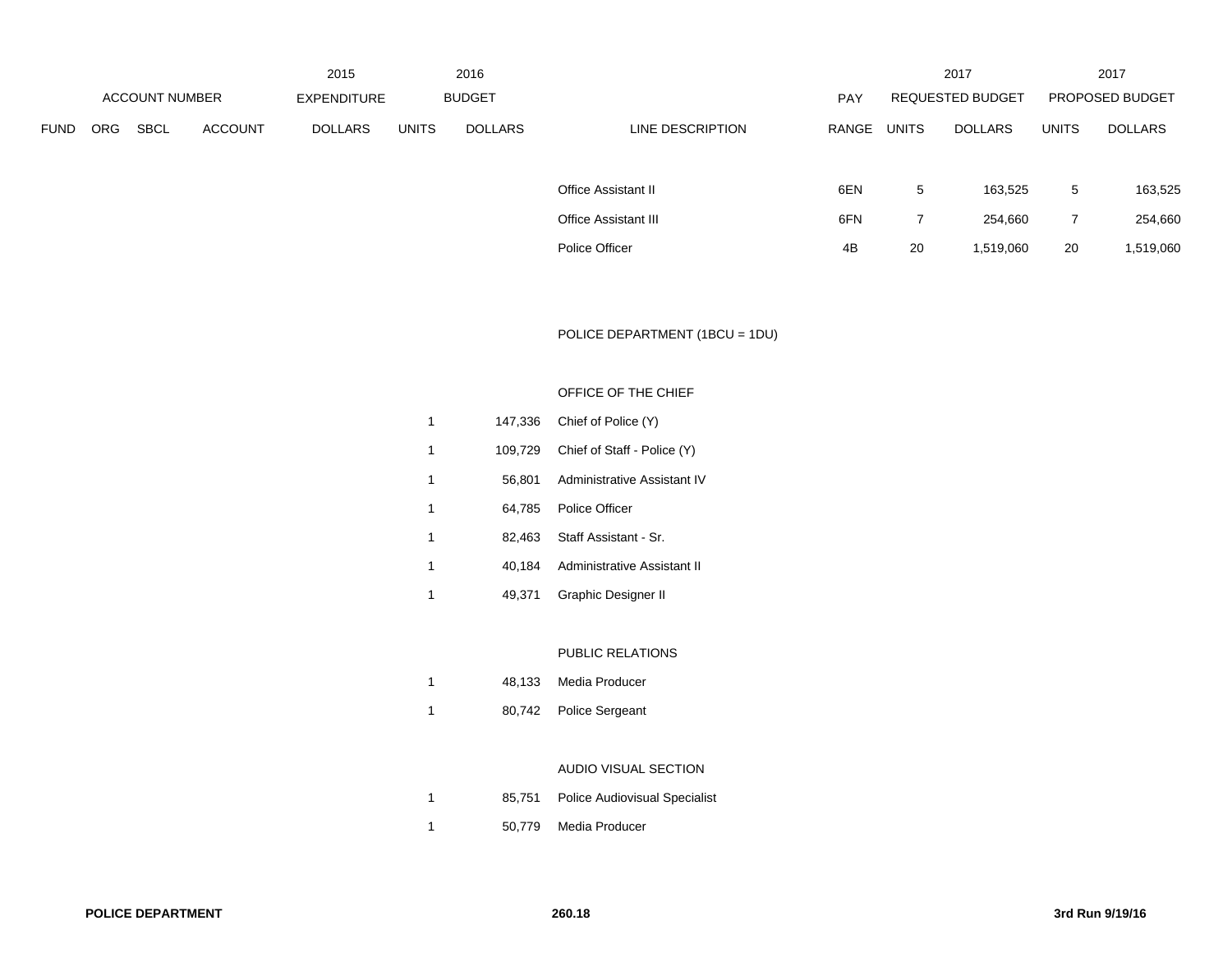|             |                       |             |                | 2015           |               | 2016           |                           | 2017                    |                        | 2017           |
|-------------|-----------------------|-------------|----------------|----------------|---------------|----------------|---------------------------|-------------------------|------------------------|----------------|
|             | <b>ACCOUNT NUMBER</b> |             | EXPENDITURE    |                | <b>BUDGET</b> | PAY            | REQUESTED BUDGET          |                         | <b>PROPOSED BUDGET</b> |                |
| <b>FUND</b> | ORG                   | <b>SBCL</b> | <b>ACCOUNT</b> | <b>DOLLARS</b> | <b>UNITS</b>  | <b>DOLLARS</b> | RANGE<br>LINE DESCRIPTION | UNITS<br><b>DOLLARS</b> | UNITS                  | <b>DOLLARS</b> |

### BUDGET & FINANCE DIVISION

| 1 | 89,275 Police Budget & Admin. Manager |
|---|---------------------------------------|
| 1 | 70,411 Accountant III                 |
| 1 | 46.347 Accountant I                   |
| 2 | 79,905 Accounting Assistant II        |
| 2 | 65,410 Office Assistant II            |

#### SOUTH COMMAND

|    | 123,666 Assistant Chief of Police  |
|----|------------------------------------|
| -1 | 110,253 Deputy Inspector of Police |
| -1 | 41.109 Administrative Assistant II |
|    | 64,785 Police Officer              |

#### DISTRICT 1

| 1              |           | 101,483 Captain of Police                |
|----------------|-----------|------------------------------------------|
| -3             | 273.669   | Police Lieutenant                        |
| 13             |           | 1,049,646 Police Sergeant                |
| 90             | 5,830,650 | <b>Police Officer</b>                    |
| 10             |           | 647,850 Police Officer (P)               |
| $\overline{2}$ | 129.570   | Community Liaison Police Officer         |
| 6              |           | 201.126 Police District Office Assistant |

## DISTRICT 2 AND WEED & SEED INITIATIVE

|  | 101,483 Captain of Police |
|--|---------------------------|
|  |                           |

273,669 Police Lieutenant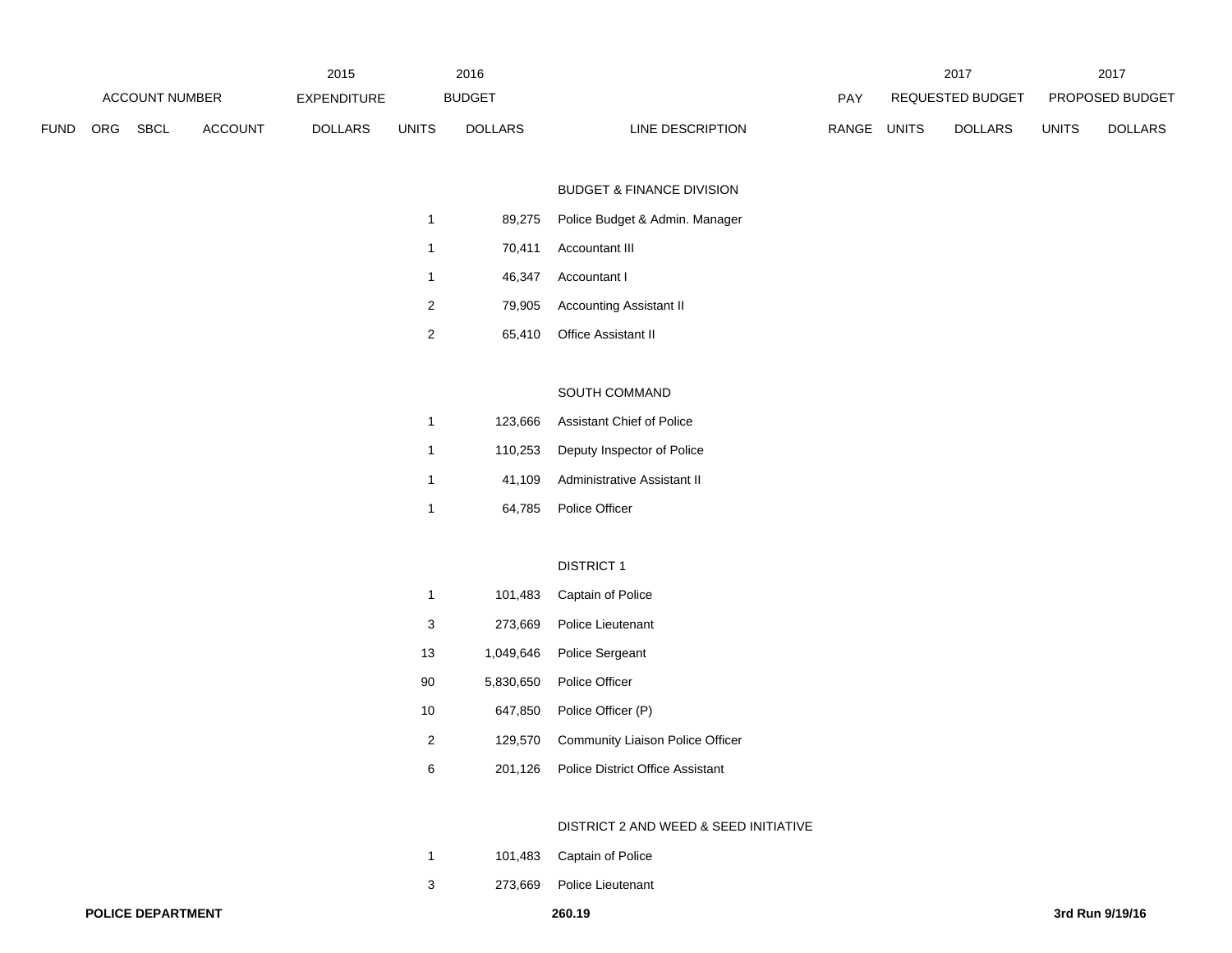|        |     |                |                | 2015               |       | 2016           |                  |            |       | 2017                    |       | 2017                   |
|--------|-----|----------------|----------------|--------------------|-------|----------------|------------------|------------|-------|-------------------------|-------|------------------------|
|        |     | ACCOUNT NUMBER |                | <b>EXPENDITURE</b> |       | <b>BUDGET</b>  |                  | <b>PAY</b> |       | <b>REQUESTED BUDGET</b> |       | <b>PROPOSED BUDGET</b> |
| FUND - | ORG | <b>SBCL</b>    | <b>ACCOUNT</b> | <b>DOLLARS</b>     | UNITS | <b>DOLLARS</b> | LINE DESCRIPTION | RANGE      | UNITS | <b>DOLLARS</b>          | UNITS | <b>DOLLARS</b>         |

| 17  |            | 1,372,614 Police Sergeant                |
|-----|------------|------------------------------------------|
| 160 | 10,365,600 | Police Officer                           |
| -2  |            | 129,570 Community Liaison Police Officer |
| 2   |            | 129,570 Police Officer (S)               |
| 8   | 268,168    | <b>Police District Office Assistant</b>  |

### DISTRICT 6

|    |           | 101,483 Captain of Police               |
|----|-----------|-----------------------------------------|
| -3 | 273.669   | Police Lieutenant                       |
| 17 |           | 1,372,614 Police Sergeant               |
| 92 | 5,960,220 | Police Officer                          |
| -2 | 129,570   | Community Liaison Police Officer        |
| 8  | 268.168   | <b>Police District Office Assistant</b> |

### SOUTH INVESTIGATIONS

|     |                     | 101,483 Captain of Police                        |
|-----|---------------------|--------------------------------------------------|
| - 5 |                     | 456,115 Police Lieutenant                        |
| 22  | 1.614.932 Detective |                                                  |
|     |                     | 32,545 Police Services Specialist - Investigator |

### NEIGHBORHOOD TASK FORCE

| 1 | 101,483 Captain of Police   |
|---|-----------------------------|
| 3 | 273,669 Police Lieutenant   |
| 5 | 163,525 Office Assistant II |
| 4 | 259,140 Police Officer      |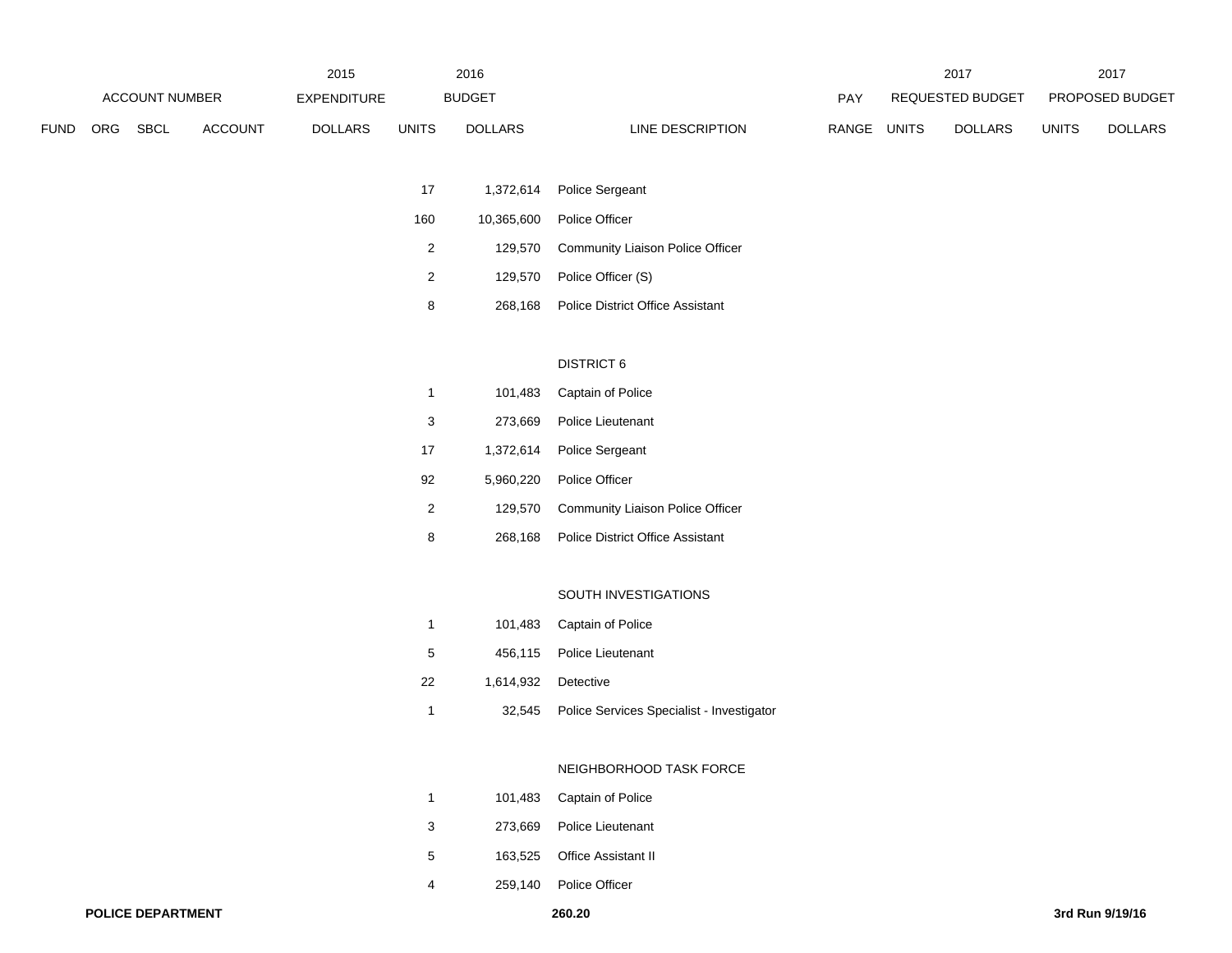|      |            |                |                | 2015               |       | 2016           |                           | 2017                           |              | 201                    |
|------|------------|----------------|----------------|--------------------|-------|----------------|---------------------------|--------------------------------|--------------|------------------------|
|      |            | ACCOUNT NUMBER |                | <b>EXPENDITURE</b> |       | <b>BUDGET</b>  | PAY                       | REQUESTED BUDGET               |              | <b>PROPOSED BUDGET</b> |
| FUND | <b>ORG</b> | SBCL           | <b>ACCOUNT</b> | <b>DOLLARS</b>     | UNITS | <b>DOLLARS</b> | RANGE<br>LINE DESCRIPTION | <b>UNITS</b><br><b>DOLLARS</b> | <b>UNITS</b> | <b>DOLLARS</b>         |

- 1 23,281 Police Aide
- 6 388,710 Police Officer (F)

## CANINE UNIT

4 259,140 Police Officer

#### FUGITIVE APPREHENSION UNIT

19 1,230,915 Police Officer

### MARINE UNIT

| <b>Police Sergeant</b> |
|------------------------|
|                        |

12 777,420 Police Officer

## MOTORCYCLE UNIT

- 6 484,452 Police Sergeant
- 42 2,720,970 Police Officer

### MOUNTED PATROL

- 1 80,742 Police Sergeant
- 5 323,925 Police Officer

### STREET CRIMES UNIT

| - 6 |           | 484,452 Police Sergeant |  |
|-----|-----------|-------------------------|--|
| 18  | 1,166,130 | Police Officer          |  |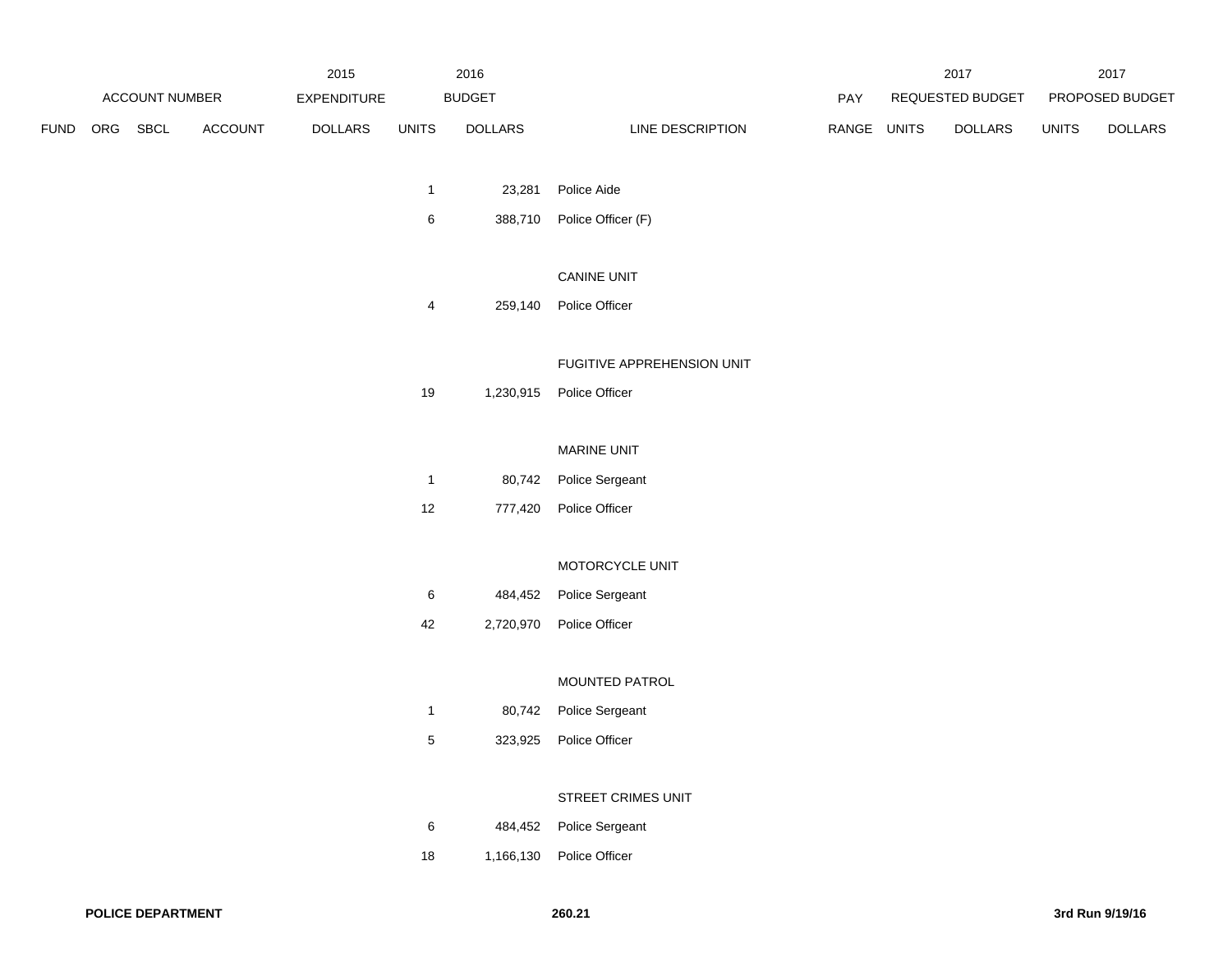|             | 2015 |                |                |                    | 2016         |                | 2017                             |       |                  | 2017         |                        |
|-------------|------|----------------|----------------|--------------------|--------------|----------------|----------------------------------|-------|------------------|--------------|------------------------|
|             |      | ACCOUNT NUMBER |                | <b>EXPENDITURE</b> |              | <b>BUDGET</b>  | PAY                              |       | REQUESTED BUDGET |              | <b>PROPOSED BUDGET</b> |
| <b>FUND</b> | ORG  | <b>SBCL</b>    | <b>ACCOUNT</b> | <b>DOLLARS</b>     | <b>UNITS</b> | <b>DOLLARS</b> | <b>RANGE</b><br>LINE DESCRIPTION | UNITS | <b>DOLLARS</b>   | <b>UNITS</b> | <b>DOLLARS</b>         |

### TACTICAL ENFORCEMENT

- 726,678 Police Sergeant
- 2,202,690 Police Officer

## CENTRAL BOOKING

|   | 91.223  | <b>Police Lieutenant</b> |
|---|---------|--------------------------|
| 8 | 645.936 | Police Sergeant          |

3,304,035 Police Officer

### COURT ADMINISTRATION SECTION

|                | 80,742 Police Sergeant        |
|----------------|-------------------------------|
| $\overline{2}$ | 138.906 Court Liaison Officer |
| 20             | 1.295.700 Police Officer      |
| -1             | 36.380 Office Assistant III   |
|                | 32,705 Office Assistant II    |

#### COMMUNITY OUTREACH & EDUCATION

|    | 80,742 Police Sergeant                   |
|----|------------------------------------------|
| -1 | 64.785 Police Officer                    |
| 12 | 777,420 Police Officer (L)               |
| 1  | 41.580 Office Assistant IV               |
|    | 50,000 Heroin and Opiate Victim Advocate |

#### CENTRAL COMMAND

123,666 Assistant Chief of Police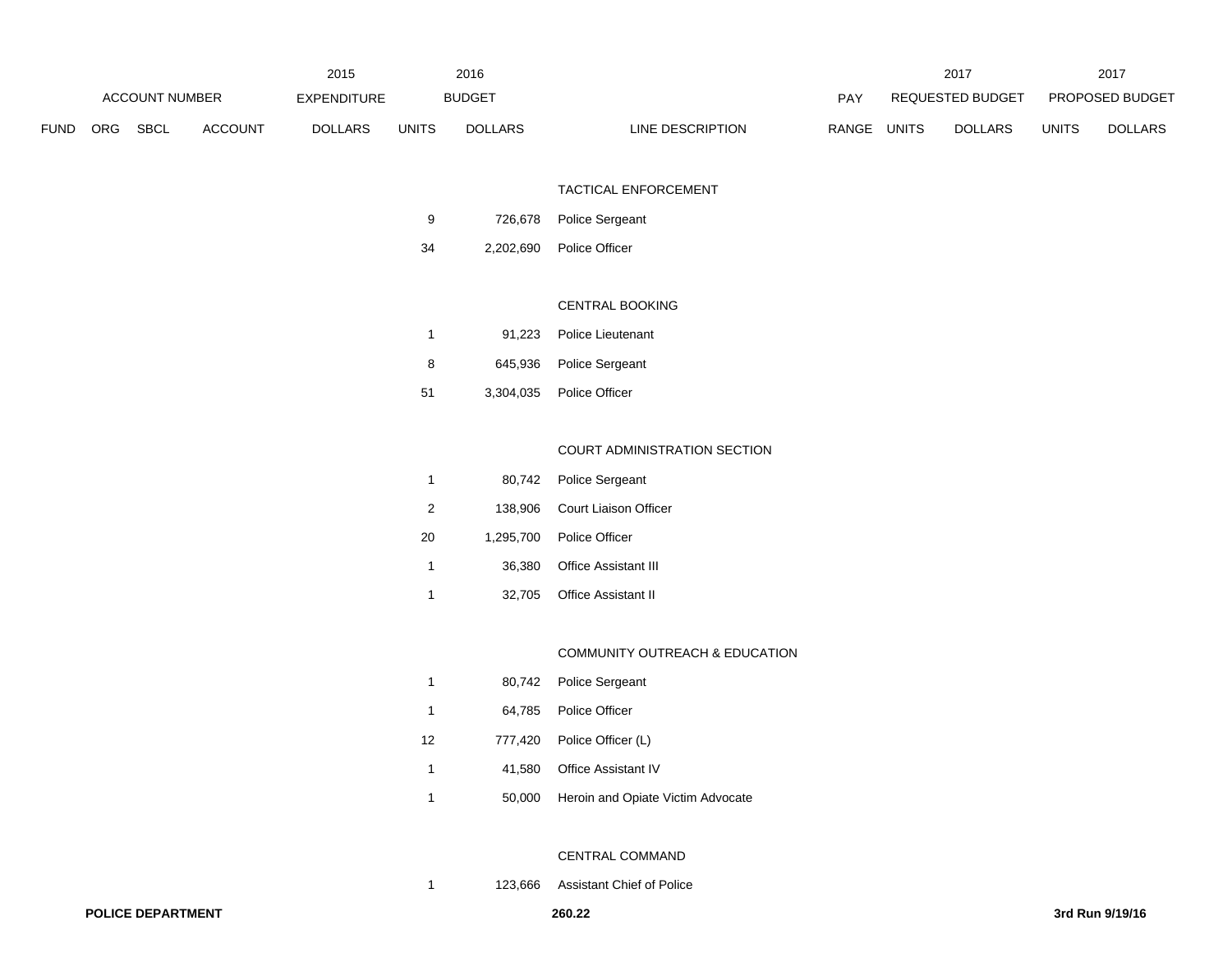|             | 2015       |                |                |                    |              | 2016           |                                  | 2017         |                  |              | 2017                   |  |
|-------------|------------|----------------|----------------|--------------------|--------------|----------------|----------------------------------|--------------|------------------|--------------|------------------------|--|
|             |            | ACCOUNT NUMBER |                | <b>EXPENDITURE</b> |              | <b>BUDGET</b>  | PAY                              |              | REQUESTED BUDGET |              | <b>PROPOSED BUDGET</b> |  |
| <b>FUND</b> | <b>ORG</b> | SBCL           | <b>ACCOUNT</b> | <b>DOLLARS</b>     | <b>UNITS</b> | <b>DOLLARS</b> | <b>RANGE</b><br>LINE DESCRIPTION | <b>UNITS</b> | <b>DOLLARS</b>   | <b>UNITS</b> | <b>DOLLARS</b>         |  |

40,990 Administrative Assistant II

### DISTRICT 3

| 1              | 101.483    | Captain of Police                |
|----------------|------------|----------------------------------|
| $\overline{4}$ | 364.892    | <b>Police Lieutenant</b>         |
| 20             | 1,614,840  | <b>Police Sergeant</b>           |
| 176            | 11.402.160 | Police Officer                   |
| 2              | 129.570    | Community Liaison Police Officer |
| 8              | 268,168    | Police District Office Assistant |
| 8              | 587,248    | Detective                        |

### DISTRICT 5

| 1              | 101.483    | Captain of Police                       |
|----------------|------------|-----------------------------------------|
| 3              | 273.669    | Police Lieutenant                       |
| 18             | 1,453,356  | <b>Police Sergeant</b>                  |
| 176            | 11.402.160 | Police Officer                          |
| $\overline{2}$ | 129.570    | <b>Community Liaison Police Officer</b> |
| 8              | 268.168    | <b>Police District Office Assistant</b> |

### CENTRAL INVESTIGATIONS

| -1 |                     | 101,483 Captain of Police |  |
|----|---------------------|---------------------------|--|
| -5 |                     | 456.115 Police Lieutenant |  |
| 28 | 2,055,368 Detective |                           |  |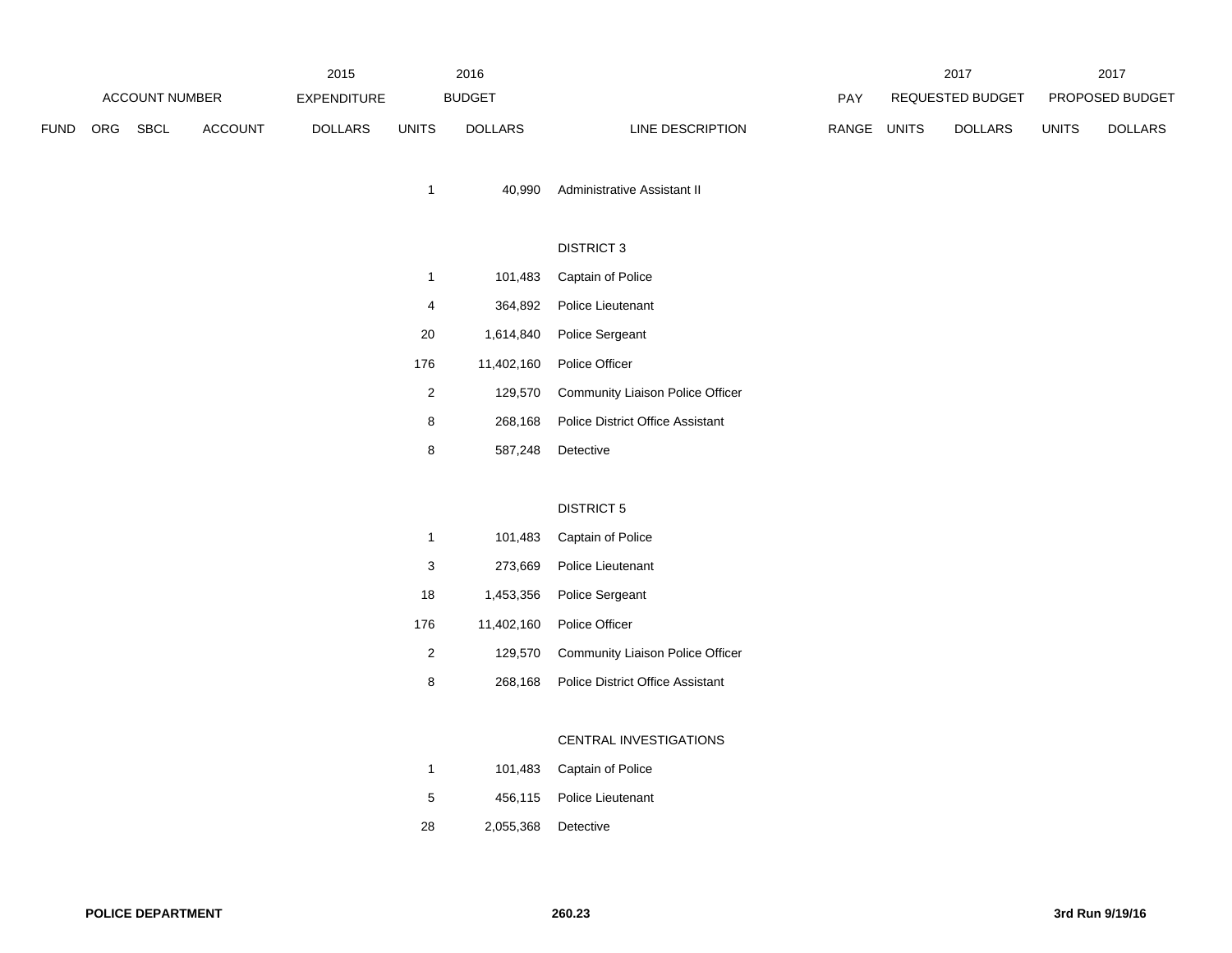|          |                |      |                | 2015           |               | 2016           |                  |              |                  | 2017           |                        | 2017           |
|----------|----------------|------|----------------|----------------|---------------|----------------|------------------|--------------|------------------|----------------|------------------------|----------------|
|          | ACCOUNT NUMBER |      | EXPENDITURE    |                | <b>BUDGET</b> |                | PAY              |              | REQUESTED BUDGET |                | <b>PROPOSED BUDGET</b> |                |
| FUND ORG |                | SBCL | <b>ACCOUNT</b> | <b>DOLLARS</b> | <b>UNITS</b>  | <b>DOLLARS</b> | LINE DESCRIPTION | <b>RANGE</b> | <b>UNITS</b>     | <b>DOLLARS</b> | <b>UNITS</b>           | <b>DOLLARS</b> |

### PROPERTY CONTROL SECTION

|    |               | 80,742 Police Sergeant          |
|----|---------------|---------------------------------|
| -1 | 79.352        | <b>Property Control Manager</b> |
| 14 |               | 906.990 Police Officer          |
| 1  |               | 36.380 Office Assistant III     |
| 1  | 91.223        | <b>Police Lieutenant</b>        |
|    | 41,580 Teller |                                 |

## TECHNICAL COMMUNICATIONS DIVISION

| 1  | 86,000    | <b>Technical Communications Manager</b> |
|----|-----------|-----------------------------------------|
| 2  | 182,446   | Police Lieutenant                       |
| 1  |           | 52,215 Telecommunications Supervisor    |
| 5  | 346,696   | Police Alarm Operator (G)               |
| 9  | 726,678   | Police Sergeant                         |
| 8  | 518,280   | <b>Police Officer</b>                   |
| 72 | 2,425,540 | Police Telecommunicator                 |
| 6  | 255,960   | Lead Police Telecommunicator            |
| 1  | 36,380    | <b>Office Assistant III</b>             |
| 2  | 76,271    | Mail Processor                          |
| 2  | 100,356   | <b>Telecommunications Specialist</b>    |
| 54 | 2,587,410 | Police Dispatcher (G)                   |
| 10 | 54,000    | Police Telecommunicator - Auxiliary     |

### NORTH COMMAND

123,666 Assistant Chief of Police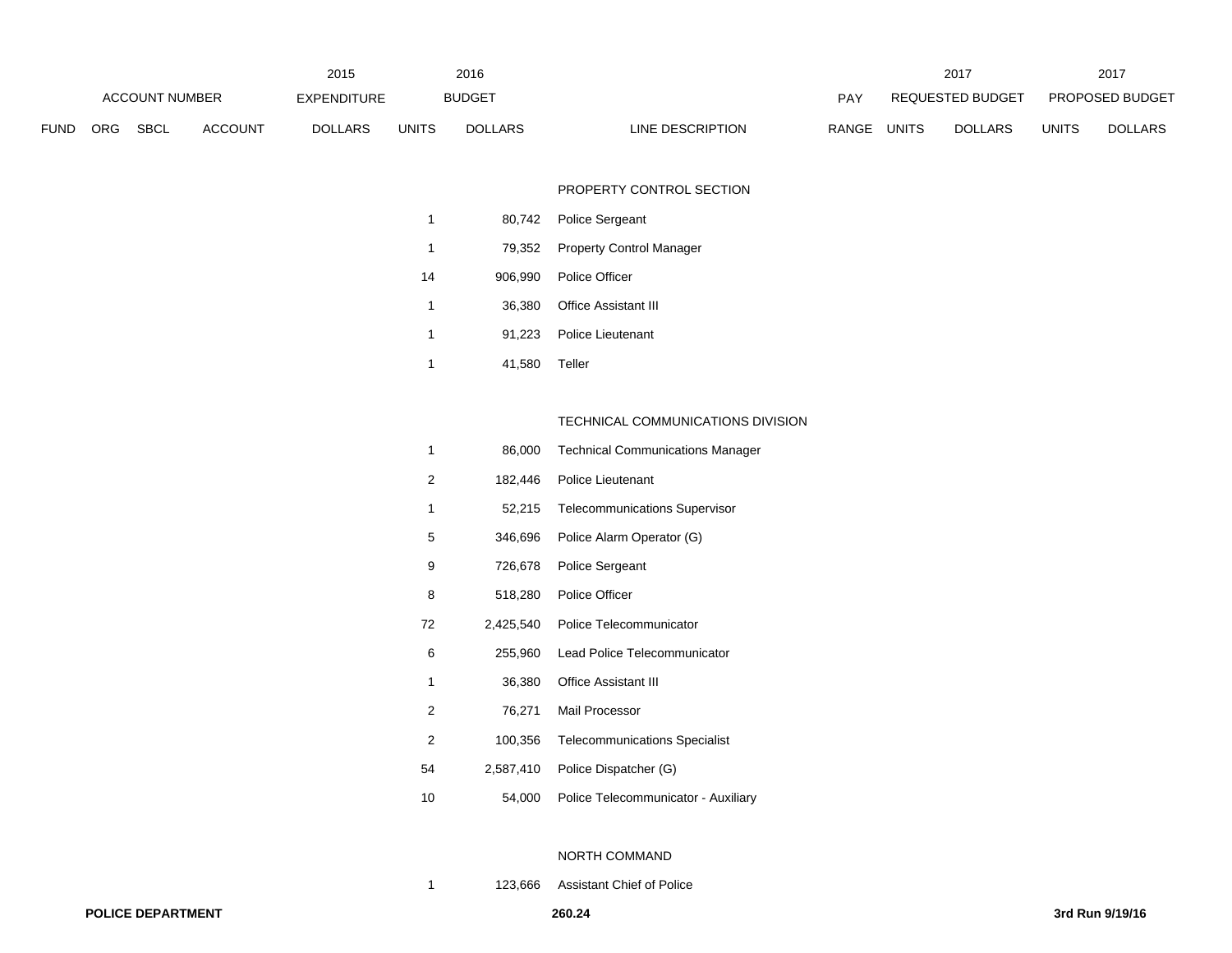|             |            |                | 2015           |                    | 2016  |                |                  |              | 2017  | 2017             |              |                        |
|-------------|------------|----------------|----------------|--------------------|-------|----------------|------------------|--------------|-------|------------------|--------------|------------------------|
|             |            | ACCOUNT NUMBER |                | <b>EXPENDITURE</b> |       | <b>BUDGET</b>  |                  | PAY          |       | REQUESTED BUDGET |              | <b>PROPOSED BUDGET</b> |
| <b>FUND</b> | <b>ORG</b> | <b>SBCL</b>    | <b>ACCOUNT</b> | <b>DOLLARS</b>     | UNITS | <b>DOLLARS</b> | LINE DESCRIPTION | <b>RANGE</b> | UNITS | <b>DOLLARS</b>   | <b>UNITS</b> | <b>DOLLARS</b>         |

40,991 Administrative Assistant II

### DISTRICT 4

| 1   | 101.483 | Captain of Police                       |
|-----|---------|-----------------------------------------|
| 3   | 273.669 | Police Lieutenant                       |
| 16  |         | 1,291,872 Police Sergeant               |
| 135 |         | 8.745.975 Police Officer                |
| 2   | 129.570 | Community Liaison Police Officer        |
| 8   | 268.168 | <b>Police District Office Assistant</b> |

### DISTRICT 7

| 1              | 101.483 | Captain of Police                       |
|----------------|---------|-----------------------------------------|
| 3              | 273.669 | Police Lieutenant                       |
| 16             |         | 1,291,872 Police Sergeant               |
| 177            |         | 11.466.945 Police Officer               |
| $\overline{2}$ | 128.686 | <b>Community Liaison Police Officer</b> |
| 8              | 268.168 | <b>Police District Office Assistant</b> |

# NORTH INVESTIGATIONS

| 1  |                     | 101,483 Captain of Police |
|----|---------------------|---------------------------|
| 5  |                     | 456.115 Police Lieutenant |
| 18 | 1.321.308 Detective |                           |

### POLICE ACADEMY

111,440 Deputy Inspector of Police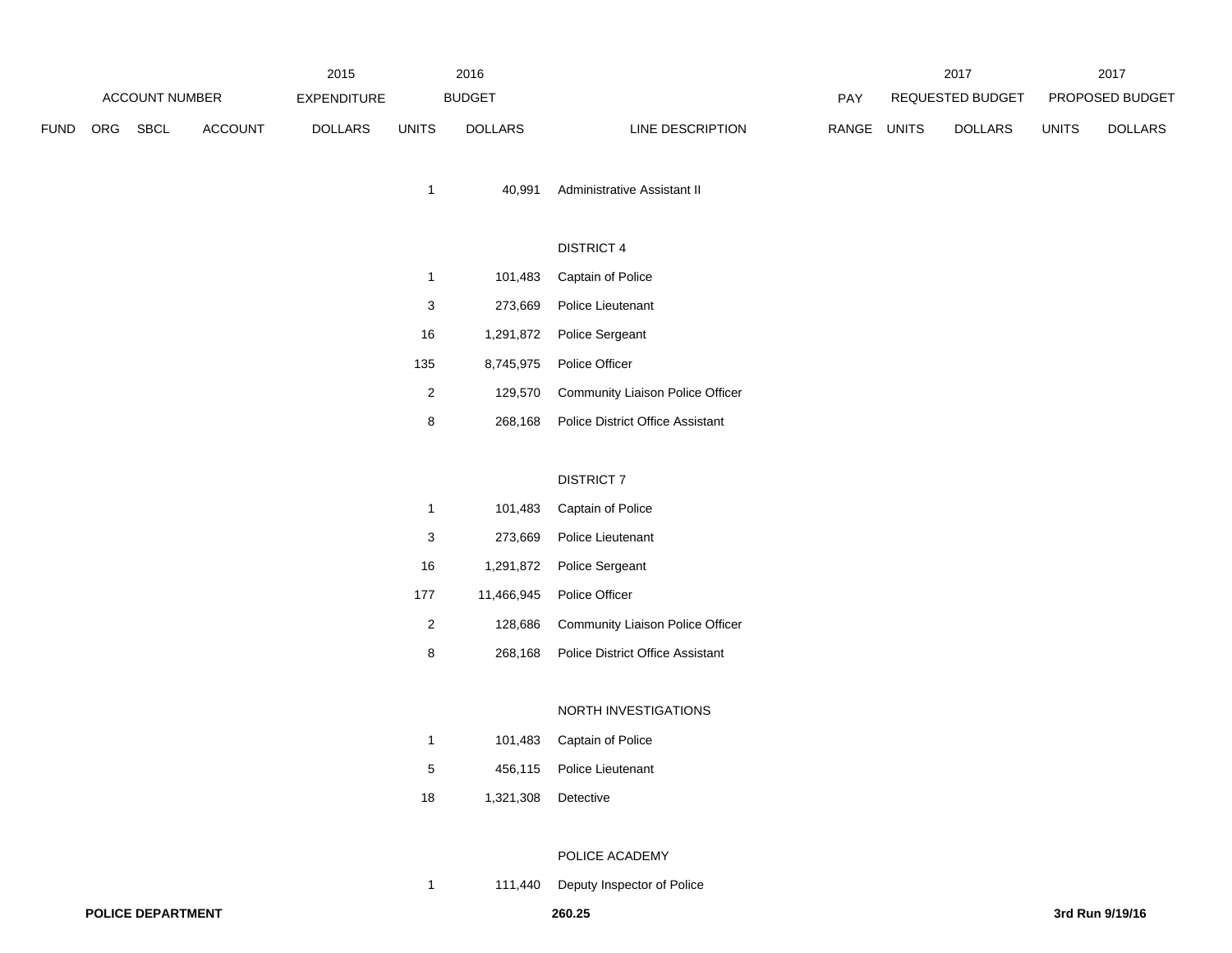|      |                       |             | 2015               |                | 2016          |                |                  |              | 2017             |                | 2017                   |                |
|------|-----------------------|-------------|--------------------|----------------|---------------|----------------|------------------|--------------|------------------|----------------|------------------------|----------------|
|      | <b>ACCOUNT NUMBER</b> |             | <b>EXPENDITURE</b> |                | <b>BUDGET</b> |                | <b>PAY</b>       |              | REQUESTED BUDGET |                | <b>PROPOSED BUDGET</b> |                |
| ™UND | ORG                   | <b>SBCL</b> | <b>ACCOUNT</b>     | <b>DOLLARS</b> | <b>UNITS</b>  | <b>DOLLARS</b> | LINE DESCRIPTION | <b>RANGE</b> | UNITS            | <b>DOLLARS</b> | <b>UNITS</b>           | <b>DOLLARS</b> |

| 1              | 101,483 | Captain of Police                  |
|----------------|---------|------------------------------------|
| $\overline{2}$ |         | 182,446 Police Lieutenant          |
| $\overline{7}$ | 565,194 | <b>Police Sergeant</b>             |
| 18             |         | 1,166,130 Police Officer           |
| $\overline{2}$ | 129,570 | Police Officer (T)                 |
| 1              |         | 73.406 Detective                   |
| 1              | 34.655  | <b>Accounting Assistant I</b>      |
| 1              |         | 41,580 Administrative Assistant II |
| 1              |         | 32.705 Office Assistant II         |

### FACILITIES SERVICES SECTION

| 1  | 71,761    | <b>Police Facilities Manager</b>             |
|----|-----------|----------------------------------------------|
| 1  | 64,757    | Police Facilities Assistant Manager          |
| 1  | 48,294    | Police Fleet Supervisor                      |
| 4  | 235,544   | <b>Building Maintenance Supervisor II</b>    |
| 6  | 284,298   | Maintenance Technician II                    |
| 6  | 265,482   | <b>Building Maintenance Mechanic II</b>      |
| 39 | 1,555,983 | Custodial Worker II-City Laborer             |
| 1  | 44,002    | <b>Vehicle Services Assistant</b>            |
| 7  | 285,915   | Garage Attendant                             |
| 5  | 323,925   | Police Officer                               |
| 1  | 36,380    | <b>Office Assistant III</b>                  |
| 1  | 71,525    | Police Fleet Manager                         |
| 1  | 32,705    | <b>Office Assistant II</b>                   |
| 5  | 218,790   | <b>Emergency Vehicle Equipment Installer</b> |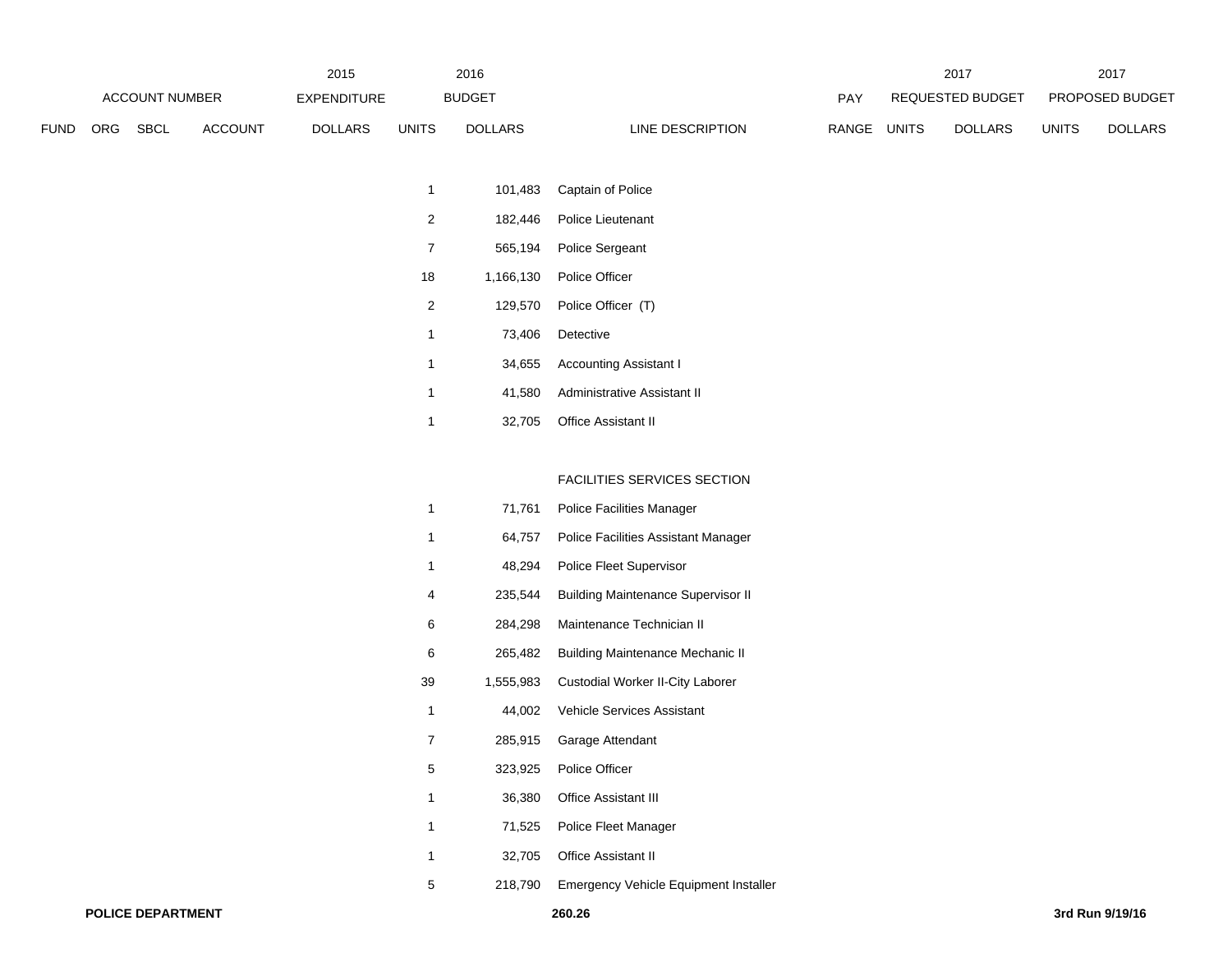|      | 2015           |      |                | 2016           |               |                |                  | 2017  |                  | 2017           |                        |                |
|------|----------------|------|----------------|----------------|---------------|----------------|------------------|-------|------------------|----------------|------------------------|----------------|
|      | ACCOUNT NUMBER |      | EXPENDITURE    |                | <b>BUDGET</b> |                | <b>PAY</b>       |       | REQUESTED BUDGET |                | <b>PROPOSED BUDGET</b> |                |
| FUND | <b>ORG</b>     | SBCL | <b>ACCOUNT</b> | <b>DOLLARS</b> | <b>UNITS</b>  | <b>DOLLARS</b> | LINE DESCRIPTION | RANGE | UNITS            | <b>DOLLARS</b> | <b>UNITS</b>           | <b>DOLLARS</b> |

## PRINTING & STORES SECTION

| -1           |                | 51,105 Printing, Stores, & Building Services Supv. |
|--------------|----------------|----------------------------------------------------|
| -1           | 47.903 Printer |                                                    |
| -1           |                | 40,590 Inventory Control Assistant II              |
| $\mathbf{1}$ | 41,580         | <b>Inventory Control Assistant III</b>             |

### CROSSING GUARD DIVISION

| 2   | 129.804 | Safety Specialist-Senior           |
|-----|---------|------------------------------------|
| 1   | 70.000  | <b>Safety Supervisor</b>           |
| 207 | 878,715 | <b>School Crossing Guard</b>       |
| 28  | 118.860 | School Crossing Guard (Aux.)       |
| 3   | 35.454  | School Crossing Guard - Operator   |
| 3   | 35.454  | School Crossing Guard - Dispatcher |

### RISK MANAGEMENT

| -1 | 118.660 | Inspector of Police         |
|----|---------|-----------------------------|
| -1 | 56.801  | Administrative Assistant IV |

## INTERNAL AFFAIRS DIVISION

|  | 111,440 Deputy Inspector of Police |
|--|------------------------------------|
|  | 101,483 Captain of Police          |
|  | 273,669 Police Lieutenant          |

- 968,904 Police Sergeant
- 807,466 Detective
- 41,580 Office Assistant IV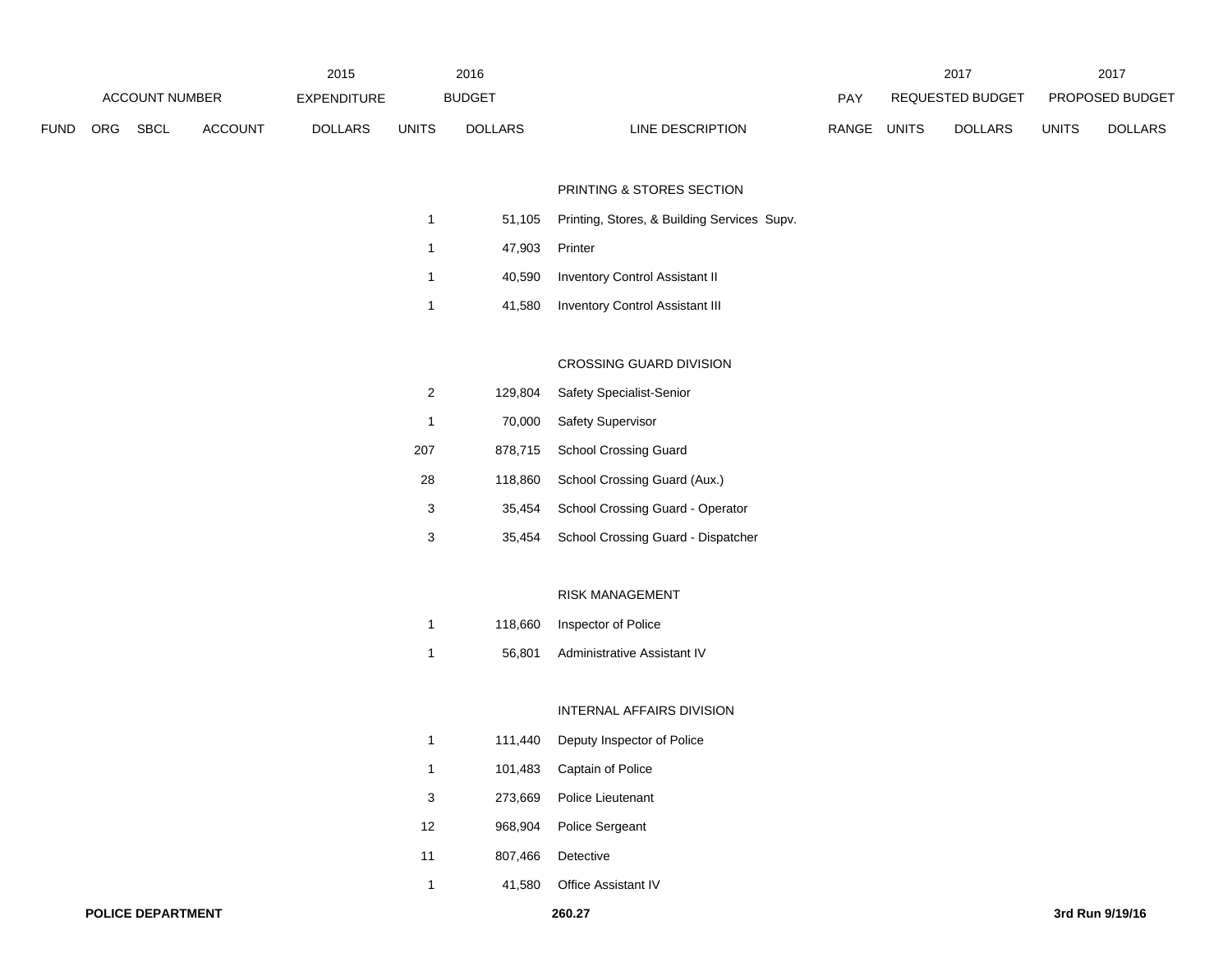|             |                       |             |                | 2015               |                | 2016           |                                  |             | 2017             |              | 2017            |
|-------------|-----------------------|-------------|----------------|--------------------|----------------|----------------|----------------------------------|-------------|------------------|--------------|-----------------|
|             | <b>ACCOUNT NUMBER</b> |             |                | <b>EXPENDITURE</b> |                | <b>BUDGET</b>  |                                  | PAY         | REQUESTED BUDGET |              | PROPOSED BUDGET |
| <b>FUND</b> | ORG                   | <b>SBCL</b> | <b>ACCOUNT</b> | <b>DOLLARS</b>     | <b>UNITS</b>   | <b>DOLLARS</b> | LINE DESCRIPTION                 | RANGE UNITS | <b>DOLLARS</b>   | <b>UNITS</b> | <b>DOLLARS</b>  |
|             |                       |             |                |                    |                |                |                                  |             |                  |              |                 |
|             |                       |             |                |                    | $\overline{a}$ | 72,760         | Office Assistant III             |             |                  |              |                 |
|             |                       |             |                |                    | 5              | 163,525        | Office Assistant II              |             |                  |              |                 |
|             |                       |             |                |                    | 4              | 259,140        | Police Officer                   |             |                  |              |                 |
|             |                       |             |                |                    |                |                |                                  |             |                  |              |                 |
|             |                       |             |                |                    |                |                | HUMAN RESOURCES DIVISION         |             |                  |              |                 |
|             |                       |             |                |                    | 1              | 103,005        | Human Resources Administrator    |             |                  |              |                 |
|             |                       |             |                |                    | $\mathbf{1}$   | 41,580         | Office Assistant IV              |             |                  |              |                 |
|             |                       |             |                |                    | $\mathbf{1}$   | 36,380         | Office Assistant III             |             |                  |              |                 |
|             |                       |             |                |                    | $\overline{c}$ | 65,410         | Office Assistant II              |             |                  |              |                 |
|             |                       |             |                |                    | $\mathbf{1}$   | 78,619         | Human Resources Specialist       |             |                  |              |                 |
|             |                       |             |                |                    | $\overline{a}$ | 134,199        | Human Resources Analyst - Senior |             |                  |              |                 |
|             |                       |             |                |                    | $\overline{a}$ | 161,484        | Police Sergeant                  |             |                  |              |                 |
|             |                       |             |                |                    | $\mathbf{2}$   | 129,570        | Police Officer                   |             |                  |              |                 |
|             |                       |             |                |                    |                |                |                                  |             |                  |              |                 |
|             |                       |             |                |                    |                |                | MEDICAL SECTION                  |             |                  |              |                 |
|             |                       |             |                |                    | $\mathbf{1}$   | 50,206         | Health & Safety Officer          |             |                  |              |                 |
|             |                       |             |                |                    | $\mathbf{1}$   | 42,079         | Health & Safety Specialist       |             |                  |              |                 |
|             |                       |             |                |                    | -1             | 41,580         | Office Assistant IV              |             |                  |              |                 |

- 36,380 Office Assistant III
- 32,705 Office Assistant II

### BACKGROUND INVESTIGATION UNIT

| 1 | 80,742 Police Sergeant |
|---|------------------------|
| 2 | 129.570 Police Officer |
| 1 | 73,406 Detective       |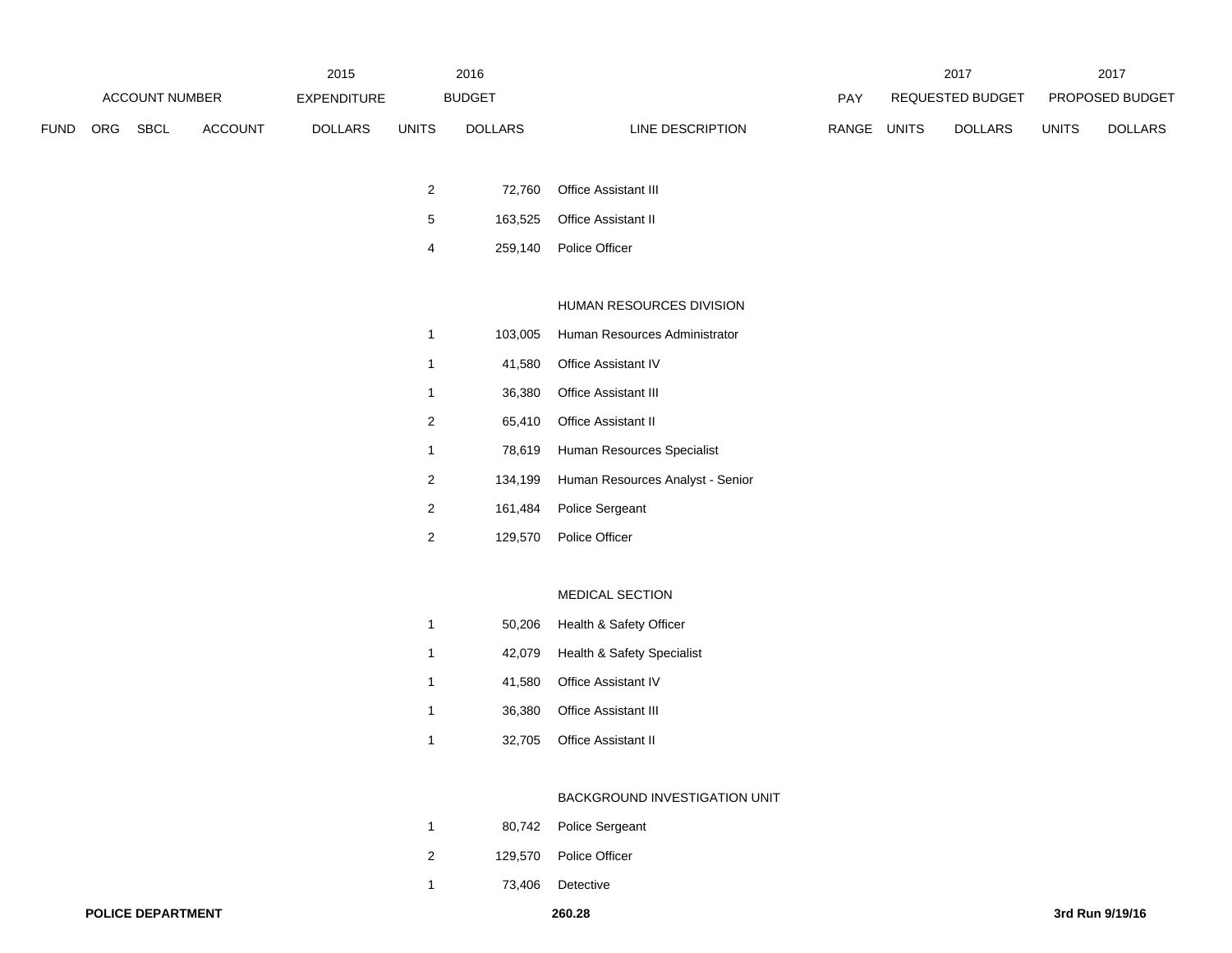|             | 2015<br>ACCOUNT NUMBER<br><b>EXPENDITURE</b> |             |                | 2016<br><b>BUDGET</b> |                | PAY            |                                 | 2017<br>REQUESTED BUDGET |              | 2017<br>PROPOSED BUDGET |              |                |
|-------------|----------------------------------------------|-------------|----------------|-----------------------|----------------|----------------|---------------------------------|--------------------------|--------------|-------------------------|--------------|----------------|
| <b>FUND</b> | ORG                                          | <b>SBCL</b> | <b>ACCOUNT</b> | <b>DOLLARS</b>        | <b>UNITS</b>   | <b>DOLLARS</b> | LINE DESCRIPTION                | RANGE                    | <b>UNITS</b> | <b>DOLLARS</b>          | <b>UNITS</b> | <b>DOLLARS</b> |
|             |                                              |             |                |                       | $\mathbf{1}$   | 36,380         | Office Assistant III            |                          |              |                         |              |                |
|             |                                              |             |                |                       |                |                | PAYROLL SECTION                 |                          |              |                         |              |                |
|             |                                              |             |                |                       | $\mathbf{1}$   | 56,004         | Police Payroll Supervisor       |                          |              |                         |              |                |
|             |                                              |             |                |                       | $\overline{c}$ | 80,904         | Personnel Payroll Assistant II  |                          |              |                         |              |                |
|             |                                              |             |                |                       | $\mathbf{1}$   | 42,147         | Personnel Payroll Assistant III |                          |              |                         |              |                |
|             |                                              |             |                |                       |                |                | <b>INSPECTIONS</b>              |                          |              |                         |              |                |
|             |                                              |             |                |                       | $\mathbf{1}$   | 110,253        | Deputy Inspector of Police      |                          |              |                         |              |                |
|             |                                              |             |                |                       | $\overline{c}$ | 202,966        | Captain of Police               |                          |              |                         |              |                |
|             |                                              |             |                |                       |                |                |                                 |                          |              |                         |              |                |
|             |                                              |             |                |                       |                |                | SPECIALIZED INVESTIGATIONS      |                          |              |                         |              |                |
|             |                                              |             |                |                       | $\mathbf{1}$   | 118,660        | Inspector of Police             |                          |              |                         |              |                |
|             |                                              |             |                |                       |                |                |                                 |                          |              |                         |              |                |
|             |                                              |             |                |                       |                |                | INTELLIGENCE FUSION CENTER      |                          |              |                         |              |                |
|             |                                              |             |                |                       | $\mathbf{1}$   | 101,483        | Captain of Police               |                          |              |                         |              |                |
|             |                                              |             |                |                       | $\mathbf{1}$   | 91,223         | Police Lieutenant               |                          |              |                         |              |                |
|             |                                              |             |                |                       | 8              | 587,248        | Detective                       |                          |              |                         |              |                |

- 453,495 Police Officer
- 80,742 Police Sergeant
- 871,728 Crime Analyst
- 68,717 Crime & Intelligence Specialist
- 65,410 Office Assistant II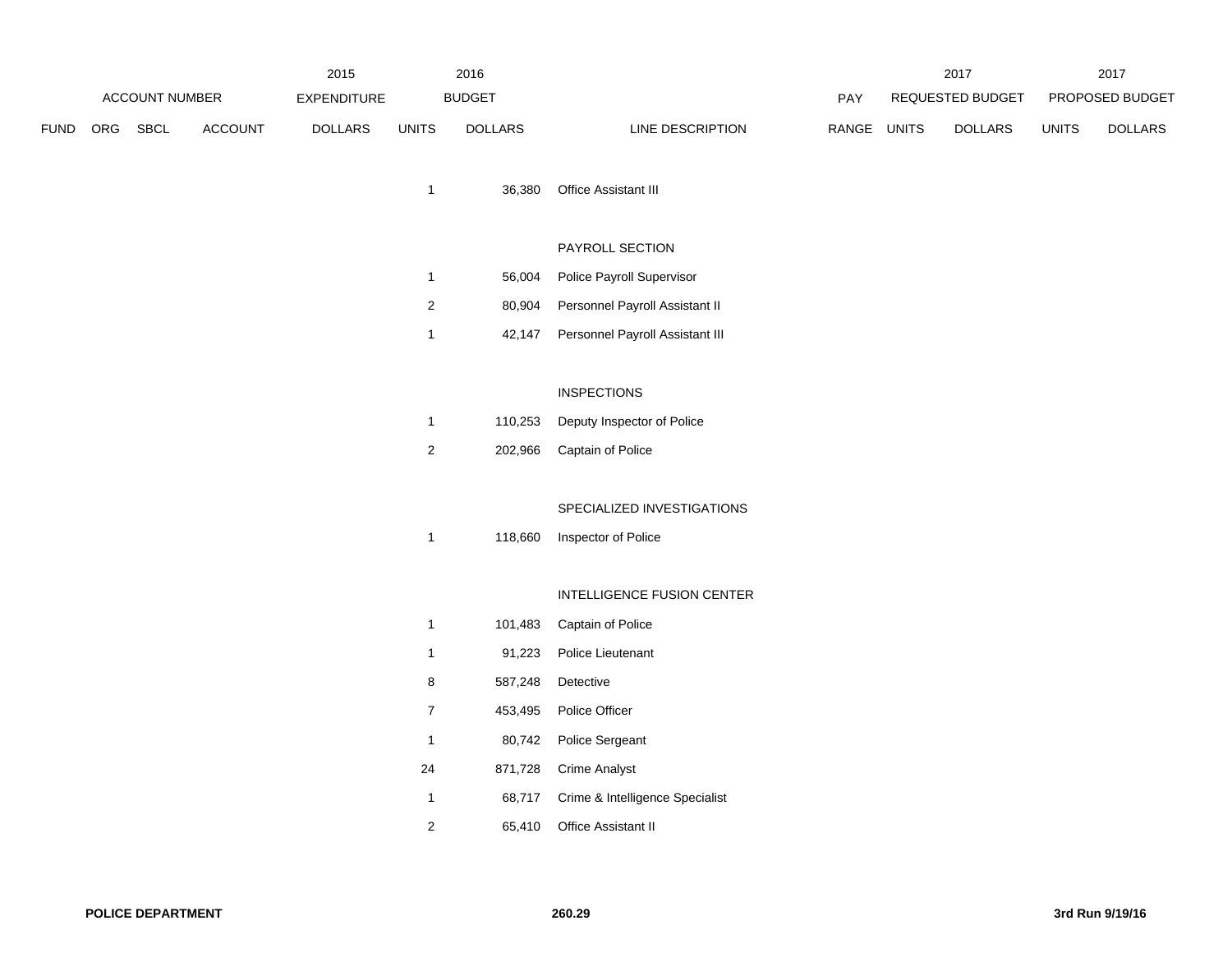|        |            |                       |         | 2015           |              | 2016           |                  |       |       | 2017             |              | 2017                   |
|--------|------------|-----------------------|---------|----------------|--------------|----------------|------------------|-------|-------|------------------|--------------|------------------------|
|        |            | <b>ACCOUNT NUMBER</b> |         | EXPENDITURE    |              | <b>BUDGET</b>  |                  | PAY   |       | REQUESTED BUDGET |              | <b>PROPOSED BUDGET</b> |
| =UND - | <b>ORG</b> | SBCL                  | ACCOUNT | <b>DOLLARS</b> | <b>UNITS</b> | <b>DOLLARS</b> | LINE DESCRIPTION | RANGE | UNITS | <b>DOLLARS</b>   | <b>UNITS</b> | <b>DOLLARS</b>         |
|        |            |                       |         |                |              |                |                  |       |       |                  |              |                        |

### INVESTIGATIVE MANAGEMENT DIVISION

| 1 | 101,483 | Captain of Police                                |
|---|---------|--------------------------------------------------|
| 1 |         | 91,223 Police Lieutenant                         |
| 1 |         | 80,742 Police Sergeant                           |
| 3 |         | 220,218 Detective                                |
| 3 |         | 194,355 Police Officer                           |
| 1 |         | 40,459 Office Supervisor II                      |
| 2 | 83,160  | <b>Office Assistant IV</b>                       |
| 4 |         | 145,520 Office Assistant III                     |
| 7 |         | 228,935 Office Assistant II                      |
| 2 |         | 65,090 Police Services Specialist - Investigator |
| 1 |         | 39.672 Administrative Assistant I                |

## NARCOTICS

| 1              | 101,483 | Captain of Police     |
|----------------|---------|-----------------------|
| $\overline{2}$ | 182,446 | Police Lieutenant     |
| 1              | 91,223  | Police Lieutenant (N) |
| 1              | 91,223  | Police Lieutenant (K) |
| 13             | 954,278 | Detective             |
| 1              | 73,406  | Detective (N)         |
| 11             | 807,466 | Detective (K)         |
|                |         |                       |
| 1              | 101,483 | Captain of Police     |
| 1              | 64,785  | Police Officer (N)    |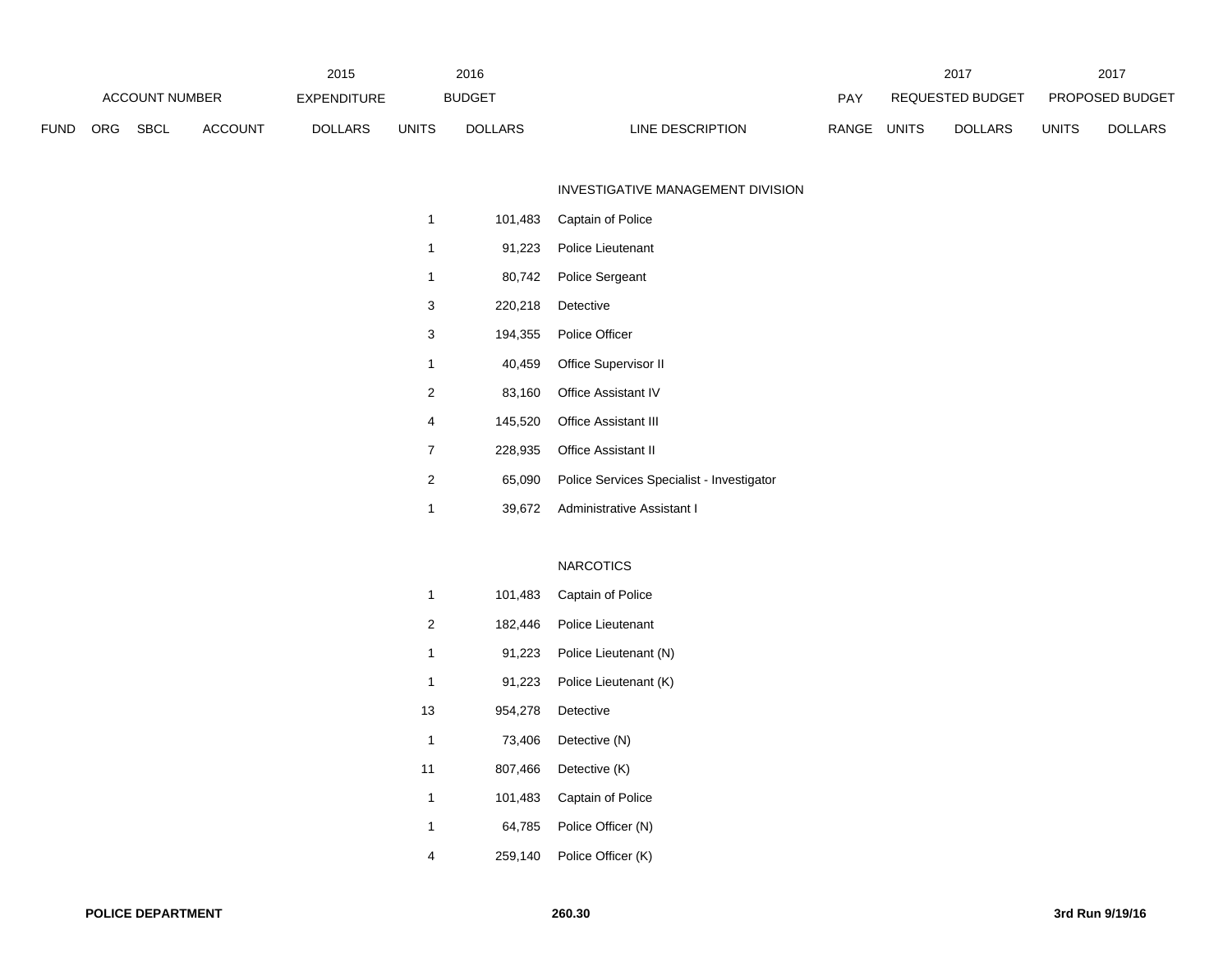|      |            |                |                | 2015           |              | 2016           |                           | 2017             |                | 2017                           |
|------|------------|----------------|----------------|----------------|--------------|----------------|---------------------------|------------------|----------------|--------------------------------|
|      |            | ACCOUNT NUMBER |                | EXPENDITURE    |              | <b>BUDGET</b>  | PAY                       | REQUESTED BUDGET |                | <b>PROPOSED BUDGET</b>         |
| FUND | <b>ORG</b> | SBCL           | <b>ACCOUNT</b> | <b>DOLLARS</b> | <b>UNITS</b> | <b>DOLLARS</b> | RANGE<br>LINE DESCRIPTION | <b>UNITS</b>     | <b>DOLLARS</b> | <b>UNITS</b><br><b>DOLLARS</b> |

### SENSITIVE CRIMES DIVISION

| 1  | 101,483   | Captain of Police                         |
|----|-----------|-------------------------------------------|
| 3  | 273,669   | Police Lieutenant                         |
| 3  | 242,226   | <b>Police Sergeant</b>                    |
| 13 | 954,278   | Detective                                 |
| 26 | 1,672,918 | Police Officer                            |
| 1  | 50.000    | Administrative Services Specialist        |
| 3  | 98.115    | <b>Office Assistant II</b>                |
| 2  | 65,090    | Police Services Specialist - Investigator |
| 1  | 45.306    | Sensitive Crimes Project Coordinator      |

#### METROPOLITAN DIVISION

|    |                     | 101,483 Captain of Police              |
|----|---------------------|----------------------------------------|
| -8 | 729,784             | <b>Police Lieutenant</b>               |
| 51 | 3.743.706 Detective |                                        |
| 9  |                     | 583.065 Police Officer                 |
| 2  | 65,090              | Police Serv. Specialist - Investigator |
| 2  |                     | 65,410 Office Assistant II             |

#### FORENSICS

|     | 101,483 Captain of Police                |
|-----|------------------------------------------|
| - 5 | 439,930 Police Identification Supervisor |
| 37  | 2,569,280 Forensic Investigator          |
| -1  | 78,474 Chief Latent Print Examiner       |
| -2  | 147,924 Document Examiner                |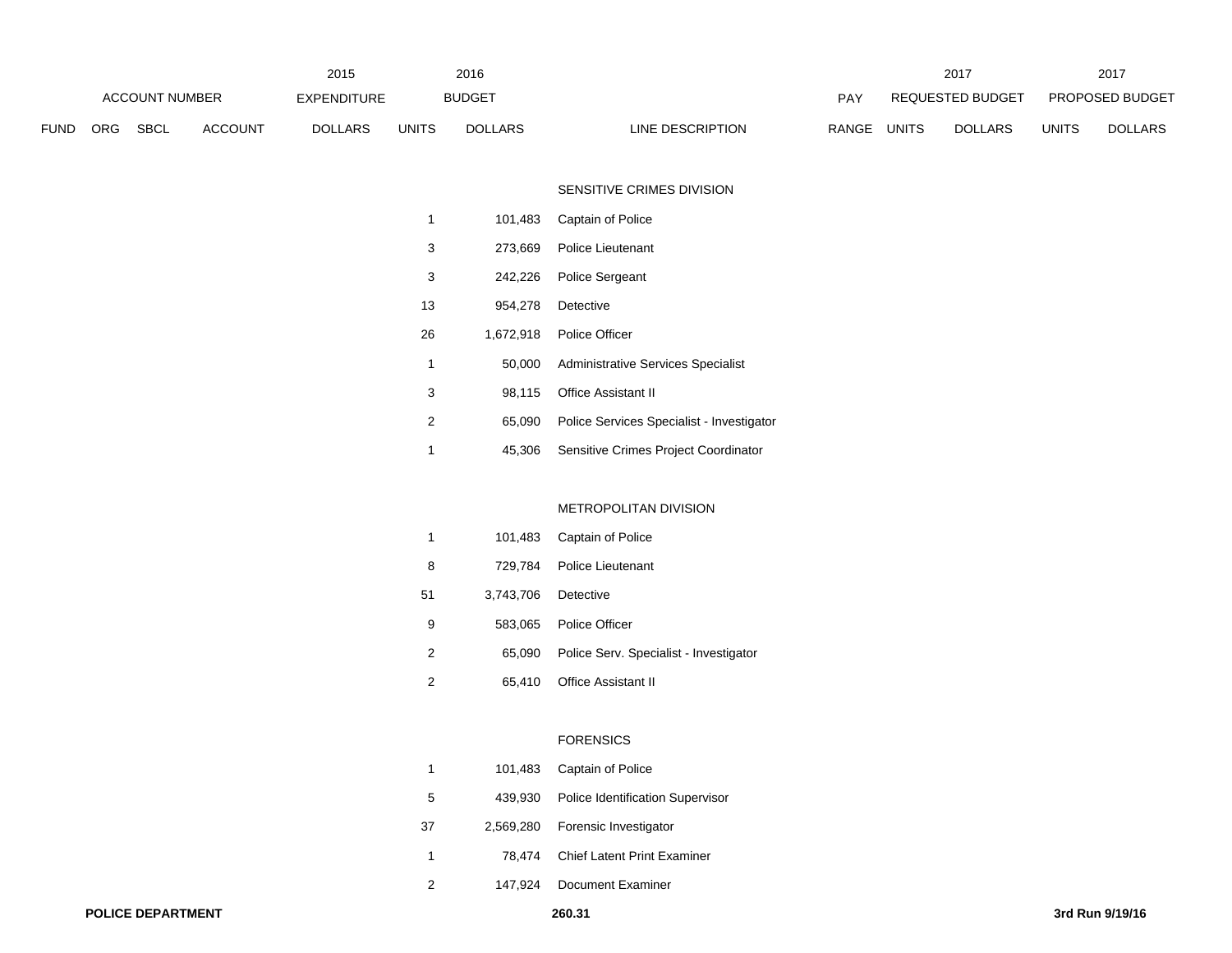|             |                               |         | 2015           |                | 2016           |                                         |             | 2017            |              | 2017           |
|-------------|-------------------------------|---------|----------------|----------------|----------------|-----------------------------------------|-------------|-----------------|--------------|----------------|
|             | ACCOUNT NUMBER<br>EXPENDITURE |         | <b>BUDGET</b>  |                |                | REQUESTED BUDGET                        |             | PROPOSED BUDGET |              |                |
| <b>FUND</b> | ORG SBCL                      | ACCOUNT | <b>DOLLARS</b> | <b>UNITS</b>   | <b>DOLLARS</b> | LINE DESCRIPTION                        | RANGE UNITS | <b>DOLLARS</b>  | <b>UNITS</b> | <b>DOLLARS</b> |
|             |                               |         |                |                |                |                                         |             |                 |              |                |
|             |                               |         |                | $\overline{2}$ | 147,374        | Forensic Video Examiner                 |             |                 |              |                |
|             |                               |         |                | $\sqrt{4}$     | 296,468        | Latent Print Examiner                   |             |                 |              |                |
|             |                               |         |                | $\mathbf{1}$   | 39,672         | Administrative Assistant I              |             |                 |              |                |
|             |                               |         |                | $\overline{5}$ | 163,525        | Office Assistant II                     |             |                 |              |                |
|             |                               |         |                | $\mathbf{1}$   | 78,474         | Identification Systems Spec.            |             |                 |              |                |
|             |                               |         |                | $\mathbf{3}$   | 194,355        | Police Officer                          |             |                 |              |                |
|             |                               |         |                |                |                |                                         |             |                 |              |                |
|             |                               |         |                |                |                | STRATEGIC MANAGEMENT                    |             |                 |              |                |
|             |                               |         |                | $\mathbf{1}$   | 118,660        | Inspector of Police                     |             |                 |              |                |
|             |                               |         |                |                |                |                                         |             |                 |              |                |
|             |                               |         |                |                |                | OFFICE OF MANAGEMENT & PLANNING         |             |                 |              |                |
|             |                               |         |                | $\mathbf{1}$   | 91,223         | Police Lieutenant                       |             |                 |              |                |
|             |                               |         |                | $\mathbf{3}$   | 242,226        | Police Sergeant                         |             |                 |              |                |
|             |                               |         |                | $\mathbf{1}$   | 73,406         | Detective                               |             |                 |              |                |
|             |                               |         |                | $\mathbf{1}$   | 36,380         | Office Assistant III                    |             |                 |              |                |
|             |                               |         |                | $\overline{2}$ | 129,570        | Police Officer                          |             |                 |              |                |
|             |                               |         |                |                |                |                                         |             |                 |              |                |
|             |                               |         |                |                |                | EXECUTIVE PROTECTION UNIT               |             |                 |              |                |
|             |                               |         |                | $\mathbf{1}$   | 91,069         | Administrative Lieutenant of Police (D) |             |                 |              |                |
|             |                               |         |                | $\sqrt{5}$     | 323,925        | Police Officer                          |             |                 |              |                |
|             |                               |         |                |                |                |                                         |             |                 |              |                |
|             |                               |         |                |                |                | TACTICAL PLANNING & LOGISTICS           |             |                 |              |                |
|             |                               |         |                | $\mathbf{1}$   | 64,785         | Police Officer                          |             |                 |              |                |
|             |                               |         |                | $\mathbf{1}$   | 91,223         | Police Lieutenant                       |             |                 |              |                |
|             |                               |         |                |                |                |                                         |             |                 |              |                |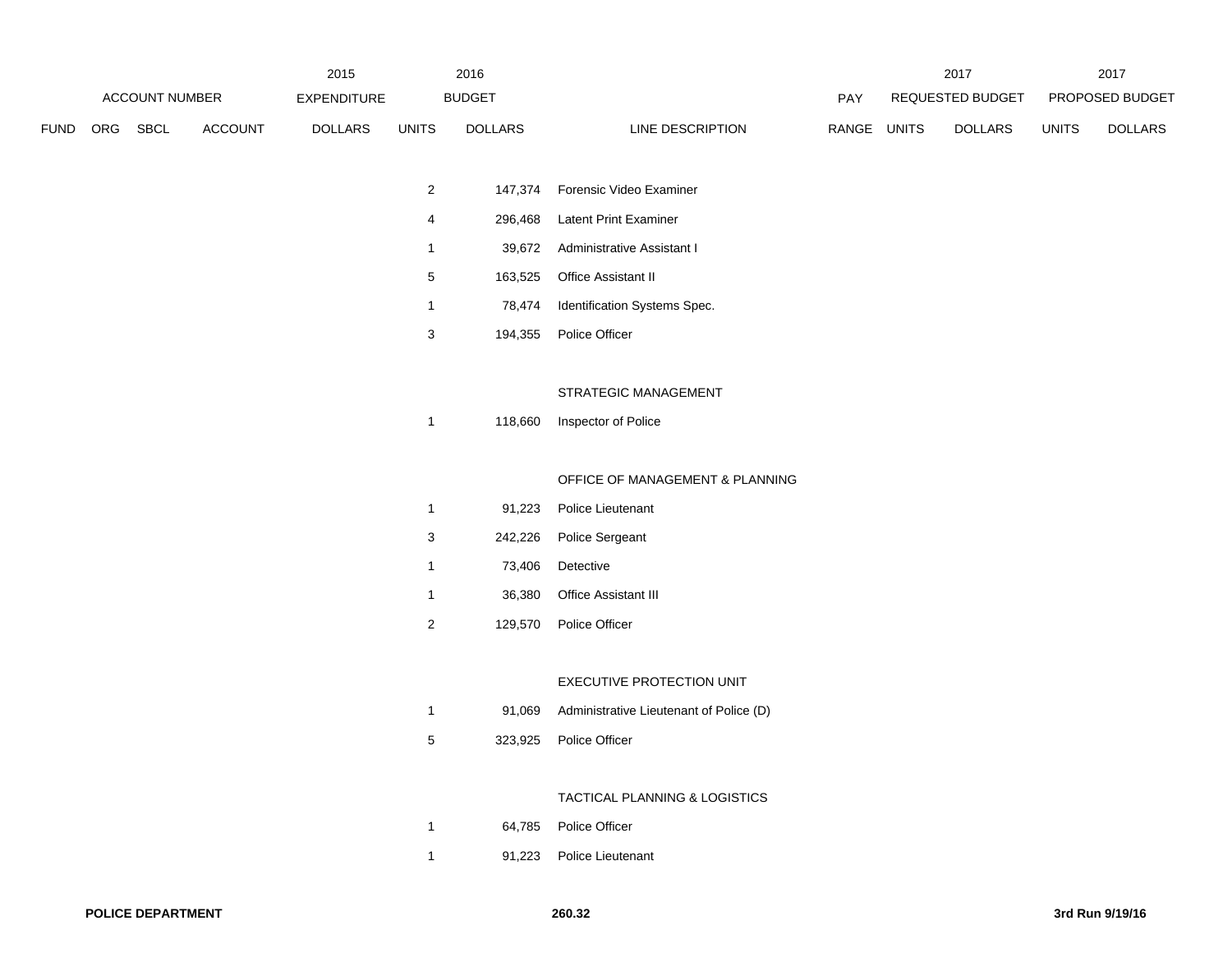|             |            |                       |                | 2015               |              | 2016           |                           |              | 2017             |       | 2017                   |
|-------------|------------|-----------------------|----------------|--------------------|--------------|----------------|---------------------------|--------------|------------------|-------|------------------------|
|             |            | <b>ACCOUNT NUMBER</b> |                | <b>EXPENDITURE</b> |              | <b>BUDGET</b>  | PAY                       |              | REQUESTED BUDGET |       | <b>PROPOSED BUDGET</b> |
| <b>FUND</b> | <b>ORG</b> | <b>SBCL</b>           | <b>ACCOUNT</b> | <b>DOLLARS</b>     | <b>UNITS</b> | <b>DOLLARS</b> | RANGE<br>LINE DESCRIPTION | <b>UNITS</b> | <b>DOLLARS</b>   | UNITS | <b>DOLLARS</b>         |

### OPEN RECORDS SECTION

| -5  | 323.925 Police Officer     |
|-----|----------------------------|
| - 2 | 65,410 Office Assistant II |
|     | 41,580 Office Assistant IV |

### INFORMATION TECHNOLOGY DIVISION

| 1 | 101,483 | Captain of Police                      |
|---|---------|----------------------------------------|
| 1 | 80,742  | Police Sergeant                        |
| 2 | 129,570 | Police Officer                         |
| 1 | 128,144 | Police Information Systems Director    |
| 1 | 36,380  | <b>Office Assistant III</b>            |
| 9 | 408,114 | Helpdesk Specialist II                 |
| 1 | 39,672  | <b>Accounting Assistant I</b>          |
| 1 | 82,918  | Data Services Manager                  |
| 1 | 85,494  | Network Manager                        |
| 5 | 295,918 | Network Coordinator - Sr.              |
| 1 |         | Data Communications Specialist         |
| 1 | 77,570  | <b>Systems Security Administrator</b>  |
| 1 | 71,638  | <b>Programmer Analyst</b>              |
| 1 | 93,976  | <b>Information Systems Manager-MPD</b> |
| 1 |         | Systems Analyst-Sr.                    |
| 1 |         | Network Manager Assistant              |
| 1 |         | Wireless Interface Manager             |
| 1 |         | Systems Analyst-Project Leader         |
| 1 | 63,403  | Video Electronic Technician            |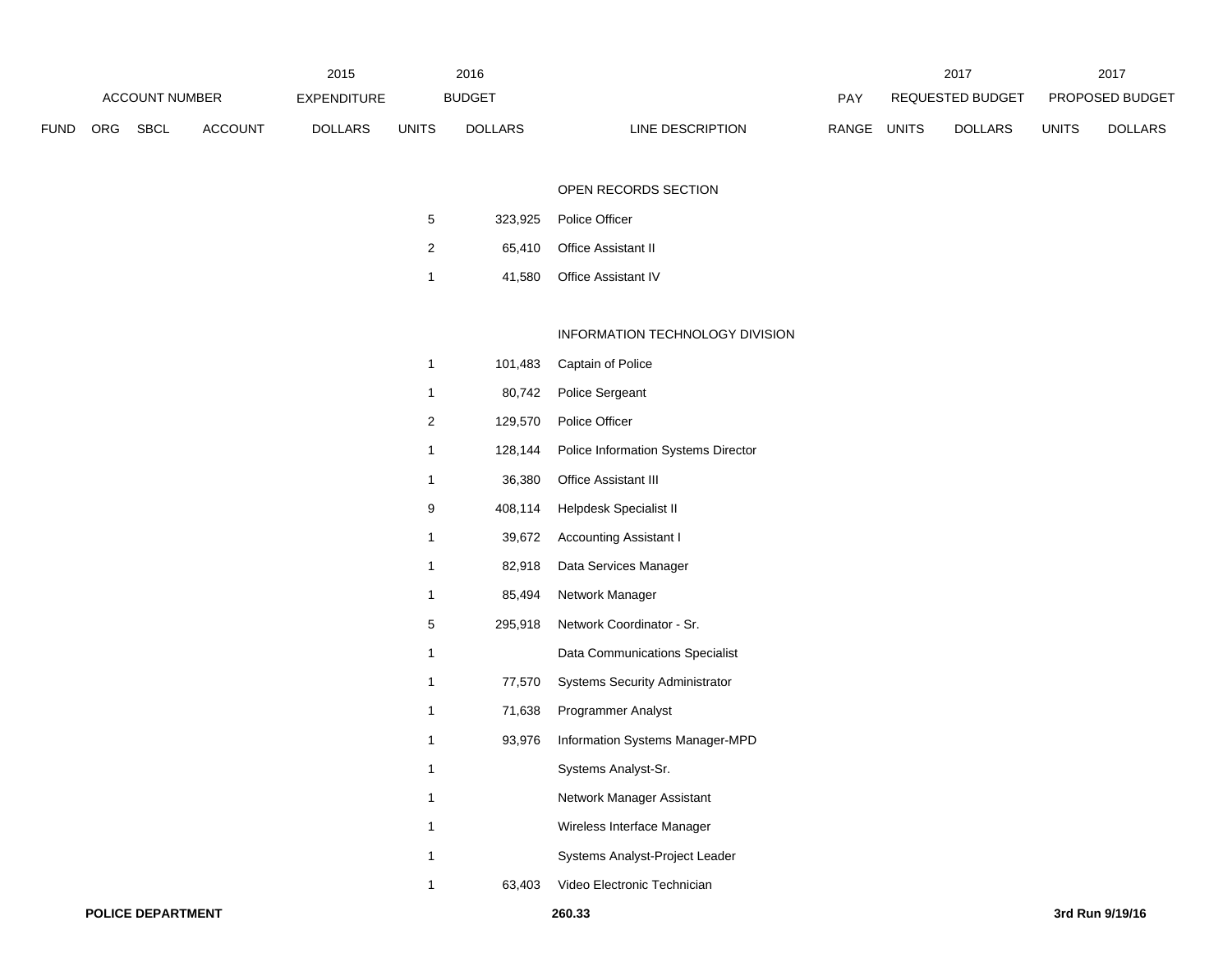|             | 2015                  |             |                |                | 2016          |                |                                  | 2017             |                | 2017                   |                |
|-------------|-----------------------|-------------|----------------|----------------|---------------|----------------|----------------------------------|------------------|----------------|------------------------|----------------|
|             | <b>ACCOUNT NUMBER</b> |             | EXPENDITURE    |                | <b>BUDGET</b> | PAY            |                                  | REQUESTED BUDGET |                | <b>PROPOSED BUDGET</b> |                |
| <b>FUND</b> | ORG                   | <b>SBCL</b> | <b>ACCOUNT</b> | <b>DOLLARS</b> | <b>UNITS</b>  | <b>DOLLARS</b> | <b>RANGE</b><br>LINE DESCRIPTION | <b>UNITS</b>     | <b>DOLLARS</b> | UNITS                  | <b>DOLLARS</b> |

- 150,000 Applications Support Analyst
- 80,000 Database Administrator

## RADIO COMMUNICATIONS

| 1 | 62,000 Electronic Technician Supervisor |
|---|-----------------------------------------|
| 1 | 84,000 Communications Systems Manager   |
| 7 | 439,754 Electronic Technician           |
| 1 | 41,580 Office Assistant IV              |

## RECORDS MANAGEMENT SECTION

| 1  | 70,310  | Police Records Manager           |
|----|---------|----------------------------------|
| 1  | 40,459  | Office Supervisor II             |
| 1  | 51,208  | <b>Police Records Supervisor</b> |
| 18 | 758,124 | Police Records Specialist III    |
| 2  | 161,484 | Police Sergeant                  |
| 3  | 194,355 | <b>Police Officer</b>            |
| 3  | 124,740 | Office Assistant IV              |
| 1  | 36,380  | <b>Office Assistant III</b>      |
| 14 |         | <b>Office Assistant II</b>       |
| 1  | 63,942  | Police Records Assistant Manager |
| 1  | 36,678  | Microfilm Technician             |

### LICENSE INVESTIGATION UNIT

- 80,742 Police Sergeant
- 388,710 Police Officer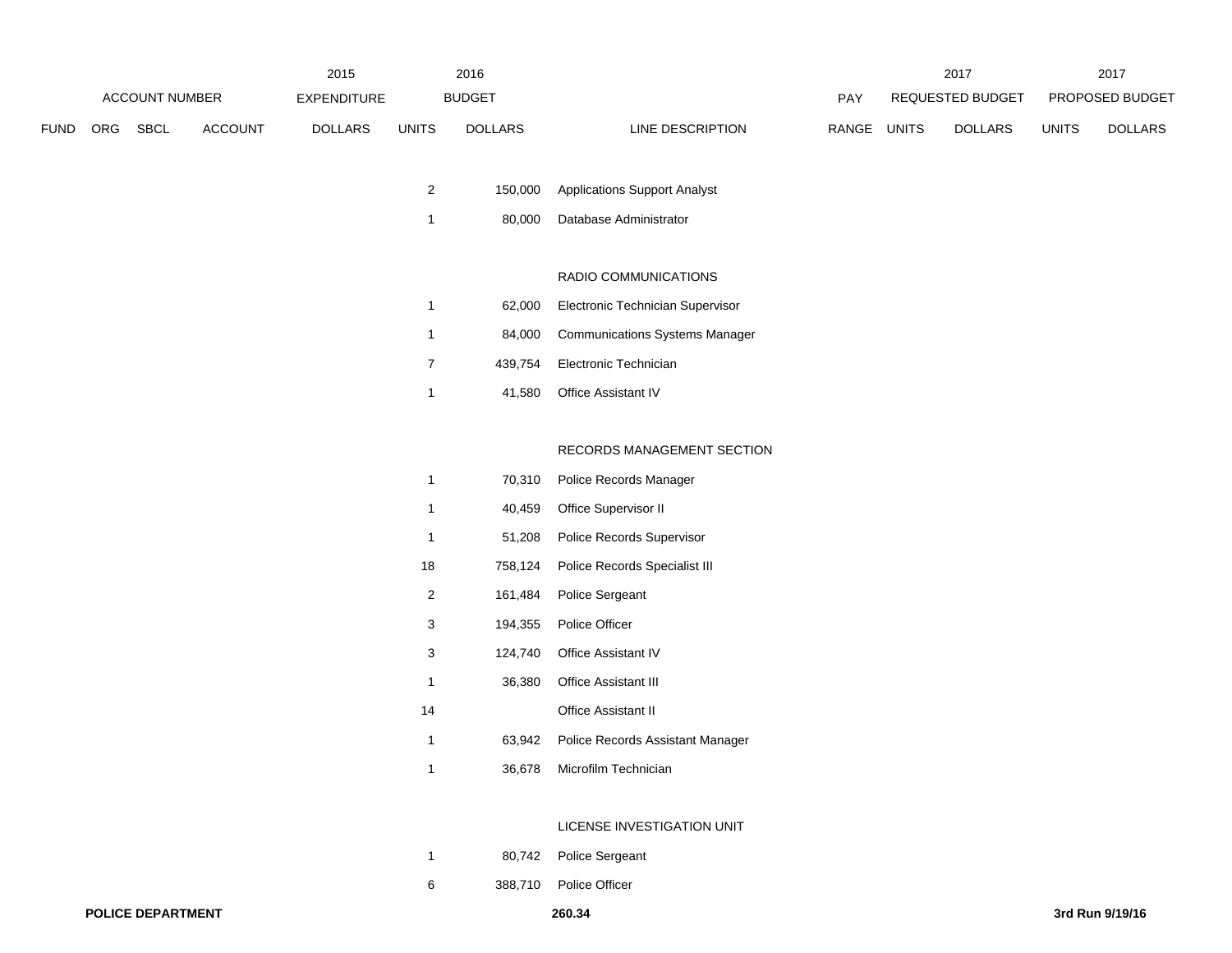|                | 2015 |                    |                | 2016           |              | 2017             |                           | 201                            |              |                |
|----------------|------|--------------------|----------------|----------------|--------------|------------------|---------------------------|--------------------------------|--------------|----------------|
| ACCOUNT NUMBER |      | <b>EXPENDITURE</b> |                | <b>BUDGET</b>  | PAY          | REQUESTED BUDGET |                           | <b>PROPOSED BUDGET</b>         |              |                |
| <b>FUND</b>    | ORG  | <b>SBCL</b>        | <b>ACCOUNT</b> | <b>DOLLARS</b> | <b>UNITS</b> | <b>DOLLARS</b>   | LINE DESCRIPTION<br>RANGE | <b>UNITS</b><br><b>DOLLARS</b> | <b>UNITS</b> | <b>DOLLARS</b> |

### ASSIGNED AS NEEDED WITHIN DECISION UNIT

| <b>POLICE DEPARTMENT</b> |               | 260.35                                      |       |             |       | 3rd Run 9/19/16 |
|--------------------------|---------------|---------------------------------------------|-------|-------------|-------|-----------------|
|                          | (1, 121, 340) | <b>Grants &amp; Aids Deduction</b>          |       | (645, 461)  |       | (1, 199, 403)   |
|                          | (330,000)     | <b>Capital Improvements Deduction</b>       |       | (330,000)   |       | (330,000)       |
|                          | (40,000)      | Reimbursable Services Deduction             |       | (40,000)    |       | (40,000)        |
| 2,839                    | 169,714,242   | Gross Salaries & Wages Total                | 2,842 | 193,679,713 | 2,828 | 192,777,158     |
|                          | 3,678,911     | Other                                       |       | 4,333,917   |       | 4,333,917       |
|                          | (6,406,418)   | Personnel Cost Adjustment                   |       | (8,814,721) |       | (8,980,744)     |
|                          | 1,599,060     | <b>Contract-Reimbursed Overtime</b>         |       | 1,347,500   |       | 1,347,500       |
|                          | 12,464,442    | Overtime Compensated                        |       | 14,334,108  |       | 14,334,108      |
|                          |               | Salary & Wage Rate Change                   |       |             |       |                 |
| 2,839                    | 158,378,247   | <b>Total Before Adjustments</b>             | 2,842 | 182,478,909 | 2,828 | 181,742,377     |
| 20                       | 351,933       | Police Officer                              |       |             |       |                 |
| $\overline{7}$           | 254,660       | Office Assistant III                        |       |             |       |                 |
| $\sqrt{5}$               | 163,525       | Office Assistant II                         |       |             |       |                 |
| 17                       | 371,808       | <b>Community Service Officer</b>            |       |             |       |                 |
| 8                        | 260,360       | Police Services Specialist - Investigator   |       |             |       |                 |
| 10                       |               | Police Serv. Special Investigator - PPD     |       |             |       |                 |
| 13                       | 234,564       | Police Serv. Spec Investigator (0.5 FTE)(C) |       |             |       |                 |
| 18                       | 253,540       | Police Serv. Spec. (0.5 FTE)(C)             |       |             |       |                 |
| 66                       | 1,536,546     | Police Aide                                 |       |             |       |                 |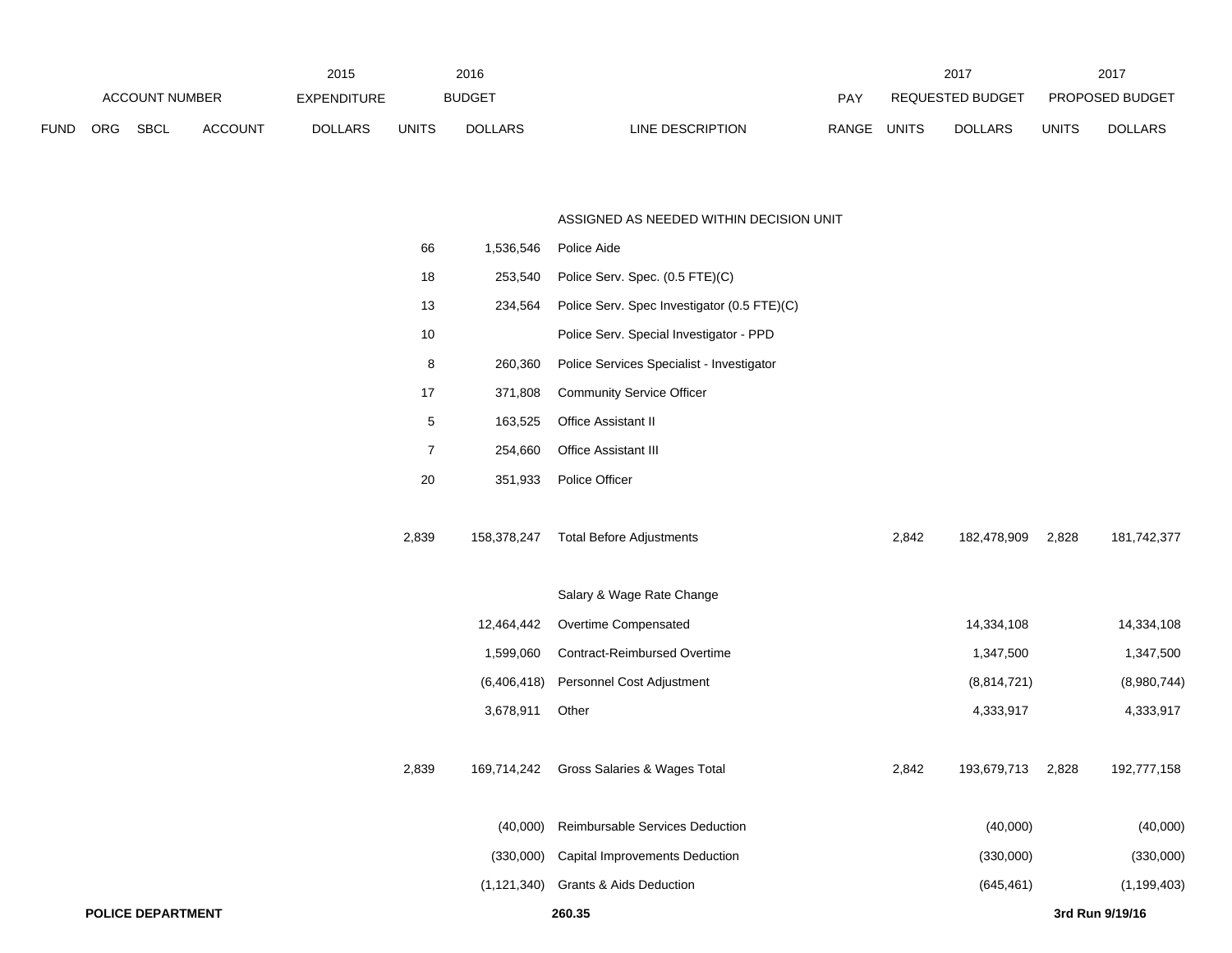|      |      |                       |                | 2015               |              | 2016           |                                                                                                                                |             |          | 2017                    |              | 2017            |
|------|------|-----------------------|----------------|--------------------|--------------|----------------|--------------------------------------------------------------------------------------------------------------------------------|-------------|----------|-------------------------|--------------|-----------------|
|      |      | <b>ACCOUNT NUMBER</b> |                | <b>EXPENDITURE</b> |              | <b>BUDGET</b>  |                                                                                                                                | PAY         |          | <b>REQUESTED BUDGET</b> |              | PROPOSED BUDGET |
| FUND | ORG  | SBCL                  | <b>ACCOUNT</b> | <b>DOLLARS</b>     | <b>UNITS</b> | <b>DOLLARS</b> | LINE DESCRIPTION                                                                                                               | RANGE UNITS |          | <b>DOLLARS</b>          | <b>UNITS</b> | <b>DOLLARS</b>  |
| 0001 | 3310 | R999                  | 006000         | 185,208,101        | 2,839        | 168,222,902    | NET SALARIES & WAGES TOTAL                                                                                                     |             | 2,842    | 192,664,252             | 2,828        | 191,207,755     |
|      |      |                       |                |                    | 2,730.27     |                | O&M FTE'S                                                                                                                      |             | 2,742.27 |                         | 2,729.27     |                 |
|      |      |                       |                |                    | 46.44        |                | NON-O&M FTE'S                                                                                                                  |             | 46.44    |                         | 46.44        |                 |
|      |      |                       |                |                    |              |                | (C) Administrative Positions to Allow Reallocation of Sworn<br>Personnel on a One For One Basis, to Patrol Related Activities. |             |          |                         |              |                 |
|      |      |                       |                |                    |              |                | (D) Incumbents assigned to the Mayor's office, who may be<br>subsequently reassigned for whatever reason, shall revert to the  |             |          |                         |              |                 |
|      |      |                       |                |                    |              |                | position title and ranking which they held at the time of appointment.                                                         |             |          |                         |              |                 |
|      |      |                       |                |                    |              |                | (F) Truancy Abatement Agreement: Six positions to be reimbursed by                                                             |             |          |                         |              |                 |
|      |      |                       |                |                    |              |                | the Milwaukee School Board under the Truancy Abatement<br>Agreement; position authority to expire 6/09/17 unless agreement     |             |          |                         |              |                 |
|      |      |                       |                |                    |              |                | is extended.                                                                                                                   |             |          |                         |              |                 |
|      |      |                       |                |                    |              |                | (G) Police Dispatchers to be administratively reclassified to Police Alarm                                                     |             |          |                         |              |                 |
|      |      |                       |                |                    |              |                | Operator, as Police Dispatcher positions are vacated, to a maximum                                                             |             |          |                         |              |                 |
|      |      |                       |                |                    |              |                | of 15 positions. These positions will be earmarked for promotional                                                             |             |          |                         |              |                 |
|      |      |                       |                |                    |              |                | opportunities for officers currently eligible for the rank of Police Alarm                                                     |             |          |                         |              |                 |
|      |      |                       |                |                    |              |                | Operator, according to the specifications of settlement case No. 98-                                                           |             |          |                         |              |                 |
|      |      |                       |                |                    |              |                | CV-009353, effective October 1, 2004. At the conclusion of the                                                                 |             |          |                         |              |                 |
|      |      |                       |                |                    |              |                | settlement, Police Alarm Operators to be administratively reclassified                                                         |             |          |                         |              |                 |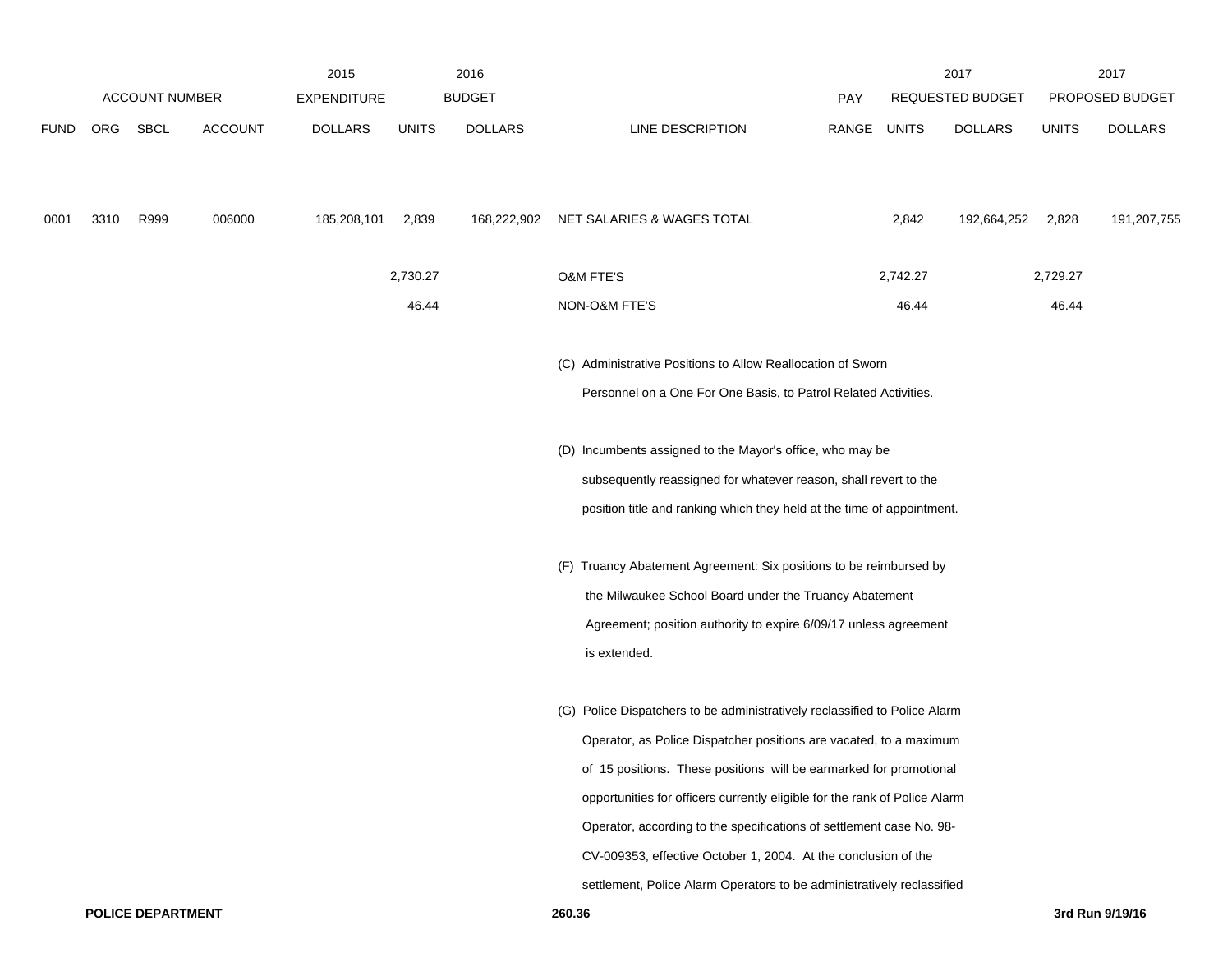|             |                       |                | 2015               |              | 2016           |                                                                                                                                                                                                                                         |             | 2017             |              | 2017            |
|-------------|-----------------------|----------------|--------------------|--------------|----------------|-----------------------------------------------------------------------------------------------------------------------------------------------------------------------------------------------------------------------------------------|-------------|------------------|--------------|-----------------|
|             | <b>ACCOUNT NUMBER</b> |                | <b>EXPENDITURE</b> |              | <b>BUDGET</b>  |                                                                                                                                                                                                                                         | <b>PAY</b>  | REQUESTED BUDGET |              | PROPOSED BUDGET |
| <b>FUND</b> | ORG SBCL              | <b>ACCOUNT</b> | <b>DOLLARS</b>     | <b>UNITS</b> | <b>DOLLARS</b> | LINE DESCRIPTION                                                                                                                                                                                                                        | RANGE UNITS | <b>DOLLARS</b>   | <b>UNITS</b> | <b>DOLLARS</b>  |
|             |                       |                |                    |              |                | to Police Dispatchers upon becoming vacant.                                                                                                                                                                                             |             |                  |              |                 |
|             |                       |                |                    |              |                | (K) High Intensity Drug Trafficking Area (HIDTA) Grant: Position<br>authority to expire 12/31/16 if HIDTA funding and the HIDTA<br>Project are discontinued.                                                                            |             |                  |              |                 |
|             |                       |                |                    |              |                | (L) Security Resource Officers (SROs). MPS funds 6 positions.                                                                                                                                                                           |             |                  |              |                 |
|             |                       |                |                    |              |                | (N) Milwaukee Metropolitan Drug Enforcement Grant. Position authority<br>to expire 12/31/16 unless grant is extended.                                                                                                                   |             |                  |              |                 |
|             |                       |                |                    |              |                | (P) COPS Hiring Recovery Program (CHRP) Grant. Ten grant funded<br>Police Officer positions to expire 12/31/16 and maintained for a<br>period of not less than 12 months following the end of the grant<br>unless the grant is extended |             |                  |              |                 |
|             |                       |                |                    |              |                | (S) Beat Patrol Grant: To expire 12/31/16 unless the Beat Patrol<br>Program Grant, available from the State of Wisconsin, Office of<br>Justice Assistance is extended.                                                                  |             |                  |              |                 |
|             |                       |                |                    |              |                | (T) Mobile Crisis Officers: To expire 12/31/2016 unless the<br>Agreement with Milwaukee County is extended.                                                                                                                             |             |                  |              |                 |
|             |                       |                |                    |              |                | (Y) Required to file a statement of economic interests in accordance                                                                                                                                                                    |             |                  |              |                 |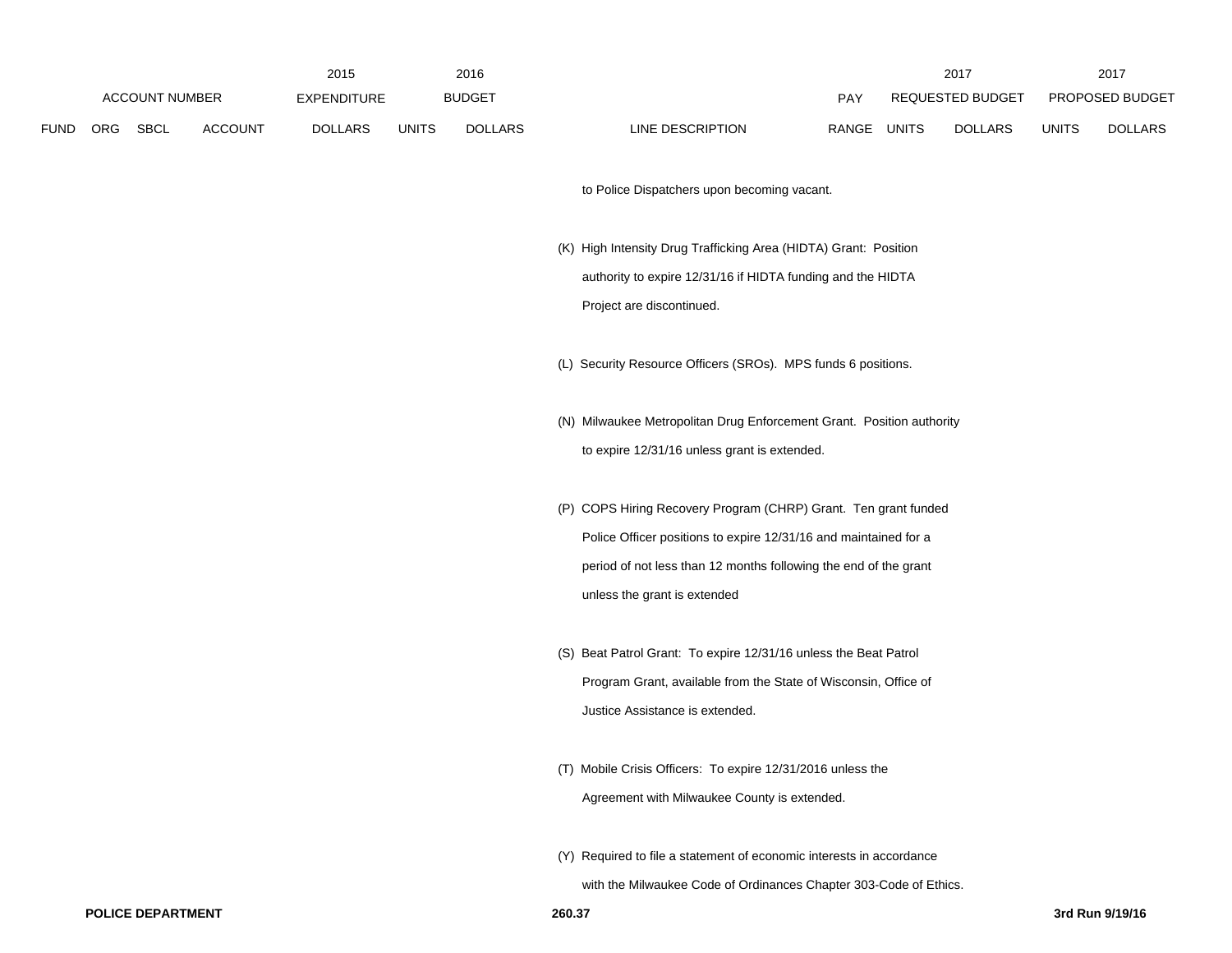|             |            |                       |                | 2015               |              | 2016           |                                                          |       |              | 2017                    |              | 2017            |
|-------------|------------|-----------------------|----------------|--------------------|--------------|----------------|----------------------------------------------------------|-------|--------------|-------------------------|--------------|-----------------|
|             |            | <b>ACCOUNT NUMBER</b> |                | <b>EXPENDITURE</b> |              | <b>BUDGET</b>  |                                                          | PAY   |              | <b>REQUESTED BUDGET</b> |              | PROPOSED BUDGET |
| <b>FUND</b> | <b>ORG</b> | <b>SBCL</b>           | <b>ACCOUNT</b> | <b>DOLLARS</b>     | <b>UNITS</b> | <b>DOLLARS</b> | LINE DESCRIPTION                                         | RANGE | <b>UNITS</b> | <b>DOLLARS</b>          | <b>UNITS</b> | <b>DOLLARS</b>  |
|             |            |                       |                |                    |              |                |                                                          |       |              |                         |              |                 |
|             |            |                       |                |                    |              |                |                                                          |       |              |                         |              |                 |
| 0001        | 3310       | R999                  | 006100         | 93,067,071         |              | 90,801,258     | ESTIMATED EMPLOYEE FRINGE BENEFITS                       |       |              | 92,478,841              |              | 91,779,722      |
|             |            |                       |                |                    |              |                | (Involves Revenue Offset-No Transfers from this Account) |       |              |                         |              |                 |
|             |            |                       |                |                    |              |                |                                                          |       |              |                         |              |                 |
|             |            |                       |                |                    |              |                | OPERATING EXPENDITURES                                   |       |              |                         |              |                 |
| 0001        | 3310       | R999                  | 630100         | 680,309            |              | 753,900        | General Office Expense                                   |       |              | 773,900                 |              | 680,000         |
| 0001        | 3310       | R999                  | 630500         | 225,189            |              | 150,600        | Tools & Machinery Parts                                  |       |              | 200,600                 |              | 200,600         |
| 0001        | 3310       | R999                  | 631000         | 228,210            |              | 199,700        | <b>Construction Supplies</b>                             |       |              | 199,700                 |              | 199,700         |
| 0001        | 3310       | R999                  | 631500         | 2,777,912          |              | 3,215,387      | Energy                                                   |       |              | 2,898,594               |              | 2,868,594       |
| 0001        | 3310       | R999                  | 632000         | 1,849,125          |              | 1,413,517      | <b>Other Operating Supplies</b>                          |       |              | 1,413,517               |              | 1,413,517       |
| 0001        | 3310       | R999                  | 632500         | 7,730              |              | 8,200          | <b>Facility Rental</b>                                   |       |              | 8,200                   |              | 8,200           |
| 0001        | 3310       | R999                  | 633000         |                    |              |                | Vehicle Rental                                           |       |              |                         |              |                 |
| 0001        | 3310       | R999                  | 633500         | 451,499            |              | 601,100        | Non-Vehicle Equipment Rental                             |       |              | 601,100                 |              | 601,100         |
| 0001        | 3310       | R999                  | 634000         | 676,191            |              | 511,440        | <b>Professional Services</b>                             |       |              | 511,440                 |              | 451,440         |
| 0001        | 3310       | R999                  | 634500         | 2,296,613          |              | 3,476,149      | Information Technology Services                          |       |              | 4,190,326               |              | 4,175,326       |
| 0001        | 3310       | R999                  | 635000         | 1,362,339          |              | 1,255,932      | <b>Property Services</b>                                 |       |              | 1,270,932               |              | 1,270,932       |
| 0001        | 3310       | R999                  | 635500         | 294                |              |                | <b>Infrastructure Services</b>                           |       |              |                         |              |                 |
| 0001        | 3310       | R999                  | 636000         | 191,731            |              | 231,500        | Vehicle Repair Services                                  |       |              | 631,500                 |              | 231,500         |
| 0001        | 3310       | R999                  | 636500         | 3,068,603          |              | 3,491,530      | <b>Other Operating Services</b>                          |       |              | 3,566,530               |              | 3,566,530       |
| 0001        | 3310       | R999                  | 637000         |                    |              |                | Loans and Grants                                         |       |              |                         |              |                 |
| 0001        | 3310       | R999                  | 637501         | 535,502            |              | 255,000        | Reimburse Other Departments                              |       |              | 255,000                 |              | 255,000         |
|             |            |                       |                |                    |              |                |                                                          |       |              |                         |              |                 |
| 0001        | 3310       | R999                  | 006300         | 14, 351, 247       |              | 15,563,955     | OPERATING EXPENDITURES TOTAL                             |       |              | 16,521,339              |              | 15,922,439      |
|             |            |                       |                |                    |              |                |                                                          |       |              |                         |              |                 |

### EQUIPMENT PURCHASES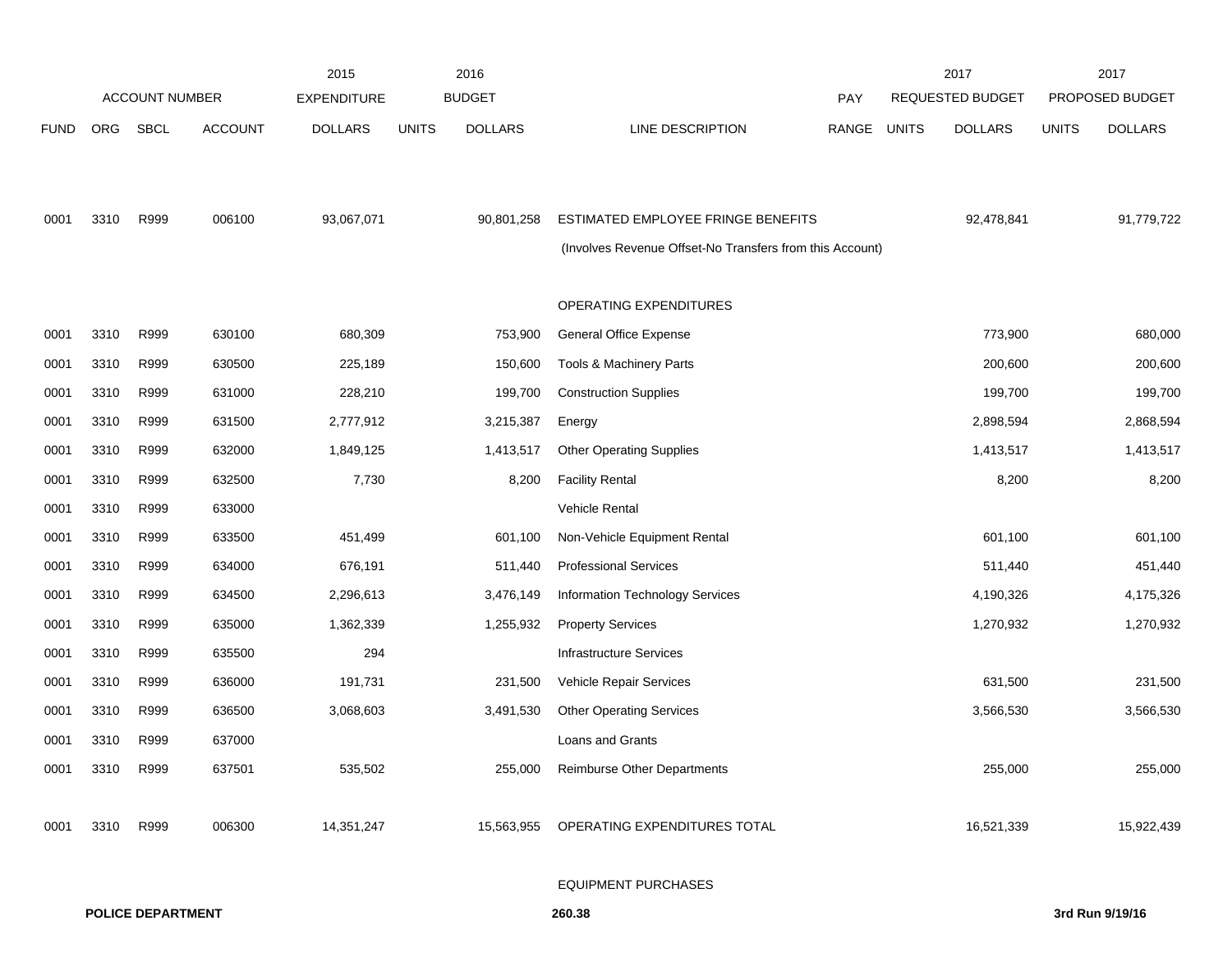|      | 2015           |      |                    |                | 2016          |                | 2017                      |                         | 2017                   |                |
|------|----------------|------|--------------------|----------------|---------------|----------------|---------------------------|-------------------------|------------------------|----------------|
|      | ACCOUNT NUMBER |      | <b>EXPENDITURE</b> |                | <b>BUDGET</b> | PAY            | REQUESTED BUDGET          |                         | <b>PROPOSED BUDGET</b> |                |
| FUND | <b>ORG</b>     | SBCL | <b>ACCOUNT</b>     | <b>DOLLARS</b> | <b>UNITS</b>  | <b>DOLLARS</b> | RANGE<br>LINE DESCRIPTION | UNITS<br><b>DOLLARS</b> | <b>UNITS</b>           | <b>DOLLARS</b> |

# Additional Equipment

# Subtotal - Additional Equipment

# Replacement Equipment

|           | 25  | 810,000   | Autos                              | 40  | 1,296,000 | 35               | 1,134,000 |
|-----------|-----|-----------|------------------------------------|-----|-----------|------------------|-----------|
|           | 28  | 39,200    | <b>Light Bars</b>                  | 42  | 67,200    | 37               | 59,200    |
|           | 10  | 114,000   | Motorcycle                         | 10  | 114,000   | 10               | 114,000   |
|           | 28  | 14,000    | Siren                              | 42  | 21,000    | 37               | 18,500    |
|           |     | 150,000   | Software                           |     | 150,000   |                  | 150,000   |
|           | 28  | 39,200    | <b>Vehicle Partitions</b>          | 42  | 58,800    | 37               | 51,800    |
|           | 25  | 3,750     | Siren Speaker                      | 42  | 8,400     | 37               | 7,400     |
|           | 2   | 78,000    | Prisoner Conveyance Vehicle        | 4   | 156,000   | $\boldsymbol{2}$ | 78,000    |
|           | 28  | 14,000    | <b>Rear Seats</b>                  | 42  | 21,000    | 37               | 18,500    |
|           | 28  | 6,720     | <b>Window Armor</b>                | 42  | 10,080    | 37               | 8,880     |
|           | 28  | 28,000    | Free-standing rifle & shotgun rack | 42  | 42,000    | 37               | 37,000    |
|           | 25  | 165,250   | Mobile Data Computers              | 42  | 277,620   | 37               | 244,570   |
|           | 25  | 27,500    | <b>MDC Vehicle Consoles</b>        | 42  | 46,200    | 37               | 40,700    |
|           | 25  | 157,750   | <b>Digital Video Recorders</b>     | 42  | 265,020   | 37               | 233,470   |
|           | 25  | 130,450   | <b>Digital Radio</b>               | 42  | 219,156   | 37               | 193,066   |
|           | 85  | 340,000   | <b>Portable Digital Radios</b>     | 85  | 340,000   | 85               | 340,000   |
| 3,182,094 | 415 | 2,117,820 | Subtotal - Replacement Equipment   | 601 | 3,092,476 | 539              | 2,729,086 |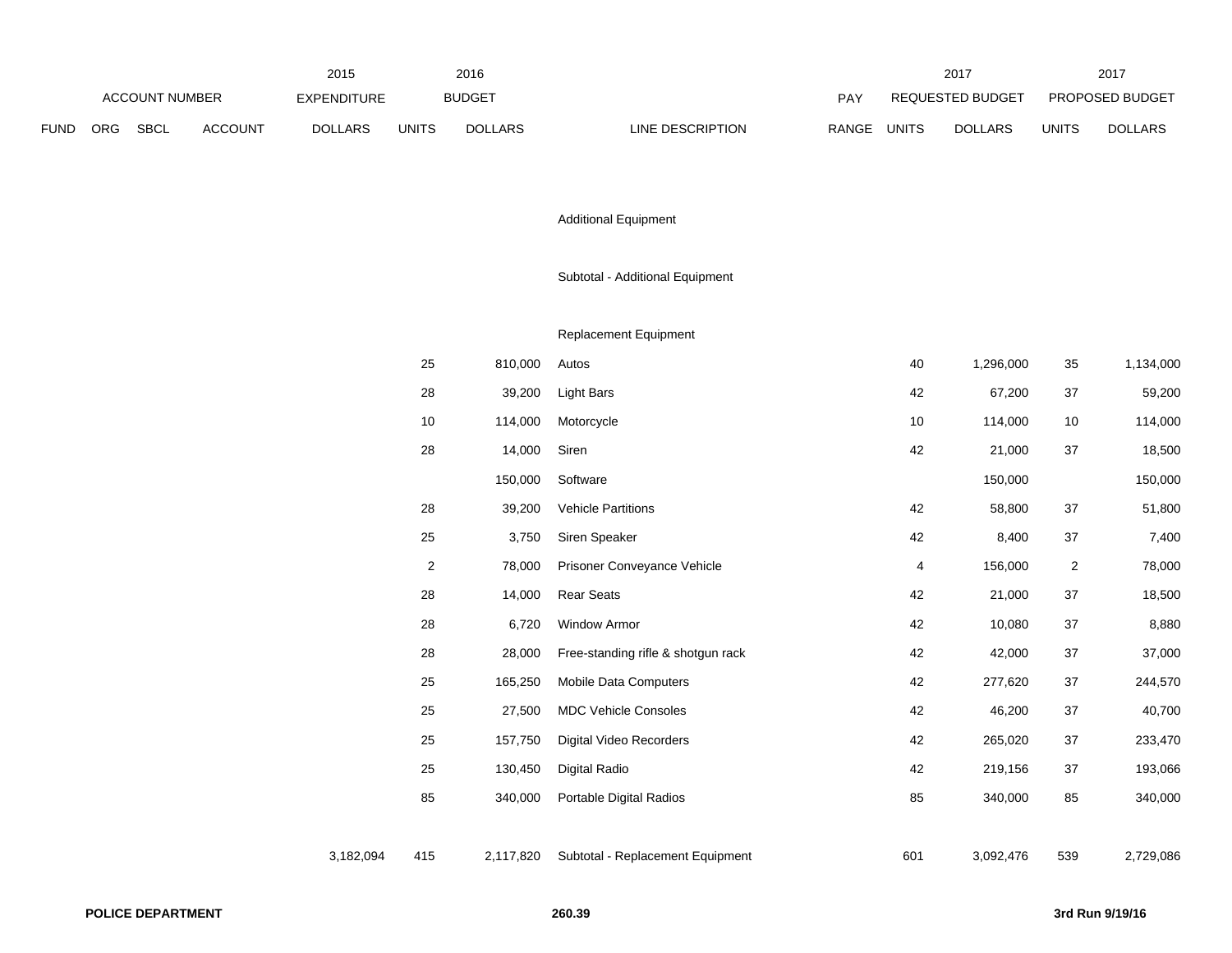|             |            |                |                | 2015               |              | 2016           |                                                                   |       |              | 2017             |              | 2017            |
|-------------|------------|----------------|----------------|--------------------|--------------|----------------|-------------------------------------------------------------------|-------|--------------|------------------|--------------|-----------------|
|             |            | ACCOUNT NUMBER |                | <b>EXPENDITURE</b> |              | <b>BUDGET</b>  |                                                                   | PAY   |              | REQUESTED BUDGET |              | PROPOSED BUDGET |
| <b>FUND</b> | <b>ORG</b> | <b>SBCL</b>    | <b>ACCOUNT</b> | <b>DOLLARS</b>     | <b>UNITS</b> | <b>DOLLARS</b> | LINE DESCRIPTION                                                  | RANGE | <b>UNITS</b> | <b>DOLLARS</b>   | <b>UNITS</b> | <b>DOLLARS</b>  |
| 0001        | 3310       | R999           | 006800         | 3,182,094          | 415          | 2,117,820      | <b>EQUIPMENT PURCHASES TOTAL</b>                                  |       | 601          | 3,092,476        | 539          | 2,729,086       |
|             |            |                |                |                    |              |                | SPECIAL FUNDS                                                     |       |              |                  |              |                 |
| 0001        | 3310       | R333           | 006300         |                    |              | 27,600         | Sojourner Family Peace Center*                                    |       |              | 27,600           |              | 27,600          |
| 0001        | 3310       | R334           | 006300         |                    |              | 191,000        | Computer Replacement Program*                                     |       |              | 191,000          |              | 191,000         |
| 0001        | 3310       | R334           | 006800         |                    |              | 309,000        | Computer Replacement Program*                                     |       |              | 309,000          |              | 394,652         |
|             |            |                |                |                    |              | 527,600        | SPECIAL FUNDS TOTAL                                               |       |              | 527,600          |              | 613,252         |
|             |            |                |                | 295,808,513        |              | 277,233,535    | POLICE DEPARTMENT ADMINISTRATION/<br>SERVICES DECISION UNIT TOTAL |       |              | 305,284,508      |              | 302,252,254     |

\*Appropriation Control Account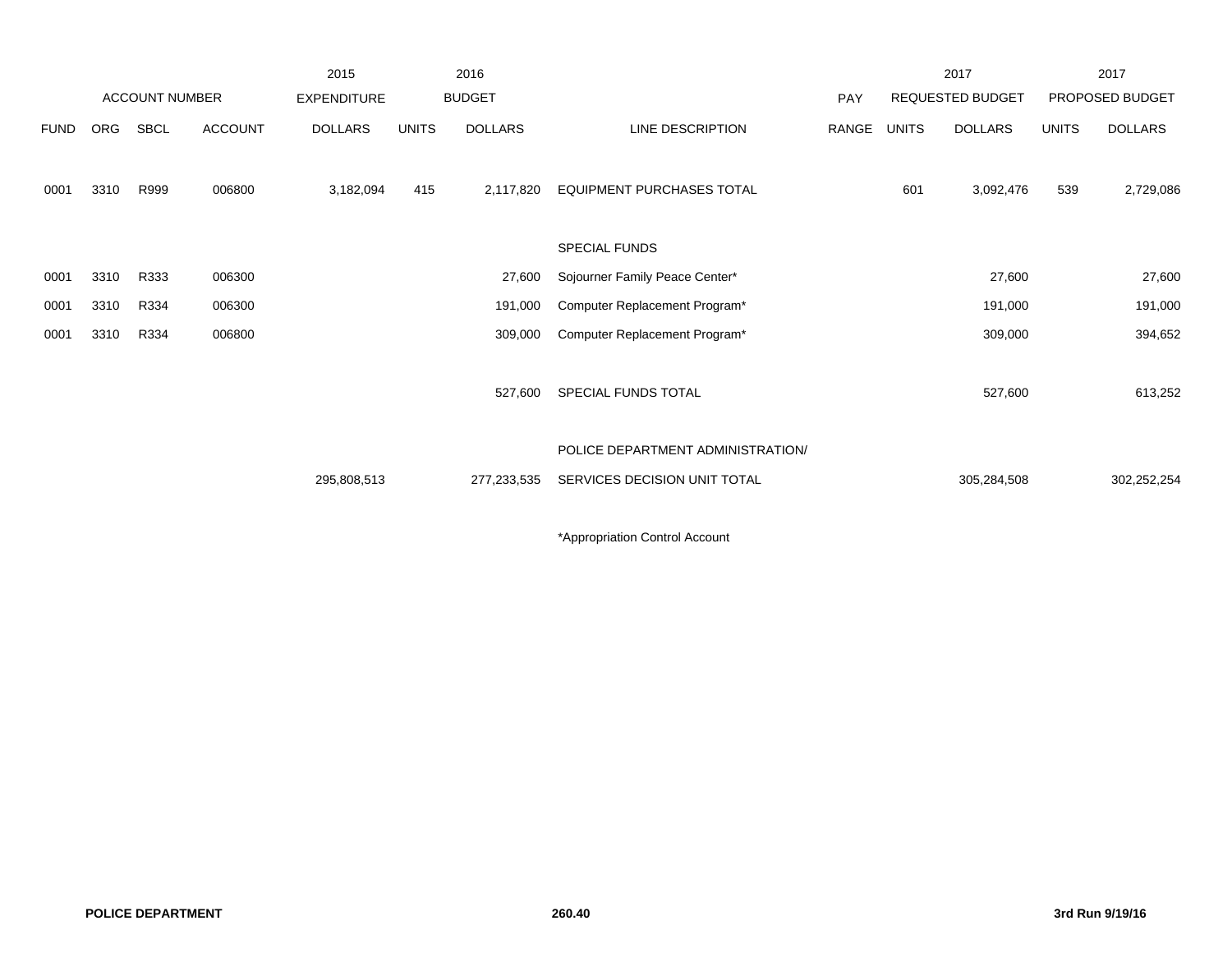|      | ACCOUNT NUMBER |      | 2015               | 2016           |                  |                |                                        | 2017                       |                |                | 2017             |                |  |
|------|----------------|------|--------------------|----------------|------------------|----------------|----------------------------------------|----------------------------|----------------|----------------|------------------|----------------|--|
|      |                |      | <b>EXPENDITURE</b> |                | <b>BUDGET</b>    |                | PAY                                    | REQUESTED BUDGET           |                |                | PROPOSED BUDGET  |                |  |
| FUND | ORG            | SBCL | <b>ACCOUNT</b>     | <b>DOLLARS</b> | <b>UNITS</b>     | <b>DOLLARS</b> | LINE DESCRIPTION                       | RANGE UNITS                |                | <b>DOLLARS</b> | <b>UNITS</b>     | <b>DOLLARS</b> |  |
|      |                |      |                    |                |                  |                |                                        |                            |                |                |                  |                |  |
|      |                |      |                    |                |                  |                | PORT OF MILWAUKEE                      |                            |                |                |                  |                |  |
|      |                |      |                    |                |                  |                | BUDGETARY CONTROL UNIT (1BCU=1DU)      |                            |                |                |                  |                |  |
|      |                |      |                    |                |                  |                | <b>SALARIES &amp; WAGES</b>            |                            |                |                |                  |                |  |
|      |                |      |                    |                | $\boldsymbol{7}$ |                | Harbor Commissioner (Y)                | $\ensuremath{\mathsf{SP}}$ | $\overline{7}$ |                | $\boldsymbol{7}$ |                |  |
|      |                |      |                    |                | $\mathbf{1}$     | 105,674        | Municipal Port Director (Y)            | 1NX                        | $\mathbf{1}$   | 107,320        | $\mathbf{1}$     | 107,320        |  |
|      |                |      |                    |                |                  |                |                                        |                            |                |                |                  |                |  |
|      |                |      |                    |                |                  |                | <b>GENERAL OFFICE</b>                  |                            |                |                |                  |                |  |
|      |                |      |                    |                |                  |                | MARKETING SECTION                      |                            |                |                |                  |                |  |
|      |                |      |                    |                | $\overline{1}$   | 82,915         | Port Marketing Manager (X)             | 1HX                        | $\mathbf{1}$   | 82,915         | $\mathbf{1}$     | 82,915         |  |
|      |                |      |                    |                | $\mathbf{1}$     | 48,294         | Trade Development Rep.                 | 2FX                        | $\mathbf{1}$   | 48,294         | $\mathbf{1}$     | 48,294         |  |
|      |                |      |                    |                | $\overline{1}$   | 54,865         | Trade Development Rep.-Sr.             | 2HX                        | $\mathbf{1}$   | 54,865         | $\mathbf{1}$     | 54,865         |  |
|      |                |      |                    |                |                  |                | College Intern (0.50 FTE)              | 9I                         | $\overline{2}$ | 10,754         | $\overline{c}$   | 10,754         |  |
|      |                |      |                    |                |                  |                |                                        |                            |                |                |                  |                |  |
|      |                |      |                    |                |                  |                | FINANCE AND PERSONNEL SECTION          |                            |                |                |                  |                |  |
|      |                |      |                    |                | $\mathbf{1}$     | 75,462         | Port Finance Officer (Y)               | 2JX                        | $\mathbf{1}$   | 79,235         | $\mathbf{1}$     | 79,235         |  |
|      |                |      |                    |                | $\overline{1}$   | 51,894         | Accounting Program Assistant III       | 5GN                        | $\mathbf{1}$   | 51,894         | $\mathbf{1}$     | 51,894         |  |
|      |                |      |                    |                |                  |                | ADMINISTRATIVE SECTION                 |                            |                |                |                  |                |  |
|      |                |      |                    |                |                  |                |                                        |                            |                |                |                  |                |  |
|      |                |      |                    |                | $\overline{1}$   | 50,034         | Administrative Assistant III (Y)       | 5FN                        | $\overline{1}$ | 50,034         | $\overline{1}$   | 50,034         |  |
|      |                |      |                    |                |                  |                | ENGINEERING DIVISION                   |                            |                |                |                  |                |  |
|      |                |      |                    |                | $\mathbf{1}$     | 109,790        | Management Civil Engineer - Senior (Y) | 11X                        | $\mathbf{1}$   | 109,790        | $\mathbf{1}$     | 109,790        |  |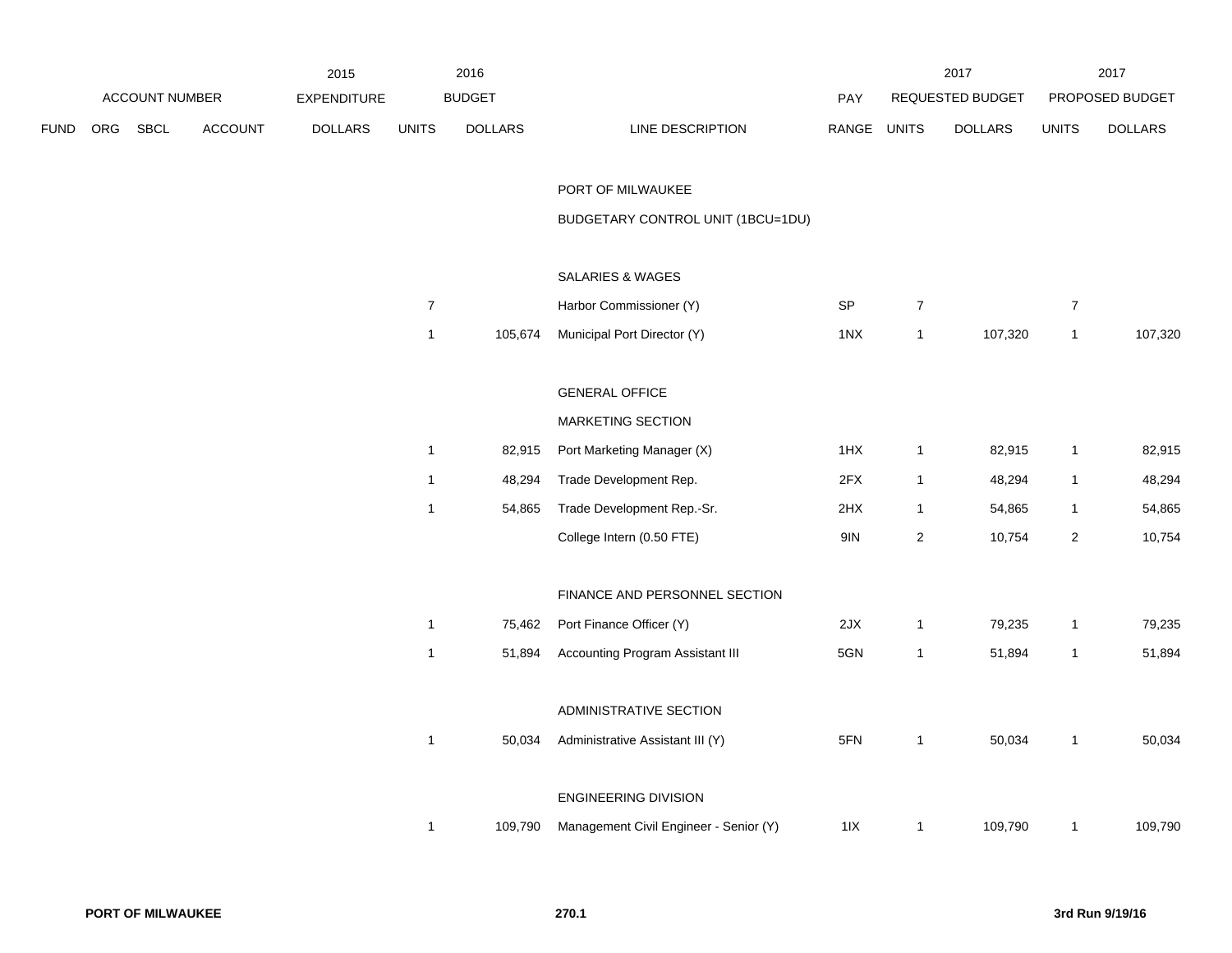|             | ACCOUNT NUMBER |             | 2016<br>2015<br><b>BUDGET</b><br><b>EXPENDITURE</b> |                |                         | PAY            |                                          | 2017<br>REQUESTED BUDGET |                | 2017            |                |                |
|-------------|----------------|-------------|-----------------------------------------------------|----------------|-------------------------|----------------|------------------------------------------|--------------------------|----------------|-----------------|----------------|----------------|
|             |                |             |                                                     |                |                         |                |                                          |                          |                | PROPOSED BUDGET |                |                |
| <b>FUND</b> | ORG            | <b>SBCL</b> | ACCOUNT                                             | <b>DOLLARS</b> | <b>UNITS</b>            | <b>DOLLARS</b> | LINE DESCRIPTION                         | RANGE                    | <b>UNITS</b>   | <b>DOLLARS</b>  | <b>UNITS</b>   | <b>DOLLARS</b> |
|             |                |             |                                                     |                |                         |                | DESIGN SECTION                           |                          |                |                 |                |                |
|             |                |             |                                                     |                | $\mathbf{1}$            | 67,286         | Civil Engineer III (X)                   | $2\mathsf{IN}$           | $\mathbf{1}$   | 68,911          | $\mathbf{1}$   | 68,911         |
|             |                |             |                                                     |                | $\mathbf{1}$            | 38,508         | Engineering Tech II                      | 3FN                      | $\mathbf{1}$   | 38,508          | $\mathbf{1}$   | 38,508         |
|             |                |             |                                                     |                |                         |                | FIELD SECTION                            |                          |                |                 |                |                |
|             |                |             |                                                     |                | $\overline{1}$          | 58,373         | Civil Engineer II                        | 2GN                      | $\mathbf{1}$   | 55,594          | $\mathbf{1}$   | 55,594         |
|             |                |             |                                                     |                |                         |                | OPERATIONS DIVISION                      |                          |                |                 |                |                |
|             |                |             |                                                     |                | $\mathbf{1}$            | 78,422         | Port Operations Manager (X)(Y)           | 11X                      | $\mathbf{1}$   | 78,422          | $\mathbf{1}$   | 78,422         |
|             |                |             |                                                     |                | $\mathbf{1}$            | 64,780         | Port Facilities Supervisor (X)           | 1EX                      | $\mathbf{1}$   | 66,345          | $\mathbf{1}$   | 66,345         |
|             |                |             |                                                     |                |                         |                | CARGO HANDLING-MAINT. AND REPAIR SECTION |                          |                |                 |                |                |
|             |                |             |                                                     |                | $\overline{c}$          | 119,581        | Harbor Crane Operator                    | 8QN                      | $\overline{2}$ | 120,141         | $\overline{c}$ | 120,141        |
|             |                |             |                                                     |                | $\mathbf{1}$            | 51,284         | Port Mechanic                            | 7GN                      | $\mathbf{1}$   | 52,523          | $\mathbf{1}$   | 52,523         |
|             |                |             |                                                     |                | 6                       | 186,049        | Port Maintenance Technician              | 8JN                      | $\,6\,$        | 196,956         | 6              | 196,956        |
|             |                |             |                                                     |                |                         |                | Port Maintenance Technician IV           | 7GN                      | $\mathbf{1}$   |                 | $\mathbf{1}$   |                |
|             |                |             |                                                     |                |                         |                | <b>AUXILIARY POSITIONS</b>               |                          |                |                 |                |                |
|             |                |             |                                                     |                | $\overline{\mathbf{c}}$ |                | Inspector Docks & Dredging               | 3HN                      |                |                 |                |                |
|             |                |             |                                                     |                | $\mathbf{1}$            |                | Trade Development Rep.-Sr.               | 2HX                      | $\mathbf{1}$   |                 | $\mathbf{1}$   |                |
|             |                |             |                                                     |                | $\mathbf{1}$            |                | Management Civil Engineer - Senior       | 11X                      | $\mathbf{1}$   |                 | $\mathbf{1}$   |                |
|             |                |             |                                                     |                | -1                      |                | Civil Engineer III                       | $2\mathsf{IN}$           | $\overline{2}$ |                 | $\overline{2}$ |                |
|             |                |             |                                                     |                |                         |                | Port Operations Manager (X)(Y)           | 11X                      | $\mathbf{1}$   |                 | $\mathbf{1}$   |                |
|             |                |             |                                                     |                | -1                      |                | Municipal Port Director (Y)              | 1NX                      |                |                 |                |                |
|             |                |             |                                                     |                |                         |                | Port Operations and Trade Director(Y)    | 1JX                      |                |                 |                |                |

 $\hat{\mathbf{x}}$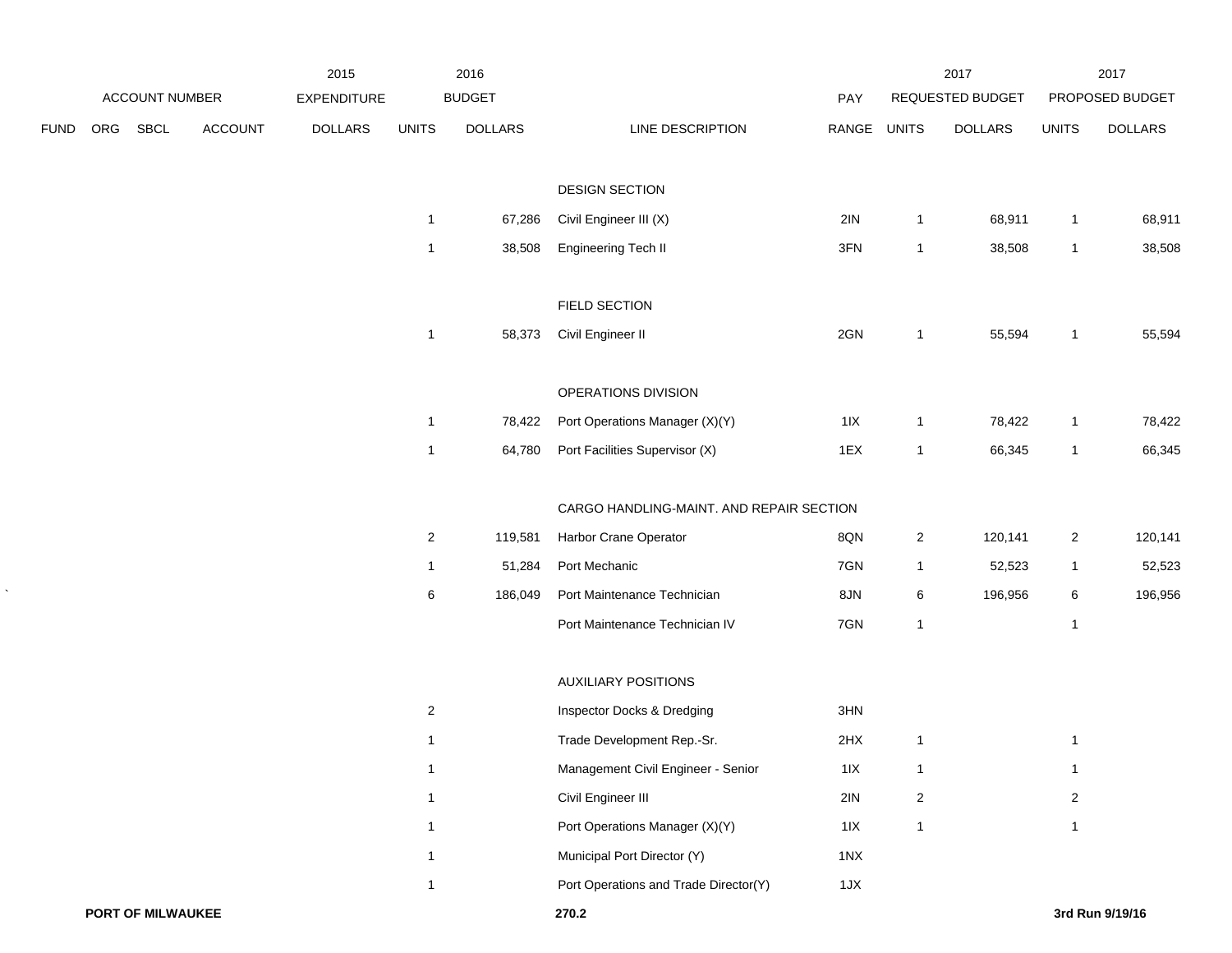|             |      |                |                | 2015           | 2016         |                |                                                                           |             | 2017   |                  | 2017         |                 |
|-------------|------|----------------|----------------|----------------|--------------|----------------|---------------------------------------------------------------------------|-------------|--------|------------------|--------------|-----------------|
|             |      | ACCOUNT NUMBER |                | EXPENDITURE    |              | <b>BUDGET</b>  |                                                                           | PAY         |        | REQUESTED BUDGET |              | PROPOSED BUDGET |
| <b>FUND</b> | ORG  | SBCL           | <b>ACCOUNT</b> | <b>DOLLARS</b> | <b>UNITS</b> | <b>DOLLARS</b> | LINE DESCRIPTION                                                          | RANGE UNITS |        | <b>DOLLARS</b>   | <b>UNITS</b> | <b>DOLLARS</b>  |
|             |      |                |                |                | $37\,$       | 1,243,211      | <b>Total Before Adjustments</b>                                           |             | $37\,$ | 1,272,501        | 37           | 1,272,501       |
|             |      |                |                |                |              |                | Salary & Wage Rate Changes                                                |             |        |                  |              |                 |
|             |      |                |                |                |              | 10,000         | Overtime Compensated*                                                     |             |        | 10,000           |              | 10,000          |
|             |      |                |                |                |              | (25,055)       | Personnel Cost Adjustment                                                 |             |        | (25, 196)        |              | (25, 196)       |
|             |      |                |                |                |              |                | Other                                                                     |             |        | 6,000            |              | 6,000           |
|             |      |                |                | 1,227,442      | $37\,$       | 1,228,156      | Gross Salaries & Wages Total                                              |             | $37\,$ | 1,263,305        | $37\,$       | 1,263,305       |
|             |      |                |                |                |              |                | Reimbursable Services Deduction                                           |             |        |                  |              |                 |
|             |      |                |                |                |              |                | Capital Improvements Deduction                                            |             |        |                  |              |                 |
|             |      |                |                |                |              |                | Grants and Aids Deduction                                                 |             |        |                  |              |                 |
| 0480        | 4280 | R999           | 006000         | 1,227,442      | $37\,$       | 1,228,156      | NET SALARIES & WAGES TOTAL*                                               |             | 37     | 1,263,305        | 37           | 1,263,305       |
|             |      |                |                |                | 20.00        |                | O&M FTE'S                                                                 |             | 20.50  |                  | 20.50        |                 |
|             |      |                |                |                |              |                | NON-O&M FTE'S                                                             |             |        |                  |              |                 |
|             |      |                |                |                |              |                | (X) Private Auto Allowance May Be Paid Pursuant to Section                |             |        |                  |              |                 |
|             |      |                |                |                |              |                | 350-183 of the Milwaukee Code.                                            |             |        |                  |              |                 |
|             |      |                |                |                |              |                | (Y) Required to file a statement of economic interests in accordance with |             |        |                  |              |                 |
|             |      |                |                |                |              |                | the Milwaukee Code of Ordinances Chapter 303-Code of Ethics.              |             |        |                  |              |                 |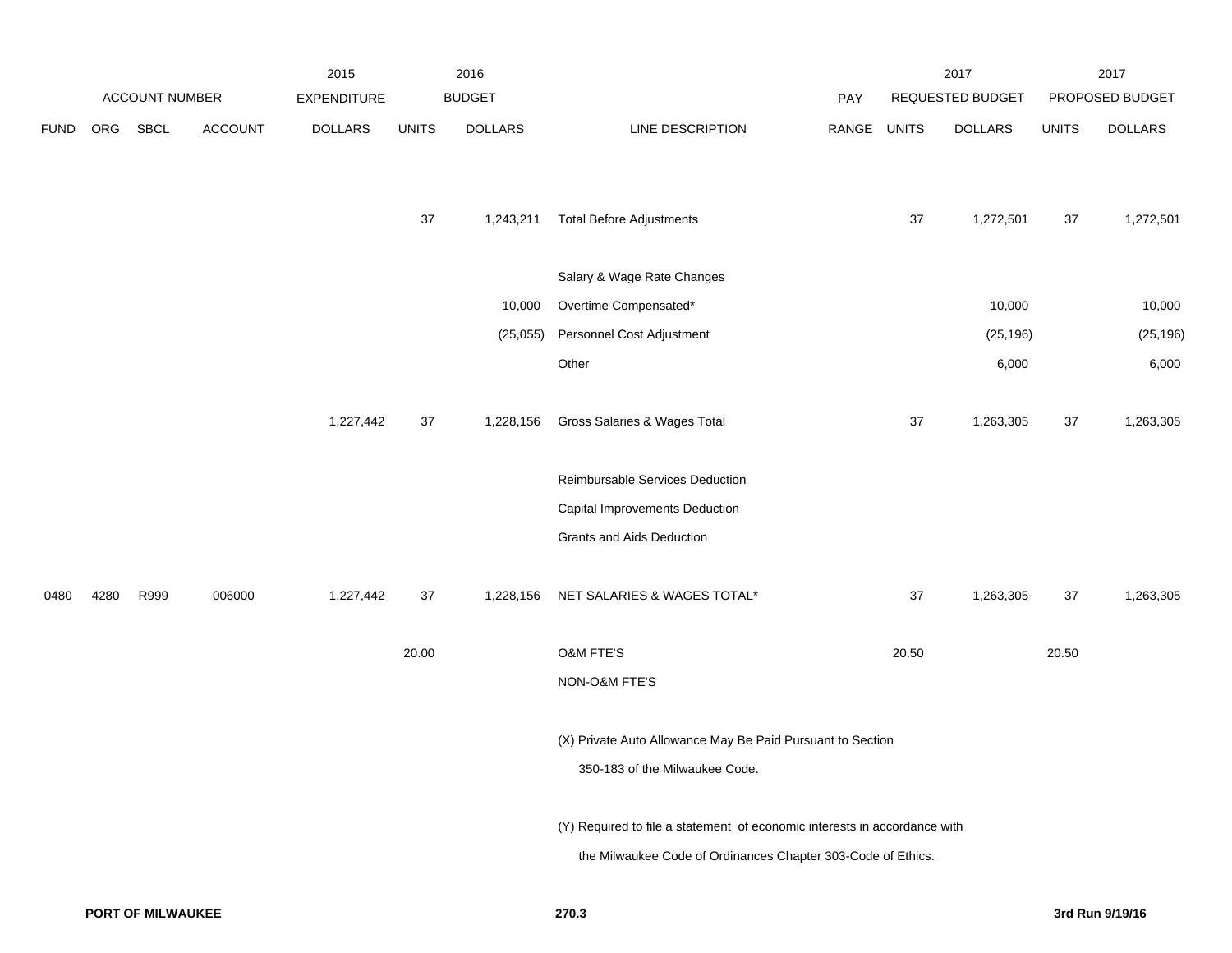|             |            |                       |                | 2015               |              | 2016           |                                                          |       |              | 2017                    |              | 2017            |
|-------------|------------|-----------------------|----------------|--------------------|--------------|----------------|----------------------------------------------------------|-------|--------------|-------------------------|--------------|-----------------|
|             |            | <b>ACCOUNT NUMBER</b> |                | <b>EXPENDITURE</b> |              | <b>BUDGET</b>  |                                                          | PAY   |              | <b>REQUESTED BUDGET</b> |              | PROPOSED BUDGET |
| <b>FUND</b> | <b>ORG</b> | <b>SBCL</b>           | <b>ACCOUNT</b> | <b>DOLLARS</b>     | <b>UNITS</b> | <b>DOLLARS</b> | LINE DESCRIPTION                                         | RANGE | <b>UNITS</b> | <b>DOLLARS</b>          | <b>UNITS</b> | <b>DOLLARS</b>  |
|             |            |                       |                |                    |              |                |                                                          |       |              |                         |              |                 |
| 0480        | 4280       | R999                  | 006180         | 576,183            |              | 589,515        | ESTIMATED EMPLOYEE FRINGE BENEFITS                       |       |              | 568,487                 |              | 568,487         |
|             |            |                       |                |                    |              |                | (Involves Revenue Offset-No Transfers from this Account) |       |              |                         |              |                 |
|             |            |                       |                |                    |              |                |                                                          |       |              |                         |              |                 |
|             |            |                       |                |                    |              |                | OPERATING EXPENDITURES                                   |       |              |                         |              |                 |
| 0480        | 4280       | R999                  | 630100         | 9,817              |              | 10,000         | <b>General Office Expense</b>                            |       |              | 10,000                  |              | 10,000          |
| 0480        | 4280       | R999                  | 630500         | 6,802              |              | 8,000          | <b>Tools &amp; Machinery Parts</b>                       |       |              | 8,000                   |              | 8,000           |
| 0480        | 4280       | R999                  | 631000         | 1,651              |              | 6,000          | <b>Construction Supplies</b>                             |       |              | 6,000                   |              | 6,000           |
| 0480        | 4280       | R999                  | 631500         | 43,776             |              | 60,000         | Energy                                                   |       |              | 83,000                  |              | 83,000          |
| 0480        | 4280       | R999                  | 632000         | 8,470              |              | 45,000         | <b>Other Operating Supplies</b>                          |       |              | 45,000                  |              | 45,000          |
| 0480        | 4280       | R999                  | 632500         |                    |              |                | <b>Facility Rental</b>                                   |       |              |                         |              |                 |
| 0480        | 4280       | R999                  | 633000         | 630                |              |                | Vehicle Rental                                           |       |              |                         |              |                 |
| 0480        | 4280       | R999                  | 633500         | 3,788              |              | 6,000          | Non-Vehicle Equipment Rental                             |       |              | 6,000                   |              | 6,000           |
| 0480        | 4280       | R999                  | 634000         | 81,672             |              | 112,000        | <b>Professional Services</b>                             |       |              | 112,000                 |              | 112,000         |
| 0480        | 4280       | R999                  | 634500         | 1,485              |              |                | Information Technology Services                          |       |              | 2,000                   |              | 2,000           |
| 0480        | 4280       | R999                  | 635000         | 341,498            |              | 420,000        | <b>Property Services</b>                                 |       |              | 420,000                 |              | 420,000         |
| 0480        | 4280       | R999                  | 635500         | 347,923            |              | 130,000        | <b>Infrastructure Services</b>                           |       |              | 386,000                 |              | 386,000         |
| 0480        | 4280       | R999                  | 636000         | 13,133             |              | 1,000          | Vehicle Repair Services                                  |       |              | 1,000                   |              | 1,000           |
| 0480        | 4280       | R999                  | 636500         | 97,202             |              | 85,000         | <b>Other Operating Services</b>                          |       |              | 85,000                  |              | 85,000          |
| 0480        | 4280       | R999                  | 637000         |                    |              |                | Loans and Grants                                         |       |              |                         |              |                 |
| 0480        | 4280       | R999                  | 637501         | 36,673             |              | 50,000         | <b>Reimburse Other Departments</b>                       |       |              | 50,000                  |              | 50,000          |
|             |            |                       |                |                    |              |                |                                                          |       |              |                         |              |                 |
| 0480        | 4280       | R999                  | 006300         | 994,520            |              | 933,000        | OPERATING EXPENDITURES TOTAL*                            |       |              | 1,214,000               |              | 1,214,000       |
|             |            |                       |                |                    |              |                |                                                          |       |              |                         |              |                 |

EQUIPMENT PURCHASES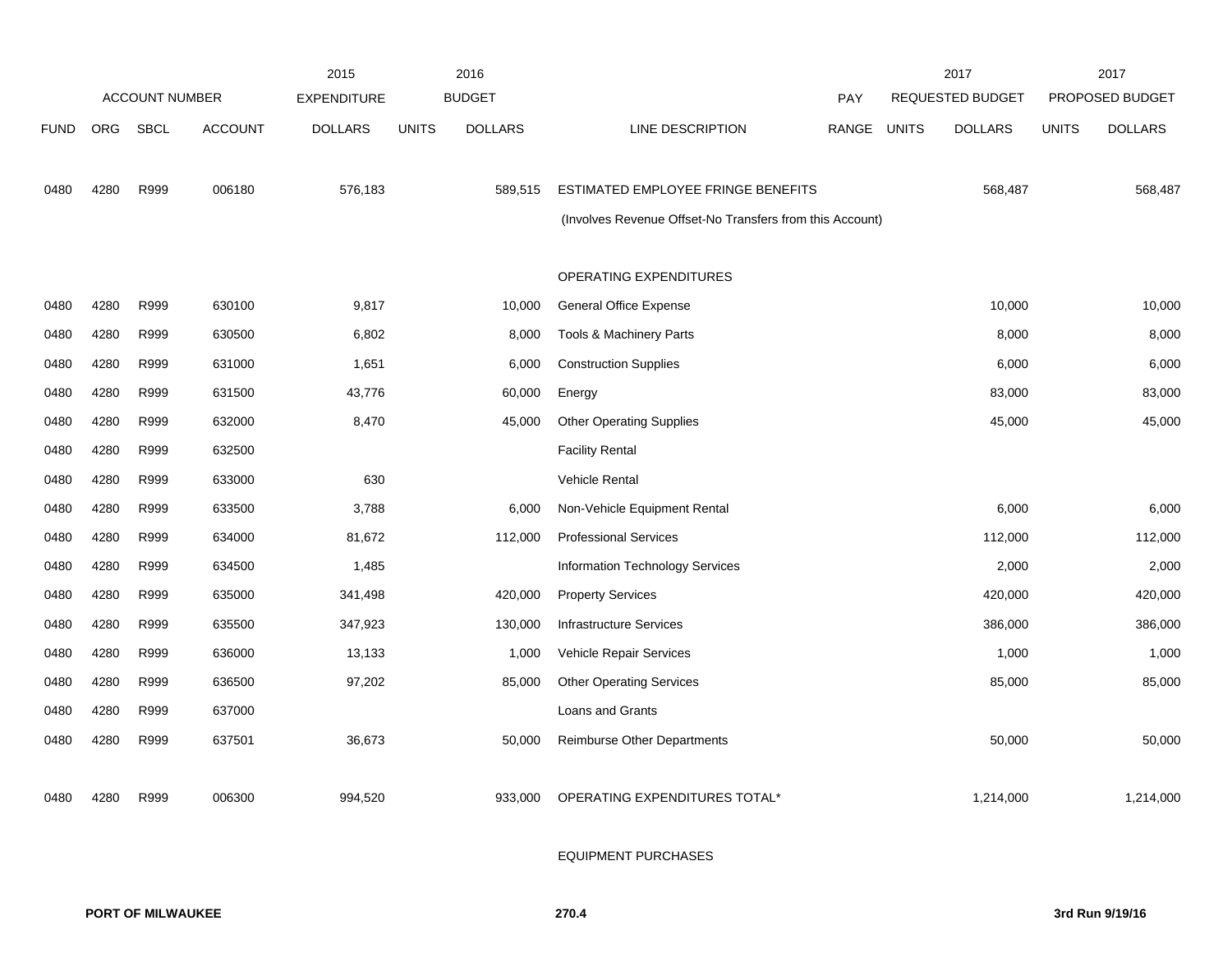|             |            |                       |                | 2015               |              | 2016           |                                           |       | 2017         |                  | 2017         |                 |
|-------------|------------|-----------------------|----------------|--------------------|--------------|----------------|-------------------------------------------|-------|--------------|------------------|--------------|-----------------|
|             |            | <b>ACCOUNT NUMBER</b> |                | <b>EXPENDITURE</b> |              | <b>BUDGET</b>  |                                           | PAY   |              | REQUESTED BUDGET |              | PROPOSED BUDGET |
| <b>FUND</b> | <b>ORG</b> | <b>SBCL</b>           | <b>ACCOUNT</b> | <b>DOLLARS</b>     | <b>UNITS</b> | <b>DOLLARS</b> | LINE DESCRIPTION                          | RANGE | <b>UNITS</b> | <b>DOLLARS</b>   | <b>UNITS</b> | <b>DOLLARS</b>  |
|             |            |                       |                |                    |              |                |                                           |       |              |                  |              |                 |
|             |            |                       |                |                    |              |                | <b>Additional Equipment</b>               |       |              |                  |              |                 |
|             |            |                       |                |                    |              |                | Subtotal - Additional Equipment           |       |              |                  |              |                 |
|             |            |                       |                |                    |              |                |                                           |       |              |                  |              |                 |
|             |            |                       |                |                    |              |                | Replacement Equipment                     |       |              |                  |              |                 |
|             |            |                       |                |                    |              |                |                                           |       |              |                  |              |                 |
|             |            |                       |                |                    |              |                | Subtotal - Replacement Equipment          |       |              |                  |              |                 |
| 0480        | 4280       | R999                  | 006800         |                    |              |                | <b>EQUIPMENT PURCHASES TOTAL*</b>         |       |              |                  |              |                 |
|             |            |                       |                |                    |              |                |                                           |       |              |                  |              |                 |
|             |            |                       |                |                    |              |                | SPECIAL FUNDS                             |       |              |                  |              |                 |
| 0480        | 4280       | R421                  | 006900         | 1,580,000          |              | 1,501,000      | Summerfest Revenue Transfer to Gen. Fund* |       |              | 1,516,000        |              | 1,516,000       |
| 0480        | 4280       | R422                  | 006300         | 77,486             |              | 80,000         | Major Maintenance-Terminals & Piers*      |       |              | 80,000           |              | 80,000          |
| 0480        | 4280       | R423                  | 006800         | 143,690            |              | 50,000         | Major Rehab. & Upgrades - Equipment*      |       |              | 50,000           |              | 185,000         |
| 0480        | 4280       | R425                  | 006300         | 22,538             |              | 100,000        | Environmental Cleanup Fund*               |       |              | 100,000          |              | 100,000         |
| 0480        | 4280       | R426                  | 006300         |                    |              |                | Harbor Maintenance Dredging*              |       |              |                  |              |                 |
| 0480        | 4280       | R429                  | 006300         | 91,186             |              | 75,000         | Equipment Rehab. and Upgrade*             |       |              | 210,000          |              | 210,000         |
| 0480        | 4280       | R420                  | 006300         | 25,154             |              | 50,000         | Dockwall and Breakwater Rehabilitation*   |       |              | 50,000           |              | 50,000          |
| 0480        | 4280       | R419                  | 006300         |                    |              | 20,000         | Energy Efficiency Upgrade*                |       |              | 20,000           |              | 20,000          |
| 0480        | 4280       | R418                  | 006300         | 2,062              |              | 150,000        | Leasehold Demolition/Facilities Upgrade*  |       |              | 744,000          |              | 744,000         |
| 0480        | 4280       | R417                  | 006300         |                    |              | 25,000         | Sewer System Upgrade*                     |       |              | 25,000           |              | 25,000          |
|             |            |                       |                |                    |              |                |                                           |       |              |                  |              |                 |
|             |            |                       |                | 1,942,116          |              | 2,051,000      | SPECIAL FUNDS TOTAL                       |       |              | 2,795,000        |              | 2,930,000       |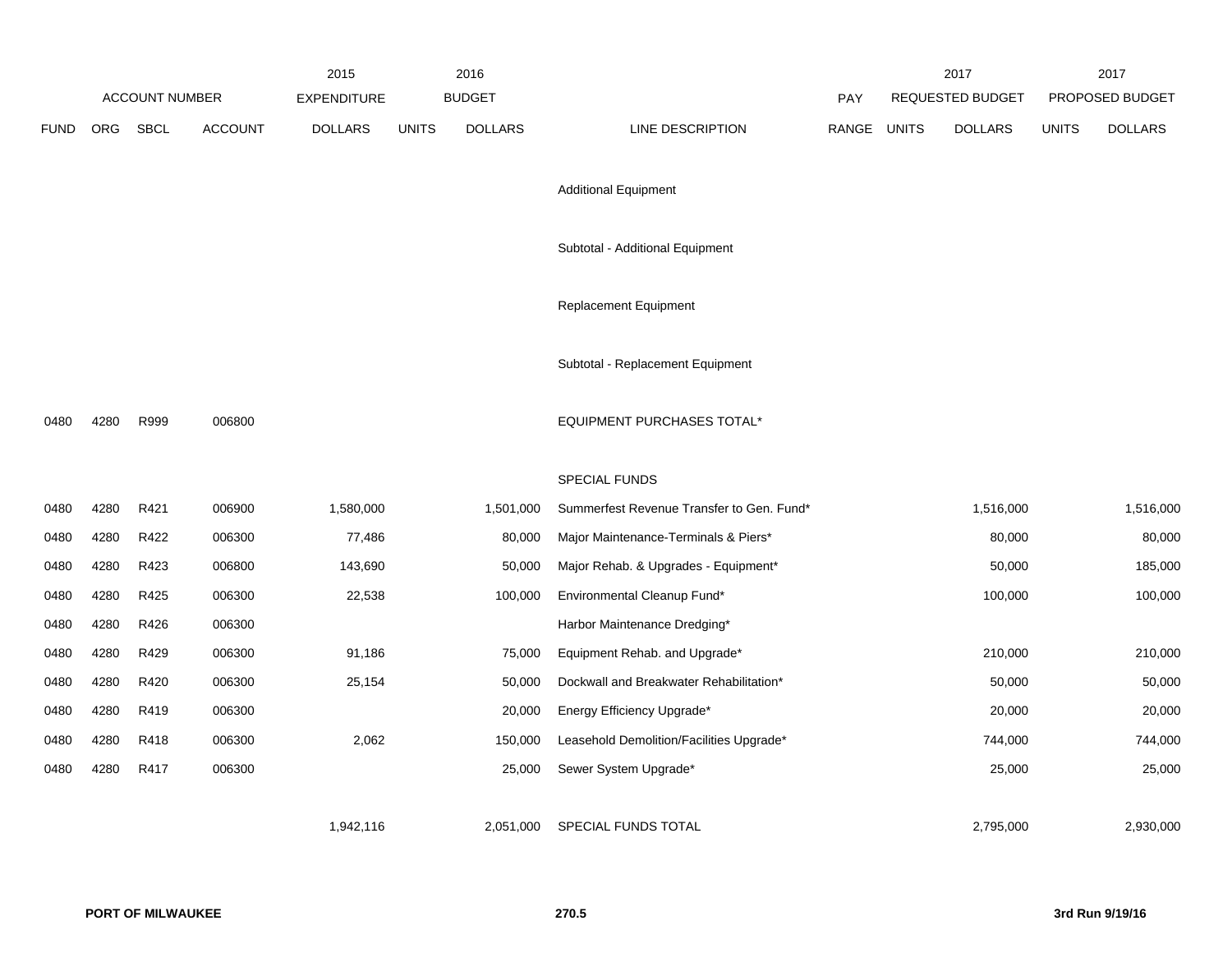|             |            |                       |                | 2015           |              | 2016           |                               |       |              | 2017             |              | 2017                   |
|-------------|------------|-----------------------|----------------|----------------|--------------|----------------|-------------------------------|-------|--------------|------------------|--------------|------------------------|
|             |            | <b>ACCOUNT NUMBER</b> |                | EXPENDITURE    |              | <b>BUDGET</b>  |                               | PAY   |              | REQUESTED BUDGET |              | <b>PROPOSED BUDGET</b> |
| <b>FUND</b> | <b>ORG</b> | <b>SBCL</b>           | <b>ACCOUNT</b> | <b>DOLLARS</b> | <b>UNITS</b> | <b>DOLLARS</b> | LINE DESCRIPTION              | RANGE | <b>UNITS</b> | DOLLARS          | <b>UNITS</b> | <b>DOLLARS</b>         |
|             |            |                       |                |                |              |                |                               |       |              |                  |              |                        |
|             |            |                       |                |                |              |                | PORT OF MILWAUKEE BUDGETARY   |       |              |                  |              |                        |
|             |            |                       |                | 4,740,261      |              | 4,801,671      | CONTROL UNIT TOTAL (1BCU=1DU) |       |              | 5,840,792        |              | 5,975,792              |
|             |            |                       |                |                |              |                |                               |       |              |                  |              |                        |

\*Appropriation Control Account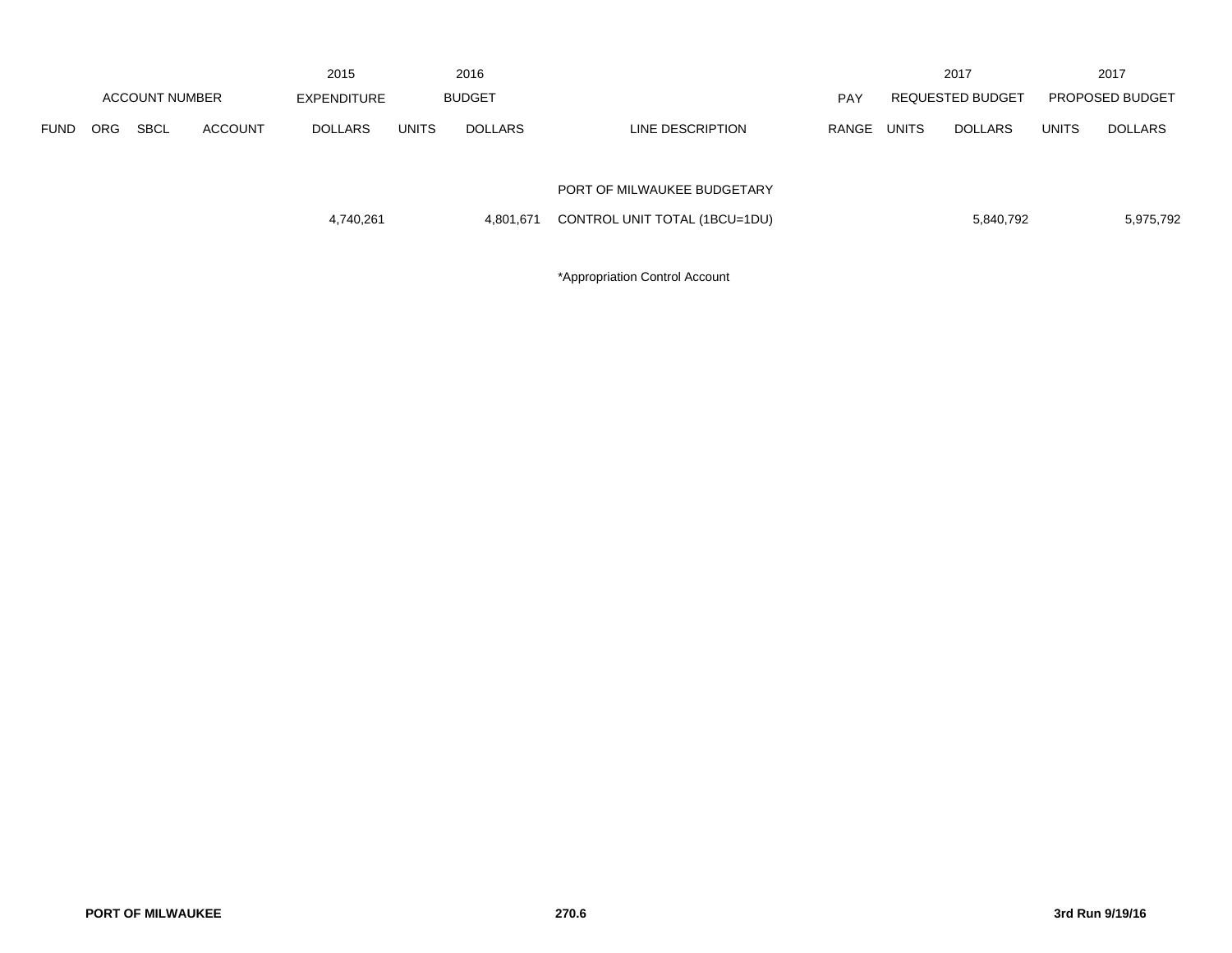|             |            |                    |                | 2015               |              | 2016           |                                                          |             |         | 2017                    |              | 2017            |
|-------------|------------|--------------------|----------------|--------------------|--------------|----------------|----------------------------------------------------------|-------------|---------|-------------------------|--------------|-----------------|
|             |            | ACCOUNT NUMBER     |                | <b>EXPENDITURE</b> |              | <b>BUDGET</b>  |                                                          | PAY         |         | <b>REQUESTED BUDGET</b> |              | PROPOSED BUDGET |
| <b>FUND</b> | <b>ORG</b> | SBCL               | <b>ACCOUNT</b> | <b>DOLLARS</b>     | <b>UNITS</b> | <b>DOLLARS</b> | LINE DESCRIPTION                                         | RANGE UNITS |         | <b>DOLLARS</b>          | <b>UNITS</b> | <b>DOLLARS</b>  |
|             |            |                    |                |                    |              |                | DEPARTMENT OF PUBLIC WORKS                               |             |         |                         |              |                 |
|             |            |                    |                |                    |              |                | SUMMARY (3 BCU'S)                                        |             |         |                         |              |                 |
|             |            |                    |                |                    |              |                | <b>SALARIES &amp; WAGES</b>                              |             |         |                         |              |                 |
|             |            |                    |                | 1,169,887          |              | 3,497,392      | Overtime Compensated                                     |             |         | 3,544,500               |              | 3,494,500       |
|             |            |                    |                | 52,087,526         |              | 50,930,001     | All Other Salaries & Wages                               |             |         | 51,614,462              |              | 51,133,421      |
|             |            |                    |                | 53,257,413         |              | 54,427,393     | NET SALARIES & WAGES TOTAL                               |             |         | 55,158,962              |              | 54,627,921      |
|             |            |                    |                |                    | 2,276        |                | TOTAL NUMBER OF POSITIONS AUTHORIZED                     |             | 2,288   |                         | 2,290        |                 |
|             |            |                    |                |                    | 1026.47      |                | <b>O&amp;M FTE'S</b>                                     |             | 1091.57 |                         | 1077.36      |                 |
|             |            |                    |                |                    | 360.74       |                | NON-O&M FTE'S                                            |             | 345.35  |                         | 352.73       |                 |
|             |            |                    |                | 22,163,619         |              | 25,624,021     | ESTIMATED EMPLOYEE FRINGE BENEFITS                       |             |         | 24,821,534              |              | 24,582,462      |
|             |            |                    |                |                    |              |                | (Involves Revenue Offset-No Transfers from this Account) |             |         |                         |              |                 |
|             |            |                    |                |                    |              |                | OPERATING EXPENDITURES                                   |             |         |                         |              |                 |
|             |            |                    |                | 243,788            |              | 184,000        | <b>General Office Expense</b>                            |             |         | 211,000                 |              | 211,000         |
|             |            |                    |                | 4,414,070          |              | 3,944,500      | Tools & Machinery Parts                                  |             |         | 4,719,000               |              | 4,553,000       |
|             |            |                    |                | 3,447,535          |              | 3,327,000      | <b>Construction Supplies</b>                             |             |         | 3,365,000               |              | 3,215,000       |
|             |            |                    |                | 5,723,987          |              | 6,271,000      | Energy                                                   |             |         | 6,126,000               |              | 5,890,000       |
|             |            |                    |                | 3,500,397          |              | 3,796,407      | <b>Other Operating Supplies</b>                          |             |         | 3,976,607               |              | 3,946,607       |
|             |            |                    |                | 1,299              |              | 3,100          | <b>Facility Rental</b>                                   |             |         | 2,000                   |              | 2,000           |
|             |            |                    |                | 1,811,203          |              | 1,080,320      | Vehicle Rental                                           |             |         | 1,162,320               |              | 1,162,320       |
|             |            | <b>DPW-SUMMARY</b> |                |                    |              |                | 280.1                                                    |             |         |                         |              | 3rd Run 9/19/16 |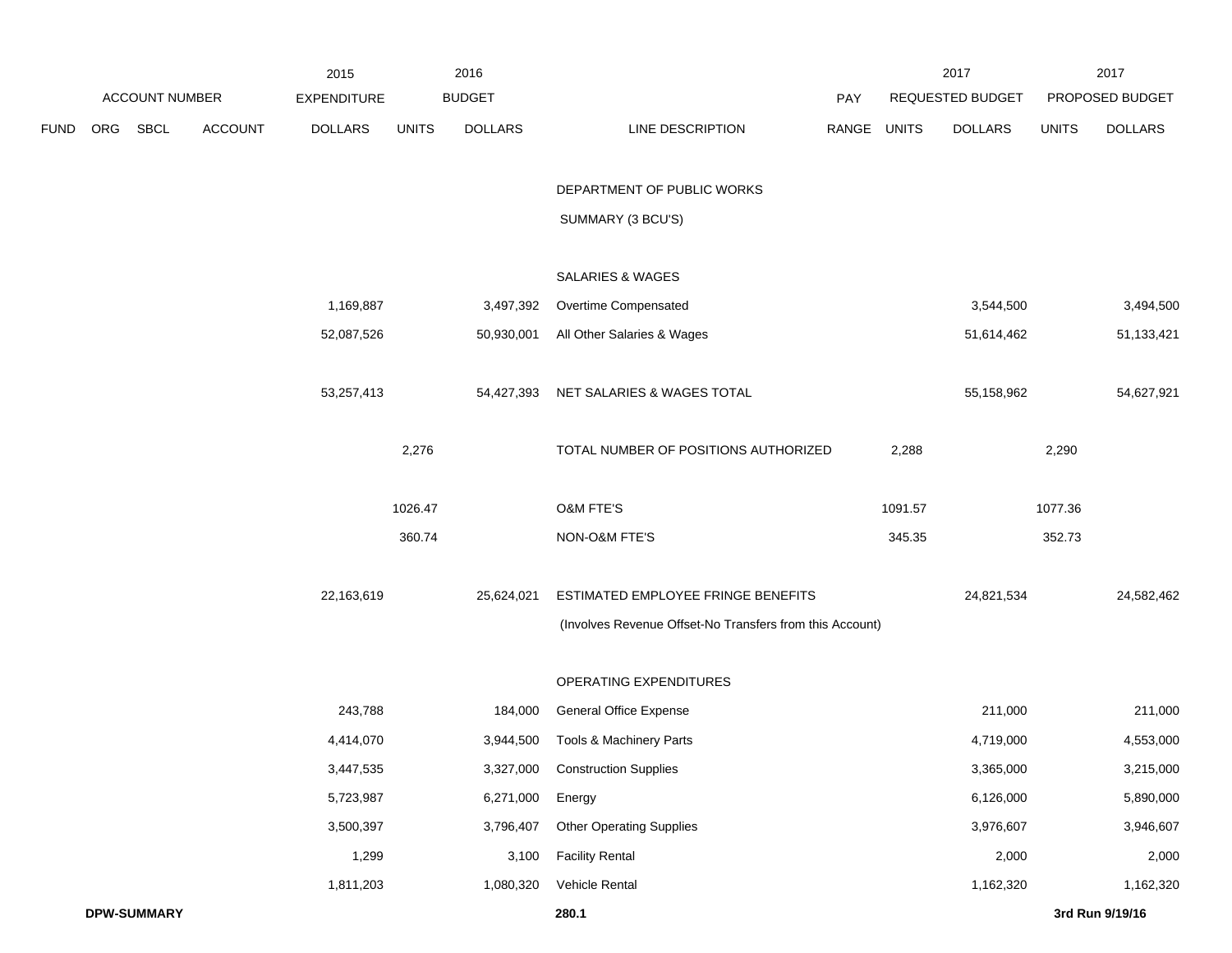|      |     |                       |                | 2015               |              | 2016           |                                    |             | 2017                    |              | 2017            |  |
|------|-----|-----------------------|----------------|--------------------|--------------|----------------|------------------------------------|-------------|-------------------------|--------------|-----------------|--|
|      |     | <b>ACCOUNT NUMBER</b> |                | <b>EXPENDITURE</b> |              | <b>BUDGET</b>  |                                    | PAY         | <b>REQUESTED BUDGET</b> |              | PROPOSED BUDGET |  |
| FUND | ORG | SBCL                  | <b>ACCOUNT</b> | <b>DOLLARS</b>     | <b>UNITS</b> | <b>DOLLARS</b> | LINE DESCRIPTION                   | RANGE UNITS | <b>DOLLARS</b>          | <b>UNITS</b> | <b>DOLLARS</b>  |  |
|      |     |                       |                |                    |              |                |                                    |             |                         |              |                 |  |
|      |     |                       |                | 150,004            |              | 96,000         | Non-Vehicle Equipment Rental       |             | 128,000                 |              | 128,000         |  |
|      |     |                       |                | 340,844            |              | 320,920        | <b>Professional Services</b>       |             | 383,920                 |              | 312,920         |  |
|      |     |                       |                | 204,292            |              |                | Information Technology Services    |             |                         |              |                 |  |
|      |     |                       |                | 2,156,673          |              | 1,868,000      | <b>Property Services</b>           |             | 2,115,000               |              | 2,115,000       |  |
|      |     |                       |                | 539,061            |              | 557,400        | <b>Infrastructure Services</b>     |             | 458,000                 |              | 458,000         |  |
|      |     |                       |                | 1,644,471          |              | 1,200,100      | Vehicle Repair Services            |             | 1,506,000               |              | 1,206,000       |  |
|      |     |                       |                | 13,105,747         |              | 13,224,337     | <b>Other Operating Services</b>    |             | 14,055,143              |              | 13,421,292      |  |
|      |     |                       |                |                    |              |                | Loans and Grants                   |             |                         |              |                 |  |
|      |     |                       |                | 5,725,368          |              | 5,319,038      | <b>Reimburse Other Departments</b> |             | 5,542,038               |              | 5,277,000       |  |
|      |     |                       |                |                    |              |                |                                    |             |                         |              |                 |  |
|      |     |                       |                | 43,008,739         |              | 41,192,122     | OPERATING EXPENDITURES TOTAL       |             | 43,750,028              |              | 41,898,139      |  |
|      |     |                       |                |                    |              |                |                                    |             |                         |              |                 |  |
|      |     |                       |                | 1,968,362          |              | 1,815,469      | EQUIPMENT PURCHASES TOTAL          |             | 2,505,111               |              | 2,093,411       |  |
|      |     |                       |                |                    |              |                |                                    |             |                         |              |                 |  |
|      |     |                       |                | 2,518,306          |              | 2,617,653      | SPECIAL FUNDS TOTAL                |             | 2,739,965               |              | 2,678,320       |  |
|      |     |                       |                |                    |              |                |                                    |             |                         |              |                 |  |
|      |     |                       |                |                    |              |                | DEPARTMENT OF PUBLIC WORKS         |             |                         |              |                 |  |
|      |     |                       |                | 122,916,439        |              | 125,676,658    | SUMMARY (3 BCU'S)                  |             | 128,975,600             |              | 125,880,253     |  |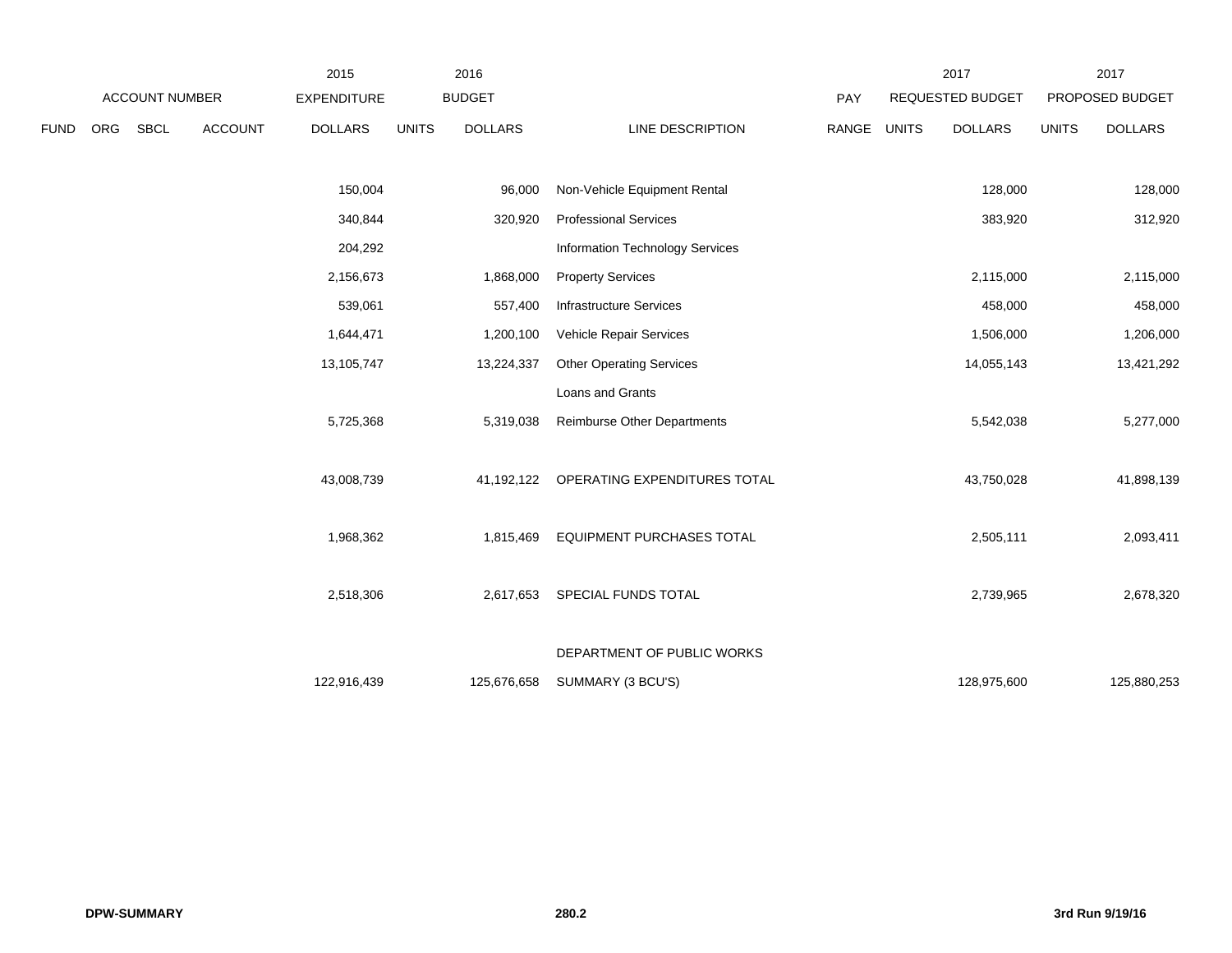|             |                       |             |                | 2015               |              | 2016           |                                  |              | 2017                    |              | 2017                   |
|-------------|-----------------------|-------------|----------------|--------------------|--------------|----------------|----------------------------------|--------------|-------------------------|--------------|------------------------|
|             | <b>ACCOUNT NUMBER</b> |             |                | <b>EXPENDITURE</b> |              | <b>BUDGET</b>  | PAY                              |              | <b>REQUESTED BUDGET</b> |              | <b>PROPOSED BUDGET</b> |
| <b>FUND</b> | <b>ORG</b>            | <b>SBCL</b> | <b>ACCOUNT</b> | <b>DOLLARS</b>     | <b>UNITS</b> | <b>DOLLARS</b> | LINE DESCRIPTION<br><b>RANGE</b> | <b>UNITS</b> | <b>DOLLARS</b>          | <b>UNITS</b> | <b>DOLLARS</b>         |

DPW-ADMINISTRATIVE SERVICES DIVISION

BUDGETARY CONTROL UNIT (1BCU=1DU)

# SALARIES & WAGES

## OFFICE OF THE COMMISSIONER

| 147.336 | Commissioner-Public Works (Y)(X) | 1PX | 147.336 | 147.336 |
|---------|----------------------------------|-----|---------|---------|
|         | 51,535 Office Supervisor II      | 2CN | 52.566  | 52,566  |
| 40,501  | Program Assistant I              | 5EN | 41.311  | 41,311  |

### PLANNING AND DEVELOPMENT

|   | 102.247 | Coordination Manager (Y)                     | 1KX | 75.478  | 75,478  |
|---|---------|----------------------------------------------|-----|---------|---------|
|   | 78.617  | Marketing and Communications Officer         | 2JX | 80.189  | 80,189  |
|   | 68.119  | <b>Permits and Communications Specialist</b> | 2FX | 68.119  | 68,119  |
| 2 | 164.314 | Civil Engineer III                           | 2GN | 164.314 | 164.314 |
|   | 48.083  | Engineering Technician IV                    | 3NN | 49.045  | 48.982  |

## ADMINISTRATIVE SERVICES

| 123.349 | Administrative Services Director (X)(Y)<br>. | 1MX | 125.816 | 125,816 |
|---------|----------------------------------------------|-----|---------|---------|
|         |                                              |     |         |         |

## FINANCE & PLANNING SECTION

|   | 73.856  | Finance & Planning Manager              | 1HX | 85.578  |   | 85,578  |
|---|---------|-----------------------------------------|-----|---------|---|---------|
|   | 65.294  | Public Wks. Inventory & Purchasing Mgr. | 1EX | 60.994  |   | 60,994  |
| 2 | 151.250 | <b>Business Operations Manager</b>      | 1EX | 143.209 | 2 | 143.209 |
|   | 74.873  | Management and Accounting Officer       | 2GX | 74.873  |   | 74,873  |
|   | 65.900  | Management Accountant-Senior            | 2EX | 54.140  |   | 54,140  |
|   |         |                                         |     |         |   |         |

**DPW-ADMINISTRATIVE SERVICES DIVISION 290.1 3rd Run 9/19/16**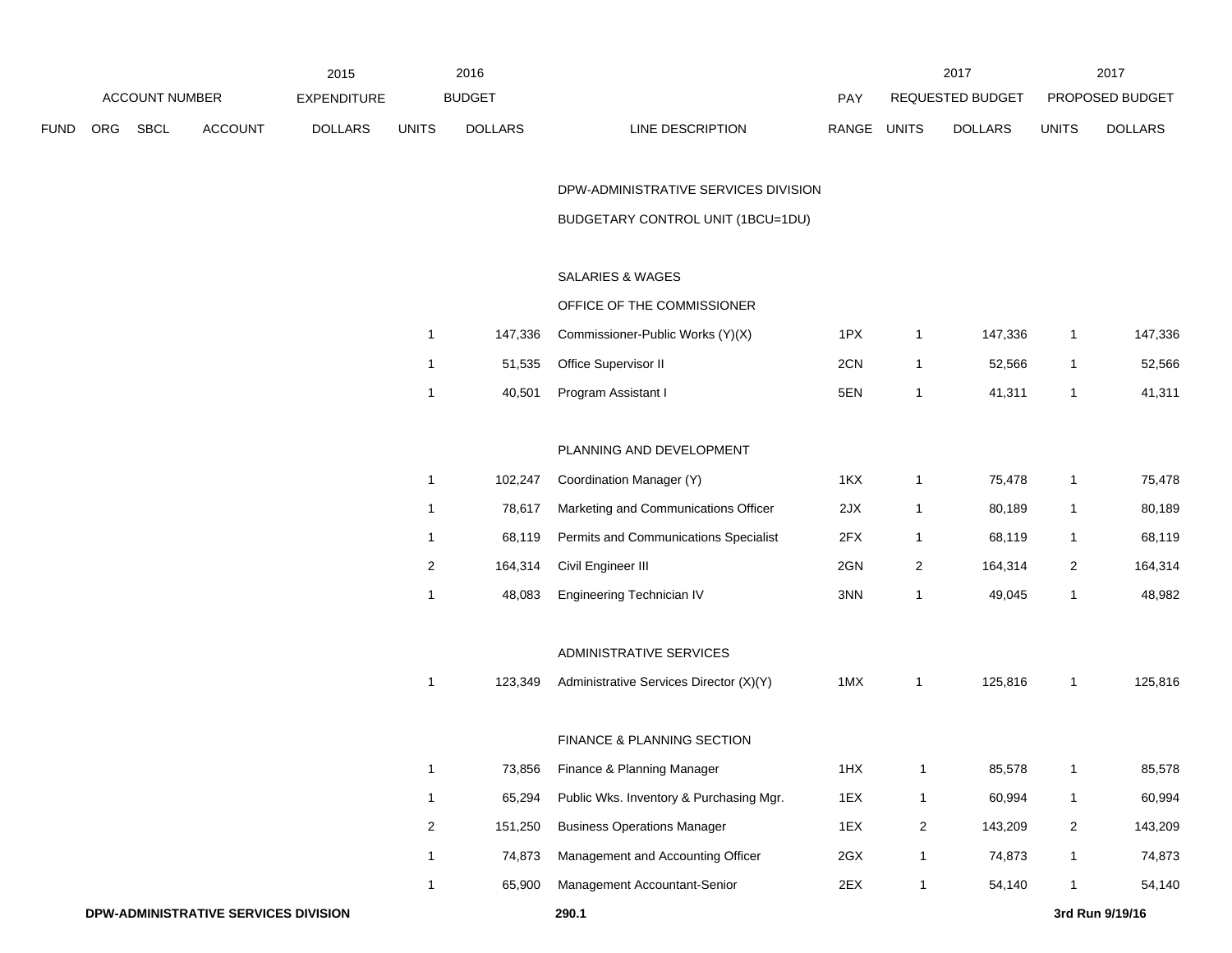|             |     |                |                | 2015               |                           | 2016           |                                         |       |                | 2017             |                | 2017            |
|-------------|-----|----------------|----------------|--------------------|---------------------------|----------------|-----------------------------------------|-------|----------------|------------------|----------------|-----------------|
|             |     | ACCOUNT NUMBER |                | <b>EXPENDITURE</b> |                           | <b>BUDGET</b>  |                                         | PAY   |                | REQUESTED BUDGET |                | PROPOSED BUDGET |
| <b>FUND</b> | ORG | SBCL           | <b>ACCOUNT</b> | <b>DOLLARS</b>     | <b>UNITS</b>              | <b>DOLLARS</b> | LINE DESCRIPTION                        | RANGE | <b>UNITS</b>   | <b>DOLLARS</b>   | <b>UNITS</b>   | <b>DOLLARS</b>  |
|             |     |                |                |                    |                           |                |                                         |       |                |                  |                |                 |
|             |     |                |                |                    | $\boldsymbol{2}$          | 108,523        | <b>Business Services Specialist</b>     | 2DN   | $\sqrt{2}$     | 109,450          | $\overline{2}$ | 109,450         |
|             |     |                |                |                    | $\mathbf{1}$              | 49,643         | Human Resources Assistant               | 5IN   | $\mathbf{1}$   | 49,519           | $\mathbf{1}$   | 49,519          |
|             |     |                |                |                    | $\mathbf{1}$              | 56,801         | Program Assistant III                   | 5IN   | $\mathbf{1}$   | 56,801           | $\mathbf{1}$   | 56,801          |
|             |     |                |                |                    | $\boldsymbol{9}$          | 408,346        | Personnel Payroll Assistant III         | 5EN   | 9              | 398,222          | 9              | 390,511         |
|             |     |                |                |                    | $\pmb{4}$                 | 164,362        | <b>Accounting Assistant II</b>          | 6HN   | 4              | 165,876          | $\overline{4}$ | 165,876         |
|             |     |                |                |                    |                           |                | CONTRACT ADMINISTRATION                 |       |                |                  |                |                 |
|             |     |                |                |                    | $\mathbf 1$               | 74,873         | <b>Contract Compliance Officer</b>      | 2GX   | $\mathbf{1}$   | 60,173           | $\mathbf{1}$   | 51,469          |
|             |     |                |                |                    | $\mathbf{1}$              | 37,830         | Office Assistant IV                     | 6HN   | $\mathbf{1}$   | 38,685           |                |                 |
|             |     |                |                |                    | $\mathbf{1}$              | 40,501         | Program Assistant I                     | 5EN   | $\mathbf{1}$   | 44,198           | $\overline{2}$ | 82,883          |
|             |     |                |                |                    | $\mathbf{1}$              | 42,539         | Program Assistant II                    | 5FN   | $\mathbf{1}$   | 40,516           | $\mathbf{1}$   | 48,575          |
|             |     |                |                |                    |                           |                |                                         |       |                |                  |                |                 |
|             |     |                |                |                    |                           |                | SAFETY SECTION                          |       |                |                  |                |                 |
|             |     |                |                |                    | $\mathbf{1}$              | 59,226         | Safety Supervisor                       | 1CX   | $\mathbf{1}$   | 55,018           | $\mathbf{1}$   | 55,018          |
|             |     |                |                |                    | $\ensuremath{\mathsf{3}}$ | 173,333        | Safety Specialist - Sr.                 | 2EX   | 3              | 177,736          | 3              | 177,736         |
|             |     |                |                |                    | $\mathbf 1$               | 57,004         | Human Resources Representative          | 2HX   | $\mathbf{1}$   | 48,294           | $\mathbf{1}$   | 48,294          |
|             |     |                |                |                    | $\boldsymbol{2}$          | 117,075        | <b>Driver Training Instructor</b>       | 3LN   | $\overline{2}$ | 118,190          |                |                 |
|             |     |                |                |                    |                           |                | <b>AUXILIARY POSITIONS</b>              |       |                |                  |                |                 |
|             |     |                |                |                    | $\mathbf 1$               |                | Public Wks. Personnel & Compliance Mgr. | 1KX   | $\overline{1}$ |                  | $\mathbf{1}$   |                 |
|             |     |                |                |                    | 4                         | 115,390        | <b>Driver Training Instructor</b>       | 3LN   | $\overline{4}$ | 117,698          |                |                 |
|             |     |                |                |                    |                           |                |                                         |       |                |                  |                |                 |
|             |     |                |                | 2,751,915          | 49                        | 2,760,720      | <b>Total Before Adjustments</b>         |       | 49             | 2,703,344        | 43             | 2,459,037       |
|             |     |                |                |                    |                           |                |                                         |       |                |                  |                |                 |

Salary & Wage Rate Changes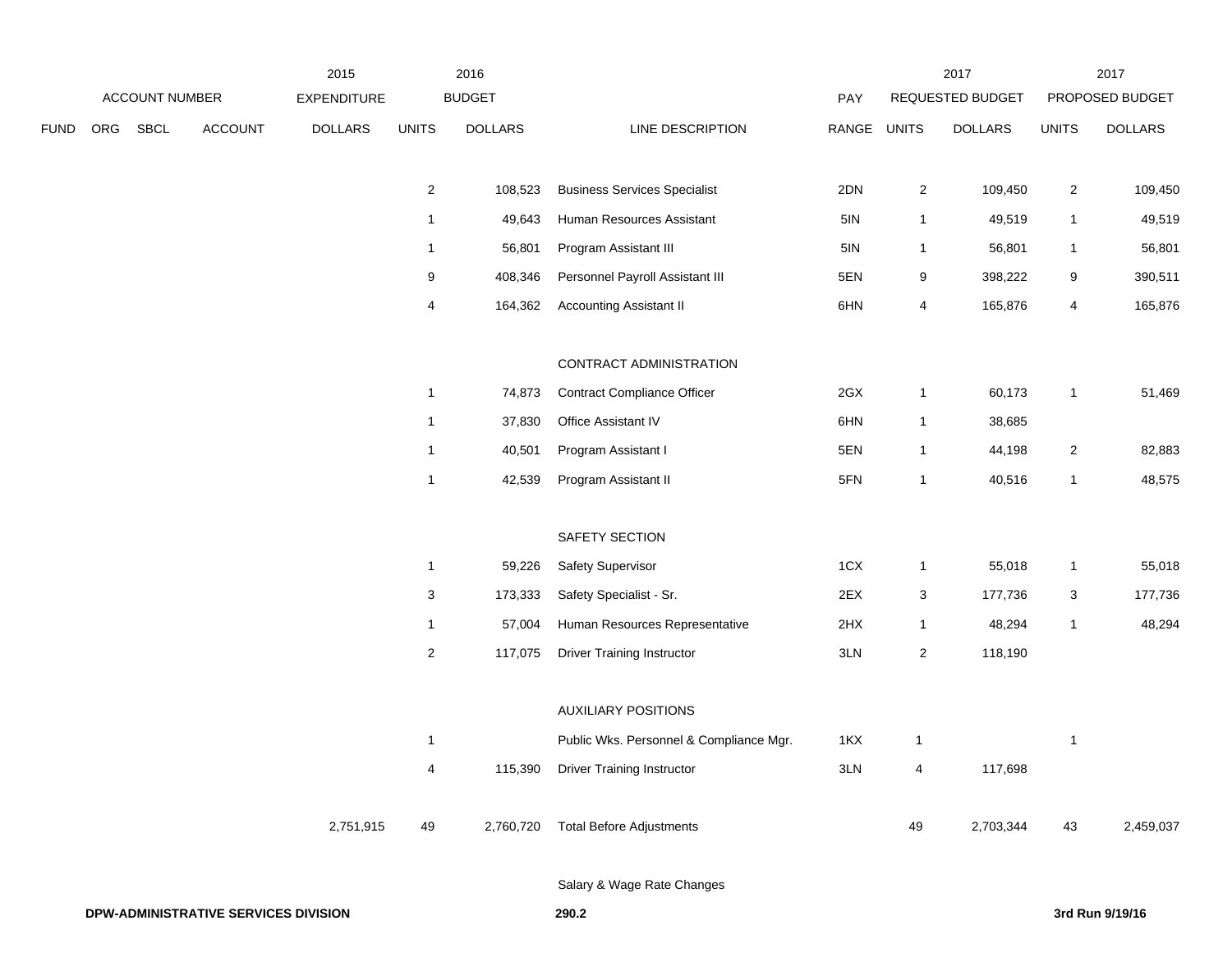|             |      |                |         | 2015               |              | 2016           |                                                                                                                                           |             |    | 2017             |              | 2017            |
|-------------|------|----------------|---------|--------------------|--------------|----------------|-------------------------------------------------------------------------------------------------------------------------------------------|-------------|----|------------------|--------------|-----------------|
|             |      | ACCOUNT NUMBER |         | <b>EXPENDITURE</b> |              | <b>BUDGET</b>  |                                                                                                                                           | <b>PAY</b>  |    | REQUESTED BUDGET |              | PROPOSED BUDGET |
| <b>FUND</b> | ORG  | <b>SBCL</b>    | ACCOUNT | <b>DOLLARS</b>     | <b>UNITS</b> | <b>DOLLARS</b> | LINE DESCRIPTION                                                                                                                          | RANGE UNITS |    | <b>DOLLARS</b>   | <b>UNITS</b> | <b>DOLLARS</b>  |
|             |      |                |         | 12,908             |              | 10,000         | Overtime Compensated*                                                                                                                     |             |    | 10,000           |              | 10,000          |
|             |      |                |         |                    |              | (55, 214)      | Personnel Cost Adjustment                                                                                                                 |             |    | (54,067)         |              | (49, 181)       |
|             |      |                |         |                    |              |                | Other                                                                                                                                     |             |    |                  |              |                 |
|             |      |                |         | 2,764,823          | 49           | 2,715,506      | Gross Salaries & Wages Total                                                                                                              |             | 49 | 2,659,277        | 43           | 2,419,856       |
|             |      |                |         | (338, 648)         |              | (400, 544)     | Reimbursable Services Deduction                                                                                                           |             |    | (400, 544)       |              | (389, 698)      |
|             |      |                |         | (10, 182)          |              | (2,000)        | <b>Capital Improvements Deduction</b>                                                                                                     |             |    | (2,000)          |              | (2,000)         |
|             |      |                |         |                    |              |                | <b>Grants &amp; Aids Deduction</b>                                                                                                        |             |    |                  |              |                 |
| 0001        | 5140 | R999           | 006000  | 2,415,993          | 49           | 2,312,962      | NET SALARIES & WAGES TOTAL*                                                                                                               |             | 49 | 2,256,733        | 43           | 2,028,158       |
|             |      |                |         |                    | 42.00        |                | <b>O&amp;M FTE'S</b>                                                                                                                      |             |    | 49.00            |              | 37.17           |
|             |      |                |         |                    | 4.83         |                | NON-O&M FTE'S                                                                                                                             |             |    | 3.83             |              | 4.83            |
|             |      |                |         |                    |              |                | (X) Private Auto Allowance May Be Paid Pursuant to Section<br>350-183 of the Milwaukee Code.                                              |             |    |                  |              |                 |
|             |      |                |         |                    |              |                | (Y) Required to file a statement of economic interests in accordance with<br>the Milwaukee Code of Ordinances Chapter 303-Code of Ethics. |             |    |                  |              |                 |
| 0001        | 5140 | R999           | 006100  | 1,010,557          |              | 1,110,222      | ESTIMATED EMPLOYEE FRINGE BENEFITS<br>(Involves Revenue Offset - No Transfers from this Account)                                          |             |    | 1,015,530        |              | 912,671         |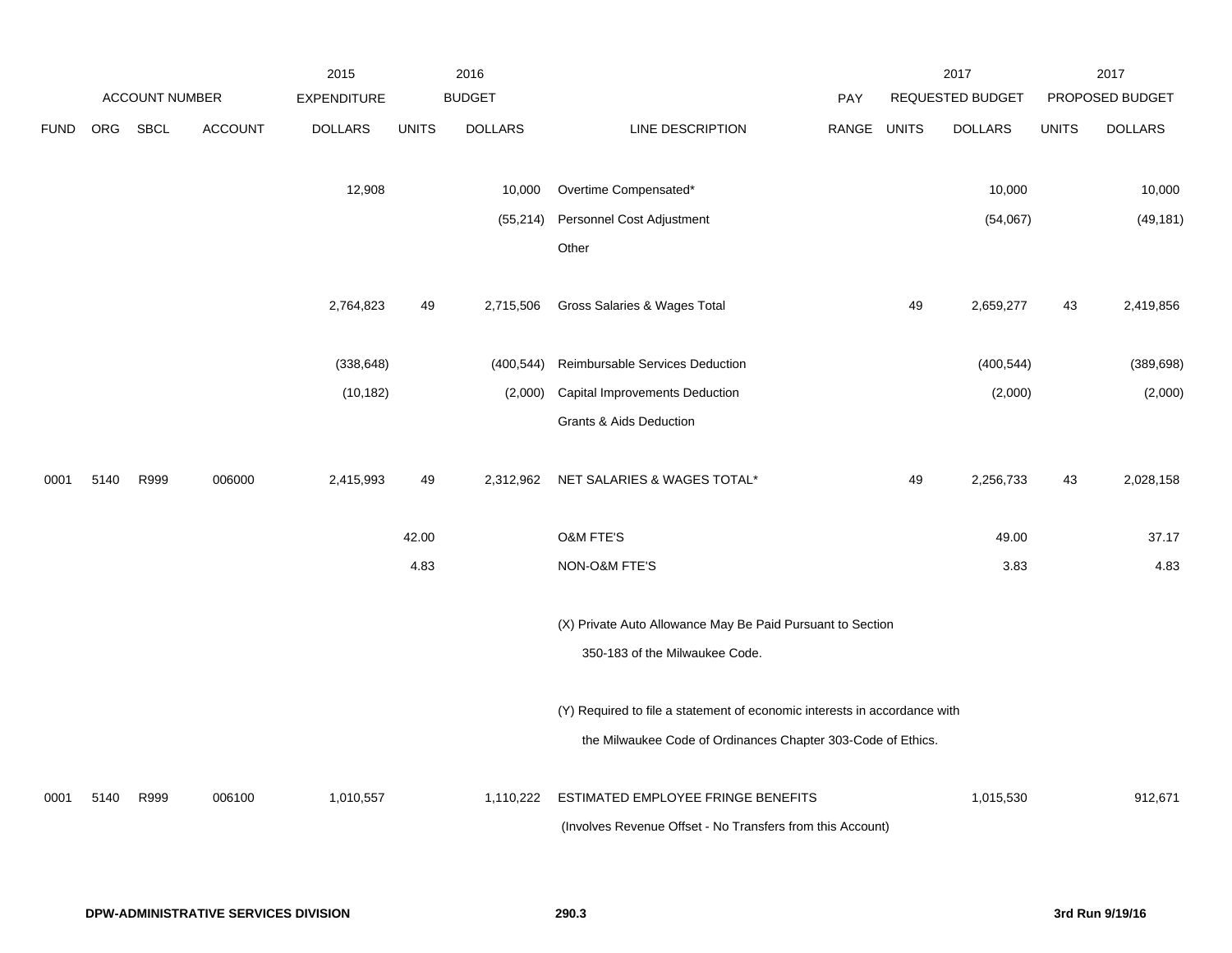|             |      |                |                | 2015               |              | 2016           |                                    |             | 2017                    |              | 2017            |
|-------------|------|----------------|----------------|--------------------|--------------|----------------|------------------------------------|-------------|-------------------------|--------------|-----------------|
|             |      | ACCOUNT NUMBER |                | <b>EXPENDITURE</b> |              | <b>BUDGET</b>  |                                    | PAY         | <b>REQUESTED BUDGET</b> |              | PROPOSED BUDGET |
| <b>FUND</b> | ORG  | <b>SBCL</b>    | <b>ACCOUNT</b> | <b>DOLLARS</b>     | <b>UNITS</b> | <b>DOLLARS</b> | LINE DESCRIPTION                   | RANGE UNITS | <b>DOLLARS</b>          | <b>UNITS</b> | <b>DOLLARS</b>  |
|             |      |                |                |                    |              |                |                                    |             |                         |              |                 |
|             |      |                |                |                    |              |                | OPERATING EXPENDITURES             |             |                         |              |                 |
| 0001        | 5140 | R999           | 630100         | 22,363             |              | 25,000         | General Office Expense             |             | 25,000                  |              | 25,000          |
| 0001        | 5140 | R999           | 630500         |                    |              |                | Tools & Machinery Parts            |             |                         |              |                 |
| 0001        | 5140 | R999           | 631000         |                    |              |                | <b>Construction Supplies</b>       |             |                         |              |                 |
| 0001        | 5140 | R999           | 631500         |                    |              |                | Energy                             |             |                         |              |                 |
| 0001        | 5140 | R999           | 632000         | 2,206              |              | 5,000          | <b>Other Operating Supplies</b>    |             | 5,000                   |              | 5,000           |
| 0001        | 5140 | R999           | 632500         |                    |              |                | <b>Facility Rental</b>             |             |                         |              |                 |
| 0001        | 5140 | R999           | 633000         |                    |              |                | Vehicle Rental                     |             |                         |              |                 |
| 0001        | 5140 | R999           | 633500         | 15,804             |              | 15,000         | Non-Vehicle Equipment Rental       |             | 15,000                  |              | 15,000          |
| 0001        | 5140 | R999           | 634000         | 67,823             |              | 75,000         | <b>Professional Services</b>       |             | 75,000                  |              | 70,000          |
| 0001        | 5140 | R999           | 634500         | 1,700              |              |                | Information Technology Services    |             |                         |              |                 |
| 0001        | 5140 | R999           | 635000         | 9,427              |              |                | <b>Property Services</b>           |             |                         |              |                 |
| 0001        | 5140 | R999           | 635500         | 1,115              |              |                | <b>Infrastructure Services</b>     |             |                         |              |                 |
| 0001        | 5140 | R999           | 636000         |                    |              |                | Vehicle Repair Services            |             |                         |              |                 |
| 0001        | 5140 | R999           | 636500         | 128,335            |              | 135,000        | <b>Other Operating Services</b>    |             | 135,000                 |              | 95,000          |
| 0001        | 5140 | R999           | 637000         |                    |              |                | Loans and Grants                   |             |                         |              |                 |
| 0001        | 5140 | R999           | 637501         | 18,769             |              | 40,038         | <b>Reimburse Other Departments</b> |             | 40,038                  |              | 25,000          |
|             |      |                |                |                    |              |                |                                    |             |                         |              |                 |
| 0001        | 5140 | R999           | 006300         | 267,542            |              | 295,038        | OPERATING EXPENDITURES TOTAL*      |             | 295,038                 |              | 235,000         |
|             |      |                |                |                    |              |                |                                    |             |                         |              |                 |

#### EQUIPMENT PURCHASES

Additional Equipment

Subtotal - Additional Equipment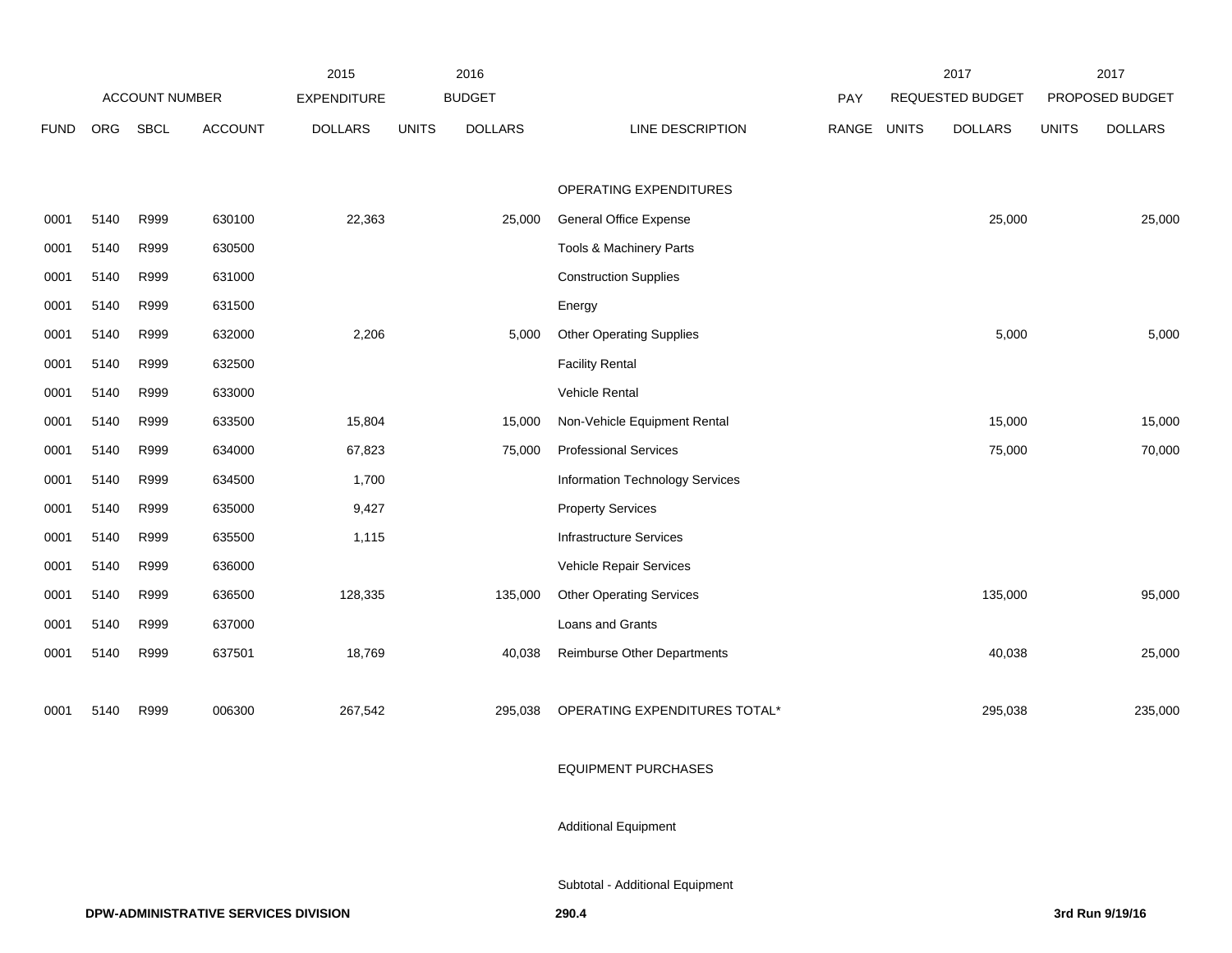|             |            |                       |                | 2015               |              | 2016           |                                      |             | 2017             |              | 2017            |
|-------------|------------|-----------------------|----------------|--------------------|--------------|----------------|--------------------------------------|-------------|------------------|--------------|-----------------|
|             |            | <b>ACCOUNT NUMBER</b> |                | <b>EXPENDITURE</b> |              | <b>BUDGET</b>  |                                      | PAY         | REQUESTED BUDGET |              | PROPOSED BUDGET |
| <b>FUND</b> | <b>ORG</b> | SBCL                  | <b>ACCOUNT</b> | <b>DOLLARS</b>     | <b>UNITS</b> | <b>DOLLARS</b> | LINE DESCRIPTION                     | RANGE UNITS | <b>DOLLARS</b>   | <b>UNITS</b> | <b>DOLLARS</b>  |
|             |            |                       |                |                    |              |                |                                      |             |                  |              |                 |
|             |            |                       |                |                    |              |                |                                      |             |                  |              |                 |
|             |            |                       |                |                    |              |                | Replacement Equipment                |             |                  |              |                 |
|             |            |                       |                |                    |              | 2,000          | Miscellaneous                        |             | 2,000            |              | 2,000           |
|             |            |                       |                |                    |              |                |                                      |             |                  |              |                 |
|             |            |                       |                | 916                |              | 2,000          | Subtotal - Replacement Equipment     |             | 2,000            |              | 2,000           |
|             |            |                       |                |                    |              |                |                                      |             |                  |              |                 |
| 0001        | 5140       | R999                  | 006800         | 916                |              | 2,000          | EQUIPMENT PURCHASES TOTAL*           |             | 2,000            |              | 2,000           |
|             |            |                       |                |                    |              |                |                                      |             |                  |              |                 |
|             |            |                       |                |                    |              |                | SPECIAL FUNDS                        |             |                  |              |                 |
|             |            |                       |                |                    |              |                |                                      |             |                  |              |                 |
|             |            |                       |                |                    |              |                | SPECIAL FUNDS TOTAL                  |             |                  |              |                 |
|             |            |                       |                |                    |              |                |                                      |             |                  |              |                 |
|             |            |                       |                |                    |              |                | DPW-ADMINISTRATIVE SERVICES DIVISION |             |                  |              |                 |
|             |            |                       |                | 3,695,008          |              | 3,720,222      | BUDGETARY CONTROL UNIT TOTAL         |             | 3,569,301        |              | 3,177,829       |
|             |            |                       |                |                    |              |                | $(1 BCU=1 DU)$                       |             |                  |              |                 |
|             |            |                       |                |                    |              |                |                                      |             |                  |              |                 |

\*Appropriation Control Account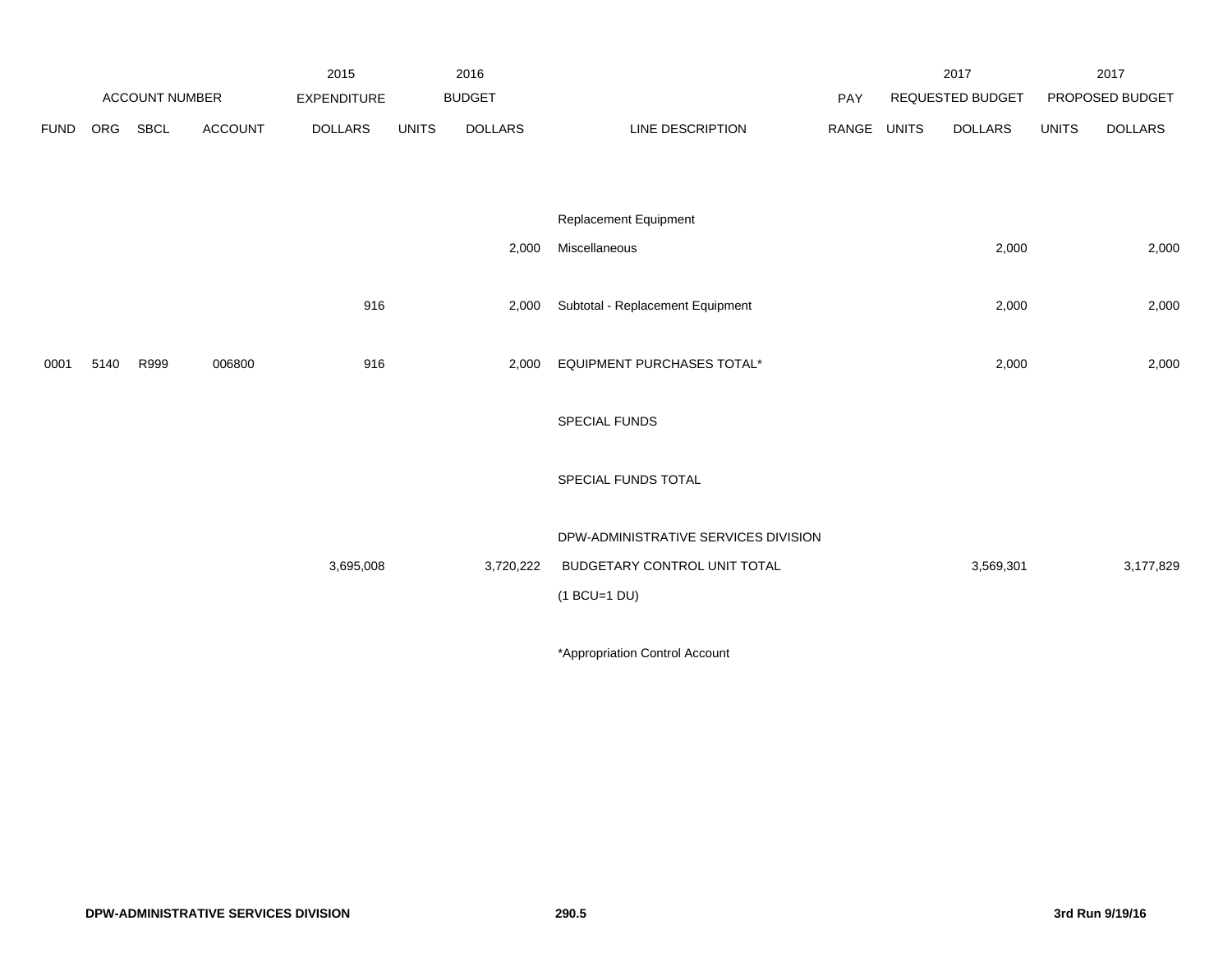|             |            |                       |                                      | 2015               |              | 2016           |                                                          |       |              | 2017                    |              | 2017            |
|-------------|------------|-----------------------|--------------------------------------|--------------------|--------------|----------------|----------------------------------------------------------|-------|--------------|-------------------------|--------------|-----------------|
|             |            | <b>ACCOUNT NUMBER</b> |                                      | <b>EXPENDITURE</b> |              | <b>BUDGET</b>  |                                                          | PAY   |              | <b>REQUESTED BUDGET</b> |              | PROPOSED BUDGET |
| <b>FUND</b> | <b>ORG</b> | <b>SBCL</b>           | <b>ACCOUNT</b>                       | <b>DOLLARS</b>     | <b>UNITS</b> | <b>DOLLARS</b> | LINE DESCRIPTION                                         | RANGE | <b>UNITS</b> | <b>DOLLARS</b>          | <b>UNITS</b> | <b>DOLLARS</b>  |
|             |            |                       |                                      |                    |              |                |                                                          |       |              |                         |              |                 |
|             |            |                       |                                      |                    |              |                | DPW-INFRASTRUCTURE SERVICES DIVISION                     |       |              |                         |              |                 |
|             |            |                       |                                      |                    |              |                | BUDGETARY CONTROL UNIT                                   |       |              |                         |              |                 |
|             |            |                       |                                      |                    |              |                | (SUMMARY 1BCU=4DU)                                       |       |              |                         |              |                 |
|             |            |                       |                                      |                    |              |                |                                                          |       |              |                         |              |                 |
|             |            |                       |                                      |                    |              |                | SALARIES & WAGES                                         |       |              |                         |              |                 |
|             |            |                       |                                      | 493,807            |              | 885,000        | Overtime Compensated*                                    |       |              | 880,000                 |              | 880,000         |
|             |            |                       |                                      | 16,892,314         |              | 15,819,293     | All Other Salaries & Wages                               |       |              | 16,423,324              |              | 16,423,324      |
|             |            |                       |                                      |                    |              |                |                                                          |       |              |                         |              |                 |
| 0001        | 5230       | R999                  | 006000                               | 17,386,121         |              | 16,704,293     | NET SALARIES & WAGES TOTAL*                              |       |              | 17,303,324              |              | 17,303,324      |
|             |            |                       |                                      |                    | 790          |                | TOTAL NUMBER OF POSITIONS AUTHORIZED                     |       | 802          |                         | 804          |                 |
|             |            |                       |                                      |                    |              |                |                                                          |       |              |                         |              |                 |
|             |            |                       |                                      |                    | 309.19       |                | O&M FTE'S                                                |       | 367.29       |                         | 367.29       |                 |
|             |            |                       |                                      |                    | 305.35       |                | NON-O&M FTE'S                                            |       | 290.96       |                         | 290.96       |                 |
|             |            |                       |                                      |                    |              |                |                                                          |       |              |                         |              |                 |
| 0001        | 5230       | R999                  | 006100                               | 7,199,213          |              | 7,516,932      | ESTIMATED EMPLOYEE FRINGE BENEFITS                       |       |              | 7,786,496               |              | 7,786,392       |
|             |            |                       |                                      |                    |              |                | (Involves Revenue Offset-No Transfers from this Account) |       |              |                         |              |                 |
|             |            |                       |                                      |                    |              |                | OPERATING EXPENDITURES                                   |       |              |                         |              |                 |
| 0001        | 5230       | R999                  | 630100                               | 121,195            |              | 105,000        | General Office Expense                                   |       |              | 130,000                 |              | 130,000         |
| 0001        | 5230       | R999                  | 630500                               | 318,624            |              | 173,500        | Tools & Machinery Parts                                  |       |              | 248,000                 |              | 248,000         |
| 0001        | 5230       | R999                  | 631000                               | 3,426,247          |              | 3,262,000      | <b>Construction Supplies</b>                             |       |              | 3,300,000               |              | 3,150,000       |
| 0001        | 5230       | R999                  | 631500                               | 2,148,915          |              | 2,360,000      | Energy                                                   |       |              | 2,215,000               |              | 2,215,000       |
| 0001        | 5230       | R999                  | 632000                               | 614,840            |              | 622,000        | <b>Other Operating Supplies</b>                          |       |              | 630,000                 |              | 630,000         |
| 0001        | 5230       | R999                  | 632500                               | 1,299              |              | 3,100          | <b>Facility Rental</b>                                   |       |              | 2,000                   |              | 2,000           |
|             |            |                       | DPW-INFRASTRUCTURE SERVICES DIVISION |                    |              |                | 300.1                                                    |       |              |                         |              | 3rd Run 9/19/16 |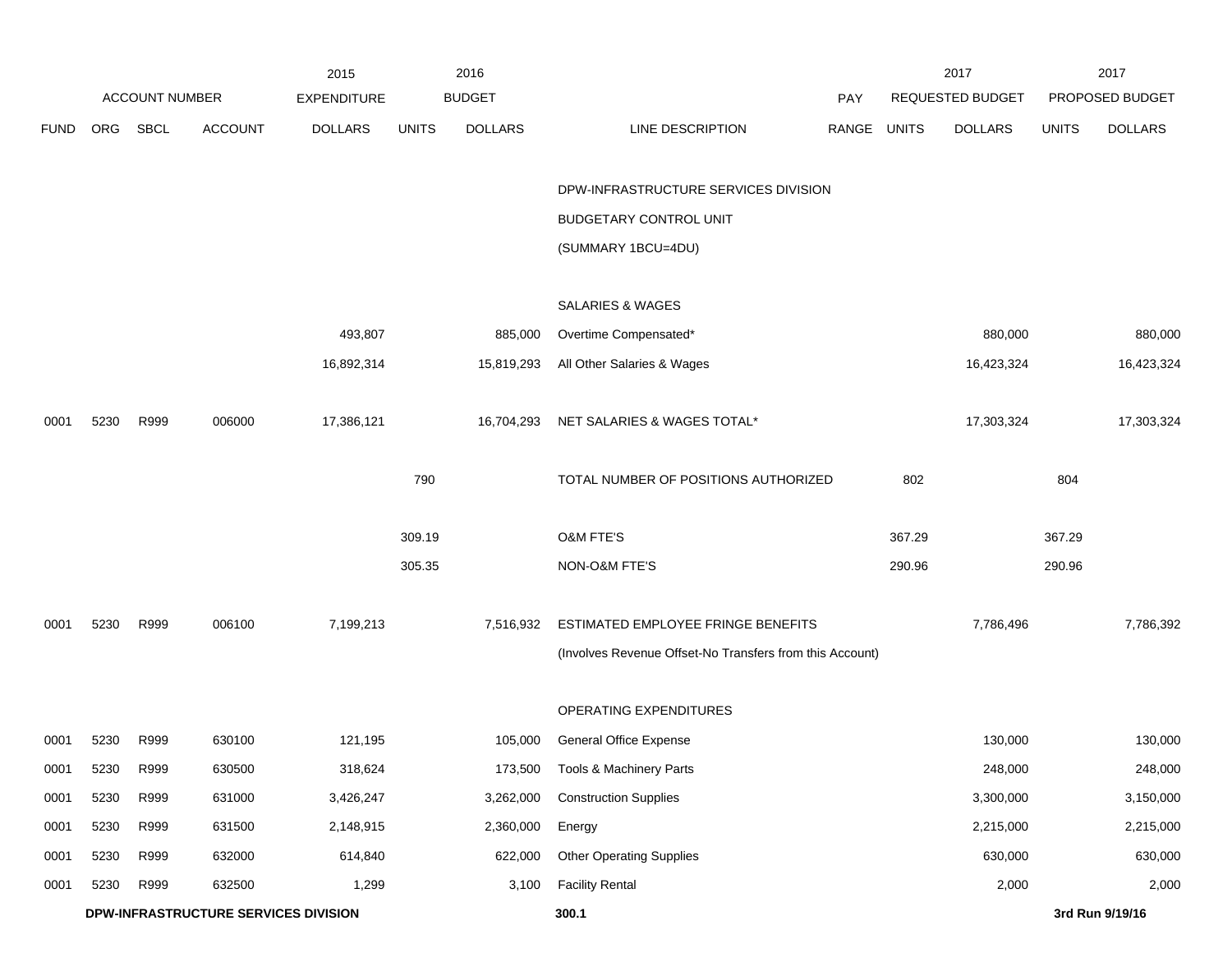|             |            |                       |                | 2015               |              | 2016           |                                         |       |       | 2017                    |              | 2017            |
|-------------|------------|-----------------------|----------------|--------------------|--------------|----------------|-----------------------------------------|-------|-------|-------------------------|--------------|-----------------|
|             |            | <b>ACCOUNT NUMBER</b> |                | <b>EXPENDITURE</b> |              | <b>BUDGET</b>  |                                         | PAY   |       | <b>REQUESTED BUDGET</b> |              | PROPOSED BUDGET |
| <b>FUND</b> | <b>ORG</b> | <b>SBCL</b>           | <b>ACCOUNT</b> | <b>DOLLARS</b>     | <b>UNITS</b> | <b>DOLLARS</b> | LINE DESCRIPTION                        | RANGE | UNITS | <b>DOLLARS</b>          | <b>UNITS</b> | <b>DOLLARS</b>  |
|             |            |                       |                |                    |              |                |                                         |       |       |                         |              |                 |
| 0001        | 5230       | R999                  | 633000         | 203,486            |              | 100,000        | <b>Vehicle Rental</b>                   |       |       | 182,000                 |              | 182,000         |
| 0001        | 5230       | R999                  | 633500         | 112,342            |              | 54,000         | Non-Vehicle Equipment Rental            |       |       | 86,000                  |              | 86,000          |
| 0001        | 5230       | R999                  | 634000         | 79,052             |              | 93,000         | <b>Professional Services</b>            |       |       | 156,000                 |              | 98,000          |
| 0001        | 5230       | R999                  | 634500         | 92,673             |              |                | Information Technology Services         |       |       |                         |              |                 |
| 0001        | 5230       | R999                  | 635000         | 1,999,231          |              | 1,748,000      | <b>Property Services</b>                |       |       | 1,985,000               |              | 1,985,000       |
| 0001        | 5230       | R999                  | 635500         | 440,200            |              | 479,400        | <b>Infrastructure Services</b>          |       |       | 380,000                 |              | 380,000         |
| 0001        | 5230       | R999                  | 636000         | 2,610              |              | 100            | Vehicle Repair Services                 |       |       | 6,000                   |              | 6,000           |
| 0001        | 5230       | R999                  | 636500         | 216,193            |              | 169,500        | <b>Other Operating Services</b>         |       |       | 216,000                 |              | 216,000         |
| 0001        | 5230       | R999                  | 637000         |                    |              |                | Loans and Grants                        |       |       |                         |              |                 |
| 0001        | 5230       | R999                  | 637501         | 5,035,328          |              | 4,837,000      | <b>Reimburse Other Departments</b>      |       |       | 5,060,000               |              | 4,810,000       |
|             |            |                       |                |                    |              |                |                                         |       |       |                         |              |                 |
| 0001        | 5230       | R999                  | 006300         | 14,812,235         |              | 14,006,600     | OPERATING EXPENDITURES TOTAL*           |       |       | 14,596,000              |              | 14,138,000      |
|             |            |                       |                |                    |              |                |                                         |       |       |                         |              |                 |
| 0001        | 5230       | R999                  | 006800         | 209,493            |              | 428,000        | EQUIPMENT PURCHASES TOTAL*              |       |       | 718,900                 |              | 442,200         |
|             |            |                       |                |                    |              |                |                                         |       |       |                         |              |                 |
|             |            |                       |                |                    |              |                | SPECIAL FUNDS TOTAL                     |       |       |                         |              |                 |
|             |            |                       |                |                    |              |                |                                         |       |       |                         |              |                 |
|             |            |                       |                |                    |              |                | DPW-INFRASTRUCTURE SERVICES DIVISION    |       |       |                         |              |                 |
|             |            |                       |                | 39,607,062         |              | 38,655,825     | BUDGETARY CONTROL UNIT TOTAL (1BCU=4DU) |       |       | 40,404,720              |              | 39,669,916      |
|             |            |                       |                |                    |              |                |                                         |       |       |                         |              |                 |

\*Appropriation Control Account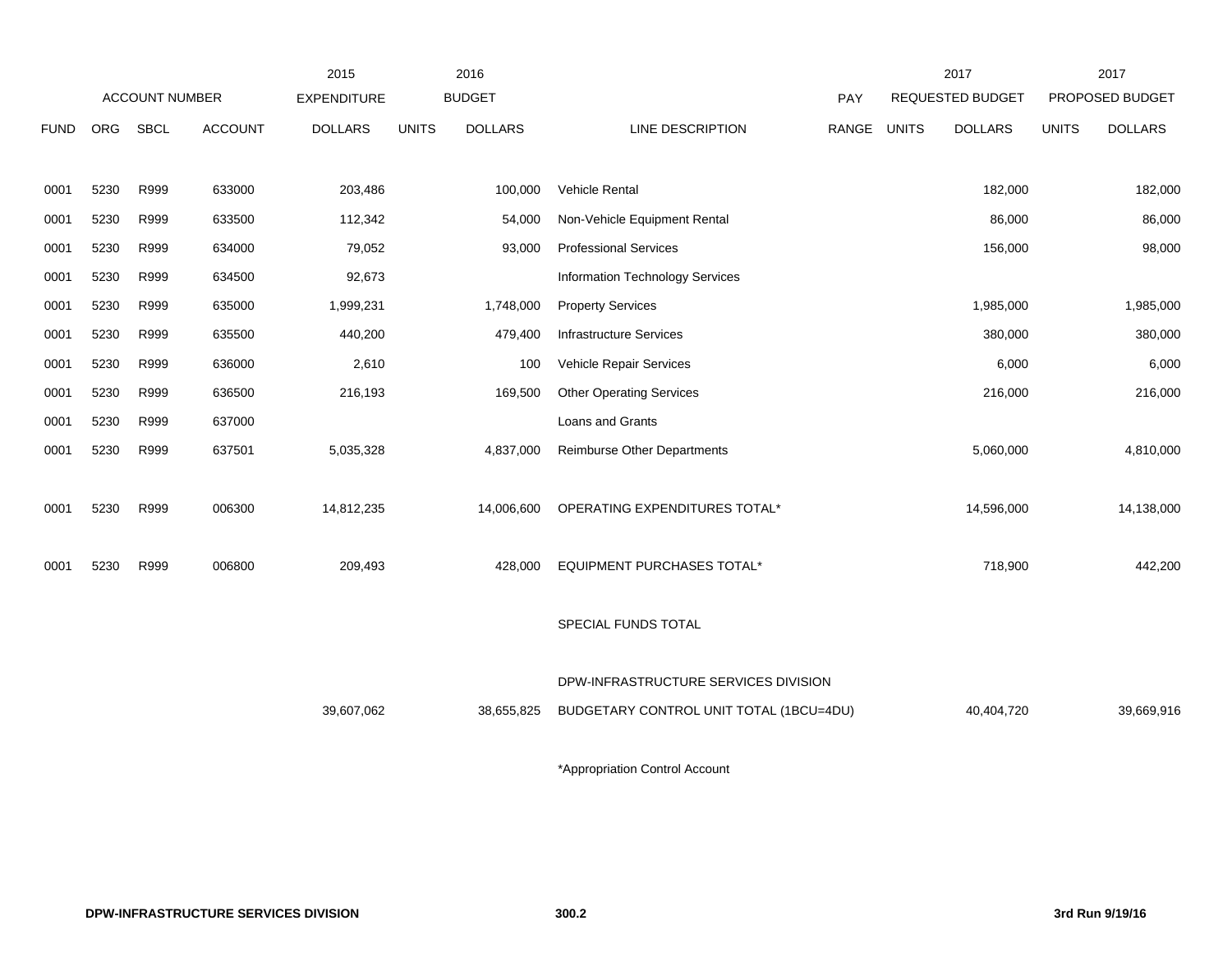|      |     |                |                | 2015               |                | 2016           |                                           |             |                         | 2017             |                         | 2017            |
|------|-----|----------------|----------------|--------------------|----------------|----------------|-------------------------------------------|-------------|-------------------------|------------------|-------------------------|-----------------|
|      |     | ACCOUNT NUMBER |                | <b>EXPENDITURE</b> |                | <b>BUDGET</b>  |                                           | <b>PAY</b>  |                         | REQUESTED BUDGET |                         | PROPOSED BUDGET |
| FUND | ORG | SBCL           | <b>ACCOUNT</b> | <b>DOLLARS</b>     | <b>UNITS</b>   | <b>DOLLARS</b> | LINE DESCRIPTION                          | RANGE UNITS |                         | <b>DOLLARS</b>   | <b>UNITS</b>            | <b>DOLLARS</b>  |
|      |     |                |                |                    |                |                | DPW-INFRASTRUCTURE SERVICES DIVISION      |             |                         |                  |                         |                 |
|      |     |                |                |                    |                |                | ADMINISTRATION & CENTRAL SERVICES         |             |                         |                  |                         |                 |
|      |     |                |                |                    |                |                | <b>DECISION UNIT</b>                      |             |                         |                  |                         |                 |
|      |     |                |                |                    |                |                | SALARIES & WAGES                          |             |                         |                  |                         |                 |
|      |     |                |                |                    | $\mathbf{1}$   | 146,866        | City Engineer (X)(Y)                      | 10X         | $\overline{1}$          | 146,866          | $\mathbf{1}$            | 146,866         |
|      |     |                |                |                    |                |                | ADMINISTRATION AND TRANSPORTATION SECTION |             |                         |                  |                         |                 |
|      |     |                |                |                    | $\mathbf{1}$   | 117,476        | Infrastructure Administration Mgr. (X)(Y) | 1MX         | $\mathbf{1}$            | 136,395          | $\mathbf{1}$            | 136,395         |
|      |     |                |                |                    | $\mathbf{1}$   | 82,157         | <b>Traffic Control Engineer III</b>       | 2IN         | $\overline{1}$          | 82,157           | $\mathbf{1}$            | 82,157          |
|      |     |                |                |                    |                |                | CITY ENGINEER'S SECRETARY                 |             |                         |                  |                         |                 |
|      |     |                |                |                    | $\mathbf{1}$   | 44,198         | Administrative Assistant III              | 5FN         | $\mathbf{1}$            | 40,516           | $\mathbf{1}$            | 40,516          |
|      |     |                |                |                    |                |                | <b>BUSINESS OPERATIONS</b>                |             |                         |                  |                         |                 |
|      |     |                |                |                    | $\mathbf{1}$   | 74,864         | <b>Business Operations Manager</b>        | 1EX         | $\overline{1}$          | 74,864           | $\mathbf{1}$            | 74,864          |
|      |     |                |                |                    | $\mathbf{1}$   | 64,908         | Administrative Specialist-Senior          | 2EX         | $\mathbf{1}$            | 64,908           | $\mathbf{1}$            | 64,908          |
|      |     |                |                |                    | $\overline{2}$ | 105,924        | Accountant III                            | 2GX         | 3                       | 156,883          | 3                       | 156,883         |
|      |     |                |                |                    | $\mathbf{1}$   | 37,830         | <b>Accounting Assistant II</b>            | 6HN         |                         |                  |                         |                 |
|      |     |                |                |                    |                |                | WORD PROCESSING                           |             |                         |                  |                         |                 |
|      |     |                |                |                    | $\overline{c}$ | 70,440         | Office Assistant III                      | 6FN         | $\overline{\mathbf{c}}$ | 71,291           | $\overline{\mathbf{c}}$ | 71,291          |
|      |     |                |                |                    | $\mathbf{1}$   | 30,529         | <b>Office Assistant II</b>                | 6EN         | 1                       | 30,529           | $\mathbf{1}$            | 30,529          |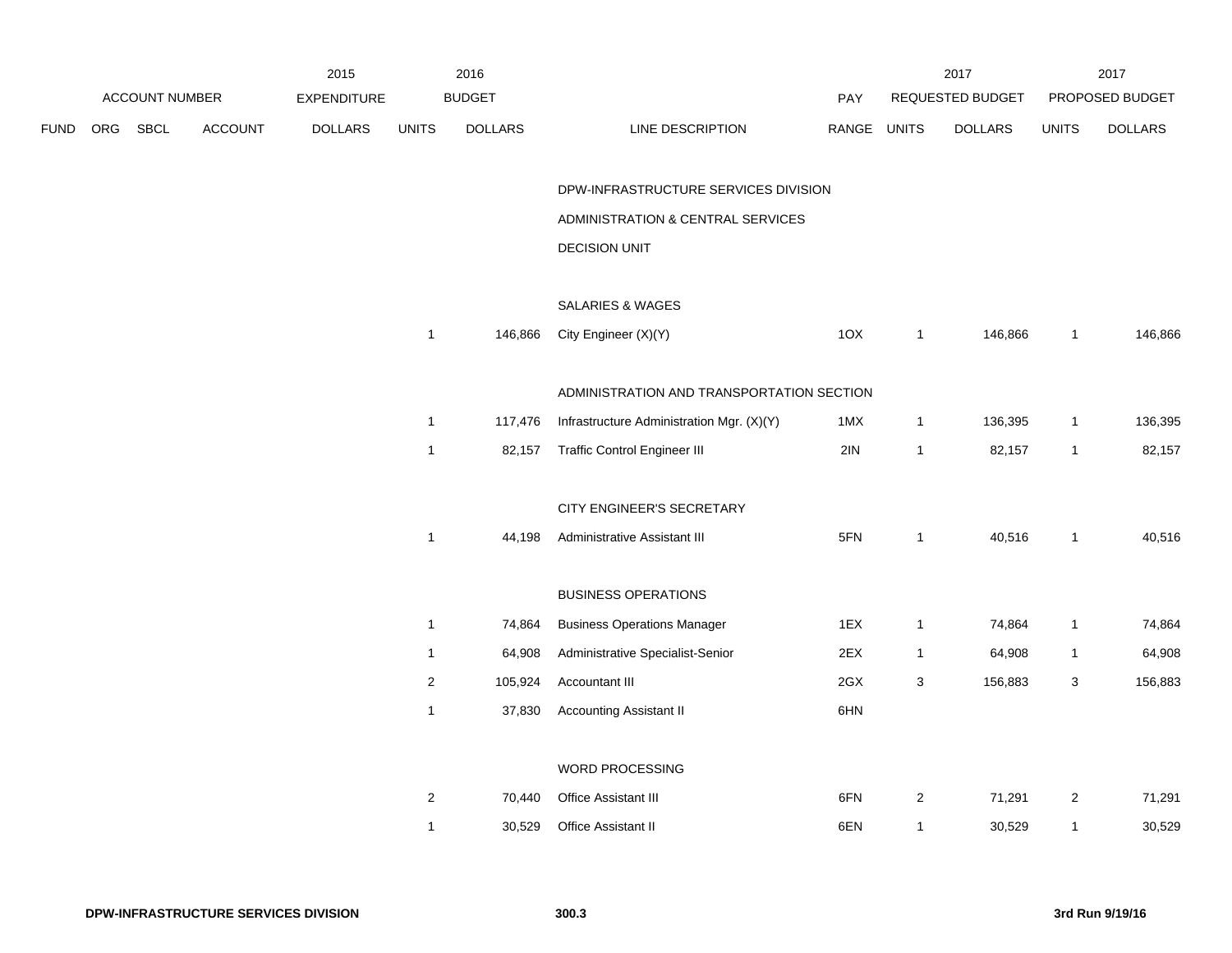|             |     |                | 2015                                        |                    | 2016           |                |                                           |             | 2017         |                  | 2017         |                 |
|-------------|-----|----------------|---------------------------------------------|--------------------|----------------|----------------|-------------------------------------------|-------------|--------------|------------------|--------------|-----------------|
|             |     | ACCOUNT NUMBER |                                             | <b>EXPENDITURE</b> |                | <b>BUDGET</b>  |                                           | PAY         |              | REQUESTED BUDGET |              | PROPOSED BUDGET |
| <b>FUND</b> | ORG | SBCL           | <b>ACCOUNT</b>                              | <b>DOLLARS</b>     | <b>UNITS</b>   | <b>DOLLARS</b> | LINE DESCRIPTION                          | RANGE UNITS |              | <b>DOLLARS</b>   | <b>UNITS</b> | <b>DOLLARS</b>  |
|             |     |                |                                             |                    |                |                | CENTRAL DRAFTING AND RECORDS              |             |              |                  |              |                 |
|             |     |                |                                             |                    | $\overline{1}$ | 76,573         | Management Civil Engineer-Senior (X)      | 11X         | $\mathbf{1}$ | 75,478           | $\mathbf{1}$ | 75,478          |
|             |     |                |                                             |                    |                |                | Engineering Technician VI                 | 2IN         |              |                  |              |                 |
|             |     |                |                                             |                    |                |                |                                           |             | $\mathbf{1}$ | 74,237           | $\mathbf{1}$ | 74,237          |
|             |     |                |                                             |                    | 4              | 274,730        | Engineering Drafting Technician V         | 3QN         | 3            | 204,028          | $\sqrt{3}$   | 204,028         |
|             |     |                |                                             |                    | 15             | 774,431        | Engineering Drafting Technician IV        | 3NN         | 15           | 769,725          | 15           | 769,725         |
|             |     |                |                                             |                    | $17\,$         | 668,172        | <b>Engineering Drafting Technician II</b> | 3FN         | 17           | 662,041          | 17           | 662,041         |
|             |     |                |                                             |                    | $\overline{1}$ | 36,252         | <b>Duplicating Equipment Operator II</b>  | 6GN         | $\mathbf{1}$ | 36,252           | $\mathbf{1}$ | 36,252          |
|             |     |                |                                             |                    | $\overline{1}$ | 66,324         | Land Surveyor                             | 2IN         | $\mathbf{1}$ | 66,324           | $\mathbf{1}$ | 66,324          |
|             |     |                |                                             |                    |                |                |                                           |             |              |                  |              |                 |
|             |     |                |                                             |                    |                |                | <b>AUXILIARY POSITIONS</b>                |             |              |                  |              |                 |
|             |     |                |                                             |                    | $\overline{1}$ |                | <b>Engineering Drafting Technician II</b> | 3FN         | $\mathbf{1}$ |                  | $\mathbf{1}$ |                 |
|             |     |                |                                             |                    |                |                | AUXILIARY                                 |             |              |                  |              |                 |
|             |     |                |                                             |                    | $\overline{1}$ |                | Engineer-In-Charge                        | 1KX         | $\mathbf{1}$ |                  | $\mathbf{1}$ |                 |
|             |     |                |                                             |                    |                |                |                                           |             |              |                  |              |                 |
|             |     |                |                                             | 2,449,424          | 53             | 2,671,674      | <b>Total Before Adjustments</b>           |             | 53           | 2,692,495        | 53           | 2,692,495       |
|             |     |                |                                             |                    |                |                | Salary & Wage Rate Change                 |             |              |                  |              |                 |
|             |     |                |                                             | 4,394              |                | 5,000          | Overtime Compensated                      |             |              | 5,000            |              | 5,000           |
|             |     |                |                                             |                    |                | (53, 433)      | Personnel Cost Adjustment                 |             |              | (21, 028)        |              | (21, 028)       |
|             |     |                |                                             |                    |                |                |                                           |             |              |                  |              |                 |
|             |     |                |                                             |                    |                |                | Other                                     |             |              |                  |              |                 |
|             |     |                |                                             | 2,453,818          | 53             | 2,623,241      | Gross Salaries & Wages Total              |             | 53           | 2,676,467        | 53           | 2,676,467       |
|             |     |                |                                             | (402, 020)         |                | (588, 867)     | Reimbursable Services Deduction           |             |              | (605, 536)       |              | (605, 536)      |
|             |     |                | <b>DPW-INFRASTRUCTURE SERVICES DIVISION</b> |                    |                |                | 300.4                                     |             |              |                  |              | 3rd Run 9/19/16 |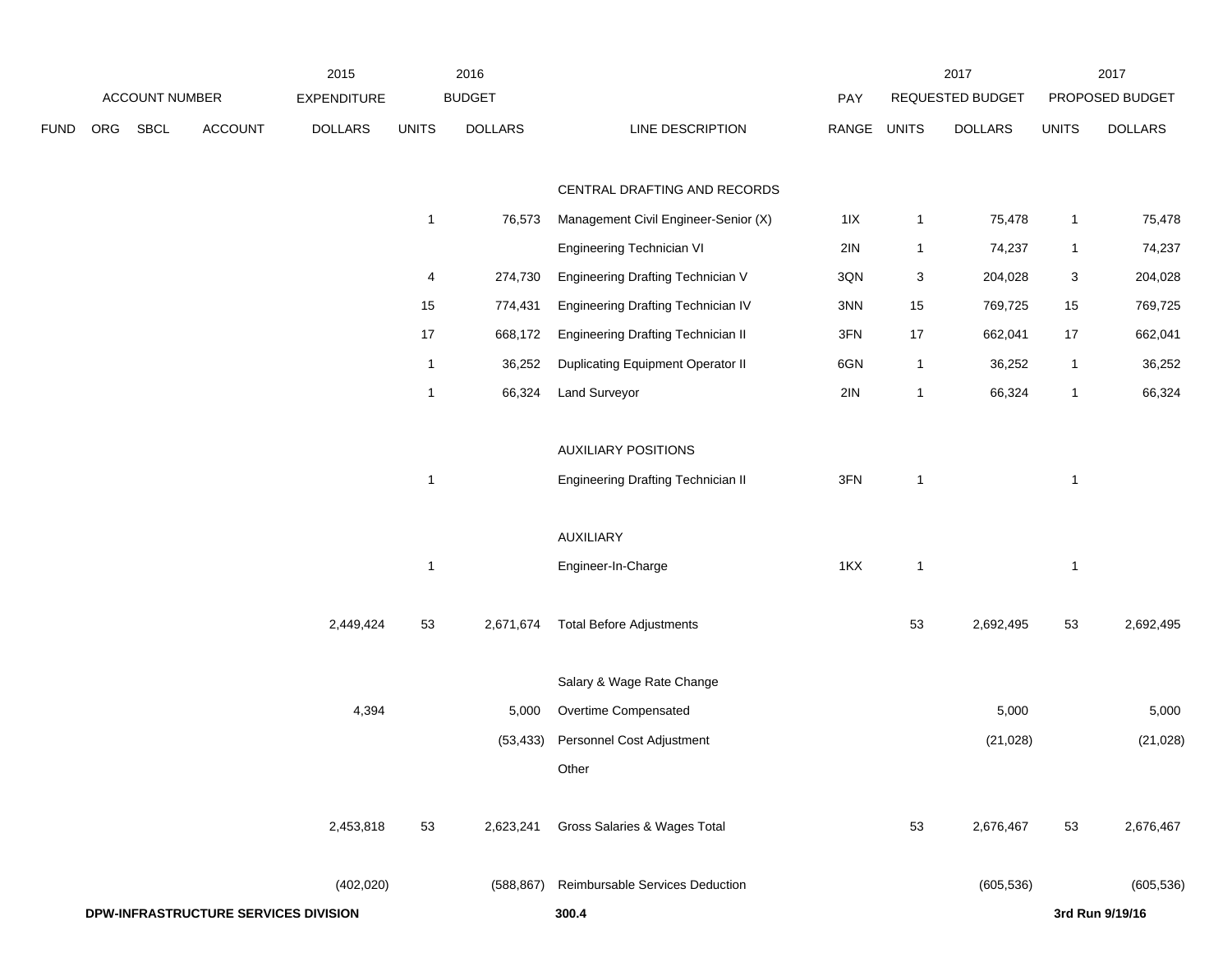|             |      | <b>ACCOUNT NUMBER</b> |                                      | 2015               |              | 2016<br><b>BUDGET</b> |                                                                           |             |       | 2017<br>REQUESTED BUDGET |              | 2017<br>PROPOSED BUDGET |
|-------------|------|-----------------------|--------------------------------------|--------------------|--------------|-----------------------|---------------------------------------------------------------------------|-------------|-------|--------------------------|--------------|-------------------------|
|             |      |                       |                                      | <b>EXPENDITURE</b> |              |                       |                                                                           | <b>PAY</b>  |       |                          |              |                         |
| <b>FUND</b> | ORG  | SBCL                  | ACCOUNT                              | <b>DOLLARS</b>     | <b>UNITS</b> | <b>DOLLARS</b>        | LINE DESCRIPTION                                                          | RANGE UNITS |       | <b>DOLLARS</b>           | <b>UNITS</b> | <b>DOLLARS</b>          |
|             |      |                       |                                      | (1, 335, 581)      |              | (1,216,432)           | <b>Capital Improvements Deduction</b>                                     |             |       | (1, 250, 864)            |              | (1, 250, 864)           |
|             |      |                       |                                      | (1,622)            |              |                       | <b>Grants &amp; Aids Deduction</b>                                        |             |       |                          |              |                         |
| 0001        | 5231 | R999                  | 006000                               | 714,595            | 53           | 817,942               | NET SALARIES & WAGES TOTAL                                                |             | 53    | 820,067                  | 53           | 820,067                 |
|             |      |                       |                                      |                    | 17.93        |                       | O&M FTE'S                                                                 |             | 17.93 |                          | 17.93        |                         |
|             |      |                       |                                      |                    | 33.07        |                       | NON-O&M FTE'S                                                             |             | 33.07 |                          | 33.07        |                         |
|             |      |                       |                                      |                    |              |                       | (X) Private Auto Allowance May Be Paid Pursuant to                        |             |       |                          |              |                         |
|             |      |                       |                                      |                    |              |                       | Section 350-183 of the Milwaukee Code.                                    |             |       |                          |              |                         |
|             |      |                       |                                      |                    |              |                       | (Y) Required to file a statement of economic interests in accordance with |             |       |                          |              |                         |
|             |      |                       |                                      |                    |              |                       | the Milwaukee Code of Ordinances Chapter 303-Code of Ethics.              |             |       |                          |              |                         |
| 0001        | 5231 | R999                  | 006100                               | 287,570            |              | 368,074               | ESTIMATED EMPLOYEE FRINGE BENEFITS                                        |             |       | 369,030                  |              | 369,030                 |
|             |      |                       |                                      |                    |              |                       | (Involves Revenue Offset-No Transfers from this Account)                  |             |       |                          |              |                         |
|             |      |                       |                                      |                    |              |                       | OPERATING EXPENDITURES                                                    |             |       |                          |              |                         |
| 0001        | 5231 | R999                  | 630100                               | 28,077             |              | 20,000                | General Office Expense                                                    |             |       | 30,000                   |              | 30,000                  |
| 0001        | 5231 | R999                  | 630500                               | 1,390              |              |                       | Tools & Machinery Parts                                                   |             |       |                          |              |                         |
| 0001        | 5231 | R999                  | 631000                               | 844                |              |                       | <b>Construction Supplies</b>                                              |             |       |                          |              |                         |
| 0001        | 5231 | R999                  | 631500                               |                    |              |                       | Energy                                                                    |             |       |                          |              |                         |
| 0001        | 5231 | R999                  | 632000                               |                    |              |                       | <b>Other Operating Supplies</b>                                           |             |       |                          |              |                         |
| 0001        | 5231 | R999                  | 632500                               |                    |              |                       | <b>Facility Rental</b>                                                    |             |       |                          |              |                         |
| 0001        | 5231 | R999                  | 633000                               | 4,254              |              |                       | Vehicle Rental                                                            |             |       |                          |              |                         |
|             |      |                       | DPW-INFRASTRUCTURE SERVICES DIVISION |                    |              |                       | 300.5                                                                     |             |       |                          |              | 3rd Run 9/19/16         |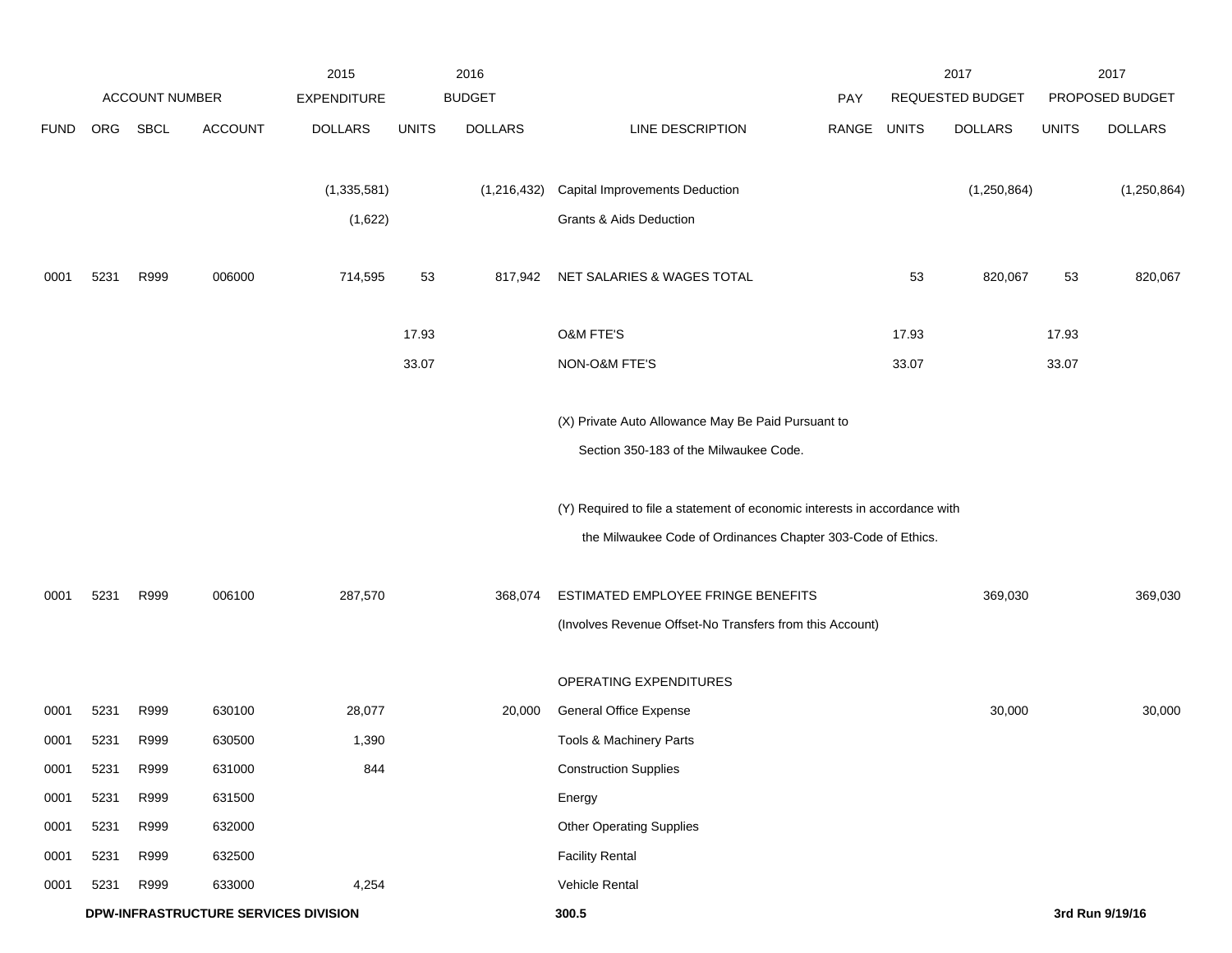|             |      |                |                                      | 2015               |              | 2016           |                                    |             | 2017             |              | 2017            |
|-------------|------|----------------|--------------------------------------|--------------------|--------------|----------------|------------------------------------|-------------|------------------|--------------|-----------------|
|             |      | ACCOUNT NUMBER |                                      | <b>EXPENDITURE</b> |              | <b>BUDGET</b>  |                                    | PAY         | REQUESTED BUDGET |              | PROPOSED BUDGET |
| <b>FUND</b> | ORG  | <b>SBCL</b>    | <b>ACCOUNT</b>                       | <b>DOLLARS</b>     | <b>UNITS</b> | <b>DOLLARS</b> | LINE DESCRIPTION                   | RANGE UNITS | <b>DOLLARS</b>   | <b>UNITS</b> | <b>DOLLARS</b>  |
|             |      |                |                                      |                    |              |                |                                    |             |                  |              |                 |
| 0001        | 5231 | R999           | 633500                               | 1,568              |              | 1,000          | Non-Vehicle Equipment Rental       |             | 1,000            |              | 1,000           |
| 0001        | 5231 | R999           | 634000                               | 11,689             |              | 6,000          | <b>Professional Services</b>       |             | 12,000           |              | 12,000          |
| 0001        | 5231 | R999           | 634500                               | 59,620             |              |                | Information Technology Services    |             |                  |              |                 |
| 0001        | 5231 | R999           | 635000                               | 290                |              |                | <b>Property Services</b>           |             |                  |              |                 |
| 0001        | 5231 | R999           | 635500                               | 278                |              |                | Infrastructure Services            |             |                  |              |                 |
| 0001        | 5231 | R999           | 636000                               |                    |              |                | Vehicle Repair Services            |             |                  |              |                 |
| 0001        | 5231 | R999           | 636500                               | 3,764              |              | 5,000          | <b>Other Operating Services</b>    |             | 5,000            |              | 5,000           |
| 0001        | 5231 | R999           | 637000                               |                    |              |                | Loans and Grants                   |             |                  |              |                 |
| 0001        | 5231 | R999           | 637501                               | 203,062            |              | 225,000        | <b>Reimburse Other Departments</b> |             | 225,000          |              | 225,000         |
|             |      |                |                                      |                    |              |                |                                    |             |                  |              |                 |
| 0001        | 5231 | R999           | 006300                               | 314,836            |              | 257,000        | OPERATING EXPENDITURES TOTAL       |             | 273,000          |              | 273,000         |
|             |      |                |                                      |                    |              |                |                                    |             |                  |              |                 |
|             |      |                |                                      |                    |              |                | <b>EQUIPMENT PURCHASES</b>         |             |                  |              |                 |
|             |      |                |                                      |                    |              |                |                                    |             |                  |              |                 |
|             |      |                |                                      |                    |              |                | <b>Additional Equipment</b>        |             |                  |              |                 |
|             |      |                |                                      |                    |              |                |                                    |             |                  |              |                 |
|             |      |                |                                      |                    |              |                | Subtotal - Additional Equipment    |             |                  |              |                 |
|             |      |                |                                      | 899                |              |                | Replacement Equipment              |             |                  |              |                 |
|             |      |                |                                      |                    |              |                |                                    |             |                  |              |                 |
|             |      |                |                                      | 899                |              |                | Subtotal - Replacement Equipment   |             |                  |              |                 |
|             |      |                |                                      |                    |              |                |                                    |             |                  |              |                 |
| 0001        | 5231 | R999           | 006800                               | 899                |              |                | <b>EQUIPMENT PURCHASES TOTAL</b>   |             |                  |              |                 |
|             |      |                |                                      |                    |              |                |                                    |             |                  |              |                 |
|             |      |                |                                      |                    |              |                | SPECIAL FUNDS                      |             |                  |              |                 |
|             |      |                | DPW-INFRASTRUCTURE SERVICES DIVISION |                    |              |                | 300.6                              |             |                  |              | 3rd Run 9/19/16 |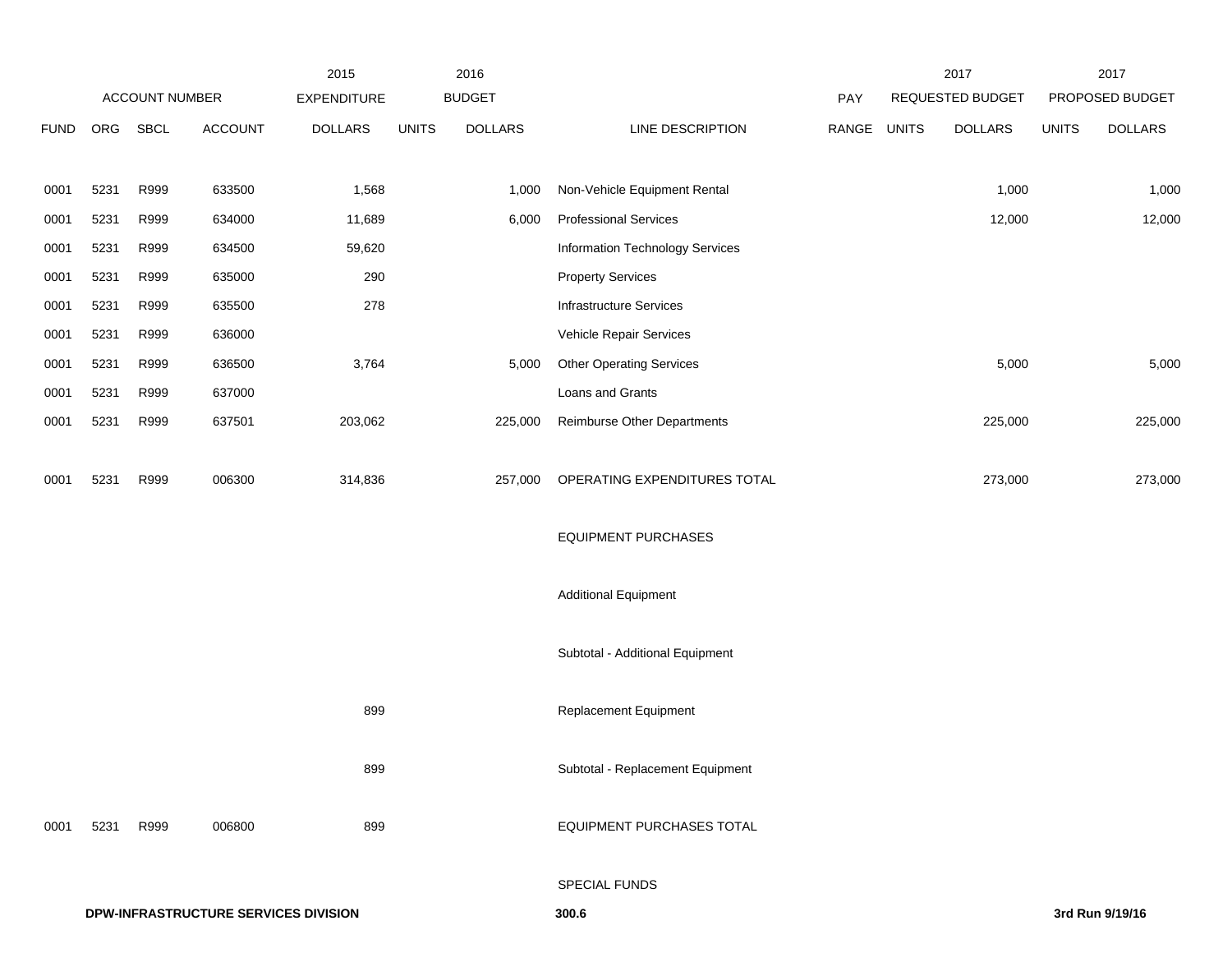|             |            |                       |                | 2015               |              | 2016           |                                  |              | 2017             |              | 2017                   |
|-------------|------------|-----------------------|----------------|--------------------|--------------|----------------|----------------------------------|--------------|------------------|--------------|------------------------|
|             |            | <b>ACCOUNT NUMBER</b> |                | <b>EXPENDITURE</b> |              | <b>BUDGET</b>  | PAY                              |              | REQUESTED BUDGET |              | <b>PROPOSED BUDGET</b> |
| <b>FUND</b> | <b>ORG</b> | <b>SBCL</b>           | <b>ACCOUNT</b> | <b>DOLLARS</b>     | <b>UNITS</b> | <b>DOLLARS</b> | LINE DESCRIPTION<br><b>RANGE</b> | <b>UNITS</b> | <b>DOLLARS</b>   | <b>UNITS</b> | <b>DOLLARS</b>         |

## SPECIAL FUNDS TOTAL

# DPW-INFRASTRUCTURE SERVICES DIVISION-1,317,900 1,443,016 ADMINISTRATION & CENTRAL SERVICES 1,462,097 1,462,097 1,462,097

DECISION UNIT TOTAL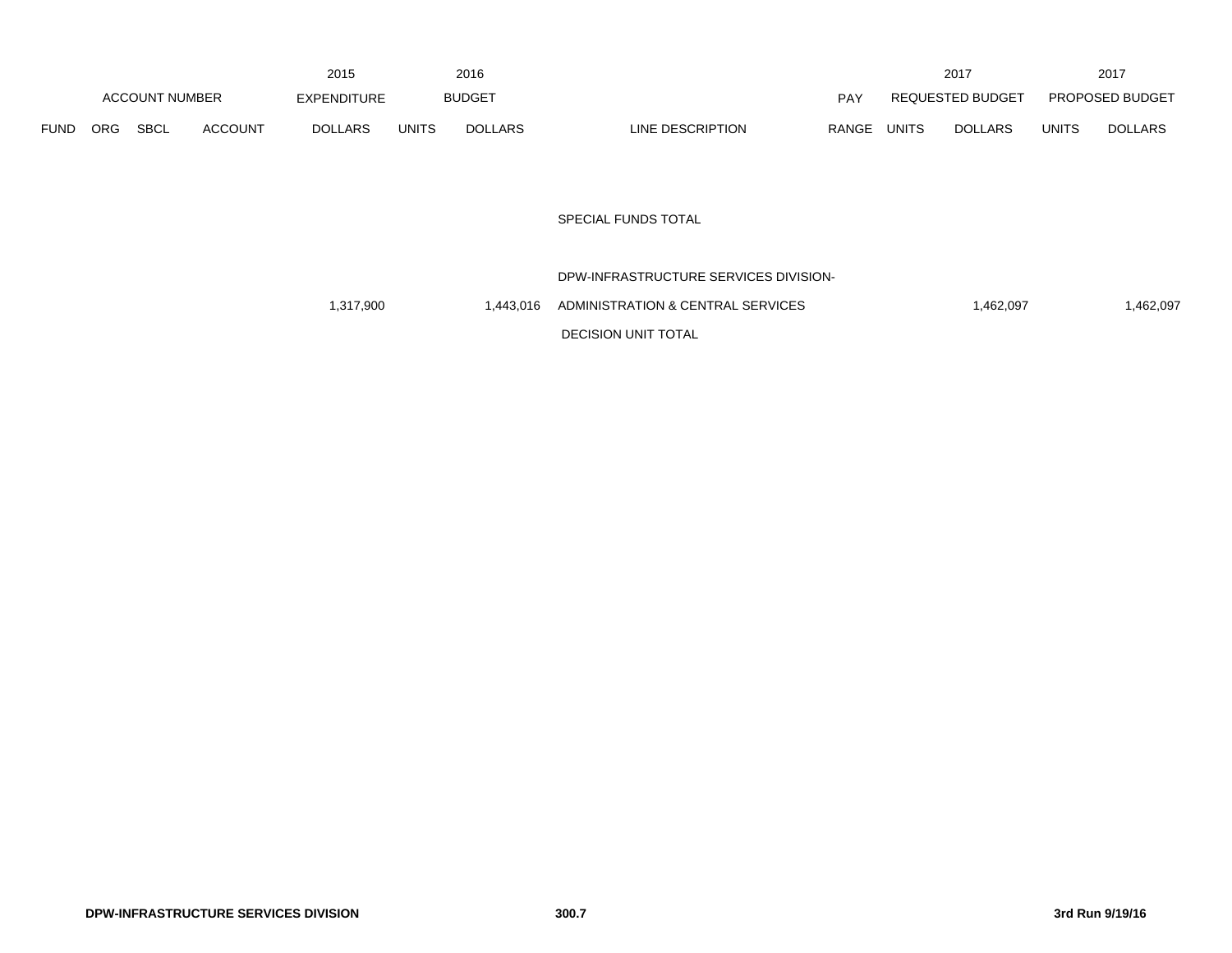|      |     |                |         | 2015               |              | 2016           |                                       |             |              | 2017             |              | 2017            |
|------|-----|----------------|---------|--------------------|--------------|----------------|---------------------------------------|-------------|--------------|------------------|--------------|-----------------|
|      |     | ACCOUNT NUMBER |         | <b>EXPENDITURE</b> |              | <b>BUDGET</b>  |                                       | PAY         |              | REQUESTED BUDGET |              | PROPOSED BUDGET |
| FUND | ORG | SBCL           | ACCOUNT | <b>DOLLARS</b>     | <b>UNITS</b> | <b>DOLLARS</b> | LINE DESCRIPTION                      | RANGE UNITS |              | <b>DOLLARS</b>   | <b>UNITS</b> | <b>DOLLARS</b>  |
|      |     |                |         |                    |              |                |                                       |             |              |                  |              |                 |
|      |     |                |         |                    |              |                | DPW-INFRASTRUCTURE SERVICES DIVISION- |             |              |                  |              |                 |
|      |     |                |         |                    |              |                | TRANSPORTATION INFRASTRUCTURE         |             |              |                  |              |                 |
|      |     |                |         |                    |              |                | <b>DECISION UNIT</b>                  |             |              |                  |              |                 |
|      |     |                |         |                    |              |                |                                       |             |              |                  |              |                 |
|      |     |                |         |                    |              |                | <b>SALARIES &amp; WAGES</b>           |             |              |                  |              |                 |
|      |     |                |         |                    | $\mathbf{1}$ | 123,326        | Engineer In Charge                    | 1KX         | $\mathbf{1}$ | 124,182          | $\mathbf{1}$ | 124,182         |
|      |     |                |         |                    |              |                |                                       |             |              |                  |              |                 |
|      |     |                |         |                    |              |                | PROJECT PROGRAMMING                   |             |              |                  |              |                 |
|      |     |                |         |                    | $\mathbf{1}$ | 109,769        | Management Civil Engineer-Senior (X)  | 11X         | $\mathbf{1}$ | 109,769          | $\mathbf{1}$ | 109,769         |
|      |     |                |         |                    |              |                |                                       |             |              |                  |              |                 |
|      |     |                |         |                    |              |                | <b>ESTIMATES</b>                      |             |              |                  |              |                 |
|      |     |                |         |                    | $\mathbf{1}$ | 75,076         | Civil Engineer III                    | 2IN         | $\mathbf{1}$ | 75,982           | $\mathbf{1}$ | 75,982          |
|      |     |                |         |                    | $\mathbf{1}$ | 58,472         | Engineering Technician VI             | 2IN         | $\mathbf{1}$ | 58,472           | $\mathbf{1}$ | 58,472          |
|      |     |                |         |                    | 3            | 134,847        | Engineering Technician IV             | 3NN         | 3            | 134,847          | 3            | 134,847         |
|      |     |                |         |                    | $\mathbf{1}$ | 43,496         | Office Assistant IV                   | 6HN         | $\mathbf{1}$ | 43,339           | $\mathbf{1}$ | 43,339          |
|      |     |                |         |                    |              |                |                                       |             |              |                  |              |                 |
|      |     |                |         |                    |              |                | <b>ASSESSMENTS</b>                    |             |              |                  |              |                 |
|      |     |                |         |                    | $\mathbf{1}$ | 66,871         | Assessment Technician II              | 3RN         | $\mathbf{1}$ | 66,629           | $\mathbf{1}$ | 66,629          |
|      |     |                |         |                    |              |                |                                       |             |              |                  |              |                 |
|      |     |                |         |                    |              |                | <b>MAJOR PROJECTS</b>                 |             |              |                  |              |                 |
|      |     |                |         |                    | $\mathbf{1}$ | 86,265         | Management Civil Engineer-Senior (X)  | 11X         | $\mathbf{1}$ | 86,887           | $\mathbf{1}$ | 86,887          |
|      |     |                |         |                    | 3            | 222,805        | Civil Engineer III                    | 2IN         | 3            | 239,773          | 3            | 239,773         |
|      |     |                |         |                    | $\,6\,$      | 354,449        | Civil Engineer II                     | 2GN         | $\,6\,$      | 354,449          | 6            | 354,449         |
|      |     |                |         |                    | $\mathbf{1}$ | 79,802         | Business Support Liaison (X)(Y)       | 2HX         | $\mathbf{1}$ | 80,376           | $\mathbf{1}$ | 80,376          |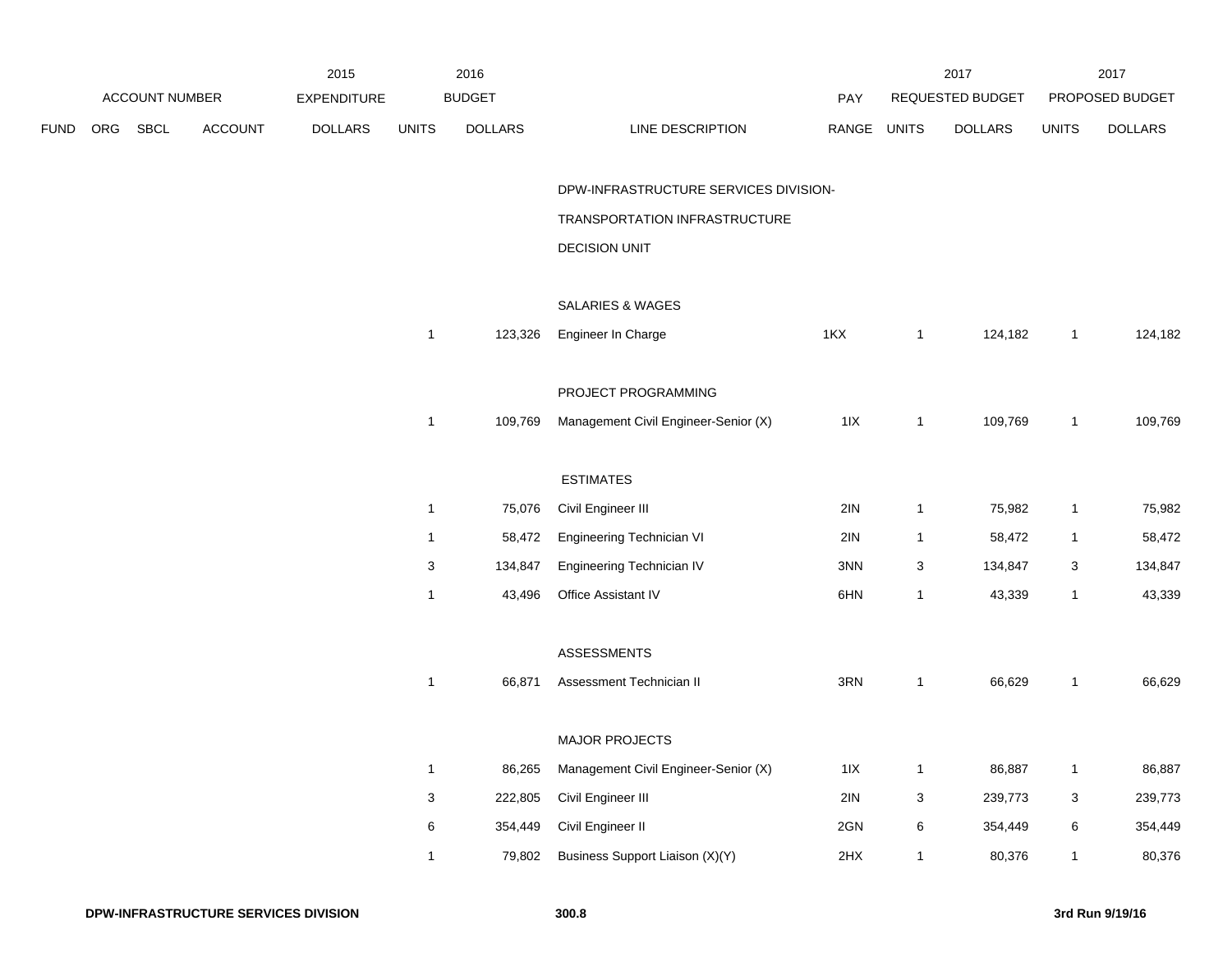|      |     |                |         | 2015               |                | 2016           |                                               |       |                | 2017             |                | 2017            |
|------|-----|----------------|---------|--------------------|----------------|----------------|-----------------------------------------------|-------|----------------|------------------|----------------|-----------------|
|      |     | ACCOUNT NUMBER |         | <b>EXPENDITURE</b> |                | <b>BUDGET</b>  |                                               | PAY   |                | REQUESTED BUDGET |                | PROPOSED BUDGET |
| FUND | ORG | <b>SBCL</b>    | ACCOUNT | <b>DOLLARS</b>     | <b>UNITS</b>   | <b>DOLLARS</b> | LINE DESCRIPTION                              | RANGE | <b>UNITS</b>   | <b>DOLLARS</b>   | <b>UNITS</b>   | <b>DOLLARS</b>  |
|      |     |                |         |                    |                |                | <b>AUXILIARY POSITIONS</b>                    |       |                |                  |                |                 |
|      |     |                |         |                    | $\mathbf{1}$   |                | Civil Engineer II                             | 2GN   | $\mathbf{1}$   |                  | $\mathbf{1}$   |                 |
|      |     |                |         |                    | $\mathbf{1}$   |                | Engineering Intern                            | 9PN   | $\overline{1}$ |                  | $\mathbf{1}$   |                 |
|      |     |                |         |                    | $\mathbf{1}$   |                | Engineer In Charge                            | 1KX   | $\overline{1}$ |                  | $\mathbf{1}$   |                 |
|      |     |                |         |                    |                |                | CONTRACT ADMINISTRATION                       |       |                |                  |                |                 |
|      |     |                |         |                    | $\mathbf{1}$   | 61,047         | <b>Field Operations Inspection Specialist</b> | 1BX   | $\mathbf{1}$   | 61,487           | 1              | 61,487          |
|      |     |                |         |                    | $\mathbf{1}$   | 60,771         | Sidewalk Repair Specialist                    | 3NN   | $\mathbf{1}$   | 65,333           | $\mathbf{1}$   | 65,333          |
|      |     |                |         |                    | 5              | 276,654        | Public Works Inspector II (X)                 | 3LN   | $\sqrt{5}$     | 276,654          | 5              | 276,654         |
|      |     |                |         |                    | $\mathbf 1$    | 45,671         | Program Assistant I                           | 5EN   | $\mathbf{1}$   | 41,148           | $\mathbf{1}$   | 41,148          |
|      |     |                |         |                    | $\mathbf{1}$   | 39,081         | Administrative Assistant II                   | 6HN   | $\mathbf{1}$   | 39,081           | $\mathbf{1}$   | 39,081          |
|      |     |                |         |                    |                |                | CONSTRUCTION MANAGEMENT                       |       |                |                  |                |                 |
|      |     |                |         |                    | $\mathbf{1}$   | 89,682         | Civil Engineer V (X)                          | 1JX   | $\mathbf{1}$   | 90,328           | $\mathbf{1}$   | 90,328          |
|      |     |                |         |                    | 4              | 343,431        | Management Civil Engineer Senior (X)          | 11X   | 4              | 347,792          | 4              | 347,792         |
|      |     |                |         |                    | 3              | 233,226        | Civil Engineer III                            | 2IN   | 3              | 237,340          | 3              | 237,340         |
|      |     |                |         |                    | $\mathbf{1}$   | 72,333         | Civil Engineer II (X)                         | 2GN   | $\mathbf{1}$   | 72,333           | $\mathbf{1}$   | 72,333          |
|      |     |                |         |                    | $\mathbf{1}$   | 67,374         | Water Construction Coordinator (X)            | 7PN   |                |                  |                |                 |
|      |     |                |         |                    | 32             | 1,400,418      | Public Works Inspector II (X)                 | 3LN   | 32             | 1,400,418        | 32             | 1,400,418       |
|      |     |                |         |                    | 6              | 53,487         | Engineering Inspection Assistant (X)          | 9NN   | 6              | 53,487           | 6              | 53,487          |
|      |     |                |         |                    |                |                | <b>AUXILIARY POSITIONS</b>                    |       |                |                  |                |                 |
|      |     |                |         |                    | $\mathbf{1}$   |                | Civil Engineer III (X)                        | 2IN   | $\mathbf{1}$   |                  | 1              |                 |
|      |     |                |         |                    | $\overline{c}$ |                | Public Works Inspector II (X)                 | 3LN   | $\overline{2}$ |                  | $\overline{a}$ |                 |
|      |     |                |         |                    |                |                | Engineering Inspection Assistant (X)          | 9NN   | $\overline{2}$ |                  | $\overline{2}$ |                 |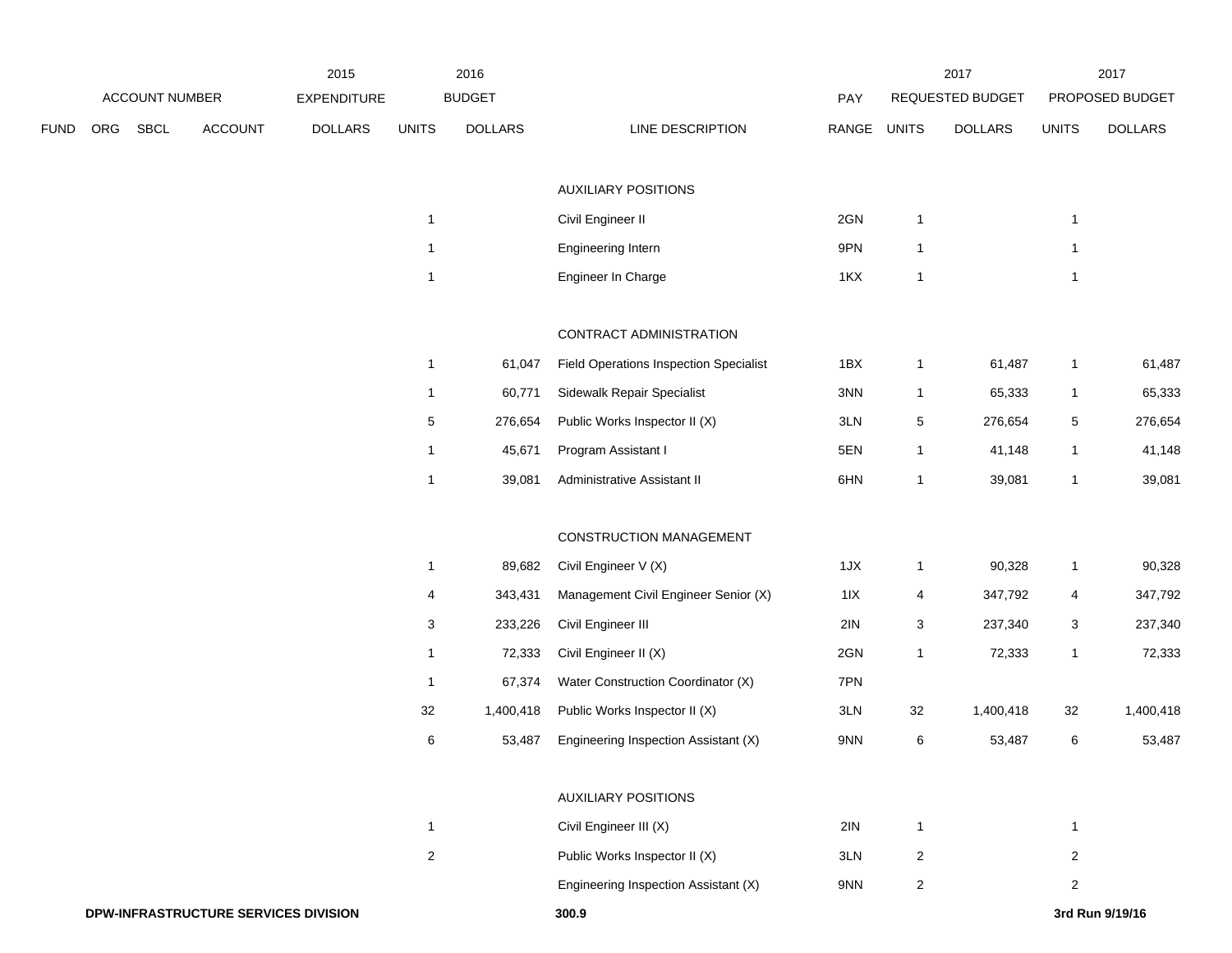|             |            |                |                | 2015               |       | 2016           |                           |       | 2017             |       | 201                    |
|-------------|------------|----------------|----------------|--------------------|-------|----------------|---------------------------|-------|------------------|-------|------------------------|
|             |            | ACCOUNT NUMBER |                | <b>EXPENDITURE</b> |       | <b>BUDGET</b>  | PAY                       |       | REQUESTED BUDGET |       | <b>PROPOSED BUDGET</b> |
| <b>FUND</b> | <b>ORG</b> | <b>SBCL</b>    | <b>ACCOUNT</b> | <b>DOLLARS</b>     | UNITS | <b>DOLLARS</b> | RANGE<br>LINE DESCRIPTION | UNITS | <b>DOLLARS</b>   | UNITS | <b>DOLLARS</b>         |

#### DESIGN AND FIELD ENGINEERING

|    | 115.280 | Civil Engineer V (X)                 | 1JX |    | 114.780 |    | 114,780 |
|----|---------|--------------------------------------|-----|----|---------|----|---------|
| 2  | 151.514 | Engineering Technician VI            | 2IN | 2  | 144.294 | 2  | 144.294 |
| 10 | 633.852 | Engineering Technician V             | 3RN | 10 | 633.852 | 10 | 633,852 |
| 11 | 597.003 | Engineering Technician IV            | 3NN | 11 | 597.003 | 11 | 597,003 |
| 10 | 352.877 | <b>Engineering Technician II</b>     | 3FN | 10 | 352.877 | 10 | 352,877 |
| 9  | 123.434 | Engineering Technician II (0.33 FTE) | 3FN | 9  | 123.434 | 9  | 123.434 |

#### AUXILIARY POSITIONS

| Engineering Technician V         | 3RN |  |
|----------------------------------|-----|--|
| Engineering Technician IV        | 3NN |  |
| <b>Engineering Technician II</b> | 3FN |  |

#### STREET MAINTENANCE

| 1              | 117.019   | Street & Bridges Services Manager (X) | 1JX |    | 117,862   | 1              | 117,862   |
|----------------|-----------|---------------------------------------|-----|----|-----------|----------------|-----------|
| 2              | 149.331   | Street Area Manager                   | 1HX |    |           |                |           |
|                |           | <b>Street Repair District Manager</b> | 1FX | 2  | 150,107   | $\overline{2}$ | 150,107   |
| 6              | 320,973   | <b>Street District Manager</b>        | 1DX |    |           |                |           |
|                |           | <b>Street Operation Supervisor</b>    | 1BX | 3  | 170.000   | 3              | 170,000   |
|                |           | <b>Street Repair Supervisor</b>       | 1AX | 3  | 151,000   | 3              | 151,000   |
| 42             | 1,300,000 | Infrastructure Repair Worker          | 8FN | 42 | 1,300,000 | 42             | 1,300,000 |
| 15             | 674.669   | Infrastructure Repair Crew Leader     | 8IN | 15 | 674,669   | 15             | 674,669   |
| $\overline{7}$ | 420.887   | <b>Cement Finisher</b>                | 7K  | 7  | 420,887   | 7              | 420,887   |
| 8              | 182.294   | <b>Cement Finisher Helper</b>         | 8FN | 8  | 182,294   | 8              | 182,294   |
|                |           |                                       |     |    |           |                |           |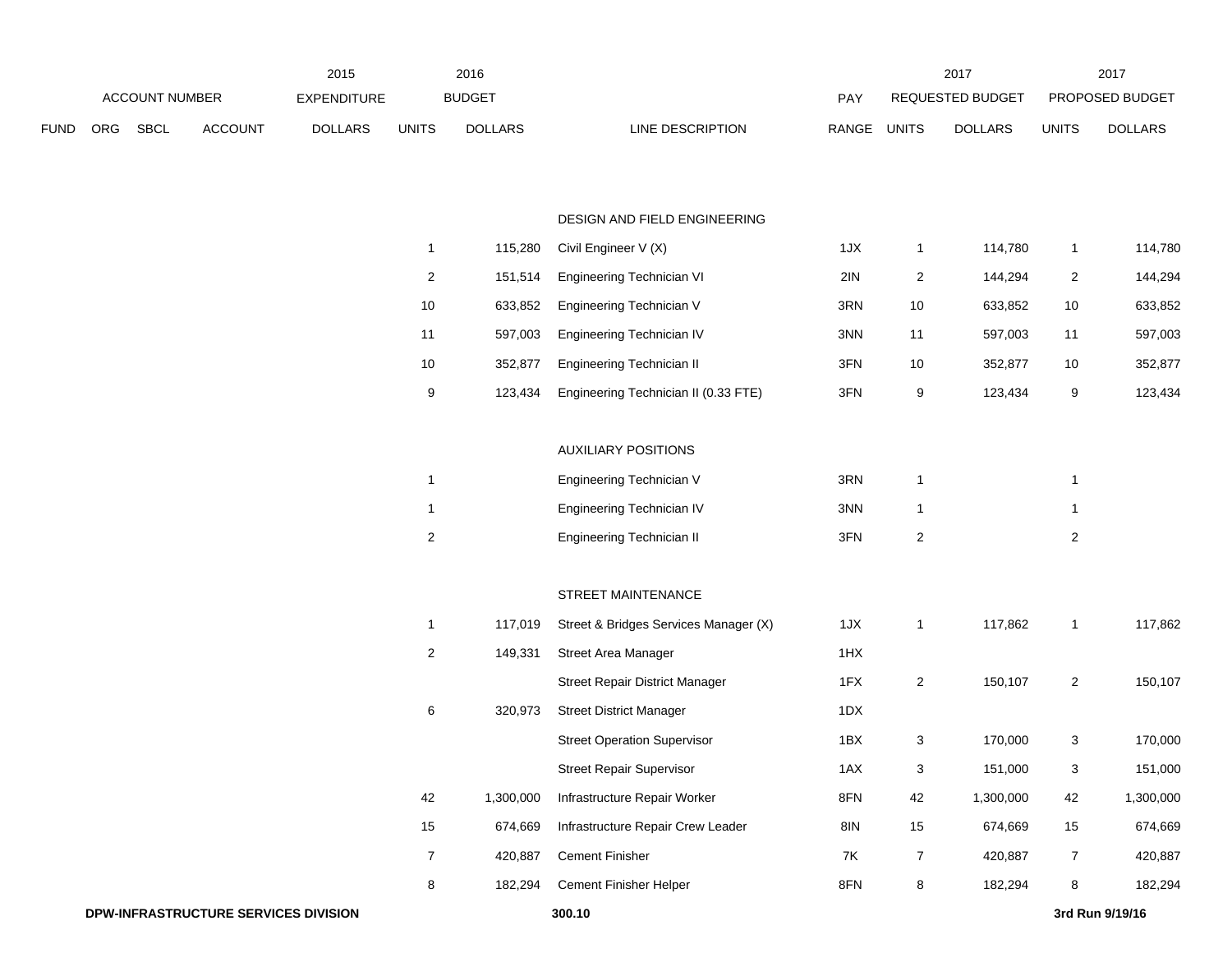|      |     |                |                | 2015               |                           | 2016           |                                       |             |                           | 2017             |                           | 2017            |
|------|-----|----------------|----------------|--------------------|---------------------------|----------------|---------------------------------------|-------------|---------------------------|------------------|---------------------------|-----------------|
|      |     | ACCOUNT NUMBER |                | <b>EXPENDITURE</b> |                           | <b>BUDGET</b>  |                                       | PAY         |                           | REQUESTED BUDGET |                           | PROPOSED BUDGET |
| FUND | ORG | SBCL           | <b>ACCOUNT</b> | <b>DOLLARS</b>     | <b>UNITS</b>              | <b>DOLLARS</b> | LINE DESCRIPTION                      | RANGE UNITS |                           | <b>DOLLARS</b>   | <b>UNITS</b>              | <b>DOLLARS</b>  |
|      |     |                |                |                    | 32                        | 871,000        | <b>City Laborer</b>                   | 8DN         | 32                        | 871,000          | 32                        | 871,000         |
|      |     |                |                |                    |                           |                | <b>AUXILIARY POSITIONS</b>            |             |                           |                  |                           |                 |
|      |     |                |                |                    | $\mathbf{1}$              |                | Street Area Manager                   | 1HX         |                           |                  |                           |                 |
|      |     |                |                |                    |                           |                | <b>Street Repair District Manager</b> | 1FX         | $\mathbf{1}$              |                  | $\mathbf{1}$              |                 |
|      |     |                |                |                    | $\mathbf{1}$              |                | <b>Street District Manager</b>        | 1DX         |                           |                  |                           |                 |
|      |     |                |                |                    |                           |                | <b>Street Operations Supervisor</b>   | 1BX         | $\mathbf{1}$              |                  | $\mathbf{1}$              |                 |
|      |     |                |                |                    | $\ensuremath{\mathsf{3}}$ |                | Infrastructure Repair Worker          | 8FN         | $\ensuremath{\mathsf{3}}$ |                  | $\ensuremath{\mathsf{3}}$ |                 |
|      |     |                |                |                    | $\mathbf{1}$              |                | Infrastructure Repair Crew Leader     | <b>8IN</b>  | $\mathbf{1}$              |                  | $\mathbf{1}$              |                 |
|      |     |                |                |                    | $\mathbf{1}$              |                | <b>Cement Finisher</b>                | 7K          | $\mathbf{1}$              |                  | $\mathbf{1}$              |                 |
|      |     |                |                |                    | $\overline{c}$            |                | Cement Finisher Helper                | 8FN         | $\sqrt{2}$                |                  | $\sqrt{2}$                |                 |
|      |     |                |                |                    | 4                         |                | City Laborer (Regular)                | 8DN         | 4                         |                  | $\pmb{4}$                 |                 |
|      |     |                |                |                    | 4                         |                | <b>Operations Driver/Worker</b>       | 8KN         |                           |                  |                           |                 |
|      |     |                |                |                    |                           |                | PLANT & EQUIPMENT                     |             |                           |                  |                           |                 |
|      |     |                |                |                    | $\mathbf{1}$              | 62,225         | Plant & Equip. Repair Supervisor      | 1DX         | $\mathbf{1}$              | 62,673           | $\mathbf{1}$              | 62,673          |
|      |     |                |                |                    | $\overline{c}$            | 87,662         | Program Assistant I                   | 5EN         | $\overline{c}$            | 87,828           | $\sqrt{2}$                | 87,828          |
|      |     |                |                |                    | $\ensuremath{\mathsf{3}}$ | 142,105        | Lead Equipment Mechanic               | 7FN         | $\sqrt{2}$                | 94,750           | $\sqrt{2}$                | 94,750          |
|      |     |                |                |                    | $\mathbf{1}$              | 41,700         | Infrastructure Repair Crew Leader     | <b>8IN</b>  | $\mathbf{1}$              | 41,700           | $\mathbf{1}$              | 41,700          |
|      |     |                |                |                    | $\mathbf{1}$              | 42,168         | <b>Equipment Mechanic IV</b>          | 7EN         | $\overline{2}$            | 84,400           | $\boldsymbol{2}$          | 84,400          |
|      |     |                |                |                    | $\overline{c}$            | 86,362         | <b>Equipment Mechanic II</b>          | 7CN         | 3                         | 130,900          | 3                         | 130,900         |
|      |     |                |                |                    | $\mathbf{1}$              | 44,513         | Equipment Mechanic I                  | 7BN         |                           |                  |                           |                 |
|      |     |                |                |                    | $\sqrt{3}$                | 118,847        | Infrastructure Repair Worker          | 8FN         | 3                         | 118,847          | 3                         | 118,847         |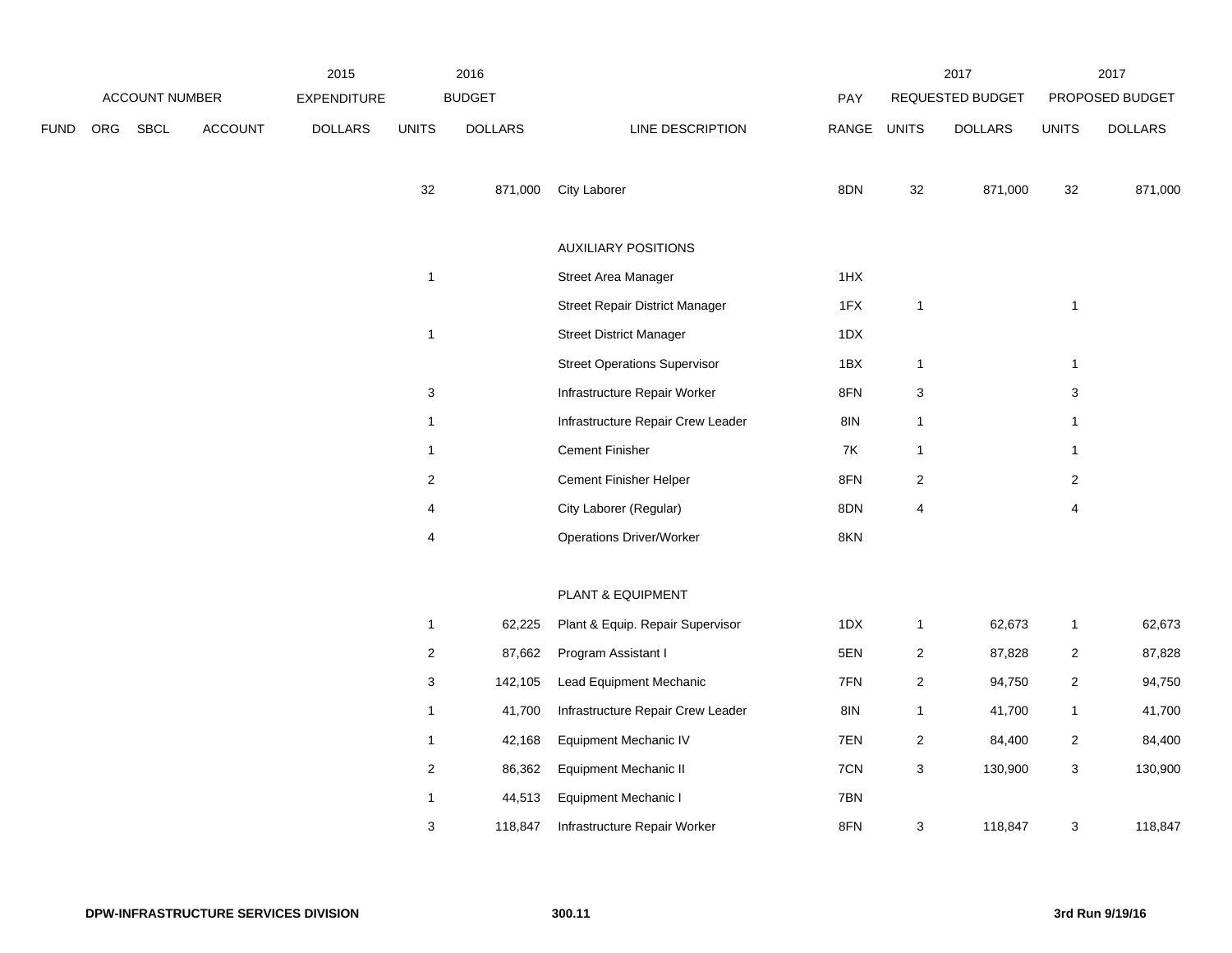|      |     |                |                | 2015               |                | 2016           |                                      |       |                | 2017             |                | 2017            |
|------|-----|----------------|----------------|--------------------|----------------|----------------|--------------------------------------|-------|----------------|------------------|----------------|-----------------|
|      |     | ACCOUNT NUMBER |                | <b>EXPENDITURE</b> |                | <b>BUDGET</b>  |                                      | PAY   |                | REQUESTED BUDGET |                | PROPOSED BUDGET |
| FUND | ORG | <b>SBCL</b>    | <b>ACCOUNT</b> | <b>DOLLARS</b>     | <b>UNITS</b>   | <b>DOLLARS</b> | LINE DESCRIPTION                     | RANGE | <b>UNITS</b>   | <b>DOLLARS</b>   | <b>UNITS</b>   | <b>DOLLARS</b>  |
|      |     |                |                |                    |                |                | AUXILIARY PERSONNEL                  |       |                |                  |                |                 |
|      |     |                |                |                    | $\mathbf{1}$   |                | Office Assistant III                 | 6FN   | $\mathbf{1}$   |                  | $\mathbf{1}$   |                 |
|      |     |                |                |                    | $\mathbf{1}$   |                | Lead Equipment Mechanic              | 7FN   | $\mathbf{1}$   |                  | $\mathbf{1}$   |                 |
|      |     |                |                |                    |                |                | Equipment Mechanic IV                | 7EN   | $\mathbf{1}$   |                  | $\mathbf{1}$   |                 |
|      |     |                |                |                    | $\mathbf{1}$   |                | Equipment Mechanic II                | 7CN   | $\mathbf{1}$   |                  | $\mathbf{1}$   |                 |
|      |     |                |                |                    | $\mathbf{1}$   |                | Equipment Mechanic I                 | 7BN   |                |                  |                |                 |
|      |     |                |                |                    |                |                | <b>STORES UNIT</b>                   |       |                |                  |                |                 |
|      |     |                |                |                    | $\mathbf{1}$   | 57,586         | <b>Inventory Services Manager</b>    | 1CX   | $\mathbf{1}$   | 58,001           | $\mathbf{1}$   | 58,001          |
|      |     |                |                |                    | $\mathbf{1}$   | 48,122         | Inventory Manager (X)                | 1AX   | $\mathbf{1}$   | 48,469           | $\mathbf{1}$   | 48,469          |
|      |     |                |                |                    | $\mathbf{1}$   | 47,161         | Inventory Assistant V                | 6LN   | $\mathbf{1}$   | 46,990           | $\mathbf{1}$   | 46,990          |
|      |     |                |                |                    | $\bf8$         | 344,682        | <b>Inventory Assistant IV</b>        | 6JN   | $\,8\,$        | 316,469          | 8              | 316,469         |
|      |     |                |                |                    | 6              | 243,314        | <b>Inventory Assistant II</b>        | 6HN   | $\,6$          | 243,314          | 6              | 243,314         |
|      |     |                |                |                    | $\mathbf{1}$   | 46,131         | Special Laborer, Electrical Services | 8GN   | $\mathbf{1}$   | 46,074           | $\mathbf{1}$   | 46,074          |
|      |     |                |                |                    |                |                | AUXILIARY PERSONNEL                  |       |                |                  |                |                 |
|      |     |                |                |                    | $\mathbf{1}$   |                | <b>Inventory Services Manager</b>    | 1CX   | $\mathbf{1}$   |                  | $\mathbf{1}$   |                 |
|      |     |                |                |                    | $\mathbf{1}$   |                | <b>Inventory Supervisor</b>          | 2DN   | $\mathbf{1}$   |                  | $\mathbf{1}$   |                 |
|      |     |                |                |                    | $\mathbf{1}$   |                | Inventory Assistant V                | 6LN   | $\overline{1}$ |                  | $\mathbf{1}$   |                 |
|      |     |                |                |                    | $\mathbf{1}$   |                | <b>Inventory Assistant IV</b>        | 6JN   | $\mathbf{1}$   |                  | $\mathbf{1}$   |                 |
|      |     |                |                |                    | $\mathbf{1}$   |                | <b>Inventory Assistant III</b>       | 6IN   | $\mathbf{1}$   |                  | $\mathbf{1}$   |                 |
|      |     |                |                |                    | $\overline{c}$ |                | <b>Inventory Assistant II</b>        | 6HN   | $\overline{c}$ |                  | $\overline{a}$ |                 |
|      |     |                |                | 11,603,648         | 302            | 11,521,064     | <b>Total Before Adjustments</b>      |       | 299            | 11,444,580       | 300            | 11,444,580      |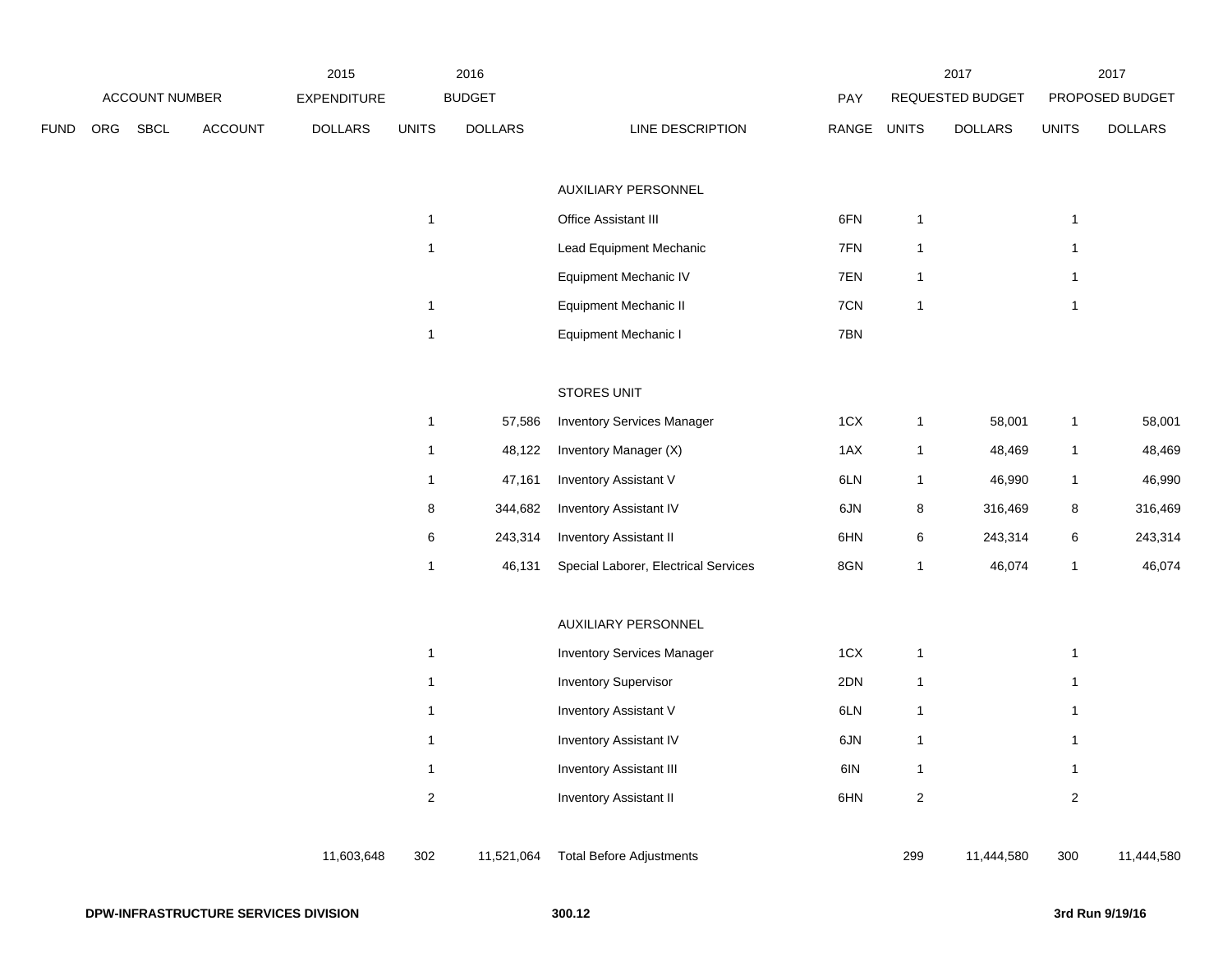|             |      |                       |                                             | 2015               |              | 2016           |                                                                           |            |              | 2017             |              | 2017            |
|-------------|------|-----------------------|---------------------------------------------|--------------------|--------------|----------------|---------------------------------------------------------------------------|------------|--------------|------------------|--------------|-----------------|
|             |      | <b>ACCOUNT NUMBER</b> |                                             | <b>EXPENDITURE</b> |              | <b>BUDGET</b>  |                                                                           | <b>PAY</b> |              | REQUESTED BUDGET |              | PROPOSED BUDGET |
| <b>FUND</b> | ORG  | SBCL                  | <b>ACCOUNT</b>                              | <b>DOLLARS</b>     | <b>UNITS</b> | <b>DOLLARS</b> | LINE DESCRIPTION                                                          | RANGE      | <b>UNITS</b> | <b>DOLLARS</b>   | <b>UNITS</b> | <b>DOLLARS</b>  |
|             |      |                       |                                             |                    |              |                | Salary & Wage Rate Change                                                 |            |              |                  |              |                 |
|             |      |                       |                                             | 102,548            |              | 450,000        | Overtime Compensated                                                      |            |              | 450,000          |              | 450,000         |
|             |      |                       |                                             |                    |              | (230, 421)     | Personnel Cost Adjustment                                                 |            |              | (131, 531)       |              | (131, 531)      |
|             |      |                       |                                             |                    |              |                | Other                                                                     |            |              |                  |              |                 |
|             |      |                       |                                             | 11,706,196         | 302          | 11,740,643     | Gross Salaries & Wages Total                                              |            | 299          | 11,763,049       | 300          | 11,763,049      |
|             |      |                       |                                             | (590, 566)         |              | (770, 415)     | Reimbursable Services Deduction                                           |            |              | (780, 516)       |              | (580, 516)      |
|             |      |                       |                                             | (5,001,230)        |              | (5,777,112)    | <b>Capital Improvements Deduction</b>                                     |            |              | (5,852,858)      |              | (5,052,858)     |
|             |      |                       |                                             |                    |              |                | Grants & Aids Deduction                                                   |            |              |                  |              |                 |
| 0001        | 5235 | R999                  | 006000                                      | 6,114,400          | 302          | 5,193,116      | NET SALARIES & WAGES TOTAL                                                |            | 299          | 5,129,675        | 300          | 6,129,675       |
|             |      |                       |                                             |                    | 91.48        |                | O&M FTE'S                                                                 |            | 142.00       |                  | 142.00       |                 |
|             |      |                       |                                             |                    | 111.64       |                | NON-O&M FTE'S                                                             |            | 104.00       |                  | 104.00       |                 |
|             |      |                       |                                             |                    |              |                | (X) Private Auto Allowance May Be Paid Pursuant to Section 350-183        |            |              |                  |              |                 |
|             |      |                       |                                             |                    |              |                | of the Milwaukee Code.                                                    |            |              |                  |              |                 |
|             |      |                       |                                             |                    |              |                | (Y) Required to file a statement of economic interests in accordance with |            |              |                  |              |                 |
|             |      |                       |                                             |                    |              |                | the Milwaukee Code of Ordinances Chapter 303-Code of Ethics.              |            |              |                  |              |                 |
| 0001        | 5235 | R999                  | 006100                                      | 2,568,615          |              | 2,336,902      | ESTIMATED EMPLOYEE FRINGE BENEFITS                                        |            |              | 2,308,354        |              | 2,758,354       |
|             |      |                       |                                             |                    |              |                | (Involves Revenue Offset-No Transfers from this Account)                  |            |              |                  |              |                 |
|             |      |                       | <b>DPW-INFRASTRUCTURE SERVICES DIVISION</b> |                    |              |                | 300.13                                                                    |            |              |                  |              | 3rd Run 9/19/16 |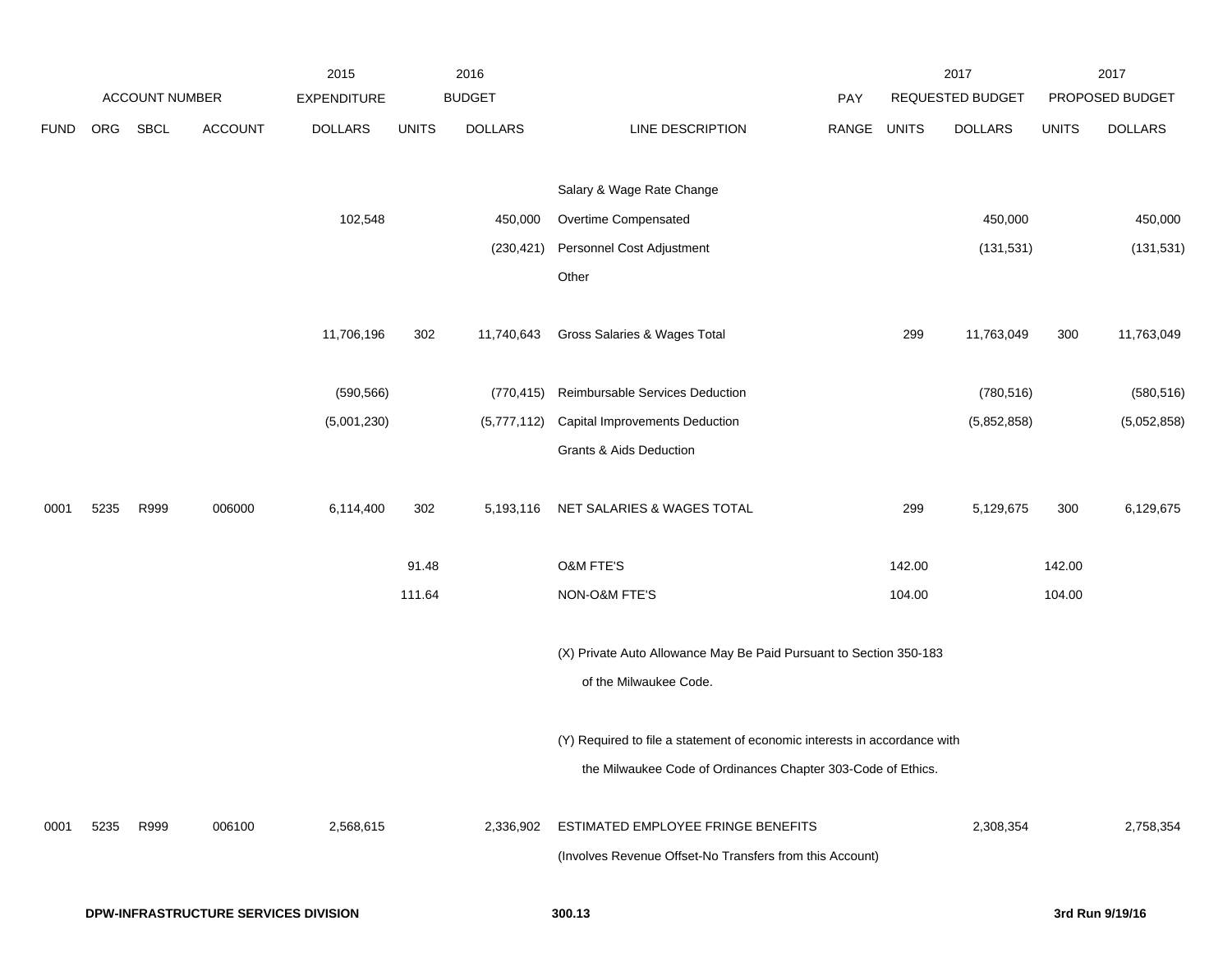|             |            |                       |                | 2015               |              | 2016           |                                    |       | 2017         |                         | 2017         |                 |
|-------------|------------|-----------------------|----------------|--------------------|--------------|----------------|------------------------------------|-------|--------------|-------------------------|--------------|-----------------|
|             |            | <b>ACCOUNT NUMBER</b> |                | <b>EXPENDITURE</b> |              | <b>BUDGET</b>  |                                    | PAY   |              | <b>REQUESTED BUDGET</b> |              | PROPOSED BUDGET |
| <b>FUND</b> | <b>ORG</b> | <b>SBCL</b>           | <b>ACCOUNT</b> | <b>DOLLARS</b>     | <b>UNITS</b> | <b>DOLLARS</b> | LINE DESCRIPTION                   | RANGE | <b>UNITS</b> | <b>DOLLARS</b>          | <b>UNITS</b> | <b>DOLLARS</b>  |
|             |            |                       |                |                    |              |                |                                    |       |              |                         |              |                 |
|             |            |                       |                |                    |              |                | OPERATING EXPENDITURES             |       |              |                         |              |                 |
| 0001        | 5235       | R999                  | 630100         | 39,568             |              | 15,000         | General Office Expense             |       |              | 20,000                  |              | 20,000          |
| 0001        | 5235       | R999                  | 630500         | 107,333            |              | 55,000         | Tools & Machinery Parts            |       |              | 60,000                  |              | 60,000          |
| 0001        | 5235       | R999                  | 631000         | 1,988,377          |              | 1,750,000      | <b>Construction Supplies</b>       |       |              | 1,800,000               |              | 1,650,000       |
| 0001        | 5235       | R999                  | 631500         | 103,235            |              | 40,000         | Energy                             |       |              | 100,000                 |              | 100,000         |
| 0001        | 5235       | R999                  | 632000         | 188,148            |              | 290,000        | <b>Other Operating Supplies</b>    |       |              | 200,000                 |              | 200,000         |
| 0001        | 5235       | R999                  | 632500         |                    |              |                | <b>Facility Rental</b>             |       |              |                         |              |                 |
| 0001        | 5235       | R999                  | 633000         | 83,728             |              | 40,000         | <b>Vehicle Rental</b>              |       |              | 75,000                  |              | 75,000          |
| 0001        | 5235       | R999                  | 633500         | 81,309             |              | 25,000         | Non-Vehicle Equipment Rental       |       |              | 50,000                  |              | 50,000          |
| 0001        | 5235       | R999                  | 634000         | 22,036             |              | 45,000         | <b>Professional Services</b>       |       |              | 100,000                 |              | 42,000          |
| 0001        | 5235       | R999                  | 634500         |                    |              |                | Information Technology Services    |       |              |                         |              |                 |
| 0001        | 5235       | R999                  | 635000         | 14,814             |              | 25,000         | <b>Property Services</b>           |       |              | 25,000                  |              | 25,000          |
| 0001        | 5235       | R999                  | 635500         | 259,205            |              | 150,000        | <b>Infrastructure Services</b>     |       |              | 200,000                 |              | 200,000         |
| 0001        | 5235       | R999                  | 636000         | 2,105              |              |                | Vehicle Repair Services            |       |              | 5,000                   |              | 5,000           |
| 0001        | 5235       | R999                  | 636500         | 72,538             |              | 50,000         | <b>Other Operating Services</b>    |       |              | 70,000                  |              | 70,000          |
| 0001        | 5235       | R999                  | 637000         |                    |              |                | Loans and Grants                   |       |              |                         |              |                 |
| 0001        | 5235       | R999                  | 637501         | 46,488             |              | 50,000         | <b>Reimburse Other Departments</b> |       |              | 50,000                  |              | 50,000          |
|             |            |                       |                |                    |              |                |                                    |       |              |                         |              |                 |
| 0001        | 5235       | R999                  | 006300         | 3,008,884          |              | 2,535,000      | OPERATING EXPENDITURES TOTAL       |       |              | 2,755,000               |              | 2,547,000       |

#### EQUIPMENT PURCHASES

Additional Equipment

Subtotal - Additional Equipment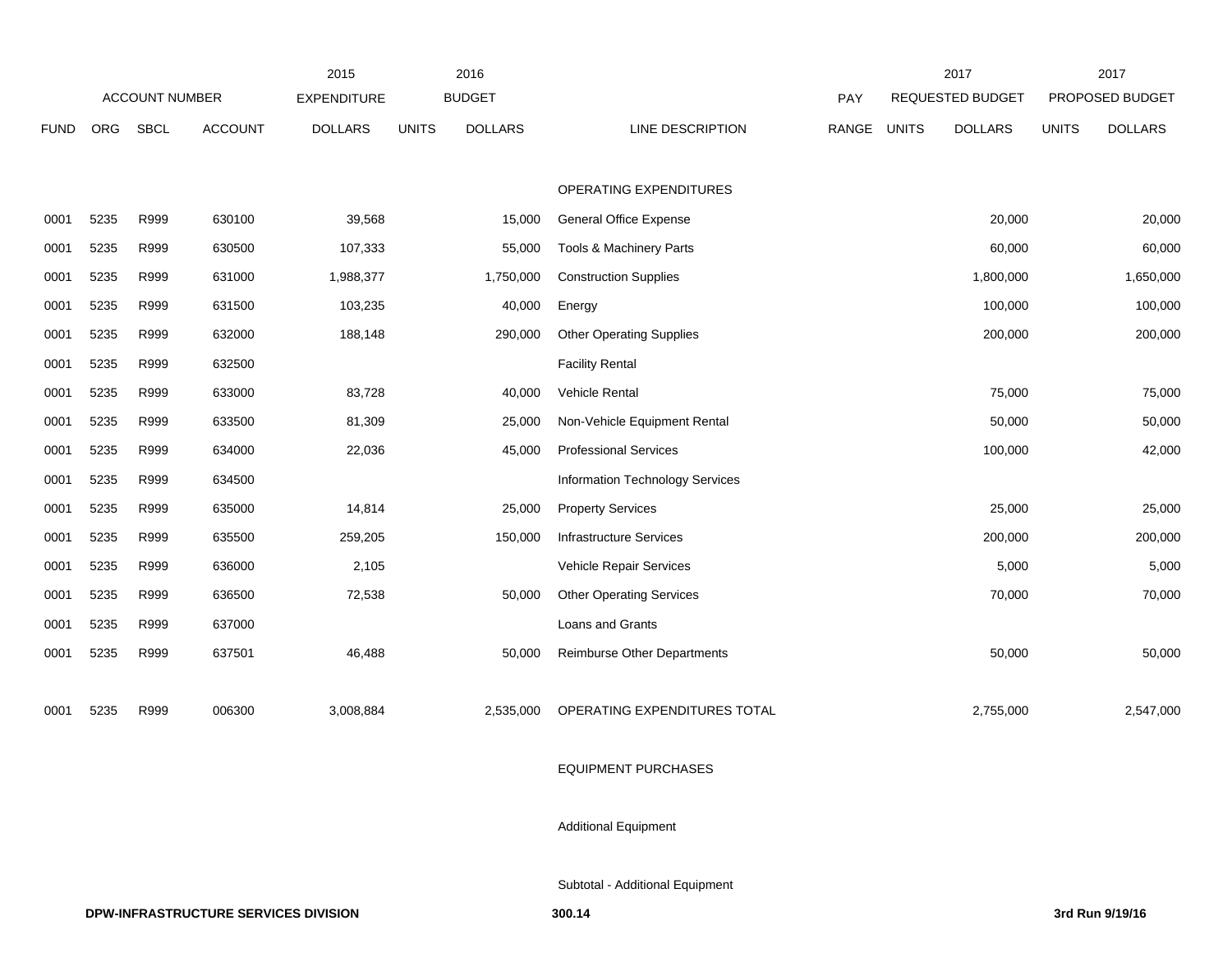|             |      |                |         | 2015               |              | 2016           |                                       |             |                  | 2017             |                  | 2017            |
|-------------|------|----------------|---------|--------------------|--------------|----------------|---------------------------------------|-------------|------------------|------------------|------------------|-----------------|
|             |      | ACCOUNT NUMBER |         | <b>EXPENDITURE</b> |              | <b>BUDGET</b>  |                                       | PAY         |                  | REQUESTED BUDGET |                  | PROPOSED BUDGET |
| <b>FUND</b> | ORG  | <b>SBCL</b>    | ACCOUNT | <b>DOLLARS</b>     | <b>UNITS</b> | <b>DOLLARS</b> | LINE DESCRIPTION                      | RANGE UNITS |                  | <b>DOLLARS</b>   | <b>UNITS</b>     | <b>DOLLARS</b>  |
|             |      |                |         |                    |              |                |                                       |             |                  |                  |                  |                 |
|             |      |                |         |                    |              |                |                                       |             |                  |                  |                  |                 |
|             |      |                |         |                    |              |                | Replacement Equipment                 |             |                  |                  |                  |                 |
|             |      |                |         |                    |              |                | Plotters and monitors                 |             |                  | 5,000            |                  | 5,000           |
|             |      |                |         |                    | $\mathbf{1}$ | 30,000         | Concrete Saw with Trailer             |             | $\mathbf{1}$     | 30,000           | $\mathbf{1}$     | 30,000          |
|             |      |                |         |                    | $\mathbf{1}$ | 13,000         | Roller, V bratory                     |             | $\mathbf{1}$     | 13,000           | $\mathbf{1}$     | 13,000          |
|             |      |                |         |                    |              |                | Sealant Melter                        |             | $\mathbf{1}$     | 40,000           |                  |                 |
|             |      |                |         |                    |              |                | <b>Pavement Grinding Accessories</b>  |             | $\mathbf{1}$     | 30,000           | $\mathbf{1}$     | 30,000          |
|             |      |                |         |                    |              |                | Asphalt Pellet Patcher                |             | $\mathbf{1}$     | 30,000           |                  |                 |
|             |      |                |         |                    | $\mathbf{1}$ | 20,000         | Asphalt Reclaimer                     |             | $\mathbf{1}$     | 20,000           | $\mathbf{1}$     | 20,000          |
|             |      |                |         |                    | $\mathbf{1}$ | 30,000         | Survey Equipment                      |             | $\mathbf{1}$     | 35,000           | $\mathbf{1}$     | 35,000          |
|             |      |                |         |                    | $\mathbf{1}$ | 25,000         | <b>Skidloader Accessories</b>         |             | $\mathbf{1}$     | 25,000           | $\mathbf{1}$     | 25,000          |
|             |      |                |         |                    | $\mathbf{1}$ | 45,000         | Skidloader                            |             | $\mathbf{1}$     | 45,000           | $\mathbf{1}$     | 45,000          |
|             |      |                |         |                    |              |                |                                       |             |                  |                  |                  |                 |
|             |      |                |         | 134,700            | 6            | 163,000        | Subtotal - Replacement Equipment      |             | 9                | 273,000          | $\boldsymbol{7}$ | 203,000         |
|             |      |                |         |                    |              |                |                                       |             |                  |                  |                  |                 |
| 0001        | 5235 | R999           | 006800  | 134,700            | 6            | 163,000        | EQUIPMENT PURCHASES TOTAL             |             | $\boldsymbol{9}$ | 273,000          | $\boldsymbol{7}$ | 203,000         |
|             |      |                |         |                    |              |                |                                       |             |                  |                  |                  |                 |
|             |      |                |         |                    |              |                | SPECIAL FUNDS                         |             |                  |                  |                  |                 |
|             |      |                |         |                    |              |                |                                       |             |                  |                  |                  |                 |
|             |      |                |         |                    |              |                | SPECIAL FUNDS TOTAL                   |             |                  |                  |                  |                 |
|             |      |                |         |                    |              |                |                                       |             |                  |                  |                  |                 |
|             |      |                |         |                    |              |                | DPW-INFRASTRUCTURE SERVICES DIVISION- |             |                  |                  |                  |                 |
|             |      |                |         |                    |              |                | TRANSPORTATION INFRASTRUCTURE         |             |                  |                  |                  |                 |
|             |      |                |         | 11,826,599         |              | 10,228,018     | DECISION UNIT TOTAL                   |             |                  | 10,466,029       |                  | 11,638,029      |
|             |      |                |         |                    |              |                |                                       |             |                  |                  |                  |                 |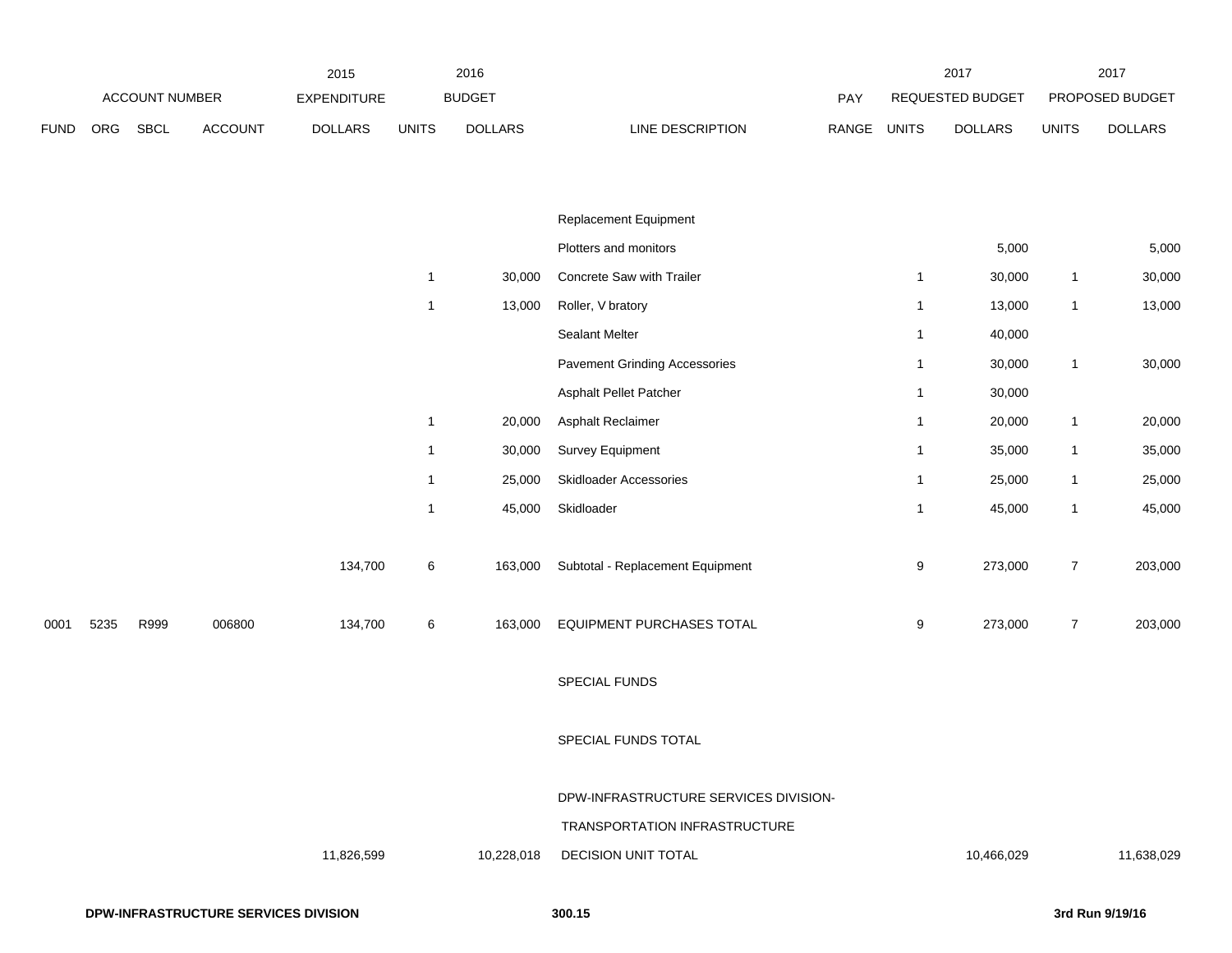|             |                       |             |                | 2015           |              | 2016           |                           | 2017             |                |              | 2017                   |
|-------------|-----------------------|-------------|----------------|----------------|--------------|----------------|---------------------------|------------------|----------------|--------------|------------------------|
|             | <b>ACCOUNT NUMBER</b> |             |                | EXPENDITURE    |              | <b>BUDGET</b>  | PAY                       | REQUESTED BUDGET |                |              | <b>PROPOSED BUDGET</b> |
| <b>FUND</b> | <b>ORG</b>            | <b>SBCL</b> | <b>ACCOUNT</b> | <b>DOLLARS</b> | <b>UNITS</b> | <b>DOLLARS</b> | RANGE<br>LINE DESCRIPTION | <b>UNITS</b>     | <b>DOLLARS</b> | <b>UNITS</b> | <b>DOLLARS</b>         |

# DPW-INFRASTRUCTURE SERVICES DIVISION-

# TRANSPORTATION OPERATIONS DECISION UNIT

#### SALARIES & WAGES

| 1              | 110,488   | Engineer In Charge                      | 1KX | 1              | 110,488   | 1              | 110,488   |
|----------------|-----------|-----------------------------------------|-----|----------------|-----------|----------------|-----------|
| 1              | 110,047   | Electrical Services Operations Mgr. (X) | 1JX | 1              | 110,047   | 1              | 110,047   |
|                |           | SIGNAL SHOP                             |     |                |           |                |           |
| $\mathbf{1}$   | 74,293    | <b>Electrical Services Manager</b>      | 1GX | 1              | 74,293    | $\mathbf{1}$   | 74,293    |
| 13             | 883,064   | <b>Electrical Mechanic</b>              | 7MN | 13             | 883,064   |                |           |
|                |           | Municipal Services Electrician          | 7QN |                |           | 13             | 919,440   |
| $\overline{7}$ | 318,359   | <b>Electrical Worker</b>                | 7FN | 7              | 318,359   | 7              | 318,359   |
| $\overline{2}$ | 85,822    | Laborer, Electrical Services            | 8EN | $\overline{c}$ | 85,822    | 2              | 85,822    |
| 10             | 220,813   | Laborer, Electrical Services (0.67 FTE) | 8EN | 10             | 220,813   | 10             | 220,813   |
| $\overline{2}$ | 43,254    | City Laborer (0.67 FTE)                 | 8DN | $\overline{2}$ | 43,254    | $\sqrt{2}$     | 43,254    |
|                |           | <b>STREET LIGHTING</b>                  |     |                |           |                |           |
| 1              | 103,021   | Electrical Services Manager, Sr. (X)    | 1HX | 1              | 103,021   | 1              | 103,021   |
| 2              | 174,622   | <b>Electrical Services Manager</b>      | 1GX | $\overline{c}$ | 174,622   | $\overline{c}$ | 174,622   |
| 1              | 43,496    | Office Assistant IV                     | 6HX | 1              | 43,496    | 1              | 43,496    |
| 47             | 2,899,202 | <b>Electrical Mechanic</b>              | 7MN | 47             | 2,899,202 |                |           |
|                |           | Municipal Services Electrician          | 7QN |                |           | 47             | 3,030,718 |
| 21             | 999,848   | <b>Electrical Worker</b>                | 7FN | 21             | 999,848   | 21             | 520,659   |
|                |           |                                         |     |                |           |                |           |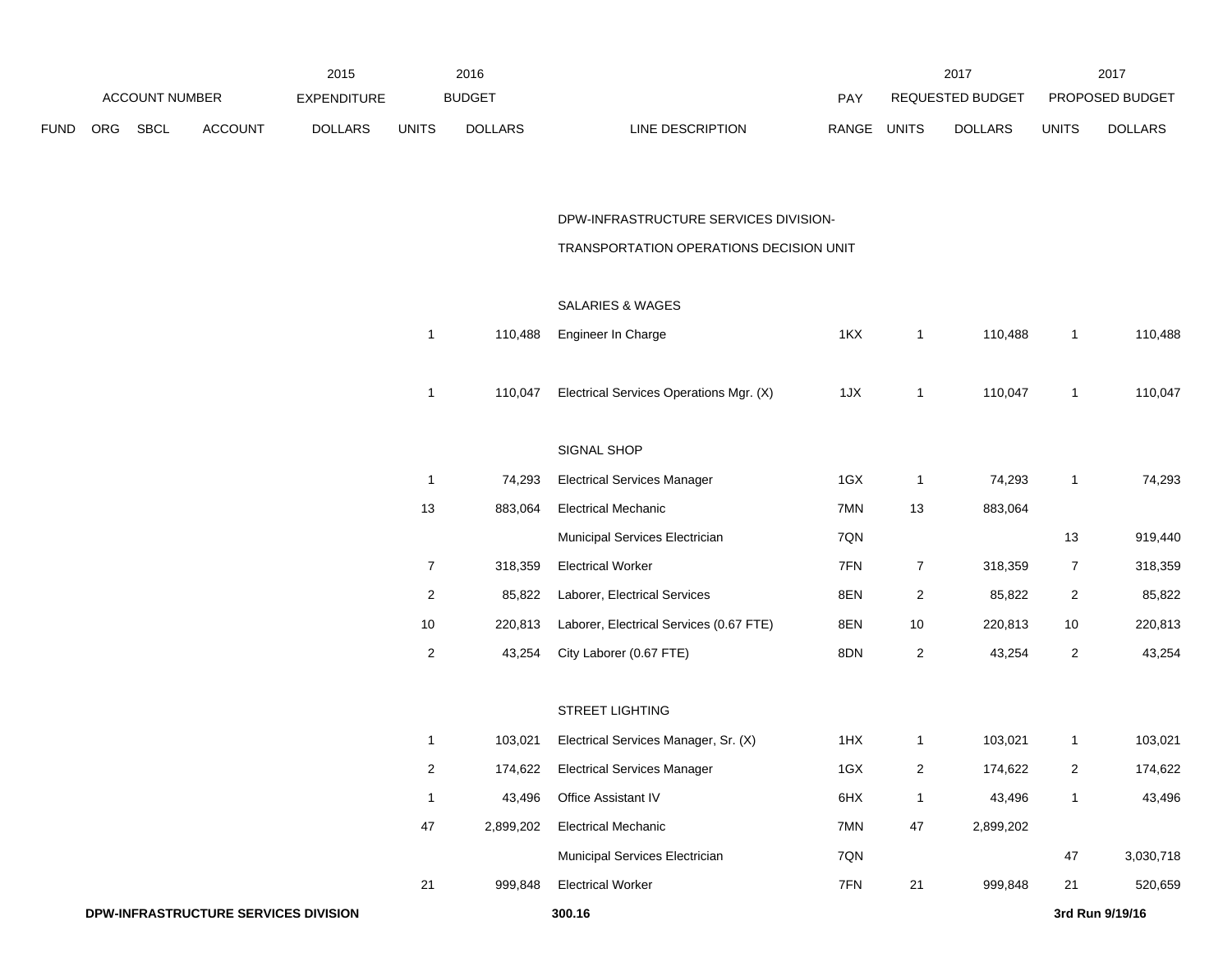|             |     |                |         | 2015               |                  | 2016              |                                                          |             |                         | 2017              |                         | 2017              |
|-------------|-----|----------------|---------|--------------------|------------------|-------------------|----------------------------------------------------------|-------------|-------------------------|-------------------|-------------------------|-------------------|
|             |     | ACCOUNT NUMBER |         | <b>EXPENDITURE</b> |                  | <b>BUDGET</b>     |                                                          | PAY         |                         | REQUESTED BUDGET  |                         | PROPOSED BUDGET   |
| <b>FUND</b> | ORG | <b>SBCL</b>    | ACCOUNT | <b>DOLLARS</b>     | <b>UNITS</b>     | <b>DOLLARS</b>    | LINE DESCRIPTION                                         | RANGE UNITS |                         | <b>DOLLARS</b>    | <b>UNITS</b>            | <b>DOLLARS</b>    |
|             |     |                |         |                    | 12               | 507,873           | Special Laborer, Electrical Services                     | 8GN         | 12                      | 507,873           | 12                      | 507,873           |
|             |     |                |         |                    | 4                | 94,953            | Special Laborer, Elec. Serv. (0.67 FTE)                  | 8GN         | 4                       | 94,953            | 4                       | 94,953            |
|             |     |                |         |                    | 3                | 130,340           | <b>Utility Worker</b>                                    | 8GN         | 3                       | 130,340           | 3                       | 130,340           |
|             |     |                |         |                    | 23               | 898,413           | Laborer, Electrical Services                             | 8EN         | 23                      | 898,413           | 23                      | 898,413           |
|             |     |                |         |                    | 11               | 283,377           | Laborer, Electrical Services (0.67 FTE)                  | 8EN         | 11                      | 283,377           | 11                      | 283,377           |
|             |     |                |         |                    | $\overline{2}$   | 115,690           | Directional Boring Machine Oper/Wrk                      | 8ON         | $\overline{\mathbf{c}}$ | 115,690           | $\overline{\mathbf{c}}$ | 115,690           |
|             |     |                |         |                    | $\mathbf{1}$     | 41,594            | <b>Communications Assistant V</b>                        | 6KN         | 1                       | 41,594            | $\mathbf{1}$            | 41,594            |
|             |     |                |         |                    |                  |                   | <b>SIGN &amp; PAINT SHOPS</b>                            |             |                         |                   |                         |                   |
|             |     |                |         |                    | $\mathbf{1}$     | 85,023            | <b>Electrical Services Supervisor I</b>                  | 1EX         | $\mathbf{1}$            | 85,023            | $\mathbf{1}$            | 85,023            |
|             |     |                |         |                    | 6                | 256,984           | Traffic Sign Worker II                                   | 8GN         | 6                       | 256,984           | 6                       | 256,984           |
|             |     |                |         |                    | $\mathbf{1}$     | 60,527            | Painter Leadworker, Bridge & Iron                        | <b>7K</b>   | 1                       | 60,527            | $\mathbf{1}$            | 60,527            |
|             |     |                |         |                    | $\overline{2}$   | 111,612           | Painter                                                  | 71          | $\overline{\mathbf{c}}$ | 111,612           | $\overline{2}$          | 111,612           |
|             |     |                |         |                    | $\boldsymbol{2}$ | 81,596            | Laborer, Electrical Services                             | 8EN         | $\overline{\mathbf{c}}$ | 81,596            | $\overline{2}$          | 81,596            |
|             |     |                |         |                    |                  |                   | MACHINE SHOP                                             |             |                         |                   |                         |                   |
|             |     |                |         |                    |                  |                   | Machinist II                                             | 7LN         |                         |                   |                         |                   |
|             |     |                |         |                    | $\mathbf{1}$     | 61,923            |                                                          |             | $\mathbf{1}$            | 61,923            | 1                       | 61,923            |
|             |     |                |         |                    | 4<br>1           | 205,435<br>59,842 | Electrical Services Mach. I<br>Elec. Services Blacksmith | 7JN<br>7JN  | 4<br>$\mathbf{1}$       | 205,435<br>59,842 | 4<br>-1                 | 205,435<br>59,842 |
|             |     |                |         |                    | 2                | 99,559            | <b>Electrical Services Welder</b>                        | 7HN         | $\overline{2}$          | 99,559            | $\overline{2}$          | 99,559            |
|             |     |                |         |                    | $\overline{2}$   | 88,004            | Equipment Mechanic I                                     | 7BN         | $\overline{2}$          | 88,004            | $\overline{2}$          | 88,004            |
|             |     |                |         |                    |                  |                   |                                                          |             |                         |                   |                         |                   |
|             |     |                |         |                    |                  |                   | AUXILIARY PERSONNEL                                      |             |                         |                   |                         |                   |
|             |     |                |         |                    | $\mathbf{1}$     |                   | <b>Electrical Services Manager</b>                       | 1GX         | $\mathbf{1}$            |                   | $\mathbf{1}$            |                   |
|             |     |                |         |                    | $\,$ 5 $\,$      |                   | <b>Electrical Mechanic</b>                               | 7MN         | 5                       |                   |                         |                   |
|             |     |                |         |                    |                  |                   |                                                          |             |                         |                   |                         |                   |

**DPW-INFRASTRUCTURE SERVICES DIVISION**<br> **300.17** 3rd Run 9/19/16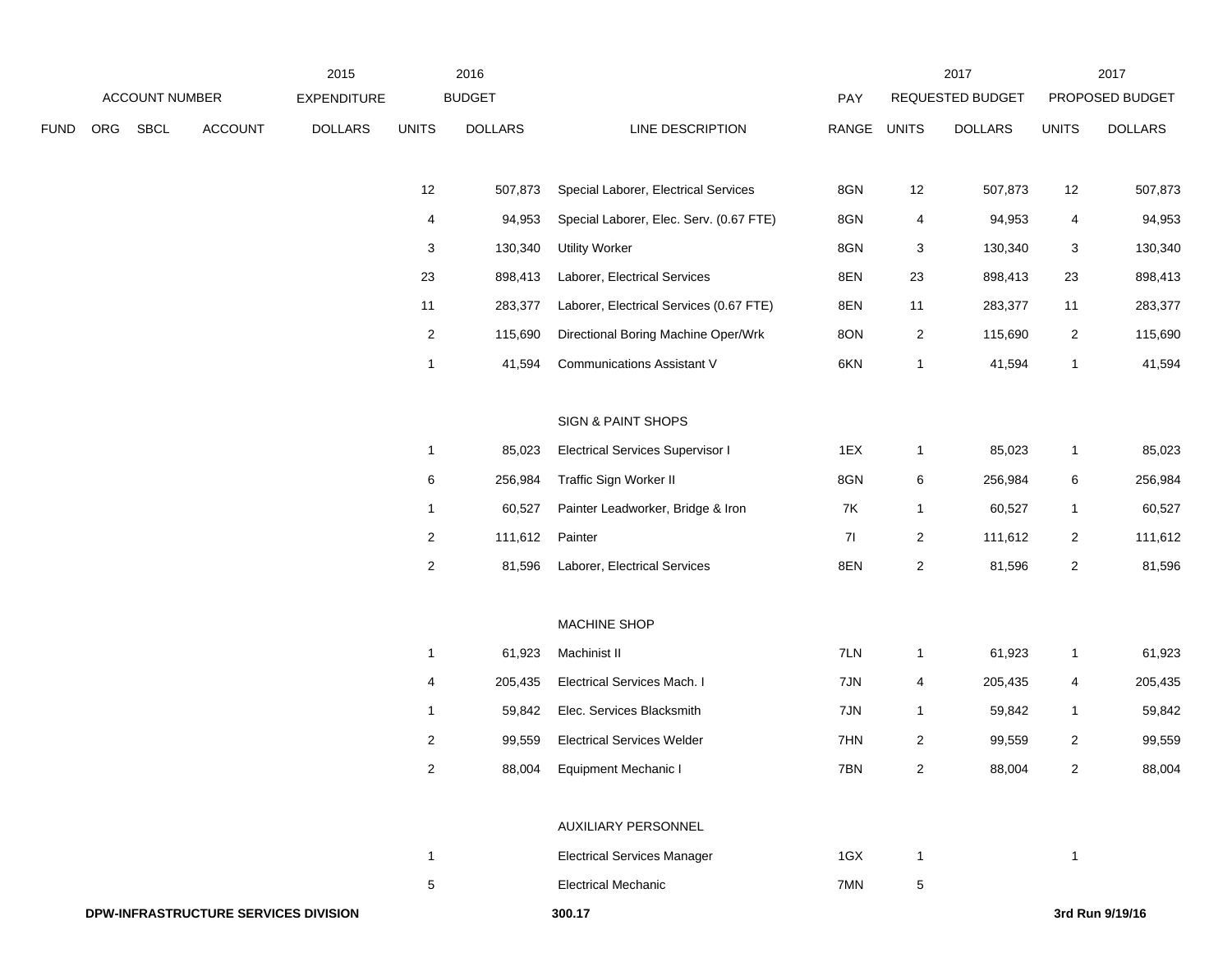|      |     |                |                                      | 2015               |                         | 2016           |                                       |       |                | 2017             |                 | 2017            |
|------|-----|----------------|--------------------------------------|--------------------|-------------------------|----------------|---------------------------------------|-------|----------------|------------------|-----------------|-----------------|
|      |     | ACCOUNT NUMBER |                                      | <b>EXPENDITURE</b> |                         | <b>BUDGET</b>  |                                       | PAY   |                | REQUESTED BUDGET |                 | PROPOSED BUDGET |
| FUND | ORG | <b>SBCL</b>    | <b>ACCOUNT</b>                       | <b>DOLLARS</b>     | <b>UNITS</b>            | <b>DOLLARS</b> | LINE DESCRIPTION                      | RANGE | <b>UNITS</b>   | <b>DOLLARS</b>   | <b>UNITS</b>    | <b>DOLLARS</b>  |
|      |     |                |                                      |                    |                         |                | Municipal Services Electrician        | 7QN   |                |                  | $5\phantom{.0}$ |                 |
|      |     |                |                                      |                    | 4                       |                | <b>Electrical Worker</b>              | 7FN   | 4              |                  | 4               |                 |
|      |     |                |                                      |                    | $\mathbf{1}$            |                | Painter                               | 71    | $\mathbf{1}$   |                  | 1               |                 |
|      |     |                |                                      |                    | $\mathbf{1}$            |                | Traffic Sign Worker II                | 8GN   | $\mathbf{1}$   |                  | 1               |                 |
|      |     |                |                                      |                    | 3                       |                | Special Laborer, Electrical Services  | 8GN   | 3              |                  | 3               |                 |
|      |     |                |                                      |                    | 6                       |                | Laborer, Electrical Services          | 8EN   | 6              |                  | 6               |                 |
|      |     |                |                                      |                    | $\overline{\mathbf{c}}$ |                | Civil Engineer IV                     | 2KX   |                |                  |                 |                 |
|      |     |                |                                      |                    | $\mathbf{1}$            |                | Engineering Technician VI             | 2IN   | $\mathbf{1}$   |                  | $\mathbf{1}$    |                 |
|      |     |                |                                      |                    | $\mathbf{1}$            |                | Engineering Technician V              | 3RN   | $\mathbf{1}$   |                  | 1               |                 |
|      |     |                |                                      |                    | $\mathbf{1}$            |                | Engineering Technician IV             | 3NN   | $\mathbf{1}$   |                  | $\mathbf{1}$    |                 |
|      |     |                |                                      |                    | $\overline{2}$          |                | Infrastructure Repair Worker          | 8FN   | $\overline{2}$ |                  | $\overline{a}$  |                 |
|      |     |                |                                      |                    | $\mathbf{1}$            |                | Sewer Mason                           | 7QN   | $\mathbf{1}$   |                  | $\mathbf{1}$    |                 |
|      |     |                |                                      |                    | $\mathbf{1}$            |                | <b>Traffic Control Engineer I</b>     | 2EN   | $\mathbf{1}$   |                  | $\mathbf{1}$    |                 |
|      |     |                |                                      |                    |                         |                | UNDERGROUND COMMUNICATIONS            |       |                |                  |                 |                 |
|      |     |                |                                      |                    | $\overline{c}$          | 193,274        | Electrical Services Supervisor II (X) | 1GX   | $\overline{2}$ | 193,274          | $\mathbf{2}$    | 193,274         |
|      |     |                |                                      |                    | 17                      | 1,048,741      | <b>Electrical Mechanic</b>            | 7MN   | 17             | 1,048,741        |                 |                 |
|      |     |                |                                      |                    |                         |                | Municipal Services Electrician        | 7QN   |                |                  | 17              | 1,096,541       |
|      |     |                |                                      |                    | 3                       | 142,748        | <b>Electrical Worker</b>              | 7FN   | $\mathsf 3$    | 142,748          | 3               | 142,748         |
|      |     |                |                                      |                    | $\overline{2}$          | 85,397         | Laborer (Electrical Services)         | 8EN   | $\overline{2}$ | 85,397           | $\overline{2}$  | 85,397          |
|      |     |                |                                      |                    | $\mathbf{1}$            | 43,496         | <b>Accounting Assistant II</b>        | 6HN   | $\mathbf{1}$   | 43,496           | $\mathbf{1}$    | 43,496          |
|      |     |                |                                      |                    | $\mathbf{1}$            | 37,502         | Special Laborer (Elec. Svcs.)         | 8GN   | $\mathbf{1}$   | 37,502           | $\mathbf{1}$    | 37,502          |
|      |     |                |                                      |                    |                         |                | <b>COMMUNICATION MANHOLE REPAIRS</b>  |       |                |                  |                 |                 |
|      |     |                |                                      |                    | $\mathbf{1}$            | 56,534         | Sewer Operations Supervisor           | 1BX   | $\mathbf{1}$   | 56,534           | 1               | 56,534          |
|      |     |                | DPW-INFRASTRUCTURE SERVICES DIVISION |                    |                         |                | 300.18                                |       |                |                  |                 | 3rd Run 9/19/16 |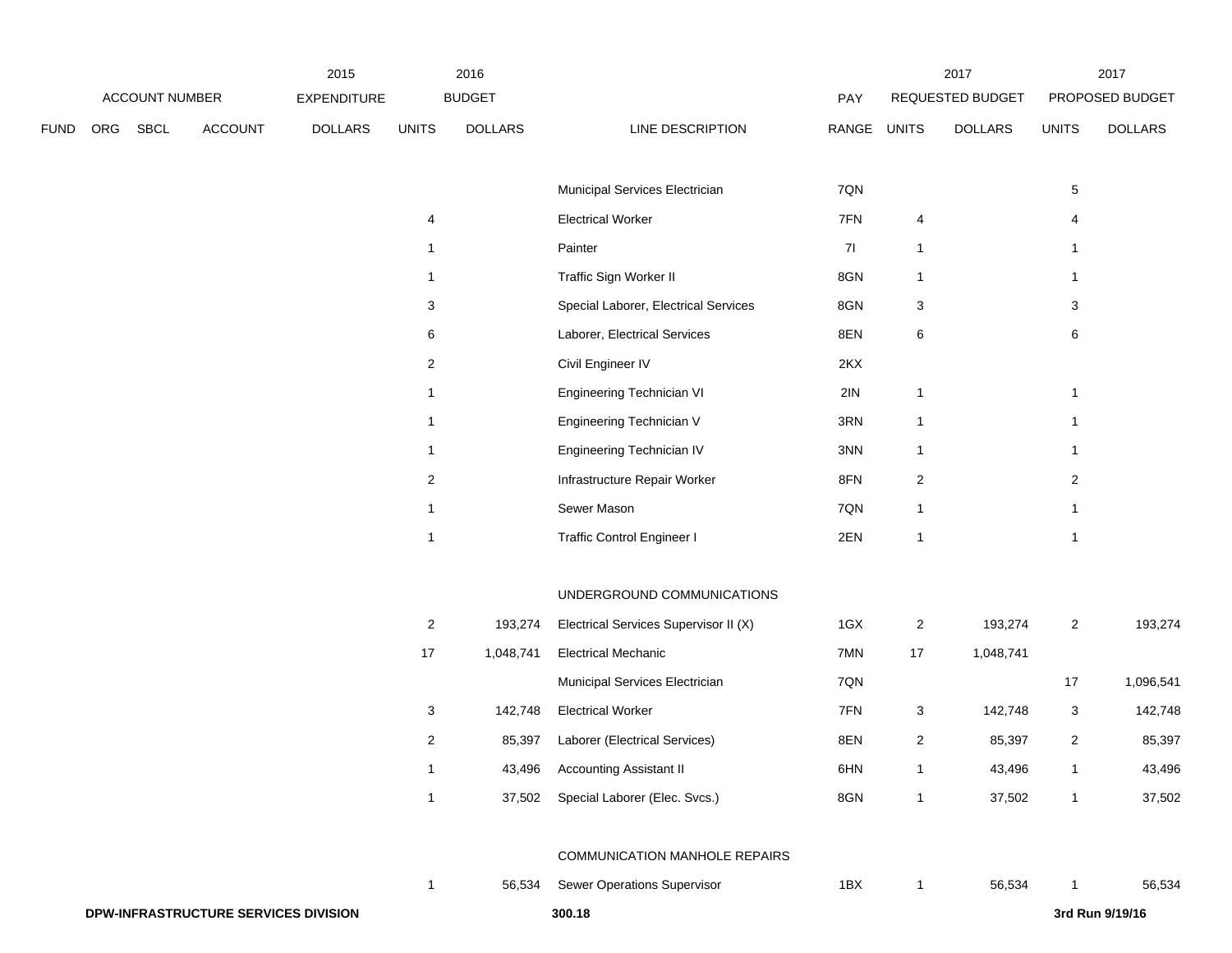|      |     |                       |                | 2015               |                | 2016           |                                           |             |                           | 2017             |                         | 2017            |
|------|-----|-----------------------|----------------|--------------------|----------------|----------------|-------------------------------------------|-------------|---------------------------|------------------|-------------------------|-----------------|
|      |     | <b>ACCOUNT NUMBER</b> |                | <b>EXPENDITURE</b> |                | <b>BUDGET</b>  |                                           | PAY         |                           | REQUESTED BUDGET |                         | PROPOSED BUDGET |
| FUND | ORG | <b>SBCL</b>           | <b>ACCOUNT</b> | <b>DOLLARS</b>     | <b>UNITS</b>   | <b>DOLLARS</b> | LINE DESCRIPTION                          | RANGE UNITS |                           | <b>DOLLARS</b>   | <b>UNITS</b>            | <b>DOLLARS</b>  |
|      |     |                       |                |                    |                |                |                                           |             |                           |                  |                         |                 |
|      |     |                       |                |                    | $\overline{2}$ | 91,848         | Special Laborer (Elec. Svcs.)             | 8GN         | $\sqrt{2}$                | 91,848           | $\overline{c}$          | 91,848          |
|      |     |                       |                |                    | $\mathbf{1}$   | 72,772         | Sewer Mason                               | 7QN         | $\mathbf{1}$              | 72,772           | $\mathbf{1}$            | 72,772          |
|      |     |                       |                |                    |                |                |                                           |             |                           |                  |                         |                 |
|      |     |                       |                |                    |                |                | <b>LOCATING SERVICES</b>                  |             |                           |                  |                         |                 |
|      |     |                       |                |                    |                |                | Locating Technician Crew Leader           | 8IN         | $\mathbf{1}$              | 50,000           | $\mathbf{1}$            | 50,000          |
|      |     |                       |                |                    |                |                | Locating Technician                       | 8DN         | 13                        | 221,058          | 13                      | 478,959         |
|      |     |                       |                |                    |                |                | STREET LIGHTING & UNDERGROUND CONDUIT     |             |                           |                  |                         |                 |
|      |     |                       |                |                    | $\mathbf{1}$   | 113,464        | Traffic Control Engineer V (X)            | 1JX         |                           |                  |                         |                 |
|      |     |                       |                |                    |                |                | <b>Electrical Engineer Senior</b>         | 11X         | $\mathbf{1}$              | 85,000           | $\mathbf{1}$            | 85,000          |
|      |     |                       |                |                    | $\mathbf{1}$   | 82,157         | <b>Electrical Engineer III</b>            | 2IN         | $\mathbf{1}$              | 82,157           | $\mathbf{1}$            | 82,157          |
|      |     |                       |                |                    | $\mathbf{1}$   | 72,333         | <b>Electrical Engineer II</b>             | 2GN         | $\mathbf{1}$              | 72,333           | $\mathbf{1}$            | 72,333          |
|      |     |                       |                |                    | 4              | 328,629        | Engineering Technician VI                 | 2IN         | $\sqrt{2}$                | 164,314          | $\overline{a}$          | 164,314         |
|      |     |                       |                |                    | 4              | 280,472        | Engineering Technician V                  | 3RN         | $\overline{2}$            | 140,236          | $\overline{2}$          | 140,236         |
|      |     |                       |                |                    | $\mathbf 5$    | 279,243        | Engineering Technician IV                 | 3NN         | $\ensuremath{\mathsf{3}}$ | 165,483          | $\mathbf{3}$            | 165,483         |
|      |     |                       |                |                    | $\sqrt{2}$     | 107,483        | <b>Engineering Drafting Technician IV</b> | 3NN         | $\sqrt{2}$                | 110,562          | $\overline{a}$          | 110,562         |
|      |     |                       |                |                    |                |                |                                           |             |                           |                  |                         |                 |
|      |     |                       |                |                    |                |                | TRAFFIC ENGINEERING UNIT                  |             |                           |                  |                         |                 |
|      |     |                       |                |                    |                |                | <b>Traffic Engineer Senior</b>            | 11X         | $\mathbf{1}$              | 85,000           | $\mathbf{1}$            | 85,000          |
|      |     |                       |                |                    | $\mathbf{1}$   | 75,076         | <b>Traffic Control Engineer III</b>       | 2IN         | $\mathbf{1}$              | 75,076           | $\mathbf{1}$            | 75,076          |
|      |     |                       |                |                    | $\mathbf{1}$   | 58,373         | <b>Traffic Control Engineer II</b>        | 2GN         | $\sqrt{2}$                | 116,746          | $\overline{2}$          | 116,746         |
|      |     |                       |                |                    |                |                | Engineering Technician VI                 | 2IN         | $\ensuremath{\mathsf{3}}$ | 246,471          | 3                       | 246,471         |
|      |     |                       |                |                    |                |                | Engineering Technician V                  | 3RN         | $\sqrt{2}$                | 140,236          | $\overline{\mathbf{c}}$ | 140,236         |
|      |     |                       |                |                    |                |                | Engineering Technician IV                 | 3NN         | $\mathbf{1}$              | 55,281           | $\mathbf{1}$            | 55,281          |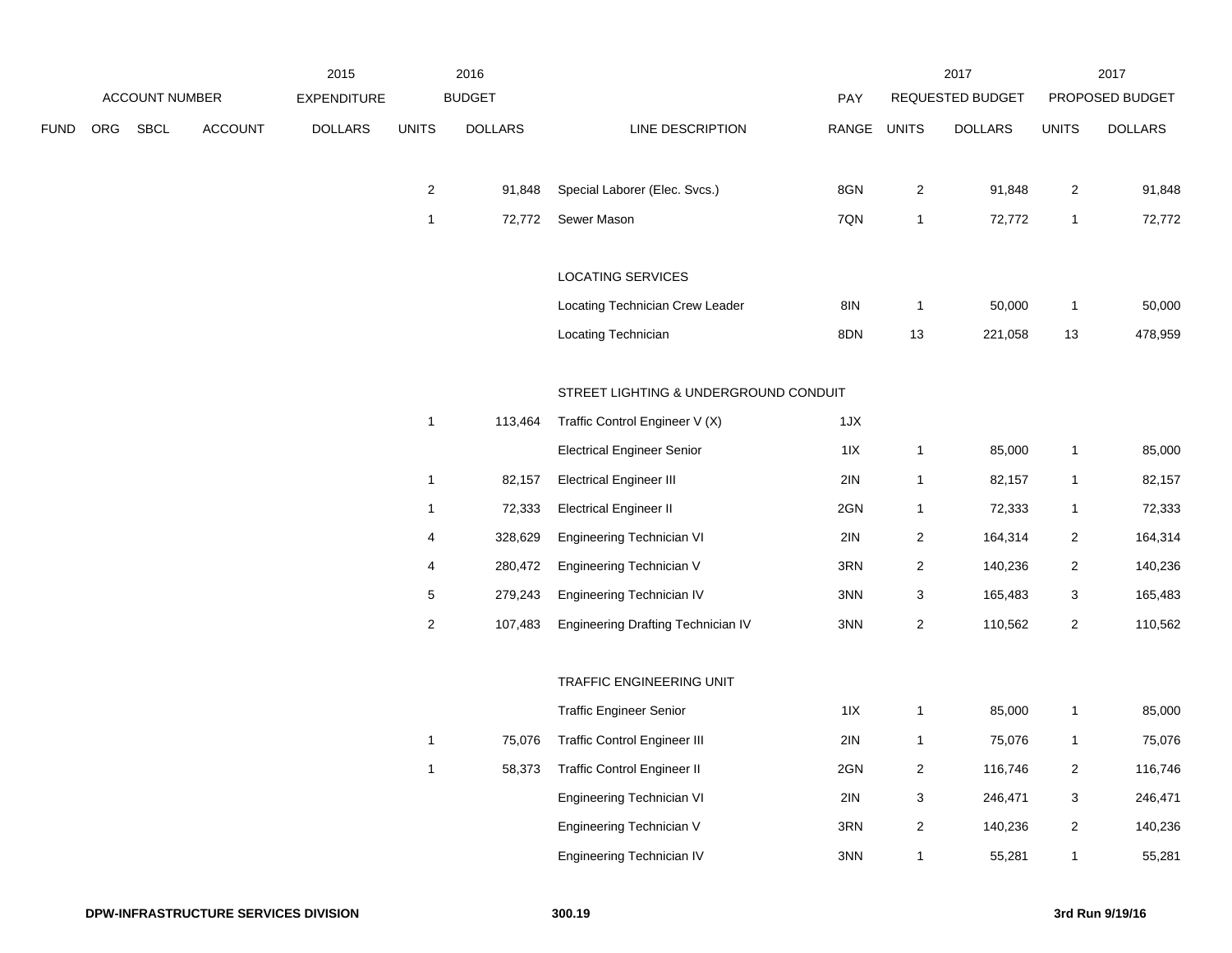|             |     |                |                                      | 2015               |              | 2016           |                                      |       |              | 2017             |                         | 2017            |
|-------------|-----|----------------|--------------------------------------|--------------------|--------------|----------------|--------------------------------------|-------|--------------|------------------|-------------------------|-----------------|
|             |     | ACCOUNT NUMBER |                                      | <b>EXPENDITURE</b> |              | <b>BUDGET</b>  |                                      | PAY   |              | REQUESTED BUDGET |                         | PROPOSED BUDGET |
| <b>FUND</b> | ORG | SBCL           | ACCOUNT                              | <b>DOLLARS</b>     | <b>UNITS</b> | <b>DOLLARS</b> | LINE DESCRIPTION                     | RANGE | <b>UNITS</b> | <b>DOLLARS</b>   | <b>UNITS</b>            | <b>DOLLARS</b>  |
|             |     |                |                                      |                    | $\mathbf{1}$ | 93,329         | Civil Engineer IV                    | 2KX   |              |                  |                         |                 |
|             |     |                |                                      |                    |              |                | MULTI MODAL UNIT                     |       |              |                  |                         |                 |
|             |     |                |                                      |                    |              |                | <b>Transportation Planner Senior</b> | $11X$ | $\mathbf{1}$ | 84,000           | $\mathbf{1}$            | 84,000          |
|             |     |                |                                      |                    | $\mathbf{1}$ | 75,076         | Civil Engineer III                   | 2IN   | $\mathbf{1}$ | 75,076           | $\mathbf{1}$            | 75,076          |
|             |     |                |                                      |                    | $\mathbf{1}$ | 61,802         | Civil Engineer II                    | 2GN   | $\mathbf{1}$ | 61,802           | $\mathbf{1}$            | 61,802          |
|             |     |                |                                      |                    | 4            | 129,920        | Traffic Control Assistant (X)        | 9N    | 4            | 129,920          | $\overline{\mathbf{4}}$ | 129,920         |
|             |     |                |                                      |                    | $\mathbf{1}$ |                | Engineering Intern                   | 9PN   | $\mathbf{1}$ | 15,600           | $\mathbf{1}$            | 15,600          |
|             |     |                |                                      |                    | $\mathbf{1}$ | 72,492         | Bicycle & Pedestrian Coordinator     | 2IN   | $\mathbf{1}$ | 72,492           | $\mathbf{1}$            | 72,492          |
|             |     |                |                                      |                    |              |                | Engineering Technician IV            | 3NN   | $\mathbf{1}$ | 55,281           | $\mathbf{1}$            | 55,281          |
|             |     |                |                                      |                    |              |                | <b>Transportation Planner II</b>     | 2DN   | $\mathbf{1}$ | 45,000           | $\overline{1}$          | 45,000          |
|             |     |                |                                      |                    |              |                |                                      |       |              |                  |                         |                 |
|             |     |                |                                      |                    |              |                | <b>AUXILIARY POSITIONS</b>           |       |              |                  |                         |                 |
|             |     |                |                                      |                    | $\mathbf{1}$ |                | <b>Traffic Control Engineer II</b>   | 2GN   | $\mathbf{1}$ |                  | $\mathbf{1}$            |                 |
|             |     |                |                                      |                    | $\mathbf{1}$ |                | <b>Electrical Engineer II</b>        | 2GN   | $\mathbf{1}$ |                  | $\mathbf{1}$            |                 |
|             |     |                |                                      |                    | $\mathbf{1}$ |                | Civil Engineer II                    | 2GN   | $\mathbf{1}$ |                  | $\overline{1}$          |                 |
|             |     |                |                                      | 13,218,301         | 279          | 12,851,235     | <b>Total Before Adjustments</b>      |       | 294          | 13,370,510       | 295                     | 13,364,914      |
|             |     |                |                                      |                    |              |                | Salary & Wage Rate Change            |       |              |                  |                         |                 |
|             |     |                |                                      | 253,853            |              | 330,000        | Overtime Compensated                 |       |              | 300,000          |                         | 300,000         |
|             |     |                |                                      |                    |              | (257, 025)     | Personnel Cost Adjustment            |       |              | (169, 717)       |                         | (169, 717)      |
|             |     |                |                                      |                    |              |                | Other                                |       |              |                  |                         |                 |
|             |     |                |                                      | 13,472,154         | 279          | 12,924,210     | Gross Salaries & Wages Total         |       | 294          | 13,500,793       | 295                     | 13,495,197      |
|             |     |                | DPW-INFRASTRUCTURE SERVICES DIVISION |                    |              |                | 300.20                               |       |              |                  |                         | 3rd Run 9/19/16 |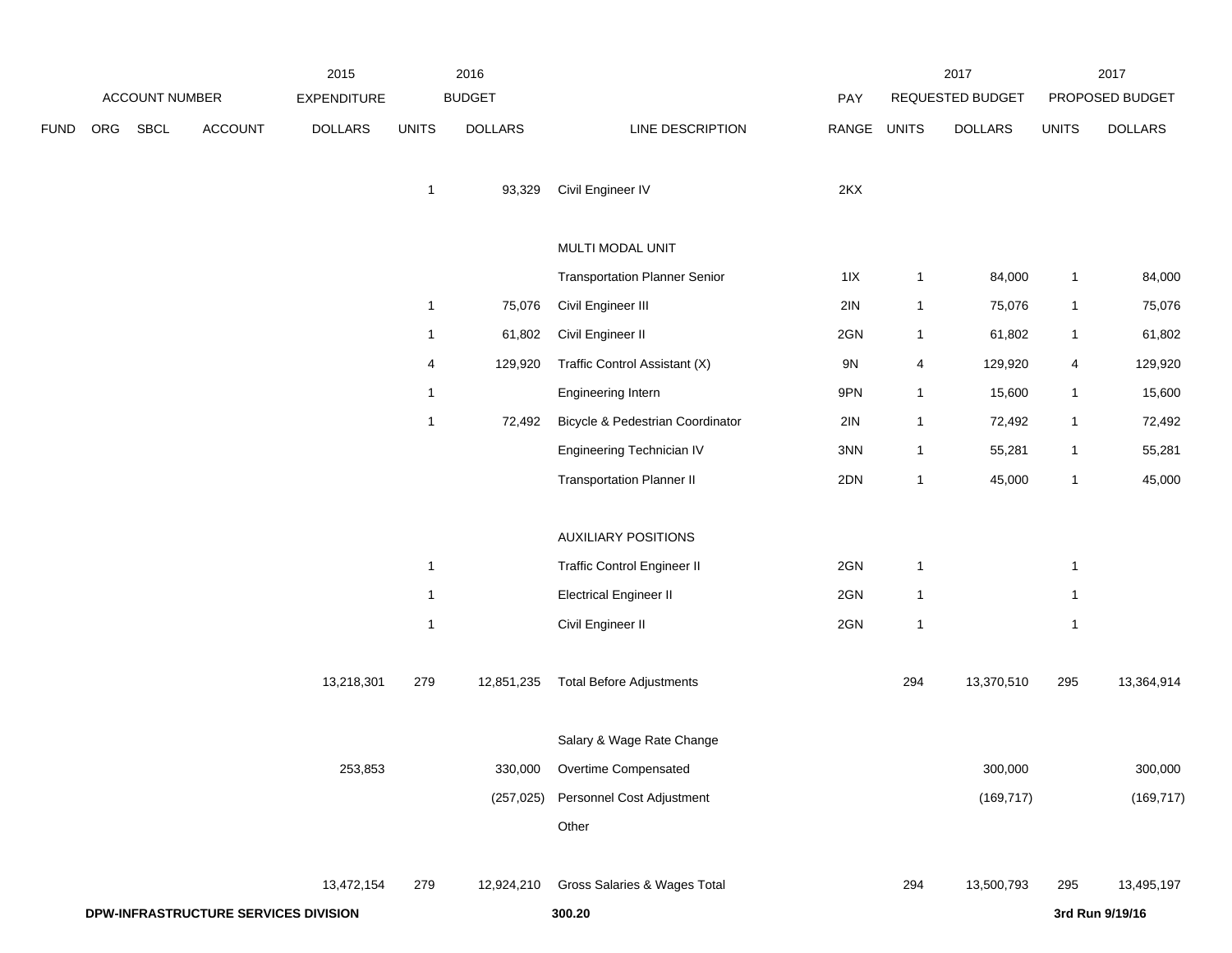|             |                                      |                       |                | 2015               |              | 2016           |                                                                                              |             |        | 2017             |              | 2017            |
|-------------|--------------------------------------|-----------------------|----------------|--------------------|--------------|----------------|----------------------------------------------------------------------------------------------|-------------|--------|------------------|--------------|-----------------|
|             |                                      | <b>ACCOUNT NUMBER</b> |                | <b>EXPENDITURE</b> |              | <b>BUDGET</b>  |                                                                                              | <b>PAY</b>  |        | REQUESTED BUDGET |              | PROPOSED BUDGET |
| <b>FUND</b> | ORG                                  | <b>SBCL</b>           | <b>ACCOUNT</b> | <b>DOLLARS</b>     | <b>UNITS</b> | <b>DOLLARS</b> | LINE DESCRIPTION                                                                             | RANGE UNITS |        | <b>DOLLARS</b>   | <b>UNITS</b> | <b>DOLLARS</b>  |
|             |                                      |                       |                |                    |              |                |                                                                                              |             |        |                  |              |                 |
|             |                                      |                       |                | (1,934,078)        |              | (1,713,034)    | Reimbursable Services Deduction                                                              |             |        | (1,811,952)      |              | (1,911,952)     |
|             |                                      |                       |                | (5,941,267)        |              | (4,728,328)    | <b>Capital Improvements Deduction</b>                                                        |             |        | (5,001,362)      |              | (5,901,362)     |
|             |                                      |                       |                | (37, 696)          |              | (64, 770)      | <b>Grants &amp; Aids Deduction</b>                                                           |             |        | (68, 510)        |              | (68, 510)       |
| 001         | 5237                                 | R999                  | 006000         | 5,559,113          | 279          | 6,418,078      | NET SALARIES & WAGES TOTAL                                                                   |             | 294    | 6,618,969        | 295          | 5,613,373       |
|             |                                      |                       |                |                    | 112.71       |                | O&M FTE'S                                                                                    |             | 111.81 |                  | 111.81       |                 |
|             |                                      |                       |                |                    | 117.02       |                | NON-O&M FTE'S                                                                                |             | 123.72 |                  | 123.72       |                 |
|             |                                      |                       |                |                    |              |                | (X) Private Auto Allowance May Be Paid Pursuant to<br>Section 350-183 of the Milwaukee Code. |             |        |                  |              |                 |
| 001         | 5237                                 | R999                  | 006100         | 2,303,101          |              | 2,888,135      | ESTIMATED EMPLOYEE FRINGE BENEFITS                                                           |             |        | 2,978,536        |              | 2,525,914       |
|             |                                      |                       |                |                    |              |                | (Involves Revenue Offset-No Transfers from this Account)                                     |             |        |                  |              |                 |
|             |                                      |                       |                |                    |              |                | OPERATING EXPENDITURES                                                                       |             |        |                  |              |                 |
| 0001        | 5237                                 | R999                  | 630100         | 33,802             |              | 50,000         | General Office Expense                                                                       |             |        | 60,000           |              | 60,000          |
| 0001        | 5237                                 | R999                  | 630500         | 34,104             |              | 38,500         | Tools & Machinery Parts                                                                      |             |        | 38,000           |              | 38,000          |
| 0001        | 5237                                 | R999                  | 631000         | 1,031,466          |              | 1,200,000      | <b>Construction Supplies</b>                                                                 |             |        | 1,100,000        |              | 1,100,000       |
| 0001        | 5237                                 | R999                  | 631500         | 13,738             |              | 20,000         | Energy                                                                                       |             |        | 15,000           |              | 15,000          |
| 0001        | 5237                                 | R999                  | 632000         | 281,053            |              | 250,000        | <b>Other Operating Supplies</b>                                                              |             |        | 280,000          |              | 280,000         |
| 0001        | 5237                                 | R999                  | 632500         | 99                 |              |                | <b>Facility Rental</b>                                                                       |             |        |                  |              |                 |
| 0001        | 5237                                 | R999                  | 633000         | 6,678              |              | 8,000          | Vehicle Rental                                                                               |             |        | 7,000            |              | 7,000           |
| 0001        | 5237                                 | R999                  | 633500         | 14,592             |              | 8,000          | Non-Vehicle Equipment Rental                                                                 |             |        | 15,000           |              | 15,000          |
|             | DPW-INFRASTRUCTURE SERVICES DIVISION |                       |                |                    |              |                | 300.21                                                                                       |             |        |                  |              | 3rd Run 9/19/16 |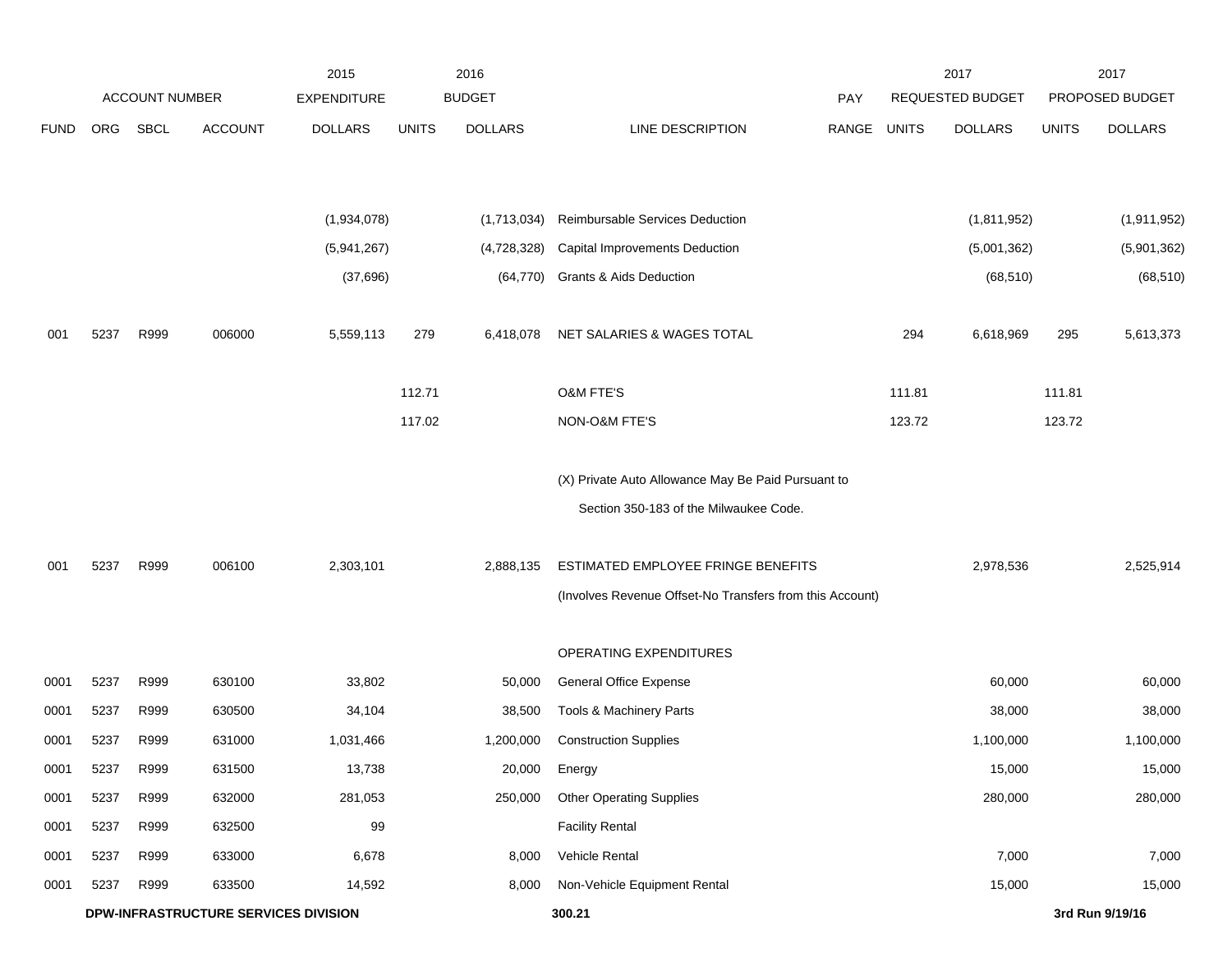|             |      |                       | 2015                                 | 2016               |                |                | 2017                              |       | 2017         |                  |              |                 |
|-------------|------|-----------------------|--------------------------------------|--------------------|----------------|----------------|-----------------------------------|-------|--------------|------------------|--------------|-----------------|
|             |      | <b>ACCOUNT NUMBER</b> |                                      | <b>EXPENDITURE</b> |                | <b>BUDGET</b>  |                                   | PAY   |              | REQUESTED BUDGET |              | PROPOSED BUDGET |
| <b>FUND</b> | ORG  | <b>SBCL</b>           | <b>ACCOUNT</b>                       | <b>DOLLARS</b>     | <b>UNITS</b>   | <b>DOLLARS</b> | LINE DESCRIPTION                  | RANGE | <b>UNITS</b> | <b>DOLLARS</b>   | <b>UNITS</b> | <b>DOLLARS</b>  |
|             |      |                       |                                      |                    |                |                |                                   |       |              |                  |              |                 |
| 0001        | 5237 | R999                  | 634000                               | 12,028             |                | 10,000         | <b>Professional Services</b>      |       |              | 12,000           |              | 12,000          |
| 0001        | 5237 | R999                  | 634500                               | 1,620              |                |                | Information Technology Services   |       |              |                  |              |                 |
| 0001        | 5237 | R999                  | 635000                               | 50,049             |                | 85,000         | <b>Property Services</b>          |       |              | 60,000           |              | 60,000          |
| 0001        | 5237 | R999                  | 635500                               | 4,750              |                | 2,000          | Infrastructure Services           |       |              | 5,000            |              | 5,000           |
| 0001        | 5237 | R999                  | 636000                               |                    |                |                | Vehicle Repair Services           |       |              |                  |              |                 |
| 0001        | 5237 | R999                  | 636500                               | 86,312             |                | 60,000         | <b>Other Operating Services</b>   |       |              | 86,000           |              | 86,000          |
| 0001        | 5237 | R999                  | 637000                               |                    |                |                | Loans and Grants                  |       |              |                  |              |                 |
| 0001        | 5237 | R999                  | 637501                               | 4,772,667          |                | 4,553,000      | Reimburse Other Departments       |       |              | 4,775,000        |              | 4,525,000       |
|             |      |                       |                                      |                    |                |                |                                   |       |              |                  |              |                 |
| 0001        | 5237 | R999                  | 006300                               | 6,342,958          |                | 6,284,500      | OPERATING EXPENDITURES TOTAL      |       |              | 6,453,000        |              | 6,203,000       |
|             |      |                       |                                      |                    |                |                |                                   |       |              |                  |              |                 |
|             |      |                       |                                      |                    |                |                | <b>EQUIPMENT PURCHASES</b>        |       |              |                  |              |                 |
|             |      |                       |                                      |                    |                |                |                                   |       |              |                  |              |                 |
|             |      |                       |                                      |                    |                |                | <b>Additional Equipment</b>       |       |              |                  |              |                 |
|             |      |                       |                                      |                    |                |                |                                   |       |              |                  |              |                 |
|             |      |                       |                                      |                    |                |                | Subtotal - Additional Equipment   |       |              |                  |              |                 |
|             |      |                       |                                      |                    |                |                |                                   |       |              |                  |              |                 |
|             |      |                       |                                      |                    |                |                | Replacement Equipment             |       |              |                  |              |                 |
|             |      |                       |                                      |                    | 1              | 35,000         | Misc. Parts & Equipment           |       |              | 65,000           |              | 55,000          |
|             |      |                       |                                      |                    |                |                | Server                            |       | 1            | 15,000           | $\mathbf{1}$ | 15,000          |
|             |      |                       |                                      |                    | 3              | 8,000          | Plotters & Printers               |       |              |                  |              |                 |
|             |      |                       |                                      |                    | $\overline{7}$ | 15,000         | <b>Traffic Counters</b>           |       | 4            | 35,000           | 4            | 35,000          |
|             |      |                       |                                      |                    | $\overline{a}$ | 5,000          | Desk Top Computer (new positions) |       | 4            | 15,000           |              |                 |
|             |      |                       |                                      |                    | 3              | 1,000          | <b>Chair Replacements</b>         |       | 4            | 1,200            | 4            | 1,200           |
|             |      |                       |                                      |                    | 1              | 2,000          | Computer Software - Traffic       |       |              |                  |              |                 |
|             |      |                       | DPW-INFRASTRUCTURE SERVICES DIVISION |                    |                |                | 300.22                            |       |              |                  |              | 3rd Run 9/19/16 |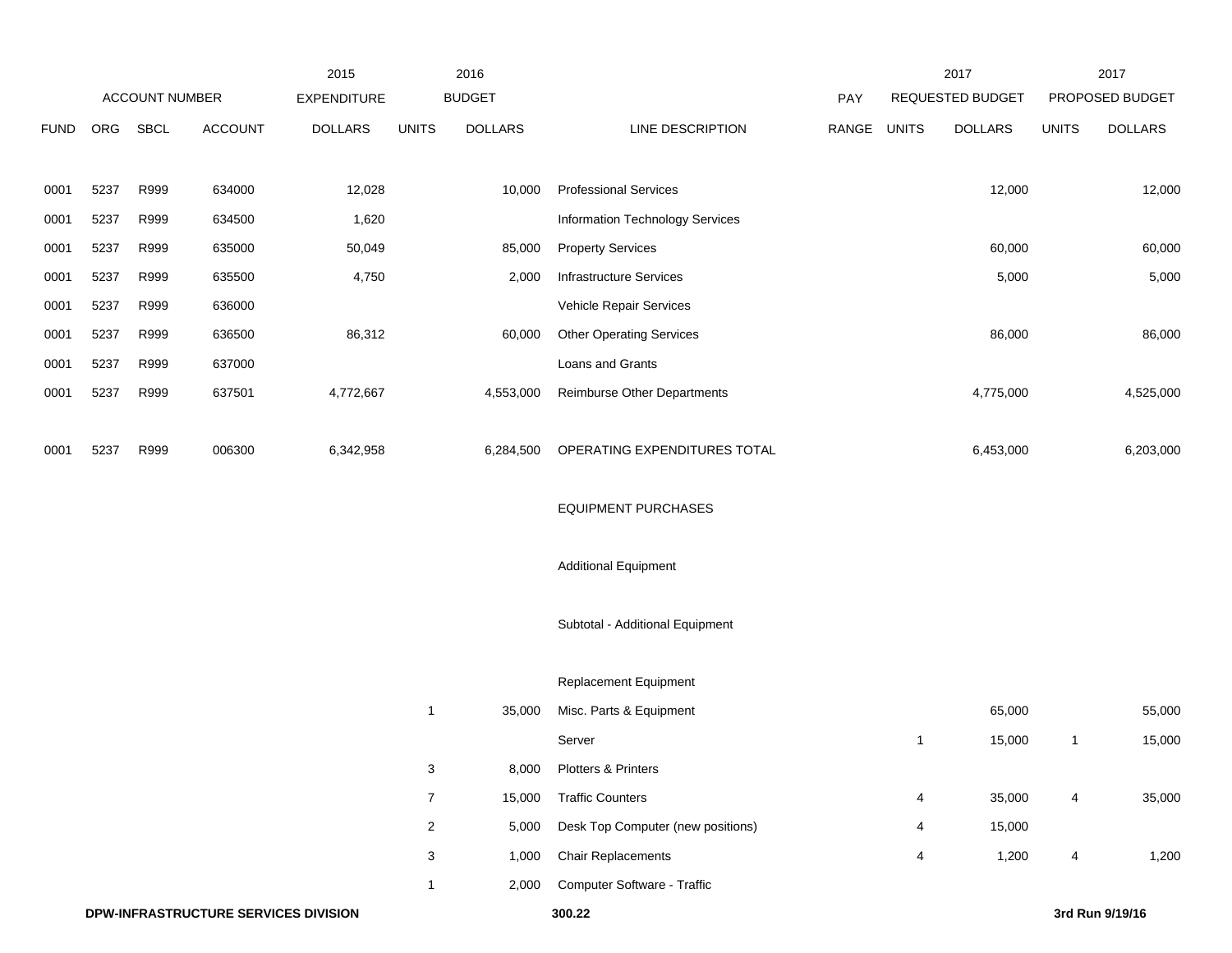|             |      |                | 2016<br>2015 |                    |                |                |                                         | 2017        |                           | 2017             |              |                 |
|-------------|------|----------------|--------------|--------------------|----------------|----------------|-----------------------------------------|-------------|---------------------------|------------------|--------------|-----------------|
|             |      | ACCOUNT NUMBER |              | <b>EXPENDITURE</b> |                | <b>BUDGET</b>  |                                         | PAY         |                           | REQUESTED BUDGET |              | PROPOSED BUDGET |
| <b>FUND</b> | ORG  | <b>SBCL</b>    | ACCOUNT      | <b>DOLLARS</b>     | <b>UNITS</b>   | <b>DOLLARS</b> | LINE DESCRIPTION                        | RANGE UNITS |                           | <b>DOLLARS</b>   | <b>UNITS</b> | <b>DOLLARS</b>  |
|             |      |                |              |                    |                |                |                                         |             |                           |                  |              |                 |
|             |      |                |              |                    |                |                | Computers- Traffic Laptop & desk top    |             | $\ensuremath{\mathsf{3}}$ | 6,000            |              |                 |
|             |      |                |              |                    | $\mathbf{1}$   | 12,000         | Software                                |             |                           | 40,000           |              | 40,000          |
|             |      |                |              |                    |                |                | Monitors                                |             | 6                         | 700              |              |                 |
|             |      |                |              |                    | $\mathbf{1}$   | 50,000         | Van/Truck - Communications cabling      |             |                           |                  |              |                 |
|             |      |                |              |                    | $\mathbf{1}$   | 72,000         | Mini Excavator w/trailer                |             |                           |                  |              |                 |
|             |      |                |              |                    | $\overline{1}$ | 40,000         | Triple Cable Cart                       |             |                           |                  |              |                 |
|             |      |                |              |                    |                |                | Directional Boring Drill rods           |             | 6                         | 16,000           | $\,6\,$      | 16,000          |
|             |      |                |              |                    |                |                | Rock Drill signs                        |             | $\mathbf{1}$              | 6,000            | $\mathbf{1}$ | 6,000           |
|             |      |                |              |                    |                |                | Generator - 4000 Watts                  |             | $\mathbf{1}$              | 3,000            | $\mathbf{1}$ | 3,000           |
|             |      |                |              |                    |                |                | Aerial Lift 32'                         |             | $\mathbf{1}$              | 38,000           | $\mathbf{1}$ | 38,000          |
|             |      |                |              |                    |                |                |                                         |             |                           |                  |              |                 |
|             |      |                |              | 72,113             | 21             | 240,000        | Subtotal - Replacement Equipment        |             | 31                        | 240,900          | 18           | 209,200         |
|             |      |                |              |                    |                |                |                                         |             |                           |                  |              |                 |
| 0001        | 5237 | R999           | 006800       | 72,113             | 21             | 240,000        | EQUIPMENT PURCHASES TOTAL               |             | 31                        | 240,900          | 18           | 209,200         |
|             |      |                |              |                    |                |                |                                         |             |                           |                  |              |                 |
|             |      |                |              |                    |                |                | SPECIAL FUNDS                           |             |                           |                  |              |                 |
|             |      |                |              |                    |                |                |                                         |             |                           |                  |              |                 |
|             |      |                |              |                    |                |                | SPECIAL FUNDS TOTAL                     |             |                           |                  |              |                 |
|             |      |                |              |                    |                |                |                                         |             |                           |                  |              |                 |
|             |      |                |              |                    |                |                | DPW-INFRASTRUCTURE SERVICES DIVISION-   |             |                           |                  |              |                 |
|             |      |                |              | 14,277,285         |                | 15,830,713     | TRANSPORTATION OPERATIONS DECISION UNIT |             |                           | 16,291,405       |              | 14,551,487      |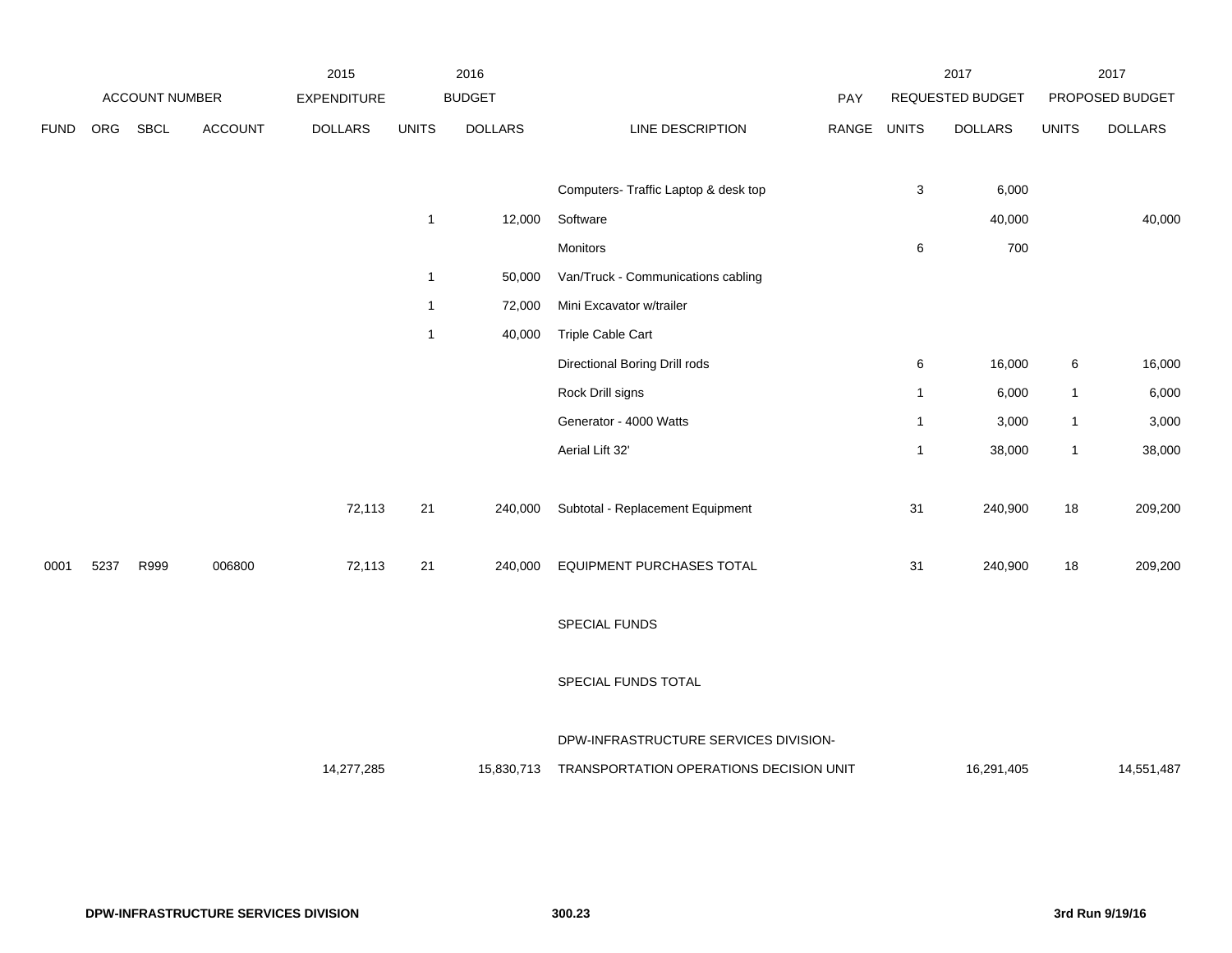|      |     |                | 2015<br>2016   |                    |                |                |                                           | 2017        |                  | 2017           |                  |                |
|------|-----|----------------|----------------|--------------------|----------------|----------------|-------------------------------------------|-------------|------------------|----------------|------------------|----------------|
|      |     | ACCOUNT NUMBER |                | <b>EXPENDITURE</b> |                | <b>BUDGET</b>  |                                           | PAY         | REQUESTED BUDGET |                | PROPOSED BUDGET  |                |
| FUND | ORG | <b>SBCL</b>    | <b>ACCOUNT</b> | <b>DOLLARS</b>     | <b>UNITS</b>   | <b>DOLLARS</b> | LINE DESCRIPTION                          | RANGE UNITS |                  | <b>DOLLARS</b> | <b>UNITS</b>     | <b>DOLLARS</b> |
|      |     |                |                |                    |                |                |                                           |             |                  |                |                  |                |
|      |     |                |                |                    |                |                |                                           |             |                  |                |                  |                |
|      |     |                |                |                    |                |                | DPW-INFRASTRUCTURE SERVICES DIVISION      |             |                  |                |                  |                |
|      |     |                |                |                    |                |                | BRIDGES & BUILDINGS DECISION UNIT         |             |                  |                |                  |                |
|      |     |                |                |                    |                |                |                                           |             |                  |                |                  |                |
|      |     |                |                |                    |                |                | <b>SALARIES &amp; WAGES</b>               |             |                  |                |                  |                |
|      |     |                |                |                    | $\mathbf{1}$   | 97,456         | Facilities Manager (X)(Y)                 | 1KX         |                  |                |                  |                |
|      |     |                |                |                    |                |                | Engineer in Charge (X)(Y)                 | 1KX         | $\mathbf{1}$     | 120,064        | $\mathbf{1}$     | 120,064        |
|      |     |                |                |                    |                |                |                                           |             |                  |                |                  |                |
|      |     |                |                |                    |                |                | <b>GENERAL OFFICE</b>                     |             |                  |                |                  |                |
|      |     |                |                |                    | $\overline{a}$ | 90,694         | Program Assistant II                      | 5FN         | $\overline{c}$   | 90,694         | $\boldsymbol{2}$ | 90,694         |
|      |     |                |                |                    |                |                |                                           |             |                  |                |                  |                |
|      |     |                |                |                    |                |                | <b>INFORMATION &amp; SECURITY</b>         |             |                  |                |                  |                |
|      |     |                |                |                    | $\mathbf 5$    | 206,149        | <b>Communications Assistant IV</b>        | 6JN         | $\,$ 5 $\,$      | 206,149        | $\mathbf 5$      | 206,149        |
|      |     |                |                |                    |                |                |                                           |             |                  |                |                  |                |
|      |     |                |                |                    |                |                | <b>CUSTODIAL SERVICES</b>                 |             |                  |                |                  |                |
|      |     |                |                |                    | $\mathbf{1}$   | 65,889         | <b>Building Services Supervisor II</b>    | 1AX         | $\mathbf{1}$     | 65,889         | $\mathbf{1}$     | 65,889         |
|      |     |                |                |                    | 4              | 166,778        | <b>Custodial Worker III</b>               | 8EN         | 4                | 166,778        | 4                | 166,778        |
|      |     |                |                |                    | 12             | 464,368        | Custodial Worker II/City Laborer          | 8DN         | 12               | 469,885        | 12               | 469,885        |
|      |     |                |                |                    |                |                |                                           |             |                  |                |                  |                |
|      |     |                |                |                    |                |                | MECHANICAL SERVICES                       |             |                  |                |                  |                |
|      |     |                |                |                    | 1              | 67,398         | Operations & Maintenance Manager          | 1GX         | -1               | 67,398         | $\mathbf{1}$     | 67,398         |
|      |     |                |                |                    | $\mathbf{1}$   | 63,575         | Facilities Maintenance Coordinator (X)    | 2HN         | 1                | 63,575         | $\mathbf{1}$     | 63,575         |
|      |     |                |                |                    | $\mathbf{1}$   | 68,935         | Facilities Construction Project Coord.(X) | 2HN         | $\mathbf{1}$     | 68,935         | $\mathbf{1}$     | 68,935         |
|      |     |                |                |                    | $\mathbf{1}$   | 55,688         | Engineering Technician IV                 | 3NN         | $\mathbf{1}$     | 55,688         | $\mathbf{1}$     | 55,688         |
|      |     |                |                |                    | $\mathbf{1}$   | 82,989         | <b>Facilities Control Specialist</b>      | 3SN         | $\mathbf{1}$     | 82,989         | $\mathbf{1}$     | 82,989         |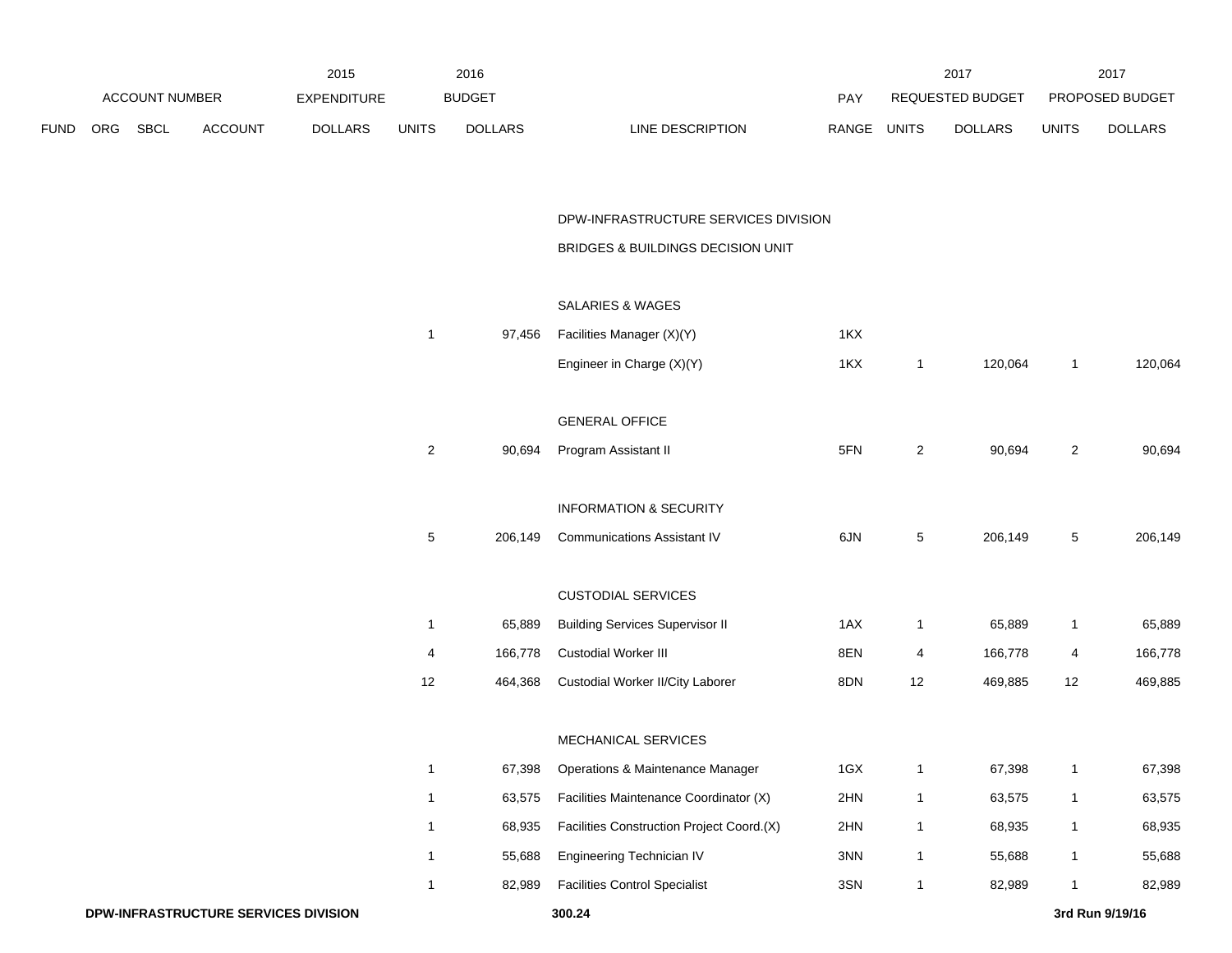|             | ACCOUNT NUMBER |      |                | 2015<br><b>EXPENDITURE</b> |                         | 2016           |                                         |             |                | 2017             | 2017<br>PROPOSED BUDGET |                |
|-------------|----------------|------|----------------|----------------------------|-------------------------|----------------|-----------------------------------------|-------------|----------------|------------------|-------------------------|----------------|
|             |                |      |                |                            |                         | <b>BUDGET</b>  |                                         | PAY         |                | REQUESTED BUDGET |                         |                |
| <b>FUND</b> | ORG            | SBCL | <b>ACCOUNT</b> | <b>DOLLARS</b>             | <b>UNITS</b>            | <b>DOLLARS</b> | LINE DESCRIPTION                        | RANGE UNITS |                | <b>DOLLARS</b>   | <b>UNITS</b>            | <b>DOLLARS</b> |
|             |                |      |                |                            | $\overline{a}$          | 89,926         | Maintenance Technician III              | 3HN         | $\overline{2}$ | 92,385           | $\overline{a}$          | 92,385         |
|             |                |      |                |                            | 4                       | 192,871        | Maintenance Technician II               | 3GN         | 4              | 191,827          | 4                       | 191,827        |
|             |                |      |                |                            |                         |                | AUXILIARY PERSONNEL                     |             |                |                  |                         |                |
|             |                |      |                |                            |                         |                | <b>Mechanical Engineer III</b>          | 2IN         |                |                  |                         |                |
|             |                |      |                |                            |                         |                |                                         |             | $\mathbf{1}$   |                  | $\mathbf{1}$            |                |
|             |                |      |                |                            |                         |                | Civil Engineer II                       | 2GN         | $\mathbf{1}$   |                  | $\mathbf{1}$            |                |
|             |                |      |                |                            |                         |                | Architectural Designer II               | 2GN         | $\mathbf{1}$   |                  | $\mathbf{1}$            |                |
|             |                |      |                |                            | $\mathbf{1}$            |                | <b>Custodial Worker II-City Laborer</b> | 8DN         | $\mathbf{1}$   |                  | $\mathbf{1}$            |                |
|             |                |      |                |                            | 10                      |                | <b>General Auxiliary Positions</b>      |             | 5              |                  | 5                       |                |
|             |                |      |                |                            | $\sqrt{2}$              |                | City Laborer                            | 8DN         | 4              |                  | 4                       |                |
|             |                |      |                |                            |                         |                | ARCHITECTURAL PLANNING & DESIGN UNIT    |             |                |                  |                         |                |
|             |                |      |                |                            | $\mathbf{1}$            | 97,995         | Architectural Project Manager (X)       | 11X         | $\mathbf{1}$   | 97,995           | $\mathbf{1}$            | 97,995         |
|             |                |      |                |                            | $\overline{\mathbf{c}}$ | 133,538        | Architect III                           | 2IN         | $\overline{2}$ | 132,649          | $\overline{a}$          | 132,649        |
|             |                |      |                |                            | $\mathbf{1}$            | 58,373         | Architectural Designer II               | 2GN         | $\mathbf{1}$   | 58,373           | $\mathbf{1}$            | 58,373         |
|             |                |      |                |                            | $\mathbf{1}$            | 67,286         | <b>Facilities Project Coordinator</b>   | 2IN         | $\mathbf{1}$   | 67,286           | $\mathbf{1}$            | 67,286         |
|             |                |      |                |                            |                         |                | MECHANICAL PLANNING & DESIGN UNIT       |             |                |                  |                         |                |
|             |                |      |                |                            | $\mathbf{1}$            | 89,000         | Mechanical Engineer IV (X)              | 11X         | $\mathbf{1}$   | 89,000           | $\mathbf{1}$            | 89,000         |
|             |                |      |                |                            | $\mathbf{1}$            | 72,333         | <b>Mechanical Engineer II</b>           | 2GN         | $\mathbf{1}$   | 72,333           | $\mathbf{1}$            | 72,333         |
|             |                |      |                |                            |                         |                |                                         |             |                |                  |                         |                |
|             |                |      |                |                            |                         |                | DRAFTING SERVICE UNIT                   |             |                |                  |                         |                |
|             |                |      |                |                            | $\mathbf{1}$            | 63,686         | Engineering Technician IV               | 3NN         | $\mathbf{1}$   | 63,686           | $\mathbf{1}$            | 63,686         |
|             |                |      |                |                            | $\mathbf{1}$            | 45,060         | <b>Engineering Drafting Tech II</b>     | 3FN         | $\mathbf{1}$   | 45,060           | $\mathbf{1}$            | 45,060         |
|             |                |      |                |                            |                         |                |                                         |             |                |                  |                         |                |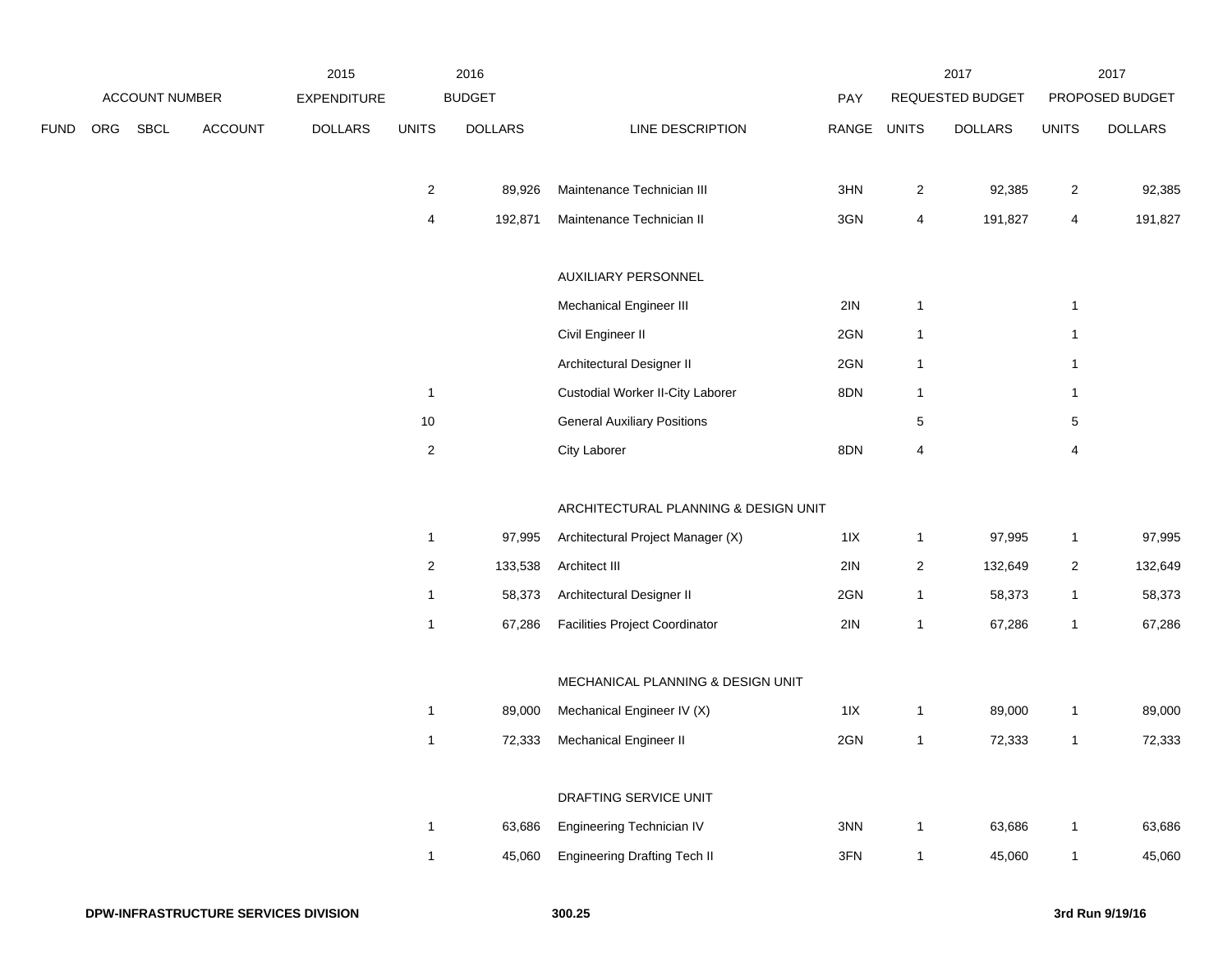|      |     |                | 2015           |                    |                           | 2016           |                                          |       | 2017                    |                  | 2017                    |                 |
|------|-----|----------------|----------------|--------------------|---------------------------|----------------|------------------------------------------|-------|-------------------------|------------------|-------------------------|-----------------|
|      |     | ACCOUNT NUMBER |                | <b>EXPENDITURE</b> |                           | <b>BUDGET</b>  |                                          | PAY   |                         | REQUESTED BUDGET |                         | PROPOSED BUDGET |
| FUND | ORG | <b>SBCL</b>    | <b>ACCOUNT</b> | <b>DOLLARS</b>     | <b>UNITS</b>              | <b>DOLLARS</b> | LINE DESCRIPTION                         | RANGE | <b>UNITS</b>            | <b>DOLLARS</b>   | <b>UNITS</b>            | <b>DOLLARS</b>  |
|      |     |                |                |                    |                           |                | CONSTRUCTION MANAGEMENT UNIT             |       |                         |                  |                         |                 |
|      |     |                |                |                    | 3                         | 172,967        | Bridges & Public Buildings Inspector (X) | 3LN   | 3                       | 172,967          | 3                       | 172,967         |
|      |     |                |                |                    |                           |                | STRUCTURAL DESIGN                        |       |                         |                  |                         |                 |
|      |     |                |                |                    | $\mathbf{1}$              | 109,775        | Structural Design Manager (X)            | 11X   | 1                       | 80,775           | $\mathbf{1}$            | 80,775          |
|      |     |                |                |                    | $\mathbf{1}$              | 93,329         | Civil Engineer IV                        | 2KX   | 1                       | 93,329           | $\mathbf{1}$            | 93,329          |
|      |     |                |                |                    | $\overline{c}$            | 132,649        | Civil Engineer III                       | 2IN   | $\overline{c}$          | 132,649          | $\overline{2}$          | 132,649         |
|      |     |                |                |                    | $\overline{4}$            | 235,242        | Civil Engineer II                        | 2GN   | 4                       | 234,396          | 4                       | 234,396         |
|      |     |                |                |                    | $\mathbf{1}$              | 62,534         | Engineering Drafting Technician IV       | 3NN   | 1                       | 62,534           | $\mathbf{1}$            | 62,534          |
|      |     |                |                |                    |                           |                | BRIDGE OPERATIONS/MAINTENANCE            |       |                         |                  |                         |                 |
|      |     |                |                |                    | $\mathbf{1}$              | 70,827         | Bridge Maintenance Manager (X)           | 1HX   | $\mathbf{1}$            | 70,827           | $\mathbf{1}$            | 70,827          |
|      |     |                |                |                    | $\mathbf{1}$              | 57,381         | <b>Bridge Operator Supervisor</b>        | 1BX   | 1                       | 51,600           | $\mathbf{1}$            | 51,600          |
|      |     |                |                |                    | 6                         | 285,539        | <b>Bridge Operator-Lead Worker</b>       | 8IN   | 6                       | 285,539          | 6                       | 285,539         |
|      |     |                |                |                    | 22                        | 933,938        | <b>Bridge Operator</b>                   | 8GN   | 22                      | 933,938          | 22                      | 933,938         |
|      |     |                |                |                    | $\mathbf{1}$              | 68,319         | <b>Carpentry Manager</b>                 | 70    | $\mathbf{1}$            | 68,319           | $\overline{1}$          | 68,319          |
|      |     |                |                |                    | 10                        | 582,422        | Carpenter                                | 7K    | $10$                    | 603,423          | $10$                    | 603,423         |
|      |     |                |                |                    | $\overline{c}$            | 140,082        | Bricklayer                               | 7Q    | 2                       | 140,082          | $\overline{2}$          | 140,082         |
|      |     |                |                |                    | $\overline{c}$            | 127,833        | <b>Electrical Mechanic</b>               | 7MN   | 2                       | 127,833          |                         |                 |
|      |     |                |                |                    |                           |                | Municipal Services Electrician           | 7QN   |                         |                  | $\overline{2}$          | 133,429         |
|      |     |                |                |                    | $\mathbf{3}$              | 145,149        | Infrastructure Repair Crew Leader        | 8I    | 3                       | 145,149          | $\mathbf{3}$            | 145,149         |
|      |     |                |                |                    | $\overline{a}$            | 88,515         | Infrastructure Repair Worker             | 8FN   | $\overline{\mathbf{c}}$ | 88,515           | $\overline{\mathbf{c}}$ | 88,515          |
|      |     |                |                |                    | $\ensuremath{\mathsf{3}}$ | 108,865        | <b>City Laborer</b>                      | 8DN   | 3                       | 116,368          | $\mathbf{3}$            | 116,368         |
|      |     |                |                |                    | $\mathbf{1}$              | 68,407         | Ironworker Supervisor                    | 70    | 1                       | 68,407           | $\mathbf{1}$            | 68,407          |
|      |     |                |                |                    | 5                         | 315,534        | Ironworker                               | 7M    | 5                       | 318,562          | $\overline{5}$          | 318,562         |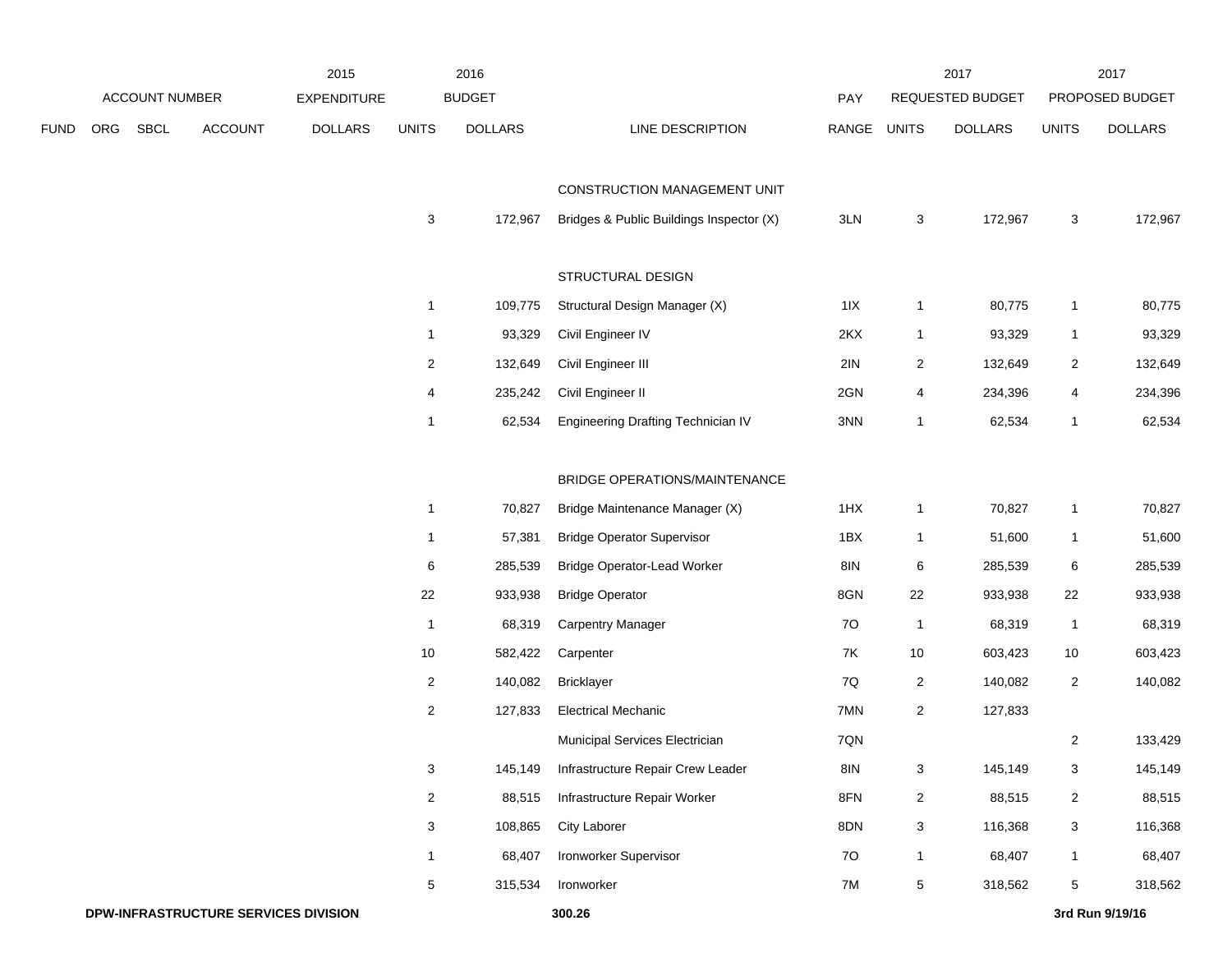|             |     |                |                                      | 2015               | 2016           |                |                                     |           | 2017         |                  | 2017           |                 |
|-------------|-----|----------------|--------------------------------------|--------------------|----------------|----------------|-------------------------------------|-----------|--------------|------------------|----------------|-----------------|
|             |     | ACCOUNT NUMBER |                                      | <b>EXPENDITURE</b> |                | <b>BUDGET</b>  |                                     | PAY       |              | REQUESTED BUDGET |                | PROPOSED BUDGET |
| <b>FUND</b> | ORG | <b>SBCL</b>    | <b>ACCOUNT</b>                       | <b>DOLLARS</b>     | <b>UNITS</b>   | <b>DOLLARS</b> | LINE DESCRIPTION                    | RANGE     | <b>UNITS</b> | <b>DOLLARS</b>   | <b>UNITS</b>   | <b>DOLLARS</b>  |
|             |     |                |                                      |                    |                |                |                                     |           |              |                  |                |                 |
|             |     |                |                                      |                    | $\mathbf{1}$   | 62,464         | Painter Leadworker, Bridge and Iron | 7K        | $\mathbf{1}$ | 62,464           | $\mathbf{1}$   | 62,464          |
|             |     |                |                                      |                    | 5              | 298,414        | Painter, Bridge and Iron            | 7J        | $\sqrt{5}$   | 298,414          | $\sqrt{5}$     | 298,414         |
|             |     |                |                                      |                    | $\overline{2}$ | 104,753        | Painter Leadworker, House           | $7J$      | $\sqrt{2}$   | 104,753          | $\sqrt{2}$     | 104,753         |
|             |     |                |                                      |                    | $\overline{5}$ | 283,219        | Painter                             | 71        | $\,$ 5 $\,$  | 283,219          | $\,$ 5 $\,$    | 283,219         |
|             |     |                |                                      |                    |                |                | <b>AUXILIARY POSITIONS</b>          |           |              |                  |                |                 |
|             |     |                |                                      |                    | $\mathbf{1}$   |                | <b>Bridge Operator Supervisor</b>   | 1BX       | $\mathbf{1}$ |                  | $\mathbf{1}$   |                 |
|             |     |                |                                      |                    | $\overline{2}$ |                | <b>Bridge Operator-Leadworker</b>   | 8IN       | $\sqrt{2}$   |                  | $\overline{2}$ |                 |
|             |     |                |                                      |                    | $\mathbf 1$    |                | <b>Bridge Operator</b>              | 8GN       | $\mathbf{1}$ |                  | $\mathbf{1}$   |                 |
|             |     |                |                                      |                    | $\mathbf{1}$   |                | Carpenter Supervisor                | 70        | $\mathbf{1}$ |                  | $\mathbf{1}$   |                 |
|             |     |                |                                      |                    | $\mathbf{1}$   |                | Carpenter                           | <b>7K</b> | $\mathbf{1}$ |                  | $\mathbf{1}$   |                 |
|             |     |                |                                      |                    | $\overline{1}$ |                | <b>Cement Finisher</b>              | <b>7K</b> | $\mathbf{1}$ |                  | $\mathbf{1}$   |                 |
|             |     |                |                                      |                    | $\overline{2}$ |                | Infrastructure Repair Crew leader   | 8IN       | $\sqrt{2}$   |                  | $\overline{2}$ |                 |
|             |     |                |                                      |                    | $\overline{1}$ |                | City Laborer (Regular)              | 8DN       | $\mathbf{1}$ |                  | $\mathbf{1}$   |                 |
|             |     |                |                                      |                    | $\mathbf{1}$   |                | Ironworker Supervisor               | 70        | $\mathbf{1}$ |                  | $\mathbf{1}$   |                 |
|             |     |                |                                      |                    | $\mathbf{1}$   |                | Ironworker                          | 7M        | $\mathbf{1}$ |                  | $\mathbf{1}$   |                 |
|             |     |                |                                      |                    | $\mathbf{1}$   |                | Painter Leadworker, Bridge and Iron | 7K        | $\mathbf{1}$ |                  | $\mathbf{1}$   |                 |
|             |     |                |                                      |                    | $\overline{1}$ |                | Painter, Bridge and Iron            | $7J$      | $\mathbf{1}$ |                  | $\mathbf{1}$   |                 |
|             |     |                |                                      | 6,829,031          | 156            | 6,888,144      | <b>Total Before Adjustments</b>     |           | 156          | 6,912,700        | 156            | 6,918,296       |
|             |     |                |                                      |                    |                |                | Salary & Wage Rate Change           |           |              |                  |                |                 |
|             |     |                |                                      | 133,012            |                | 100,000        | Overtime Compensated                |           |              | 125,000          |                | 125,000         |
|             |     |                |                                      |                    |                | (139, 831)     | Personnel Cost Adjustment           |           |              | (121, 400)       |                | (121, 400)      |
|             |     |                |                                      |                    |                |                | Other                               |           |              |                  |                |                 |
|             |     |                | DPW-INFRASTRUCTURE SERVICES DIVISION |                    |                |                | 300.27                              |           |              |                  |                | 3rd Run 9/19/16 |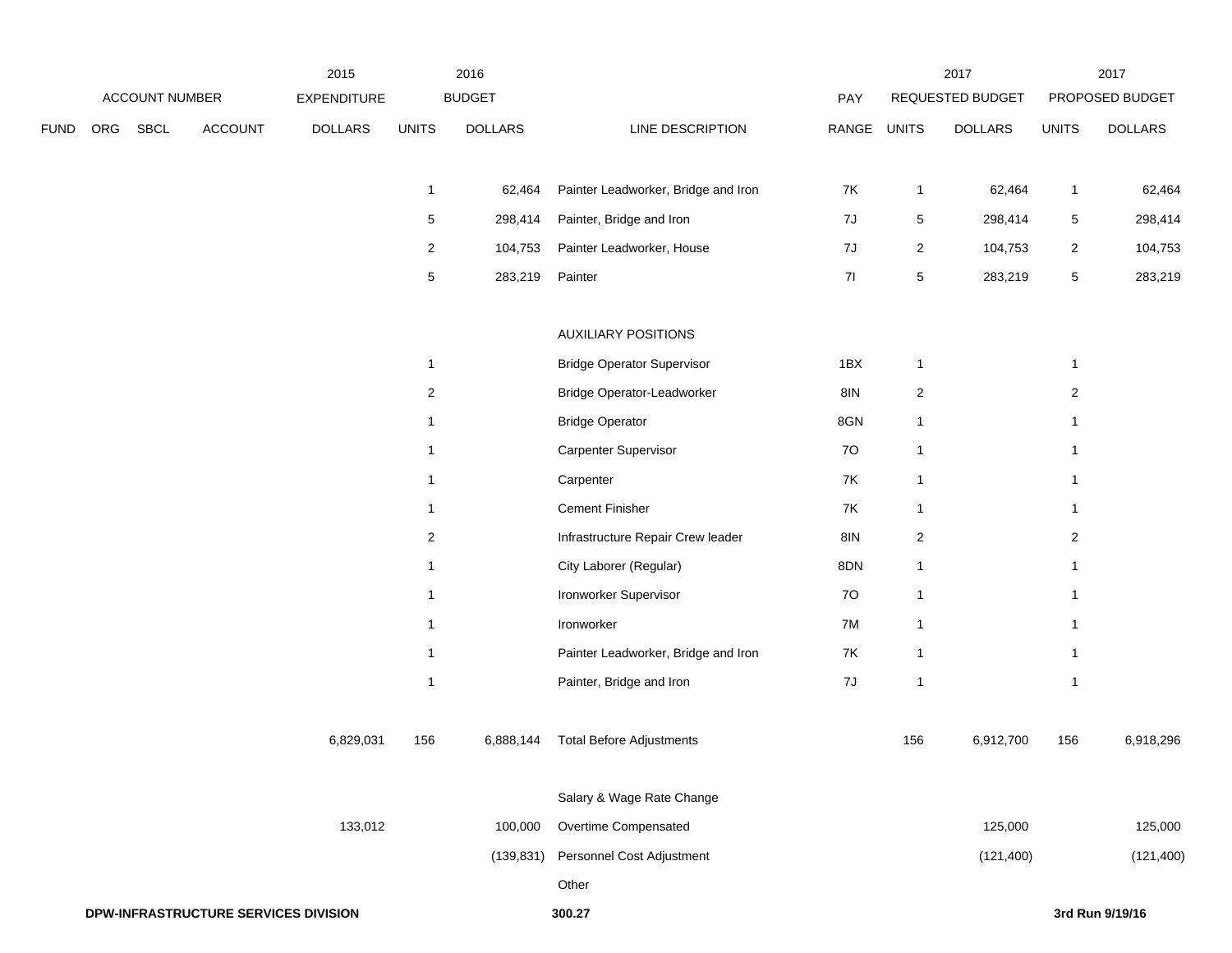|             |      |                       |                                             | 2015               |              | 2016           |                                                                           |            |              | 2017             |              | 2017            |
|-------------|------|-----------------------|---------------------------------------------|--------------------|--------------|----------------|---------------------------------------------------------------------------|------------|--------------|------------------|--------------|-----------------|
|             |      | <b>ACCOUNT NUMBER</b> |                                             | <b>EXPENDITURE</b> |              | <b>BUDGET</b>  |                                                                           | <b>PAY</b> |              | REQUESTED BUDGET |              | PROPOSED BUDGET |
| <b>FUND</b> | ORG  | SBCL                  | <b>ACCOUNT</b>                              | <b>DOLLARS</b>     | <b>UNITS</b> | <b>DOLLARS</b> | LINE DESCRIPTION                                                          | RANGE      | <b>UNITS</b> | <b>DOLLARS</b>   | <b>UNITS</b> | <b>DOLLARS</b>  |
|             |      |                       |                                             |                    |              |                |                                                                           |            |              |                  |              |                 |
|             |      |                       |                                             |                    |              |                |                                                                           |            |              |                  |              |                 |
|             |      |                       |                                             | 6,962,043          | 156          | 6,848,313      | Gross Salaries & Wages Total                                              |            | 156          | 6,916,300        | 156          | 6,921,896       |
|             |      |                       |                                             |                    |              |                |                                                                           |            |              |                  |              |                 |
|             |      |                       |                                             | (563, 360)         |              | (633, 284)     | Reimbursable Services Deduction                                           |            |              | (633, 393)       |              | (633, 393)      |
|             |      |                       |                                             | (1,400,670)        |              | (1,939,872)    | Capital Improvements Deduction                                            |            |              | (1,548,294)      |              | (1,548,294)     |
|             |      |                       |                                             |                    |              |                | Grants & Aids Deduction                                                   |            |              |                  |              |                 |
| 0001        | 5239 | R999                  | 006000                                      | 4,998,013          | 156          | 4,275,157      | NET SALARIES & WAGES TOTAL                                                |            | 156          | 4,734,613        | 156          | 4,740,209       |
|             |      |                       |                                             |                    |              |                |                                                                           |            |              |                  |              |                 |
|             |      |                       |                                             |                    | 87.07        |                | O&M FTE'S                                                                 |            | 95.55        |                  | 95.55        |                 |
|             |      |                       |                                             |                    | 43.62        |                | NON-O&M FTE'S                                                             |            | 30.17        |                  | 30.17        |                 |
|             |      |                       |                                             |                    |              |                |                                                                           |            |              |                  |              |                 |
|             |      |                       |                                             |                    |              |                | (X) Private Automobile allowance may be paid pursuant to                  |            |              |                  |              |                 |
|             |      |                       |                                             |                    |              |                | section 350-183 of the Milwaukee Code.                                    |            |              |                  |              |                 |
|             |      |                       |                                             |                    |              |                | (Y) Required to file a statement of economic interests in accordance with |            |              |                  |              |                 |
|             |      |                       |                                             |                    |              |                | the Milwaukee Code of Ordinances Chapter 303-Code of Ethics.              |            |              |                  |              |                 |
|             |      |                       |                                             |                    |              |                |                                                                           |            |              |                  |              |                 |
| 0001        | 5239 | R999                  | 006100                                      | 2,039,927          |              | 1,923,821      | ESTIMATED EMPLOYEE FRINGE BENEFITS                                        |            |              | 2,130,576        |              | 2,133,094       |
|             |      |                       |                                             |                    |              |                | (Involves Revenue Offset-No Transfers from this Account)                  |            |              |                  |              |                 |
|             |      |                       |                                             |                    |              |                | OPERATING EXPENDITURES                                                    |            |              |                  |              |                 |
| 0001        | 5239 | R999                  | 630100                                      | 19,748             |              | 20,000         | General Office Expense                                                    |            |              | 20,000           |              | 20,000          |
| 0001        | 5239 | R999                  | 630500                                      | 175,797            |              | 80,000         | Tools & Machinery Parts                                                   |            |              | 150,000          |              | 150,000         |
| 0001        | 5239 | R999                  | 631000                                      | 405,560            |              | 312,000        | <b>Construction Supplies</b>                                              |            |              | 400,000          |              | 400,000         |
|             |      |                       | <b>DPW-INFRASTRUCTURE SERVICES DIVISION</b> |                    |              |                | 300.28                                                                    |            |              |                  |              | 3rd Run 9/19/16 |
|             |      |                       |                                             |                    |              |                |                                                                           |            |              |                  |              |                 |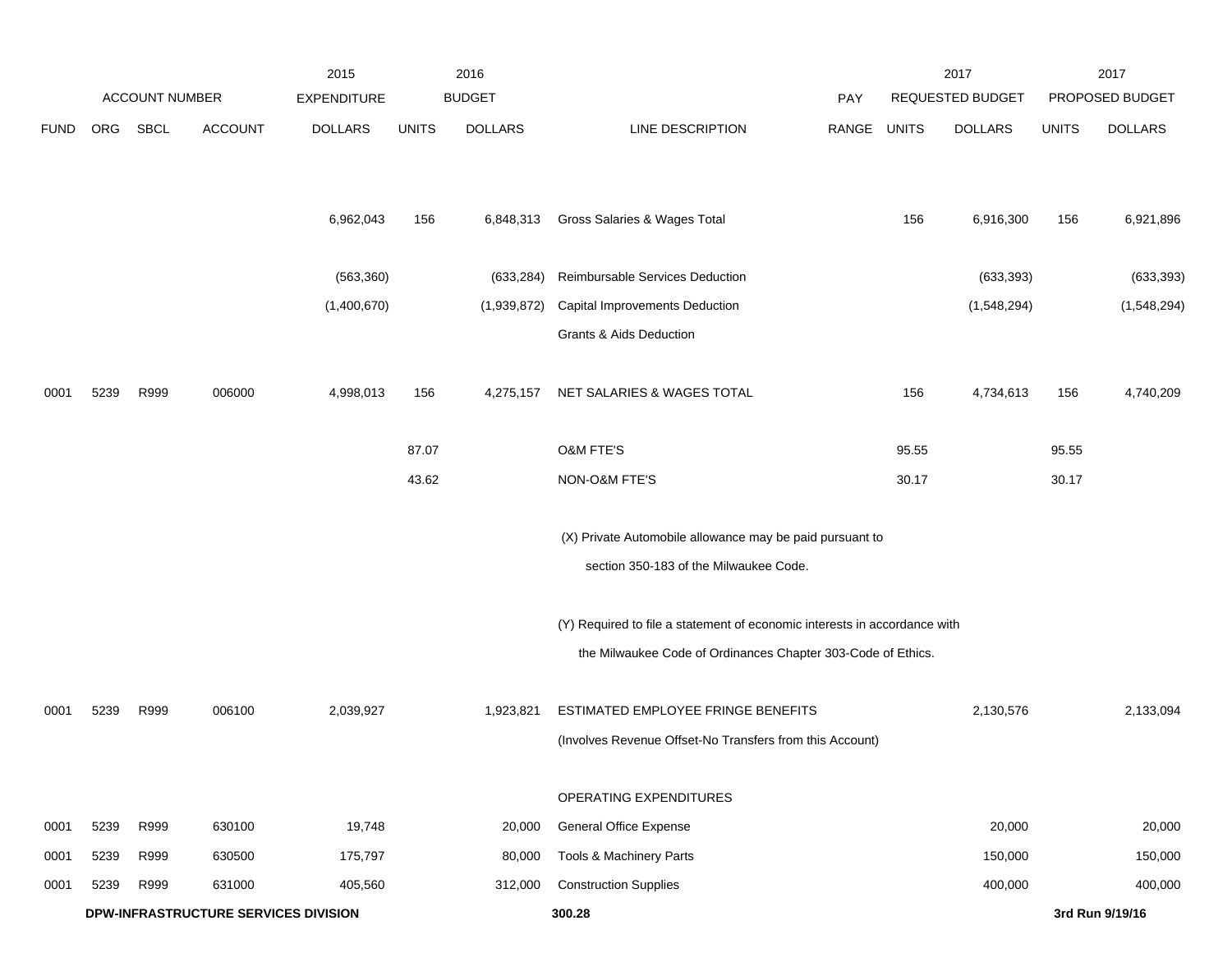|             |      |                       |                                      | 2015               |              | 2016           |                                      |       |              | 2017             |              | 2017            |
|-------------|------|-----------------------|--------------------------------------|--------------------|--------------|----------------|--------------------------------------|-------|--------------|------------------|--------------|-----------------|
|             |      | <b>ACCOUNT NUMBER</b> |                                      | <b>EXPENDITURE</b> |              | <b>BUDGET</b>  |                                      | PAY   |              | REQUESTED BUDGET |              | PROPOSED BUDGET |
| <b>FUND</b> | ORG  | <b>SBCL</b>           | <b>ACCOUNT</b>                       | <b>DOLLARS</b>     | <b>UNITS</b> | <b>DOLLARS</b> | LINE DESCRIPTION                     | RANGE | <b>UNITS</b> | <b>DOLLARS</b>   | <b>UNITS</b> | <b>DOLLARS</b>  |
|             |      |                       |                                      |                    |              |                |                                      |       |              |                  |              |                 |
| 0001        | 5239 | R999                  | 631500                               | 2,031,942          |              | 2,300,000      | Energy                               |       |              | 2,100,000        |              | 2,100,000       |
| 0001        | 5239 | R999                  | 632000                               | 145,639            |              | 82,000         | <b>Other Operating Supplies</b>      |       |              | 150,000          |              | 150,000         |
| 0001        | 5239 | R999                  | 632500                               | 1,200              |              | 3,100          | <b>Facility Rental</b>               |       |              | 2,000            |              | 2,000           |
| 0001        | 5239 | R999                  | 633000                               | 108,826            |              | 52,000         | Vehicle Rental                       |       |              | 100,000          |              | 100,000         |
| 0001        | 5239 | R999                  | 633500                               | 14,873             |              | 20,000         | Non-Vehicle Equipment Rental         |       |              | 20,000           |              | 20,000          |
| 0001        | 5239 | R999                  | 634000                               | 33,299             |              | 32,000         | <b>Professional Services</b>         |       |              | 32,000           |              | 32,000          |
| 0001        | 5239 | R999                  | 634500                               | 31,433             |              |                | Information Technology Services      |       |              |                  |              |                 |
| 0001        | 5239 | R999                  | 635000                               | 1,934,078          |              | 1,638,000      | <b>Property Services</b>             |       |              | 1,900,000        |              | 1,900,000       |
| 0001        | 5239 | R999                  | 635500                               | 175,967            |              | 327,400        | Infrastructure Services              |       |              | 175,000          |              | 175,000         |
| 0001        | 5239 | R999                  | 636000                               | 505                |              | 100            | Vehicle Repair Services              |       |              | 1,000            |              | 1,000           |
| 0001        | 5239 | R999                  | 636500                               | 53,579             |              | 54,500         | <b>Other Operating Services</b>      |       |              | 55,000           |              | 55,000          |
| 0001        | 5239 | R999                  | 637000                               |                    |              |                | Loans and Grants                     |       |              |                  |              |                 |
| 0001        | 5239 | R999                  | 637501                               | 13,111             |              | 9,000          | Reimburse Other Departments          |       |              | 10,000           |              | 10,000          |
|             |      |                       |                                      |                    |              |                |                                      |       |              |                  |              |                 |
| 0001        | 5239 | R999                  | 006300                               | 5,145,557          |              | 4,930,100      | OPERATING EXPENDITURES TOTAL         |       |              | 5,115,000        |              | 5,115,000       |
|             |      |                       |                                      |                    |              |                |                                      |       |              |                  |              |                 |
|             |      |                       |                                      |                    |              |                | <b>EQUIPMENT PURCHASES</b>           |       |              |                  |              |                 |
|             |      |                       |                                      |                    |              |                |                                      |       |              |                  |              |                 |
|             |      |                       |                                      |                    |              |                | <b>Additional Equipment</b>          |       |              |                  |              |                 |
|             |      |                       |                                      |                    |              |                |                                      |       |              |                  |              |                 |
|             |      |                       |                                      |                    |              |                | Subtotal - Additional Equipment      |       |              |                  |              |                 |
|             |      |                       |                                      |                    |              |                |                                      |       |              |                  |              |                 |
|             |      |                       |                                      |                    |              |                | Replacement Equipment                |       |              |                  |              |                 |
|             |      |                       |                                      |                    |              | 25,000         | Custodial Equipment (1 lot)          |       |              |                  |              |                 |
|             |      |                       |                                      |                    |              |                | <b>Building Operations Equipment</b> |       |              | 15,000           |              | 15,000          |
|             |      |                       | DPW-INFRASTRUCTURE SERVICES DIVISION |                    |              |                | 300.29                               |       |              |                  |              | 3rd Run 9/19/16 |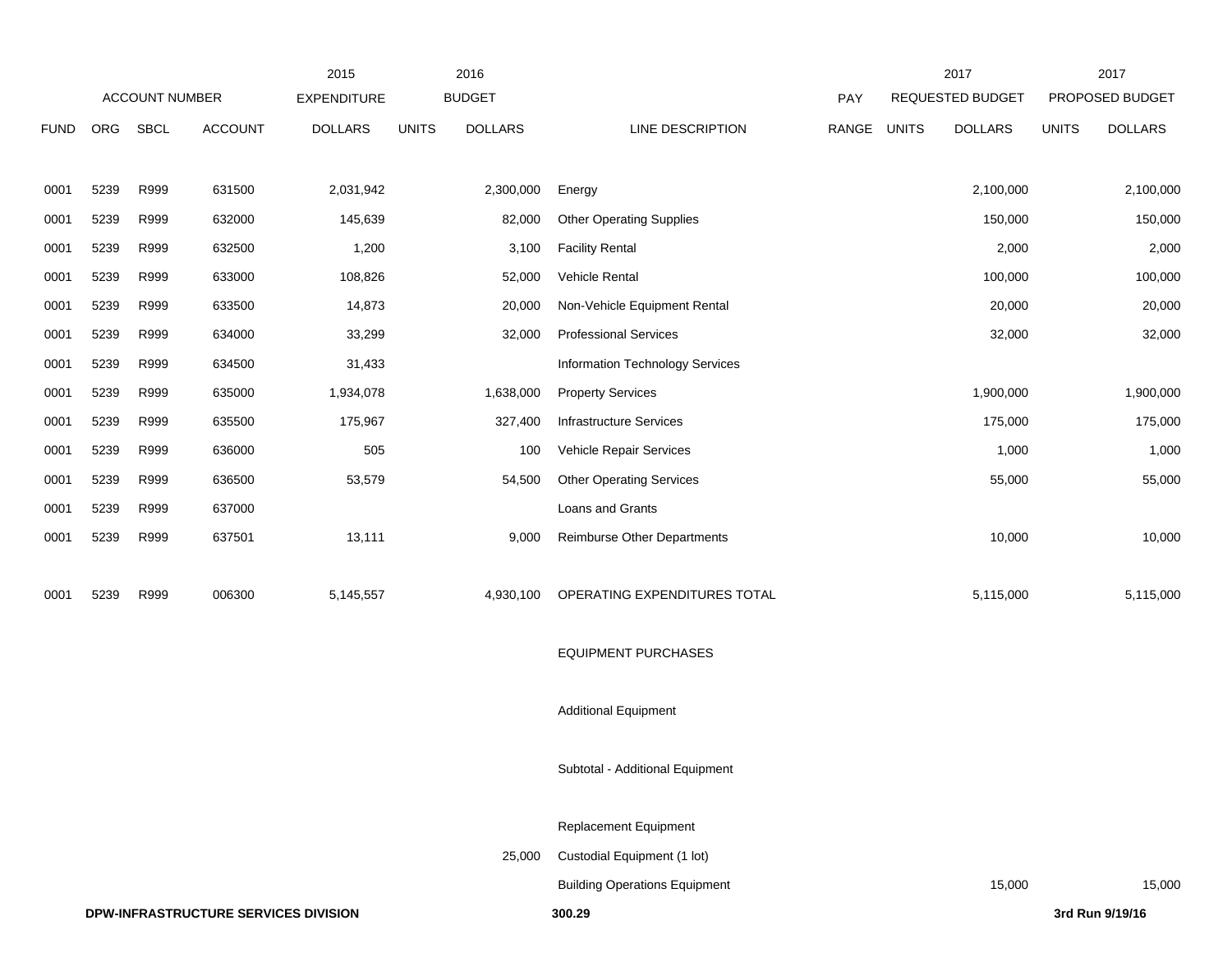|             |            |                       |                | 2015               |              | 2016           |                                           |       |              | 2017                    |              | 2017            |
|-------------|------------|-----------------------|----------------|--------------------|--------------|----------------|-------------------------------------------|-------|--------------|-------------------------|--------------|-----------------|
|             |            | <b>ACCOUNT NUMBER</b> |                | <b>EXPENDITURE</b> |              | <b>BUDGET</b>  |                                           | PAY   |              | <b>REQUESTED BUDGET</b> |              | PROPOSED BUDGET |
| <b>FUND</b> | <b>ORG</b> | SBCL                  | <b>ACCOUNT</b> | <b>DOLLARS</b>     | <b>UNITS</b> | <b>DOLLARS</b> | LINE DESCRIPTION                          | RANGE | <b>UNITS</b> | <b>DOLLARS</b>          | <b>UNITS</b> | <b>DOLLARS</b>  |
|             |            |                       |                |                    |              |                |                                           |       |              |                         |              |                 |
|             |            |                       |                |                    |              |                | <b>Bridges Operations Equipment</b>       |       |              | 15,000                  |              | 15,000          |
|             |            |                       |                |                    |              |                | Movable Bridge Steel Cable Replacement    |       |              | 75,000                  |              |                 |
|             |            |                       |                |                    |              |                | 16th Street Stair Tower Steel Replacement |       |              | 100,000                 |              |                 |
|             |            |                       |                |                    |              | 25,000         | Subtotal - Replacement Equipment          |       |              | 205,000                 |              | 30,000          |
|             |            |                       |                |                    |              |                |                                           |       |              |                         |              |                 |
| 0001        | 5239       | R999                  | 006800         | 1,781              |              | 25,000         | EQUIPMENT PURCHASES TOTAL                 |       |              | 205,000                 |              | 30,000          |
|             |            |                       |                |                    |              |                |                                           |       |              |                         |              |                 |
|             |            |                       |                |                    |              |                | SPECIAL FUNDS                             |       |              |                         |              |                 |
|             |            |                       |                |                    |              |                |                                           |       |              |                         |              |                 |
|             |            |                       |                |                    |              |                | SPECIAL FUNDS TOTAL                       |       |              |                         |              |                 |
|             |            |                       |                |                    |              |                |                                           |       |              |                         |              |                 |
|             |            |                       |                |                    |              |                | DPW-INFRASTRUCTURE DIVISION               |       |              |                         |              |                 |
|             |            |                       |                | 12,185,278         |              | 11,154,078     | BRIDGES & BUILDINGS DECISION UNIT TOTAL   |       |              | 12,185,189              |              | 12,018,303      |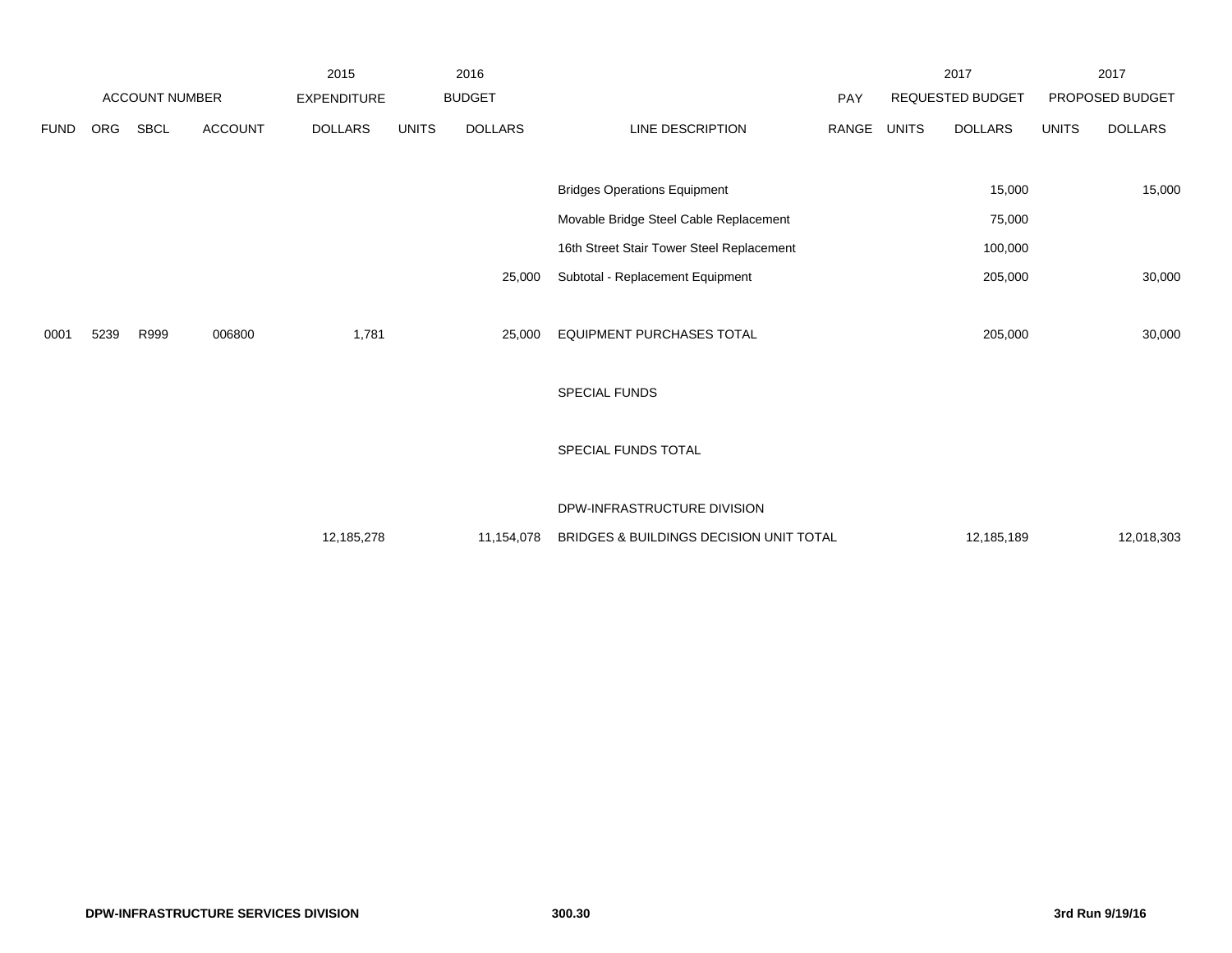|             |            |                       |                                | 2015               |              | 2016           |                                                          |             |        | 2017             |              | 2017            |
|-------------|------------|-----------------------|--------------------------------|--------------------|--------------|----------------|----------------------------------------------------------|-------------|--------|------------------|--------------|-----------------|
|             |            | <b>ACCOUNT NUMBER</b> |                                | <b>EXPENDITURE</b> |              | <b>BUDGET</b>  |                                                          | PAY         |        | REQUESTED BUDGET |              | PROPOSED BUDGET |
| <b>FUND</b> | <b>ORG</b> | SBCL                  | <b>ACCOUNT</b>                 | <b>DOLLARS</b>     | <b>UNITS</b> | <b>DOLLARS</b> | LINE DESCRIPTION                                         | RANGE UNITS |        | <b>DOLLARS</b>   | <b>UNITS</b> | <b>DOLLARS</b>  |
|             |            |                       |                                |                    |              |                | DPW-OPERATIONS DIVISION                                  |             |        |                  |              |                 |
|             |            |                       |                                |                    |              |                | <b>BUDGETARY CONTROL UNIT</b>                            |             |        |                  |              |                 |
|             |            |                       |                                |                    |              |                | (SUMMARY 1BCU=5DU)                                       |             |        |                  |              |                 |
|             |            |                       |                                |                    |              |                | SALARIES & WAGES                                         |             |        |                  |              |                 |
|             |            |                       |                                | 663,172            |              | 2,602,392      | Overtime Compensated*                                    |             |        | 2,654,500        |              | 2,604,500       |
|             |            |                       |                                | 32,792,127         |              | 32,807,746     | All Other Salaries & Wages                               |             |        | 32,944,405       |              | 32,691,939      |
| 0001        | 5450       | R999                  | 006000                         | 33,455,299         |              | 35,410,138     | NET SALARIES & WAGES TOTAL*                              |             |        | 35,598,905       |              | 35,296,439      |
|             |            |                       |                                |                    | 1,437        |                | TOTAL NUMBER OF POSITIONS AUTHORIZED                     |             | 1,437  |                  | 1,443        |                 |
|             |            |                       |                                |                    | 675.28       |                | O&M FTE'S                                                |             | 675.28 |                  | 672.90       |                 |
|             |            |                       |                                |                    | 50.56        |                | NON-O&M FTE'S                                            |             | 50.56  |                  | 56.94        |                 |
| 0001        | 5450       | R999                  | 006100                         | 13,953,849         |              | 16,996,867     | ESTIMATED EMPLOYEE FRINGE BENEFITS                       |             |        | 16,019,508       |              | 15,883,399      |
|             |            |                       |                                |                    |              |                | (Involves Revenue Offset-No Transfers from this Account) |             |        |                  |              |                 |
|             |            |                       |                                |                    |              |                | OPERATING EXPENDITURES                                   |             |        |                  |              |                 |
| 0001        | 5450       | R999                  | 630100                         | 100,230            |              | 54,000         | General Office Expense                                   |             |        | 56,000           |              | 56,000          |
| 0001        | 5450       | R999                  | 630500                         | 4,095,446          |              | 3,771,000      | Tools & Machinery Parts                                  |             |        | 4,471,000        |              | 4,305,000       |
| 0001        | 5450       | R999                  | 631000                         | 21,288             |              | 65,000         | <b>Construction Supplies</b>                             |             |        | 65,000           |              | 65,000          |
| 0001        | 5450       | R999                  | 631500                         | 3,575,072          |              | 3,911,000      | Energy                                                   |             |        | 3,911,000        |              | 3,675,000       |
| 0001        | 5450       | R999                  | 632000                         | 2,883,351          |              | 3,169,407      | <b>Other Operating Supplies</b>                          |             |        | 3,341,607        |              | 3,311,607       |
| 0001        | 5450       | R999                  | 632500                         |                    |              |                | <b>Facility Rental</b>                                   |             |        |                  |              |                 |
|             |            |                       | <b>DPW-OPERATIONS DIVISION</b> |                    |              |                | 310.1                                                    |             |        |                  |              | 3rd Run 9/19/16 |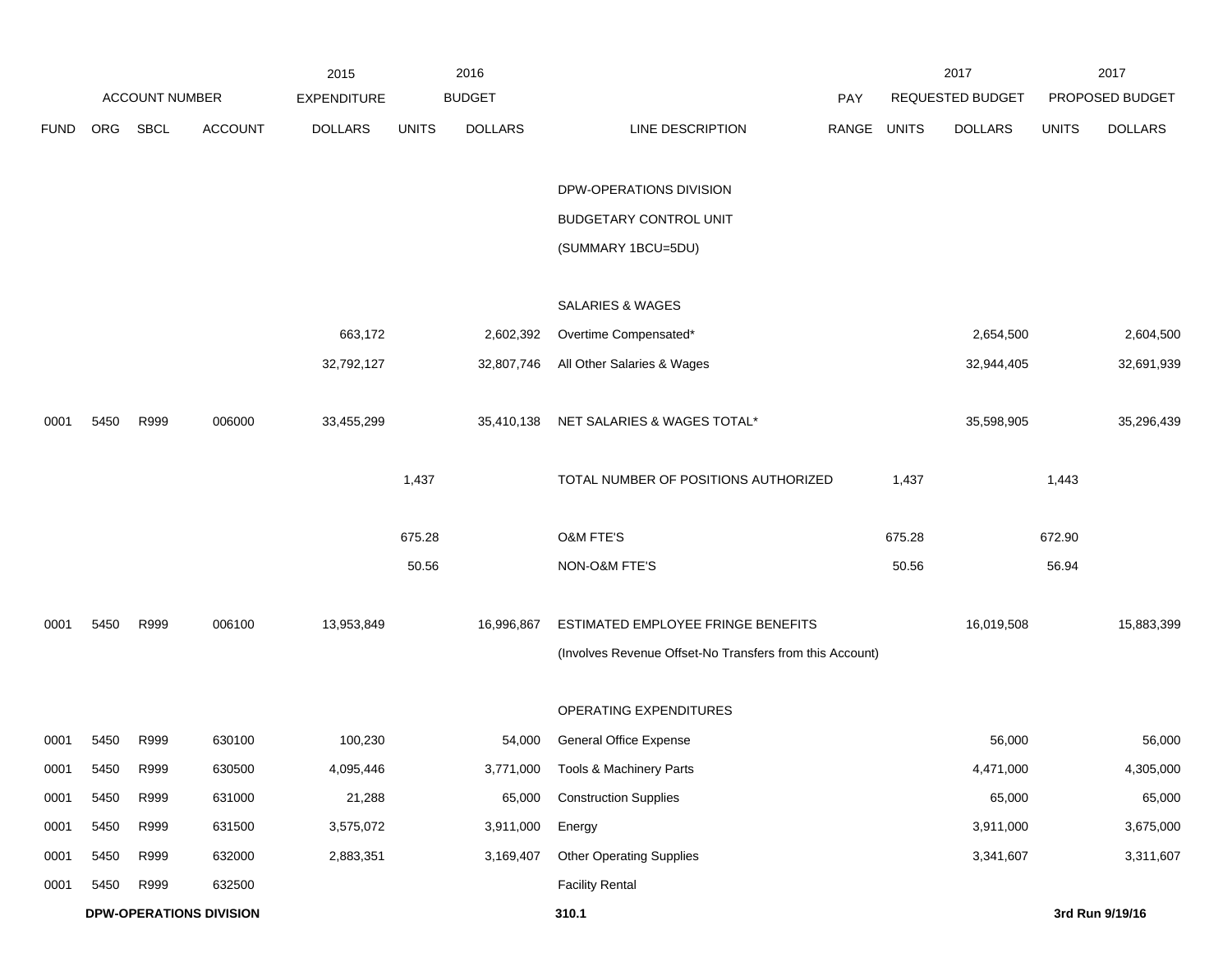|             |      |                       |                | 2015               |              | 2016           |                                    |       |              | 2017             |              | 2017            |
|-------------|------|-----------------------|----------------|--------------------|--------------|----------------|------------------------------------|-------|--------------|------------------|--------------|-----------------|
|             |      | <b>ACCOUNT NUMBER</b> |                | <b>EXPENDITURE</b> |              | <b>BUDGET</b>  |                                    | PAY   |              | REQUESTED BUDGET |              | PROPOSED BUDGET |
| <b>FUND</b> | ORG  | SBCL                  | <b>ACCOUNT</b> | <b>DOLLARS</b>     | <b>UNITS</b> | <b>DOLLARS</b> | LINE DESCRIPTION                   | RANGE | <b>UNITS</b> | <b>DOLLARS</b>   | <b>UNITS</b> | <b>DOLLARS</b>  |
|             |      |                       |                |                    |              |                |                                    |       |              |                  |              |                 |
| 0001        | 5450 | R999                  | 633000         | 1,607,717          |              | 980,320        | Vehicle Rental                     |       |              | 980,320          |              | 980,320         |
| 0001        | 5450 | R999                  | 633500         | 21,858             |              | 27,000         | Non-Vehicle Equipment Rental       |       |              | 27,000           |              | 27,000          |
| 0001        | 5450 | R999                  | 634000         | 193,969            |              | 152,920        | <b>Professional Services</b>       |       |              | 152,920          |              | 144,920         |
| 0001        | 5450 | R999                  | 634500         | 109,919            |              |                | Information Technology Services    |       |              |                  |              |                 |
| 0001        | 5450 | R999                  | 635000         | 148,015            |              | 120,000        | <b>Property Services</b>           |       |              | 130,000          |              | 130,000         |
| 0001        | 5450 | R999                  | 635500         | 97,746             |              | 78,000         | <b>Infrastructure Services</b>     |       |              | 78,000           |              | 78,000          |
| 0001        | 5450 | R999                  | 636000         | 1,641,861          |              | 1,200,000      | Vehicle Repair Services            |       |              | 1,500,000        |              | 1,200,000       |
| 0001        | 5450 | R999                  | 636500         | 12,761,219         |              | 12,919,837     | <b>Other Operating Services</b>    |       |              | 13,704,143       |              | 13,110,292      |
| 0001        | 5450 | R999                  | 637000         |                    |              |                | Loans and Grants                   |       |              |                  |              |                 |
| 0001        | 5450 | R999                  | 637501         | 671,271            |              | 442,000        | <b>Reimburse Other Departments</b> |       |              | 442,000          |              | 442,000         |
|             |      |                       |                |                    |              |                |                                    |       |              |                  |              |                 |
| 0001        | 5450 | R999                  | 006300         | 27,928,962         |              | 26,890,484     | OPERATING EXPENDITURES TOTAL*      |       |              | 28,858,990       |              | 27,525,139      |
|             |      |                       |                |                    |              |                |                                    |       |              |                  |              |                 |
| 0001        | 5450 | R999                  | 006800         | 1,757,953          |              | 1,385,469      | EQUIPMENT PURCHASES TOTAL*         |       |              | 1,784,211        |              | 1,649,211       |
|             |      |                       |                |                    |              |                |                                    |       |              |                  |              |                 |
|             |      |                       |                | 2,518,306          |              | 2,617,653      | SPECIAL FUNDS TOTAL                |       |              | 2,739,965        |              | 2,678,320       |
|             |      |                       |                |                    |              |                |                                    |       |              |                  |              |                 |
|             |      |                       |                |                    |              |                | DPW-OPERATIONS DIVISION            |       |              |                  |              |                 |
|             |      |                       |                |                    |              |                | <b>BUDGETARY CONTROL UNIT</b>      |       |              |                  |              |                 |
|             |      |                       |                | 79,614,369         |              | 83,300,611     | TOTAL (1BCU=5DU)                   |       |              | 85,001,579       |              | 83,032,508      |
|             |      |                       |                |                    |              |                |                                    |       |              |                  |              |                 |

\*Appropriation Control Account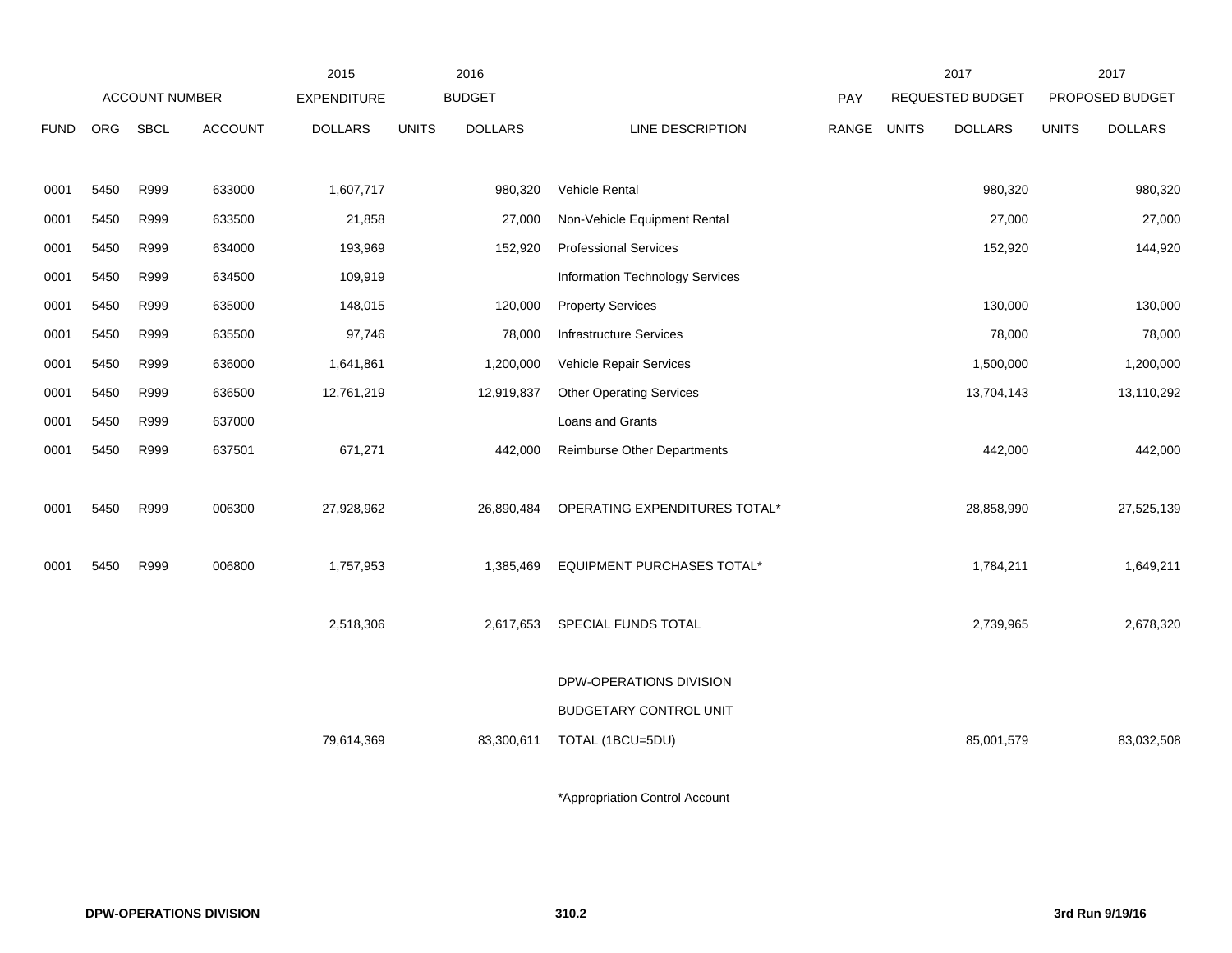|      |     |                |                | 2015           |                           | 2016            |                                     |             |                  | 2017             |                | 2017            |
|------|-----|----------------|----------------|----------------|---------------------------|-----------------|-------------------------------------|-------------|------------------|------------------|----------------|-----------------|
|      |     | ACCOUNT NUMBER |                | EXPENDITURE    |                           | <b>BUDGET</b>   |                                     | PAY         |                  | REQUESTED BUDGET |                | PROPOSED BUDGET |
| FUND | ORG | SBCL           | <b>ACCOUNT</b> | <b>DOLLARS</b> | <b>UNITS</b>              | <b>DOLLARS</b>  | LINE DESCRIPTION                    | RANGE UNITS |                  | <b>DOLLARS</b>   | <b>UNITS</b>   | <b>DOLLARS</b>  |
|      |     |                |                |                |                           |                 |                                     |             |                  |                  |                |                 |
|      |     |                |                |                |                           |                 | DPW-OPERATIONS DIVISION             |             |                  |                  |                |                 |
|      |     |                |                |                |                           |                 | ADMINISTRATION SECTION              |             |                  |                  |                |                 |
|      |     |                |                |                |                           |                 |                                     |             |                  |                  |                |                 |
|      |     |                |                |                |                           |                 | SALARIES & WAGES                    |             |                  |                  |                |                 |
|      |     |                |                |                | $\mathbf{1}$              | 147,336         | Operations Division Director (X)(Y) | 1OX         | $\mathbf{1}$     | 147,336          | $\mathbf{1}$   | 133,500         |
|      |     |                |                |                | $\mathbf{1}$              | 62,305          | <b>Environmental Policy Analyst</b> | 2GX         | $\mathbf{1}$     | 62,305           | $\mathbf{1}$   | 62,305          |
|      |     |                |                |                | $\mathbf{1}$              | 70,827          | Administrative Services Manager (X) | 1HX         | $\mathbf{1}$     | 70,827           | $\mathbf{1}$   | 70,827          |
|      |     |                |                |                |                           |                 |                                     |             |                  |                  |                |                 |
|      |     |                |                |                |                           |                 | <b>GENERAL OFFICE</b>               |             |                  |                  |                |                 |
|      |     |                |                |                | $\ensuremath{\mathsf{3}}$ | 147,681         | Program Assistant II                | 5FN         | 3                | 142,748          | $\mathbf 3$    | 142,748         |
|      |     |                |                |                | $\mathbf{1}$              | 44,198          | Program Assistant I                 | 5EN         | $\mathbf{1}$     | 45,082           | $\mathbf{1}$   | 45,082          |
|      |     |                |                |                |                           |                 |                                     |             |                  |                  |                |                 |
|      |     |                |                | 426,227        | $\boldsymbol{7}$          | 472,347         | <b>Total Before Adjustments</b>     |             | $\boldsymbol{7}$ | 468,298          | $\overline{7}$ | 454,462         |
|      |     |                |                |                |                           |                 |                                     |             |                  |                  |                |                 |
|      |     |                |                |                |                           |                 | Salary & Wage Rate Change           |             |                  |                  |                |                 |
|      |     |                |                | 578            |                           | 1,341           | Overtime Compensated                |             |                  | 1,428            |                | 1,428           |
|      |     |                |                |                |                           | (9, 447)        | Personnel Cost Adjustment           |             |                  | (9,366)          |                | (9,089)         |
|      |     |                |                |                |                           | $(1,100)$ Other |                                     |             |                  |                  |                |                 |
|      |     |                |                |                |                           |                 |                                     |             |                  |                  |                |                 |
|      |     |                |                | 426,805        | $\boldsymbol{7}$          | 463,141         | Gross Salaries & Wages Total        |             | $\overline{7}$   | 460,360          | $\overline{7}$ | 446,801         |
|      |     |                |                | (79, 177)      |                           | (73,668)        | Reimbursable Services Deduction     |             |                  | (73, 668)        |                | (73, 668)       |
|      |     |                |                |                |                           |                 | Capital Improvements Deduction      |             |                  |                  |                |                 |
|      |     |                |                |                |                           |                 | <b>Grants &amp; Aids Deduction</b>  |             |                  |                  |                |                 |
|      |     |                |                |                |                           |                 |                                     |             |                  |                  |                |                 |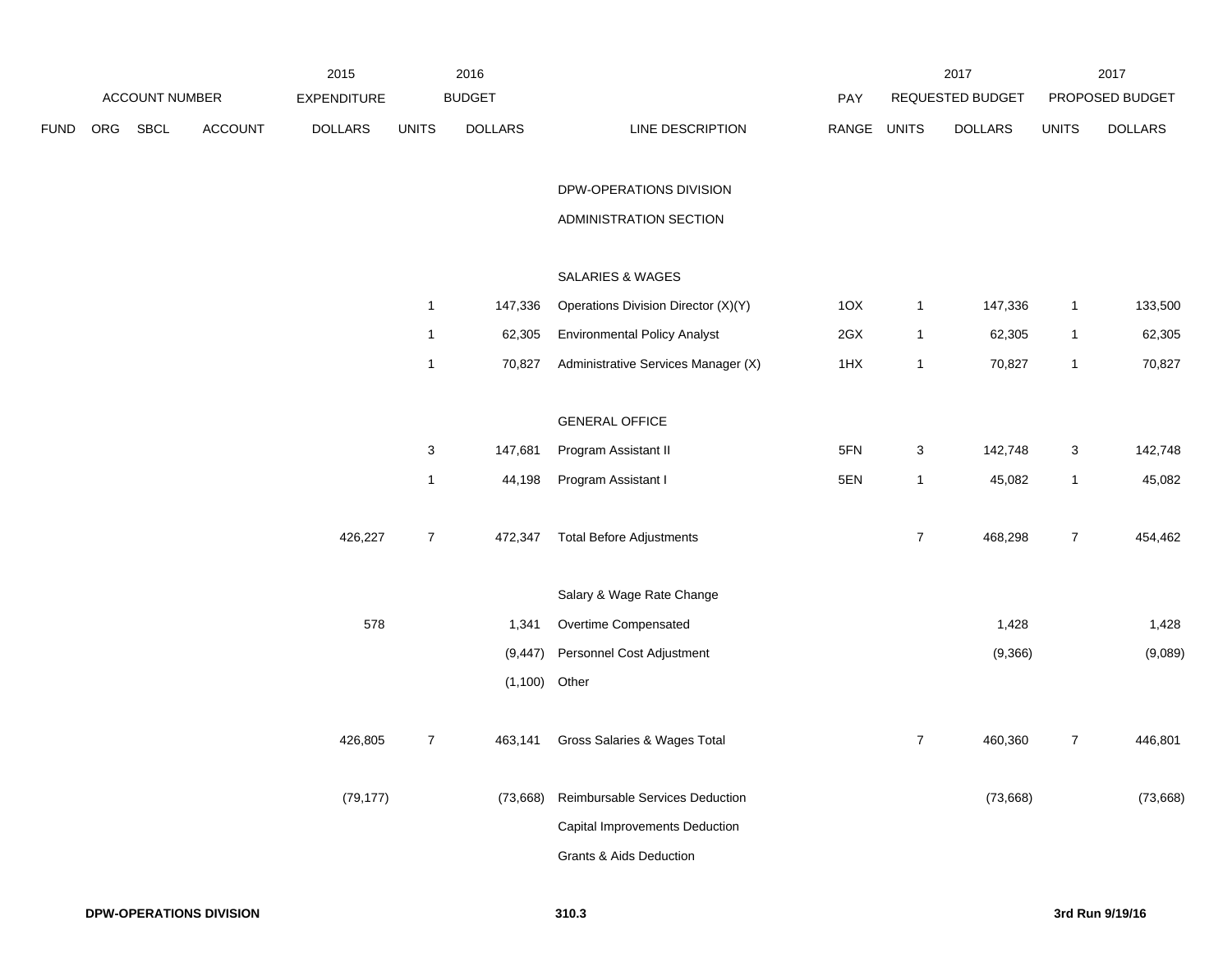|             |      |                |                                | 2015               |                | 2016           |                                                                                                                                           |             |                | 2017             |                | 2017            |
|-------------|------|----------------|--------------------------------|--------------------|----------------|----------------|-------------------------------------------------------------------------------------------------------------------------------------------|-------------|----------------|------------------|----------------|-----------------|
|             |      | ACCOUNT NUMBER |                                | <b>EXPENDITURE</b> |                | <b>BUDGET</b>  |                                                                                                                                           | PAY         |                | REQUESTED BUDGET |                | PROPOSED BUDGET |
| <b>FUND</b> | ORG  | SBCL           | <b>ACCOUNT</b>                 | <b>DOLLARS</b>     | <b>UNITS</b>   | <b>DOLLARS</b> | LINE DESCRIPTION                                                                                                                          | RANGE UNITS |                | <b>DOLLARS</b>   | <b>UNITS</b>   | <b>DOLLARS</b>  |
| 0001        | 5451 | R999           | 006000                         | 347,628            | $\overline{7}$ | 389,473        | NET SALARIES & WAGES TOTAL                                                                                                                |             | $\overline{7}$ | 386,692          | $\overline{7}$ | 373,133         |
|             |      |                |                                |                    | 6.50           |                | O&M FTE'S                                                                                                                                 |             | 6.50           |                  | 6.50           |                 |
|             |      |                |                                |                    | 0.50           |                | NON-O&M FTE'S                                                                                                                             |             | 0.50           |                  | 0.50           |                 |
|             |      |                |                                |                    |                |                | (X) Private Auto Allowance May Be Paid Pursuant to<br>Section 350-183 of the Milwaukee Code.                                              |             |                |                  |                |                 |
|             |      |                |                                |                    |                |                | (Y) Required to file a statement of economic interests in accordance with<br>the Milwaukee Code of Ordinances Chapter 303-Code of Ethics. |             |                |                  |                |                 |
| 0001        | 5451 | R999           | 006100                         | 152,327            |                | 186,947        | ESTIMATED EMPLOYEE FRINGE BENEFITS<br>(Involves Revenue Offset-No Transfers from this Account)                                            |             |                | 174,011          |                | 167,910         |
|             |      |                |                                |                    |                |                | OPERATING EXPENDITURES                                                                                                                    |             |                |                  |                |                 |
| 0001        | 5451 | R999           | 630100                         |                    |                | 2,000          | <b>General Office Expense</b>                                                                                                             |             |                | 2,000            |                | 2,000           |
| 0001        | 5451 | R999           | 630500                         | 1,647              |                |                | Tools & Machinery Parts                                                                                                                   |             |                |                  |                |                 |
| 0001        | 5451 | R999           | 631000                         |                    |                |                | <b>Construction Supplies</b>                                                                                                              |             |                |                  |                |                 |
| 0001        | 5451 | R999           | 631500                         |                    |                |                | Energy                                                                                                                                    |             |                |                  |                |                 |
| 0001        | 5451 | R999           | 632000                         |                    |                |                | <b>Other Operating Supplies</b>                                                                                                           |             |                |                  |                |                 |
| 0001        | 5451 | R999           | 632500                         |                    |                |                | <b>Facility Rental</b>                                                                                                                    |             |                |                  |                |                 |
| 0001        | 5451 | R999           | 633000                         |                    |                |                | Vehicle Rental                                                                                                                            |             |                |                  |                |                 |
| 0001        | 5451 | R999           | 633500                         |                    |                |                | Non-Vehicle Equipment Rental                                                                                                              |             |                |                  |                |                 |
| 0001        | 5451 | R999           | 634000                         |                    |                |                | <b>Professional Services</b>                                                                                                              |             |                |                  |                |                 |
| 0001        | 5451 | R999           | 634500                         |                    |                |                | Information Technology Services                                                                                                           |             |                |                  |                |                 |
|             |      |                | <b>DPW-OPERATIONS DIVISION</b> |                    |                |                | 310.4                                                                                                                                     |             |                |                  |                | 3rd Run 9/19/16 |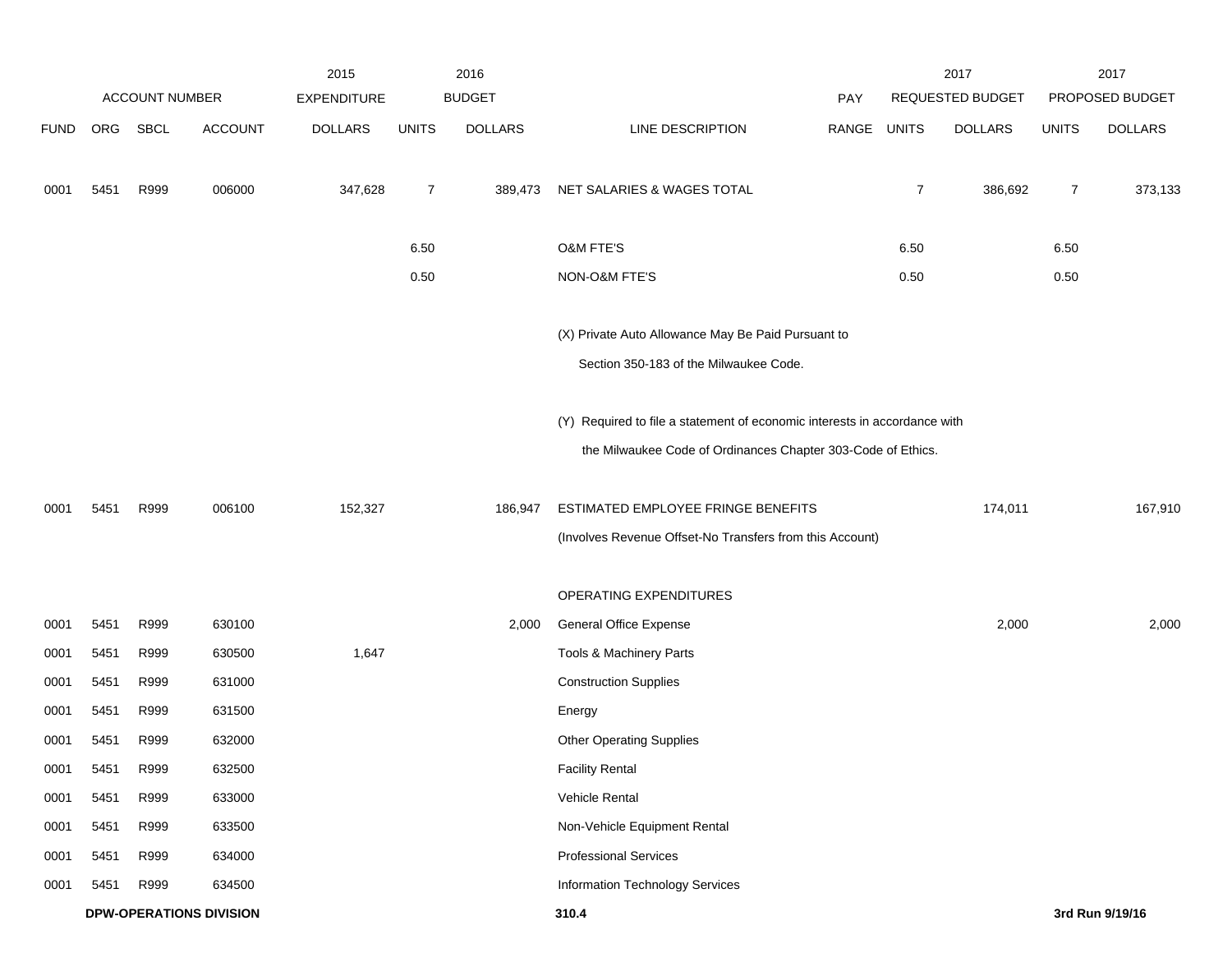|             |      |                |                | 2015           |              | 2016           |                                    |             | 2017             |              | 2017            |
|-------------|------|----------------|----------------|----------------|--------------|----------------|------------------------------------|-------------|------------------|--------------|-----------------|
|             |      | ACCOUNT NUMBER |                | EXPENDITURE    |              | <b>BUDGET</b>  |                                    | PAY         | REQUESTED BUDGET |              | PROPOSED BUDGET |
| <b>FUND</b> | ORG  | <b>SBCL</b>    | <b>ACCOUNT</b> | <b>DOLLARS</b> | <b>UNITS</b> | <b>DOLLARS</b> | LINE DESCRIPTION                   | RANGE UNITS | <b>DOLLARS</b>   | <b>UNITS</b> | <b>DOLLARS</b>  |
|             |      |                |                |                |              |                |                                    |             |                  |              |                 |
| 0001        | 5451 | R999           | 635000         |                |              |                | <b>Property Services</b>           |             |                  |              |                 |
| 0001        | 5451 | R999           | 635500         |                |              |                | <b>Infrastructure Services</b>     |             |                  |              |                 |
| 0001        | 5451 | R999           | 636000         |                |              |                | Vehicle Repair Services            |             |                  |              |                 |
| 0001        | 5451 | R999           | 636500         | 40,473         |              | 20,000         | <b>Other Operating Services</b>    |             | 20,000           |              | 20,000          |
| 0001        | 5451 | R999           | 637000         |                |              |                | Loans and Grants                   |             |                  |              |                 |
| 0001        | 5451 | R999           | 637501         |                |              |                | <b>Reimburse Other Departments</b> |             |                  |              |                 |
| 0001        | 5451 | R999           | 006300         | 42,120         |              | 22,000         | OPERATING EXPENDITURES TOTAL       |             | 22,000           |              | 22,000          |
|             |      |                |                |                |              |                | <b>EQUIPMENT PURCHASES</b>         |             |                  |              |                 |
|             |      |                |                |                |              |                | <b>Additional Equipment</b>        |             |                  |              |                 |
|             |      |                |                |                |              |                | Subtotal - Additional Equipment    |             |                  |              |                 |
|             |      |                |                |                |              |                | Replacement Equipment              |             |                  |              |                 |
|             |      |                |                |                |              |                | Subtotal - Replacement Equipment   |             |                  |              |                 |
| 0001        | 5451 | R999           | 006800         |                |              |                | EQUIPMENT PURCHASES TOTAL          |             |                  |              |                 |
|             |      |                |                |                |              |                | SPECIAL FUNDS                      |             |                  |              |                 |
|             |      |                |                |                |              |                | SPECIAL FUNDS TOTAL                |             |                  |              |                 |
|             |      |                |                |                |              |                |                                    |             |                  |              |                 |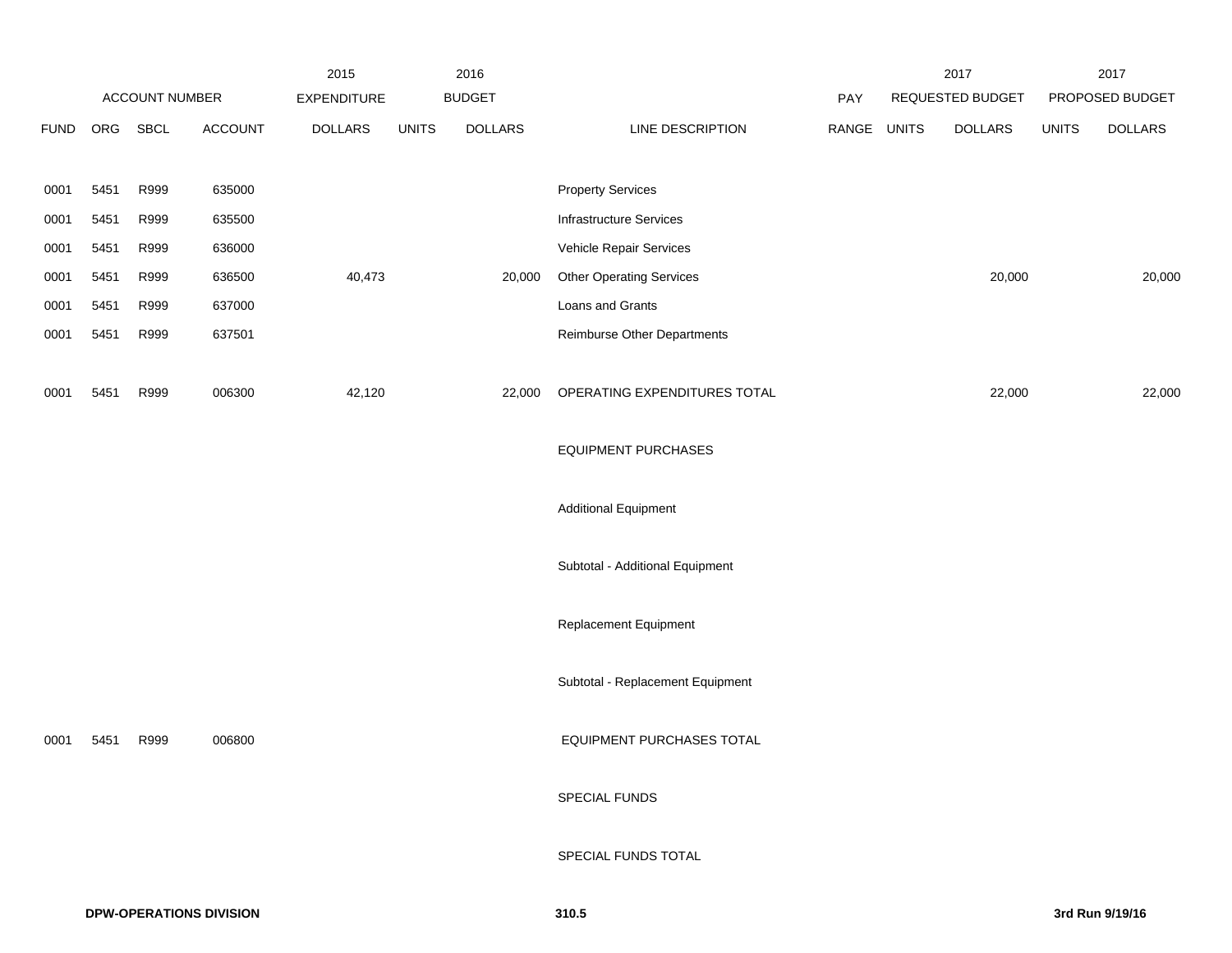|             |            |                |                | 2015           |              | 2016           |                  |              |              | 2017             |              | 2017                   |
|-------------|------------|----------------|----------------|----------------|--------------|----------------|------------------|--------------|--------------|------------------|--------------|------------------------|
|             |            | ACCOUNT NUMBER |                | EXPENDITURE    |              | <b>BUDGET</b>  |                  | PAY          |              | REQUESTED BUDGET |              | <b>PROPOSED BUDGET</b> |
| <b>FUND</b> | <b>ORG</b> | <b>SBCL</b>    | <b>ACCOUNT</b> | <b>DOLLARS</b> | <b>UNITS</b> | <b>DOLLARS</b> | LINE DESCRIPTION | <b>RANGE</b> | <b>UNITS</b> | <b>DOLLARS</b>   | <b>UNITS</b> | <b>DOLLARS</b>         |

| 598.420<br>542.075 | ADMINISTRATION SECTION TOTAL | 582.703<br>$\sim$ $\sim$ | 563,043 |
|--------------------|------------------------------|--------------------------|---------|
|--------------------|------------------------------|--------------------------|---------|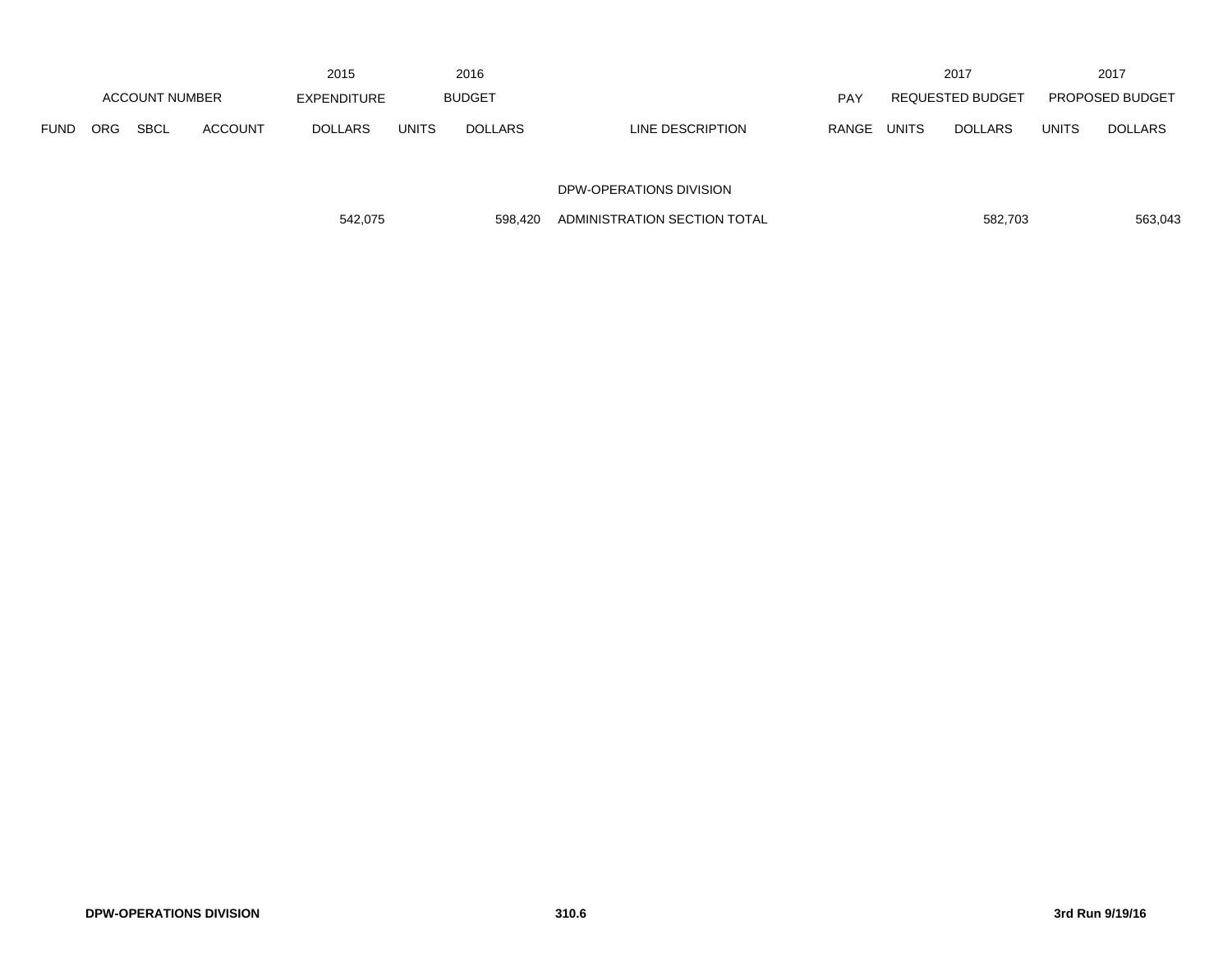|             |     |                       |                | 2015               |              | 2016           |                                  | 2017                           |       | 2017                   |
|-------------|-----|-----------------------|----------------|--------------------|--------------|----------------|----------------------------------|--------------------------------|-------|------------------------|
|             |     | <b>ACCOUNT NUMBER</b> |                | <b>EXPENDITURE</b> |              | <b>BUDGET</b>  | PAY                              | <b>REQUESTED BUDGET</b>        |       | <b>PROPOSED BUDGET</b> |
| <b>FUND</b> | ORG | <b>SBCL</b>           | <b>ACCOUNT</b> | <b>DOLLARS</b>     | <b>UNITS</b> | <b>DOLLARS</b> | LINE DESCRIPTION<br><b>RANGE</b> | <b>UNITS</b><br><b>DOLLARS</b> | UNITS | <b>DOLLARS</b>         |

## FLEET SERVICES SECTION

# SALARIES & WAGES

|    | 96,475                    | Fleet Operations Manager (X)(Y)  | 1JX |                | 96,475    | -1                      | 96,475    |
|----|---------------------------|----------------------------------|-----|----------------|-----------|-------------------------|-----------|
|    | 89,118                    | Quality Assurance Coordinator(X) | 2IX |                | 61,269    | $\overline{1}$          | 61,269    |
|    | 50,034                    | Program Assistant II             | 5FN |                | 51,035    | $\overline{\mathbf{1}}$ | 51,035    |
|    | 3<br>229,267              | Fleet Repair Supervisor - Senior | 1DX | 3              | 229,267   | 3                       | 229,267   |
|    | 3<br>191,602              | <b>Fleet Repair Supervisor</b>   | 1BX | 3              | 175,384   | 3                       | 175,384   |
|    | 6<br>296,332              | <b>Fleet Services Welder</b>     | 7HN | 6              | 291,272   | 6                       | 291,272   |
| 57 | 2,886,596                 | Vehicle Services Technician II   | 7HN | 57             | 2,826,193 | 57                      | 2,826,193 |
|    | 50,124                    | Automotive Electrician           | 7HN |                | 50,124    | $\overline{1}$          | 50,124    |
|    | 5<br>205,457              | Heavy Equipment Lubricator (B)   | 8FN | $\,$ 5 $\,$    | 203,724   | 5                       | 203,724   |
|    | 44,513                    | Special Fleet Services Laborer   | 8FN | $\mathbf{1}$   | 45,403    | $\overline{1}$          | 45,403    |
|    | 3<br>96,068               | Garage Attendant                 | 8DN | 3              | 115,681   | 3                       | 115,681   |
|    | $\overline{2}$<br>67,598  | Office Assistant II (A)          | 6EN | $\overline{2}$ | 67,170    | $\overline{2}$          | 67,170    |
|    | 47,191                    | Fleet Equipment Service Writer   | 7EN |                | 48,135    | $\overline{1}$          | 48,135    |
|    | $\overline{2}$<br>106,245 | Auto Body Repair/Painting Tech.  | 7HN | $\overline{2}$ | 99,975    | $\overline{2}$          | 99,975    |
|    | 52,857                    | Fluid Power Systems Technician   | 7HN | $\mathbf{1}$   | 47,351    | $\overline{1}$          | 47,351    |
|    | 85,000                    | Radio Service Technician         |     |                | 85,000    |                         | 85,000    |

#### FLEET STORE ROOMS

|  | 53,476 Equipment Inventory Manager | 1CX | 53.476  | 53,476  |
|--|------------------------------------|-----|---------|---------|
|  | 46,819 Inventory Assistant V       | 6LN | 47.755  | 47,755  |
|  | 288,256 Equipment Parts Assistant  | 6IN | 294.207 | 294,207 |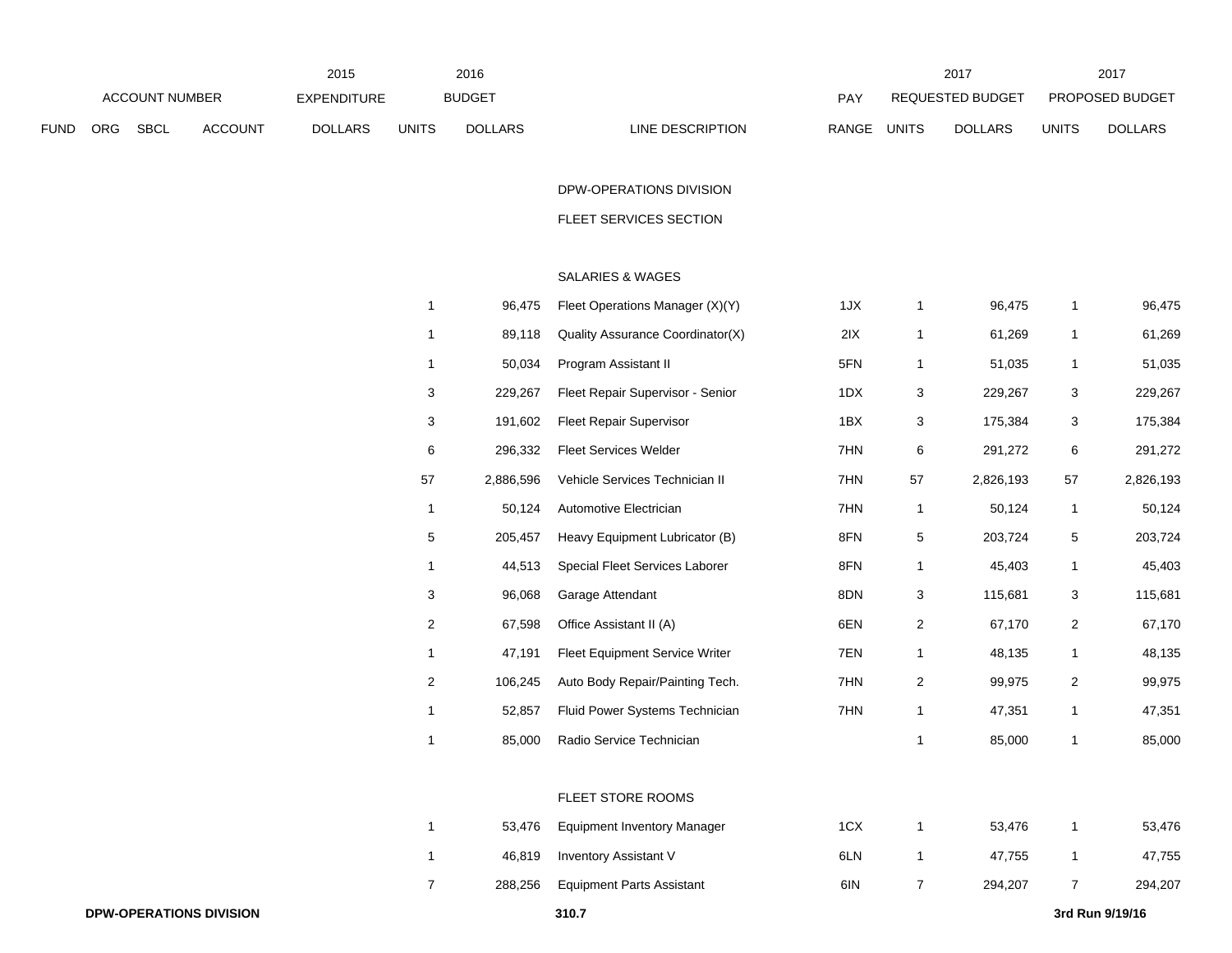|             |     |                                |         | 2015           |                | 2016           |                                  |       |                  | 2017             |                           | 2017            |
|-------------|-----|--------------------------------|---------|----------------|----------------|----------------|----------------------------------|-------|------------------|------------------|---------------------------|-----------------|
|             |     | ACCOUNT NUMBER                 |         | EXPENDITURE    |                | <b>BUDGET</b>  |                                  | PAY   |                  | REQUESTED BUDGET |                           | PROPOSED BUDGET |
| <b>FUND</b> | ORG | <b>SBCL</b>                    | ACCOUNT | <b>DOLLARS</b> | <b>UNITS</b>   | <b>DOLLARS</b> | LINE DESCRIPTION                 | RANGE | <b>UNITS</b>     | <b>DOLLARS</b>   | <b>UNITS</b>              | <b>DOLLARS</b>  |
|             |     |                                |         |                |                |                |                                  |       |                  |                  |                           |                 |
|             |     |                                |         |                | $\mathbf{1}$   | 46,283         | Lead Equipment Parts Assistant   | 6JN   | $\mathbf{1}$     | 47,209           | $\mathbf{1}$              | 47,209          |
|             |     |                                |         |                | $\mathbf{1}$   | 39,904         | Office Assistant III             | 6FN   | $\mathbf{1}$     | 40,702           | $\overline{1}$            | 40,702          |
|             |     |                                |         |                |                |                | <b>TIRE SHOP</b>                 |       |                  |                  |                           |                 |
|             |     |                                |         |                | 3              | 126,316        | Tire Repair Worker I             | 8FN   | 3                | 128,842          | $\ensuremath{\mathsf{3}}$ | 128,842         |
|             |     |                                |         |                | $\overline{c}$ | 86,291         | Tire Repair Worker II            | 8GN   | $\boldsymbol{2}$ | 87,213           | $\overline{a}$            | 87,213          |
|             |     |                                |         |                | $\mathbf{1}$   | 48,437         | Tire Repair Worker III           | 8LN   | $\mathbf{1}$     | 49,406           | $\mathbf{1}$              | 49,406          |
|             |     |                                |         |                |                |                | <b>AUXILIARY POSITIONS</b>       |       |                  |                  |                           |                 |
|             |     |                                |         |                | $\mathbf{1}$   |                | Fleet Services Welder            | 7HN   | $\mathbf{1}$     |                  | $\overline{1}$            |                 |
|             |     |                                |         |                | 16             |                | Vehicle Services Technician II   | 7HN   | 16               |                  | 16                        |                 |
|             |     |                                |         |                | $\overline{4}$ |                | <b>Fleet Repair Supervisor</b>   | 1BX   | 4                |                  | $\overline{4}$            |                 |
|             |     |                                |         |                | $\mathbf{1}$   |                | Fleet Repair Supervisor - Senior | 1DX   | $\mathbf{1}$     |                  | $\mathbf{1}$              |                 |
|             |     |                                |         |                | $\mathbf{1}$   |                | Special Fleet Services Laborer   | 8FN   | $\mathbf{1}$     |                  | $\mathbf{1}$              |                 |
|             |     |                                |         |                | $\mathbf{1}$   |                | Tire Repair Worker I             | 8FN   | $\mathbf{1}$     |                  | $\overline{1}$            |                 |
|             |     |                                |         |                | $\mathbf{1}$   |                | Automotive Machinist             | 7IN   | $\mathbf{1}$     |                  | $\mathbf{1}$              |                 |
|             |     |                                |         |                | 25             | 55,807         | <b>Total Auxiliary</b>           |       | 25               | 56,923           | 25                        | 56,923          |
|             |     |                                |         | 5,278,354      | 131            | 5,386,066      | <b>Total Before Adjustments</b>  |       | 131              | 5,299,191        | 131                       | 5,299,191       |
|             |     |                                |         |                |                |                | Salary & Wage Rate Change        |       |                  |                  |                           |                 |
|             |     |                                |         | 156,011        |                | 242,854        | Overtime Compensated             |       |                  | 247,711          |                           | 235,211         |
|             |     |                                |         |                |                | (107, 721)     | Personnel Cost Adjustment        |       |                  | (105, 984)       |                           | (105, 984)      |
|             |     |                                |         |                |                | (15,500)       | Other- Salary Adjustments        |       |                  |                  |                           | (25,000)        |
|             |     | <b>DPW-OPERATIONS DIVISION</b> |         |                |                |                | 310.8                            |       |                  |                  |                           | 3rd Run 9/19/16 |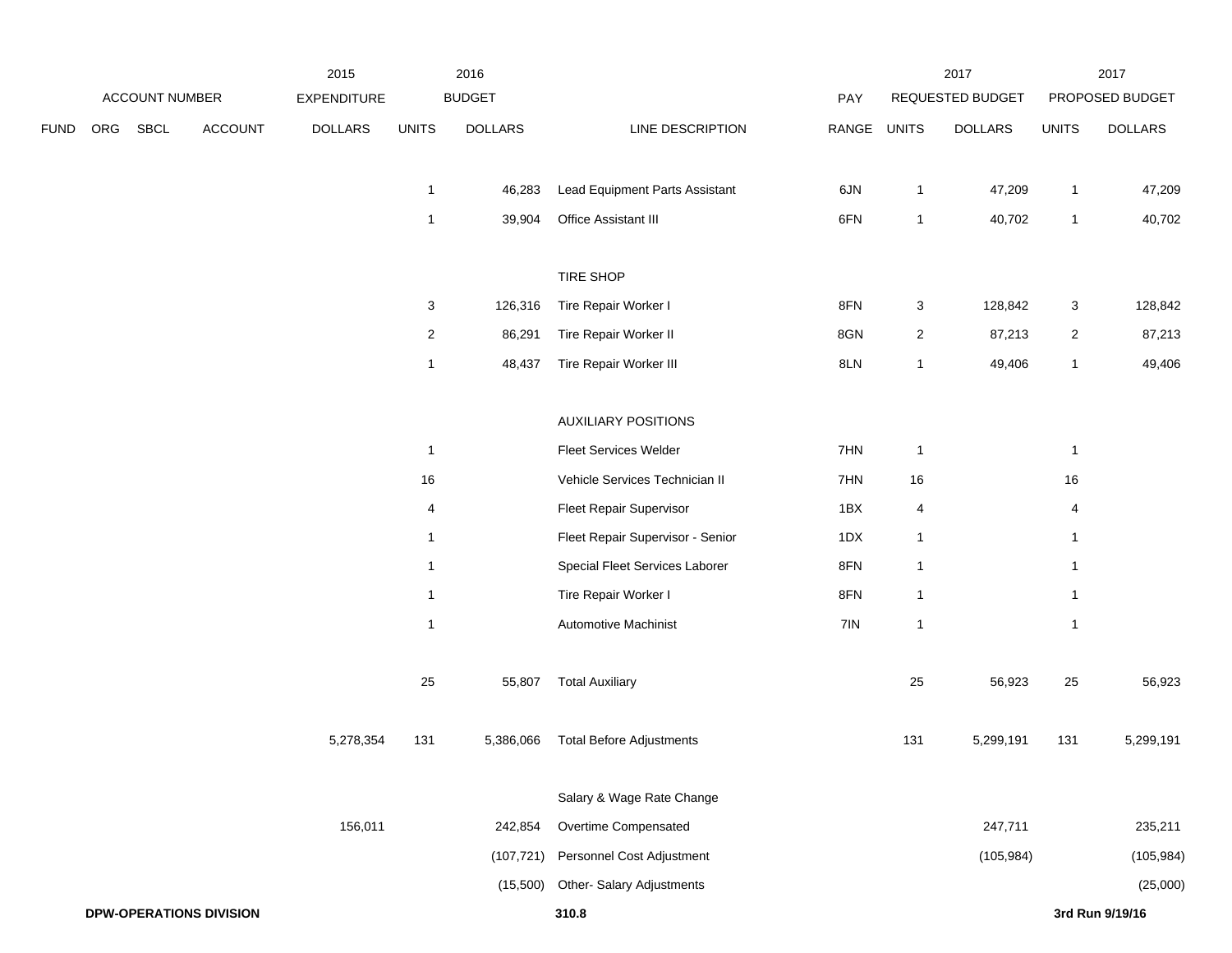|             |      |                       |                                | 2015               |              | 2016           |                                                                      |            |              | 2017             |              | 2017            |
|-------------|------|-----------------------|--------------------------------|--------------------|--------------|----------------|----------------------------------------------------------------------|------------|--------------|------------------|--------------|-----------------|
|             |      | <b>ACCOUNT NUMBER</b> |                                | <b>EXPENDITURE</b> |              | <b>BUDGET</b>  |                                                                      | <b>PAY</b> |              | REQUESTED BUDGET |              | PROPOSED BUDGET |
| <b>FUND</b> | ORG  | SBCL                  | <b>ACCOUNT</b>                 | <b>DOLLARS</b>     | <b>UNITS</b> | <b>DOLLARS</b> | LINE DESCRIPTION                                                     | RANGE      | <b>UNITS</b> | <b>DOLLARS</b>   | <b>UNITS</b> | <b>DOLLARS</b>  |
|             |      |                       |                                |                    |              |                |                                                                      |            |              |                  |              |                 |
|             |      |                       |                                | 5,434,365          | 131          | 5,505,699      | Gross Salaries & Wages Total                                         |            | 131          | 5,440,918        | 131          | 5,403,418       |
|             |      |                       |                                | (69, 919)          |              | (75,000)       | Reimbursable Services Deduction                                      |            |              | (75,000)         |              | (75,000)        |
|             |      |                       |                                |                    |              |                | Capital Improvements Deduction                                       |            |              |                  |              |                 |
|             |      |                       |                                |                    |              |                | Grants & Aids Deduction                                              |            |              |                  |              |                 |
| 0001        | 5452 | R999                  | 006000                         | 5,364,446          | 131          | 5,430,699      | NET SALARIES & WAGES TOTAL                                           |            | 131          | 5,365,918        | 131          | 5,328,418       |
|             |      |                       |                                |                    | 104.39       |                | O&M FTE'S                                                            |            | 104.39       |                  | 104.39       |                 |
|             |      |                       |                                |                    | 1.22         |                | NON-O&M FTE'S                                                        |            | 1.22         |                  | 1.22         |                 |
|             |      |                       |                                |                    |              |                | (A) One position to be hard red-circled at Step 4 of Pay Range 6HN.  |            |              |                  |              |                 |
|             |      |                       |                                |                    |              |                | (B) One position to be hard red-circled at Step 5 of Pay Range 6IN.  |            |              |                  |              |                 |
|             |      |                       |                                |                    |              |                | (X) Private Auto Allowance May Be Paid Pursuant to                   |            |              |                  |              |                 |
|             |      |                       |                                |                    |              |                | Section 350-183 of the Milwaukee Code.                               |            |              |                  |              |                 |
|             |      |                       |                                |                    |              |                | (Y) Required to file a statement of economic interests in accordance |            |              |                  |              |                 |
|             |      |                       |                                |                    |              |                | with the Milwaukee code of Ordinances Chapter 303 - Code of Ethics.  |            |              |                  |              |                 |
| 0001        | 5452 | R999                  | 006100                         | 2,211,331          |              | 2,606,736      | ESTIMATED EMPLOYEE FRINGE BENEFITS                                   |            |              | 2,414,663        |              | 2,397,788       |
|             |      |                       |                                |                    |              |                | (Involves Revenue Offset-No Transfers from this Account)             |            |              |                  |              |                 |
|             |      |                       | <b>DPW-OPERATIONS DIVISION</b> |                    |              |                | 310.9                                                                |            |              |                  |              | 3rd Run 9/19/16 |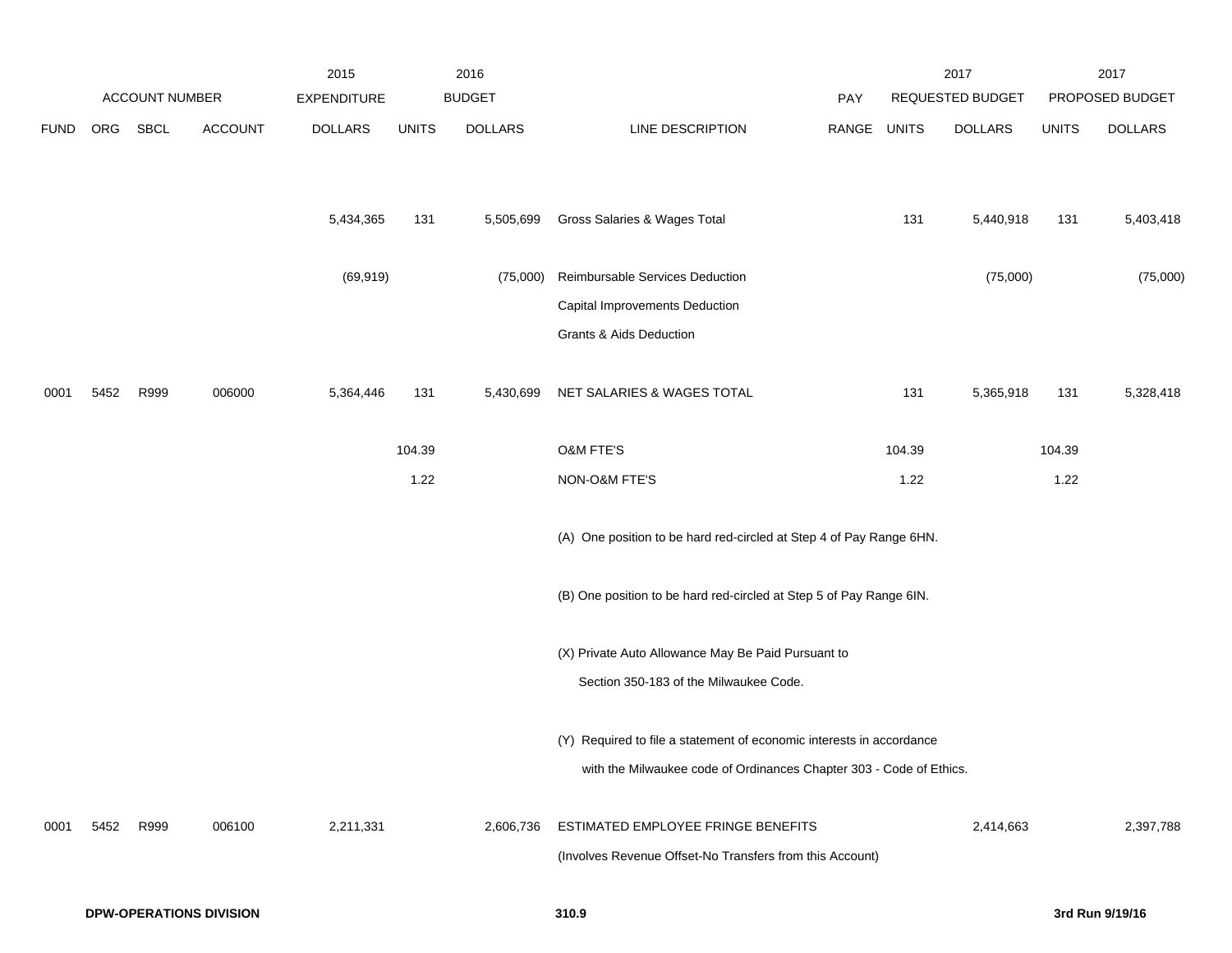|             |            |                       |                | 2015               |              | 2016           |                                    |       |              | 2017                    |              | 2017            |
|-------------|------------|-----------------------|----------------|--------------------|--------------|----------------|------------------------------------|-------|--------------|-------------------------|--------------|-----------------|
|             |            | <b>ACCOUNT NUMBER</b> |                | <b>EXPENDITURE</b> |              | <b>BUDGET</b>  |                                    | PAY   |              | <b>REQUESTED BUDGET</b> |              | PROPOSED BUDGET |
| <b>FUND</b> | <b>ORG</b> | <b>SBCL</b>           | <b>ACCOUNT</b> | <b>DOLLARS</b>     | <b>UNITS</b> | <b>DOLLARS</b> | LINE DESCRIPTION                   | RANGE | <b>UNITS</b> | <b>DOLLARS</b>          | <b>UNITS</b> | <b>DOLLARS</b>  |
|             |            |                       |                |                    |              |                |                                    |       |              |                         |              |                 |
|             |            |                       |                |                    |              |                | OPERATING EXPENDITURES             |       |              |                         |              |                 |
| 0001        | 5452       | R999                  | 630100         | 4,852              |              | 8,000          | General Office Expense             |       |              | 8,000                   |              | 8,000           |
| 0001        | 5452       | R999                  | 630500         | 4,000,676          |              | 3,666,000      | Tools & Machinery Parts            |       |              | 4,366,000               |              | 4,200,000       |
| 0001        | 5452       | R999                  | 631000         | 12,020             |              | 50,000         | <b>Construction Supplies</b>       |       |              | 50,000                  |              | 50,000          |
| 0001        | 5452       | R999                  | 631500         | 87,014             |              | 5,000          | Energy                             |       |              | 5,000                   |              | 5,000           |
| 0001        | 5452       | R999                  | 632000         | 154,580            |              | 75,000         | <b>Other Operating Supplies</b>    |       |              | 75,000                  |              | 75,000          |
| 0001        | 5452       | R999                  | 632500         |                    |              |                | <b>Facility Rental</b>             |       |              |                         |              |                 |
| 0001        | 5452       | R999                  | 633000         | 1,619              |              |                | Vehicle Rental                     |       |              |                         |              |                 |
| 0001        | 5452       | R999                  | 633500         | 9,652              |              | 10,000         | Non-Vehicle Equipment Rental       |       |              | 10,000                  |              | 10,000          |
| 0001        | 5452       | R999                  | 634000         | 36,246             |              | 15,000         | <b>Professional Services</b>       |       |              | 15,000                  |              | 15,000          |
| 0001        | 5452       | R999                  | 634500         | 105,706            |              |                | Information Technology Services    |       |              |                         |              |                 |
| 0001        | 5452       | R999                  | 635000         | 60,532             |              | 80,000         | <b>Property Services</b>           |       |              | 80,000                  |              | 80,000          |
| 0001        | 5452       | R999                  | 635500         |                    |              |                | <b>Infrastructure Services</b>     |       |              |                         |              |                 |
| 0001        | 5452       | R999                  | 636000         | 1,631,674          |              | 1,200,000      | Vehicle Repair Services            |       |              | 1,500,000               |              | 1,200,000       |
| 0001        | 5452       | R999                  | 636500         | 20,329             |              | 25,000         | <b>Other Operating Services</b>    |       |              | 25,000                  |              | 25,000          |
| 0001        | 5452       | R999                  | 637000         |                    |              |                | Loans and Grants                   |       |              |                         |              |                 |
| 0001        | 5452       | R999                  | 637501         | 1,140              |              | 2,000          | <b>Reimburse Other Departments</b> |       |              | 2,000                   |              | 2,000           |
|             |            |                       |                |                    |              |                |                                    |       |              |                         |              |                 |
| 0001        | 5452       | R999                  | 006300         | 6,126,040          |              | 5,136,000      | OPERATING EXPENDITURES TOTAL       |       |              | 6,136,000               |              | 5,670,000       |

# EQUIPMENT PURCHASES

Additional Equipment

Subtotal - Additional Equipment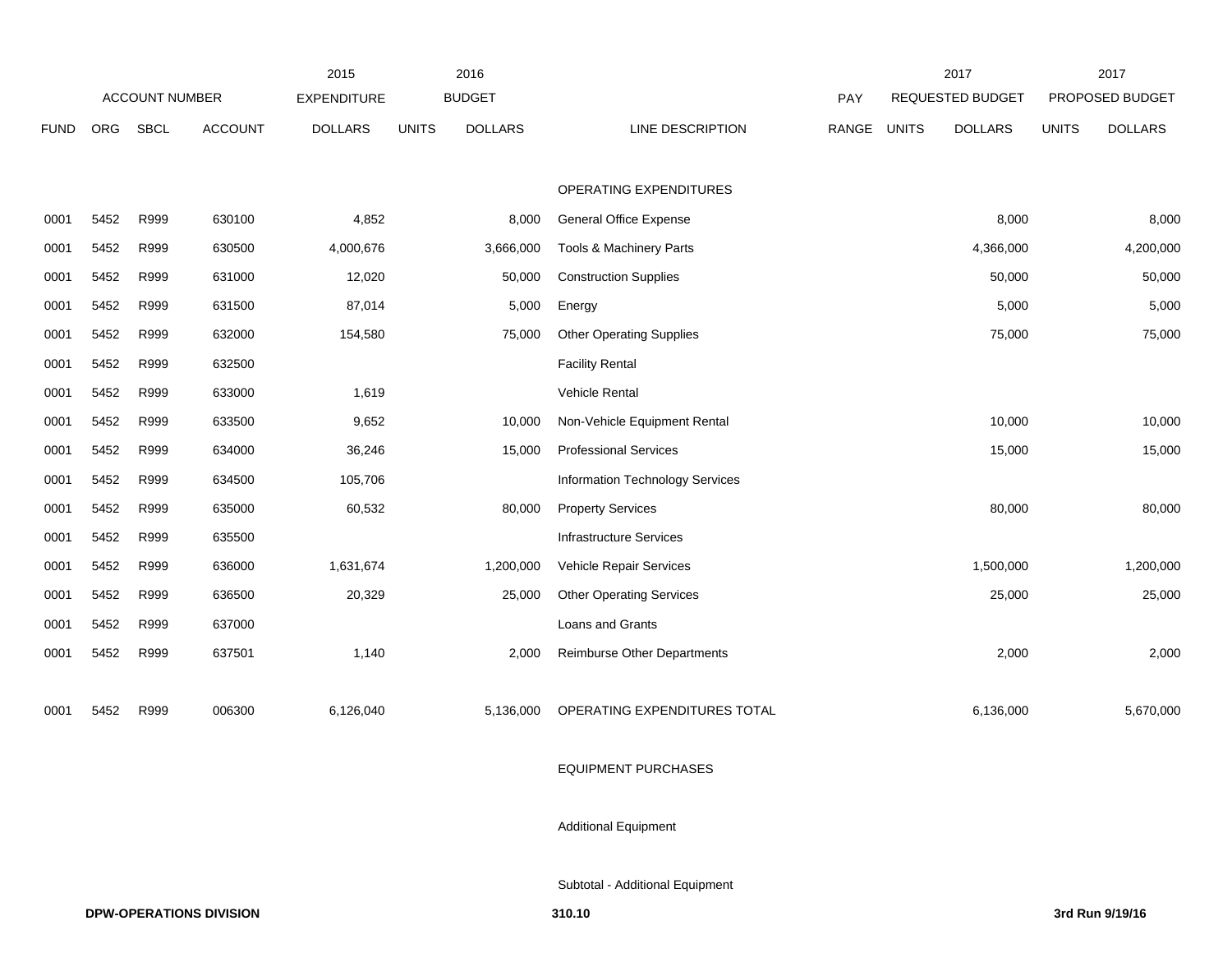|             |      |                |         | 2015           |                 | 2016           |                                  |             |                | 2017             |                | 2017            |
|-------------|------|----------------|---------|----------------|-----------------|----------------|----------------------------------|-------------|----------------|------------------|----------------|-----------------|
|             |      | ACCOUNT NUMBER |         | EXPENDITURE    |                 | <b>BUDGET</b>  |                                  | PAY         |                | REQUESTED BUDGET |                | PROPOSED BUDGET |
| <b>FUND</b> | ORG  | <b>SBCL</b>    | ACCOUNT | <b>DOLLARS</b> | <b>UNITS</b>    | <b>DOLLARS</b> | LINE DESCRIPTION                 | RANGE UNITS |                | <b>DOLLARS</b>   | <b>UNITS</b>   | <b>DOLLARS</b>  |
|             |      |                |         |                |                 |                |                                  |             |                |                  |                |                 |
|             |      |                |         |                |                 |                | Replacement Equipment            |             |                |                  |                |                 |
|             |      |                |         |                | $5\phantom{.0}$ | 105,000        | Cars, Compact                    |             | $10$           | 215,000          | $\overline{7}$ | 150,500         |
|             |      |                |         |                | 4               | 100,000        | Truck, Pickup, 4400 lb. 4x2      |             | 3              | 78,000           | $\mathbf{3}$   | 78,000          |
|             |      |                |         |                | $\sqrt{5}$      | 135,000        | Truck, Pickup, 8600 lb. 4x2      |             | 4              | 108,000          | 4              | 108,000         |
|             |      |                |         |                | $\mathbf{1}$    | 41,000         | Truck, Pickup, 9200lb w/plow     |             | $\mathbf{1}$   | 42,000           | $\mathbf{1}$   | 42,000          |
|             |      |                |         |                | $\mathbf{1}$    | 43,000         | Truck, Platform, 11,000 lb.      |             |                |                  |                |                 |
|             |      |                |         |                |                 |                | Truck, SUV, 5000lb 4x4           |             | $\overline{2}$ | 54,000           | $\mathbf{2}$   | 54,000          |
|             |      |                |         |                |                 |                | Truck, Van, Cargo, 6000 b.       |             | $\overline{2}$ | 50,000           | $\overline{a}$ | 50,000          |
|             |      |                |         |                |                 |                | Truck, Van, Cargo, 9500 b.       |             | 4              | 128,000          | $\mathbf 3$    | 96,000          |
|             |      |                |         |                | 23              | 46,000         | Computer Hardware                |             | 23             | 46,000           | 23             | 46,000          |
|             |      |                |         |                |                 |                | Engine Diagnostic Analyzer       |             | $\mathbf{1}$   | 6,000            | $\mathbf{1}$   | 6,000           |
|             |      |                |         |                |                 |                | Scanner                          |             | $\mathbf{1}$   | 5,000            | $\mathbf{1}$   | 5,000           |
|             |      |                |         | 822,009        | 39              | 470,000        | Subtotal - Replacement Equipment |             | 51             | 732,000          | 47             | 635,500         |
| 0001        | 5452 | R999           | 006800  | 822,009        | 39              | 470,000        | EQUIPMENT PURCHASES TOTAL        |             | 51             | 732,000          | 47             | 635,500         |
|             |      |                |         |                |                 |                | SPECIAL FUNDS                    |             |                |                  |                |                 |
|             |      |                |         |                |                 |                | SPECIAL FUNDS TOTAL              |             |                |                  |                |                 |
|             |      |                |         |                |                 |                | DPW-OPERATIONS DIVISION          |             |                |                  |                |                 |
|             |      |                |         | 14,523,826     |                 | 13,643,435     | FLEET SERVICES SECTION TOTAL     |             |                | 14,648,581       |                | 14,031,706      |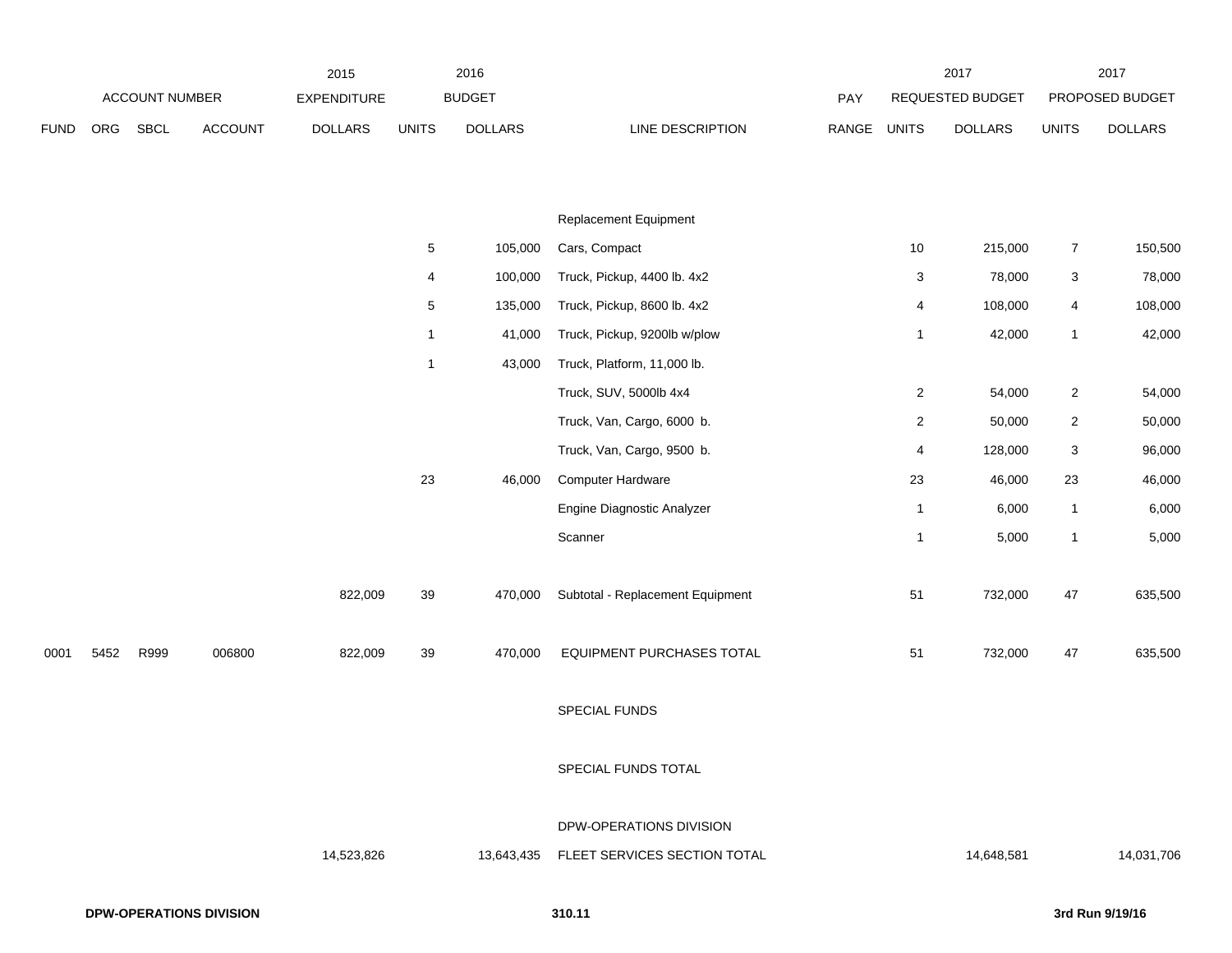|             |                       |             |                    | 2015           |               | 2016           |                                  | 2017                           |                        | 2017           |
|-------------|-----------------------|-------------|--------------------|----------------|---------------|----------------|----------------------------------|--------------------------------|------------------------|----------------|
|             | <b>ACCOUNT NUMBER</b> |             | <b>EXPENDITURE</b> |                | <b>BUDGET</b> | PAY            | <b>REQUESTED BUDGET</b>          |                                | <b>PROPOSED BUDGET</b> |                |
| <b>FUND</b> | ORG                   | <b>SBCL</b> | <b>ACCOUNT</b>     | <b>DOLLARS</b> | <b>UNITS</b>  | <b>DOLLARS</b> | <b>RANGE</b><br>LINE DESCRIPTION | <b>UNITS</b><br><b>DOLLARS</b> | UNITS                  | <b>DOLLARS</b> |

#### FLEET OPERATIONS/DISPATCH SECTION

# SALARIES & WAGES

| <b>DPW-OPERATIONS DIVISION</b> |                |           | 310.12                                   |     |                |           | 3rd Run 9/19/16 |           |
|--------------------------------|----------------|-----------|------------------------------------------|-----|----------------|-----------|-----------------|-----------|
|                                | 5              |           | <b>Equipment Operations Supervisor I</b> | 1AX | $\,$ 5 $\,$    |           | 5               |           |
|                                |                |           | <b>Fleet Training Supervisor</b>         | 1AX |                |           | 4               | 118,190   |
|                                |                |           | <b>AUXILIARY POSITIONS</b>               |     |                |           |                 |           |
|                                |                |           |                                          |     |                |           |                 |           |
|                                | $\mathbf{1}$   | 40,450    | <b>City Laborer</b>                      | 8DN | $\mathbf{1}$   | 41,259    | $\mathbf{1}$    | 41,259    |
|                                | 55             | 2,847,452 | <b>Operations Driver/Worker</b>          | 8KN | 55             | 2,904,409 | 55              | 2,904,409 |
|                                | 6              | 357,972   | Tractor Operator C                       | 8PN | 6              | 365,131   | 6               | 365,131   |
|                                | 13             | 763,867   | <b>Tractor Operator B</b>                | 8ON | 13             | 779,144   | 13              | 779,144   |
|                                | 5              | 283,375   | <b>Tractor Operator A</b>                | 8NN | 5              | 289,043   | $\,$ 5 $\,$     | 289,043   |
|                                | 3              | 185,961   | <b>Crane Operator</b>                    | 8PN | 3              | 189,680   | 3               | 189,680   |
|                                | 3              | 129,839   | Garage Custodian                         | 8FN | 3              | 125,730   | 3               | 125,730   |
|                                | $\overline{c}$ | 75,762    | <b>Communications Assistant III</b>      | 6HN | $\overline{c}$ | 78,352    | $\overline{a}$  | 78,352    |
|                                | 3              | 137,242   | <b>Communications Assistant IV</b>       | 6JN | 3              | 139,987   | 3               | 139,987   |
|                                |                |           | <b>Fleet Operations Supervisor</b>       | 1AX | $\overline{a}$ | 121,260   | $\overline{a}$  | 121,260   |
|                                | $\overline{a}$ | 123,579   | <b>Equipment Operations Supervisor I</b> | 1AX |                |           |                 |           |
|                                |                |           | <b>Fleet Training Supervisor</b>         | 1AX |                |           | $\overline{2}$  | 118,190   |
|                                |                |           | Fleet Operations & Training Manager      | 1EX | 1              | 75,058    | $\mathbf{1}$    | 75,058    |
|                                | $\mathbf{1}$   | 71,484    | Equip. Operations & Training Manager     | 1CX |                |           |                 |           |
|                                |                |           | <b>Fleet Operations Manager</b>          | 1HX | $\mathbf{1}$   | 70,827    | $\overline{1}$  | 70,827    |
|                                | $\mathbf{1}$   | 75,147    | Operations & Dispatch Manager (X)        | 1FX |                |           |                 |           |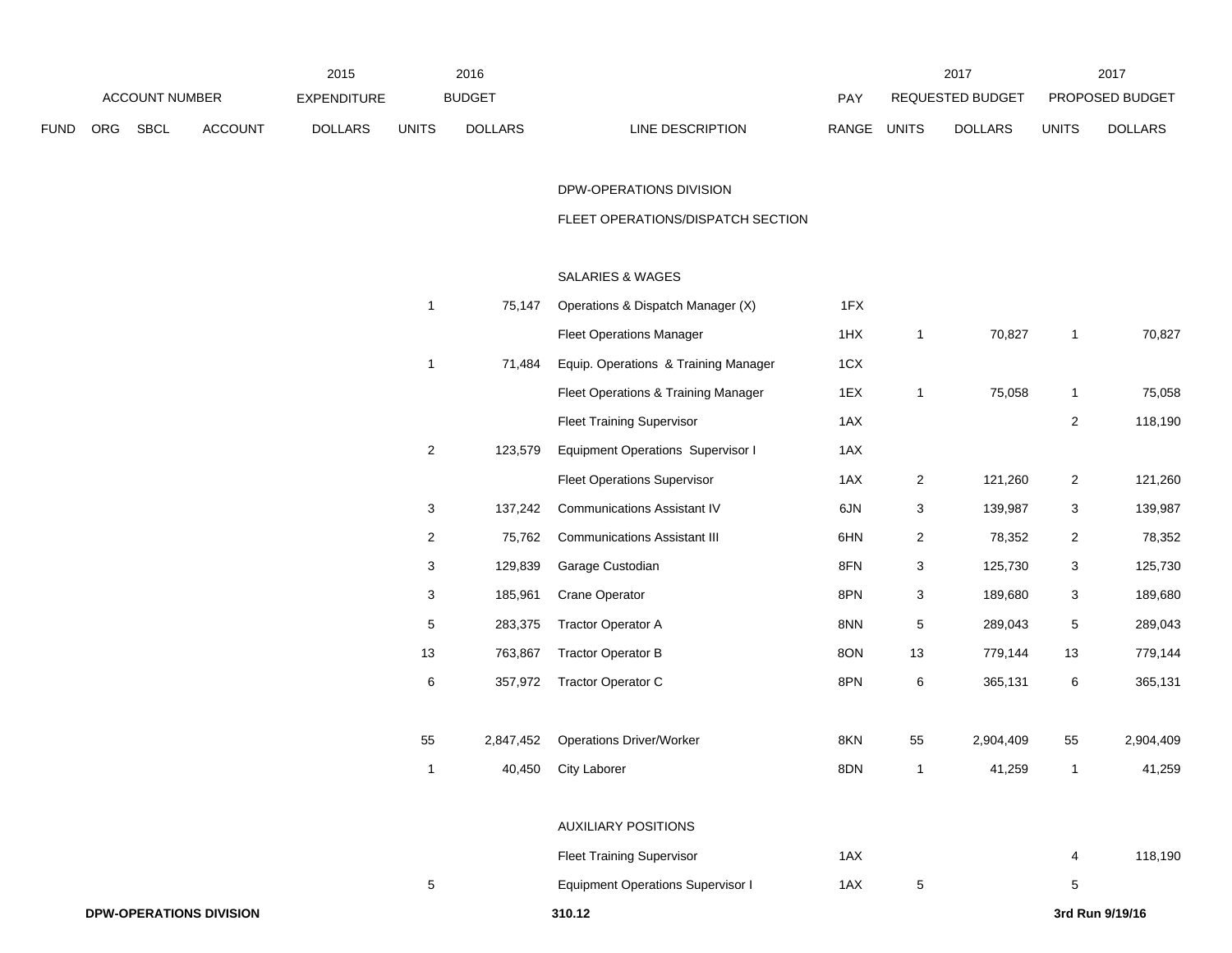|             |     |                |                | 2015               |                           | 2016           |                                              |             |                           | 2017             |                           | 2017            |
|-------------|-----|----------------|----------------|--------------------|---------------------------|----------------|----------------------------------------------|-------------|---------------------------|------------------|---------------------------|-----------------|
|             |     | ACCOUNT NUMBER |                | <b>EXPENDITURE</b> |                           | <b>BUDGET</b>  |                                              | PAY         |                           | REQUESTED BUDGET |                           | PROPOSED BUDGET |
| <b>FUND</b> | ORG | SBCL           | <b>ACCOUNT</b> | <b>DOLLARS</b>     | <b>UNITS</b>              | <b>DOLLARS</b> | LINE DESCRIPTION                             | RANGE UNITS |                           | <b>DOLLARS</b>   | <b>UNITS</b>              | <b>DOLLARS</b>  |
|             |     |                |                |                    | $10$                      |                | Tractor, Bulldozer, Endloader, or Grad Oper. | 8ON         | 10                        |                  | 10                        |                 |
|             |     |                |                |                    | $25\,$                    |                | City Laborer (Regular)                       | 8DN         | 25                        |                  | $25\,$                    |                 |
|             |     |                |                |                    | 3                         |                | Garage Custodian                             | 8FN         | $\mathsf 3$               |                  | $\ensuremath{\mathsf{3}}$ |                 |
|             |     |                |                |                    | $\ensuremath{\mathsf{3}}$ |                | Crane Operator                               | 8PN         | $\ensuremath{\mathsf{3}}$ |                  | $\ensuremath{\mathsf{3}}$ |                 |
|             |     |                |                |                    | 3                         |                | Grad All Operator                            | 8PN         | $\ensuremath{\mathsf{3}}$ |                  | $\ensuremath{\mathsf{3}}$ |                 |
|             |     |                |                |                    | $10$                      |                | Tractor Operator (Under 40 HP)               | 8NN         | 10                        |                  | $10$                      |                 |
|             |     |                |                |                    | $\overline{1}$            |                | <b>Communications Assistant IV</b>           | 6JN         | $\mathbf{1}$              |                  | $\mathbf{1}$              |                 |
|             |     |                |                |                    | $\overline{2}$            |                | <b>Communications Assistant III</b>          | 6HN         | $\overline{2}$            |                  | $\mathbf{2}$              |                 |
|             |     |                |                |                    | 180                       |                | Snow Driver                                  | <b>8IN</b>  | 180                       |                  | 180                       |                 |
|             |     |                |                |                    | 40                        |                | Snow Operator Light                          | 8ON         | 40                        |                  | 40                        |                 |
|             |     |                |                |                    | $30\,$                    |                | Snow Operator Heavy                          | 8QN         | $30\,$                    |                  | $30\,$                    |                 |
|             |     |                |                |                    | 102                       |                | <b>Operations Driver/Worker</b>              | 8KN         | 102                       |                  | 102                       |                 |
|             |     |                |                |                    | 414                       |                | <b>Total Auxiliary</b>                       |             | 414                       |                  | 418                       | 118,190         |
|             |     |                |                | 5,331,478          | 509                       | 5,092,130      | <b>Total Before Adjustments</b>              |             | 509                       | 5,179,880        | 515                       | 5,416,260       |
|             |     |                |                |                    |                           |                | Salary & Wage Rate Change                    |             |                           |                  |                           |                 |
|             |     |                |                | 348,804            |                           | 741,721        | Overtime Compensated                         |             |                           | 756,555          |                           | 744,055         |
|             |     |                |                |                    |                           | (101, 843)     | Personnel Cost Adjustment                    |             |                           | (103, 598)       |                           | (108, 325)      |
|             |     |                |                |                    |                           |                | (16,200) Other- Salary Adjustments           |             |                           |                  |                           | (25,000)        |
|             |     |                |                | 5,680,282          | 509                       | 5,715,808      | Gross Salaries & Wages Total                 |             | 509                       | 5,832,837        | 515                       | 6,026,990       |
|             |     |                |                |                    |                           |                | Reimbursable Services Deduction              |             |                           |                  |                           |                 |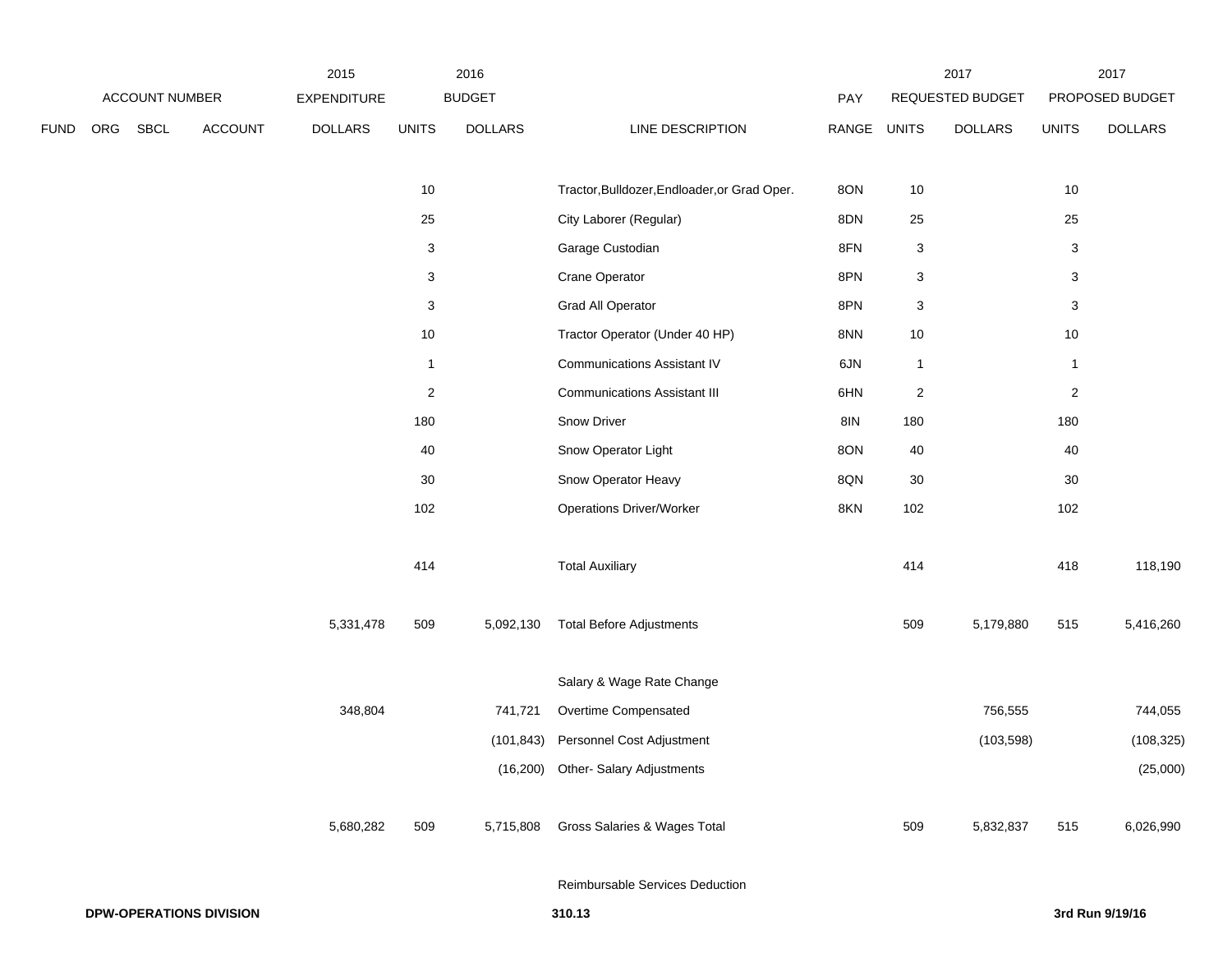|             |      |                       |                                | 2015               |              | 2016           |                                                          |       |              | 2017             |              | 2017            |
|-------------|------|-----------------------|--------------------------------|--------------------|--------------|----------------|----------------------------------------------------------|-------|--------------|------------------|--------------|-----------------|
|             |      | <b>ACCOUNT NUMBER</b> |                                | <b>EXPENDITURE</b> |              | <b>BUDGET</b>  |                                                          | PAY   |              | REQUESTED BUDGET |              | PROPOSED BUDGET |
| <b>FUND</b> | ORG  | SBCL                  | <b>ACCOUNT</b>                 | <b>DOLLARS</b>     | <b>UNITS</b> | <b>DOLLARS</b> | LINE DESCRIPTION                                         | RANGE | <b>UNITS</b> | <b>DOLLARS</b>   | <b>UNITS</b> | <b>DOLLARS</b>  |
|             |      |                       |                                |                    |              |                |                                                          |       |              |                  |              |                 |
|             |      |                       |                                | (294)              |              |                | Capital Improvements Deduction                           |       |              |                  |              |                 |
|             |      |                       |                                | (2,882)            |              |                | Grants & Aids Deduction                                  |       |              |                  |              |                 |
|             |      |                       |                                |                    |              |                |                                                          |       |              |                  |              |                 |
| 0001        | 5453 | R999                  | 006000                         | 5,677,106          | 509          | 5,715,808      | NET SALARIES & WAGES TOTAL                               |       | 509          | 5,832,837        | 515          | 6,026,990       |
|             |      |                       |                                |                    | 105.00       |                | O&M FTE'S                                                |       | 105.00       |                  | 109.00       |                 |
|             |      |                       |                                |                    |              |                | NON-O&M FTE'S                                            |       |              |                  |              |                 |
|             |      |                       |                                |                    |              |                |                                                          |       |              |                  |              |                 |
|             |      |                       |                                |                    |              |                | (X) Private Auto Allowance May Be Paid Pursuant to       |       |              |                  |              |                 |
|             |      |                       |                                |                    |              |                | Section 350-183 of the Milwaukee Code.                   |       |              |                  |              |                 |
|             |      |                       |                                |                    |              |                |                                                          |       |              |                  |              |                 |
| 0001        | 5453 | R999                  | 006100                         | 2,546,157          |              | 2,743,588      | ESTIMATED EMPLOYEE FRINGE BENEFITS                       |       |              | 2,624,777        |              | 2,712,146       |
|             |      |                       |                                |                    |              |                | (Involves Revenue Offset-No Transfers from this Account) |       |              |                  |              |                 |
|             |      |                       |                                |                    |              |                | OPERATING EXPENDITURES                                   |       |              |                  |              |                 |
| 0001        | 5453 | R999                  | 630100                         | 4,123              |              | 5,000          | <b>General Office Expense</b>                            |       |              | 5,000            |              | 5,000           |
| 0001        | 5453 | R999                  | 630500                         | 419                |              |                | Tools & Machinery Parts                                  |       |              |                  |              |                 |
| 0001        | 5453 | R999                  | 631000                         | 1,127              |              |                | <b>Construction Supplies</b>                             |       |              |                  |              |                 |
| 0001        | 5453 | R999                  | 631500                         | 3,480,740          |              | 3,892,000      | Energy                                                   |       |              | 3,892,000        |              | 3,656,000       |
| 0001        | 5453 | R999                  | 632000                         | 8,708              |              | 11,100         | <b>Other Operating Supplies</b>                          |       |              | 11,100           |              | 11,100          |
| 0001        | 5453 | R999                  | 632500                         |                    |              |                | <b>Facility Rental</b>                                   |       |              |                  |              |                 |
| 0001        | 5453 | R999                  | 633000                         | 1,604,541          |              | 980,320        | Vehicle Rental                                           |       |              | 980,320          |              | 980,320         |
| 0001        | 5453 | R999                  | 633500                         | 1,088              |              | 5,000          | Non-Vehicle Equipment Rental                             |       |              | 5,000            |              | 5,000           |
| 0001        | 5453 | R999                  | 634000                         | 13,104             |              | 5,000          | <b>Professional Services</b>                             |       |              | 5,000            |              | 5,000           |
| 0001        | 5453 | R999                  | 634500                         | 4,158              |              |                | Information Technology Services                          |       |              |                  |              |                 |
|             |      |                       | <b>DPW-OPERATIONS DIVISION</b> |                    |              |                | 310.14                                                   |       |              |                  |              | 3rd Run 9/19/16 |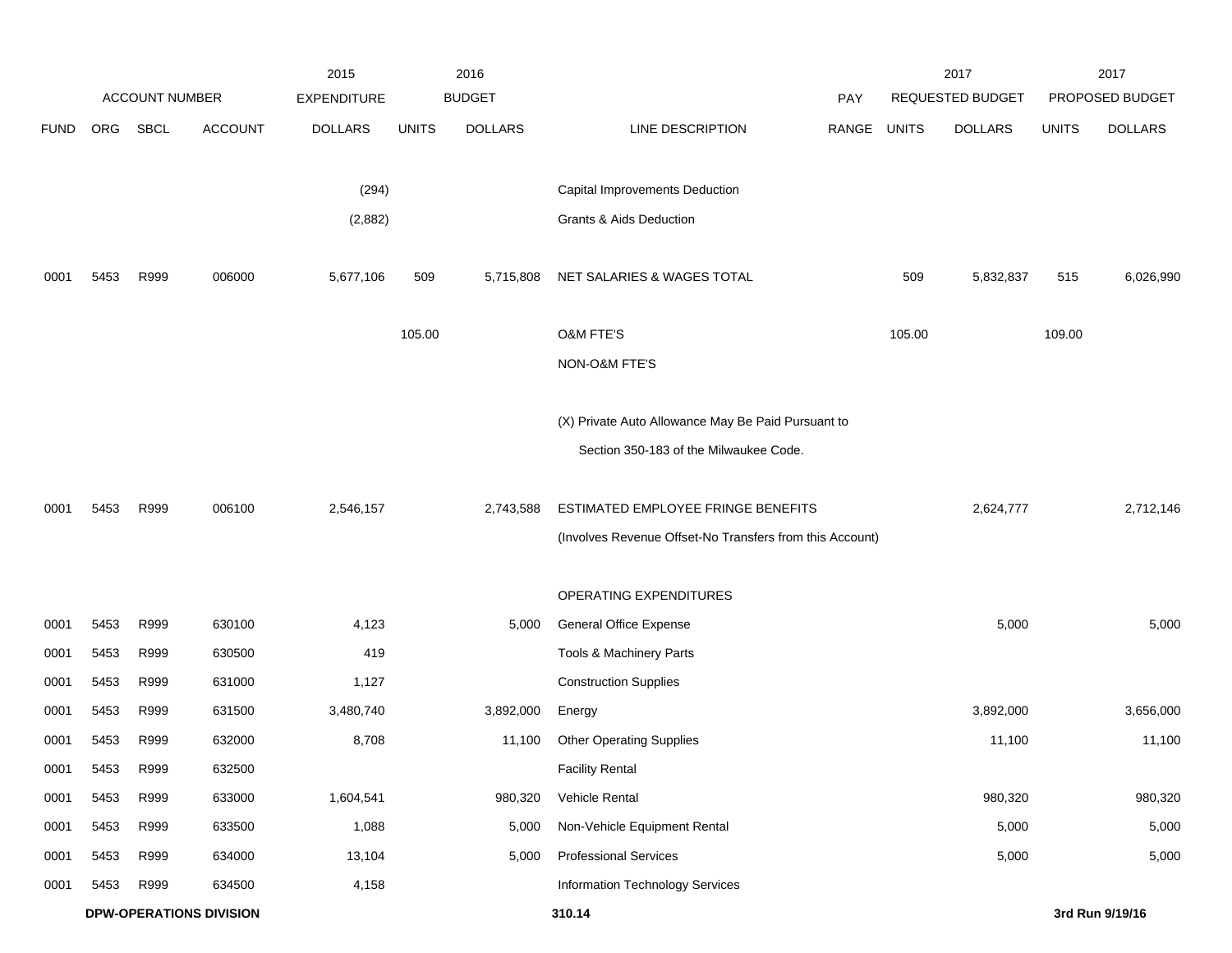|             |      |                |                                | 2015               |              | 2016           |                                    |             | 2017             |              | 2017            |
|-------------|------|----------------|--------------------------------|--------------------|--------------|----------------|------------------------------------|-------------|------------------|--------------|-----------------|
|             |      | ACCOUNT NUMBER |                                | <b>EXPENDITURE</b> |              | <b>BUDGET</b>  |                                    | PAY         | REQUESTED BUDGET |              | PROPOSED BUDGET |
| <b>FUND</b> | ORG  | SBCL           | ACCOUNT                        | <b>DOLLARS</b>     | <b>UNITS</b> | <b>DOLLARS</b> | LINE DESCRIPTION                   | RANGE UNITS | <b>DOLLARS</b>   | <b>UNITS</b> | <b>DOLLARS</b>  |
| 0001        | 5453 | R999           | 635000                         | 3,380              |              |                | <b>Property Services</b>           |             |                  |              |                 |
| 0001        | 5453 | R999           | 635500                         |                    |              |                | Infrastructure Services            |             |                  |              |                 |
| 0001        | 5453 | R999           | 636000                         | 5,904              |              |                | Vehicle Repair Services            |             |                  |              |                 |
| 0001        | 5453 | R999           | 636500                         | 23,626             |              | 10,000         | <b>Other Operating Services</b>    |             | 10,000           |              | 10,000          |
| 0001        | 5453 | R999           | 637000                         |                    |              |                | Loans and Grants                   |             |                  |              |                 |
| 0001        | 5453 | R999           | 637501                         | 248,874            |              | 50,000         | <b>Reimburse Other Departments</b> |             | 50,000           |              | 50,000          |
| 0001        | 5453 | R999           | 006300                         | 5,399,792          |              | 4,958,420      | OPERATING EXPENDITURES TOTAL       |             | 4,958,420        |              | 4,722,420       |
|             |      |                |                                |                    |              |                | <b>EQUIPMENT PURCHASES</b>         |             |                  |              |                 |
|             |      |                |                                |                    |              |                | <b>Additional Equipment</b>        |             |                  |              |                 |
|             |      |                |                                |                    |              |                | Subtotal - Additional Equipment    |             |                  |              |                 |
|             |      |                |                                |                    |              |                | Replacement Equipment              |             |                  |              |                 |
|             |      |                |                                | 6,595              |              |                | Subtotal - Replacement Equipment   |             |                  |              |                 |
| 0001        | 5453 | R999           | 006800                         | 6,595              |              |                | EQUIPMENT PURCHASES TOTAL          |             |                  |              |                 |
|             |      |                |                                |                    |              |                | SPECIAL FUNDS                      |             |                  |              |                 |
| 0001        | 5453 | R552           | 006300                         | 401,104            |              | 473,320        | In-house Demolition Program*       |             | 473,320          |              | 438,320         |
|             |      |                |                                | 401,104            |              | 473,320        | SPECIAL FUNDS TOTAL                |             | 473,320          |              | 438,320         |
|             |      |                | <b>DPW-OPERATIONS DIVISION</b> |                    |              |                | 310.15                             |             |                  |              | 3rd Run 9/19/16 |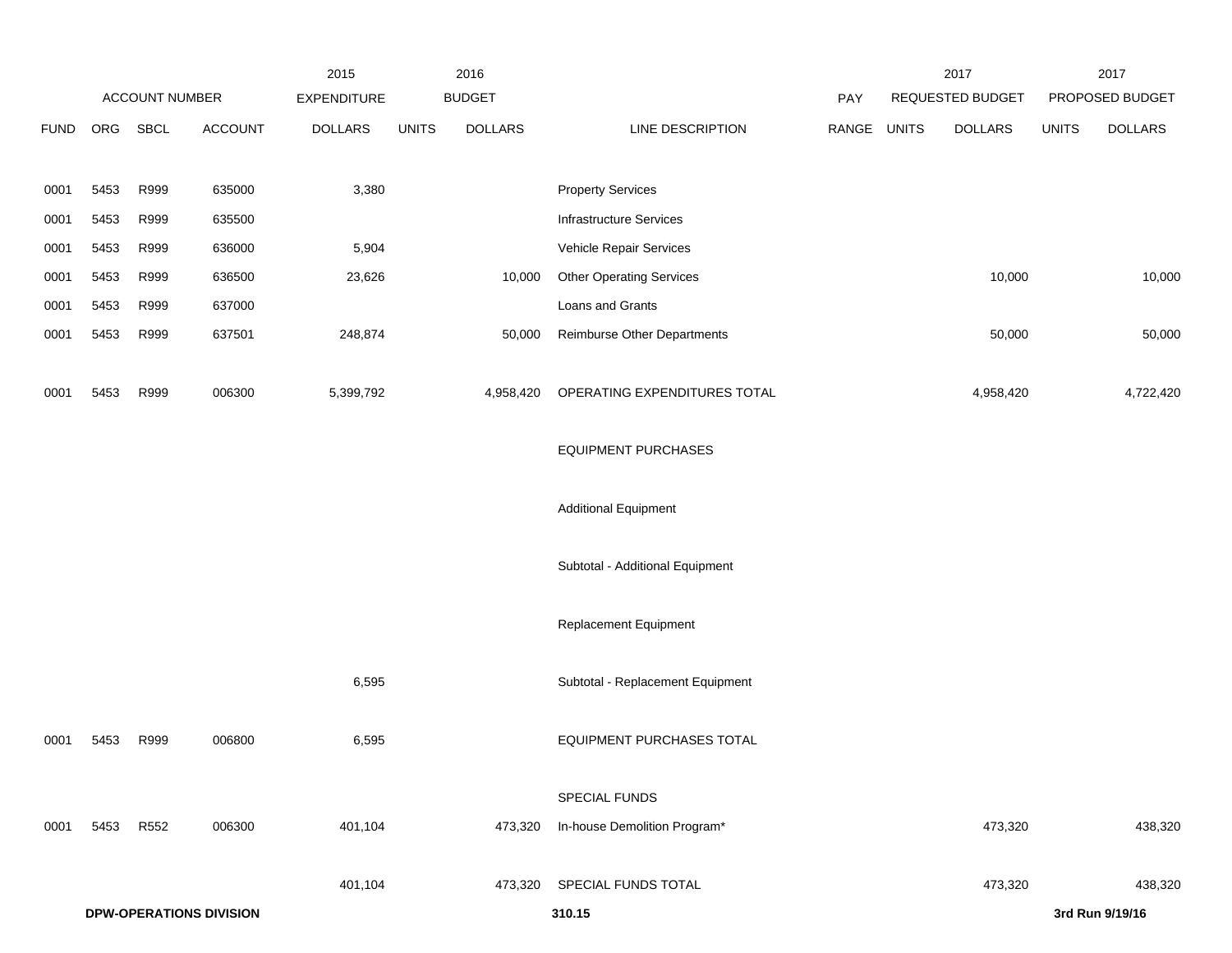|             |                       |             |                | 2015                                |       | 2016           |                                  | 201                            |              | 2017                   |  |
|-------------|-----------------------|-------------|----------------|-------------------------------------|-------|----------------|----------------------------------|--------------------------------|--------------|------------------------|--|
|             | <b>ACCOUNT NUMBER</b> |             |                | <b>BUDGET</b><br><b>EXPENDITURE</b> |       |                | PAY                              | <b>REQUESTED BUDGET</b>        |              | <b>PROPOSED BUDGET</b> |  |
| <b>FUND</b> | <b>ORG</b>            | <b>SBCL</b> | <b>ACCOUNT</b> | <b>DOLLARS</b>                      | UNITS | <b>DOLLARS</b> | <b>RANGE</b><br>LINE DESCRIPTION | <b>UNITS</b><br><b>DOLLARS</b> | <b>UNITS</b> | <b>DOLLARS</b>         |  |

DPW-OPERATIONS DIVISION-FLEET

| 14.030.754<br>13.891.136 | OPERATIONS/DISPATCH SECTION TOTAL | 13.889.354 | 13.899.876 |
|--------------------------|-----------------------------------|------------|------------|
|--------------------------|-----------------------------------|------------|------------|

\*Appropriation Control Account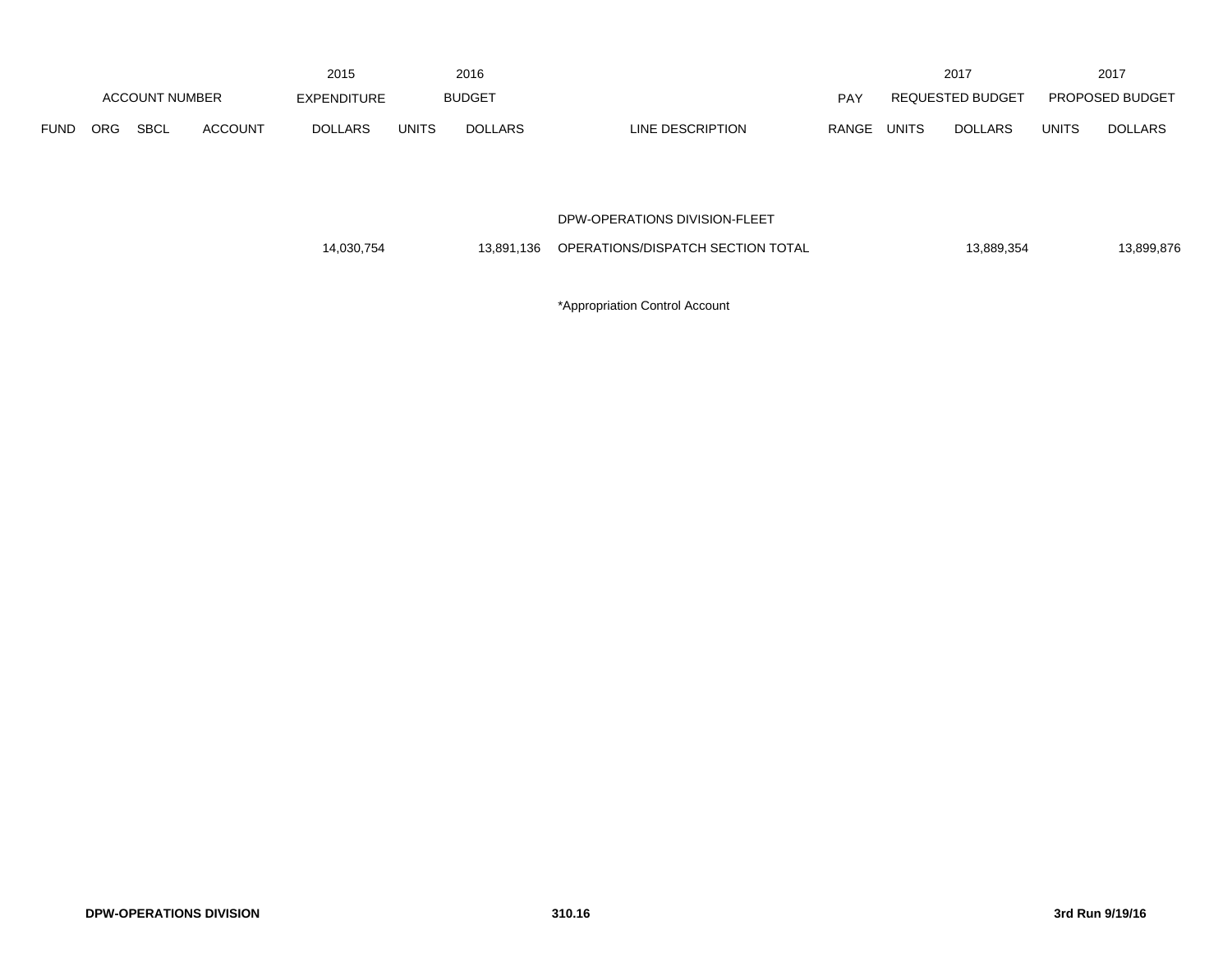|             |                       |             |                | 2015               |              | 2016           |                           |       | 2017             |              | 201                    |
|-------------|-----------------------|-------------|----------------|--------------------|--------------|----------------|---------------------------|-------|------------------|--------------|------------------------|
|             | <b>ACCOUNT NUMBER</b> |             |                | <b>EXPENDITURE</b> |              | <b>BUDGET</b>  | PAY                       |       | REQUESTED BUDGET |              | <b>PROPOSED BUDGET</b> |
| <b>FUND</b> | ORG                   | <b>SBCL</b> | <b>ACCOUNT</b> | <b>DOLLARS</b>     | <b>UNITS</b> | <b>DOLLARS</b> | RANGE<br>LINE DESCRIPTION | UNITS | <b>DOLLARS</b>   | <b>UNITS</b> | <b>DOLLARS</b>         |

# DPW-OPERATIONS DIVISION SANITATION SECTION

# SALARIES & WAGES

| 110.047 | Sanitation Services Manager (X)(Y) | 1JX | 110.047 | 100.047 |
|---------|------------------------------------|-----|---------|---------|
| 70.883  | Resource Recovery Program Manager  | 2JX | 70.883  | 70,883  |
| 50.034  | Program Assistant II               | 5FN | 51.035  | 51,035  |
| 43,051  | <b>Recycling Assistant</b>         | 2AN | 42.436  | 42,436  |

# FIELD OPERATIONS

| 3   | 273,691   | Sanitation Area Manager (X)        | 1HX | 3   | 273,691   | 3   | 267,691   |
|-----|-----------|------------------------------------|-----|-----|-----------|-----|-----------|
| 6   | 465,627   | <b>Sanitation District Manager</b> | 1DX | 6   | 465,627   | 6   | 465,627   |
| 22  | 1,413,134 | <b>Sanitation Supervisor</b>       | 1AX | 22  | 1,413,134 | 22  | 1,413,134 |
| 3   | 117,798   | <b>Office Assistant IV</b>         | 6HN | 3   | 114,852   | 3   | 114,852   |
| 15  | 616.613   | <b>Sanitation Yard Attendant</b>   | 8DN | 15  | 628,945   | 15  | 628,945   |
| 5   | 215,929   | City Laborer (A)                   | 8DN | 5   | 220,248   | 5   | 220,248   |
| 1   | 43,186    | Cart Maintenance Technician        | 8EN | 1   | 44,050    | 1   | 44,050    |
| 197 | 9,573,533 | Operations Driver Worker (D)       | 8KN | 197 | 9,502,173 | 197 | 9,502,173 |
| 8   | 302,258   | Sanitation Inspector               | 3BN | 8   | 308,032   | 8   | 308,032   |
| 1   | 58,011    | Self Help Yard Supervisor          | 1AX | 1   | 59,470    | 1   | 59,470    |
| 4   | 160,744   | Self Help Yard Attendant           | 8FN | 4   | 162,851   | 4   | 162,851   |
|     |           | <b>Utility Crew Worker</b>         | 8FN |     | 45,210    |     | 45,210    |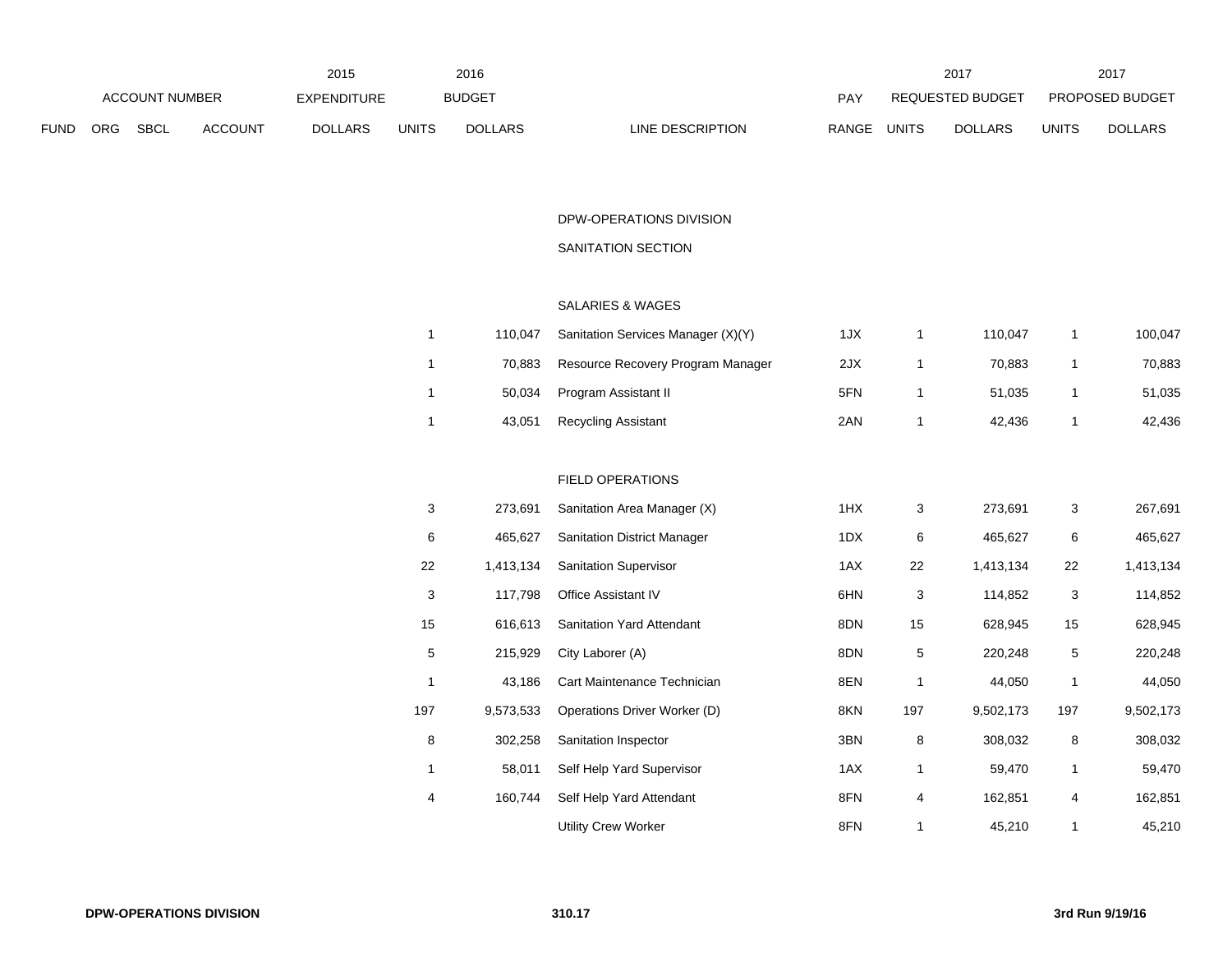|      |     |                       |         | 2015           |                         | 2016           |                                       |            |                | 2017             |                | 2017            |
|------|-----|-----------------------|---------|----------------|-------------------------|----------------|---------------------------------------|------------|----------------|------------------|----------------|-----------------|
|      |     | <b>ACCOUNT NUMBER</b> |         | EXPENDITURE    |                         | <b>BUDGET</b>  |                                       | <b>PAY</b> |                | REQUESTED BUDGET |                | PROPOSED BUDGET |
| FUND | ORG | <b>SBCL</b>           | ACCOUNT | <b>DOLLARS</b> | <b>UNITS</b>            | <b>DOLLARS</b> | LINE DESCRIPTION                      | RANGE      | <b>UNITS</b>   | <b>DOLLARS</b>   | <b>UNITS</b>   | <b>DOLLARS</b>  |
|      |     |                       |         |                |                         |                |                                       |            |                |                  |                |                 |
|      |     |                       |         |                |                         |                | AUXILIARY PERSONNEL                   |            |                |                  |                |                 |
|      |     |                       |         |                | $\mathbf{1}$            |                | Sanitation Area Manager (X)           | 1HX        | $\overline{1}$ |                  | $\mathbf{1}$   |                 |
|      |     |                       |         |                | $\,$ 5 $\,$             |                | Sanitation Supervisor                 | 1AX        | $\,$ 5 $\,$    |                  | $\,$ 5 $\,$    |                 |
|      |     |                       |         |                | $\mathbf{1}$            |                | <b>Sanitation District Manager</b>    | 1DX        | $\overline{1}$ |                  | $\mathbf{1}$   |                 |
|      |     |                       |         |                | 218                     |                | Operations Driver Worker (C)          | 8KN        | 218            |                  | 218            |                 |
|      |     |                       |         |                | $\mathbf{1}$            |                | Field Headquarters Coordinator        | 6IN        | $\overline{1}$ |                  | $\mathbf{1}$   |                 |
|      |     |                       |         |                | $\overline{\mathbf{4}}$ |                | <b>Office Assistant IV</b>            | 6HN        | 4              |                  | $\overline{4}$ |                 |
|      |     |                       |         |                | 12                      |                | Sanitation Inspector                  | 3BN        | 12             |                  | 12             |                 |
|      |     |                       |         |                | 6                       |                | Self Help Attendant                   | 8FN        | 6              |                  | $\,6\,$        |                 |
|      |     |                       |         |                | 248                     | 2,776,722      | <b>AUXILIARY PERSONNEL</b>            |            | 248            | 2,832,256        | 248            | 2,776,256       |
|      |     |                       |         | 16,217,432     | 517                     | 16,291,261     | <b>Total Before Adjustments</b>       |            | 518            | 16,344,940       | 518            | 16,272,940      |
|      |     |                       |         |                |                         |                | Salary & Wage Rate Change             |            |                |                  |                |                 |
|      |     |                       |         | 157,779        |                         | 1,179,576      | Overtime Compensated                  |            |                | 1,203,168        |                | 1,190,668       |
|      |     |                       |         |                |                         | (325, 826)     | Personnel Cost Adjustment             |            |                | (326, 898)       |                | (325, 458)      |
|      |     |                       |         |                |                         | (44, 800)      | Other- Salary Adjustments             |            |                |                  |                | (25,000)        |
|      |     |                       |         | 16,375,211     | 517                     | 17,100,211     | Gross Salaries & Wages Total          |            | 518            | 17,221,210       | 518            | 17,113,150      |
|      |     |                       |         |                |                         |                | Reimbursable Services Deduction       |            |                |                  |                |                 |
|      |     |                       |         | (344)          |                         |                | <b>Capital Improvements Deduction</b> |            |                |                  |                |                 |
|      |     |                       |         | (1,638,516)    |                         | (1,250,000)    | <b>Grants &amp; Aids Deduction</b>    |            |                | (1,250,000)      |                | (1,550,000)     |
|      |     |                       |         |                |                         |                |                                       |            |                |                  |                |                 |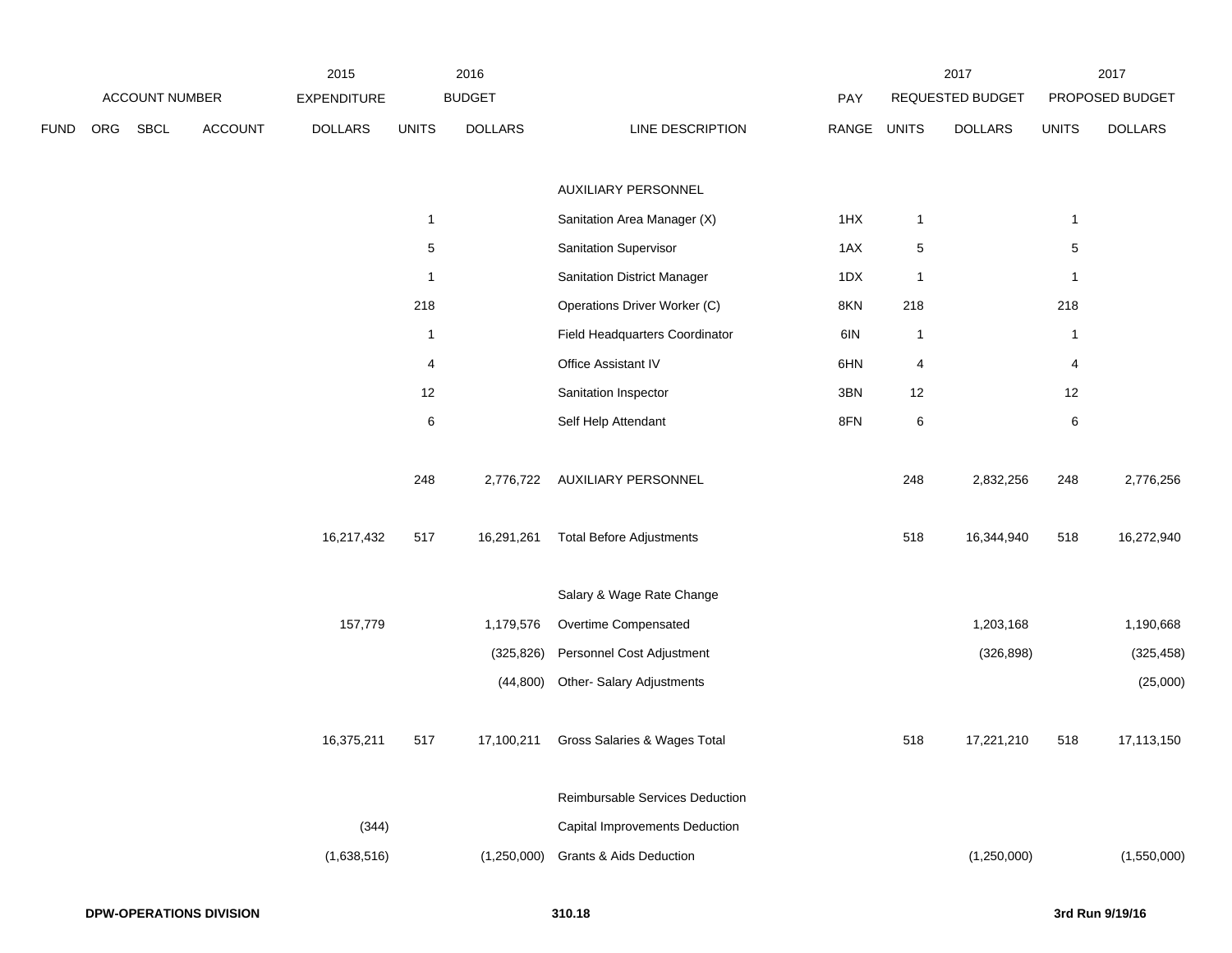|             |      |                       |                | 2015               |              | 2016           |                                                                           |       |              | 2017                    |              | 2017            |
|-------------|------|-----------------------|----------------|--------------------|--------------|----------------|---------------------------------------------------------------------------|-------|--------------|-------------------------|--------------|-----------------|
|             |      | <b>ACCOUNT NUMBER</b> |                | <b>EXPENDITURE</b> |              | <b>BUDGET</b>  |                                                                           | PAY   |              | <b>REQUESTED BUDGET</b> |              | PROPOSED BUDGET |
| <b>FUND</b> | ORG  | <b>SBCL</b>           | <b>ACCOUNT</b> | <b>DOLLARS</b>     | <b>UNITS</b> | <b>DOLLARS</b> | LINE DESCRIPTION                                                          | RANGE | <b>UNITS</b> | <b>DOLLARS</b>          | <b>UNITS</b> | <b>DOLLARS</b>  |
| 0001        | 5457 | R999                  | 006000         | 14,736,351         | 517          | 15,850,211     | NET SALARIES & WAGES TOTAL                                                |       | 518          | 15,971,210              | 518          | 15,563,150      |
|             |      |                       |                |                    | 300.60       |                | <b>O&amp;M FTE'S</b>                                                      |       | 300.60       |                         | 294.22       |                 |
|             |      |                       |                |                    | 26.24        |                | NON-O&M FTE'S                                                             |       | 26.24        |                         | 32.62        |                 |
|             |      |                       |                |                    |              |                | (A) These City Laborer positions in Sanitation Section, Field Operations  |       |              |                         |              |                 |
|             |      |                       |                |                    |              |                | to remain year-round positions held by the listed incumbents.             |       |              |                         |              |                 |
|             |      |                       |                |                    |              |                | Positions to become seasonal when vacant. Incumbents: George              |       |              |                         |              |                 |
|             |      |                       |                |                    |              |                | Finch, Jr., Terry Barnes, Brian Grams, Chris Shiltz, Michael Brahm,       |       |              |                         |              |                 |
|             |      |                       |                |                    |              |                | and James Kendzierski.                                                    |       |              |                         |              |                 |
|             |      |                       |                |                    |              |                | (C) Relief Positions.                                                     |       |              |                         |              |                 |
|             |      |                       |                |                    |              |                | (D) Funded through the Recycling Grant.                                   |       |              |                         |              |                 |
|             |      |                       |                |                    |              |                | (X) Private Auto Allowance May Be Paid Pursuant to                        |       |              |                         |              |                 |
|             |      |                       |                |                    |              |                | Section 350-183 of the Milwaukee Code.                                    |       |              |                         |              |                 |
|             |      |                       |                |                    |              |                | (Y) Required to file a statement of economic interests in accordance with |       |              |                         |              |                 |
|             |      |                       |                |                    |              |                | the Milwaukee Code of Ordinances Chapter 303-Code of Ethics.              |       |              |                         |              |                 |
| 0001        | 5457 | R999                  | 006100         | 5,970,769          |              | 7,608,101      | ESTIMATED EMPLOYEE FRINGE BENEFITS                                        |       |              | 7,187,045               |              | 7,003,418       |
|             |      |                       |                |                    |              |                | (Involves Revenue Offset-No Transfers from this Account)                  |       |              |                         |              |                 |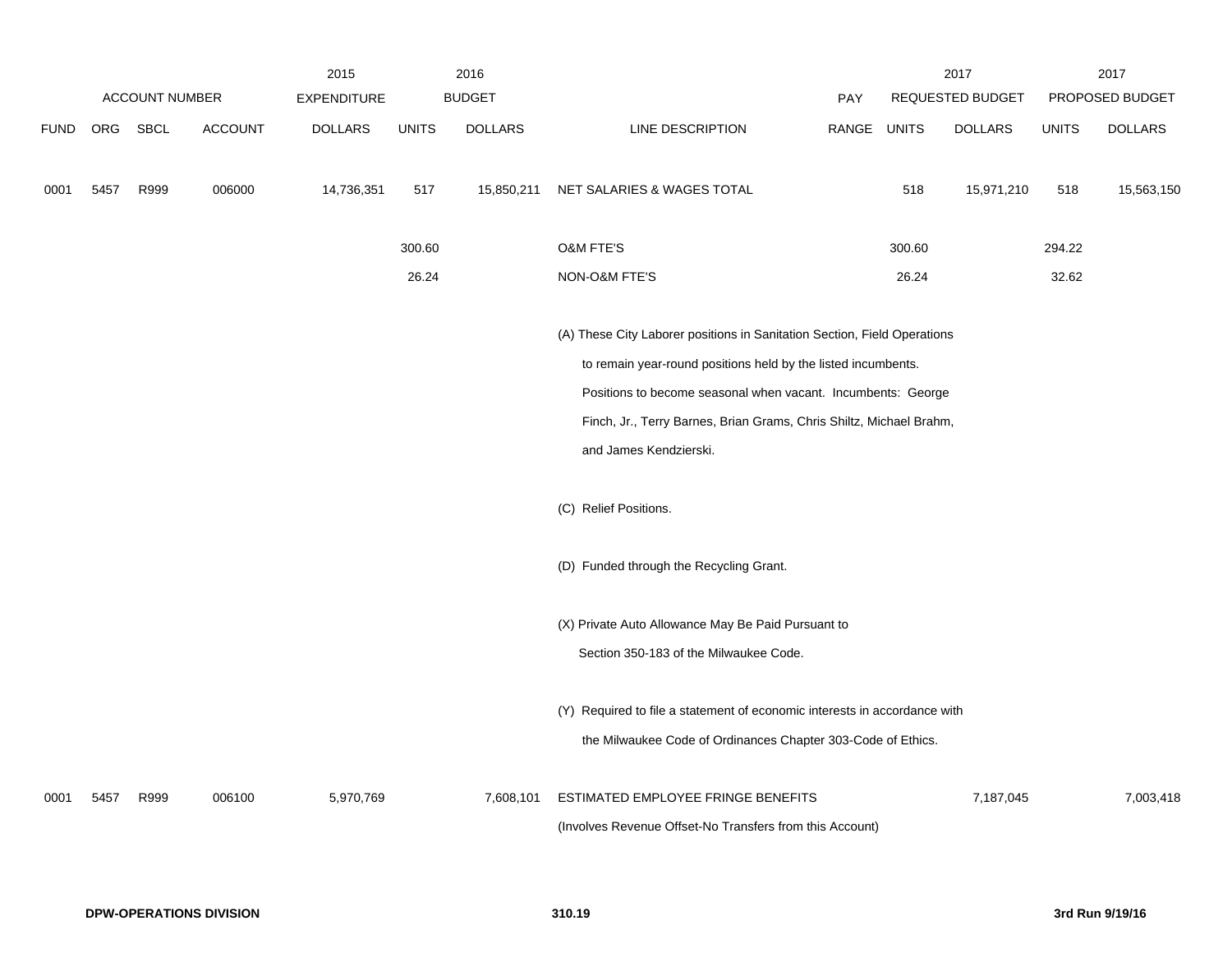|             |            |                       |                | 2015               |              | 2016           |                                 |       |              | 2017                    |              | 2017            |
|-------------|------------|-----------------------|----------------|--------------------|--------------|----------------|---------------------------------|-------|--------------|-------------------------|--------------|-----------------|
|             |            | <b>ACCOUNT NUMBER</b> |                | <b>EXPENDITURE</b> |              | <b>BUDGET</b>  |                                 | PAY   |              | <b>REQUESTED BUDGET</b> |              | PROPOSED BUDGET |
| <b>FUND</b> | <b>ORG</b> | SBCL                  | <b>ACCOUNT</b> | <b>DOLLARS</b>     | <b>UNITS</b> | <b>DOLLARS</b> | LINE DESCRIPTION                | RANGE | <b>UNITS</b> | <b>DOLLARS</b>          | <b>UNITS</b> | <b>DOLLARS</b>  |
|             |            |                       |                |                    |              |                |                                 |       |              |                         |              |                 |
|             |            |                       |                |                    |              |                | OPERATING EXPENDITURES          |       |              |                         |              |                 |
| 0001        | 5457       | R999                  | 630100         | 62,993             |              | 20,000         | <b>General Office Expense</b>   |       |              | 20,000                  |              | 20,000          |
| 0001        | 5457       | R999                  | 630500         | 19                 |              |                | Tools & Machinery Parts         |       |              |                         |              |                 |
| 0001        | 5457       | R999                  | 631000         | 16                 |              |                | <b>Construction Supplies</b>    |       |              |                         |              |                 |
| 0001        | 5457       | R999                  | 631500         | 3,012              |              | 6,000          | Energy                          |       |              | 6,000                   |              | 6,000           |
| 0001        | 5457       | R999                  | 632000         | 2,421,343          |              | 2,753,307      | <b>Other Operating Supplies</b> |       |              | 2,925,507               |              | 2,925,507       |
| 0001        | 5457       | R999                  | 632500         |                    |              |                | <b>Facility Rental</b>          |       |              |                         |              |                 |
| 0001        | 5457       | R999                  | 633000         |                    |              |                | Vehicle Rental                  |       |              |                         |              |                 |
| 0001        | 5457       | R999                  | 633500         |                    |              |                | Non-Vehicle Equipment Rental    |       |              |                         |              |                 |
| 0001        | 5457       | R999                  | 634000         | 134,335            |              | 122,920        | <b>Professional Services</b>    |       |              | 122,920                 |              | 114,920         |
| 0001        | 5457       | R999                  | 634500         | 55                 |              |                | Information Technology Services |       |              |                         |              |                 |
| 0001        | 5457       | R999                  | 635000         | 33,706             |              | 20,000         | <b>Property Services</b>        |       |              | 20,000                  |              | 20,000          |
| 0001        | 5457       | R999                  | 635500         | 97,746             |              | 78,000         | <b>Infrastructure Services</b>  |       |              | 78,000                  |              | 78,000          |
| 0001        | 5457       | R999                  | 636000         | 4,283              |              |                | Vehicle Repair Services         |       |              |                         |              |                 |
| 0001        | 5457       | R999                  | 636500         | 12,407,638         |              | 12,624,500     | <b>Other Operating Services</b> |       |              | 13,408,806              |              | 12,814,955      |
| 0001        | 5457       | R999                  | 637000         |                    |              |                | <b>Loans and Grants</b>         |       |              |                         |              |                 |
| 0001        | 5457       | R999                  | 637501         | 353,937            |              | 310,000        | Reimburse Other Departments     |       |              | 310,000                 |              | 310,000         |
|             |            |                       |                |                    |              |                |                                 |       |              |                         |              |                 |
| 0001        | 5457       | R999                  | 006300         | 15,519,083         |              | 15,934,727     | OPERATING EXPENDITURES TOTAL    |       |              | 16,891,233              |              | 16,289,382      |

# EQUIPMENT PURCHASES

Additional Equipment

Subtotal - Additional Equipment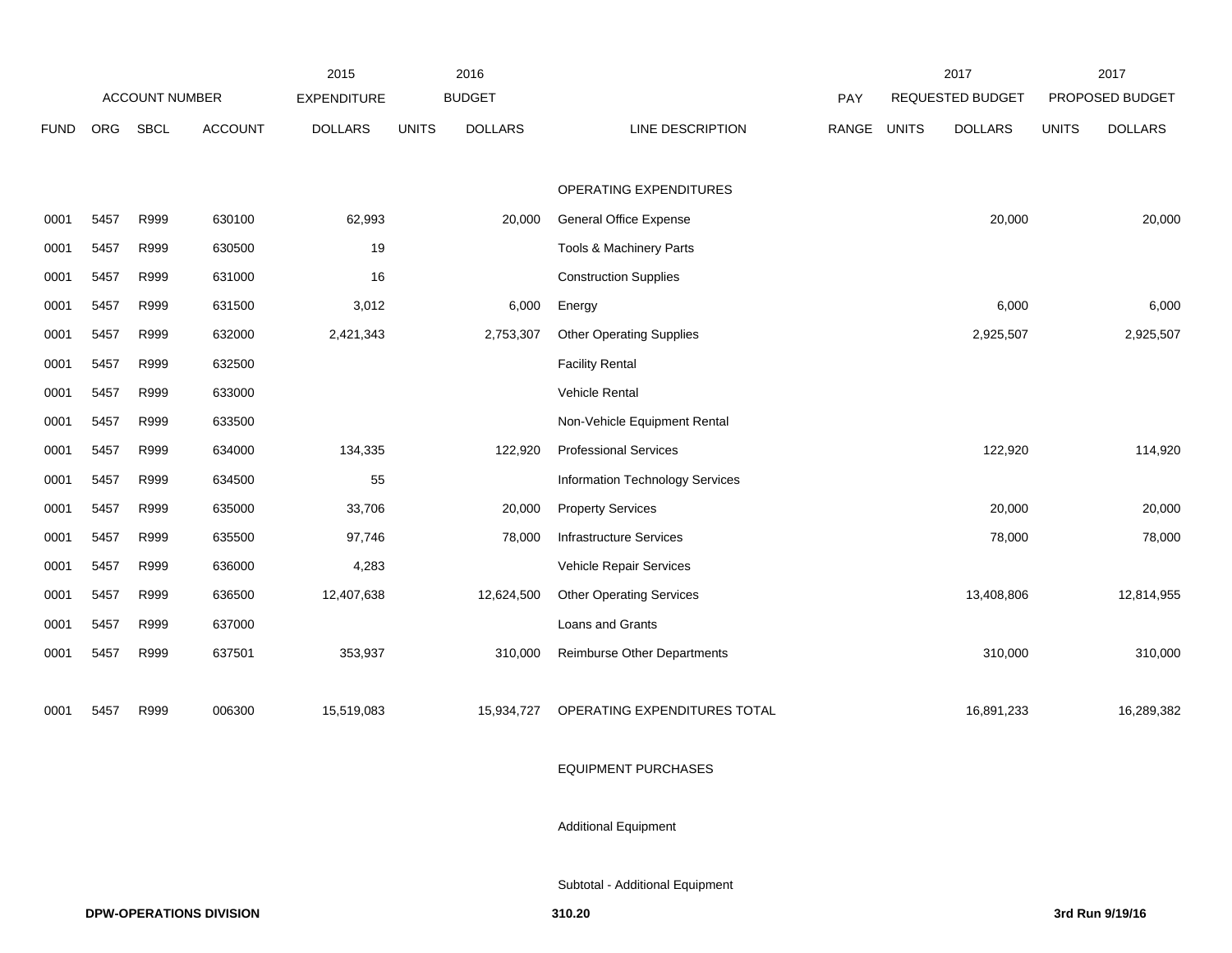|             |      |                |                | 2015               |              | 2016           |                                  |       |              | 2017             |              | 2017            |
|-------------|------|----------------|----------------|--------------------|--------------|----------------|----------------------------------|-------|--------------|------------------|--------------|-----------------|
|             |      | ACCOUNT NUMBER |                | <b>EXPENDITURE</b> |              | <b>BUDGET</b>  |                                  | PAY   |              | REQUESTED BUDGET |              | PROPOSED BUDGET |
| <b>FUND</b> | ORG  | SBCL           | <b>ACCOUNT</b> | <b>DOLLARS</b>     | <b>UNITS</b> | <b>DOLLARS</b> | LINE DESCRIPTION                 | RANGE | <b>UNITS</b> | <b>DOLLARS</b>   | <b>UNITS</b> | <b>DOLLARS</b>  |
|             |      |                |                |                    |              |                |                                  |       |              |                  |              |                 |
|             |      |                |                |                    |              |                |                                  |       |              |                  |              |                 |
|             |      |                |                |                    |              |                | <b>Replacement Equipment</b>     |       |              |                  |              |                 |
|             |      |                |                |                    |              | 742,794        | Carts, Refuse (Lot of 100)       |       |              | 792,794          |              | 772,794         |
|             |      |                |                |                    |              | 35,675         | Littercans (1 lot)               |       |              | 36,917           |              | 36,917          |
|             |      |                |                |                    |              | 10,000         | Front and Rear Load Containers   |       |              | 10,000           |              | 30,000          |
|             |      |                |                |                    |              |                |                                  |       |              |                  |              |                 |
|             |      |                |                | 918,299            |              | 788,469        | Subtotal - Replacement Equipment |       |              | 839,711          |              | 839,711         |
|             |      |                |                |                    |              |                |                                  |       |              |                  |              |                 |
| 0001        | 5457 | R999           | 006800         | 918,299            |              | 788,469        | EQUIPMENT PURCHASES TOTAL        |       |              | 839,711          |              | 839,711         |
|             |      |                |                |                    |              |                | SPECIAL FUNDS                    |       |              |                  |              |                 |
|             |      |                |                |                    |              |                |                                  |       |              |                  |              |                 |
|             |      |                |                | 190,797            |              |                | SPECIAL FUNDS TOTAL              |       |              |                  |              |                 |
|             |      |                |                |                    |              |                |                                  |       |              |                  |              |                 |
|             |      |                |                |                    |              |                | DPW-OPERATIONS DIVISION          |       |              |                  |              |                 |
|             |      |                |                | 37,335,299         |              | 40,181,508     | SANITATION SECTION TOTAL         |       |              | 40,889,199       |              | 39,695,661      |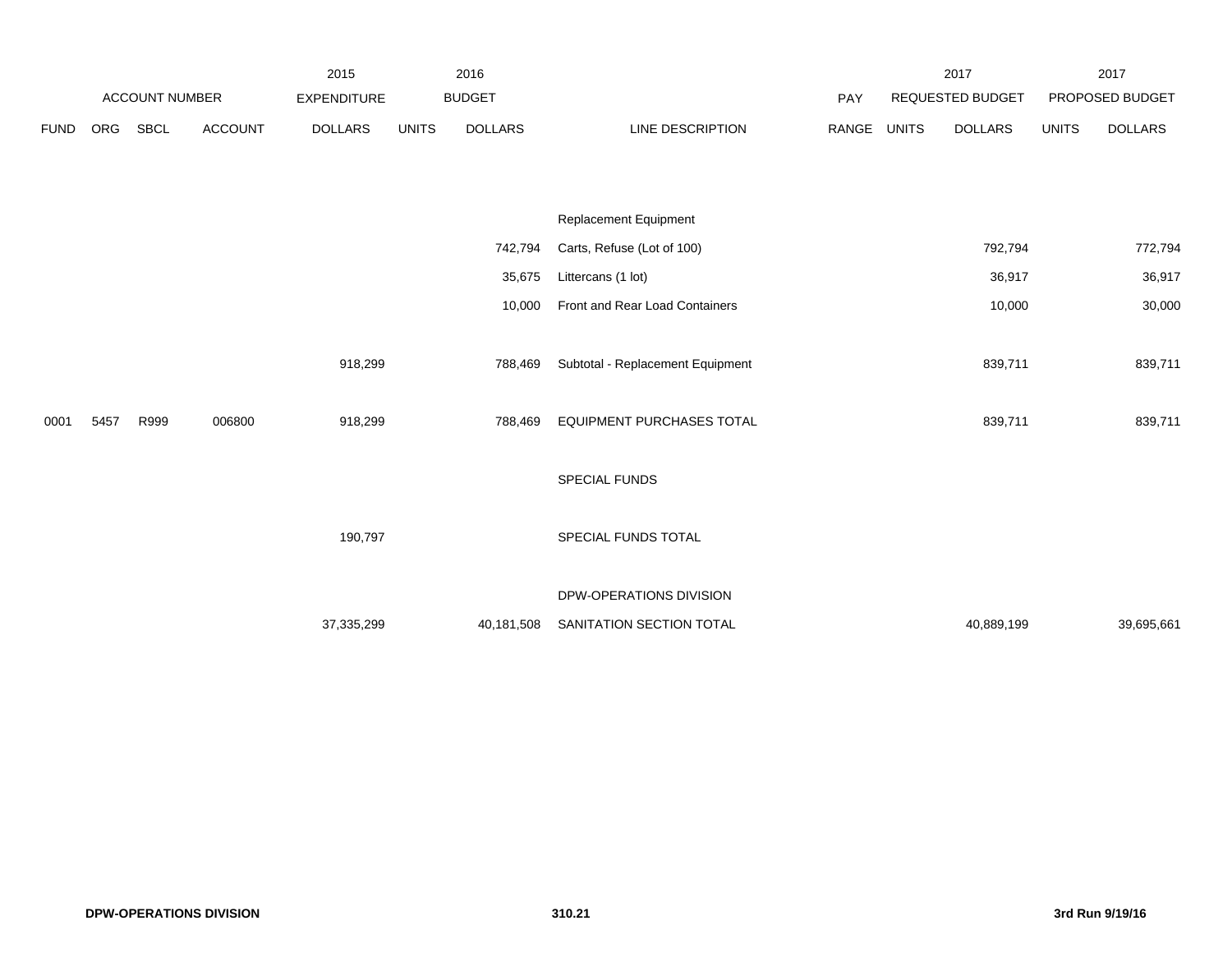|             |     |                       |                | 2015               |              | 2016           |                           |       | 2017             |              | 201                    |
|-------------|-----|-----------------------|----------------|--------------------|--------------|----------------|---------------------------|-------|------------------|--------------|------------------------|
|             |     | <b>ACCOUNT NUMBER</b> |                | <b>EXPENDITURE</b> |              | <b>BUDGET</b>  | PAY                       |       | REQUESTED BUDGET |              | <b>PROPOSED BUDGET</b> |
| <b>FUND</b> | ORG | <b>SBCL</b>           | <b>ACCOUNT</b> | <b>DOLLARS</b>     | <b>UNITS</b> | <b>DOLLARS</b> | RANGE<br>LINE DESCRIPTION | UNITS | <b>DOLLARS</b>   | <b>UNITS</b> | <b>DOLLARS</b>         |

# FORESTRY SECTION

# SALARIES & WAGES

# ADMINISTRATION

|  | 106,733 Forestry Services Manager (X)(Y) | 1JX | 106.733 | 106,733 |
|--|------------------------------------------|-----|---------|---------|
|  | 62,142 Landscape Architect               | 2GN | 62.142  | 62,142  |

# FIELD OPERATIONS

| 3   | 226.335   | Urban Forestry District Manager (X)  | 1HX | 3   | 227.412   | 3   | 227,412   |
|-----|-----------|--------------------------------------|-----|-----|-----------|-----|-----------|
| 9   | 590.840   | Urban Forestry Manager (X)           | 1DX | 9   | 599,251   | 9   | 599,251   |
| 119 | 5.509.334 | <b>Urban Forestry Specialist</b>     | 7EN | 119 | 5,488,725 | 119 | 5,488,725 |
| 22  | 1.238.292 | Urban Forestry Crew Leader           | 7IN | 22  | 1.228.959 | 22  | 1,228,959 |
|     | 73.243    | Landscape & Irrigation Specialist    | 7QN | 1   | 74.708    |     | 74,708    |
| 3   | 124.823   | <b>Office Assistant IV</b>           | 6HN | 3   | 131.433   | 3   | 131,433   |
| 8   | 452.366   | Urban Forestry Technician            | 3NN | 10  | 569.245   | 10  | 569,245   |
| 2   | 100.164   | Urban Forestry Inspector (X)         | 3GN |     |           |     |           |
|     | 54.864    | Property Manager Program Coordinator | 1DX |     | 58.723    |     | 58,723    |

## NURSERY OPERATIONS

|   | 60.742  | Greenhouse and Nursery Manager | 1EX | 60.742  | 60,742  |
|---|---------|--------------------------------|-----|---------|---------|
|   |         | 42,188 Nursery Crew Leader     | 81N | 52.503  | 52,503  |
| 4 | 165,191 | Nursery Specialist             | 7BN | 171.955 | 171,955 |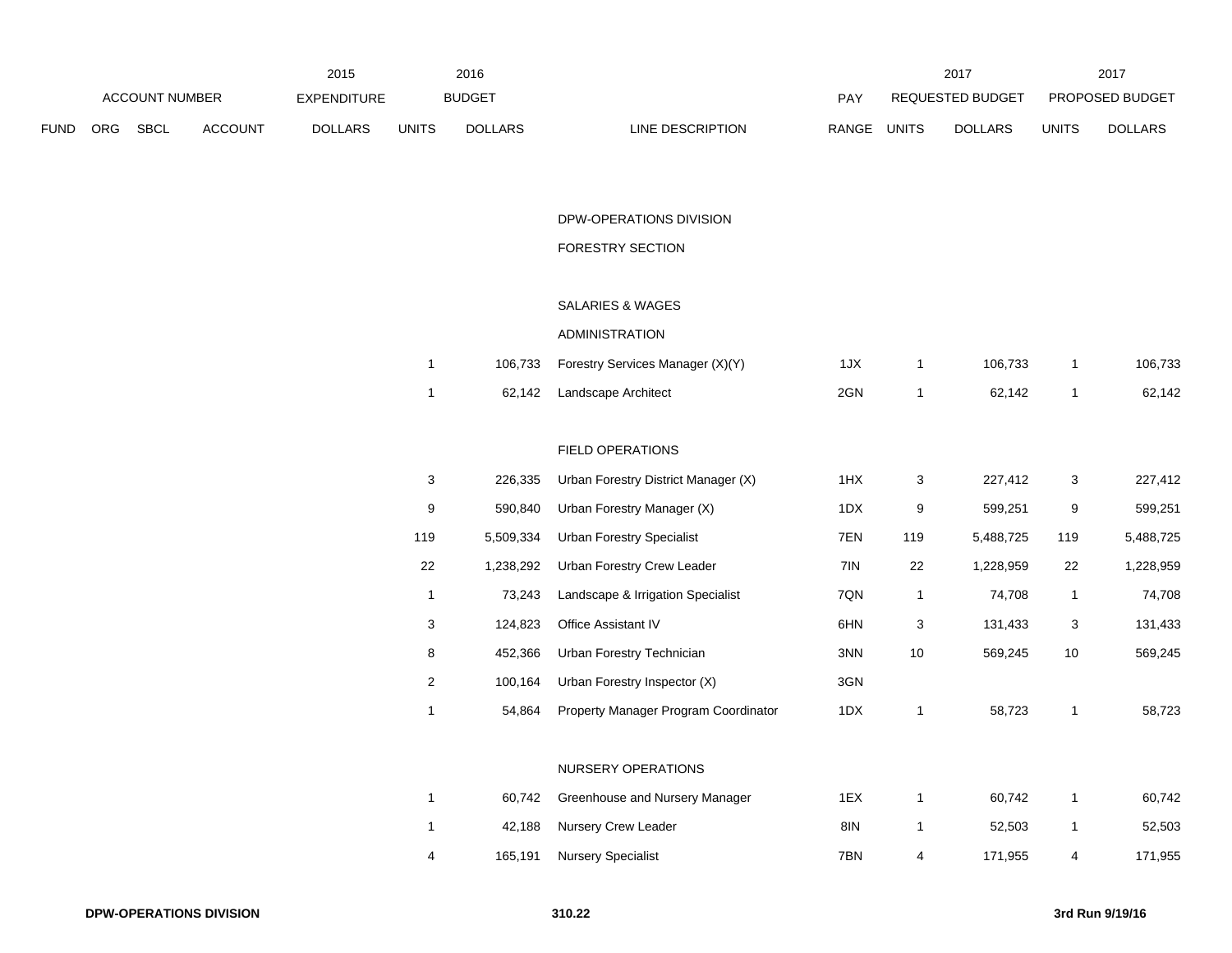|      |     |                |         | 2015           |                | 2016           |                                     |             |                  | 2017             |                         | 2017            |
|------|-----|----------------|---------|----------------|----------------|----------------|-------------------------------------|-------------|------------------|------------------|-------------------------|-----------------|
|      |     | ACCOUNT NUMBER |         | EXPENDITURE    |                | <b>BUDGET</b>  |                                     | PAY         |                  | REQUESTED BUDGET |                         | PROPOSED BUDGET |
| FUND | ORG | <b>SBCL</b>    | ACCOUNT | <b>DOLLARS</b> | <b>UNITS</b>   | <b>DOLLARS</b> | LINE DESCRIPTION                    | RANGE UNITS |                  | <b>DOLLARS</b>   | <b>UNITS</b>            | <b>DOLLARS</b>  |
|      |     |                |         |                |                |                |                                     |             |                  |                  |                         |                 |
|      |     |                |         |                |                |                | SHOP OPERATIONS                     |             |                  |                  |                         |                 |
|      |     |                |         |                | $\mathbf{1}$   | 54,865         | Shop & Maintenance Supervisor       | 1DX         | $\mathbf{1}$     | 57,499           | $\mathbf{1}$            | 57,499          |
|      |     |                |         |                | $\mathbf{1}$   | 39,138         | Lead Equipment Mechanic             | 7FN         | $\mathbf{1}$     | 42,455           | $\mathbf{1}$            | 42,455          |
|      |     |                |         |                | $\overline{2}$ | 80,281         | Equip. Mechanic III                 | 7CN         | $\boldsymbol{2}$ | 80,281           | $\overline{2}$          | 80,281          |
|      |     |                |         |                | $\mathbf{1}$   | 44,324         | <b>Utility Crew Worker</b>          | 8FN         |                  |                  |                         |                 |
|      |     |                |         |                |                |                | AUXILIARY PERSONNEL                 |             |                  |                  |                         |                 |
|      |     |                |         |                | $\mathbf{1}$   |                | Urban Forestry District Manager (X) | 1HX         | $\mathbf{1}$     |                  | $\mathbf{1}$            |                 |
|      |     |                |         |                | $\mathbf{1}$   |                | <b>Urban Forestry Manager</b>       | 1DX         | $\mathbf{1}$     |                  | $\mathbf{1}$            |                 |
|      |     |                |         |                | 20             |                | <b>Urban Forestry Specialist</b>    | 7EN         | 20               |                  | 20                      |                 |
|      |     |                |         |                | 3              |                | Urban Forestry Crew Leader          | 7IN         | 3                |                  | 3                       |                 |
|      |     |                |         |                | 4              |                | Urban Forestry Laborer              | 8EN         | $\overline{4}$   |                  | $\overline{\mathbf{4}}$ |                 |
|      |     |                |         |                | 42             |                | Urban Forestry Laborer (Seasonal)   | 8EN         | 42               |                  | 42                      |                 |
|      |     |                |         |                | $\,6\,$        |                | Urban Forestry Technician           | 3NN         | $\,6\,$          |                  | 6                       |                 |
|      |     |                |         |                | 15             |                | City Laborer                        |             | 15               |                  | 15                      |                 |
|      |     |                |         |                |                |                |                                     |             |                  |                  |                         |                 |
|      |     |                |         |                | 92             |                | <b>Total Auxiliary Personnel</b>    |             | 92               |                  | 92                      |                 |
|      |     |                |         | 16,217,432     | 273            | 9,025,865      | <b>Total Before Adjustments</b>     |             | 272              | 9,012,766        | 272                     | 9,012,766       |
|      |     |                |         |                |                |                | Salary & Wage Rate Change           |             |                  |                  |                         |                 |
|      |     |                |         |                |                | 436,900        | Overtime Compensated                |             |                  | 445,638          |                         | 433,138         |
|      |     |                |         |                |                | (180, 518)     | Personnel Cost Adjustment           |             |                  | (180, 256)       |                         | (180, 256)      |
|      |     |                |         |                |                | (22, 400)      | Other- Salary Adjustments           |             |                  |                  |                         | (25,000)        |
|      |     |                |         |                |                |                |                                     |             |                  |                  |                         |                 |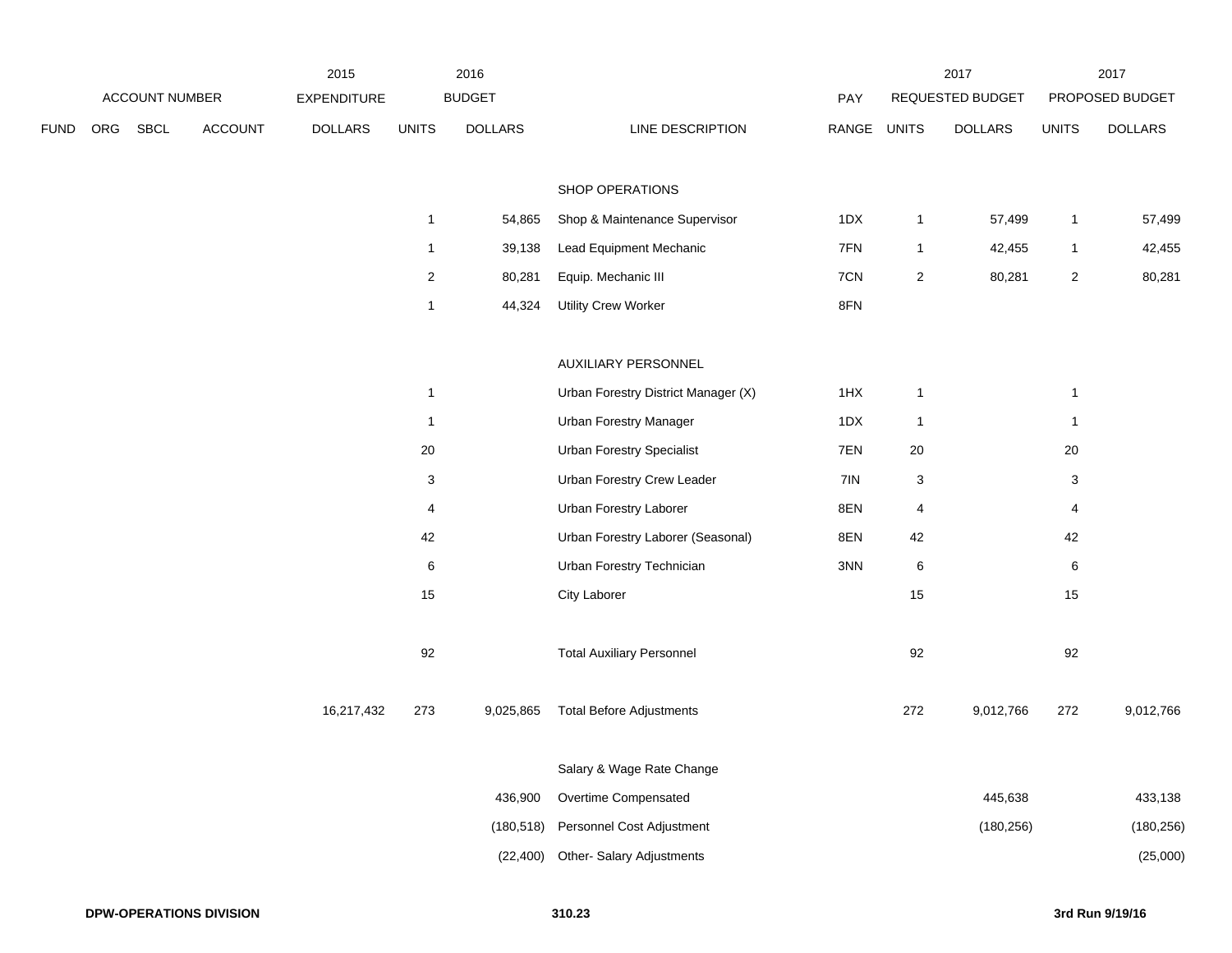|             |      |                       |                                | 2015               |              | 2016           |                                                                           |            |              | 2017                    |              | 2017            |
|-------------|------|-----------------------|--------------------------------|--------------------|--------------|----------------|---------------------------------------------------------------------------|------------|--------------|-------------------------|--------------|-----------------|
|             |      | <b>ACCOUNT NUMBER</b> |                                | <b>EXPENDITURE</b> |              | <b>BUDGET</b>  |                                                                           | <b>PAY</b> |              | <b>REQUESTED BUDGET</b> |              | PROPOSED BUDGET |
| <b>FUND</b> | ORG  | SBCL                  | <b>ACCOUNT</b>                 | <b>DOLLARS</b>     | <b>UNITS</b> | <b>DOLLARS</b> | LINE DESCRIPTION                                                          | RANGE      | <b>UNITS</b> | <b>DOLLARS</b>          | <b>UNITS</b> | <b>DOLLARS</b>  |
|             |      |                       |                                |                    |              |                |                                                                           |            |              |                         |              |                 |
|             |      |                       |                                | 16,217,432         | 273          | 9,259,847      | Gross Salaries & Wages Total                                              |            | 272          | 9,278,148               | 272          | 9,240,648       |
|             |      |                       |                                |                    |              |                |                                                                           |            |              |                         |              |                 |
|             |      |                       |                                | (50, 715)          |              | (50,000)       | Reimbursable Services Deduction                                           |            |              | (50,000)                |              | (50,000)        |
|             |      |                       |                                | (1, 251, 836)      |              | (1, 185, 900)  | <b>Capital Improvements Deduction</b>                                     |            |              | (1, 185, 900)           |              | (1, 185, 900)   |
|             |      |                       |                                |                    |              |                | Grants & Aids Deduction                                                   |            |              |                         |              |                 |
|             |      |                       |                                |                    |              |                |                                                                           |            |              |                         |              |                 |
| 0001        | 5458 | R999                  | 006000                         | 7,329,768          | 273          | 8,023,947      | NET SALARIES & WAGES TOTAL                                                |            | 272          | 8,042,248               | 272          | 8,004,748       |
|             |      |                       |                                |                    |              |                |                                                                           |            |              |                         |              |                 |
|             |      |                       |                                |                    | 158.79       |                | O&M FTE'S                                                                 |            | 158.79       |                         | 158.79       |                 |
|             |      |                       |                                |                    | 22.60        |                | NON-O&M FTE'S                                                             |            | 22.60        |                         | 22.60        |                 |
|             |      |                       |                                |                    |              |                | (X) Private Auto Allowance May Be Paid Pursuant to                        |            |              |                         |              |                 |
|             |      |                       |                                |                    |              |                |                                                                           |            |              |                         |              |                 |
|             |      |                       |                                |                    |              |                | Section 350-183 of the Milwaukee Code.                                    |            |              |                         |              |                 |
|             |      |                       |                                |                    |              |                | (Y) Required to file a Statement of Economic Interests in accordance with |            |              |                         |              |                 |
|             |      |                       |                                |                    |              |                | the Milwaukee Code of Ordinances Chapter 303 - Code of Ethics.            |            |              |                         |              |                 |
|             |      |                       |                                |                    |              |                |                                                                           |            |              |                         |              |                 |
| 0001        | 5458 | R999                  | 006100                         | 3,073,265          |              | 3,851,495      | ESTIMATED EMPLOYEE FRINGE BENEFITS                                        |            |              | 3,619,012               |              | 3,602,137       |
|             |      |                       |                                |                    |              |                | (Involves Revenue Offset-No Transfers from this Account)                  |            |              |                         |              |                 |
|             |      |                       |                                |                    |              |                |                                                                           |            |              |                         |              |                 |
|             |      |                       |                                |                    |              |                | OPERATING EXPENDITURES                                                    |            |              |                         |              |                 |
| 0001        | 5458 | R999                  | 630100                         | 28,262             |              | 19,000         | General Office Expense                                                    |            |              | 21,000                  |              | 21,000          |
| 0001        | 5458 | R999                  | 630500                         | 92,685             |              | 105,000        | Tools & Machinery Parts                                                   |            |              | 105,000                 |              | 105,000         |
| 0001        | 5458 | R999                  | 631000                         | 8,125              |              | 15,000         | <b>Construction Supplies</b>                                              |            |              | 15,000                  |              | 15,000          |
| 0001        | 5458 | R999                  | 631500                         | 4,306              |              | 8,000          | Energy                                                                    |            |              | 8,000                   |              | 8,000           |
|             |      |                       | <b>DPW-OPERATIONS DIVISION</b> |                    |              |                | 310.24                                                                    |            |              |                         |              | 3rd Run 9/19/16 |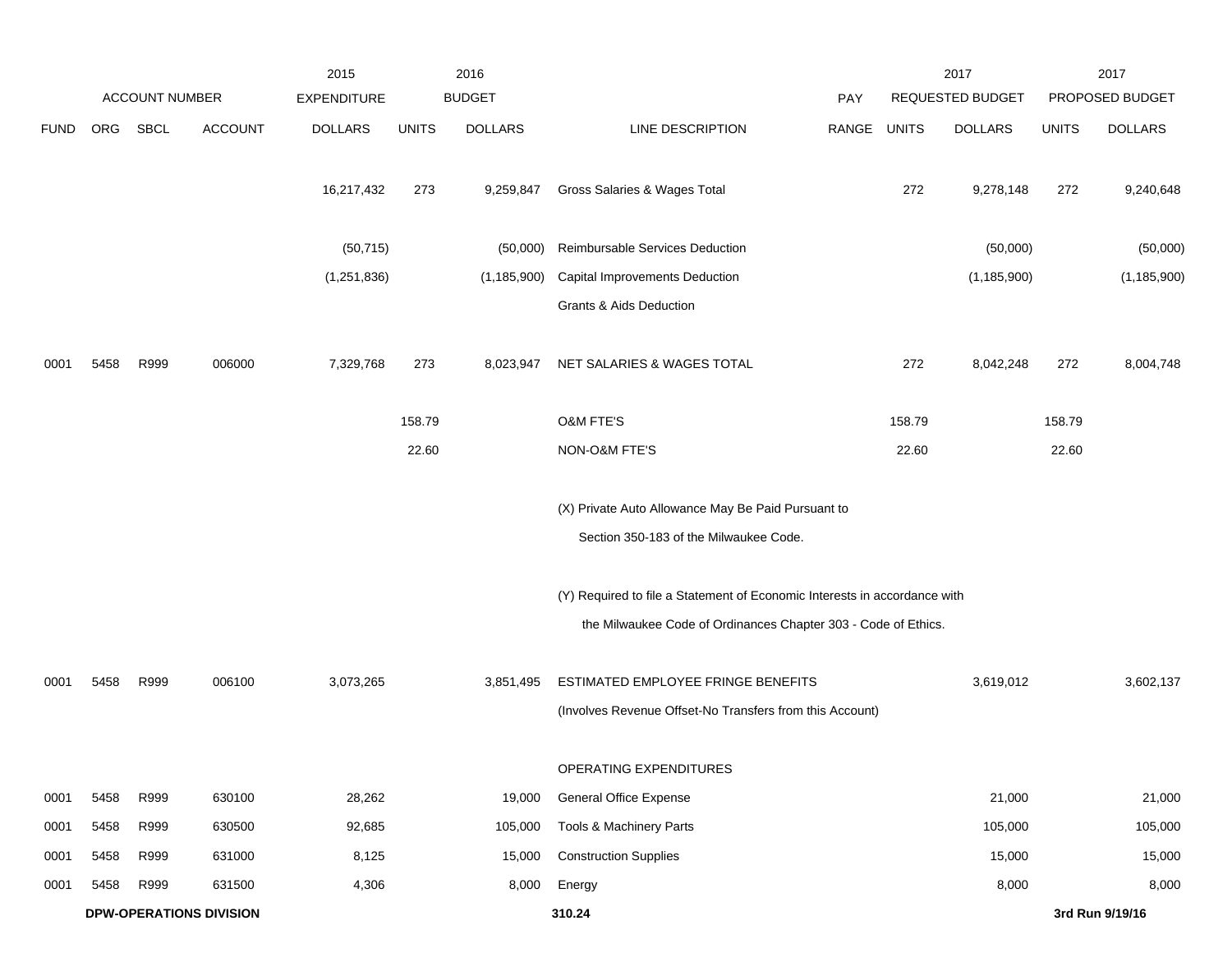|             |      |                       |                                | 2015               |              | 2016           |                                             |       |              | 2017             |                | 2017            |
|-------------|------|-----------------------|--------------------------------|--------------------|--------------|----------------|---------------------------------------------|-------|--------------|------------------|----------------|-----------------|
|             |      | <b>ACCOUNT NUMBER</b> |                                | <b>EXPENDITURE</b> |              | <b>BUDGET</b>  |                                             | PAY   |              | REQUESTED BUDGET |                | PROPOSED BUDGET |
| <b>FUND</b> | ORG  | <b>SBCL</b>           | <b>ACCOUNT</b>                 | <b>DOLLARS</b>     | <b>UNITS</b> | <b>DOLLARS</b> | LINE DESCRIPTION                            | RANGE | <b>UNITS</b> | <b>DOLLARS</b>   | <b>UNITS</b>   | <b>DOLLARS</b>  |
|             |      |                       |                                |                    |              |                |                                             |       |              |                  |                |                 |
| 0001        | 5458 | R999                  | 632000                         | 298,720            |              | 330,000        | <b>Other Operating Supplies</b>             |       |              | 330,000          |                | 300,000         |
| 0001        | 5458 | R999                  | 632500                         | $\blacksquare$     |              |                | <b>Facility Rental</b>                      |       |              |                  |                |                 |
| 0001        | 5458 | R999                  | 633000                         | 1,557              |              |                | Vehicle Rental                              |       |              |                  |                |                 |
| 0001        | 5458 | R999                  | 633500                         | 11,118             |              | 12,000         | Non-Vehicle Equipment Rental                |       |              | 12,000           |                | 12,000          |
| 0001        | 5458 | R999                  | 634000                         | 10,284             |              | 10,000         | <b>Professional Services</b>                |       |              | 10,000           |                | 10,000          |
| 0001        | 5458 | R999                  | 634500                         |                    |              |                | Information Technology Services             |       |              |                  |                |                 |
| 0001        | 5458 | R999                  | 635000                         | 50,397             |              | 20,000         | <b>Property Services</b>                    |       |              | 30,000           |                | 30,000          |
| 0001        | 5458 | R999                  | 635500                         |                    |              |                | Infrastructure Services                     |       |              |                  |                |                 |
| 0001        | 5458 | R999                  | 636000                         |                    |              |                | Vehicle Repair Services                     |       |              |                  |                |                 |
| 0001        | 5458 | R999                  | 636500                         | 269,153            |              | 240,337        | <b>Other Operating Services</b>             |       |              | 240,337          |                | 240,337         |
| 0001        | 5458 | R999                  | 637000                         |                    |              |                | Loans and Grants                            |       |              |                  |                |                 |
| 0001        | 5458 | R999                  | 637501                         | 67,320             |              | 80,000         | <b>Reimburse Other Departments</b>          |       |              | 80,000           |                | 80,000          |
|             |      |                       |                                |                    |              |                |                                             |       |              |                  |                |                 |
| 0001        | 5458 | R999                  | 006300                         | 841,927            |              | 839,337        | OPERATING EXPENDITURES TOTAL                |       |              | 851,337          |                | 821,337         |
|             |      |                       |                                |                    |              |                |                                             |       |              |                  |                |                 |
|             |      |                       |                                |                    |              |                | <b>EQUIPMENT PURCHASES</b>                  |       |              |                  |                |                 |
|             |      |                       |                                |                    |              |                |                                             |       |              |                  |                |                 |
|             |      |                       |                                |                    |              |                | <b>Additional Equipment</b>                 |       |              |                  |                |                 |
|             |      |                       |                                |                    |              |                |                                             |       |              |                  |                |                 |
|             |      |                       |                                |                    |              |                | Subtotal - Additional Equipment             |       |              |                  |                |                 |
|             |      |                       |                                |                    |              |                | Replacement Equipment                       |       |              |                  |                |                 |
|             |      |                       |                                |                    | $\mathbf{1}$ | 8,000          | Trailers, Work Shanty                       |       | $\mathbf{1}$ | 21,000           | $\mathbf{1}$   | 21,000          |
|             |      |                       |                                |                    | $\mathbf{1}$ | 24,000         | Commercial grade turf maintenance equipment |       | 3            | 90,000           | $\overline{2}$ | 60,000          |
|             |      |                       |                                |                    | $\mathbf{1}$ | 45,000         | <b>Commercial Slope Mower</b>               |       | $\mathbf{1}$ | 35,000           | $\mathbf{1}$   | 35,000          |
|             |      |                       | <b>DPW-OPERATIONS DIVISION</b> |                    |              |                | 310.25                                      |       |              |                  |                | 3rd Run 9/19/16 |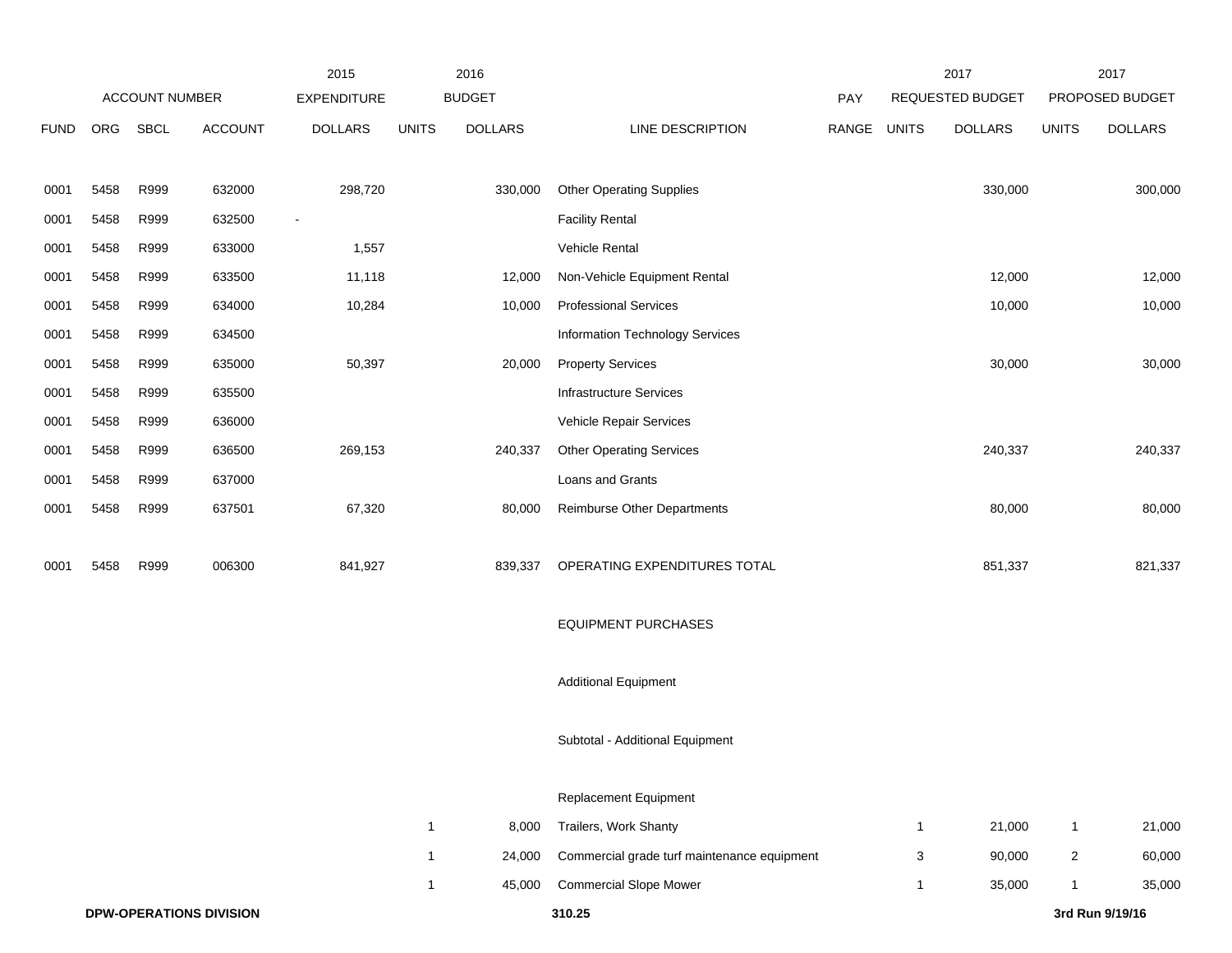|             |      |                       |                | 2015               |              | 2016           |                                        |       |                | 2017                    |              | 2017            |
|-------------|------|-----------------------|----------------|--------------------|--------------|----------------|----------------------------------------|-------|----------------|-------------------------|--------------|-----------------|
|             |      | <b>ACCOUNT NUMBER</b> |                | <b>EXPENDITURE</b> |              | <b>BUDGET</b>  |                                        | PAY   |                | <b>REQUESTED BUDGET</b> |              | PROPOSED BUDGET |
| <b>FUND</b> | ORG  | <b>SBCL</b>           | <b>ACCOUNT</b> | <b>DOLLARS</b>     | <b>UNITS</b> | <b>DOLLARS</b> | <b>LINE DESCRIPTION</b>                | RANGE | <b>UNITS</b>   | <b>DOLLARS</b>          | <b>UNITS</b> | <b>DOLLARS</b>  |
|             |      |                       |                |                    |              |                |                                        |       |                |                         |              |                 |
|             |      |                       |                |                    | $\mathbf{1}$ | 50,000         | Articulated Grapple Loading Trailer    |       |                |                         |              |                 |
|             |      |                       |                |                    |              |                | 16' Equipment Trailer                  |       | $\overline{2}$ | 17,000                  | $\mathbf{1}$ | 8,500           |
|             |      |                       |                |                    |              |                | Commercial Tractor/Loader              |       | $\overline{1}$ | 49,500                  | $\mathbf{1}$ | 49,500          |
|             |      |                       |                |                    |              |                |                                        |       |                |                         |              |                 |
|             |      |                       |                | 11,050             |              | 127,000        | Subtotal - Replacement Equipment       |       |                | 212,500                 |              | 174,000         |
|             |      |                       |                |                    |              |                |                                        |       |                |                         |              |                 |
| 0001        | 5458 | R999                  | 006800         | 11,050             |              | 127,000        | <b>EQUIPMENT PURCHASES TOTAL</b>       |       |                | 212,500                 |              | 174,000         |
|             |      |                       |                |                    |              |                |                                        |       |                |                         |              |                 |
|             |      |                       |                |                    |              |                | SPECIAL FUNDS                          |       |                |                         |              |                 |
| 0001        | 5458 | R551                  | 006300         |                    |              |                | Vacant Lot Maintenance*                |       |                |                         |              |                 |
| 0001        | 5458 | R553                  | 006300         | 1,926,405          |              | 2,144,333      | In Rem/Vacant Lot Property Management* |       |                | 2,266,645               |              | 2,240,000       |
|             |      |                       |                |                    |              |                |                                        |       |                |                         |              |                 |
|             |      |                       |                | 1,926,405          |              | 2,144,333      | SPECIAL FUNDS TOTAL                    |       |                | 2,266,645               |              | 2,240,000       |
|             |      |                       |                |                    |              |                | DPW-OPERATIONS DIVISION                |       |                |                         |              |                 |
|             |      |                       |                |                    |              |                |                                        |       |                |                         |              |                 |
|             |      |                       |                | 13,182,415         |              | 14,986,112     | FORESTRY SECTION TOTAL                 |       |                | 14,991,742              |              | 14,842,222      |
|             |      |                       |                |                    |              |                |                                        |       |                |                         |              |                 |

\*Appropriation Control Account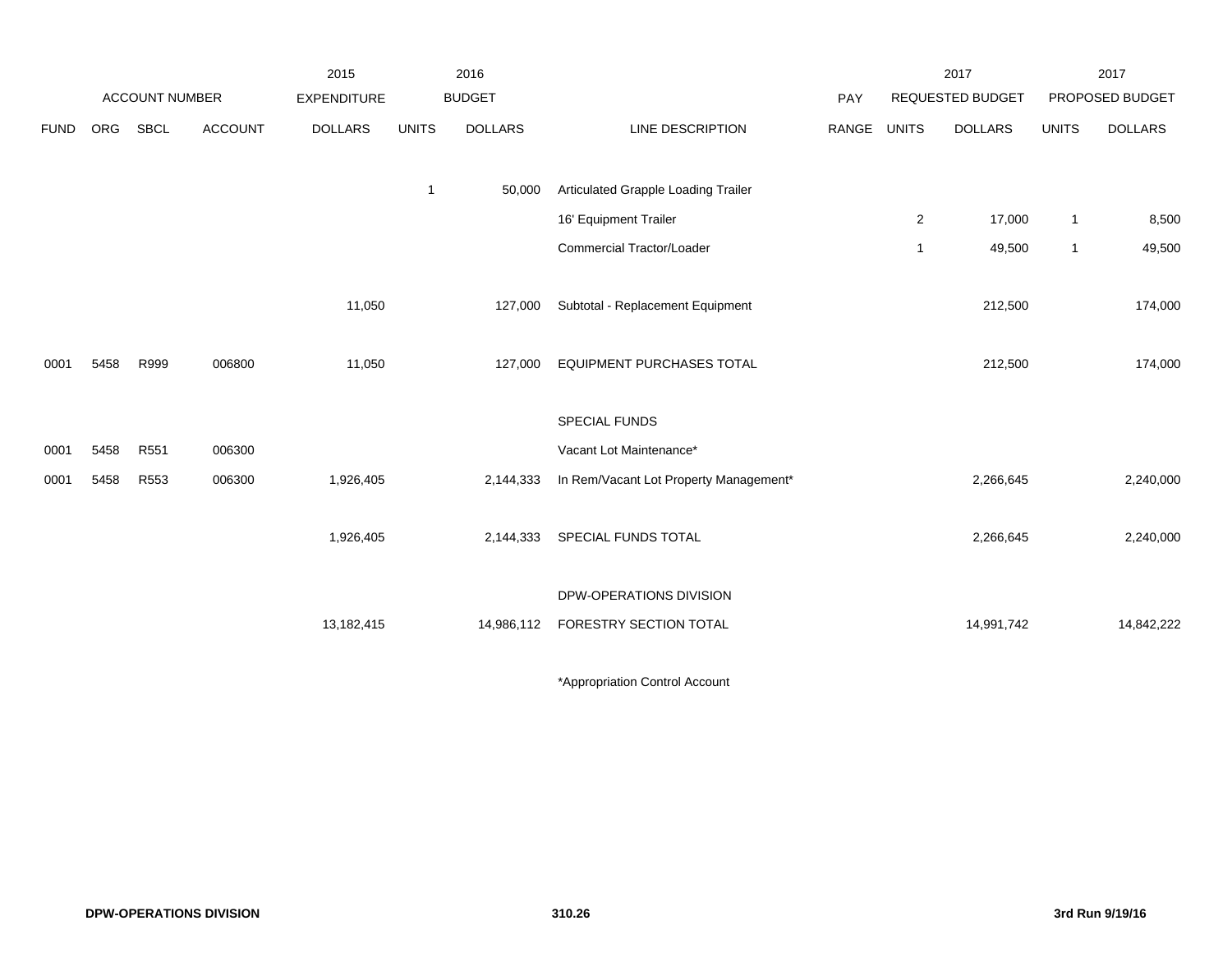|             |      |                       |                | 2015               |              | 2016           |                                               |       |              | 2017             |              | 2017            |
|-------------|------|-----------------------|----------------|--------------------|--------------|----------------|-----------------------------------------------|-------|--------------|------------------|--------------|-----------------|
|             |      | <b>ACCOUNT NUMBER</b> |                | <b>EXPENDITURE</b> |              | <b>BUDGET</b>  |                                               | PAY   |              | REQUESTED BUDGET |              | PROPOSED BUDGET |
| <b>FUND</b> | ORG  | SBCL                  | <b>ACCOUNT</b> | <b>DOLLARS</b>     | <b>UNITS</b> | <b>DOLLARS</b> | LINE DESCRIPTION                              | RANGE | <b>UNITS</b> | <b>DOLLARS</b>   | <b>UNITS</b> | <b>DOLLARS</b>  |
|             |      |                       |                |                    |              |                | SPECIAL PURPOSE ACCOUNTS-                     |       |              |                  |              |                 |
|             |      |                       |                |                    |              |                | <b>MISCELLANEOUS</b>                          |       |              |                  |              |                 |
| 0001        | 1650 | S104                  | 006300         | 111,056            |              | 115,000        | Alternative Transportation for City Employees |       |              | 115,000          |              | 115,000         |
| 0001        | 2110 | S105                  | 006300         | 7,034              |              | 7,100          | Annual Payment to DNR                         |       |              | 7,100            |              | 7,100           |
| 0001        | 1310 | S106                  | 006300         | 215,710            |              |                | 260,000 Audit Fund                            |       |              | 260,000          |              | 260,000         |
| 0001        | 2110 | S108                  | 006300         | 17,114             |              | 17,000         | Bds. & Comm. Reimbursement Expense            |       |              | 18,000           |              | 18,000          |
| 0001        | 2110 | S111                  | 006300         | 17,019             |              | 30,000         | Care of Prisoners Fund                        |       |              | 30,000           |              | 20,000          |
| 0001        | 5140 | S224                  | 006300         | 100,000            |              |                | Career Pathways                               |       |              |                  |              |                 |
| 0001        | 1510 | Sxxx                  | 006300         |                    |              |                | <b>Children's Savings Accounts</b>            |       |              |                  |              | 50,000          |
| 0001        | 1490 | S113                  | 006300         | 1,132,266          |              | 1,125,000      | <b>City Attorney Collection Contract</b>      |       |              | 1,125,000        |              | 1,125,000       |
| 0001        | 1320 | S116                  | 006300         | 6,913              |              |                | Clerk of Court-Witness Fees Fund              |       |              |                  |              |                 |
| 0001        | 1650 | S223                  | 006300         | 955                |              |                | <b>Community Outreach</b>                     |       |              |                  |              |                 |
| 0001        | 5140 | S225                  | 006300         | 155,141            |              |                | <b>Community Work Partnership</b>             |       |              |                  |              |                 |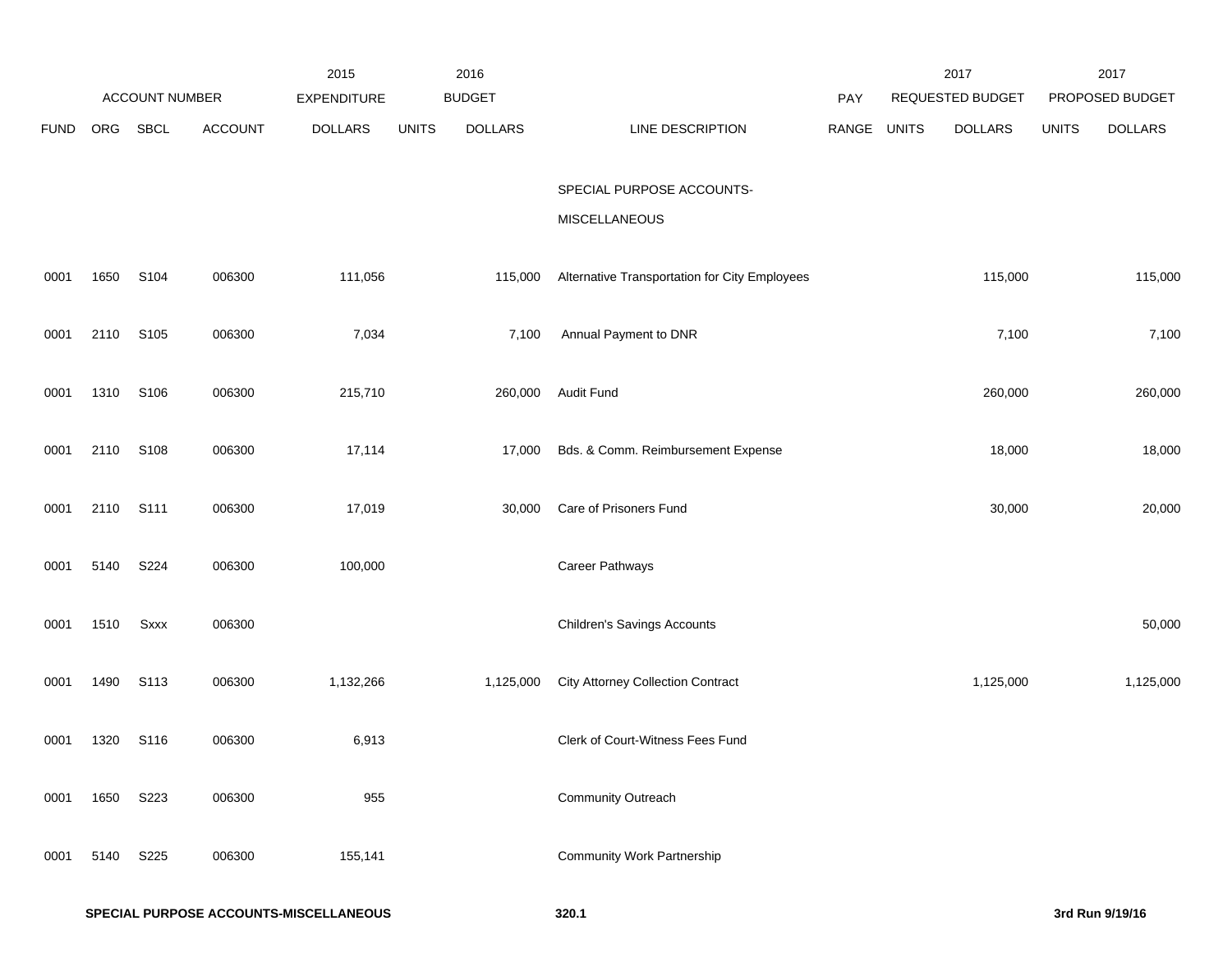|             |      | ACCOUNT NUMBER |         | 2015<br><b>EXPENDITURE</b>             |              | 2016<br><b>BUDGET</b> |                                                                                                                                                                                                      | <b>PAY</b>  | 2017<br>REQUESTED BUDGET |              | 2017<br>PROPOSED BUDGET |
|-------------|------|----------------|---------|----------------------------------------|--------------|-----------------------|------------------------------------------------------------------------------------------------------------------------------------------------------------------------------------------------------|-------------|--------------------------|--------------|-------------------------|
| <b>FUND</b> | ORG  | SBCL           | ACCOUNT | <b>DOLLARS</b>                         | <b>UNITS</b> | <b>DOLLARS</b>        | LINE DESCRIPTION                                                                                                                                                                                     | RANGE UNITS | <b>DOLLARS</b>           | <b>UNITS</b> | <b>DOLLARS</b>          |
| 0001        | 2110 | D001           | 006300  |                                        |              | 3,000,000             | <b>Contribution Fund General</b>                                                                                                                                                                     |             | 3,000,000                |              | 3,000,000               |
| 0001        | 3810 | S229           | 006300  | 28,937                                 |              | 180,000               | Crisis Response for Trauma-Informed Care Counseling (A)(B)                                                                                                                                           |             | 180,000                  |              | 180,000                 |
|             |      |                |         |                                        |              |                       | (A) The Common Council's intent is to allocate \$50,000<br>in CDBG reprogramming for this purpose in 2016.                                                                                           |             |                          |              |                         |
|             |      |                |         |                                        |              |                       | (B) The intent of the Common Council is that some of<br>this funding shall be used for trauma-informed care<br>counseling training for fire and paramedic staff of<br>the Milwaukee Fire Department. |             |                          |              |                         |
| 0001        | 1490 | S118           | 006300  | 8,563,386                              |              | 1,225,000             | Damages and Claims Fund                                                                                                                                                                              |             | 1,225,000                |              | 1,225,000               |
| 0001        | 1510 | S207           | 006300  | 25,341                                 |              | 27,000                | E-Civis Grants Locator                                                                                                                                                                               |             | 27,000                   |              | 27,000                  |
| 0001        | 1510 | S199           | 006300  | 46,682                                 |              | 70,000                | E-Government Payment Systems                                                                                                                                                                         |             | 70,000                   |              | 70,000                  |
| 0001        | 1310 | S123           | 006300  | 33,998                                 |              | 20,000                | Economic Development Committee Fund                                                                                                                                                                  |             | 20,000                   |              | 20,000                  |
| 0001        | 1650 | S124           | 006300  | 24,769                                 |              | 20,000                | <b>Employee Training Fund</b>                                                                                                                                                                        |             | 20,000                   |              | 20,000                  |
| 0001        | 2110 | S133           | 006100  | 134,955                                |              | 150,000               | Firemen's Relief Fund                                                                                                                                                                                |             | 150,000                  |              | 150,000                 |
| 0001        | 1650 | S134           | 006300  | 83,362                                 |              | 100,000               | <b>Flexible Spending Account</b>                                                                                                                                                                     |             | 115,000                  |              | 115,000                 |
|             |      |                |         | SPECIAL PURPOSE ACCOUNTS-MISCELLANEOUS |              |                       | 320.2                                                                                                                                                                                                |             |                          |              | 3rd Run 9/19/16         |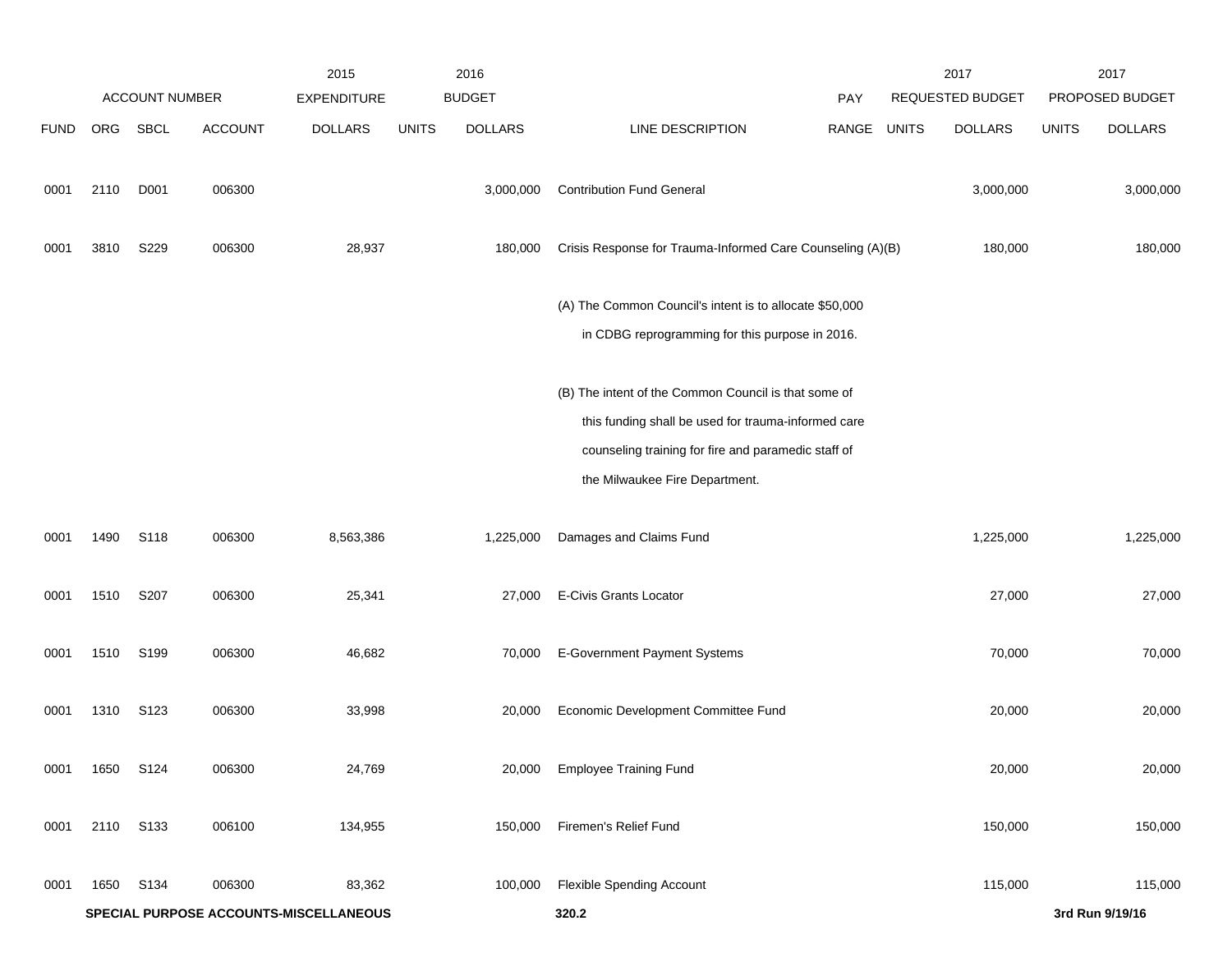|             |      | ACCOUNT NUMBER |                | 2015<br><b>EXPENDITURE</b>             |              | 2016<br><b>BUDGET</b> |                                            | <b>PAY</b>  | 2017<br>REQUESTED BUDGET |              | 2017<br>PROPOSED BUDGET |
|-------------|------|----------------|----------------|----------------------------------------|--------------|-----------------------|--------------------------------------------|-------------|--------------------------|--------------|-------------------------|
| <b>FUND</b> | ORG  | SBCL           | <b>ACCOUNT</b> | <b>DOLLARS</b>                         | <b>UNITS</b> | <b>DOLLARS</b>        | LINE DESCRIPTION                           | RANGE UNITS | <b>DOLLARS</b>           | <b>UNITS</b> | <b>DOLLARS</b>          |
|             |      |                |                |                                        |              |                       |                                            |             |                          |              |                         |
| 0001        | 1650 | <b>Sxxx</b>    | 006100         |                                        |              |                       | FMLA Fund                                  |             | 100,000                  |              |                         |
| 0001        | 3600 | S137           | 006300         | 114,252                                |              | 65,000                | Graffiti Abatement Fund                    |             | 65,000                   |              | 65,000                  |
| 0001        | 4500 | S139           | 006100         | 1,993,108                              |              | 2,150,000             | Group Life Insurance Premium               |             |                          |              | 3,000,000               |
| 0001        | 1490 | S143           | 006300         | 420,886                                |              | 600,000               | Insurance Fund                             |             | 655,000                  |              | 655,000                 |
| 0001        | 1510 | S233           | 006300         |                                        |              | 27,000                | In-School Youth Program                    |             |                          |              |                         |
| 0001        | 1510 | S226           | 006300         | 75,000                                 |              |                       | Job Scan, Industry Assessment & Evaluation |             |                          |              |                         |
| 0001        | 1910 | S209           | 006300         | 646,772                                |              | 726,000               | <b>Land Management</b>                     |             | 726,000                  |              | 676,000                 |
| 0001        | 1650 | S145           | 006100         | 635,213                                |              | 640,000               | Long Term Disability Insurance             |             | 750,000                  |              | 650,000                 |
|             |      |                |                |                                        |              |                       | Maintenance of Essential Utility           |             |                          |              |                         |
| 0001        | 3600 | S147           | 006300         | 87,257                                 |              | 65,000                | Services-Residential Real Property         |             | 65,000                   |              | 65,000                  |
| 0001        | 1310 | S148           | 006300         | 82,686                                 |              | 88,000                | Memberships, City                          |             | 88,000                   |              | 88,000                  |
| 0001        | 1910 | S151           | 006300         | 134,365                                |              | 200,000               | Milwaukee Arts Board Projects              |             | 200,000                  |              | 200,000                 |
| 0001        | 1910 | S150           | 006300         | 104,698                                |              | 110,000               | Milwaukee Fourth of July Commission        |             | 125,000                  |              | 125,000                 |
|             |      |                |                | SPECIAL PURPOSE ACCOUNTS-MISCELLANEOUS |              |                       | 320.3                                      |             |                          |              | 3rd Run 9/19/16         |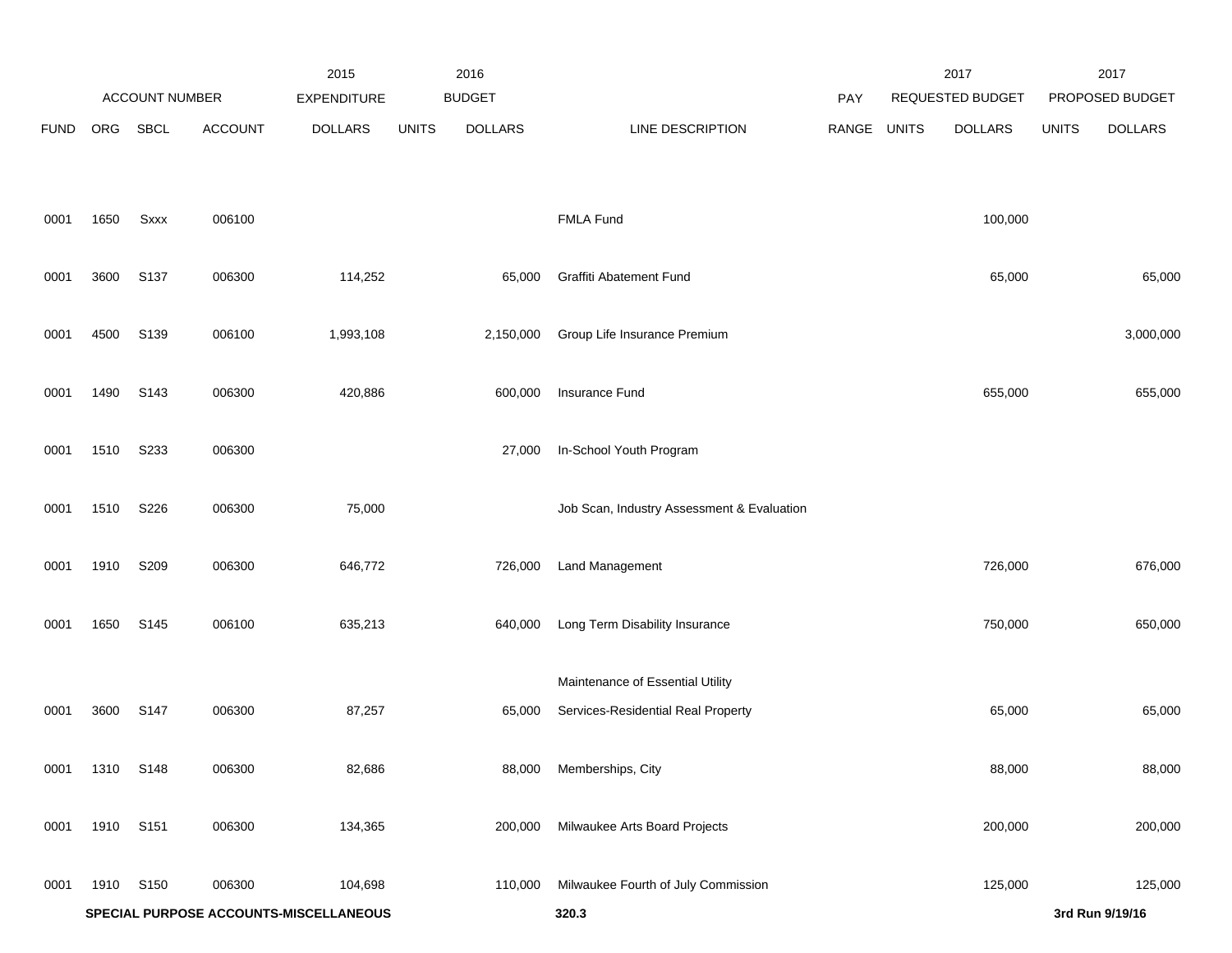|             |      |                       |                | 2015               | 2016                           |           |                                                                                                                                               |             | 2017             |              | 2017            |
|-------------|------|-----------------------|----------------|--------------------|--------------------------------|-----------|-----------------------------------------------------------------------------------------------------------------------------------------------|-------------|------------------|--------------|-----------------|
|             |      | <b>ACCOUNT NUMBER</b> |                | <b>EXPENDITURE</b> | <b>BUDGET</b>                  |           |                                                                                                                                               | <b>PAY</b>  | REQUESTED BUDGET |              | PROPOSED BUDGET |
| <b>FUND</b> | ORG  | SBCL                  | <b>ACCOUNT</b> | <b>DOLLARS</b>     | <b>DOLLARS</b><br><b>UNITS</b> |           | LINE DESCRIPTION                                                                                                                              | RANGE UNITS | <b>DOLLARS</b>   | <b>UNITS</b> | <b>DOLLARS</b>  |
|             |      |                       |                |                    |                                |           |                                                                                                                                               |             |                  |              |                 |
|             |      |                       |                |                    |                                |           |                                                                                                                                               |             |                  |              |                 |
| 0001        | 1320 | S235                  | 006300         |                    |                                | 50,000    | <b>MPS Driver's Education</b>                                                                                                                 |             | 50,000           |              | 50,000          |
| 0001        | 1320 | S <sub>155</sub>      | 006300         | 423,606            |                                | 425,000   | Municipal Court Intervention Program                                                                                                          |             | 425,000          |              | 425,000         |
|             |      |                       |                |                    |                                |           |                                                                                                                                               |             |                  |              |                 |
| 0001        | 1310 | S234                  | 006300         |                    |                                | 150,000   | Municipal Identification Card                                                                                                                 |             |                  |              |                 |
|             |      |                       |                |                    |                                |           |                                                                                                                                               |             |                  |              |                 |
| 0001        | 1490 | S <sub>157</sub>      | 006300         | 1,468,734          |                                | 850,000   | Outside Counsel/Expert Witness Fund                                                                                                           |             | 850,000          |              | 850,000         |
|             |      |                       |                |                    |                                |           |                                                                                                                                               |             |                  |              |                 |
| 0001        | 9990 | S183                  | 006300         |                    | 50,000,001                     |           | Reimbursable Services Advance Fund                                                                                                            |             | 50,000,001       |              | 50,000,001      |
|             |      |                       |                |                    |                                |           |                                                                                                                                               |             |                  |              |                 |
| 0001        | 9990 | S183                  | 006300         |                    | (50,000,000)                   |           | Less Recovery From Reimbursable Operations                                                                                                    |             | (50,000,000)     |              | (50,000,000)    |
|             |      |                       |                |                    |                                |           |                                                                                                                                               |             |                  |              |                 |
|             |      |                       |                |                    |                                |           | To authorize a specific fund under the control of the Common Council for                                                                      |             |                  |              |                 |
|             |      |                       |                |                    |                                |           | the purpose of advance funding of reimbursable materials & services of                                                                        |             |                  |              |                 |
|             |      |                       |                |                    |                                |           | various City Departments. Funds are to be appropriated to various City                                                                        |             |                  |              |                 |
|             |      |                       |                |                    |                                |           | Departments and Agencies by Common Council Resolution. Funding for                                                                            |             |                  |              |                 |
|             |      |                       |                |                    |                                |           | this account is to be by temporary transfer of General City Funds in accord-                                                                  |             |                  |              |                 |
|             |      |                       |                |                    |                                |           | ance with Section 925-130A Wisconsin Statutes 1919. (Repayment to be<br>made from revenues received from billings to other City departments.) |             |                  |              |                 |
|             |      |                       |                |                    |                                |           |                                                                                                                                               |             |                  |              |                 |
| 0001        | 9990 | S <sub>163</sub>      | 006300         | 7,130,504          |                                | 750,000   | Remission of Taxes Fund                                                                                                                       |             | 1,200,000        |              | 1,200,000       |
|             |      |                       |                |                    |                                |           |                                                                                                                                               |             |                  |              |                 |
| 0001        | 2110 | S164                  | 006000         |                    |                                | 1,500,000 | Reserve for 27th Payroll                                                                                                                      |             | 1,500,000        |              | 1,500,000       |
|             |      |                       |                |                    |                                |           |                                                                                                                                               |             |                  |              |                 |
|             |      |                       |                |                    |                                |           |                                                                                                                                               |             |                  |              |                 |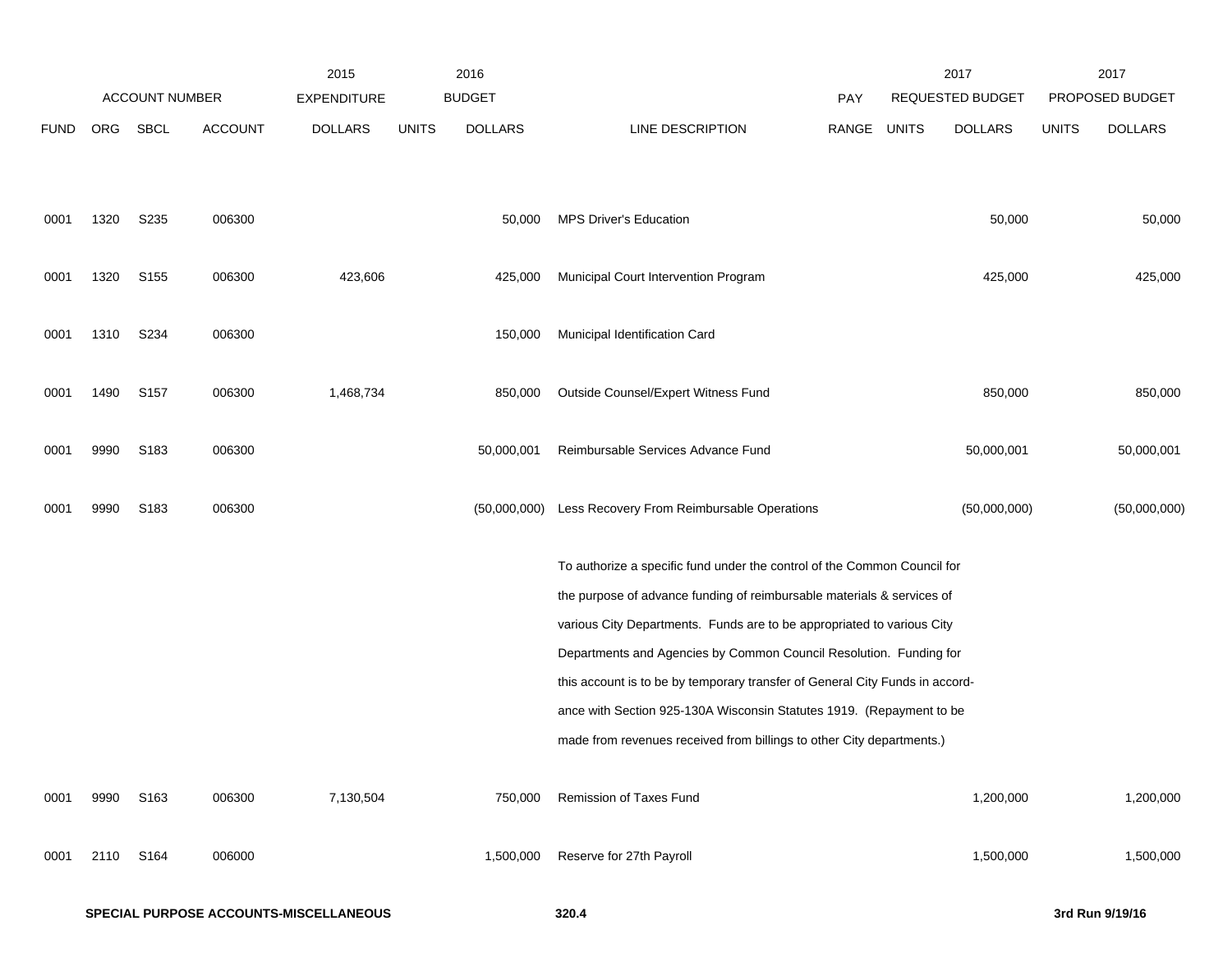|             |            |                       |                | 2015               |              | 2016           |                                                                  |            |              | 2017                    |              | 2017            |
|-------------|------------|-----------------------|----------------|--------------------|--------------|----------------|------------------------------------------------------------------|------------|--------------|-------------------------|--------------|-----------------|
|             |            | <b>ACCOUNT NUMBER</b> |                | <b>EXPENDITURE</b> |              | <b>BUDGET</b>  |                                                                  | <b>PAY</b> |              | <b>REQUESTED BUDGET</b> |              | PROPOSED BUDGET |
| <b>FUND</b> | <b>ORG</b> | <b>SBCL</b>           | <b>ACCOUNT</b> | <b>DOLLARS</b>     | <b>UNITS</b> | <b>DOLLARS</b> | LINE DESCRIPTION                                                 | RANGE      | <b>UNITS</b> | <b>DOLLARS</b>          | <b>UNITS</b> | <b>DOLLARS</b>  |
| 0001        | 4500       | S165                  | 006100         | 78,922             |              | 90,000         | Retirees Benefit Adjustment Fund                                 |            |              |                         |              | 80,000          |
|             |            |                       |                |                    |              |                |                                                                  |            |              |                         |              |                 |
| 0001        | 2110       | S152                  | 006300         |                    |              | 49,401,690     | MMSD-Sewer User Charge- Pass Through                             |            |              | 51,800,001              |              | 51,800,001      |
|             |            |                       |                |                    |              |                |                                                                  |            |              |                         |              |                 |
| 0001        | 2110       | S <sub>152</sub>      | 006300         |                    |              | (49, 401, 689) | Less Cost Recovery from Sewer User Charge                        |            |              | (51,800,000)            |              | (51,800,000)    |
|             |            |                       |                |                    |              |                |                                                                  |            |              |                         |              |                 |
| 0001        | 3810       | S236                  | 006300         |                    |              | 75,000         | Safe Zone Initiative                                             |            |              | 75,000                  |              | 75,000          |
| 0001        | 1510       | S230                  | 006300         | 132,025            |              | 150,000        | Summer Jobs for Adults Initiative                                |            |              |                         |              |                 |
|             |            |                       |                |                    |              |                |                                                                  |            |              |                         |              |                 |
| 0001        | 1650       | S171                  | 006300         | 649,095            |              | 725,000        | <b>Tuition Reimbursement Fund</b>                                |            |              | 725,000                 |              | 725,000         |
|             |            |                       |                |                    |              |                |                                                                  |            |              |                         |              |                 |
| 0001        | 1650       | S172                  | 006100         | 544,503            |              | 550,000        | Unemployment Compensation Fund                                   |            |              | 600,000                 |              | 600,000         |
|             |            |                       |                |                    |              |                |                                                                  |            |              |                         |              |                 |
| 0001        | 2110       | S174                  | 006000         |                    |              | 18,800,000     | Wages Supplement Fund                                            |            |              | 12,900,000              |              | 1,200,000       |
|             |            |                       |                |                    |              |                | (Actual experience reflected in departmental operating budgets.) |            |              |                         |              |                 |
|             |            |                       |                |                    |              |                | SPECIAL PURPOSE ACCOUNTS-                                        |            |              |                         |              |                 |
|             |            |                       |                | 25,426,264         |              | 35,132,102     | MISCELLANEOUS TOTAL                                              |            |              | 27,461,102              |              | 18,631,102      |
|             |            |                       |                |                    |              |                |                                                                  |            |              |                         |              |                 |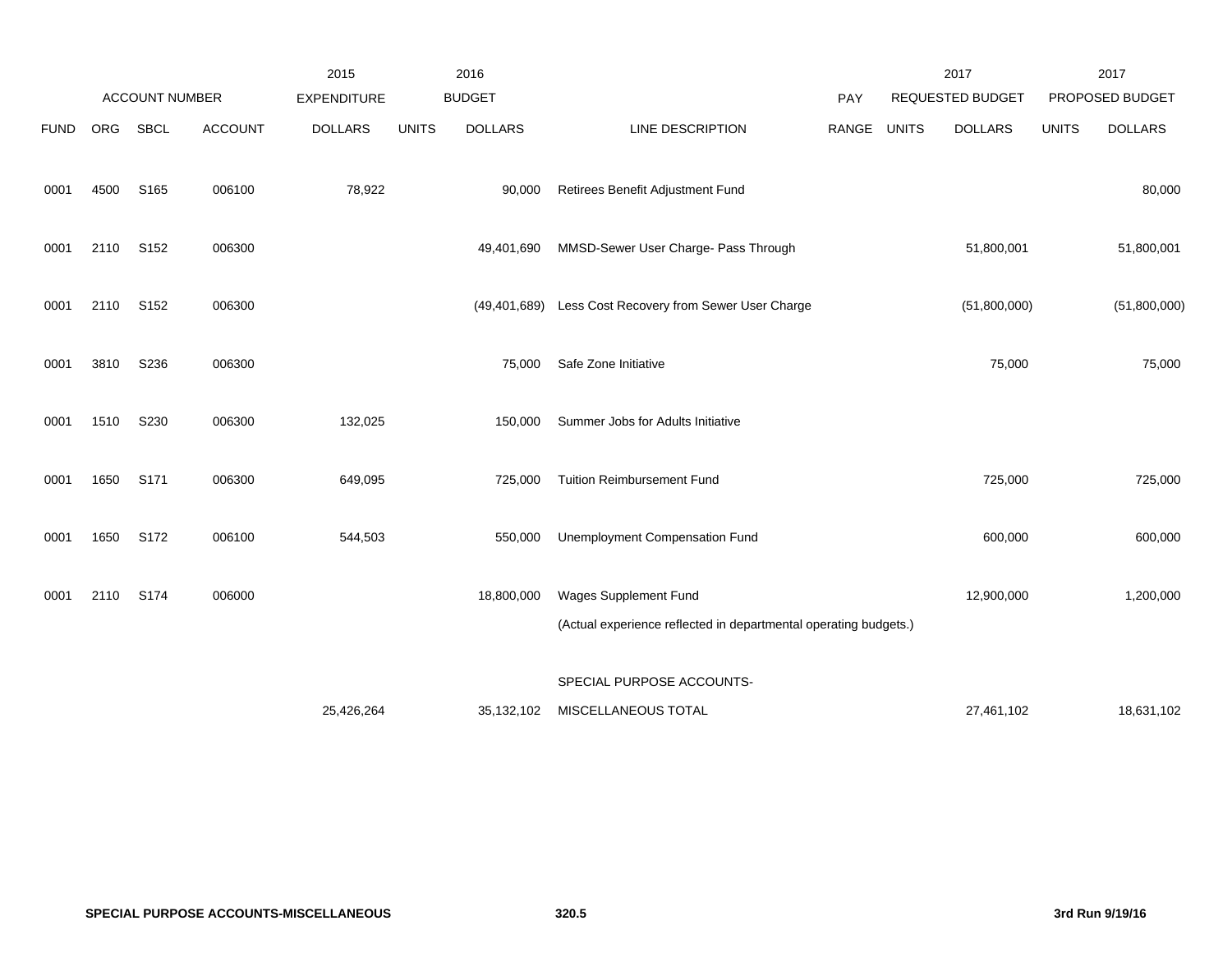|             |      |                       |                | 2015               |              | 2016           |                                                     |       |              | 2017             |              | 2017            |
|-------------|------|-----------------------|----------------|--------------------|--------------|----------------|-----------------------------------------------------|-------|--------------|------------------|--------------|-----------------|
|             |      | <b>ACCOUNT NUMBER</b> |                | <b>EXPENDITURE</b> |              | <b>BUDGET</b>  |                                                     | PAY   |              | REQUESTED BUDGET |              | PROPOSED BUDGET |
| <b>FUND</b> | ORG  | SBCL                  | <b>ACCOUNT</b> | <b>DOLLARS</b>     | <b>UNITS</b> | <b>DOLLARS</b> | LINE DESCRIPTION                                    | RANGE | <b>UNITS</b> | <b>DOLLARS</b>   | <b>UNITS</b> | <b>DOLLARS</b>  |
|             |      |                       |                |                    |              |                |                                                     |       |              |                  |              |                 |
|             |      |                       |                |                    |              |                | SPECIAL PURPOSE ACCOUNTS -                          |       |              |                  |              |                 |
|             |      |                       |                |                    |              |                | <b>WORKERS' COMPENSATION BENEFITS</b>               |       |              |                  |              |                 |
|             |      |                       |                |                    |              |                |                                                     |       |              |                  |              |                 |
|             |      |                       |                |                    |              |                | Employees Workers'                                  |       |              |                  |              |                 |
|             |      |                       |                |                    |              |                | <b>Compensation Sub Accounts</b>                    |       |              |                  |              |                 |
|             |      |                       |                |                    |              |                |                                                     |       |              |                  |              |                 |
| 0001        | 1650 | S176                  | 006100         | 10,102,568         |              | 12,000,000     | <b>WORKERS' COMPENSATION</b>                        |       |              | 12,000,000       |              | 11,000,000      |
|             |      |                       |                |                    |              |                | For Payment of Compensation and Other Benefits      |       |              |                  |              |                 |
|             |      |                       |                |                    |              |                |                                                     |       |              |                  |              |                 |
|             |      |                       |                |                    |              |                | Required to be Paid or Furnished Under the Worker's |       |              |                  |              |                 |
|             |      |                       |                |                    |              |                | Compensation Act or by Directions of Wisconsin      |       |              |                  |              |                 |
|             |      |                       |                |                    |              |                | Industrial Commission and of Expenses Incidental    |       |              |                  |              |                 |
|             |      |                       |                |                    |              |                | to the Preparation and Hearing of Matters Before    |       |              |                  |              |                 |
|             |      |                       |                |                    |              |                | the Industrial Commission.                          |       |              |                  |              |                 |
|             |      |                       |                |                    |              |                |                                                     |       |              |                  |              |                 |
| 0001        | 1650 | S177                  | 006100         |                    |              |                | Required Employer Law Compliance                    |       |              |                  |              |                 |
|             |      |                       |                |                    |              |                | Expenses                                            |       |              |                  |              |                 |
|             |      |                       |                |                    |              |                |                                                     |       |              |                  |              |                 |
|             |      |                       |                | 10,102,568         |              | 12,000,000     | <b>TOTAL</b>                                        |       |              | 12,000,000       |              | 11,000,000      |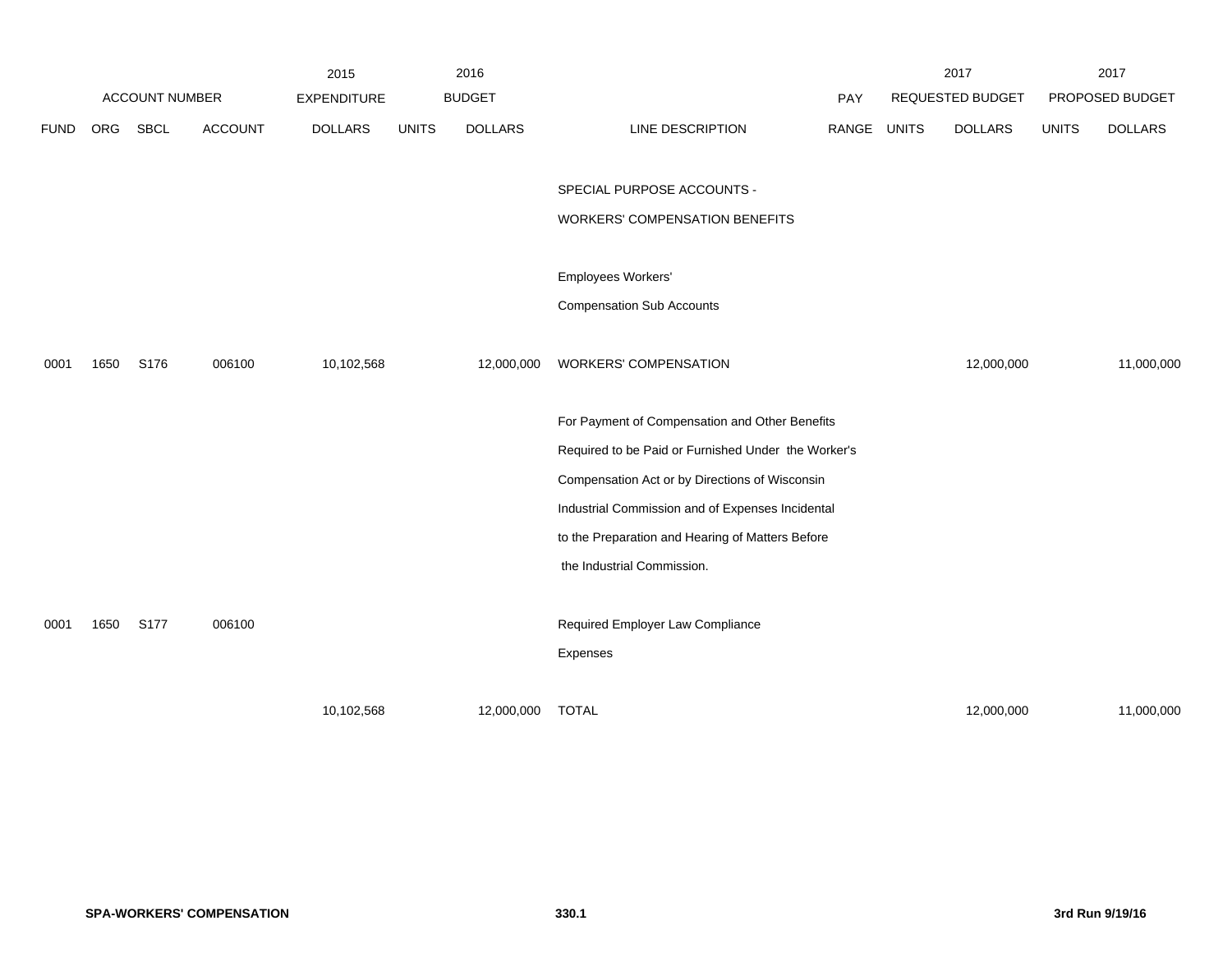|             |      |                       |                | 2015               |              | 2016           |                                      |       |              | 2017                    |              | 2017            |
|-------------|------|-----------------------|----------------|--------------------|--------------|----------------|--------------------------------------|-------|--------------|-------------------------|--------------|-----------------|
|             |      | <b>ACCOUNT NUMBER</b> |                | <b>EXPENDITURE</b> |              | <b>BUDGET</b>  |                                      | PAY   |              | <b>REQUESTED BUDGET</b> |              | PROPOSED BUDGET |
| <b>FUND</b> | ORG  | SBCL                  | <b>ACCOUNT</b> | <b>DOLLARS</b>     | <b>UNITS</b> | <b>DOLLARS</b> | LINE DESCRIPTION                     | RANGE | <b>UNITS</b> | <b>DOLLARS</b>          | <b>UNITS</b> | <b>DOLLARS</b>  |
|             |      |                       |                |                    |              |                |                                      |       |              |                         |              |                 |
|             |      |                       |                |                    |              |                | SPECIAL PURPOSE ACCOUNTS -           |       |              |                         |              |                 |
|             |      |                       |                |                    |              |                | EMPLOYEE HEALTH CARE BENEFITS        |       |              |                         |              |                 |
|             |      |                       |                |                    |              |                |                                      |       |              |                         |              |                 |
|             |      |                       |                |                    |              |                | <b>Employees Active and Retirees</b> |       |              |                         |              |                 |
|             |      |                       |                |                    |              |                | Health Care Benefits Sub Accounts    |       |              |                         |              |                 |
|             |      |                       |                |                    |              |                |                                      |       |              |                         |              |                 |
| 0001        | 1650 | S114                  | 006100         | 8,975,304          |              | 10,000,000     | <b>UHC Choice Plus</b>               |       |              | 10,000,000              |              | 10,000,000      |
| 0001        | 1650 | S140                  | 006100         | 76,998,366         |              | 91,890,480     | UHC Choice "EPO"                     |       |              | 93,000,000              |              | 91,450,000      |
|             |      |                       |                |                    |              |                |                                      |       |              |                         |              |                 |
| 0001        | 1650 | S232                  | 006100         |                    |              | 1,000,000      | High Deductible Health Plan          |       |              | 1,000,000               |              | 1,000,000       |
|             |      |                       |                |                    |              |                |                                      |       |              |                         |              |                 |
| 0001        | 1650 | S227                  | 006100         | 1,976,846          |              | 2,900,000      | Wellness Program                     |       |              | 2,900,000               |              | 2,900,000       |
|             |      |                       |                |                    |              |                |                                      |       |              |                         |              |                 |
| 0001        | 1650 | S121                  | 006100         | 1,793,978          |              | 1,900,000      | Dental Insurance                     |       |              | 1,900,000               |              | 1,900,000       |
|             |      |                       |                |                    |              |                |                                      |       |              |                         |              |                 |
| 0001        | 1650 | S101                  | 006100         | 6,651,028          |              | 7,700,000      | Administrative Expense               |       |              | 6,700,000               |              | 6,700,000       |
|             |      |                       |                |                    |              |                | <b>Total Employees Active and</b>    |       |              |                         |              |                 |
|             |      |                       |                | 96,395,522         |              | 115,390,480    | Retirees Health Care Benefits        |       |              | 115,500,000             |              | 113,950,000     |
|             |      |                       |                |                    |              |                |                                      |       |              |                         |              |                 |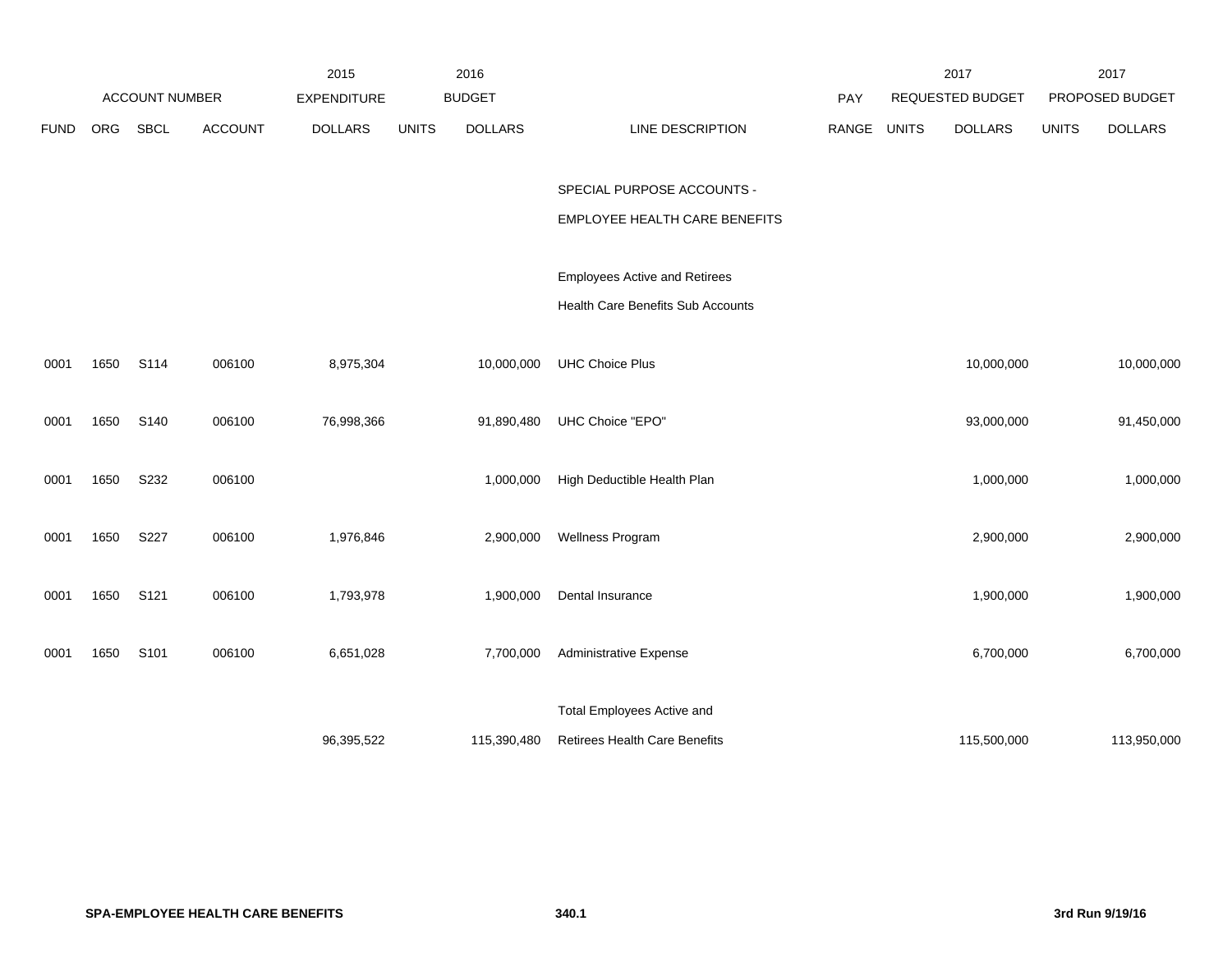|             |     |                       |                | 2015               |              | 2016           |                                  | 2017                    |              | 2017                   |
|-------------|-----|-----------------------|----------------|--------------------|--------------|----------------|----------------------------------|-------------------------|--------------|------------------------|
|             |     | <b>ACCOUNT NUMBER</b> |                | <b>EXPENDITURE</b> |              | <b>BUDGET</b>  | PAY                              | <b>REQUESTED BUDGET</b> |              | <b>PROPOSED BUDGET</b> |
| <b>FUND</b> | ORG | <b>SBCL</b>           | <b>ACCOUNT</b> | <b>DOLLARS</b>     | <b>UNITS</b> | <b>DOLLARS</b> | <b>RANGE</b><br>LINE DESCRIPTION | UNITS<br><b>DOLLARS</b> | <b>UNITS</b> | <b>DOLLARS</b>         |

SPECIAL PURPOSE ACCOUNTS -

# BOARD OF ZONING APPEALS

# SALARIES & WAGES

| 1            | 52,945  | Chairman Board of Zoning Appeals (Y)   | BC <sub>2</sub> | 1              | 52,945  | 1            | 52,945  |
|--------------|---------|----------------------------------------|-----------------|----------------|---------|--------------|---------|
| 4            | 16,800  | Member Board of Zoning Appeals (Y)     | BC <sub>1</sub> | 4              | 16,800  | 4            | 16,800  |
| 2            | 8,400   | Member Alt. Board of Zoning App. (Y)   | BC <sub>1</sub> | $\overline{c}$ | 8,400   | 2            | 8,400   |
| 1            | 18,732  | Office Assistant III (0.5 FTE)         | 6FN             | 1              | 19,203  | 1            | 19,203  |
| $\mathbf{1}$ | 34,177  | Office Assistant III                   | 6FN             |                |         |              |         |
|              |         | Office Assistant IV                    | 6HN             | 1              | 38,572  | 1            | 38,572  |
| 1            | 52,208  | <b>BOZA Administrative Coordinator</b> | 1CX             | 1              | 52,215  | $\mathbf{1}$ | 52,215  |
| $\mathbf{1}$ | 40,501  | Program Assistant I                    | 5EN             | 1              | 41,311  | 1            | 41,311  |
| 11           | 223,763 | <b>Total Before Adjustments</b>        |                 | 11             | 229,446 | 11           | 229,446 |
|              |         | Salary & Wage Rate Changes             |                 |                |         |              |         |
|              |         | Overtime Compensated*                  |                 |                |         |              |         |
|              |         | Personnel Cost Adjustment              |                 |                |         |              |         |
|              |         | Other                                  |                 |                |         |              |         |
| 11           | 223,763 | Gross Salary & Wages Total             |                 | 11             | 229,446 | 11           | 229,446 |
|              |         | Reimbursable Services Deduction        |                 |                |         |              |         |
|              |         | Capital Improvements Deduction         |                 |                |         |              |         |
|              |         | <b>Grants &amp; Aids Deduction</b>     |                 |                |         |              |         |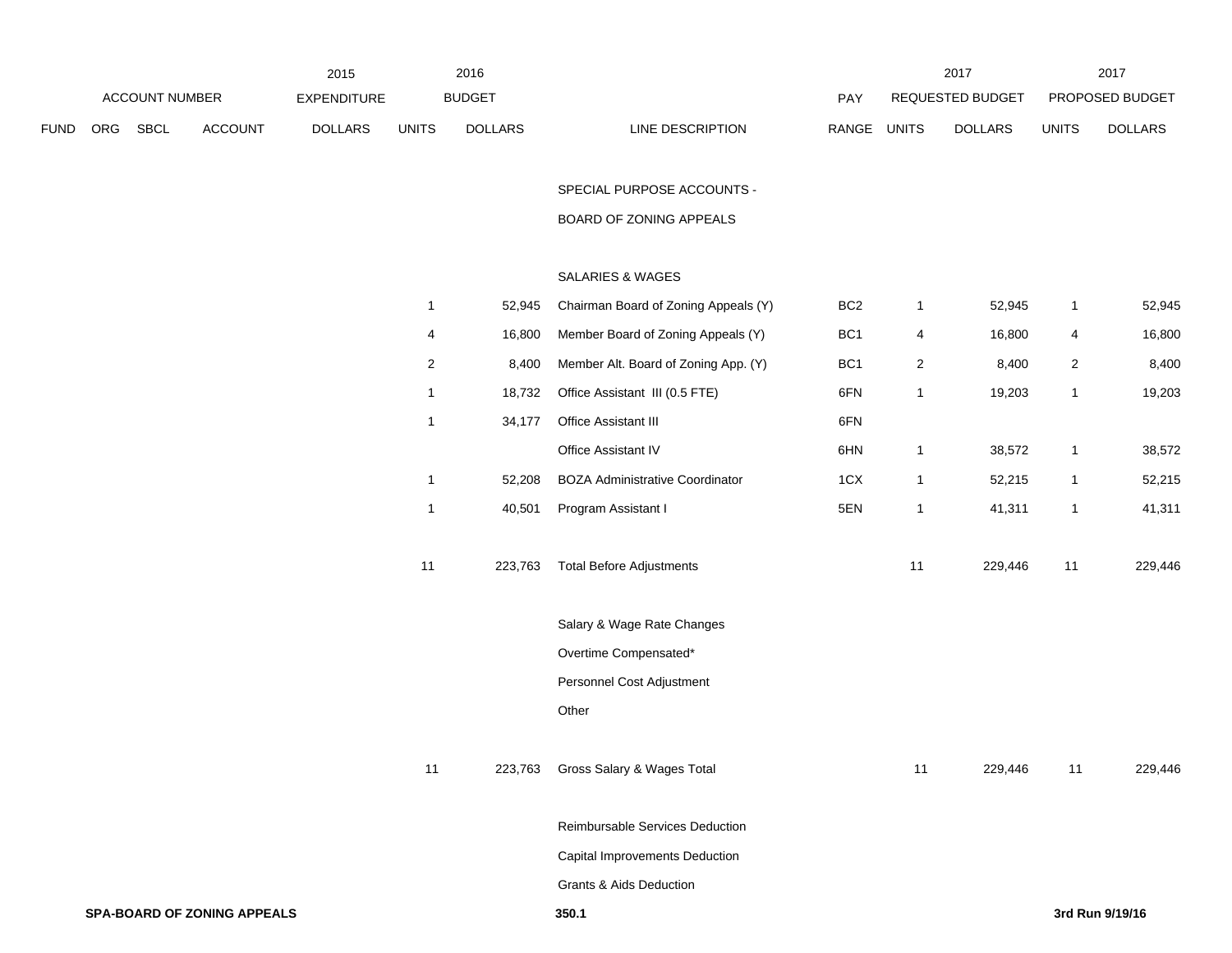|             |      |                       |                             | 2015               |              | 2016           |                                                                           |             |      | 2017             |              | 2017            |
|-------------|------|-----------------------|-----------------------------|--------------------|--------------|----------------|---------------------------------------------------------------------------|-------------|------|------------------|--------------|-----------------|
|             |      | <b>ACCOUNT NUMBER</b> |                             | <b>EXPENDITURE</b> |              | <b>BUDGET</b>  |                                                                           | PAY         |      | REQUESTED BUDGET |              | PROPOSED BUDGET |
| <b>FUND</b> | ORG  | <b>SBCL</b>           | <b>ACCOUNT</b>              | <b>DOLLARS</b>     | <b>UNITS</b> | <b>DOLLARS</b> | LINE DESCRIPTION                                                          | RANGE UNITS |      | <b>DOLLARS</b>   | <b>UNITS</b> | <b>DOLLARS</b>  |
|             |      |                       |                             |                    |              |                |                                                                           |             |      |                  |              |                 |
| 0001        | 0960 | R999                  | 006000                      | 200,692            | 11           | 223,763        | NET SALARIES & WAGES TOTAL*                                               |             | 11   | 229,446          | 11           | 229,446         |
|             |      |                       |                             |                    |              |                |                                                                           |             |      |                  |              |                 |
|             |      |                       |                             |                    |              | 4.50           | O&M FTE'S                                                                 |             | 4.50 |                  | 4.50         |                 |
|             |      |                       |                             |                    |              |                | NON-O&M FTE'S                                                             |             |      |                  |              |                 |
|             |      |                       |                             |                    |              |                | (Y) Required to file a statement of economic interests in accordance with |             |      |                  |              |                 |
|             |      |                       |                             |                    |              |                | the Milwaukee Code of Ordinances Chapter 303-Code of Ethics.              |             |      |                  |              |                 |
|             |      |                       |                             |                    |              |                |                                                                           |             |      |                  |              |                 |
| 0001        | 0960 | R999                  | 006100                      | 19,998             |              | 67,129         | ESTIMATED EMPLOYEE FRINGE BENEFITS                                        |             |      | 103,251          |              | 68,085          |
|             |      |                       |                             |                    |              |                | (Involves Revenue Offset - No Transfer from this Account)                 |             |      |                  |              |                 |
|             |      |                       |                             |                    |              |                |                                                                           |             |      |                  |              |                 |
|             |      |                       |                             |                    |              |                | OPERATING EXPENDITURES                                                    |             |      |                  |              |                 |
| 0001        | 0960 | R999                  | 630100                      | 16,141             |              | 12,000         | <b>General Office Expense</b>                                             |             |      | 12,000           |              | 12,000          |
| 0001        | 0960 | R999                  | 630500                      |                    |              |                | Tools & Machinery Parts                                                   |             |      |                  |              |                 |
| 0001        | 0960 | R999                  | 631000                      |                    |              |                | <b>Construction Supplies</b>                                              |             |      |                  |              |                 |
| 0001        | 0960 | R999                  | 631500                      |                    |              |                | Energy                                                                    |             |      |                  |              |                 |
| 0001        | 0960 | R999                  | 632000                      |                    |              |                | <b>Other Operating Supplies</b>                                           |             |      |                  |              |                 |
| 0001        | 0960 | R999                  | 632500                      |                    |              |                | <b>Facility Rental</b>                                                    |             |      |                  |              |                 |
| 0001        | 0960 | R999                  | 633000                      |                    |              |                | Vehicle Rental                                                            |             |      |                  |              |                 |
| 0001        | 0960 | R999                  | 633500                      | 4,532              |              | 4,920          | Non-Vehicle Equipment Rental                                              |             |      | 4,920            |              | 4,920           |
| 0001        | 0960 | R999                  | 634000                      | 4,854              |              | 11,500         | <b>Professional Services</b>                                              |             |      | 11,500           |              | 11,500          |
| 0001        | 0960 | R999                  | 634500                      |                    |              |                | Information Technology Services                                           |             |      |                  |              |                 |
| 0001        | 0960 | R999                  | 635000                      |                    |              |                | <b>Property Services</b>                                                  |             |      |                  |              |                 |
| 0001        | 0960 | R999                  | 635500                      |                    |              |                | Infrastructure Services                                                   |             |      |                  |              |                 |
|             |      |                       | SPA-BOARD OF ZONING APPEALS |                    |              |                | 350.2                                                                     |             |      |                  |              | 3rd Run 9/19/16 |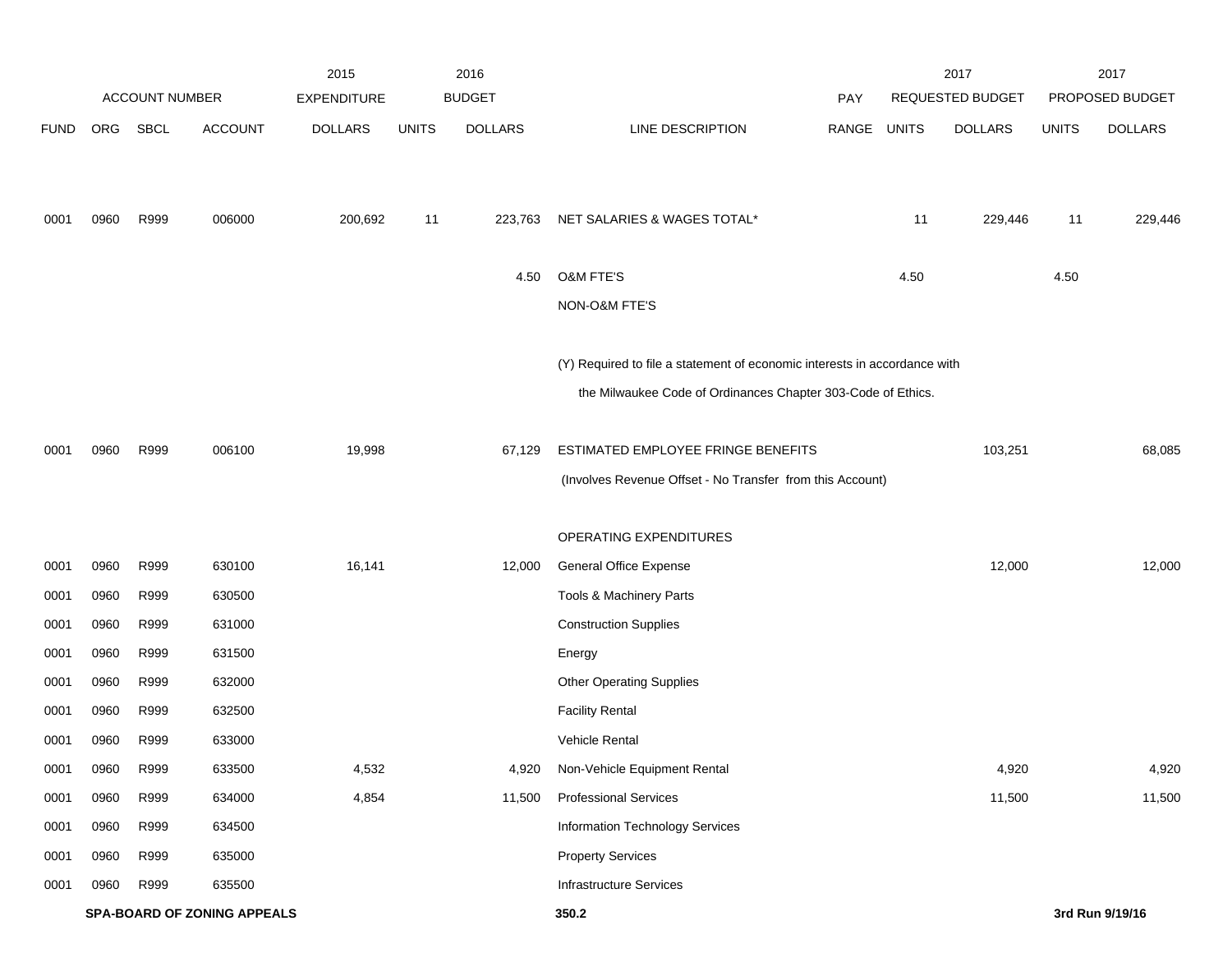|             |      |                |         | 2015               |              | 2016           |                                  |            |              | 2017             |              | 2017            |
|-------------|------|----------------|---------|--------------------|--------------|----------------|----------------------------------|------------|--------------|------------------|--------------|-----------------|
|             |      | ACCOUNT NUMBER |         | <b>EXPENDITURE</b> |              | <b>BUDGET</b>  |                                  | <b>PAY</b> |              | REQUESTED BUDGET |              | PROPOSED BUDGET |
| <b>FUND</b> | ORG  | <b>SBCL</b>    | ACCOUNT | <b>DOLLARS</b>     | <b>UNITS</b> | <b>DOLLARS</b> | LINE DESCRIPTION                 | RANGE      | <b>UNITS</b> | <b>DOLLARS</b>   | <b>UNITS</b> | <b>DOLLARS</b>  |
|             |      |                |         |                    |              |                |                                  |            |              |                  |              |                 |
| 0001        | 0960 | R999           | 636000  |                    |              |                | Vehicle Repair Services          |            |              |                  |              |                 |
| 0001        | 0960 | R999           | 636500  | 75                 |              | 1,939          | <b>Other Operating Services</b>  |            |              | 1,939            |              | 1,939           |
| 0001        | 0960 | R999           | 637000  |                    |              |                | Loans and Grants                 |            |              |                  |              |                 |
| 0001        | 0960 | R999           | 637501  | 15,609             |              | 12,297         | Reimburse Other Departments      |            |              | 12,297           |              | 12,297          |
| 0001        | 0960 | R999           | 006300  | 41,211             |              | 42,656         | OPERATING EXPENDITURES TOTAL*    |            |              | 42,656           |              | 42,656          |
|             |      |                |         |                    |              |                | <b>EQUIPMENT PURCHASES</b>       |            |              |                  |              |                 |
|             |      |                |         |                    |              |                | <b>Additional Equipment</b>      |            |              |                  |              |                 |
|             |      |                |         |                    |              |                | Subtotal - Additional Equipment  |            |              |                  |              |                 |
|             |      |                |         |                    |              |                | Replacement Equipment            |            |              |                  |              |                 |
|             |      |                |         |                    |              |                | Subtotal - Replacement Equipment |            |              |                  |              |                 |
| 0001        | 0960 | R999           | 006800  |                    |              |                | EQUIPMENT PURCHASES TOTAL*       |            |              |                  |              |                 |
|             |      |                |         |                    |              |                | SPECIAL PURPOSE ACCOUNTS -       |            |              |                  |              |                 |
|             |      |                |         | 261,901            |              | 333,548        | BOARD OF ZONING APPEALS TOTAL    |            |              | 375,353          |              | 340,187         |
|             |      |                |         |                    |              |                | *Appropriation Control Account   |            |              |                  |              |                 |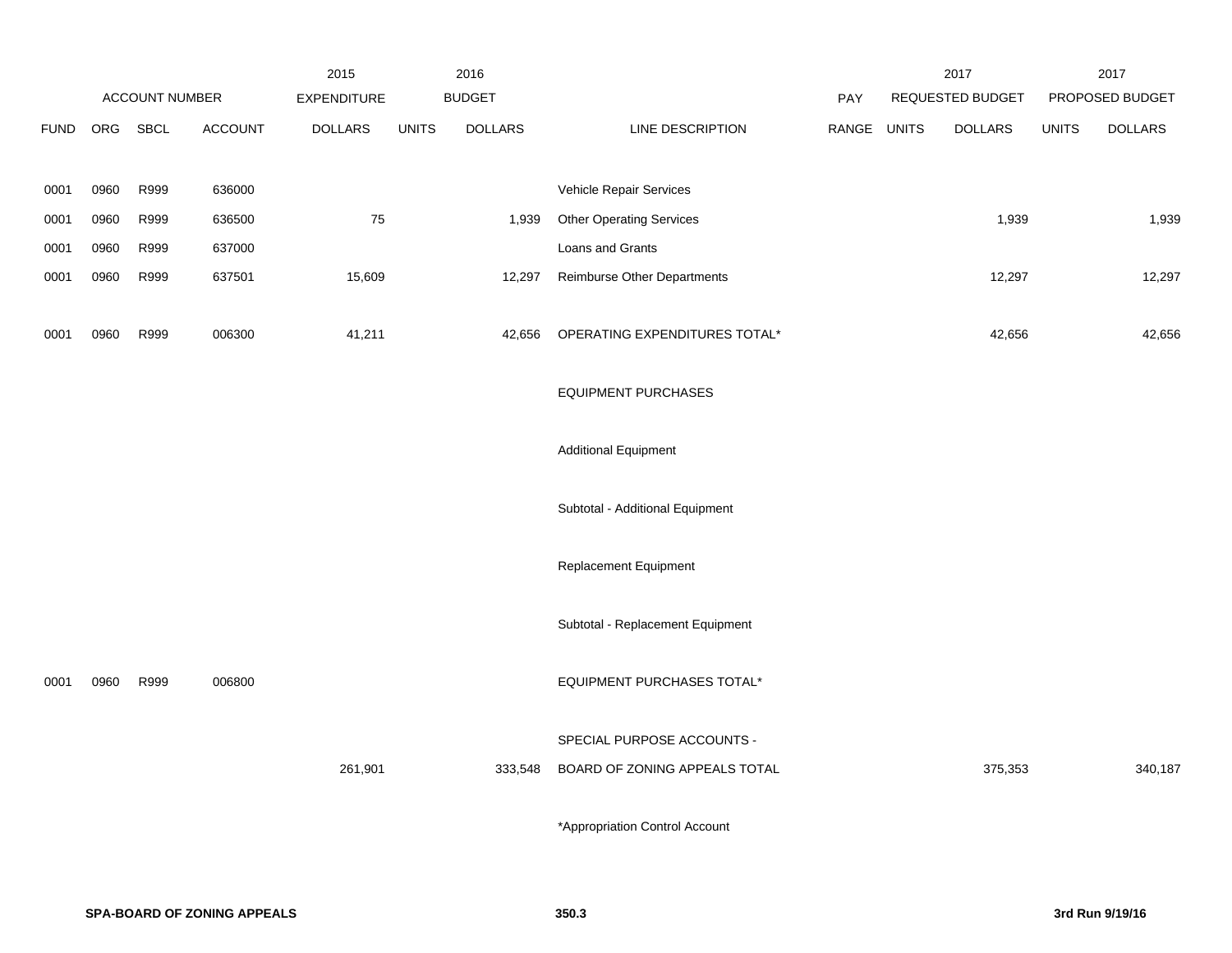|                       | 2015       |                    |                |                | 2016         |                  | 2017                             |                                | 2017  |                |
|-----------------------|------------|--------------------|----------------|----------------|--------------|------------------|----------------------------------|--------------------------------|-------|----------------|
| <b>ACCOUNT NUMBER</b> |            | <b>EXPENDITURE</b> |                | <b>BUDGET</b>  | PAY          | REQUESTED BUDGET |                                  | <b>PROPOSED BUDGET</b>         |       |                |
| <b>FUND</b>           | <b>ORG</b> | <b>SBCL</b>        | <b>ACCOUNT</b> | <b>DOLLARS</b> | <b>UNITS</b> | <b>DOLLARS</b>   | LINE DESCRIPTION<br><b>RANGE</b> | <b>UNITS</b><br><b>DOLLARS</b> | UNITS | <b>DOLLARS</b> |

| 132,186,255 | 162.856.130 TOTAL SPECIAL PURPOSE ACCOUNTS | 155.336.455 | 143.921.289 |
|-------------|--------------------------------------------|-------------|-------------|
|             |                                            |             |             |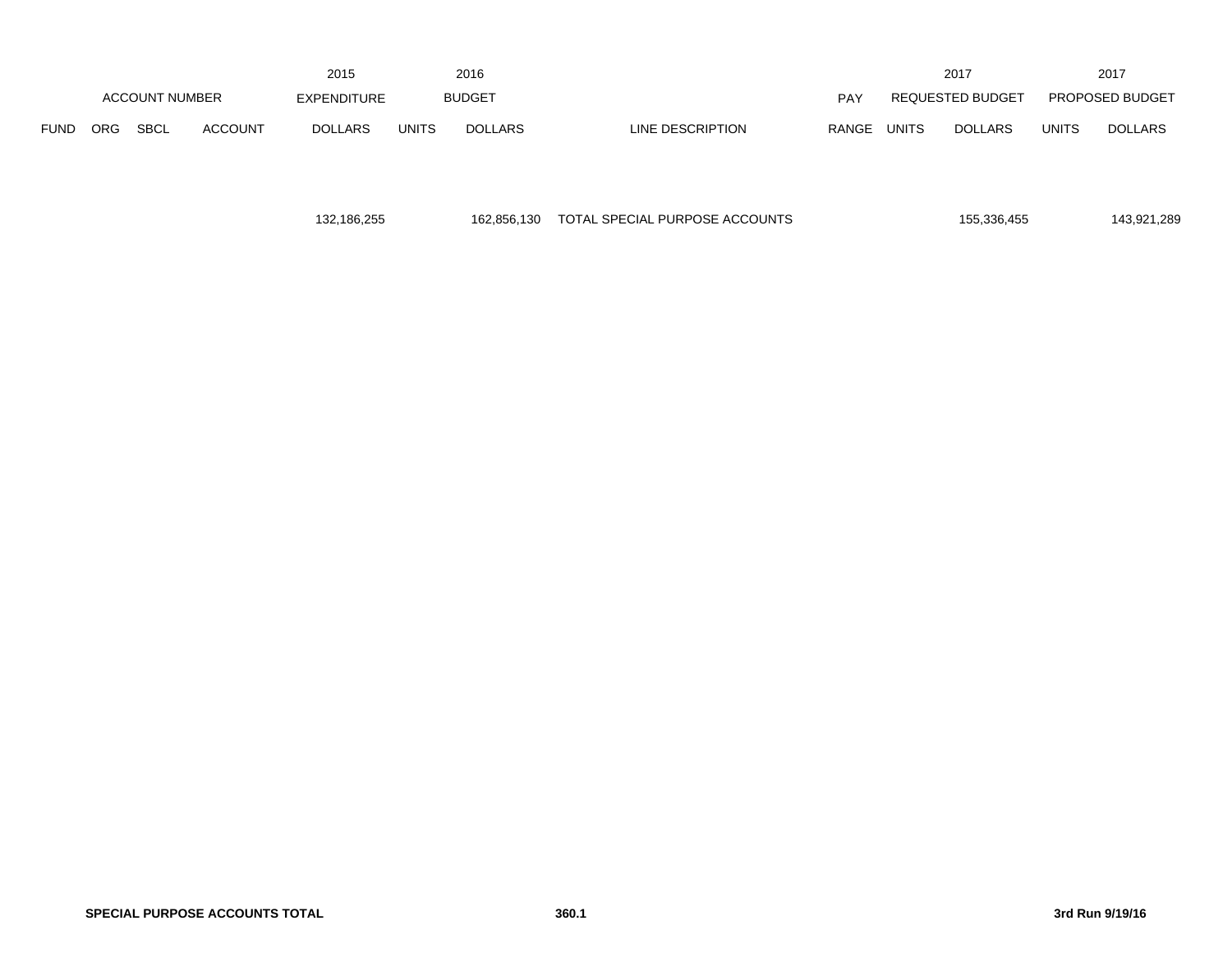|                       | 2015 |                    |                |                | 2016         |                |                           | 2017         |                        | 201          |                |
|-----------------------|------|--------------------|----------------|----------------|--------------|----------------|---------------------------|--------------|------------------------|--------------|----------------|
| <b>ACCOUNT NUMBER</b> |      | <b>EXPENDITURE</b> |                | <b>BUDGET</b>  | PAY          |                | REQUESTED BUDGET          |              | <b>PROPOSED BUDGET</b> |              |                |
| <b>FUND</b>           | ORG  | SBCL               | <b>ACCOUNT</b> | <b>DOLLARS</b> | <b>UNITS</b> | <b>DOLLARS</b> | LINE DESCRIPTION<br>RANGE | <b>UNITS</b> | <b>DOLLARS</b>         | <b>UNITS</b> | <b>DOLLARS</b> |

#### CITY TREASURER

## BUDGETARY CONTROL UNIT (1BCU=1DU)

## SALARIES & WAGES

#### EXECUTIVE OFFICE

|        | 114,040 City Treasurer (Y)        | EOE | 114.040 | 114.040 |
|--------|-----------------------------------|-----|---------|---------|
|        | 121,406 Deputy City Treasurer (Y) | 1KX | 121.406 | 121,406 |
| 52,537 | Program Assistant III             | 5IN | 53.587  | 53,587  |

### ADMINISTRATION AND

#### TAX ENFORCEMENT DIVISION

| 86.585 | Special Asst. to the City Treasurer (Y) | 1FX |   | 86.585 |   | 86,585 |
|--------|-----------------------------------------|-----|---|--------|---|--------|
| 60.906 | Tax Collection and Enforcement Coord.   | 1EX |   | 60.906 |   | 60,906 |
| 60.742 | <b>Business Systems Coordinator</b>     | 2IX |   | 60.742 |   | 60,742 |
| 52.125 | <b>IT Support Specialist</b>            | 2EN |   | 53.442 |   | 53,442 |
| 90.326 | <b>Tax Enforcement Specialist</b>       | 6NN | 2 | 92.133 | 2 | 92,133 |
| 85.078 | Program Assistant II                    | 5FN |   | 86.780 | າ | 86,780 |

# CUSTOMER SERVICES DIVISION

|   | 59.688  | <b>Customer Services Manager</b>    | 1DX | 59.688  |   | 59.688  |
|---|---------|-------------------------------------|-----|---------|---|---------|
|   | 54.993  | <b>Customer Services Specialist</b> | 1BX | 54.993  |   | 54,993  |
| 5 | 181.260 | Customer Service Representative II  | 6GN | 183.978 | 5 | 183,978 |
| 2 | 36,252  | Customer Service Rep. II (0.5 FTE)  | 6GN | 36.615  |   | 36,615  |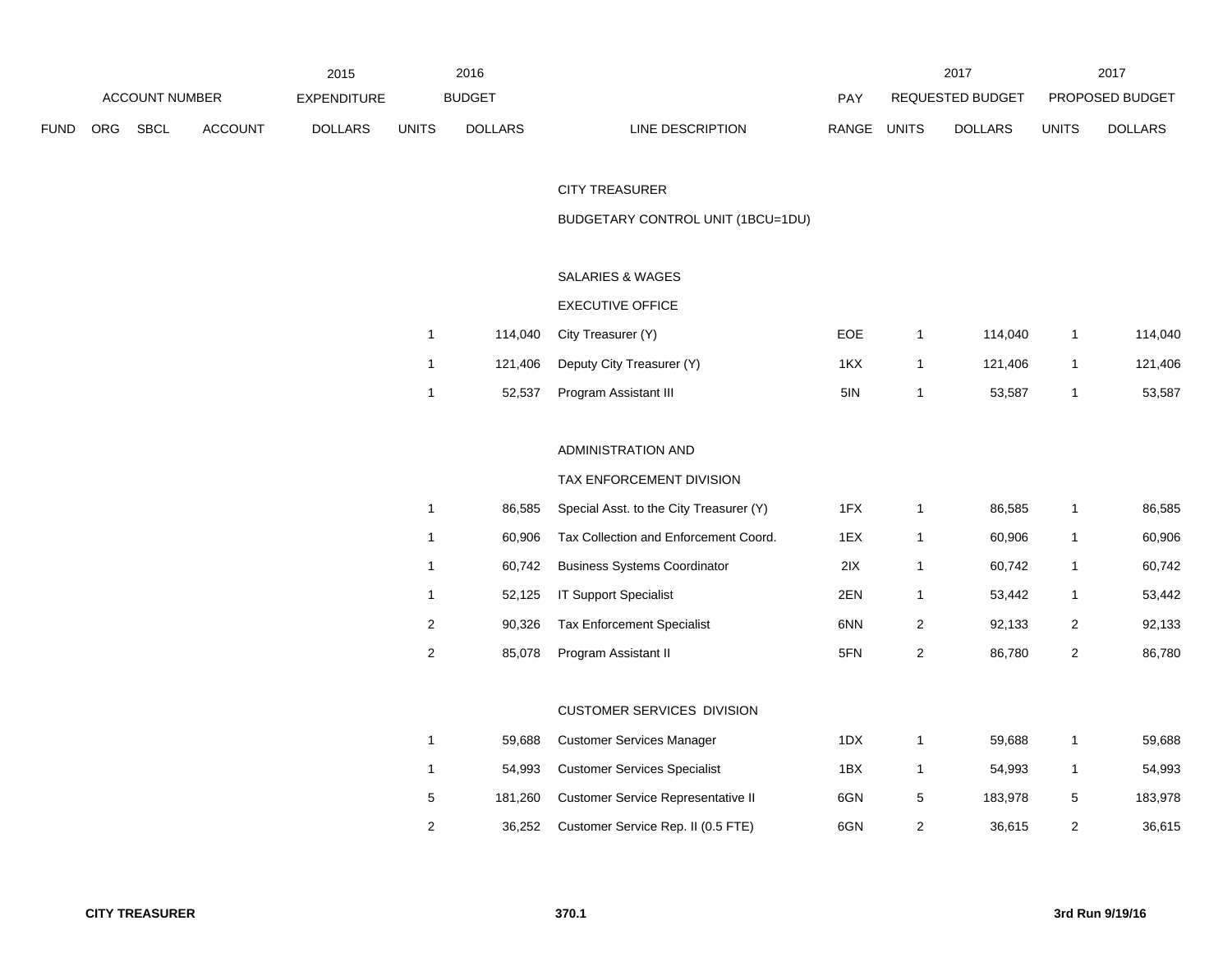|             |     |                       |                | 2015               |                | 2016           |                                         |       |                         | 2017             |                | 2017            |
|-------------|-----|-----------------------|----------------|--------------------|----------------|----------------|-----------------------------------------|-------|-------------------------|------------------|----------------|-----------------|
|             |     | ACCOUNT NUMBER        |                | <b>EXPENDITURE</b> |                | <b>BUDGET</b>  |                                         | PAY   |                         | REQUESTED BUDGET |                | PROPOSED BUDGET |
| <b>FUND</b> | ORG | SBCL                  | <b>ACCOUNT</b> | <b>DOLLARS</b>     | <b>UNITS</b>   | <b>DOLLARS</b> | LINE DESCRIPTION                        | RANGE | <b>UNITS</b>            | <b>DOLLARS</b>   | <b>UNITS</b>   | <b>DOLLARS</b>  |
|             |     |                       |                |                    |                |                | FINANCIAL SERVICES DIVISION             |       |                         |                  |                |                 |
|             |     |                       |                |                    | $\overline{1}$ | 76,573         | Investments & Financial Serv. Mgr. (Y)  | 11X   | $\mathbf{1}$            | 76,573           | $\mathbf{1}$   | 76,573          |
|             |     |                       |                |                    | $\overline{1}$ | 64,854         | Investments & Financial Serv. Coord.(Y) | 2IX   | $\mathbf{1}$            | 70,000           | $\mathbf{1}$   | 70,000          |
|             |     |                       |                |                    | $\overline{1}$ | 60,173         | Investments & Financial Serv. Spec. (Y) | 2GX   | $\mathbf{1}$            | 60,173           | $\mathbf{1}$   | 60,173          |
|             |     |                       |                |                    | $\overline{1}$ | 37,830         | <b>Accounting Assistant I</b>           | 6GN   | $\mathbf{1}$            | 38,587           | $\mathbf{1}$   | 38,587          |
|             |     |                       |                |                    | $\overline{1}$ | 18,126         | Accounting Assistant I (0.5 FTE)        | 6GN   | $\mathbf{1}$            | 18,489           | $\mathbf{1}$   | 18,489          |
|             |     |                       |                |                    |                |                | REVENUE COLLECTION DIVISION             |       |                         |                  |                |                 |
|             |     |                       |                |                    | $\overline{1}$ | 54,865         | Revenue Collection Manager              | 1DX   | $\mathbf{1}$            | 54,865           | $\mathbf{1}$   | 54,865          |
|             |     |                       |                |                    | $\overline{1}$ | 43,156         | <b>Lead Teller</b>                      | 5FN   | $\mathbf{1}$            | 44,019           | $\mathbf{1}$   | 44,019          |
|             |     |                       |                |                    | $\overline{2}$ | 75,895         | Teller                                  | 6HN   | $\overline{\mathbf{c}}$ | 76,792           | $\overline{2}$ | 76,792          |
|             |     |                       |                |                    |                |                | TEMPORARY POSITIONS                     |       |                         |                  |                |                 |
|             |     |                       |                |                    | $30\,$         | 68,350         | Temp. Customer Service Rep. I           | 9ON   | $30\,$                  | 78,445           | $30\,$         | 78,445          |
|             |     |                       |                | 1,531,766          | 59             | 1,555,760      | <b>Total Before Adjustments</b>         |       | 59                      | 1,582,838        | 59             | 1,582,838       |
|             |     |                       |                |                    |                |                | Salary & Wage Rate Changes              |       |                         |                  |                |                 |
|             |     |                       |                | 3,302              |                | 2,395          | Overtime Compensated*                   |       |                         | 3,655            |                | 3,655           |
|             |     |                       |                |                    |                | (29, 750)      | Personnel Cost Adjustment               |       |                         | (28, 733)        |                | (28, 733)       |
|             |     |                       |                |                    |                |                | Other                                   |       |                         |                  |                |                 |
|             |     |                       |                | 1,535,068          | 59             | 1,528,405      | Gross Salaries & Wages Total            |       | 59                      | 1,557,760        | 59             | 1,557,760       |
|             |     |                       |                |                    |                |                | Reimbursable Services Deduction         |       |                         |                  |                |                 |
|             |     | <b>CITY TREASURER</b> |                |                    |                |                | 370.2                                   |       |                         |                  |                | 3rd Run 9/19/16 |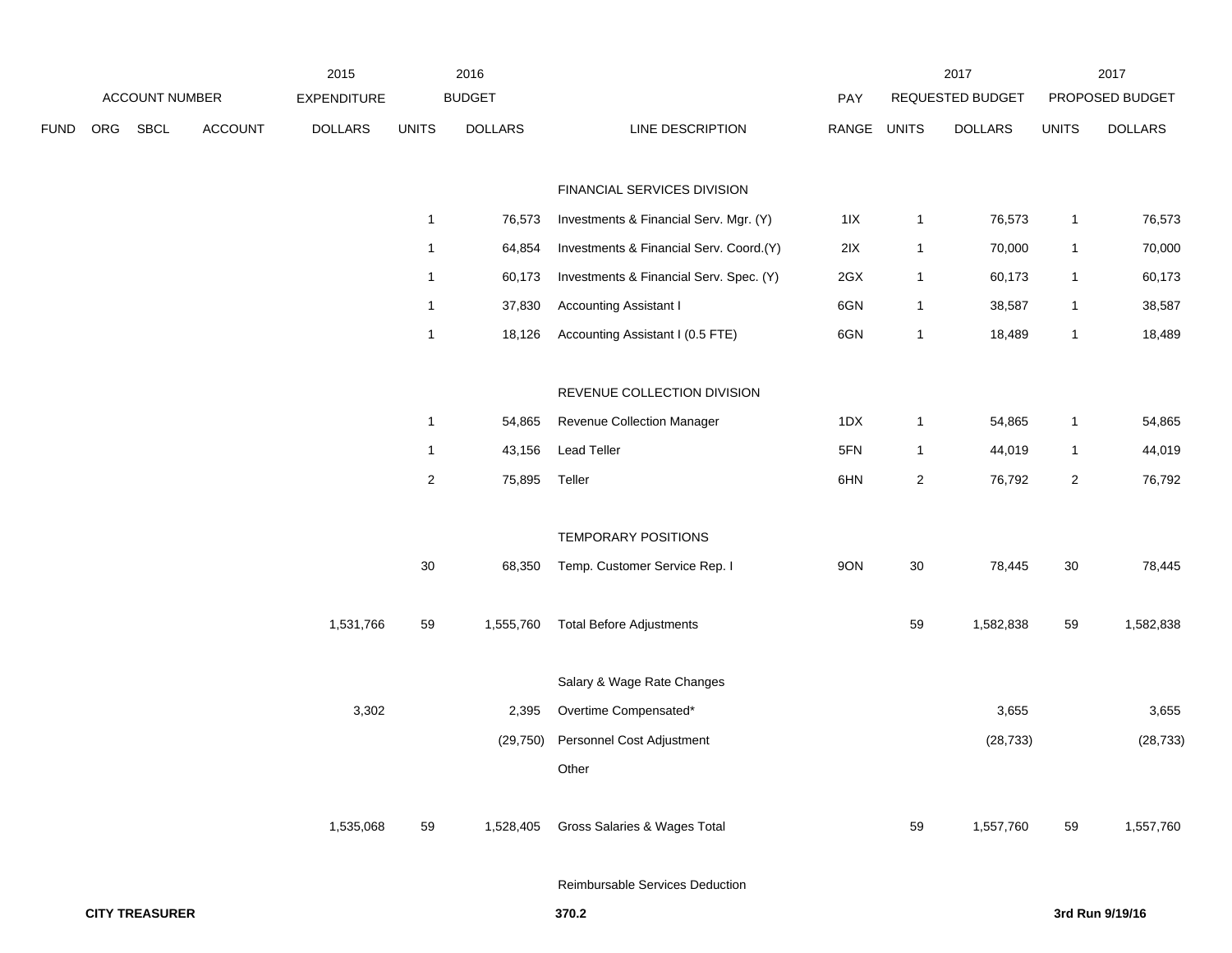|             |      |                       |                | 2015               |              | 2016           |                                                                      |            |              | 2017             |              | 2017            |
|-------------|------|-----------------------|----------------|--------------------|--------------|----------------|----------------------------------------------------------------------|------------|--------------|------------------|--------------|-----------------|
|             |      | <b>ACCOUNT NUMBER</b> |                | <b>EXPENDITURE</b> |              | <b>BUDGET</b>  |                                                                      | <b>PAY</b> |              | REQUESTED BUDGET |              | PROPOSED BUDGET |
| <b>FUND</b> | ORG  | SBCL                  | <b>ACCOUNT</b> | <b>DOLLARS</b>     | <b>UNITS</b> | <b>DOLLARS</b> | LINE DESCRIPTION                                                     | RANGE      | <b>UNITS</b> | <b>DOLLARS</b>   | <b>UNITS</b> | <b>DOLLARS</b>  |
|             |      |                       |                |                    |              |                |                                                                      |            |              |                  |              |                 |
|             |      |                       |                |                    |              | (31, 198)      | <b>Capital Improvements Deduction</b>                                |            |              | $-37,500$        |              | $-37,500$       |
|             |      |                       |                |                    |              |                | Grants and Aids Deduction                                            |            |              |                  |              |                 |
| 0001        | 2210 | R999                  | 006000         | 1,535,068          | 59           | 1,497,207      | NET SALARIES & WAGES TOTAL*                                          |            | 59           | 1,520,260        | 59           | 1,520,260       |
|             |      |                       |                |                    | 29.23        |                | <b>O&amp;M FTE'S</b>                                                 |            | 29.23        |                  | 29.23        |                 |
|             |      |                       |                |                    | 0.30         |                | NON-O&M FTE'S                                                        |            | 0.69         |                  | 0.69         |                 |
|             |      |                       |                |                    |              |                | (Y) Required to file a statement of economic interests in accordance |            |              |                  |              |                 |
|             |      |                       |                |                    |              |                | with the Milwaukee Code of Ordinances Chapter 303-Code of Ethics.    |            |              |                  |              |                 |
| 0001        | 2210 | R999                  | 006100         | 626,082            |              | 718,659        | ESTIMATED EMPLOYEE FRINGE BENEFITS                                   |            |              | 684,117          |              | 684,117         |
|             |      |                       |                |                    |              |                | (Involves Revenue Offset-No Transfers From This Account)             |            |              |                  |              |                 |
|             |      |                       |                |                    |              |                |                                                                      |            |              |                  |              |                 |
|             |      |                       |                |                    |              |                | OPERATING EXPENDITURES                                               |            |              |                  |              |                 |
| 0001        | 2210 | R999                  | 630100         | 335,062            |              | 372,395        | General Office Expense                                               |            |              | 349,185          |              | 349,185         |
| 0001        | 2210 | R999                  | 630500         |                    |              |                | Tools & Machinery Parts                                              |            |              |                  |              |                 |
| 0001        | 2210 | R999                  | 631000         |                    |              |                | <b>Construction Supplies</b>                                         |            |              |                  |              |                 |
| 0001        | 2210 | R999                  | 631500         |                    |              |                | Energy                                                               |            |              |                  |              |                 |
| 0001        | 2210 | R999                  | 632000         | 10,945             |              | 6,645          | <b>Other Operating Supplies</b>                                      |            |              | 11,910           |              | 11,910          |
| 0001        | 2210 | R999                  | 632500         |                    |              |                | <b>Facility Rental</b>                                               |            |              |                  |              |                 |
| 0001        | 2210 | R999                  | 633000         |                    |              |                | Vehicle Rental                                                       |            |              |                  |              |                 |
| 0001        | 2210 | R999                  | 633500         | 2,184              |              | 2,380          | Non-Vehicle Equipment Rental                                         |            |              | 1,730            |              | 1,730           |
| 0001        | 2210 | R999                  | 634000         | 63,661             |              | 86,590         | <b>Professional Services</b>                                         |            |              | 62,155           |              | 62,155          |
| 0001        | 2210 | R999                  | 634500         | 25,762             |              | 43,185         | Information Technology Services                                      |            |              | 43,735           |              | 43,735          |
|             |      | <b>CITY TREASURER</b> |                |                    |              |                | 370.3                                                                |            |              |                  |              | 3rd Run 9/19/16 |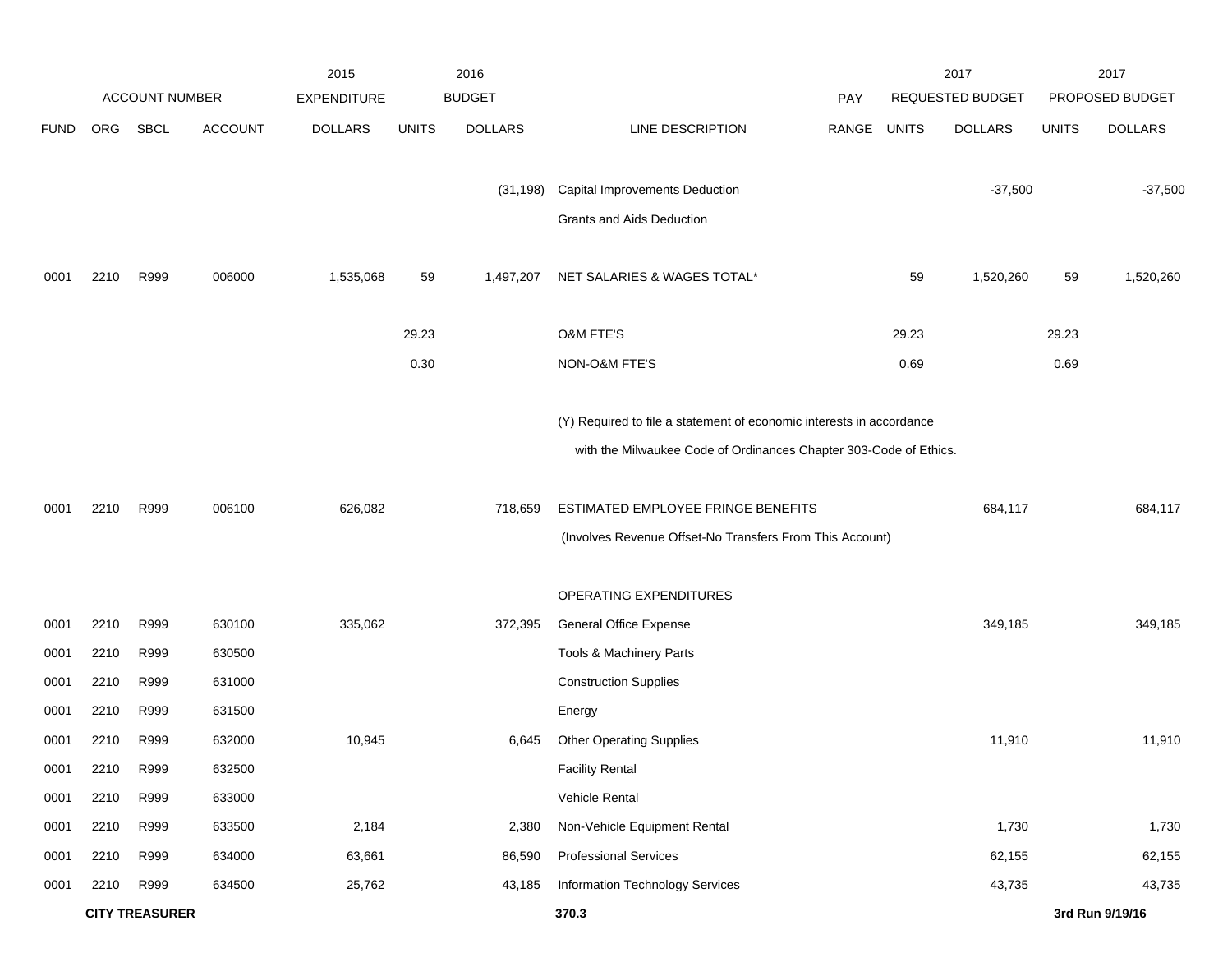|             |      |                |                | 2015               |              | 2016           |                                     |       |              | 2017             |              | 2017            |
|-------------|------|----------------|----------------|--------------------|--------------|----------------|-------------------------------------|-------|--------------|------------------|--------------|-----------------|
|             |      | ACCOUNT NUMBER |                | <b>EXPENDITURE</b> |              | <b>BUDGET</b>  |                                     | PAY   |              | REQUESTED BUDGET |              | PROPOSED BUDGET |
| <b>FUND</b> | ORG  | <b>SBCL</b>    | <b>ACCOUNT</b> | <b>DOLLARS</b>     | <b>UNITS</b> | <b>DOLLARS</b> | LINE DESCRIPTION                    | RANGE | <b>UNITS</b> | <b>DOLLARS</b>   | <b>UNITS</b> | <b>DOLLARS</b>  |
|             |      |                |                |                    |              |                |                                     |       |              |                  |              |                 |
| 0001        | 2210 | R999           | 635000         | 541                |              | 1,600          | <b>Property Services</b>            |       |              | 1,600            |              | 1,600           |
| 0001        | 2210 | R999           | 635500         |                    |              |                | <b>Infrastructure Services</b>      |       |              |                  |              |                 |
| 0001        | 2210 | R999           | 636000         |                    |              |                | Vehicle Repair Services             |       |              |                  |              |                 |
| 0001        | 2210 | R999           | 636500         | 240,834            |              | 268,010        | <b>Other Operating Services</b>     |       |              | 298,245          |              | 298,245         |
| 0001        | 2210 | R999           | 637000         |                    |              |                | Loans and Grants                    |       |              |                  |              |                 |
| 0001        | 2210 | R999           | 637501         | 37,168             |              | 37,005         | <b>Reimburse Other Departments</b>  |       |              | 24,840           |              | 24,840          |
|             |      |                |                |                    |              |                |                                     |       |              |                  |              |                 |
| 0001        | 2210 | R999           | 006300         | 716,157            |              | 817,810        | OPERATING EXPENDITURES TOTAL*       |       |              | 793,400          |              | 793,400         |
|             |      |                |                |                    |              |                |                                     |       |              |                  |              |                 |
|             |      |                |                |                    |              |                | <b>EQUIPMENT PURCHASES</b>          |       |              |                  |              |                 |
|             |      |                |                |                    |              |                |                                     |       |              |                  |              |                 |
|             |      |                |                |                    |              |                | <b>Additional Equipment</b>         |       |              |                  |              |                 |
|             |      |                |                |                    |              |                | Subtotal - Additional Equipment     |       |              |                  |              |                 |
|             |      |                |                |                    |              |                |                                     |       |              |                  |              |                 |
|             |      |                |                |                    |              |                | Replacement Equipment               |       |              |                  |              |                 |
|             |      |                |                |                    |              |                | Chairs, High, Gas Lift, Task Chairs |       | 12           | 7,430            | 12           | 5,895           |
|             |      |                |                |                    |              |                |                                     |       |              |                  |              |                 |
|             |      |                |                |                    |              |                | Subtotal - Replacement Equipment    |       | 12           | 7,430            | 12           | 5,895           |
|             |      |                |                |                    |              |                |                                     |       |              |                  |              |                 |
|             |      |                |                | 1,790              |              |                | Other Previous Experience           |       |              |                  |              |                 |
|             |      |                |                |                    |              |                |                                     |       |              |                  |              |                 |
| 0001        | 2210 | R999           | 006800         | 1,790              |              |                | <b>EQUIPMENT PURCHASES TOTAL*</b>   |       | 12           | 7,430            | 12           | 5,895           |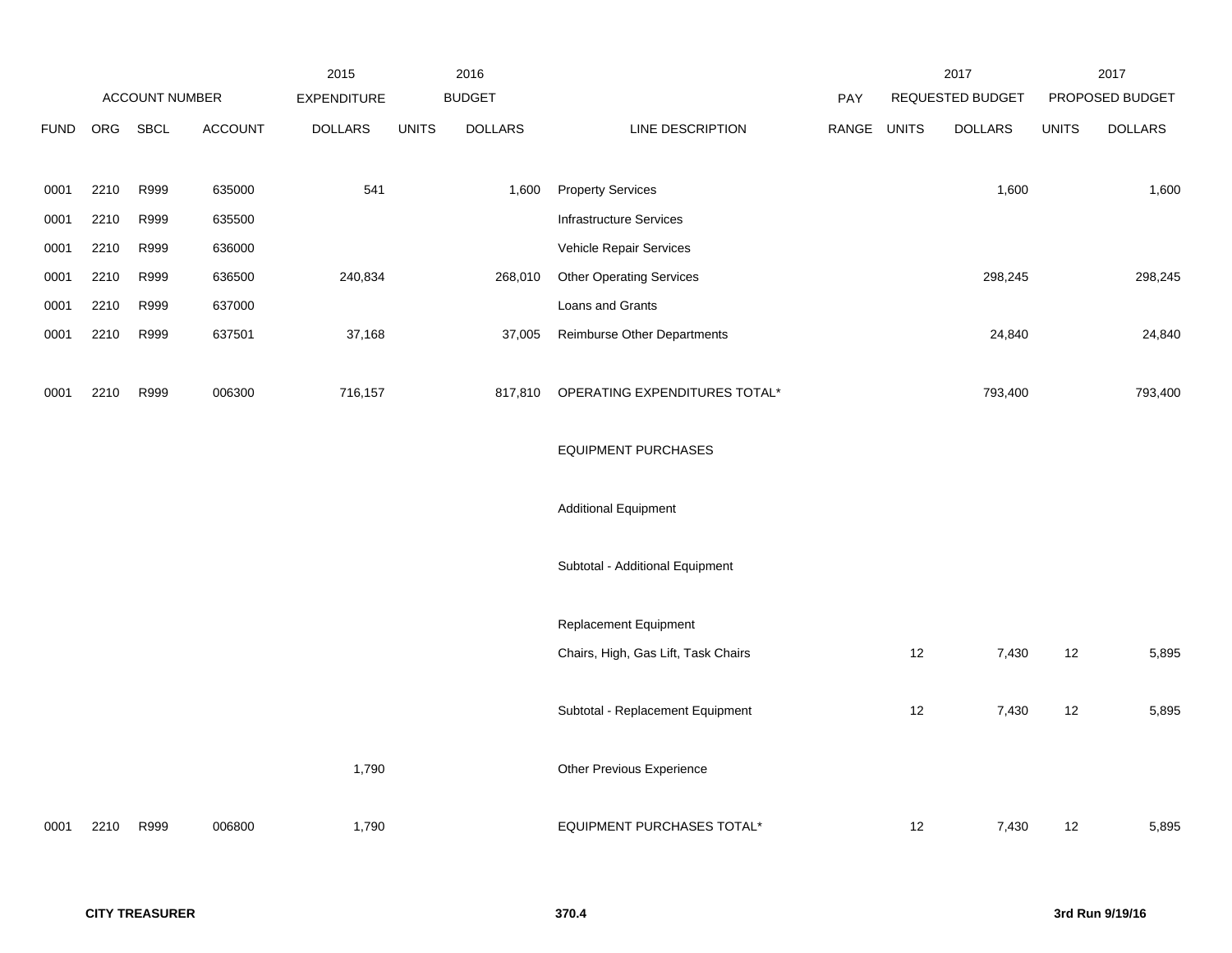|             |            |                       |                | 2015               |              | 2016           |                                |            |       | 2017                    |              | 2017            |
|-------------|------------|-----------------------|----------------|--------------------|--------------|----------------|--------------------------------|------------|-------|-------------------------|--------------|-----------------|
|             |            | <b>ACCOUNT NUMBER</b> |                | <b>EXPENDITURE</b> |              | <b>BUDGET</b>  |                                | <b>PAY</b> |       | <b>REQUESTED BUDGET</b> |              | PROPOSED BUDGET |
| <b>FUND</b> | <b>ORG</b> | <b>SBCL</b>           | <b>ACCOUNT</b> | <b>DOLLARS</b>     | <b>UNITS</b> | <b>DOLLARS</b> | LINE DESCRIPTION               | RANGE      | UNITS | <b>DOLLARS</b>          | <b>UNITS</b> | <b>DOLLARS</b>  |
|             |            |                       |                |                    |              |                |                                |            |       |                         |              |                 |
|             |            |                       |                |                    |              |                | <b>SPECIAL FUNDS</b>           |            |       |                         |              |                 |
| 0001        | 2210       | R222                  | 006800         | 39,855             |              | 26,570         | Information Systems*           |            |       | 49,565                  |              | 49,565          |
| 0001        | 2210       | R223                  | 006300         | 14,730             |              | 19,400         | Property Tax Collection Forms* |            |       | 16,925                  |              | 16,925          |
|             |            |                       |                |                    |              |                |                                |            |       |                         |              |                 |
|             |            |                       |                | 54,585             |              | 45,970         | SPECIAL FUNDS TOTAL            |            |       | 66,490                  |              | 66,490          |
|             |            |                       |                |                    |              |                |                                |            |       |                         |              |                 |
|             |            |                       |                |                    |              |                | CITY TREASURER BUDGETARY       |            |       |                         |              |                 |
|             |            |                       |                | 2,933,682          |              | 3,079,646      | CONTROL UNIT TOTAL (1BCU=1DU)  |            |       | 3,071,697               |              | 3,070,162       |
|             |            |                       |                |                    |              |                |                                |            |       |                         |              |                 |

\*Appropriation Control Account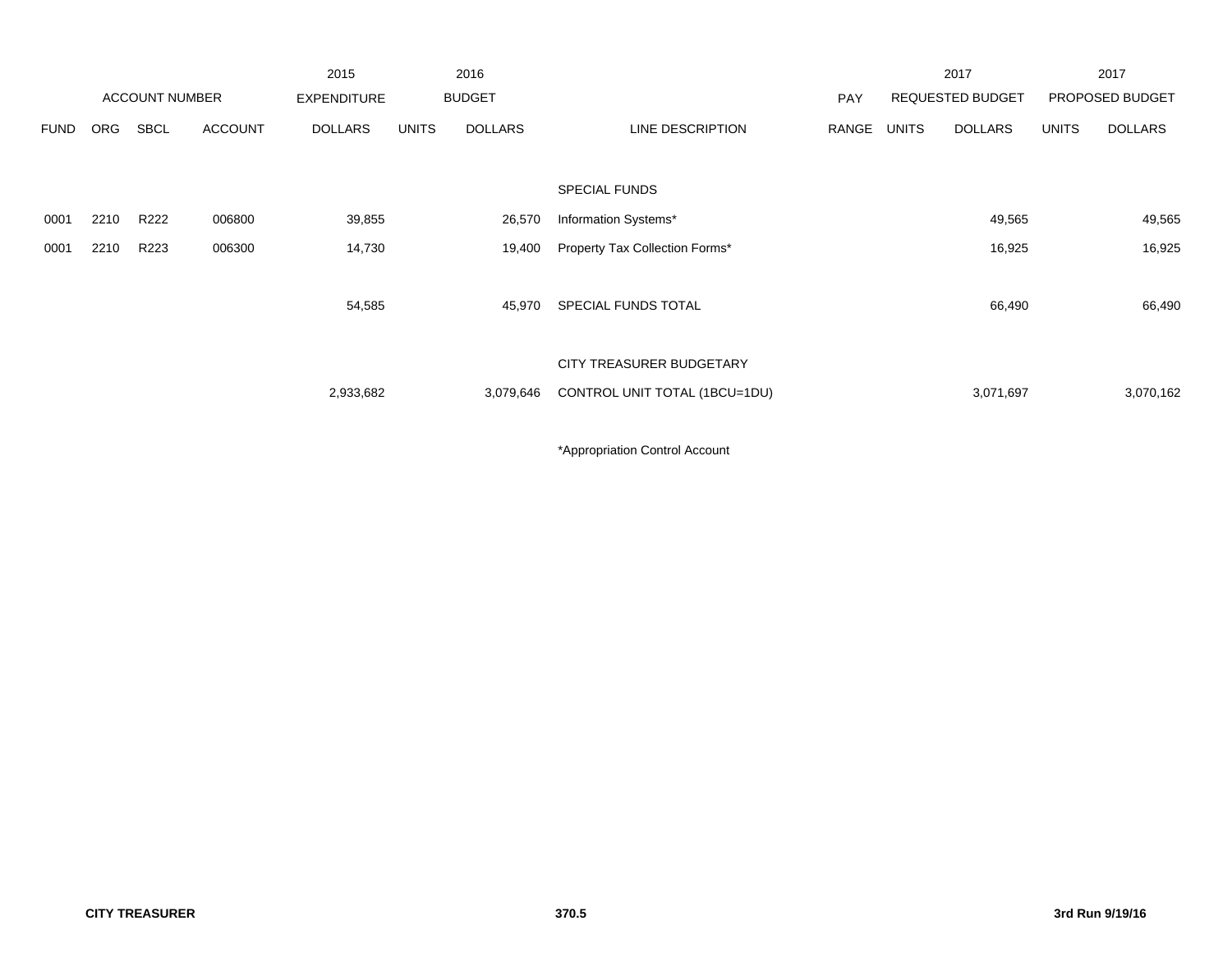|             |                       |             |                | 2015               |       | 2016           |                  |       |              | 2017             |              | 2017                   |
|-------------|-----------------------|-------------|----------------|--------------------|-------|----------------|------------------|-------|--------------|------------------|--------------|------------------------|
|             | <b>ACCOUNT NUMBER</b> |             |                | <b>EXPENDITURE</b> |       | <b>BUDGET</b>  |                  | PAY   |              | REQUESTED BUDGET |              | <b>PROPOSED BUDGET</b> |
| <b>FUND</b> | <b>ORG</b>            | <b>SBCL</b> | <b>ACCOUNT</b> | <b>DOLLARS</b>     | UNITS | <b>DOLLARS</b> | LINE DESCRIPTION | RANGE | <b>UNITS</b> | <b>DOLLARS</b>   | <b>UNITS</b> | <b>DOLLARS</b>         |

(170,862,733) (187,542,614) FRINGE BENEFIT OFFSET (183,910,155) (185,768,325)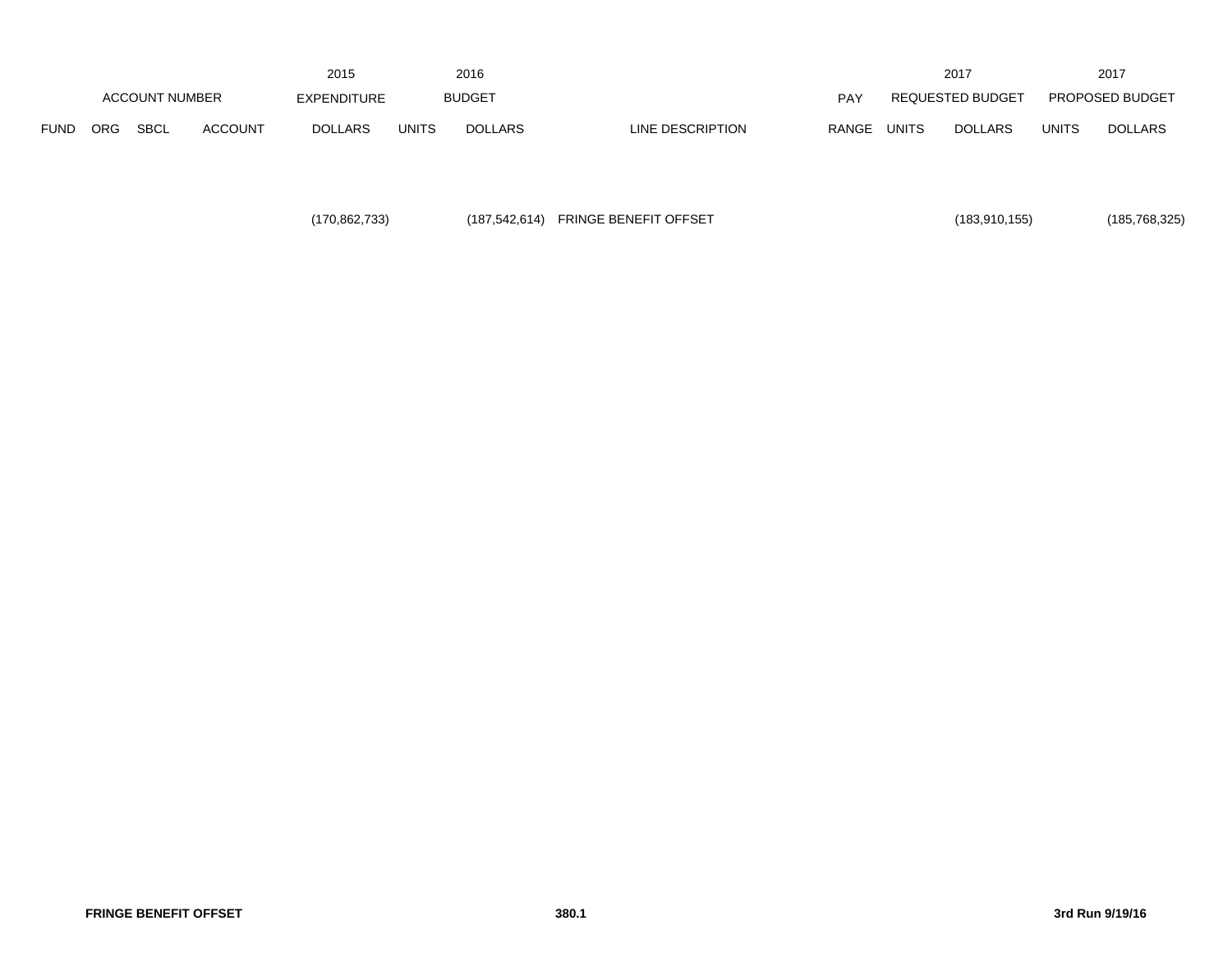|             |                       |             |                | 2015               |              | 2016           |                           |       | 2017             |       | 2017                   |
|-------------|-----------------------|-------------|----------------|--------------------|--------------|----------------|---------------------------|-------|------------------|-------|------------------------|
|             | <b>ACCOUNT NUMBER</b> |             |                | <b>EXPENDITURE</b> |              | <b>BUDGET</b>  | PAY                       |       | REQUESTED BUDGET |       | <b>PROPOSED BUDGET</b> |
| <b>FUND</b> | <b>ORG</b>            | <b>SBCL</b> | <b>ACCOUNT</b> | <b>DOLLARS</b>     | <b>UNITS</b> | <b>DOLLARS</b> | LINE DESCRIPTION<br>RANGE | UNITS | <b>DOLLARS</b>   | UNITS | <b>DOLLARS</b>         |

TOTAL BUDGETS FOR GENERAL CITY

596,672,085 615,568,884 PURPOSES 644,054,511 632,043,859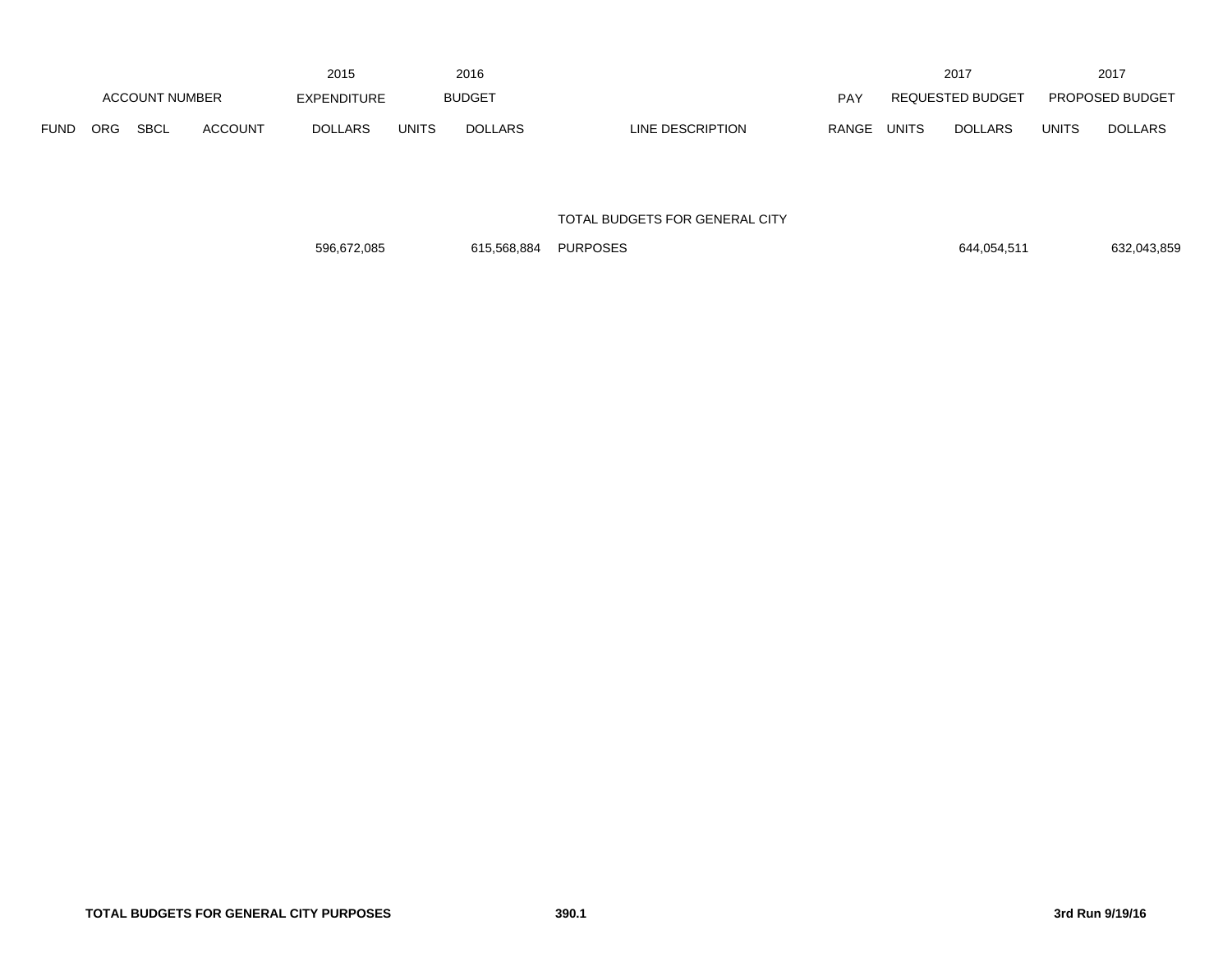|             |      |                       |                | 2015                                      |              | 2016           |                                              |       |              | 2017             |              | 2017            |
|-------------|------|-----------------------|----------------|-------------------------------------------|--------------|----------------|----------------------------------------------|-------|--------------|------------------|--------------|-----------------|
|             |      | <b>ACCOUNT NUMBER</b> |                | <b>EXPENDITURE</b>                        |              | <b>BUDGET</b>  |                                              | PAY   |              | REQUESTED BUDGET |              | PROPOSED BUDGET |
| <b>FUND</b> | ORG  | <b>SBCL</b>           | <b>ACCOUNT</b> | <b>DOLLARS</b>                            | <b>UNITS</b> | <b>DOLLARS</b> | LINE DESCRIPTION                             | RANGE | <b>UNITS</b> | <b>DOLLARS</b>   | <b>UNITS</b> | <b>DOLLARS</b>  |
|             |      |                       |                |                                           |              |                | 2. SOURCE OF FUNDS FOR GENERAL CITY PURPOSES |       |              |                  |              |                 |
|             |      |                       |                |                                           |              |                | TAXES & PAYMENTS IN LIEU OF TAXES            |       |              |                  |              |                 |
| 0001        | 1910 |                       | 009021         | 729,615                                   |              | 690,000        | <b>Housing Authority</b>                     |       |              | 700,000          |              | 700,000         |
| 0001        | 2110 |                       | 009021         | 1,669,268                                 |              | 1,500,000      | Parking                                      |       |              | 1,600,000        |              | 1,600,000       |
| 0001        | 2110 |                       | 009020         | 12,880,259                                |              | 12,400,000     | <b>Water Works</b>                           |       |              | 12,400,000       |              | 12,700,000      |
| 0001        | 2110 |                       | 009040         | 72,935                                    |              | 75,000         | <b>Trailer Park Taxes</b>                    |       |              | 70,000           |              | 70,000          |
| 0001        | 2110 |                       | 009021         | 451,415                                   |              | 420,000        | Payment in Lieu of Taxes-Other               |       |              | 435,000          |              | 435,000         |
| 0001        | 2110 |                       | 009030         | 1,705,055                                 |              | 1,844,500      | Interest/Penalties on Taxes                  |       |              | 1,481,500        |              | 1,481,500       |
| 0001        | 2110 |                       | 009019         | 665,111                                   |              | 340,000        | <b>TID Excess Revenue</b>                    |       |              | 200,000          |              | 500,000         |
| 0001        | 2110 |                       | 009040         | (194, 252)                                |              | 709,300        | <b>Other Taxes</b>                           |       |              | 212,100          |              | 212,100         |
|             |      |                       |                | 17,979,406                                |              | 17,978,800     | TAXES & PAYMENTS IN LIEU OF TAXES            |       |              | 17,098,600       |              | 17,698,600      |
|             |      |                       |                |                                           |              |                | <b>LICENSES &amp; PERMITS</b>                |       |              |                  |              |                 |
|             |      |                       |                |                                           |              |                | <b>LICENSES</b>                              |       |              |                  |              |                 |
| 0001        | 1310 |                       | 009110         | 67,610                                    |              |                | Amusement Dance/Music                        |       |              |                  |              |                 |
| 0001        | 2210 |                       | 009120         | 75,315                                    |              | 80,000         | Dog and Cat                                  |       |              | 75,300           |              | 75,300          |
| 0001        | 1310 |                       | 009110         | 2,179,577                                 |              | 2,220,000      | Food - City Clerk                            |       |              | 2,083,300        |              | 2,083,300       |
| 0001        | 3810 |                       | 009110         | 208,468                                   |              | 247,000        | Food - Health Department                     |       |              | 200,000          |              | 200,000         |
| 0001        | 3810 |                       | 009110         | 15,871                                    |              | 17,400         | Health Department-Non Food                   |       |              | 15,400           |              | 15,400          |
| 0001        | 1310 |                       | 009110         | 242,991                                   |              |                | Liquor & Malt                                |       |              |                  |              |                 |
| 0001        | 3810 |                       | 009110         | 4,120                                     |              |                | Scales                                       |       |              |                  |              |                 |
| 0001        | 1310 |                       | 009110         | 686,902                                   |              | 540,000        | Scales                                       |       |              |                  |              | 686,900         |
|             |      |                       |                | SOURCE OF FUNDS FOR GENERAL CITY PURPOSES |              |                | 400.1                                        |       |              |                  |              | 3rd Run 9/19/16 |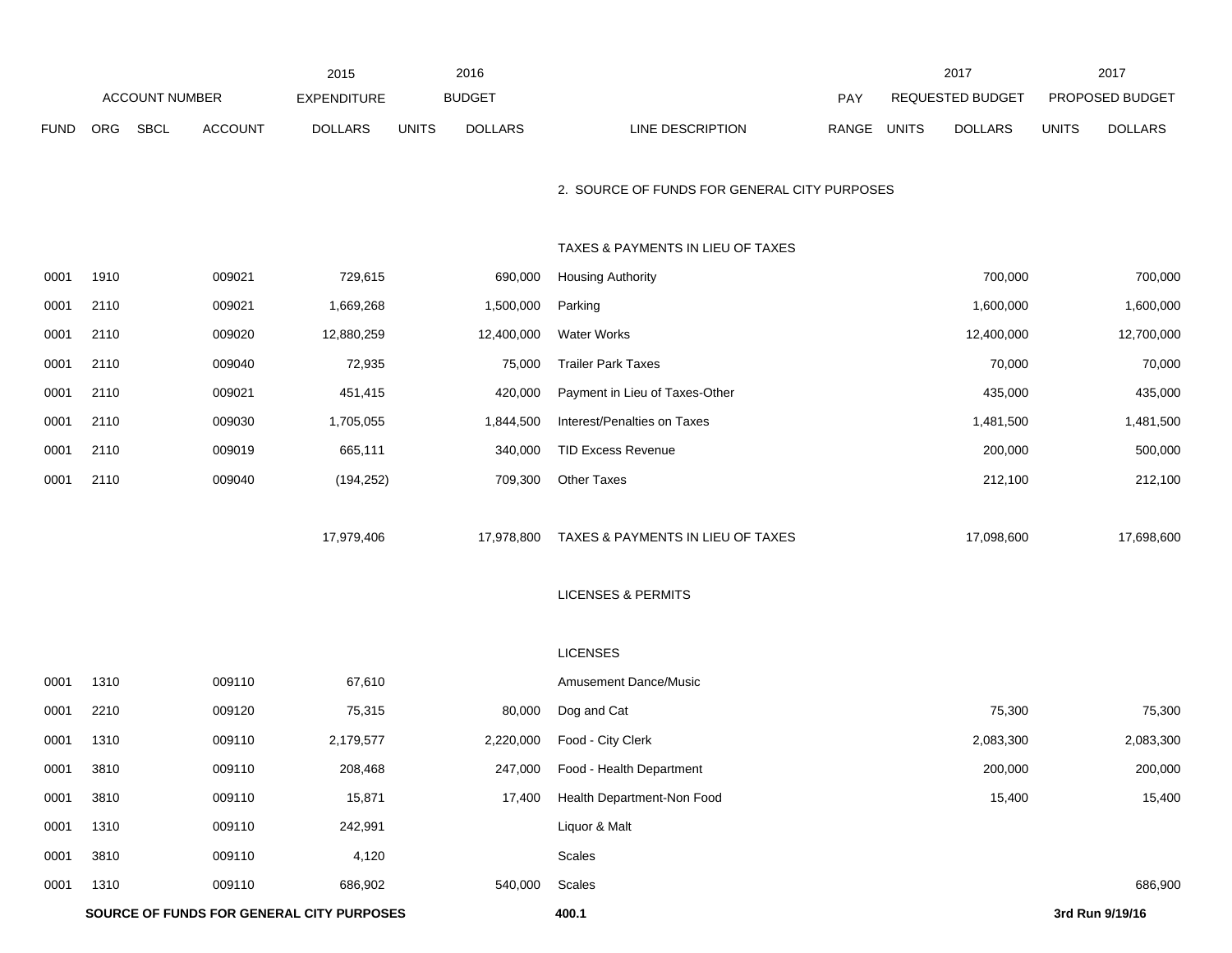|             |            |                               | 2015               |              | 2016           |                                     |       |              | 2017             |              | 2017            |
|-------------|------------|-------------------------------|--------------------|--------------|----------------|-------------------------------------|-------|--------------|------------------|--------------|-----------------|
|             |            | <b>ACCOUNT NUMBER</b>         | <b>EXPENDITURE</b> |              | <b>BUDGET</b>  |                                     | PAY   |              | REQUESTED BUDGET |              | PROPOSED BUDGET |
| <b>FUND</b> | <b>ORG</b> | <b>SBCL</b><br><b>ACCOUNT</b> | <b>DOLLARS</b>     | <b>UNITS</b> | <b>DOLLARS</b> | LINE DESCRIPTION                    | RANGE | <b>UNITS</b> | <b>DOLLARS</b>   | <b>UNITS</b> | <b>DOLLARS</b>  |
|             |            |                               |                    |              |                |                                     |       |              |                  |              |                 |
| 0001        | 1310       | 009110                        | 2,187,666          |              | 2,588,700      | Miscellaneous Business-City Clerk   |       |              | 2,869,200        |              | 2,182,300       |
| 0001        | 3600       | 009110                        | 308,950            |              | 247,900        | Miscellaneous-DNS                   |       |              | 231,600          |              | 231,600         |
| 0001        | 5140       | 009110                        | 15,876             |              | 16,000         | Miscellaneous-DPW Administration    |       |              | 16,000           |              | 16,000          |
|             |            |                               |                    |              |                |                                     |       |              |                  |              |                 |
|             |            |                               |                    |              |                | <b>PERMITS</b>                      |       |              |                  |              |                 |
| 0001        | 0960       | 009220                        | 301,288            |              | 292,500        | Board of Zoning Appeals             |       |              | 293,000          |              | 293,000         |
| 0001        | 1910       | 009220                        | 66,200             |              | 50,000         | <b>Zoning Change Fees</b>           |       |              | 60,000           |              | 60,000          |
| 0001        | 3600       | 009210                        | 4,274,333          |              | 4,328,300      | <b>Building</b>                     |       |              | 4,478,000        |              | 4,478,000       |
| 0001        | 3600       | 009210                        | 280,546            |              | 300,000        | <b>Building Code Compliance</b>     |       |              |                  |              |                 |
| 0001        | 1310       | 009230                        | 325                |              |                | <b>Curb Space Special Privilege</b> |       |              |                  |              |                 |
| 0001        | 3600       | 009210                        | 1,365,817          |              | 1,308,000      | Electrical                          |       |              | 1,390,000        |              | 1,390,000       |
| 0001        | 3600       | 009210                        | 496,487            |              | 220,000        | Elevator                            |       |              | 350,000          |              | 350,000         |
| 0001        | 3600       | 009210                        | 459,618            |              | 465,000        | Occupancy                           |       |              | 460,000          |              | 460,000         |
| 0001        | 3600       | 009210                        | 792,777            |              | 750,000        | Plumbing                            |       |              | 750,000          |              | 780,000         |
| 0001        | 3600       | 009210                        | 95,964             |              | 115,000        | Miscellaneous-DNS                   |       |              | 116,000          |              | 116,000         |
| 0001        | 3600       | 009230                        | 92,438             |              | 93,000         | Sign and Bil board                  |       |              | 93,000           |              | 93,000          |
| 0001        | 5140       | 009230                        | 283,021            |              | 280,000        | <b>Special Events</b>               |       |              | 280,000          |              | 280,000         |
| 0001        | 5140       | 009230                        | 345,228            |              | 308,000        | Miscellaneous-DPW                   |       |              | 317,000          |              | 317,000         |
| 0001        | 3600       | 009230                        | 377,405            |              | 344,000        | Special Privilege-Miscellaneous-DNS |       |              | 350,000          |              | 350,000         |
| 0001        | 3600       | 009210                        | 177,919            |              | 152,000        | Sprinkler Inspection                |       |              | 180,000          |              | 180,000         |
| 0001        | 5140       | 009210                        | 1,227,375          |              | 1,104,500      | Use of Streets-Excavating           |       |              | 1,154,500        |              | 1,154,500       |
|             |            |                               |                    |              |                |                                     |       |              |                  |              |                 |
|             |            |                               | 16,630,087         |              | 16,067,300     | <b>TOTAL LICENSES &amp; PERMITS</b> |       |              | 15,762,300       |              | 15,792,300      |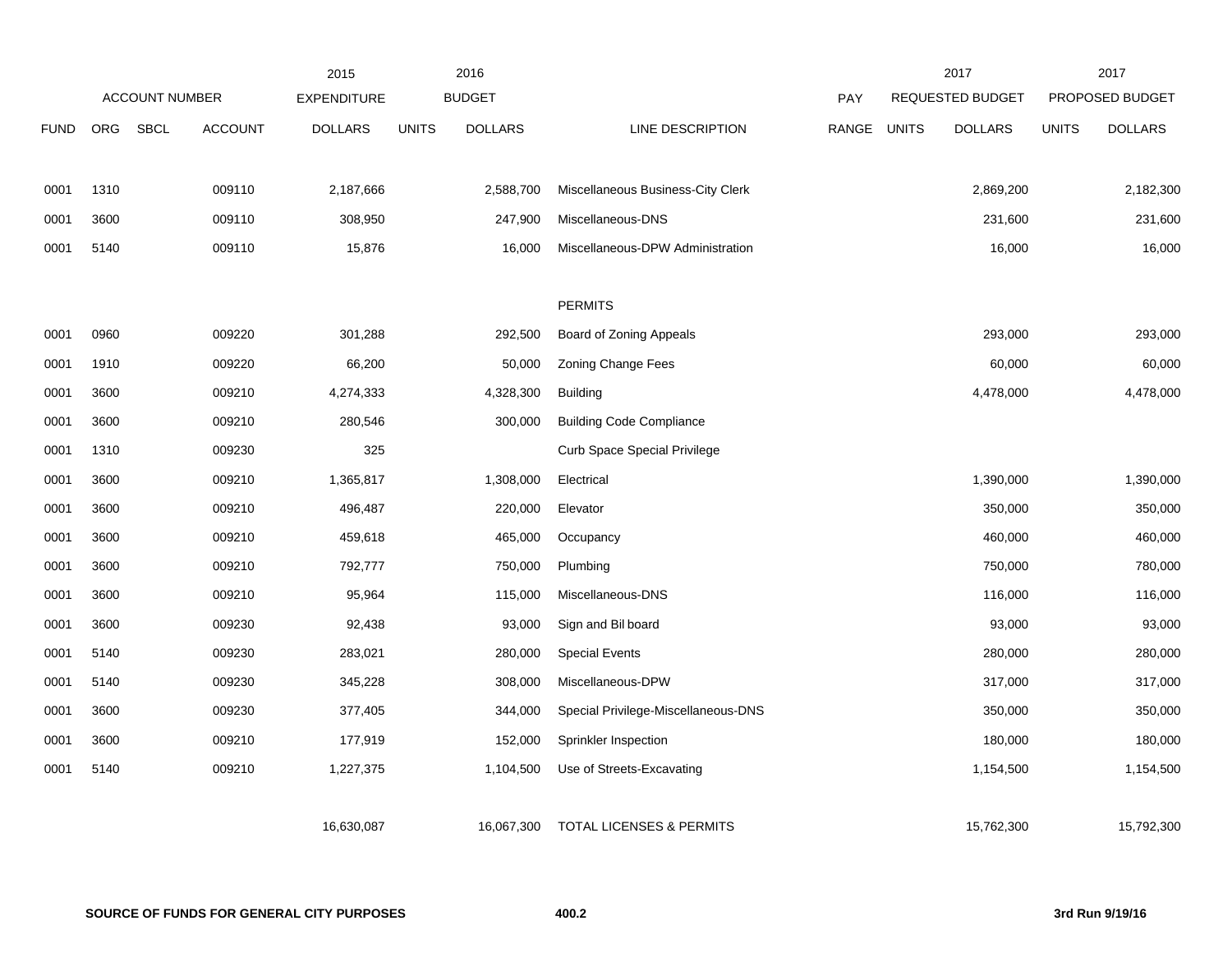|             |            |                        | 2015                                      | 2016                           |                                  |       |              | 2017                    |              | 2017            |
|-------------|------------|------------------------|-------------------------------------------|--------------------------------|----------------------------------|-------|--------------|-------------------------|--------------|-----------------|
|             |            | <b>ACCOUNT NUMBER</b>  | <b>EXPENDITURE</b>                        | <b>BUDGET</b>                  |                                  | PAY   |              | <b>REQUESTED BUDGET</b> |              | PROPOSED BUDGET |
| <b>FUND</b> | <b>ORG</b> | SBCL<br><b>ACCOUNT</b> | <b>DOLLARS</b>                            | <b>DOLLARS</b><br><b>UNITS</b> | LINE DESCRIPTION                 | RANGE | <b>UNITS</b> | <b>DOLLARS</b>          | <b>UNITS</b> | <b>DOLLARS</b>  |
|             |            |                        |                                           |                                |                                  |       |              |                         |              |                 |
|             |            |                        |                                           |                                | INTERGOVERNMENTAL REVENUE        |       |              |                         |              |                 |
| 0001        | 3600       | 009352                 | 1,079,636                                 | 1,100,000                      | Insurance Premium - Fire         |       |              | 1,100,000               |              | 1,100,000       |
| 0001        | 2110       | 009370                 | 26,434,660                                | 26,383,000                     | <b>Local Street Aids</b>         |       |              | 26,383,000              |              | 26,583,000      |
| 0001        | 2110       | 009365                 | 2,513,997                                 | 2,200,000                      | Payment for Municipal Services   |       |              | 2,100,000               |              | 2,100,000       |
| 0001        | 3310       | 009360                 | 740,662                                   | 673,600                        | State Payments-Police            |       |              | 683,700                 |              | 1,006,200       |
| 0001        | 2110       | 009350                 | 219,039,229                               | 218,992,000                    | State Shared Revenue (General)   |       |              | 218,992,000             |              | 219,038,000     |
| 0001        | 2110       | 009360                 | 7,034                                     | 7,000                          | Other State Payments             |       |              | 7,000                   |              | 7,000           |
| 0001        | 2110       | 009351                 | 8,751,753                                 | 8,722,000                      | <b>Expenditure Restraint Aid</b> |       |              | 8,722,000               |              | 9,001,000       |
| 0001        | 2110       | 009360                 | 4,782,272                                 | 4,600,000                      | <b>Computer Exemption Aid</b>    |       |              | 4,600,000               |              | 6,200,000       |
|             |            |                        |                                           |                                |                                  |       |              |                         |              |                 |
|             |            |                        | 263,349,243                               | 262,677,600                    | TOTAL INTERGOVERNMENTAL REVENUES |       |              | 262,587,700             |              | 265,035,200     |
|             |            |                        |                                           |                                |                                  |       |              |                         |              |                 |
|             |            |                        |                                           |                                | <b>CHARGES FOR SERVICES</b>      |       |              |                         |              |                 |
| 0001        | 1490       | 009400                 | 1,252,359                                 | 878,100                        | <b>City Attorney</b>             |       |              | 793,700                 |              | 818,700         |
| 0001        | 1650       | 009400                 | 166,597                                   | 167,000                        | Department of Employee Relations |       |              | 178,800                 |              | 178,800         |
| 0001        | 2210       | 009400                 | 156,081                                   | 165,200                        | <b>City Treasurer</b>            |       |              | 108,800                 |              | 108,800         |
| 0001        | 1310       | 009400                 | 152,853                                   | 150,700                        | Common Council-City Clerk        |       |              | 225,400                 |              | 225,400         |
| 0001        | 1310       | 009400                 | 5,025,185                                 | 4,900,000                      | Cable Franchise Fee              |       |              | 5,000,000               |              | 5,000,000       |
| 0001        | 2110       | 009400                 | 698,565                                   | 580,000                        | Comptroller                      |       |              | 625,000                 |              | 625,000         |
| 0001        | 1320       | 009400                 | 1,353,212                                 | 1,514,000                      | <b>Municipal Court</b>           |       |              | 1,139,000               |              | 1,139,000       |
| 0001        | 2300       | 009400                 | 842,786                                   | 913,200                        | Assessor                         |       |              | 805,500                 |              | 850,500         |
| 0001        | 1910       | 009400                 | 8,983                                     | 8,000                          | Department of City Development   |       |              | 9,500                   |              | 9,500           |
| 0001        | 1510       | 009400                 | 164,720                                   | 171,500                        | Department of Administration     |       |              | 80,500                  |              | 80,500          |
| 0001        | 3280       | 009400                 | 6,651,837                                 | 6,688,300                      | Fire Department                  |       |              | 6,695,000               |              | 6,795,000       |
| 0001        | 3310       | 009400                 | 711,563                                   | 2,921,700                      | <b>Police Department</b>         |       |              | 2,888,600               |              | 2,888,600       |
|             |            |                        | SOURCE OF FUNDS FOR GENERAL CITY PURPOSES |                                | 400.3                            |       |              |                         |              | 3rd Run 9/19/16 |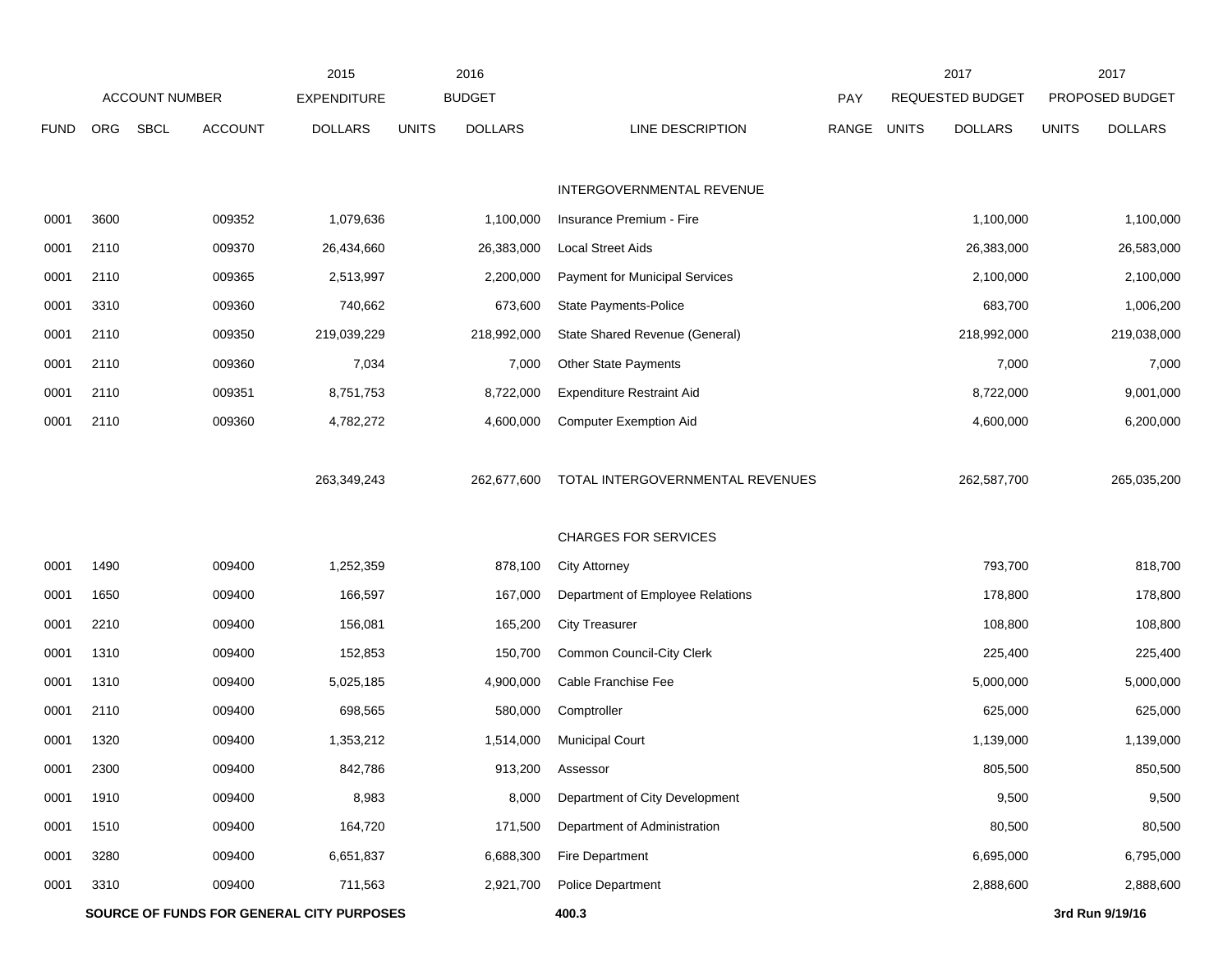|             |      |                       |                | 2015               |              | 2016           |                                              |            |       | 2017             |              | 2017            |
|-------------|------|-----------------------|----------------|--------------------|--------------|----------------|----------------------------------------------|------------|-------|------------------|--------------|-----------------|
|             |      | <b>ACCOUNT NUMBER</b> |                | <b>EXPENDITURE</b> |              | <b>BUDGET</b>  |                                              | <b>PAY</b> |       | REQUESTED BUDGET |              | PROPOSED BUDGET |
| <b>FUND</b> | ORG  | <b>SBCL</b>           | <b>ACCOUNT</b> | <b>DOLLARS</b>     | <b>UNITS</b> | <b>DOLLARS</b> | LINE DESCRIPTION                             | RANGE      | UNITS | <b>DOLLARS</b>   | <b>UNITS</b> | <b>DOLLARS</b>  |
| 0001        | 3600 |                       | 009400         | 16,090,166         |              | 15,063,000     | Department of Neighborhood Services          |            |       | 10,635,000       |              | 12,835,000      |
| 0001        | 3600 |                       | 009400         | 1,424,005          |              | 1,000,000      | <b>Building Razing</b>                       |            |       | 1,100,000        |              | 1,000,000       |
| 0001        | 3600 |                       | 009400         | 2,248,191          |              | 1,975,000      | Fire Prevention Inspections                  |            |       | 1,900,000        |              | 1,900,000       |
| 0001        | 3600 |                       | 009400         | 67,530             |              | 71,000         | <b>Essential Services</b>                    |            |       | 69,000           |              | 69,000          |
| 0001        | 3600 |                       | 009400         | 21,720             |              | 25,000         | Placard Fee                                  |            |       | 24,000           |              | 24,000          |
| 0001        | 3600 |                       | 009400         | 377,398            |              | 350,000        | <b>IT/Training Surcharge-DNS</b>             |            |       | 337,000          |              | 337,000         |
| 0001        | 5450 |                       | 009400         | 3,766,206          |              | 3,650,000      | DPW-Operations Div.- Fleet                   |            |       | 3,720,000        |              | 3,720,000       |
| 0001        | 5230 |                       | 009400         | 5,852,573          |              | 4,609,000      | DPW-Infrastructure Division                  |            |       | 4,552,100        |              | 4,552,100       |
| 0001        | 5450 |                       | 009400         | 136,967            |              | 146,000        | DPW-Operations Division- Forestry            |            |       | 141,000          |              | 141,000         |
| 0480        | 4280 |                       | 009400         | 5,905,581          |              | 4,801,671      | <b>Harbor Commission</b>                     |            |       | 4,801,671        |              | 5,975,792       |
| 0001        | 5140 |                       | 009400         | 2,171,847          |              | 1,350,000      | <b>DPW-Administrative Services</b>           |            |       | 1,353,500        |              | 1,353,500       |
| 0001        | 5450 |                       | 009400         | 4,354,473          |              | 4,148,300      | DPW-Operations Division- Sanitation          |            |       | 4,304,300        |              | 4,304,300       |
| 0001        | 5450 |                       | 009400         | 36,391,922         |              | 36,863,424     | Solid Waste Fee                              |            |       | 36,863,000       |              | 37,931,000      |
| 0001        | 5450 |                       | 009400         | 1,767,570          |              | 1,740,000      | Extra Garbage Cart Fee                       |            |       | 1,640,000        |              | 1,640,000       |
| 0001        | 5450 |                       | 009400         | 8,697,232          |              | 8,743,000      | Snow and Ice Control Fee                     |            |       | 8,743,000        |              | 8,958,500       |
| 0001        | 5450 |                       | 009400         | 16,060,000         |              | 18,126,000     | Street Sweep, Leaf Collect. and Tree Pruning |            |       | 18,126,000       |              | 19,626,000      |
| 0001        | 5450 |                       | 009400         | 1,529,886          |              | 1,570,000      | Apartment Garbage Pick-Up                    |            |       | 1,410,000        |              | 1,410,000       |
| 0001        | 3810 |                       | 009400         | 1,084,294          |              | 902,300        | <b>Health Department</b>                     |            |       | 1,045,200        |              | 1,045,200       |
| 0001        | 8610 |                       | 009400         | 382,864            |              | 400,000        | Public Library                               |            |       | 362,600          |              | 362,600         |
| 0001        | 8610 |                       | 009400         | 709,361            |              | 720,000        | County Fed System                            |            |       | 710,000          |              | 725,000         |
| 0001        | 5450 |                       | 009400         | 589,288            |              | 1,500,000      | <b>Recycling Contract</b>                    |            |       |                  |              |                 |
|             |      |                       |                | 126,813,815        |              | 126,811,395    | TOTAL CHARGES FOR SERVICES                   |            |       | 120,387,171      |              | 126,629,792     |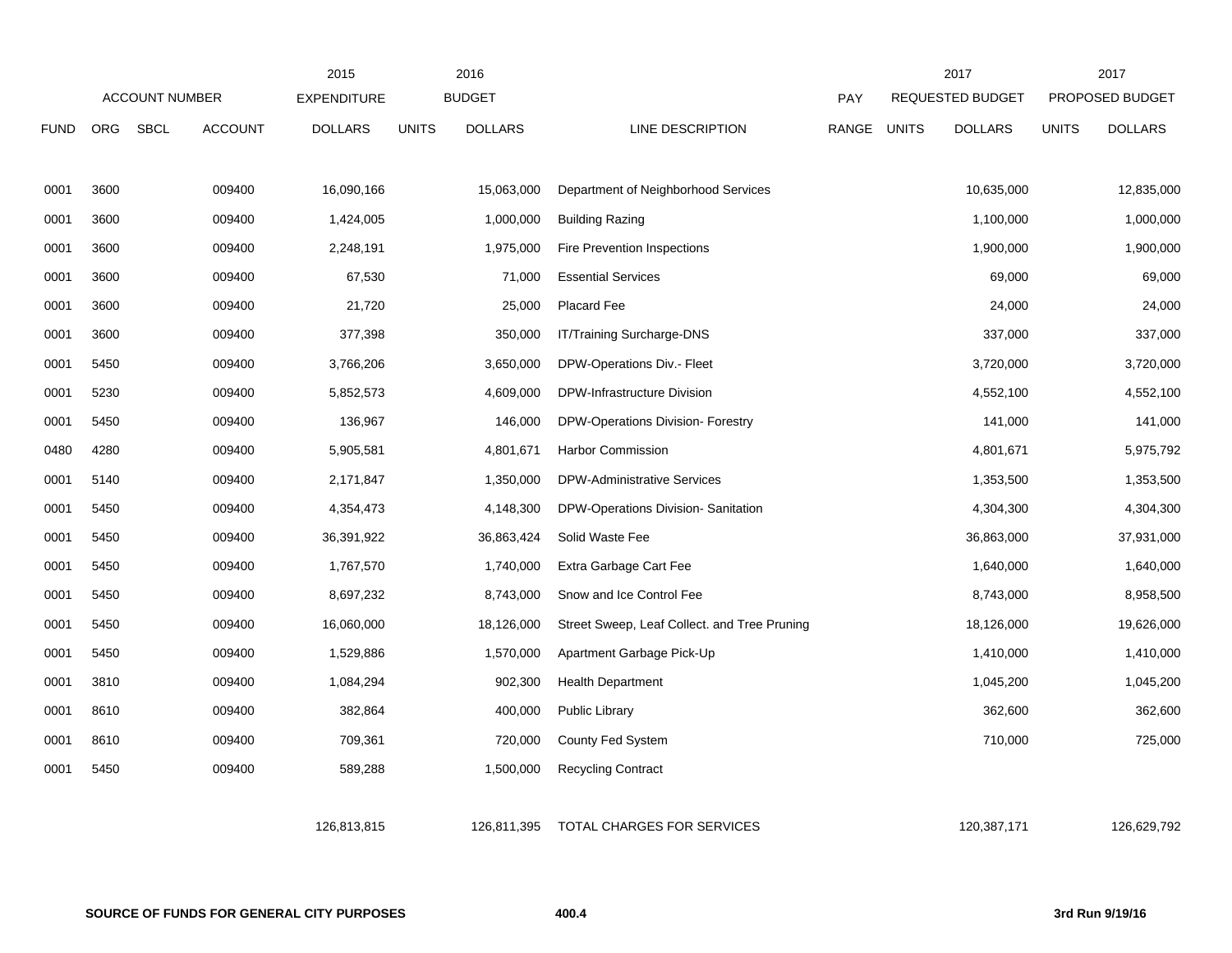|             |            |                                           | 2015               | 2016                           |                                     |       |              | 2017             |              | 2017            |
|-------------|------------|-------------------------------------------|--------------------|--------------------------------|-------------------------------------|-------|--------------|------------------|--------------|-----------------|
|             |            | <b>ACCOUNT NUMBER</b>                     | <b>EXPENDITURE</b> | <b>BUDGET</b>                  |                                     | PAY   |              | REQUESTED BUDGET |              | PROPOSED BUDGET |
| <b>FUND</b> | <b>ORG</b> | SBCL<br><b>ACCOUNT</b>                    | <b>DOLLARS</b>     | <b>UNITS</b><br><b>DOLLARS</b> | LINE DESCRIPTION                    | RANGE | <b>UNITS</b> | <b>DOLLARS</b>   | <b>UNITS</b> | <b>DOLLARS</b>  |
|             |            |                                           |                    |                                |                                     |       |              |                  |              |                 |
|             |            |                                           |                    |                                | FINES AND FORFEITURES               |       |              |                  |              |                 |
| 0001        | 1320       | 009612                                    | 4,110,140          | 4,060,000                      | <b>Municipal Court</b>              |       |              | 3,703,000        |              | 3,703,000       |
|             |            |                                           |                    |                                |                                     |       |              |                  |              |                 |
|             |            |                                           | 4,110,140          | 4,060,000                      | TOTAL FINES AND FORFEITURES         |       |              | 3,703,000        |              | 3,703,000       |
|             |            |                                           |                    |                                | MISCELLANEOUS REVENUES              |       |              |                  |              |                 |
| 0001        | 2110       | 009930                                    | 17,000,000         | 16,599,956                     | Transfer from other funds           |       |              | 16,500,000       |              | 16,600,000      |
| 0001        | 2210       | 009810                                    | 682,765            | 791,100                        | Interest on Investment              |       |              | 885,200          |              | 885,200         |
| 0001        | 9990       | 009850                                    | 2,588,721          | 3,000,000                      | Contributions                       |       |              | 3,000,000        |              | 3,000,000       |
| 0001        | 1510       | 009830                                    | 346,738            | 561,000                        | <b>DOA Property Sales</b>           |       |              | 342,200          |              | 342,200         |
| 0001        | 1910       | 009830                                    | 15,600             | 50,000                         | <b>DCD Property Sales</b>           |       |              | 10,000           |              | 10,000          |
| 0001        | 5230       | 009820                                    | 238,106            | 222,000                        | DPW-ISD Facilities-Rent             |       |              | 297,500          |              | 297,500         |
| 0001        | 2110       | 009820                                    | 162,865            | 164,000                        | Comptroller-Rent                    |       |              | 164,900          |              | 164,900         |
| 0001        | 1910       | 009820                                    | 26                 |                                | DCD Rent                            |       |              |                  |              |                 |
| 0001        | 5450       | 009830                                    | 775,713            |                                | Sale Recyclable Materials           |       |              | 1,397,700        |              | 1,397,700       |
| 0001        | 9990       | 009870                                    | 1,372,541          | 791,600                        | <b>Other Miscellaneous</b>          |       |              | 661,000          |              | 661,000         |
| 0001        | 1650       | 009860                                    | 205,082            | 408,700                        | Insurance Recovery                  |       |              | 210,000          |              | 210,000         |
| 0001        | 9990       | 009870                                    | 5,410,827          | 5,400,000                      | Potawatomi                          |       |              | 5,400,000        |              | 5,575,000       |
| 0001        | 2110       | 009870                                    | 1,580,000          | 1,501,900                      | Harbor Commission Transfer          |       |              | 1,516,000        |              | 1,516,000       |
| 0001        | 2110       | 009870                                    | 6,653,772          | 6,400,000                      | Vehicle Registration Fee            |       |              | 6,400,000        |              | 6,600,000       |
|             |            |                                           |                    |                                |                                     |       |              |                  |              |                 |
|             |            |                                           | 37,032,756         | 35,890,256                     | TOTAL MISCELLANEOUS REVENUE         |       |              | 36,784,500       |              | 37,259,500      |
|             |            |                                           |                    |                                | <b>FRINGE BENEFIT REIMBURSEMENT</b> |       |              |                  |              |                 |
| 0001        | 9990       | 009990                                    | 21,393,005         | 23,000,000                     | Fringe Benefit Offset               |       |              | 22,500,000       |              | 23,000,000      |
|             |            | SOURCE OF FUNDS FOR GENERAL CITY PURPOSES |                    |                                | 400.5                               |       |              |                  |              | 3rd Run 9/19/16 |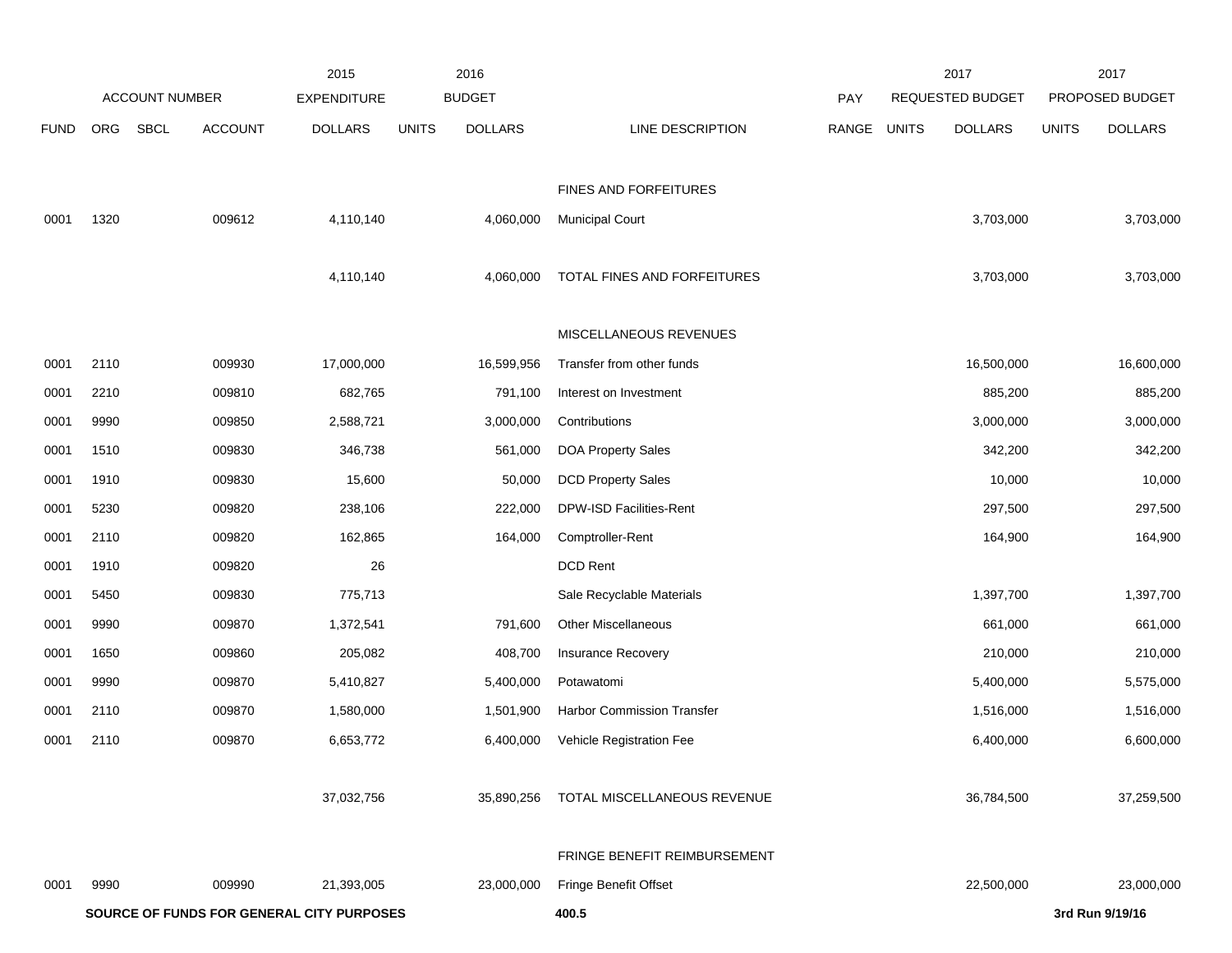|             |            |                       |                | 2015               |              | 2016           |                                             |       |              | 2017                    |              | 2017            |
|-------------|------------|-----------------------|----------------|--------------------|--------------|----------------|---------------------------------------------|-------|--------------|-------------------------|--------------|-----------------|
|             |            | <b>ACCOUNT NUMBER</b> |                | <b>EXPENDITURE</b> |              | <b>BUDGET</b>  |                                             | PAY   |              | <b>REQUESTED BUDGET</b> |              | PROPOSED BUDGET |
| <b>FUND</b> | <b>ORG</b> | <b>SBCL</b>           | <b>ACCOUNT</b> | <b>DOLLARS</b>     | <b>UNITS</b> | <b>DOLLARS</b> | LINE DESCRIPTION                            | RANGE | <b>UNITS</b> | <b>DOLLARS</b>          | <b>UNITS</b> | <b>DOLLARS</b>  |
|             |            |                       |                |                    |              |                |                                             |       |              |                         |              |                 |
|             |            |                       |                | 21,393,005         |              | 23,000,000     | TOTAL FRINGE BENEFIT REIMBURSEMENT          |       |              | 22,500,000              |              | 23,000,000      |
|             |            |                       |                |                    |              |                |                                             |       |              |                         |              |                 |
|             |            |                       |                | 487,308,452        |              | 486,485,351    | TOTAL GENERAL FUND REVENUE                  |       |              | 478,823,271             |              | 489,118,392     |
|             |            |                       |                | 130,964,667        |              | 129,083,533    | Amount to be raised pursuant to 18-02-6.    |       |              | 165,231,240             |              | 142,925,467     |
|             |            |                       |                |                    |              |                |                                             |       |              |                         |              |                 |
|             |            |                       |                |                    |              |                | Less:                                       |       |              |                         |              |                 |
| 0001        | 9990       |                       | 009920         | 16,700,000         |              | 21,087,000     | TSF Withdrawal (sustainable)                |       |              | 21,100,000              |              | 27,300,000      |
|             |            |                       |                |                    |              |                | TSF Withdrawal (in anticipation of revenue) |       |              |                         |              | 1,105,000       |
|             |            |                       |                |                    |              |                |                                             |       |              |                         |              |                 |
| 0001        | 9990       |                       | 009010         | 114,264,667        |              | 107,996,533    | Property Tax Levy                           |       |              | 144,131,240             |              | 114,520,467     |
|             |            |                       |                |                    |              |                | TOTAL SOURCE OF FUNDS FOR                   |       |              |                         |              |                 |
|             |            |                       |                | 618,273,119        |              | 615,568,884    | <b>GENERAL CITY PURPOSES</b>                |       |              | 644,054,511             |              | 632,043,859     |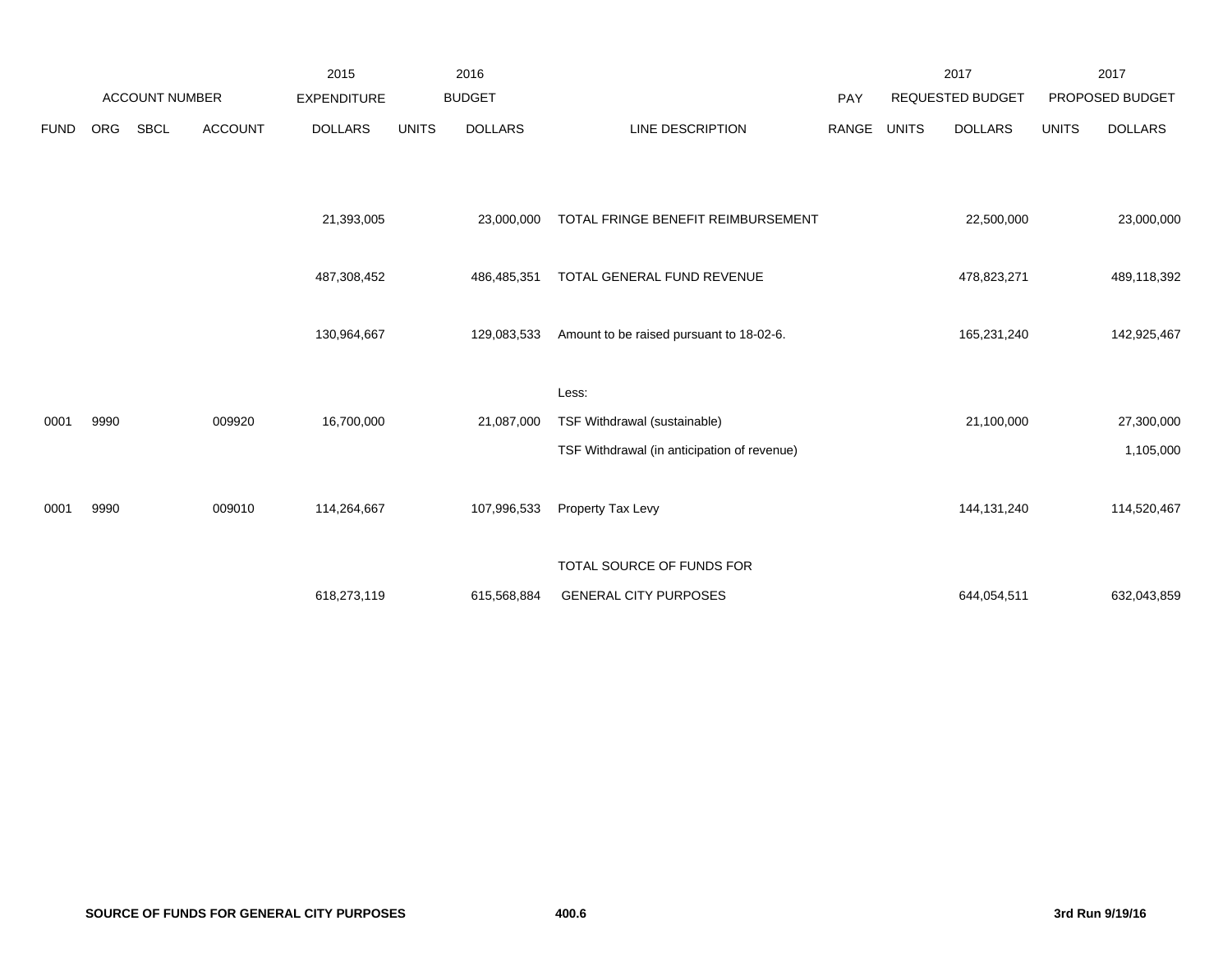|             |      |                       |                | 2015                                          |              | 2016           |                                               |            |              | 2017             |              | 2017            |
|-------------|------|-----------------------|----------------|-----------------------------------------------|--------------|----------------|-----------------------------------------------|------------|--------------|------------------|--------------|-----------------|
|             |      | <b>ACCOUNT NUMBER</b> |                | <b>EXPENDITURE</b>                            |              | <b>BUDGET</b>  |                                               | <b>PAY</b> |              | REQUESTED BUDGET |              | PROPOSED BUDGET |
| <b>FUND</b> | ORG  | SBCL                  | <b>ACCOUNT</b> | <b>DOLLARS</b>                                | <b>UNITS</b> | <b>DOLLARS</b> | LINE DESCRIPTION                              | RANGE      | <b>UNITS</b> | <b>DOLLARS</b>   | <b>UNITS</b> | <b>DOLLARS</b>  |
|             |      |                       |                |                                               |              |                |                                               |            |              |                  |              |                 |
|             |      |                       |                |                                               |              |                | <b>B. PROVISIONS FOR EMPLOYEE</b>             |            |              |                  |              |                 |
|             |      |                       |                |                                               |              |                | <b>RETIREMENT FUNDS</b>                       |            |              |                  |              |                 |
|             |      |                       |                |                                               |              |                | 1. BUDGET FOR PROVISIONS FOR                  |            |              |                  |              |                 |
|             |      |                       |                |                                               |              |                | <b>EMPLOYEE RETIREMENT</b>                    |            |              |                  |              |                 |
|             |      |                       |                |                                               |              |                |                                               |            |              |                  |              |                 |
|             |      |                       |                |                                               |              |                | Firemen's Pension Fund                        |            |              |                  |              |                 |
| 0001        | 2210 | R431                  | 006100         |                                               |              |                | <b>Employer's Pension Contribution</b>        |            |              |                  |              |                 |
| 0001        | 1510 | R432                  | 006100         | 67,500                                        |              | 50,000         | Lump-sum Supplement Contr bution              |            |              | 40,000           |              | 40,000          |
|             |      |                       |                |                                               |              |                |                                               |            |              |                  |              |                 |
|             |      |                       |                |                                               |              |                | <b>Total Pension Contribution by</b>          |            |              |                  |              |                 |
|             |      |                       |                | 67,500                                        |              | 50,000         | Employer to Firemen's Pension Fund            |            |              | 40,000           |              | 40,000          |
|             |      |                       |                |                                               |              |                | Policemen's Pension Fund                      |            |              |                  |              |                 |
| 0001        | 2210 | R441                  | 006100         | 207,199                                       |              | 190,000        | <b>Employer's Pension Contribution</b>        |            |              |                  |              |                 |
|             |      |                       |                |                                               |              |                | PABF Payroll                                  |            |              | 360,000          |              | 320,000         |
|             |      |                       |                |                                               |              |                | Administration*                               |            |              |                  |              |                 |
| 0001        | 4500 | R443                  | 006100         | 30,000                                        |              | 21,500         | Lump-sum Supplement Contr bution              |            |              | 18,500           |              | 10,000          |
|             |      |                       |                |                                               |              |                |                                               |            |              |                  |              |                 |
|             |      |                       |                |                                               |              |                | <b>Total Pension Contribution by Employer</b> |            |              |                  |              |                 |
|             |      |                       |                | 237,199                                       |              | 211,500        | to Policemen's Pension Fund                   |            |              | 378,500          |              | 330,000         |
|             |      |                       |                |                                               |              |                | Employes' Retirement Fund                     |            |              |                  |              |                 |
| 0001        | 2210 | R454                  | 006100         | 60,000,000                                    |              | 60,000,000     | <b>Employer's Pension Contribution</b>        |            |              | 62,000,000       |              | 61,000,000      |
|             |      |                       |                | 19,802,111                                    |              | 26,643,423     | Administration*                               |            |              | 24,983,109       |              | 24,983,109      |
|             |      |                       |                | BUDGET FOR PROVISIONS FOR EMPLOYEE RETIREMENT |              |                | 410.1                                         |            |              |                  |              | 3rd Run 9/19/16 |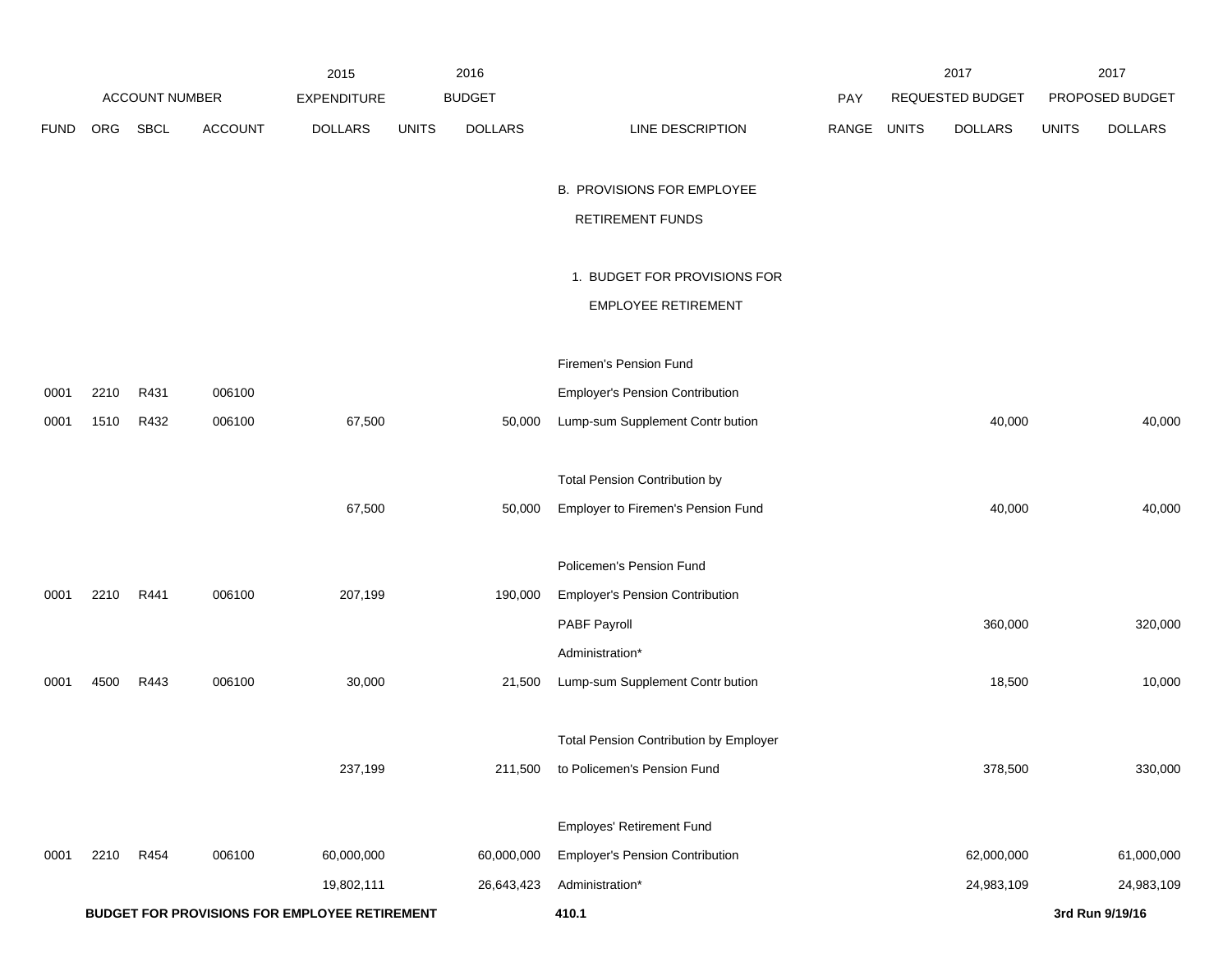|             |      |                       |                | 2015               |              | 2016           |                                                               |       |              | 2017             |              | 2017            |
|-------------|------|-----------------------|----------------|--------------------|--------------|----------------|---------------------------------------------------------------|-------|--------------|------------------|--------------|-----------------|
|             |      | <b>ACCOUNT NUMBER</b> |                | <b>EXPENDITURE</b> |              | <b>BUDGET</b>  |                                                               | PAY   |              | REQUESTED BUDGET |              | PROPOSED BUDGET |
| <b>FUND</b> | ORG  | SBCL                  | <b>ACCOUNT</b> | <b>DOLLARS</b>     | <b>UNITS</b> | <b>DOLLARS</b> | LINE DESCRIPTION                                              | RANGE | <b>UNITS</b> | <b>DOLLARS</b>   | <b>UNITS</b> | <b>DOLLARS</b>  |
|             |      |                       |                |                    |              |                |                                                               |       |              |                  |              |                 |
| 0001        | 2110 | R455                  | 006100         | 1,805,914          |              | 5,217,531      | Employer's Share of Employee's Annuity Contribution           |       |              |                  |              |                 |
| 0001        | 2110 | R460                  | 006100         | 10,400,000         |              | 7,000,000      | Annuity Contribution - Employers' Reserve Fund                |       |              |                  |              |                 |
|             |      |                       |                |                    |              |                |                                                               |       |              |                  |              |                 |
|             |      |                       |                |                    |              |                | <b>Total Pension Contribution By Employer</b>                 |       |              |                  |              |                 |
|             |      |                       |                | 92,008,025         |              | 98,860,954     | To Employes' Retirement Fund                                  |       |              | 86,983,109       |              | 85,983,109      |
|             |      |                       |                |                    |              |                |                                                               |       |              |                  |              |                 |
|             |      |                       |                |                    |              |                | Social Security Tax                                           |       |              |                  |              |                 |
| 0001        | 2110 | R453                  | 006100         | 17,283,366         |              | 18,105,800     | Social Security Tax                                           |       |              | 18,000,000       |              | 18,500,000      |
|             |      |                       |                |                    |              |                |                                                               |       |              |                  |              |                 |
|             |      |                       |                |                    |              |                | Former Town of Lake Firemen's Pension Fund                    |       |              |                  |              |                 |
| 0001        | 4500 | R452                  | 006100         | 7,273              |              | 7,300          | <b>Employer's Pension Contribution</b>                        |       |              | 7,300            |              | 7,300           |
|             |      |                       |                |                    |              |                |                                                               |       |              |                  |              |                 |
|             |      |                       |                | 1,380,364          |              | 370,485        | Deferred Compensation Plan - Adm.*                            |       |              | 435,859          |              | 365,367         |
|             |      |                       |                |                    |              |                |                                                               |       |              |                  |              |                 |
|             |      |                       |                |                    |              |                | TOTAL BUDGET FOR PROVISION FOR                                |       |              |                  |              |                 |
|             |      |                       |                | 110,983,727        |              | 117,606,039    | <b>EMPLOYEE RETIREMENT</b>                                    |       |              | 105,844,768      |              | 105,225,776     |
|             |      |                       |                |                    |              |                |                                                               |       |              |                  |              |                 |
|             |      |                       |                |                    |              |                | *The budgetary breakdown of the administration funds for this |       |              |                  |              |                 |

system is included on the pages following this summary section.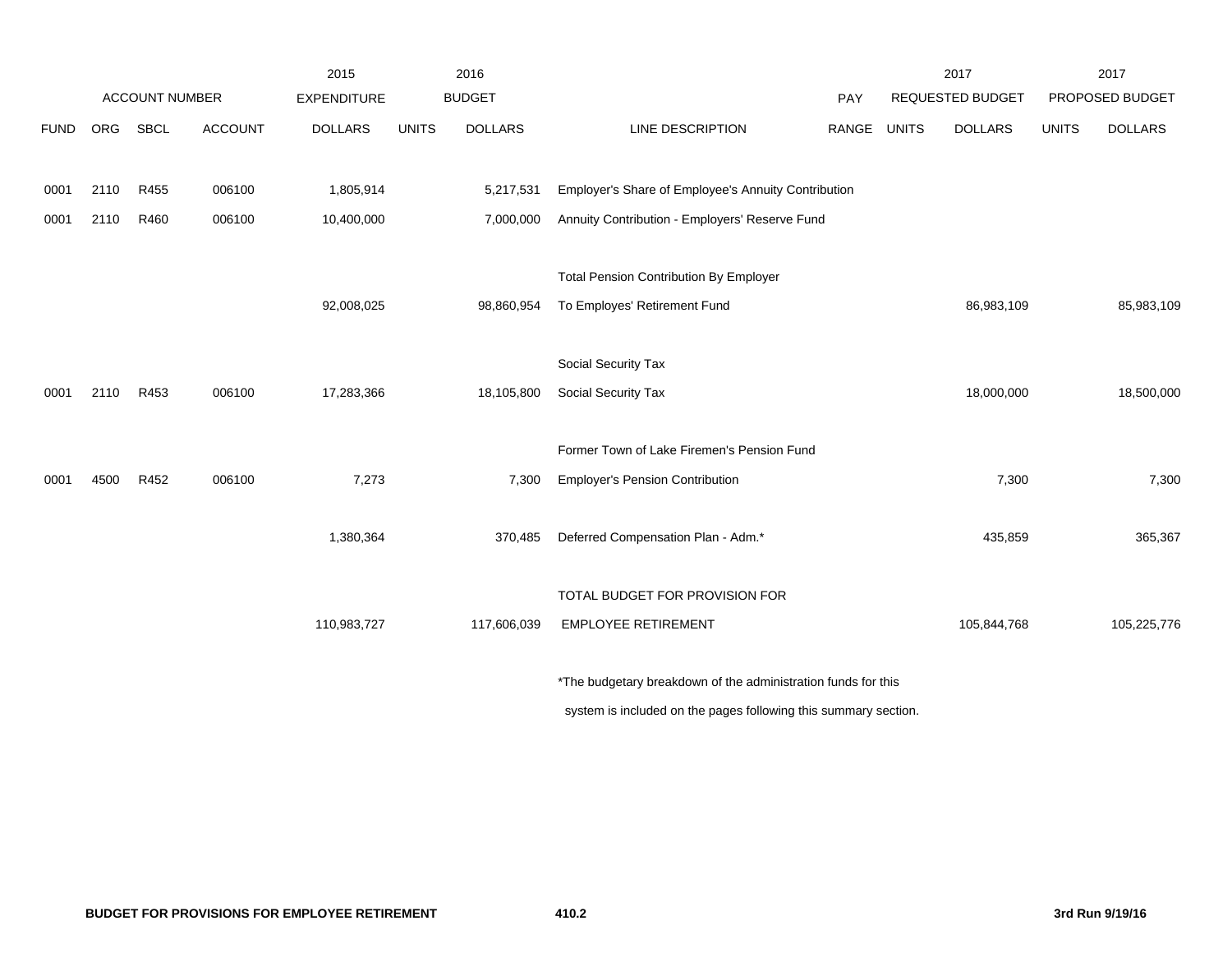|             |                       |             |                | 2015               |              | 2016           |                                  |              | 2017             |              | 201                    |
|-------------|-----------------------|-------------|----------------|--------------------|--------------|----------------|----------------------------------|--------------|------------------|--------------|------------------------|
|             | <b>ACCOUNT NUMBER</b> |             |                | <b>EXPENDITURE</b> |              | <b>BUDGET</b>  | PAY                              |              | REQUESTED BUDGET |              | <b>PROPOSED BUDGET</b> |
| <b>FUND</b> | <b>ORG</b>            | <b>SBCL</b> | <b>ACCOUNT</b> | <b>DOLLARS</b>     | <b>UNITS</b> | <b>DOLLARS</b> | LINE DESCRIPTION<br><b>RANGE</b> | <b>UNITS</b> | <b>DOLLARS</b>   | <b>UNITS</b> | <b>DOLLARS</b>         |

## EMPLOYES' RETIREMENT SYSTEM

### BUDGETARY CONTROL UNIT (1BCU=1DU)

(Funds for this System's Administration are included in the preceding

section entitled "Provisions for Employee Retirement Funds - Budgets

for Provisions for Employee Retirement")

## SALARIES & WAGES

|  | 147,902 ERS Executive Director (Y)   | 1MX | 147.902 | 147,902 |
|--|--------------------------------------|-----|---------|---------|
|  | 140,269 Chief Investment Officer (Y) | 1MX | 145.941 | 145,941 |
|  | 92,995 ERS Deputy Director (Y)       | 1LX | 95.227  | 95,227  |
|  |                                      |     |         |         |

### MANAGEMENT SUPPORT SERVICES

| 2 | 201.002 | Pension Investment Analyst - Sr.       | 2OX | 2 | 214.145 | 2 | 214,145 |
|---|---------|----------------------------------------|-----|---|---------|---|---------|
| 1 | 63.127  | <b>ERS Business Operations Analyst</b> | 1EX |   | 64.516  |   | 64,516  |
| 1 | 66.670  | <b>Management Services Analyst</b>     | 2HX |   | 68.004  |   | 68,004  |
| 1 | 37.976  | Administrative Assistant II            | 6HN |   | 38.735  |   | 38,735  |
| 1 | 58.225  | Office Supervisor II                   | 2CN |   | 59.215  |   | 59,215  |
| 1 | 10.440  | College Intern (0.5 FTE)               | 9IN |   | 10.440  |   | 10,440  |

#### FISCAL SERVICES

|   | 89.612  | ERS Chief Financial Officer (Y)      | 1 I X |   | 91.404  |   | 91,404  |
|---|---------|--------------------------------------|-------|---|---------|---|---------|
|   | 68.999  | <b>Pension Accounting Manager</b>    | 1EX   |   | 70.379  |   | 70,379  |
| 4 | 234.948 | <b>Pension Accounting Specialist</b> | 2GX   | 4 | 226.596 | 4 | 226,596 |
| 3 | 173.287 | Management Accountant-Senior         | 2EX   |   | 175.693 |   | 175,693 |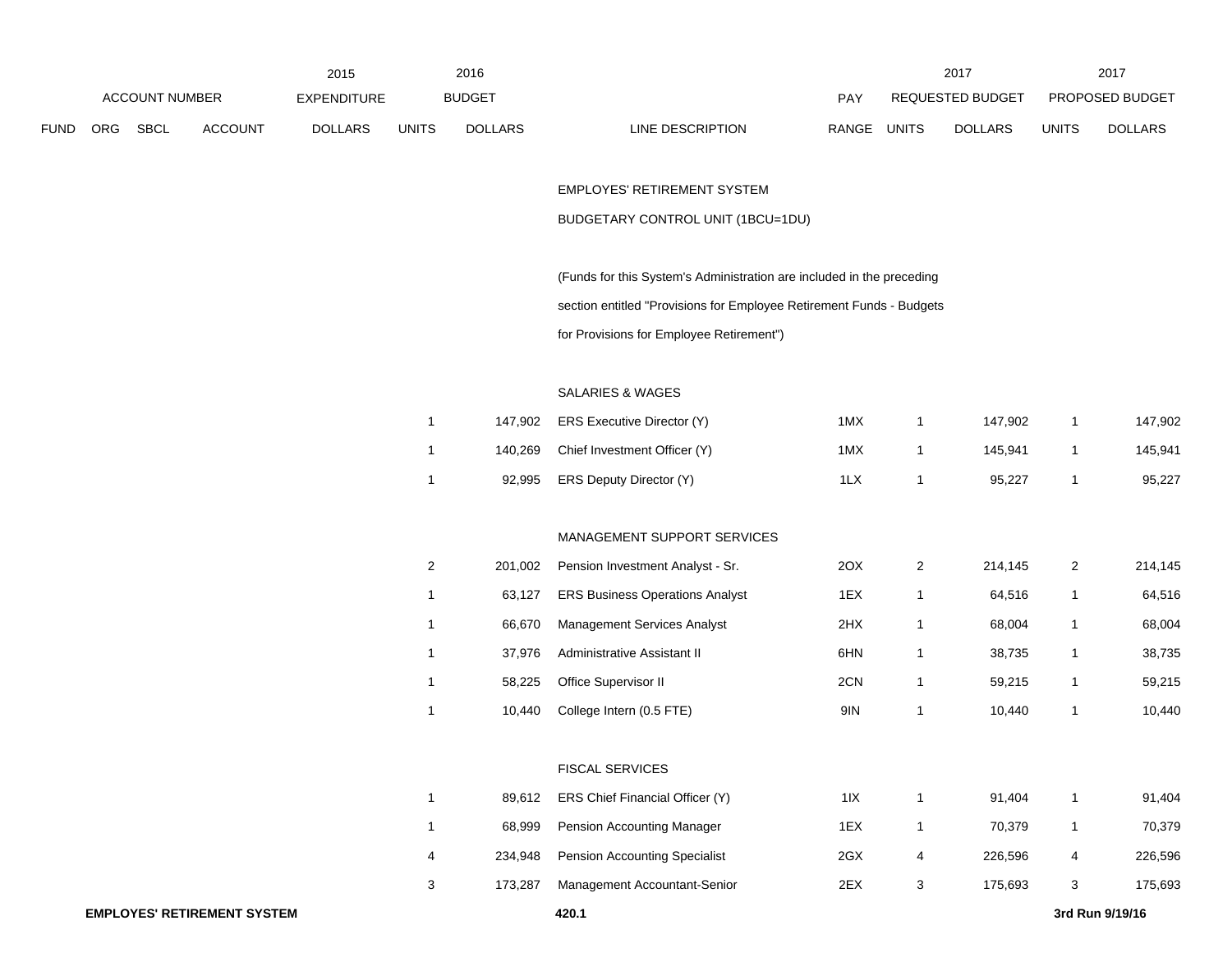|             |     |                       |                | 2015               |                | 2016           |                                            |             |                         | 2017             |                         | 2017            |
|-------------|-----|-----------------------|----------------|--------------------|----------------|----------------|--------------------------------------------|-------------|-------------------------|------------------|-------------------------|-----------------|
|             |     | <b>ACCOUNT NUMBER</b> |                | <b>EXPENDITURE</b> |                | <b>BUDGET</b>  |                                            | PAY         |                         | REQUESTED BUDGET |                         | PROPOSED BUDGET |
| <b>FUND</b> | ORG | <b>SBCL</b>           | <b>ACCOUNT</b> | <b>DOLLARS</b>     | <b>UNITS</b>   | <b>DOLLARS</b> | LINE DESCRIPTION                           | RANGE UNITS |                         | <b>DOLLARS</b>   | <b>UNITS</b>            | <b>DOLLARS</b>  |
|             |     |                       |                |                    |                |                |                                            |             |                         |                  |                         |                 |
|             |     |                       |                |                    | $\mathbf{2}$   | 79,729         | <b>Accounting Assistant II</b>             | 6HN         | $\overline{\mathbf{c}}$ | 77,926           | $\mathbf{2}$            | 77,926          |
|             |     |                       |                |                    | $\mathbf{1}$   | 43,322         | Program Assistant II                       | 5FN         | $\mathbf{1}$            | 44,188           | $\mathbf{1}$            | 44,188          |
|             |     |                       |                |                    |                |                | <b>INFORMATION SYSTEMS</b>                 |             |                         |                  |                         |                 |
|             |     |                       |                |                    | $\mathbf{1}$   | 130,695        | Chief Technology Officer (Y)               | 1MX         | $\mathbf{1}$            | 133,047          | $\mathbf{1}$            | 133,047         |
|             |     |                       |                |                    | $\mathbf{1}$   | 99,536         | <b>ERS Functional Applications Manager</b> | 11X         | 1                       | 101,228          | $\mathbf{1}$            | 101,228         |
|             |     |                       |                |                    | $\mathbf{1}$   | 77,869         | <b>Business Systems Coordinator</b>        | 2IX         | $\mathbf{1}$            | 79,270           | 1                       | 79,270          |
|             |     |                       |                |                    | $\mathbf{1}$   | 82,159         | ERS Systems Administrator                  | 2IX         | $\mathbf{1}$            | 83,556           | 1                       | 83,556          |
|             |     |                       |                |                    |                |                |                                            |             |                         | 145,540          |                         | 145,540         |
|             |     |                       |                |                    | $\mathbf{2}$   | 148,287        | Network Administrator                      | 2IX         | $\overline{\mathbf{c}}$ |                  | $\mathbf{2}$            |                 |
|             |     |                       |                |                    |                |                | MEMBERSHIP SERVICES                        |             |                         |                  |                         |                 |
|             |     |                       |                |                    | $\mathbf{1}$   | 81,796         | Retirement Plan Manager (Y)                | 1GX         | $\mathbf{1}$            | 82,697           | $\mathbf{1}$            | 82,697          |
|             |     |                       |                |                    | $\mathbf{1}$   | 53,682         | <b>Lead Pension Specialist</b>             | 1CX         | 1                       | 54,755           | $\mathbf{1}$            | 54,755          |
|             |     |                       |                |                    | 3              | 160,734        | Pension Specialist - Senior                | 2DN         | 3                       | 167,500          | 3                       | 167,500         |
|             |     |                       |                |                    | $\mathbf{2}$   | 114,696        | <b>Disability Specialist Senior</b>        | 2EX         | $\overline{\mathbf{c}}$ | 116,899          | $\overline{2}$          | 116,899         |
|             |     |                       |                |                    | $\mathbf{1}$   | 46,583         | Administrative Services Specialist         | 2BN         | 1                       | 52,223           | $\mathbf{1}$            | 52,223          |
|             |     |                       |                |                    | 4              | 189,190        | Program Assistant II                       | 5FN         | 4                       | 192,394          | 4                       | 192,394         |
|             |     |                       |                |                    | $\overline{c}$ | 74,907         | <b>Office Assistant III</b>                | 6FN         | 2                       | 76,101           | $\overline{2}$          | 76,101          |
|             |     |                       |                |                    | $\overline{c}$ | 54,690         | Records Technician II                      | 6EN         | $\overline{c}$          | 57,628           | $\overline{\mathbf{c}}$ | 57,628          |
|             |     |                       |                |                    | 11             | 12,044         | Member, ERS Annuity & Pension Bd. (Y)      | BC1         | 11                      | 12,044           | 11                      | 12,044          |
|             |     |                       |                |                    |                |                | <b>AUXILIARY POSITIONS</b>                 |             |                         |                  |                         |                 |
|             |     |                       |                |                    |                |                |                                            |             |                         |                  |                         |                 |
|             |     |                       |                |                    | $\mathbf{1}$   |                | Pension Specialist - Senior                | 2DN         | 1                       |                  | 1                       |                 |
|             |     |                       |                |                    | $\mathbf{1}$   |                | Management Accountant - Senior             | 2EX         | $\mathbf{1}$            |                  | $\mathbf{1}$            |                 |

**ERS Chief Financial Officer (Y)** 11X 1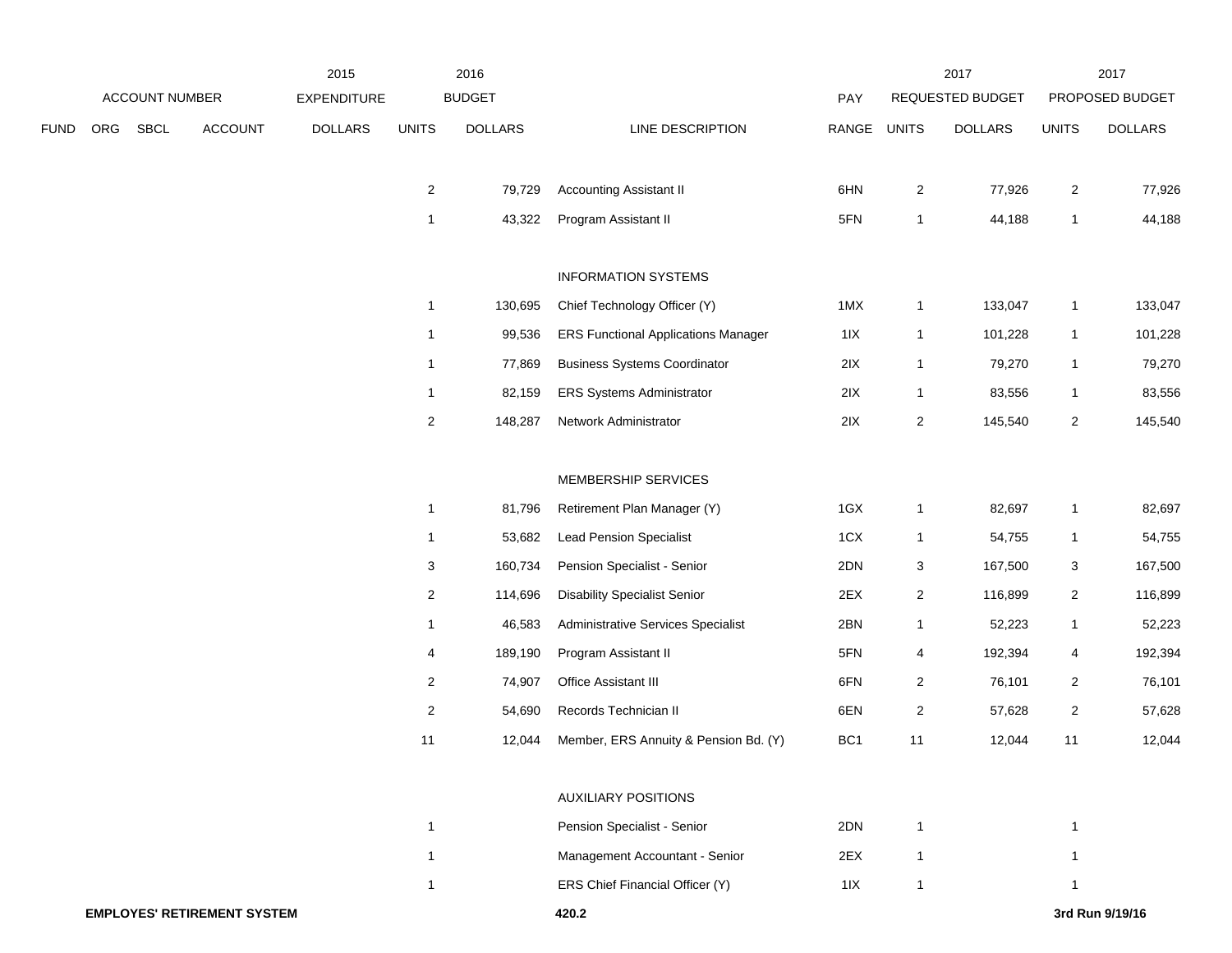|             |      |                       |                | 2015               |              | 2016           |                                                                           |       |              | 2017                    |              | 2017            |
|-------------|------|-----------------------|----------------|--------------------|--------------|----------------|---------------------------------------------------------------------------|-------|--------------|-------------------------|--------------|-----------------|
|             |      | <b>ACCOUNT NUMBER</b> |                | <b>EXPENDITURE</b> |              | <b>BUDGET</b>  |                                                                           | PAY   |              | <b>REQUESTED BUDGET</b> |              | PROPOSED BUDGET |
| <b>FUND</b> | ORG  | <b>SBCL</b>           | <b>ACCOUNT</b> | <b>DOLLARS</b>     | <b>UNITS</b> | <b>DOLLARS</b> | LINE DESCRIPTION                                                          | RANGE | <b>UNITS</b> | <b>DOLLARS</b>          | <b>UNITS</b> | <b>DOLLARS</b>  |
|             |      |                       |                |                    |              |                |                                                                           |       |              |                         |              |                 |
|             |      |                       |                |                    |              |                |                                                                           |       |              |                         |              |                 |
|             |      |                       |                |                    | 58           | 2,835,371      | <b>Total Before Adjustments</b>                                           |       | 58           | 2,885,193               | 58           | 2,885,193       |
|             |      |                       |                |                    |              |                |                                                                           |       |              |                         |              |                 |
|             |      |                       |                |                    |              |                | Salary & Wage Rate Changes                                                |       |              |                         |              |                 |
|             |      |                       |                |                    |              | 25,000         | Overtime Compensated*                                                     |       |              | 25,000                  |              | 25,000          |
|             |      |                       |                |                    |              | (56, 707)      | Personnel Cost Adjustment                                                 |       |              | (57, 704)               |              | (57, 704)       |
|             |      |                       |                |                    |              |                | Other                                                                     |       |              |                         |              |                 |
|             |      |                       |                |                    |              |                |                                                                           |       |              |                         |              |                 |
|             |      |                       |                |                    | 58           | 2,803,664      | Gross Salaries & Wages Total                                              |       | 58           | 2,852,489               | 58           | 2,852,489       |
|             |      |                       |                |                    |              |                | Reimbursable Services Deduction                                           |       |              |                         |              |                 |
|             |      |                       |                |                    |              |                | Capital Improvements Deduction                                            |       |              |                         |              |                 |
|             |      |                       |                |                    |              |                | <b>Grants &amp; Aids Deduction</b>                                        |       |              |                         |              |                 |
| 0001        | 4500 | R999                  | 006000         | 2,637,663          | 58           | 2,803,664      | NET SALARIES & WAGES TOTAL*                                               |       | 58           | 2,852,489               | 58           | 2,852,489       |
|             |      |                       |                |                    |              |                |                                                                           |       |              |                         |              |                 |
|             |      |                       |                |                    | 43.50        |                | O&M FTE'S                                                                 |       | 43.50        |                         | 43.50        |                 |
|             |      |                       |                |                    |              |                | NON-O&M FTE'S                                                             |       |              |                         |              |                 |
|             |      |                       |                |                    |              |                |                                                                           |       |              |                         |              |                 |
|             |      |                       |                |                    |              |                | (Y) Required to file a statement of economic interests in accordance with |       |              |                         |              |                 |
|             |      |                       |                |                    |              |                | the Milwaukee Code of Ordinances Chapter 303-Code of Ethics.              |       |              |                         |              |                 |
|             |      |                       |                |                    |              |                |                                                                           |       |              |                         |              |                 |
| 0001        | 4500 | R999                  | 006180         | 1,076,400          |              | 1,345,759      | ESTIMATED EMPLOYEE FRINGE BENEFITS                                        |       |              | 1,283,620               |              | 1,283,620       |
|             |      |                       |                |                    |              |                | (Involves Revenue Offset-No Transfers From This Account)                  |       |              |                         |              |                 |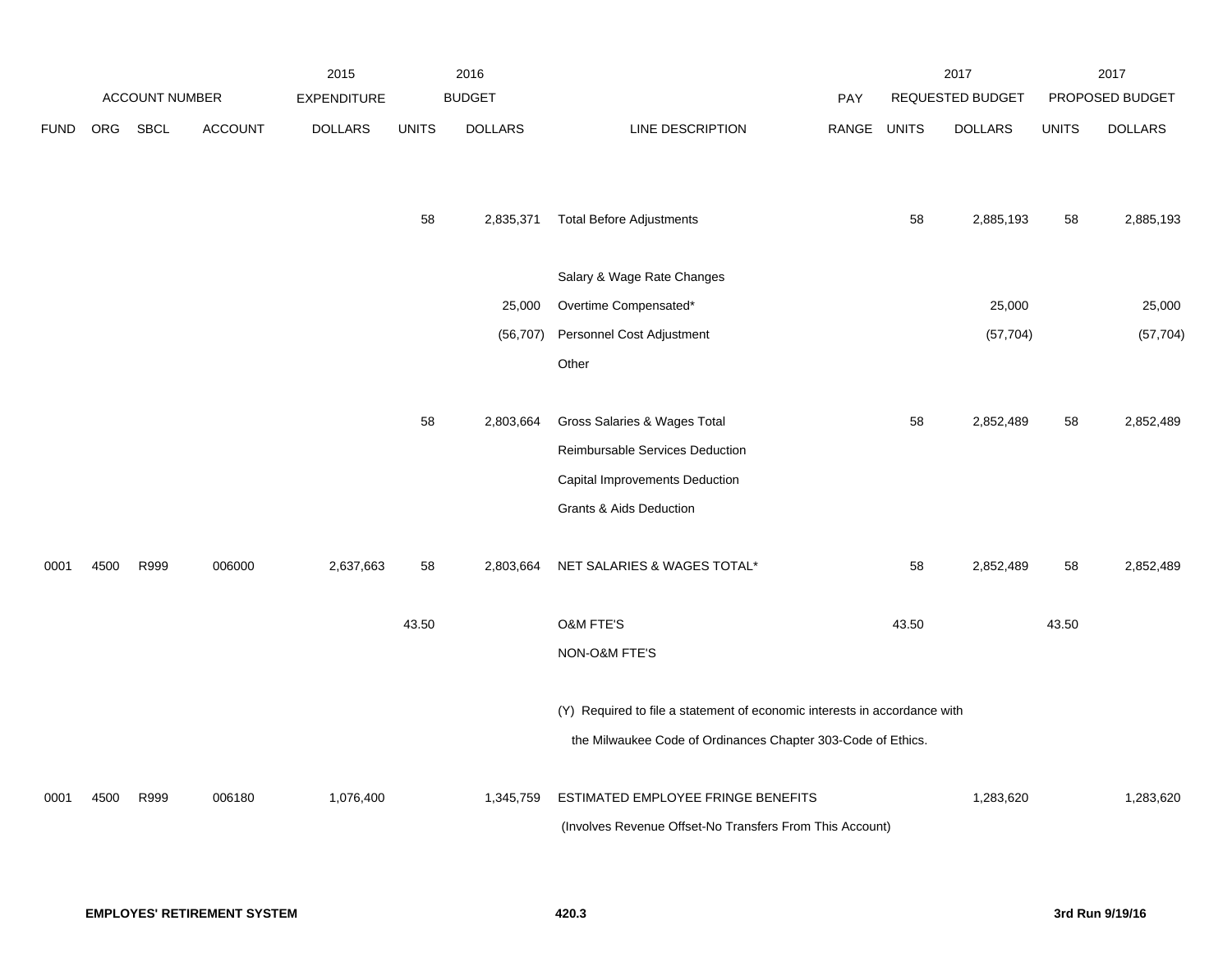|             |            |                       |                | 2015               | 2016          |                |                                    |       |              | 2017             |              | 2017            |
|-------------|------------|-----------------------|----------------|--------------------|---------------|----------------|------------------------------------|-------|--------------|------------------|--------------|-----------------|
|             |            | <b>ACCOUNT NUMBER</b> |                | <b>EXPENDITURE</b> | <b>BUDGET</b> |                |                                    | PAY   |              | REQUESTED BUDGET |              | PROPOSED BUDGET |
| <b>FUND</b> | <b>ORG</b> | SBCL                  | <b>ACCOUNT</b> | <b>DOLLARS</b>     | <b>UNITS</b>  | <b>DOLLARS</b> | LINE DESCRIPTION                   | RANGE | <b>UNITS</b> | <b>DOLLARS</b>   | <b>UNITS</b> | <b>DOLLARS</b>  |
|             |            |                       |                |                    |               |                |                                    |       |              |                  |              |                 |
|             |            |                       |                |                    |               |                | OPERATING EXPENDITURES             |       |              |                  |              |                 |
| 0001        | 4500       | R999                  | 630100         | 164,958            |               | 197,000        | <b>General Office Expense</b>      |       |              | 207,000          |              | 207,000         |
| 0001        | 4500       | R999                  | 630500         |                    |               |                | Tools & Machinery Parts            |       |              |                  |              |                 |
| 0001        | 4500       | R999                  | 631000         |                    |               |                | <b>Construction Supplies</b>       |       |              |                  |              |                 |
| 0001        | 4500       | R999                  | 631500         |                    |               |                | Energy                             |       |              |                  |              |                 |
| 0001        | 4500       | R999                  | 632000         | 3,329              |               | 10,000         | <b>Other Operating Supplies</b>    |       |              | 10,000           |              | 10,000          |
| 0001        | 4500       | R999                  | 632500         | 575,389            |               | 685,000        | <b>Facility Rental</b>             |       |              | 691,000          |              | 691,000         |
| 0001        | 4500       | R999                  | 633000         |                    |               |                | Vehicle Rental                     |       |              |                  |              |                 |
| 0001        | 4500       | R999                  | 633500         | 12,306             |               | 16,000         | Non-Vehicle Equipment Rental       |       |              | 16,000           |              | 16,000          |
| 0001        | 4500       | R999                  | 634000         | 13,202,165         |               | 18,269,000     | <b>Professional Services</b>       |       |              | 15,970,000       |              | 15,970,000      |
| 0001        | 4500       | R999                  | 634500         | 1,623,829          |               | 1,995,000      | Information Technology Services    |       |              | 2,270,000        |              | 2,270,000       |
| 0001        | 4500       | R999                  | 635000         |                    |               |                | <b>Property Services</b>           |       |              |                  |              |                 |
| 0001        | 4500       | R999                  | 635500         |                    |               |                | Infrastructure Services            |       |              |                  |              |                 |
| 0001        | 4500       | R999                  | 636000         |                    |               |                | Vehicle Repair Services            |       |              |                  |              |                 |
| 0001        | 4500       | R999                  | 636500         | 443,769            |               | 1,118,000      | <b>Other Operating Services</b>    |       |              | 1,119,000        |              | 1,119,000       |
| 0001        | 4500       | R999                  | 637000         |                    |               |                | Loans and Grants                   |       |              |                  |              |                 |
| 0001        | 4500       | R999                  | 637501         |                    |               |                | <b>Reimburse Other Departments</b> |       |              |                  |              |                 |
|             |            |                       |                |                    |               |                |                                    |       |              |                  |              |                 |
| 0001        | 4500       | R999                  | 006300         | 16,025,745         |               | 22,290,000     | OPERATING EXPENDITURES TOTAL*      |       |              | 20,283,000       |              | 20,283,000      |
|             |            |                       |                |                    |               |                |                                    |       |              |                  |              |                 |
|             |            |                       |                |                    |               |                | <b>EQUIPMENT PURCHASES</b>         |       |              |                  |              |                 |
|             |            |                       |                |                    |               |                |                                    |       |              |                  |              |                 |
|             |            |                       |                |                    |               |                | <b>Additional Equipment</b>        |       |              |                  |              |                 |
|             |            |                       |                |                    |               |                |                                    |       |              |                  |              |                 |
|             |            |                       |                |                    |               |                |                                    |       |              |                  |              |                 |

Subtotal - Additional Equipment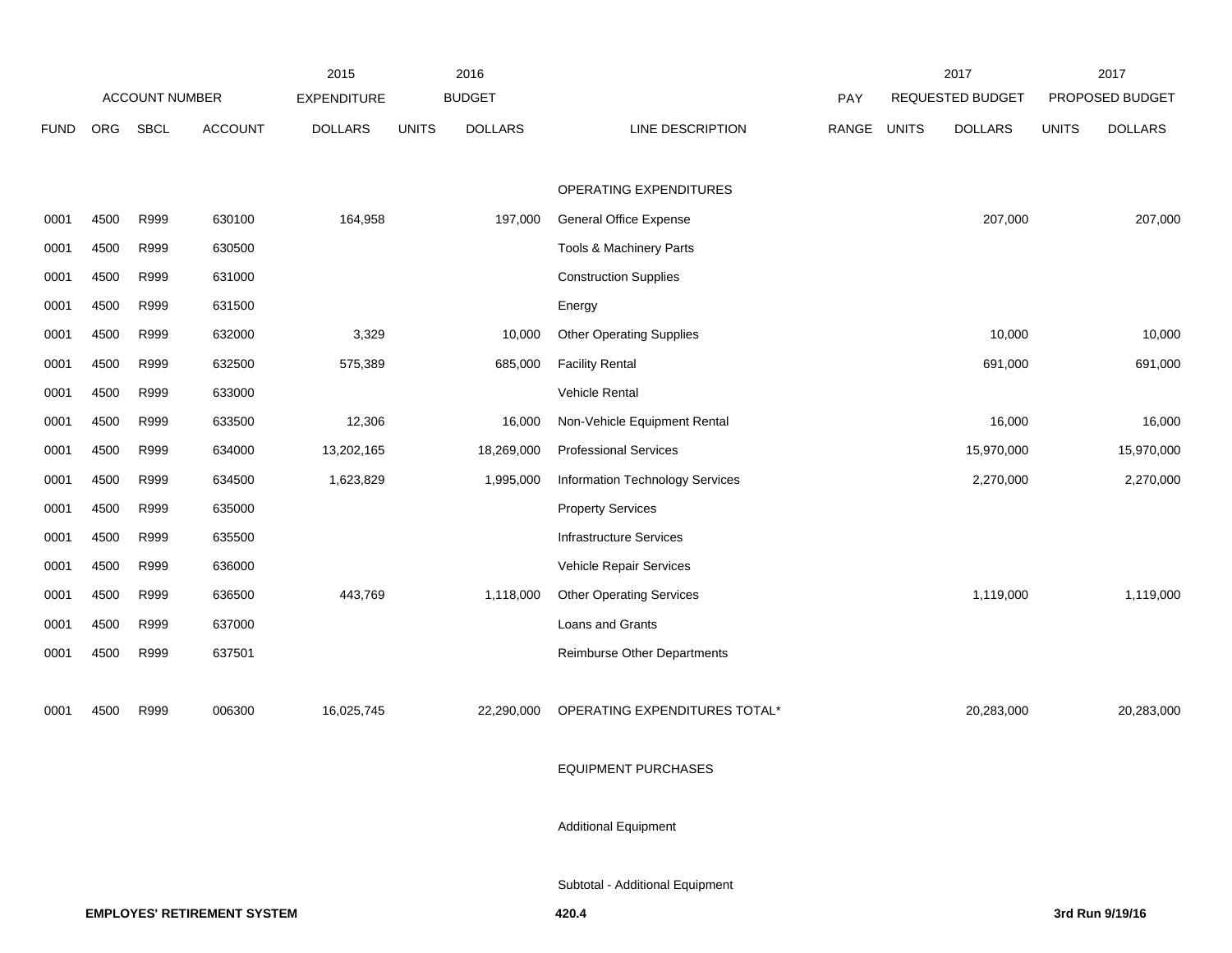|             |            |                       |                | 2015               |              | 2016           |                                    |       |       | 2017             |              | 2017            |
|-------------|------------|-----------------------|----------------|--------------------|--------------|----------------|------------------------------------|-------|-------|------------------|--------------|-----------------|
|             |            | <b>ACCOUNT NUMBER</b> |                | <b>EXPENDITURE</b> |              | <b>BUDGET</b>  |                                    | PAY   |       | REQUESTED BUDGET |              | PROPOSED BUDGET |
| <b>FUND</b> | <b>ORG</b> | SBCL                  | <b>ACCOUNT</b> | <b>DOLLARS</b>     | <b>UNITS</b> | <b>DOLLARS</b> | LINE DESCRIPTION                   | RANGE | UNITS | <b>DOLLARS</b>   | <b>UNITS</b> | <b>DOLLARS</b>  |
|             |            |                       |                |                    |              |                |                                    |       |       |                  |              |                 |
|             |            |                       |                |                    |              |                |                                    |       |       |                  |              |                 |
|             |            |                       |                |                    |              |                | Replacement Equipment              |       |       |                  |              |                 |
|             |            |                       |                | 62,303             |              | 204,000        | Computer Hardware & Software       |       |       | 564,000          |              | 564,000         |
|             |            |                       |                |                    |              |                |                                    |       |       |                  |              |                 |
|             |            |                       |                | 62,303             |              | 204,000        | Subtotal - Replacement Equipment   |       |       | 564,000          |              | 564,000         |
|             |            |                       |                |                    |              |                |                                    |       |       |                  |              |                 |
| 0001        | 4500       | R999                  | 006800         | 62,303             |              | 204,000        | EQUIPMENT PURCHASES TOTAL*         |       |       | 564,000          |              | 564,000         |
|             |            |                       |                |                    |              |                |                                    |       |       |                  |              |                 |
|             |            |                       |                |                    |              |                | <b>EMPLOYES' RETIREMENT SYSTEM</b> |       |       |                  |              |                 |
|             |            |                       |                |                    |              |                | BUDGETARY CONTROL UNIT TOTAL       |       |       |                  |              |                 |
|             |            |                       |                | 19,802,111         |              | 26,643,423     | $(1BCU=1DU)$                       |       |       | 24,983,109       |              | 24,983,109      |
|             |            |                       |                |                    |              |                |                                    |       |       |                  |              |                 |

\*Appropriation Control Account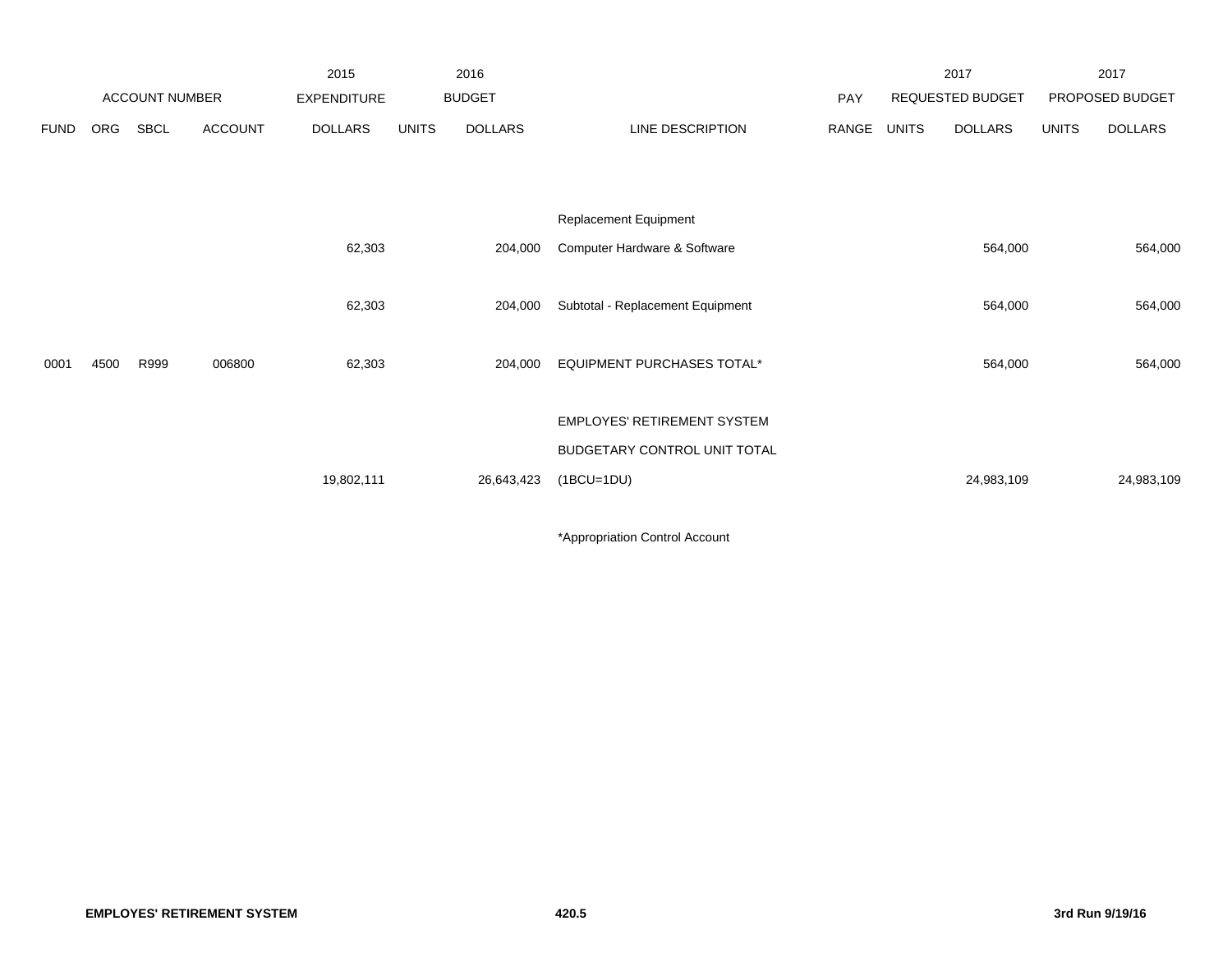|             |                            |                |         | 2015           |                | 2016           |                                 |             |                | 2017             |                | 2017            |
|-------------|----------------------------|----------------|---------|----------------|----------------|----------------|---------------------------------|-------------|----------------|------------------|----------------|-----------------|
|             |                            | ACCOUNT NUMBER |         | EXPENDITURE    |                | <b>BUDGET</b>  |                                 | PAY         |                | REQUESTED BUDGET |                | PROPOSED BUDGET |
| <b>FUND</b> | ORG                        | <b>SBCL</b>    | ACCOUNT | <b>DOLLARS</b> | <b>UNITS</b>   | <b>DOLLARS</b> | LINE DESCRIPTION                | RANGE UNITS |                | <b>DOLLARS</b>   | <b>UNITS</b>   | <b>DOLLARS</b>  |
|             |                            |                |         |                |                |                | DEFERRED COMPENSATION PLAN      |             |                |                  |                |                 |
|             |                            |                |         |                |                |                | SALARIES & WAGES                |             |                |                  |                |                 |
|             |                            |                |         |                | $\mathbf{1}$   | 120,064        | Executive Director (Y)          | 20X         | $\mathbf{1}$   | 120,064          | $\overline{1}$ | 120,064         |
|             |                            |                |         |                |                |                | Office Assistant III            | 6FN         | $\overline{1}$ | 34,716           |                |                 |
|             |                            |                |         |                | $\mathbf{1}$   | 50,544         | Administrative Assistant IV     | 5IN         |                |                  | $\mathbf{1}$   | 50,544          |
|             |                            |                |         |                |                |                | <b>Accounting Specialist</b>    | 2GX         | $\overline{1}$ | 60,000           |                |                 |
|             |                            |                |         |                | $\overline{a}$ | 170,608        | <b>Total Before Adjustments</b> |             | $\sqrt{3}$     | 214,780          | $\overline{c}$ | 170,608         |
|             |                            |                |         |                |                |                | Salary & Wage Rate Changes      |             |                |                  |                |                 |
|             |                            |                |         |                |                |                | Overtime Compensated*           |             |                |                  |                |                 |
|             |                            |                |         |                |                |                | Personnel Cost Adjustment       |             |                |                  |                |                 |
|             |                            |                |         |                |                |                | Other                           |             |                |                  |                |                 |
|             |                            |                |         |                | $\overline{a}$ | 170,608        | Gross Salaries & Wages Total    |             | $\sqrt{3}$     | 214,780          | $\overline{2}$ | 170,608         |
|             |                            |                |         |                |                |                | Reimbursable Services Deduction |             |                |                  |                |                 |
|             |                            |                |         |                |                |                | Capital Improvements Deduction  |             |                |                  |                |                 |
|             |                            |                |         |                |                |                | <b>Grant and Aids Deduction</b> |             |                |                  |                |                 |
| 0001        | 0950                       | R999           | 006000  | 125,810        | $\overline{a}$ | 170,608        | NET SALARIES & WAGES TOTAL*     |             | 3              | 214,780          | $\overline{2}$ | 170,608         |
|             |                            |                |         |                | 2.00           |                | O&M FTE'S                       |             | 3.00           |                  | 2.00           |                 |
|             |                            |                |         |                |                |                | NON-O&M FTE'S                   |             |                |                  |                |                 |
|             | DEFERRED COMPENSATION PLAN |                |         |                |                |                | 430.1                           |             |                |                  |                | 3rd Run 9/19/16 |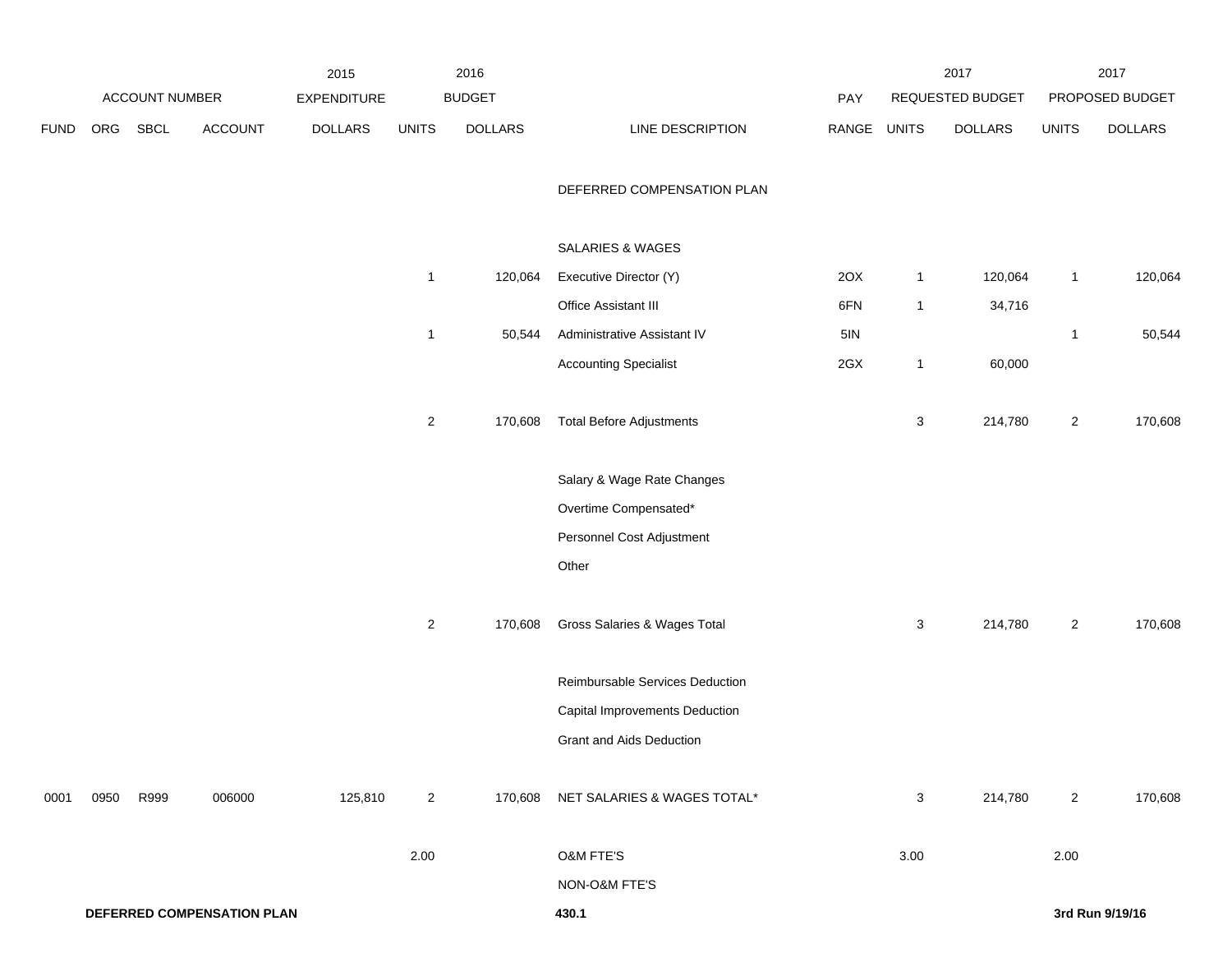|             |            |                       |                | 2015               |              | 2016           |                                                                           |       |              | 2017             |              | 2017            |
|-------------|------------|-----------------------|----------------|--------------------|--------------|----------------|---------------------------------------------------------------------------|-------|--------------|------------------|--------------|-----------------|
|             |            | <b>ACCOUNT NUMBER</b> |                | <b>EXPENDITURE</b> |              | <b>BUDGET</b>  |                                                                           | PAY   |              | REQUESTED BUDGET |              | PROPOSED BUDGET |
| <b>FUND</b> | <b>ORG</b> | <b>SBCL</b>           | <b>ACCOUNT</b> | <b>DOLLARS</b>     | <b>UNITS</b> | <b>DOLLARS</b> | LINE DESCRIPTION                                                          | RANGE | <b>UNITS</b> | <b>DOLLARS</b>   | <b>UNITS</b> | <b>DOLLARS</b>  |
|             |            |                       |                |                    |              |                |                                                                           |       |              |                  |              |                 |
|             |            |                       |                |                    |              |                |                                                                           |       |              |                  |              |                 |
|             |            |                       |                |                    |              |                | (Y) Required to file a statement of economic interests in accordance with |       |              |                  |              |                 |
|             |            |                       |                |                    |              |                | the Milwaukee Code of Ordinances Chapter 303-Code of Ethics.              |       |              |                  |              |                 |
|             |            |                       |                |                    |              |                |                                                                           |       |              |                  |              |                 |
| 0001        | 0950       | R999                  | 006180         | 49,681             |              | 81,892         | ESTIMATED EMPLOYEE FRINGE BENEFITS                                        |       |              | 103,094          |              | 76,774          |
|             |            |                       |                |                    |              |                | (Involves Revenue Offset-No Transfers From This Account)                  |       |              |                  |              |                 |
|             |            |                       |                |                    |              |                |                                                                           |       |              |                  |              |                 |
|             |            |                       |                |                    |              |                | OPERATING EXPENDITURES                                                    |       |              |                  |              |                 |
| 0001        | 0950       | R999                  | 630100         | (201)              |              | 4,600          | <b>General Office Expense</b>                                             |       |              | 4,600            |              | 4,600           |
| 0001        | 0950       | R999                  | 630500         |                    |              |                | Tools & Machinery Parts                                                   |       |              |                  |              |                 |
| 0001        | 0950       | R999                  | 631000         |                    |              |                | <b>Construction Supplies</b>                                              |       |              |                  |              |                 |
| 0001        | 0950       | R999                  | 631500         |                    |              |                | Energy                                                                    |       |              |                  |              |                 |
| 0001        | 0950       | R999                  | 632000         |                    |              |                | <b>Other Operating Supplies</b>                                           |       |              |                  |              |                 |
| 0001        | 0950       | R999                  | 632500         |                    |              |                | <b>Facility Rental</b>                                                    |       |              |                  |              |                 |
| 0001        | 0950       | R999                  | 633000         |                    |              |                | Vehicle Rental                                                            |       |              |                  |              |                 |
| 0001        | 0950       | R999                  | 633500         |                    |              |                | Non-Vehicle Equipment Rental                                              |       |              |                  |              |                 |
| 0001        | 0950       | R999                  | 634000         | 1,118,924          |              | 2,085          | <b>Professional Services</b>                                              |       |              | 2,085            |              | 2,085           |
| 0001        | 0950       | R999                  | 634500         |                    |              |                | Information Technology Services                                           |       |              |                  |              |                 |
| 0001        | 0950       | R999                  | 635000         |                    |              |                | <b>Property Services</b>                                                  |       |              |                  |              |                 |
| 0001        | 0950       | R999                  | 635500         |                    |              |                | Infrastructure Services                                                   |       |              |                  |              |                 |
| 0001        | 0950       | R999                  | 636000         |                    |              |                | Vehicle Repair Services                                                   |       |              |                  |              |                 |
| 0001        | 0950       | R999                  | 636500         | 85,476             |              | 10,000         | <b>Other Operating Services</b>                                           |       |              | 10,000           |              | 10,000          |
| 0001        | 0950       | R999                  | 637000         |                    |              |                | Loans and Grants                                                          |       |              |                  |              |                 |
| 0001        | 0950       | R999                  | 637501         | 674                |              | 21,300         | <b>Reimburse Other Departments</b>                                        |       |              | 21,300           |              | 21,300          |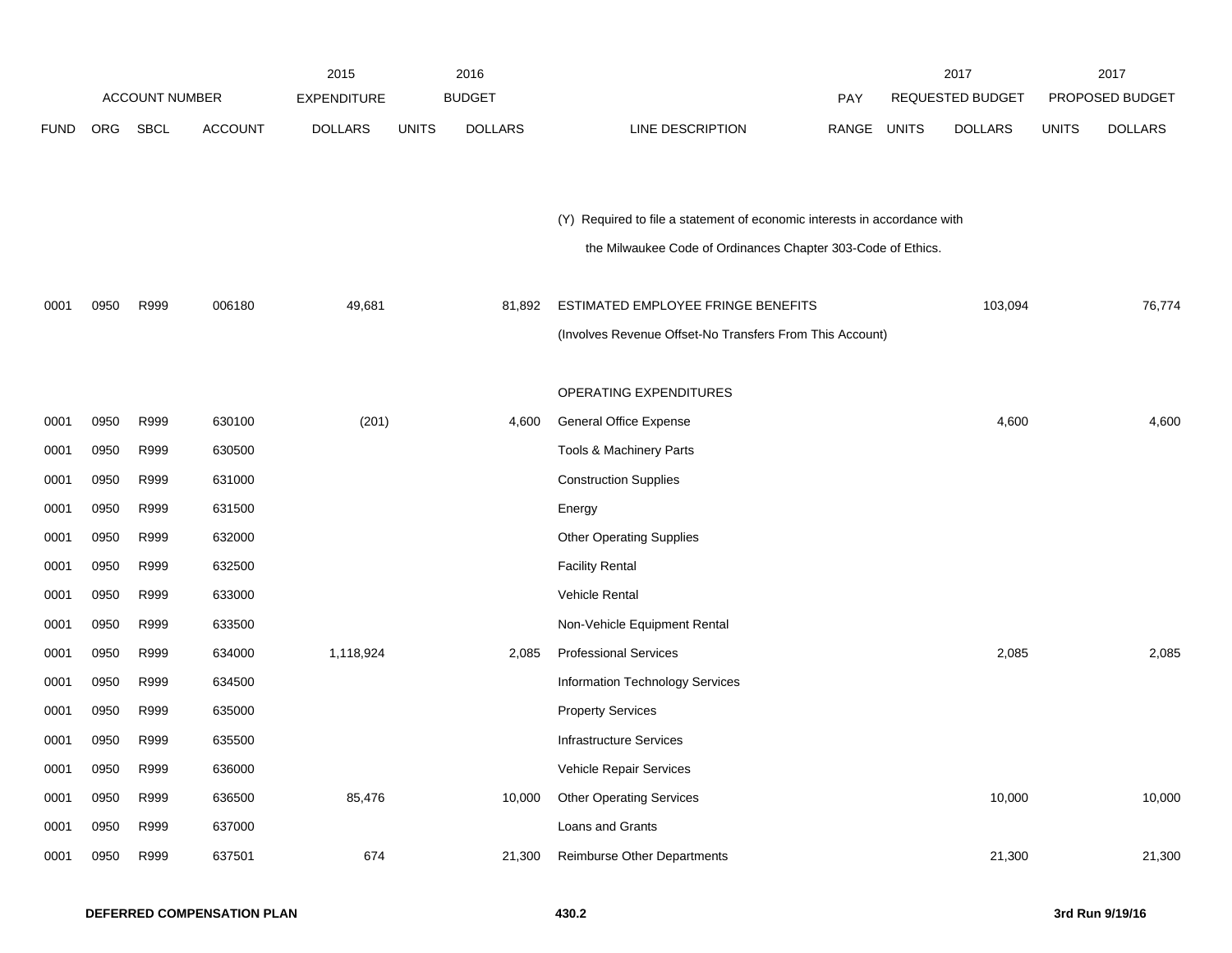|             |          |                       |                | 2015           |                | 2016           |                                                           |             |              | 2017             |                  | 2017            |
|-------------|----------|-----------------------|----------------|----------------|----------------|----------------|-----------------------------------------------------------|-------------|--------------|------------------|------------------|-----------------|
|             |          | <b>ACCOUNT NUMBER</b> |                | EXPENDITURE    |                | <b>BUDGET</b>  |                                                           | PAY         |              | REQUESTED BUDGET |                  | PROPOSED BUDGET |
| <b>FUND</b> | ORG SBCL |                       | <b>ACCOUNT</b> | <b>DOLLARS</b> | <b>UNITS</b>   | <b>DOLLARS</b> | LINE DESCRIPTION                                          | RANGE UNITS |              | <b>DOLLARS</b>   | <b>UNITS</b>     | <b>DOLLARS</b>  |
|             |          |                       |                |                |                |                |                                                           |             |              |                  |                  |                 |
| 0001        | 0950     | R999                  | 006300         | 1,204,873      |                | 37,985         | OPERATING EXPENDITURES TOTAL*                             |             |              | 37,985           |                  | 37,985          |
|             |          |                       |                |                |                |                |                                                           |             |              |                  |                  |                 |
|             |          |                       |                |                |                |                | <b>EQUIPMENT PURCHASES</b>                                |             |              |                  |                  |                 |
|             |          |                       |                |                |                |                | <b>Additional Equipment</b>                               |             |              |                  |                  |                 |
|             |          |                       |                |                |                |                |                                                           |             |              |                  |                  |                 |
|             |          |                       |                |                |                |                | Subtotal - Additional Equipment                           |             |              |                  |                  |                 |
|             |          |                       |                |                |                |                |                                                           |             |              |                  |                  |                 |
|             |          |                       |                |                |                |                | Replacement Equipment                                     |             |              |                  |                  |                 |
|             |          |                       |                |                | $\overline{2}$ | 4,000          | Desktop Computer                                          |             | $\sqrt{2}$   | 4,000            | $\boldsymbol{2}$ | 4,000           |
|             |          |                       |                |                | $\mathbf{1}$   | 1,000          | LaserJet Printer                                          |             | $\mathbf{1}$ | 1,000            | $\mathbf{1}$     | 1,000           |
|             |          |                       |                |                |                |                |                                                           |             |              |                  |                  |                 |
|             |          |                       |                |                | $\mathbf{1}$   | 5,000          | Subtotal - Replacement Equipment                          |             | $\mathbf{1}$ | 5,000            | $\mathbf{1}$     | 5,000           |
| 0001        | 0950     | R999                  | 006800         |                | $\mathbf{1}$   | 5,000          | EQUIPMENT PURCHASES TOTAL*                                |             | $\mathbf{1}$ | 5,000            | $\mathbf{1}$     | 5,000           |
|             |          |                       |                |                |                |                |                                                           |             |              |                  |                  |                 |
|             |          |                       |                |                |                |                | SPECIAL FUNDS                                             |             |              |                  |                  |                 |
| 0001        | 0950     | R091                  | 006300         |                |                | 75,000         | Contingency (A)*                                          |             |              | 75,000           |                  | 75,000          |
|             |          |                       |                |                |                |                |                                                           |             |              |                  |                  |                 |
|             |          |                       |                |                |                | 75,000         | SPECIAL FUNDS TOTAL                                       |             |              | 75,000           |                  | 75,000          |
|             |          |                       |                |                |                |                |                                                           |             |              |                  |                  |                 |
|             |          |                       |                |                |                |                | (A) Funds can only be expended upon Deferred Compensation |             |              |                  |                  |                 |
|             |          |                       |                |                |                |                | Board approval.                                           |             |              |                  |                  |                 |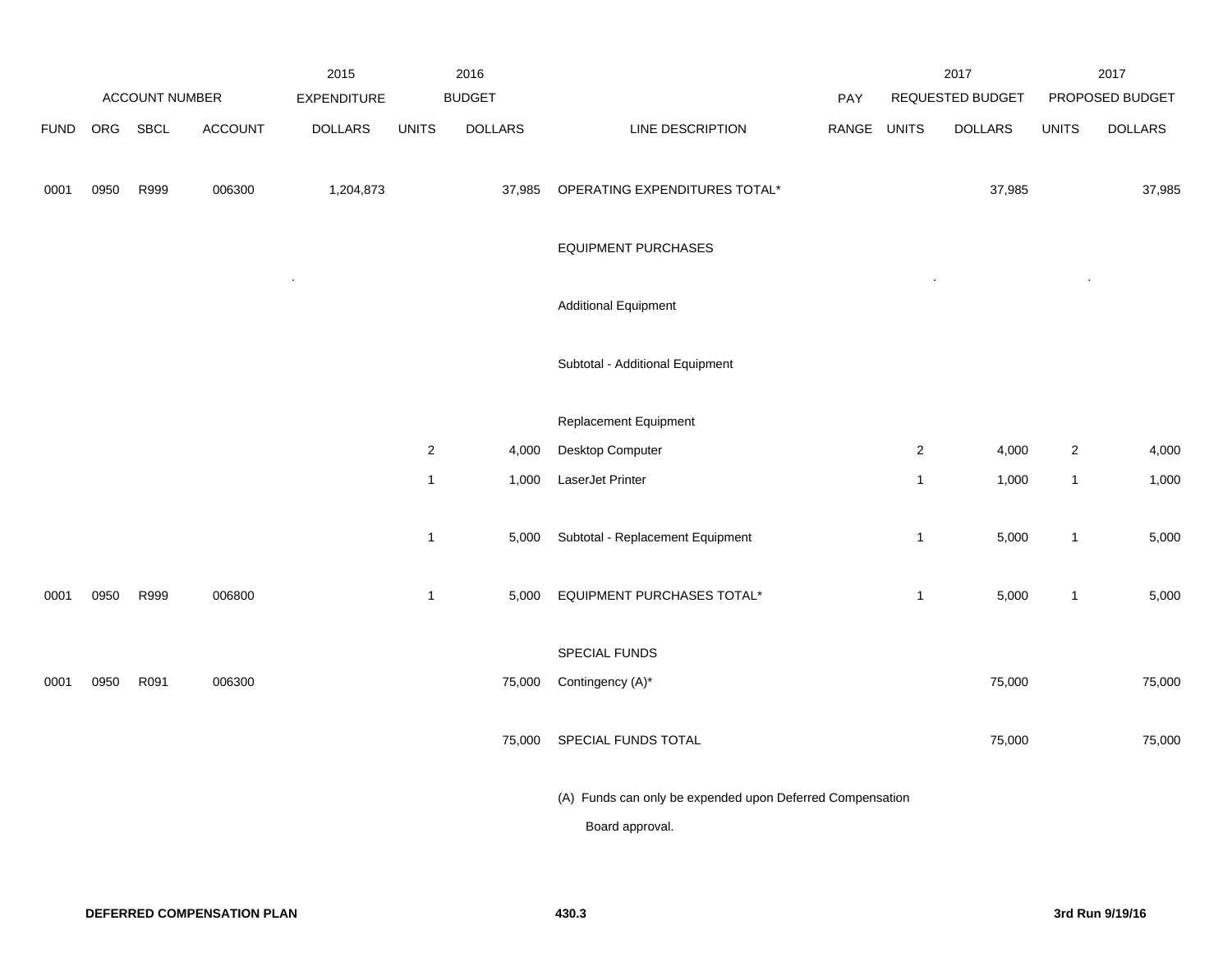|             |            | 2015                  |         |                |              | 2016           |                            |            |              | 2017             | 2017         |                        |
|-------------|------------|-----------------------|---------|----------------|--------------|----------------|----------------------------|------------|--------------|------------------|--------------|------------------------|
|             |            | <b>ACCOUNT NUMBER</b> |         | EXPENDITURE    |              | <b>BUDGET</b>  |                            | <b>PAY</b> |              | REQUESTED BUDGET |              | <b>PROPOSED BUDGET</b> |
| <b>FUND</b> | <b>ORG</b> | <b>SBCL</b>           | ACCOUNT | <b>DOLLARS</b> | <b>UNITS</b> | <b>DOLLARS</b> | LINE DESCRIPTION           | RANGE      | <b>UNITS</b> | <b>DOLLARS</b>   | <b>UNITS</b> | <b>DOLLARS</b>         |
|             |            |                       |         |                |              |                | DEFERRED COMPENSATION PLAN |            |              |                  |              |                        |

| 1,380,364 | 370.485 | BUDGETARY CONTROL UNIT TOTAL (1 BCU=1 DU) | 435,859 | 365,367 |
|-----------|---------|-------------------------------------------|---------|---------|
|-----------|---------|-------------------------------------------|---------|---------|

\*Appropriation Control Account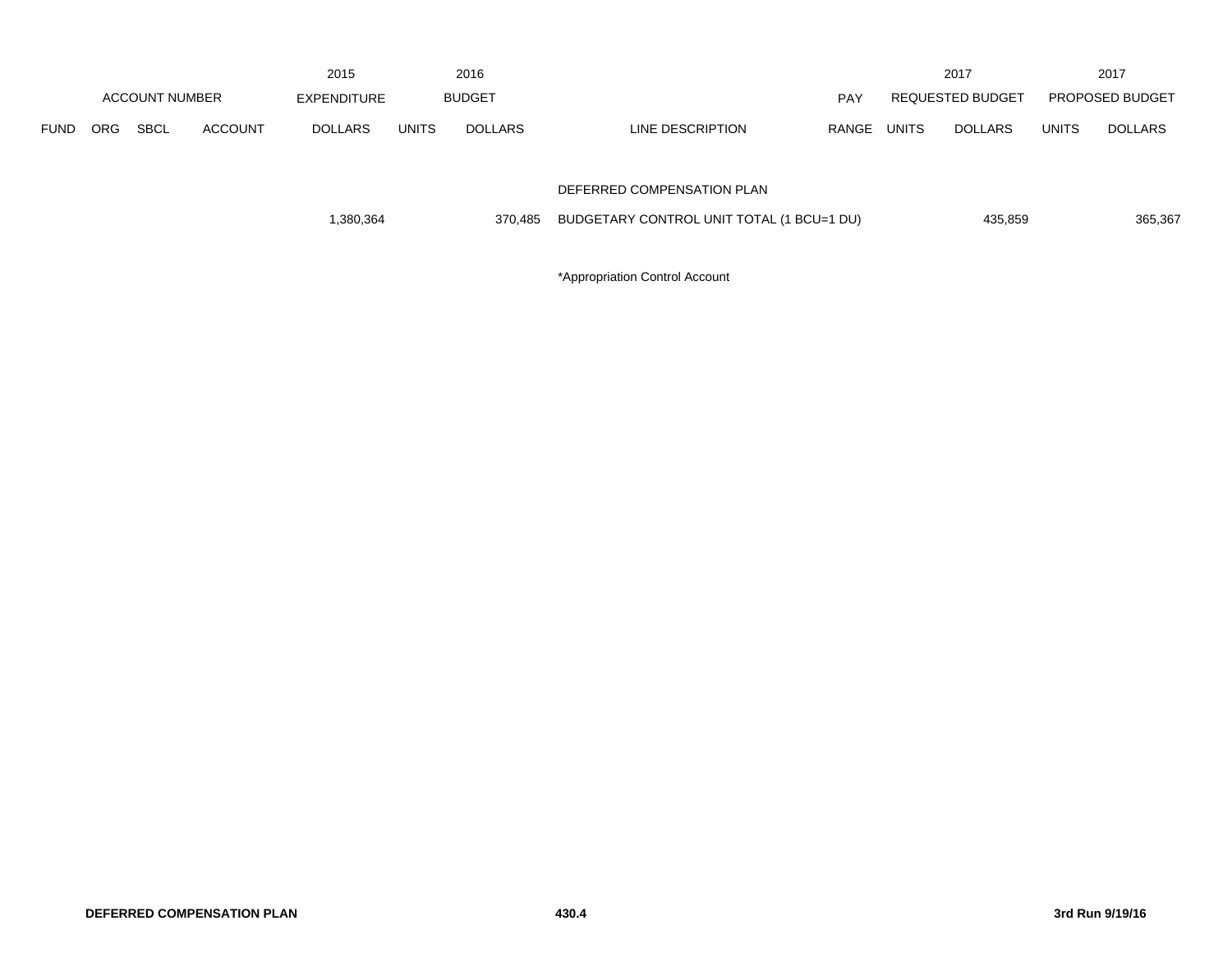|             |      |                |                | 2015               |              | 2016           |                                                                                                  |       |              | 2017             |              | 2017            |
|-------------|------|----------------|----------------|--------------------|--------------|----------------|--------------------------------------------------------------------------------------------------|-------|--------------|------------------|--------------|-----------------|
|             |      | ACCOUNT NUMBER |                | <b>EXPENDITURE</b> |              | <b>BUDGET</b>  |                                                                                                  | PAY   |              | REQUESTED BUDGET |              | PROPOSED BUDGET |
| <b>FUND</b> | ORG  | SBCL           | <b>ACCOUNT</b> | <b>DOLLARS</b>     | <b>UNITS</b> | <b>DOLLARS</b> | LINE DESCRIPTION                                                                                 | RANGE | <b>UNITS</b> | <b>DOLLARS</b>   | <b>UNITS</b> | <b>DOLLARS</b>  |
|             |      |                |                |                    |              |                | PROVISION FOR EMPLOYES' RETIREMENT                                                               |       |              |                  |              |                 |
|             |      |                |                |                    |              |                | 2. SOURCE OF FUNDS FOR PROVISION<br>FOR EMPLOYES' RETIREMENT                                     |       |              |                  |              |                 |
| 0001        | 9990 |                | 009013         | 78,532,396         |              | 81,632,883     | Property Tax Levy                                                                                |       |              | 78,530,861       |              | 77,982,361      |
| 0001        | 4500 |                | 009400         | 1,076,400          |              | 1,345,759      | Charges for Services - ERS Fringes                                                               |       |              | 1,283,620        |              | 1,283,620       |
| 0001        | 4500 |                | 009400         | 19,163,339         |              | 26,261,912     | Charges for Services - ERS                                                                       |       |              | 24,598,428       |              | 24,598,428      |
| 0001        | 2210 |                | 009930         | 855,955            |              | 904,000        | Transfer from Other Funds                                                                        |       |              | 904,000          |              | 904,000         |
| 0001        | 0950 |                | 009400         | 1,380,364          |              | 370,485        | Charges for Services - Deferred Comp.                                                            |       |              | 435,859          |              | 365,367         |
| 0001        | 4500 |                | 009870         | 84,700             |              | 91,000         | Miscellaneous - ERS                                                                              |       |              | 92,000           |              | 92,000          |
| 0001        | 4500 |                | 009870         | 10,400,000         |              | 7,000,000      | Employers' Reserve Fund (A)                                                                      |       |              |                  |              |                 |
|             |      |                |                | 111,493,154        |              |                | TOTAL SOURCE OF FUNDS FOR PROVISION<br>117,606,039 FOR EMPLOYES' RETIREMENT                      |       |              | 105,844,768      |              | 105,225,776     |
|             |      |                |                |                    |              |                | (A) Withdrawal from the Employers' Reserve Fund<br>in accordance with Charter Ordinance 36-08-8. |       |              |                  |              |                 |
|             |      |                |                |                    |              |                |                                                                                                  |       |              |                  |              |                 |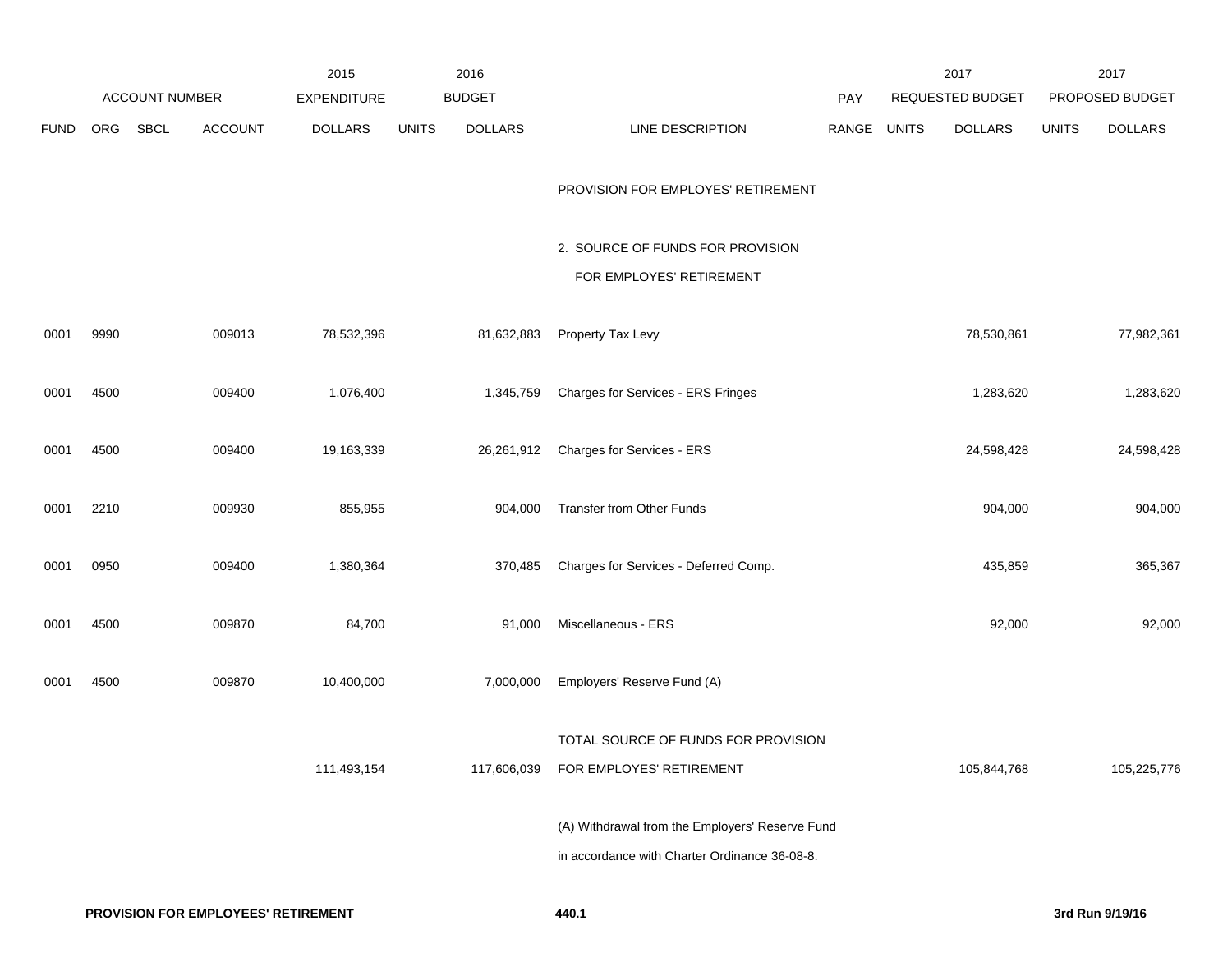|             |                |      |                | 2015           |       | 2016           |                                  | 2017                           | 2017                           |
|-------------|----------------|------|----------------|----------------|-------|----------------|----------------------------------|--------------------------------|--------------------------------|
|             | ACCOUNT NUMBER |      |                | EXPENDITURE    |       | <b>BUDGET</b>  | PAY                              | REQUESTED BUDGET               | <b>PROPOSED BUDGET</b>         |
| <b>FUND</b> | ORG            | SBCL | <b>ACCOUNT</b> | <b>DOLLARS</b> | UNITS | <b>DOLLARS</b> | <b>RANGE</b><br>LINE DESCRIPTION | <b>UNITS</b><br><b>DOLLARS</b> | <b>UNITS</b><br><b>DOLLARS</b> |

### C. CAPITAL IMPROVEMENTS FUNDS

#### 1. BUDGETS FOR CAPITAL IMPROVEMENTS

These accounts may be credited with amounts received or receivable from assessments levied, contributions, grants, and loans in aid from other Governmental Units. Sales of remnant parcels of property or other receipts which are considered an abatement of project costs and amounts so received or receivable shall be deemed to be appropriated for the particular purpose of the project account to which said amounts are credited and are available for disbursement for said purposes, providing such receipts and disbursements have the approval of the Finance and Personnel Committee of the Common Council.

Various Common Council Resolutions such as C.C. Resolution 88-1664 adopted December 20, 1988 commonly referred to as the Capital Guidelines; CC Resolution 66-1893-E, (Grant and Aids Guidelines) adopted February 5, 1982, CC Resolution 72-982 (Land Acquisition Policy) adopted February 23, 1973 and CC Resolution 73-1365 (Industrial Land Bank Revolving Fund) adopted January 15, 1974 set forth the various procedures and controls applicable to the Capital Program of the City of Milwaukee. In adopting this budget it is the intent of the Common Council that such requirements and subsequent revisions thereto will be followed.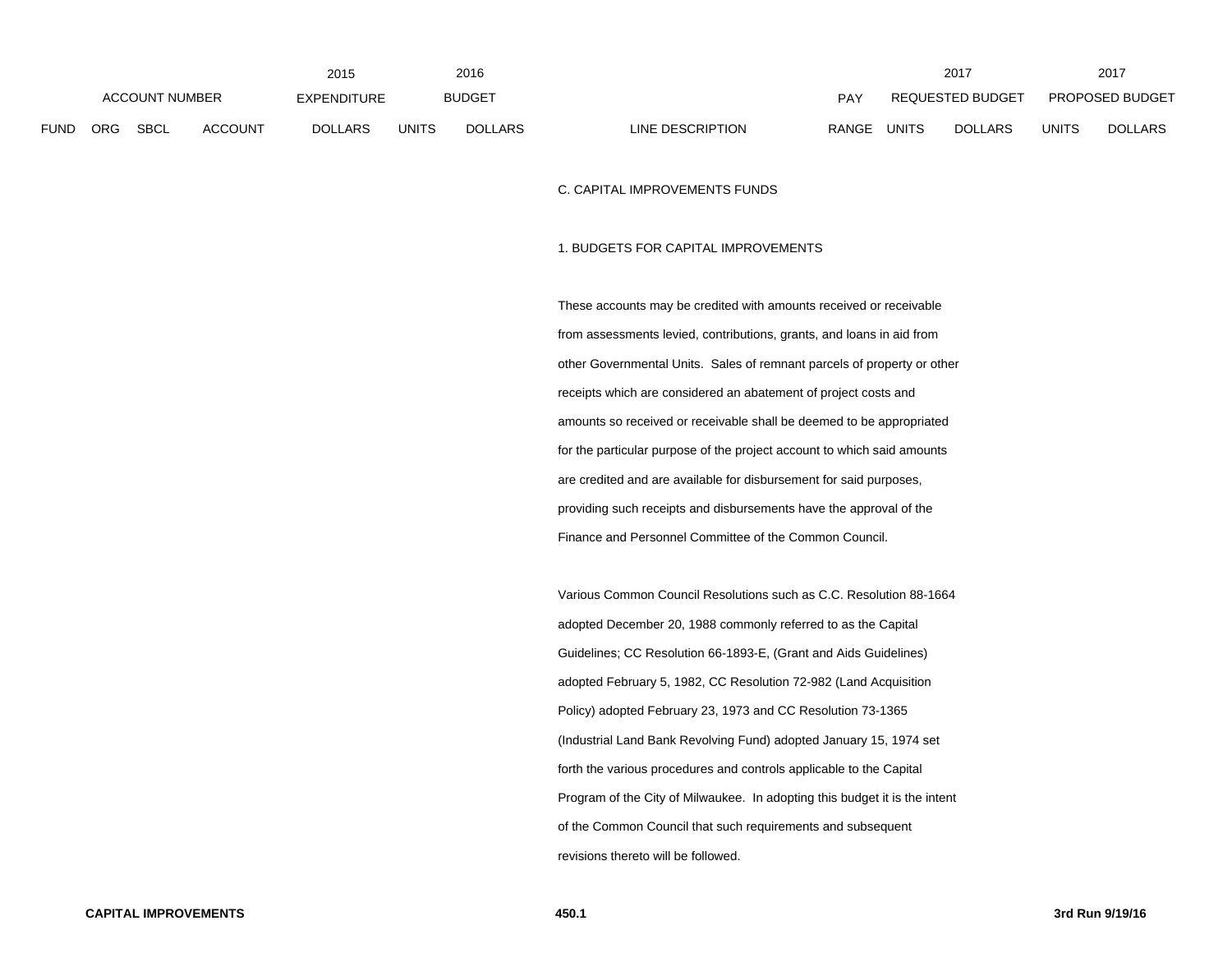|             |      |                       |                             | 2015               |              | 2016           |                                                                          |             | 2017             |              | 2017            |
|-------------|------|-----------------------|-----------------------------|--------------------|--------------|----------------|--------------------------------------------------------------------------|-------------|------------------|--------------|-----------------|
|             |      | <b>ACCOUNT NUMBER</b> |                             | <b>EXPENDITURE</b> |              | <b>BUDGET</b>  |                                                                          | PAY         | REQUESTED BUDGET |              | PROPOSED BUDGET |
| <b>FUND</b> | ORG  | SBCL                  | <b>ACCOUNT</b>              | <b>DOLLARS</b>     | <b>UNITS</b> | <b>DOLLARS</b> | LINE DESCRIPTION                                                         | RANGE UNITS | <b>DOLLARS</b>   | <b>UNITS</b> | <b>DOLLARS</b>  |
|             |      |                       |                             |                    |              |                |                                                                          |             |                  |              |                 |
|             |      |                       |                             |                    |              |                | In the case of Expressway and Urban Aid Reimbursable Capital             |             |                  |              |                 |
|             |      |                       |                             |                    |              |                | Improvement Accounts, because of timing uncertainties and their          |             |                  |              |                 |
|             |      |                       |                             |                    |              |                | reimbursable nature, it is the intent of the Common Council to provide   |             |                  |              |                 |
|             |      |                       |                             |                    |              |                | expenditure authority on an as-needed revenue offset basis by            |             |                  |              |                 |
|             |      |                       |                             |                    |              |                | appropriate resolution, rather than to include amounts for such          |             |                  |              |                 |
|             |      |                       |                             |                    |              |                | projects in the Budget.                                                  |             |                  |              |                 |
|             |      |                       |                             |                    |              |                |                                                                          |             |                  |              |                 |
|             |      |                       |                             |                    |              |                | SPECIAL CAPITAL PROJECTS OR PURPOSES                                     |             |                  |              |                 |
|             |      |                       |                             |                    |              |                |                                                                          |             |                  |              |                 |
|             |      |                       |                             |                    |              |                | Capital Grant and Aids Program expenditures shall be made only after     |             |                  |              |                 |
|             |      |                       |                             |                    |              |                | adoption of a Common Council resolution adopted in accordance with       |             |                  |              |                 |
|             |      |                       |                             |                    |              |                | Common Council Resolution File Number 66-1893 as amended                 |             |                  |              |                 |
|             |      |                       |                             |                    |              |                | February 25, 1982.                                                       |             |                  |              |                 |
|             |      |                       |                             |                    |              |                |                                                                          |             |                  |              |                 |
|             |      |                       |                             |                    |              |                | Grantor Share-Non City Cash                                              |             |                  |              |                 |
| 0306        | 9990 | R999                  | SP032160100                 |                    |              | 8,000,000      | Cash Revenues                                                            |             | 8,000,000        |              | 8,000,000       |
|             |      |                       |                             |                    |              |                |                                                                          |             |                  |              |                 |
|             |      |                       |                             |                    |              |                | Municipal Art Fund                                                       |             |                  |              |                 |
| 0306        | 1910 | R999                  | SP150160000                 | 16,050             |              | 25,000         | Cash Levy                                                                |             | 50,000           |              | 50,000          |
|             |      |                       |                             |                    |              |                | New Borrowing                                                            |             |                  |              |                 |
|             |      |                       |                             |                    |              |                |                                                                          |             |                  |              |                 |
|             |      |                       |                             |                    |              |                | The Municipal Art Fund is administered in the Dept. of City Development. |             |                  |              |                 |
|             |      |                       |                             |                    |              |                |                                                                          |             |                  |              |                 |
|             |      |                       |                             |                    |              |                | Land Management System                                                   |             |                  |              |                 |
| 0321        | 9990 | R999                  | BU110120100                 | 594,788            |              |                | New Borrowing                                                            |             |                  |              |                 |
|             |      |                       | <b>CAPITAL IMPROVEMENTS</b> |                    |              |                | 450.2                                                                    |             |                  |              | 3rd Run 9/19/16 |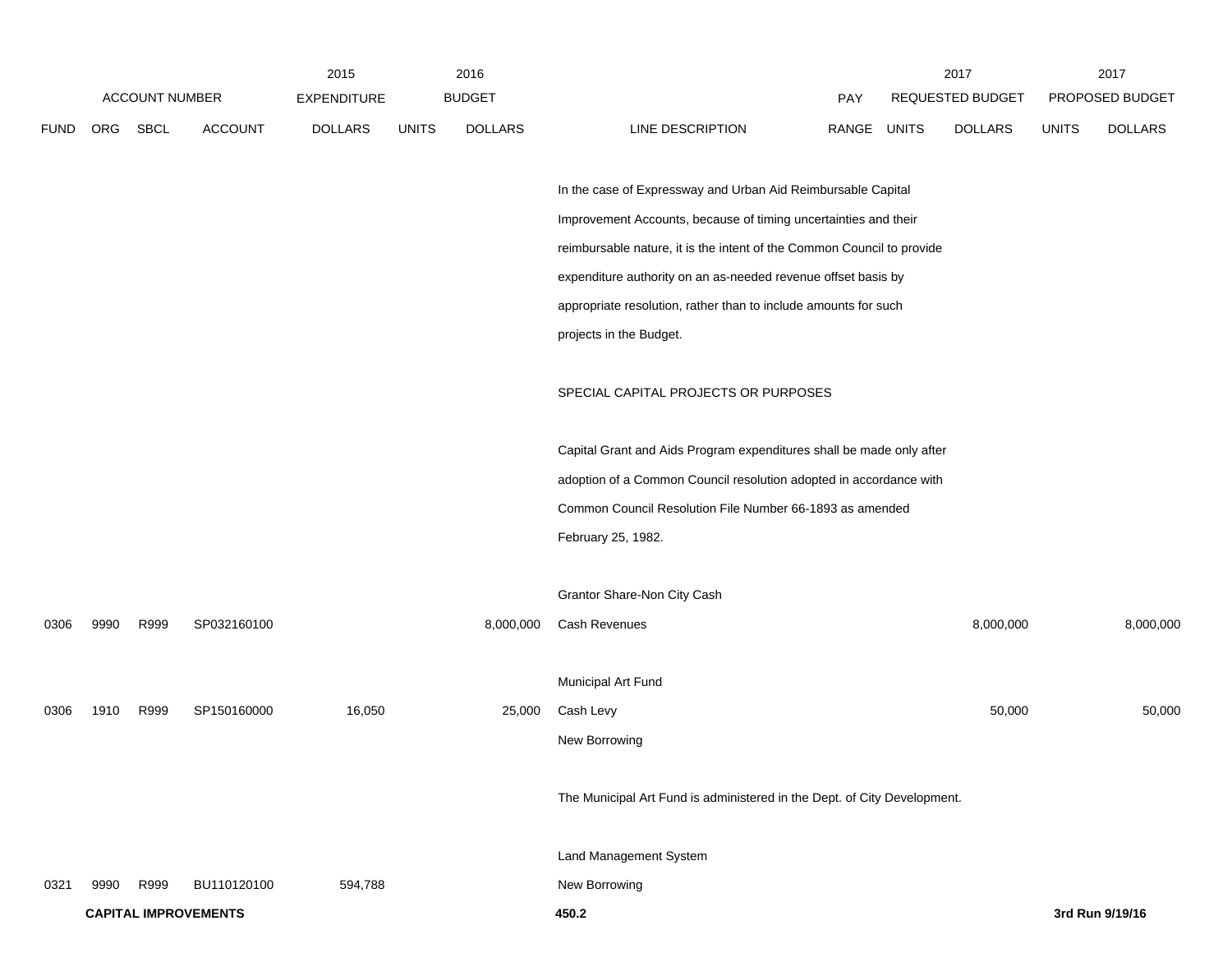|             |            |                       |                | 2015               |              | 2016           |                                |       |                  | 2017           |              | 2017            |
|-------------|------------|-----------------------|----------------|--------------------|--------------|----------------|--------------------------------|-------|------------------|----------------|--------------|-----------------|
|             |            | <b>ACCOUNT NUMBER</b> |                | <b>EXPENDITURE</b> |              | <b>BUDGET</b>  |                                | PAY   | REQUESTED BUDGET |                |              | PROPOSED BUDGET |
| <b>FUND</b> | <b>ORG</b> | <b>SBCL</b>           | <b>ACCOUNT</b> | <b>DOLLARS</b>     | <b>UNITS</b> | <b>DOLLARS</b> | LINE DESCRIPTION               | RANGE | <b>UNITS</b>     | <b>DOLLARS</b> | <b>UNITS</b> | <b>DOLLARS</b>  |
|             |            |                       |                |                    |              |                |                                |       |                  |                |              |                 |
|             |            |                       |                |                    |              |                |                                |       |                  |                |              |                 |
|             |            |                       |                |                    |              |                | <b>Housing Trust Fund</b>      |       |                  |                |              |                 |
| 0339        | 9990       | R999                  | UR04416000A    | 486,818            |              | 400,000        | New Borrowing                  |       |                  | 400,000        |              | 400,000         |
|             |            |                       |                |                    |              |                |                                |       |                  |                |              |                 |
|             |            |                       |                |                    |              |                | Capital Improvements Committee |       |                  |                |              |                 |
| 0306        | 1310       | R999                  | SP151160000    | 76,548             |              | 87,000         | Cash Levy                      |       |                  | 89,000         |              |                 |
|             |            |                       |                |                    |              |                | New Borrowing                  |       |                  |                |              | 89,000          |
|             |            |                       |                |                    |              |                |                                |       |                  |                |              |                 |
|             |            |                       |                | 1,174,204          |              | 8,512,000      | TOTAL SPECIAL CAPITAL PROJECTS |       |                  | 8,539,000      |              | 8,539,000       |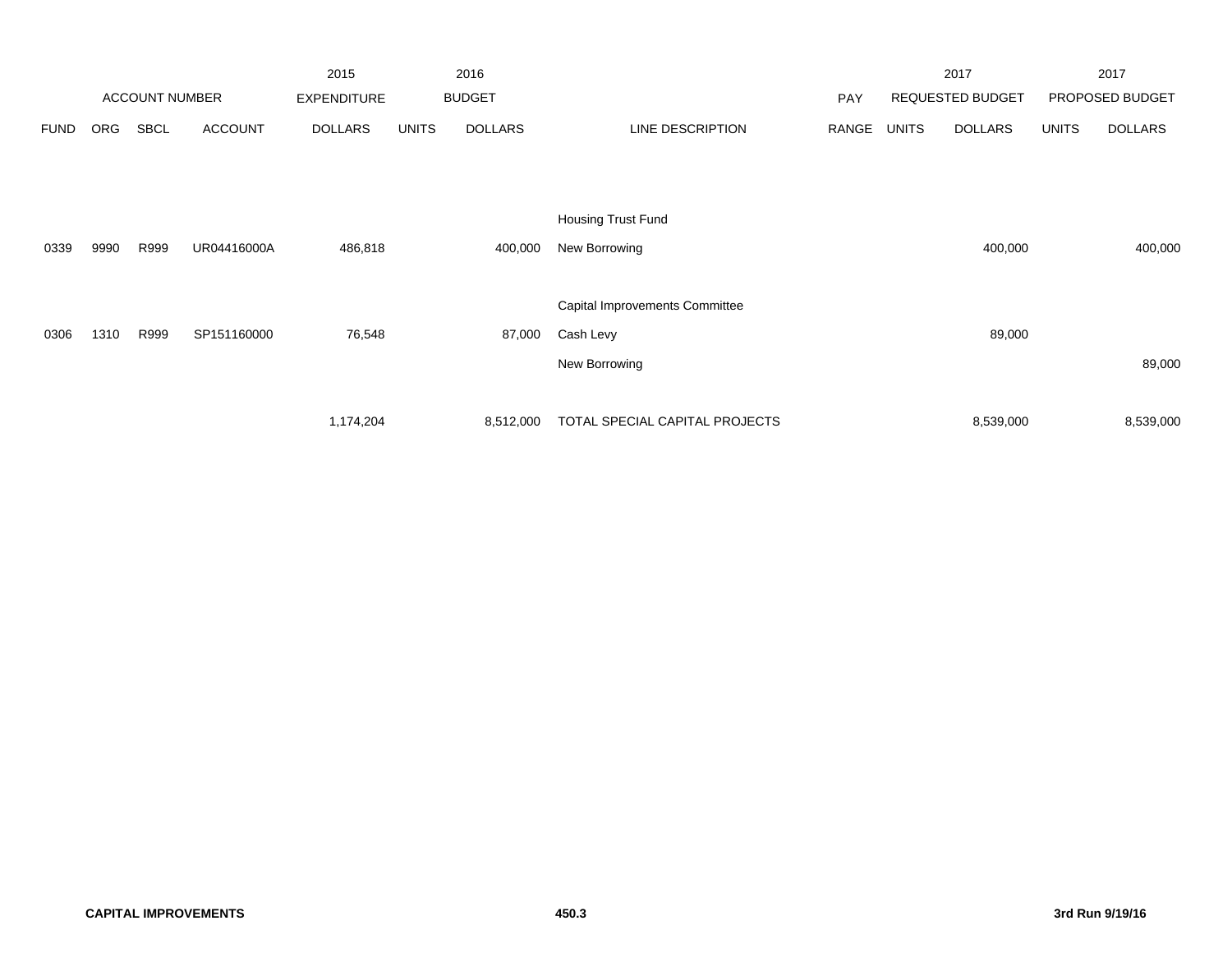|             |      |                |                | 2015               |              | 2016           |                                       |             | 2017             |              | 2017            |
|-------------|------|----------------|----------------|--------------------|--------------|----------------|---------------------------------------|-------------|------------------|--------------|-----------------|
|             |      | ACCOUNT NUMBER |                | <b>EXPENDITURE</b> |              | <b>BUDGET</b>  |                                       | PAY         | REQUESTED BUDGET |              | PROPOSED BUDGET |
| <b>FUND</b> | ORG  | SBCL           | <b>ACCOUNT</b> | <b>DOLLARS</b>     | <b>UNITS</b> | <b>DOLLARS</b> | LINE DESCRIPTION                      | RANGE UNITS | <b>DOLLARS</b>   | <b>UNITS</b> | <b>DOLLARS</b>  |
|             |      |                |                |                    |              |                |                                       |             |                  |              |                 |
|             |      |                |                |                    |              |                | DEPARTMENT OF ADMINISTRATION          |             |                  |              |                 |
|             |      |                |                |                    |              |                |                                       |             |                  |              |                 |
|             |      |                |                |                    |              |                | FMIS Upgrade                          |             |                  |              |                 |
| 0321        | 9990 | R999           | BU110090300    |                    |              |                | New Borrowing                         |             | 1,300,000        |              | 1,300,000       |
|             |      |                |                |                    |              |                | <b>IT Upgrades</b>                    |             |                  |              |                 |
| 0321        | 1510 | R999           | BU110120200    | 303,326            |              |                | New Borrowing                         |             | 300,000          |              |                 |
|             |      |                |                |                    |              |                |                                       |             |                  |              | 300,000         |
| 0321        | 1510 | R999           | BU110120200    |                    |              | 225,000        | Cash Levy                             |             |                  |              |                 |
|             |      |                |                |                    |              |                | <b>Public Facility Communications</b> |             |                  |              |                 |
| 0333        | 9990 | R999           | ST27016000A    | 540,227            |              | 575,000        | New Borrowing                         |             | 575,000          |              | 575,000         |
|             |      |                |                |                    |              |                |                                       |             |                  |              |                 |
|             |      |                |                |                    |              |                | CSWAN-COMON Upgrade                   |             |                  |              |                 |
| 0321        | 9990 | R999           | BU110160100    |                    |              | 500,000        | New Borrowing                         |             | 250,000          |              | 250,000         |
|             |      |                |                |                    |              |                |                                       |             |                  |              |                 |
|             |      |                |                |                    |              |                | UCC Lagan Upgrade                     |             |                  |              |                 |
| 0321        | 9990 | R999           | BU110160200    |                    |              | 220,000        | New Borrowing                         |             |                  |              |                 |
|             |      |                |                |                    |              |                |                                       |             |                  |              |                 |
|             |      |                |                |                    |              |                | MapMilwaukee ArcGIS Upgrade           |             |                  |              |                 |
|             |      |                |                |                    |              |                | Cash Levy                             |             |                  |              |                 |
| 0321        | 9990 | R999           | BU110150200    | 20,733             |              |                | New Borrowing                         |             |                  |              |                 |
|             |      |                |                |                    |              |                | DSS E-Vault Upgrade                   |             |                  |              |                 |
| 0321        | 9990 | R999           | BU110150400    | 205,608            |              |                | New Borrowing                         |             |                  |              |                 |
|             |      |                |                |                    |              |                |                                       |             |                  |              |                 |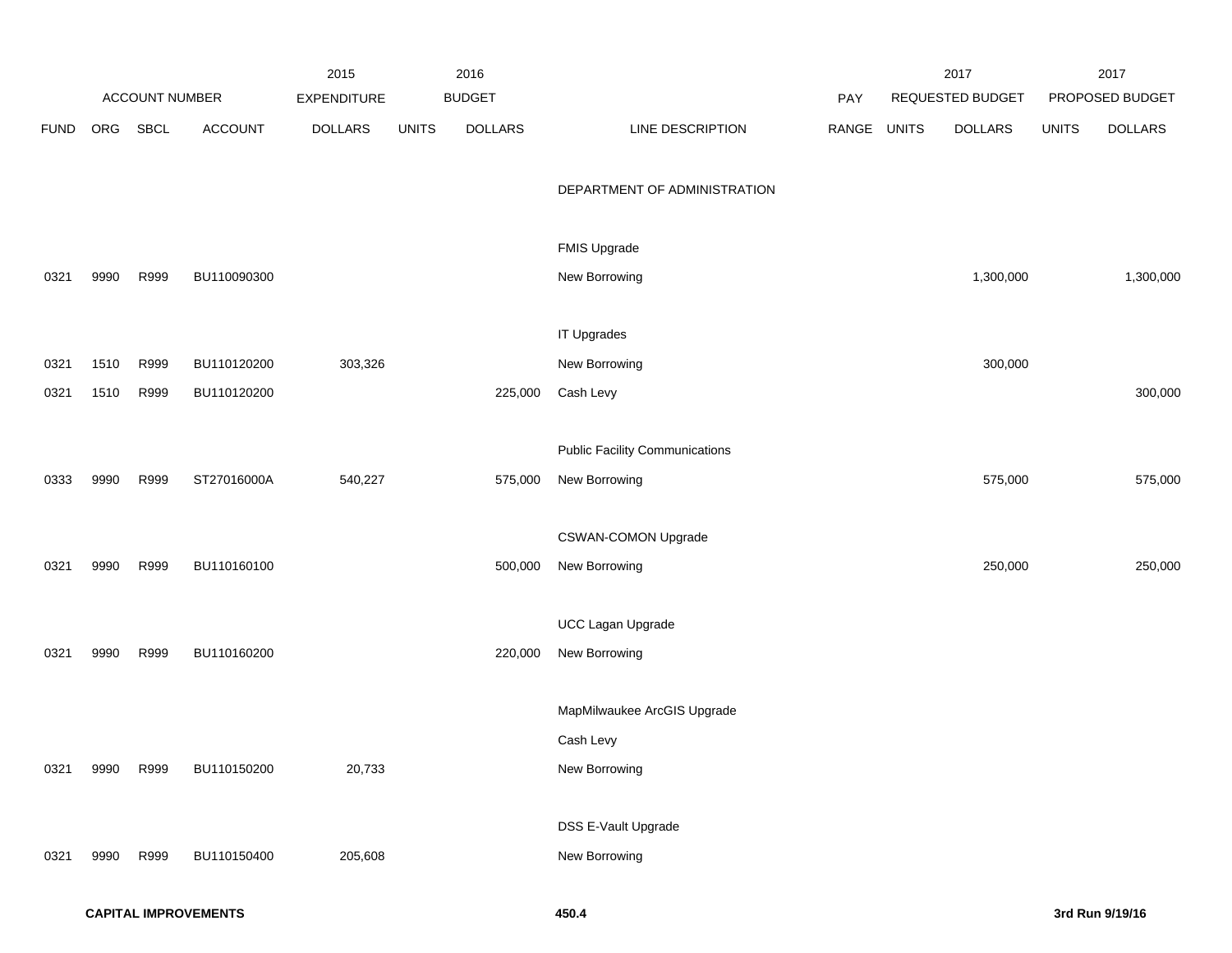|             |      |                |                | 2015               |              | 2016           |                                    |            |                  | 2017           |              | 2017            |
|-------------|------|----------------|----------------|--------------------|--------------|----------------|------------------------------------|------------|------------------|----------------|--------------|-----------------|
|             |      | ACCOUNT NUMBER |                | <b>EXPENDITURE</b> |              | <b>BUDGET</b>  |                                    | <b>PAY</b> | REQUESTED BUDGET |                |              | PROPOSED BUDGET |
| <b>FUND</b> | ORG  | SBCL           | <b>ACCOUNT</b> | <b>DOLLARS</b>     | <b>UNITS</b> | <b>DOLLARS</b> | LINE DESCRIPTION                   | RANGE      | <b>UNITS</b>     | <b>DOLLARS</b> | <b>UNITS</b> | <b>DOLLARS</b>  |
|             |      |                |                |                    |              |                |                                    |            |                  |                |              |                 |
|             |      |                |                |                    |              |                | Corporate Database Server Upgrade  |            |                  |                |              |                 |
| 0321        | 9990 | R999           | BU110160300    |                    |              | 270,000        | New Borrowing                      |            |                  | 200,000        |              | 200,000         |
|             |      |                |                |                    |              |                |                                    |            |                  |                |              |                 |
|             |      |                |                |                    |              |                | PeopleSoft HRMS Upgrade            |            |                  |                |              |                 |
| 0321        | 9990 | R999           | BU110160400    |                    |              | 1,000,000      | New Borrowing                      |            |                  |                |              |                 |
|             |      |                |                |                    |              |                | <b>Better Buildings Challenge</b>  |            |                  |                |              |                 |
|             | 9990 | R999           | BU110160500    |                    |              | 400,000        | New Borrowing                      |            |                  | 400,000        |              |                 |
| 0321        |      |                |                |                    |              |                |                                    |            |                  |                |              |                 |
|             |      |                |                |                    |              |                | Cash Levy                          |            |                  |                |              | 100,000         |
|             |      |                |                |                    |              |                | <b>City Assessor Modernization</b> |            |                  |                |              |                 |
|             |      |                |                |                    |              |                | New Borrowing                      |            |                  | 385,000        |              | 170,000         |
|             |      |                |                |                    |              |                |                                    |            |                  |                |              |                 |
|             |      |                |                |                    |              |                | Open Data- Dashboard & Analytics   |            |                  |                |              |                 |
|             |      |                |                |                    |              |                | New Borrowing                      |            |                  | 150,000        |              | 150,000         |
|             |      |                |                |                    |              |                |                                    |            |                  |                |              |                 |
|             |      |                |                |                    |              |                | <b>Budget Module</b>               |            |                  |                |              |                 |
|             |      |                |                |                    |              |                | New Borrowing                      |            |                  | 750,000        |              |                 |
|             |      |                |                |                    |              |                |                                    |            |                  |                |              |                 |
|             |      |                |                |                    |              |                | Tax Collection System              |            |                  |                |              |                 |
| 0321        | 9990 | R999           | BU110150500    | 14,403             |              | 1,150,000      | New Borrowing                      |            |                  |                |              |                 |
|             |      |                |                | 1,084,297          |              | 4,340,000      | TOTAL DEPARTMENT OF ADMINISTRATION |            |                  | 4,310,000      |              | 3,045,000       |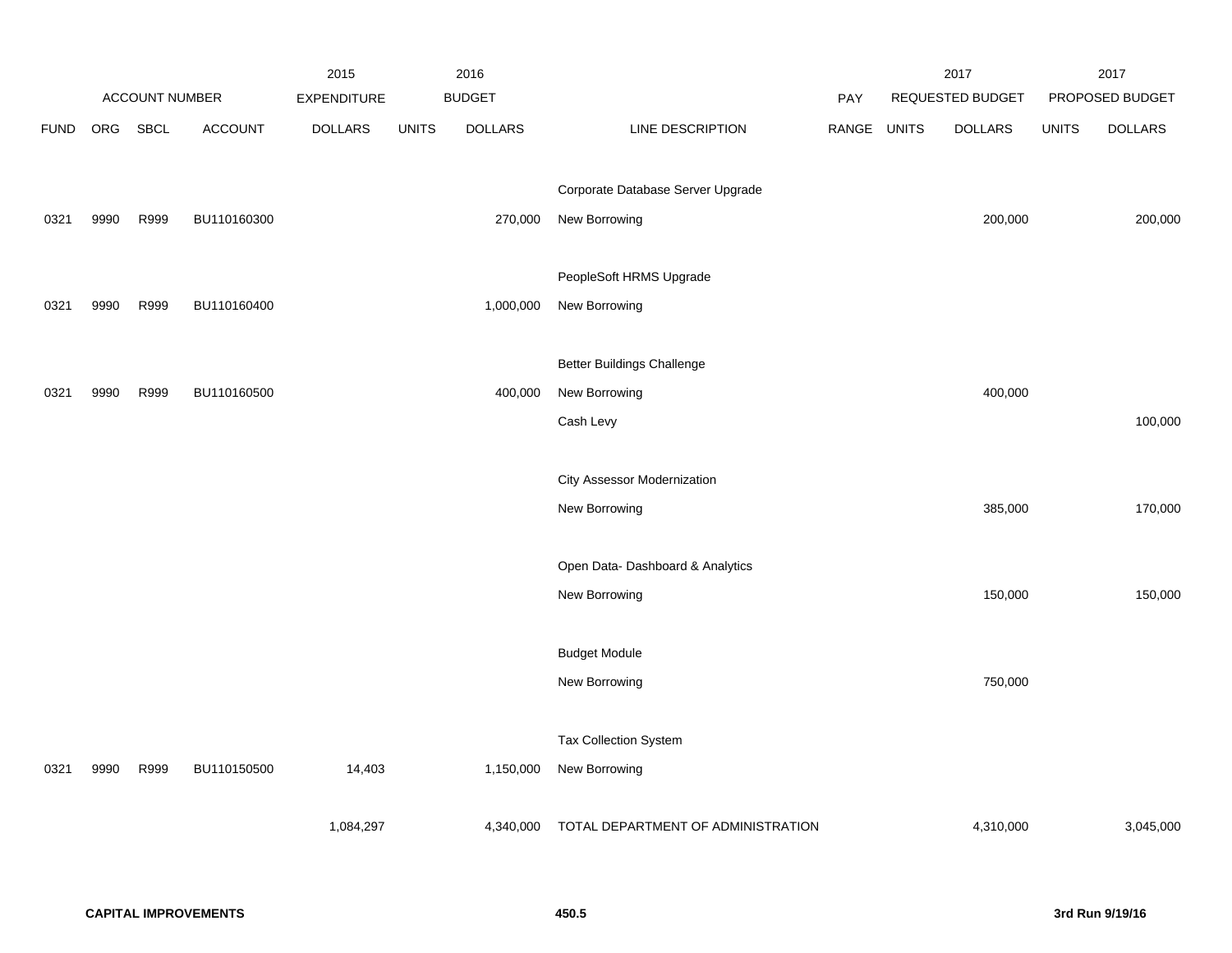|             |            |                       |                | 2015               |              | 2016           |                            |            |                         | 2017           |              | 2017            |
|-------------|------------|-----------------------|----------------|--------------------|--------------|----------------|----------------------------|------------|-------------------------|----------------|--------------|-----------------|
|             |            | <b>ACCOUNT NUMBER</b> |                | <b>EXPENDITURE</b> |              | <b>BUDGET</b>  |                            | <b>PAY</b> | <b>REQUESTED BUDGET</b> |                |              | PROPOSED BUDGET |
| <b>FUND</b> | <b>ORG</b> | <b>SBCL</b>           | <b>ACCOUNT</b> | <b>DOLLARS</b>     | <b>UNITS</b> | <b>DOLLARS</b> | LINE DESCRIPTION           | RANGE      | UNITS                   | <b>DOLLARS</b> | <b>UNITS</b> | <b>DOLLARS</b>  |
|             |            |                       |                |                    |              |                | <b>ASSESSOR'S OFFICE</b>   |            |                         |                |              |                 |
|             |            |                       |                |                    |              |                | <b>Assessment Software</b> |            |                         |                |              |                 |
| 0321        | 9990       | R999                  | BU110151300    | 29,960             |              | 556,000        | New Borrowing              |            |                         | 350,000        |              | 350,000         |
|             |            |                       |                |                    |              |                |                            |            |                         |                |              |                 |
|             |            |                       |                | 29,960             |              | 556,000        | TOTAL ASSESSOR'S OFFICE    |            |                         | 350,000        |              | 350,000         |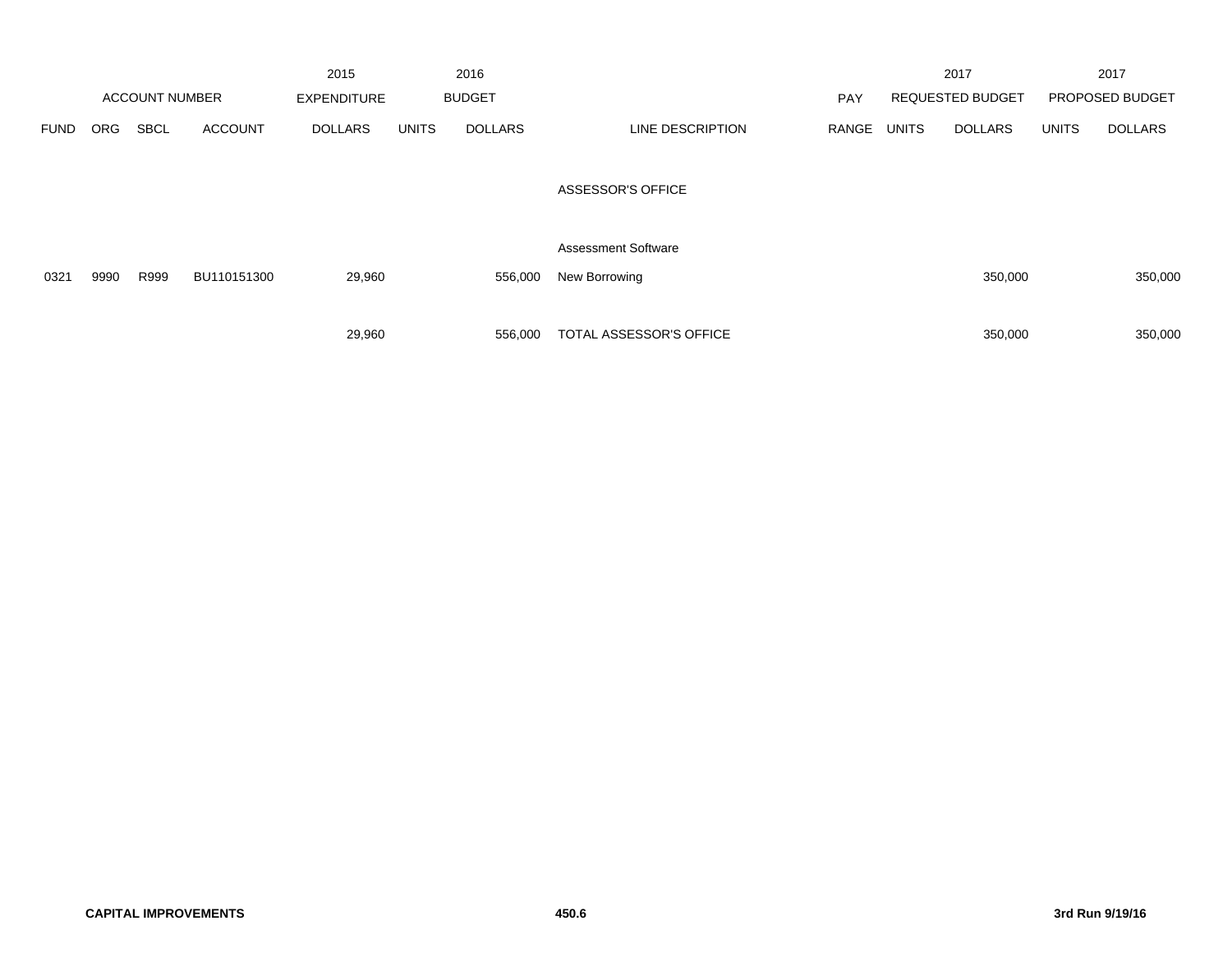|             |            |                       |                | 2015               |               | 2016           |                                                |       |              | 2017                    |              | 2017            |
|-------------|------------|-----------------------|----------------|--------------------|---------------|----------------|------------------------------------------------|-------|--------------|-------------------------|--------------|-----------------|
|             |            | <b>ACCOUNT NUMBER</b> |                | <b>EXPENDITURE</b> | <b>BUDGET</b> |                |                                                | PAY   |              | <b>REQUESTED BUDGET</b> |              | PROPOSED BUDGET |
| <b>FUND</b> | <b>ORG</b> | <b>SBCL</b>           | <b>ACCOUNT</b> | <b>DOLLARS</b>     | <b>UNITS</b>  | <b>DOLLARS</b> | LINE DESCRIPTION                               | RANGE | <b>UNITS</b> | <b>DOLLARS</b>          | <b>UNITS</b> | <b>DOLLARS</b>  |
|             |            |                       |                |                    |               |                | <b>CITY ATTORNEY</b>                           |       |              |                         |              |                 |
| 0321        | 9990       | R999                  | BU110140300    |                    |               |                | City Hall - 8th Floor Remodel<br>New Borrowing |       |              | 3,524,000               |              |                 |
|             |            |                       |                |                    |               |                | TOTAL CITY ATTORNEY                            |       |              | 3,524,000               |              |                 |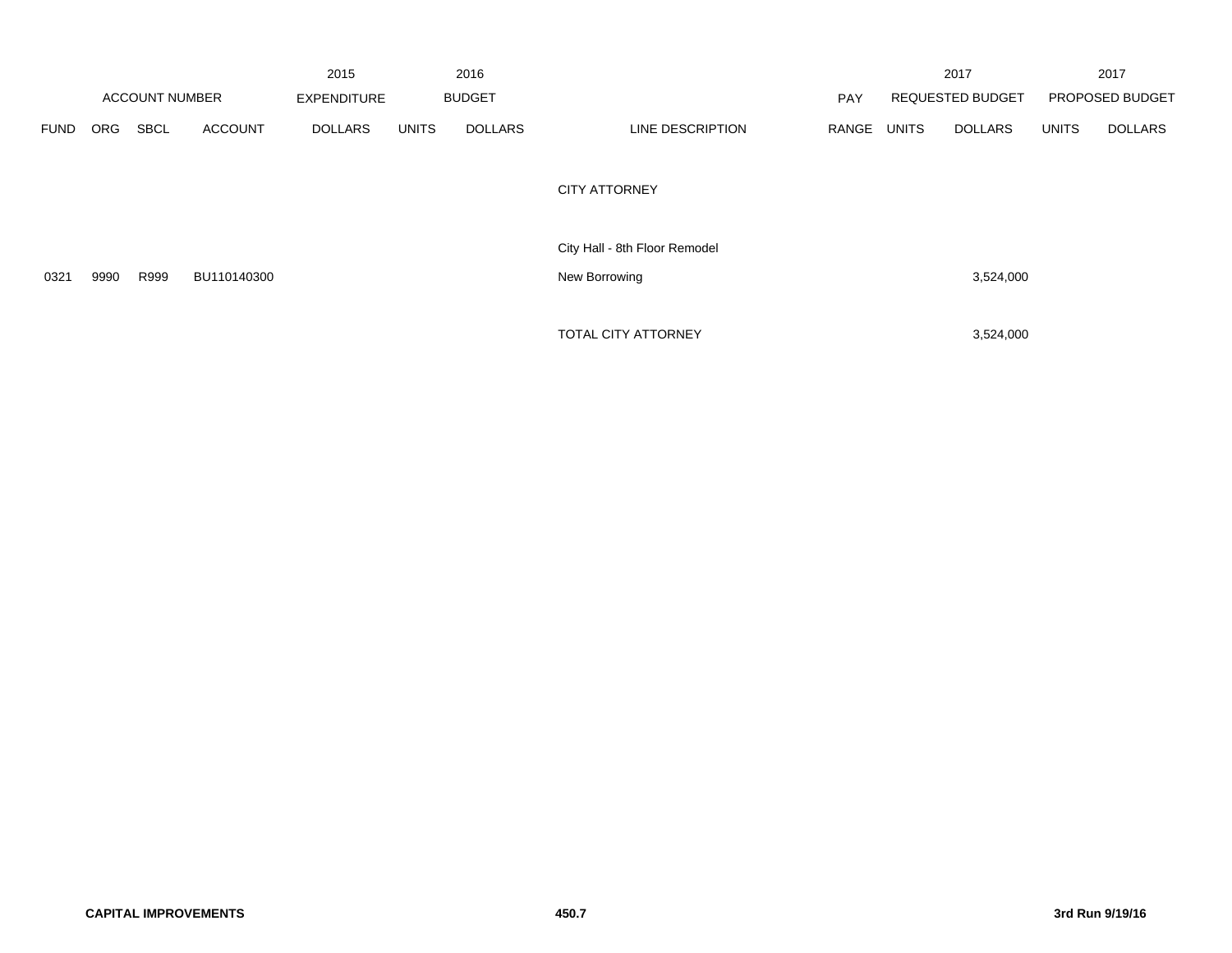|             |      |                       |                | 2015           |              | 2016           |                                       |            |              | 2017             |              | 2017            |
|-------------|------|-----------------------|----------------|----------------|--------------|----------------|---------------------------------------|------------|--------------|------------------|--------------|-----------------|
|             |      | <b>ACCOUNT NUMBER</b> |                | EXPENDITURE    |              | <b>BUDGET</b>  |                                       | <b>PAY</b> |              | REQUESTED BUDGET |              | PROPOSED BUDGET |
| <b>FUND</b> | ORG  | SBCL                  | <b>ACCOUNT</b> | <b>DOLLARS</b> | <b>UNITS</b> | <b>DOLLARS</b> | LINE DESCRIPTION                      | RANGE      | <b>UNITS</b> | <b>DOLLARS</b>   | <b>UNITS</b> | <b>DOLLARS</b>  |
|             |      |                       |                |                |              |                | DEPARTMENT OF CITY DEVELOPMENT        |            |              |                  |              |                 |
|             |      |                       |                |                |              |                | Advanced Planning Fund                |            |              |                  |              |                 |
| 0339        | 1910 | R999                  | UR01216000A    | 245,815        |              | 150,000        | Cash Levy                             |            |              | 150,000          |              | 150,000         |
|             |      |                       |                |                |              |                | New Borrowing                         |            |              |                  |              |                 |
|             |      |                       |                |                |              |                |                                       |            |              |                  |              |                 |
|             |      |                       |                |                |              |                | Neighborhood Commercial District      |            |              |                  |              |                 |
|             |      |                       |                |                |              |                | Street Improvement Fund               |            |              |                  |              |                 |
| 0333        | 9990 | R999                  | ST04015000A    | 31,856         |              |                | New Borrowing                         |            |              | 300,000          |              |                 |
|             |      |                       |                |                |              |                | Tax Increment Financed Urban          |            |              |                  |              |                 |
|             |      |                       |                |                |              |                | Renewal Projects (Purpose Account)    |            |              |                  |              |                 |
|             |      |                       |                |                |              |                | Including Grant Funded Projects       |            |              |                  |              |                 |
|             |      |                       |                |                |              |                | New Borrowing and Developer Revenues  |            |              |                  |              |                 |
| 0336        | 9990 | R999                  | TD000080000    | 49,218,955     |              |                | New Borrowing for existing TIDs       |            |              |                  |              |                 |
| 0336        | 9990 | R999                  | TD000160000    |                |              | 49,000,000     | New Borrowing for potential new TIDs  |            |              | 40,000,000       |              | 40,000,000      |
| 0336        | 1910 | R999                  | TD000160003    | 1,787,139      |              | 3,000,000      | Developer Revenues                    |            |              | 3,500,000        |              | 3,500,000       |
| 0336        | 9990 | R999                  | TD000160000    |                |              | 4,900,000      | Capitalized Interest - Borrow         |            |              | 4,000,000        |              | 4,000,000       |
|             |      |                       |                |                |              |                | Development Fund                      |            |              |                  |              |                 |
| 0339        | 9990 | R999                  | UR03311000A    | 3,620          |              |                | New Borrowing                         |            |              |                  |              |                 |
|             |      |                       |                |                |              |                |                                       |            |              |                  |              |                 |
|             |      |                       |                |                |              |                | <b>Business Improvement Districts</b> |            |              |                  |              |                 |
| 0339        | 9990 | R999                  | UR04115000A    |                |              |                | New Borrowing                         |            |              | 300,000          |              | 150,000         |
|             |      |                       |                |                |              |                |                                       |            |              |                  |              |                 |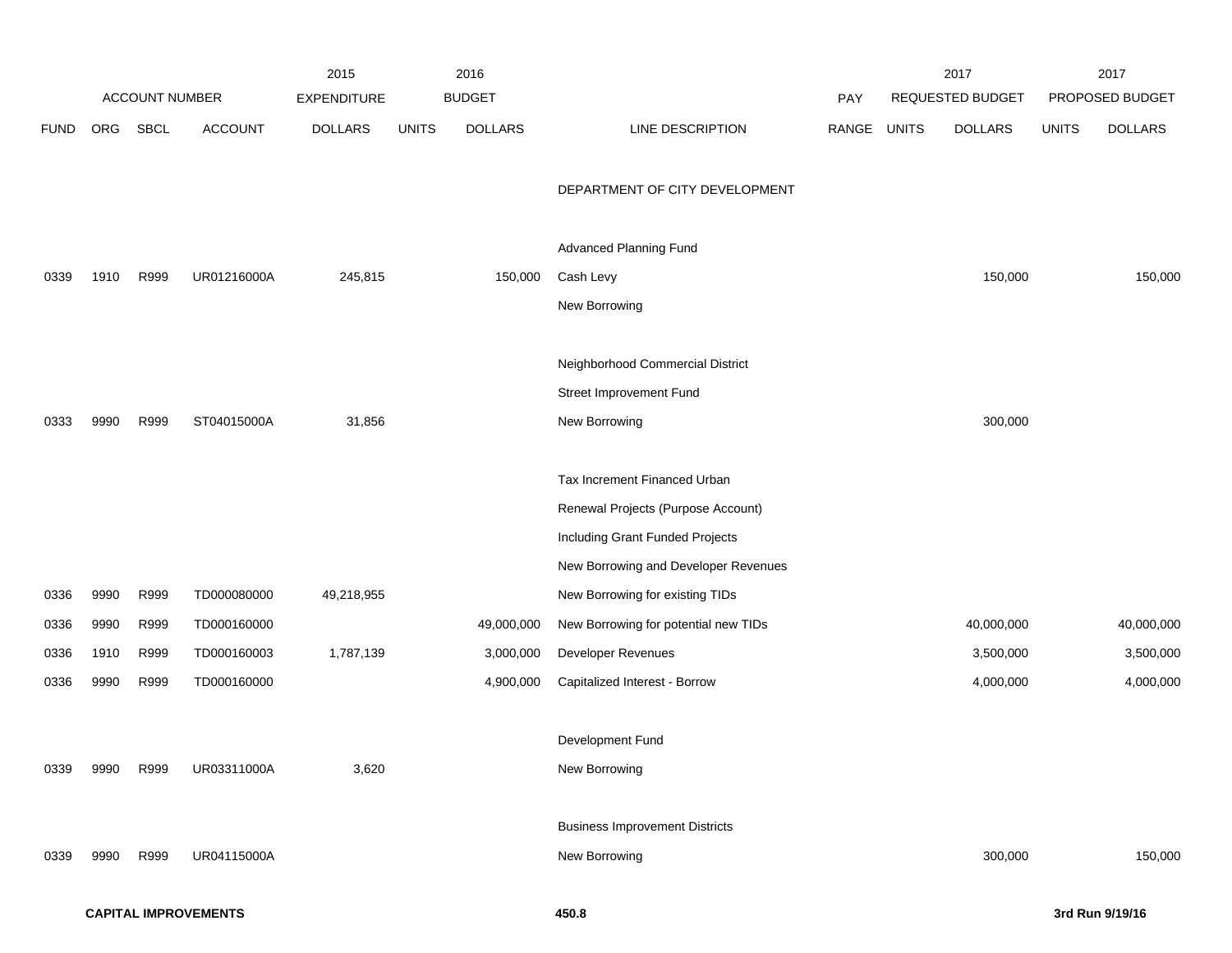|             |      |                |                | 2015               |              | 2016           |                                          |       |              | 2017                    |              | 2017            |
|-------------|------|----------------|----------------|--------------------|--------------|----------------|------------------------------------------|-------|--------------|-------------------------|--------------|-----------------|
|             |      | ACCOUNT NUMBER |                | <b>EXPENDITURE</b> |              | <b>BUDGET</b>  |                                          | PAY   |              | <b>REQUESTED BUDGET</b> |              | PROPOSED BUDGET |
| <b>FUND</b> | ORG  | <b>SBCL</b>    | <b>ACCOUNT</b> | <b>DOLLARS</b>     | <b>UNITS</b> | <b>DOLLARS</b> | LINE DESCRIPTION                         | RANGE | <b>UNITS</b> | <b>DOLLARS</b>          | <b>UNITS</b> | <b>DOLLARS</b>  |
|             |      |                |                |                    |              |                |                                          |       |              |                         |              |                 |
|             |      |                |                |                    |              |                | Healthy Neighborhoods Initiative         |       |              |                         |              |                 |
| 0339        | 1910 | R999           | UR046130000    |                    |              |                | Cash Levy                                |       |              |                         |              |                 |
| 0339        | 9990 | R999           | UR046130000    | 126,761            |              |                | New Borrowing                            |       |              |                         |              |                 |
|             |      |                |                |                    |              |                |                                          |       |              |                         |              |                 |
|             |      |                |                |                    |              |                | <b>ADA Riverwalk Construction</b>        |       |              |                         |              |                 |
| 0339        | 9990 | R999           | UR047110000    | 124,951            |              |                | New Borrowing                            |       |              |                         |              |                 |
|             |      |                |                |                    |              |                |                                          |       |              |                         |              |                 |
|             |      |                |                |                    |              |                | <b>Commercial Investment Program</b>     |       |              |                         |              |                 |
| 0339        | 9990 | R999           | UR05016000A    | 800,439            |              | 500,000        | New Borrowing                            |       |              | 1,000,000               |              | 1,100,000       |
|             |      |                |                |                    |              |                |                                          |       |              |                         |              |                 |
|             |      |                |                |                    |              |                | <b>Brownfield Program</b>                |       |              |                         |              |                 |
| 0339        | 9990 | R999           | UR05116000A    | 270,358            |              | 500,000        | New Borrowing                            |       |              | 500,000                 |              | 500,000         |
|             |      |                |                |                    |              |                |                                          |       |              |                         |              |                 |
|             |      |                |                |                    |              |                | Housing Infrastructure Preservation Fund |       |              |                         |              |                 |
| 0339        | 9990 | R999           | UR04816000A    | 648,461            |              | 450,000        | New Borrowing                            |       |              | 450,000                 |              | 450,000         |
|             |      |                |                |                    |              |                |                                          |       |              |                         |              |                 |
|             |      |                |                |                    |              |                | In Rem Property Maintenance Program      |       |              |                         |              |                 |
| 0339        | 9990 | R999           | UR04916000A    | 2,299,462          |              | 1,000,000      | New Borrowing                            |       |              | 1,000,000               |              | 1,200,000       |
| 0339        | 1910 | R999           | UR04916000A    |                    |              | 330,000        | Cash Revenues                            |       |              | 550,000                 |              | 350,000         |
|             |      |                |                |                    |              |                |                                          |       |              |                         |              |                 |
|             |      |                |                |                    |              |                | Strong Homes Loan Program                |       |              |                         |              |                 |
| 0339        | 9990 | R999           | UR05716000A    |                    |              | 1,000,000      | New Borrowing                            |       |              | 1,000,000               |              | 1,000,000       |
| 0339        | 1910 | R999           | UR05716000A    |                    |              | 500,000        | Cash Revenues                            |       |              |                         |              | 167,000         |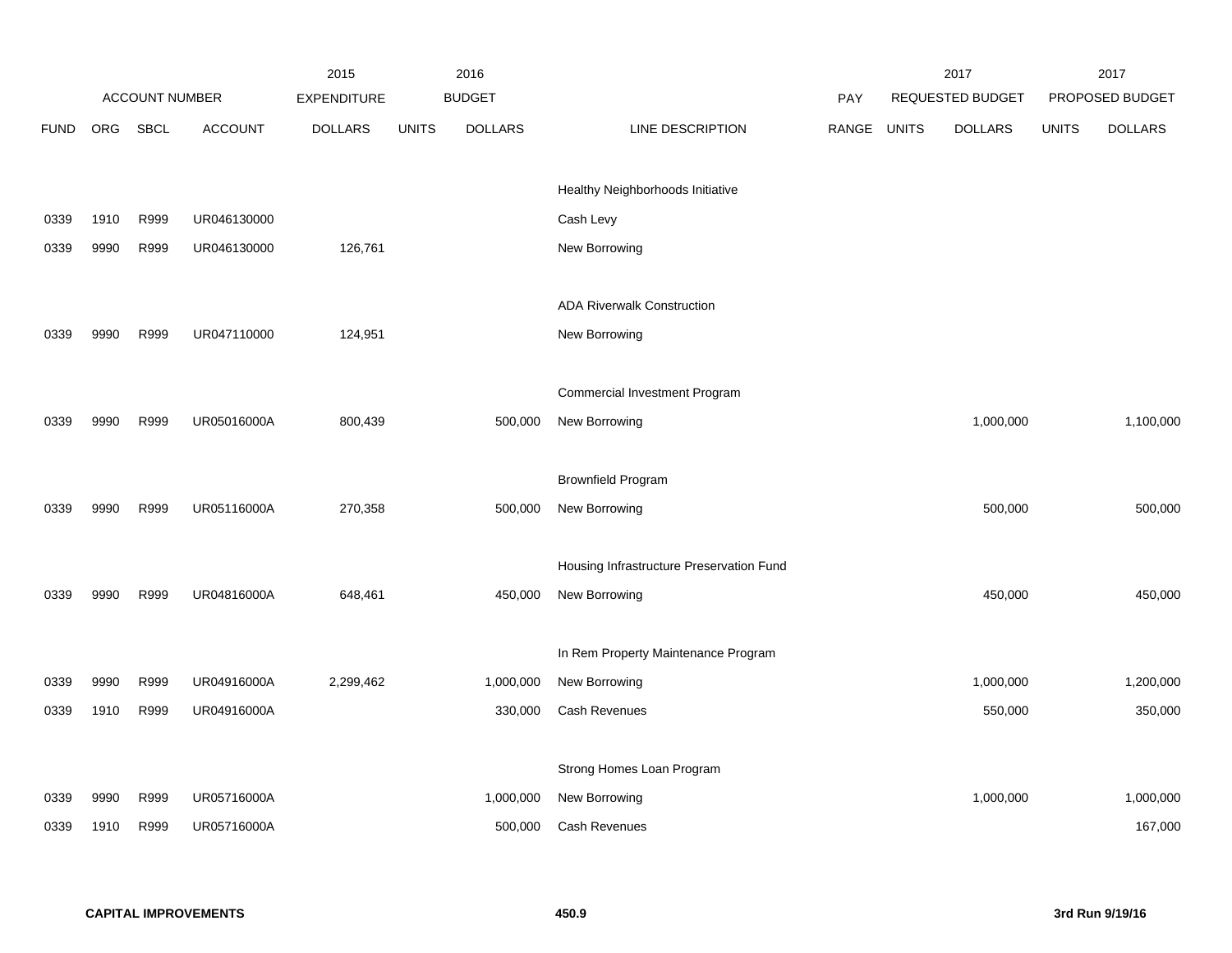|             |      |                       |                | 2015               |              | 2016           |                                                   |            |              | 2017             |              | 2017            |
|-------------|------|-----------------------|----------------|--------------------|--------------|----------------|---------------------------------------------------|------------|--------------|------------------|--------------|-----------------|
|             |      | <b>ACCOUNT NUMBER</b> |                | <b>EXPENDITURE</b> |              | <b>BUDGET</b>  |                                                   | <b>PAY</b> |              | REQUESTED BUDGET |              | PROPOSED BUDGET |
| <b>FUND</b> | ORG  | SBCL                  | <b>ACCOUNT</b> | <b>DOLLARS</b>     | <b>UNITS</b> | <b>DOLLARS</b> | LINE DESCRIPTION                                  | RANGE      | <b>UNITS</b> | <b>DOLLARS</b>   | <b>UNITS</b> | <b>DOLLARS</b>  |
|             |      |                       |                |                    |              |                |                                                   |            |              |                  |              |                 |
|             |      |                       |                |                    |              |                | Century City Site Improvements                    |            |              |                  |              |                 |
|             |      |                       |                |                    |              |                | Cash Levy                                         |            |              |                  |              | 400,000         |
|             |      |                       |                |                    |              |                |                                                   |            |              |                  |              |                 |
|             |      |                       |                |                    |              |                | Commercial In Rem Property Program                |            |              |                  |              |                 |
| 0339        | 9990 | R999                  | UR05616000A    |                    |              | 250,000        | New Borrowing                                     |            |              | 250,000          |              | 250,000         |
|             |      |                       |                |                    |              |                |                                                   |            |              |                  |              |                 |
|             |      |                       |                |                    |              |                | Vacant Lot Beautification                         |            |              |                  |              |                 |
| 0339        | 1910 | R999                  | UR052140000    | 40,549             |              |                | Cash Levy                                         |            |              |                  |              |                 |
|             |      |                       |                |                    |              |                |                                                   |            |              |                  |              |                 |
|             |      |                       |                |                    |              |                | Art & Resource Buildings                          |            |              |                  |              |                 |
| 0321        | 1910 | R999                  | UR05816000A    |                    |              | 50,000         | Cash Levy                                         |            |              |                  |              |                 |
| 0321        | 1910 | R999                  | UR05816000A    |                    |              | 50,000         | Cash Revenues                                     |            |              |                  |              |                 |
|             |      |                       |                |                    |              |                |                                                   |            |              |                  |              |                 |
|             |      |                       |                |                    |              |                | Vacant Lot Loan Program                           |            |              |                  |              |                 |
| 0339        | 1910 | R999                  | UR05916000A    |                    |              | 150,000        | Cash Revenues                                     |            |              |                  |              |                 |
|             |      |                       |                |                    |              |                | (A) Expenditure of funds contingent upon adoption |            |              |                  |              |                 |
|             |      |                       |                |                    |              |                | of a resolution by the Common Council             |            |              |                  |              |                 |
|             |      |                       |                |                    |              |                |                                                   |            |              |                  |              |                 |
|             |      |                       |                | 55,598,366         |              | 61,830,000     | TOTAL DEPARTMENT OF CITY DEVELOPMENT              |            |              | 53,000,000       |              | 53,217,000      |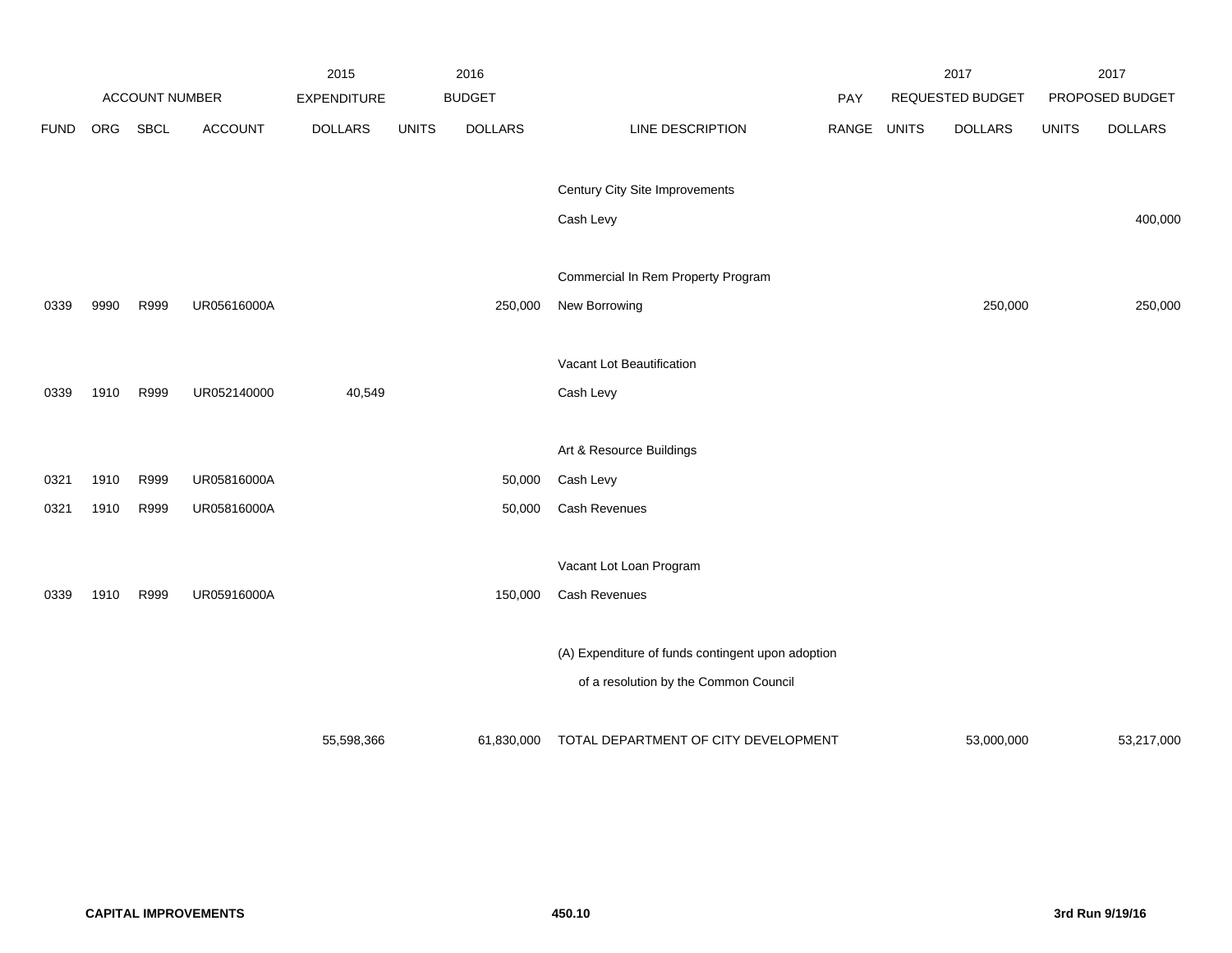|             |      |                       |                | 2015               |              | 2016           |                                 |            |       | 2017             |              | 2017            |
|-------------|------|-----------------------|----------------|--------------------|--------------|----------------|---------------------------------|------------|-------|------------------|--------------|-----------------|
|             |      | <b>ACCOUNT NUMBER</b> |                | <b>EXPENDITURE</b> |              | <b>BUDGET</b>  |                                 | <b>PAY</b> |       | REQUESTED BUDGET |              | PROPOSED BUDGET |
| <b>FUND</b> | ORG  | SBCL                  | <b>ACCOUNT</b> | <b>DOLLARS</b>     | <b>UNITS</b> | <b>DOLLARS</b> | LINE DESCRIPTION                | RANGE      | UNITS | <b>DOLLARS</b>   | <b>UNITS</b> | <b>DOLLARS</b>  |
|             |      |                       |                |                    |              |                | COMMON COUNCIL-CITY CLERK       |            |       |                  |              |                 |
|             |      |                       |                |                    |              |                | Channel 25 - Digital Conversion |            |       |                  |              |                 |
| 0321        | 9990 | R999                  | BU110150400    | 163,588            |              |                | New Borrowing                   |            |       |                  |              |                 |
| 0321        | 1310 | R999                  | BU110140400    |                    |              | 225,000        | Cash Levy                       |            |       |                  |              |                 |
|             |      |                       |                |                    |              |                |                                 |            |       |                  |              |                 |
|             |      |                       |                |                    |              |                | LRB Research Office Upgrade     |            |       |                  |              |                 |
|             |      |                       |                |                    |              |                | New Borrowing                   |            |       |                  |              | 438,000         |
|             |      |                       |                |                    |              |                |                                 |            |       |                  |              |                 |
|             |      |                       |                | 163,588            |              | 225,000        | TOTAL COMMON COUNCIL-CITY CLERK |            |       |                  |              | 438,000         |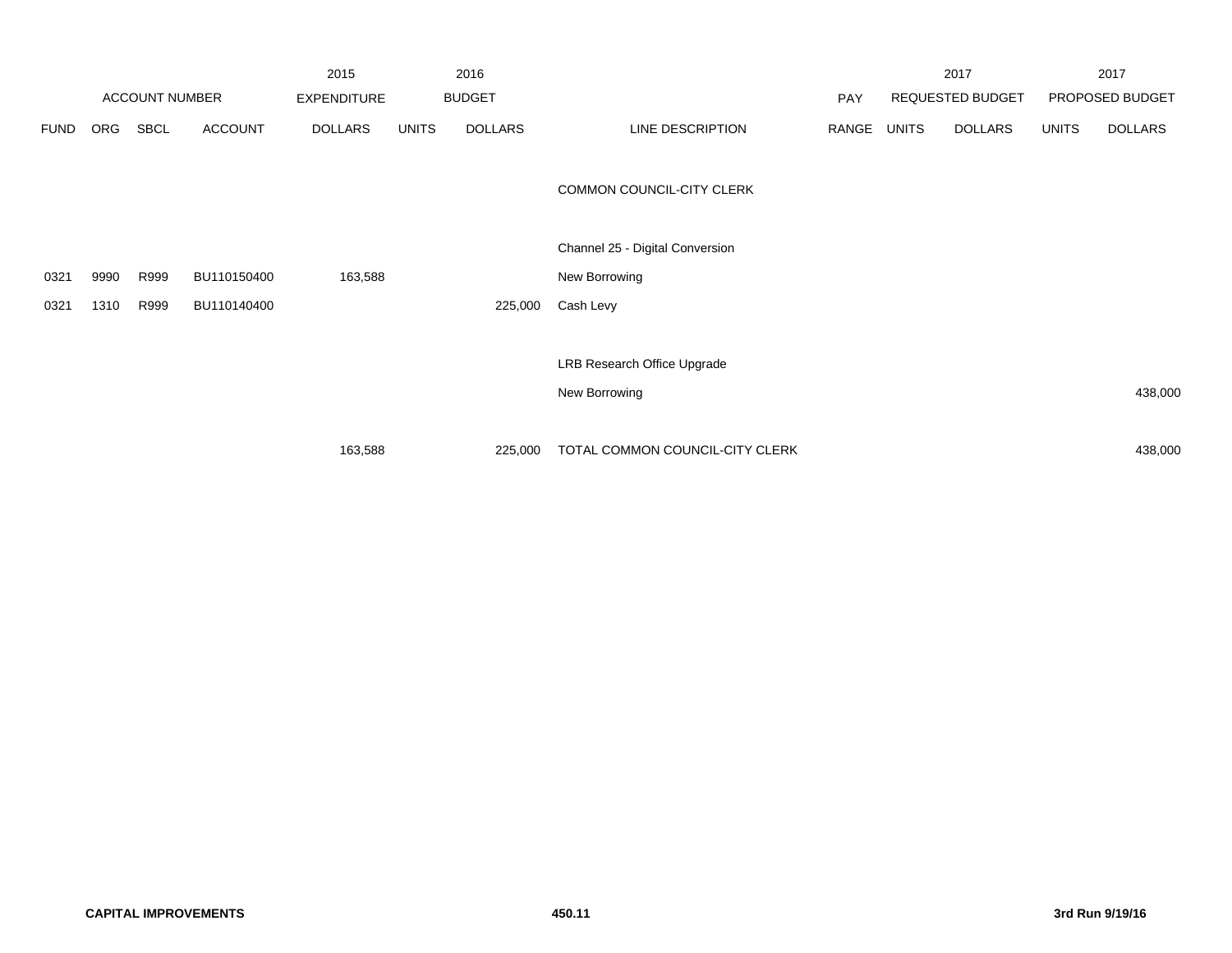|             |            |                       |                | 2015               |              | 2016           |                            |            |              | 2017                    |              | 2017            |
|-------------|------------|-----------------------|----------------|--------------------|--------------|----------------|----------------------------|------------|--------------|-------------------------|--------------|-----------------|
|             |            | <b>ACCOUNT NUMBER</b> |                | <b>EXPENDITURE</b> |              | <b>BUDGET</b>  |                            | <b>PAY</b> |              | <b>REQUESTED BUDGET</b> |              | PROPOSED BUDGET |
| <b>FUND</b> | <b>ORG</b> | <b>SBCL</b>           | <b>ACCOUNT</b> | <b>DOLLARS</b>     | <b>UNITS</b> | <b>DOLLARS</b> | LINE DESCRIPTION           | RANGE      | <b>UNITS</b> | <b>DOLLARS</b>          | <b>UNITS</b> | <b>DOLLARS</b>  |
|             |            |                       |                |                    |              |                | <b>ELECTION COMMISSION</b> |            |              |                         |              |                 |
|             |            |                       |                |                    |              |                | Voting Machine Replacement |            |              |                         |              |                 |
| 0321        | 9990       | R999                  | BU110151200    | 460,473            |              |                | New Borrowing              |            |              |                         |              |                 |
|             |            |                       |                |                    |              |                |                            |            |              |                         |              |                 |
|             |            |                       |                | 460,473            |              |                | TOTAL ELECTION COMMISSION  |            |              |                         |              |                 |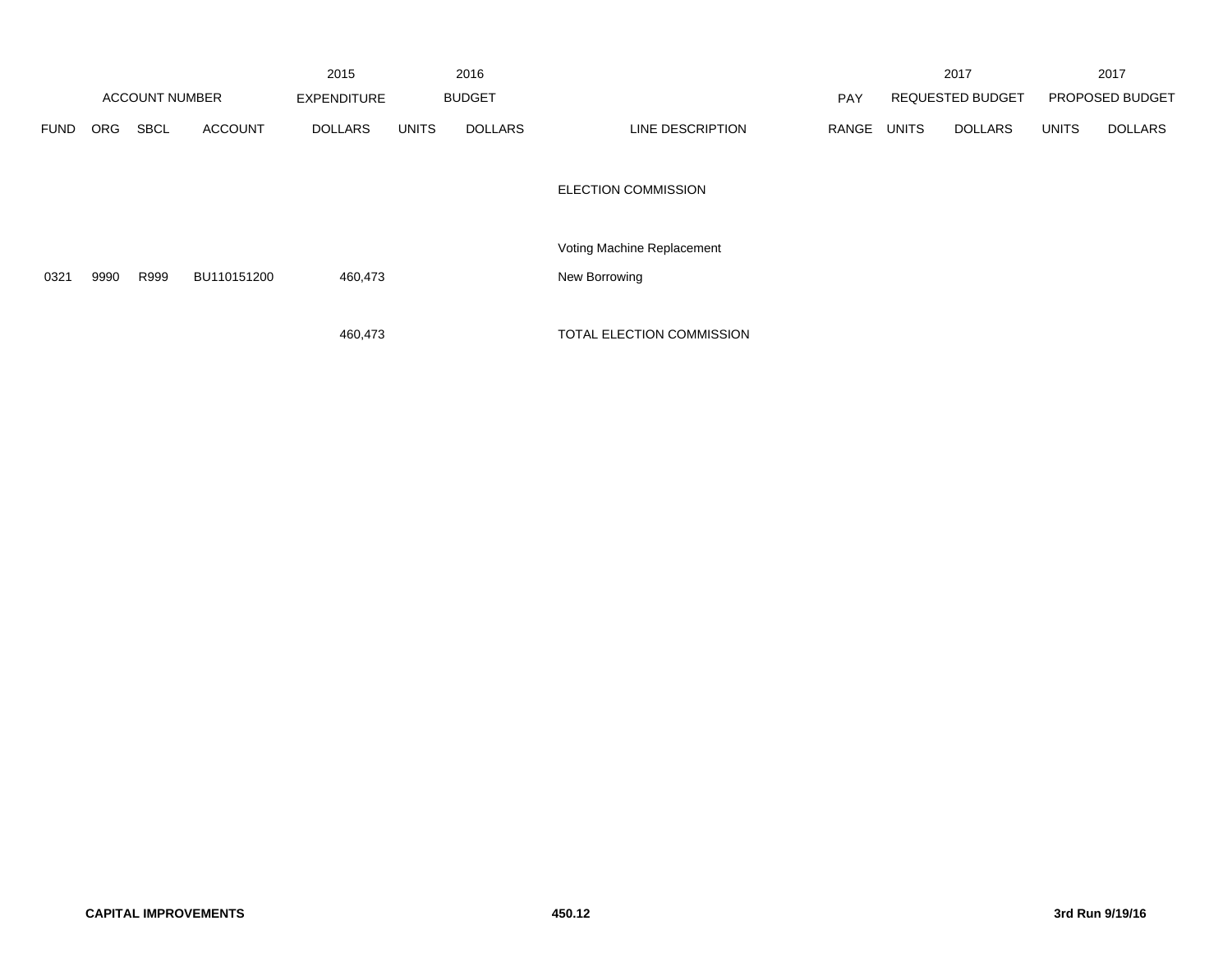|             |            |                |                | 2015               |              | 2016           |                                                     |            |              | 2017             |              | 2017            |
|-------------|------------|----------------|----------------|--------------------|--------------|----------------|-----------------------------------------------------|------------|--------------|------------------|--------------|-----------------|
|             |            | ACCOUNT NUMBER |                | <b>EXPENDITURE</b> |              | <b>BUDGET</b>  |                                                     | <b>PAY</b> |              | REQUESTED BUDGET |              | PROPOSED BUDGET |
| <b>FUND</b> | <b>ORG</b> | SBCL           | <b>ACCOUNT</b> | <b>DOLLARS</b>     | <b>UNITS</b> | <b>DOLLARS</b> | LINE DESCRIPTION                                    | RANGE      | <b>UNITS</b> | <b>DOLLARS</b>   | <b>UNITS</b> | <b>DOLLARS</b>  |
|             |            |                |                |                    |              |                |                                                     |            |              |                  |              |                 |
|             |            |                |                |                    |              |                | FIRE DEPARTMENT                                     |            |              |                  |              |                 |
|             |            |                |                |                    |              |                |                                                     |            |              |                  |              |                 |
|             |            |                |                |                    |              |                | FIRE DEPARTMENT STATION FACILITIES, INCLUDING       |            |              |                  |              |                 |
|             |            |                |                |                    |              |                | PLANNING, LAND ACQUISITION AND STATION CONSTRUCTION |            |              |                  |              |                 |
|             |            |                |                |                    |              |                | AS DETERMINED BY THE COMMON COUNCIL                 |            |              |                  |              |                 |
|             |            |                |                |                    |              |                | Fire Facilities Maintenance Program                 |            |              |                  |              |                 |
| 0309        | 9990       | R999           | FR130150100    | 891,110            |              | 725,000        | New Borrowing                                       |            |              | 500,000          |              | 700,000         |
|             |            |                |                |                    |              |                |                                                     |            |              |                  |              |                 |
|             |            |                |                |                    |              |                | Major Capital Equipment                             |            |              |                  |              |                 |
| 0309        | 9990       | R999           | FR130150200    | 2,943,640          |              | 1,504,000      | New Borrowing                                       |            |              | 2,803,000        |              | 1,680,000       |
|             |            |                |                |                    |              |                |                                                     |            |              |                  |              |                 |
|             |            |                |                |                    |              |                | <b>Auxiliary Power Supply</b>                       |            |              |                  |              |                 |
| 0309        | 9990       | R999           | FR130070100    | 127,776            |              |                | New Borrowing                                       |            |              | 85,000           |              | 85,000          |
|             |            |                |                |                    |              |                | Digital Radio System                                |            |              |                  |              |                 |
|             |            |                |                |                    |              |                |                                                     |            |              |                  |              |                 |
| 0309        | 3280       | R999           | FR130160100    |                    |              | 400,000        | New Borrowing                                       |            |              |                  |              |                 |
|             |            |                |                |                    |              |                | <b>Access Card Security System</b>                  |            |              |                  |              |                 |
|             |            |                |                |                    |              |                | New Borrowing                                       |            |              | 440,000          |              |                 |
|             |            |                |                |                    |              |                |                                                     |            |              |                  |              |                 |
|             |            |                |                |                    |              |                | <b>Fire Facility Condition Reports</b>              |            |              |                  |              |                 |
|             |            |                |                |                    |              |                | New Borrowing                                       |            |              | 15,000           |              |                 |
|             |            |                |                |                    |              |                |                                                     |            |              |                  |              |                 |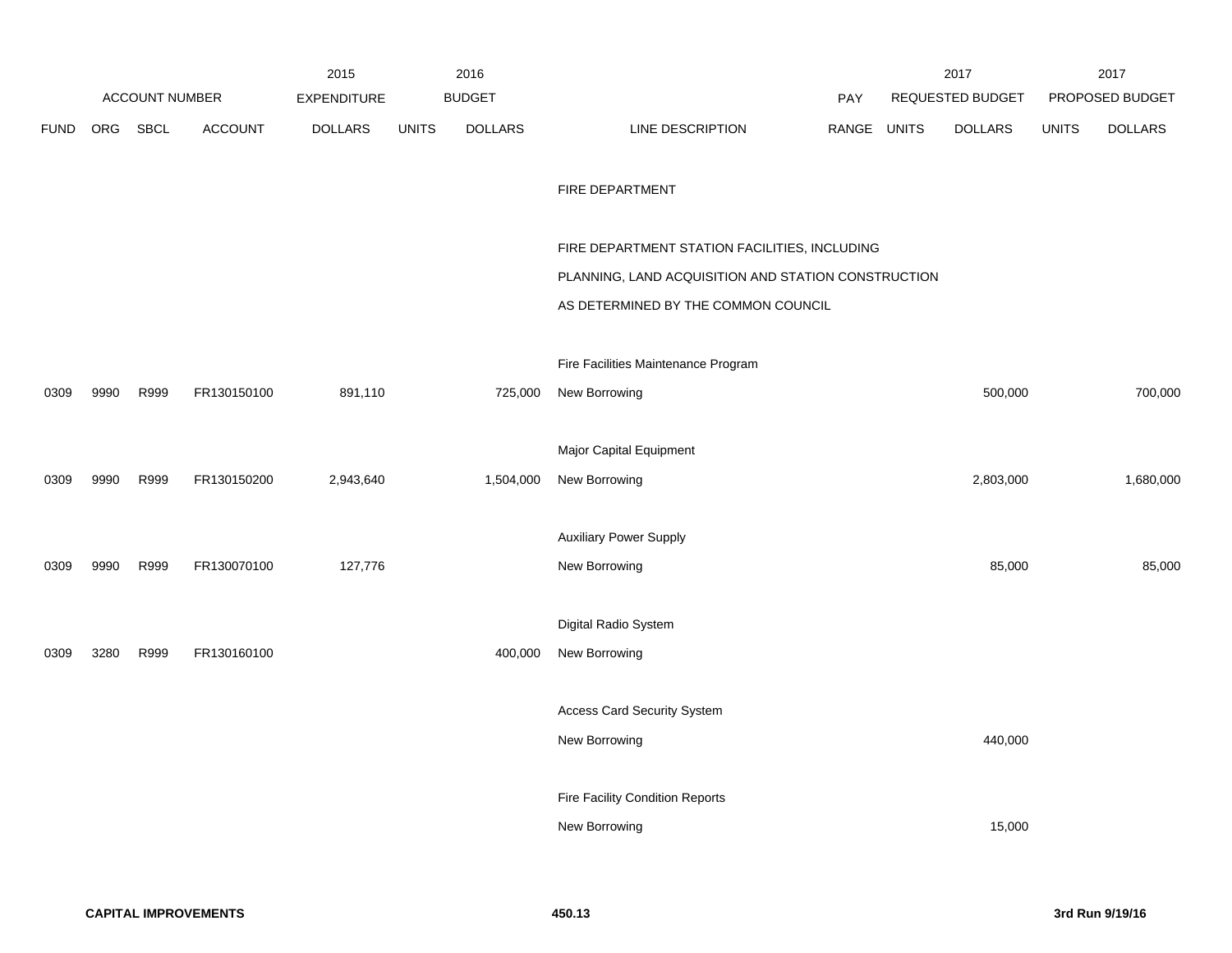|             |            |                       |                | 2015               |              | 2016           |                               |            |              | 2017                    |              | 2017            |
|-------------|------------|-----------------------|----------------|--------------------|--------------|----------------|-------------------------------|------------|--------------|-------------------------|--------------|-----------------|
|             |            | <b>ACCOUNT NUMBER</b> |                | <b>EXPENDITURE</b> |              | <b>BUDGET</b>  |                               | <b>PAY</b> |              | <b>REQUESTED BUDGET</b> |              | PROPOSED BUDGET |
| <b>FUND</b> | <b>ORG</b> | <b>SBCL</b>           | <b>ACCOUNT</b> | <b>DOLLARS</b>     | <b>UNITS</b> | <b>DOLLARS</b> | LINE DESCRIPTION              | RANGE      | <b>UNITS</b> | <b>DOLLARS</b>          | <b>UNITS</b> | <b>DOLLARS</b>  |
|             |            |                       |                |                    |              |                | Fire Repair Shop Improvements |            |              |                         |              |                 |
|             |            |                       |                |                    |              |                | New Borrowing                 |            |              | 483,000                 |              | 483,000         |
|             |            |                       |                |                    |              |                |                               |            |              |                         |              |                 |
|             |            |                       |                |                    |              |                | Records Management System     |            |              |                         |              |                 |
| 0309        | 9990       | R999                  | FR130160200    |                    |              | 550,000        | New Borrowing                 |            |              |                         |              |                 |
|             |            |                       |                |                    |              |                |                               |            |              |                         |              |                 |
|             |            |                       |                | 3,962,526          |              | 3,179,000      | TOTAL FIRE DEPARTMENT         |            |              | 4,326,000               |              | 2,948,000       |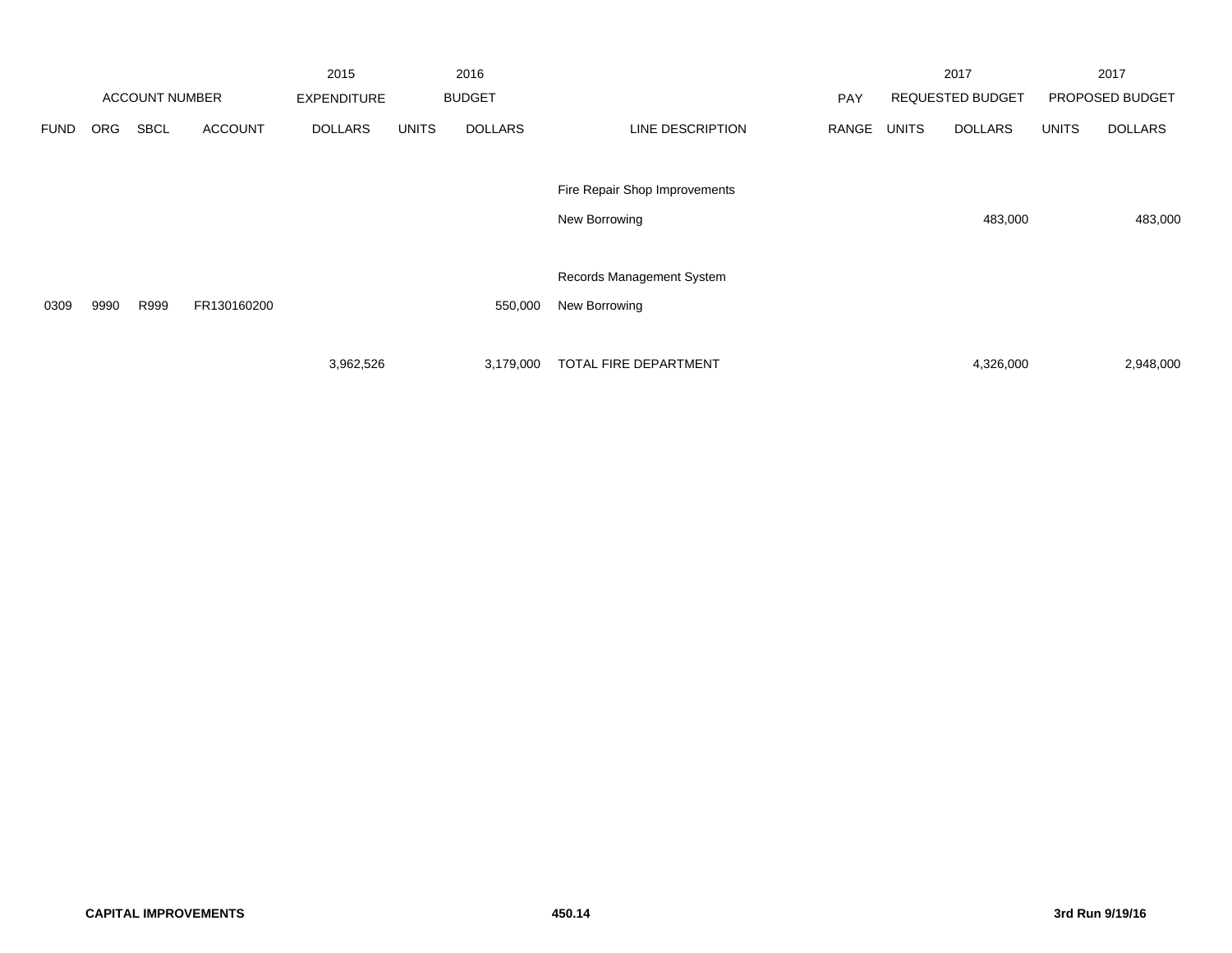|             |      |                       |                | 2015               |              | 2016           |                                           |       |              | 2017             |              | 2017            |
|-------------|------|-----------------------|----------------|--------------------|--------------|----------------|-------------------------------------------|-------|--------------|------------------|--------------|-----------------|
|             |      | <b>ACCOUNT NUMBER</b> |                | <b>EXPENDITURE</b> |              | <b>BUDGET</b>  |                                           | PAY   |              | REQUESTED BUDGET |              | PROPOSED BUDGET |
| <b>FUND</b> | ORG  | SBCL                  | <b>ACCOUNT</b> | DOLLARS            | <b>UNITS</b> | <b>DOLLARS</b> | LINE DESCRIPTION                          | RANGE | <b>UNITS</b> | <b>DOLLARS</b>   | <b>UNITS</b> | <b>DOLLARS</b>  |
|             |      |                       |                |                    |              |                | <b>HEALTH DEPARTMENT</b>                  |       |              |                  |              |                 |
|             |      |                       |                |                    |              |                | <b>Health Facilities Capital Projects</b> |       |              |                  |              |                 |
| 0321        | 9990 | R999                  | BU110150700    | 622,312            |              | 340,000        | New Borrowing                             |       |              | 498,000          |              | 226,000         |
|             |      |                       |                |                    |              | 65,000         | Cash Levy                                 |       |              |                  |              |                 |
|             |      |                       |                |                    |              |                |                                           |       |              |                  |              |                 |
|             |      |                       |                |                    |              |                | Lab Equipment                             |       |              |                  |              |                 |
|             |      |                       |                |                    |              |                | New Borrowing                             |       |              |                  |              | 165,000         |
|             |      |                       |                |                    |              |                |                                           |       |              |                  |              |                 |
|             |      |                       |                |                    |              |                | Lead Paint Prevention/Abatement           |       |              |                  |              |                 |
| 0321        | 9990 | R999                  | BU110160600    |                    |              | 340,000        | New Borrowing                             |       |              |                  |              | 340,000         |
|             |      |                       |                |                    |              |                |                                           |       |              |                  |              |                 |
|             |      |                       |                | 622,312            |              | 745,000        | TOTAL HEALTH DEPARTMENT                   |       |              | 498,000          |              | 731,000         |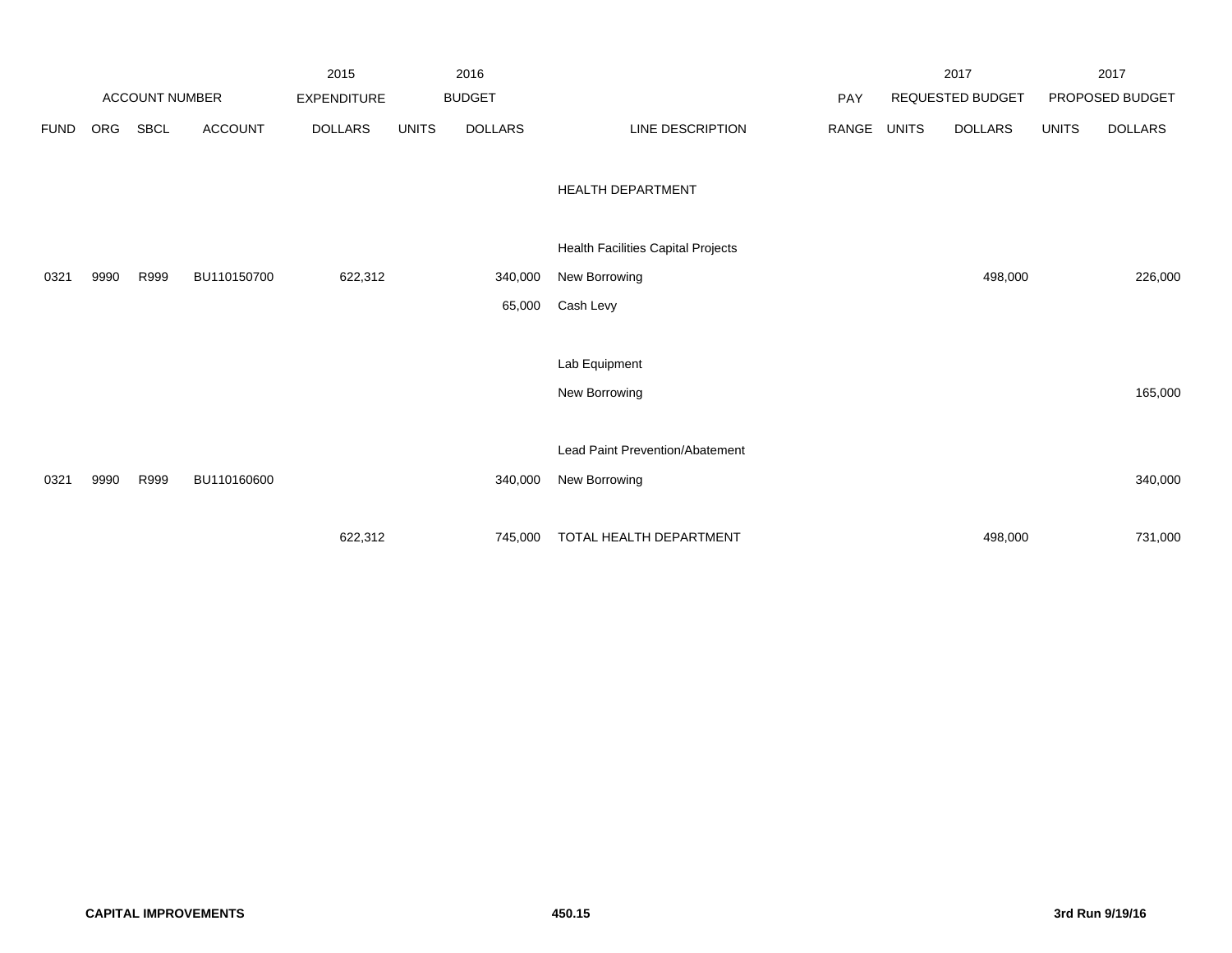|             |      |                |                | 2015               |              | 2016           |                                        |       |              | 2017             |              | 2017            |
|-------------|------|----------------|----------------|--------------------|--------------|----------------|----------------------------------------|-------|--------------|------------------|--------------|-----------------|
|             |      | ACCOUNT NUMBER |                | <b>EXPENDITURE</b> |              | <b>BUDGET</b>  |                                        | PAY   |              | REQUESTED BUDGET |              | PROPOSED BUDGET |
| <b>FUND</b> | ORG  | <b>SBCL</b>    | <b>ACCOUNT</b> | <b>DOLLARS</b>     | <b>UNITS</b> | <b>DOLLARS</b> | LINE DESCRIPTION                       | RANGE | <b>UNITS</b> | <b>DOLLARS</b>   | <b>UNITS</b> | <b>DOLLARS</b>  |
|             |      |                |                |                    |              |                |                                        |       |              |                  |              |                 |
|             |      |                |                |                    |              |                | LIBRARY                                |       |              |                  |              |                 |
|             |      |                |                |                    |              |                | CENTRAL LIBRARY                        |       |              |                  |              |                 |
|             |      |                |                |                    |              |                |                                        |       |              |                  |              |                 |
|             |      |                |                |                    |              |                | Central Library Improvements Fund      |       |              |                  |              |                 |
| 0312        | 9990 | R999           | LB141160100    | 2,055,536          |              | 1,000,000      | New Borrowing                          |       |              | 3,280,000        |              | 894,000         |
|             |      |                |                |                    |              |                |                                        |       |              |                  |              |                 |
|             |      |                |                |                    |              |                | NEIGHBORHOOD LIBRARIES                 |       |              |                  |              |                 |
|             |      |                |                |                    |              |                |                                        |       |              |                  |              |                 |
|             |      |                |                |                    |              |                | Neighborhood Library Improvements Fund |       |              |                  |              |                 |
| 0312        | 9990 | R999           | LB145150100    | 3,171,742          |              |                | New Borrowing                          |       |              | 900,000          |              | 350,000         |
|             |      |                |                |                    |              |                | <b>Branch Library New Construction</b> |       |              |                  |              |                 |
| 0312        | 9990 | R999           | LB145160200    | 110,614            |              | 4,800,000      | New Borrowing                          |       |              | 1,600,000        |              | 1,600,000       |
|             |      |                |                |                    |              |                |                                        |       |              |                  |              |                 |
|             |      |                |                |                    |              |                | <b>Library Facility Initiatives</b>    |       |              |                  |              |                 |
| 0312        | 8610 | R999           | LB145140100    | 1,040,821          |              |                | New Borrowing                          |       |              |                  |              |                 |
| 0313        | 8610 | R999           | LB145140100    |                    |              |                | Cash Levy                              |       |              |                  |              |                 |
|             |      |                |                |                    |              |                |                                        |       |              |                  |              |                 |
|             |      |                |                | 6,378,713          |              | 5,800,000      | <b>TOTAL LIBRARY</b>                   |       |              | 5,780,000        |              | 2,844,000       |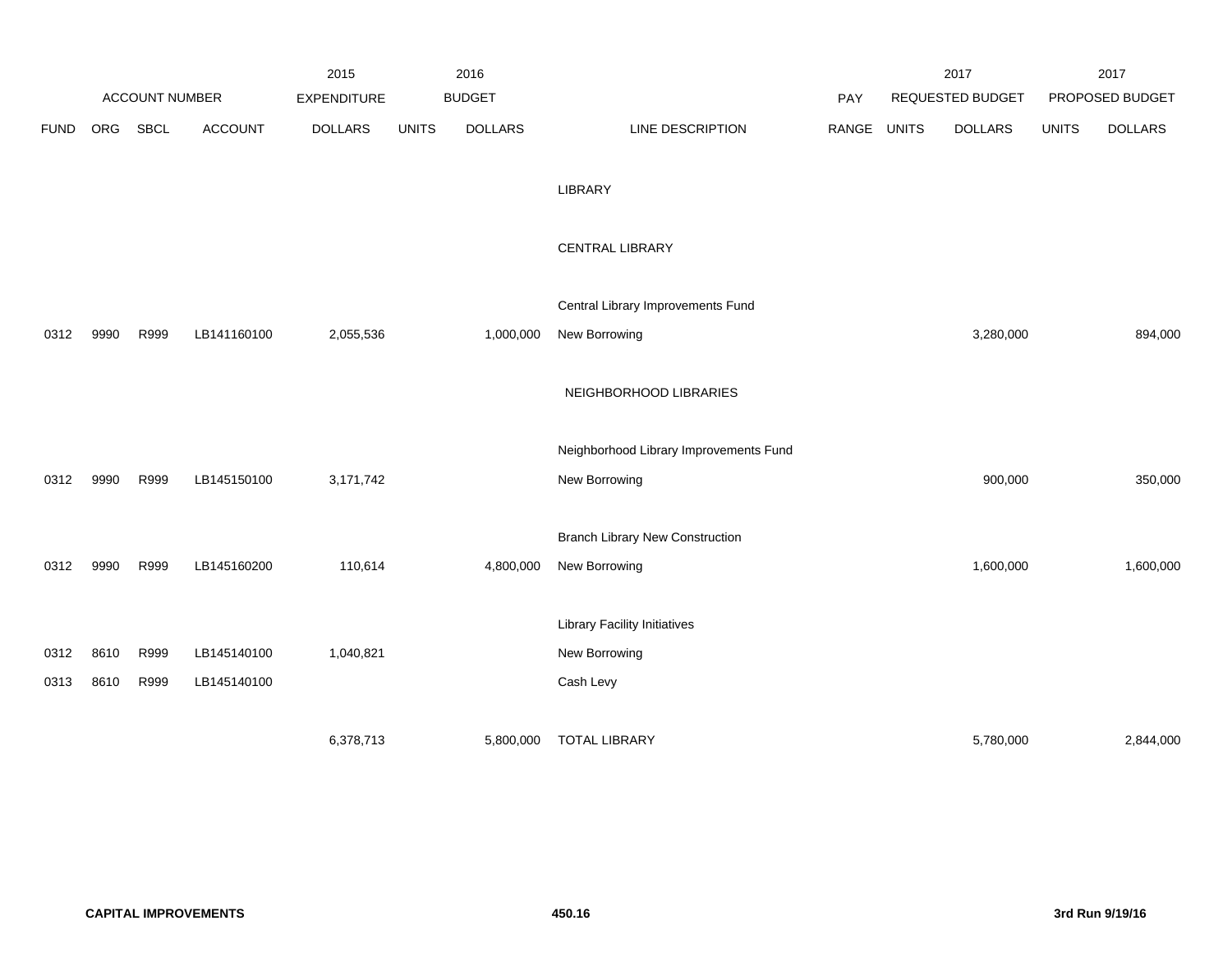|             |            |                       |                | 2015               |              | 2016           |                                |       |       | 2017             |              | 2017            |
|-------------|------------|-----------------------|----------------|--------------------|--------------|----------------|--------------------------------|-------|-------|------------------|--------------|-----------------|
|             |            | <b>ACCOUNT NUMBER</b> |                | <b>EXPENDITURE</b> |              | <b>BUDGET</b>  |                                | PAY   |       | REQUESTED BUDGET |              | PROPOSED BUDGET |
| <b>FUND</b> | <b>ORG</b> | <b>SBCL</b>           | <b>ACCOUNT</b> | <b>DOLLARS</b>     | <b>UNITS</b> | <b>DOLLARS</b> | LINE DESCRIPTION               | RANGE | UNITS | <b>DOLLARS</b>   | <b>UNITS</b> | <b>DOLLARS</b>  |
|             |            |                       |                |                    |              |                | MUNICIPAL COURT                |       |       |                  |              |                 |
|             |            |                       |                |                    |              |                | Virtual Server/SAN Replacement |       |       |                  |              |                 |
| 0321        | 1320       | R999                  | BU110120000    | 11,915             |              |                | New Borrowing                  |       |       |                  |              |                 |
| 0322        | 1320       | R999                  | BU110140600    |                    |              |                | Cash Levy                      |       |       |                  |              |                 |
|             |            |                       |                |                    |              |                |                                |       |       |                  |              |                 |
|             |            |                       |                |                    |              |                | CATS and Website Upgrade       |       |       |                  |              |                 |
| 0321        | 9990       | R999                  | BU110150800    |                    |              |                | New Borrowing                  |       |       | 384,000          |              | 384,000         |
|             |            |                       |                |                    |              |                |                                |       |       |                  |              |                 |
|             |            |                       |                | 11,915             |              |                | TOTAL MUNICIPAL COURT          |       |       | 384,000          |              | 384,000         |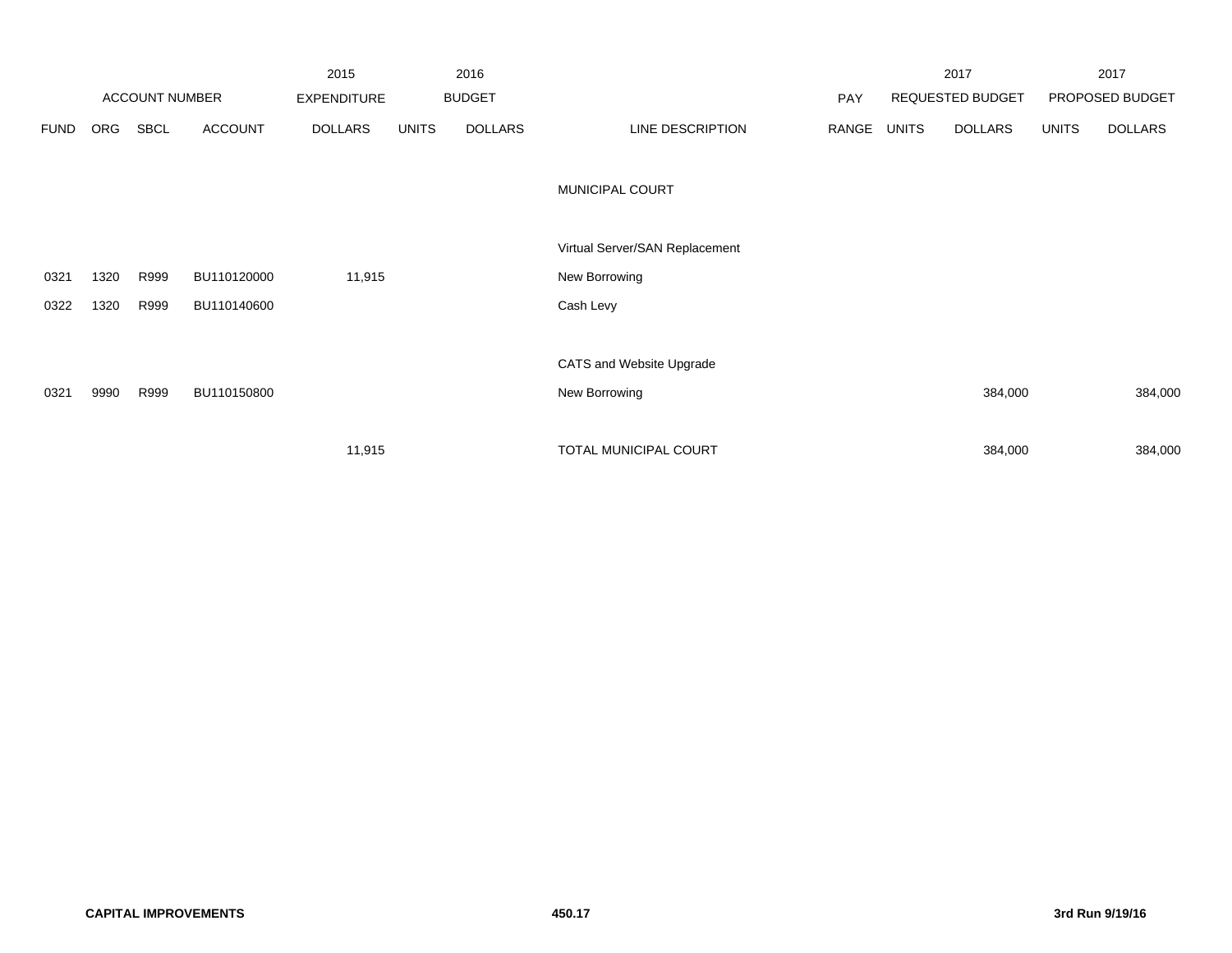|             |      | ACCOUNT NUMBER |                | 2015<br><b>EXPENDITURE</b> |              | 2016<br><b>BUDGET</b> |                                                         | PAY   |              | 2017<br>REQUESTED BUDGET |              | 2017<br>PROPOSED BUDGET |
|-------------|------|----------------|----------------|----------------------------|--------------|-----------------------|---------------------------------------------------------|-------|--------------|--------------------------|--------------|-------------------------|
| <b>FUND</b> | ORG  | <b>SBCL</b>    | <b>ACCOUNT</b> | <b>DOLLARS</b>             | <b>UNITS</b> | <b>DOLLARS</b>        | LINE DESCRIPTION                                        | RANGE | <b>UNITS</b> | <b>DOLLARS</b>           | <b>UNITS</b> | <b>DOLLARS</b>          |
|             |      |                |                |                            |              |                       | DEPT. OF NEIGHBORHOOD SERVICES                          |       |              |                          |              |                         |
| 0339        | 9990 | R999           | UR05316000A    | 1,903,979                  |              | 2,200,000             | <b>Concentrated Blight Elimination</b><br>New Borrowing |       |              | 1,500,000                |              | 2,100,000               |
|             |      |                |                |                            |              |                       |                                                         |       |              |                          |              |                         |
|             |      |                |                |                            |              |                       | Alternative Board-Up                                    |       |              |                          |              |                         |
| 0339        | 9990 | R999           | UR055140000    | 25,607                     |              |                       | New Borrowing                                           |       |              |                          |              |                         |
|             |      |                |                |                            |              |                       | Code Compliance Program                                 |       |              |                          |              |                         |
| 0339        | 3600 | R999           | UR05515000A    |                            |              |                       | Cash Revenues                                           |       |              |                          |              |                         |
| 0339        | 9990 | R999           | UR05516000A    | 365,257                    |              | 500,000               | New Borrowing                                           |       |              | 500,000                  |              | 800,000                 |
|             |      |                |                |                            |              |                       | Conversion of Anderson Tower Garage                     |       |              |                          |              |                         |
| 0339        | 9990 | R999           | BU110150900    | 62,996                     |              | 225,000               | New Borrowing                                           |       |              |                          |              |                         |
|             |      |                |                | 2,357,839                  |              | 2,925,000             | TOTAL DEPT. OF NEIGHBORHOOD SERVICES                    |       |              | 2,000,000                |              | 2,900,000               |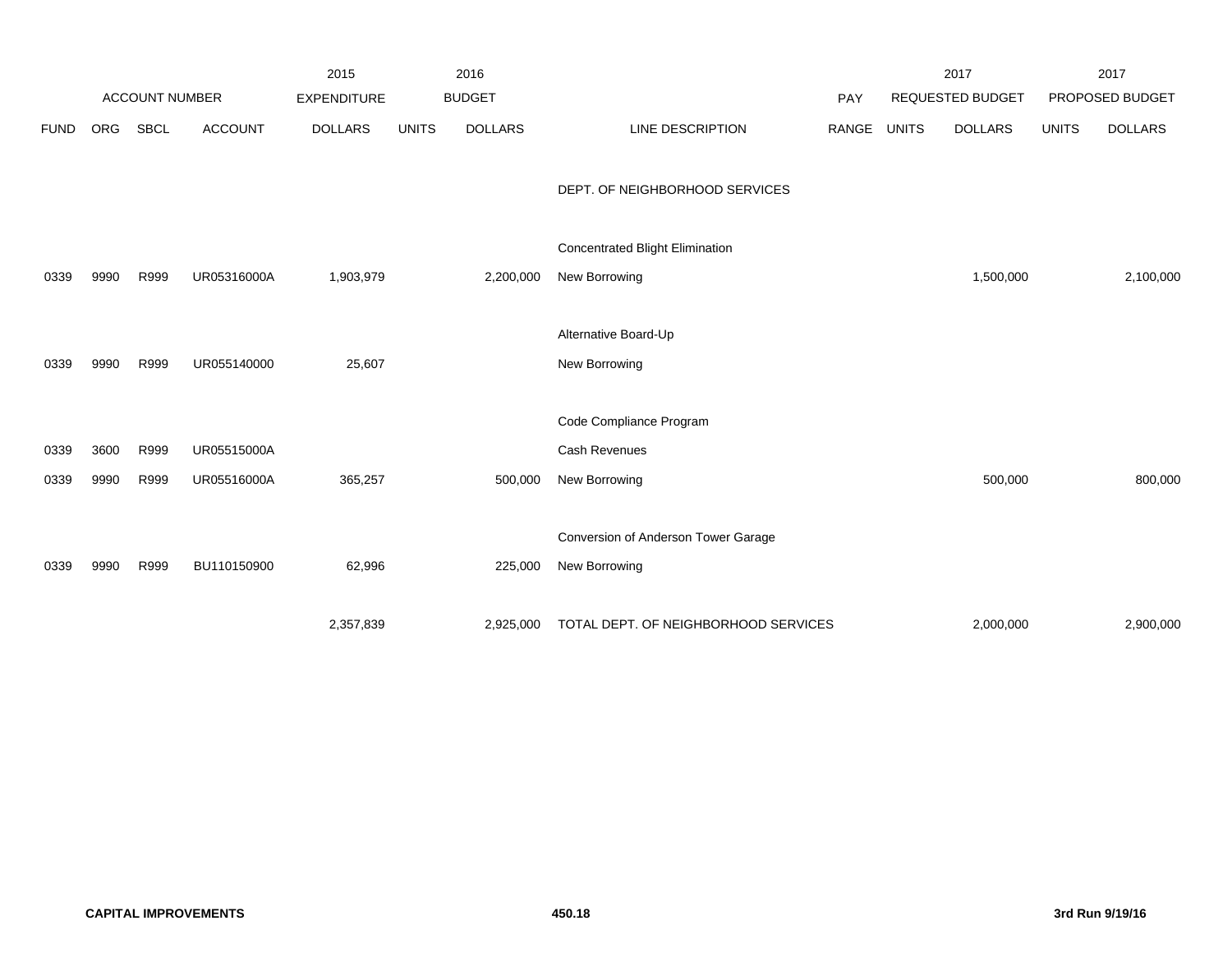|             |      |                |                             | 2015               |              | 2016           |                                         |       |              | 2017             |              | 2017            |
|-------------|------|----------------|-----------------------------|--------------------|--------------|----------------|-----------------------------------------|-------|--------------|------------------|--------------|-----------------|
|             |      | ACCOUNT NUMBER |                             | <b>EXPENDITURE</b> |              | <b>BUDGET</b>  |                                         | PAY   |              | REQUESTED BUDGET |              | PROPOSED BUDGET |
| <b>FUND</b> | ORG  | SBCL           | <b>ACCOUNT</b>              | <b>DOLLARS</b>     | <b>UNITS</b> | <b>DOLLARS</b> | LINE DESCRIPTION                        | RANGE | <b>UNITS</b> | <b>DOLLARS</b>   | <b>UNITS</b> | <b>DOLLARS</b>  |
|             |      |                |                             |                    |              |                |                                         |       |              |                  |              |                 |
|             |      |                |                             |                    |              |                | POLICE DEPARTMENT                       |       |              |                  |              |                 |
|             |      |                |                             |                    |              |                |                                         |       |              |                  |              |                 |
|             |      |                |                             |                    |              |                | Evidence Storage Warehouse              |       |              |                  |              |                 |
| 0318        | 3310 | R999           | PL120040100                 | 550,249            |              |                | New Borrowing                           |       |              |                  |              |                 |
|             |      |                |                             |                    |              |                | Remodel Administration Bldg Offices     |       |              |                  |              |                 |
| 0318        | 9990 | R999           | PL12080700                  | 1,973,980          |              | 2,100,000      | New Borrowing                           |       |              | 7,000,000        |              | 5,500,000       |
|             |      |                |                             |                    |              |                |                                         |       |              |                  |              |                 |
|             |      |                |                             |                    |              |                | <b>District Station Repairs Program</b> |       |              |                  |              |                 |
| 0318        | 9990 | R999           | PL120130100                 | 115,422            |              | 500,000        | New Borrowing                           |       |              | 1,000,000        |              | 280,000         |
|             |      |                |                             |                    |              |                |                                         |       |              |                  |              |                 |
|             |      |                |                             |                    |              |                | Radio & Communications Upgrades Program |       |              |                  |              |                 |
| 0318        | 9990 | R999           | PL120130200                 | 391,617            |              | 440,000        | New Borrowing                           |       |              | 375,000          |              |                 |
|             |      |                |                             |                    |              |                | Records Management System               |       |              |                  |              |                 |
| 0318        | 9990 | R999           | PL120130300                 | 246,836            |              | 1,100,000      | New Borrowing                           |       |              | 2,500,000        |              | 1,715,000       |
|             |      |                |                             |                    |              |                |                                         |       |              |                  |              |                 |
|             |      |                |                             |                    |              |                | Multi-Factor Authentication             |       |              |                  |              |                 |
| 0318        | 9990 | R999           | PL120130400                 | 23,312             |              |                | New Borrowing                           |       |              |                  |              |                 |
|             |      |                |                             |                    |              |                |                                         |       |              |                  |              |                 |
|             |      |                |                             |                    |              |                | Data/Comm Center Repairs                |       |              |                  |              |                 |
| 0318        | 9990 | R999           | PL120130500                 | 3,341              |              |                | New Borrowing                           |       |              |                  |              |                 |
|             |      |                |                             |                    |              |                | Uninterruptable Power Supply            |       |              |                  |              |                 |
| 0318        | 9990 | R999           | PL120140100                 | 175,489            |              | 425,000        | New Borrowing                           |       |              | 380,000          |              | 94,000          |
|             |      |                | <b>CAPITAL IMPROVEMENTS</b> |                    |              |                | 450.19                                  |       |              |                  |              | 3rd Run 9/19/16 |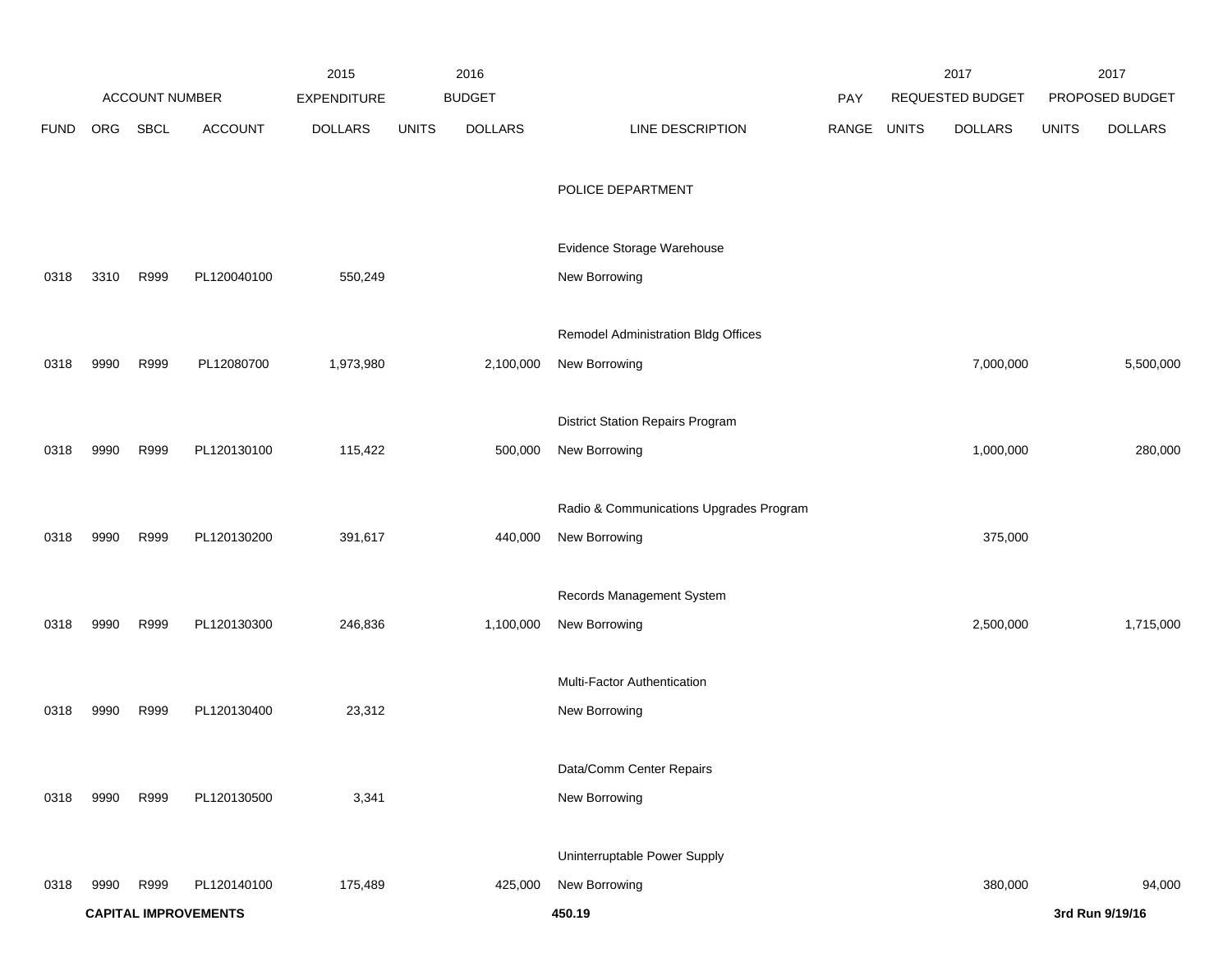|             |            |                |                | 2015               |              | 2016           |                                   |       |              | 2017             |              | 2017            |
|-------------|------------|----------------|----------------|--------------------|--------------|----------------|-----------------------------------|-------|--------------|------------------|--------------|-----------------|
|             |            | ACCOUNT NUMBER |                | <b>EXPENDITURE</b> |              | <b>BUDGET</b>  |                                   | PAY   |              | REQUESTED BUDGET |              | PROPOSED BUDGET |
| <b>FUND</b> | <b>ORG</b> | <b>SBCL</b>    | <b>ACCOUNT</b> | <b>DOLLARS</b>     | <b>UNITS</b> | <b>DOLLARS</b> | LINE DESCRIPTION                  | RANGE | <b>UNITS</b> | <b>DOLLARS</b>   | <b>UNITS</b> | <b>DOLLARS</b>  |
|             |            |                |                |                    |              |                |                                   |       |              |                  |              |                 |
|             |            |                |                |                    |              |                | Server & Storage Replacement      |       |              |                  |              |                 |
| 0318        | 3310       | R999           | PL120140200    | 89,397             |              |                | Cash Levy                         |       |              |                  |              |                 |
|             |            |                |                |                    |              | 225,000        | New Borrowing                     |       |              | 250,000          |              |                 |
|             |            |                |                |                    |              |                | Video Conferencing Upgrade        |       |              |                  |              |                 |
|             |            |                |                |                    |              |                | New Borrowing                     |       |              | 125,000          |              |                 |
|             |            |                |                |                    |              |                |                                   |       |              |                  |              |                 |
|             |            |                |                |                    |              |                | 3rd District Parking Deck Repairs |       |              |                  |              |                 |
| 0318        | 3310       | R999           | PL120150100    | 83,823             |              |                | Cash Revenues                     |       |              |                  |              |                 |
|             |            |                |                |                    |              |                |                                   |       |              |                  |              |                 |
|             |            |                |                |                    |              |                | Mobile Data Computer Upgrades     |       |              |                  |              |                 |
| 0318        | 9990       | R999           | PL120150200    | 795,583            |              | 758,000        | New Borrowing                     |       |              |                  |              |                 |
|             |            |                |                |                    |              |                | Upgrade CAD System                |       |              |                  |              |                 |
| 0318        | 9990       | R999           | PL120160100    |                    |              | 1,300,000      | New Borrowing                     |       |              |                  |              |                 |
|             |            |                |                |                    |              |                |                                   |       |              |                  |              |                 |
|             |            |                |                |                    |              |                | Radio Dispatch Console Upgrades   |       |              |                  |              |                 |
| 0318        | 9990       | R999           | PL120160200    |                    |              | 1,900,000      | New Borrowing                     |       |              |                  |              |                 |
|             |            |                |                |                    |              |                |                                   |       |              |                  |              |                 |
|             |            |                |                |                    |              |                | 911 Network Upgrade               |       |              |                  |              |                 |
|             |            |                |                |                    |              |                | New Borrowing                     |       |              |                  |              |                 |
| 0318        | 3310       | R999           | PL120160300    |                    |              | 72,000         | Cash Levy                         |       |              |                  |              |                 |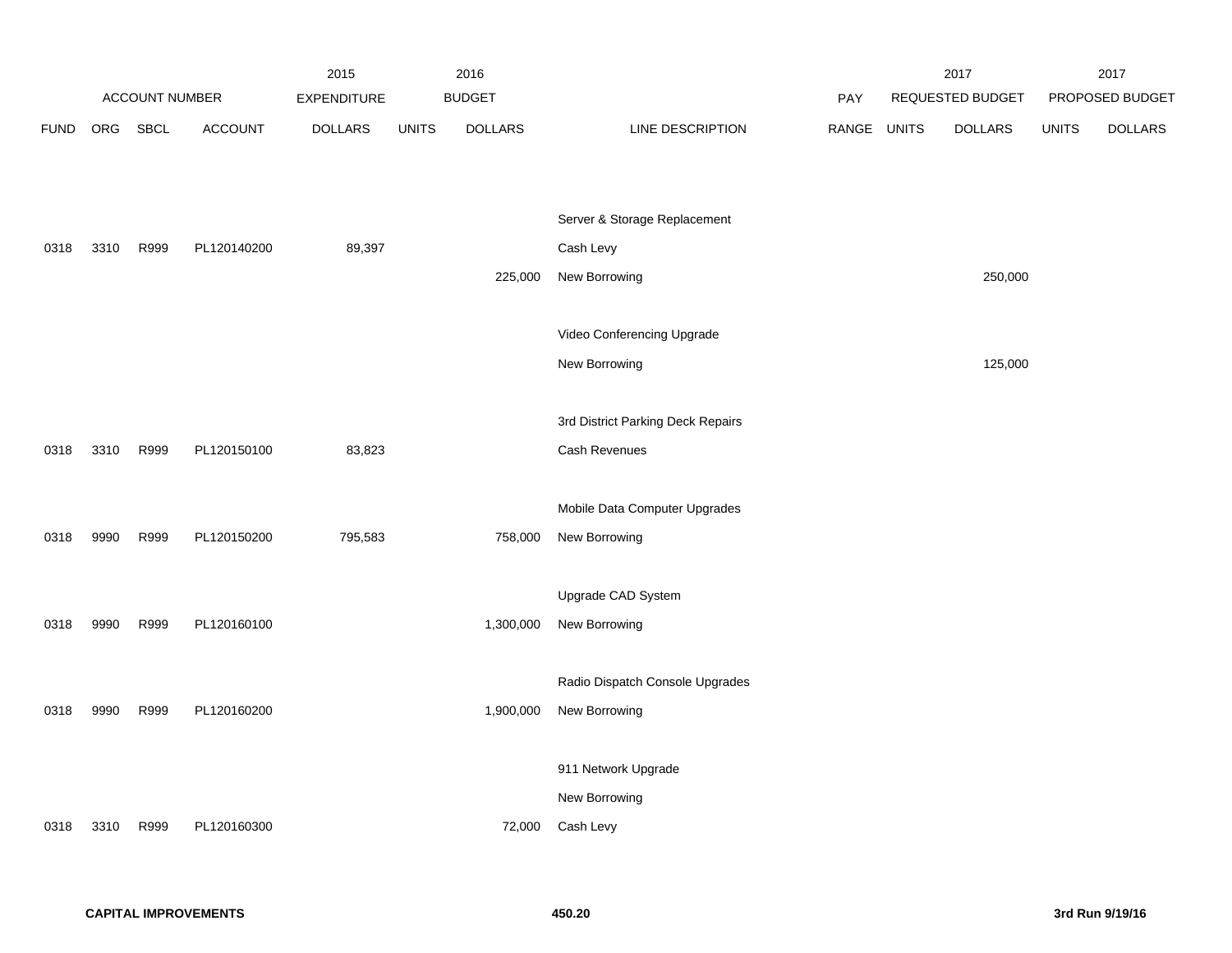|             |      |                       |                | 2015               |              | 2016           |                                |            |              | 2017                    |              | 2017            |
|-------------|------|-----------------------|----------------|--------------------|--------------|----------------|--------------------------------|------------|--------------|-------------------------|--------------|-----------------|
|             |      | <b>ACCOUNT NUMBER</b> |                | <b>EXPENDITURE</b> |              | <b>BUDGET</b>  |                                | <b>PAY</b> |              | <b>REQUESTED BUDGET</b> |              | PROPOSED BUDGET |
| <b>FUND</b> | ORG. | <b>SBCL</b>           | <b>ACCOUNT</b> | <b>DOLLARS</b>     | <b>UNITS</b> | <b>DOLLARS</b> | LINE DESCRIPTION               | RANGE      | <b>UNITS</b> | <b>DOLLARS</b>          | <b>UNITS</b> | <b>DOLLARS</b>  |
|             |      |                       |                |                    |              |                | Interview Room Camera Upgrade  |            |              |                         |              |                 |
| 0318        | 9990 | R999                  | PL120160400    |                    |              | 250,000        | New Borrowing                  |            |              |                         |              |                 |
|             |      |                       |                | 4,449,049          |              | 9,070,000      | <b>TOTAL POLICE DEPARTMENT</b> |            |              | 11,630,000              |              | 7,589,000       |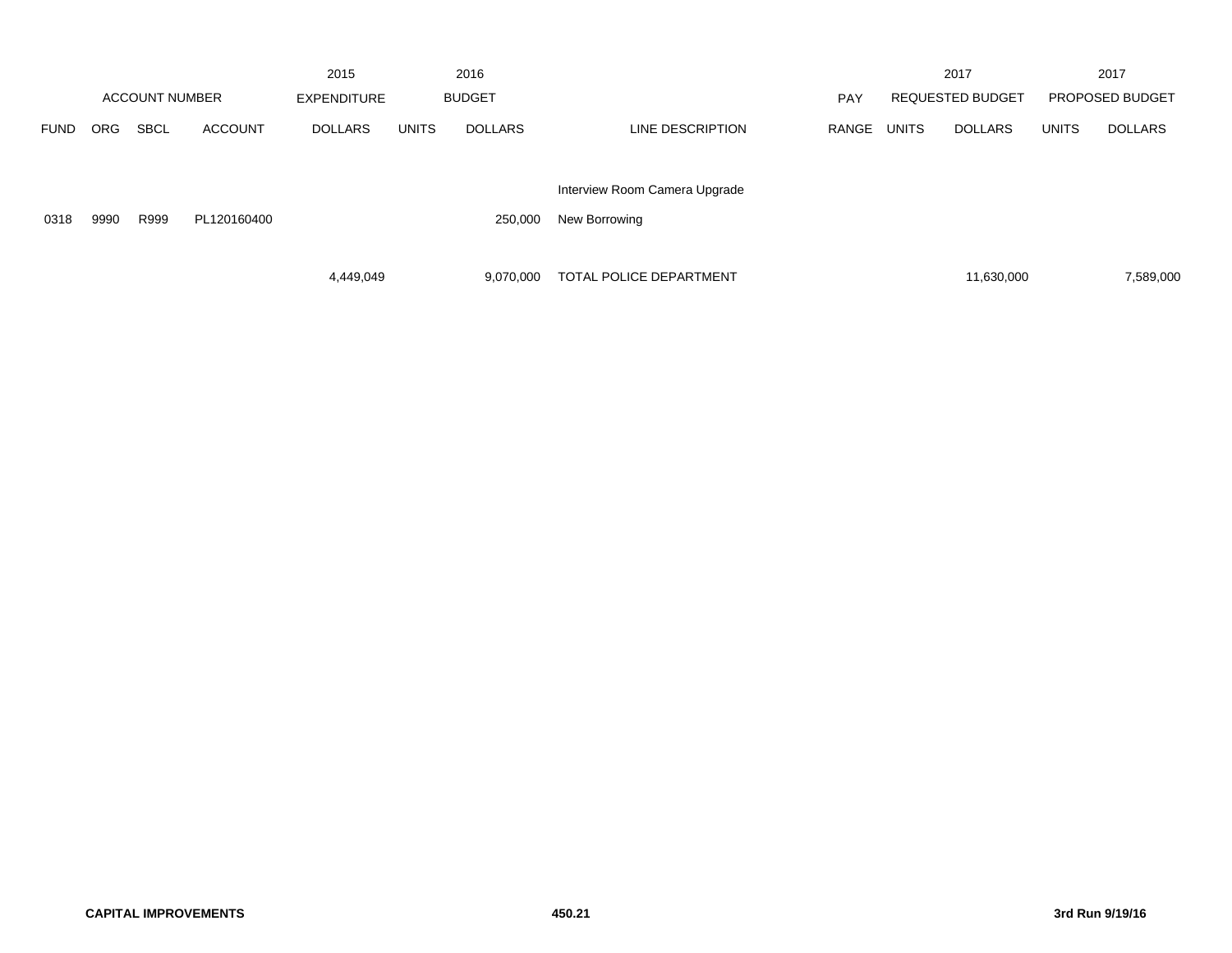|             |      |                |                | 2015               |              | 2016           |                                              |       |              | 2017             |              | 2017            |
|-------------|------|----------------|----------------|--------------------|--------------|----------------|----------------------------------------------|-------|--------------|------------------|--------------|-----------------|
|             |      | ACCOUNT NUMBER |                | <b>EXPENDITURE</b> |              | <b>BUDGET</b>  |                                              | PAY   |              | REQUESTED BUDGET |              | PROPOSED BUDGET |
| <b>FUND</b> | ORG  | SBCL           | <b>ACCOUNT</b> | <b>DOLLARS</b>     | <b>UNITS</b> | <b>DOLLARS</b> | LINE DESCRIPTION                             | RANGE | <b>UNITS</b> | <b>DOLLARS</b>   | <b>UNITS</b> | <b>DOLLARS</b>  |
|             |      |                |                |                    |              |                |                                              |       |              |                  |              |                 |
|             |      |                |                |                    |              |                | PORT OF MILWAUKEE                            |       |              |                  |              |                 |
|             |      |                |                |                    |              |                |                                              |       |              |                  |              |                 |
|             |      |                |                |                    |              |                | Dockwall Rehabilitation                      |       |              |                  |              |                 |
| 0481        | 9990 | R999           | PT18080110     | 140,000            |              |                | New Borrowing                                |       |              | 200,000          |              |                 |
|             |      |                |                |                    |              |                |                                              |       |              |                  |              |                 |
|             |      |                |                |                    |              |                | Pier, Berth and Channel Improvements         |       |              |                  |              |                 |
| 0481        | 9990 | R999           | PT180000200    |                    |              |                | New Borrowing                                |       |              | 100,000          |              | 100,000         |
|             |      |                |                |                    |              |                | [800,000] Grant & Aid                        |       |              | [400,000]        |              | [400,000]       |
|             |      |                |                |                    |              |                |                                              |       |              |                  |              |                 |
|             |      |                |                |                    |              |                | New Crane                                    |       |              |                  |              |                 |
| 0481        | 4280 | R999           | PT180160100    |                    |              | 4,000,000      | Cash Revenues                                |       |              |                  |              |                 |
|             |      |                |                |                    |              |                |                                              |       |              |                  |              |                 |
|             |      |                |                |                    |              |                | Roadway Paving                               |       |              |                  |              |                 |
| 0481        | 9990 | R999           | PT180130200    |                    |              |                | New Borrowing                                |       |              | 50,000           |              | 40,000          |
|             |      |                |                |                    |              |                |                                              |       |              |                  |              |                 |
|             |      |                |                |                    |              |                | Demolish/Rehab. Expired Leasehold Facilities |       |              |                  |              |                 |
|             |      |                |                |                    |              |                | New Borrowing                                |       |              | 50,000           |              |                 |
|             |      |                |                |                    |              |                |                                              |       |              |                  |              |                 |
|             |      |                |                |                    |              |                | Rail Track & Service Upgrades                |       |              |                  |              |                 |
| 0481        | 9990 | R999           | PT180130400    | 110,030            |              | 400,000        | New Borrowing                                |       |              | 500,000          |              | 500,000         |
|             |      |                |                |                    |              |                |                                              |       |              |                  |              |                 |
|             |      |                |                | 250,030            |              | 4,400,000      | TOTAL PORT OF MILWAUKEE                      |       |              | 900,000          |              | 640,000         |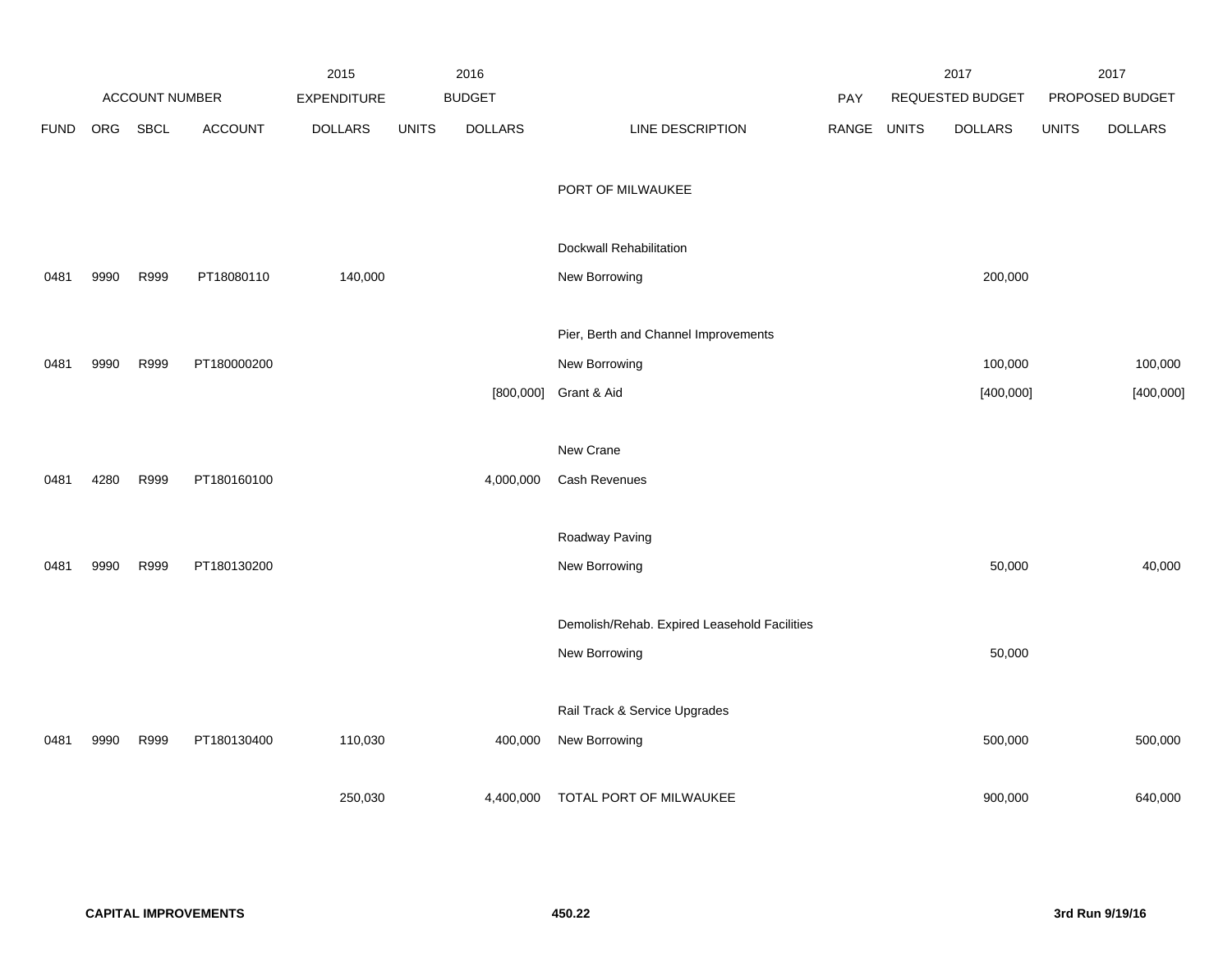|             |      |                       |             | 2015               |              | 2016           |                                                          |             | 2017             |              | 2017            |
|-------------|------|-----------------------|-------------|--------------------|--------------|----------------|----------------------------------------------------------|-------------|------------------|--------------|-----------------|
|             |      | <b>ACCOUNT NUMBER</b> |             | <b>EXPENDITURE</b> |              | <b>BUDGET</b>  |                                                          | <b>PAY</b>  | REQUESTED BUDGET |              | PROPOSED BUDGET |
| <b>FUND</b> | ORG  | SBCL                  | ACCOUNT     | <b>DOLLARS</b>     | <b>UNITS</b> | <b>DOLLARS</b> | LINE DESCRIPTION                                         | RANGE UNITS | <b>DOLLARS</b>   | <b>UNITS</b> | <b>DOLLARS</b>  |
|             |      |                       |             |                    |              |                | DEPARTMENT OF PUBLIC WORKS                               |             |                  |              |                 |
|             |      |                       |             |                    |              |                | DPW-INFRASTRUCTURE SERVICES DIVISION                     |             |                  |              |                 |
|             |      |                       |             |                    |              |                | <b>BRIDGE CONSTRUCTION</b>                               |             |                  |              |                 |
|             |      |                       |             |                    |              |                | Bridge - State & Federally Funded Grants                 |             |                  |              |                 |
| 0303        | 9990 | R999                  | BR300160000 | 1,156,895          |              | 277,000        | New Borrowing                                            |             | 2,188,000        |              | 1,388,000       |
| 0303        | 5010 | R999                  | BR300100000 |                    |              |                | <b>Other Revenues</b>                                    |             |                  |              |                 |
|             |      |                       |             |                    |              |                | <b>Bridge Reconstruction - Local</b>                     |             |                  |              |                 |
| 0303        | 5010 | R999                  | BR100020000 |                    |              |                | Cash Levy                                                |             |                  |              |                 |
| 0303        | 9990 | R999                  | BR10016000A | 5,447,349          |              | 4,100,000      | New Borrowing                                            |             | 5,500,000        |              | 5,475,000       |
|             |      |                       |             | 6,604,244          |              | 4,377,000      | TOTAL BRIDGE CONSTRUCTION                                |             | 7,688,000        |              | 6,863,000       |
|             |      |                       |             |                    |              |                | State & Federally funded portion of                      |             |                  |              |                 |
|             |      |                       |             |                    |              |                | <b>Bridge Construction projects</b>                      |             |                  |              |                 |
|             |      |                       |             |                    |              | [1,050,000]    | (not included in budget totals)                          |             | [9,893,000]      |              | [9,893,000]     |
|             |      |                       |             |                    |              |                | PAVING PROGRAM                                           |             |                  |              |                 |
|             |      |                       |             |                    |              |                | A. Street Reconstruction-City Contribution to State and  |             |                  |              |                 |
|             |      |                       |             |                    |              |                | Federally Aided Grant Projects-Including Land for R.O.W. |             |                  |              |                 |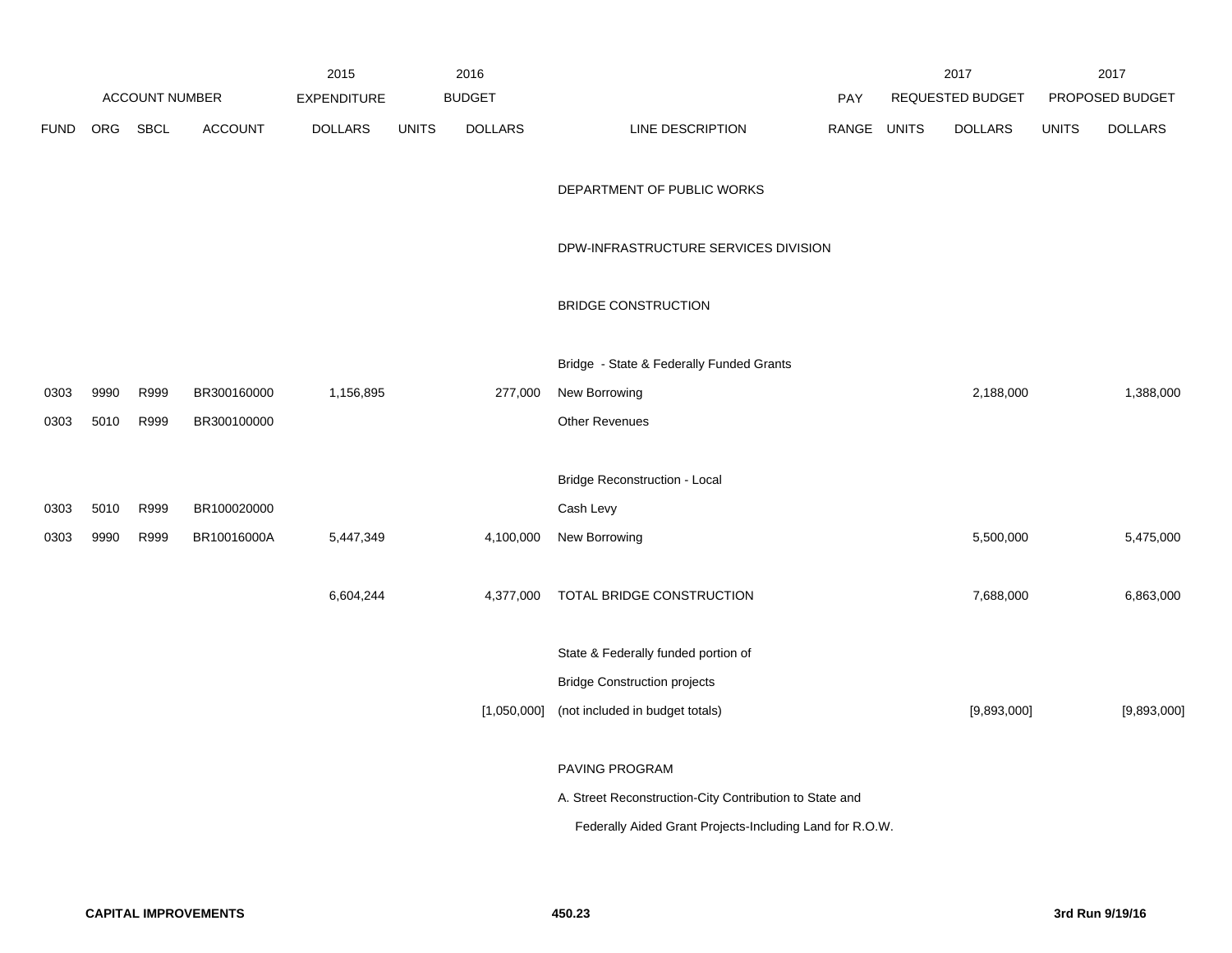|             |      |                       |                | 2015               |              | 2016           |                                           |       |              | 2017             |              | 2017            |
|-------------|------|-----------------------|----------------|--------------------|--------------|----------------|-------------------------------------------|-------|--------------|------------------|--------------|-----------------|
|             |      | <b>ACCOUNT NUMBER</b> |                | <b>EXPENDITURE</b> |              | <b>BUDGET</b>  |                                           | PAY   |              | REQUESTED BUDGET |              | PROPOSED BUDGET |
| <b>FUND</b> | ORG  | <b>SBCL</b>           | <b>ACCOUNT</b> | <b>DOLLARS</b>     | <b>UNITS</b> | <b>DOLLARS</b> | LINE DESCRIPTION                          | RANGE | <b>UNITS</b> | <b>DOLLARS</b>   | <b>UNITS</b> | <b>DOLLARS</b>  |
|             |      |                       |                |                    |              |                |                                           |       |              |                  |              |                 |
| 0330        | 5010 | R999                  | ST320160000    |                    |              | 473,000        | Assessable                                |       |              | 317,000          |              | 317,000         |
| 0333        | 9990 | R999                  | ST320160000    | 15,970,216         |              | 8,136,000      | New Borrowing                             |       |              | 8,139,000        |              | 4,139,000       |
|             |      |                       |                |                    |              |                |                                           |       |              |                  |              |                 |
|             |      |                       |                |                    |              |                | TOTAL STREET CONSTRUCTION-CITY            |       |              |                  |              |                 |
|             |      |                       |                |                    |              |                | CONTRIBUTION TO AIDED PROJECTS            |       |              |                  |              |                 |
|             |      |                       |                | 15,970,216         |              | 8,609,000      | INCLUDING R.O.W.                          |       |              | 8,456,000        |              | 4,456,000       |
|             |      |                       |                |                    |              |                |                                           |       |              |                  |              |                 |
|             |      |                       |                |                    |              |                | State & Federally funded portion          |       |              |                  |              |                 |
|             |      |                       |                |                    |              |                | of Street Reconstruction projects         |       |              |                  |              |                 |
|             |      |                       |                |                    |              | [30,788,000]   | (not included in budget totals)           |       |              | [33,750,000]     |              | [33,750,000]    |
|             |      |                       |                |                    |              |                |                                           |       |              |                  |              |                 |
|             |      |                       |                |                    |              |                | <b>B.1. STREET RECONSTRUCTION OR</b>      |       |              |                  |              |                 |
|             |      |                       |                |                    |              |                | <b>RESURFACING REGULAR CITY</b>           |       |              |                  |              |                 |
|             |      |                       |                |                    |              |                | PROGRAM-INCLUDING LAND FOR R.O.W.         |       |              |                  |              |                 |
|             |      |                       |                |                    |              |                | (EXCLUDING URBAN RENEWAL)                 |       |              |                  |              |                 |
|             |      |                       |                |                    |              |                |                                           |       |              |                  |              |                 |
| 0330        | 5010 | R999                  | ST21116000A    | 759,003            |              | 600,000        | Assessable                                |       |              | 500,000          |              | 500,000         |
| 0333        | 9990 | R999                  | ST21116000A    | 12,434,105         |              | 7,000,000      | New Borrowing                             |       |              | 7,500,000        |              | 7,500,000       |
|             |      |                       |                |                    |              |                |                                           |       |              |                  |              |                 |
|             |      |                       |                |                    |              |                | <b>B.2. STREETS - HIGH IMPACT PROGRAM</b> |       |              |                  |              |                 |
| 0333        | 9990 | R999                  | ST21616000A    | 6,745,353          |              | 8,000,000      | New Borrowing                             |       |              | 8,000,000        |              | 8,000,000       |
| 0334        | 9990 | R999                  | ST21615000A    |                    |              |                | Cash Levy                                 |       |              |                  |              |                 |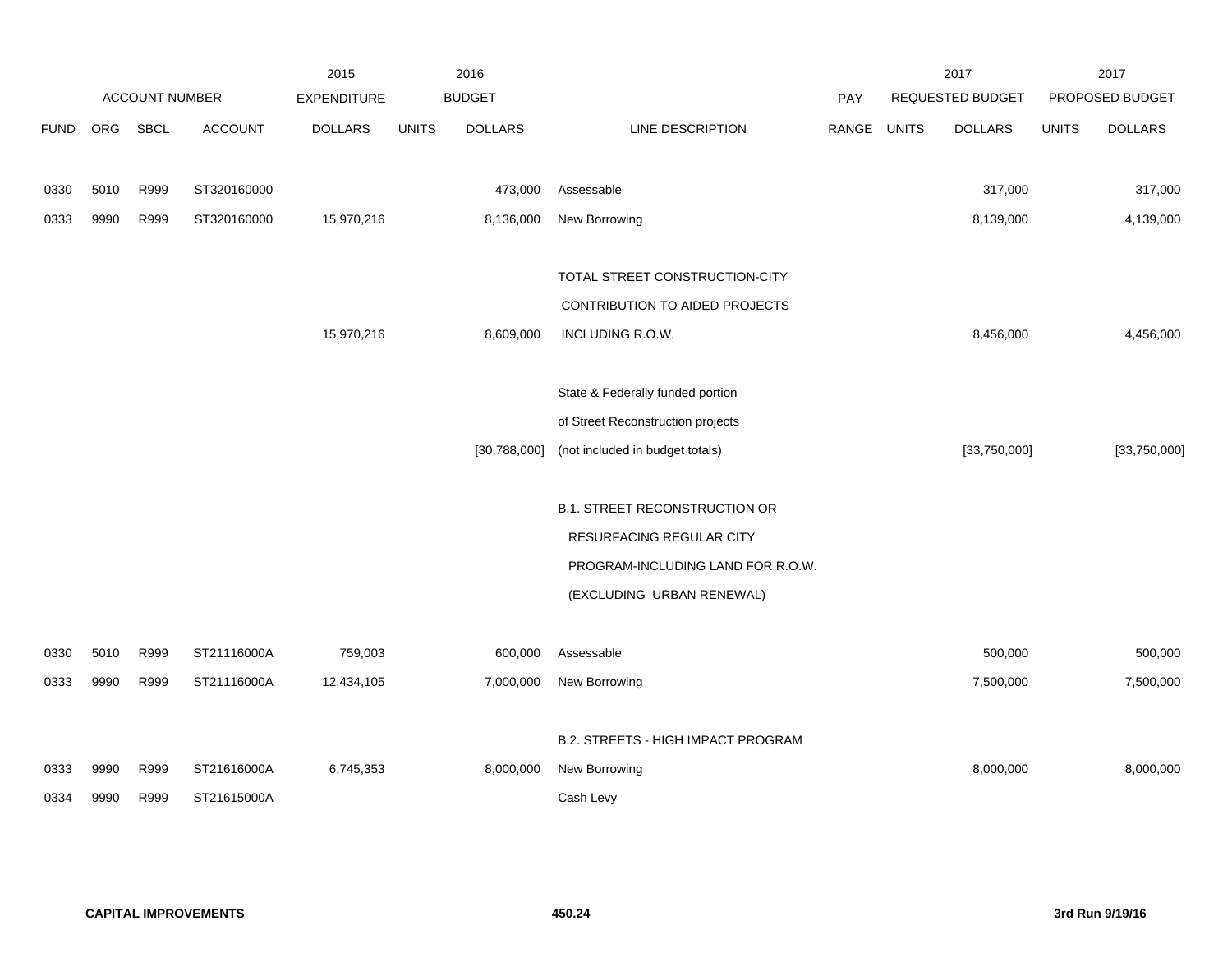|             |      |                       |                | 2015               |              | 2016           |                                    |             | 2017             |              | 2017            |
|-------------|------|-----------------------|----------------|--------------------|--------------|----------------|------------------------------------|-------------|------------------|--------------|-----------------|
|             |      | <b>ACCOUNT NUMBER</b> |                | <b>EXPENDITURE</b> |              | <b>BUDGET</b>  |                                    | PAY         | REQUESTED BUDGET |              | PROPOSED BUDGET |
| <b>FUND</b> | ORG  | SBCL                  | <b>ACCOUNT</b> | <b>DOLLARS</b>     | <b>UNITS</b> | <b>DOLLARS</b> | LINE DESCRIPTION                   | RANGE UNITS | <b>DOLLARS</b>   | <b>UNITS</b> | <b>DOLLARS</b>  |
|             |      |                       |                |                    |              |                |                                    |             |                  |              |                 |
|             |      |                       |                |                    |              |                | TOTAL STREET RECONSTRUCTION OR     |             |                  |              |                 |
|             |      |                       |                |                    |              |                | RESURFACING-REGULAR CITY PROGRAM   |             |                  |              |                 |
|             |      |                       |                |                    |              |                | INCLUDING LAND FOR R.O.W.          |             |                  |              |                 |
|             |      |                       |                | 19,938,461         |              | 15,600,000     | (EXCLUDING URBAN RENEWAL)          |             | 16,000,000       |              | 16,000,000      |
|             |      |                       |                |                    |              |                |                                    |             |                  |              |                 |
|             |      |                       |                |                    |              |                | C. ALLEY RECONSTRUCTION PROGRAM    |             |                  |              |                 |
|             |      |                       |                |                    |              |                |                                    |             |                  |              |                 |
| 0330        | 5010 | R999                  | ST21216000A    | 518,136            |              |                | Assessable                         |             | 400,000          |              | 100,000         |
| 0333        | 9990 | R999                  | ST21216000A    | 1,832,773          |              |                | New Borrowing                      |             | 1,725,000        |              | 500,000         |
|             |      |                       |                | 2,350,909          |              |                | TOTAL ALLEY RECONSTRUCTION PROGRAM |             | 2,125,000        |              | 600,000         |
|             |      |                       |                |                    |              |                |                                    |             |                  |              |                 |
|             |      |                       |                |                    |              |                | D. NEW STREET CONSTRUCTION PROGRAM |             |                  |              |                 |
|             |      |                       |                |                    |              |                | INCLUDING LAND FOR R.O.W.          |             |                  |              |                 |
|             |      |                       |                |                    |              |                |                                    |             |                  |              |                 |
| 0330        | 5010 | R999                  | ST21014000A    |                    |              |                | Assessable                         |             | 150,000          |              |                 |
| 0333        | 9990 | R999                  | ST21014000A    | 3,242              |              |                | New Borrowing                      |             | 200,000          |              |                 |
|             |      |                       |                |                    |              |                |                                    |             |                  |              |                 |
|             |      |                       |                |                    |              |                | E. NEW STREET - DEVELOPER          |             |                  |              |                 |
|             |      |                       |                |                    |              |                |                                    |             |                  |              |                 |
| 0333        | 5010 | R999                  | ST21416000A    | 914,561            |              | 100,000        | Developer Revenues                 |             |                  |              |                 |
|             |      |                       |                |                    |              |                |                                    |             |                  |              |                 |
|             |      |                       |                |                    |              |                | TOTAL NEW STREET CONSTRUCTION      |             |                  |              |                 |
|             |      |                       |                | 917,803            |              | 100,000        | PROGRAM-INCLUDING LAND FOR R.O.W.  |             | 350,000          |              |                 |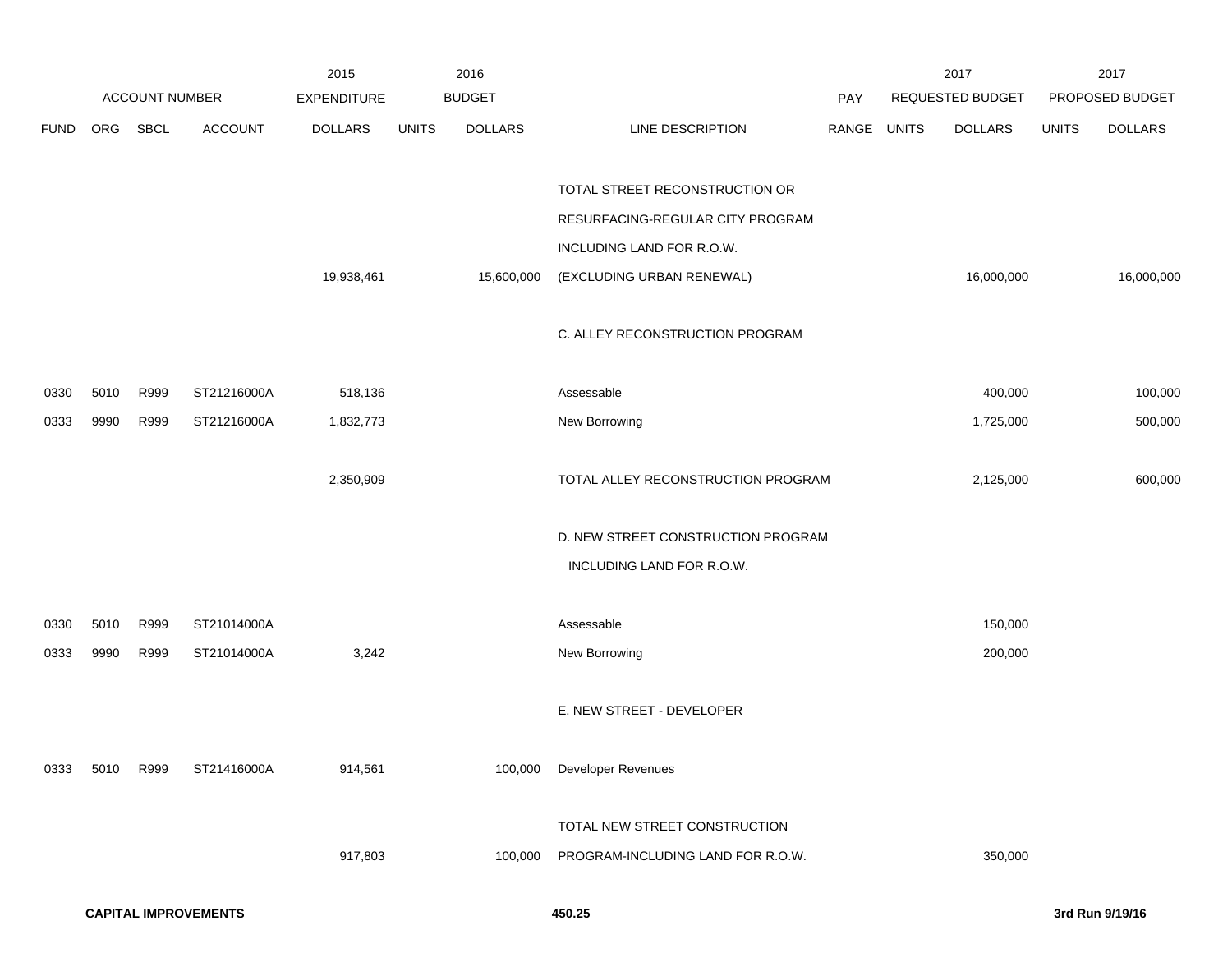|             |            |                       |                | 2015               |              | 2016           |                                              |             | 2017             |              | 2017            |
|-------------|------------|-----------------------|----------------|--------------------|--------------|----------------|----------------------------------------------|-------------|------------------|--------------|-----------------|
|             |            | <b>ACCOUNT NUMBER</b> |                | <b>EXPENDITURE</b> |              | <b>BUDGET</b>  |                                              | <b>PAY</b>  | REQUESTED BUDGET |              | PROPOSED BUDGET |
| <b>FUND</b> | <b>ORG</b> | SBCL                  | <b>ACCOUNT</b> | <b>DOLLARS</b>     | <b>UNITS</b> | <b>DOLLARS</b> | LINE DESCRIPTION                             | RANGE UNITS | <b>DOLLARS</b>   | <b>UNITS</b> | <b>DOLLARS</b>  |
|             |            |                       |                |                    |              |                |                                              |             |                  |              |                 |
|             |            |                       |                |                    |              |                | SUMMARY OF STREET CONSTRUCTION PROG.         |             |                  |              |                 |
|             |            |                       |                |                    |              |                | (A,B,C,D,E) (EXCLUDING URBAN RENEWAL)        |             |                  |              |                 |
|             |            |                       |                |                    |              |                |                                              |             |                  |              |                 |
|             |            |                       |                | 1,277,139          |              | 1,073,000      | Assessable - Total                           |             | 1,367,000        |              | 917,000         |
|             |            |                       |                | 914,561            |              | 100,000        | Cash Revenues - Total                        |             |                  |              |                 |
|             |            |                       |                | 36,985,689         |              | 23,136,000     | New Borrowing - Streets                      |             | 25,564,000       |              | 20,139,000      |
|             |            |                       |                |                    |              |                | Cash Levy - Streets                          |             |                  |              |                 |
|             |            |                       |                |                    |              |                |                                              |             |                  |              |                 |
|             |            |                       |                |                    |              |                | (A,B,C,D) (EXCLUDING URBAN RENEWAL)          |             |                  |              |                 |
|             |            |                       |                |                    |              |                | (INCLUDING LAND FOR R.O.W.)                  |             |                  |              |                 |
|             |            |                       |                | 39,177,389         |              | 24,309,000     | TOTAL STREET CONSTRUCTION PROGRAM            |             | 26,931,000       |              | 21,056,000      |
|             |            |                       |                |                    |              |                |                                              |             |                  |              |                 |
|             |            |                       |                |                    |              |                | Street Improvements-Sidewalk,                |             |                  |              |                 |
|             |            |                       |                |                    |              |                | Driveway Curb and Gutter - Replacement**     |             |                  |              |                 |
| 0333        | 9990       | R999                  | ST23016000A    | 1,347,575          |              | 1,425,000      | New Borrowing                                |             | 2,000,000        |              | 1,500,000       |
| 0330        | 5010       | R999                  | ST23016000A    | 445,363            |              | 475,000        | Assessable                                   |             |                  |              |                 |
|             |            |                       |                |                    |              |                |                                              |             |                  |              |                 |
|             |            |                       |                |                    |              |                | Street Improvements-Street Lighting          |             |                  |              |                 |
| 0333        | 9990       | R999                  | ST24016000A    | 6,790,372          |              | 9,120,000      | New Borrowing                                |             | 12,200,000       |              | 7,000,000       |
| 0333        | 5010       | R999                  | ST24014000A    |                    |              |                | Cash Levy                                    |             |                  |              |                 |
|             |            |                       |                |                    |              |                |                                              |             |                  |              |                 |
|             |            |                       |                |                    |              |                | Street Improvements-Traffic Cntrl Facilities |             |                  |              |                 |
| 0333        | 9990       | R999                  | ST22016000A    | 1,660,330          |              | 520,000        | New Borrowing                                |             | 3,110,000        |              | 2,600,000       |
|             |            |                       |                |                    |              |                |                                              |             |                  |              |                 |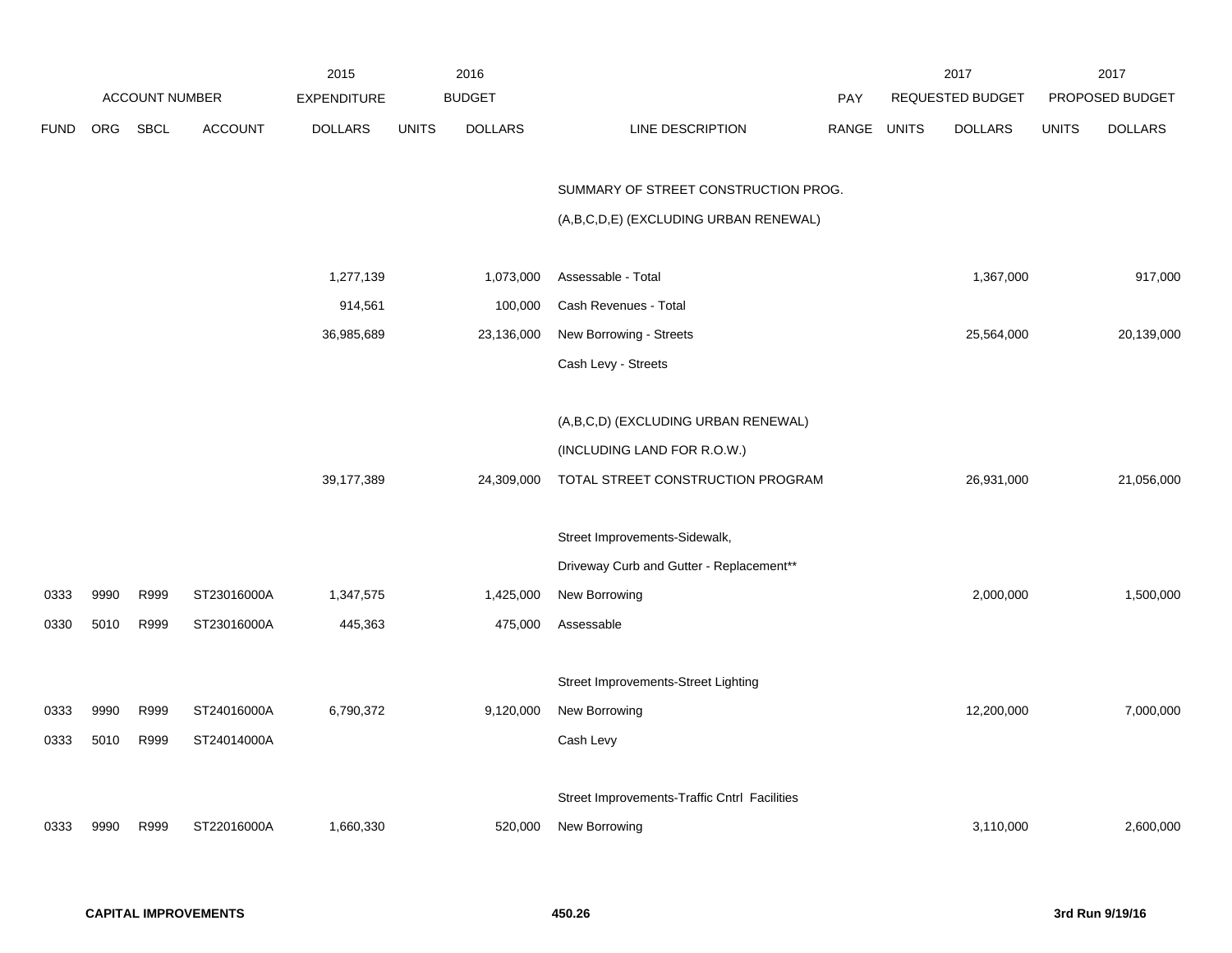|             |      |                       |                | 2015               |              | 2016           |                                        |       |              | 2017                    |              | 2017            |
|-------------|------|-----------------------|----------------|--------------------|--------------|----------------|----------------------------------------|-------|--------------|-------------------------|--------------|-----------------|
|             |      | <b>ACCOUNT NUMBER</b> |                | <b>EXPENDITURE</b> |              | <b>BUDGET</b>  |                                        | PAY   |              | <b>REQUESTED BUDGET</b> |              | PROPOSED BUDGET |
| <b>FUND</b> | ORG  | <b>SBCL</b>           | <b>ACCOUNT</b> | <b>DOLLARS</b>     | <b>UNITS</b> | <b>DOLLARS</b> | LINE DESCRIPTION                       | RANGE | <b>UNITS</b> | <b>DOLLARS</b>          | <b>UNITS</b> | <b>DOLLARS</b>  |
|             |      |                       |                |                    |              |                |                                        |       |              |                         |              |                 |
|             |      |                       |                |                    |              |                | Street Improvements-Underground        |       |              |                         |              |                 |
|             |      |                       |                |                    |              |                | Conduit & Manholes                     |       |              |                         |              |                 |
| 0333        | 9990 | R999                  | ST28016000A    | 647,208            |              | 736,000        | New Borrowing                          |       |              | 750,000                 |              |                 |
| 0333        | 9990 | R999                  | ST28013000A    |                    |              |                | Cash Levy                              |       |              |                         |              |                 |
|             |      |                       |                |                    |              |                |                                        |       |              |                         |              |                 |
|             |      |                       |                |                    |              |                | <b>Underground Electrical Manholes</b> |       |              |                         |              |                 |
|             |      |                       |                |                    |              |                | Reconstruction Program                 |       |              |                         |              |                 |
| 0333        | 9990 | R999                  | ST28516000A    | 553,091            |              | 1,225,000      | New Borrowing                          |       |              | 1,300,000               |              | 800,000         |
|             |      |                       |                |                    |              |                |                                        |       |              |                         |              |                 |
|             |      |                       |                |                    |              |                | <b>BUILDINGS PROJECTS</b>              |       |              |                         |              |                 |
|             |      |                       |                |                    |              |                |                                        |       |              |                         |              |                 |
|             |      |                       |                |                    |              |                | City Hall Complex Remodeling           |       |              |                         |              |                 |
| 0321        | 5010 | R999                  | BU11083900     | 12,031             |              |                | New Borrowing                          |       |              |                         |              |                 |
| 0322        | 5010 | R999                  | BU11083900     |                    |              |                | Cash Levy                              |       |              |                         |              |                 |
|             |      |                       |                |                    |              |                |                                        |       |              |                         |              |                 |
|             |      |                       |                |                    |              |                | Space Planning - Facilities            |       |              |                         |              |                 |
| 0321        | 5010 | R999                  | BU110010800    |                    |              |                | Cash Levy                              |       |              |                         |              |                 |
| 0321        | 9990 | R999                  | BU110010800    | 295,101            |              | 400,000        | New Borrowing                          |       |              | 400,000                 |              | 400,000         |
|             |      |                       |                |                    |              |                |                                        |       |              |                         |              |                 |
|             |      |                       |                |                    |              |                | Facility Systems Program               |       |              |                         |              |                 |
| 0321        | 9990 | R999                  | BU11091200     | 1,731,241          |              | 540,000        | New Borrowing                          |       |              | 1,075,000               |              | 800,000         |
| 0321        | 5010 | R999                  | BU11091200     |                    |              | 140,000        | Cash Revenues (S)                      |       |              |                         |              | 75,000          |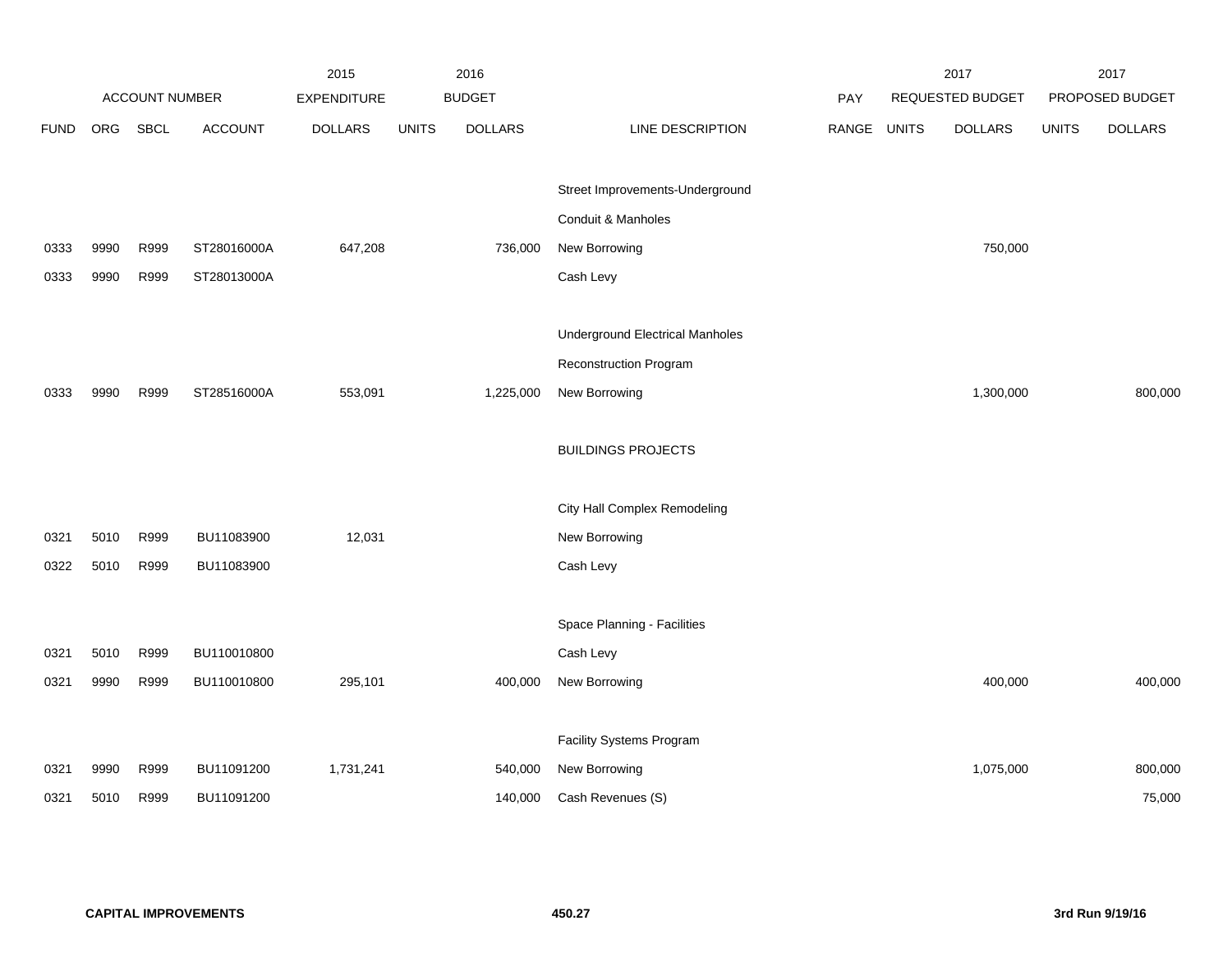|             |      |                       |                | 2015               |              | 2016           |                                          |       |              | 2017             |              | 2017            |
|-------------|------|-----------------------|----------------|--------------------|--------------|----------------|------------------------------------------|-------|--------------|------------------|--------------|-----------------|
|             |      | <b>ACCOUNT NUMBER</b> |                | <b>EXPENDITURE</b> |              | <b>BUDGET</b>  |                                          | PAY   |              | REQUESTED BUDGET |              | PROPOSED BUDGET |
| <b>FUND</b> | ORG  | SBCL                  | <b>ACCOUNT</b> | <b>DOLLARS</b>     | <b>UNITS</b> | <b>DOLLARS</b> | LINE DESCRIPTION                         | RANGE | <b>UNITS</b> | <b>DOLLARS</b>   | <b>UNITS</b> | <b>DOLLARS</b>  |
|             |      |                       |                |                    |              |                |                                          |       |              |                  |              |                 |
|             |      |                       |                |                    |              |                | <b>Environmental Remediation Program</b> |       |              |                  |              |                 |
| 0321        | 9990 | R999                  | BU11091500     | 212,151            |              | 50,000         | New Borrowing                            |       |              | 150,000          |              | 100,000         |
| 0321        | 5010 | R999                  | BU11091500     |                    |              | 50,000         | Cash Revenues (S)                        |       |              |                  |              | 50,000          |
| 0321        | 5010 | R999                  | BU11091500     |                    |              | 50,000         | Cash Levy                                |       |              |                  |              |                 |
|             |      |                       |                |                    |              |                |                                          |       |              |                  |              |                 |
|             |      |                       |                |                    |              |                | ADA Compliance Program                   |       |              |                  |              |                 |
| 0321        | 5010 | R999                  | BU110010500    | 191,335            |              | 200,000        | New Borrowing                            |       |              | 2,000,000        |              | 1,800,000       |
| 0322        | 5010 | R999                  | BU110010500    |                    |              |                | Cash Levy                                |       |              |                  |              |                 |
|             |      |                       |                |                    |              |                |                                          |       |              |                  |              |                 |
|             |      |                       |                |                    |              |                | Facilities Exterior Upgrades Program     |       |              |                  |              |                 |
| 0321        | 5010 | R999                  | BU11091300     | 939,402            |              | 1,000,000      | New Borrowing                            |       |              | 600,000          |              | 600,000         |
|             |      |                       |                |                    |              |                |                                          |       |              |                  |              |                 |
|             |      |                       |                |                    |              |                | City Hall Foundation & Hollow Walk       |       |              |                  |              |                 |
| 0321        | 9990 | R999                  | BU110080800    | 1,131,117          |              | 13,000,000     | New Borrowing                            |       |              | 13,000,000       |              | 13,000,000      |
|             |      |                       |                |                    |              |                |                                          |       |              |                  |              |                 |
|             |      |                       |                |                    |              |                | Muni Garages/Outlying Fac. Remodeling    |       |              |                  |              |                 |
| 0321        | 9990 | R999                  | BU110030300    | 181,464            |              |                | New Borrowing                            |       |              |                  |              |                 |
| 0322        | 9990 | R999                  | BU110030300    |                    |              |                | Cash Levy                                |       |              |                  |              |                 |
|             |      |                       |                |                    |              |                |                                          |       |              |                  |              |                 |
|             |      |                       |                |                    |              |                | MacArthur Square Plaza Restoration       |       |              |                  |              |                 |
| 0321        | 9990 | R999                  | BU110080900    | 208,224            |              |                | New Borrowing                            |       |              |                  |              |                 |
|             |      |                       |                |                    |              |                |                                          |       |              |                  |              |                 |
|             |      |                       |                |                    |              |                | Energy Efficiency & Renewable Energy     |       |              |                  |              |                 |
| 0321        | 5010 | R999                  | BU110110600    | 190,266            |              |                | New Borrowing                            |       |              |                  |              |                 |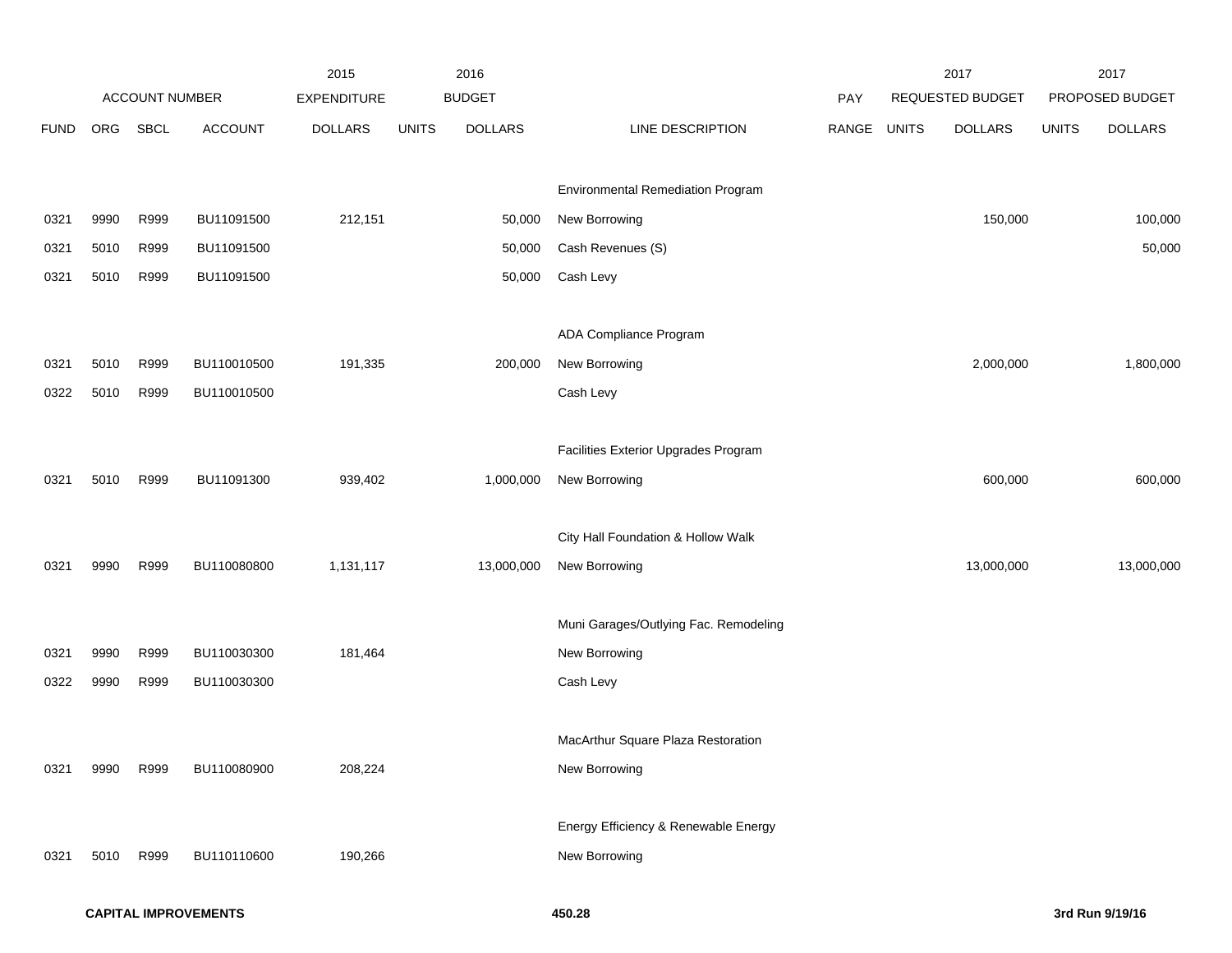|             |      |                       |                | 2015               |              | 2016           |                                               |       |              | 2017             |              | 2017            |
|-------------|------|-----------------------|----------------|--------------------|--------------|----------------|-----------------------------------------------|-------|--------------|------------------|--------------|-----------------|
|             |      | <b>ACCOUNT NUMBER</b> |                | <b>EXPENDITURE</b> |              | <b>BUDGET</b>  |                                               | PAY   |              | REQUESTED BUDGET |              | PROPOSED BUDGET |
| <b>FUND</b> | ORG  | <b>SBCL</b>           | <b>ACCOUNT</b> | <b>DOLLARS</b>     | <b>UNITS</b> | <b>DOLLARS</b> | LINE DESCRIPTION                              | RANGE | <b>UNITS</b> | <b>DOLLARS</b>   | <b>UNITS</b> | <b>DOLLARS</b>  |
|             |      |                       |                |                    |              |                |                                               |       |              |                  |              |                 |
|             |      |                       |                |                    |              |                | <b>Building Exterior Façade Restoration</b>   |       |              |                  |              |                 |
| 0321        | 5010 | R999                  | BU110110700    | 237,979            |              |                | New Borrowing                                 |       |              |                  |              |                 |
|             |      |                       |                |                    |              |                |                                               |       |              |                  |              |                 |
|             |      |                       |                |                    |              |                | Hartung Park Landfill Closure                 |       |              |                  |              |                 |
| 0321        | 9990 | R999                  | BU110120900    |                    |              | 100,000        | New Borrowing                                 |       |              |                  |              |                 |
| 0321        | 5010 | R999                  | BU110120900    |                    |              | 100,000        | Cash Revenues (S)                             |       |              |                  |              |                 |
|             |      |                       |                |                    |              |                |                                               |       |              |                  |              |                 |
|             |      |                       |                |                    |              |                | <b>MKE Plays Initiative</b>                   |       |              |                  |              |                 |
| 0315        | 9990 | R999                  | PR111160100    | 134,943            |              | 250,000        | New Borrowing                                 |       |              | 250,000          |              | 250,000         |
|             |      |                       |                |                    |              |                |                                               |       |              |                  |              |                 |
|             |      |                       |                |                    |              |                | North Point Lake Tower Restoration            |       |              |                  |              |                 |
| 321         | 9990 | R999                  | BU110151000    | 53,782             |              |                | New Borrowing                                 |       |              | 340,000          |              |                 |
|             |      |                       |                |                    |              |                |                                               |       |              |                  |              |                 |
|             |      |                       |                |                    |              |                | (S) Project is financed through a transfer of |       |              |                  |              |                 |
|             |      |                       |                |                    |              |                | Stormwater Management Fee revenue from the    |       |              |                  |              |                 |
|             |      |                       |                |                    |              |                | Sewer Maintenance Fund to the Capital budget. |       |              |                  |              |                 |
|             |      |                       |                |                    |              |                |                                               |       |              |                  |              |                 |
|             |      |                       |                | 62,744,608         |              | 58,067,000     | TOTAL - DPW-INFRASTRUCTURE SERVICES DIV.      |       |              | 71,794,000       |              | 56,894,000      |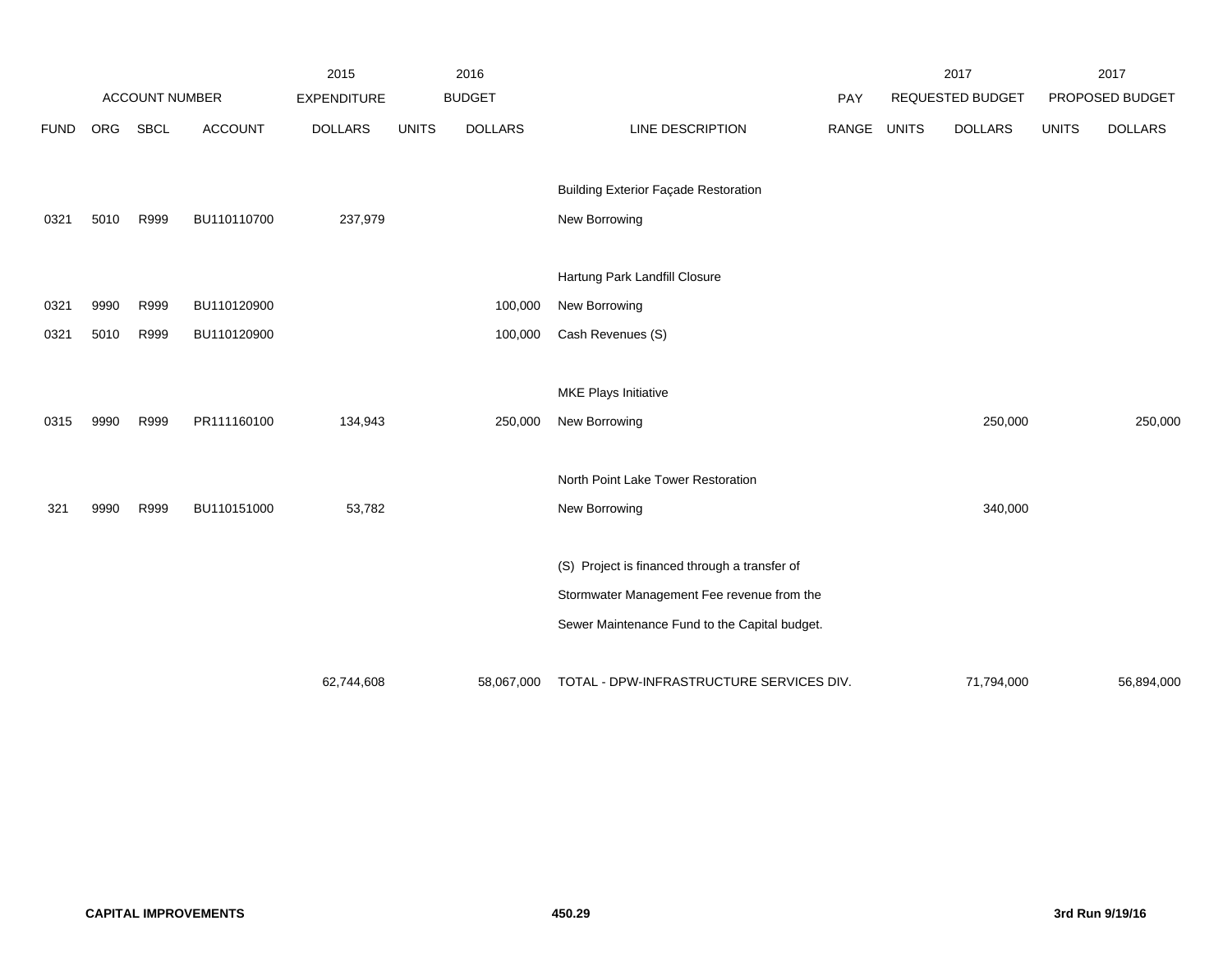|             |      |                |                | 2015               |              | 2016           |                                                           |             | 2017             |              | 2017            |
|-------------|------|----------------|----------------|--------------------|--------------|----------------|-----------------------------------------------------------|-------------|------------------|--------------|-----------------|
|             |      | ACCOUNT NUMBER |                | <b>EXPENDITURE</b> |              | <b>BUDGET</b>  |                                                           | <b>PAY</b>  | REQUESTED BUDGET |              | PROPOSED BUDGET |
| <b>FUND</b> | ORG  | <b>SBCL</b>    | <b>ACCOUNT</b> | <b>DOLLARS</b>     | <b>UNITS</b> | <b>DOLLARS</b> | LINE DESCRIPTION                                          | RANGE UNITS | <b>DOLLARS</b>   | <b>UNITS</b> | <b>DOLLARS</b>  |
|             |      |                |                |                    |              |                |                                                           |             |                  |              |                 |
|             |      |                |                |                    |              |                | DPW-OPERATIONS DIVISION                                   |             |                  |              |                 |
|             |      |                |                |                    |              |                |                                                           |             |                  |              |                 |
|             |      |                |                |                    |              |                | SANITATION PROJECTS                                       |             |                  |              |                 |
|             |      |                |                |                    |              |                |                                                           |             |                  |              |                 |
|             |      |                |                |                    |              |                | <b>Materials Recycling Facility</b>                       |             |                  |              |                 |
| 0321        | 9990 | R999           | BU110140800    | 4,109,827          |              |                | New Borrowing                                             |             |                  |              |                 |
|             |      |                |                |                    |              |                |                                                           |             |                  |              |                 |
|             |      |                |                |                    |              |                | <b>Brine Makers</b>                                       |             |                  |              |                 |
| 0321        | 9990 | R999           | BU110151100    | 95,231             |              | 100,000        | New Borrowing                                             |             |                  |              |                 |
|             |      |                |                |                    |              |                |                                                           |             |                  |              |                 |
|             |      |                |                | 4,205,058          |              | 100,000        | TOTAL-SANITATION PROJECTS                                 |             |                  |              |                 |
|             |      |                |                |                    |              |                |                                                           |             |                  |              |                 |
|             |      |                |                |                    |              |                | FORESTRY PROJECTS                                         |             |                  |              |                 |
|             |      |                |                |                    |              |                |                                                           |             |                  |              |                 |
|             |      |                |                |                    |              |                | Concealed Irrigation & General Landscaping (S)            |             |                  |              |                 |
|             |      |                |                |                    |              |                | <b>City Boulevards</b>                                    |             |                  |              |                 |
| 0315        | 9990 | R999           | PR58180300     | 367,124            |              | 250,000        | New Borrowing                                             |             | 500,000          |              |                 |
|             |      |                |                |                    |              |                | Cash Revenues                                             |             |                  |              | 500,000         |
|             |      |                |                |                    |              |                |                                                           |             |                  |              |                 |
|             |      |                |                |                    |              |                | Production & Planting Program-Trees, Shrubs, Evergreens - |             |                  |              |                 |
|             |      |                |                |                    |              |                | Paving/Sidewalk Construction & Blvd Plantings (S)         |             |                  |              |                 |
| 0315        | 5010 | R999           | PR58180100     | 1,375,857          |              | 1,400,000      | Cash Revenues                                             |             | 1,615,000        |              | 1,450,000       |
| 0315        | 9990 | R999           | PR58180100     |                    |              |                | New Borrowing                                             |             |                  |              |                 |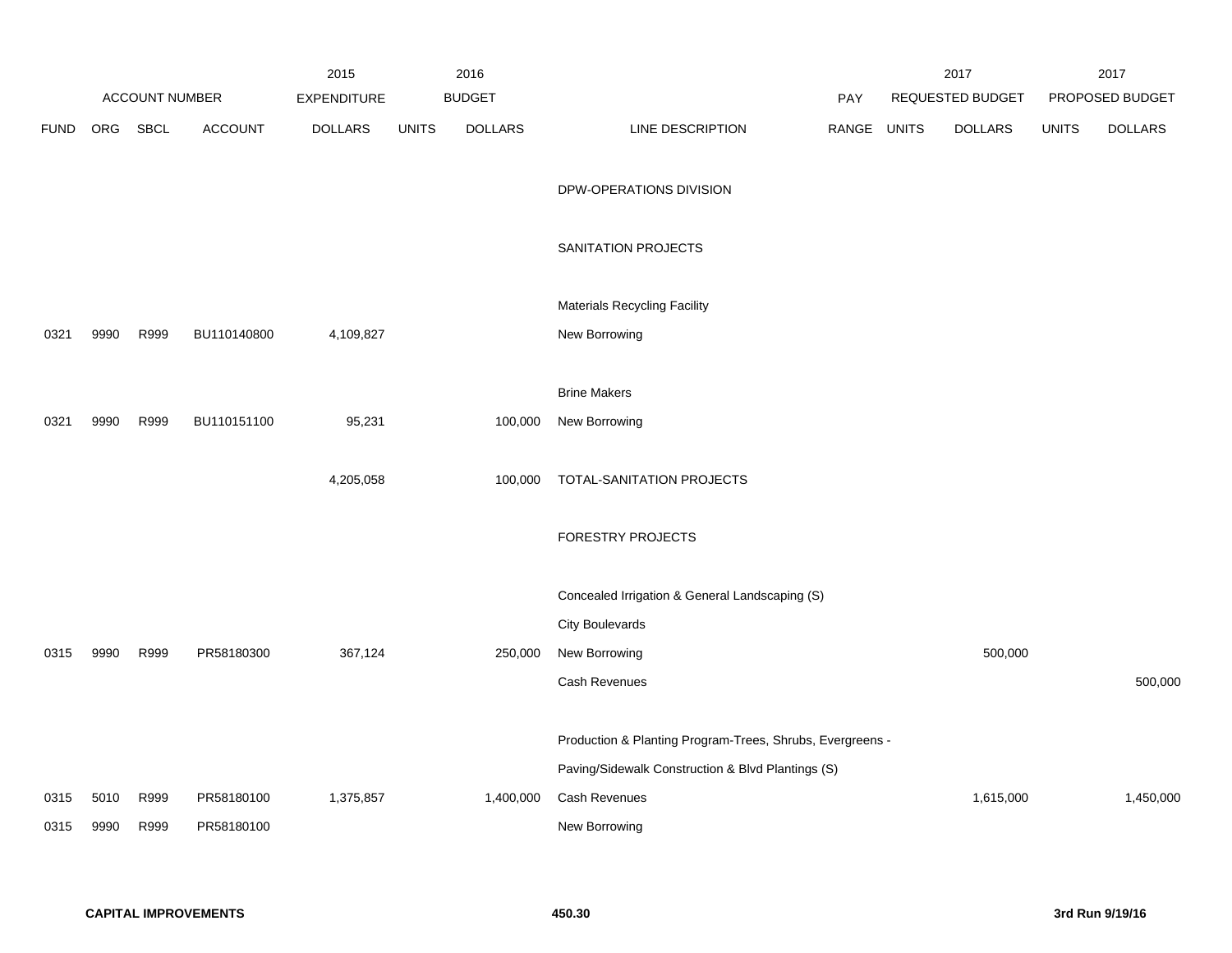|             |      |                       |                             | 2015               |              | 2016           |                                               |       |              | 2017             |              | 2017            |
|-------------|------|-----------------------|-----------------------------|--------------------|--------------|----------------|-----------------------------------------------|-------|--------------|------------------|--------------|-----------------|
|             |      | <b>ACCOUNT NUMBER</b> |                             | <b>EXPENDITURE</b> |              | <b>BUDGET</b>  |                                               | PAY   |              | REQUESTED BUDGET |              | PROPOSED BUDGET |
| <b>FUND</b> | ORG  | SBCL                  | <b>ACCOUNT</b>              | <b>DOLLARS</b>     | <b>UNITS</b> | <b>DOLLARS</b> | LINE DESCRIPTION                              | RANGE | <b>UNITS</b> | <b>DOLLARS</b>   | <b>UNITS</b> | <b>DOLLARS</b>  |
|             |      |                       |                             |                    |              |                |                                               |       |              |                  |              |                 |
|             |      |                       |                             |                    |              |                | Stump Removal (S)                             |       |              |                  |              |                 |
| 0315        | 5010 | R999                  | PR58180700                  | 202,175            |              | 500,000        | Cash Revenues                                 |       |              | 500,000          |              | 500,000         |
|             |      |                       |                             |                    |              |                |                                               |       |              |                  |              |                 |
|             |      |                       |                             |                    |              |                | Emerald Ash Borer Readiness & Response (S)    |       |              |                  |              |                 |
| 0315        | 5010 | R999                  | PR58180600                  | 930,484            |              | 980,000        | Cash Revenues                                 |       |              | 1,000,000        |              | 1,000,000       |
|             |      |                       |                             |                    |              |                |                                               |       |              |                  |              |                 |
|             |      |                       |                             |                    |              |                | Hazardous Tree Removal Program                |       |              |                  |              |                 |
| 0315        | 5010 | R999                  | PR58180900                  |                    |              |                | Cash Levy                                     |       |              |                  |              |                 |
|             |      |                       |                             | 30,635             |              |                | New Borrowing                                 |       |              |                  |              | 75,000          |
|             |      |                       |                             |                    |              |                | Cash Revenues                                 |       |              |                  |              |                 |
|             |      |                       |                             |                    |              |                |                                               |       |              |                  |              |                 |
|             |      |                       |                             |                    |              |                | Vacant Lot Beautification                     |       |              |                  |              |                 |
| 0315        | 5010 | R999                  | PR58181000                  | 67,725             |              |                | Cash Levy                                     |       |              |                  |              |                 |
|             |      |                       |                             |                    |              |                |                                               |       |              |                  |              |                 |
|             |      |                       |                             |                    |              |                | (S) Project is financed through a transfer of |       |              |                  |              |                 |
|             |      |                       |                             |                    |              |                | Stormwater Management Fee revenue from the    |       |              |                  |              |                 |
|             |      |                       |                             |                    |              |                | Sewer Maintenance Fund to the Capital budget. |       |              |                  |              |                 |
|             |      |                       |                             |                    |              |                |                                               |       |              |                  |              |                 |
|             |      |                       |                             | 2,974,000          |              | 3,130,000      | TOTAL-FORESTRY PROJECTS                       |       |              | 3,615,000        |              | 3,525,000       |
|             |      |                       |                             |                    |              |                |                                               |       |              |                  |              |                 |
|             |      |                       |                             |                    |              |                | FLEET PROJECTS                                |       |              |                  |              |                 |
|             |      |                       |                             |                    |              |                |                                               |       |              |                  |              |                 |
|             |      |                       |                             |                    |              |                | Major Capital Equipment                       |       |              |                  |              |                 |
| 0321        | 5010 | R999                  | BU110021200                 |                    |              |                | Cash Levy                                     |       |              |                  |              |                 |
| 0321        | 9990 | R999                  | BU110160700                 | 6,723,962          |              | 6,725,000      | New Borrowing                                 |       |              | 6,725,000        |              | 6,385,000       |
|             |      |                       | <b>CAPITAL IMPROVEMENTS</b> |                    |              |                | 450.31                                        |       |              |                  |              | 3rd Run 9/19/16 |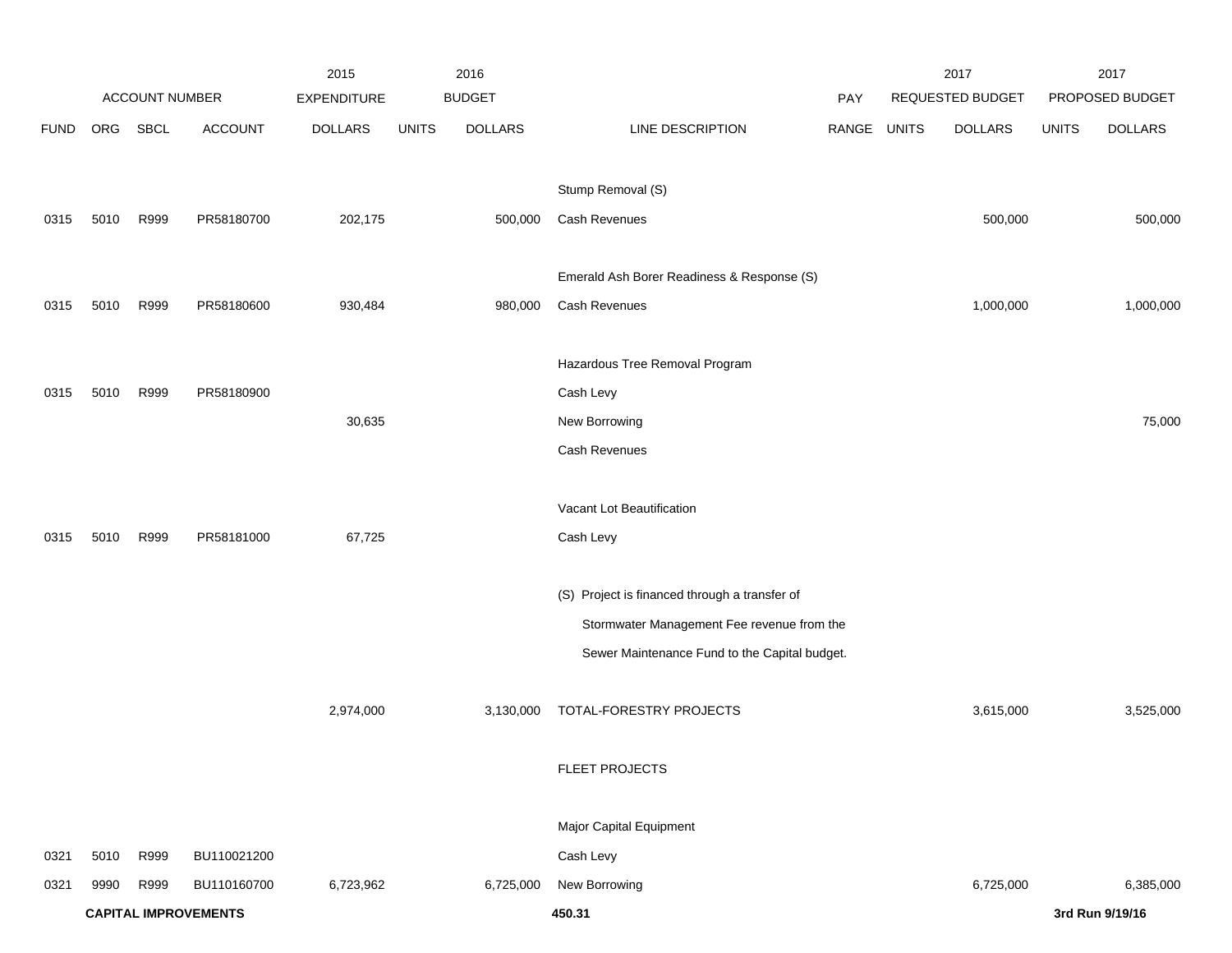|             |     |                       |                | 2015               |              | 2016           |                                                                                |       |              | 2017             |              | 2017            |
|-------------|-----|-----------------------|----------------|--------------------|--------------|----------------|--------------------------------------------------------------------------------|-------|--------------|------------------|--------------|-----------------|
|             |     | <b>ACCOUNT NUMBER</b> |                | <b>EXPENDITURE</b> |              | <b>BUDGET</b>  |                                                                                | PAY   |              | REQUESTED BUDGET |              | PROPOSED BUDGET |
| <b>FUND</b> | ORG | SBCL                  | <b>ACCOUNT</b> | <b>DOLLARS</b>     | <b>UNITS</b> | <b>DOLLARS</b> | LINE DESCRIPTION                                                               | RANGE | <b>UNITS</b> | <b>DOLLARS</b>   | <b>UNITS</b> | <b>DOLLARS</b>  |
|             |     |                       |                |                    |              |                |                                                                                |       |              |                  |              |                 |
|             |     |                       |                | 6,723,962          |              | 6,725,000      | TOTAL - FLEET PROJECTS                                                         |       |              | 6,725,000        |              | 6,385,000       |
|             |     |                       |                | 13,903,020         |              | 9,955,000      | TOTAL - DPW OPERATIONS DIVISION                                                |       |              | 10,340,000       |              | 9,910,000       |
|             |     |                       |                | 76,647,628         |              | 68,022,000     | TOTAL DEPARTMENT OF PUBLIC WORKS                                               |       |              | 82,134,000       |              | 66,804,000      |
|             |     |                       |                | 153,190,900        |              | 169,604,000    | TOTAL CAPITAL IMPROVEMENTS BUDGET<br>(Excludes Water Works, Parking Fund, and) |       |              | 177,375,000      |              | 150,429,000     |
|             |     |                       |                |                    |              |                | Sewer Maintenance Fund)                                                        |       |              |                  |              |                 |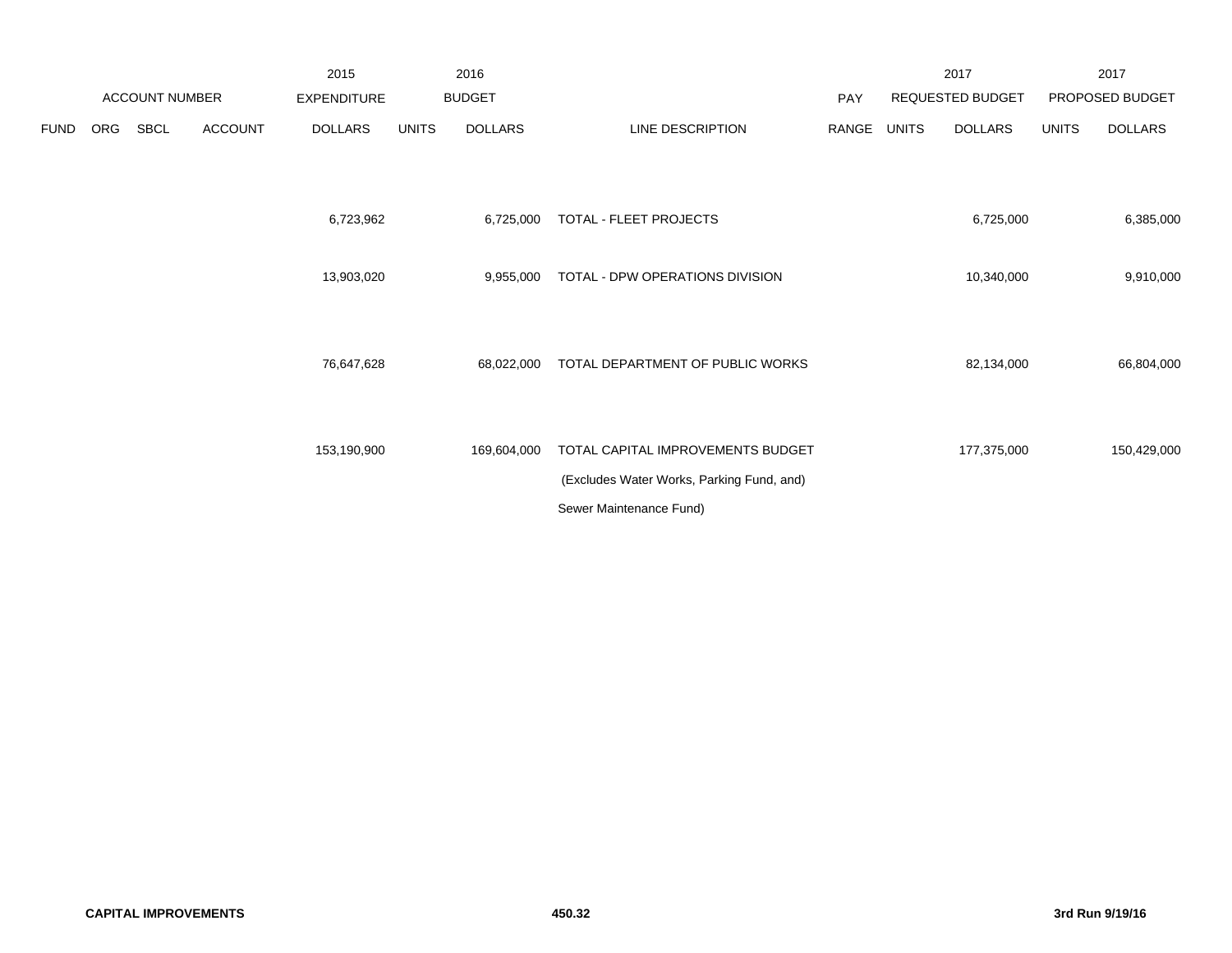|             |          |                       |                | 2015               |              | 2016           |                                              |             | 2017             |              | 2017            |
|-------------|----------|-----------------------|----------------|--------------------|--------------|----------------|----------------------------------------------|-------------|------------------|--------------|-----------------|
|             |          | <b>ACCOUNT NUMBER</b> |                | <b>EXPENDITURE</b> |              | <b>BUDGET</b>  |                                              | <b>PAY</b>  | REQUESTED BUDGET |              | PROPOSED BUDGET |
| <b>FUND</b> | ORG SBCL |                       | <b>ACCOUNT</b> | <b>DOLLARS</b>     | <b>UNITS</b> | <b>DOLLARS</b> | LINE DESCRIPTION                             | RANGE UNITS | <b>DOLLARS</b>   | <b>UNITS</b> | <b>DOLLARS</b>  |
|             |          |                       |                |                    |              |                |                                              |             |                  |              |                 |
|             |          |                       |                |                    |              |                | 2. SOURCE OF FUNDS FOR CAPITAL               |             |                  |              |                 |
|             |          |                       |                |                    |              |                | <b>IMPROVEMENTS BUDGET</b>                   |             |                  |              |                 |
|             |          |                       |                |                    |              |                | CAPITAL IMPROVEMENTS                         |             |                  |              |                 |
|             |          |                       |                |                    |              |                | FINANCING OF CAPITAL IMPROVEMENTS            |             |                  |              |                 |
|             |          |                       |                |                    |              |                | OTHER THAN WATER WORKS, SEWER                |             |                  |              |                 |
|             |          |                       |                |                    |              |                | MAINTENANCE FUND AND PARKING FUND            |             |                  |              |                 |
|             |          |                       |                |                    |              |                | General Obligation Borrowings**              |             |                  |              |                 |
|             |          |                       |                | 96,549,266         |              | 93,907,000     | New Authorizations - City Share              |             | 116,554,000      |              | 88,920,000      |
|             |          |                       |                |                    |              |                | Pub. Improvements in Tax Increment Districts |             |                  |              |                 |
|             |          |                       |                | 49,218,955         |              | 53,900,000     | <b>New Authorizations</b>                    |             | 44,000,000       |              | 44,000,000      |
|             |          |                       |                |                    |              |                |                                              |             |                  |              |                 |
|             |          |                       |                |                    |              |                | Proceeds From Borrowing to Finance           |             |                  |              |                 |
|             |          |                       |                | 1,722,502          |              | 1,548,000      | Assessable Projects-Total                    |             | 1,367,000        |              | 917,000         |
|             |          |                       |                |                    |              |                | <b>Property Taxes</b>                        |             |                  |              |                 |
|             |          |                       |                |                    |              |                |                                              |             |                  |              |                 |
|             |          |                       |                | 406,138            |              | 949,000        | Cash Levy                                    |             | 289,000          |              | 1,000,000       |
|             |          |                       |                |                    |              |                | Capital Improvements Revenues***             |             |                  |              |                 |
|             |          |                       |                | 5,294,039          |              | 19,300,000     | Cash Revenues-Total                          |             | 15,165,000       |              | 15,592,000      |
|             |          |                       |                |                    |              |                |                                              |             |                  |              |                 |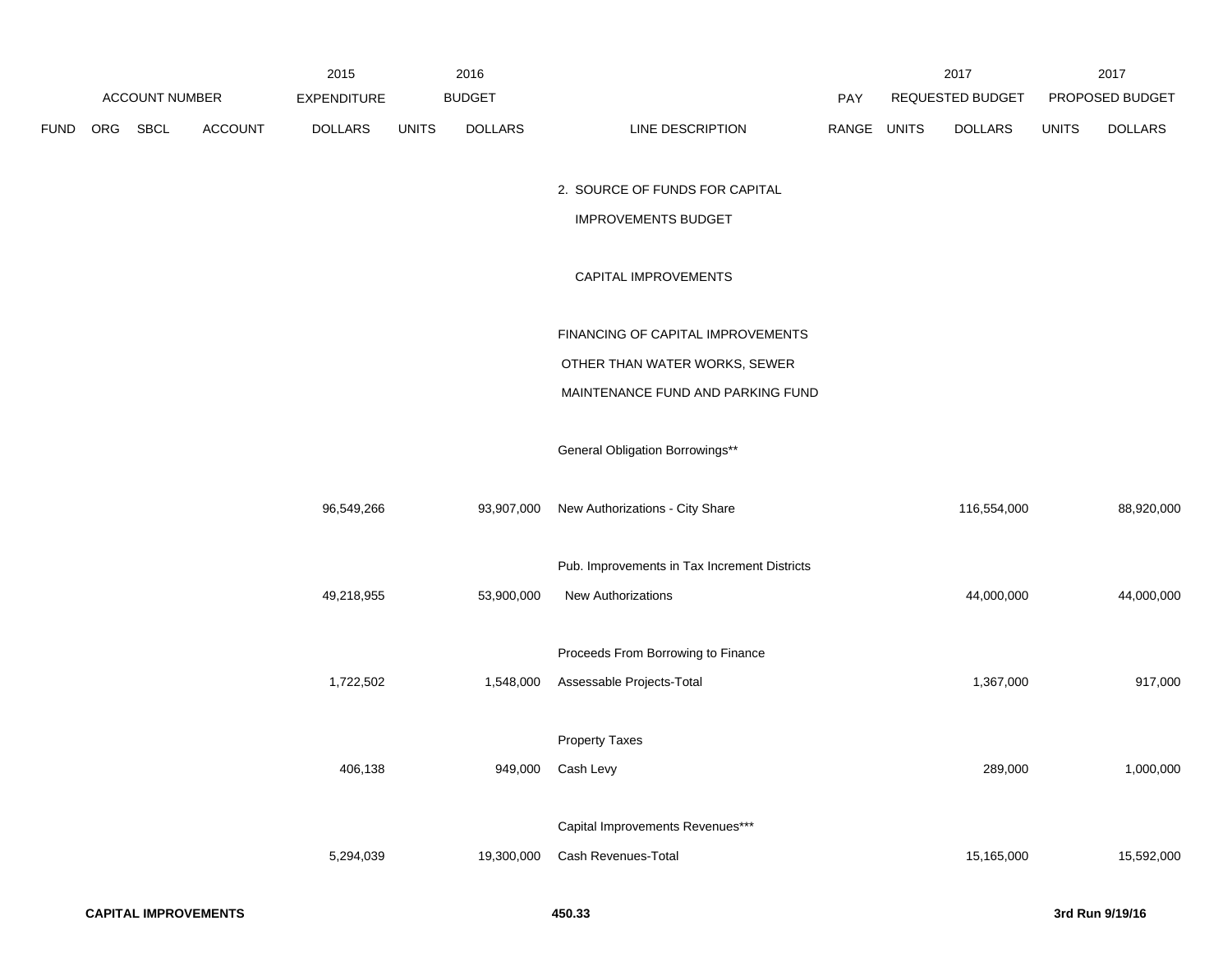|      |     |                             |                | 2015           |              | 2016            |                                                |             | 2017             |              | 2017            |
|------|-----|-----------------------------|----------------|----------------|--------------|-----------------|------------------------------------------------|-------------|------------------|--------------|-----------------|
|      |     | ACCOUNT NUMBER              |                | EXPENDITURE    |              | <b>BUDGET</b>   |                                                | PAY         | REQUESTED BUDGET |              | PROPOSED BUDGET |
| FUND | ORG | <b>SBCL</b>                 | <b>ACCOUNT</b> | <b>DOLLARS</b> | <b>UNITS</b> | <b>DOLLARS</b>  | LINE DESCRIPTION                               | RANGE UNITS | <b>DOLLARS</b>   | <b>UNITS</b> | <b>DOLLARS</b>  |
|      |     |                             |                |                |              |                 |                                                |             |                  |              |                 |
|      |     |                             |                | 153,190,900    |              | 169,604,000     | TOTAL SOURCE OF FUNDS FOR CAPITAL              |             | 177,375,000      |              | 150,429,000     |
|      |     |                             |                |                |              |                 | (Excludes Water Works, Parking Fund            |             |                  |              |                 |
|      |     |                             |                |                |              |                 | and Sewer Maintenance)                         |             |                  |              |                 |
|      |     |                             |                |                |              |                 | State & Federally funded portion of Bridge     |             |                  |              |                 |
|      |     |                             |                |                |              |                 | and Street Reconstruction projects             |             |                  |              |                 |
|      |     |                             |                |                |              | [32, 638, 000]  | (not included in budget totals)                |             | [43, 643, 000]   |              | [43, 643, 000]  |
|      |     |                             |                |                |              |                 |                                                |             |                  |              |                 |
|      |     |                             |                |                |              |                 | ** General Obligation Borrowing (Detailed)     |             |                  |              |                 |
|      |     |                             |                |                |              |                 |                                                |             |                  |              |                 |
|      |     |                             |                | 80,329,020     |              | 85,371,000      | New Authorizations - City Share                |             | 107,515,000      |              | 84,141,000      |
|      |     |                             |                |                |              |                 | New Authorizations - City Share, Grant & Aid   |             |                  |              |                 |
|      |     |                             |                | 15,970,216     |              | 8,136,000       | New Authorizations - City Share, Major Street  |             | 8,139,000        |              | 4,139,000       |
|      |     |                             |                | 250,030        |              | 400,000         | New Authorizations - City Share, Port          |             | 900,000          |              | 640,000         |
|      |     |                             |                | 96,549,266     |              | 93,907,000      | <b>Total General Obligation Borrowing</b>      |             | 116,554,000      |              | 88,920,000      |
|      |     |                             |                |                |              |                 |                                                |             |                  |              |                 |
|      |     |                             |                |                |              |                 | *** Capital Revenues (Detailed)                |             |                  |              |                 |
|      |     |                             |                |                |              |                 | Developers Out of Program Projects             |             |                  |              |                 |
|      |     |                             |                | 914,561        |              | 100,000 Streets |                                                |             |                  |              |                 |
|      |     |                             |                |                |              |                 |                                                |             |                  |              |                 |
|      |     |                             |                | 1,787,139      |              | 3,000,000       | Public Improvements in Tax Increment Districts |             | 3,500,000        |              | 3,500,000       |
|      |     |                             |                |                |              |                 | Grants and Aids                                |             |                  |              |                 |
|      |     |                             |                |                |              |                 | Grantor Share-Non City                         |             |                  |              |                 |
|      |     | <b>CAPITAL IMPROVEMENTS</b> |                |                |              |                 | 450.34                                         |             |                  |              | 3rd Run 9/19/16 |
|      |     |                             |                |                |              |                 |                                                |             |                  |              |                 |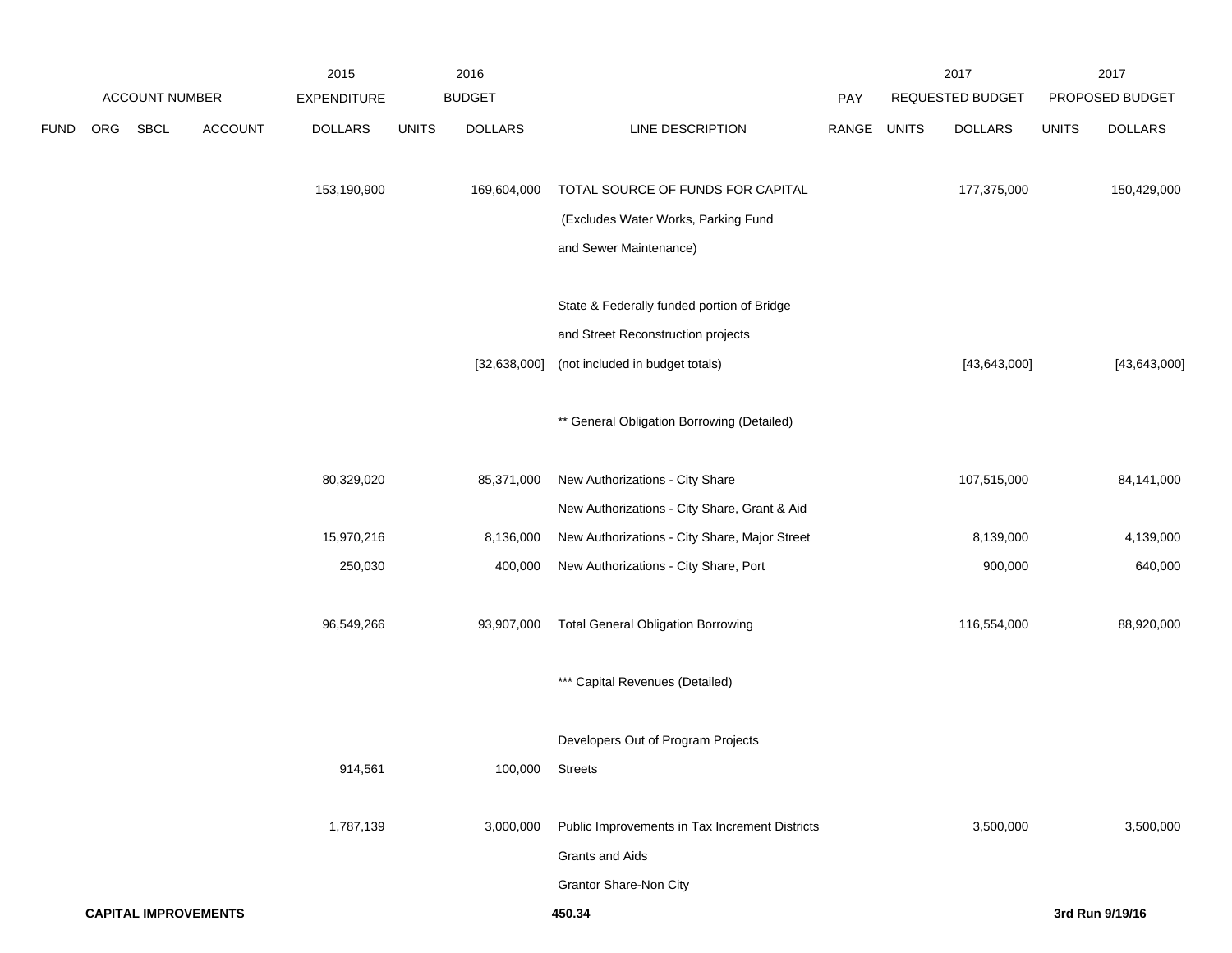|             |     |                       |                | 2015               |              | 2016           |                                                      |       |              | 2017             |              | 2017            |
|-------------|-----|-----------------------|----------------|--------------------|--------------|----------------|------------------------------------------------------|-------|--------------|------------------|--------------|-----------------|
|             |     | <b>ACCOUNT NUMBER</b> |                | <b>EXPENDITURE</b> |              | <b>BUDGET</b>  |                                                      | PAY   |              | REQUESTED BUDGET |              | PROPOSED BUDGET |
| <b>FUND</b> | ORG | SBCL                  | <b>ACCOUNT</b> | <b>DOLLARS</b>     | <b>UNITS</b> | <b>DOLLARS</b> | LINE DESCRIPTION                                     | RANGE | <b>UNITS</b> | <b>DOLLARS</b>   | <b>UNITS</b> | <b>DOLLARS</b>  |
|             |     |                       |                | 2,592,339          |              | 16,200,000     | Cash Revenues                                        |       |              | 11,665,000       |              | 12,092,000      |
|             |     |                       |                | 5,294,039          |              | 19,300,000     | <b>Total Capital Revenues</b><br>Cash Revenues-Total |       |              | 15,165,000       |              | 15,592,000      |
|             |     |                       |                |                    |              |                |                                                      |       |              |                  |              |                 |
|             |     |                       |                |                    |              |                | Property Tax Levy (Detailed)                         |       |              |                  |              |                 |
|             |     |                       |                | 406,138            |              | 949,000        | Property Tax - Cash Levy                             |       |              | 289,000          |              | 1,000,000       |
|             |     |                       |                |                    |              |                | Property Tax - Cash Levy, Port                       |       |              |                  |              |                 |
|             |     |                       |                | 406,138            |              | 949,000        | Total Property Tax Levy - Total                      |       |              | 289,000          |              | 1,000,000       |

(B) Not Included in Budget Totals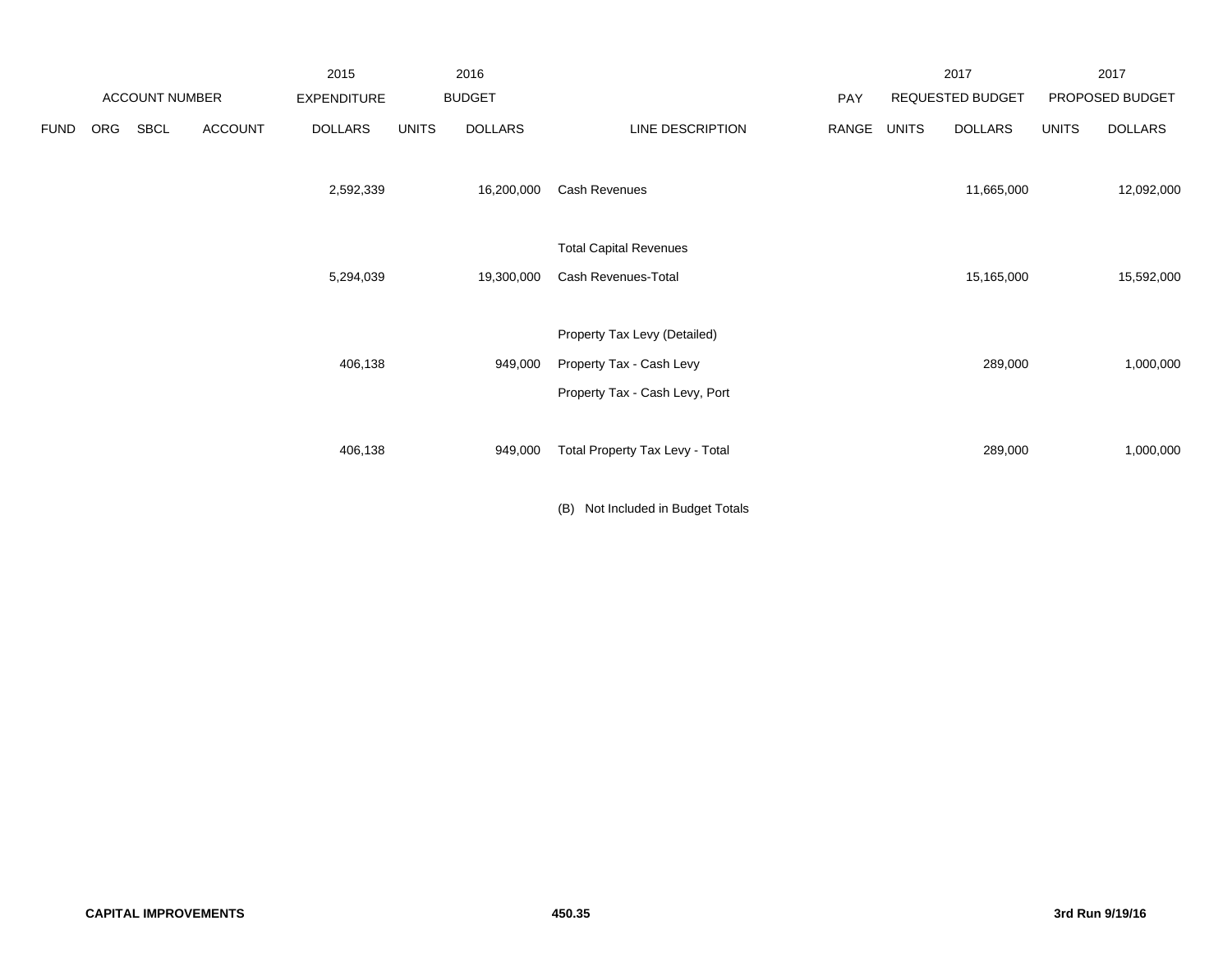|      |     |                |                | 2015               |              | 2016           |                                           |             | 2017             |              | 2017            |  |
|------|-----|----------------|----------------|--------------------|--------------|----------------|-------------------------------------------|-------------|------------------|--------------|-----------------|--|
|      |     | ACCOUNT NUMBER |                | <b>EXPENDITURE</b> |              | <b>BUDGET</b>  |                                           | PAY         | REQUESTED BUDGET |              | PROPOSED BUDGET |  |
| FUND | ORG | SBCL           | <b>ACCOUNT</b> | <b>DOLLARS</b>     | <b>UNITS</b> | <b>DOLLARS</b> | LINE DESCRIPTION                          | RANGE UNITS | <b>DOLLARS</b>   | <b>UNITS</b> | <b>DOLLARS</b>  |  |
|      |     |                |                |                    |              |                |                                           |             |                  |              |                 |  |
|      |     |                |                |                    |              |                | D. CITY DEBT FUNDS                        |             |                  |              |                 |  |
|      |     |                |                |                    |              |                | (INCLUDING SCHOOL PURPOSES)               |             |                  |              |                 |  |
|      |     |                |                |                    |              |                |                                           |             |                  |              |                 |  |
|      |     |                |                |                    |              |                | 1. BUDGET FOR CITY DEBT                   |             |                  |              |                 |  |
|      |     |                |                |                    |              |                |                                           |             |                  |              |                 |  |
|      |     |                |                | 134,453,674        |              | 120,153,434    | Bonded Debt (Principal - maturing)        |             | 121,592,239      |              | 121,592,239     |  |
|      |     |                |                | 36,606,000         |              | 38,337,090     | Bonded Debt (Interest - expense)          |             | 40,233,105       |              | 40,233,105      |  |
|      |     |                |                |                    |              | 230,000        | Bonded Debt (Fees)                        |             | 280,000          |              | 280,000         |  |
|      |     |                |                | 1,180,000          |              | 706,200        | Bonded Debt (Issuance Expenses)           |             | 786,200          |              | 786,200         |  |
|      |     |                |                | 125,000,000        |              | 120,000,000    | Bonded Debt (Principal - Offset)          |             | 120,000,000      |              | 120,000,000     |  |
|      |     |                |                |                    |              | 5,000,000      | Bonded Debt (Interest - Premium)          |             | 5,000,000        |              | 5,000,000       |  |
|      |     |                |                |                    |              | 1,000,000      | Bonded Debt (Issuance Expenses - Premium) |             | 1,000,000        |              | 1,000,000       |  |
|      |     |                |                |                    |              |                |                                           |             |                  |              |                 |  |
|      |     |                |                | 297,239,674        |              | 285,426,724    | Subtotal City Debt                        |             | 288,891,544      |              | 288,891,544     |  |
|      |     |                |                |                    |              |                |                                           |             |                  |              |                 |  |
|      |     |                |                |                    |              |                | Prepayment Deduction (From Public         |             |                  |              |                 |  |
|      |     |                |                | (5,500,000)        |              | (7,000,000)    | Debt Amortization Fund)                   |             | (4,500,000)      |              | (6,500,000)     |  |
|      |     |                |                |                    |              |                |                                           |             |                  |              |                 |  |
|      |     |                |                | (2,646,000)        |              | (418, 876)     | <b>Special Assessments</b>                |             | (105, 931)       |              | (105, 931)      |  |
|      |     |                |                |                    |              |                |                                           |             |                  |              |                 |  |
|      |     |                |                | 289,093,674        |              | 278,007,848    | TOTAL BUDGET FOR CITY DEBT                |             | 284,285,613      |              | 282,285,613     |  |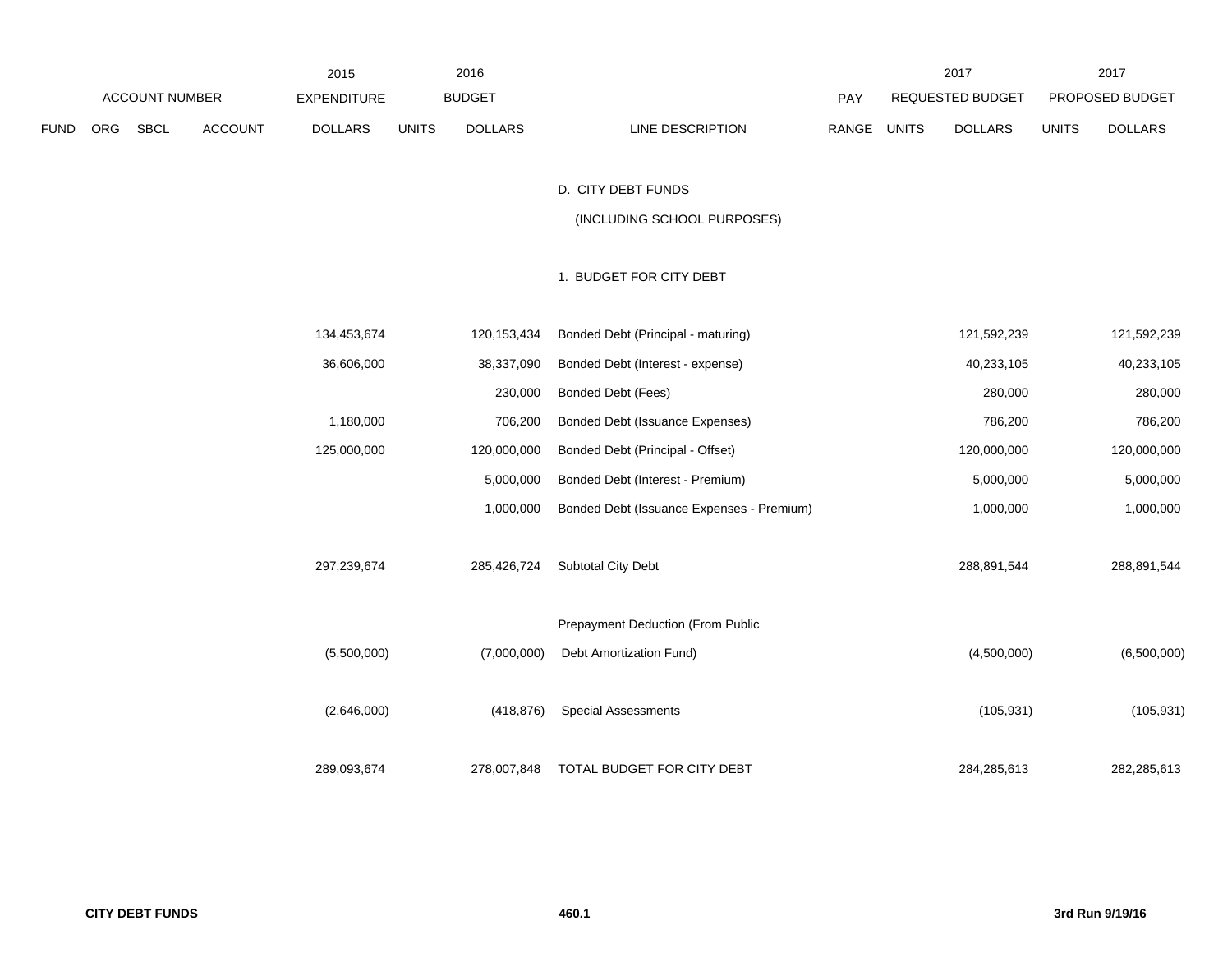|             |                |      |                | 2015           |              | 2016          |                                  |              | 2017                    |              | 2017                   |
|-------------|----------------|------|----------------|----------------|--------------|---------------|----------------------------------|--------------|-------------------------|--------------|------------------------|
|             | ACCOUNT NUMBER |      |                | EXPENDITURE    |              | <b>BUDGET</b> | <b>PAY</b>                       |              | <b>REQUESTED BUDGET</b> |              | <b>PROPOSED BUDGET</b> |
| <b>FUND</b> | <b>ORG</b>     | SBCL | <b>ACCOUNT</b> | <b>DOLLARS</b> | <b>UNITS</b> | DOLLARS       | <b>RANGE</b><br>LINE DESCRIPTION | <b>UNITS</b> | <b>DOLLARS</b>          | <b>UNITS</b> | <b>DOLLARS</b>         |

# 2. SOURCE OF FUNDS FOR CITY DEBT

| 48,442,700  | 37,710,291  | Revenues                                              | 33,804,652  | 33,804,652  |
|-------------|-------------|-------------------------------------------------------|-------------|-------------|
| 28,160,000  | 22,237,062  | TID Increments From Prior Year                        | 28,373,966  | 28,373,966  |
|             |             | (Includes capitalized interest & TID Loan Repayments) |             |             |
| 30,011,000  | 30,900,130  | Delinquent Tax Revenues                               | 28,833,790  | 28,833,790  |
| 125,000,000 | 126,000,000 | <b>Offset and Premium</b>                             | 126,000,000 | 126,000,000 |
|             |             |                                                       |             |             |
| 231,613,700 | 216,847,483 | Subtotal                                              | 217,012,408 | 217,012,408 |
|             |             |                                                       |             |             |
| 57,832,996  | 61,160,365  | Property Tax Levy                                     | 67,273,205  | 65,273,205  |
|             |             |                                                       |             |             |
| 289,446,696 | 278.007.848 | TOTAL SOURCE OF FUNDS FOR CITY DEBT                   | 284,285,613 | 282,285,613 |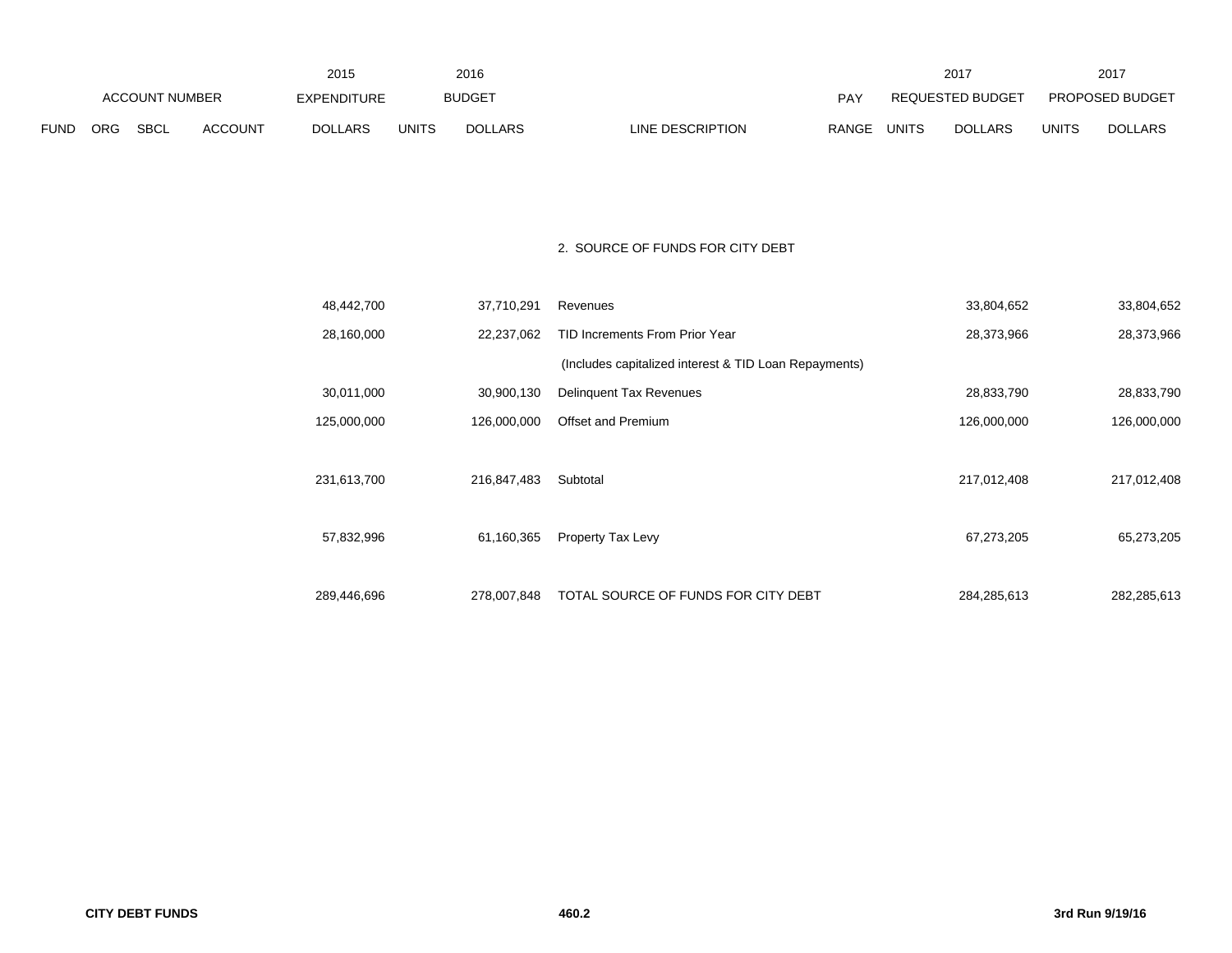|             |      |                |         | 2015               |              | 2016           |                                                                                                                                                                                                                                        |             | 2017             |              | 2017            |
|-------------|------|----------------|---------|--------------------|--------------|----------------|----------------------------------------------------------------------------------------------------------------------------------------------------------------------------------------------------------------------------------------|-------------|------------------|--------------|-----------------|
|             |      | ACCOUNT NUMBER |         | <b>EXPENDITURE</b> |              | <b>BUDGET</b>  |                                                                                                                                                                                                                                        | PAY         | REQUESTED BUDGET |              | PROPOSED BUDGET |
| <b>FUND</b> | ORG  | <b>SBCL</b>    | ACCOUNT | <b>DOLLARS</b>     | <b>UNITS</b> | <b>DOLLARS</b> | LINE DESCRIPTION                                                                                                                                                                                                                       | RANGE UNITS | <b>DOLLARS</b>   | <b>UNITS</b> | <b>DOLLARS</b>  |
|             |      |                |         |                    |              |                | F. COMMON COUNCIL CONTINGENT FUND                                                                                                                                                                                                      |             |                  |              |                 |
|             |      |                |         |                    |              |                | 1. BUDGET FOR COMMON COUNCIL<br><b>CONTINGENT FUND</b>                                                                                                                                                                                 |             |                  |              |                 |
|             |      |                |         |                    |              |                | Total Budget for Common Council                                                                                                                                                                                                        |             |                  |              |                 |
| 0001        | 9990 | C001           | 006300  | [3,797,914]        |              | 5,000,000      | Contingent Fund                                                                                                                                                                                                                        |             | 5,000,000        |              | 5,000,000       |
|             |      |                |         |                    |              |                | For emergency or other purposes which may arise<br>during the year requiring the expenditure of money<br>in addition to the amount provided for the several<br>purposes for which no express provision has been<br>made in the budget. |             |                  |              |                 |
| 0001        | 9990 |                | 009010  | 5,000,000          |              | 5,000,000      | 2. SOURCE OF FUNDS FOR COMMON<br>COUNCIL CONTINGENT FUND<br>Property Tax Levy                                                                                                                                                          |             | 5,000,000        |              | 5,000,000       |
|             |      |                |         |                    |              |                | Expenditure experience represents transfers and<br>expenditures authorized by resolution.                                                                                                                                              |             |                  |              |                 |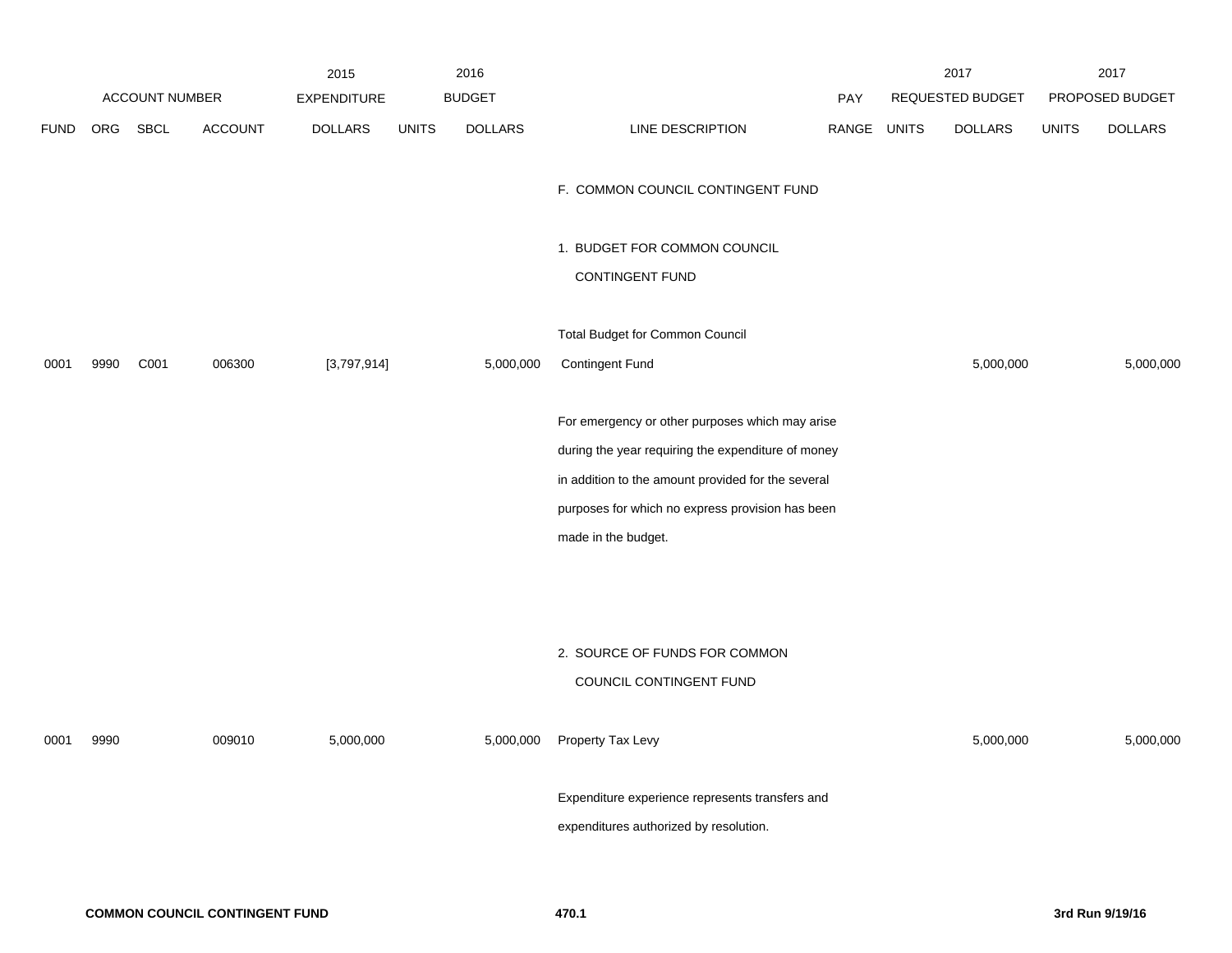|      |                |      |                | 2015               |              | 2016           |                           |       | 2017                    |              | 2017                   |
|------|----------------|------|----------------|--------------------|--------------|----------------|---------------------------|-------|-------------------------|--------------|------------------------|
|      | ACCOUNT NUMBER |      |                | <b>EXPENDITURE</b> |              | <b>BUDGET</b>  | PAY                       |       | <b>REQUESTED BUDGET</b> |              | <b>PROPOSED BUDGET</b> |
| FUND | <b>ORG</b>     | SBCL | <b>ACCOUNT</b> | <b>DOLLARS</b>     | <b>UNITS</b> | <b>DOLLARS</b> | RANGE<br>LINE DESCRIPTION | UNITS | <b>DOLLARS</b>          | <b>UNITS</b> | <b>DOLLARS</b>         |

ENTERPRISE FUND - PARKING

## G. PARKING FUND

1. BUDGET FOR PARKING

#### OPERATING & MAINTENANCE EXPENSES

## SALARIES & WAGES

### PARKING ADMINISTRATION/ METERS

|   | 99.972  | <b>Parking Operations Manager</b>     | 1JX |   | 99,753  |   | 99,753  |
|---|---------|---------------------------------------|-----|---|---------|---|---------|
| 1 | 74.804  | Parking Financial Manager (Y)         | 1FX |   | 62,338  |   | 62,338  |
| 1 | 53.519  | <b>Parking Operations Supervisor</b>  | 1DX |   | 57,499  |   | 57,499  |
| 1 | 58.116  | <b>Parking Operations Coordinator</b> | 2FN |   | 58,116  | 1 | 58,116  |
| 1 | 48.590  | Accounting Program Assistant III      | 5GN |   | 49,562  |   | 49,562  |
| 1 | 41.389  | <b>Accounting Assistant II</b>        | 6HN | 1 | 37,830  |   | 37,830  |
| 1 | 46.886  | Parking Meter Technician - Lead       | 3GN |   | 47.824  | 1 | 42,880  |
| 3 | 133.531 | Parking Meter Technician              | 3DN | 3 | 136.201 | 3 | 136,201 |
|   | 29,702  | Graduate Intern                       | 9PN |   | 29,702  |   |         |

#### PARKING ENFORCEMENT/INFORMATION DESK

|   | 96.637  | Parking Enforcement Manager           | 1GX |   | 96.637  | 96.637  |
|---|---------|---------------------------------------|-----|---|---------|---------|
|   | 114.587 | Parking Enforcement Asst. Manager     | 1CX |   | 114.587 | 114.587 |
| 4 | 196.090 | <b>Parking Enforcement Supervisor</b> | 1AX | 4 | 197.202 | 197,202 |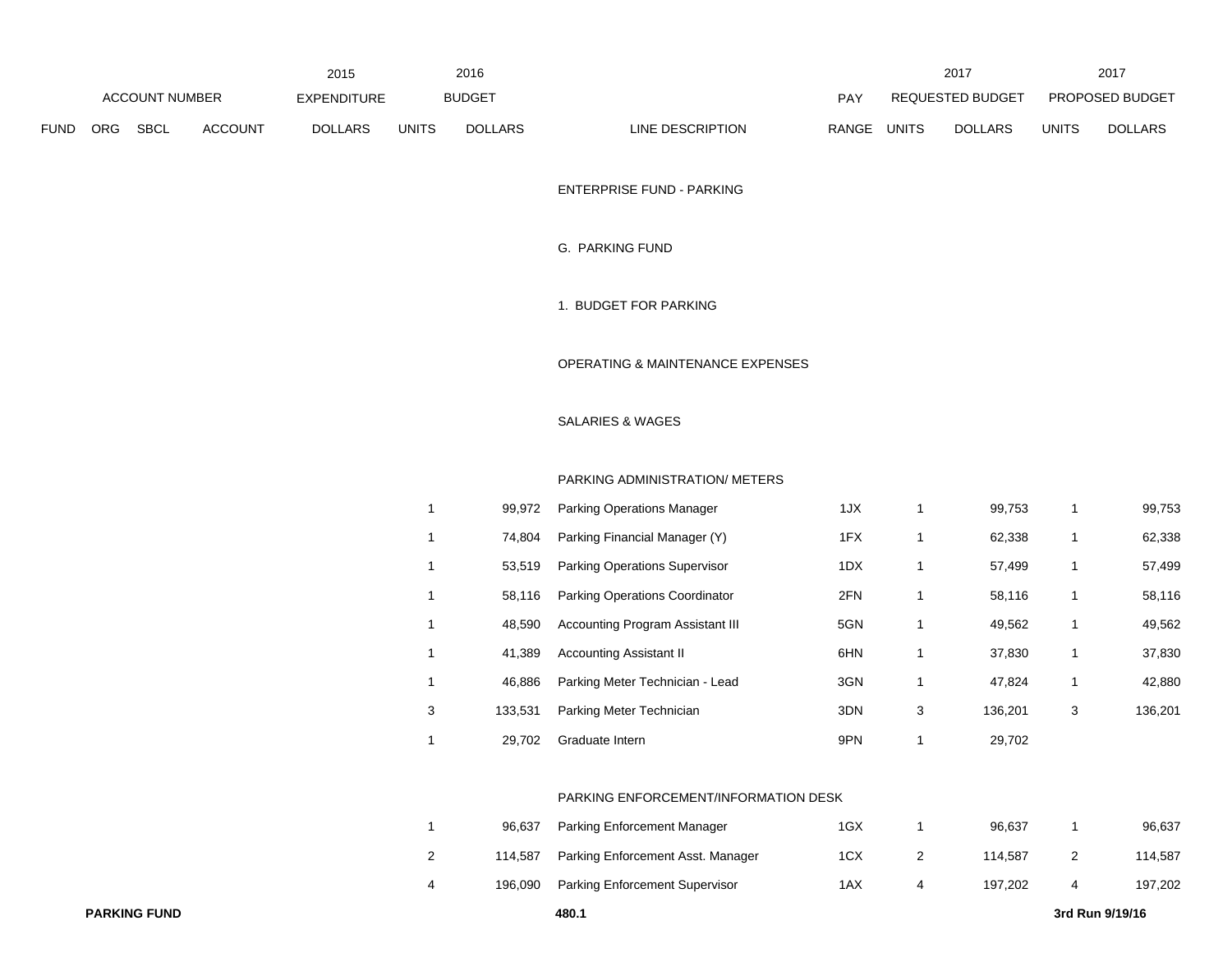|             |     |                     |                | 2015               |                  | 2016           |                                     |             |                  | 2017             |                | 2017            |
|-------------|-----|---------------------|----------------|--------------------|------------------|----------------|-------------------------------------|-------------|------------------|------------------|----------------|-----------------|
|             |     | ACCOUNT NUMBER      |                | <b>EXPENDITURE</b> |                  | <b>BUDGET</b>  |                                     | PAY         |                  | REQUESTED BUDGET |                | PROPOSED BUDGET |
| <b>FUND</b> | ORG | <b>SBCL</b>         | <b>ACCOUNT</b> | <b>DOLLARS</b>     | <b>UNITS</b>     | <b>DOLLARS</b> | LINE DESCRIPTION                    | RANGE UNITS |                  | <b>DOLLARS</b>   | <b>UNITS</b>   | <b>DOLLARS</b>  |
|             |     |                     |                |                    |                  |                |                                     |             |                  |                  |                |                 |
|             |     |                     |                |                    |                  |                | Database Analyst                    | 2JX         | $\mathbf{1}$     | 62,338           |                |                 |
|             |     |                     |                |                    | 4                | 161,293        | Lead Parking Checker                | 6IN         | 4                | 159,992          | 4              | 159,992         |
|             |     |                     |                |                    | 60               | 2,094,443      | Parking Checker                     | 6GN         | 60               | 2,109,794        | 58             | 2,048,248       |
|             |     |                     |                |                    | 8                | 331,784        | <b>Communications Assistant III</b> | 6HN         | 8                | 327,758          | 8              | 327,758         |
|             |     |                     |                |                    | 5                | 226,905        | <b>Communications Assistant IV</b>  | 6JN         | 5                | 231,443          | $\,$ 5 $\,$    | 231,443         |
|             |     |                     |                |                    | $\mathbf{1}$     | 38,379         | Office Assistant IV                 | 6HN         | 1                | 36,164           | $\mathbf{1}$   | 36,164          |
|             |     |                     |                |                    |                  |                | <b>TOW LOT</b>                      |             |                  |                  |                |                 |
|             |     |                     |                |                    | $\mathbf{1}$     | 90,660         | Tow Lot Manager (Y)                 | 1FX         | $\mathbf{1}$     | 90,660           | $\mathbf{1}$   | 90,660          |
|             |     |                     |                |                    | $\mathbf{1}$     |                | Tow Lot Assistant Manager           | 1CX         | 1                | 51,469           | $\mathbf{1}$   | 51,469          |
|             |     |                     |                |                    | $\mathbf{1}$     | 51,469         | Tow Lot Supervisor                  | 1AX         |                  |                  |                |                 |
|             |     |                     |                |                    |                  | 51,590         |                                     |             | 1                | 51,590           | $\mathbf{1}$   | 51,590          |
|             |     |                     |                |                    | $\overline{c}$   | 92,599         | Tow Lot Assistant IV                | 5EN         | $\boldsymbol{2}$ | 94,451           | $\overline{c}$ | 94,451          |
|             |     |                     |                |                    | $\mathbf{1}$     | 42,587         | Tow Lot Crew Leader                 | 8FN         | $\mathbf{1}$     | 43,438           | $\mathbf{1}$   | 43,438          |
|             |     |                     |                |                    | $\overline{7}$   | 264,810        | Tow Lot Assistant III               | 6HN         | $\overline{7}$   | 252,115          | $\overline{7}$ | 252,115         |
|             |     |                     |                |                    | $10$             | 389,701        | Tow Lot Attendant                   | 8DN         | 10               | 354,810          | 10             | 354,810         |
|             |     |                     |                |                    | $\boldsymbol{2}$ | 67,715         | Tow Lot Attendant (Aux.)            | 8DN         | 2                | 73,686           | $\overline{c}$ | 69,069          |
|             |     |                     |                |                    |                  |                |                                     |             |                  |                  |                |                 |
|             |     |                     |                | 4,676,420          | 121              | 4,897,758      | <b>Total Before Adjustments</b>     |             | 122              | 4,926,959        | 118            | 4,763,812       |
|             |     |                     |                |                    |                  |                | Salary & Wage Rate Changes          |             |                  |                  |                |                 |
|             |     |                     |                | 45,031             |                  | 100,000        | Overtime Compensated*               |             |                  | 102,000          |                | 102,000         |
|             |     |                     |                |                    |                  | (97, 955)      | Personnel Cost Adjustment           |             |                  | (98, 539)        |                | (119, 021)      |
|             |     |                     |                | 4,721,451          | 121              | 4,899,803      | Gross Salaries & Wages Total        |             | 122              | 4,930,420        | 118            | 4,746,791       |
|             |     | <b>PARKING FUND</b> |                |                    |                  |                | 480.2                               |             |                  |                  |                | 3rd Run 9/19/16 |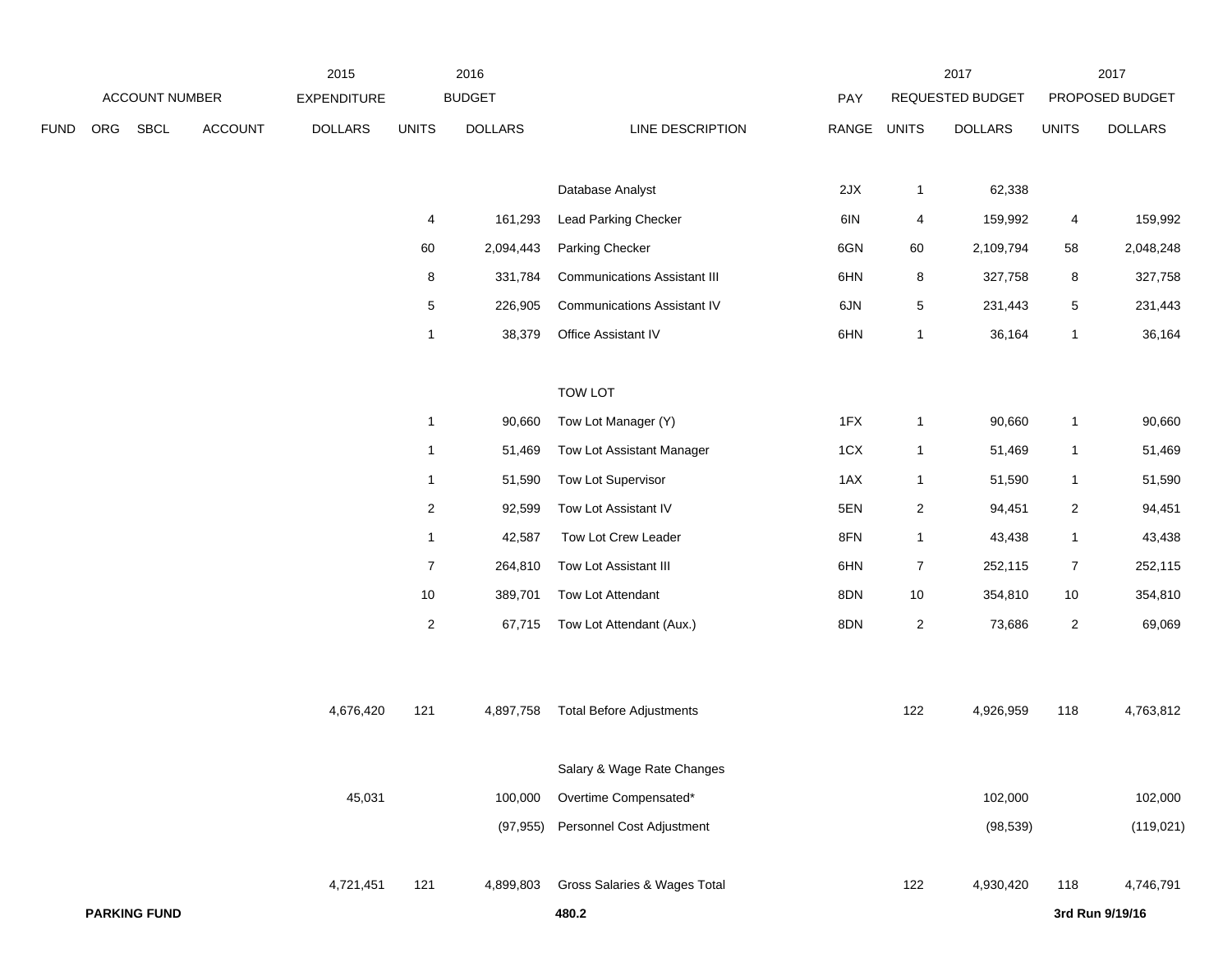|             |      |                       |                | 2015               |              | 2016           |                                                                           |             |        | 2017             |              | 2017            |
|-------------|------|-----------------------|----------------|--------------------|--------------|----------------|---------------------------------------------------------------------------|-------------|--------|------------------|--------------|-----------------|
|             |      | <b>ACCOUNT NUMBER</b> |                | <b>EXPENDITURE</b> |              | <b>BUDGET</b>  |                                                                           | PAY         |        | REQUESTED BUDGET |              | PROPOSED BUDGET |
| <b>FUND</b> | ORG  | SBCL                  | <b>ACCOUNT</b> | <b>DOLLARS</b>     | <b>UNITS</b> | <b>DOLLARS</b> | LINE DESCRIPTION                                                          | RANGE UNITS |        | <b>DOLLARS</b>   | <b>UNITS</b> | <b>DOLLARS</b>  |
|             |      |                       |                |                    |              |                |                                                                           |             |        |                  |              |                 |
|             |      |                       |                |                    |              |                | Reimbursable Services Deduction                                           |             |        |                  |              |                 |
|             |      |                       |                |                    |              |                | Capital Improvements Deduction                                            |             |        |                  |              |                 |
|             |      |                       |                |                    |              |                | Grants & Aids Deduction                                                   |             |        |                  |              |                 |
|             |      |                       |                |                    |              |                |                                                                           |             |        |                  |              |                 |
| 0450        | 6610 | R999                  | 006000         | 4,721,451          | 121          | 4,899,803      | NET SALARIES & WAGES TOTAL*                                               |             | 122    | 4,930,420        | 118          | 4,746,791       |
|             |      |                       |                |                    | 118.75       |                | O&M FTE'S                                                                 |             | 118.75 |                  | 116.25       |                 |
|             |      |                       |                |                    |              |                | NON-O&M FTE'S                                                             |             |        |                  |              |                 |
|             |      |                       |                |                    |              |                |                                                                           |             |        |                  |              |                 |
|             |      |                       |                |                    |              |                | (Y) Required to file a statement of economic interests in accordance with |             |        |                  |              |                 |
|             |      |                       |                |                    |              |                | the Milwaukee Code of Ordinances Chapter 303-Code of Ethics.              |             |        |                  |              |                 |
| 0450        | 6610 | R999                  | 006180         | 1,971,838          |              | 2,008,919      | ESTIMATED EMPLOYEE FRINGE BENEFITS                                        |             |        | 2,218,689        |              | 2,136,056       |
|             |      |                       |                |                    |              |                | OPERATING EXPENDITURES                                                    |             |        |                  |              |                 |
| 0450        | 6610 | R999                  | 630100         | 52,089             |              | 70,000         | <b>General Office Expense</b>                                             |             |        | 70,000           |              | 70,000          |
| 0450        | 6610 | R999                  | 630500         | 24,221             |              | 10,000         | Tools & Machinery Parts                                                   |             |        | 30,000           |              | 30,000          |
| 0450        | 6610 | R999                  | 631000         | 60,657             |              | 35,000         | <b>Construction Supplies</b>                                              |             |        | 75,000           |              | 75,000          |
| 0450        | 6610 | R999                  | 631500         | 601,610            |              | 786,000        | Energy                                                                    |             |        | 751,500          |              | 716,650         |
| 0450        | 6610 | R999                  | 632000         | 91,751             |              | 125,000        | <b>Other Operating Supplies</b>                                           |             |        | 125,000          |              | 125,000         |
| 0450        | 6610 | R999                  | 632500         | 147,831            |              | 155,000        | <b>Facility Rental</b>                                                    |             |        | 155,000          |              | 155,000         |
| 0450        | 6610 | R999                  | 633000         | 5,389              |              | 5,000          | Vehicle Rental                                                            |             |        | 5,000            |              | 5,000           |
| 0450        | 6610 | R999                  | 633500         | 30,126             |              | 40,000         | Non-Vehicle Equipment Rental                                              |             |        | 40,000           |              | 40,000          |
| 0450        | 6610 | R999                  | 634000         | 7,034,922          |              | 6,800,000      | <b>Professional Services</b>                                              |             |        | 7,025,000        |              | 6,892,000       |
|             |      | <b>PARKING FUND</b>   |                |                    |              |                | 480.3                                                                     |             |        |                  |              | 3rd Run 9/19/16 |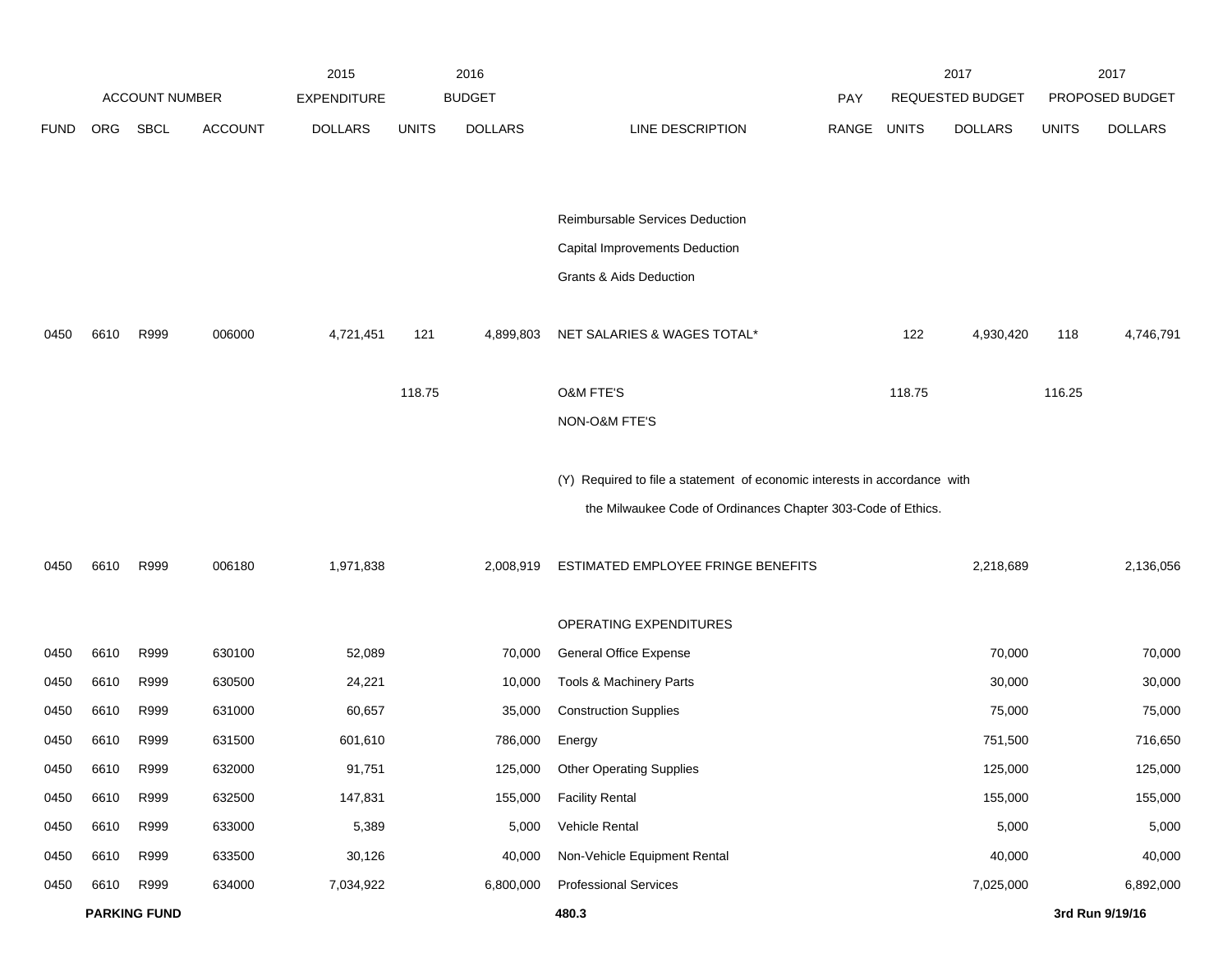|             | <b>ACCOUNT NUMBER</b> |                     | 2015           | 2016                                 |              |                                 |                                    | 2017<br>REQUESTED BUDGET |              | 2017<br>PROPOSED BUDGET |              |                 |
|-------------|-----------------------|---------------------|----------------|--------------------------------------|--------------|---------------------------------|------------------------------------|--------------------------|--------------|-------------------------|--------------|-----------------|
| <b>FUND</b> | ORG                   | <b>SBCL</b>         | <b>ACCOUNT</b> | <b>EXPENDITURE</b><br><b>DOLLARS</b> | <b>UNITS</b> | <b>BUDGET</b><br><b>DOLLARS</b> | LINE DESCRIPTION                   | PAY<br>RANGE             | <b>UNITS</b> | <b>DOLLARS</b>          | <b>UNITS</b> | <b>DOLLARS</b>  |
|             |                       |                     |                |                                      |              |                                 |                                    |                          |              |                         |              |                 |
| 0450        | 6610                  | R999                | 634500         |                                      |              | 5,000                           | Information Technology Services    |                          |              | 5,000                   |              | 5,000           |
| 0450        | 6610                  | R999                | 635000         | 881,401                              |              | 1,000,000                       | <b>Property Services</b>           |                          |              | 1,000,000               |              | 1,000,000       |
| 0450        | 6610                  | R999                | 635500         | 873                                  |              | 60,000                          | Infrastructure Services            |                          |              | 60,000                  |              | 60,000          |
| 0450        | 6610                  | R999                | 636000         | 25,243                               |              | 18,000                          | Vehicle Repair Services            |                          |              | 20,000                  |              | 20,000          |
| 0450        | 6610                  | R999                | 636500         | 3,948,596                            |              | 4,000,000                       | <b>Other Operating Services</b>    |                          |              | 4,200,000               |              | 4,200,000       |
| 0450        | 6610                  | R999                | 637000         |                                      |              |                                 | Loans and Grants                   |                          |              |                         |              |                 |
| 0450        | 6610                  | R999                | 637501         | 1,500,352                            |              | 1,650,000                       | <b>Reimburse Other Departments</b> |                          |              | 1,650,000               |              | 1,650,000       |
|             |                       |                     |                |                                      |              |                                 |                                    |                          |              |                         |              |                 |
| 0450        | 6610                  | R999                | 006300         | 14,405,061                           |              | 14,759,000                      | OPERATING EXPENDITURES TOTAL*      |                          |              | 15,211,500              |              | 15,043,650      |
|             |                       |                     |                |                                      |              |                                 |                                    |                          |              |                         |              |                 |
| 0450        | 6610                  | R999                | 006300         |                                      |              |                                 | <b>EQUIPMENT PURCHASES</b>         |                          |              |                         |              |                 |
|             |                       |                     |                |                                      |              |                                 |                                    |                          |              |                         |              |                 |
|             |                       |                     |                |                                      |              |                                 | <b>Additional Equipment</b>        |                          |              |                         |              |                 |
|             |                       |                     |                |                                      |              |                                 |                                    |                          |              |                         |              |                 |
|             |                       |                     |                |                                      |              |                                 | Subtotal - Additional Equipment    |                          |              |                         |              |                 |
|             |                       |                     |                |                                      |              |                                 |                                    |                          |              |                         |              |                 |
|             |                       |                     |                |                                      |              |                                 | <b>Replacement Equipment</b>       |                          |              |                         |              |                 |
|             |                       |                     |                |                                      |              | 5,000                           | Office Furniture                   |                          |              | 22,731                  |              | 22,731          |
|             |                       |                     |                |                                      | $\mathbf{1}$ | 30,000                          | Security Camera Storage System     |                          |              |                         |              |                 |
|             |                       |                     |                |                                      | 6            | 240,000                         | Auto-Jeeps                         |                          |              |                         |              |                 |
|             |                       |                     |                |                                      | $\mathbf{1}$ | 15,000                          | Sedan                              |                          |              |                         |              |                 |
|             |                       |                     |                |                                      |              |                                 | Pick-up Truck with V Plow          |                          | $\mathbf{1}$ | 35,000                  | $\mathbf{1}$ | 35,000          |
|             |                       |                     |                |                                      |              |                                 | Truck/Pickup/SUV                   |                          | $\mathbf{1}$ | 33,000                  | $\mathbf{1}$ |                 |
|             |                       |                     |                |                                      | $\mathbf{1}$ | 110,000                         | Step Van                           |                          |              |                         |              |                 |
|             |                       |                     |                |                                      | $\mathbf{1}$ | 1,800                           | Laptops                            |                          |              |                         |              |                 |
|             |                       | <b>PARKING FUND</b> |                |                                      |              |                                 | 480.4                              |                          |              |                         |              | 3rd Run 9/19/16 |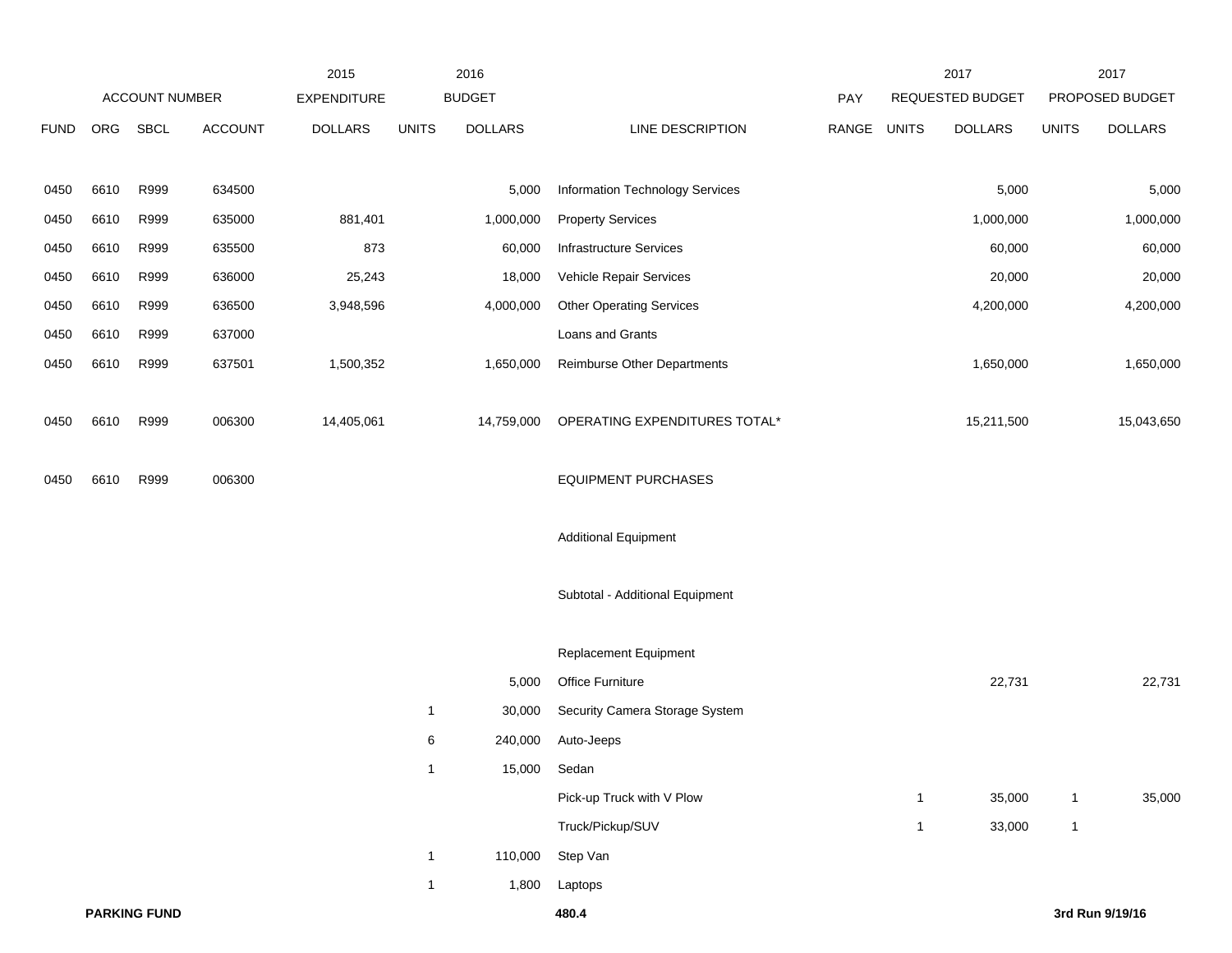|             |                       |      |                    | 2015           |                | 2016           |                                                  |       |                  | 2017           |                 | 2017           |
|-------------|-----------------------|------|--------------------|----------------|----------------|----------------|--------------------------------------------------|-------|------------------|----------------|-----------------|----------------|
|             | <b>ACCOUNT NUMBER</b> |      | <b>EXPENDITURE</b> | <b>BUDGET</b>  |                |                | PAY                                              |       | REQUESTED BUDGET |                | PROPOSED BUDGET |                |
| <b>FUND</b> | ORG                   | SBCL | <b>ACCOUNT</b>     | <b>DOLLARS</b> | <b>UNITS</b>   | <b>DOLLARS</b> | LINE DESCRIPTION                                 | RANGE | <b>UNITS</b>     | <b>DOLLARS</b> | <b>UNITS</b>    | <b>DOLLARS</b> |
|             |                       |      |                    |                |                |                |                                                  |       |                  |                |                 |                |
|             |                       |      |                    |                | $\overline{2}$ | 5,000          | Laptops - rugged                                 |       |                  |                |                 |                |
|             |                       |      |                    |                |                |                | <b>Bicycles and Equipment</b>                    |       | 4                | 5,000          | 4               | 5,000          |
|             |                       |      |                    |                | $\overline{2}$ | 1,800          | Printers -tier 1                                 |       |                  |                |                 |                |
|             |                       |      |                    |                | 30             | 28,500         | Computers - PCs                                  |       |                  |                |                 |                |
|             |                       |      |                    |                |                |                | Interactive Video Monitor                        |       | $\mathbf{1}$     | 5,500          | 1               | 5,500          |
|             |                       |      |                    |                |                |                | Mowing/Grass Trimming Unit                       |       | $\overline{1}$   | 640            | $\mathbf 1$     | 640            |
|             |                       |      |                    |                |                |                | Meter Hoods                                      |       | 2,000            | 20,000         | 2,000           | 20,000         |
|             |                       |      |                    |                |                |                |                                                  |       |                  |                |                 |                |
|             |                       |      |                    | 95,936         | 44             | 437,100        | Subtotal - Replacement Equipment                 |       | 2,008            | 121,871        | 2,008           | 88,871         |
|             |                       |      |                    |                |                |                |                                                  |       |                  |                |                 |                |
| 0450        | 6610                  | R999 | 006800             | 95,936         | 44             | 437,100        | EQUIPMENT PURCHASES TOTAL*                       |       | 2,008            | 121,871        | 2,008           | 88,871         |
|             |                       |      |                    |                |                |                |                                                  |       |                  |                |                 |                |
|             |                       |      |                    |                |                |                | SPECIAL FUNDS                                    |       |                  |                |                 |                |
| 0450        | 6610                  | R661 | 006300             |                |                | 3,050,000      | Payment to Debt Service*                         |       |                  | 3,100,000      |                 | 3,100,000      |
| 0450        | 6610                  | R663 | 006300             | 1,669,268      |                | 1,598,000      | Payment in Lieu of Taxes*                        |       |                  | 1,600,000      |                 | 1,600,000      |
| 0450        | 6610                  | R664 | 006300             |                |                | 425,000        | Parking Fund Contingent Fund*                    |       |                  | 425,000        |                 | 425,000        |
| 0450        | 6610                  | R665 | 006900             | 360,000        |                | 409,000        | Parking Fund Pension Contr bution*               |       |                  | 412,920        |                 | 412,920        |
| 0450        | 6610                  | R666 | 006300             | 27,286         |                | 27,286         | Payment to the Water Works*                      |       |                  | 27,286         |                 | 27,286         |
|             |                       |      |                    |                |                |                |                                                  |       |                  |                |                 |                |
|             |                       |      |                    | 2,056,554      |                | 5,509,286      | SPECIAL FUNDS TOTAL                              |       |                  | 5,565,206      |                 | 5,565,206      |
|             |                       |      |                    |                |                |                |                                                  |       |                  |                |                 |                |
|             |                       |      |                    | 23,250,840     |                |                | 27,614,108 OPERATING & MAINTENANCE EXPENSE TOTAL |       |                  | 28,047,686     |                 | 27,580,574     |
|             |                       |      |                    |                |                |                |                                                  |       |                  |                |                 |                |
| 0450        | 6610                  | R999 | 006900             | 17,000,000     |                | 16,599,956     | TRANSFER TO GENERAL FUND                         |       |                  | 16,599,956     |                 | 16,600,000     |
|             |                       |      |                    |                |                |                |                                                  |       |                  |                |                 |                |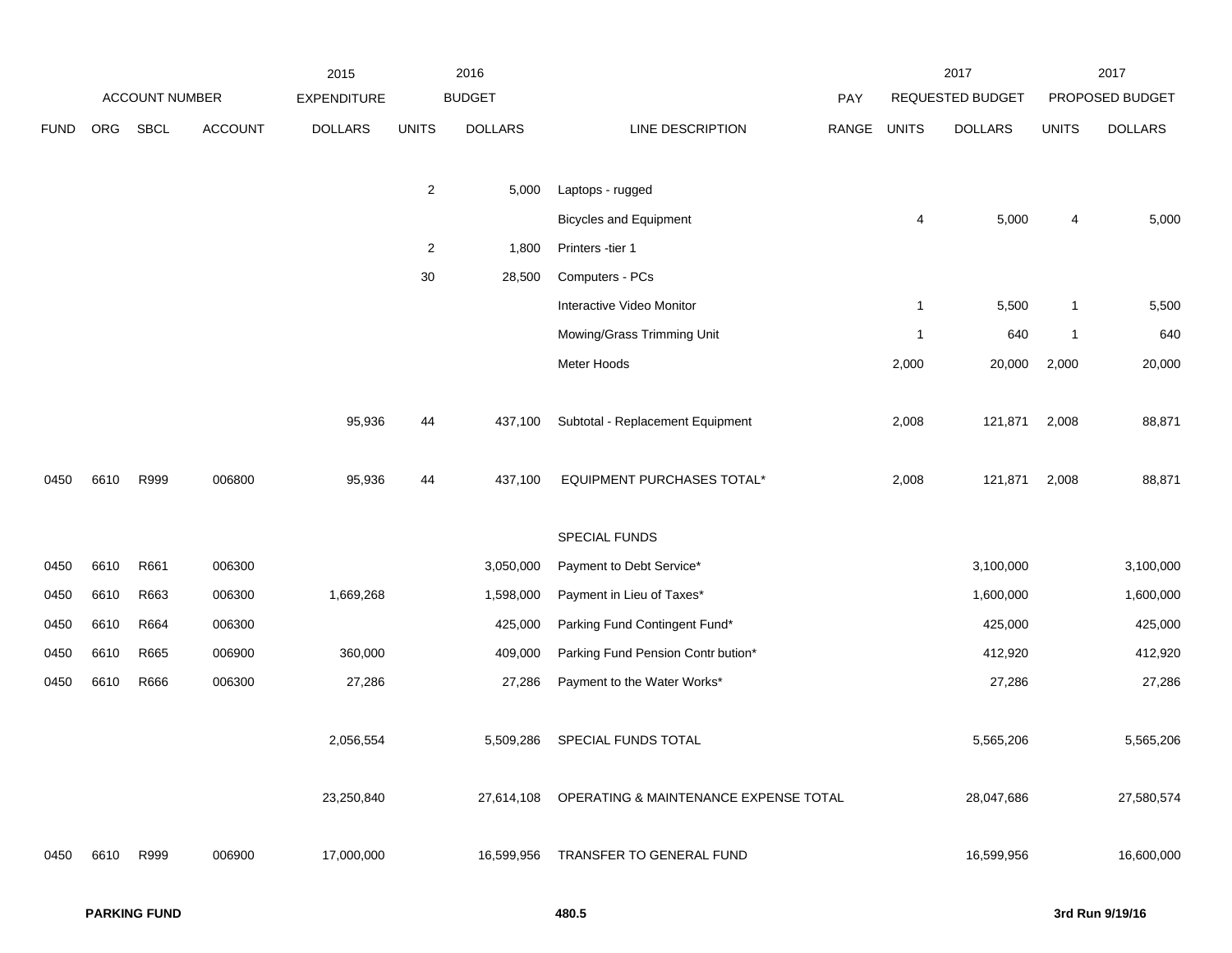|             | 2015                  |             |                | 2016                                |              |            |                  | 2017  |                  | 2017           |                        |                |
|-------------|-----------------------|-------------|----------------|-------------------------------------|--------------|------------|------------------|-------|------------------|----------------|------------------------|----------------|
|             | <b>ACCOUNT NUMBER</b> |             |                | <b>BUDGET</b><br><b>EXPENDITURE</b> |              |            |                  | PAY   | REQUESTED BUDGET |                | <b>PROPOSED BUDGET</b> |                |
| <b>FUND</b> | ORG.                  | <b>SBCL</b> | <b>ACCOUNT</b> | <b>DOLLARS</b>                      | <b>UNITS</b> | DOLLARS    | LINE DESCRIPTION | RANGE | UNITS            | <b>DOLLARS</b> | <b>UNITS</b>           | <b>DOLLARS</b> |
| 0450        | 6610                  | R999        |                | 40,250,840                          |              | 44.214.064 | TOTAL OPERATIONS |       |                  | 44,647,642     |                        | 44,180,574     |

\*Appropriation Control Account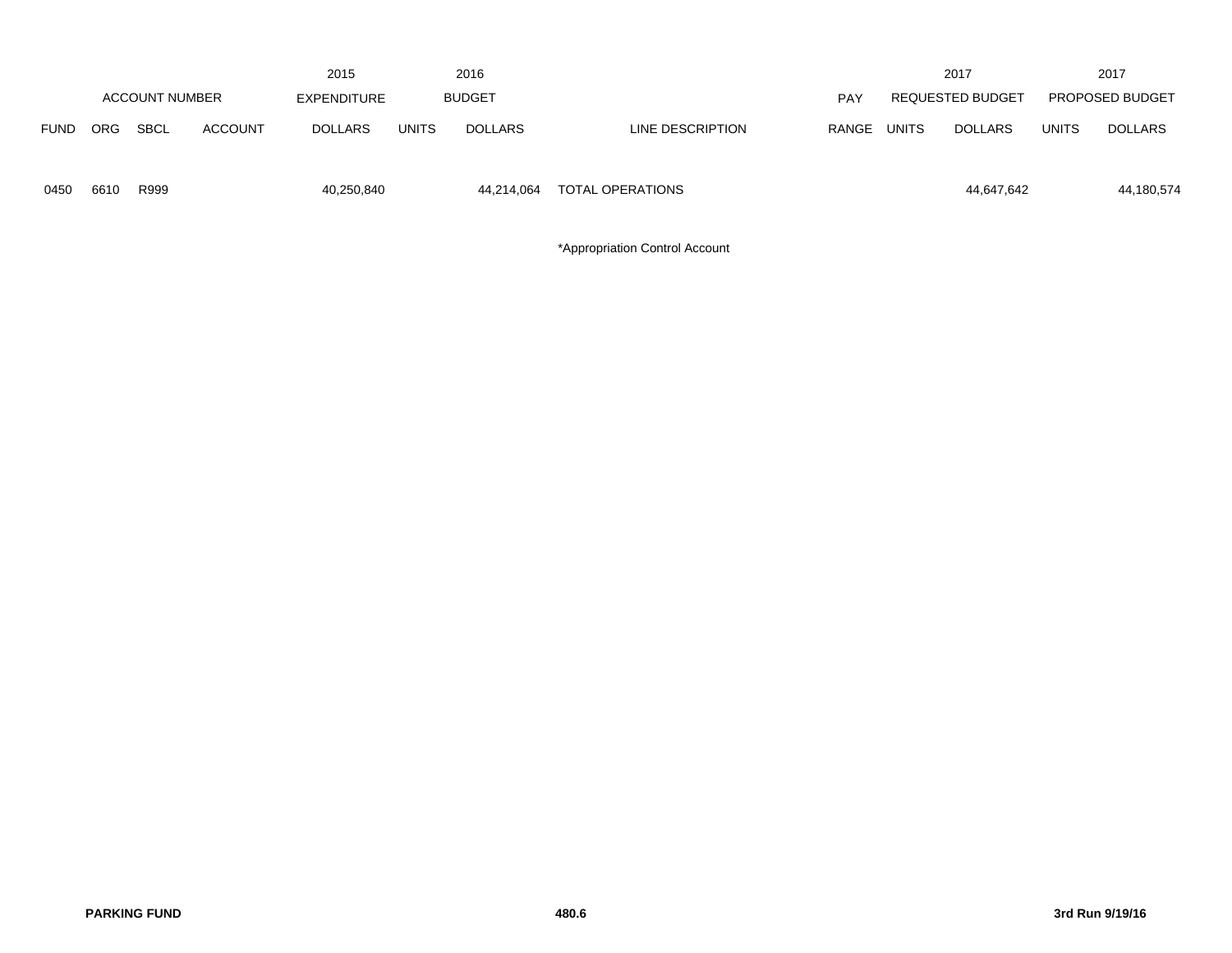|             |            |                |                | 2015               |       | 2016           |                                                 |       |              | 2017             |              | 2017            |
|-------------|------------|----------------|----------------|--------------------|-------|----------------|-------------------------------------------------|-------|--------------|------------------|--------------|-----------------|
|             |            | ACCOUNT NUMBER |                | <b>EXPENDITURE</b> |       | <b>BUDGET</b>  |                                                 | PAY   |              | REQUESTED BUDGET |              | PROPOSED BUDGET |
| <b>FUND</b> | <b>ORG</b> | SBCL           | <b>ACCOUNT</b> | <b>DOLLARS</b>     | UNITS | <b>DOLLARS</b> | LINE DESCRIPTION                                | RANGE | <b>UNITS</b> | <b>DOLLARS</b>   | <b>UNITS</b> | <b>DOLLARS</b>  |
|             |            |                |                |                    |       |                |                                                 |       |              |                  |              |                 |
|             |            |                |                |                    |       |                | CAPITAL IMPROVEMENTS PROGRAM                    |       |              |                  |              |                 |
|             |            |                |                |                    |       |                | <b>Total Capital Improvements-Parking</b>       |       |              |                  |              |                 |
|             |            |                |                |                    |       |                | Program - Unallocated                           |       |              |                  |              |                 |
|             |            |                |                |                    |       |                |                                                 |       |              |                  |              |                 |
|             |            |                |                |                    |       |                | License Plate Recognition System                |       |              |                  |              |                 |
| 0451        | 9990       | R999           | PA160130200    |                    |       |                | New Borrowing                                   |       |              | 586,000          |              |                 |
|             |            |                |                |                    |       |                | Carryover Borrowing**                           |       |              |                  |              |                 |
|             |            |                |                |                    |       |                |                                                 |       |              |                  |              |                 |
|             |            |                |                |                    |       |                | Miscellaneous Structural/Mechanical/Elec Maint. |       |              |                  |              |                 |
| 0451        | 9990       | R999           | PA160150100    | 254,472            |       | 100,000        | New Borrowing                                   |       |              | 200,000          |              | 100,000         |
| 0451        | 9990       | R999           |                |                    |       |                | Carryover Borrowing**                           |       |              |                  |              |                 |
|             |            |                |                |                    |       |                |                                                 |       |              |                  |              |                 |
|             |            |                |                |                    |       |                | MacArthur Square Renovation                     |       |              |                  |              |                 |
| 0451        | 9990       | R999           | PA16080170     | 412,763            |       | 30,000         | New Borrowing                                   |       |              | 1,610,000        |              |                 |
|             |            |                |                |                    |       |                | Use of Reserves                                 |       |              |                  |              | 1,610,000       |
|             |            |                |                |                    |       |                | Carryover Borrowing**                           |       |              |                  |              |                 |
|             |            |                |                |                    |       |                |                                                 |       |              |                  |              |                 |
|             |            |                |                |                    |       |                | 2nd/Plankinton Repairs                          |       |              |                  |              |                 |
| 0451        | 9990       | R999           | PA160040100    | 38,876             |       |                | New Borrowing                                   |       |              | 500,000          |              | 500,000         |
|             |            |                |                |                    |       |                | Carryover Borrowing**                           |       |              |                  |              |                 |
|             |            |                |                |                    |       |                |                                                 |       |              |                  |              |                 |
|             |            |                |                |                    |       |                | Surface and Tow Lot Repaving                    |       |              |                  |              |                 |
| 0451        | 9990       | R999           | PA160150200    | 2,698              |       | 200,000        | New Borrowing                                   |       |              | 130,000          |              | 130,000         |
|             |            |                |                |                    |       |                |                                                 |       |              |                  |              |                 |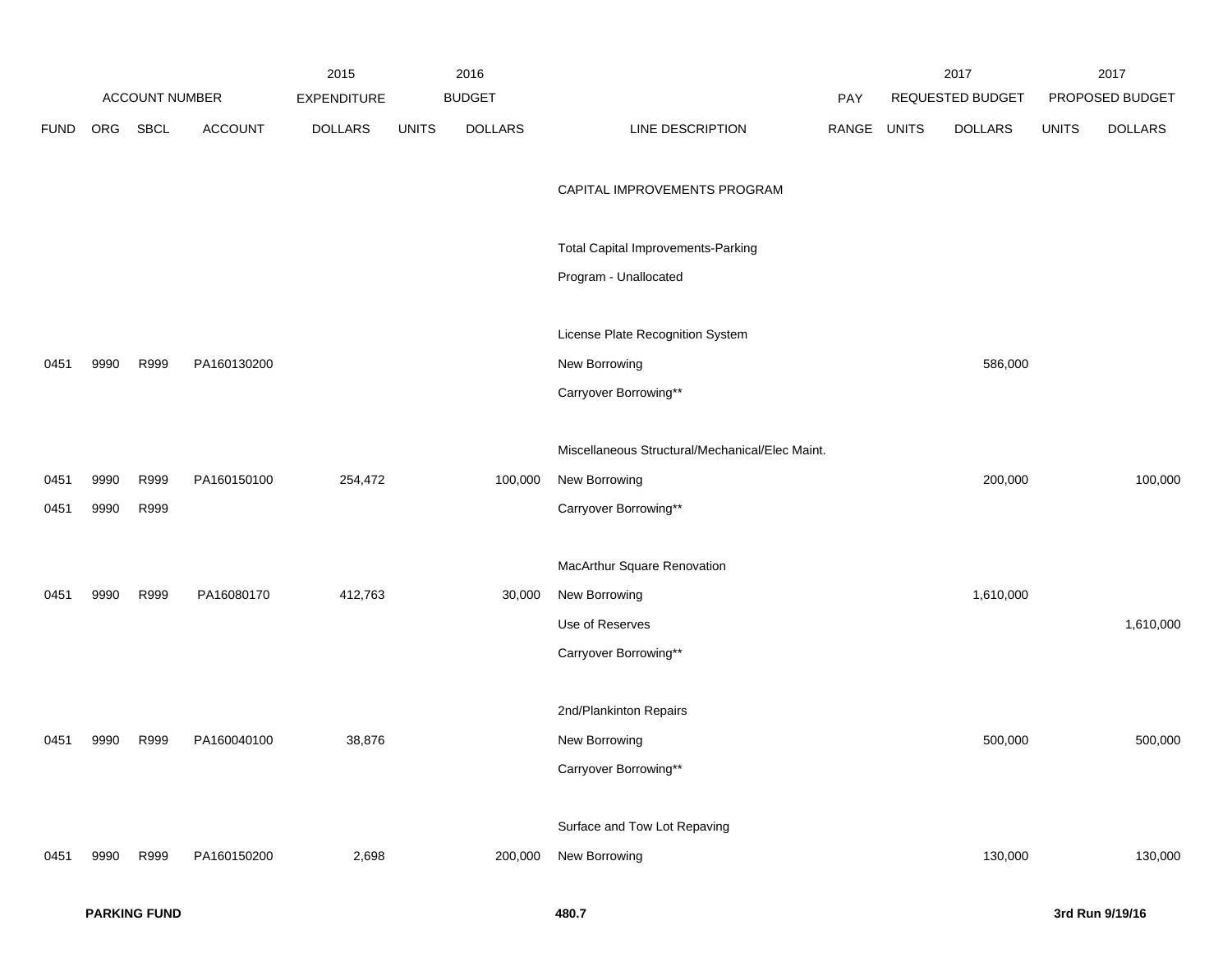| ACCOUNT NUMBER<br><b>BUDGET</b><br>REQUESTED BUDGET<br>PROPOSED BUDGET<br><b>EXPENDITURE</b><br><b>PAY</b><br>ORG<br><b>SBCL</b><br><b>ACCOUNT</b><br><b>DOLLARS</b><br><b>UNITS</b><br><b>DOLLARS</b><br>LINE DESCRIPTION<br>RANGE<br><b>UNITS</b><br><b>DOLLARS</b><br><b>DOLLARS</b><br><b>UNITS</b><br><b>FUND</b><br>4th & Highland Repairs<br>R999<br>PA160100400<br>New Borrowing<br>50,000<br>9990<br>0451<br>Carryover Borrowing<br>1000 N Water Parking Structure Repairs<br>New Borrowing<br>9990<br>R999<br>PA160040200<br>58,593<br>150,000<br>0451<br>Carryover Borrowing**<br>Milwaukee Michigan Parking Structure Repairs<br>28,775<br>New Borrowing<br>9990<br>R999<br>PA160150300<br>550,000<br>0451<br>Carryover Borrowing**<br>Single-space Parking Meters<br>R999<br>PA160150400<br>557,429<br>New Borrowing<br>1,000,000<br>1,000,000<br>9990<br>650,000<br>0451<br>Carryover Borrowing**<br>Revenue Control & Access/Egress (PARCS)<br>New Borrowing<br>2,000,000<br>9990<br>R999<br>PA160160100<br>50,000<br>0451<br>Carryover Borrowing** |  |  | 2015 | 2016 |  | 2017 | 2017 |
|--------------------------------------------------------------------------------------------------------------------------------------------------------------------------------------------------------------------------------------------------------------------------------------------------------------------------------------------------------------------------------------------------------------------------------------------------------------------------------------------------------------------------------------------------------------------------------------------------------------------------------------------------------------------------------------------------------------------------------------------------------------------------------------------------------------------------------------------------------------------------------------------------------------------------------------------------------------------------------------------------------------------------------------------------------------------|--|--|------|------|--|------|------|
|                                                                                                                                                                                                                                                                                                                                                                                                                                                                                                                                                                                                                                                                                                                                                                                                                                                                                                                                                                                                                                                                    |  |  |      |      |  |      |      |
|                                                                                                                                                                                                                                                                                                                                                                                                                                                                                                                                                                                                                                                                                                                                                                                                                                                                                                                                                                                                                                                                    |  |  |      |      |  |      |      |
|                                                                                                                                                                                                                                                                                                                                                                                                                                                                                                                                                                                                                                                                                                                                                                                                                                                                                                                                                                                                                                                                    |  |  |      |      |  |      |      |
|                                                                                                                                                                                                                                                                                                                                                                                                                                                                                                                                                                                                                                                                                                                                                                                                                                                                                                                                                                                                                                                                    |  |  |      |      |  |      |      |
|                                                                                                                                                                                                                                                                                                                                                                                                                                                                                                                                                                                                                                                                                                                                                                                                                                                                                                                                                                                                                                                                    |  |  |      |      |  |      |      |
|                                                                                                                                                                                                                                                                                                                                                                                                                                                                                                                                                                                                                                                                                                                                                                                                                                                                                                                                                                                                                                                                    |  |  |      |      |  |      |      |
|                                                                                                                                                                                                                                                                                                                                                                                                                                                                                                                                                                                                                                                                                                                                                                                                                                                                                                                                                                                                                                                                    |  |  |      |      |  |      |      |
|                                                                                                                                                                                                                                                                                                                                                                                                                                                                                                                                                                                                                                                                                                                                                                                                                                                                                                                                                                                                                                                                    |  |  |      |      |  |      |      |
|                                                                                                                                                                                                                                                                                                                                                                                                                                                                                                                                                                                                                                                                                                                                                                                                                                                                                                                                                                                                                                                                    |  |  |      |      |  |      |      |
|                                                                                                                                                                                                                                                                                                                                                                                                                                                                                                                                                                                                                                                                                                                                                                                                                                                                                                                                                                                                                                                                    |  |  |      |      |  |      |      |
|                                                                                                                                                                                                                                                                                                                                                                                                                                                                                                                                                                                                                                                                                                                                                                                                                                                                                                                                                                                                                                                                    |  |  |      |      |  |      |      |
|                                                                                                                                                                                                                                                                                                                                                                                                                                                                                                                                                                                                                                                                                                                                                                                                                                                                                                                                                                                                                                                                    |  |  |      |      |  |      |      |
|                                                                                                                                                                                                                                                                                                                                                                                                                                                                                                                                                                                                                                                                                                                                                                                                                                                                                                                                                                                                                                                                    |  |  |      |      |  |      |      |
|                                                                                                                                                                                                                                                                                                                                                                                                                                                                                                                                                                                                                                                                                                                                                                                                                                                                                                                                                                                                                                                                    |  |  |      |      |  |      |      |
|                                                                                                                                                                                                                                                                                                                                                                                                                                                                                                                                                                                                                                                                                                                                                                                                                                                                                                                                                                                                                                                                    |  |  |      |      |  |      |      |
|                                                                                                                                                                                                                                                                                                                                                                                                                                                                                                                                                                                                                                                                                                                                                                                                                                                                                                                                                                                                                                                                    |  |  |      |      |  |      |      |
|                                                                                                                                                                                                                                                                                                                                                                                                                                                                                                                                                                                                                                                                                                                                                                                                                                                                                                                                                                                                                                                                    |  |  |      |      |  |      |      |
|                                                                                                                                                                                                                                                                                                                                                                                                                                                                                                                                                                                                                                                                                                                                                                                                                                                                                                                                                                                                                                                                    |  |  |      |      |  |      |      |
|                                                                                                                                                                                                                                                                                                                                                                                                                                                                                                                                                                                                                                                                                                                                                                                                                                                                                                                                                                                                                                                                    |  |  |      |      |  |      |      |
|                                                                                                                                                                                                                                                                                                                                                                                                                                                                                                                                                                                                                                                                                                                                                                                                                                                                                                                                                                                                                                                                    |  |  |      |      |  |      |      |
|                                                                                                                                                                                                                                                                                                                                                                                                                                                                                                                                                                                                                                                                                                                                                                                                                                                                                                                                                                                                                                                                    |  |  |      |      |  |      |      |
|                                                                                                                                                                                                                                                                                                                                                                                                                                                                                                                                                                                                                                                                                                                                                                                                                                                                                                                                                                                                                                                                    |  |  |      |      |  |      |      |
| Capital Improvements to be Financed                                                                                                                                                                                                                                                                                                                                                                                                                                                                                                                                                                                                                                                                                                                                                                                                                                                                                                                                                                                                                                |  |  |      |      |  |      |      |
| from Permanent Improvement Reserve                                                                                                                                                                                                                                                                                                                                                                                                                                                                                                                                                                                                                                                                                                                                                                                                                                                                                                                                                                                                                                 |  |  |      |      |  |      |      |
| 5,000,000<br>Fund-Parking                                                                                                                                                                                                                                                                                                                                                                                                                                                                                                                                                                                                                                                                                                                                                                                                                                                                                                                                                                                                                                          |  |  |      |      |  |      |      |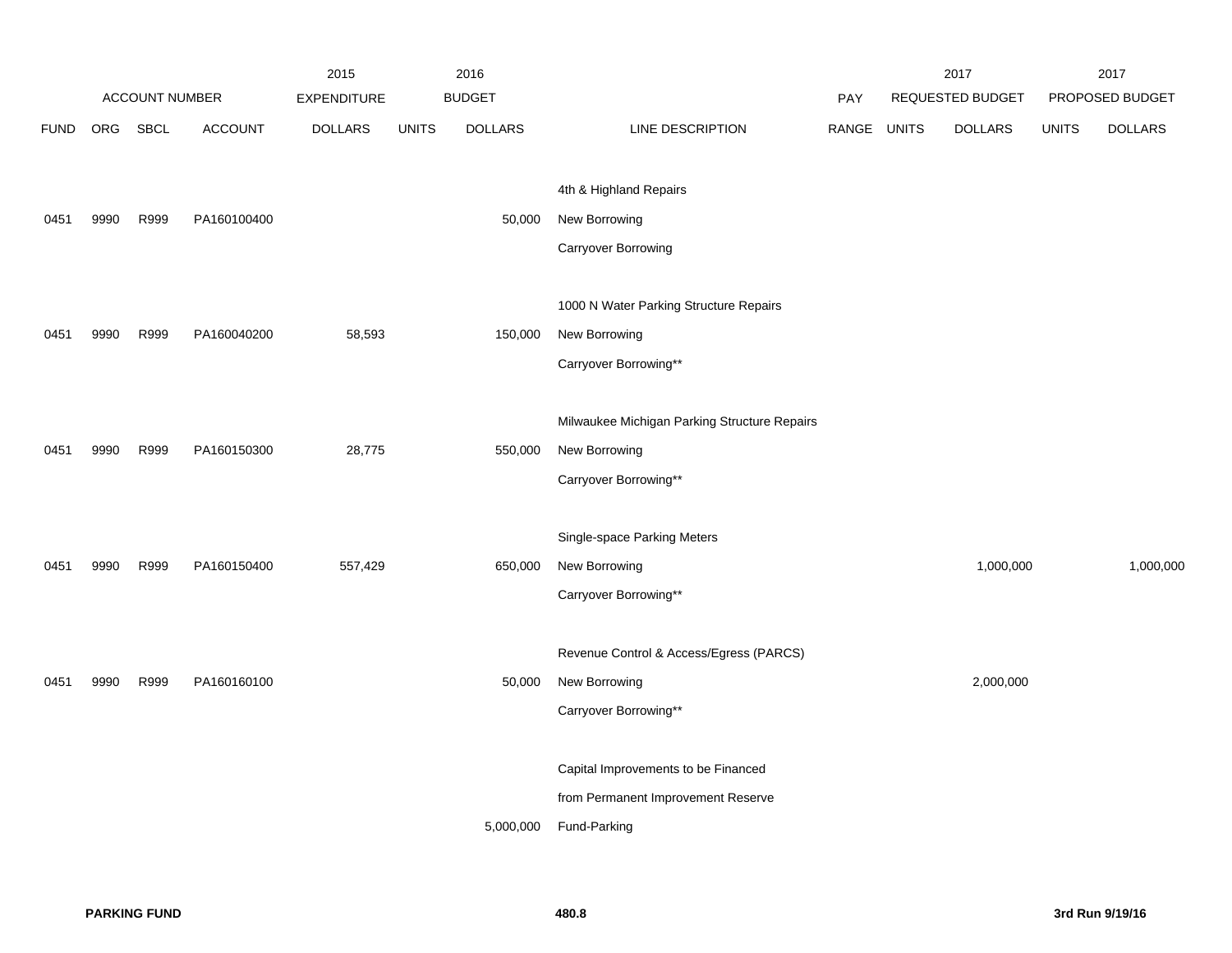|             |            |                       |                | 2015               |              | 2016           |                                     |       |              | 2017                    |              | 2017            |
|-------------|------------|-----------------------|----------------|--------------------|--------------|----------------|-------------------------------------|-------|--------------|-------------------------|--------------|-----------------|
|             |            | <b>ACCOUNT NUMBER</b> |                | <b>EXPENDITURE</b> |              | <b>BUDGET</b>  |                                     | PAY   |              | <b>REQUESTED BUDGET</b> |              | PROPOSED BUDGET |
| <b>FUND</b> | <b>ORG</b> | <b>SBCL</b>           | <b>ACCOUNT</b> | <b>DOLLARS</b>     | <b>UNITS</b> | <b>DOLLARS</b> | LINE DESCRIPTION                    | RANGE | <b>UNITS</b> | <b>DOLLARS</b>          | <b>UNITS</b> | <b>DOLLARS</b>  |
|             |            |                       |                |                    |              |                |                                     |       |              |                         |              |                 |
|             |            |                       |                |                    |              |                | <b>Total Capital Improvements -</b> |       |              |                         |              |                 |
|             |            |                       |                | 1,353,606          |              | 6,780,000      | Parking Program                     |       |              | 6,026,000               |              | 3,340,000       |
|             |            |                       |                |                    |              |                |                                     |       |              |                         |              |                 |
|             |            |                       |                | 41,604,446         |              | 50,994,064     | TOTAL BUDGET FOR PARKING            |       |              | 50,673,642              |              | 47,520,574      |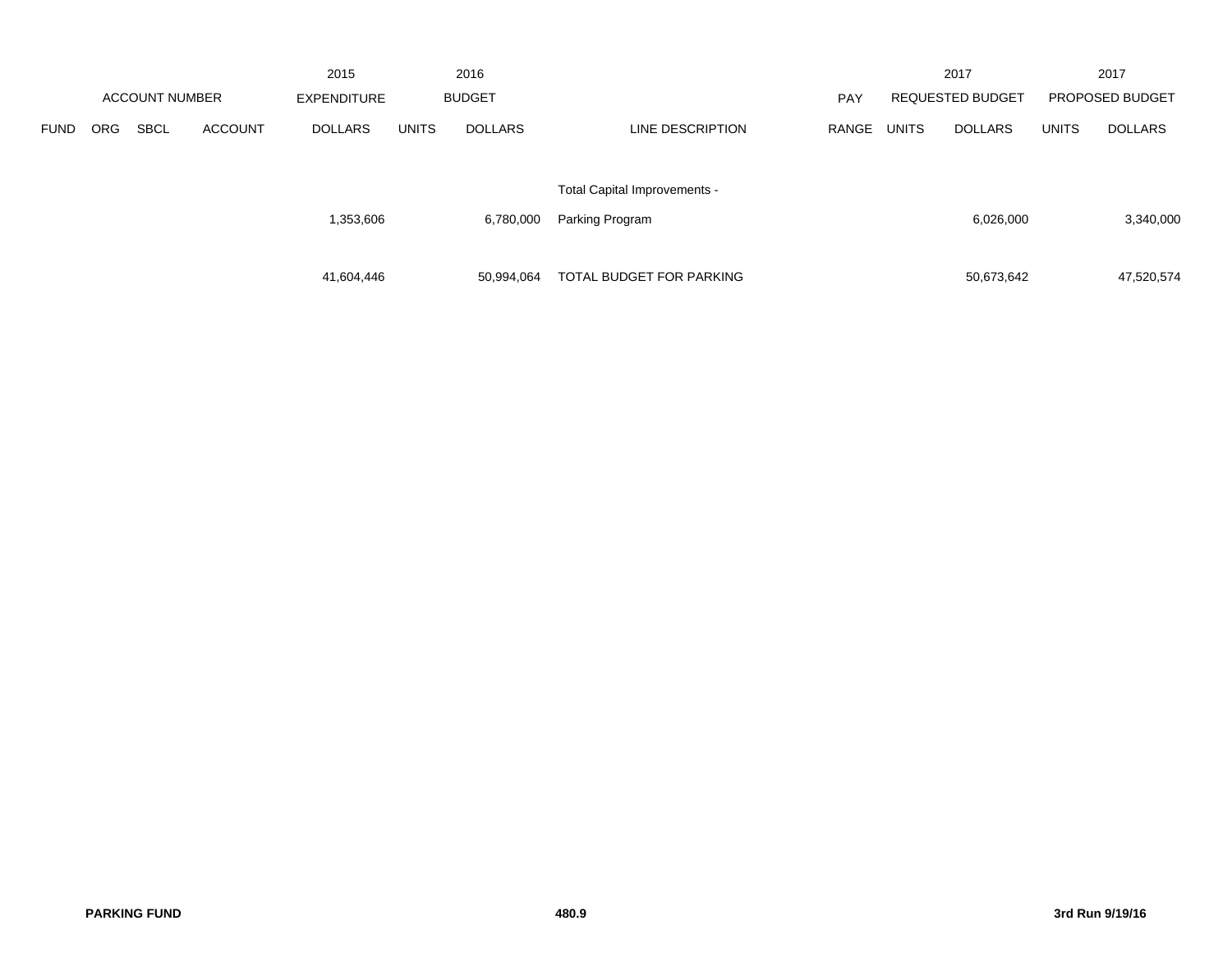|             |      |                     |                | 2015               |              | 2016           |                                 |       |              | 2017             |              | 2017            |
|-------------|------|---------------------|----------------|--------------------|--------------|----------------|---------------------------------|-------|--------------|------------------|--------------|-----------------|
|             |      | ACCOUNT NUMBER      |                | <b>EXPENDITURE</b> |              | <b>BUDGET</b>  |                                 | PAY   |              | REQUESTED BUDGET |              | PROPOSED BUDGET |
| <b>FUND</b> | ORG  | <b>SBCL</b>         | <b>ACCOUNT</b> | <b>DOLLARS</b>     | <b>UNITS</b> | <b>DOLLARS</b> | LINE DESCRIPTION                | RANGE | <b>UNITS</b> | <b>DOLLARS</b>   | <b>UNITS</b> | <b>DOLLARS</b>  |
|             |      |                     |                |                    |              |                |                                 |       |              |                  |              |                 |
|             |      |                     |                |                    |              |                | 2. SOURCE OF FUNDS FOR PARKING  |       |              |                  |              |                 |
|             |      |                     |                |                    |              |                | <b>Parking Permits</b>          |       |              |                  |              |                 |
| 0450        | 6610 |                     | 009400         | 4,047,697          |              | 4,000,000      | On-Street                       |       |              | 4,100,000        |              | 4,100,000       |
| 0450        | 6610 |                     | 009400         | 39,455             |              | 34,000         | Residential                     |       |              | 39,500           |              | 39,500          |
|             |      |                     |                |                    |              |                |                                 |       |              |                  |              |                 |
|             |      |                     |                |                    |              |                | <b>Parking Meters</b>           |       |              |                  |              |                 |
| 0450        | 6610 |                     | 009400         | 4,769,674          |              | 4,800,000      | On-Street                       |       |              | 4,400,000        |              | 4,400,000       |
| 0450        | 6610 |                     | 009400         | 70,820             |              | 110,000        | Off-Street                      |       |              | 65,000           |              | 65,000          |
| 0450        | 6610 |                     | 009400         | 297,174            |              | 240,000        | Hooding                         |       |              | 300,000          |              | 300,000         |
| 0450        | 6610 |                     | 009400         | 3,226              |              | 2,500          | Removal                         |       |              | 3,200            |              | 3,200           |
|             |      |                     |                |                    |              |                |                                 |       |              |                  |              |                 |
|             |      |                     |                |                    |              |                | Rental and Leases of Facilities |       |              |                  |              |                 |
| 0450        | 6610 |                     | 009400         |                    |              |                | Restaurant 4th & Highland       |       |              |                  |              |                 |
| 0450        | 6610 |                     | 009400         | 1,132,544          |              | 975,000        | 4th & Highland                  |       |              |                  |              | 400,000         |
| 0450        | 6610 |                     | 009400         | 26,955             |              | 40,000         | Leased Lots                     |       |              | 30,700           |              | 30,700          |
| 0450        | 6610 |                     | 009400         | 574,500            |              | 574,500        | 535 N. Milwaukee                |       |              | 574,000          |              | 574,000         |
| 0450        | 6610 |                     | 009400         | 3,780,329          |              | 3,600,000      | MacArthur Square                |       |              | 3,780,000        |              | 3,780,000       |
| 0450        | 6610 |                     | 009400         | 1,711,043          |              | 1,240,000      | 1000 N. Water Street            |       |              | 1,800,000        |              | 1,800,000       |
| 0450        | 6610 |                     | 009400         | 894,552            |              | 790,000        | 742 N. 2nd                      |       |              | 900,000          |              | 900,000         |
| 0450        | 6610 |                     | 009400         | 4,370,544          |              | 4,200,000      | Towed Vehicle Revenue           |       |              | 4,300,000        |              | 4,300,000       |
| 0450        | 6610 |                     | 009400         | 1,370,743          |              | 1,200,000      | Vehicle Disposal Revenue        |       |              | 1,200,000        |              | 1,200,000       |
| 0450        | 6610 |                     | 009870         | 1,464,576          |              | 1,200,000      | Miscellaneous                   |       |              | 1,400,000        |              | 1,398,174       |
|             |      |                     |                |                    |              |                |                                 |       |              |                  |              |                 |
| 0450        | 6610 |                     |                | 24,553,832         |              | 23,006,000     | <b>Total Revenue</b>            |       |              | 22,892,400       |              | 23,290,574      |
|             |      | <b>PARKING FUND</b> |                |                    |              |                | 480.10                          |       |              |                  |              | 3rd Run 9/19/16 |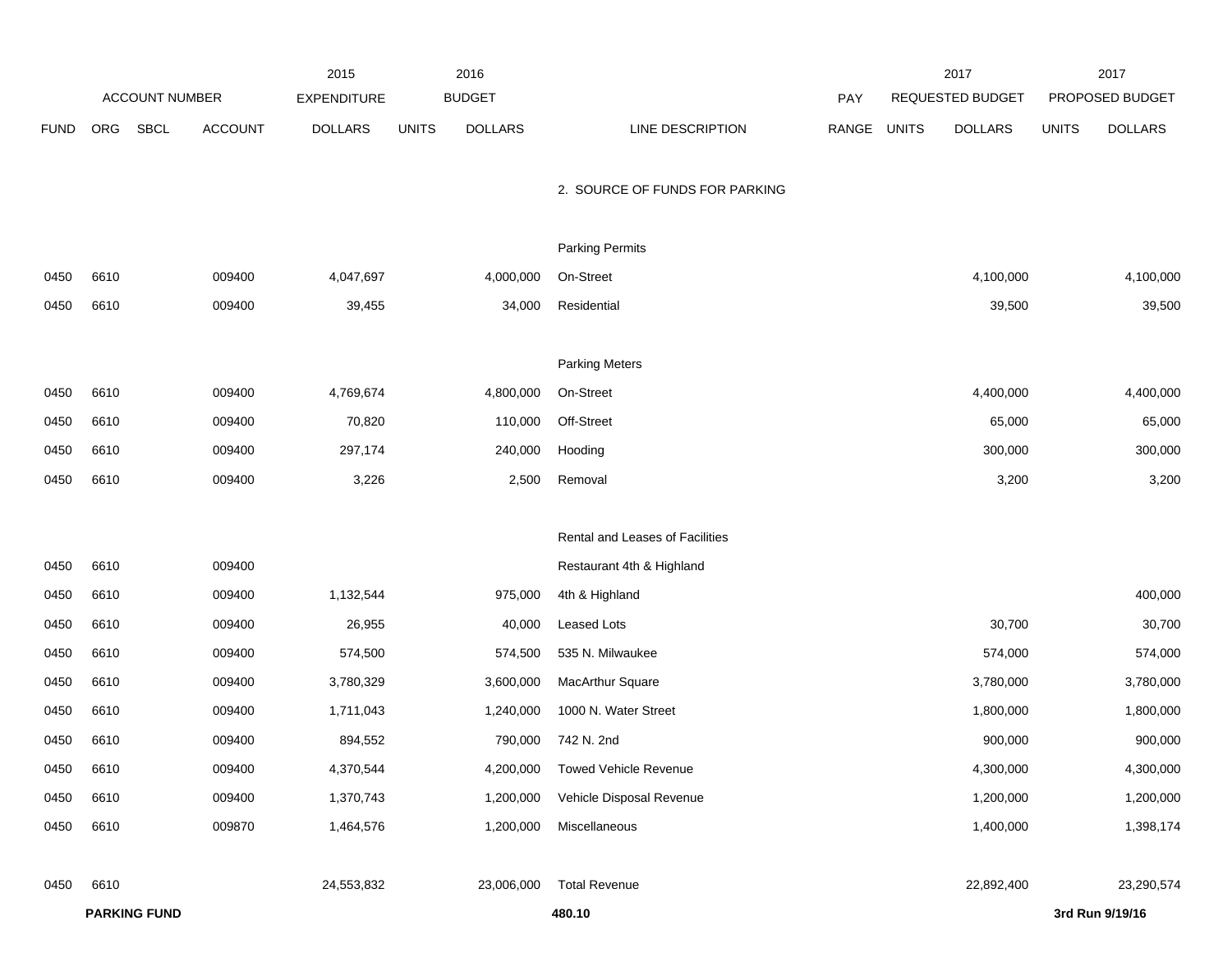|             |      |                       |         | 2015               |              | 2016           |                                                                     |            |              | 2017             |              | 2017            |
|-------------|------|-----------------------|---------|--------------------|--------------|----------------|---------------------------------------------------------------------|------------|--------------|------------------|--------------|-----------------|
|             |      | <b>ACCOUNT NUMBER</b> |         | <b>EXPENDITURE</b> |              | <b>BUDGET</b>  |                                                                     | <b>PAY</b> |              | REQUESTED BUDGET |              | PROPOSED BUDGET |
| <b>FUND</b> | ORG  | SBCL                  | ACCOUNT | <b>DOLLARS</b>     | <b>UNITS</b> | <b>DOLLARS</b> | LINE DESCRIPTION                                                    | RANGE      | <b>UNITS</b> | <b>DOLLARS</b>   | <b>UNITS</b> | <b>DOLLARS</b>  |
|             |      |                       |         |                    |              |                |                                                                     |            |              |                  |              |                 |
|             |      |                       |         |                    |              |                |                                                                     |            |              |                  |              |                 |
|             |      |                       |         |                    |              |                | <b>Other Funding Sources</b>                                        |            |              |                  |              |                 |
| 0450        | 6610 |                       | 009920  |                    |              | 2,208,064      | Withdrawal from Retained Earnings                                   |            |              | 4,755,242        |              |                 |
| 0450        | 6610 |                       | 009611  | 18,643,025         |              | 19,000,000     | <b>Parking Citation Revenue</b>                                     |            |              | 17,000,000       |              | 17,500,000      |
|             |      |                       |         |                    |              |                | Capital Improvements Funded from the                                |            |              |                  |              |                 |
|             |      |                       |         |                    |              | 5,000,000      | Permanent Improvement Reserve Fund-Parking                          |            |              | 5,000,000        |              | 5,000,000       |
|             |      |                       |         |                    |              |                |                                                                     |            |              |                  |              |                 |
|             |      |                       |         |                    |              |                | FINANCING OF PARKING CAPITAL IMPROVEMENTS                           |            |              |                  |              |                 |
|             |      |                       |         |                    |              |                |                                                                     |            |              |                  |              |                 |
|             |      |                       |         |                    |              |                |                                                                     |            |              |                  |              |                 |
| 0451        | 6610 |                       |         |                    |              |                | From Fund 0450 Retained Earnings                                    |            |              |                  |              |                 |
|             |      |                       |         |                    |              |                |                                                                     |            |              |                  |              |                 |
| 0451        | 6610 |                       |         |                    |              | 1,780,000      | New Borrowing                                                       |            |              | 1,026,000        |              | 1,730,000       |
|             |      |                       |         | 18,643,025         |              | 27,988,064     | <b>Total Other Funding</b>                                          |            |              | 27,781,242       |              | 24,230,000      |
|             |      |                       |         |                    |              |                |                                                                     |            |              |                  |              |                 |
|             |      |                       |         | 43,196,857         |              | 50,994,064     | <b>Total Funds for Parking</b>                                      |            |              | 50,673,642       |              | 47,520,574      |
|             |      |                       |         |                    |              |                |                                                                     |            |              |                  |              |                 |
|             |      |                       |         |                    |              |                | ** Carryover Borrowing Amount (Restatement of a prior years         |            |              |                  |              |                 |
|             |      |                       |         |                    |              |                | unutilized borrowing authorization are included for information and |            |              |                  |              |                 |
|             |      |                       |         |                    |              |                | authorization purposes - such amounts are excluded from budget      |            |              |                  |              |                 |
|             |      |                       |         |                    |              |                | totals to avoid duplication.)                                       |            |              |                  |              |                 |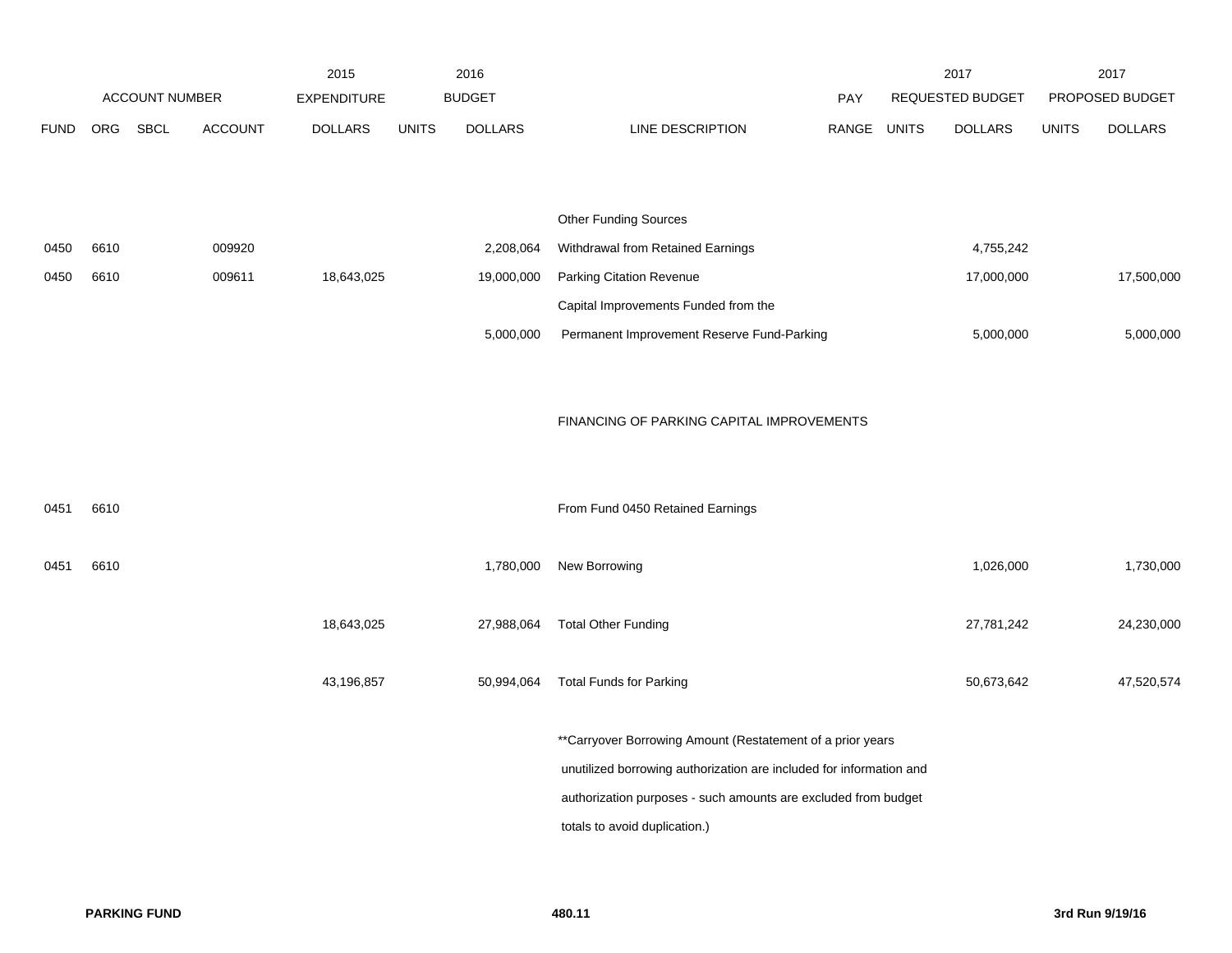|             |      |                       |                | 2015               |              | 2016           |                                                                                                            |       |              | 2017             |              | 2017            |
|-------------|------|-----------------------|----------------|--------------------|--------------|----------------|------------------------------------------------------------------------------------------------------------|-------|--------------|------------------|--------------|-----------------|
|             |      | <b>ACCOUNT NUMBER</b> |                | <b>EXPENDITURE</b> |              | <b>BUDGET</b>  |                                                                                                            | PAY   |              | REQUESTED BUDGET |              | PROPOSED BUDGET |
| <b>FUND</b> | ORG  | SBCL                  | <b>ACCOUNT</b> | <b>DOLLARS</b>     | <b>UNITS</b> | <b>DOLLARS</b> | LINE DESCRIPTION                                                                                           | RANGE | <b>UNITS</b> | <b>DOLLARS</b>   | <b>UNITS</b> | <b>DOLLARS</b>  |
|             |      |                       |                |                    |              |                | SPECIAL REVENUE FUND - GRANT AND AID                                                                       |       |              |                  |              |                 |
|             |      |                       |                |                    |              |                | H. GRANT AND AID PROJECTS FUND                                                                             |       |              |                  |              |                 |
|             |      |                       |                |                    |              |                | 1. BUDGET FOR GRANT AND AID                                                                                |       |              |                  |              |                 |
|             |      |                       |                |                    |              |                |                                                                                                            |       |              |                  |              |                 |
|             |      |                       |                |                    |              |                | <b>Grant and Aid Projects</b>                                                                              |       |              |                  |              |                 |
| 0150        | 9990 | R999                  | GR0001600000   | 44,738,407         |              | 42,285,325     | Grantor Share (Non-City)                                                                                   |       |              | 48,944,949       |              | 45,199,364      |
|             |      |                       |                | 44,738,407         |              | 42,285,325     | Total for Grant and Aid Projects                                                                           |       |              | 48,944,949       |              | 45,199,364      |
|             |      |                       |                |                    |              |                | Funds Shall Be Transferred to Sub Accounts in                                                              |       |              |                  |              |                 |
|             |      |                       |                |                    |              |                | Accordance With Common Council Resolution                                                                  |       |              |                  |              |                 |
|             |      |                       |                |                    |              |                | 872120 Before Expenditures are made.                                                                       |       |              |                  |              |                 |
|             |      |                       |                |                    |              |                |                                                                                                            |       |              |                  |              |                 |
|             |      |                       |                |                    |              |                |                                                                                                            |       |              |                  |              |                 |
|             |      |                       |                |                    |              |                | <b>PROJECTS</b><br>See Single Audit Act Supplemental Financial<br>Report for Allocations and Expenditures. |       |              |                  |              |                 |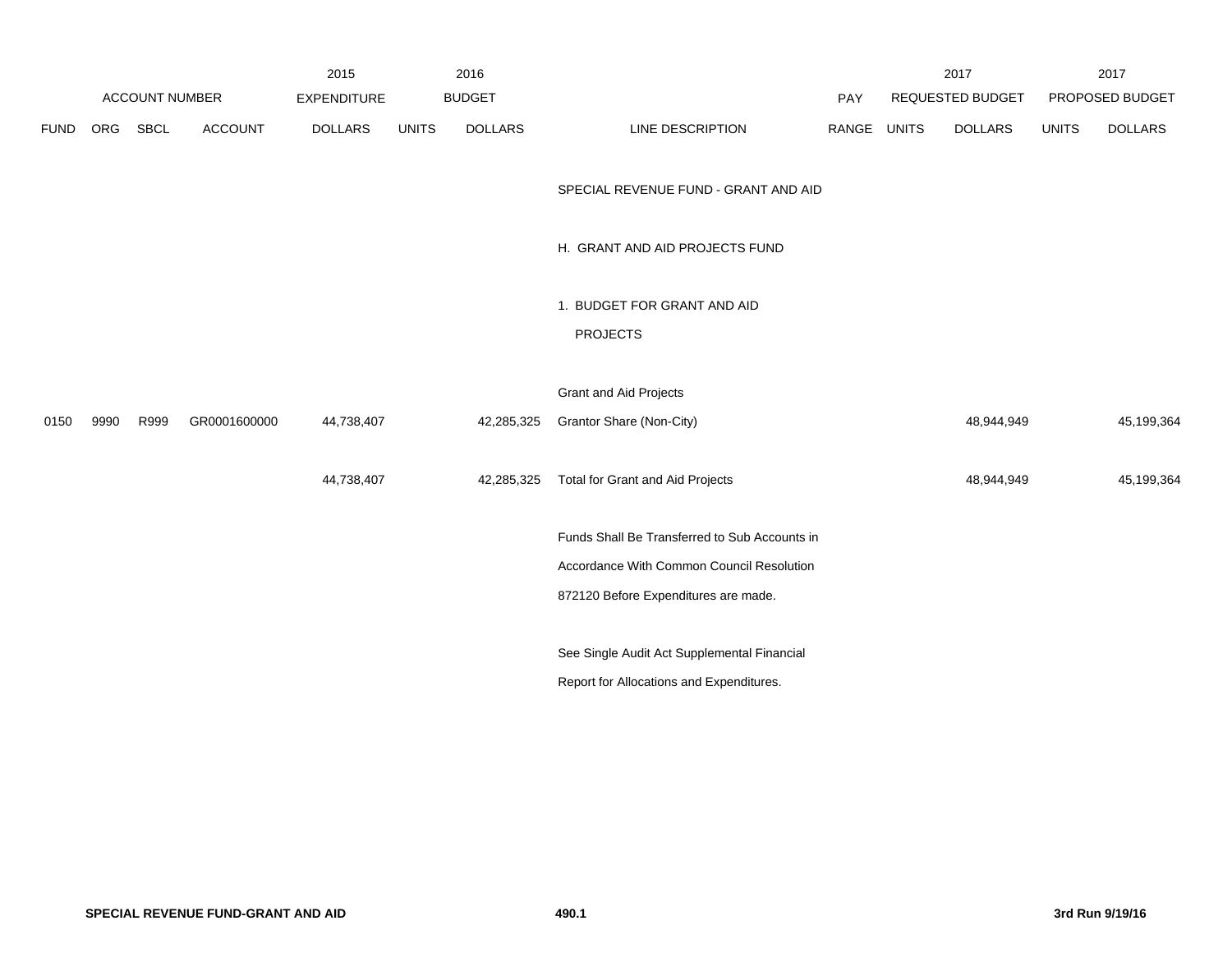|             |     |                       |                | 2015               |              | 2016                      |                                     |       |              | 2017             |              | 2017            |
|-------------|-----|-----------------------|----------------|--------------------|--------------|---------------------------|-------------------------------------|-------|--------------|------------------|--------------|-----------------|
|             |     | <b>ACCOUNT NUMBER</b> |                | <b>EXPENDITURE</b> |              | <b>BUDGET</b>             |                                     | PAY   |              | REQUESTED BUDGET |              | PROPOSED BUDGET |
| <b>FUND</b> | ORG | SBCL                  | <b>ACCOUNT</b> | <b>DOLLARS</b>     | <b>UNITS</b> | <b>DOLLARS</b>            | LINE DESCRIPTION                    | RANGE | <b>UNITS</b> | <b>DOLLARS</b>   | <b>UNITS</b> | <b>DOLLARS</b>  |
|             |     |                       |                |                    |              |                           | 2. SOURCES OF FUNDS FOR GRANT       |       |              |                  |              |                 |
|             |     |                       |                |                    |              |                           | AND AID PROJECTS                    |       |              |                  |              |                 |
|             |     |                       | 44,738,407     |                    | 42,285,325   | Grantors Share (Non-City) |                                     |       | 48,944,949   |                  | 45,199,364   |                 |
|             |     |                       |                |                    |              |                           | Local Share Out-Of Pocket Current   |       |              |                  |              |                 |
|             |     |                       |                |                    |              |                           | Levy                                |       |              |                  |              |                 |
|             |     |                       |                |                    |              |                           |                                     |       |              |                  |              |                 |
|             |     |                       |                |                    |              |                           | Total Source of Funds For Grant and |       |              |                  |              |                 |
|             |     |                       |                | 44,738,407         |              | 42,285,325                | Aid Projects                        |       |              | 48,944,949       |              | 45,199,364      |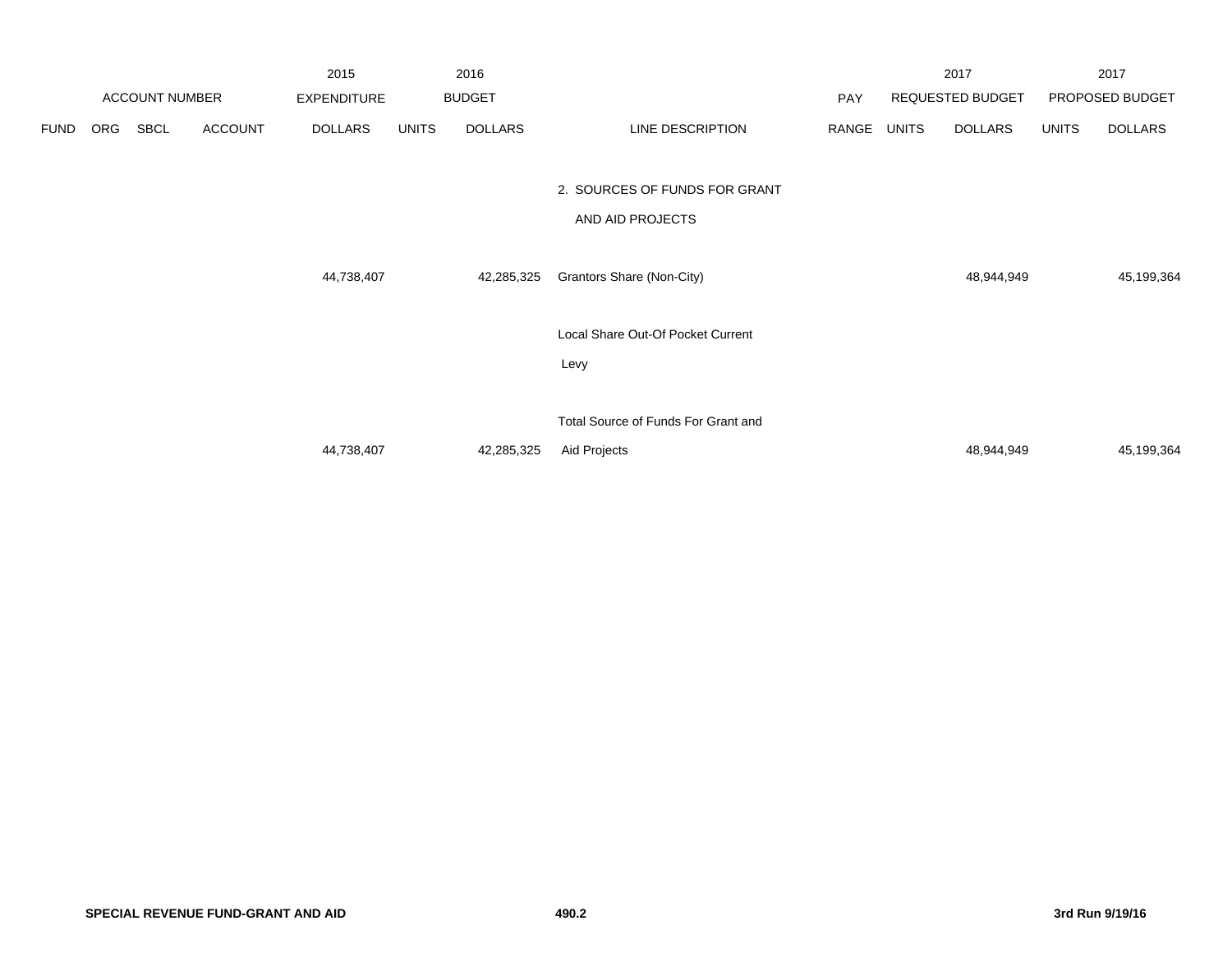|             |            |                       |                                  | 2015               |              | 2016           |                                          |             | 2017             |              | 2017            |
|-------------|------------|-----------------------|----------------------------------|--------------------|--------------|----------------|------------------------------------------|-------------|------------------|--------------|-----------------|
|             |            | <b>ACCOUNT NUMBER</b> |                                  | <b>EXPENDITURE</b> |              | <b>BUDGET</b>  |                                          | PAY         | REQUESTED BUDGET |              | PROPOSED BUDGET |
| <b>FUND</b> | <b>ORG</b> | SBCL                  | <b>ACCOUNT</b>                   | <b>DOLLARS</b>     | <b>UNITS</b> | <b>DOLLARS</b> | LINE DESCRIPTION                         | RANGE UNITS | <b>DOLLARS</b>   | <b>UNITS</b> | <b>DOLLARS</b>  |
|             |            |                       |                                  |                    |              |                |                                          |             |                  |              |                 |
|             |            |                       |                                  |                    |              |                | SPECIAL REVENUE FUND -                   |             |                  |              |                 |
|             |            |                       |                                  |                    |              |                | ECONOMIC DEVELOPMENT FUND                |             |                  |              |                 |
|             |            |                       |                                  |                    |              |                | I. ECONOMIC DEVELOPMENT FUND             |             |                  |              |                 |
|             |            |                       |                                  |                    |              |                | 1. BUDGET FOR ECONOMIC DEVELOPMENT       |             |                  |              |                 |
| 0190        | 1910       | S001                  | 006300                           | 8,324,375          |              | 9,093,361      | Business Improvement Districts (A)       |             | 9,918,033        |              | 9,918,033       |
|             |            |                       |                                  |                    |              |                | Estimated Based on Projected Assessment: |             |                  |              |                 |
|             |            |                       |                                  |                    |              |                | (A) For the following BID's;             |             |                  |              |                 |
|             |            |                       |                                  |                    |              | 573,030        | BID #2 (Historic Third Ward)             |             | 601,682          |              | 601,682         |
|             |            |                       |                                  |                    |              | 115,404        | BID #4 (Greater Mitchell Street)         |             | 121,174          |              | 121,174         |
|             |            |                       |                                  |                    |              | 79,152         | BID #5 (Westown)                         |             | 83,110           |              | 83,110          |
|             |            |                       |                                  |                    |              | 175,000        | BID #8 (Historic King Drive)             |             | 183,750          |              | 183,750         |
|             |            |                       |                                  |                    |              | 337,573        | BID #10 (Avenues West)                   |             | 354,452          |              | 354,452         |
|             |            |                       |                                  |                    |              | 130,000        | BID #11 (Brady Str Business Area)        |             | 136,500          |              | 136,500         |
|             |            |                       |                                  |                    |              | 25,000         | BID #13 (Oakland Avenue)                 |             | 26,250           |              | 26,250          |
|             |            |                       |                                  |                    |              | 500,052        | BID #15 (Riverwa k)                      |             | 525,055          |              | 525,055         |
|             |            |                       |                                  |                    |              | 129,254        | BID #16 (West North Avenue)              |             | 135,717          |              | 135,717         |
|             |            |                       |                                  |                    |              | 63,974         | BID #19 (Villard Avenue)                 |             | 67,172           |              | 67,172          |
|             |            |                       |                                  |                    |              | 221,262        | BID #20 (East North Avenue)              |             | 232,325          |              | 232,325         |
|             |            |                       |                                  |                    |              | 3,367,180      | BID #21 (Downtown Mgmt Distr)            |             | 3,535,539        |              | 3,535,539       |
|             |            |                       |                                  |                    |              | 257,859        | BID #25 (Riverworks)                     |             | 270,752          |              | 270,752         |
|             |            |                       |                                  |                    |              | 158,427        | BID #26 (The Valley)                     |             | 166,349          |              | 166,349         |
|             |            |                       |                                  |                    |              | 45,086         | BID #27 (Burleigh)                       |             | 47,341           |              | 47,341          |
|             |            |                       | <b>ECONOMIC DEVELOPMENT FUND</b> |                    |              |                | 500.1                                    |             |                  |              | 3rd Run 9/19/16 |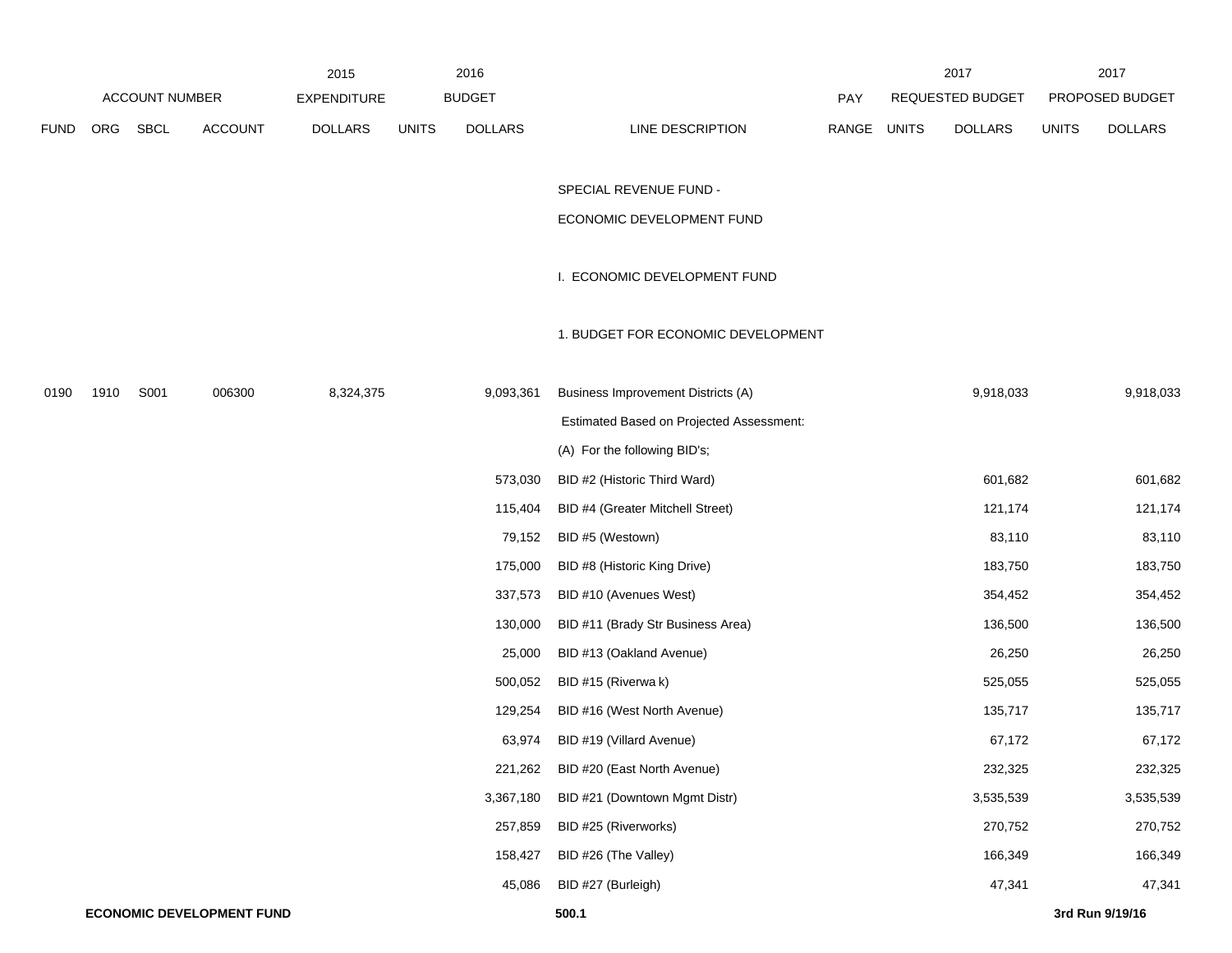|             |      |                       |                                  | 2015               |              | 2016           |                                       |       |              | 2017             |              | 2017            |
|-------------|------|-----------------------|----------------------------------|--------------------|--------------|----------------|---------------------------------------|-------|--------------|------------------|--------------|-----------------|
|             |      | <b>ACCOUNT NUMBER</b> |                                  | <b>EXPENDITURE</b> |              | <b>BUDGET</b>  |                                       | PAY   |              | REQUESTED BUDGET |              | PROPOSED BUDGET |
| <b>FUND</b> | ORG  | <b>SBCL</b>           | <b>ACCOUNT</b>                   | <b>DOLLARS</b>     | <b>UNITS</b> | <b>DOLLARS</b> | LINE DESCRIPTION                      | RANGE | <b>UNITS</b> | <b>DOLLARS</b>   | <b>UNITS</b> | <b>DOLLARS</b>  |
|             |      |                       |                                  |                    |              |                |                                       |       |              |                  |              |                 |
|             |      |                       |                                  |                    |              | 53,716         | BID #28 (North Ave Gateway Distr)     |       |              | 56,402           |              | 56,402          |
|             |      |                       |                                  |                    |              | 185,000        | Bid #31 (Havenwoods)                  |       |              | 194,250          |              | 194,250         |
|             |      |                       |                                  |                    |              | 77,514         | BID #32 (North Ave Market Place)      |       |              | 81,390           |              | 81,390          |
|             |      |                       |                                  |                    |              | 3,648          | BID#35 (Becher/KK)                    |       |              | 3,830            |              | 3,830           |
|             |      |                       |                                  |                    |              | 166,616        | BID#37 (30th St. Industrial Corridor) |       |              | 174,947          |              | 174,947         |
|             |      |                       |                                  |                    |              | 26,500         | BID#38 (Cesar E. Chavez)              |       |              | 27,825           |              | 27,825          |
|             |      |                       |                                  |                    |              | 46,022         | BID#39 ( Center St Market Place)      |       |              | 48,323           |              | 48,323          |
|             |      |                       |                                  |                    |              | 335,835        | BID#40(Airport Gateway)               |       |              | 352,627          |              | 352,627         |
|             |      |                       |                                  |                    |              | 77,301         | BID#41(Downer)                        |       |              | 81,166           |              | 81,166          |
|             |      |                       |                                  |                    |              | 113,000        | BID#42 (Schlitz Park)                 |       |              | 118,650          |              | 118,650         |
|             |      |                       |                                  |                    |              | 108,317        | BID#43 (South 27th Street)            |       |              | 113,733          |              | 113,733         |
|             |      |                       |                                  |                    |              | 53,656         | BID#44 (Kinnickinnic)                 |       |              | 56,339           |              | 56,339          |
|             |      |                       |                                  |                    |              | 486,929        | BID#48 (Granville)                    |       |              | 511,276          |              | 511,276         |
|             |      |                       |                                  |                    |              | 40,962         | BID#49 (Reed Street Yards)            |       |              | 43,010           |              | 43,010          |
|             |      |                       |                                  |                    |              | 43,442         | BID#50 (S. 13th St.-Oklahoma Av.)     |       |              | 45,614           |              | 45,614          |
|             |      |                       |                                  |                    |              | 500,000        | Potential New BIDs                    |       |              | 500,000          |              | 500,000         |
|             |      |                       |                                  |                    |              | 135,500        | NID #1 (Brewery)                      |       |              | 142,275          |              | 142,275         |
|             |      |                       |                                  |                    |              | 161,150        | NID #3 (Washington Park Partners)     |       |              | 169,208          |              | 169,208         |
|             |      |                       |                                  |                    |              | 200,000        | NID #4 (Sherman Park)                 |       |              | 210,000          |              | 210,000         |
|             |      |                       |                                  |                    |              | 100,000        | <b>Potential New NIDS</b>             |       |              | 500,000          |              | 500,000         |
|             |      |                       |                                  |                    |              |                |                                       |       |              |                  |              |                 |
| 0190        | 2110 | S200                  | 006300                           | 1,372,100          |              |                | 750,000 Excess TID Revenues           |       |              | 600,000          |              | 1,500,000       |
|             |      |                       |                                  |                    |              |                |                                       |       |              |                  |              |                 |
|             |      |                       |                                  |                    |              |                | TOTAL BUDGET FOR ECONOMIC             |       |              |                  |              |                 |
|             |      |                       |                                  | 9,696,475          |              | 9,843,361      | DEVELOPMENT FUND                      |       |              | 10,518,033       |              | 11,418,033      |
|             |      |                       | <b>ECONOMIC DEVELOPMENT FUND</b> |                    |              |                | 500.2                                 |       |              |                  |              | 3rd Run 9/19/16 |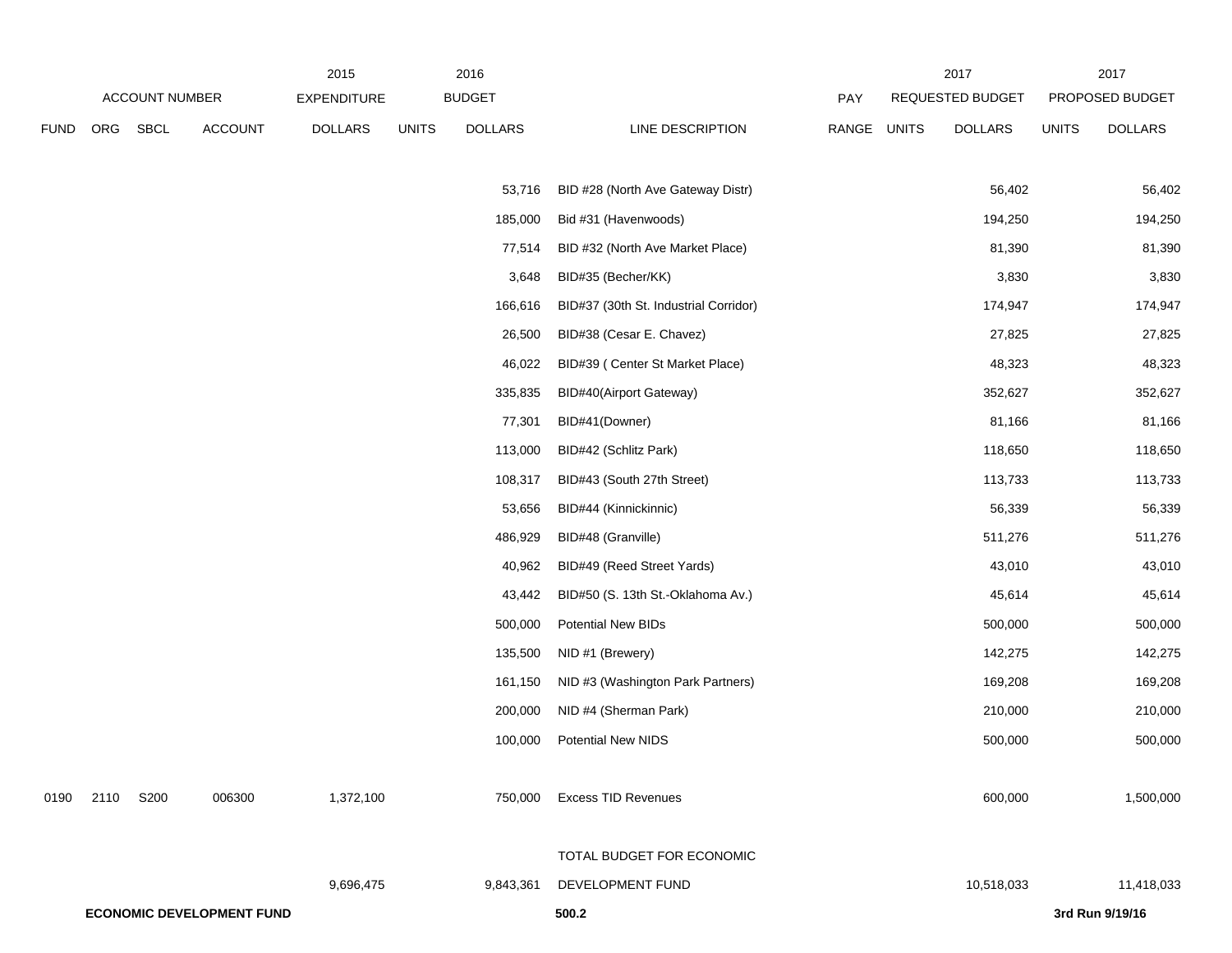|             |            |                       |                | 2015               |              | 2016           |                                                  |       |       | 2017                    |              | 2017            |
|-------------|------------|-----------------------|----------------|--------------------|--------------|----------------|--------------------------------------------------|-------|-------|-------------------------|--------------|-----------------|
|             |            | <b>ACCOUNT NUMBER</b> |                | <b>EXPENDITURE</b> |              | <b>BUDGET</b>  |                                                  | PAY   |       | <b>REQUESTED BUDGET</b> |              | PROPOSED BUDGET |
| <b>FUND</b> | <b>ORG</b> | <b>SBCL</b>           | <b>ACCOUNT</b> | <b>DOLLARS</b>     | <b>UNITS</b> | <b>DOLLARS</b> | LINE DESCRIPTION                                 | RANGE | UNITS | <b>DOLLARS</b>          | <b>UNITS</b> | <b>DOLLARS</b>  |
|             |            |                       |                |                    |              |                |                                                  |       |       |                         |              |                 |
|             |            |                       |                |                    |              |                |                                                  |       |       |                         |              |                 |
|             |            |                       |                |                    |              |                | 2. SOURCE OF FUNDS FOR ECONOMIC DEVELOPMENT FUND |       |       |                         |              |                 |
| 0190        | 1910       |                       | 009400         | 8,324,375          |              | 9,093,361      | <b>Business Improvement District Assessment</b>  |       |       | 9,918,033               |              |                 |
|             |            |                       |                |                    |              |                |                                                  |       |       |                         |              | 9,918,033       |
| 0190        | 2110       |                       | 009019         | 1,372,100          |              | 750,000        | <b>Excess TID Revenues</b>                       |       |       | 600,000                 |              | 1,500,000       |
|             |            |                       |                |                    |              |                |                                                  |       |       |                         |              |                 |
|             |            |                       |                |                    |              |                | TOTAL FUNDS FOR ECONOMIC                         |       |       |                         |              |                 |
|             |            |                       |                | 9,696,475          |              | 9,843,361      | DEVELOPMENT FUND                                 |       |       | 10,518,033              |              | 11,418,033      |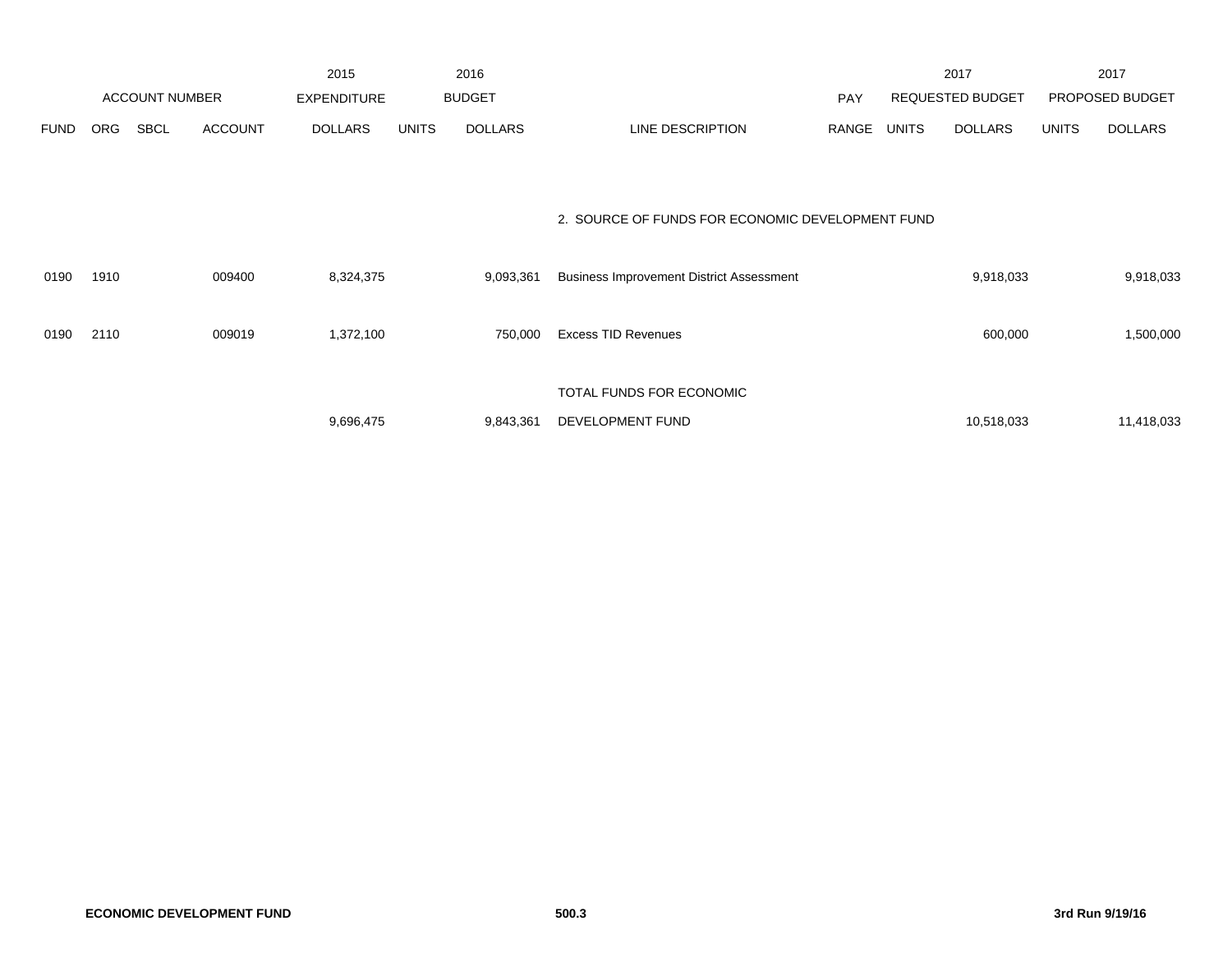|             | ACCOUNT NUMBER |                        |                | <b>EXPENDITURE</b> |              | <b>BUDGET</b>  |                                              | PAY         |        | REQUESTED BUDGET |              | PROPOSED BUDGET |
|-------------|----------------|------------------------|----------------|--------------------|--------------|----------------|----------------------------------------------|-------------|--------|------------------|--------------|-----------------|
| <b>FUND</b> | ORG            | <b>SBCL</b>            | <b>ACCOUNT</b> | <b>DOLLARS</b>     | <b>UNITS</b> | <b>DOLLARS</b> | LINE DESCRIPTION                             | RANGE UNITS |        | <b>DOLLARS</b>   | <b>UNITS</b> | <b>DOLLARS</b>  |
|             |                |                        |                |                    |              |                |                                              |             |        |                  |              |                 |
|             |                |                        |                |                    |              |                | DPW-WATER WORKS - OPERATING BUDGET SUMMARY   |             |        |                  |              |                 |
|             |                |                        |                |                    |              |                | ORGANIZATION (6410)                          |             |        |                  |              |                 |
|             |                |                        |                |                    |              |                |                                              |             |        |                  |              |                 |
|             |                |                        |                |                    |              |                | J. WATER WORKS (DPW) FUNDS                   |             |        |                  |              |                 |
|             |                |                        |                |                    |              |                | 1. BUDGET FOR WATER WORKS                    |             |        |                  |              |                 |
|             |                |                        |                |                    |              |                | WATER WORKS - OPERATING BUDGET               |             |        |                  |              |                 |
|             |                |                        |                |                    |              |                | BUDGETARY CONTROL UNIT (1 FUND=6 ORG)        |             |        |                  |              |                 |
|             |                |                        |                |                    |              |                |                                              |             |        |                  |              |                 |
|             |                |                        |                |                    |              |                | SALARIES & WAGES                             |             |        |                  |              |                 |
|             |                |                        |                | 767,225            |              | 1,100,000      | Overtime Compensated*                        |             |        | 1,100,000        |              | 1,100,000       |
|             |                |                        |                | 15,629,655         |              | 17,970,896     | All Other Salaries & Wages                   |             |        | 17,997,308       |              | 18,152,667      |
|             |                |                        |                |                    |              |                |                                              |             |        |                  |              |                 |
| 0410        | 6410           | R999                   | 006000         | 16,396,880         |              |                | 19,070,896 NET SALARIES & WAGES TOTAL*       |             |        | 19,097,308       |              | 19,252,667      |
|             |                |                        |                |                    | 381          |                | TOTAL NUMBER OF POSITIONS AUTHORIZED         |             | 392    |                  | 395          |                 |
|             |                |                        |                |                    |              |                |                                              |             |        |                  |              |                 |
|             |                |                        |                |                    | 349.48       |                | O&M FTE'S                                    |             | 356.45 |                  | 358.95       |                 |
|             |                |                        |                |                    | 19.94        |                | NON-O&M FTE'S                                |             | 20.97  |                  | 20.97        |                 |
|             |                | R999                   | 006180         |                    |              |                | 9,251,194 ESTIMATED EMPLOYEE FRINGE BENEFITS |             |        |                  |              |                 |
| 0410        | 6410           |                        |                | 6,629,511          |              |                |                                              |             |        | 9,262,816        |              | 9,331,333       |
|             |                |                        |                |                    |              |                | OPERATING EXPENDITURES                       |             |        |                  |              |                 |
| 0410        | 6410           | R999                   | 630100         | 602,890            |              | 614,000        | <b>General Office Expense</b>                |             |        | 691,000          |              | 691,000         |
| 0410        | 6410           | R999                   | 630500         | 2,011,101          |              | 2,016,800      | Tools & Machinery Parts                      |             |        | 1,788,000        |              | 1,788,000       |
|             |                | <b>DPW-WATER WORKS</b> |                |                    |              |                | 510.1                                        |             |        |                  |              | 3rd Run 9/19/16 |

2017

2017

2015

2016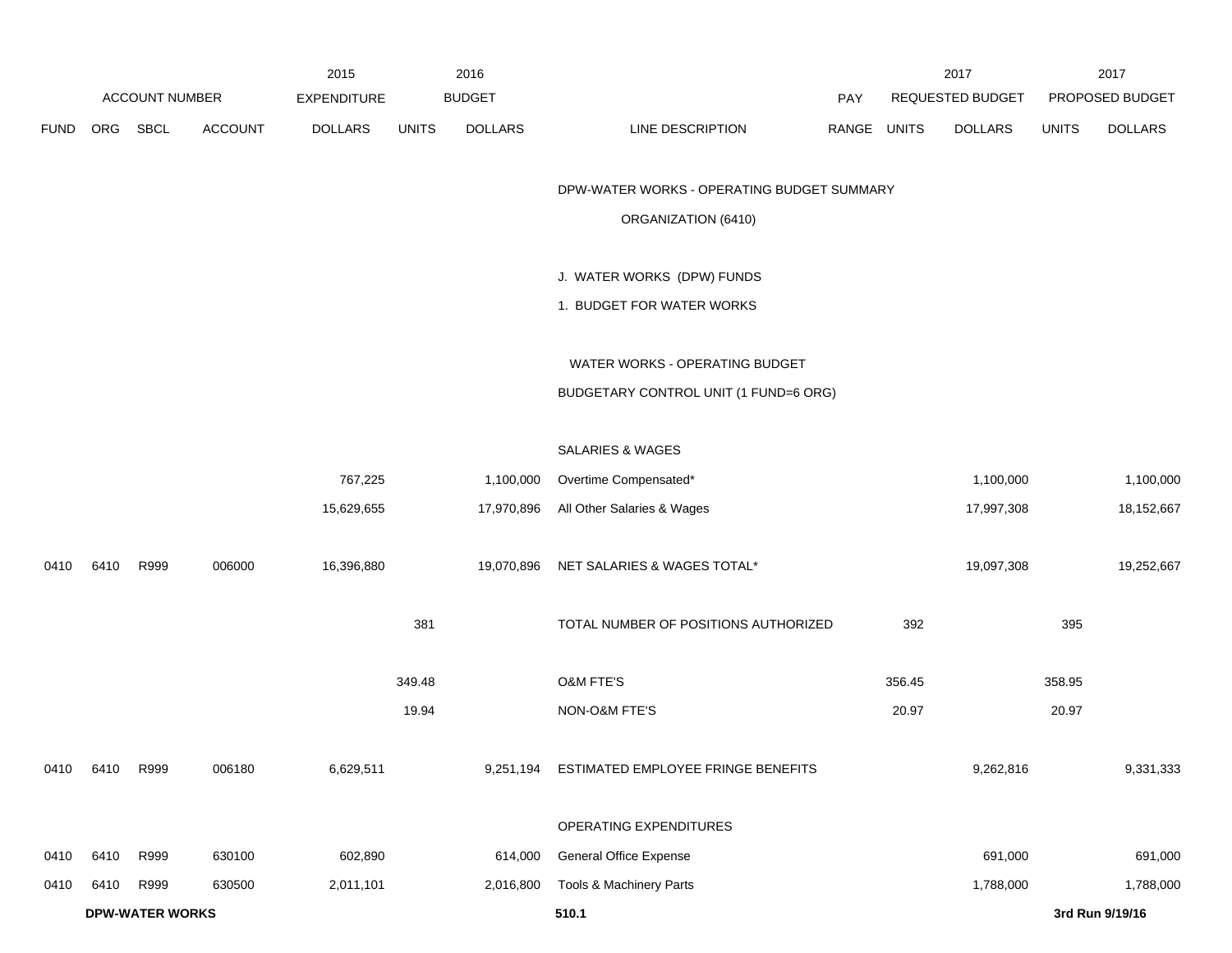|             |            |                       |                | 2015               |              | 2016           |                                        |       |              | 2017             |              | 2017            |
|-------------|------------|-----------------------|----------------|--------------------|--------------|----------------|----------------------------------------|-------|--------------|------------------|--------------|-----------------|
|             |            | <b>ACCOUNT NUMBER</b> |                | <b>EXPENDITURE</b> |              | <b>BUDGET</b>  |                                        | PAY   |              | REQUESTED BUDGET |              | PROPOSED BUDGET |
| <b>FUND</b> | <b>ORG</b> | <b>SBCL</b>           | <b>ACCOUNT</b> | <b>DOLLARS</b>     | <b>UNITS</b> | <b>DOLLARS</b> | LINE DESCRIPTION                       | RANGE | <b>UNITS</b> | <b>DOLLARS</b>   | <b>UNITS</b> | <b>DOLLARS</b>  |
| 0410        | 6410       | R999                  | 631000         | 3,087,984          |              | 3,286,000      | <b>Construction Supplies</b>           |       |              | 3,073,000        |              | 3,073,000       |
| 0410        | 6410       | R999                  | 631500         | 6,259,433          |              | 7,051,200      | Energy                                 |       |              | 6,672,000        |              | 6,672,000       |
| 0410        | 6410       | R999                  | 632000         | 2,562,767          |              | 3,305,000      | <b>Other Operating Supplies</b>        |       |              | 2,970,000        |              | 3,070,000       |
| 0410        | 6410       | R999                  | 632500         | 1,469,227          |              | 1,511,000      | <b>Facility Rental</b>                 |       |              | 1,502,000        |              | 1,502,000       |
| 0410        | 6410       | R999                  | 633000         | 15,603             |              | 51,000         | Vehicle Rental                         |       |              | 322,000          |              | 322,000         |
| 0410        | 6410       | R999                  | 633500         | 44,045             |              | 88,000         | Non-Vehicle Equipment Rental           |       |              | 71,000           |              | 71,000          |
| 0410        | 6410       | R999                  | 634000         | 5,093,832          |              | 4,510,000      | <b>Professional Services</b>           |       |              | 4,482,000        |              | 5,282,000       |
| 0410        | 6410       | R999                  | 634500         | 782,472            |              | 3,422,000      | <b>Information Technology Services</b> |       |              | 2,382,000        |              | 2,382,000       |
| 0410        | 6410       | R999                  | 635000         | 16,711,788         |              | 17,169,000     | <b>Property Services</b>               |       |              | 17,207,000       |              | 17,207,000      |
| 0410        | 6410       | R999                  | 635500         | 6,122,527          |              | 4,838,000      | <b>Infrastructure Services</b>         |       |              | 4,888,000        |              | 11,488,000      |
| 0410        | 6410       | R999                  | 636000         | 1,016,137          |              | 1,017,000      | Vehicle Repair Services                |       |              | 1,052,000        |              | 1,052,000       |
| 0410        | 6410       | R999                  | 636500         | 499,737            |              | 474,500        | <b>Other Operating Services</b>        |       |              | 697,000          |              | 697,000         |
| 0410        | 6410       | R999                  | 637000         |                    |              |                | Loans and Grants                       |       |              |                  |              |                 |
| 0410        | 6410       | R999                  | 637501         |                    |              |                | <b>Reimburse Other Departments</b>     |       |              |                  |              |                 |
|             |            |                       |                |                    |              |                |                                        |       |              |                  |              |                 |
| 0410        | 6410       | R999                  | 006300         | 46,279,543         |              | 49,353,500     | OPERATING EXPENDITURES TOTAL*          |       |              | 47,797,000       |              | 55,297,000      |
|             |            |                       |                |                    |              |                |                                        |       |              |                  |              |                 |
| 0410        | 6410       | R999                  | 006800         | 1,979,933          |              | 2,686,850      | <b>EQUIPMENT PURCHASES TOTAL*</b>      |       |              | 3,693,000        |              | 3,693,000       |
|             |            |                       |                |                    |              |                |                                        |       |              |                  |              |                 |
|             |            |                       |                | 6,736,805          |              | 7,387,000      | SPECIAL FUNDS TOTAL                    |       |              | 7,191,000        |              | 7,191,000       |
|             |            |                       |                |                    |              |                |                                        |       |              |                  |              |                 |
|             |            |                       |                |                    |              |                | DPW-WATER WORKS OPERATING              |       |              |                  |              |                 |
|             |            |                       |                | 78,022,672         |              | 87,749,440     | BUDGETARY CONTROL UNIT TOTAL           |       |              | 87,041,124       |              | 94,765,000      |
|             |            |                       |                |                    |              |                |                                        |       |              |                  |              |                 |
|             |            |                       |                |                    |              |                | *Appropriation Control Account         |       |              |                  |              |                 |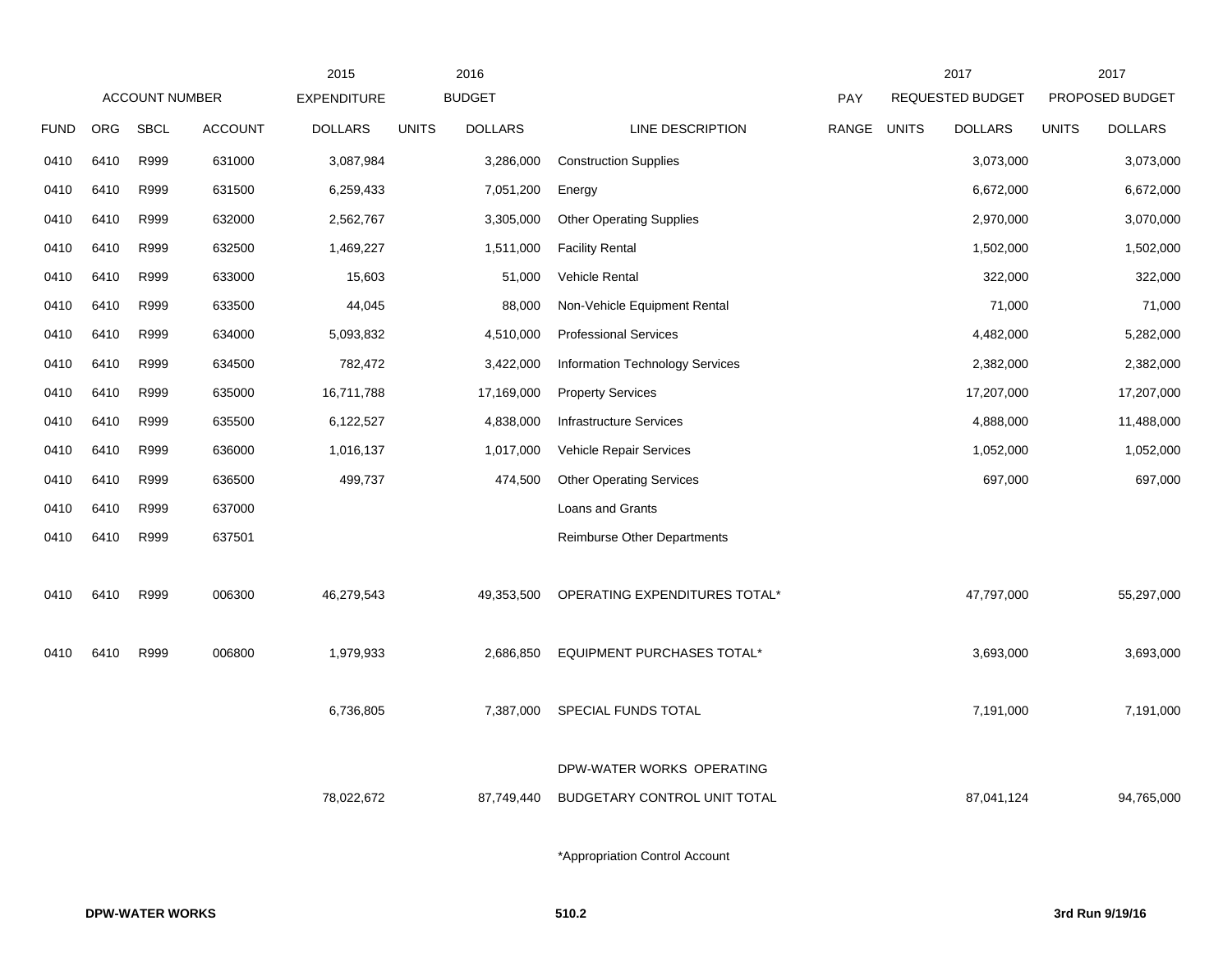|             |     |                       |                | 2015               |              | 2016           |                                  |       | 2017                    |       | 201                    |
|-------------|-----|-----------------------|----------------|--------------------|--------------|----------------|----------------------------------|-------|-------------------------|-------|------------------------|
|             |     | <b>ACCOUNT NUMBER</b> |                | <b>EXPENDITURE</b> |              | <b>BUDGET</b>  | PAY                              |       | <b>REQUESTED BUDGET</b> |       | <b>PROPOSED BUDGET</b> |
| <b>FUND</b> | ORG | <b>SBCL</b>           | <b>ACCOUNT</b> | <b>DOLLARS</b>     | <b>UNITS</b> | <b>DOLLARS</b> | LINE DESCRIPTION<br><b>RANGE</b> | UNITS | <b>DOLLARS</b>          | UNITS | <b>DOLLARS</b>         |

DPW-WATER WORKS - BUSINESS

ORGANIZATION (6411)

## SALARIES & WAGES

### ADMINISTRATION

| 1 | 141.715 | Water Works Superintendent (X)(Y)    | 1MX | 141,715 |   |         |
|---|---------|--------------------------------------|-----|---------|---|---------|
|   |         | Water Works Superintendent (X)(Y)    | 1NX |         |   | 145,382 |
| 1 | 124.723 | Admin. and Projects Manager (X)(Y)   | 1KX | 124,723 |   |         |
|   |         | Admin. and Projects Manager (X)(Y)   | 1LX |         | 1 | 127,962 |
| 1 | 69.477  | Water System and Project Manager (X) | 2HX | 69,477  | 1 | 69,477  |
| 1 | 75.432  | <b>Water Security Manager</b>        | 2HX | 75,432  | 1 | 75,432  |
| 1 | 60.511  | <b>Water Marketing Specialist</b>    | 2FX | 60,511  | 1 | 60,511  |
| 1 | 42.539  | Administrative Assistant III         | 5FN | 42,539  | 1 | 42,539  |
| 1 | 41.575  | <b>Office Assistant IV</b>           | 6HN | 41,575  |   | 41,575  |

#### ACCOUNTING SERVICES

|   |         | Water Financial Manager (X)(Y)           | 1IX |   | 104,112 |   | 104,112 |
|---|---------|------------------------------------------|-----|---|---------|---|---------|
| 1 | 103.005 | Water Business Manager (X)(Y)            | 1HX |   |         |   |         |
| 1 | 89.288  | Water Business Operations Manager (X)(Y) | 1GX |   | 89,288  |   | 89,288  |
| 1 | 96.637  | Water Accounting Manager (Y)             | 1GX |   |         |   |         |
|   |         | Accounting Manager (Y)                   | 1EX |   | 68,669  |   | 68,669  |
| 3 | 188.173 | Accountant III                           | 2GX | 3 | 175.465 | 3 | 175,465 |
| 1 | 56.646  | Water Claims Specialist (X)              | 2FX |   | 56,646  | 1 | 56,646  |
| 1 | 46.347  | <b>Business Services Specialist</b>      | 2DN | 1 | 51,004  | 1 | 51,004  |
| 1 | 43.612  | <b>Accounting Assistant III</b>          | 5EN |   | 40,501  |   | 40,501  |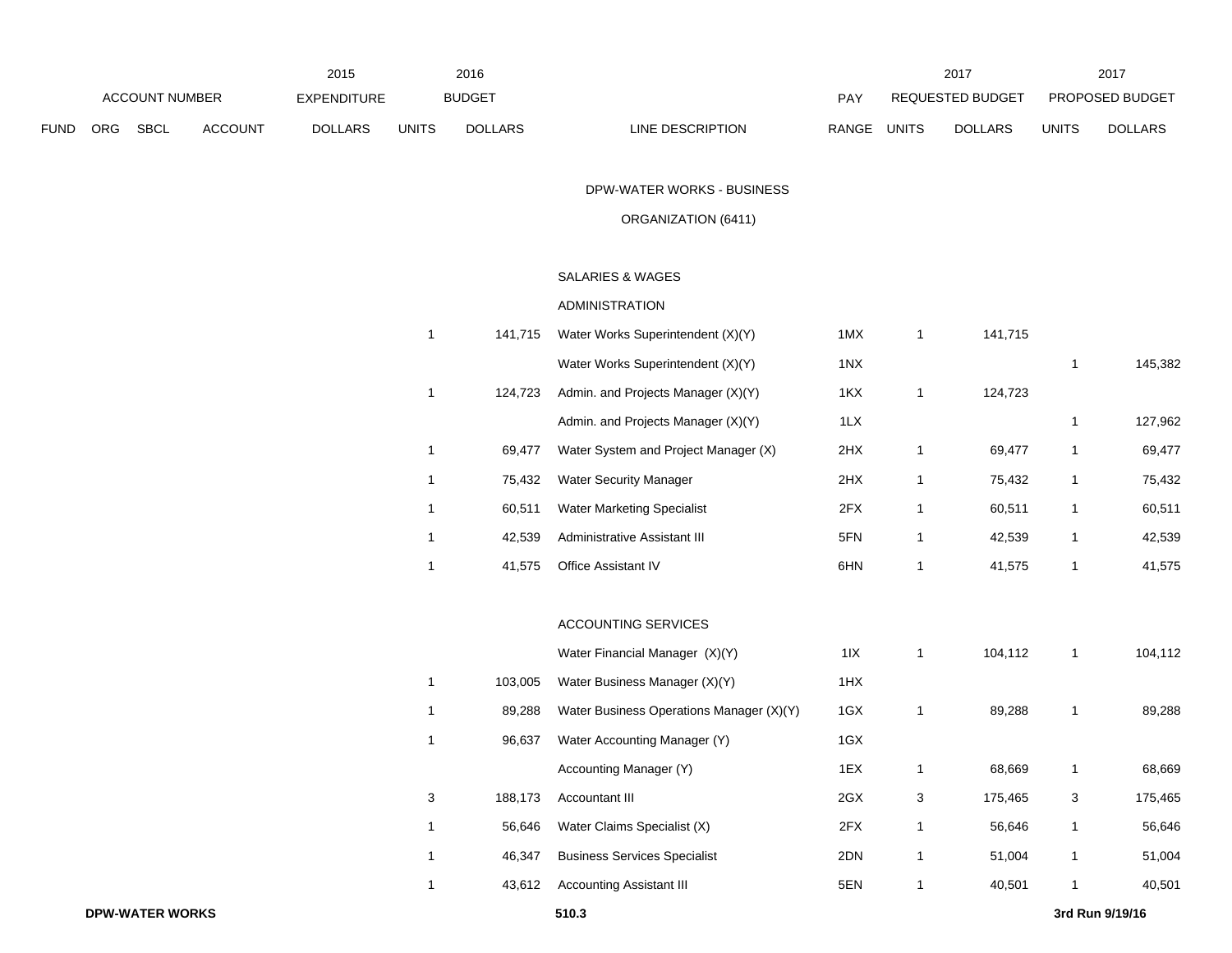|             |     |                        |                | 2015               |              | 2016           |                                      |       |                           | 2017             |                | 2017            |
|-------------|-----|------------------------|----------------|--------------------|--------------|----------------|--------------------------------------|-------|---------------------------|------------------|----------------|-----------------|
|             |     | ACCOUNT NUMBER         |                | <b>EXPENDITURE</b> |              | <b>BUDGET</b>  |                                      | PAY   |                           | REQUESTED BUDGET |                | PROPOSED BUDGET |
| <b>FUND</b> | ORG | <b>SBCL</b>            | <b>ACCOUNT</b> | <b>DOLLARS</b>     | <b>UNITS</b> | <b>DOLLARS</b> | LINE DESCRIPTION                     | RANGE | <b>UNITS</b>              | <b>DOLLARS</b>   | <b>UNITS</b>   | <b>DOLLARS</b>  |
|             |     |                        |                |                    | $\sqrt{2}$   | 75,661         | <b>Accounting Assistant II</b>       | 6HN   | $\overline{2}$            | 37,830           | $\overline{2}$ | 37,830          |
|             |     |                        |                |                    |              |                | COMMERCIAL SERVICES                  |       |                           |                  |                |                 |
|             |     |                        |                |                    |              |                | Water Billing & Collections Manager  | 1FX   | $\mathbf{1}$              | 62,338           | $\mathbf{1}$   | 62,338          |
|             |     |                        |                |                    | $\mathbf{1}$ | 85,036         | Water Revenue Manager                | 1EX   |                           |                  |                |                 |
|             |     |                        |                |                    |              |                | Water Customer Service Manager       | 1EX   | $\mathbf{1}$              | 58,462           | $\mathbf{1}$   | 58,462          |
|             |     |                        |                |                    | $\mathbf{1}$ | 51,469         | Water Revenue Collections Supervisor | 1CX   | $\mathbf{1}$              | 51,469           |                |                 |
|             |     |                        |                |                    |              |                | Water Collections Supervisor         | 1DX   |                           |                  | $\mathbf{1}$   | 51,469          |
|             |     |                        |                |                    | $\mathbf{1}$ | 52,215         | <b>Customer Service Supervisor</b>   | 1CX   |                           |                  |                |                 |
|             |     |                        |                |                    |              |                | <b>Water Billing Specialist</b>      | 5HN   | $\ensuremath{\mathsf{3}}$ | 135,038          | $\mathbf{3}$   | 135,038         |
|             |     |                        |                |                    | 1            | 42,539         | Program Assistant II                 | 5FN   |                           |                  |                |                 |
|             |     |                        |                |                    | 3            | 130,506        | <b>Accounting Assistant III</b>      | 5EN   | 3                         | 130,826          | 3              | 130,826         |
|             |     |                        |                |                    | $10$         | 394,372        | Customer Service Representative III  | 6HN   | 12                        | 470,961          | 12             | 470,961         |
|             |     |                        |                |                    |              |                | <b>TECHNICAL SERVICES</b>            |       |                           |                  |                |                 |
|             |     |                        |                |                    | $\mathbf{1}$ | 101,469        | Water IT Manager (X)(Y)              | 11X   | $\mathbf{1}$              | 101,469          | $\mathbf{1}$   | 101,469         |
|             |     |                        |                |                    |              |                | Water IT Supervisor (X)              | 1FX   | $\mathbf{1}$              | 64,770           | $\mathbf{1}$   | 64,770          |
|             |     |                        |                |                    |              |                | Water Business Analyst- Senior       | 2IX   |                           |                  | $\mathbf{1}$   | 58,462          |
|             |     |                        |                |                    | 1            | 64,770         | Water IT Supervisor (X)              | 2JX   |                           |                  |                |                 |
|             |     |                        |                |                    | $\mathbf{1}$ | 51,469         | Network Coordinator- Senior (X)      | 2GX   | $\mathbf{1}$              | 51,469           | $\mathbf{1}$   | 51,469          |
|             |     |                        |                |                    | 2            | 89,500         | Network Coordinator- Associate       | 2EX   | $\overline{2}$            | 89,500           | $\overline{2}$ | 89,500          |
|             |     |                        |                |                    |              |                | METER SERVICES                       |       |                           |                  |                |                 |
|             |     |                        |                |                    | $\mathbf{1}$ | 69,410         | Water Meter Services Manager (X) (Y) | 1EX   | $\mathbf{1}$              | 69,410           | $\mathbf{1}$   | 69,410          |
|             |     |                        |                |                    |              |                | <b>Customer Service Supervisor</b>   | 1CX   | $\mathbf{1}$              | 51,469           | $\mathbf{1}$   | 51,469          |
|             |     |                        |                |                    | 4            | 273,283        | Water Meter Field Supervisor (X)     | 1BX   | 4                         | 255,511          | 4              | 255,511         |
|             |     | <b>DPW-WATER WORKS</b> |                |                    |              |                | 510.4                                |       |                           |                  |                | 3rd Run 9/19/16 |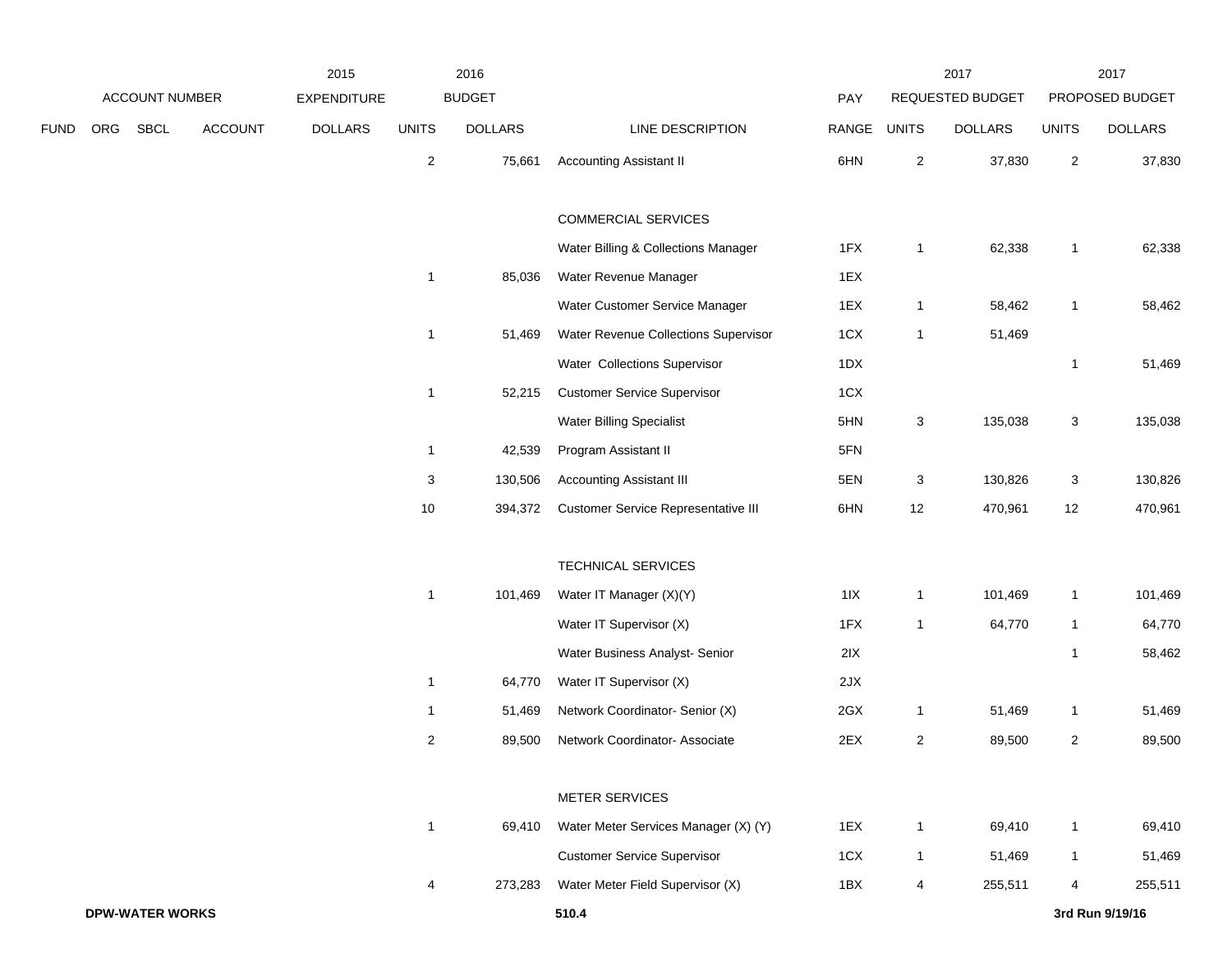|             |      |                        |                | 2015               |                         | 2016           |                                          |       |                  | 2017             |                | 2017            |
|-------------|------|------------------------|----------------|--------------------|-------------------------|----------------|------------------------------------------|-------|------------------|------------------|----------------|-----------------|
|             |      | ACCOUNT NUMBER         |                | <b>EXPENDITURE</b> |                         | <b>BUDGET</b>  |                                          | PAY   |                  | REQUESTED BUDGET |                | PROPOSED BUDGET |
| <b>FUND</b> | ORG  | SBCL                   | <b>ACCOUNT</b> | <b>DOLLARS</b>     | <b>UNITS</b>            | <b>DOLLARS</b> | LINE DESCRIPTION                         | RANGE | <b>UNITS</b>     | <b>DOLLARS</b>   | <b>UNITS</b>   | <b>DOLLARS</b>  |
|             |      |                        |                |                    | $\overline{1}$          | 42,539         | Program Assistant II                     | 5FN   | $\mathbf{1}$     | 42,539           | $\mathbf{1}$   | 42,539          |
|             |      |                        |                |                    | $\mathbf{1}$            | 47,161         | Program Assistant I                      | 5EN   | $\mathbf{1}$     | 40,501           | $\mathbf{1}$   | 40,501          |
|             |      |                        |                |                    | 4                       | 151,181        | Customer Service Representative III      | 6HN   | 4                | 150,627          | 4              | 150,627         |
|             |      |                        |                |                    | $\mathbf{1}$            | 37,830         | Office Assistant IV                      | 6HN   | $\mathbf{1}$     | 37,456           | $\mathbf{1}$   | 37,456          |
|             |      |                        |                |                    | $\overline{\mathbf{1}}$ | 40,135         | <b>Inventory Assistant III</b>           | 6IN   | $\mathbf{1}$     | 39,220           | $\mathbf{1}$   | 39,220          |
|             |      |                        |                |                    |                         |                | Water Meter Investigator                 | 8IN   | $\boldsymbol{7}$ | 313,132          | $\overline{7}$ | 313,132         |
|             |      |                        |                |                    | $\overline{7}$          | 314,828        | Water Meter Reading Specialist           | 6LN   |                  |                  |                |                 |
|             |      |                        |                |                    | 6                       | 274,696        | Water Meter Specialist                   | 7EN   | 6                | 256,887          | 6              | 256,887         |
|             |      |                        |                |                    | 22                      | 920,306        | Water Meter Technician                   | 7DN   | 22               | 880,304          | 22             | 880,304         |
|             |      |                        |                |                    |                         |                | <b>AUXILIARY POSITIONS</b>               |       |                  |                  |                |                 |
|             |      |                        |                |                    | $\overline{1}$          | 30,825         | Water Field Supervisor (X) (0.5 FTE)     | 1BX   | $\mathbf{1}$     | 30,825           | $\mathbf{1}$   | 30,825          |
|             |      |                        |                |                    | $\overline{1}$          | 21,806         | Water Meter Reading Specialist (0.5 FTE) | 6LN   | 1                | 21,806           | $\mathbf{1}$   | 21,806          |
|             |      |                        |                |                    | $\overline{1}$          | 21,094         | Water Meter Specialist (0.5 FTE)         | 7EN   | 1                | 21,094           | $\mathbf{1}$   | 21,094          |
|             |      |                        |                |                    | 18                      | 711,899        | Water Meter Technician                   | 7DN   | 18               | 707,393          | 18             | 707,393         |
| 0410        | 6411 | R999                   |                | 4,553,795          | 109                     | 5,275,679      | <b>Total Before Adjustments</b>          |       | 114              | 5,313,963        | 115            | 5,379,331       |
|             |      |                        |                |                    |                         |                | Salary & Wage Rate Changes               |       |                  |                  |                |                 |
| 0410        | 6411 | R999                   |                | 18,079             |                         | 15,000         | Overtime Compensated                     |       |                  | 15,000           |                | 15,000          |
|             |      |                        |                |                    |                         | (105, 514)     | Personnel Cost Adjustment                |       |                  | (100, 965)       |                | (102, 569)      |
| 0410        | 6411 | R999                   |                |                    |                         |                | Other                                    |       |                  |                  |                |                 |
|             |      |                        |                | 4,571,874          | 109                     | 5,185,165      | Gross Salaries & Wages Total             |       | 114              | 5,227,998        | 115            | 5,291,762       |
|             |      |                        |                |                    |                         |                | Reimbursable Services Deduction          |       |                  |                  |                |                 |
|             |      | <b>DPW-WATER WORKS</b> |                |                    |                         |                | 510.5                                    |       |                  |                  |                | 3rd Run 9/19/16 |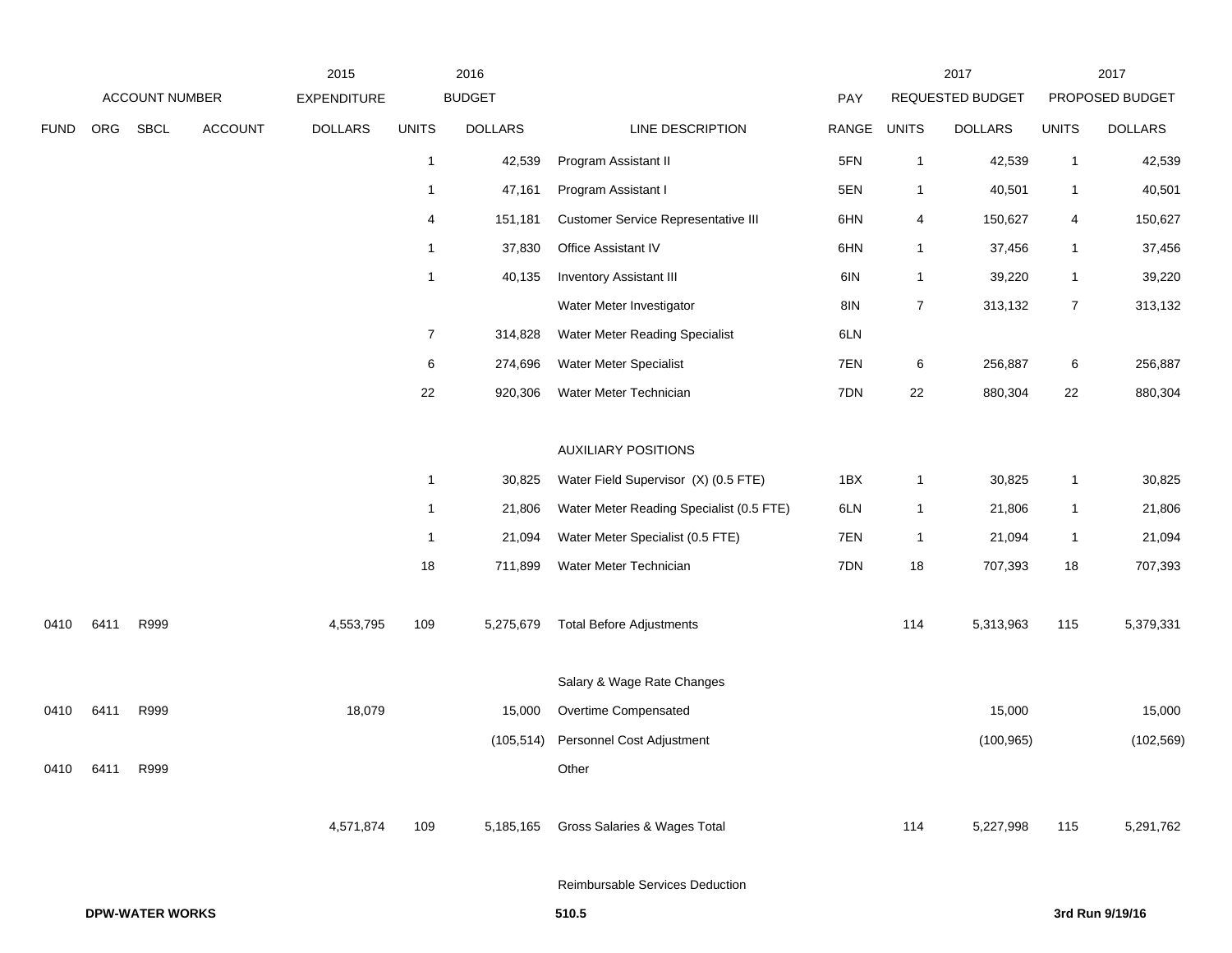|             |      |                        |                | 2015               |              | 2016           |                                                                           |       |              | 2017             |              | 2017            |
|-------------|------|------------------------|----------------|--------------------|--------------|----------------|---------------------------------------------------------------------------|-------|--------------|------------------|--------------|-----------------|
|             |      | <b>ACCOUNT NUMBER</b>  |                | <b>EXPENDITURE</b> |              | <b>BUDGET</b>  |                                                                           | PAY   |              | REQUESTED BUDGET |              | PROPOSED BUDGET |
| <b>FUND</b> | ORG  | SBCL                   | <b>ACCOUNT</b> | <b>DOLLARS</b>     | <b>UNITS</b> | <b>DOLLARS</b> | LINE DESCRIPTION                                                          | RANGE | <b>UNITS</b> | <b>DOLLARS</b>   | <b>UNITS</b> | <b>DOLLARS</b>  |
|             |      |                        |                |                    |              |                | Capital Improvements Deduction                                            |       |              |                  |              |                 |
|             |      |                        |                |                    |              |                | Grants & Aids Deduction                                                   |       |              |                  |              |                 |
|             |      |                        |                |                    |              |                |                                                                           |       |              |                  |              |                 |
| 0410        | 6411 | R999                   | 006000         | 4,571,874          | 109          | 5,185,165      | NET SALARIES & WAGES TOTAL                                                |       | 114          | 5,227,998        | 115          | 5,291,762       |
|             |      |                        |                |                    |              |                |                                                                           |       |              |                  |              |                 |
|             |      |                        |                |                    | 107.50       |                | O&M FTE'S                                                                 |       | 111.50       |                  | 112.50       |                 |
|             |      |                        |                |                    |              |                | NON-O&M FTE'S                                                             |       |              |                  |              |                 |
|             |      |                        |                |                    |              |                | (X) Private Auto Allowance May Be Paid Pursuant To                        |       |              |                  |              |                 |
|             |      |                        |                |                    |              |                | Section 350-183 of the Milwaukee Code                                     |       |              |                  |              |                 |
|             |      |                        |                |                    |              |                |                                                                           |       |              |                  |              |                 |
|             |      |                        |                |                    |              |                | (Y) Required to file a statement of economic interests in accordance with |       |              |                  |              |                 |
|             |      |                        |                |                    |              |                | the Milwaukee Code of Ordinances Chapter 303-Code of Ethics.              |       |              |                  |              |                 |
|             |      |                        |                |                    |              |                |                                                                           |       |              |                  |              |                 |
| 0410        | 6411 | R999                   | 006180         | 2,128,206          |              | 3,141,473      | ESTIMATED EMPLOYEE FRINGE BENEFITS                                        |       |              | 3,160,319        |              | 3,188,534       |
|             |      |                        |                |                    |              |                | OPERATING EXPENDITURES                                                    |       |              |                  |              |                 |
| 0410        | 6411 | R999                   | 630100         | 503,473            |              | 513,000        | General Office Expense                                                    |       |              | 593,000          |              | 593,000         |
| 0410        | 6411 | R999                   | 630500         | 1,758,047          |              | 1,760,800      | Tools & Machinery Parts                                                   |       |              | 1,516,000        |              | 1,516,000       |
| 0410        | 6411 | R999                   | 631000         | 1,781,038          |              | 2,051,000      | <b>Construction Supplies</b>                                              |       |              | 1,804,000        |              | 1,804,000       |
| 0410        | 6411 | R999                   | 631500         | 45,326             |              | 50,000         | Energy                                                                    |       |              | 50,000           |              | 50,000          |
| 0410        | 6411 | R999                   | 632000         | 48,537             |              | 138,000        | <b>Other Operating Supplies</b>                                           |       |              | 103,000          |              | 103,000         |
| 0410        | 6411 | R999                   | 632500         | 144,941            |              | 175,000        | <b>Facility Rental</b>                                                    |       |              | 175,000          |              | 175,000         |
| 0410        | 6411 | R999                   | 633000         | 11,451             |              | 13,000         | Vehicle Rental                                                            |       |              | 15,000           |              | 15,000          |
| 0410        | 6411 | R999                   | 633500         | 14,938             |              | 36,000         | Non-Vehicle Equipment Rental                                              |       |              | 29,000           |              | 29,000          |
| 0410        | 6411 | R999                   | 634000         | 2,977,340          |              | 2,432,000      | <b>Professional Services</b>                                              |       |              | 2,464,000        |              | 3,264,000       |
|             |      | <b>DPW-WATER WORKS</b> |                |                    |              |                | 510.6                                                                     |       |              |                  |              | 3rd Run 9/19/16 |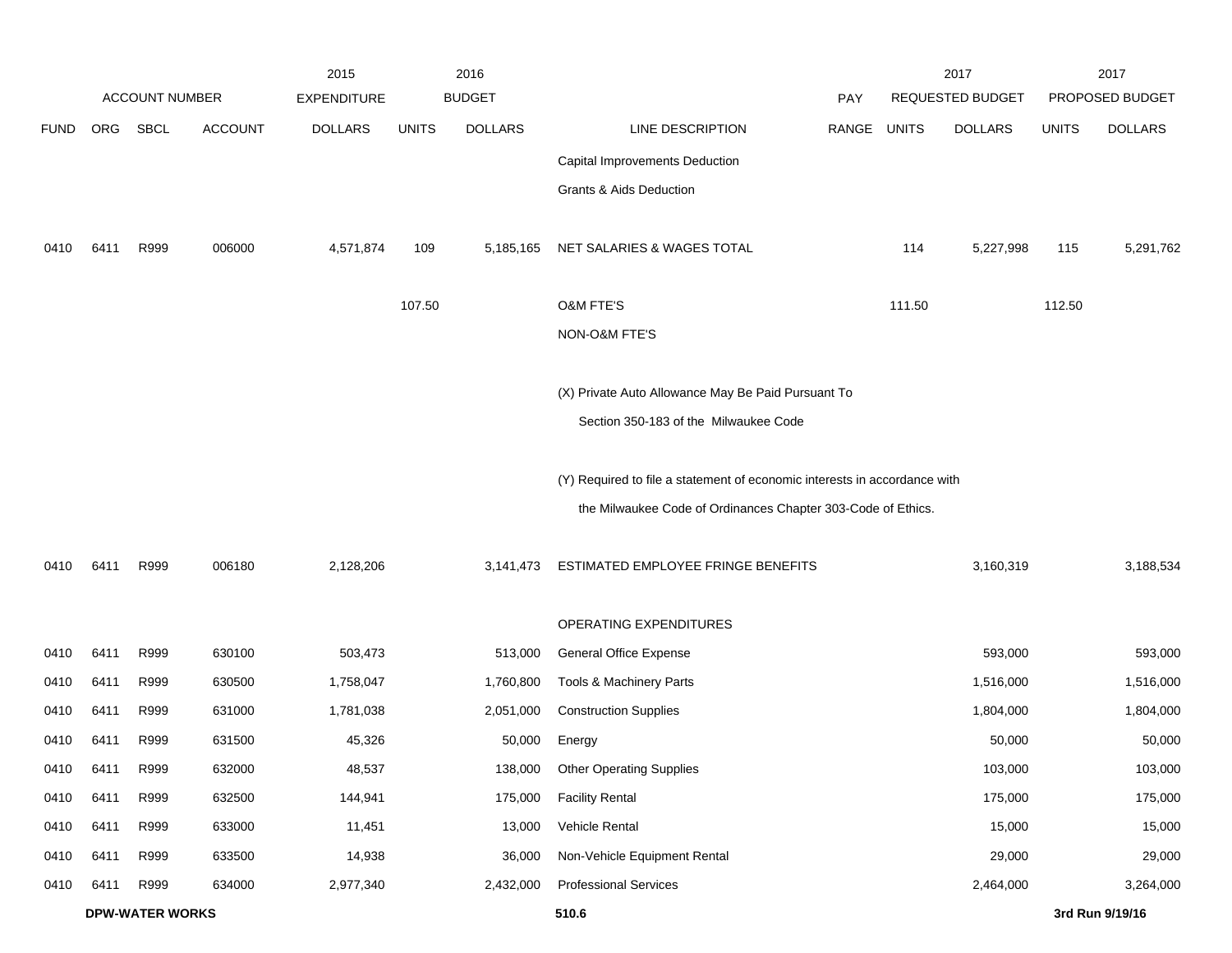|             |      |                        |                | 2015               |                | 2016           |                                             |       |                | 2017             |                | 2017            |
|-------------|------|------------------------|----------------|--------------------|----------------|----------------|---------------------------------------------|-------|----------------|------------------|----------------|-----------------|
|             |      | <b>ACCOUNT NUMBER</b>  |                | <b>EXPENDITURE</b> |                | <b>BUDGET</b>  |                                             | PAY   |                | REQUESTED BUDGET |                | PROPOSED BUDGET |
| <b>FUND</b> | ORG  | <b>SBCL</b>            | <b>ACCOUNT</b> | <b>DOLLARS</b>     | <b>UNITS</b>   | <b>DOLLARS</b> | LINE DESCRIPTION                            | RANGE | <b>UNITS</b>   | <b>DOLLARS</b>   | <b>UNITS</b>   | <b>DOLLARS</b>  |
| 0410        | 6411 | R999                   | 634500         | 441,221            |                | 2,957,000      | Information Technology Services             |       |                | 1,882,000        |                | 1,882,000       |
| 0410        | 6411 | R999                   | 635000         | 13,125,343         |                | 13,454,000     | <b>Property Services</b>                    |       |                | 13,439,000       |                | 13,439,000      |
| 0410        | 6411 | R999                   | 635500         | 255,878            |                | 350,000        | <b>Infrastructure Services</b>              |       |                | 260,000          |                | 260,000         |
| 0410        | 6411 | R999                   | 636000         | 152,775            |                | 125,000        | Vehicle Repair Services                     |       |                | 155,000          |                | 155,000         |
| 0410        | 6411 | R999                   | 636500         | 370,141            |                | 220,500        | <b>Other Operating Services</b>             |       |                | 425,000          |                | 425,000         |
| 0410        | 6411 | R999                   | 637000         |                    |                |                | Loans and Grants                            |       |                |                  |                |                 |
| 0410        | 6411 | R999                   | 637501         |                    |                |                | <b>Reimburse Other Departments</b>          |       |                |                  |                |                 |
| 0410        | 6411 | R999                   | 006300         | 21,630,449         |                | 24,275,300     | OPERATING EXPENDITURES TOTAL                |       |                | 22,910,000       |                | 23,710,000      |
|             |      |                        |                |                    |                |                | <b>EQUIPMENT PURCHASES</b>                  |       |                |                  |                |                 |
|             |      |                        |                |                    |                |                | <b>Additional Equipment</b>                 |       |                |                  |                |                 |
| 0410        | 6411 | R999                   |                |                    | 5              | 4,000          | <b>Computer Scanners</b>                    |       |                |                  |                |                 |
| 0410        | 6411 | R999                   |                |                    |                |                | Dump Hopper                                 |       | $\mathbf{1}$   | 1,000            | 1              | 1,000           |
| 0410        | 6411 | R999                   |                |                    | 19             | 23,200         | <b>Metering Devices</b>                     |       |                |                  |                |                 |
|             |      |                        |                |                    | 24             | 27,200         | Subtotal - Additional Equipment             |       | 1              | 1,000            | 1              | 1,000           |
|             |      |                        |                |                    |                |                | <b>Replacement Equipment</b>                |       |                |                  |                |                 |
| 0410        | 6411 | R999                   |                |                    | $\overline{2}$ | 10,000         | <b>Computer Networks</b>                    |       | $\overline{2}$ | 10,000           | $\overline{2}$ | 10,000          |
| 0410        | 6411 | R999                   |                |                    | 10             | 8,000          | <b>Computer Peripherals - Scanners</b>      |       | 15             | 12,000           | 15             | 12,000          |
| 0410        | 6411 | R999                   |                |                    | 43             | 130,000        | <b>Computer Workstations</b>                |       | 69             | 165,000          | 69             | 165,000         |
| 0410        | 6411 | R999                   |                |                    | 5              | 40,000         | <b>Computer Servers</b>                     |       | 12             | 226,000          | 12             | 226,000         |
| 0410        | 6411 | R999                   |                |                    | 5              | 17,500         | Computer Printing Equip.-Plotter & Printers |       | 5              | 18,000           | 5              | 18,000          |
| 0410        | 6411 | R999                   |                |                    | 84             | 99,800         | <b>Computer Mobile Devices</b>              |       | 78             | 54,000           | 78             | 54,000          |
|             |      | <b>DPW-WATER WORKS</b> |                |                    |                |                | 510.7                                       |       |                |                  |                | 3rd Run 9/19/16 |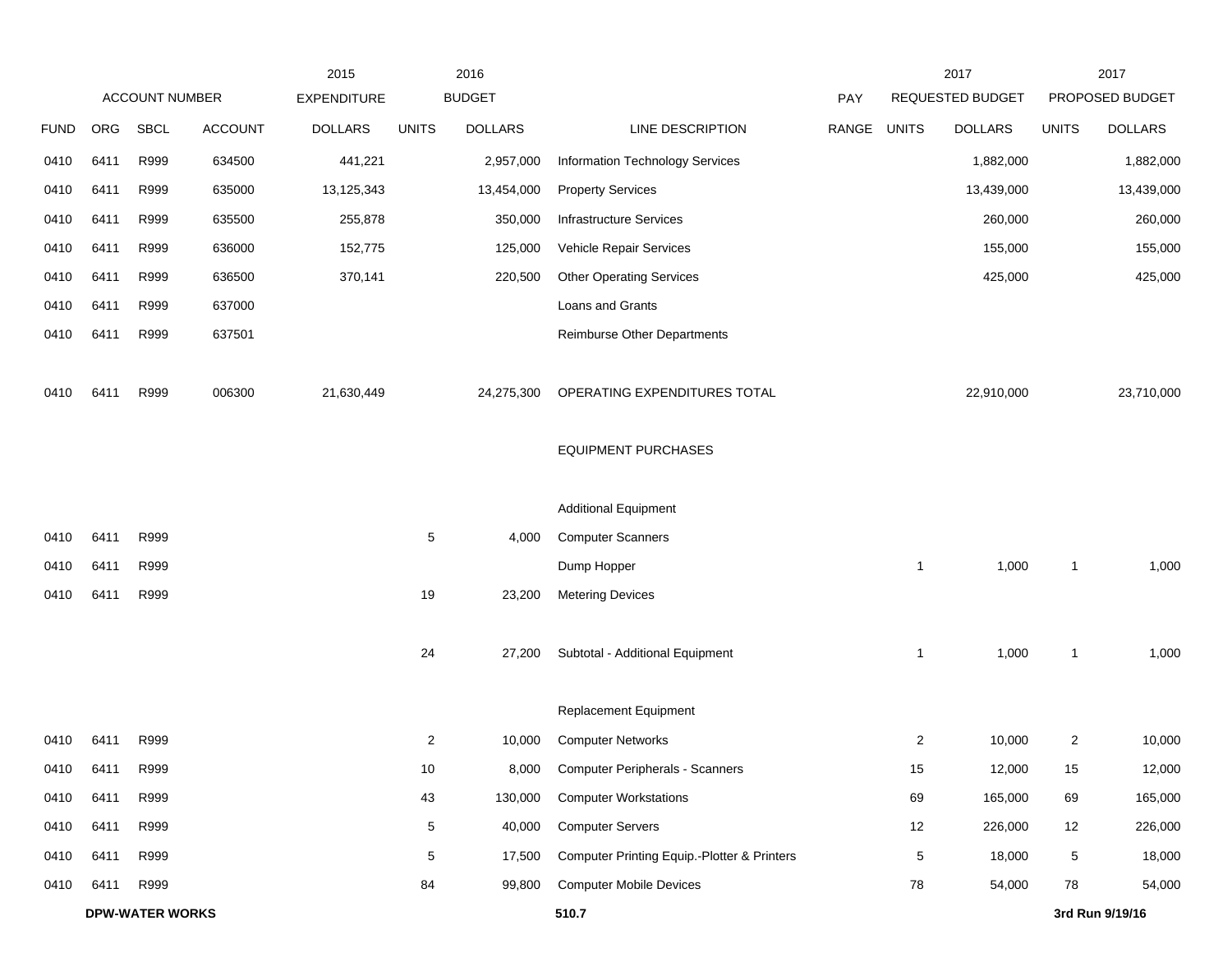|             |      |                |                | 2015               |                | 2016           |                                       |             |              | 2017                    |              | 2017            |
|-------------|------|----------------|----------------|--------------------|----------------|----------------|---------------------------------------|-------------|--------------|-------------------------|--------------|-----------------|
|             |      | ACCOUNT NUMBER |                | <b>EXPENDITURE</b> |                | <b>BUDGET</b>  |                                       | PAY         |              | <b>REQUESTED BUDGET</b> |              | PROPOSED BUDGET |
| <b>FUND</b> | ORG  | <b>SBCL</b>    | <b>ACCOUNT</b> | <b>DOLLARS</b>     | <b>UNITS</b>   | <b>DOLLARS</b> | LINE DESCRIPTION                      | RANGE UNITS |              | <b>DOLLARS</b>          | <b>UNITS</b> | <b>DOLLARS</b>  |
| 0410        | 6411 | R999           |                |                    | $\overline{2}$ | 9,600          | <b>Computer Software</b>              |             |              |                         |              |                 |
| 0410        | 6411 | R999           |                |                    | $\overline{c}$ | 20,000         | Camera Equipment                      |             |              |                         |              |                 |
| 0410        | 6411 | R999           |                |                    | 5              | 5,000          | <b>Technical Tools-Air Monitors</b>   |             | 11           | 9,000                   | 11           | 9,000           |
| 0410        | 6411 | R999           |                |                    | 5              | 5,000          | Pumping Equipment-Backflo preventers  |             | 5            | 5,000                   | 5            | 5,000           |
| 0410        | 6411 | R999           |                |                    | 150            | 402,400        | <b>Metering Devices</b>               |             | 171          | 410,000                 | 171          | 410,000         |
| 0410        | 6411 | R999           |                |                    | $\overline{2}$ | 84,000         | <b>Test Truck</b>                     |             | $\mathbf{1}$ | 125,000                 | $\mathbf{1}$ | 125,000         |
|             |      |                |                |                    |                |                |                                       |             |              |                         |              |                 |
|             |      |                |                |                    | 315            | 831,300        | Subtotal - Replacement Equipment      |             | 369          | 1,034,000               | 369          | 1,034,000       |
|             |      |                |                |                    |                |                |                                       |             |              |                         |              |                 |
| 0410        | 6411 | R999           | 006800         | 573,223            | 339            | 858,500        | <b>EQUIPMENT PURCHASES TOTAL</b>      |             | 370          | 1,035,000               | 370          | 1,035,000       |
|             |      |                |                |                    |                |                |                                       |             |              |                         |              |                 |
|             |      |                |                |                    |                |                | SPECIAL FUNDS                         |             |              |                         |              |                 |
| 0410        | 6410 | R643           | 006300         | 103,710            |                | 200,000        | Liability Self-Insurance Reserve*     |             |              | 200,000                 |              | 200,000         |
| 0410        | 6410 | R648           | 006900         | 1,333,095          |                | 1,600,000      | Pension Contr bution for Normal Cost* |             |              | 1,600,000               |              | 1,600,000       |
|             |      |                |                |                    |                |                |                                       |             |              |                         |              |                 |
|             |      |                |                | 1,436,805          |                | 1,800,000      | SPECIAL FUNDS TOTAL                   |             |              | 1,800,000               |              | 1,800,000       |
|             |      |                |                |                    |                |                |                                       |             |              |                         |              |                 |
|             |      |                |                |                    |                |                | DPW-WATER WORKS - BUSINESS            |             |              |                         |              |                 |
|             |      |                |                | 30,340,557         |                | 35,260,438     | ORGANIZATION TOTAL                    |             |              | 34, 133, 317            |              | 35,025,296      |
|             |      |                |                |                    |                |                |                                       |             |              |                         |              |                 |

\*Appropriation Control Account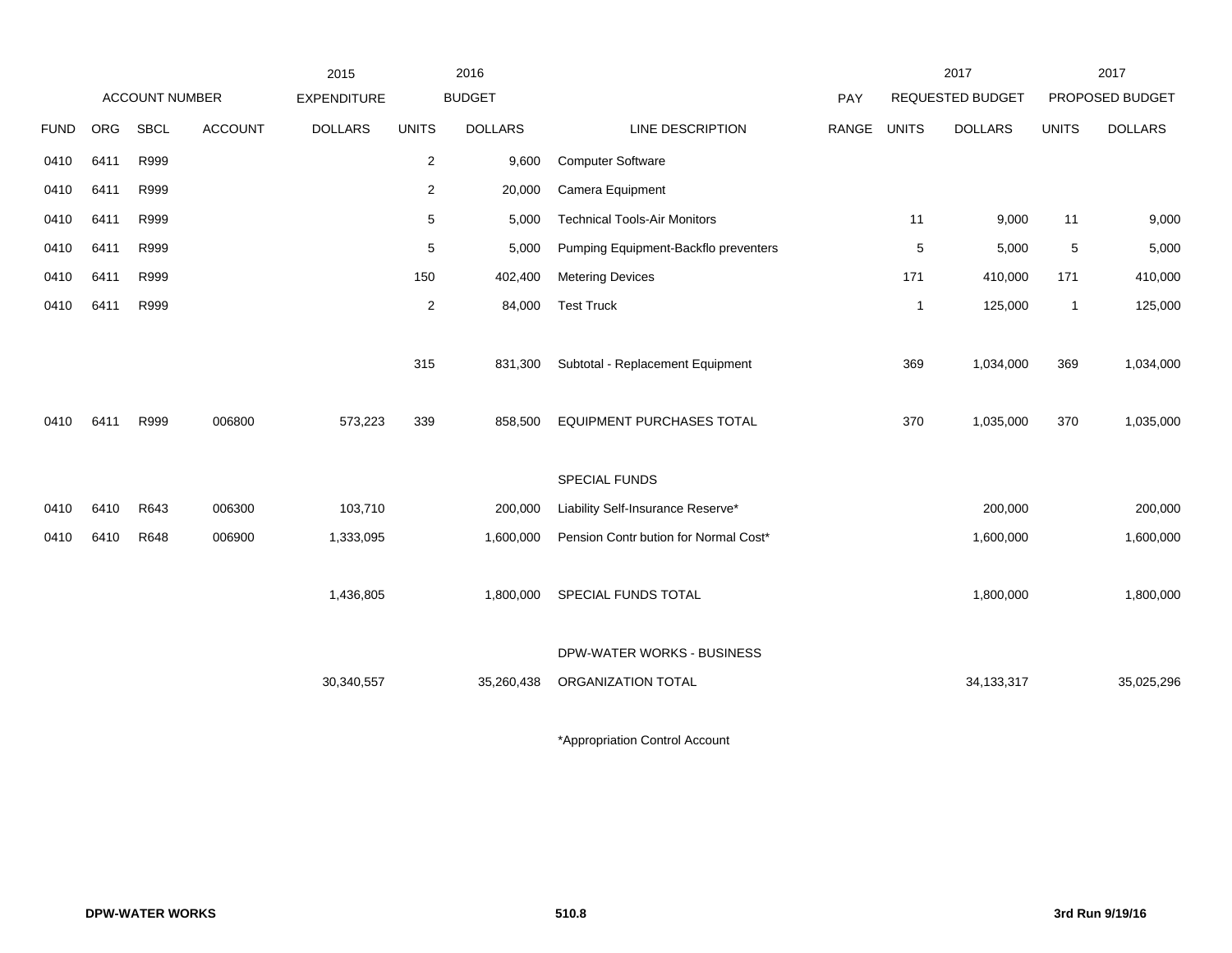|             |     |                |         | 2015           |              | 2016           |                              |       |       | 2017             |              | 2017                   |
|-------------|-----|----------------|---------|----------------|--------------|----------------|------------------------------|-------|-------|------------------|--------------|------------------------|
|             |     | ACCOUNT NUMBER |         | EXPENDITURE    |              | <b>BUDGET</b>  |                              | PAY   |       | REQUESTED BUDGET |              | <b>PROPOSED BUDGET</b> |
| <b>FUND</b> | ORG | <b>SBCL</b>    | ACCOUNT | <b>DOLLARS</b> | <b>UNITS</b> | <b>DOLLARS</b> | LINE DESCRIPTION             | RANGE | UNITS | <b>DOLLARS</b>   | <b>UNITS</b> | <b>DOLLARS</b>         |
|             |     |                |         |                |              |                | DPW-WATER WORKS-PLANTS-NORTH |       |       |                  |              |                        |

ORGANIZATION (6412)

# SALARIES & WAGES

## LINNWOOD and NORTH PRODUCTION

| 1  | 96,074    | Water Plants Manager (X)(Y)              | 1JX | 1  | 96,074    | 1              | 96,074    |
|----|-----------|------------------------------------------|-----|----|-----------|----------------|-----------|
| 1  | 73,589    | Water Plant Operations Manager (X)       | 1HX | 1  | 73,589    | 1              | 73,589    |
| 1  | 69,660    | Water Plant Operations Supervisor (X)    | 1FX | 1  | 69,660    | 1              | 69,660    |
| 1  | 65,835    | Water Plant Maintenance Manager (X)      | 1DX | 1  | 53,519    | 1              | 53,519    |
| 1  | 58,075    | Water Plant Maintenance Supervisor (X)   | 1CX | 1  | 57,500    | 1              | 57,500    |
| 1  | 43,496    | Office Assistant IV                      | 6HN | 1  | 43,496    | 1              | 43,496    |
| 18 | 1,092,377 | Water Treatment Plant Operator           | 3PN | 18 | 1,048,725 | 18             | 1,048,725 |
|    |           | Steamfitter                              | 7JN | 2  | 100,751   | $\overline{c}$ | 100,751   |
|    |           | <b>HVAC Specialist</b>                   | 7JN | 1  | 46,421    | 1              | 46,421    |
| 3  | 147,171   | Water Plant Steamfitter/ HVAC Specialist | 7JN |    |           |                |           |
| 8  | 416,074   | Machine Repair Person                    | 7JN | 8  | 412,276   | 8              | 412,276   |
| 6  | 241,768   | <b>Water Utility Laborer</b>             | 8FN | 6  | 239,466   | 6              | 239,466   |
|    |           | <b>AUXILIARY - EMERGENCY</b>             |     |    |           |                |           |
| 1  | 15,805    | Wtr.Treatment Plant Oper. (0.25 FTE)(A)  | 3PN | 1  | 12,205    | 1              | 12,205    |
| 6  | 289,712   | Water Treatment Plant Operator Trainee   | 3GN | 6  | 267,046   | 6              | 267,046   |
|    |           | Graduate Intern (0.5 FTE)                | 9PN | 1  | 16,442    | 1              | 16,442    |

#### ELECTRICAL & INSTRUMENTATION

| 96,637 Electrical Services Supervisor II (X)<br>1GX<br>96.637 |  |  |  |  |  |  |  | 96,637 |
|---------------------------------------------------------------|--|--|--|--|--|--|--|--------|
|---------------------------------------------------------------|--|--|--|--|--|--|--|--------|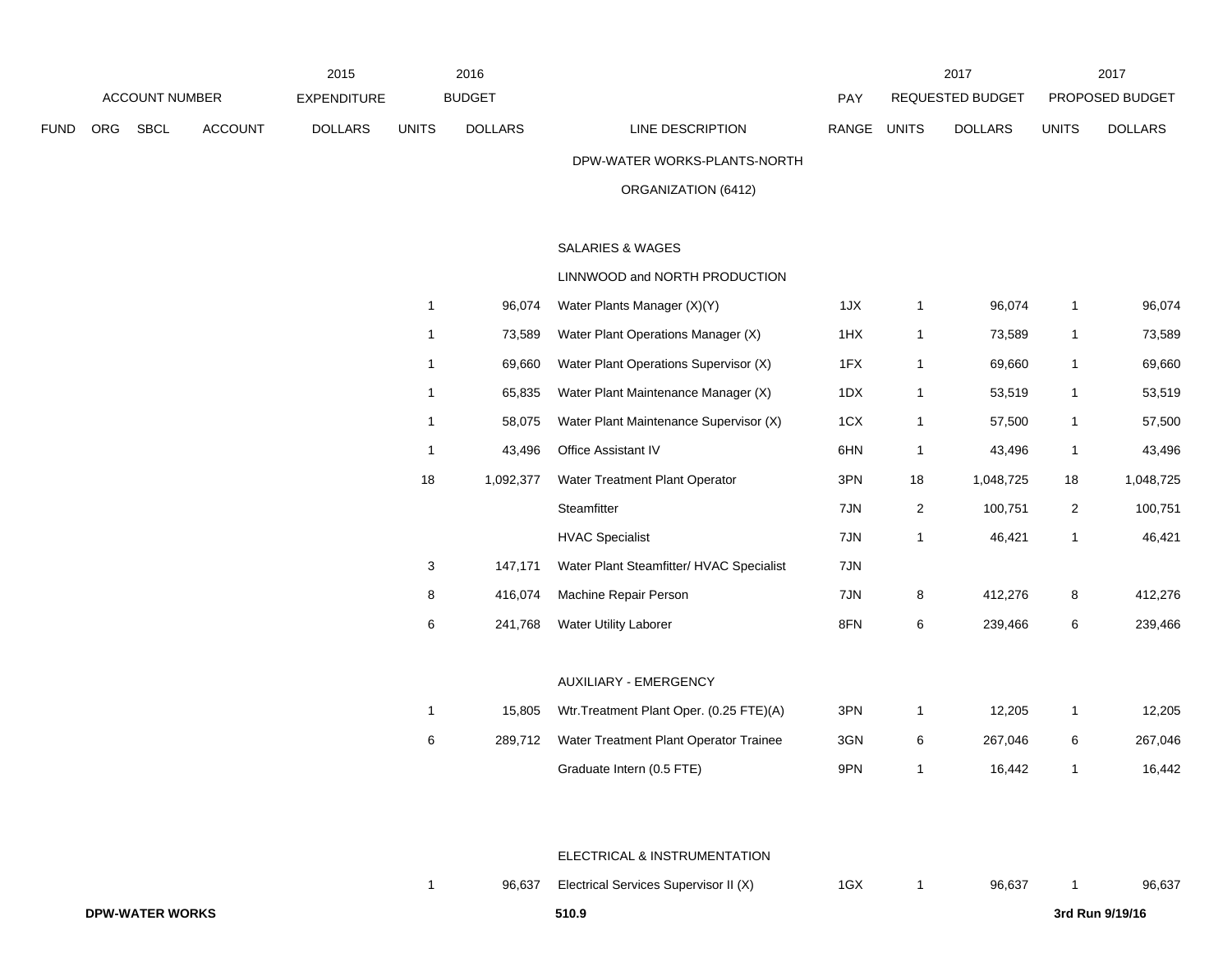|             |      |                        |                | 2015               |              | 2016           |                                             |       |              | 2017             |              | 2017            |
|-------------|------|------------------------|----------------|--------------------|--------------|----------------|---------------------------------------------|-------|--------------|------------------|--------------|-----------------|
|             |      | ACCOUNT NUMBER         |                | <b>EXPENDITURE</b> |              | <b>BUDGET</b>  |                                             | PAY   |              | REQUESTED BUDGET |              | PROPOSED BUDGET |
| <b>FUND</b> | ORG  | SBCL                   | <b>ACCOUNT</b> | <b>DOLLARS</b>     | <b>UNITS</b> | <b>DOLLARS</b> | LINE DESCRIPTION                            | RANGE | <b>UNITS</b> | <b>DOLLARS</b>   | <b>UNITS</b> | <b>DOLLARS</b>  |
|             |      |                        |                |                    | 6            | 395,866        | <b>Electrical Mechanic</b>                  | 7MN   | 8            | 533,028          |              |                 |
|             |      |                        |                |                    |              |                | Muncipal Services Electrician               | 7QN   |              |                  | 8            | 533,028         |
|             |      |                        |                |                    | $\,$ 5 $\,$  | 263,831        | Water Plant Instrument Specialist           | 3KN   |              |                  |              |                 |
|             |      |                        |                |                    |              | (302, 533)     | Salary & Wage Allocation to Plant - South   |       |              | (251, 866)       |              | (251, 866)      |
|             |      |                        |                |                    |              |                | PLANT AUTOMATION                            |       |              |                  |              |                 |
|             |      |                        |                |                    |              | 300,443        | Salary & Wage Allocation from Plant - South |       |              | 351,767          |              | 351,767         |
| 0410        | 6412 | R999                   |                | 2,463,142          | 60           | 3,363,880      | <b>Total Before Adjustments</b>             |       | 58           | 3,266,736        | 58           | 3,266,736       |
|             |      |                        |                |                    |              |                | Salary & Wage Rate Change                   |       |              |                  |              |                 |
| 0410        | 6412 | R999                   |                | 82,683             |              | 125,000        | Overtime Compensated                        |       |              | 125,000          |              | 125,000         |
|             |      |                        |                |                    |              | (67, 278)      | Personnel Cost Adjustment                   |       |              | (62,068)         |              | (62,068)        |
| 0410        | 6412 | R999                   |                |                    |              |                | Other                                       |       |              |                  |              |                 |
|             |      |                        |                | 2,545,825          | 60           | 3,421,602      | Gross Salaries & Wages Total                |       | 58           | 3,329,668        | 58           | 3,329,668       |
|             |      |                        |                |                    |              |                | Reimbursable Services Deduction             |       |              |                  |              |                 |
|             |      |                        |                |                    |              |                | Capital Improvements Deduction              |       |              |                  |              |                 |
|             |      |                        |                |                    |              |                | Grants & Aids Deduction                     |       |              |                  |              |                 |
| 0410        | 6412 | R999                   | 006000         | 2,545,825          | 60           |                | 3,421,602 NET SALARIES & WAGES TOTAL        |       | 58           | 3,329,668        | 58           | 3,329,668       |
|             |      |                        |                |                    | 59.25        |                | <b>O&amp;M FTE'S</b>                        |       | 56.75        |                  | 56.75        |                 |
|             |      |                        |                |                    |              |                | NON-O&M FTE'S                               |       |              |                  |              |                 |
|             |      | <b>DPW-WATER WORKS</b> |                |                    |              |                | 510.10                                      |       |              |                  |              | 3rd Run 9/19/16 |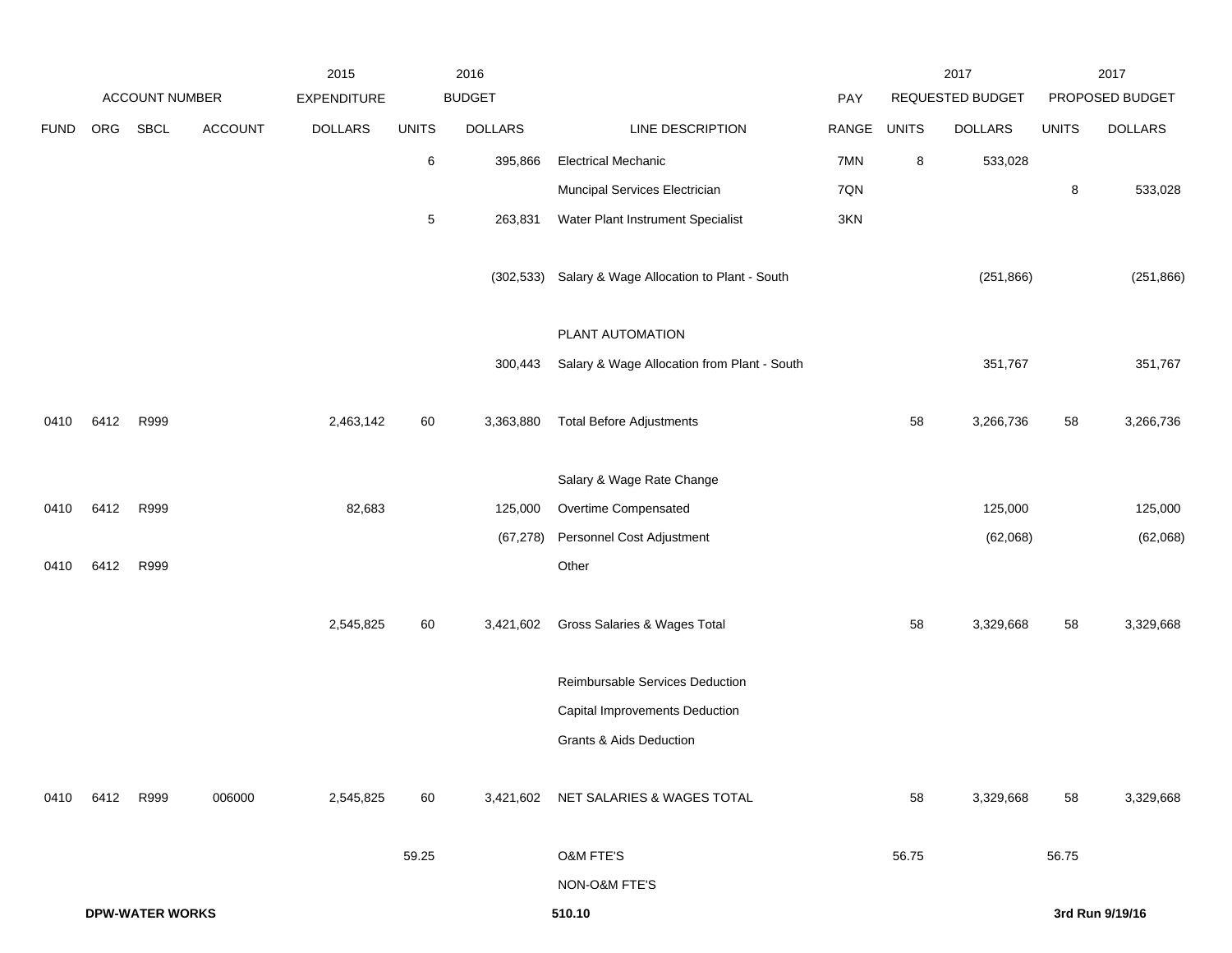|             |      |                        |                | 2015               |              | 2016           |                                                                           |            |              | 2017             |              | 2017            |
|-------------|------|------------------------|----------------|--------------------|--------------|----------------|---------------------------------------------------------------------------|------------|--------------|------------------|--------------|-----------------|
|             |      | <b>ACCOUNT NUMBER</b>  |                | <b>EXPENDITURE</b> |              | <b>BUDGET</b>  |                                                                           | <b>PAY</b> |              | REQUESTED BUDGET |              | PROPOSED BUDGET |
| <b>FUND</b> | ORG  | SBCL                   | <b>ACCOUNT</b> | <b>DOLLARS</b>     | <b>UNITS</b> | <b>DOLLARS</b> | LINE DESCRIPTION                                                          | RANGE      | <b>UNITS</b> | <b>DOLLARS</b>   | <b>UNITS</b> | <b>DOLLARS</b>  |
|             |      |                        |                |                    |              |                |                                                                           |            |              |                  |              |                 |
|             |      |                        |                |                    |              |                | (A) For Assignment As Relief To 24-Hour Duty Stations                     |            |              |                  |              |                 |
|             |      |                        |                |                    |              |                | At Both Linnwood and Howard Avenue Purification                           |            |              |                  |              |                 |
|             |      |                        |                |                    |              |                | Plants to Minimize the Need for Double Shifting.                          |            |              |                  |              |                 |
|             |      |                        |                |                    |              |                |                                                                           |            |              |                  |              |                 |
|             |      |                        |                |                    |              |                | (X) Private Auto Allowance May Be Paid Pursuant to                        |            |              |                  |              |                 |
|             |      |                        |                |                    |              |                | Section 350-183 of the Milwaukee Code.                                    |            |              |                  |              |                 |
|             |      |                        |                |                    |              |                | (Y) Required to file a statement of economic interests in accordance with |            |              |                  |              |                 |
|             |      |                        |                |                    |              |                | the Milwaukee Code of Ordinances Chapter 303-Code of Ethics.              |            |              |                  |              |                 |
|             |      |                        |                |                    |              |                |                                                                           |            |              |                  |              |                 |
| 0410        | 6412 | R999                   | 006180         | 949,451            |              | 1,505,505      | ESTIMATED EMPLOYEE FRINGE BENEFITS                                        |            |              | 1,465,054        |              | 1,465,054       |
|             |      |                        |                |                    |              |                |                                                                           |            |              |                  |              |                 |
|             |      |                        |                |                    |              |                | OPERATING EXPENDITURES                                                    |            |              |                  |              |                 |
| 0410        | 6412 | R999                   | 630100         | 4,869              |              | 15,000         | General Office Expense                                                    |            |              | 10,000           |              | 10,000          |
| 0410        | 6412 | R999                   | 630500         | 102,941            |              | 115,000        | Tools & Machinery Parts                                                   |            |              | 115,000          |              | 115,000         |
| 0410        | 6412 | R999                   | 631000         | 61,824             |              | 122,000        | <b>Construction Supplies</b>                                              |            |              | 110,000          |              | 110,000         |
| 0410        | 6412 | R999                   | 631500         | 3,423,313          |              | 3,738,500      | Energy                                                                    |            |              | 3,600,000        |              | 3,600,000       |
| 0410        | 6412 | R999                   | 632000         | 1,310,372          |              | 1,750,000      | <b>Other Operating Supplies</b>                                           |            |              | 1,600,000        |              | 1,600,000       |
| 0410        | 6412 | R999                   | 632500         | 972                |              | 5,000          | <b>Facility Rental</b>                                                    |            |              | 2,000            |              | 2,000           |
| 0410        | 6412 | R999                   | 633000         |                    |              | 3,000          | Vehicle Rental                                                            |            |              | 1,000            |              | 1,000           |
| 0410        | 6412 | R999                   | 633500         | 6,936              |              | 10,000         | Non-Vehicle Equipment Rental                                              |            |              | 10,000           |              | 10,000          |
| 0410        | 6412 | R999                   | 634000         | 37,123             |              | 100,000        | <b>Professional Services</b>                                              |            |              | 100,000          |              | 100,000         |
| 0410        | 6412 | R999                   | 634500         | 101,791            |              | 190,000        | Information Technology Services                                           |            |              | 190,000          |              | 190,000         |
| 0410        | 6412 | R999                   | 635000         | 1,588,887          |              | 1,700,000      | <b>Property Services</b>                                                  |            |              | 1,700,000        |              | 1,700,000       |
| 0410        | 6412 | R999                   | 635500         | 59,657             |              | 10,000         | Infrastructure Services                                                   |            |              | 50,000           |              | 50,000          |
|             |      | <b>DPW-WATER WORKS</b> |                |                    |              |                | 510.11                                                                    |            |              |                  |              | 3rd Run 9/19/16 |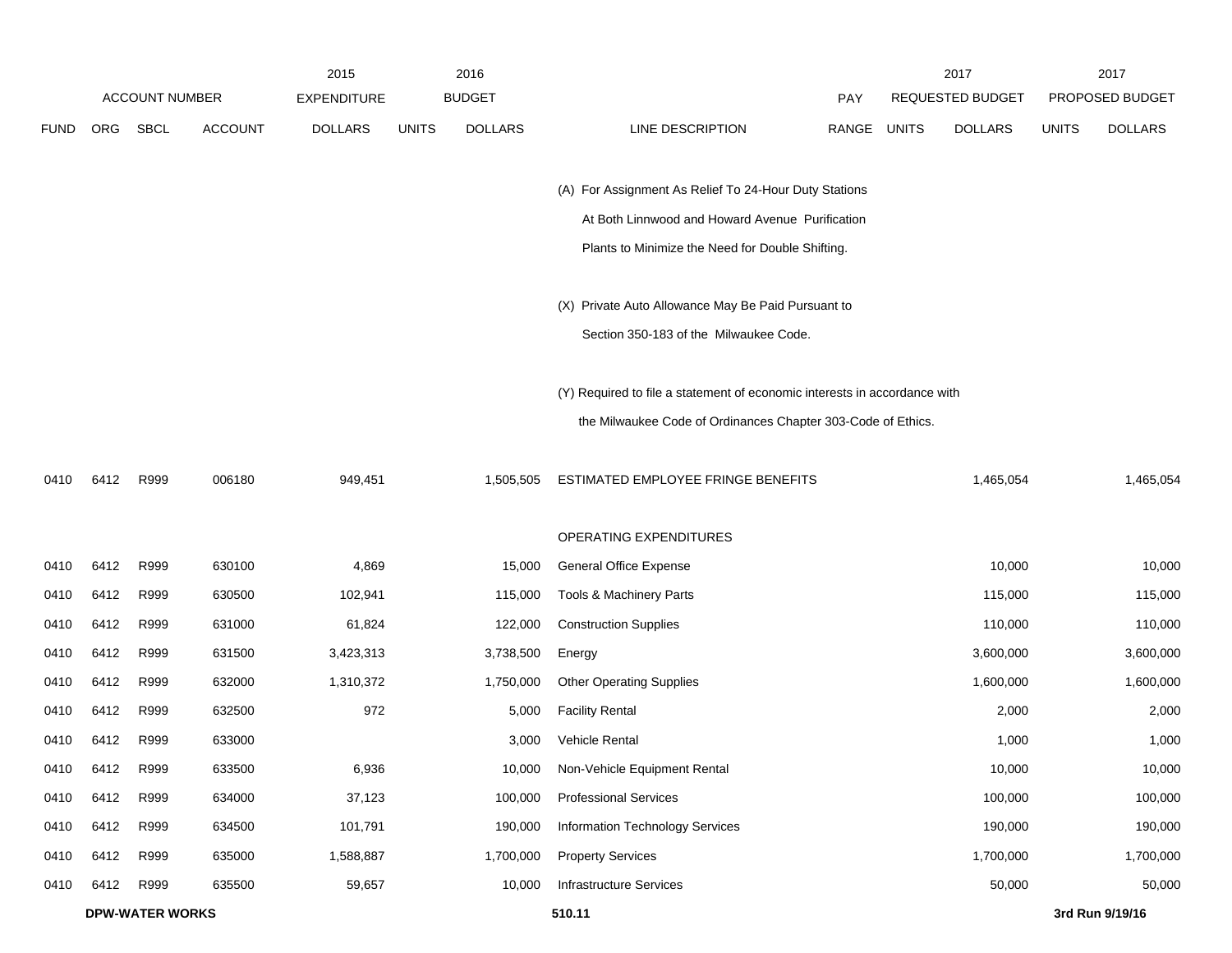|             |      |                       |                | 2015               |                | 2016           |                                                |       |                | 2017             |                | 2017            |
|-------------|------|-----------------------|----------------|--------------------|----------------|----------------|------------------------------------------------|-------|----------------|------------------|----------------|-----------------|
|             |      | <b>ACCOUNT NUMBER</b> |                | <b>EXPENDITURE</b> |                | <b>BUDGET</b>  |                                                | PAY   |                | REQUESTED BUDGET |                | PROPOSED BUDGET |
| <b>FUND</b> | ORG  | <b>SBCL</b>           | <b>ACCOUNT</b> | <b>DOLLARS</b>     | <b>UNITS</b>   | <b>DOLLARS</b> | LINE DESCRIPTION                               | RANGE | <b>UNITS</b>   | <b>DOLLARS</b>   | <b>UNITS</b>   | <b>DOLLARS</b>  |
| 0410        | 6412 | R999                  | 636000         | 47,044             |                | 45,000         | Vehicle Repair Services                        |       |                | 45,000           |                | 45,000          |
| 0410        | 6412 | R999                  | 636500         | 42,606             |                | 70,000         | <b>Other Operating Services</b>                |       |                | 70,000           |                | 70,000          |
| 0410        | 6412 | R999                  | 637000         |                    |                |                | Loans and Grants                               |       |                |                  |                |                 |
| 0410        | 6412 | R999                  | 637501         |                    |                |                | <b>Reimburse Other Departments</b>             |       |                |                  |                |                 |
| 0410        | 6412 | R999                  | 006300         | 6,788,335          |                | 7,873,500      | OPERATING EXPENDITURES TOTAL                   |       |                | 7,603,000        |                | 7,603,000       |
|             |      |                       |                |                    |                |                | <b>EQUIPMENT PURCHASES</b>                     |       |                |                  |                |                 |
|             |      |                       |                |                    |                |                | <b>Additional Equipment</b>                    |       |                |                  |                |                 |
| 0410        | 6412 | R999                  |                |                    | $\overline{1}$ | 8,000          | Tools-hoist frame, retrieval device            |       |                |                  |                |                 |
| 0410        | 6412 | R999                  |                |                    | $\overline{2}$ | 14,800         | Tech.Tools-HDPE Fusion machine                 |       | 4              | 45,000           | 4              | 45,000          |
|             |      |                       |                |                    | $\mathbf{3}$   | 22,800         | Subtotal - Additional Equipment                |       | 4              | 45,000           | 4              | 45,000          |
|             |      |                       |                |                    |                |                | Replacement Equipment                          |       |                |                  |                |                 |
| 0410        | 6412 | R999                  |                |                    | $\overline{1}$ | 100,000        | <b>Computer Server and Components</b>          |       | $\overline{1}$ | 100,000          | $\mathbf{1}$   | 100,000         |
| 0410        | 6412 | R999                  |                |                    | $\overline{1}$ | 500            | <b>Computer Printer</b>                        |       |                |                  |                |                 |
| 0410        | 6412 | R999                  |                |                    | $\overline{2}$ | 20,000         | Cameras                                        |       | $\overline{2}$ | 30,000           | $\overline{2}$ | 30,000          |
| 0410        | 6412 | R999                  |                |                    | 3              | 24,250         | Tools: Parts Cleaner, Lights Fixtures          |       |                |                  |                |                 |
| 0410        | 6412 | R999                  |                |                    | 47             | 215,600        | Technical Tools: Particle counters, Filter PAC |       | 37             | 363,000          | 37             | 363,000         |
| 0410        | 6412 | R999                  |                |                    |                |                | Pump, #5 60hp                                  |       | $\mathbf{1}$   | 44,000           | $\mathbf{1}$   | 44,000          |
| 0410        | 6412 | R999                  |                |                    | $\overline{1}$ | 55,000         | Pickup Trk, 1 ton with hoist/crane             |       |                |                  |                |                 |
|             |      |                       |                |                    | 55             | 415,350        | Subtotal - Replacement Equipment               |       | 41             | 537,000          | 41             | 537,000         |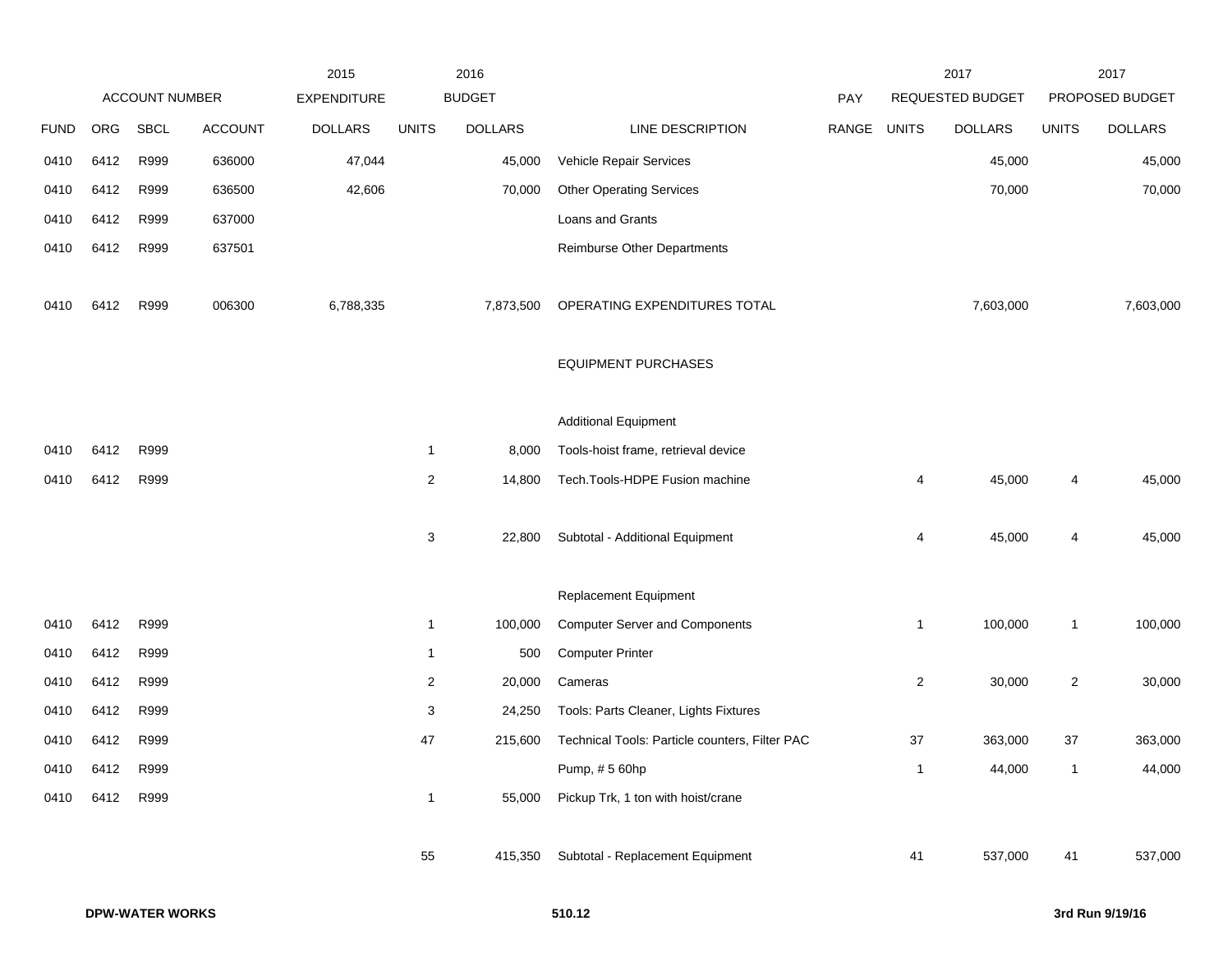|             |            |                       |                | 2015               |              | 2016           |                                              |            |              | 2017                    |              | 2017            |
|-------------|------------|-----------------------|----------------|--------------------|--------------|----------------|----------------------------------------------|------------|--------------|-------------------------|--------------|-----------------|
|             |            | <b>ACCOUNT NUMBER</b> |                | <b>EXPENDITURE</b> |              | <b>BUDGET</b>  |                                              | <b>PAY</b> |              | <b>REQUESTED BUDGET</b> |              | PROPOSED BUDGET |
| <b>FUND</b> | <b>ORG</b> | <b>SBCL</b>           | <b>ACCOUNT</b> | <b>DOLLARS</b>     | <b>UNITS</b> | <b>DOLLARS</b> | LINE DESCRIPTION                             | RANGE      | <b>UNITS</b> | <b>DOLLARS</b>          | <b>UNITS</b> | <b>DOLLARS</b>  |
| 0410        | 6412       | R999                  | 006800         | 223,885            | 58           | 438,150        | <b>EQUIPMENT PURCHASES TOTAL</b>             |            | 45           | 582,000                 | 45           | 582,000         |
|             |            |                       |                |                    |              |                |                                              |            |              |                         |              |                 |
|             |            |                       |                |                    |              |                | <b>SPECIAL FUNDS</b>                         |            |              |                         |              |                 |
| 0410        | 6410       | R646                  | 006610         | 3,700,000          |              | 3,852,000      | Contingent FD. - Debt Service - Water Works* |            |              | 3,717,000               |              | 3,717,000       |
|             |            |                       |                |                    |              |                |                                              |            |              |                         |              |                 |
|             |            |                       |                | 3,700,000          |              | 3,852,000      | SPECIAL FUNDS TOTAL                          |            |              | 3,717,000               |              | 3,717,000       |
|             |            |                       |                |                    |              |                |                                              |            |              |                         |              |                 |
|             |            |                       |                |                    |              |                | DPW-WATER WORKS-PLANTS-NORTH                 |            |              |                         |              |                 |
|             |            |                       |                | 14,207,496         |              | 17,090,757     | ORGANIZATION TOTAL                           |            |              | 16,696,722              |              | 16,696,722      |
|             |            |                       |                |                    |              |                |                                              |            |              |                         |              |                 |

\*Appropriation Control Account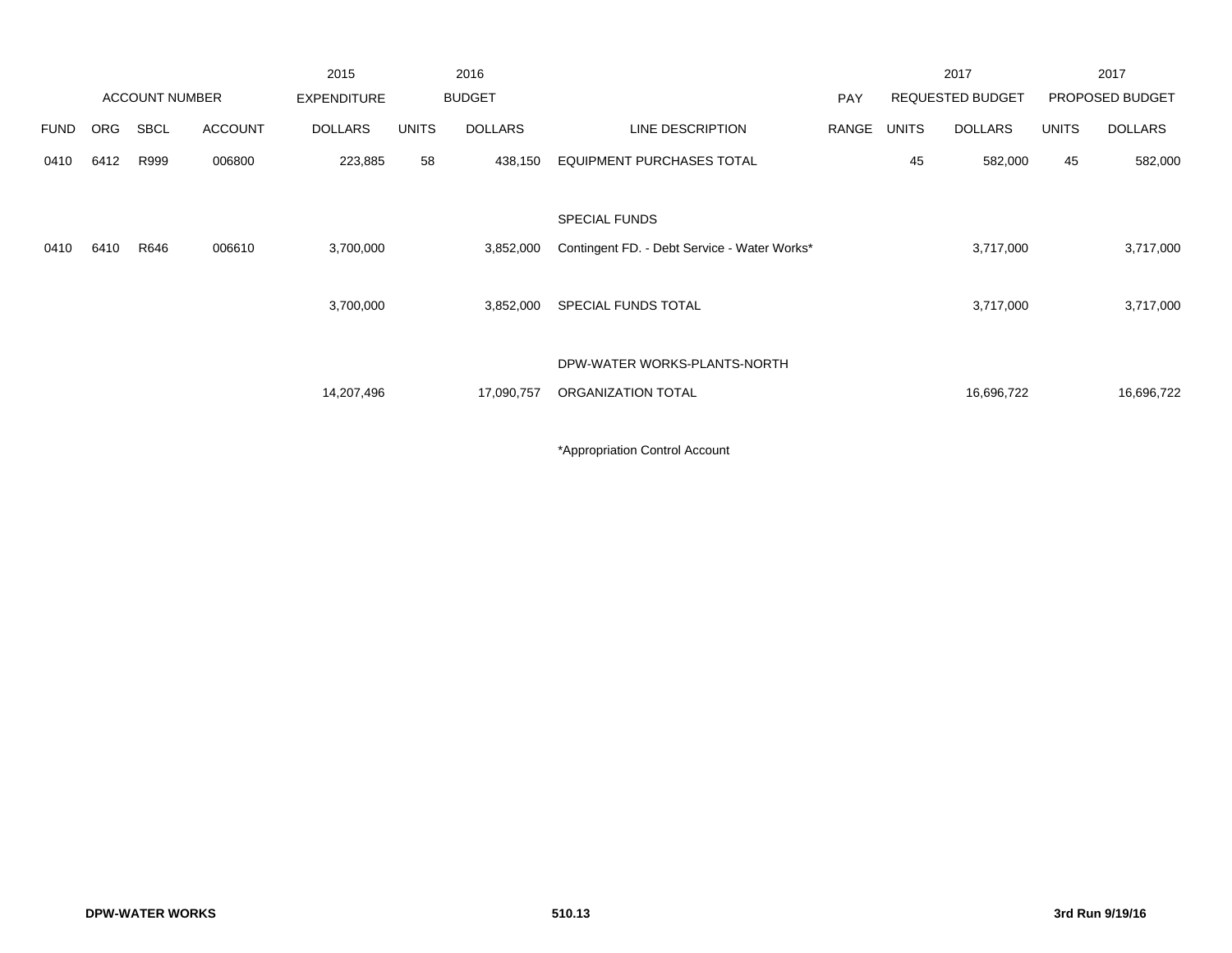|             |      |                       |         | 2015           |                           | 2016           |                                    |       |                         | 2017             |                  | 2017            |
|-------------|------|-----------------------|---------|----------------|---------------------------|----------------|------------------------------------|-------|-------------------------|------------------|------------------|-----------------|
|             |      | <b>ACCOUNT NUMBER</b> |         | EXPENDITURE    |                           | <b>BUDGET</b>  |                                    | PAY   |                         | REQUESTED BUDGET |                  | PROPOSED BUDGET |
| <b>FUND</b> | ORG  | SBCL                  | ACCOUNT | <b>DOLLARS</b> | <b>UNITS</b>              | <b>DOLLARS</b> | LINE DESCRIPTION                   | RANGE | <b>UNITS</b>            | <b>DOLLARS</b>   | <b>UNITS</b>     | <b>DOLLARS</b>  |
|             |      |                       |         |                |                           |                | DPW-WATER WORKS-ENGINEERING        |       |                         |                  |                  |                 |
|             |      |                       |         |                |                           |                | ORGANIZATION (6413)                |       |                         |                  |                  |                 |
|             |      |                       |         |                |                           |                | SALARIES & WAGES                   |       |                         |                  |                  |                 |
|             |      |                       |         |                |                           |                | ADMINISTRATION                     |       |                         |                  |                  |                 |
|             |      |                       |         |                | $\mathbf{1}$              | 115,264        | Civil Engineer V (X)(Y)            | 1JX   | $\mathbf{1}$            | 115,264          | $\mathbf{1}$     | 115,264         |
|             |      |                       |         |                |                           |                | <b>ENGINEERING DESIGN</b>          |       |                         |                  |                  |                 |
|             |      |                       |         |                | $\ensuremath{\mathsf{3}}$ | 267,413        | Management Engineer (X)(Y)         | 11X   | $\mathbf{3}$            | 249,501          | 3                | 249,501         |
|             |      |                       |         |                | 6                         | 444,116        | Civil Engineer III (X)             | 2IN   | 6                       | 415,663          | 6                | 415,663         |
|             |      |                       |         |                | 3                         | 168,103        | Civil Engineer II (X)              | 2GN   | 4                       | 226,476          | 4                | 226,476         |
|             |      |                       |         |                | $\overline{a}$            | 154,650        | Electrical Engineer III (X)        | 2IN   | $\overline{\mathbf{c}}$ | 147,669          | $\overline{c}$   | 147,669         |
|             |      |                       |         |                | 1                         | 82,157         | Mechanical Engineer III (X)        | 2IN   | $\mathbf{1}$            | 82,157           | 1                | 82,157          |
|             |      |                       |         |                | 1                         | 72,333         | Engineering Technician V           | 3RN   | $\mathbf{1}$            | 72,333           | $\overline{c}$   | 143,035         |
|             |      |                       |         |                | $\mathbf{1}$              | 64,748         | Engineering Drafting Technician V  | 3QN   | $\mathbf{1}$            | 64,748           | $\mathbf{1}$     | 64,748          |
|             |      |                       |         |                | 11                        | 499,165        | Engineering Technician IV          | 3NN   | 11                      | 513,564          | $11$             | 513,564         |
|             |      |                       |         |                | 6                         | 354,966        | Engineering Drafting Technician IV | 3NN   | $\boldsymbol{7}$        | 407,406          | $\boldsymbol{7}$ | 407,406         |
|             |      |                       |         |                | $\mathbf{1}$              | 38,127         | Engineering Drafting Technician II | 3FN   | $\mathbf{1}$            | 38,508           | 1                | 38,508          |
|             |      |                       |         |                | 1                         | 37,830         | Office Assistant IV                | 6HN   | $\mathbf{1}$            | 37,830           | 1                | 37,830          |
|             |      |                       |         |                |                           |                | <b>AUXILIARY</b>                   |       |                         |                  |                  |                 |
|             |      |                       |         |                |                           |                | Graduate Intern (0.5 FTE)          | 9PN   | $\mathbf{1}$            | 16,442           | $\mathbf{1}$     | 16,442          |
| 0410        | 6413 | R999                  |         | 894,212        | 37                        | 2,298,872      | <b>Total Before Adjustments</b>    |       | 40                      | 2,387,561        | 41               | 2,458,263       |
|             |      |                       |         |                |                           |                | Salary & Wage Rate Change          |       |                         |                  |                  |                 |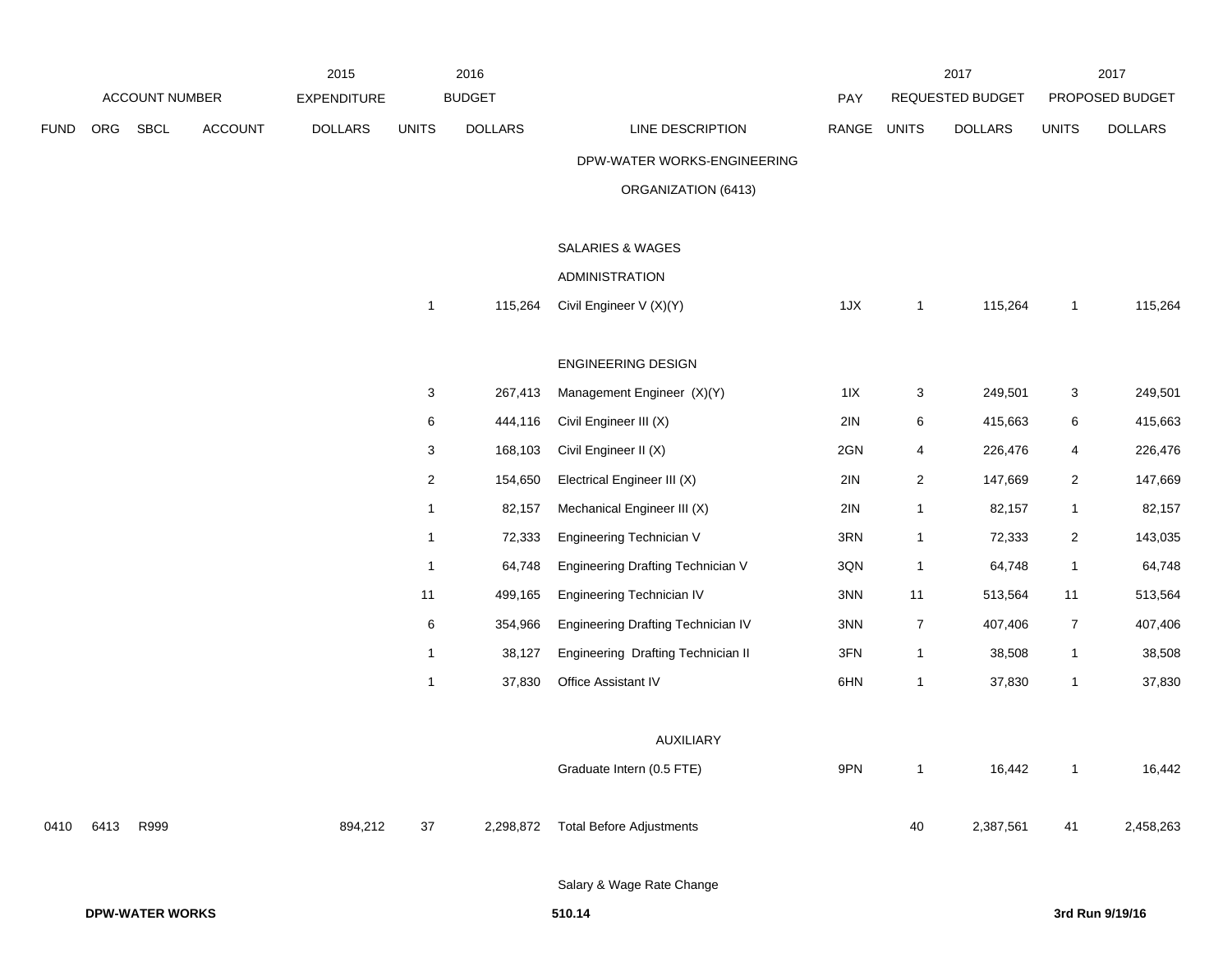|             |      |                        |                | 2015               |              | 2016           |                                                                                             |             |       | 2017             |              | 2017            |
|-------------|------|------------------------|----------------|--------------------|--------------|----------------|---------------------------------------------------------------------------------------------|-------------|-------|------------------|--------------|-----------------|
|             |      | <b>ACCOUNT NUMBER</b>  |                | <b>EXPENDITURE</b> |              | <b>BUDGET</b>  |                                                                                             | PAY         |       | REQUESTED BUDGET |              | PROPOSED BUDGET |
| <b>FUND</b> | ORG  | <b>SBCL</b>            | <b>ACCOUNT</b> | <b>DOLLARS</b>     | <b>UNITS</b> | <b>DOLLARS</b> | LINE DESCRIPTION                                                                            | RANGE UNITS |       | <b>DOLLARS</b>   | <b>UNITS</b> | <b>DOLLARS</b>  |
| 0410        | 6413 | R999                   |                | 53,190             |              | 65,000         | Overtime Compensated                                                                        |             |       | 65,000           |              | 65,000          |
|             |      |                        |                |                    |              | (25, 310)      | Personnel Cost Adjustment                                                                   |             |       | (22, 158)        |              | (23, 501)       |
| 0410        | 6413 | R999                   |                |                    |              |                | Other                                                                                       |             |       |                  |              |                 |
|             |      |                        |                | 947,402            | 37           | 2,338,562      | Gross Salaries & Wages Total                                                                |             | 40    | 2,430,403        | 41           | 2,499,762       |
|             |      |                        |                |                    |              |                | Reimbursable Services Deduction                                                             |             |       |                  |              |                 |
|             |      |                        |                |                    |              | (1,033,350)    | Capital Improvements Deduction                                                              |             |       | (1,221,350)      |              | (1,221,350)     |
|             |      |                        |                |                    |              |                | Grants & Aids Deduction                                                                     |             |       |                  |              |                 |
| 0410        | 6413 | R999                   | 006000         | 947,402            | 37           | 1,305,212      | NET SALARIES & WAGES TOTAL                                                                  |             | 40    | 1,209,053        | 41           | 1,278,412       |
|             |      |                        |                |                    | 19.39        |                | O&M FTE'S                                                                                   |             | 20.75 |                  | 21.75        |                 |
|             |      |                        |                |                    | 17.61        |                | NON-O&M FTE'S                                                                               |             | 18.75 |                  | 18.75        |                 |
|             |      |                        |                |                    |              |                | (X) Private Auto Allowance May Be Paid Pursuant To<br>Section 350-183 of the Milwaukee Code |             |       |                  |              |                 |
|             |      |                        |                |                    |              |                | (Y) Required to file a statement of economic interests in accordance with                   |             |       |                  |              |                 |
|             |      |                        |                |                    |              |                | the Milwaukee Code of Ordinances Chapter 303-Code of Ethics.                                |             |       |                  |              |                 |
| 0410        | 6413 | R999                   | 006180         | 382,237            |              | 574,293        | ESTIMATED EMPLOYEE FRINGE BENEFITS                                                          |             |       | 531,984          |              | 562,502         |
|             |      |                        |                |                    |              |                | OPERATING EXPENDITURES                                                                      |             |       |                  |              |                 |
| 0410        | 6413 | R999                   | 630100         | 14,935             |              | 16,000         | <b>General Office Expense</b>                                                               |             |       | 18,000           |              | 18,000          |
| 0410        | 6413 | R999                   | 630500         |                    |              | 3,000          | Tools & Machinery Parts                                                                     |             |       | 5,000            |              | 5,000           |
|             |      | <b>DPW-WATER WORKS</b> |                |                    |              |                | 510.15                                                                                      |             |       |                  |              | 3rd Run 9/19/16 |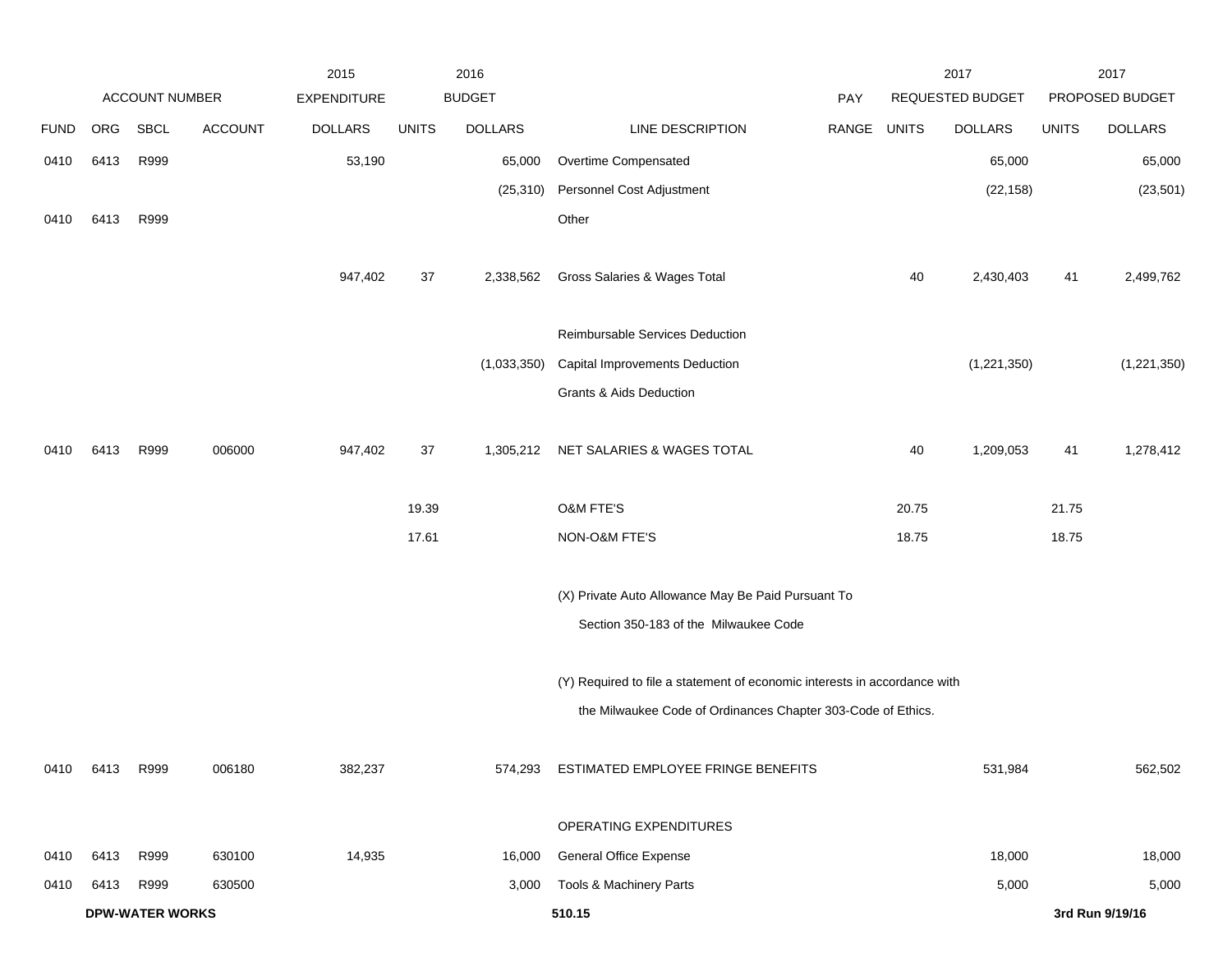|             |      |                        |                | 2015               |                | 2016           |                                              |       |                | 2017             |                | 2017            |
|-------------|------|------------------------|----------------|--------------------|----------------|----------------|----------------------------------------------|-------|----------------|------------------|----------------|-----------------|
|             |      | <b>ACCOUNT NUMBER</b>  |                | <b>EXPENDITURE</b> |                | <b>BUDGET</b>  |                                              | PAY   |                | REQUESTED BUDGET |                | PROPOSED BUDGET |
| <b>FUND</b> | ORG  | <b>SBCL</b>            | <b>ACCOUNT</b> | <b>DOLLARS</b>     | <b>UNITS</b>   | <b>DOLLARS</b> | LINE DESCRIPTION                             | RANGE | <b>UNITS</b>   | <b>DOLLARS</b>   | <b>UNITS</b>   | <b>DOLLARS</b>  |
| 0410        | 6413 | R999                   | 631000         |                    |                | 1,000          | <b>Construction Supplies</b>                 |       |                | 1,000            |                | 1,000           |
| 0410        | 6413 | R999                   | 631500         |                    |                |                | Energy                                       |       |                |                  |                |                 |
| 0410        | 6413 | R999                   | 632000         | 8                  |                | 1,000          | <b>Other Operating Supplies</b>              |       |                | 1,000            |                | 1,000           |
| 0410        | 6413 | R999                   | 632500         | 48,314             |                | 66,000         | <b>Facility Rental</b>                       |       |                | 60,000           |                | 60,000          |
| 0410        | 6413 | R999                   | 633000         |                    |                | 2,000          | Vehicle Rental                               |       |                | 3,000            |                | 3,000           |
| 0410        | 6413 | R999                   | 633500         | 13,000             |                | 25,000         | Non-Vehicle Equipment Rental                 |       |                | 15,000           |                | 15,000          |
| 0410        | 6413 | R999                   | 634000         | 44,629             |                | 125,000        | <b>Professional Services</b>                 |       |                | 65,000           |                | 65,000          |
| 0410        | 6413 | R999                   | 634500         | 24,950             |                | 100,000        | Information Technology Services              |       |                | 60,000           |                | 60,000          |
| 0410        | 6413 | R999                   | 635000         | 64,654             |                | 15,000         | <b>Property Services</b>                     |       |                | 18,000           |                | 18,000          |
| 0410        | 6413 | R999                   | 635500         |                    |                |                | <b>Infrastructure Services</b>               |       |                |                  |                |                 |
| 0410        | 6413 | R999                   | 636000         | 3,637              |                | 2,000          | Vehicle Repair Services                      |       |                | 7,000            |                | 7,000           |
| 0410        | 6413 | R999                   | 636500         | 14,324             |                | 20,000         | <b>Other Operating Services</b>              |       |                | 38,000           |                | 38,000          |
| 0410        | 6413 | R999                   | 637000         |                    |                |                | Loans and Grants                             |       |                |                  |                |                 |
| 0410        | 6413 | R999                   | 637501         |                    |                |                | <b>Reimburse Other Departments</b>           |       |                |                  |                |                 |
|             |      |                        |                |                    |                |                |                                              |       |                |                  |                |                 |
| 0410        | 6413 | R999                   | 006300         | 228,451            |                | 376,000        | OPERATING EXPENDITURES TOTAL                 |       |                | 291,000          |                | 291,000         |
|             |      |                        |                |                    |                |                |                                              |       |                |                  |                |                 |
|             |      |                        |                |                    |                |                | <b>EQUIPMENT PURCHASES</b>                   |       |                |                  |                |                 |
|             |      |                        |                |                    |                |                |                                              |       |                |                  |                |                 |
|             |      |                        |                |                    |                |                | <b>Additional Equipment</b>                  |       |                |                  |                |                 |
| 0410        | 6413 | R999                   |                |                    |                |                | Office Furniture - Desk, Office sets         |       | $\overline{2}$ | 5,000            | $\overline{2}$ | 5,000           |
| 0410        | 6413 | R999                   |                |                    |                |                | Electronic Office Eq - Digital Camera        |       | $\overline{2}$ | 1,000            | $\overline{2}$ | 1,000           |
| 0410        | 6413 | R999                   |                |                    | $\overline{2}$ | 2,000          | <b>Computer Peripherals-Scanners</b>         |       | 4              | 2,000            | 4              | 2,000           |
| 0410        | 6413 | R999                   |                |                    | 12             | 12,000         | Computer Workstations-Tablets/Otterboxes     |       |                |                  |                |                 |
| 0410        | 6413 | R999                   |                |                    |                |                | Computer Eq. - GPS                           |       | $\mathbf{1}$   | 25,000           | $\mathbf{1}$   | 25,000          |
| 0410        | 6413 | R999                   |                |                    | $\overline{1}$ | 5,000          | Technical Tools - Wtr Main Pressure Test Rig |       |                |                  |                |                 |
|             |      | <b>DPW-WATER WORKS</b> |                |                    |                |                | 510.16                                       |       |                |                  |                | 3rd Run 9/19/16 |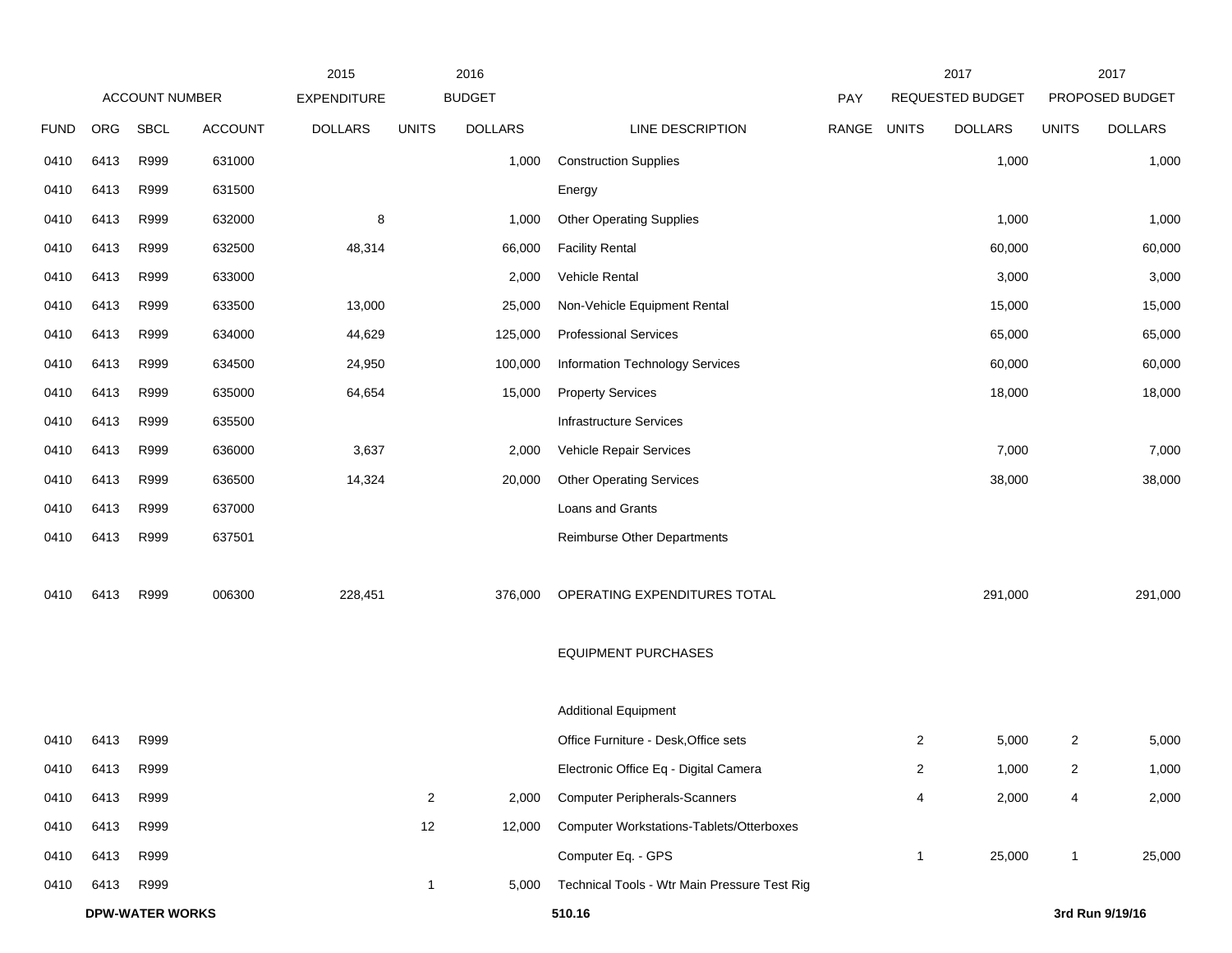|             |      |                       |                | 2015               |              | 2016           |                                              |       |              | 2017             |              | 2017            |
|-------------|------|-----------------------|----------------|--------------------|--------------|----------------|----------------------------------------------|-------|--------------|------------------|--------------|-----------------|
|             |      | <b>ACCOUNT NUMBER</b> |                | <b>EXPENDITURE</b> |              | <b>BUDGET</b>  |                                              | PAY   |              | REQUESTED BUDGET |              | PROPOSED BUDGET |
| <b>FUND</b> | ORG  | SBCL                  | <b>ACCOUNT</b> | <b>DOLLARS</b>     | <b>UNITS</b> | <b>DOLLARS</b> | LINE DESCRIPTION                             | RANGE | <b>UNITS</b> | <b>DOLLARS</b>   | <b>UNITS</b> | <b>DOLLARS</b>  |
| 0410        | 6413 | R999                  |                |                    | 6            | 240,000        | Automobiles - SUV Vehicles                   |       | $\mathbf{1}$ | 40,000           | $\mathbf{1}$ | 40,000          |
|             |      |                       |                |                    | 21           | 259,000        | Subtotal - Additional Equipment              |       | 10           | 73,000           | $10$         | 73,000          |
|             |      |                       |                |                    |              |                | Replacement Equipment                        |       |              |                  |              |                 |
| 0410        | 6413 | R999                  |                |                    |              |                | <b>Computer Workstation-Tablets</b>          |       | 6            | 4,000            | $\,6\,$      | 4,000           |
| 0410        | 6413 | R999                  |                |                    | 4            | 9,000          | Testing Apparatus - Fire Flow & Hydr Test Eq |       | 4            | 10,000           | 4            | 10,000          |
| 0410        | 6413 | R999                  |                |                    |              |                | Technical Tools - Wtr Main Inspection Eq     |       | $\mathbf{1}$ | 5,000            | $\mathbf{1}$ | 5,000           |
| 0410        | 6413 | R999                  |                |                    |              |                | Automobiles - SUV Vehicles                   |       | $\mathbf{1}$ | 40,000           | $\mathbf{1}$ | 40,000          |
|             |      |                       |                |                    | 4            | 9,000          | Subtotal - Replacement Equipment             |       | 12           | 59,000           | 12           | 59,000          |
| 0410        | 6413 | R999                  | 006800         | 169,950            | 25           | 268,000        | EQUIPMENT PURCHASES TOTAL                    |       | 22           | 132,000          | 22           | 132,000         |
|             |      |                       |                |                    |              |                | SPECIAL FUNDS                                |       |              |                  |              |                 |
|             |      |                       |                |                    |              |                | SPECIAL FUNDS TOTAL                          |       |              |                  |              |                 |
|             |      |                       |                |                    |              |                | DPW-WATER WORKS-ENGINEERING                  |       |              |                  |              |                 |
|             |      |                       |                | 1,728,040          |              | 2,523,505      | ORGANIZATION TOTAL                           |       |              | 2,164,037        |              | 2,263,914       |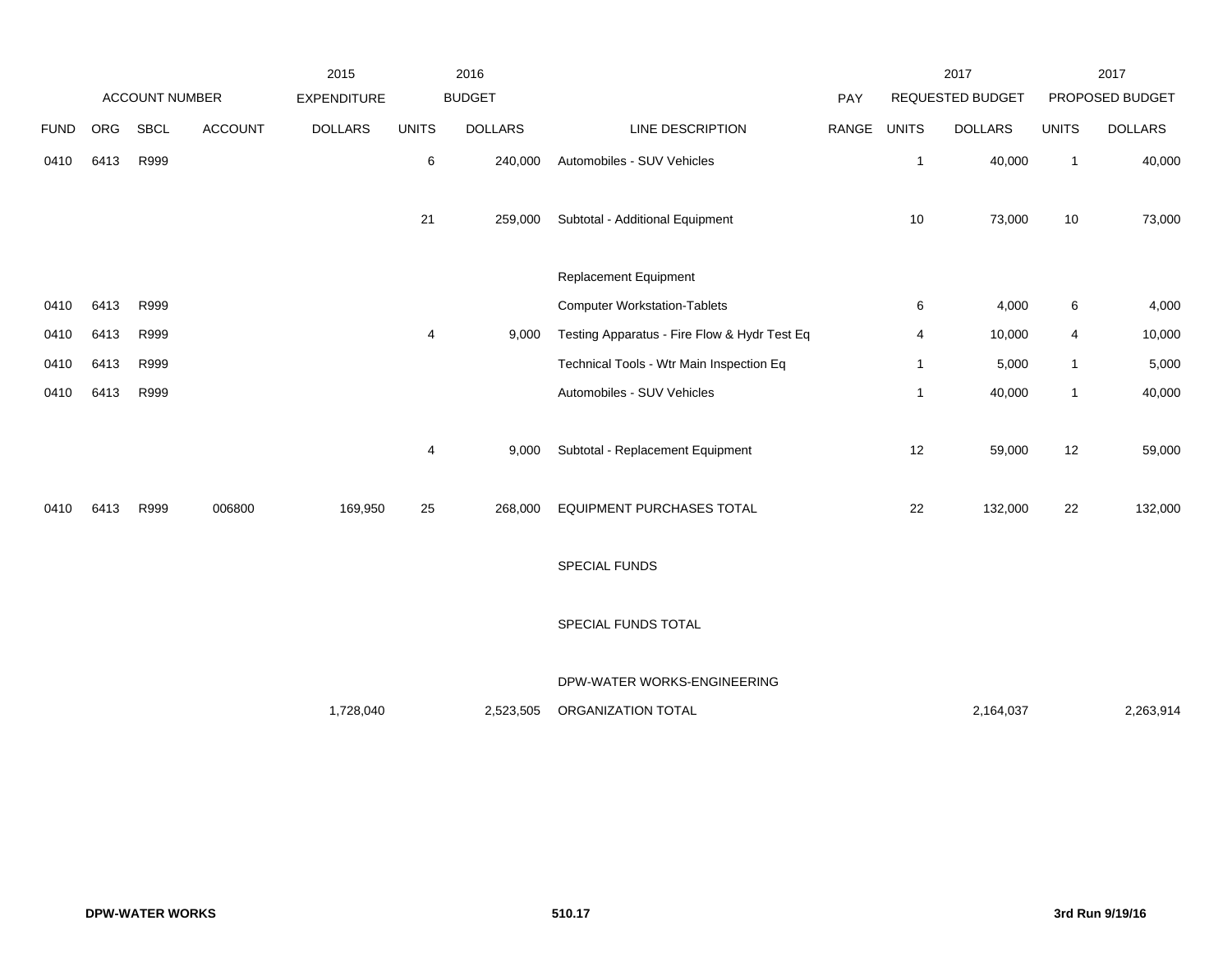|      |     |                        |                | 2015               |                | 2016           |                                            |       |                | 2017             |                | 2017            |
|------|-----|------------------------|----------------|--------------------|----------------|----------------|--------------------------------------------|-------|----------------|------------------|----------------|-----------------|
|      |     | ACCOUNT NUMBER         |                | <b>EXPENDITURE</b> |                | <b>BUDGET</b>  |                                            | PAY   |                | REQUESTED BUDGET |                | PROPOSED BUDGET |
| FUND | ORG | SBCL                   | <b>ACCOUNT</b> | <b>DOLLARS</b>     | <b>UNITS</b>   | <b>DOLLARS</b> | LINE DESCRIPTION                           | RANGE | <b>UNITS</b>   | <b>DOLLARS</b>   | <b>UNITS</b>   | <b>DOLLARS</b>  |
|      |     |                        |                |                    |                |                | DPW-WATER WORKS-DISTRIBUTION               |       |                |                  |                |                 |
|      |     |                        |                |                    |                |                | ORGANIZATION (6414)                        |       |                |                  |                |                 |
|      |     |                        |                |                    |                |                | SALARIES & WAGES                           |       |                |                  |                |                 |
|      |     |                        |                |                    |                |                | ADMINISTRATION                             |       |                |                  |                |                 |
|      |     |                        |                |                    | $\mathbf{1}$   | 104,438        | Water Distribution Manager (X)(Y)          | 11X   | $\mathbf{1}$   | 104,438          | $\mathbf{1}$   | 104,438         |
|      |     |                        |                |                    |                |                | FIELD OPERATIONS                           |       |                |                  |                |                 |
|      |     |                        |                |                    | $\mathbf{1}$   | 81,437         | Water Distribution Oper. Manager (X)       | 1GX   | $\mathbf{1}$   | 69,417           | $\mathbf{1}$   | 69,417          |
|      |     |                        |                |                    | $\mathbf{1}$   | 90,664         | Water Distr. Scheduling Manager (X)        | 1FX   | $\mathbf{1}$   | 90,664           | $\mathbf{1}$   | 90,664          |
|      |     |                        |                |                    | $\overline{2}$ | 137,567        | Water Distr. Construction Manager (X)      | 1EX   | $\overline{2}$ | 141,942          | $\overline{c}$ | 141,942         |
|      |     |                        |                |                    | 9              | 604,816        | Water Field Supervisor (X)                 | 1BX   | 9              | 610,343          | 9              | 610,343         |
|      |     |                        |                |                    | $\mathbf{1}$   | 70,702         | Water Construction Coordinator (X)         | 7PN   | $\mathbf{1}$   | 70,702           |                |                 |
|      |     |                        |                |                    |                |                | Water Construction Coordinator (X)         | 1BX   |                |                  | 1              | 57,955          |
|      |     |                        |                |                    | $\mathbf{1}$   | 42,539         | Program Assistant II                       | 5FN   | $\mathbf{1}$   | 42,539           | 1              | 42,539          |
|      |     |                        |                |                    | 5              | 208,805        | <b>Communications Assistant V</b>          | 6KN   | $\sqrt{5}$     | 205,108          | $\overline{5}$ | 205,108         |
|      |     |                        |                |                    | 4              | 155,150        | <b>Communications Assistant III</b>        | 6HN   | 4              | 155,150          | 4              | 155,150         |
|      |     |                        |                |                    | 1              | 39,306         | Office Assistant IV                        | 6HN   | $\mathbf{1}$   | 39,306           | $\mathbf{1}$   | 39,306          |
|      |     |                        |                |                    | $\mathbf{1}$   | 45,327         | Machinist                                  | 7HN   | $\mathbf{1}$   | 45,327           | $\mathbf{1}$   | 45,327          |
|      |     |                        |                |                    | 12             | 634,578        | Water Chief Repair Worker                  | 8MN   | 12             | 668,955          | 12             | 668,955         |
|      |     |                        |                |                    | 11             | 520,707        | Water Distribution Utility Investigator    | 8IN   | 11             | 515,237          | $11$           | 515,237         |
|      |     |                        |                |                    | 36             | 1,587,940      | Water Repair Worker                        | 81N   | 36             | 1,718,257        | 36             | 1,718,257       |
|      |     |                        |                |                    | 19             | 788,782        | <b>Water Utility Laborer</b>               | 8FN   | 19             | 790,700          | $19$           | 790,700         |
|      |     |                        |                |                    |                |                | AUXILIARY                                  |       |                |                  |                |                 |
|      |     |                        |                |                    | $\mathbf{1}$   | 26,063         | Water Distr. Operations Manager (0.33 FTE) | 1GX   | $\mathbf{1}$   | 26,063           | 1              | 26,063          |
|      |     | <b>DPW-WATER WORKS</b> |                |                    |                |                | 510.18                                     |       |                |                  |                | 3rd Run 9/19/16 |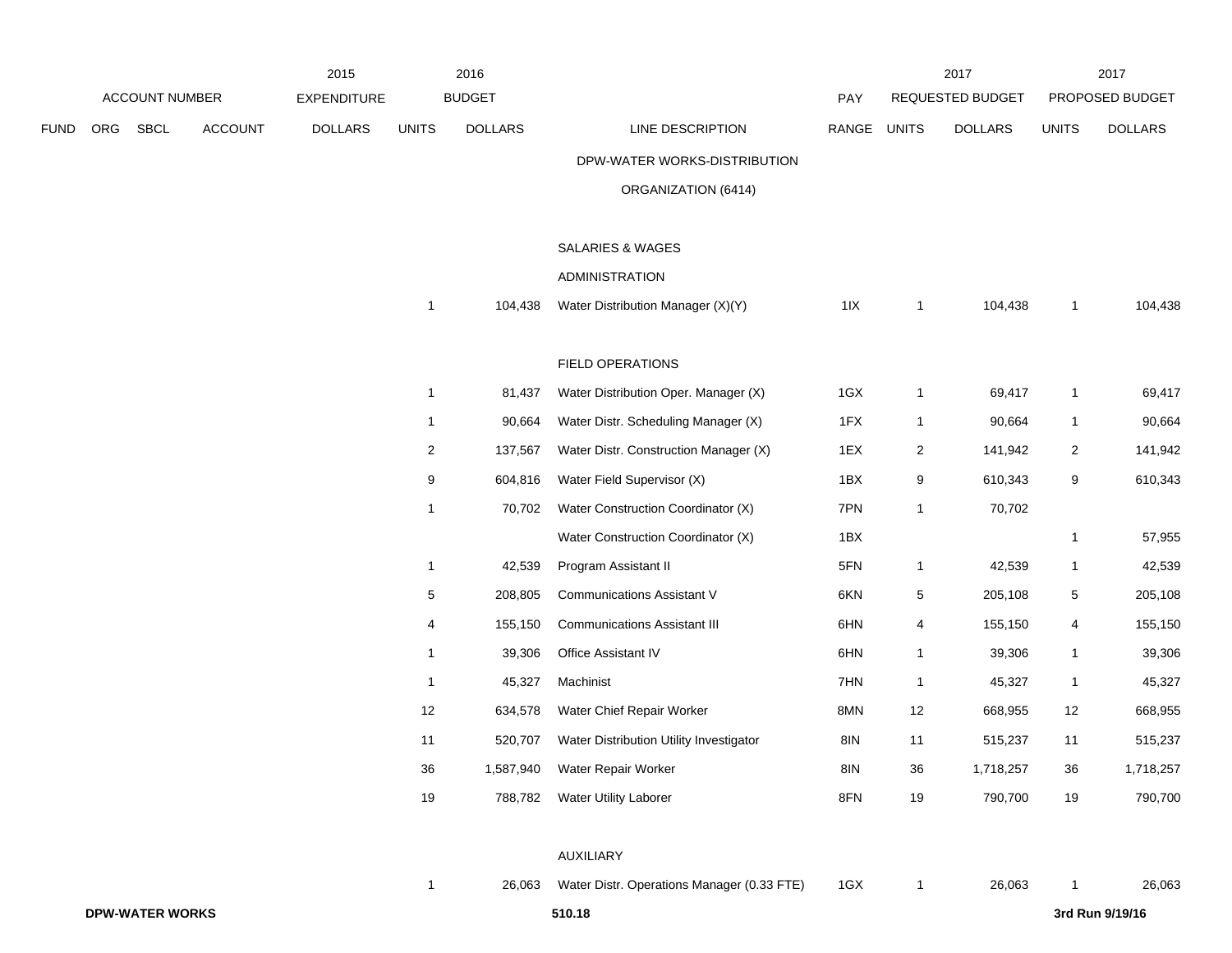|             |      |                        |                | 2015               |                | 2016           |                                                    |       |              | 2017             |              | 2017            |
|-------------|------|------------------------|----------------|--------------------|----------------|----------------|----------------------------------------------------|-------|--------------|------------------|--------------|-----------------|
|             |      | <b>ACCOUNT NUMBER</b>  |                | <b>EXPENDITURE</b> |                | <b>BUDGET</b>  |                                                    | PAY   |              | REQUESTED BUDGET |              | PROPOSED BUDGET |
| <b>FUND</b> | ORG  | <b>SBCL</b>            | <b>ACCOUNT</b> | <b>DOLLARS</b>     | <b>UNITS</b>   | <b>DOLLARS</b> | LINE DESCRIPTION                                   | RANGE | <b>UNITS</b> | <b>DOLLARS</b>   | <b>UNITS</b> | <b>DOLLARS</b>  |
|             |      |                        |                |                    | $\overline{c}$ | 40,310         | Water Field Supervisor (0.33 FTE)                  | 1BX   | $\sqrt{2}$   | 40,310           | $\sqrt{2}$   | 40,310          |
|             |      |                        |                |                    | $\overline{1}$ | 14,338         | Water Distr. Utility Investigator (0.33 FTE)       | 8IN   | $\mathbf{1}$ | 14,338           | $\mathbf{1}$ | 14,338          |
|             |      |                        |                |                    | 12             | 245,051        | Water Utility Laborer (0.50 FTE)                   | 8FN   | 14           | 285,898          | 14           | 285,898         |
|             |      |                        |                |                    | $\overline{1}$ | 40,842         | Water Utility Laborer                              | 8FN   | $\mathbf{1}$ | 40,842           | $\mathbf{1}$ | 40,842          |
|             |      |                        |                |                    | $\mathbf 1$    | 13,241         | Communications Assistant V (0.33 FTE)              | 6KN   | 1            | 13,241           | $\mathbf{1}$ | 13,241          |
| 0410        | 6414 | R999                   |                | 4,621,612          | 123            | 5,492,603      | <b>Total Before Adjustments</b>                    |       | 125          | 5,688,777        | 125          | 5,676,030       |
|             |      |                        |                |                    |                |                | Salary & Wage Rate Change                          |       |              |                  |              |                 |
| 0410        | 6414 | R999                   |                | 448,444            |                | 705,000        | Overtime Compensated                               |       |              | 705,000          |              | 705,000         |
|             |      |                        |                |                    |                | (108, 032)     | Personnel Cost Adjustment                          |       |              | (105, 712)       |              | (105, 470)      |
| 0410        | 6414 | R999                   |                |                    |                |                | Other                                              |       |              |                  |              |                 |
|             |      |                        |                | 5,070,056          | 123            | 6,089,571      | Gross Salaries & Wages Total                       |       | 125          | 6,288,065        | 125          | 6,275,560       |
|             |      |                        |                |                    |                |                | Reimbursable Services Deduction                    |       |              |                  |              |                 |
|             |      |                        |                |                    |                | (91,000)       | <b>Capital Improvements Deduction</b>              |       |              | (125,000)        |              | (125,000)       |
|             |      |                        |                |                    |                |                | Grants & Aids Deduction                            |       |              |                  |              |                 |
| 0410        | 6414 | R999                   | 006000         | 5,070,056          | 123            | 5,998,571      | NET SALARIES & WAGES TOTAL                         |       | 125          | 6,163,065        | 125          | 6,150,560       |
|             |      |                        |                |                    | 111.34         |                | O&M FTE'S                                          |       | 112.45       |                  | 112.45       |                 |
|             |      |                        |                |                    | 2.33           |                | NON-O&M FTE'S                                      |       | 2.22         |                  | 2.22         |                 |
|             |      |                        |                |                    |                |                | (X) Private Auto Allowance May Be Paid Pursuant To |       |              |                  |              |                 |
|             |      |                        |                |                    |                |                | Section 350-183 of the Milwaukee Code              |       |              |                  |              |                 |
|             |      | <b>DPW-WATER WORKS</b> |                |                    |                |                | 510.19                                             |       |              |                  |              | 3rd Run 9/19/16 |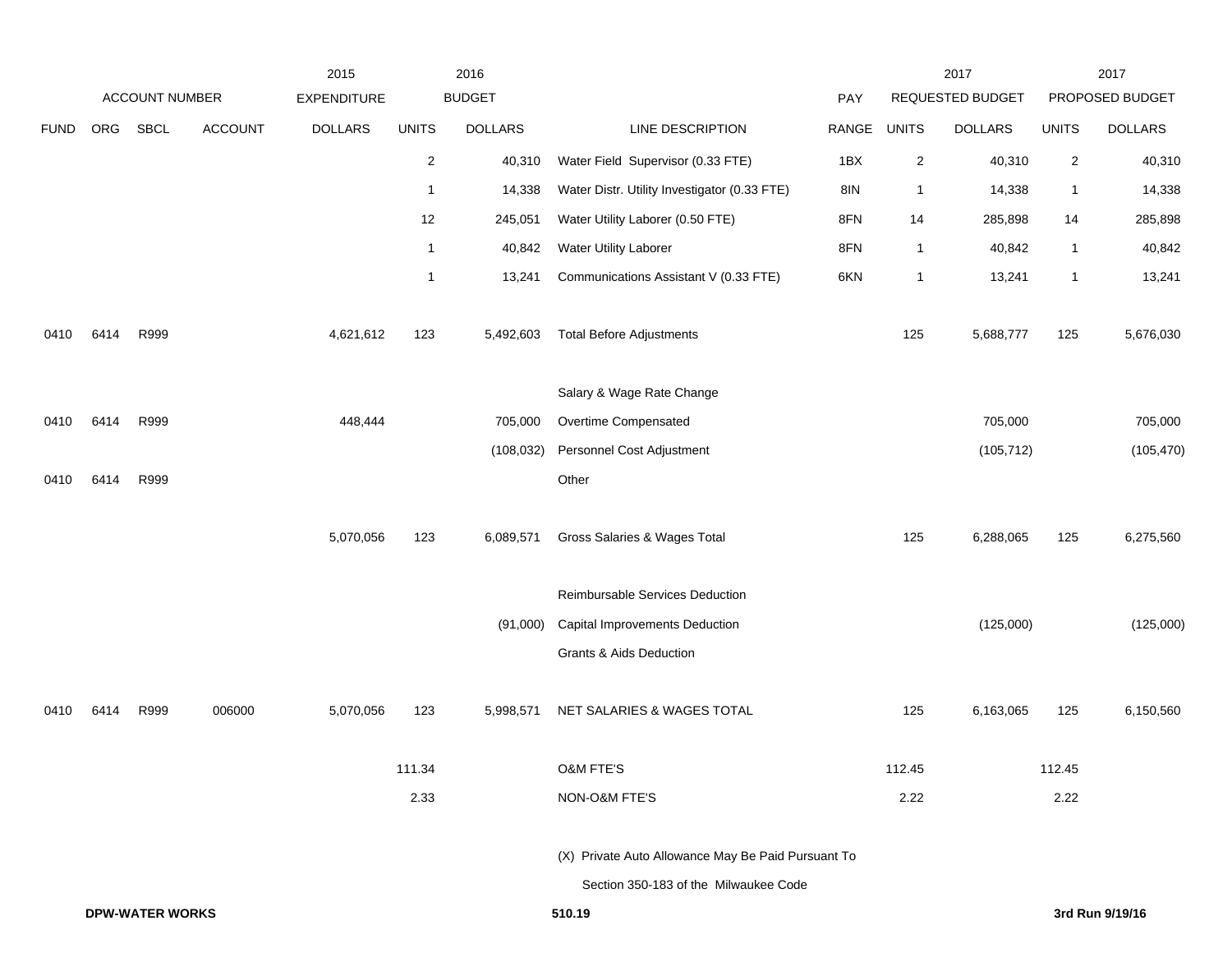|             |            |                       |                | 2015               |              | 2016           |                                                                           |       |       | 2017                    |              | 2017            |
|-------------|------------|-----------------------|----------------|--------------------|--------------|----------------|---------------------------------------------------------------------------|-------|-------|-------------------------|--------------|-----------------|
|             |            | <b>ACCOUNT NUMBER</b> |                | <b>EXPENDITURE</b> |              | <b>BUDGET</b>  |                                                                           | PAY   |       | <b>REQUESTED BUDGET</b> |              | PROPOSED BUDGET |
| <b>FUND</b> | <b>ORG</b> | SBCL                  | <b>ACCOUNT</b> | <b>DOLLARS</b>     | <b>UNITS</b> | <b>DOLLARS</b> | LINE DESCRIPTION                                                          | RANGE | UNITS | <b>DOLLARS</b>          | <b>UNITS</b> | <b>DOLLARS</b>  |
|             |            |                       |                |                    |              |                |                                                                           |       |       |                         |              |                 |
|             |            |                       |                |                    |              |                | (Y) Required to file a statement of economic interests in accordance with |       |       |                         |              |                 |
|             |            |                       |                |                    |              |                | the Milwaukee Code of Ordinances Chapter 303-Code of Ethics.              |       |       |                         |              |                 |
|             |            |                       |                |                    |              |                |                                                                           |       |       |                         |              |                 |
| 0410        | 6414       | R999                  | 006180         | 1,949,297          |              | 2,639,371      | ESTIMATED EMPLOYEE FRINGE BENEFITS                                        |       |       | 2,711,748               |              | 2,706,246       |
|             |            |                       |                |                    |              |                |                                                                           |       |       |                         |              |                 |
|             |            |                       |                |                    |              |                | OPERATING EXPENDITURES                                                    |       |       |                         |              |                 |
| 0410        | 6414       | R999                  | 630100         | 30,630             |              | 20,000         | <b>General Office Expense</b>                                             |       |       | 20,000                  |              | 20,000          |
| 0410        | 6414       | R999                  | 630500         | 50,493             |              | 36,000         | Tools & Machinery Parts                                                   |       |       | 50,000                  |              | 50,000          |
| 0410        | 6414       | R999                  | 631000         | 1,093,087          |              | 1,020,000      | <b>Construction Supplies</b>                                              |       |       | 1,020,000               |              | 1,020,000       |
| 0410        | 6414       | R999                  | 631500         | 84,022             |              | 122,000        | Energy                                                                    |       |       | 122,000                 |              | 122,000         |
| 0410        | 6414       | R999                  | 632000         | 298,512            |              | 336,000        | <b>Other Operating Supplies</b>                                           |       |       | 336,000                 |              | 436,000         |
| 0410        | 6414       | R999                  | 632500         | 1,275,000          |              | 1,265,000      | <b>Facility Rental</b>                                                    |       |       | 1,265,000               |              | 1,265,000       |
| 0410        | 6414       | R999                  | 633000         | 3,341              |              | 31,000         | Vehicle Rental                                                            |       |       | 301,000                 |              | 301,000         |
| 0410        | 6414       | R999                  | 633500         | 5,522              |              | 7,000          | Non-Vehicle Equipment Rental                                              |       |       | 7,000                   |              | 7,000           |
| 0410        | 6414       | R999                  | 634000         | 1,825,892          |              | 1,600,000      | <b>Professional Services</b>                                              |       |       | 1,600,000               |              | 1,600,000       |
| 0410        | 6414       | R999                  | 634500         |                    |              | 25,000         | Information Technology Services                                           |       |       | 25,000                  |              | 25,000          |
| 0410        | 6414       | R999                  | 635000         | 600,756            |              | 780,000        | <b>Property Services</b>                                                  |       |       | 780,000                 |              | 780,000         |
| 0410        | 6414       | R999                  | 635500         | 5,749,743          |              | 4,448,000      | <b>Infrastructure Services</b>                                            |       |       | 4,548,000               |              | 11,148,000      |
| 0410        | 6414       | R999                  | 636000         | 766,459            |              | 800,000        | Vehicle Repair Services                                                   |       |       | 800,000                 |              | 800,000         |
| 0410        | 6414       | R999                  | 636500         | 40,642             |              | 102,000        | <b>Other Operating Services</b>                                           |       |       | 102,000                 |              | 102,000         |
| 0410        | 6414       | R999                  | 637000         |                    |              |                | Loans and Grants                                                          |       |       |                         |              |                 |
| 0410        | 6414       | R999                  | 637501         |                    |              |                | <b>Reimburse Other Departments</b>                                        |       |       |                         |              |                 |
|             |            |                       |                |                    |              |                |                                                                           |       |       |                         |              |                 |
| 0410        | 6414       | R999                  | 006300         | 11,824,099         |              | 10,592,000     | OPERATING EXPENDITURES TOTAL                                              |       |       | 10,976,000              |              | 17,676,000      |
|             |            |                       |                |                    |              |                |                                                                           |       |       |                         |              |                 |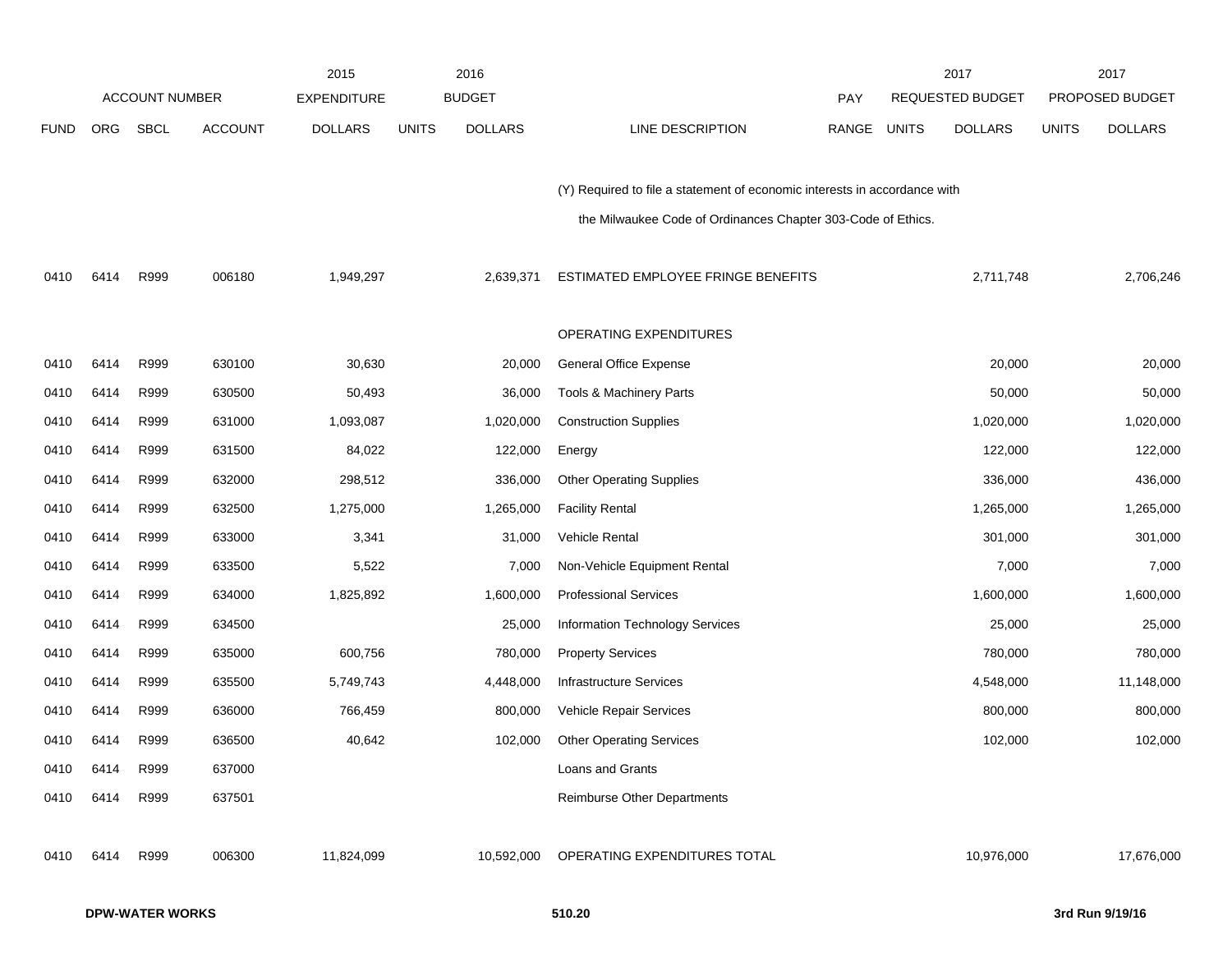|             |            |                       |                | 2015               |                | 2016           |                                               |            |                         | 2017                    |                         | 2017            |
|-------------|------------|-----------------------|----------------|--------------------|----------------|----------------|-----------------------------------------------|------------|-------------------------|-------------------------|-------------------------|-----------------|
|             |            | <b>ACCOUNT NUMBER</b> |                | <b>EXPENDITURE</b> |                | <b>BUDGET</b>  |                                               | <b>PAY</b> |                         | <b>REQUESTED BUDGET</b> |                         | PROPOSED BUDGET |
| <b>FUND</b> | <b>ORG</b> | <b>SBCL</b>           | <b>ACCOUNT</b> | <b>DOLLARS</b>     | <b>UNITS</b>   | <b>DOLLARS</b> | LINE DESCRIPTION                              | RANGE      | <b>UNITS</b>            | <b>DOLLARS</b>          | <b>UNITS</b>            | <b>DOLLARS</b>  |
|             |            |                       |                |                    |                |                | <b>EQUIPMENT PURCHASES</b>                    |            |                         |                         |                         |                 |
|             |            |                       |                |                    |                |                |                                               |            |                         |                         |                         |                 |
|             |            |                       |                |                    |                |                | <b>Additional Equipment</b>                   |            |                         |                         |                         |                 |
| 0410        | 6414       | R999                  |                |                    |                |                | Tools/Chain saw                               |            | 1                       | 7,000                   | $\mathbf{1}$            | 7,000           |
| 0410        | 6414       | R999                  |                |                    |                |                | Technical Tools-Hydraulic Rod Pusher          |            | $\mathbf{1}$            | 12,000                  | $\mathbf{1}$            | 12,000          |
| 0410        | 6414       | R999                  |                |                    |                |                | Soil Reclaim Unit, Trailers, Compactors       |            | 3                       | 10,000                  | 3                       | 10,000          |
| 0410        | 6414       | R999                  |                |                    |                |                | Vehicle Attachments-Truck Mounted VAC         |            | 4                       | 80,000                  | $\overline{\mathbf{4}}$ | 80,000          |
|             |            |                       |                |                    |                |                |                                               |            |                         |                         |                         |                 |
|             |            |                       |                |                    |                |                | Subtotal - Additional Equipment               |            | 9                       | 109,000                 | 9                       | 109,000         |
|             |            |                       |                |                    |                |                |                                               |            |                         |                         |                         |                 |
|             |            |                       |                |                    |                |                | <b>Replacement Equipment</b>                  |            |                         |                         |                         |                 |
| 0410        | 6414       | R999                  |                |                    |                |                | Computer Mobile Devices, Tablets              |            | 12                      | 21,000                  | 12                      | 21,000          |
| 0410        | 6414       | R999                  |                |                    | 3              | 35,000         | Tools-Branch machine, Breaker Head, Hole Hog  |            |                         |                         |                         |                 |
| 0410        | 6414       | R999                  |                |                    | $\mathbf{1}$   | 35,000         | <b>Technical Tools - Leak Correlator</b>      |            | $\mathbf{1}$            | 39,000                  | $\mathbf{1}$            | 39,000          |
| 0410        | 6414       | R999                  |                |                    | $\overline{1}$ | 135,000        | Dump Trucks                                   |            | $\overline{c}$          | 230,000                 | $\overline{2}$          | 230,000         |
| 0410        | 6414       | R999                  |                |                    | $\overline{1}$ | 119,000        | Other Indstrl Vehicles-Backhoe, Excavator     |            | $\boldsymbol{2}$        | 564,000                 | $\sqrt{2}$              | 564,000         |
| 0410        | 6414       | R999                  |                |                    | 3              | 325,000        | Pickup Trucks & Vans-Utility Pickup, Crew Van |            | $\overline{\mathbf{4}}$ | 436,000                 | $\overline{\mathbf{4}}$ | 436,000         |
| 0410        | 6414       | R999                  |                |                    | $\sqrt{3}$     | 66,000         | Vehicle Attachments-Trailer Mounted VAC       |            |                         |                         |                         |                 |
|             |            |                       |                |                    |                |                |                                               |            |                         |                         |                         |                 |
|             |            |                       |                |                    | 12             | 715,000        | Subtotal - Replacement Equipment              |            | 21                      | 1,290,000               | 21                      | 1,290,000       |
|             |            |                       |                |                    |                |                |                                               |            |                         |                         |                         |                 |
| 0410        | 6414       | R999                  | 006800         | 618,355            | 12             | 715,000        | <b>EQUIPMENT PURCHASES TOTAL</b>              |            | 30                      | 1,399,000               | 30                      | 1,399,000       |
|             |            |                       |                |                    |                |                |                                               |            |                         |                         |                         |                 |
|             |            |                       |                |                    |                |                | <b>SPECIAL FUNDS</b>                          |            |                         |                         |                         |                 |

SPECIAL FUNDS TOTAL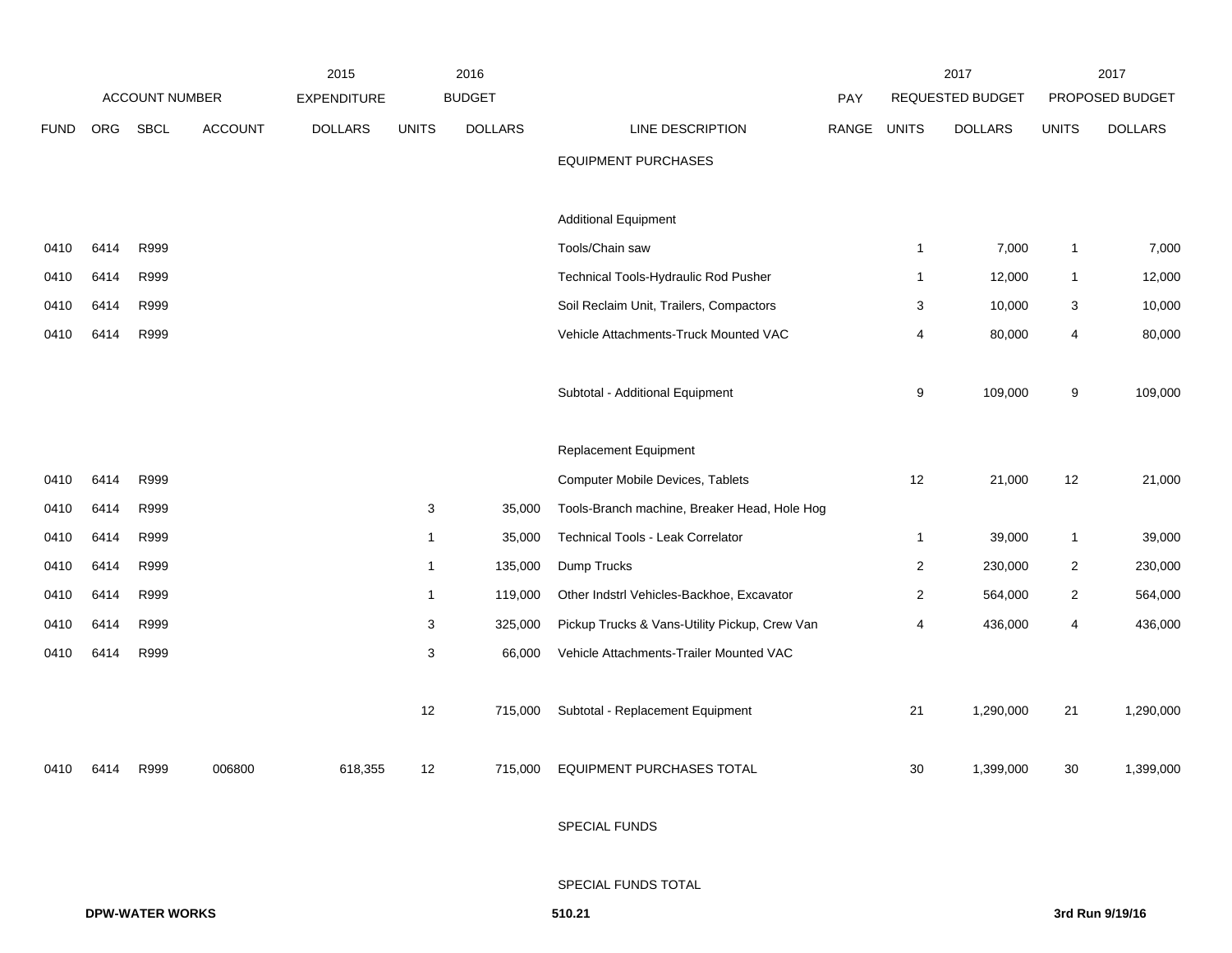|             |                       |             |                | 2015               |              | 2016           |                           | 2017                    |       | 2017                   |
|-------------|-----------------------|-------------|----------------|--------------------|--------------|----------------|---------------------------|-------------------------|-------|------------------------|
|             | <b>ACCOUNT NUMBER</b> |             |                | <b>EXPENDITURE</b> |              | <b>BUDGET</b>  | PAY                       | <b>REQUESTED BUDGET</b> |       | <b>PROPOSED BUDGET</b> |
| <b>FUND</b> | <b>ORG</b>            | <b>SBCL</b> | <b>ACCOUNT</b> | <b>DOLLARS</b>     | <b>UNITS</b> | <b>DOLLARS</b> | LINE DESCRIPTION<br>RANGE | UNITS<br><b>DOLLARS</b> | UNITS | <b>DOLLARS</b>         |

#### DPW-WATER WORKS-DISTRIBUTION

|  | 19,461,807 | 19,944,942 | ORGANIZATION TOTAL | 21.249.813 | 27,931,806 |
|--|------------|------------|--------------------|------------|------------|
|--|------------|------------|--------------------|------------|------------|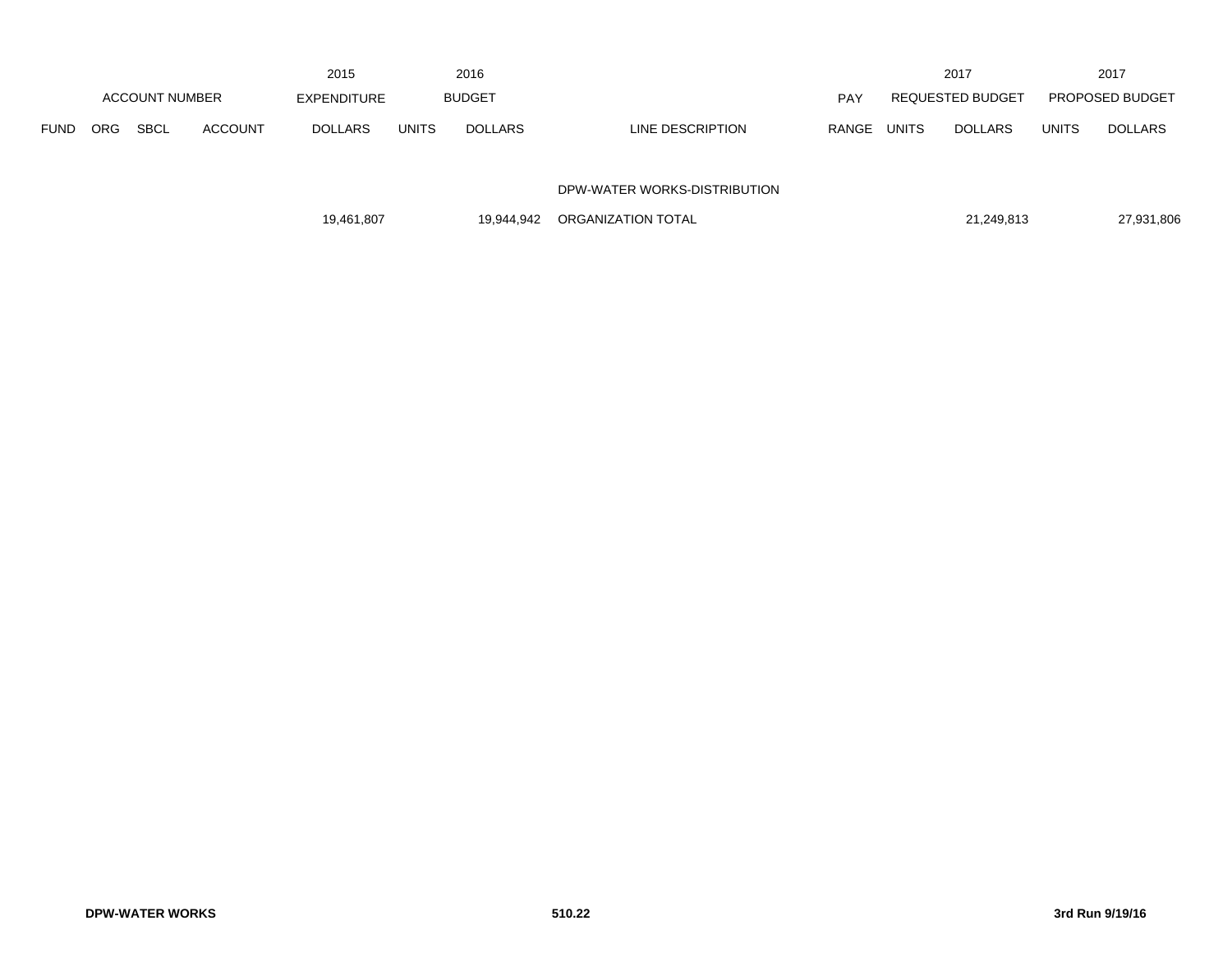|             |      |                        | 2015    | 2016               |                |                |                                      |       | 2017           |                  | 2017           |                 |
|-------------|------|------------------------|---------|--------------------|----------------|----------------|--------------------------------------|-------|----------------|------------------|----------------|-----------------|
|             |      | <b>ACCOUNT NUMBER</b>  |         | <b>EXPENDITURE</b> |                | <b>BUDGET</b>  |                                      | PAY   |                | REQUESTED BUDGET |                | PROPOSED BUDGET |
| <b>FUND</b> | ORG  | SBCL                   | ACCOUNT | <b>DOLLARS</b>     | <b>UNITS</b>   | <b>DOLLARS</b> | LINE DESCRIPTION                     | RANGE | <b>UNITS</b>   | <b>DOLLARS</b>   | <b>UNITS</b>   | <b>DOLLARS</b>  |
|             |      |                        |         |                    |                |                | DPW-WATER WORKS-WATER QUALITY        |       |                |                  |                |                 |
|             |      |                        |         |                    |                |                | ORGANIZATION (6415)                  |       |                |                  |                |                 |
|             |      |                        |         |                    |                |                | SALARIES & WAGES                     |       |                |                  |                |                 |
|             |      |                        |         |                    | 1              | 116,994        | Water Quality Manager (X)(Y)         | 1JX   | $\mathbf{1}$   | 116,993          | $\mathbf{1}$   | 116,993         |
|             |      |                        |         |                    | $\mathbf{1}$   | 82,547         | Water Quality Operations Manager (X) | 1FX   | $\mathbf{1}$   | 82,548           | $\mathbf{1}$   | 82,548          |
|             |      |                        |         |                    | 1              | 57,590         | Water Quality Analyst (X)            | 2GN   | $\mathbf{1}$   | 57,590           | $\mathbf{1}$   | 57,590          |
|             |      |                        |         |                    | 3              | 179,394        | Lead Water Chemist                   | 2EN   | 3              | 179,394          | 3              | 179,394         |
|             |      |                        |         |                    | $\mathbf{1}$   | 59,958         | Water Microbiologist II              | 2DN   | $\mathbf{1}$   | 59,958           | $\mathbf{1}$   | 59,958          |
|             |      |                        |         |                    | 9              | 456,837        | Water Chemist II                     | 2CN   | 10             | 488,419          | 10             | 488,419         |
|             |      |                        |         |                    | $\overline{a}$ | 72,504         | Water Laboratory Technician          | 5DN   | $\overline{2}$ | 72,504           | $\overline{2}$ | 72,504          |
| 0410        | 6415 | R999                   |         | 1,024,606          | 18             | 1,025,824      | <b>Total Before Adjustments</b>      |       | 19             | 1,057,406        | 19             | 1,057,406       |
|             |      |                        |         |                    |                |                | Salary & Wage Rate Change            |       |                |                  |                |                 |
| 0410        | 6415 | R999                   |         | 28,064             |                | 40,000         | Overtime Compensated                 |       |                | 40,000           |                | 40,000          |
|             |      |                        |         |                    |                | (20, 516)      | Personnel Cost Adjustment            |       |                | (20,091)         |                | (20,091)        |
| 0410        | 6415 | R999                   |         |                    |                |                | Other                                |       |                |                  |                |                 |
|             |      |                        |         | 1,052,670          | 18             | 1,045,308      | Gross Salaries & Wages Total         |       | 19             | 1,077,315        | 19             | 1,077,315       |
|             |      |                        |         |                    |                |                | Reimbursable Services Deduction      |       |                |                  |                |                 |
|             |      |                        |         |                    |                |                | Capital Improvements Deduction       |       |                |                  |                |                 |
|             |      |                        |         |                    |                |                | Grants & Aids Deduction              |       |                |                  |                |                 |
| 0410        | 6415 | R999                   | 006000  | 1,052,670          | 18             | 1,045,308      | NET SALARIES & WAGES TOTAL           |       | 19             | 1,077,315        | 19             | 1,077,315       |
|             |      | <b>DPW-WATER WORKS</b> |         |                    |                |                | 510.23                               |       |                |                  |                | 3rd Run 9/19/16 |
|             |      |                        |         |                    |                |                |                                      |       |                |                  |                |                 |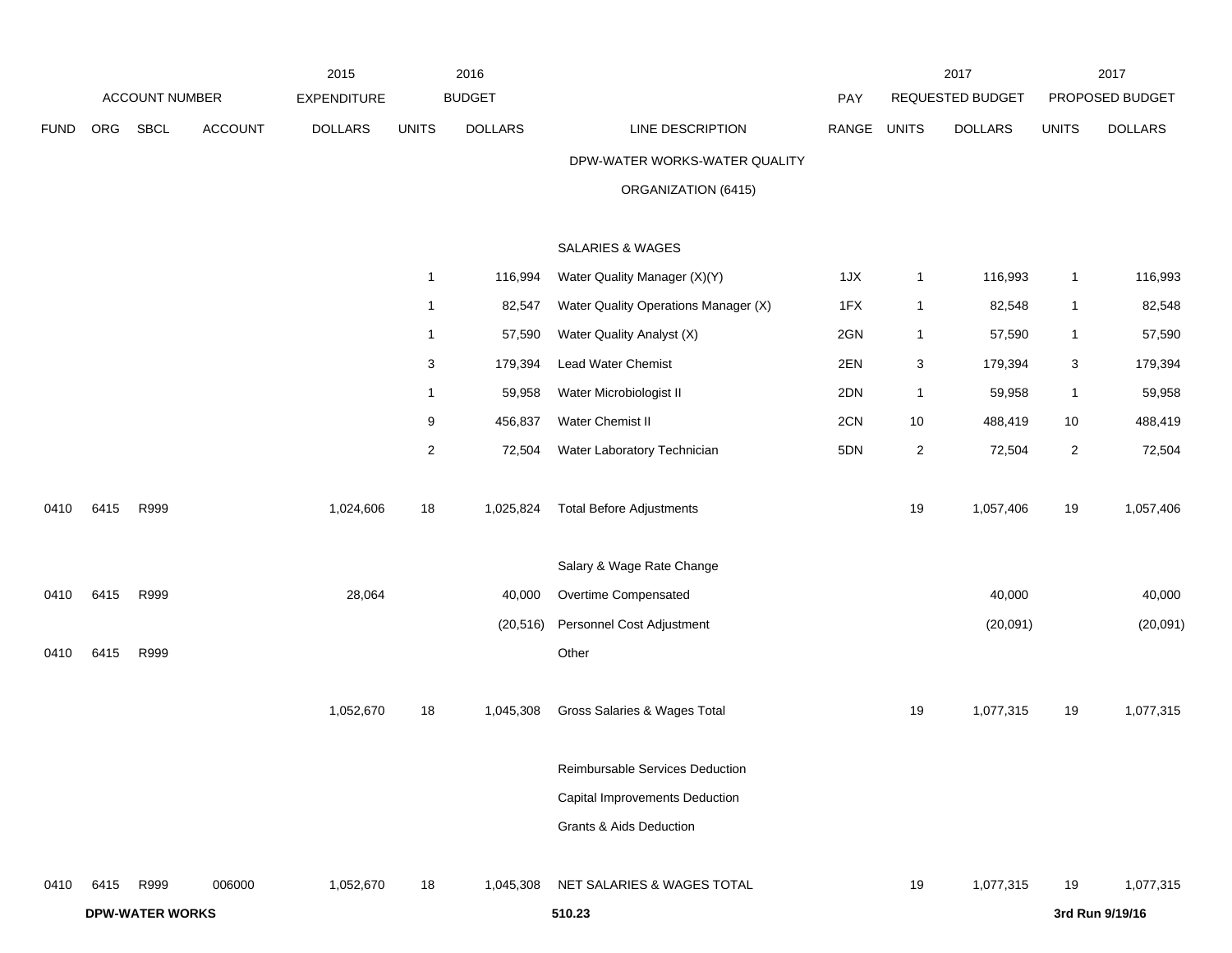|             |      |                        |                | 2015               |              | 2016           |                                                                           |       |              | 2017             |              | 2017            |
|-------------|------|------------------------|----------------|--------------------|--------------|----------------|---------------------------------------------------------------------------|-------|--------------|------------------|--------------|-----------------|
|             |      | <b>ACCOUNT NUMBER</b>  |                | <b>EXPENDITURE</b> |              | <b>BUDGET</b>  |                                                                           | PAY   |              | REQUESTED BUDGET |              | PROPOSED BUDGET |
| <b>FUND</b> | ORG  | <b>SBCL</b>            | <b>ACCOUNT</b> | <b>DOLLARS</b>     | <b>UNITS</b> | <b>DOLLARS</b> | LINE DESCRIPTION                                                          | RANGE | <b>UNITS</b> | <b>DOLLARS</b>   | <b>UNITS</b> | <b>DOLLARS</b>  |
|             |      |                        |                |                    |              |                |                                                                           |       |              |                  |              |                 |
|             |      |                        |                |                    | 18.00        |                | O&M FTE'S                                                                 |       | 19.00        |                  | 19.00        |                 |
|             |      |                        |                |                    |              |                | NON-O&M FTE'S                                                             |       |              |                  |              |                 |
|             |      |                        |                |                    |              |                |                                                                           |       |              |                  |              |                 |
|             |      |                        |                |                    |              |                | (X) Private Auto Allowance May Be Paid Pursuant To                        |       |              |                  |              |                 |
|             |      |                        |                |                    |              |                | Section 350-183 of the Milwaukee Code                                     |       |              |                  |              |                 |
|             |      |                        |                |                    |              |                |                                                                           |       |              |                  |              |                 |
|             |      |                        |                |                    |              |                | (Y) Required to file a statement of economic interests in accordance with |       |              |                  |              |                 |
|             |      |                        |                |                    |              |                | the Milwaukee Code of Ordinances Chapter 303-Code of Ethics.              |       |              |                  |              |                 |
| 0410        | 6415 | R999                   | 006180         | 406,710            |              | 459,935        | ESTIMATED EMPLOYEE FRINGE BENEFITS                                        |       |              | 474,019          |              | 474,019         |
|             |      |                        |                |                    |              |                |                                                                           |       |              |                  |              |                 |
|             |      |                        |                |                    |              |                | OPERATING EXPENDITURES                                                    |       |              |                  |              |                 |
| 0410        | 6415 | R999                   | 630100         | 36,486             |              | 40,000         | <b>General Office Expense</b>                                             |       |              | 40,000           |              | 40,000          |
| 0410        | 6415 | R999                   | 630500         | 2,905              |              | 5,000          | Tools & Machinery Parts                                                   |       |              | 5,000            |              | 5,000           |
| 0410        | 6415 | R999                   | 631000         |                    |              |                | <b>Construction Supplies</b>                                              |       |              |                  |              |                 |
| 0410        | 6415 | R999                   | 631500         |                    |              |                | Energy                                                                    |       |              |                  |              |                 |
| 0410        | 6415 | R999                   | 632000         | 69,271             |              | 80,000         | <b>Other Operating Supplies</b>                                           |       |              | 80,000           |              | 80,000          |
| 0410        | 6415 | R999                   | 632500         |                    |              |                | <b>Facility Rental</b>                                                    |       |              |                  |              |                 |
| 0410        | 6415 | R999                   | 633000         | 648                |              | 1,000          | Vehicle Rental                                                            |       |              | 1,000            |              | 1,000           |
| 0410        | 6415 | R999                   | 633500         | 2,186              |              | 5,000          | Non-Vehicle Equipment Rental                                              |       |              | 5,000            |              | 5,000           |
| 0410        | 6415 | R999                   | 634000         | 183,270            |              | 178,000        | <b>Professional Services</b>                                              |       |              | 178,000          |              | 178,000         |
| 0410        | 6415 | R999                   | 634500         |                    |              |                | Information Technology Services                                           |       |              |                  |              |                 |
| 0410        | 6415 | R999                   | 635000         | 8,494              |              | 20,000         | <b>Property Services</b>                                                  |       |              | 20,000           |              | 20,000          |
| 0410        | 6415 | R999                   | 635500         |                    |              |                | Infrastructure Services                                                   |       |              |                  |              |                 |
| 0410        | 6415 | R999                   | 636000         |                    |              |                | Vehicle Repair Services                                                   |       |              |                  |              |                 |
|             |      | <b>DPW-WATER WORKS</b> |                |                    |              |                | 510.24                                                                    |       |              |                  |              | 3rd Run 9/19/16 |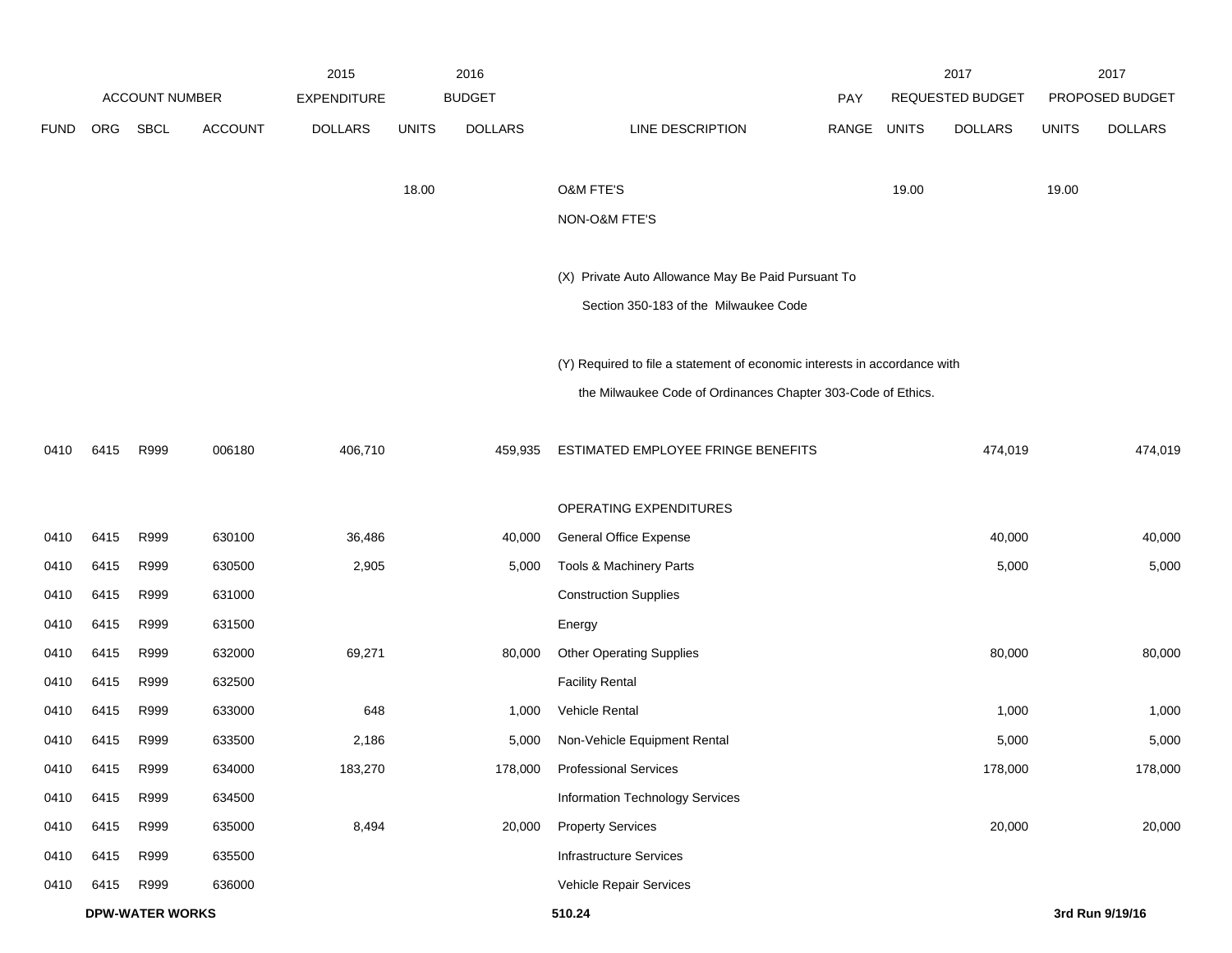|             |      |                       |                | 2015           |                | 2016           |                                                       |             |              | 2017           |              | 2017           |  |                  |  |                 |  |
|-------------|------|-----------------------|----------------|----------------|----------------|----------------|-------------------------------------------------------|-------------|--------------|----------------|--------------|----------------|--|------------------|--|-----------------|--|
|             |      | <b>ACCOUNT NUMBER</b> |                |                |                |                |                                                       | EXPENDITURE |              | <b>BUDGET</b>  |              | PAY            |  | REQUESTED BUDGET |  | PROPOSED BUDGET |  |
| <b>FUND</b> | ORG  | <b>SBCL</b>           | <b>ACCOUNT</b> | <b>DOLLARS</b> | <b>UNITS</b>   | <b>DOLLARS</b> | LINE DESCRIPTION                                      | RANGE       | <b>UNITS</b> | <b>DOLLARS</b> | <b>UNITS</b> | <b>DOLLARS</b> |  |                  |  |                 |  |
| 0410        | 6415 | R999                  | 636500         | 17,363         |                | 20,000         | <b>Other Operating Services</b>                       |             |              | 20,000         |              | 20,000         |  |                  |  |                 |  |
| 0410        | 6415 | R999                  | 637000         |                |                |                | Loans and Grants                                      |             |              |                |              |                |  |                  |  |                 |  |
| 0410        | 6415 | R999                  | 637501         |                |                |                | Reimburse Other Departments                           |             |              |                |              |                |  |                  |  |                 |  |
| 0410        | 6415 | R999                  | 006300         | 320,623        |                | 349,000        | OPERATING EXPENDITURES TOTAL                          |             |              | 349,000        |              | 349,000        |  |                  |  |                 |  |
|             |      |                       |                |                |                |                | <b>EQUIPMENT PURCHASES</b>                            |             |              |                |              |                |  |                  |  |                 |  |
|             |      |                       |                |                |                |                | <b>Additional Equipment</b>                           |             |              |                |              |                |  |                  |  |                 |  |
| 0410        | 6415 | R999                  |                |                | $\overline{1}$ | 102,000        | Water Quality Monitoring Equipment                    |             |              |                |              |                |  |                  |  |                 |  |
|             |      |                       |                |                | $\mathbf{1}$   | 102,000        | Subtotal - Additional Equipment                       |             |              |                |              |                |  |                  |  |                 |  |
|             |      |                       |                |                |                |                | Replacement Equipment                                 |             |              |                |              |                |  |                  |  |                 |  |
| 0410        | 6415 | R999                  |                |                |                |                | Lab Tools - TOC Analyzer, YSI Sonde, Incubator        |             | 10           | 102,000        | $10$         | 102,000        |  |                  |  |                 |  |
|             |      |                       |                |                |                |                | Subtotal - Replacement Equipment                      |             | 10           | 102,000        | $10$         | 102,000        |  |                  |  |                 |  |
| 0410        | 6415 | R999                  | 006800         | 83,854         | $\mathbf{1}$   | 102,000        | EQUIPMENT PURCHASES TOTAL                             |             | 10           | 102,000        | 10           | 102,000        |  |                  |  |                 |  |
|             |      |                       |                |                |                |                | SPECIAL FUNDS                                         |             |              |                |              |                |  |                  |  |                 |  |
|             |      |                       |                |                |                |                | SPECIAL FUNDS TOTAL                                   |             |              |                |              |                |  |                  |  |                 |  |
|             |      |                       |                | 1,863,857      |                | 1,956,243      | DPW-WATER WORKS - WATER QUALITY<br>ORGANIZATION TOTAL |             |              | 2,002,334      |              | 2,002,334      |  |                  |  |                 |  |
|             |      |                       |                |                |                |                |                                                       |             |              |                |              |                |  |                  |  |                 |  |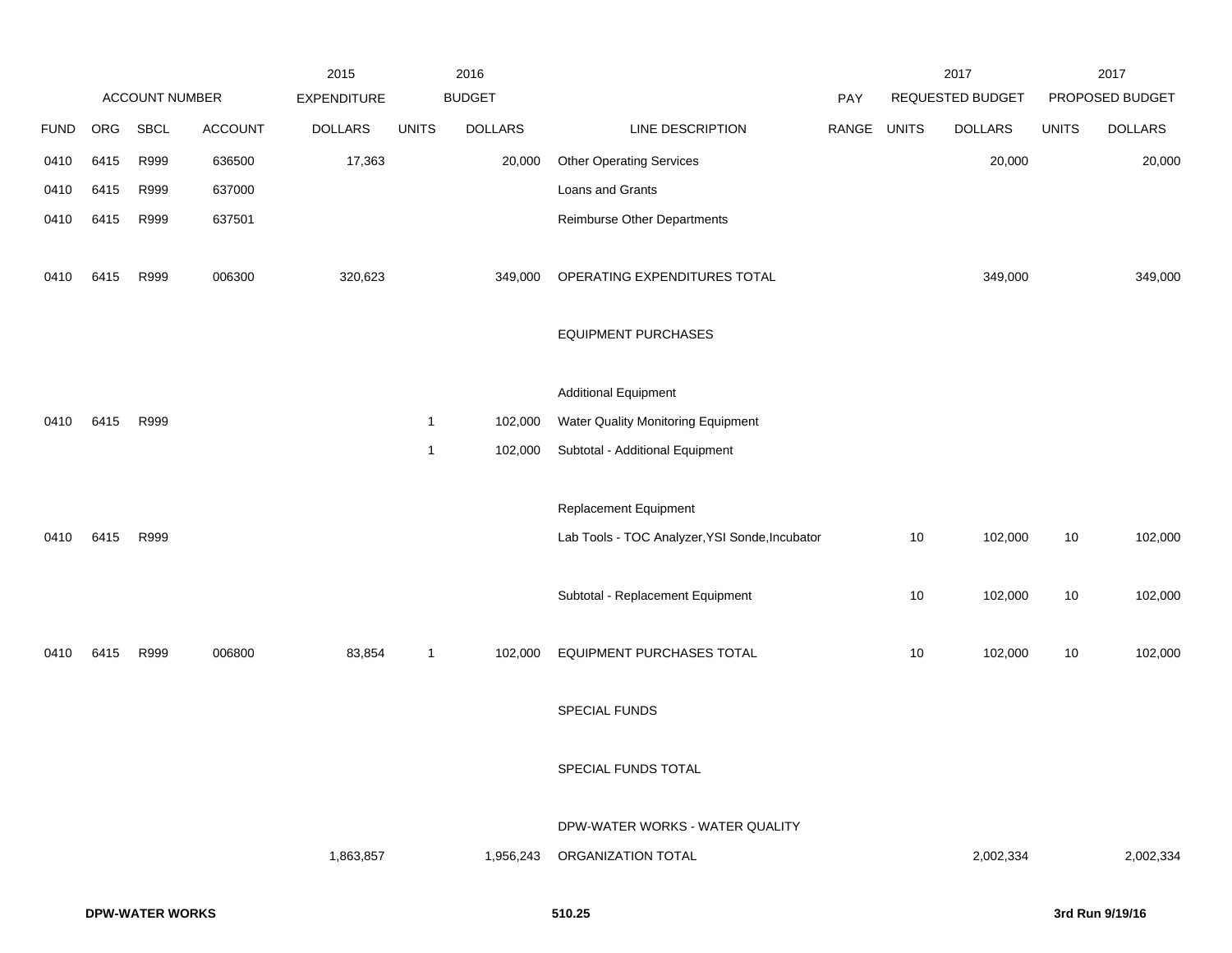| ACCOUNT NUMBER |                        |      | 2015<br><b>EXPENDITURE</b> |                | 2016<br><b>BUDGET</b> |                | PAY                                                 | 2017<br>REQUESTED BUDGET |                         |                | 2017<br>PROPOSED BUDGET |                |  |
|----------------|------------------------|------|----------------------------|----------------|-----------------------|----------------|-----------------------------------------------------|--------------------------|-------------------------|----------------|-------------------------|----------------|--|
| FUND           | ORG                    | SBCL | <b>ACCOUNT</b>             | <b>DOLLARS</b> | <b>UNITS</b>          | <b>DOLLARS</b> | LINE DESCRIPTION                                    | RANGE UNITS              |                         | <b>DOLLARS</b> | <b>UNITS</b>            | <b>DOLLARS</b> |  |
|                |                        |      |                            |                |                       |                | DPW-WATER WORKS-PLANTS-SOUTH                        |                          |                         |                |                         |                |  |
|                |                        |      |                            |                |                       |                | ORGANIZATION (6416)                                 |                          |                         |                |                         |                |  |
|                |                        |      |                            |                |                       |                | SALARIES & WAGES                                    |                          |                         |                |                         |                |  |
|                |                        |      |                            |                |                       |                | HOWARD & SOUTH WATER PRODUCTION                     |                          |                         |                |                         |                |  |
|                |                        |      |                            |                | $\mathbf{1}$          | 73,589         | Water Plant Operations Manager (X)                  | 1HX                      |                         |                |                         |                |  |
|                |                        |      |                            |                |                       |                | Water Plant Operations Supervisor (X)               | 1FX                      | $\mathbf 1$             | 62,338         | $\mathbf{1}$            | 62,338         |  |
|                |                        |      |                            |                | $\mathbf{1}$          | 73,860         | Water Plant Maintenance Manager (X)                 | 1DX                      | $\overline{1}$          | 73,860         | $\mathbf{1}$            | 73,860         |  |
|                |                        |      |                            |                | 12                    | 722,435        | Water Treatment Plant Operator                      | 3PN                      | 12                      | 718,244        | 12                      | 718,244        |  |
|                |                        |      |                            |                |                       |                | Steamfitter                                         | 7JN                      | $\overline{1}$          | 46,421         | $\mathbf{1}$            | 46,421         |  |
|                |                        |      |                            |                |                       |                | <b>HVAC Specialist</b>                              | 7JN                      | $\mathbf{1}$            | 59,958         | $\mathbf{1}$            | 59,958         |  |
|                |                        |      |                            |                | $\overline{2}$        | 113,120        | Water Plant Steamfitter/ HVAC Specialist            | 7JN                      |                         |                |                         |                |  |
|                |                        |      |                            |                | 9                     | 465,781        | Machine Repair Person                               | 7JN                      | 9                       | 477,062        | 9                       | 477,062        |  |
|                |                        |      |                            |                | -1                    | 53,527         | Metal Fabricator                                    | 7HN                      | $\overline{1}$          | 53,527         | $\mathbf{1}$            | 53,527         |  |
|                |                        |      |                            |                |                       |                | AUXILIARY                                           |                          |                         |                |                         |                |  |
|                |                        |      |                            |                |                       |                | Water Plant Operations Manager (0.5 FTE)            | 1HX                      |                         |                | 1                       | 35,414         |  |
|                |                        |      |                            |                |                       |                | PLANT AUTOMATION                                    |                          |                         |                |                         |                |  |
|                |                        |      |                            |                | 1                     | 95,208         | Water Plant Automation Manager (X)                  | 1HX                      | $\mathbf{1}$            | 90,674         | $\mathbf{1}$            | 90,674         |  |
|                |                        |      |                            |                | $\mathbf{1}$          | 62,338         | Automated Systems Supervisor (X)                    | 1FX                      | $\overline{1}$          | 58,469         | $\mathbf{1}$            | 58,469         |  |
|                |                        |      |                            |                | 4                     |                | 249,600 Automated System Specialist                 | 2GN                      | 4                       | 241,939        | 4                       | 241,939        |  |
|                |                        |      |                            |                |                       |                | <b>Automation Technician</b>                        | 3MN                      | $\overline{\mathbf{c}}$ | 101,603        | $\overline{2}$          | 101,603        |  |
|                |                        |      |                            |                | $\overline{2}$        | 93,593         | Program Assistant II                                | 5FN                      | $\overline{\mathbf{c}}$ | 93,593         | $\overline{2}$          | 93,593         |  |
|                |                        |      |                            |                |                       |                | (300,443) Salary & Wage Allocation to Plant - North |                          |                         | (351, 767)     |                         | (351, 767)     |  |
|                | <b>DPW-WATER WORKS</b> |      |                            |                | 510.26                |                |                                                     |                          |                         |                |                         |                |  |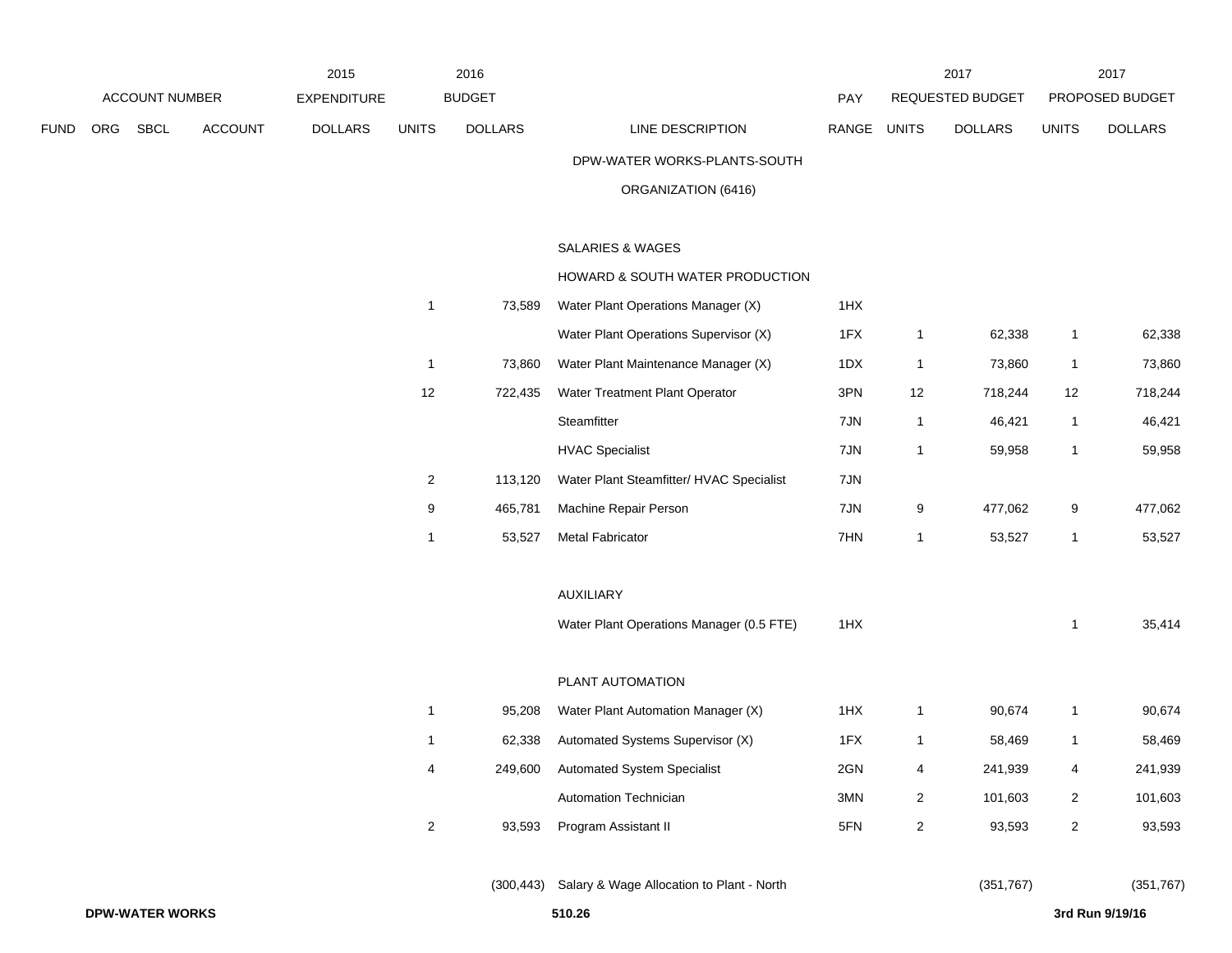|             |      |                        |                | 2015               |              | 2016           |                                                    |       |              | 2017             |              | 2017            |
|-------------|------|------------------------|----------------|--------------------|--------------|----------------|----------------------------------------------------|-------|--------------|------------------|--------------|-----------------|
|             |      | ACCOUNT NUMBER         |                | <b>EXPENDITURE</b> |              | <b>BUDGET</b>  |                                                    | PAY   |              | REQUESTED BUDGET |              | PROPOSED BUDGET |
| <b>FUND</b> | ORG  | SBCL                   | <b>ACCOUNT</b> | <b>DOLLARS</b>     | <b>UNITS</b> | <b>DOLLARS</b> | LINE DESCRIPTION                                   | RANGE | <b>UNITS</b> | <b>DOLLARS</b>   | <b>UNITS</b> | <b>DOLLARS</b>  |
|             |      |                        |                |                    |              |                | ELECTRICAL & INSTRUMENTATION                       |       |              |                  |              |                 |
|             |      |                        |                |                    |              | 302,533        | Salary & Wage Allocation from Plant - North        |       |              | 251,866          |              | 251,866         |
| 0410        | 6416 | R999                   |                | 2,072,288          | 34           | 2,005,141      | <b>Total Before Adjustments</b>                    |       | 36           | 1,977,787        | $37\,$       | 2,013,201       |
|             |      |                        |                |                    |              |                | Salary & Wage Rate Change                          |       |              |                  |              |                 |
| 0410        | 6416 | R999                   |                | 136,765            |              | 150,000        | Overtime Compensated                               |       |              | 150,000          |              | 150,000         |
|             |      |                        |                |                    |              | (40, 103)      | Personnel Cost Adjustment                          |       |              | (37, 578)        |              | (38, 251)       |
| 0410        | 6416 | R999                   |                |                    |              |                | Other                                              |       |              |                  |              |                 |
|             |      |                        |                | 2,209,053          | 34           | 2,115,038      | Gross Salaries & Wages Total                       |       | 36           | 2,090,209        | 37           | 2,124,950       |
|             |      |                        |                |                    |              |                | Reimbursable Services Deduction                    |       |              |                  |              |                 |
|             |      |                        |                |                    |              |                | Capital Improvements Deduction                     |       |              |                  |              |                 |
|             |      |                        |                |                    |              |                | <b>Grants &amp; Aids Deduction</b>                 |       |              |                  |              |                 |
| 0410        | 6416 | R999                   | 006000         | 2,209,053          | 34           | 2,115,038      | NET SALARIES & WAGES TOTAL                         |       | 36           | 2,090,209        | 37           | 2,124,950       |
|             |      |                        |                |                    | 34.00        |                | O&M FTE'S                                          |       | 36.00        |                  | 36.50        |                 |
|             |      |                        |                |                    |              |                | NON-O&M FTE'S                                      |       |              |                  |              |                 |
|             |      |                        |                |                    |              |                | (X) Private Auto Allowance May Be Paid Pursuant to |       |              |                  |              |                 |
|             |      |                        |                |                    |              |                | Section 350-183 of the Milwaukee Code.             |       |              |                  |              |                 |
| 0410        | 6416 | R999                   | 006180         | 813,610            |              | 930,617        | ESTIMATED EMPLOYEE FRINGE BENEFITS                 |       |              | 919,692          |              | 934,978         |
|             |      | <b>DPW-WATER WORKS</b> |                |                    |              |                | 510.27                                             |       |              |                  |              | 3rd Run 9/19/16 |
|             |      |                        |                |                    |              |                |                                                    |       |              |                  |              |                 |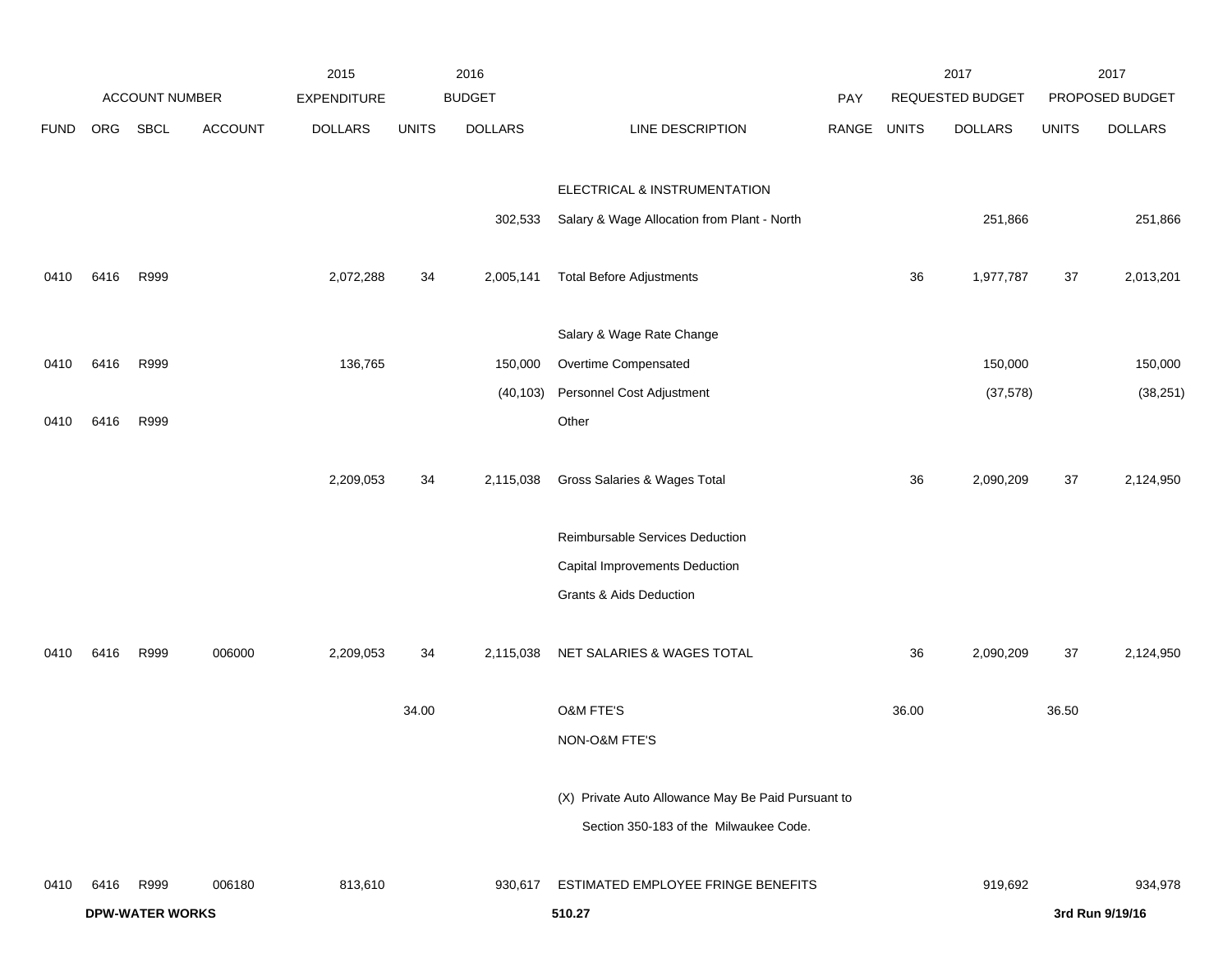|             |      |                       |                | 2015               |                | 2016           |                                    |             |                | 2017             |                | 2017            |
|-------------|------|-----------------------|----------------|--------------------|----------------|----------------|------------------------------------|-------------|----------------|------------------|----------------|-----------------|
|             |      | <b>ACCOUNT NUMBER</b> |                | <b>EXPENDITURE</b> |                | <b>BUDGET</b>  |                                    | PAY         |                | REQUESTED BUDGET |                | PROPOSED BUDGET |
| <b>FUND</b> | ORG  | <b>SBCL</b>           | <b>ACCOUNT</b> | <b>DOLLARS</b>     | <b>UNITS</b>   | <b>DOLLARS</b> | LINE DESCRIPTION                   | RANGE UNITS |                | <b>DOLLARS</b>   | <b>UNITS</b>   | <b>DOLLARS</b>  |
|             |      |                       |                |                    |                |                |                                    |             |                |                  |                |                 |
|             |      |                       |                |                    |                |                | OPERATING EXPENDITURES             |             |                |                  |                |                 |
| 0410        | 6416 | R999                  | 630100         | 12,497             |                | 10,000         | <b>General Office Expense</b>      |             |                | 10,000           |                | 10,000          |
| 0410        | 6416 | R999                  | 630500         | 96,715             |                | 97,000         | Tools & Machinery Parts            |             |                | 97,000           |                | 97,000          |
| 0410        | 6416 | R999                  | 631000         | 152,035            |                | 92,000         | <b>Construction Supplies</b>       |             |                | 138,000          |                | 138,000         |
| 0410        | 6416 | R999                  | 631500         | 2,706,772          |                | 3,140,700      | Energy                             |             |                | 2,900,000        |                | 2,900,000       |
| 0410        | 6416 | R999                  | 632000         | 836,067            |                | 1,000,000      | <b>Other Operating Supplies</b>    |             |                | 850,000          |                | 850,000         |
| 0410        | 6416 | R999                  | 632500         |                    |                |                | <b>Facility Rental</b>             |             |                |                  |                |                 |
| 0410        | 6416 | R999                  | 633000         | 163                |                | 1,000          | Vehicle Rental                     |             |                | 1,000            |                | 1,000           |
| 0410        | 6416 | R999                  | 633500         | 1,463              |                | 5,000          | Non-Vehicle Equipment Rental       |             |                | 5,000            |                | 5,000           |
| 0410        | 6416 | R999                  | 634000         | 25,578             |                | 75,000         | <b>Professional Services</b>       |             |                | 75,000           |                | 75,000          |
| 0410        | 6416 | R999                  | 634500         | 214,510            |                | 150,000        | Information Technology Services    |             |                | 225,000          |                | 225,000         |
| 0410        | 6416 | R999                  | 635000         | 1,323,654          |                | 1,200,000      | <b>Property Services</b>           |             |                | 1,250,000        |                | 1,250,000       |
| 0410        | 6416 | R999                  | 635500         | 57,249             |                | 30,000         | <b>Infrastructure Services</b>     |             |                | 30,000           |                | 30,000          |
| 0410        | 6416 | R999                  | 636000         | 46,222             |                | 45,000         | Vehicle Repair Services            |             |                | 45,000           |                | 45,000          |
| 0410        | 6416 | R999                  | 636500         | 14,661             |                | 42,000         | <b>Other Operating Services</b>    |             |                | 42,000           |                | 42,000          |
| 0410        | 6416 | R999                  | 637000         |                    |                |                | Loans and Grants                   |             |                |                  |                |                 |
| 0410        | 6416 | R999                  | 637501         |                    |                |                | <b>Reimburse Other Departments</b> |             |                |                  |                |                 |
|             |      |                       |                |                    |                |                |                                    |             |                |                  |                |                 |
| 0410        | 6416 | R999                  | 006300         | 5,487,586          |                | 5,887,700      | OPERATING EXPENDITURES TOTAL       |             |                | 5,668,000        |                | 5,668,000       |
|             |      |                       |                |                    |                |                |                                    |             |                |                  |                |                 |
|             |      |                       |                |                    |                |                | <b>EQUIPMENT PURCHASES</b>         |             |                |                  |                |                 |
|             |      |                       |                |                    |                |                |                                    |             |                |                  |                |                 |
|             |      |                       |                |                    |                |                | <b>Additional Equipment</b>        |             |                |                  |                |                 |
| 0410        | 6416 | R999                  |                |                    | $\overline{a}$ | 23,000         | Tools: Voltage test, Hydr Ram      |             | $\overline{2}$ | 13,000           | $\overline{2}$ | 13,000          |
|             |      |                       |                |                    |                |                |                                    |             |                |                  |                |                 |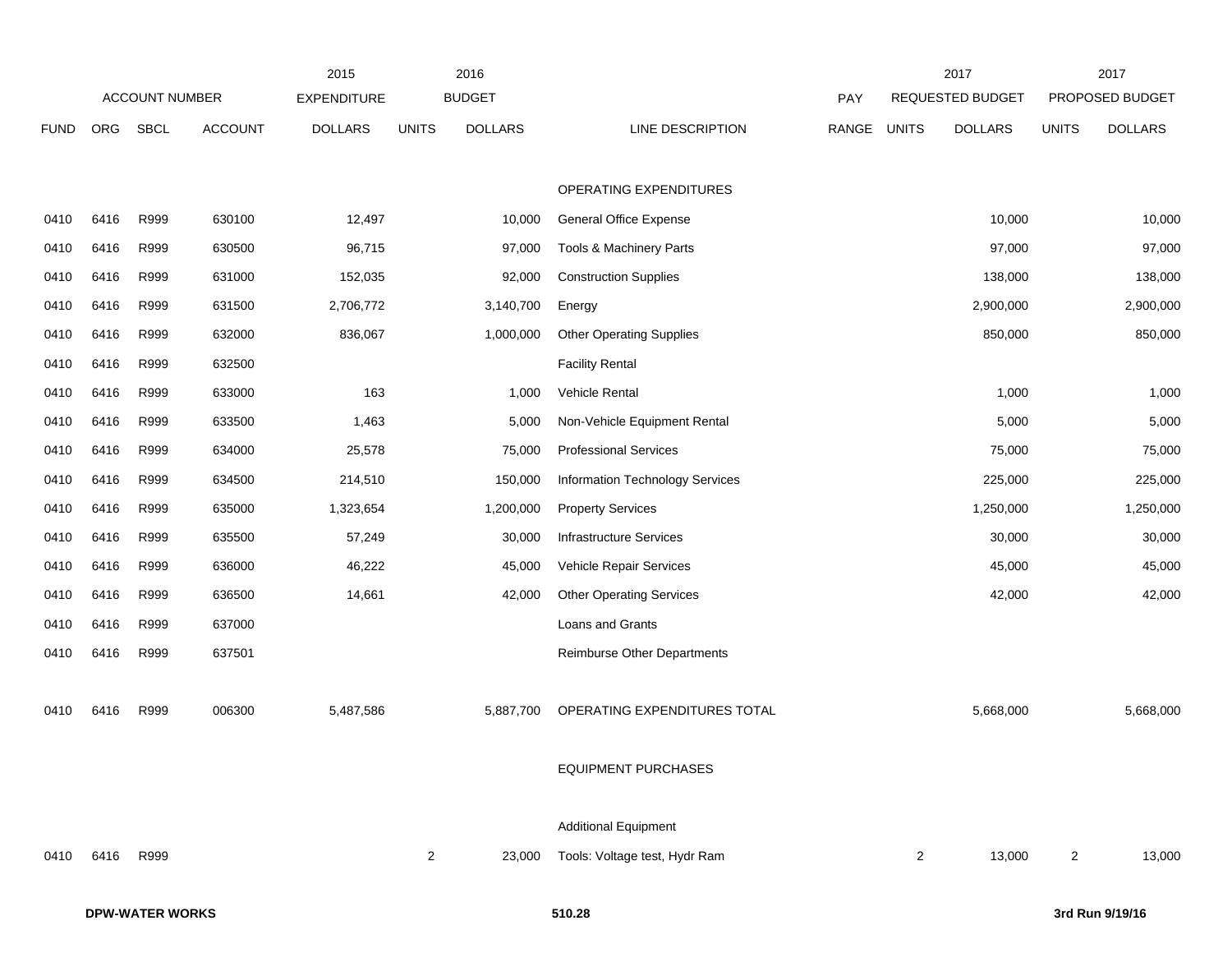|             |      |                       |                | 2015           |                         | 2016           |                                                      |            |                | 2017             |                | 2017            |
|-------------|------|-----------------------|----------------|----------------|-------------------------|----------------|------------------------------------------------------|------------|----------------|------------------|----------------|-----------------|
|             |      | <b>ACCOUNT NUMBER</b> |                | EXPENDITURE    |                         | <b>BUDGET</b>  |                                                      | <b>PAY</b> |                | REQUESTED BUDGET |                | PROPOSED BUDGET |
| <b>FUND</b> | ORG  | <b>SBCL</b>           | <b>ACCOUNT</b> | <b>DOLLARS</b> | <b>UNITS</b>            | <b>DOLLARS</b> | LINE DESCRIPTION                                     | RANGE      | <b>UNITS</b>   | <b>DOLLARS</b>   | <b>UNITS</b>   | <b>DOLLARS</b>  |
|             |      |                       |                |                | $\mathbf 2$             | 23,000         | Subtotal - Additional Equipment                      |            | 2              | 13,000           | $\overline{2}$ | 13,000          |
|             |      |                       |                |                |                         |                | <b>Replacement Equipment</b>                         |            |                |                  |                |                 |
| 0410        | 6416 | R999                  |                |                | $\overline{1}$          | 80,000         | <b>Computer Server and Components</b>                |            | $\mathbf{1}$   | 80,000           | -1             | 80,000          |
| 0410        | 6416 | R999                  |                |                | $\overline{\mathbf{1}}$ | 500            | <b>Computer Printer</b>                              |            |                |                  |                |                 |
| 0410        | 6416 | R999                  |                |                | $\overline{1}$          | 20,000         | Cameras - Security related                           |            | $\overline{1}$ | 10,000           | -1             | 10,000          |
| 0410        | 6416 | R999                  |                |                | 3                       | 84,700         | Tools: Particle counter, Motor starter               |            | 15             | 165,000          | 15             | 165,000         |
| 0410        | 6416 | R999                  |                |                | 14                      | 55,000         | Tech. Tools: Security gate, Emergency shower         |            | $\,$ 5 $\,$    | 125,000          | 5              | 125,000         |
| 0410        | 6416 | R999                  |                |                | $\overline{1}$          | 40,000         | Trucks-Vans - Cargo Transit Van                      |            | $\overline{1}$ | 50,000           | $\mathbf{1}$   | 50,000          |
| 0410        | 6416 | R999                  |                |                | $\overline{1}$          | 2,000          | Vehicle Accessories - Lift gate                      |            |                |                  |                |                 |
|             |      |                       |                |                | 22                      | 282,200        | Subtotal - Replacement Equipment                     |            | 23             | 430,000          | 23             | 430,000         |
| 0410        | 6416 | R999                  | 006800         | 310,666        | 24                      | 305,200        | EQUIPMENT PURCHASES TOTAL                            |            | 25             | 443,000          | 25             | 443,000         |
|             |      |                       |                |                |                         |                | SPECIAL FUNDS                                        |            |                |                  |                |                 |
| 0410        | 6410 | R646                  | 006610         | 1,600,000      |                         | 1,735,000      | Contingent FD. - Debt Service - Water Works*         |            |                | 1,674,000        |                | 1,674,000       |
|             |      |                       |                | 1,600,000      |                         | 1,735,000      | SPECIAL FUNDS TOTAL                                  |            |                | 1,674,000        |                | 1,674,000       |
|             |      |                       |                | 10,420,915     |                         | 10,973,555     | DPW-WATER WORKS-HOWARD - SOUTH<br>ORGANIZATION TOTAL |            |                | 10,794,901       |                | 10,844,928      |
|             |      |                       |                |                |                         |                |                                                      |            |                |                  |                |                 |

\*Appropriation Control Account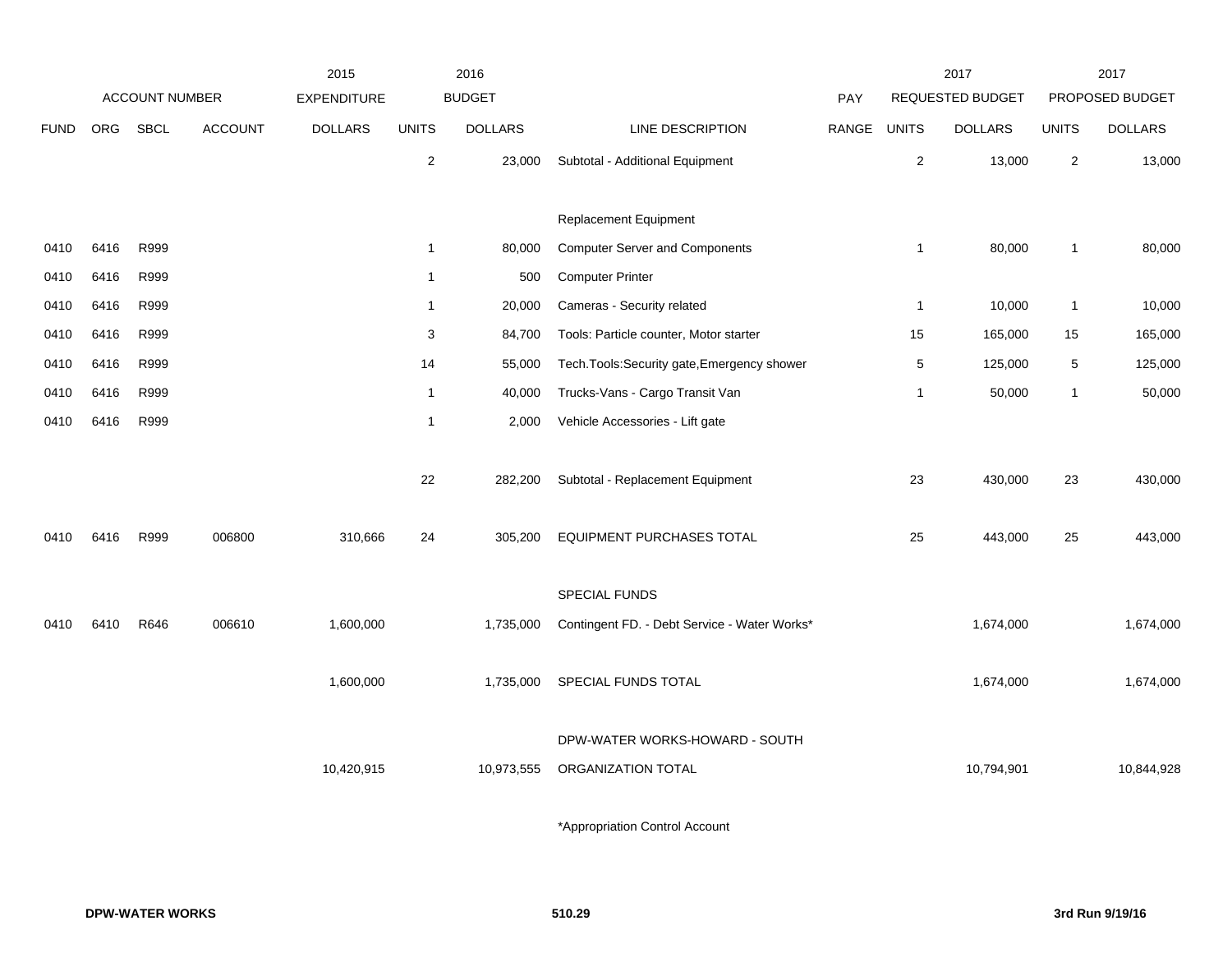|             |      |                       |                                      | 2015               |              | 2016           |                                        |       |              | 2017                    |              | 2017            |
|-------------|------|-----------------------|--------------------------------------|--------------------|--------------|----------------|----------------------------------------|-------|--------------|-------------------------|--------------|-----------------|
|             |      | <b>ACCOUNT NUMBER</b> |                                      | <b>EXPENDITURE</b> |              | <b>BUDGET</b>  |                                        | PAY   |              | <b>REQUESTED BUDGET</b> |              | PROPOSED BUDGET |
| <b>FUND</b> | ORG  | SBCL                  | <b>ACCOUNT</b>                       | <b>DOLLARS</b>     | <b>UNITS</b> | <b>DOLLARS</b> | LINE DESCRIPTION                       | RANGE | <b>UNITS</b> | <b>DOLLARS</b>          | <b>UNITS</b> | <b>DOLLARS</b>  |
|             |      |                       |                                      |                    |              |                |                                        |       |              |                         |              |                 |
|             |      |                       |                                      |                    |              |                | DPW-WATER WORKS                        |       |              |                         |              |                 |
|             |      |                       |                                      |                    |              |                | CAPITAL IMPROVEMENTS                   |       |              |                         |              |                 |
|             |      |                       |                                      |                    |              |                | Distribution System Replacement of     |       |              |                         |              |                 |
|             |      |                       |                                      |                    |              |                | Mains Hydrants and Valves              |       |              |                         |              |                 |
| 0420        | 6410 | R999                  | WT41017000A                          | 15,047,582         |              | 19,500,000     | Non-Assessable                         |       |              | 22,750,000              |              | 22,750,000      |
| 0420        | 6410 | R999                  | WT41017000A                          |                    |              |                | New Borrowing                          |       |              |                         |              |                 |
|             |      |                       |                                      |                    |              |                |                                        |       |              |                         |              |                 |
|             |      |                       |                                      |                    |              |                | Distribution System                    |       |              |                         |              |                 |
|             |      |                       |                                      |                    |              |                | <b>Extensions and Modifications</b>    |       |              |                         |              |                 |
| 0420        | 6410 | R999                  | WT41017000A                          |                    |              |                | Non-Assessable                         |       |              |                         |              |                 |
| 0420        | 6410 | R999                  | WT42017000A                          |                    |              | 5,000          | Assessable                             |       |              | 5,000                   |              | 5,000           |
| 0420        | 6410 | R999                  | WT43017000A                          | 10,061             |              | 5,000          | Developer Financed                     |       |              | 5,000                   |              | 5,000           |
| 0420        | 6410 | R999                  | WT44017000A                          | 2,249              |              |                | Suburban Financed                      |       |              |                         |              |                 |
|             |      |                       |                                      |                    |              |                |                                        |       |              |                         |              |                 |
|             |      |                       |                                      | 15,059,892         |              | 19,510,000     | TOTAL WATER MAIN PROJECTS              |       |              | 22,760,000              |              | 22,760,000      |
|             |      |                       |                                      |                    |              |                |                                        |       |              |                         |              |                 |
| 0420        | 6410 | R999                  | WT45017100A                          | 470,056            |              | 425,000        | Linnwood Plant Building Improvements   |       |              | 750,000                 |              | 750,000         |
| 0420        | 6410 | R999                  | WT45017200A                          | 54,948             |              | 775,000        | Linnwood Plant Treatment Improvements  |       |              | 500,000                 |              | 500,000         |
| 0420        | 6410 | R999                  | WT45017300A                          | 756,904            |              |                | Howard Plant Building Improvements     |       |              | 150,000                 |              | 150,000         |
| 0420        | 6410 | R999                  | WT45017400A                          |                    |              | 750,000        | Howard Plant Treatment Improvements    |       |              | 450,000                 |              | 450,000         |
| 0420        | 6410 | R999                  | WT45017500A                          | 2,411,609          |              | 200,000        | Pump Facilities Improvements           |       |              | 125,000                 |              | 125,000         |
| 0420        | 6410 | R999                  | WT45017600A                          | 2,895,072          |              | 2,000,000      | <b>Storage Facilities Improvements</b> |       |              | 2,300,000               |              | 2,300,000       |
| 0420        | 6410 | R999                  | WT45017700A                          | 130,493            |              |                | Meter Shop Repair                      |       |              | 175,000                 |              | 175,000         |
| 0420        | 6410 | R999                  | WT45017800A                          | 1,272,160          |              |                | Back-up Power Generation               |       |              |                         |              |                 |
|             |      |                       | DPW-WATER WORKS-CAPITAL IMPROVEMENTS |                    |              |                | 520.1                                  |       |              |                         |              | 3rd Run 9/19/16 |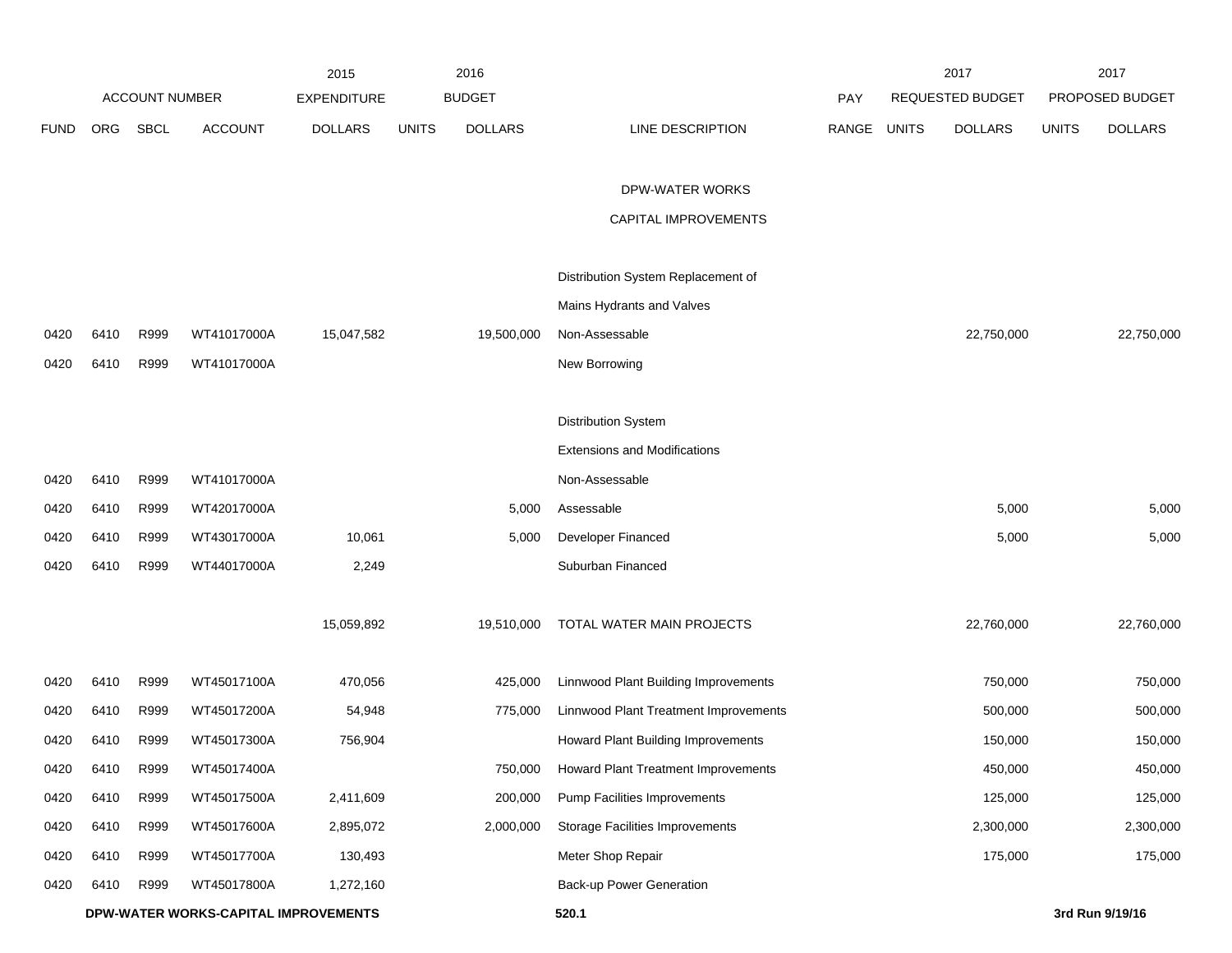|             |            |                       |                | 2015               |              | 2016           |                                           |       |       | 2017             |              | 2017            |
|-------------|------------|-----------------------|----------------|--------------------|--------------|----------------|-------------------------------------------|-------|-------|------------------|--------------|-----------------|
|             |            | <b>ACCOUNT NUMBER</b> |                | <b>EXPENDITURE</b> |              | <b>BUDGET</b>  |                                           | PAY   |       | REQUESTED BUDGET |              | PROPOSED BUDGET |
| <b>FUND</b> | <b>ORG</b> | SBCL                  | <b>ACCOUNT</b> | <b>DOLLARS</b>     | <b>UNITS</b> | <b>DOLLARS</b> | LINE DESCRIPTION                          | RANGE | UNITS | DOLLARS          | <b>UNITS</b> | <b>DOLLARS</b>  |
| 0420        | 6410       | R999                  | WT45017900A    |                    |              | 2,000,000      | <b>Capital Project Contingencies</b>      |       |       | 2,000,000        |              | 2,000,000       |
|             |            |                       |                | 7,991,242          |              | 6,150,000      | TOTAL PROJECTS OTHER THAN MAINS           |       |       | 6,450,000        |              | 6,450,000       |
|             |            |                       |                | 23,051,134         |              | 25,660,000     | <b>TOTAL CAPITAL**</b>                    |       |       | 29,210,000       |              | 29,210,000      |
|             |            |                       |                | 23,041,073         |              | 25,650,000     | TOTAL CAPITAL - WATER WORKS FINANCED      |       |       | 29,200,000       |              | 29,200,000      |
|             |            |                       |                |                    |              |                | ** Project and Purpose account numbers to |       |       |                  |              |                 |
|             |            |                       |                |                    |              |                | be assigned upon adoption of a subsequent |       |       |                  |              |                 |
|             |            |                       |                |                    |              |                | funding resolution.                       |       |       |                  |              |                 |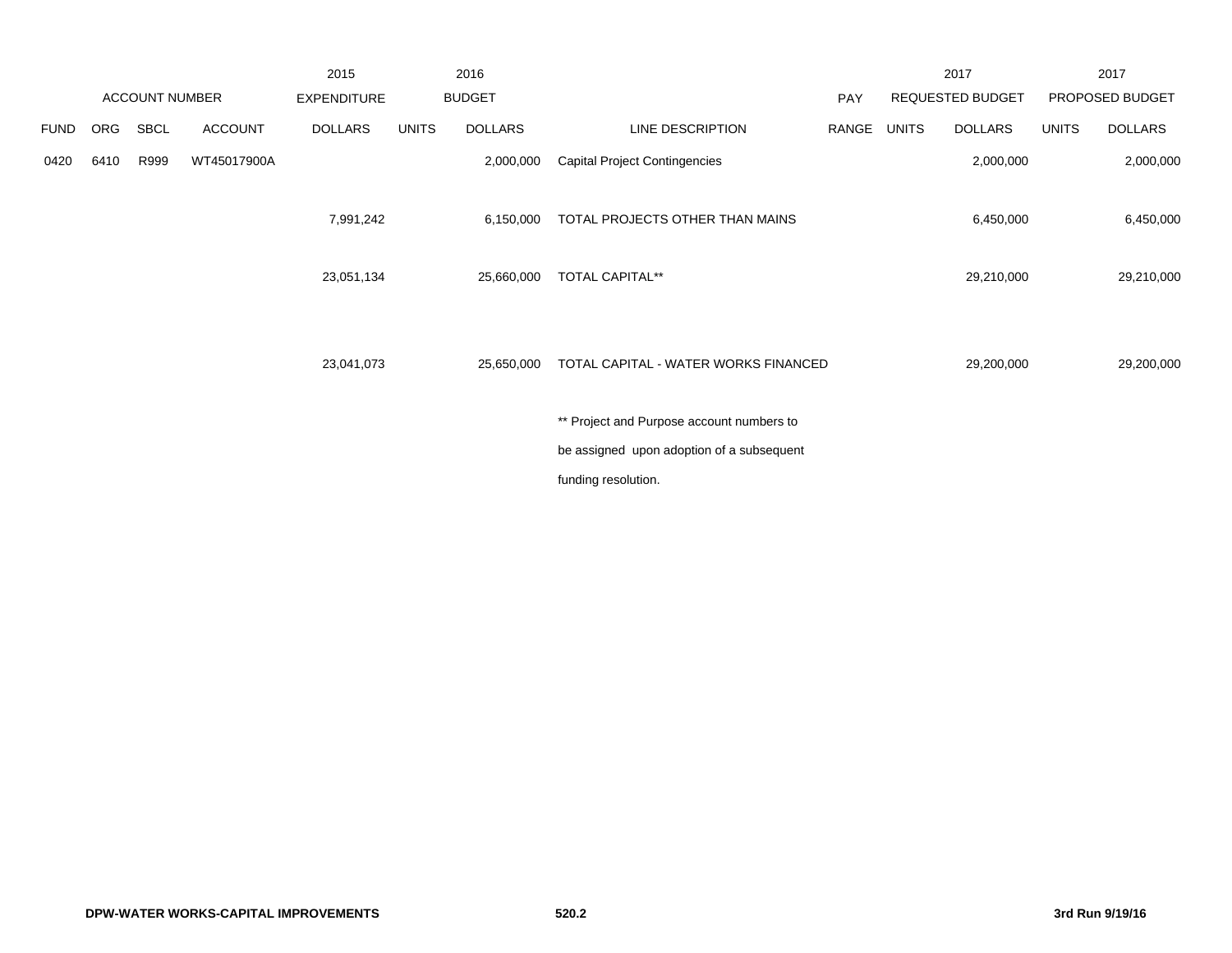|             |      |                |                | 2015               |              | 2016           |                                                                 |             | 2017             |              | 2017            |
|-------------|------|----------------|----------------|--------------------|--------------|----------------|-----------------------------------------------------------------|-------------|------------------|--------------|-----------------|
|             |      | ACCOUNT NUMBER |                | <b>EXPENDITURE</b> |              | <b>BUDGET</b>  |                                                                 | PAY         | REQUESTED BUDGET |              | PROPOSED BUDGET |
| <b>FUND</b> | ORG  | SBCL           | <b>ACCOUNT</b> | <b>DOLLARS</b>     | <b>UNITS</b> | <b>DOLLARS</b> | LINE DESCRIPTION                                                | RANGE UNITS | <b>DOLLARS</b>   | <b>UNITS</b> | <b>DOLLARS</b>  |
|             |      |                |                |                    |              |                | DPW-WATER WORKS                                                 |             |                  |              |                 |
|             |      |                |                |                    |              |                | RECAP OF AUTHORIZATIONS                                         |             |                  |              |                 |
|             |      |                |                | 78,022,672         |              | 87,749,440     | <b>Operating Expense</b>                                        |             | 87,041,124       |              | 94,765,000      |
| 0410        | 6410 | R999           | 006900         | 23,041,073         |              | 25,650,000     | Deposit to Retained Earnings for Capital                        |             | 29,200,000       |              | 7,262,000       |
|             |      |                |                |                    |              |                | Deposit to Retained Earnings                                    |             |                  |              |                 |
|             |      |                |                | 101,063,745        |              | 113,399,440    | <b>Total Water Operating &amp; Deposits</b>                     |             | 116,241,124      |              | 102,027,000     |
|             |      |                |                | 23,041,073         |              | 13,976,000     | Capital Projects from Retained Earnings                         |             | 29,200,000       |              | 7,262,000       |
|             |      |                |                | 10,000,000         |              | 11,674,000     | <b>Borrowing Authorizations</b>                                 |             |                  |              | 21,938,000      |
|             |      |                |                |                    |              | 1,168,000      | <b>Borrowing Reserve</b>                                        |             |                  |              |                 |
|             |      |                |                |                    |              | 5,000          | Assessments                                                     |             | 5,000            |              | 5,000           |
|             |      |                |                | 10,061             |              | 5,000          | Developer Financed                                              |             | 5,000            |              | 5,000           |
|             |      |                |                | 33,051,134         |              | 26,828,000     | <b>Total Water Capital</b>                                      |             | 29,210,000       |              | 29,210,000      |
|             |      |                |                | 134,114,879        |              | 140,227,440    | <b>Total Water Works Authorizations</b>                         |             | 145,451,124      |              | 131,237,000     |
|             |      |                |                |                    |              |                | *Carryover Borrowing Amounts (Restatement of a prior years'     |             |                  |              |                 |
|             |      |                |                |                    |              |                | unutilized borrowing authorization are included for information |             |                  |              |                 |
|             |      |                |                |                    |              |                | and authorization purposes. Such amounts are excluded from      |             |                  |              |                 |
|             |      |                |                |                    |              |                | budget totals to avoid duplication.)                            |             |                  |              |                 |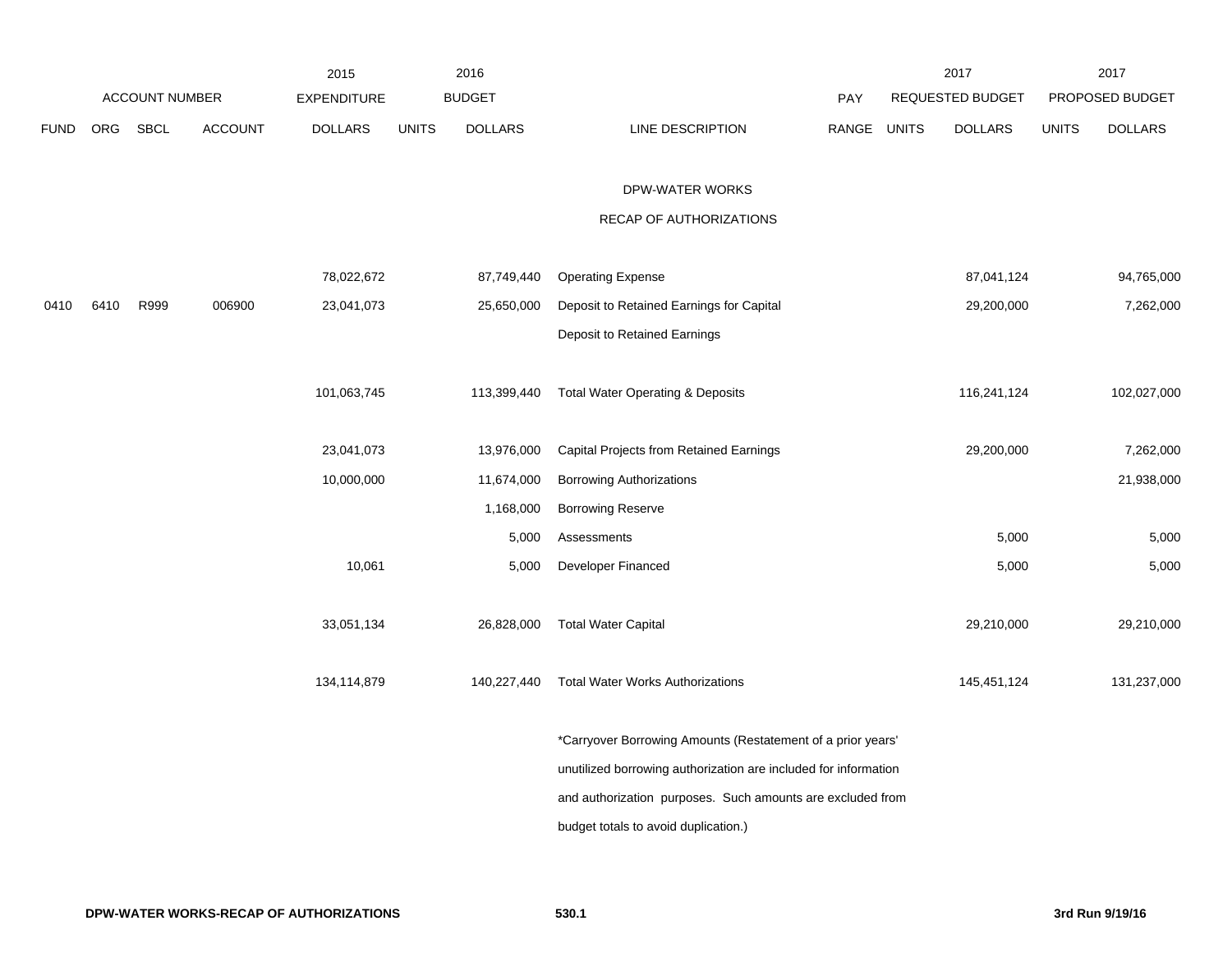|             |            |                       |                | 2015               |              | 2016           |                                               |       |              | 2017                    |              | 2017            |
|-------------|------------|-----------------------|----------------|--------------------|--------------|----------------|-----------------------------------------------|-------|--------------|-------------------------|--------------|-----------------|
|             |            | <b>ACCOUNT NUMBER</b> |                | <b>EXPENDITURE</b> |              | <b>BUDGET</b>  |                                               | PAY   |              | <b>REQUESTED BUDGET</b> |              | PROPOSED BUDGET |
| <b>FUND</b> | <b>ORG</b> | SBCL                  | <b>ACCOUNT</b> | <b>DOLLARS</b>     | <b>UNITS</b> | <b>DOLLARS</b> | LINE DESCRIPTION                              | RANGE | <b>UNITS</b> | <b>DOLLARS</b>          | <b>UNITS</b> | <b>DOLLARS</b>  |
|             |            |                       |                |                    |              |                | 2. SOURCE OF FUNDS FOR WATER WORKS            |       |              |                         |              |                 |
|             |            |                       |                |                    |              |                |                                               |       |              |                         |              |                 |
|             |            |                       |                |                    |              |                | <b>REVENUES</b>                               |       |              |                         |              |                 |
| 0410        | 6410       |                       | 009400         | 91,459,569         |              | 87,320,000     | <b>Operating Revenue</b>                      |       |              | 92,402,000              |              | 92,402,000      |
| 0410        | 6410       |                       | 009400         | 7,215,258          |              | 6,525,000      | Non-Operating Revenue                         |       |              | 6,625,000               |              | 6,625,000       |
| 0410        | 6410       |                       | 009920         | 2,388,912          |              | 19,554,440     | Withdrawal From Retained Earnings             |       |              | 17,214,124              |              | 3,000,000       |
|             |            |                       |                |                    |              |                |                                               |       |              |                         |              |                 |
|             |            |                       |                | 101,063,739        |              | 113,399,440    | <b>Total Current Revenues</b>                 |       |              | 116,241,124             |              | 102,027,000     |
|             |            |                       |                |                    |              |                | FINANCING OF WATER WORKS CAPITAL IMPROVEMENTS |       |              |                         |              |                 |
|             |            |                       |                |                    |              | 5,000          | Assessments                                   |       |              | 5,000                   |              | 5,000           |
| 0420        |            |                       |                | 23,041,073         |              | 13,976,000     | From Fund 41 Retained Earnings                |       |              | 29,200,000              |              | 7,262,000       |
|             |            |                       |                | 10,000,000         |              | 11,674,000     | Proceeds from Borrowing                       |       |              |                         |              | 21,938,000      |
|             |            |                       |                |                    |              | 1,168,000      | <b>Borrowing Reserve</b>                      |       |              |                         |              |                 |
| 0420        |            |                       |                | 10,061             |              | 5,000          | Out Of Program-Developer Financed             |       |              | 5,000                   |              | 5,000           |
|             |            |                       |                |                    |              |                |                                               |       |              |                         |              |                 |
|             |            |                       |                | 33,051,134         |              | 26,828,000     | <b>Total Capital Financing Required</b>       |       |              | 29,210,000              |              | 29,210,000      |
|             |            |                       |                |                    |              |                |                                               |       |              |                         |              |                 |
|             |            |                       |                | 134,114,873        |              | 140,227,440    | TOTAL SOURCE OF FUNDS FOR WATER WORKS         |       |              | 145,451,124             |              | 131,237,000     |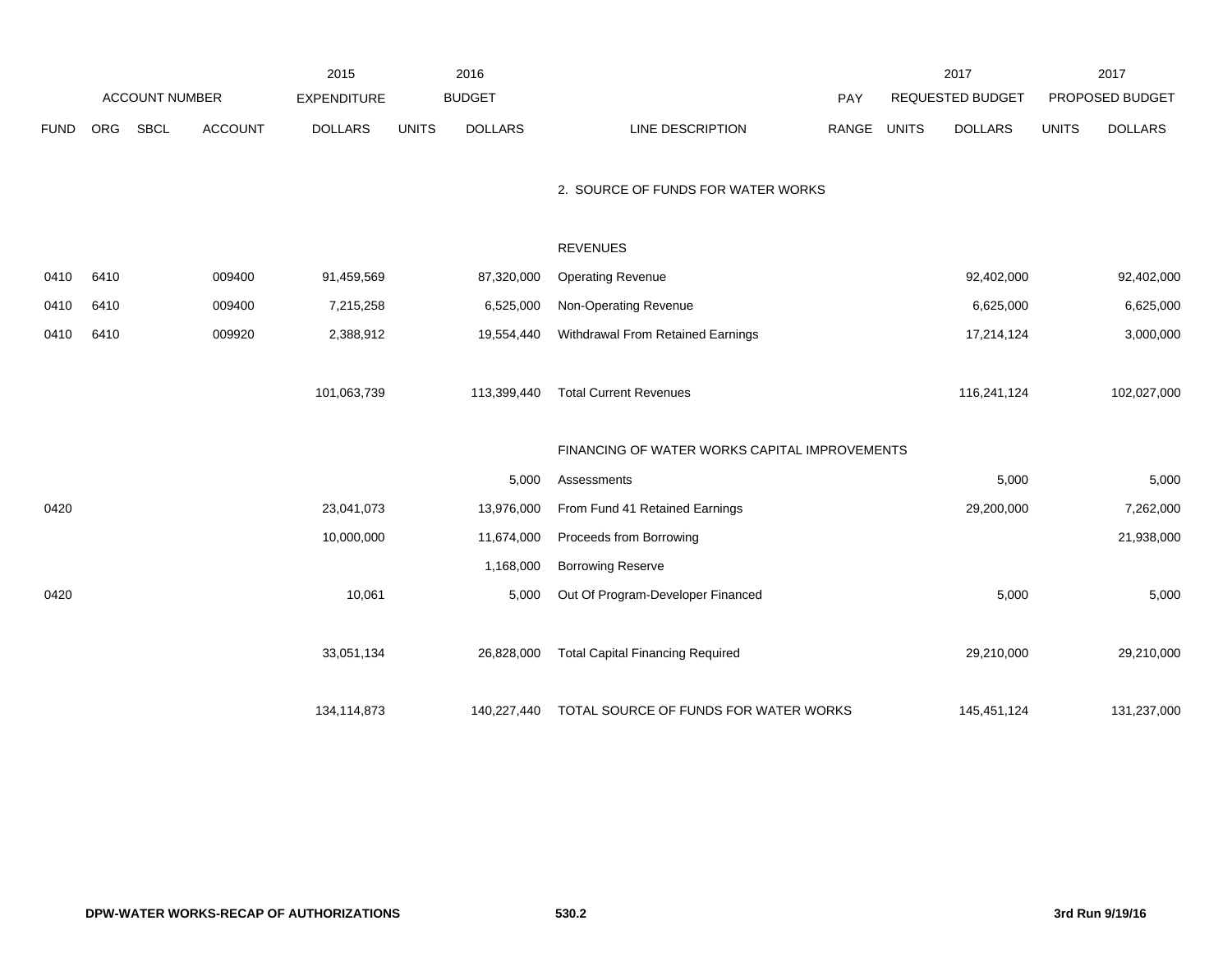|             |     |                       |                | 2015               |              | 2016                                 |                                        |            |              | 2017                    |              | 2017            |
|-------------|-----|-----------------------|----------------|--------------------|--------------|--------------------------------------|----------------------------------------|------------|--------------|-------------------------|--------------|-----------------|
|             |     | <b>ACCOUNT NUMBER</b> |                | <b>EXPENDITURE</b> |              | <b>BUDGET</b>                        |                                        | <b>PAY</b> |              | <b>REQUESTED BUDGET</b> |              | PROPOSED BUDGET |
| <b>FUND</b> | ORG | SBCL                  | <b>ACCOUNT</b> | <b>DOLLARS</b>     | <b>UNITS</b> | <b>DOLLARS</b>                       | LINE DESCRIPTION                       | RANGE      | <b>UNITS</b> | <b>DOLLARS</b>          | <b>UNITS</b> | <b>DOLLARS</b>  |
|             |     |                       |                |                    |              |                                      |                                        |            |              |                         |              |                 |
|             |     |                       |                |                    |              |                                      | K. SEWER MAINTENANCE FUND              |            |              |                         |              |                 |
|             |     |                       |                |                    |              |                                      |                                        |            |              |                         |              |                 |
|             |     |                       |                |                    |              | 1. BUDGET FOR SEWER MAINTENANCE FUND |                                        |            |              |                         |              |                 |
|             |     |                       |                |                    |              |                                      |                                        |            |              |                         |              |                 |
|             |     |                       |                |                    |              |                                      | DPW-INFRASTRUCTURE SERVICES DIVISION - |            |              |                         |              |                 |
|             |     |                       |                |                    |              |                                      |                                        |            |              |                         |              |                 |
|             |     |                       |                |                    |              | SEWER MAINTENANCE FUND BUDGETARY     |                                        |            |              |                         |              |                 |
|             |     |                       |                |                    |              |                                      | CONTROL UNIT (1 BCU = $2$ DU)          |            |              |                         |              |                 |
|             |     |                       |                |                    |              |                                      |                                        |            |              |                         |              |                 |

#### SALARIES & WAGES

|      |      |                               |        | 31,488     | 150,000   | Overtime Compensated*                |        | 150,000   | 150,000         |
|------|------|-------------------------------|--------|------------|-----------|--------------------------------------|--------|-----------|-----------------|
|      |      |                               |        | 4,207,958  | 4,774,825 | All Other Salaries & Wages           |        | 4,804,368 | 4,693,267       |
|      |      |                               |        |            |           |                                      |        |           |                 |
| 0490 | 6830 | R999                          | 006000 | 4,239,446  | 4,924,825 | NET SALARIES & WAGES TOTAL*          |        | 4,954,368 | 4,843,267       |
|      |      |                               |        |            |           |                                      |        |           |                 |
|      |      |                               |        | 146        |           | TOTAL NUMBER OF POSITIONS AUTHORIZED | 145    |           | 145             |
|      |      |                               |        |            |           |                                      |        |           |                 |
|      |      |                               |        | 102.85     |           | O&M FTE'S                            | 102.40 |           | 101.40          |
|      |      |                               |        | 12.15      |           | NON-O&M FTE'S                        | 11.80  |           | 12.60           |
| 0490 | 6830 | R999                          | 006180 | 2,170,886  | 2,484,574 | ESTIMATED EMPLOYEE FRINGE BENEFITS   |        | 2,229,466 | 2,179,470       |
|      |      |                               |        |            |           | OPERATING EXPENDITURES               |        |           |                 |
| 0490 | 6830 | R999                          | 630100 | 4,811      | 27,000    | General Office Expense               |        | 27,000    | 27,000          |
| 0490 | 6830 | R999                          | 630500 | (309, 657) | 55,000    | Tools & Machinery Parts              |        | 55,000    | 55,000          |
| 0490 | 6830 | R999                          | 631000 | 1,068,878  | 700,000   | <b>Construction Supplies</b>         |        | 720,000   | 720,000         |
|      |      | <b>SEWER MAINTENANCE FUND</b> |        |            |           | 540.1                                |        |           | 3rd Run 9/19/16 |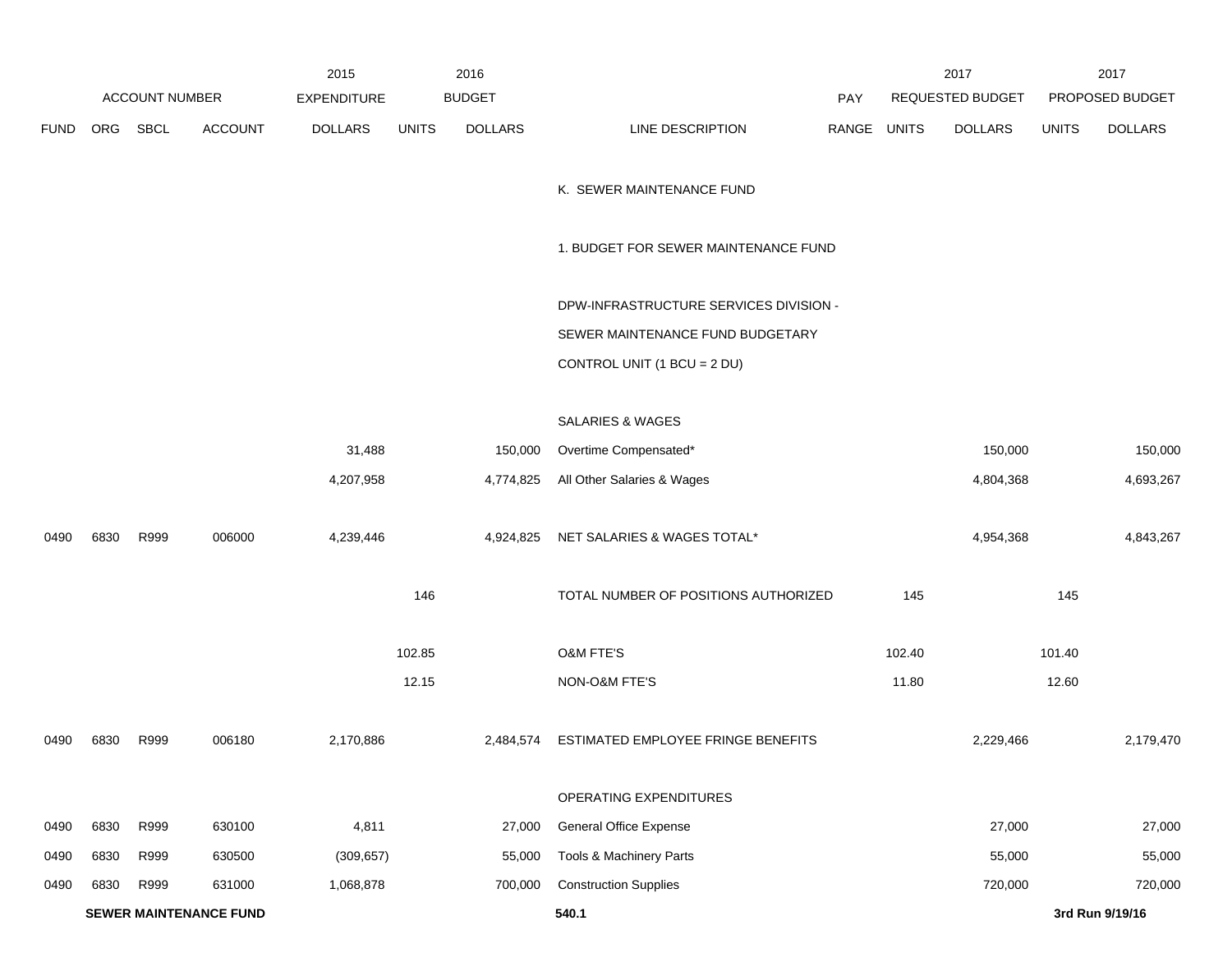|             |      |                |                | 2015               |              | 2016           |                                       |       |              | 2017             |              | 2017            |
|-------------|------|----------------|----------------|--------------------|--------------|----------------|---------------------------------------|-------|--------------|------------------|--------------|-----------------|
|             |      | ACCOUNT NUMBER |                | <b>EXPENDITURE</b> |              | <b>BUDGET</b>  |                                       | PAY   |              | REQUESTED BUDGET |              | PROPOSED BUDGET |
| <b>FUND</b> | ORG  | <b>SBCL</b>    | <b>ACCOUNT</b> | <b>DOLLARS</b>     | <b>UNITS</b> | <b>DOLLARS</b> | LINE DESCRIPTION                      | RANGE | <b>UNITS</b> | <b>DOLLARS</b>   | <b>UNITS</b> | <b>DOLLARS</b>  |
|             |      |                |                |                    |              |                |                                       |       |              |                  |              |                 |
| 0490        | 6830 | R999           | 631500         | 46,347             |              | 51,000         | Energy                                |       |              | 51,000           |              | 51,000          |
| 0490        | 6830 | R999           | 632000         | 20,914             |              | 35,000         | <b>Other Operating Supplies</b>       |       |              | 35,000           |              | 35,000          |
| 0490        | 6830 | R999           | 632500         | 2,200              |              |                | <b>Facility Rental</b>                |       |              |                  |              |                 |
| 0490        | 6830 | R999           | 633000         | 1,400,207          |              | 1,775,000      | Vehicle Rental                        |       |              | 1,555,000        |              | 1,480,000       |
| 0490        | 6830 | R999           | 633500         | 719                |              | 51,000         | Non-Vehicle Equipment Rental          |       |              | 51,000           |              | 51,000          |
| 0490        | 6830 | R999           | 634000         | 73,647             |              | 219,500        | <b>Professional Services</b>          |       |              | 224,000          |              | 224,000         |
| 0490        | 6830 | R999           | 634500         | 133,722            |              | 290,000        | Information Technology Services       |       |              | 65,000           |              | 65,000          |
| 0490        | 6830 | R999           | 635000         | 25,905             |              |                | <b>Property Services</b>              |       |              |                  |              |                 |
| 0490        | 6830 | R999           | 635500         | 1,968,923          |              | 1,500,000      | <b>Infrastructure Services</b>        |       |              | 1,700,000        |              | 1,660,000       |
| 0490        | 6830 | R999           | 636000         |                    |              |                | Vehicle Repair Services               |       |              |                  |              |                 |
| 0490        | 6830 | R999           | 636500         | 28,649             |              | 105,000        | <b>Other Operating Services</b>       |       |              | 30,000           |              | 30,000          |
| 0490        | 6830 | R999           | 637000         | 2,331              |              |                | Loans and Grants                      |       |              |                  |              |                 |
| 0490        | 6830 | R999           | 637501         | 2,047,507          |              | 2,330,000      | <b>Reimburse Other Departments</b>    |       |              | 2,595,000        |              | 2,595,000       |
|             |      |                |                |                    |              |                |                                       |       |              |                  |              |                 |
| 0490        | 6830 | R999           | 006300         | 6,515,103          |              | 7,138,500      | OPERATING EXPENDITURES TOTAL*         |       |              | 7,108,000        |              | 6,993,000       |
|             |      |                |                |                    |              |                |                                       |       |              |                  |              |                 |
| 0490        | 6830 | R999           | 006800         | 49,668             |              | 650,000        | EQUIPMENT PURCHASES TOTAL*            |       | 61           | 950,000          | 60           | 865,000         |
|             |      |                |                |                    |              |                |                                       |       |              |                  |              |                 |
|             |      |                |                | 32,728,151         |              | 48,942,484     | SPECIAL FUNDS                         |       |              | 53,688,803       |              | 55,294,607      |
|             |      |                |                |                    |              |                |                                       |       |              |                  |              |                 |
|             |      |                |                |                    |              |                | DPW-INFRASTRUCTURE SERVICES DIVISION- |       |              |                  |              |                 |
|             |      |                |                |                    |              |                | SEWER MAINTENANCE FUND BUDGETARY      |       |              |                  |              |                 |
|             |      |                |                | 45,703,254         |              | 64,140,383     | CONTROL UNIT TOTAL (1BCU=2DU)         |       |              | 68,930,637       |              | 70,175,344      |
|             |      |                |                |                    |              |                |                                       |       |              |                  |              |                 |
|             |      |                |                |                    |              |                | *Appropriation Control Account        |       |              |                  |              |                 |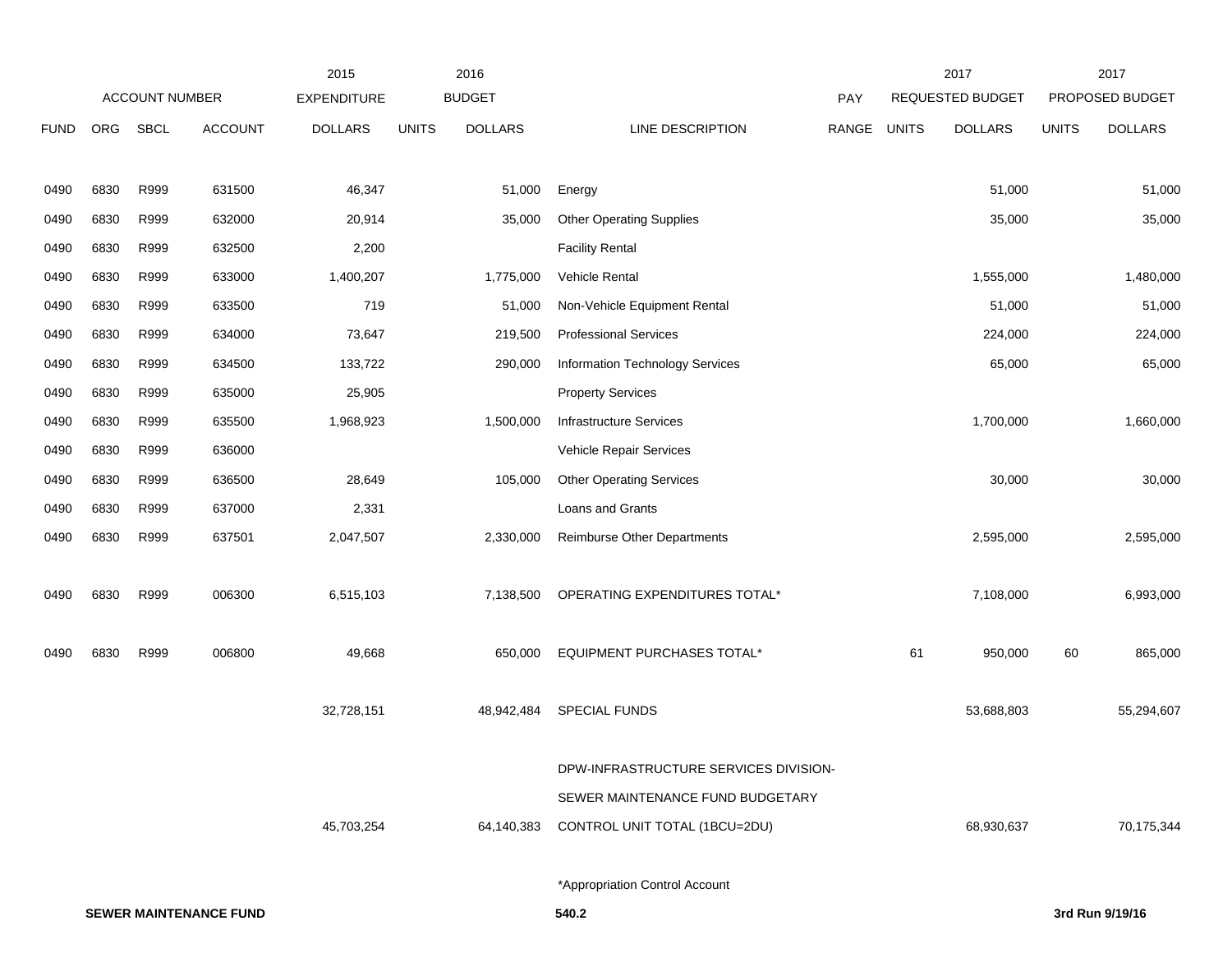|             |            |                       |                | 2015               |              | 2016                         |                                    |            |            | 2017                    |              | 2017            |
|-------------|------------|-----------------------|----------------|--------------------|--------------|------------------------------|------------------------------------|------------|------------|-------------------------|--------------|-----------------|
|             |            | <b>ACCOUNT NUMBER</b> |                | <b>EXPENDITURE</b> |              | <b>BUDGET</b>                |                                    | <b>PAY</b> |            | <b>REQUESTED BUDGET</b> |              | PROPOSED BUDGET |
| <b>FUND</b> | <b>ORG</b> | <b>SBCL</b>           | <b>ACCOUNT</b> | <b>DOLLARS</b>     | <b>UNITS</b> | <b>DOLLARS</b>               | LINE DESCRIPTION                   | RANGE      | UNITS      | <b>DOLLARS</b>          | <b>UNITS</b> | <b>DOLLARS</b>  |
|             |            |                       | 35,926,874     |                    | 44.404.000   | CAPITAL IMPROVEMENTS PROGRAM |                                    |            | 41,714,000 |                         | 38,714,000   |                 |
|             |            |                       |                | 16,135,268         |              |                              | Deposit to Retained Earnings       |            |            |                         |              |                 |
|             |            |                       |                | 97,765,396         |              | 108,544,383                  | TOTAL BUDGET FOR SEWER MAINTENANCE |            |            | 110,644,637             |              | 108,889,344     |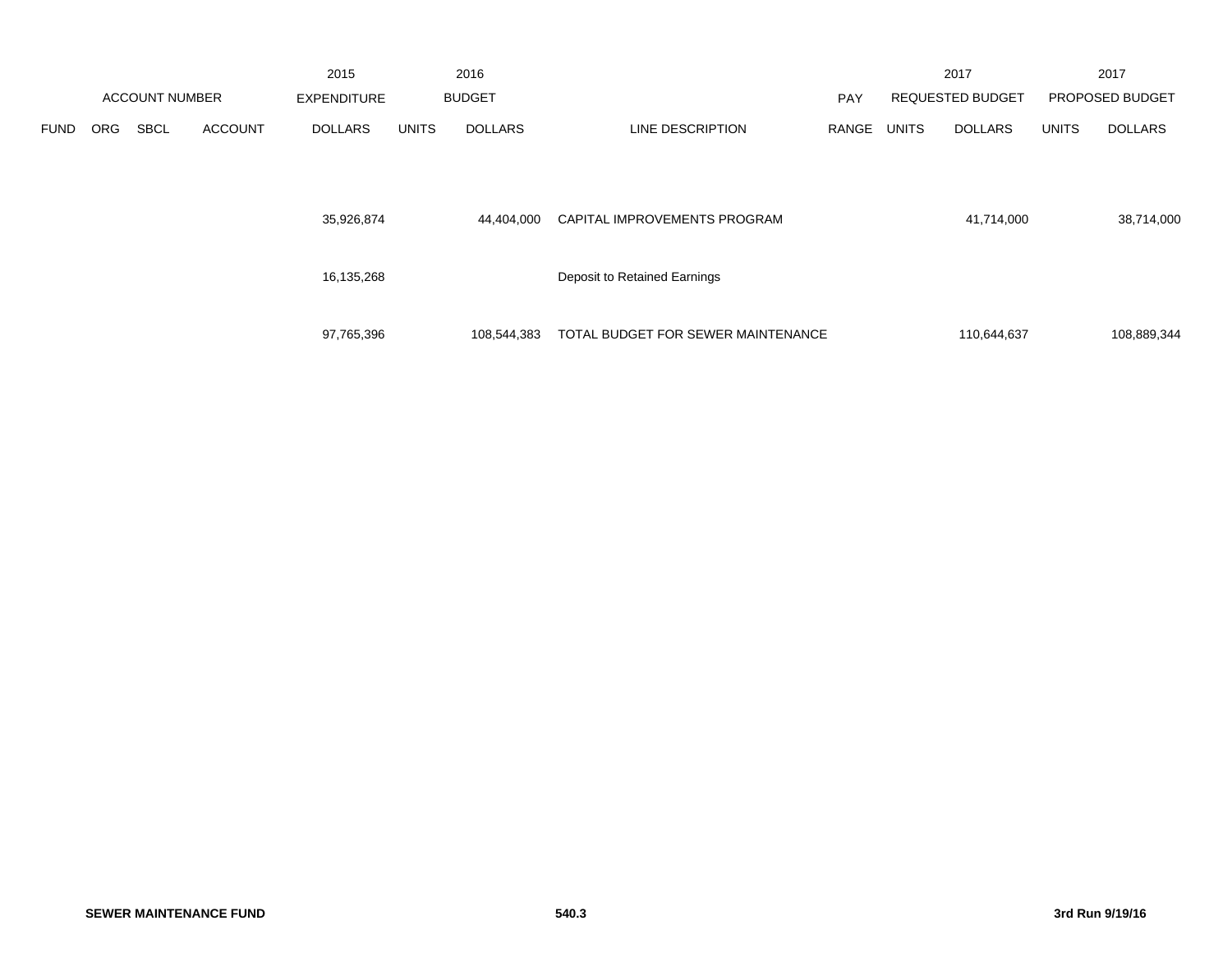|             |     |                       |                               | 2015               |                           | 2016           |                                        |                |                | 2017             |                         | 2017            |
|-------------|-----|-----------------------|-------------------------------|--------------------|---------------------------|----------------|----------------------------------------|----------------|----------------|------------------|-------------------------|-----------------|
|             |     | <b>ACCOUNT NUMBER</b> |                               | <b>EXPENDITURE</b> |                           | <b>BUDGET</b>  |                                        | PAY            |                | REQUESTED BUDGET |                         | PROPOSED BUDGET |
| <b>FUND</b> | ORG | SBCL                  | <b>ACCOUNT</b>                | <b>DOLLARS</b>     | <b>UNITS</b>              | <b>DOLLARS</b> | LINE DESCRIPTION                       | RANGE          | <b>UNITS</b>   | <b>DOLLARS</b>   | <b>UNITS</b>            | <b>DOLLARS</b>  |
|             |     |                       |                               |                    |                           |                | DPW-INFRASTRUCTURE SERVICES DIVISION - |                |                |                  |                         |                 |
|             |     |                       |                               |                    |                           |                | SEWER MAINTENANCE FUND -               |                |                |                  |                         |                 |
|             |     |                       |                               |                    |                           |                | ENVIRONMENTAL DECISION UNIT            |                |                |                  |                         |                 |
|             |     |                       |                               |                    |                           |                | <b>SALARIES &amp; WAGES</b>            |                |                |                  |                         |                 |
|             |     |                       |                               |                    | $\mathbf{1}$              | 124,746        | Engineer in Charge (Y)                 | 1MX            | $\overline{1}$ | 110,000          | $\mathbf{1}$            | 110,000         |
|             |     |                       |                               |                    |                           |                | ADMINISTRATIVE SUPPORT                 |                |                |                  |                         |                 |
|             |     |                       |                               |                    | $\mathbf{1}$              | 26,919         | Office Assistant II                    | 6EN            |                |                  |                         |                 |
|             |     |                       |                               |                    | $\mathbf{1}$              | 74,873         | Management & Accounting Officer        | 2GX            | $\mathbf{1}$   | 74,873           | $\mathbf{1}$            | 74,873          |
|             |     |                       |                               |                    |                           |                | SEWER DESIGN                           |                |                |                  |                         |                 |
|             |     |                       |                               |                    | $\mathbf{1}$              | 94,206         | Management Civil Engineer-Senior       | 11X            | $\mathbf{1}$   | 94,206           | 1                       | 94,206          |
|             |     |                       |                               |                    | 3                         | 239,390        | Civil Engineer III (X)                 | 2IN            | 3              | 235,014          | 3                       | 235,014         |
|             |     |                       |                               |                    | 8                         | 466,860        | Civil Engineer II (X)                  | 2GN            | 8              | 474,775          | 8                       | 474,775         |
|             |     |                       |                               |                    |                           |                | RESEARCH, PLANNING & STORMWATER        |                |                |                  |                         |                 |
|             |     |                       |                               |                    | $\mathbf{1}$              | 97,131         | Management Civil Engineer-Senior       | 11X            | $\mathbf{1}$   | 97,131           | 1                       | 97,131          |
|             |     |                       |                               |                    | 3                         | 232,270        | Civil Engineer III                     | 2IN            | $\overline{c}$ | 164,314          | $\overline{\mathbf{c}}$ | 164,314         |
|             |     |                       |                               |                    | 4                         | 243,488        | Civil Engineer II                      | 2GN            | 5              | 290,829          | 5                       | 290,829         |
|             |     |                       |                               |                    | $\mathbf{1}$              | 60,649         | Engineering Technician IV              | $3\mathrm{NN}$ | $\mathbf{1}$   | 60,649           | $\mathbf{1}$            | 60,649          |
|             |     |                       |                               |                    | $\ensuremath{\mathsf{3}}$ | 134,151        | <b>Engineering Technician II</b>       | 3FN            | $\mathbf{3}$   | 118,243          | $\mathbf{3}$            | 118,243         |
|             |     |                       |                               |                    |                           |                | Engineering Intern                     | 9PN            | $\mathbf{1}$   | 20,000           | $\mathbf{1}$            | 20,000          |
|             |     |                       |                               | 1,582,846          | 27                        | 1,794,683      | <b>Total Before Adjustments</b>        |                | 27             | 1,740,034        | 27                      | 1,740,034       |
|             |     |                       | <b>SEWER MAINTENANCE FUND</b> |                    |                           |                | 540.4                                  |                |                |                  |                         | 3rd Run 9/19/16 |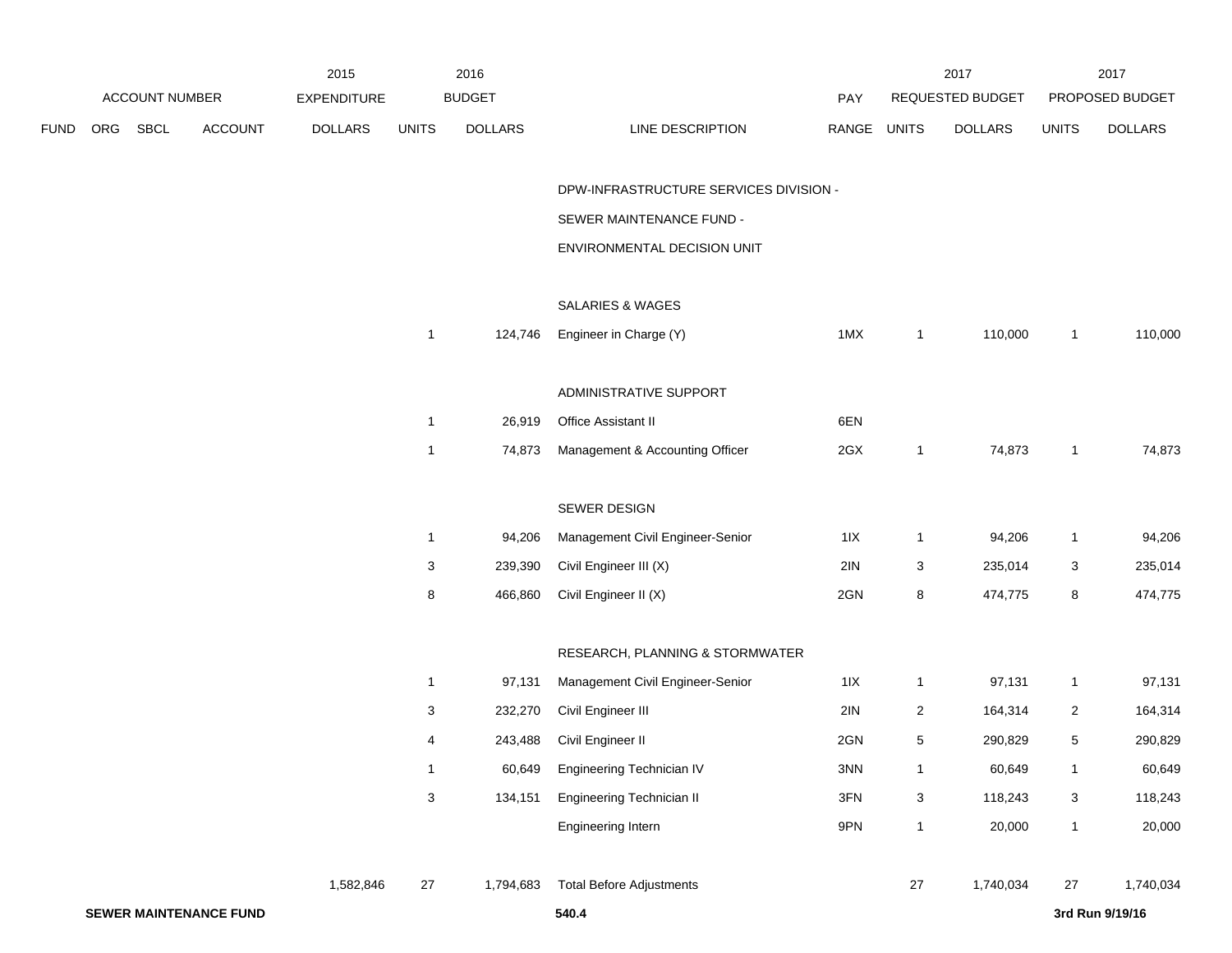|             |      |                |                | 2015               |              | 2016           |                                                                                                                                           |       |              | 2017             |              | 2017            |
|-------------|------|----------------|----------------|--------------------|--------------|----------------|-------------------------------------------------------------------------------------------------------------------------------------------|-------|--------------|------------------|--------------|-----------------|
|             |      | ACCOUNT NUMBER |                | <b>EXPENDITURE</b> |              | <b>BUDGET</b>  |                                                                                                                                           | PAY   |              | REQUESTED BUDGET |              | PROPOSED BUDGET |
| <b>FUND</b> | ORG  | <b>SBCL</b>    | <b>ACCOUNT</b> | <b>DOLLARS</b>     | <b>UNITS</b> | <b>DOLLARS</b> | LINE DESCRIPTION                                                                                                                          | RANGE | <b>UNITS</b> | <b>DOLLARS</b>   | <b>UNITS</b> | <b>DOLLARS</b>  |
|             |      |                |                |                    |              |                | Salary & Wage Rate Change                                                                                                                 |       |              |                  |              |                 |
|             |      |                |                | 381                |              |                | Overtime Compensated                                                                                                                      |       |              |                  |              |                 |
|             |      |                |                |                    |              | (53, 840)      | Personnel Cost Adjustment                                                                                                                 |       |              | (34, 801)        |              | (69, 602)       |
|             |      |                |                |                    |              |                | Other                                                                                                                                     |       |              | 34,801           |              | 34,801          |
|             |      |                |                | 1,583,227          | 27           | 1,740,843      | Gross Salaries & Wages Total                                                                                                              |       | 27           | 1,740,034        | $27\,$       | 1,705,233       |
|             |      |                |                | (1,028)            |              |                | Reimbursable Services Deduction                                                                                                           |       |              |                  |              |                 |
|             |      |                |                | (596, 794)         |              | (760, 575)     | <b>Capital Services Deduction</b>                                                                                                         |       |              | (738, 352)       |              | (738, 352)      |
|             |      |                |                | (2,654)            |              |                | <b>Grants &amp; Aids Deductions</b>                                                                                                       |       |              |                  |              |                 |
| 0490        | 6831 | R999           | 006000         | 982,751            | $27\,$       | 980,268        | NET SALARIES & WAGES TOTAL                                                                                                                |       | $27\,$       | 1,001,682        | $27\,$       | 966,881         |
|             |      |                |                |                    | 15.65        |                | O&M FTE'S                                                                                                                                 |       | 15.70        |                  | 14.70        |                 |
|             |      |                |                |                    | 11.35        |                | NON-O&M FTE'S                                                                                                                             |       | 11.30        |                  | 11.80        |                 |
|             |      |                |                |                    |              |                | (X) Private Auto Allowance May Be Paid Pursuant to Section<br>350-183 of the Milwaukee Code.                                              |       |              |                  |              |                 |
|             |      |                |                |                    |              |                | (Y) Required to file a statement of economic interests in accordance with<br>the Milwaukee Code of Ordinances Chapter 303-Code of Ethics. |       |              |                  |              |                 |
| 0490        | 6831 | R999           | 006180         | 796,592            |              | 494,545        | ESTIMATED EMPLOYEE FRINGE BENEFITS                                                                                                        |       |              | 450,757          |              | 435,096         |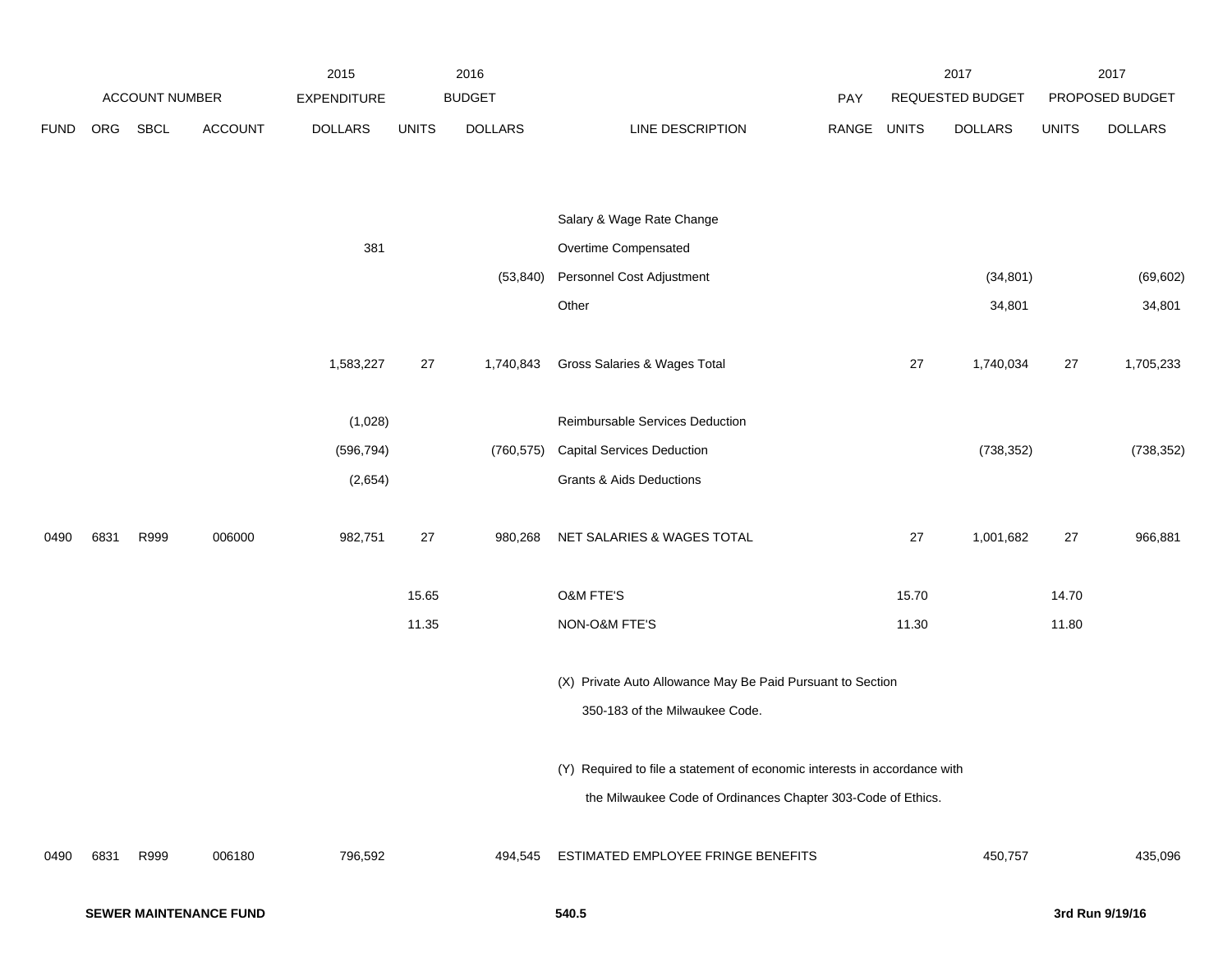|             |            |                       |                | 2015               |              | 2016           |                                    |       |              | 2017                    |              | 2017            |
|-------------|------------|-----------------------|----------------|--------------------|--------------|----------------|------------------------------------|-------|--------------|-------------------------|--------------|-----------------|
|             |            | <b>ACCOUNT NUMBER</b> |                | <b>EXPENDITURE</b> |              | <b>BUDGET</b>  |                                    | PAY   |              | <b>REQUESTED BUDGET</b> |              | PROPOSED BUDGET |
| <b>FUND</b> | <b>ORG</b> | <b>SBCL</b>           | <b>ACCOUNT</b> | <b>DOLLARS</b>     | <b>UNITS</b> | <b>DOLLARS</b> | LINE DESCRIPTION                   | RANGE | <b>UNITS</b> | <b>DOLLARS</b>          | <b>UNITS</b> | <b>DOLLARS</b>  |
|             |            |                       |                |                    |              |                |                                    |       |              |                         |              |                 |
|             |            |                       |                |                    |              |                | OPERATING EXPENDITURES             |       |              |                         |              |                 |
| 0490        | 6831       | R999                  | 630100         |                    |              | 19,000         | <b>General Office Expense</b>      |       |              | 19,000                  |              | 19,000          |
| 0490        | 6831       | R999                  | 630500         | 13,922             |              |                | Tools & Machinery Parts            |       |              |                         |              |                 |
| 0490        | 6831       | R999                  | 631000         | 371,157            |              |                | <b>Construction Supplies</b>       |       |              |                         |              |                 |
| 0490        | 6831       | R999                  | 631500         | 488                |              |                | Energy                             |       |              |                         |              |                 |
| 0490        | 6831       | R999                  | 632000         |                    |              |                | <b>Other Operating Supplies</b>    |       |              |                         |              |                 |
| 0490        | 6831       | R999                  | 632500         | 2,200              |              |                | <b>Facility Rental</b>             |       |              |                         |              |                 |
| 0490        | 6831       | R999                  | 633000         |                    |              |                | Vehicle Rental                     |       |              |                         |              |                 |
| 0490        | 6831       | R999                  | 633500         |                    |              | 6,000          | Non-Vehicle Equipment Rental       |       |              | 6,000                   |              | 6,000           |
| 0490        | 6831       | R999                  | 634000         | 5,708              |              | 154,500        | <b>Professional Services</b>       |       |              | 159,000                 |              | 159,000         |
| 0490        | 6831       | R999                  | 634500         | 130,069            |              | 290,000        | Information Technology Services    |       |              | 65,000                  |              | 65,000          |
| 0490        | 6831       | R999                  | 635000         | 25,905             |              |                | <b>Property Services</b>           |       |              |                         |              |                 |
| 0490        | 6831       | R999                  | 635500         |                    |              |                | <b>Infrastructure Services</b>     |       |              |                         |              |                 |
| 0490        | 6831       | R999                  | 636000         |                    |              |                | Vehicle Repair Services            |       |              |                         |              |                 |
| 0490        | 6831       | R999                  | 636500         |                    |              | 5,000          | <b>Other Operating Services</b>    |       |              | 5,000                   |              | 5,000           |
| 0490        | 6831       | R999                  | 637000         | 2,331              |              |                | Loans and Grants                   |       |              |                         |              |                 |
| 0490        | 6831       | R999                  | 637501         | 575,692            |              | 735,000        | <b>Reimburse Other Departments</b> |       |              | 1,000,000               |              | 1,000,000       |
|             |            |                       |                |                    |              |                |                                    |       |              |                         |              |                 |
| 0490        | 6831       | R999                  | 006300         | 1,127,472          |              | 1,209,500      | OPERATING EXPENDITURES TOTAL       |       |              | 1,254,000               |              | 1,254,000       |
|             |            |                       |                |                    |              |                |                                    |       |              |                         |              |                 |

#### EQUIPMENT PURCHASES

Additional Equipment

Subtotal - Additional Equipment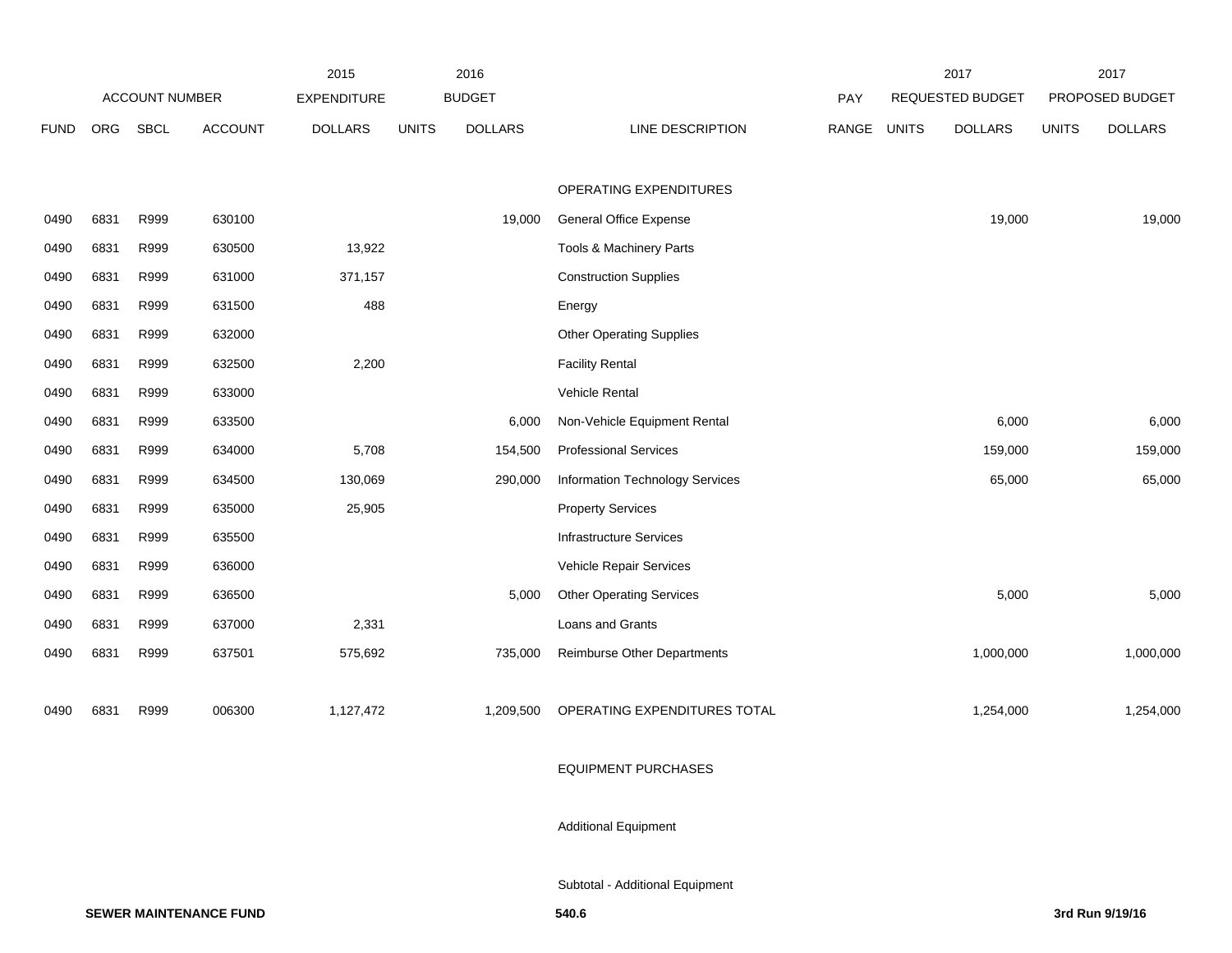|             |            |                |                | 2015               |                | 2016           |                                          |       |                 | 2017             |              | 2017            |
|-------------|------------|----------------|----------------|--------------------|----------------|----------------|------------------------------------------|-------|-----------------|------------------|--------------|-----------------|
|             |            | ACCOUNT NUMBER |                | <b>EXPENDITURE</b> |                | <b>BUDGET</b>  |                                          | PAY   |                 | REQUESTED BUDGET |              | PROPOSED BUDGET |
| <b>FUND</b> | <b>ORG</b> | <b>SBCL</b>    | <b>ACCOUNT</b> | <b>DOLLARS</b>     | <b>UNITS</b>   | <b>DOLLARS</b> | LINE DESCRIPTION                         | RANGE | <b>UNITS</b>    | <b>DOLLARS</b>   | <b>UNITS</b> | <b>DOLLARS</b>  |
|             |            |                |                |                    |                |                |                                          |       |                 |                  |              |                 |
|             |            |                |                |                    |                |                |                                          |       |                 |                  |              |                 |
|             |            |                |                |                    |                |                | Replacement Equipment                    |       |                 |                  |              |                 |
|             |            |                |                |                    | 6              | 15,000         | <b>Computer Work Station</b>             |       | $5\phantom{.0}$ | 5,000            | 5            | 5,000           |
|             |            |                |                |                    | $\overline{7}$ | 30,000         | Flow Loggers                             |       | $\,$ 5 $\,$     | 20,000           | $\mathbf 5$  | 20,000          |
|             |            |                |                |                    | $\mathbf{1}$   | 40,000         | Cargo Van                                |       | $\mathbf 1$     | 50,000           | 1            | 50,000          |
|             |            |                |                |                    |                |                | Other Previous Experience                |       |                 |                  |              |                 |
|             |            |                |                |                    |                |                |                                          |       |                 |                  |              |                 |
|             |            |                |                | 30,577             | 14             | 85,000         | Subtotal - Replacement Equipment         |       | 11              | 75,000           | 11           | 75,000          |
|             |            |                |                |                    |                |                |                                          |       |                 |                  |              |                 |
| 0490        | 6831       | R999           | 006800         | 30,577             | 14             | 85,000         | EQUIPMENT PURCHASES TOTAL                |       | 11              | 75,000           | 11           | 75,000          |
|             |            |                |                |                    |                |                |                                          |       |                 |                  |              |                 |
|             |            |                |                |                    |                |                | SPECIAL FUNDS                            |       |                 |                  |              |                 |
| 0490        | 6830       | R681           | 006300         | 429,000            |                | 431,000        | Water Administration*                    |       |                 | 450,000          |              | 450,000         |
| 0490        | 6830       | R683           | 006610         | 5,908,147          |                | 21,052,317     | Debt Service-Sewer Maintenance*          |       |                 | 27,283,230       |              | 26,858,034      |
| 0490        | 6830       | R684           | 006300         | 16,060,000         |                | 18,126,000     | Payment to General Fund*                 |       |                 | 18,000,000       |              | 19,626,000      |
| 0490        | 6830       | R689           | 006900         | 3,005,000          |                | 3,170,000      | Payment to Capital Fund*                 |       |                 | 3,170,000        |              | 3,575,000       |
| 0490        | 6830       | R686           | 006900         | 5,956,326          |                | 4,783,212      | Payment to Debt Fund on Prior G.O. Debt* |       |                 | 3,405,618        |              | 3,405,618       |
| 0490        | 6830       | R687           | 006300         | 844,000            |                | 844,000        | Lease Payment for Tower Facility*        |       |                 | 844,000          |              | 844,000         |
| 0490        | 6830       | R690           | 006900         | 495,955            |                | 495,955        | Pension Contr bution for Normal Cost*    |       |                 | 495,955          |              | 495,955         |
| 0490        | 6830       | R692           | 006300         | 29,723             |                | 40,000         | Channel Maintenance*                     |       |                 | 40,000           |              | 40,000          |
|             |            |                |                |                    |                |                |                                          |       |                 |                  |              |                 |
|             |            |                |                | 32,728,151         |                | 48,942,484     | SPECIAL FUNDS TOTAL                      |       |                 | 53,688,803       |              | 55,294,607      |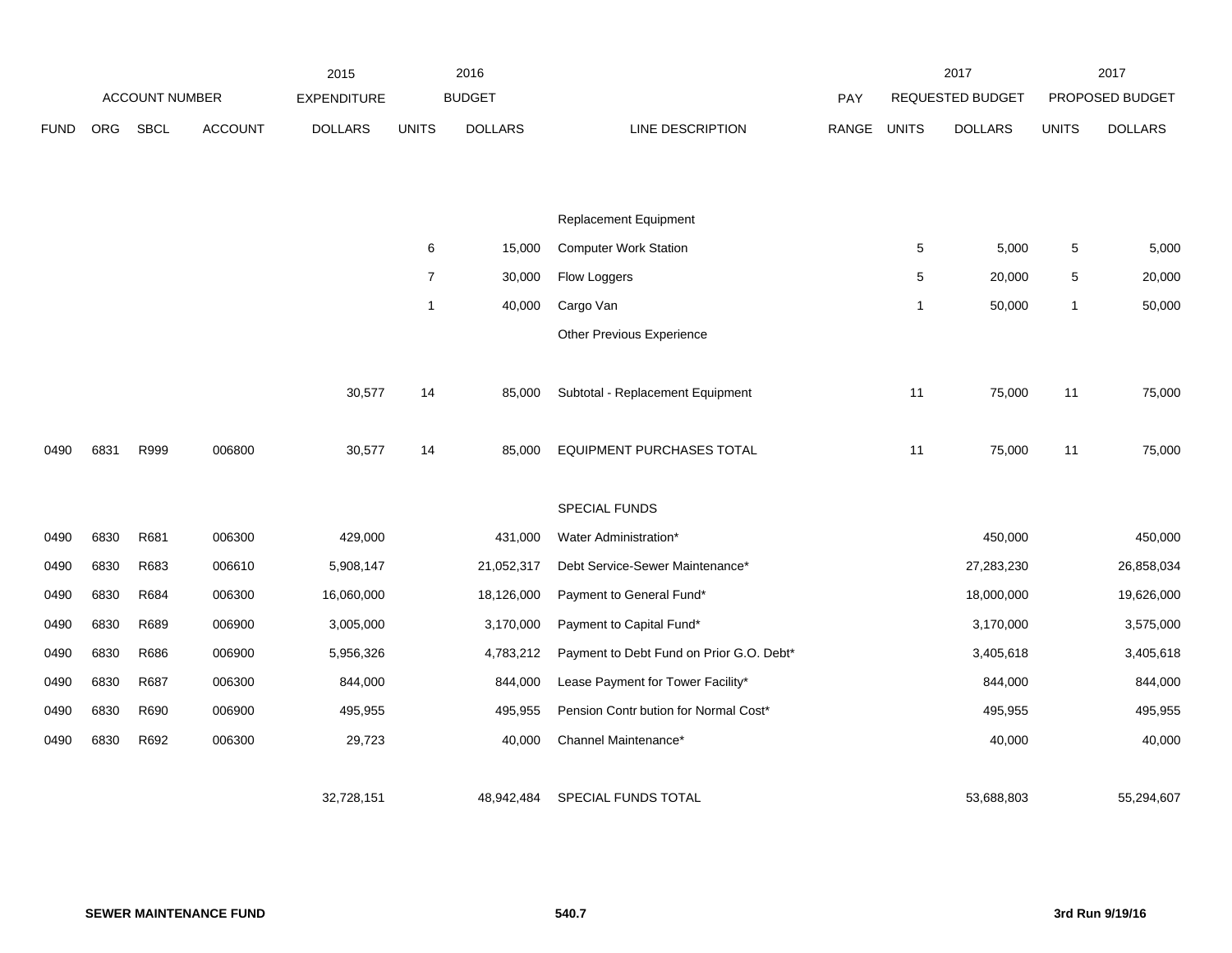|             |            |                       |                | 2015               |              | 2016           |                                        |            |              | 2017             |              | 2017                   |
|-------------|------------|-----------------------|----------------|--------------------|--------------|----------------|----------------------------------------|------------|--------------|------------------|--------------|------------------------|
|             |            | <b>ACCOUNT NUMBER</b> |                | <b>EXPENDITURE</b> |              | <b>BUDGET</b>  |                                        | <b>PAY</b> |              | REQUESTED BUDGET |              | <b>PROPOSED BUDGET</b> |
| <b>FUND</b> | <b>ORG</b> | <b>SBCL</b>           | <b>ACCOUNT</b> | <b>DOLLARS</b>     | <b>UNITS</b> | <b>DOLLARS</b> | LINE DESCRIPTION                       | RANGE      | <b>UNITS</b> | <b>DOLLARS</b>   | <b>UNITS</b> | <b>DOLLARS</b>         |
|             |            |                       |                |                    |              |                |                                        |            |              |                  |              |                        |
|             |            |                       |                |                    |              |                | DPW-INFRASTRUCTURE SERVICES DIVISION - |            |              |                  |              |                        |
|             |            |                       |                |                    |              |                | SEWER MAINTENANCE - ENVIRONMENTAL      |            |              |                  |              |                        |
|             |            |                       |                | 35,665,543         |              | 51,711,797     | DECISION UNIT TOTAL                    |            |              | 56,470,242       |              | 58,025,584             |

\*Appropriation Control Account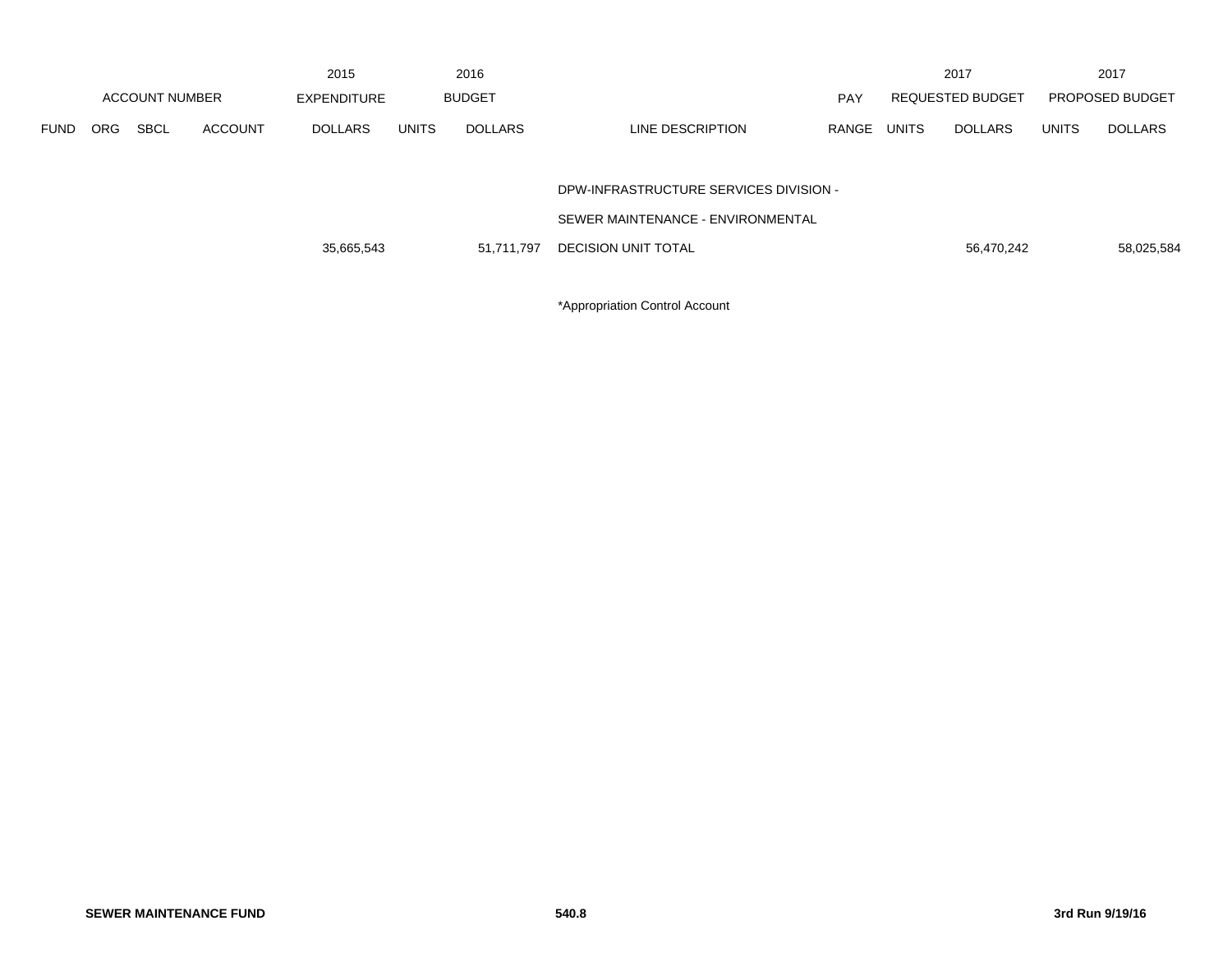|      |                |      |                | 2015           |              | 2016           |                                  | 2017                           |              | 201                    |
|------|----------------|------|----------------|----------------|--------------|----------------|----------------------------------|--------------------------------|--------------|------------------------|
|      | ACCOUNT NUMBER |      |                | EXPENDITURE    |              | <b>BUDGET</b>  | PAY                              | REQUESTED BUDGET               |              | <b>PROPOSED BUDGET</b> |
| FUND | ORG            | SBCL | <b>ACCOUNT</b> | <b>DOLLARS</b> | <b>UNITS</b> | <b>DOLLARS</b> | <b>RANGE</b><br>LINE DESCRIPTION | <b>UNITS</b><br><b>DOLLARS</b> | <b>UNITS</b> | <b>DOLLARS</b>         |

# DPW-INFRASTRUCTURE SERVICES DIVISION -

#### SEWER MAINTENANCE FUND - UNDERGROUND

#### DECISION UNIT

#### SALARIES & WAGES

#### SEWER UNDERGROUND OPERATIONS

| 1              | 103,257   | Sewer Services Manager            | 11X | 1  | 103,257   | 1              | 103,257   |
|----------------|-----------|-----------------------------------|-----|----|-----------|----------------|-----------|
| $\overline{2}$ | 130,026   | Sewer Services District Manager   | 1FX | 2  | 130,026   | $\overline{2}$ | 130,026   |
| 2              | 102,555   | Sewer Operations Supervisor       | 1BX | 2  | 103,269   | $\overline{c}$ | 103,269   |
| 1              | 58,462    | Sewer Maintenance Program Manager | 1BX | 1  | 58,462    | 1              | 58,462    |
| 5              | 142,792   | Sewer Repair Crew Leader          | 8KN | 5  | 138,497   | 5              | 138,497   |
| 3              | 140,217   | Sewer Crew Leader II              | 8HN | 3  | 121,917   | 3              | 121,917   |
| 21             | 803,757   | Sewer Crew Leader I               | 8GN | 21 | 786,077   | 21             | 786,077   |
| 28             | 1,016,686 | Sewer Laborer II                  | 8FN | 28 | 1,004,603 | 28             | 1,004,603 |
| 4              | 143,275   | Sewer Mason                       | 7Q  | 4  | 143,275   | 4              | 143,275   |
| 22             | 644,375   | Sewer Laborer I                   | 8EN | 22 | 643,206   | 22             | 643,206   |
| 5              | 236,196   | Sewer Field Investigator          | 8HN | 5  | 230,536   | 5              | 230,536   |
| 3              | 148,686   | Sewer Examiner II                 | 8JN | 3  | 148,490   | 3              | 148,490   |
| 1              | 63,003    | <b>Electrical Mechanic</b>        | 7M  |    |           |                |           |
| 1              | 38,350    | Equipment Mechanic I              | 7B  | 1  | 38,350    | 1              | 38,350    |

#### AUXILIARY PERSONNEL

| 10 | 60,000 Operations Driver/Worker          | 8KN | 10 | 60.000  | 60,000  |
|----|------------------------------------------|-----|----|---------|---------|
| 10 | 105,000 City Laborer, (Seasonal/Regular) | 8CN | 10 | 105.000 | 105,000 |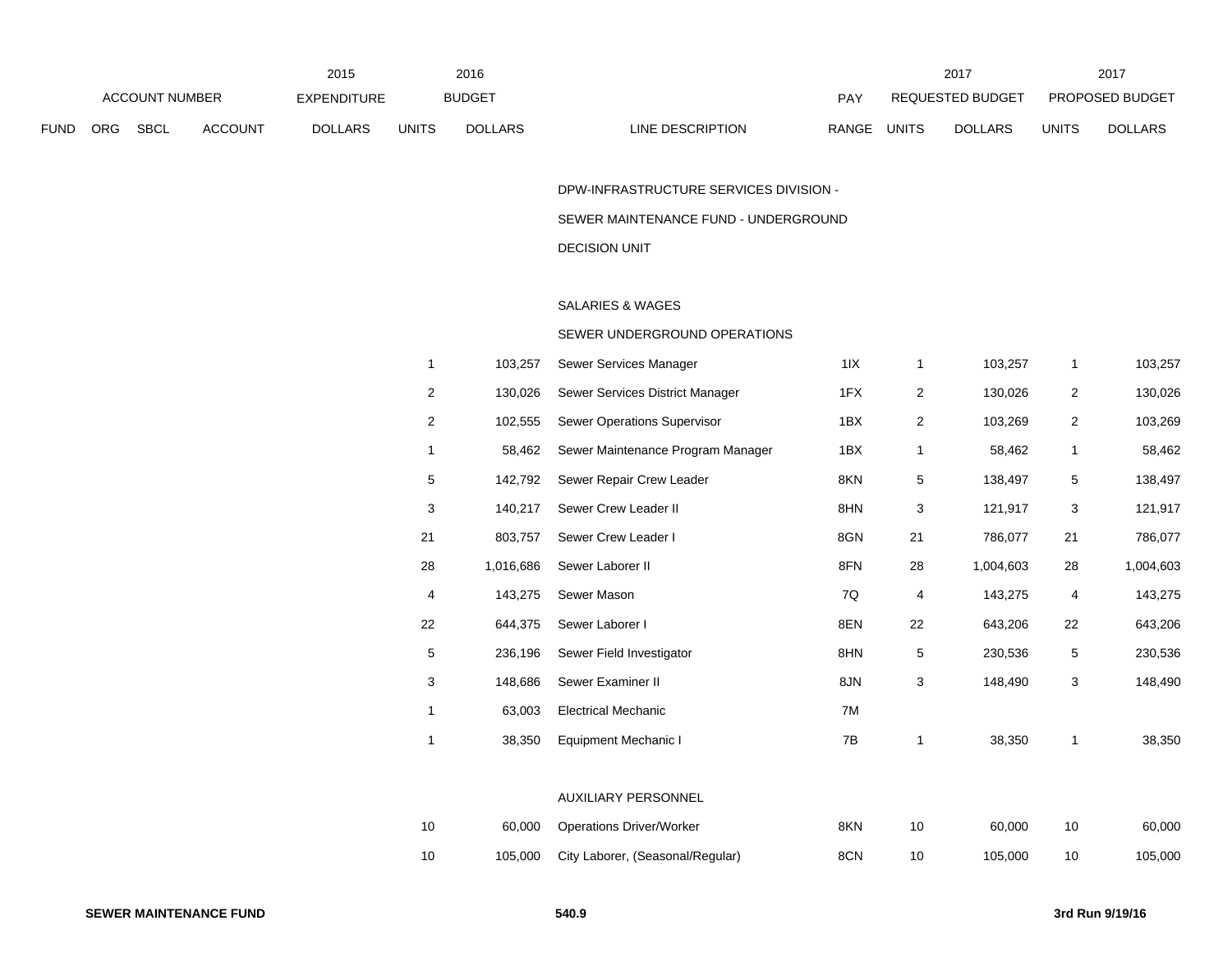|             |                               |                |         | 2015               |              | 2016           |                                     |             |       | 2017             |                 | 2017            |
|-------------|-------------------------------|----------------|---------|--------------------|--------------|----------------|-------------------------------------|-------------|-------|------------------|-----------------|-----------------|
|             |                               | ACCOUNT NUMBER |         | <b>EXPENDITURE</b> |              | <b>BUDGET</b>  |                                     | PAY         |       | REQUESTED BUDGET |                 | PROPOSED BUDGET |
| <b>FUND</b> | ORG                           | SBCL           | ACCOUNT | <b>DOLLARS</b>     | <b>UNITS</b> | <b>DOLLARS</b> | LINE DESCRIPTION                    | RANGE UNITS |       | <b>DOLLARS</b>   | <b>UNITS</b>    | <b>DOLLARS</b>  |
|             |                               |                |         | 3,237,020          | 119          | 3,936,637      | <b>Total Before Adjustments</b>     |             | 118   | 3,814,965        | 118             | 3,814,965       |
|             |                               |                |         |                    |              |                | Salary & Wage Rate Change           |             |       |                  |                 |                 |
|             |                               |                |         | 31,107             |              | 150,000        | Overtime Compensated                |             |       | 150,000          |                 | 150,000         |
|             |                               |                |         |                    |              | (118,099)      | Personnel Cost Adjustment           |             |       | (76, 299)        |                 | (152, 599)      |
|             |                               |                |         |                    |              |                | Other                               |             |       | 76,299           |                 | 76,299.00       |
|             |                               |                |         | 3,268,127          | 119          | 3,968,538      | Gross Salaries & Wages Total        |             | 118   | 3,964,965        | 118             | 3,888,665       |
|             |                               |                |         |                    |              |                | Reimbursable Services Deduction     |             |       |                  |                 |                 |
|             |                               |                |         | (11, 432)          |              | (23, 981)      | <b>Capital Services Deduction</b>   |             |       | (12, 279)        |                 | (12, 279)       |
|             |                               |                |         |                    |              |                | <b>Grants &amp; Aids Deductions</b> |             |       |                  |                 |                 |
| 0490        | 6832                          | R999           | 006000  | 3,256,695          | 119          | 3,944,557      | NET SALARIES & WAGES TOTAL          |             | 118   | 3,952,686        | 118             | 3,876,386       |
|             |                               |                |         |                    | 87.20        |                | <b>O&amp;M FTE'S</b>                |             | 86.70 |                  | 86.70           |                 |
|             |                               |                |         |                    | 0.80         |                | NON-O&M FTE'S                       |             | 0.50  |                  | 0.80            |                 |
| 0490        | 6832                          | R999           | 006180  | 1,374,294          |              | 1,990,029      | ESTIMATED EMPLOYEE FRINGE BENEFITS  |             |       | 1,778,709        |                 | 1,744,374       |
|             |                               |                |         |                    |              |                | OPERATING EXPENDITURES              |             |       |                  |                 |                 |
| 0490        | 6832                          | R999           | 630100  | 4,811              |              | 8,000          | General Office Expense              |             |       | 8,000            |                 | 8,000           |
| 0490        | 6832                          | R999           | 630500  | (323, 579)         |              | 55,000         | Tools & Machinery Parts             |             |       | 55,000           |                 | 55,000          |
| 0490        | 6832                          | R999           | 631000  | 697,721            |              | 700,000        | <b>Construction Supplies</b>        |             |       | 720,000          |                 | 720,000         |
| 0490        | 6832                          | R999           | 631500  | 45,859             |              | 51,000         | Energy                              |             |       | 51,000           |                 | 51,000          |
|             | <b>SEWER MAINTENANCE FUND</b> |                |         |                    |              |                | 540.10                              |             |       |                  | 3rd Run 9/19/16 |                 |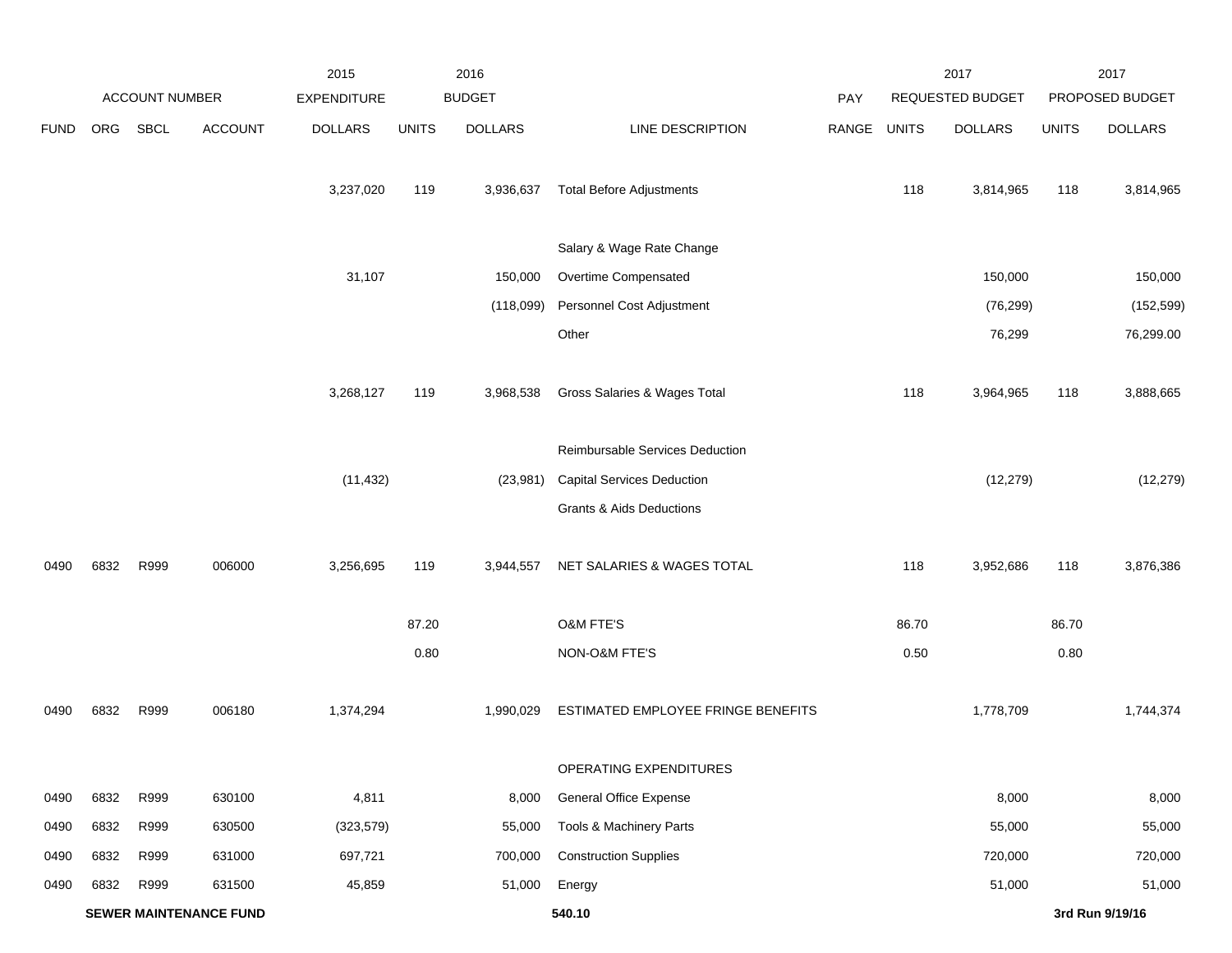|             |                               |                |                | 2015               |              | 2016           |                                      |       |              | 2017             |              | 2017            |
|-------------|-------------------------------|----------------|----------------|--------------------|--------------|----------------|--------------------------------------|-------|--------------|------------------|--------------|-----------------|
|             |                               | ACCOUNT NUMBER |                | <b>EXPENDITURE</b> |              | <b>BUDGET</b>  |                                      | PAY   |              | REQUESTED BUDGET |              | PROPOSED BUDGET |
| <b>FUND</b> | ORG                           | SBCL           | <b>ACCOUNT</b> | <b>DOLLARS</b>     | <b>UNITS</b> | <b>DOLLARS</b> | LINE DESCRIPTION                     | RANGE | <b>UNITS</b> | <b>DOLLARS</b>   | <b>UNITS</b> | <b>DOLLARS</b>  |
|             |                               |                |                |                    |              |                |                                      |       |              |                  |              |                 |
| 0490        | 6832                          | R999           | 632000         | 20,914             |              | 35,000         | <b>Other Operating Supplies</b>      |       |              | 35,000           |              | 35,000          |
| 0490        | 6832                          | R999           | 632500         |                    |              |                | <b>Facility Rental</b>               |       |              |                  |              |                 |
| 0490        | 6832                          | R999           | 633000         | 1,400,207          |              | 1,775,000      | Vehicle Rental                       |       |              | 1,555,000        |              | 1,480,000       |
| 0490        | 6832                          | R999           | 633500         | 719                |              | 45,000         | Non-Vehicle Equipment Rental         |       |              | 45,000           |              | 45,000          |
| 0490        | 6832                          | R999           | 634000         | 67,939             |              | 65,000         | <b>Professional Services</b>         |       |              | 65,000           |              | 65,000          |
| 0490        | 6832                          | R999           | 634500         | 3,653              |              |                | Information Technology Services      |       |              |                  |              |                 |
| 0490        | 6832                          | R999           | 635000         |                    |              |                | <b>Property Services</b>             |       |              |                  |              |                 |
| 0490        | 6832                          | R999           | 635500         | 1,968,923          |              | 1,500,000      | <b>Infrastructure Services</b>       |       |              | 1,700,000        |              | 1,660,000       |
| 0490        | 6832                          | R999           | 636000         |                    |              |                | Vehicle Repair Services              |       |              |                  |              |                 |
| 0490        | 6832                          | R999           | 636500         | 28,649             |              | 100,000        | <b>Other Operating Services</b>      |       |              | 25,000           |              | 25,000          |
| 0490        | 6832                          | R999           | 637000         |                    |              |                | Loans and Grants                     |       |              |                  |              |                 |
| 0490        | 6832                          | R999           | 637501         | 1,471,815          |              | 1,595,000      | <b>Reimburse Other Departments</b>   |       |              | 1,595,000        |              | 1,595,000       |
|             |                               |                |                |                    |              |                |                                      |       |              |                  |              |                 |
| 0490        | 6832                          | R999           | 006300         | 5,387,631          |              | 5,929,000      | OPERATING EXPENDITURES TOTAL         |       |              | 5,854,000        |              | 5,739,000       |
|             |                               |                |                |                    |              |                |                                      |       |              |                  |              |                 |
|             |                               |                |                |                    |              |                | <b>EQUIPMENT PURCHASES</b>           |       |              |                  |              |                 |
|             |                               |                |                |                    |              |                |                                      |       |              |                  |              |                 |
|             |                               |                |                |                    |              |                | <b>Additional Equipment</b>          |       |              |                  |              |                 |
|             |                               |                |                |                    |              |                |                                      |       |              |                  |              |                 |
|             |                               |                |                |                    |              |                | Subtotal - Additional Equipment      |       |              |                  |              |                 |
|             |                               |                |                |                    |              |                |                                      |       |              |                  |              |                 |
|             |                               |                |                |                    |              |                | <b>Replacement Equipment</b>         |       |              |                  |              |                 |
|             |                               |                |                |                    | 10           | 5,000          | <b>Confined Space Safety Harness</b> |       | 10           | 5,000            | 10           | 5,000           |
|             |                               |                |                |                    | 10           | 15,000         | Jet Nozzles                          |       | 10           | 15,000           | 10           | 15,000          |
|             |                               |                |                |                    | 10           | 10,000         | <b>Gas Monitors</b>                  |       | 10           | 10,000           | 10           | 10,000          |
|             | <b>SEWER MAINTENANCE FUND</b> |                |                |                    |              |                | 540.11                               |       |              |                  |              | 3rd Run 9/19/16 |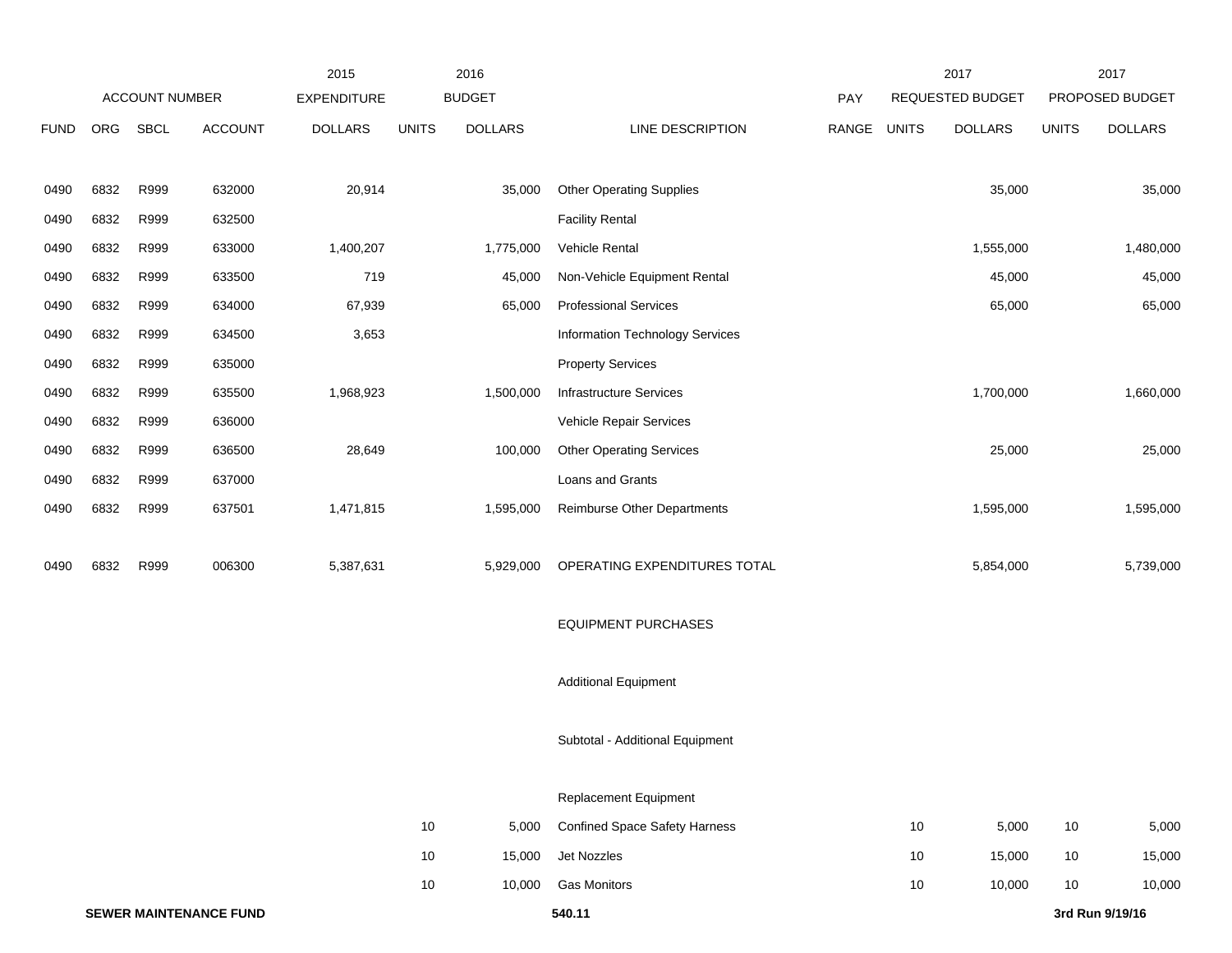|             |      |                |                | 2015               |                | 2016           |                                      |       |              | 2017             |              | 2017            |
|-------------|------|----------------|----------------|--------------------|----------------|----------------|--------------------------------------|-------|--------------|------------------|--------------|-----------------|
|             |      | ACCOUNT NUMBER |                | <b>EXPENDITURE</b> |                | <b>BUDGET</b>  |                                      | PAY   |              | REQUESTED BUDGET |              | PROPOSED BUDGET |
| <b>FUND</b> | ORG  | <b>SBCL</b>    | <b>ACCOUNT</b> | <b>DOLLARS</b>     | <b>UNITS</b>   | <b>DOLLARS</b> | LINE DESCRIPTION                     | RANGE | <b>UNITS</b> | <b>DOLLARS</b>   | <b>UNITS</b> | <b>DOLLARS</b>  |
|             |      |                |                |                    |                |                |                                      |       |              |                  |              |                 |
|             |      |                |                |                    |                |                | Local Government Radio               |       | 15           | 50,000           | 15           | 50,000          |
|             |      |                |                |                    | $\overline{1}$ |                | Sewer Cleaner, Vac-Jet               |       | $\mathbf{1}$ | 390,000          | $\mathbf{1}$ | 390,000         |
|             |      |                |                |                    | $\overline{1}$ | 100,000        | <b>Small Dumps</b>                   |       |              |                  |              |                 |
|             |      |                |                |                    | $\overline{1}$ | 185,000        | Step Van                             |       |              |                  |              |                 |
|             |      |                |                |                    | $\overline{2}$ | 170,000        | Cube Van                             |       | 3            | 255,000          | $\mathbf{2}$ | 170,000         |
|             |      |                |                |                    | $\overline{2}$ | 80,000         | SUV                                  |       |              |                  |              |                 |
|             |      |                |                |                    | $\overline{1}$ |                | Excavator                            |       |              |                  |              |                 |
|             |      |                |                |                    |                |                | Skid Loader                          |       | $\mathbf{1}$ | 150,000          |              |                 |
|             |      |                |                |                    |                |                | CCTV Pipeline Inspection System      |       |              |                  | $\mathbf{1}$ | 150,000         |
|             |      |                |                |                    |                |                |                                      |       |              |                  |              |                 |
|             |      |                |                | 19,091             | 38             | 565,000        | Subtotal - Replacement Equipment     |       | 50           | 875,000          | 49           | 790,000         |
|             |      |                |                |                    |                |                |                                      |       |              |                  |              |                 |
| 0490        | 6832 | R999           | 006800         | 19,091             | 38             | 565,000        | EQUIPMENT PURCHASES TOTAL            |       | 50           | 875,000          | 49           | 790,000         |
|             |      |                |                |                    |                |                |                                      |       |              |                  |              |                 |
|             |      |                |                |                    |                |                | SPECIAL FUNDS                        |       |              |                  |              |                 |
|             |      |                |                |                    |                |                |                                      |       |              |                  |              |                 |
|             |      |                |                |                    |                |                | SPECIAL FUNDS TOTAL                  |       |              |                  |              |                 |
|             |      |                |                |                    |                |                |                                      |       |              |                  |              |                 |
|             |      |                |                |                    |                |                | DPW-INFRASTRUCTURE SERVICES DIVISION |       |              |                  |              |                 |
|             |      |                |                |                    |                |                | SEWER MAINTENANCE - UNDERGROUND      |       |              |                  |              |                 |
|             |      |                |                | 10,037,711         |                | 12,428,586     | <b>DECISION UNIT TOTAL</b>           |       |              | 12,460,395       |              | 12,149,760      |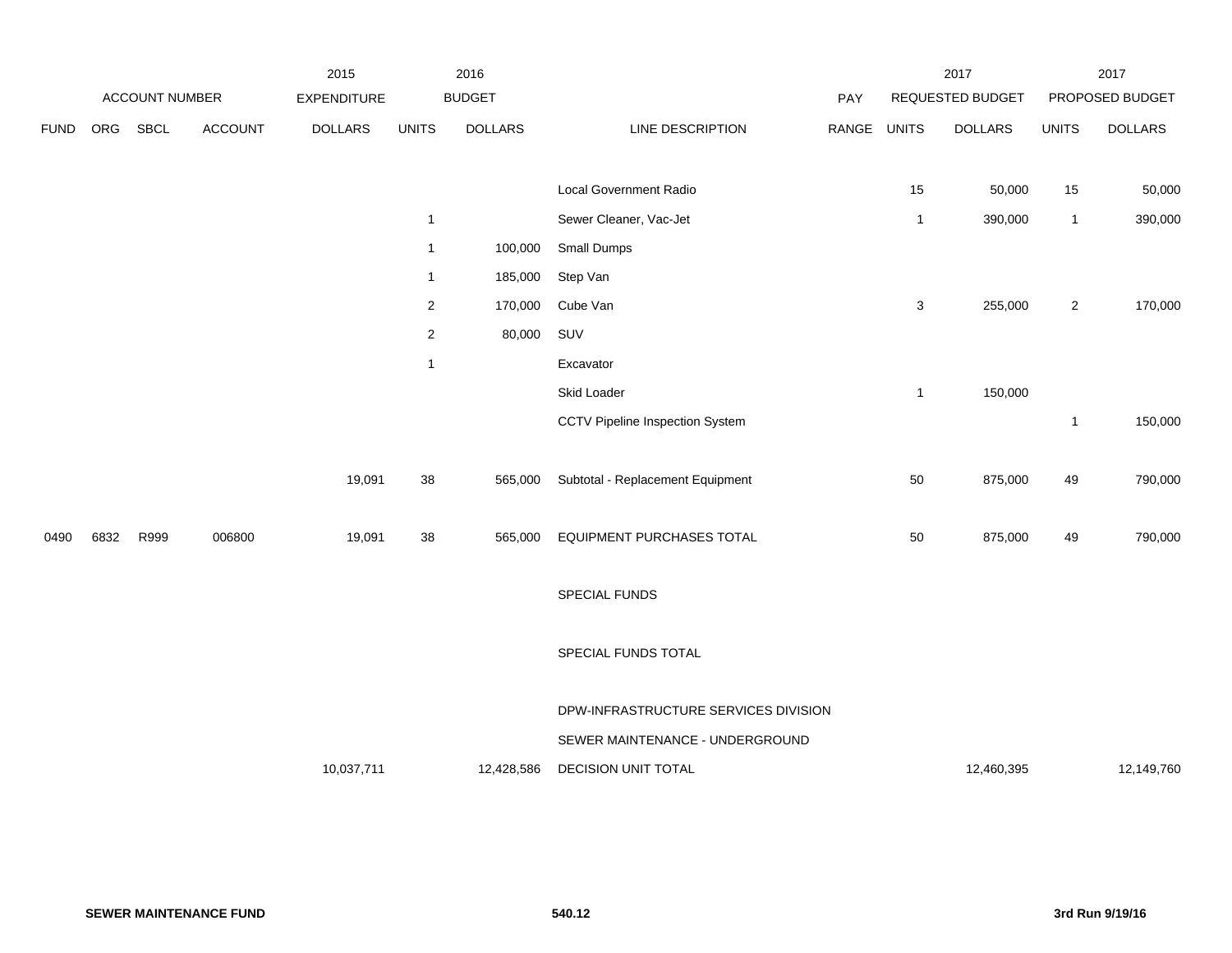|             |      |                       |                               | 2015               |              | 2016           |                                                  |            |              | 2017             |              | 2017            |
|-------------|------|-----------------------|-------------------------------|--------------------|--------------|----------------|--------------------------------------------------|------------|--------------|------------------|--------------|-----------------|
|             |      | <b>ACCOUNT NUMBER</b> |                               | <b>EXPENDITURE</b> |              | <b>BUDGET</b>  |                                                  | <b>PAY</b> |              | REQUESTED BUDGET |              | PROPOSED BUDGET |
| <b>FUND</b> | ORG  | <b>SBCL</b>           | <b>ACCOUNT</b>                | <b>DOLLARS</b>     | <b>UNITS</b> | <b>DOLLARS</b> | LINE DESCRIPTION                                 | RANGE      | <b>UNITS</b> | <b>DOLLARS</b>   | <b>UNITS</b> | <b>DOLLARS</b>  |
|             |      |                       |                               |                    |              |                |                                                  |            |              |                  |              |                 |
|             |      |                       |                               |                    |              |                | CAPITAL IMPROVEMENTS PROGRAM                     |            |              |                  |              |                 |
|             |      |                       |                               |                    |              |                | Relief & Relay Sewers-Minor Construction and     |            |              |                  |              |                 |
|             |      |                       |                               |                    |              |                | Improvement of Catch Basins & Appurtenances      |            |              |                  |              |                 |
|             |      |                       |                               |                    |              |                |                                                  |            |              |                  |              |                 |
| 0491        | 9990 | R999                  | SM49516000A                   | 27,973,699         |              | 26,000,000     | Sewer Relay Program<br>New Borrowing             |            |              | 29,000,000       |              | 26,000,000      |
| 0491        | 6830 | R999                  | SM49516000A                   |                    |              | 2,000,000      | Cash                                             |            |              | 2,000,000        |              | 2,000,000       |
| 0491        | 9990 | R999                  | SM49516000A                   |                    |              | 2,600,000      | <b>Borrowing Reserves</b>                        |            |              |                  |              |                 |
|             |      |                       |                               |                    |              |                |                                                  |            |              |                  |              |                 |
|             |      |                       |                               |                    |              |                | <b>Pump Facility Projects</b>                    |            |              |                  |              |                 |
|             |      |                       |                               |                    |              |                | New Borrowing                                    |            |              |                  |              |                 |
| 0491        | 6830 | R999                  | SM497160100                   | 471,548            |              | 700,000        | Cash                                             |            |              | 700,000          |              | 700,000         |
|             |      |                       |                               |                    |              |                | <b>Borrowing Reserves</b>                        |            |              |                  |              |                 |
|             |      |                       |                               |                    |              |                |                                                  |            |              |                  |              |                 |
|             |      |                       |                               |                    |              |                | I & I Reduction Projects                         |            |              |                  |              |                 |
| 0491        | 9990 | R999                  | SM49416000A                   | 6,363,828          |              | 4,500,000      | New Borrowing                                    |            |              | 5,000,000        |              | 5,000,000       |
| 0491        | 6830 | R999                  | SM49414000A                   |                    |              |                | Cash                                             |            |              |                  |              |                 |
| 0491        | 6830 | R999                  | SM49416000A                   | 105,628            |              | 1,650,000      | Grant & Aid                                      |            |              | 1,650,000        |              | 1,650,000       |
|             |      |                       | SM49411000A                   |                    |              |                | Assessable Private Property Work                 |            |              |                  |              |                 |
| 0491        | 9990 | R999                  | SM49416000A                   |                    |              | 450,000        | <b>Borrowing Reserves</b>                        |            |              |                  |              |                 |
|             |      |                       |                               |                    |              |                |                                                  |            |              |                  |              |                 |
|             |      |                       |                               |                    |              |                | Water Quality Projects to meet TMDL Requirements |            |              |                  |              |                 |
| 0491        | 9990 | R999                  | SM49916000A                   | 414,397            |              | 1,000,000      | New Borrowing                                    |            |              | 1,000,000        |              | 1,000,000       |
| 0491        | 6830 | R999                  | SM49916000A                   |                    |              | 674,000        | Grant & Aid                                      |            |              | 664,000          |              | 664,000         |
| 0491        | 6830 | R999                  | SM49313000A                   | 494,311            |              |                | Cash                                             |            |              |                  |              |                 |
|             |      |                       | <b>SEWER MAINTENANCE FUND</b> |                    |              |                | 540.13                                           |            |              |                  |              | 3rd Run 9/19/16 |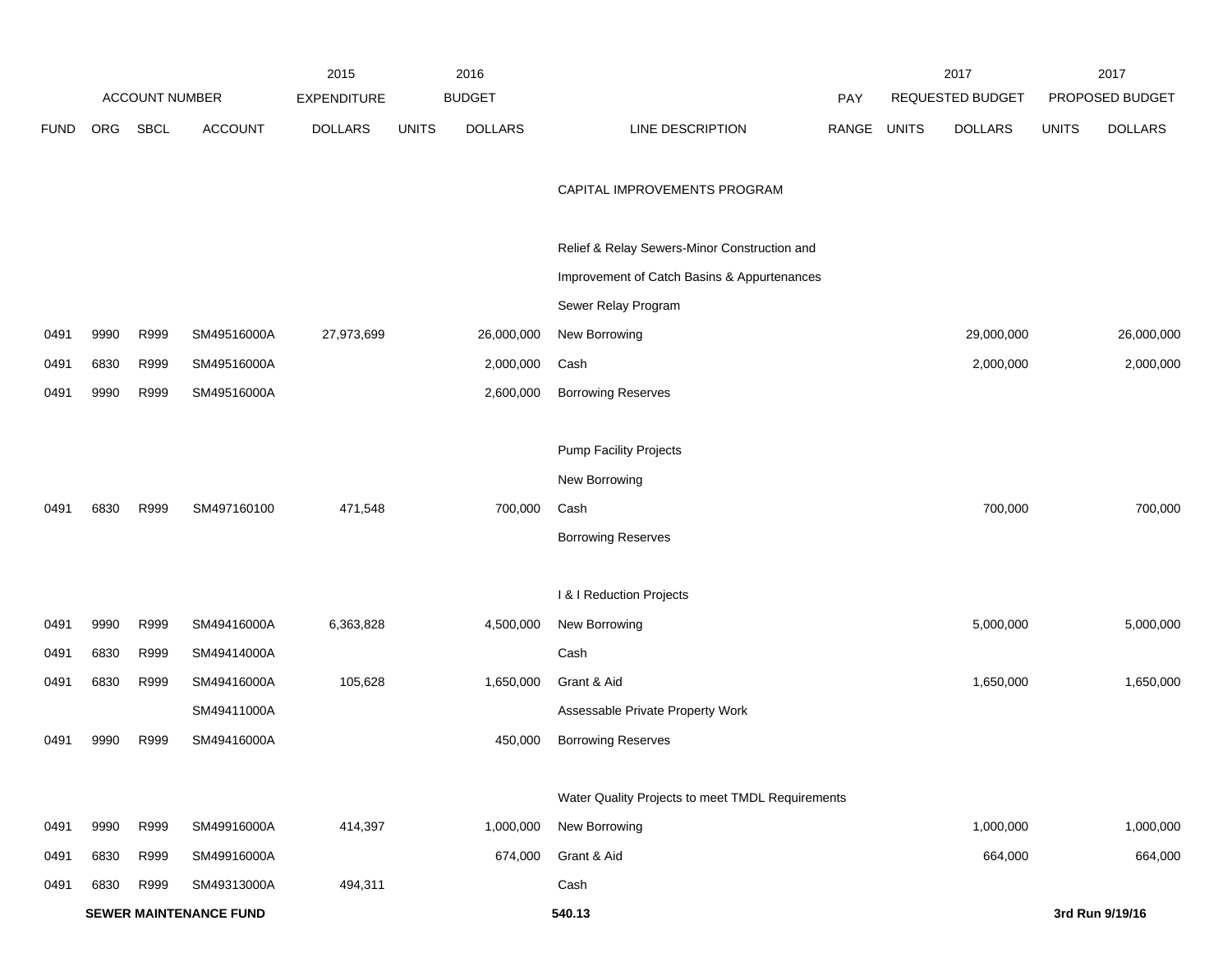|             |      |                |                | 2015               |              | 2016           |                                             |       | 2017         |                  | 2017         |                 |
|-------------|------|----------------|----------------|--------------------|--------------|----------------|---------------------------------------------|-------|--------------|------------------|--------------|-----------------|
|             |      | ACCOUNT NUMBER |                | <b>EXPENDITURE</b> |              | <b>BUDGET</b>  |                                             | PAY   |              | REQUESTED BUDGET |              | PROPOSED BUDGET |
| <b>FUND</b> | ORG  | <b>SBCL</b>    | <b>ACCOUNT</b> | <b>DOLLARS</b>     | <b>UNITS</b> | <b>DOLLARS</b> | LINE DESCRIPTION                            | RANGE | <b>UNITS</b> | <b>DOLLARS</b>   | <b>UNITS</b> | <b>DOLLARS</b>  |
|             |      |                |                |                    |              |                |                                             |       |              |                  |              |                 |
| 0491        | 9990 | R999           | SM49916000A    |                    |              | 100,000        | <b>Borrowing Reserves</b>                   |       |              |                  |              |                 |
|             |      |                |                |                    |              |                | <b>Channel Restoration</b>                  |       |              |                  |              |                 |
|             |      |                |                |                    |              |                |                                             |       |              |                  |              |                 |
|             |      |                |                |                    |              |                | New Borrowing                               |       |              |                  |              |                 |
| 0491        | 6830 | R999           | SM497150200    | 99,495             |              |                | Cash                                        |       |              | 200,000          |              | 200,000         |
|             |      |                |                |                    |              |                |                                             |       |              |                  |              |                 |
|             |      |                |                |                    |              |                | Flood Mitigation Program                    |       |              |                  |              |                 |
| 0491        | 9990 | R999           | SM497160300    | 3,968              |              | 4,300,000      | New Borrowing                               |       |              | 1,500,000        |              | 1,500,000       |
|             |      |                |                |                    |              |                | Cash                                        |       |              |                  |              |                 |
| 0491        | 9990 | R999           | SM497160300    |                    |              | 430,000        | <b>Borrowing Reserves</b>                   |       |              |                  |              |                 |
|             |      |                |                |                    |              |                |                                             |       |              |                  |              |                 |
|             |      |                |                |                    |              |                | Developer Out of Program Agreement Sewer    |       |              |                  |              |                 |
|             |      |                |                |                    |              |                | Program at Various Locations                |       |              |                  |              |                 |
| 0491        | 6830 | R999           | SM49214000A    |                    |              |                | Cash                                        |       |              |                  |              |                 |
|             |      |                |                |                    |              |                |                                             |       |              |                  |              |                 |
|             |      |                |                |                    |              |                | <b>Total Capital Improvements for Sewer</b> |       |              |                  |              |                 |
|             |      |                |                | 35,926,874         |              | 44,404,000     | Maintenance Fund                            |       |              | 41,714,000       |              | 38,714,000      |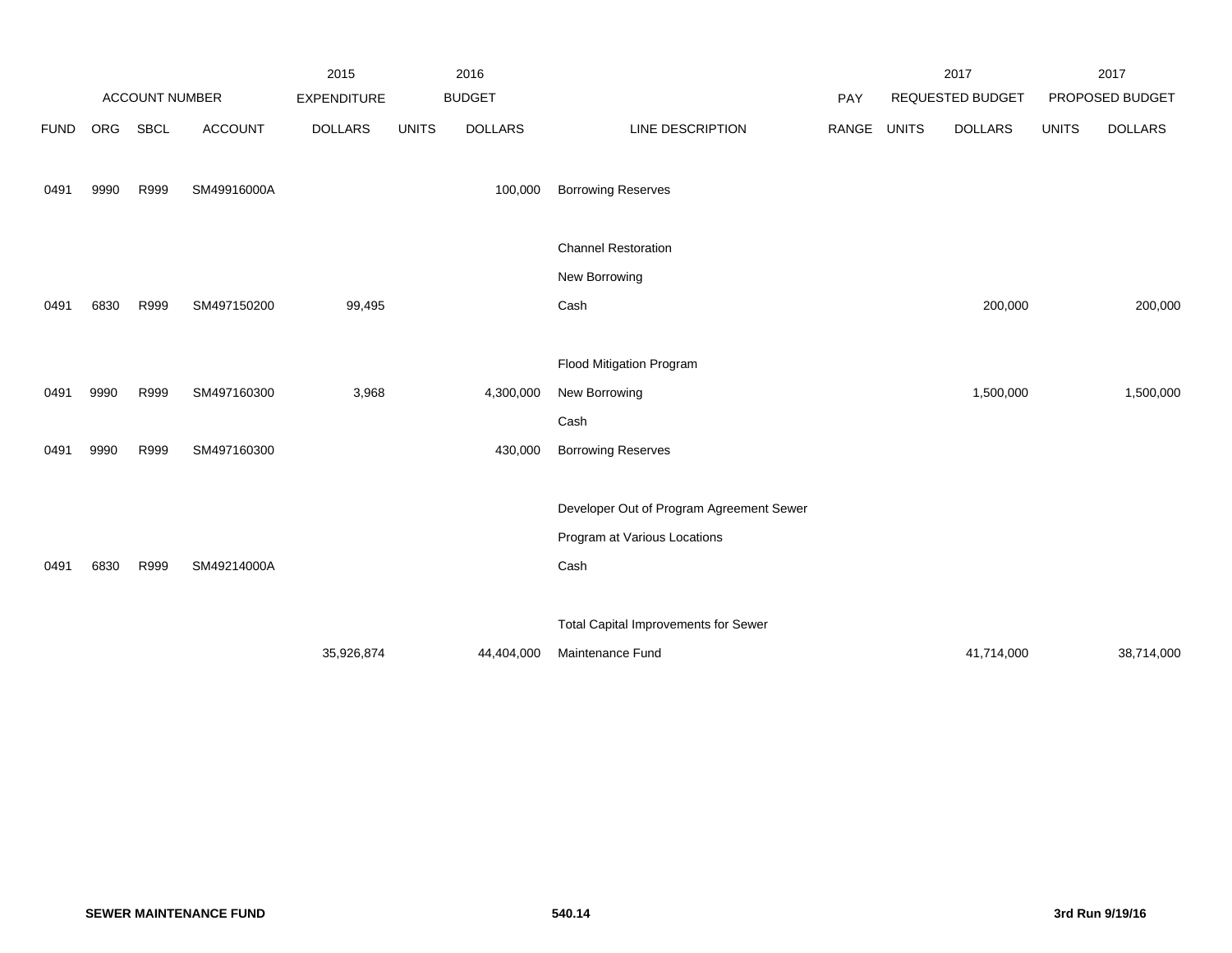|             |      |                       |                               | 2015           |              | 2016           |                                          |       | 2017             |                | 2017            |                 |
|-------------|------|-----------------------|-------------------------------|----------------|--------------|----------------|------------------------------------------|-------|------------------|----------------|-----------------|-----------------|
|             |      | <b>ACCOUNT NUMBER</b> |                               | EXPENDITURE    |              | <b>BUDGET</b>  |                                          | PAY   | REQUESTED BUDGET |                | PROPOSED BUDGET |                 |
| <b>FUND</b> | ORG  | <b>SBCL</b>           | <b>ACCOUNT</b>                | <b>DOLLARS</b> | <b>UNITS</b> | <b>DOLLARS</b> | LINE DESCRIPTION                         | RANGE | <b>UNITS</b>     | <b>DOLLARS</b> | <b>UNITS</b>    | <b>DOLLARS</b>  |
|             |      |                       |                               |                |              |                | K. SEWER MAINTENANCE FUND                |       |                  |                |                 |                 |
|             |      |                       |                               |                |              |                | 2. SOURCE OF FUNDS FOR SEWER MAINTENANCE |       |                  |                |                 |                 |
|             |      |                       |                               |                |              |                | <b>REVENUES</b>                          |       |                  |                |                 |                 |
| 0490        | 6830 |                       | 009400                        | 31,585,122     |              | 29,802,218     | Sewer Fee                                |       |                  | 28,700,600     |                 | 29,802,218      |
| 0490        | 6830 |                       | 009400                        | 29,115,332     |              | 30,630,609     | <b>Stormwater Fee</b>                    |       |                  | 31,246,300     |                 | 32,162,140      |
| 0490        | 6830 |                       | 009400                        | 17,915         |              | 1,686,500      | <b>Charges for Service</b>               |       |                  | 1,658,700      |                 | 1,686,500       |
| 0490        | 6830 |                       | 009810                        | (134)          |              | 84,900         | Interest Income                          |       |                  | 27,600         |                 | 27,600          |
| 0490        | 6830 |                       | 009870                        | (106, 261)     |              |                | Miscellaneous Revenue                    |       |                  |                |                 |                 |
|             |      |                       |                               | 60,611,974     |              | 62,204,227     | <b>Total Revenue</b>                     |       |                  | 61,633,200     |                 | 63,678,458      |
|             |      |                       |                               |                |              |                | OTHER FUNDING SOURCES                    |       |                  |                |                 |                 |
|             |      |                       |                               | 37, 154, 467   |              | 35,800,000     | Proceeds from Borrowing                  |       |                  | 36,500,000     |                 | 33,500,000      |
|             |      |                       |                               |                |              | 3,580,000      | <b>Borrowing Reserves</b>                |       |                  |                |                 |                 |
| 0490        | 6830 |                       | 009920                        |                |              | 4,636,156      | Withdrawal From Retained Earnings        |       |                  | 12,511,437     |                 | 9,396,886       |
|             |      |                       |                               | (1,045)        |              | 2,324,000      | Grant & Aid                              |       |                  |                |                 | 2,314,000       |
|             |      |                       |                               |                |              |                | Assessable                               |       |                  |                |                 |                 |
|             |      |                       |                               |                |              |                | Developer Financed                       |       |                  |                |                 |                 |
|             |      |                       |                               | 37, 153, 422   |              | 46,340,156     | <b>Total Other Funding Sources</b>       |       |                  | 49,011,437     |                 | 45,210,886      |
|             |      |                       |                               |                |              |                | TOTAL SOURCES OF FUNDS FOR               |       |                  |                |                 |                 |
|             |      |                       |                               | 97,765,396     |              | 108,544,383    | SEWER MAINTENANCE                        |       |                  | 110,644,637    |                 | 108,889,344     |
|             |      |                       | <b>SEWER MAINTENANCE FUND</b> |                |              |                | 540.15                                   |       |                  |                |                 | 3rd Run 9/19/16 |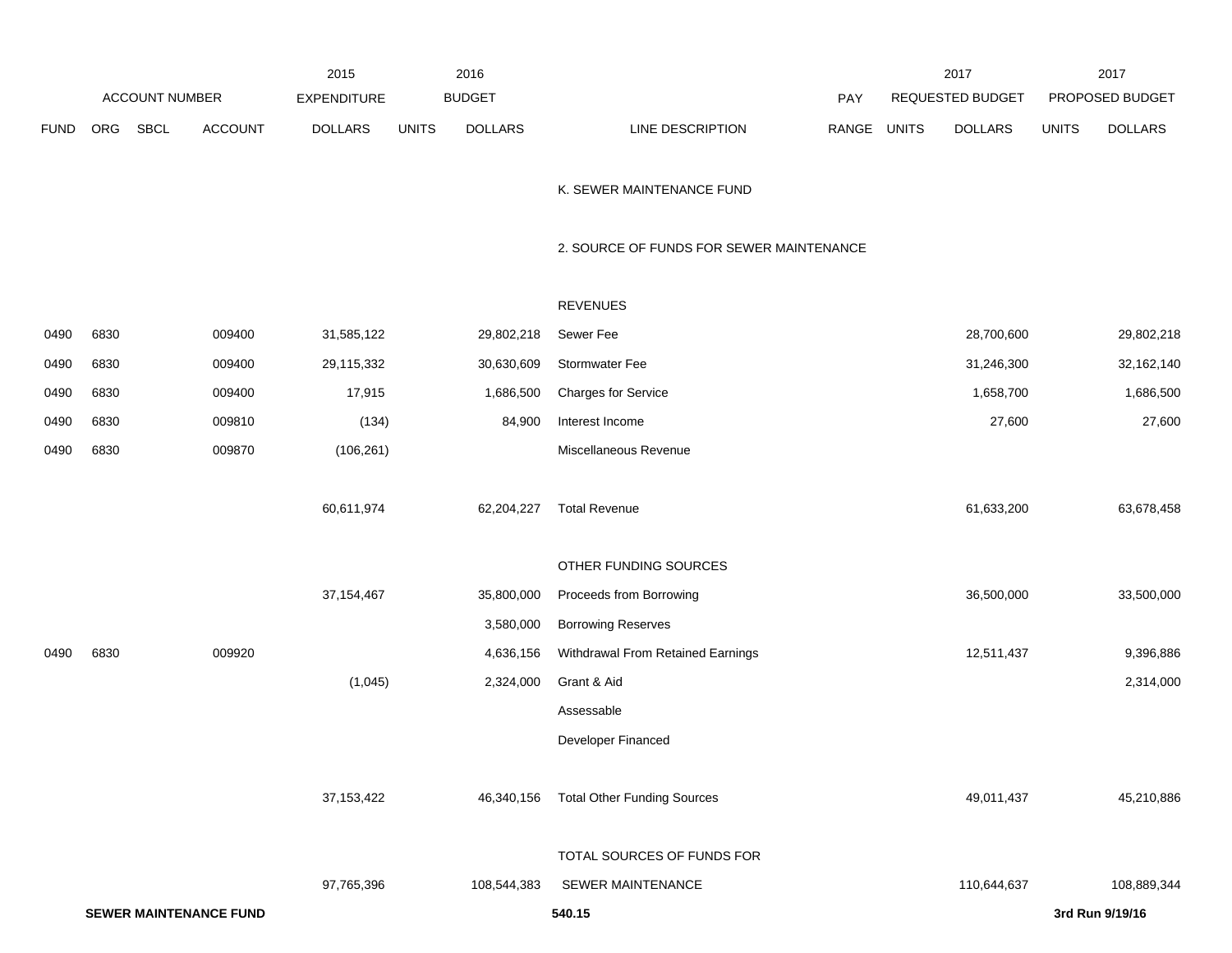|             |      |                       |                | 2015           |              | 2016           |                                          |       |                  | 2017           |                 | 2017           |
|-------------|------|-----------------------|----------------|----------------|--------------|----------------|------------------------------------------|-------|------------------|----------------|-----------------|----------------|
|             |      | <b>ACCOUNT NUMBER</b> |                | EXPENDITURE    |              | <b>BUDGET</b>  |                                          | PAY   | REQUESTED BUDGET |                | PROPOSED BUDGET |                |
| <b>FUND</b> | ORG  | SBCL                  | <b>ACCOUNT</b> | <b>DOLLARS</b> | <b>UNITS</b> | <b>DOLLARS</b> | LINE DESCRIPTION                         | RANGE | <b>UNITS</b>     | <b>DOLLARS</b> | <b>UNITS</b>    | <b>DOLLARS</b> |
|             |      |                       |                |                |              |                | M. COUNTY DELINQUENT TAXES FUND          |       |                  |                |                 |                |
|             |      |                       |                |                |              |                | 1. BUDGET FOR COUNTY                     |       |                  |                |                 |                |
|             |      |                       |                |                |              |                | DELINQUENT TAXES                         |       |                  |                |                 |                |
| 0430        | 2210 | R999                  | 006300         | 8,213,958      |              | 9,500,000      | Purchase of Delinquent County Taxes      |       |                  | 8,215,000      |                 | 8,215,000      |
|             |      |                       |                |                |              |                |                                          |       |                  |                |                 |                |
|             |      |                       |                |                |              |                | 2. SOURCE OF FUNDS FOR                   |       |                  |                |                 |                |
|             |      |                       |                |                |              |                | COUNTY DELINQUENT TAXES                  |       |                  |                |                 |                |
| 0430        | 2210 |                       | 009980         | 8,213,958      |              | 9,500,000      | <b>County Delinquent Taxes Collected</b> |       |                  | 8,215,000      |                 | 8,215,000      |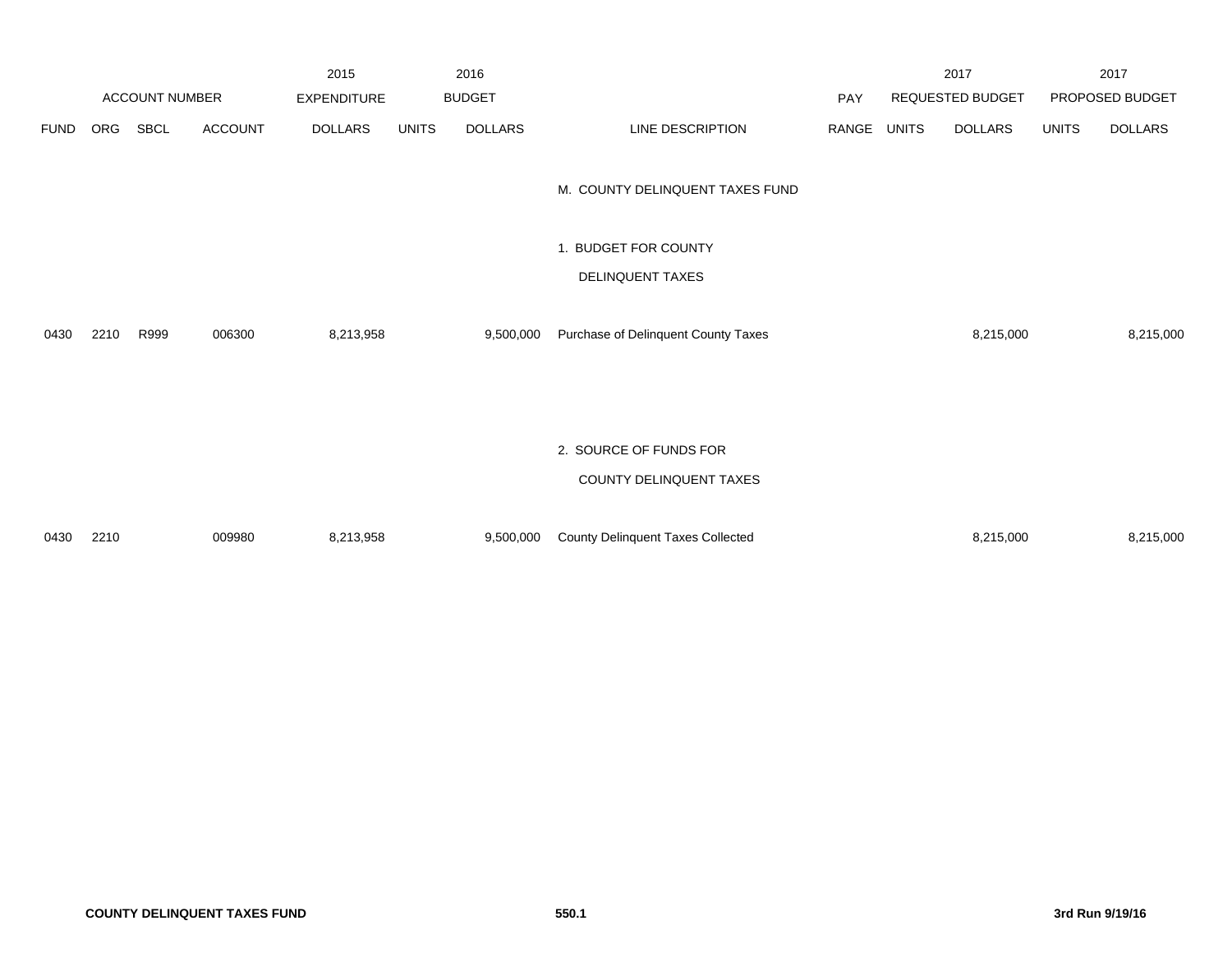|             |                       |             |                | 2015               |              | 2016           |                                                  |       |                  | 2017           |                 | 2017           |
|-------------|-----------------------|-------------|----------------|--------------------|--------------|----------------|--------------------------------------------------|-------|------------------|----------------|-----------------|----------------|
|             | <b>ACCOUNT NUMBER</b> |             |                | <b>EXPENDITURE</b> |              | <b>BUDGET</b>  |                                                  | PAY   | REQUESTED BUDGET |                | PROPOSED BUDGET |                |
| <b>FUND</b> | ORG                   | <b>SBCL</b> | <b>ACCOUNT</b> | <b>DOLLARS</b>     | <b>UNITS</b> | <b>DOLLARS</b> | LINE DESCRIPTION                                 | RANGE | UNITS            | <b>DOLLARS</b> | <b>UNITS</b>    | <b>DOLLARS</b> |
|             |                       |             |                |                    |              |                | TOTAL BUDGET AUTHORIZATIONS AND                  |       |                  |                |                 |                |
|             |                       |             |                |                    |              |                | <b>FUNDING</b>                                   |       |                  |                |                 |                |
|             |                       |             |                |                    |              |                | <b>Total Budget Authorization for</b>            |       |                  |                |                 |                |
|             |                       |             |                | 1,486,073,947      |              |                | 1,547,181,344 Common Council Controlled Purposes |       |                  | 1,591,007,277  |                 | 1,527,463,563  |
|             |                       |             |                |                    |              |                |                                                  |       |                  |                |                 |                |
|             |                       |             |                |                    |              |                | <b>Total Funding for Common Council</b>          |       |                  |                |                 |                |
|             |                       |             |                | 1,515,129,835      |              | 1,547,181,344  | <b>Controlled Purposes</b>                       |       |                  | 1,591,007,277  |                 | 1,527,463,563  |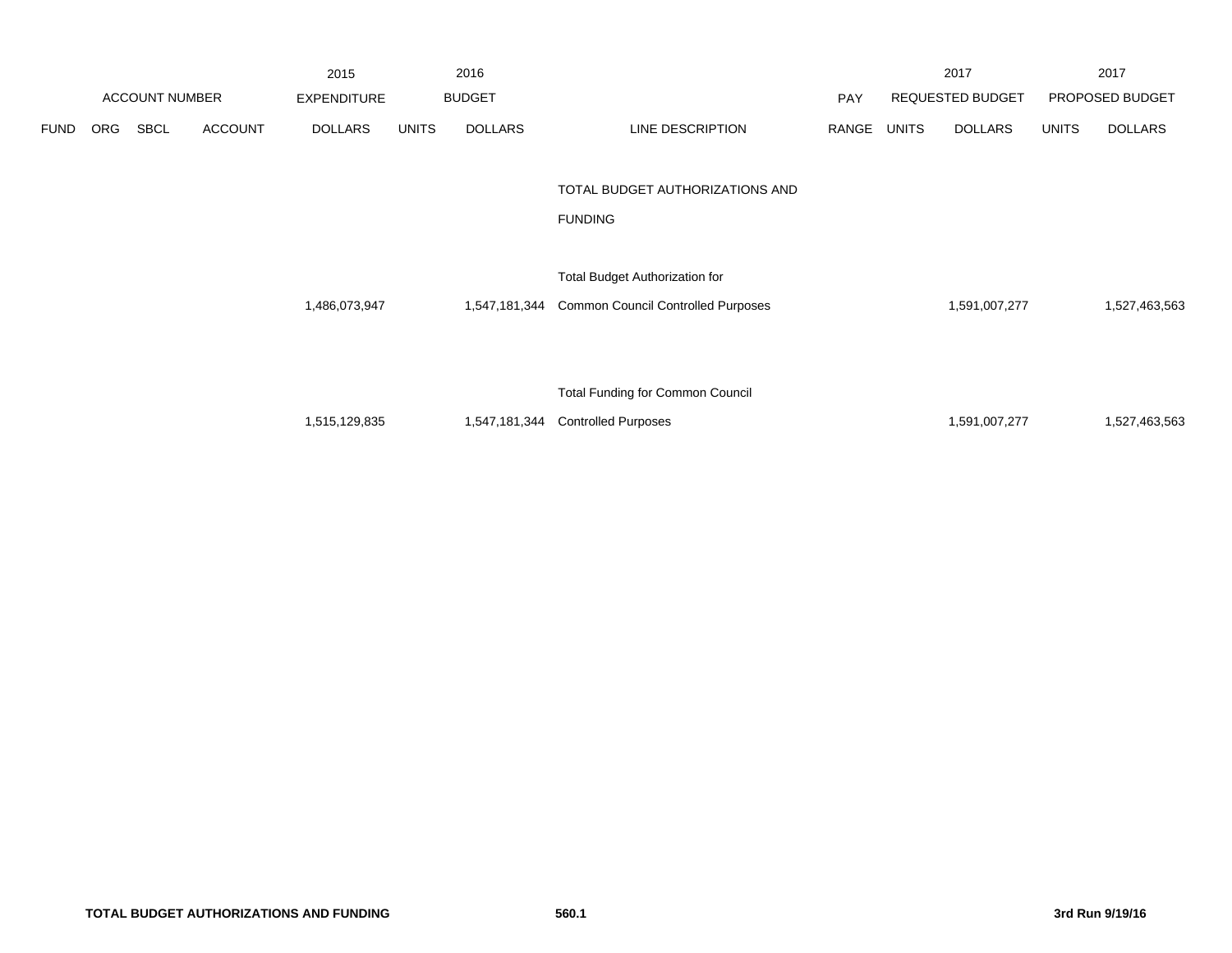# **II. BORROWING AUTHORIZATIONS**

## **General Obligation Bonds or Short Term Notes**

|                                                                                                                                                                                                             | <b>New 2017</b><br><b>Authortiv</b> |
|-------------------------------------------------------------------------------------------------------------------------------------------------------------------------------------------------------------|-------------------------------------|
| A. Renewal and Development Projects                                                                                                                                                                         |                                     |
| 1. For providing financial assistance to blight elimination, slum clearance, redevelopment and urban renewal projects under section 66.1301<br>to 66.1327, 66.1331, 66.1333, 66.1335, 66.1337, and 66.1105. |                                     |
| MEDC Loan Program.                                                                                                                                                                                          |                                     |
| <b>Subtotal Renewal and Development Projects.</b>                                                                                                                                                           | \$7,950,000                         |
| <b>B.</b> Public Improvements                                                                                                                                                                               |                                     |
| 1. Public buildings for housing machinery and equipment.                                                                                                                                                    | \$24,532,000                        |
| 2. Harbor improvements.                                                                                                                                                                                     | 640,000                             |
| Parking facility improvements.<br>3.                                                                                                                                                                        | 1,730,000                           |
| All Fire borrowing.<br>4.                                                                                                                                                                                   | 2,948,000                           |
| 5. All Police borrowing.                                                                                                                                                                                    | 7,589,000                           |
| Bridge and viaduct.<br>6.                                                                                                                                                                                   | 6,863,000                           |
| Sewage disposal, sewer improvement, and construction.<br>7.                                                                                                                                                 | $\Omega$                            |
| Street improvements and construction.<br>8.                                                                                                                                                                 | 32,931,000                          |
| Parks and public grounds.<br>9.                                                                                                                                                                             | 250,000                             |
| 10. Library improvements authorized under section 229.11 and 229.17.                                                                                                                                        | 2,844,000                           |
| 11. Rubbish.                                                                                                                                                                                                | 2,373,000                           |
| <b>Subtotal</b> General Obligation Bonds or Short Term Notes (Sections A and B).                                                                                                                            | \$90,650,000                        |
| C. Contingent Borrowing                                                                                                                                                                                     |                                     |
| Borrowing for a public purpose not contemplated at the time the budget was adopted.                                                                                                                         |                                     |
| Contingent borrowing.                                                                                                                                                                                       | \$200,000,000                       |
| <b>Subtotal</b> General Obligation Bonds or Short Term Notes.                                                                                                                                               | \$200,000,000                       |
| D. School Board Borrowing                                                                                                                                                                                   |                                     |
| 1. School purposes (1).                                                                                                                                                                                     | \$2,000,000                         |
| <b>Subtotal</b> General Obligation Bonds or Short Term Notes.                                                                                                                                               | \$2,000.000                         |
| E. Borrowing for Special Assessments                                                                                                                                                                        |                                     |
| 1. To finance public improvements in anticipation of special assessments levied against property.                                                                                                           |                                     |
| 2. General city.                                                                                                                                                                                            | \$917,000                           |
| Subtotal General Obligation Bonds or Local Improvements Bonds.                                                                                                                                              | \$917,000                           |
| <b>F.</b> Tax Incremental Districts                                                                                                                                                                         |                                     |
| 1. For paying project costs in accordance with project plans for Tax Incremental Districts.                                                                                                                 | \$44,000,000                        |
| <b>Subtotal General Obligation Bonds, Short Term Notes, or Revenue Bonds.</b>                                                                                                                               | \$44,000,000                        |
| G. Borrowing for Delinquent Taxes                                                                                                                                                                           |                                     |
| To finance general city purposes for an icipated delinquent taxes.                                                                                                                                          | \$37,000,000                        |
| <b>Subtotal</b> General Obligation Bonds or Short Term Notes.                                                                                                                                               | \$37,000,000                        |
| H. Revenue Anticipation Borrowing                                                                                                                                                                           |                                     |
| To borrow in anticipation of revenue in accordance wi h Section 67.12 of the Wisconsin State Statutes.                                                                                                      | \$400,000,000                       |
| Subtotal General Obligation Bonds or Short Term Notes.                                                                                                                                                      | \$400,000,000                       |
| I. Water Works Borrowing                                                                                                                                                                                    |                                     |
| Water Works mortgage revenue bonds or general obligation bonds.                                                                                                                                             | \$21,938,000                        |
| <b>Subtotal Revenue Bonds or General Obligation Bonds.</b>                                                                                                                                                  | \$21,938,000                        |
| J. Sewer Maintenance Fund Borrowing                                                                                                                                                                         |                                     |
| Sewer Maintenance Fund revenue bonds or general obligation bonds.                                                                                                                                           | \$33,500,000                        |
| <b>Subtotal Revenue Bonds or General Obligation Bonds.</b>                                                                                                                                                  | \$33,500,000                        |
| <b>Total General Obligation Bonds or Short Term Notes</b>                                                                                                                                                   | \$830,005,000                       |

(1) Design plans for any alteration to building exteriors and interiors shall be reviewed and approved by the city.